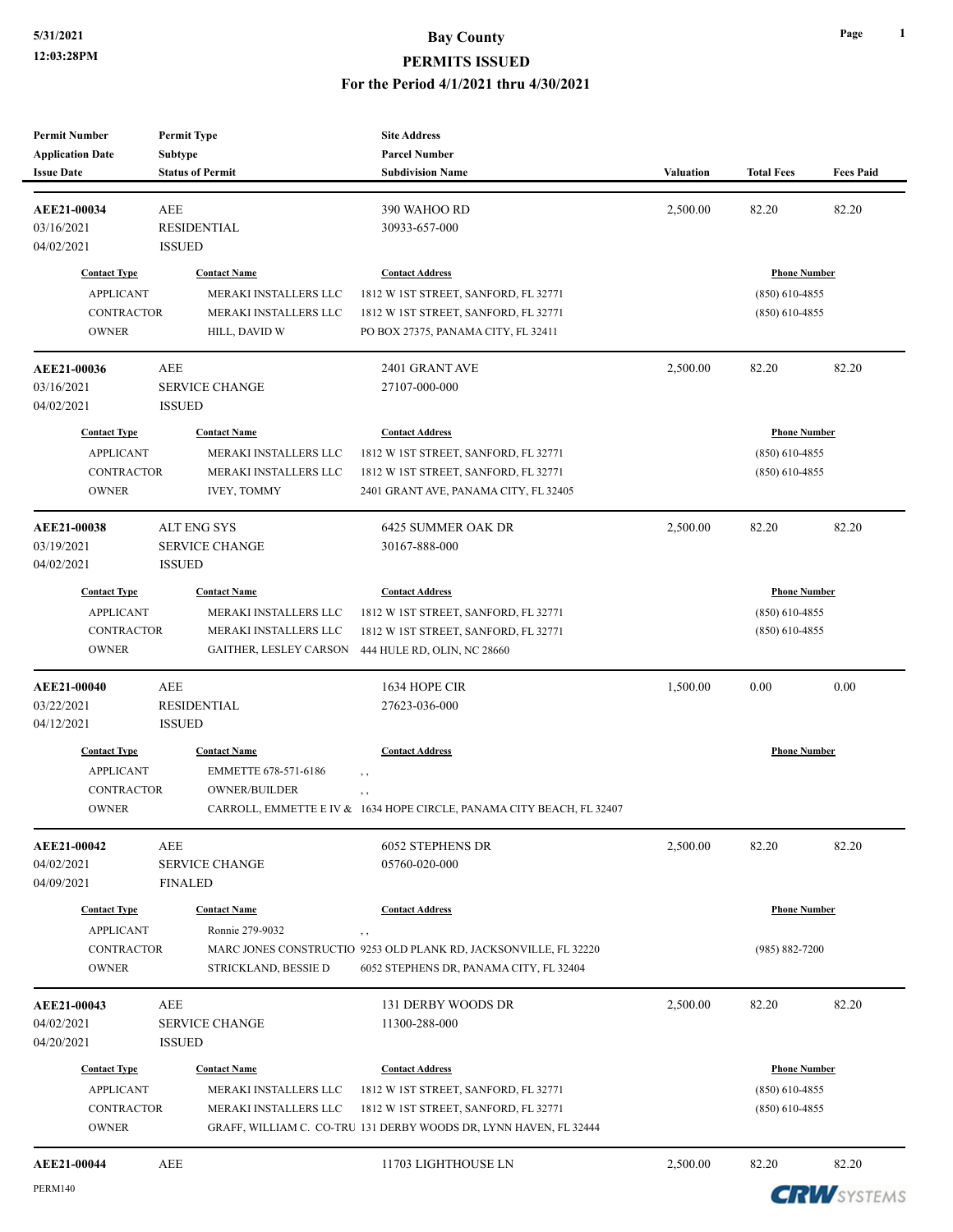## **5/31/2021 Bay County PERMITS ISSUED**

#### **For the Period 4/1/2021 thru 4/30/2021**

| <b>Permit Number</b>    | <b>Permit Type</b>      | <b>Site Address</b>                                                   |           |                     |                  |
|-------------------------|-------------------------|-----------------------------------------------------------------------|-----------|---------------------|------------------|
| <b>Application Date</b> | Subtype                 | <b>Parcel Number</b>                                                  |           |                     |                  |
| <b>Issue Date</b>       | <b>Status of Permit</b> | <b>Subdivision Name</b>                                               | Valuation | <b>Total Fees</b>   | <b>Fees Paid</b> |
| 04/09/2021              | <b>SERVICE CHANGE</b>   | 34039-715-000                                                         |           |                     |                  |
| 04/20/2021              | <b>FINALED</b>          |                                                                       |           |                     |                  |
| <b>Contact Type</b>     | <b>Contact Name</b>     | <b>Contact Address</b>                                                |           | <b>Phone Number</b> |                  |
| <b>APPLICANT</b>        | MERAKI INSTALLERS LLC   | 1812 W 1ST STREET, SANFORD, FL 32771                                  |           | $(850)$ 610-4855    |                  |
| <b>CONTRACTOR</b>       | MERAKI INSTALLERS LLC   | 1812 W 1ST STREET, SANFORD, FL 32771                                  |           | $(850)$ 610-4855    |                  |
| <b>OWNER</b>            | YEAGER, WALLACE P &     | SANDRA P HICKS, PANAMA CITY BEACH, FL 32407                           |           |                     |                  |
| <b>AEE21-00045</b>      | AEE                     | 234 TWIN LAKES DR                                                     | 2,500.00  | 82.20               | 82.20            |
| 04/10/2021              | <b>SERVICE CHANGE</b>   | 36917-010-000                                                         |           |                     |                  |
| 04/20/2021              | <b>ISSUED</b>           |                                                                       |           |                     |                  |
| <b>Contact Type</b>     | <b>Contact Name</b>     | <b>Contact Address</b>                                                |           | <b>Phone Number</b> |                  |
| <b>APPLICANT</b>        | MERAKI INSTALLERS LLC   | 1812 W 1ST STREET, SANFORD, FL 32771                                  |           | $(850)$ 610-4855    |                  |
| <b>CONTRACTOR</b>       | MERAKI INSTALLERS LLC   | 1812 W 1ST STREET, SANFORD, FL 32771                                  |           | $(850)$ 610-4855    |                  |
| <b>OWNER</b>            |                         | LETCHWORTH, BETTY IRENI 234 TWIN LAKE DR, PANAMA CITY BEACH, FL 32413 |           |                     |                  |
| AEE21-00047             | AEE                     | 6926 PITTSBURGH ST                                                    | 0.00      | 82.20               | 82.20            |
| 04/10/2021              | <b>SERVICE CHANGE</b>   | 06411-000-000                                                         |           |                     |                  |
| 04/24/2021              | <b>FINALED</b>          |                                                                       |           |                     |                  |
| <b>Contact Type</b>     | <b>Contact Name</b>     | <b>Contact Address</b>                                                |           | <b>Phone Number</b> |                  |
| <b>APPLICANT</b>        |                         | ATLANTIC KEY ENERGY, LLC 748 N RIDGEWOOD AVE, ORMOND BEACH, FL 32174  |           | $(407)$ 988-0273    |                  |
| <b>CONTRACTOR</b>       |                         | ATLANTIC KEY ENERGY, LLC 748 N RIDGEWOOD AVE, ORMOND BEACH, FL 32174  |           | $(407)$ 988-0273    |                  |
| <b>OWNER</b>            | NATIONS, AMBER ETAL     | 6926 PITTSBURGH ST, PANAMA CITY, FL 32404                             |           |                     |                  |
|                         |                         |                                                                       |           |                     |                  |
| <b>AEE21-00048</b>      | AEE                     | 124 MARIN DR                                                          | 0.00      | 82.20               | 82.20            |
| 04/14/2021              | <b>SERVICE CHANGE</b>   | 11801-097-060                                                         |           |                     |                  |
| 04/24/2021              | <b>FINALED</b>          |                                                                       |           |                     |                  |
| <b>Contact Type</b>     | <b>Contact Name</b>     | <b>Contact Address</b>                                                |           | <b>Phone Number</b> |                  |
| <b>APPLICANT</b>        |                         | ATLANTIC KEY ENERGY, LLC 748 N RIDGEWOOD AVE, ORMOND BEACH, FL 32174  |           | $(407)$ 988-0273    |                  |
| <b>CONTRACTOR</b>       |                         | ATLANTIC KEY ENERGY, LLC 748 N RIDGEWOOD AVE, ORMOND BEACH, FL 32174  |           | $(407)$ 988-0273    |                  |
| <b>OWNER</b>            | <b>SCURLOCK, JOYCE</b>  | 124 MARIN DR, PANAMA CITY, FL 32405                                   |           |                     |                  |
| <b>AEE21-00051</b>      | AEE                     | 3911 25TH ST W                                                        | 0.00      | 82.20               | 82.20            |
| 04/17/2021              | <b>SERVICE CHANGE</b>   | 27135-000-000                                                         |           |                     |                  |
| 04/24/2021              | <b>ISSUED</b>           |                                                                       |           |                     |                  |
| <b>Contact Type</b>     | <b>Contact Name</b>     | <b>Contact Address</b>                                                |           | <b>Phone Number</b> |                  |
| <b>APPLICANT</b>        |                         | ATLANTIC KEY ENERGY, LLC 748 N RIDGEWOOD AVE, ORMOND BEACH, FL 32174  |           | $(407)$ 988-0273    |                  |
| <b>CONTRACTOR</b>       |                         | ATLANTIC KEY ENERGY, LLC 748 N RIDGEWOOD AVE, ORMOND BEACH, FL 32174  |           | $(407)$ 988-0273    |                  |
| <b>OWNER</b>            |                         | LAUDERDALE, DONALD M 3911 W 25TH ST, PANAMA CITY, FL 32405            |           |                     |                  |
| AEE21-00052             | AEE                     | 507 NORTH SHORE CIR                                                   | 2,500.00  | 82.20               | 82.20            |
| 04/17/2021              | <b>SERVICE CHANGE</b>   | 11715-471-000                                                         |           |                     |                  |
| 04/20/2021              | <b>ISSUED</b>           |                                                                       |           |                     |                  |
| <b>Contact Type</b>     | <b>Contact Name</b>     | <b>Contact Address</b>                                                |           | <b>Phone Number</b> |                  |
| <b>APPLICANT</b>        | MERAKI INSTALLERS LLC   | 1812 W 1ST STREET, SANFORD, FL 32771                                  |           | $(850)$ 610-4855    |                  |
| <b>CONTRACTOR</b>       | MERAKI INSTALLERS LLC   | 1812 W 1ST STREET, SANFORD, FL 32771                                  |           | $(850)$ 610-4855    |                  |
| <b>OWNER</b>            |                         | RAIHAN, AHMAD S & TANIA 507 NORTHSHORE CIR, LYNN HAVEN, FL 32444      |           |                     |                  |
| <b>AEE21-00053</b>      | AEE                     | 8627 LAIRD ST                                                         | 2,500.00  | 82.20               | 82.20            |
| 04/20/2021              | RESIDENTIAL             | 27554-050-000                                                         |           |                     |                  |
| 04/20/2021              | <b>FINALED</b>          |                                                                       |           |                     |                  |

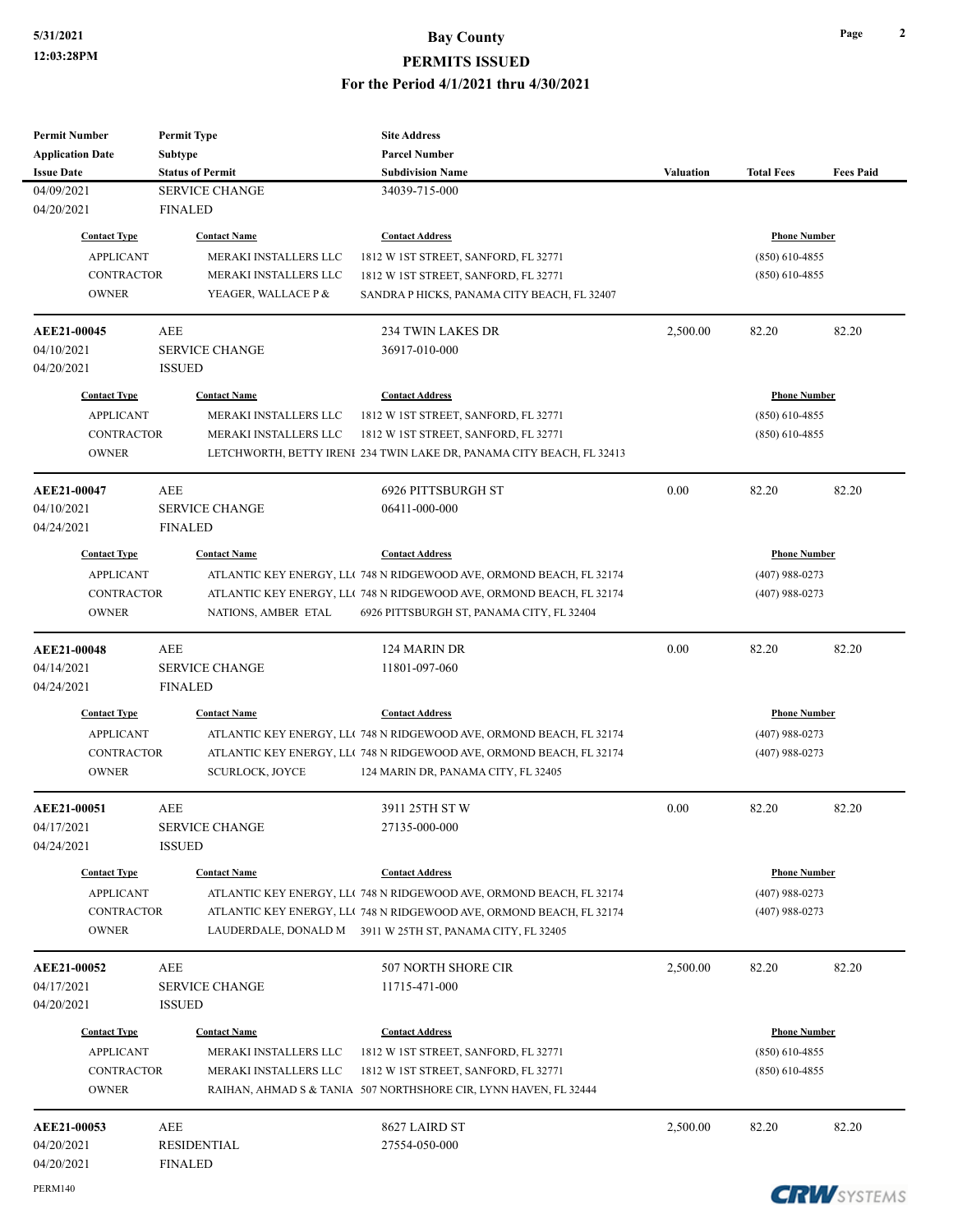| <b>Permit Number</b><br><b>Application Date</b> | <b>Permit Type</b><br>Subtype | <b>Site Address</b><br><b>Parcel Number</b>                             |                  |                     |                  |
|-------------------------------------------------|-------------------------------|-------------------------------------------------------------------------|------------------|---------------------|------------------|
| <b>Issue Date</b>                               | <b>Status of Permit</b>       | <b>Subdivision Name</b>                                                 | <b>Valuation</b> | <b>Total Fees</b>   | <b>Fees Paid</b> |
| <b>Contact Type</b>                             | <b>Contact Name</b>           | <b>Contact Address</b>                                                  |                  | <b>Phone Number</b> |                  |
| <b>APPLICANT</b>                                | STEVEN 850-378-1257           | , ,                                                                     |                  |                     |                  |
| <b>CONTRACTOR</b>                               | MERAKI INSTALLERS LLC         | 1812 W 1ST STREET, SANFORD, FL 32771                                    |                  | $(850)$ 610-4855    |                  |
| <b>OWNER</b>                                    |                               | DARLING, NICHOLAS JOSEPI 8627 LAIRD ST, PANAMA CITY, FL 32408           |                  |                     |                  |
| AEE21-00055                                     | AEE                           | <b>1843 AIRPORT CIR</b>                                                 | 0.00             | 82.20               | 82.20            |
| 04/24/2021                                      | <b>SERVICE CHANGE</b>         | 13096-002-000                                                           |                  |                     |                  |
| 04/24/2021                                      | <b>FINALED</b>                |                                                                         |                  |                     |                  |
| <b>Contact Type</b>                             | <b>Contact Name</b>           | <b>Contact Address</b>                                                  |                  | <b>Phone Number</b> |                  |
| <b>APPLICANT</b>                                |                               | ATLANTIC KEY ENERGY, LLC 748 N RIDGEWOOD AVE, ORMOND BEACH, FL 32174    |                  | $(407)$ 988-0273    |                  |
| <b>CONTRACTOR</b>                               |                               | ATLANTIC KEY ENERGY, LLC 748 N RIDGEWOOD AVE, ORMOND BEACH, FL 32174    |                  | $(407)$ 988-0273    |                  |
| <b>OWNER</b>                                    | AVERETT, RANDAL MAX           | 1843 AIRPORT CIR, PANAMA CITY, FL 32405                                 |                  |                     |                  |
| AEE21-00056                                     | <b>AEE</b>                    | 812 WHITE OAK CT                                                        | 0.00             | 82.20               | 82.20            |
| 04/24/2021                                      | <b>SERVICE CHANGE</b>         | 30167-302-000                                                           |                  |                     |                  |
| 04/24/2021                                      | <b>FINALED</b>                |                                                                         |                  |                     |                  |
| <b>Contact Type</b>                             | <b>Contact Name</b>           | <b>Contact Address</b>                                                  |                  | <b>Phone Number</b> |                  |
| <b>APPLICANT</b>                                |                               | ATLANTIC KEY ENERGY, LLC 748 N RIDGEWOOD AVE, ORMOND BEACH, FL 32174    |                  | $(407)$ 988-0273    |                  |
| <b>CONTRACTOR</b>                               |                               | ATLANTIC KEY ENERGY, LLC 748 N RIDGEWOOD AVE, ORMOND BEACH, FL 32174    |                  | $(407)$ 988-0273    |                  |
| <b>OWNER</b>                                    |                               | DEGOOD, DOUGLAS A. & CH 812 WHITE OAK CT, PANAMA CITY BEACH, FL 32408   |                  |                     |                  |
| AEE21-00057                                     | AEE                           | 1401 BRITTON RD                                                         | 0.00             | 82.20               | 82.20            |
| 04/24/2021                                      | <b>SERVICE CHANGE</b>         | 11342-030-000                                                           |                  |                     |                  |
| 04/24/2021                                      | <b>FINALED</b>                |                                                                         |                  |                     |                  |
| <b>Contact Type</b>                             | <b>Contact Name</b>           | <b>Contact Address</b>                                                  |                  | <b>Phone Number</b> |                  |
| <b>APPLICANT</b>                                |                               | ATLANTIC KEY ENERGY, LLC 748 N RIDGEWOOD AVE, ORMOND BEACH, FL 32174    |                  | $(407)$ 988-0273    |                  |
| <b>CONTRACTOR</b>                               |                               | ATLANTIC KEY ENERGY, LLC 748 N RIDGEWOOD AVE, ORMOND BEACH, FL 32174    |                  | $(407)$ 988-0273    |                  |
| <b>OWNER</b>                                    | MARTINEZ, THOMAS F            | 1401 BRITTON RD, LYNN HAVEN, FL 32444                                   |                  |                     |                  |
| AEE21-00058                                     | <b>AEE</b>                    | 706 LYNDELL CIR                                                         | 0.00             | 82.20               | 82.20            |
| 04/26/2021                                      | <b>SERVICE CHANGE</b>         | 34039-129-000                                                           |                  |                     |                  |
| 04/26/2021                                      | <b>FINALED</b>                |                                                                         |                  |                     |                  |
| <b>Contact Type</b>                             | <b>Contact Name</b>           | <b>Contact Address</b>                                                  |                  | <b>Phone Number</b> |                  |
| <b>APPLICANT</b>                                |                               | ATLANTIC KEY ENERGY, LLC 748 N RIDGEWOOD AVE, ORMOND BEACH, FL 32174    |                  | $(407)$ 988-0273    |                  |
| <b>CONTRACTOR</b>                               |                               | ATLANTIC KEY ENERGY, LLC 748 N RIDGEWOOD AVE, ORMOND BEACH, FL 32174    |                  | $(407)$ 988-0273    |                  |
| <b>OWNER</b>                                    |                               | STONECYPHER, RONALD & 1 706 LYNDELL CIRCLE, PANAMA CITY BEACH, FL 32407 |                  |                     |                  |
| <b>AES21-00088</b>                              | <b>ALT ENG SYS</b>            | 4905 CHRISTY LN                                                         | 45,000.00        | 473.93              | 473.93           |
| 03/02/2021                                      | <b>RESIDENTIAL</b>            | 05840-200-006                                                           |                  |                     |                  |
| 04/02/2021                                      | <b>FINALED</b>                |                                                                         |                  |                     |                  |
| <b>Contact Type</b>                             | <b>Contact Name</b>           | <b>Contact Address</b>                                                  |                  | <b>Phone Number</b> |                  |
| <b>APPLICANT</b>                                | MERAKI INSTALLERS LLC         | 1812 W 1ST STREET, SANFORD, FL 32771                                    |                  | $(850)$ 610-4855    |                  |
| <b>CONTRACTOR</b>                               | MERAKI INSTALLERS LLC         | 1812 W 1ST STREET, SANFORD, FL 32771                                    |                  | $(850)$ 610-4855    |                  |
| <b>OWNER</b>                                    |                               | ROBINSON-BROWN, FRANCI & BRENDA RENEE, PANAMA CITY, FL 32412            |                  |                     |                  |
| <b>AES21-00108</b>                              | <b>ALT ENG SYS</b>            | 1401 BRITTON RD                                                         | 25,155.00        | 323.86              | 323.86           |
| 03/16/2021                                      | <b>RESIDENTIAL</b>            | 11342-030-000                                                           |                  |                     |                  |
| 04/24/2021                                      | <b>FINALED</b>                |                                                                         |                  |                     |                  |
| <b>Contact Type</b>                             | <b>Contact Name</b>           | <b>Contact Address</b>                                                  |                  | <b>Phone Number</b> |                  |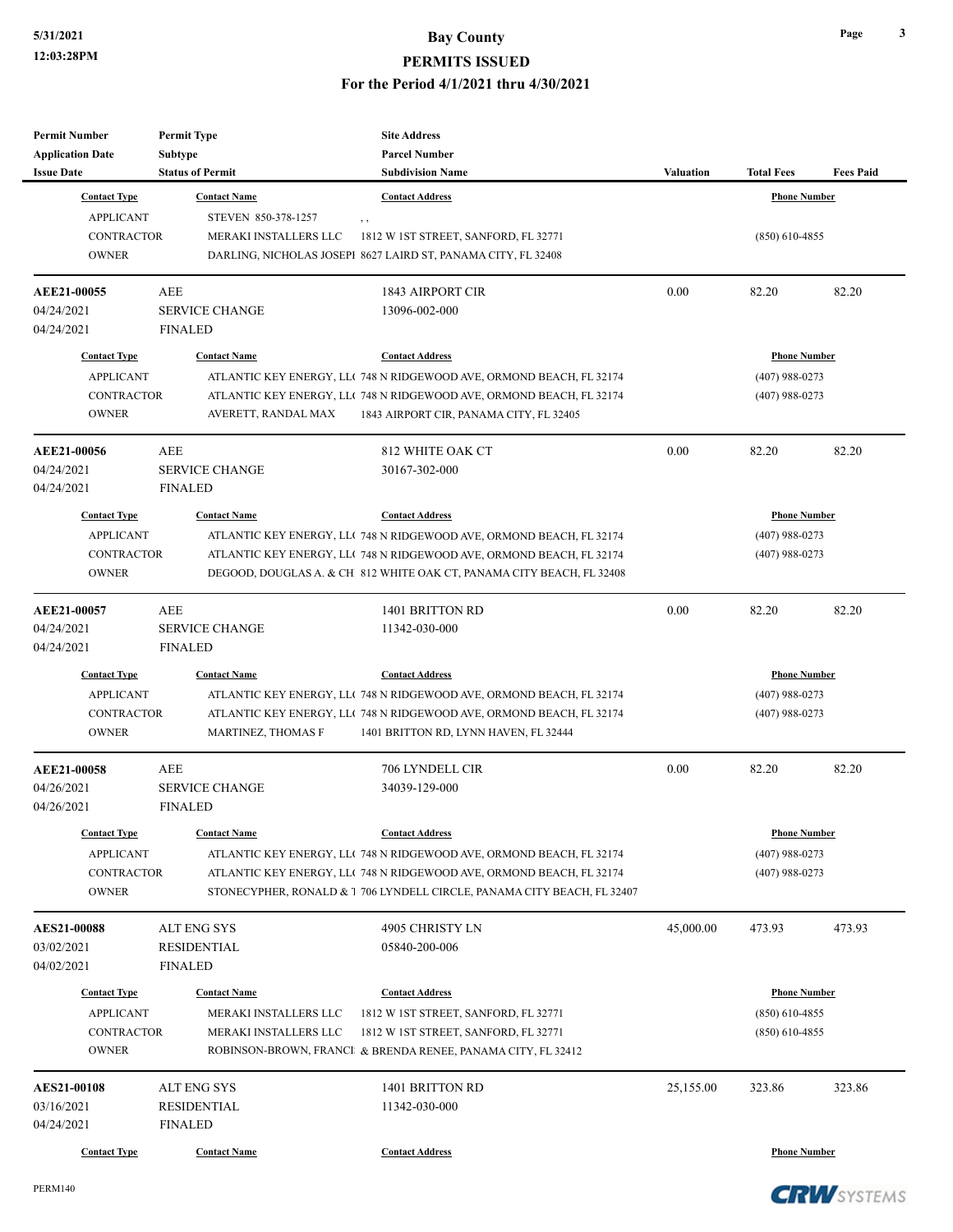| <b>Permit Number</b>    | <b>Permit Type</b>      | <b>Site Address</b>                                                   |                  |                     |                  |
|-------------------------|-------------------------|-----------------------------------------------------------------------|------------------|---------------------|------------------|
| <b>Application Date</b> | <b>Subtype</b>          | <b>Parcel Number</b>                                                  |                  |                     |                  |
| <b>Issue Date</b>       | <b>Status of Permit</b> | <b>Subdivision Name</b>                                               | <b>Valuation</b> | <b>Total Fees</b>   | <b>Fees Paid</b> |
| <b>APPLICANT</b>        |                         | ATLANTIC KEY ENERGY, LLC 748 N RIDGEWOOD AVE, ORMOND BEACH, FL 32174  |                  | $(407)$ 988-0273    |                  |
| <b>CONTRACTOR</b>       |                         | ATLANTIC KEY ENERGY, LL( 748 N RIDGEWOOD AVE, ORMOND BEACH, FL 32174  |                  | $(407)$ 988-0273    |                  |
| <b>OWNER</b>            | MARTINEZ, THOMAS F      | 1401 BRITTON RD, LYNN HAVEN, FL 32444                                 |                  |                     |                  |
|                         |                         |                                                                       |                  |                     |                  |
| <b>AES21-00109</b>      | <b>ALT ENG SYS</b>      | 812 WHITE OAK CT                                                      | 50,000.00        | 513.43              | 513.43           |
| 03/16/2021              | <b>RESIDENTIAL</b>      | 30167-302-000                                                         |                  |                     |                  |
| 04/24/2021              | <b>FINALED</b>          |                                                                       |                  |                     |                  |
| <b>Contact Type</b>     | <b>Contact Name</b>     | <b>Contact Address</b>                                                |                  | <b>Phone Number</b> |                  |
| <b>APPLICANT</b>        |                         | ATLANTIC KEY ENERGY, LLC 748 N RIDGEWOOD AVE, ORMOND BEACH, FL 32174  |                  | $(407)$ 988-0273    |                  |
| <b>CONTRACTOR</b>       |                         | ATLANTIC KEY ENERGY, LLC 748 N RIDGEWOOD AVE, ORMOND BEACH, FL 32174  |                  | $(407)$ 988-0273    |                  |
| <b>OWNER</b>            |                         | DEGOOD, DOUGLAS A. & CH 812 WHITE OAK CT, PANAMA CITY BEACH, FL 32408 |                  |                     |                  |
|                         |                         |                                                                       |                  |                     |                  |
| <b>AES21-00110</b>      | <b>ALT ENG SYS</b>      | 390 WAHOO RD                                                          | 62,162.10        | 562.40              | 562.40           |
| 03/16/2021              | <b>RESIDENTIAL</b>      | 30933-657-000                                                         |                  |                     |                  |
| 04/02/2021              | <b>FINALED</b>          |                                                                       |                  |                     |                  |
| <b>Contact Type</b>     | <b>Contact Name</b>     | <b>Contact Address</b>                                                |                  | <b>Phone Number</b> |                  |
| <b>APPLICANT</b>        | MERAKI INSTALLERS LLC   | 1812 W 1ST STREET, SANFORD, FL 32771                                  |                  | $(850)$ 610-4855    |                  |
| <b>CONTRACTOR</b>       | MERAKI INSTALLERS LLC   | 1812 W IST STREET, SANFORD, FL 32771                                  |                  | $(850)$ 610-4855    |                  |
| <b>OWNER</b>            | HILL, DAVID W           | PO BOX 27375, PANAMA CITY, FL 32411                                   |                  |                     |                  |
|                         |                         |                                                                       |                  |                     |                  |
| AES21-00111             | <b>ALT ENG SYS</b>      | 6425 SUMMER OAK DR                                                    | 45,523.50        | 481.84              | 481.84           |
| 03/16/2021              | <b>RESIDENTIAL</b>      | 30167-888-000                                                         |                  |                     |                  |
| 04/02/2021              | <b>FINALED</b>          |                                                                       |                  |                     |                  |
| <b>Contact Type</b>     | <b>Contact Name</b>     | <b>Contact Address</b>                                                |                  | <b>Phone Number</b> |                  |
| <b>APPLICANT</b>        | MERAKI INSTALLERS LLC   | 1812 W 1ST STREET, SANFORD, FL 32771                                  |                  | $(850)$ 610-4855    |                  |
| <b>CONTRACTOR</b>       | MERAKI INSTALLERS LLC   | 1812 W 1ST STREET, SANFORD, FL 32771                                  |                  | $(850)$ 610-4855    |                  |
| <b>OWNER</b>            | GAITHER, LESLEY CARSON  | 444 HULE RD, OLIN, NC 28660                                           |                  |                     |                  |
| AES21-00114             | <b>ALT ENG SYS</b>      | <b>1843 AIRPORT CIR</b>                                               | 31,605.00        | 371.26              | 371.26           |
| 03/16/2021              | <b>RESIDENTIAL</b>      | 13096-002-000                                                         |                  |                     |                  |
| 04/24/2021              | <b>FINALED</b>          |                                                                       |                  |                     |                  |
| <b>Contact Type</b>     | <b>Contact Name</b>     | <b>Contact Address</b>                                                |                  | <b>Phone Number</b> |                  |
| <b>APPLICANT</b>        |                         | ATLANTIC KEY ENERGY, LLC 748 N RIDGEWOOD AVE, ORMOND BEACH, FL 32174  |                  | $(407)$ 988-0273    |                  |
| <b>CONTRACTOR</b>       |                         | ATLANTIC KEY ENERGY, LLC 748 N RIDGEWOOD AVE, ORMOND BEACH, FL 32174  |                  | $(407)$ 988-0273    |                  |
| <b>OWNER</b>            | AVERETT, RANDAL MAX     | 1843 AIRPORT CIR, PANAMA CITY, FL 32405                               |                  |                     |                  |
|                         |                         |                                                                       |                  |                     |                  |
| <b>AES21-00115</b>      | ALT ENG SYS             | 2401 GRANT AVE                                                        | 38,808.00        | 426.55              | 426.55           |
| 03/16/2021              | <b>RESIDENTIAL</b>      | 27107-000-000                                                         |                  |                     |                  |
| 04/02/2021              | <b>ISSUED</b>           |                                                                       |                  |                     |                  |
| <b>Contact Type</b>     | <b>Contact Name</b>     | <b>Contact Address</b>                                                |                  | <b>Phone Number</b> |                  |
| <b>APPLICANT</b>        | MERAKI INSTALLERS LLC   | 1812 W 1ST STREET, SANFORD, FL 32771                                  |                  | $(850)$ 610-4855    |                  |
| <b>CONTRACTOR</b>       | MERAKI INSTALLERS LLC   | 1812 W 1ST STREET, SANFORD, FL 32771                                  |                  | $(850)$ 610-4855    |                  |
| <b>OWNER</b>            | <b>IVEY, TOMMY</b>      | 2401 GRANT AVE, PANAMA CITY, FL 32405                                 |                  |                     |                  |
| <b>AES21-00118</b>      | <b>RESIDENTIAL BLDG</b> | 1634 HOPE CIR                                                         | 37,200.00        | 407.44              | 407.44           |
| 03/22/2021              | RESIDENTIAL             | 27623-036-000                                                         |                  |                     |                  |
| 04/12/2021              | <b>FINALED</b>          |                                                                       |                  |                     |                  |
|                         |                         |                                                                       |                  |                     |                  |
| <b>Contact Type</b>     | <b>Contact Name</b>     | <b>Contact Address</b>                                                |                  | <b>Phone Number</b> |                  |

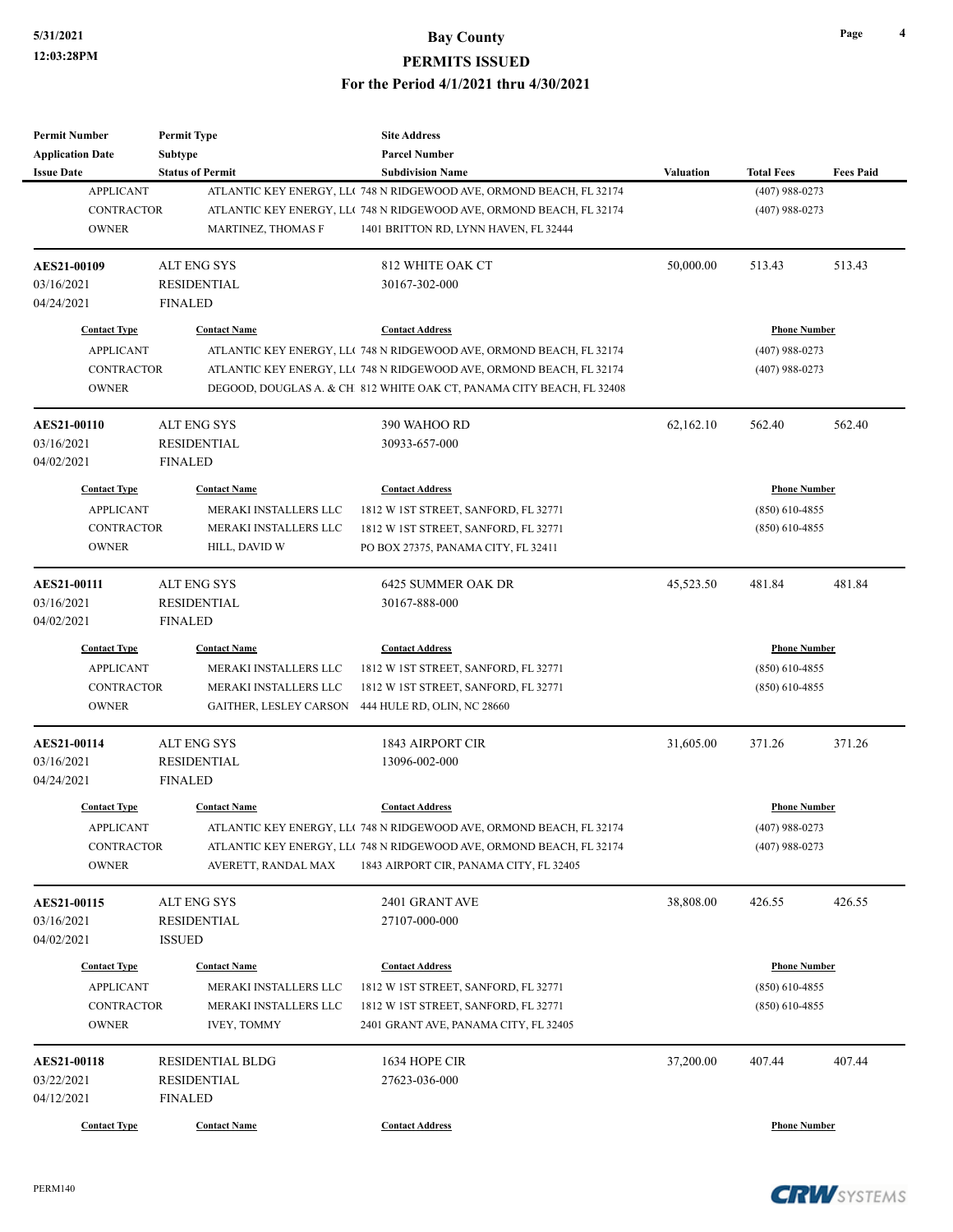#### **5/31/2021 Bay County**

#### **PERMITS ISSUED**

**For the Period 4/1/2021 thru 4/30/2021**

| <b>Permit Number</b>                                                                                    | <b>Permit Type</b>                   | <b>Site Address</b>                                                          |                     |                     |                  |
|---------------------------------------------------------------------------------------------------------|--------------------------------------|------------------------------------------------------------------------------|---------------------|---------------------|------------------|
| <b>Application Date</b>                                                                                 | <b>Subtype</b>                       | <b>Parcel Number</b>                                                         |                     |                     |                  |
| <b>Issue Date</b>                                                                                       | <b>Status of Permit</b>              | <b>Subdivision Name</b>                                                      | Valuation           | <b>Total Fees</b>   | <b>Fees Paid</b> |
| <b>APPLICANT</b>                                                                                        | EMMETTE 678-571-6186                 | , ,                                                                          |                     |                     |                  |
| <b>CONTRACTOR</b>                                                                                       | <b>OWNER/BUILDER</b>                 | , ,                                                                          |                     |                     |                  |
| <b>OWNER</b>                                                                                            |                                      | CARROLL, EMMETTE E IV & 1634 HOPE CIRCLE, PANAMA CITY BEACH, FL 32407        |                     |                     |                  |
| AES21-00119                                                                                             | <b>ALT ENG SYS</b>                   | 706 LYNDELL CIR                                                              | 46,800.00           | 769.89              | 769.89           |
| 03/26/2021                                                                                              | <b>RESIDENTIAL</b>                   | 34039-129-000                                                                |                     |                     |                  |
| 04/26/2021                                                                                              | <b>FINALED</b>                       |                                                                              |                     |                     |                  |
| <b>Contact Type</b>                                                                                     | <b>Contact Name</b>                  | <b>Contact Address</b>                                                       |                     | <b>Phone Number</b> |                  |
| <b>APPLICANT</b>                                                                                        | 407-819-4000                         | ,,                                                                           |                     |                     |                  |
| <b>CONTRACTOR</b>                                                                                       |                                      | ATLANTIC KEY ENERGY, LLC 748 N RIDGEWOOD AVE, ORMOND BEACH, FL 32174         |                     | $(407)$ 988-0273    |                  |
| <b>OWNER</b>                                                                                            |                                      | STONECYPHER, RONALD & 1 706 LYNDELL CIRCLE, PANAMA CITY BEACH, FL 32407      |                     |                     |                  |
| <b>AES21-00120</b>                                                                                      | <b>ALT ENG SYS</b>                   | 8627 LAIRD ST                                                                | 28,800.00           | 347.55              | 347.55           |
| 03/26/2021                                                                                              | <b>RESIDENTIAL</b>                   | 27554-050-000                                                                |                     |                     |                  |
| 04/20/2021                                                                                              | <b>FINALED</b>                       |                                                                              |                     |                     |                  |
|                                                                                                         |                                      |                                                                              |                     |                     |                  |
| <b>Contact Type</b>                                                                                     | <b>Contact Name</b>                  | <b>Contact Address</b>                                                       |                     | <b>Phone Number</b> |                  |
| <b>APPLICANT</b>                                                                                        | STEVEN 850-378-1257                  | , ,                                                                          |                     |                     |                  |
| <b>CONTRACTOR</b>                                                                                       | MERAKI INSTALLERS LLC                | 1812 W 1ST STREET, SANFORD, FL 32771                                         |                     | $(850)$ 610-4855    |                  |
| <b>OWNER</b>                                                                                            |                                      | DARLING, NICHOLAS JOSEPI 8627 LAIRD ST, PANAMA CITY, FL 32408                |                     |                     |                  |
| <b>AES21-00121</b>                                                                                      | <b>ALT ENG SYS</b>                   | 3202 JOSIE ST                                                                | 45,600.00           | 481.84              | 481.84           |
| 03/26/2021                                                                                              | <b>RESIDENTIAL</b>                   | 11916-650-560                                                                |                     |                     |                  |
| 04/29/2021                                                                                              | <b>FINALED</b>                       |                                                                              |                     |                     |                  |
| <b>Contact Type</b>                                                                                     | <b>Contact Name</b>                  | <b>Contact Address</b>                                                       | <b>Phone Number</b> |                     |                  |
| <b>CONTRACTOR</b>                                                                                       |                                      | ATLANTIC KEY ENERGY, LLC 748 N RIDGEWOOD AVE, ORMOND BEACH, FL 32174         |                     | $(407)$ 988-0273    |                  |
| <b>OWNER</b>                                                                                            | VAZQUEZ, JONATHAN &                  | ELISS YARILIS FIGUEROA, PANAMA CITY, FL 32404                                |                     |                     |                  |
| <b>AES21-00123</b>                                                                                      | <b>ALT ENG SYS</b>                   | 6125 CHARLES DR                                                              | 46,987.00           | 489.74              | 489.74           |
| 04/02/2021                                                                                              | <b>RESIDENTIAL</b>                   | 05663-100-000                                                                |                     |                     |                  |
| 04/09/2021                                                                                              | <b>FINALED</b>                       |                                                                              |                     |                     |                  |
| <b>Contact Type</b>                                                                                     | <b>Contact Name</b>                  | <b>Contact Address</b>                                                       |                     | <b>Phone Number</b> |                  |
| <b>APPLICANT</b>                                                                                        | Ronnie 279-9032                      | , ,                                                                          |                     |                     |                  |
| CONTRACTOR                                                                                              |                                      | MARC JONES CONSTRUCTIO 9253 OLD PLANK RD, JACKSONVILLE, FL 32220             |                     | $(985) 882 - 7200$  |                  |
| <b>OWNER</b>                                                                                            |                                      | HATCHER, DENNIS E & RHON 6125 CHARLES DR, PANAMA CITY, FL 32404              |                     |                     |                  |
|                                                                                                         | <b>ALT ENG SYS</b>                   | 6052 STEPHENS DR                                                             |                     | 549.76              | 549.76           |
|                                                                                                         |                                      |                                                                              | 60,244.00           |                     |                  |
|                                                                                                         | <b>RESIDENTIAL</b>                   | 05760-020-000                                                                |                     |                     |                  |
|                                                                                                         | <b>FINALED</b>                       |                                                                              |                     |                     |                  |
| <b>Contact Type</b>                                                                                     | <b>Contact Name</b>                  | <b>Contact Address</b>                                                       |                     | <b>Phone Number</b> |                  |
| <b>APPLICANT</b>                                                                                        | Ronnie 279-9032                      |                                                                              |                     |                     |                  |
|                                                                                                         |                                      | ,,<br>MARC JONES CONSTRUCTIO 9253 OLD PLANK RD, JACKSONVILLE, FL 32220       |                     |                     |                  |
| <b>CONTRACTOR</b><br><b>OWNER</b>                                                                       | STRICKLAND, BESSIE D                 | 6052 STEPHENS DR, PANAMA CITY, FL 32404                                      |                     | $(985) 882 - 7200$  |                  |
|                                                                                                         | <b>ALT ENG SYS</b>                   | 131 DERBY WOODS DR                                                           | 38,115.00           | 426.55              | 426.55           |
|                                                                                                         |                                      |                                                                              |                     |                     |                  |
|                                                                                                         | <b>RESIDENTIAL</b><br><b>FINALED</b> | 11300-288-000                                                                |                     |                     |                  |
| <b>Contact Type</b>                                                                                     | <b>Contact Name</b>                  | <b>Contact Address</b>                                                       |                     | <b>Phone Number</b> |                  |
| <b>APPLICANT</b>                                                                                        | MERAKI INSTALLERS LLC                |                                                                              |                     | $(850)$ 610-4855    |                  |
| AES21-00124<br>04/02/2021<br>04/09/2021<br>AES21-00125<br>04/02/2021<br>04/20/2021<br><b>CONTRACTOR</b> | MERAKI INSTALLERS LLC                | 1812 W 1ST STREET, SANFORD, FL 32771<br>1812 W 1ST STREET, SANFORD, FL 32771 |                     | $(850)$ 610-4855    |                  |

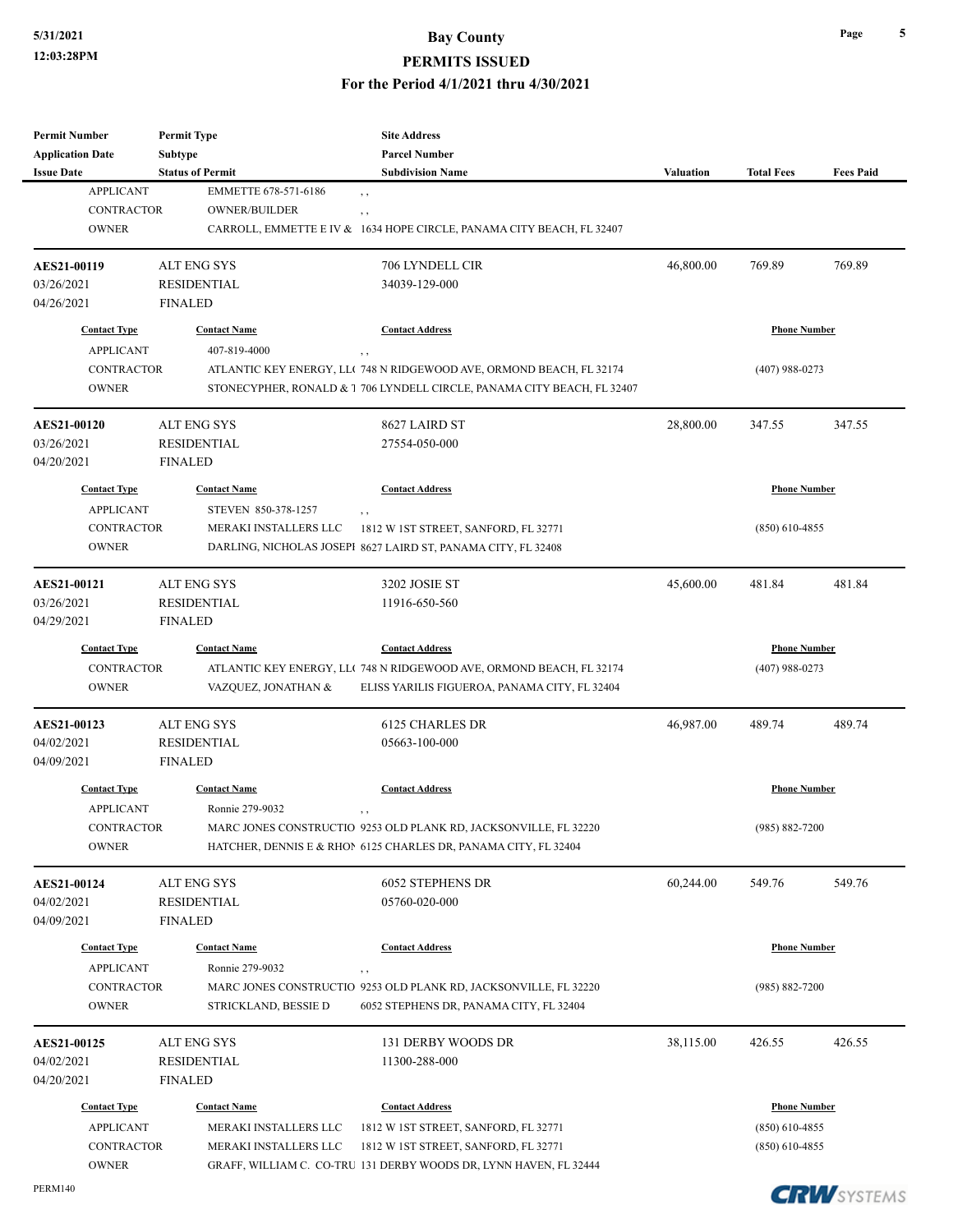| <b>Permit Number</b><br><b>Application Date</b> | <b>Permit Type</b><br><b>Subtype</b> | <b>Site Address</b><br><b>Parcel Number</b>                             |                  |                     |                  |
|-------------------------------------------------|--------------------------------------|-------------------------------------------------------------------------|------------------|---------------------|------------------|
| <b>Issue Date</b>                               | <b>Status of Permit</b>              | <b>Subdivision Name</b>                                                 | <b>Valuation</b> | <b>Total Fees</b>   | <b>Fees Paid</b> |
| AES21-00126                                     | <b>ALT ENG SYS</b>                   | 214 GREENWOOD DR                                                        | 36,947.00        | 410.74              | 410.74           |
| 04/05/2021                                      | <b>RESIDENTIAL</b>                   | 27399-000-000                                                           |                  |                     |                  |
| 04/08/2021                                      | <b>ISSUED</b>                        |                                                                         |                  |                     |                  |
| <b>Contact Type</b>                             | <b>Contact Name</b>                  | <b>Contact Address</b>                                                  |                  | <b>Phone Number</b> |                  |
| <b>APPLICANT</b>                                |                                      | SEA TURTLE SOLAR SYSTEM 5022 LANDSMAN AVE, TAMPA, FL 33625              |                  | $(727)$ 375-9375    |                  |
| <b>CONTRACTOR</b>                               |                                      | SEA TURTLE SOLAR SYSTEM 5022 LANDSMAN AVE, TAMPA, FL 33625              |                  | $(727)$ 375-9375    |                  |
| <b>OWNER</b>                                    | MATHIS, DUSTIN B ETAL                | 214 GREENWOOD DR, PANAMA CITY, FL 32407                                 |                  |                     |                  |
| <b>AES21-00127</b>                              | ALT ENG SYS                          | 5704 SUNSET AVE                                                         | 21,172.00        | 292.26              | 292.26           |
| 04/06/2021                                      | <b>RESIDENTIAL</b>                   | 31921-000-000                                                           |                  |                     |                  |
| 04/08/2021                                      | <b>FINALED</b>                       |                                                                         |                  |                     |                  |
| <b>Contact Type</b>                             | <b>Contact Name</b>                  | <b>Contact Address</b>                                                  |                  | <b>Phone Number</b> |                  |
| <b>APPLICANT</b>                                | BILLY 850-472-0341                   | , ,                                                                     |                  |                     |                  |
| <b>CONTRACTOR</b>                               | <b>SUNFARM ENERGY</b>                | 1312 E CERVANTES STREET, PENSACOLA, FL 32501                            |                  | $(850)$ 472-0341    |                  |
| <b>OWNER</b>                                    | BONNIN, MARY J                       | 5704 SUNSET AVE, PANAMA CITY BEACH, FL 32408                            |                  |                     |                  |
| AES21-00128                                     | ALT ENG SYS                          | 5110 OLD MAJETTE TOWER RD                                               | 59,000.00        | 467.62              | 467.62           |
| 04/06/2021                                      | <b>RESIDENTIAL</b>                   | 05896-366-000                                                           |                  |                     |                  |
| 04/13/2021                                      | <b>ISSUED</b>                        |                                                                         |                  |                     |                  |
| <b>Contact Type</b>                             | <b>Contact Name</b>                  | <b>Contact Address</b>                                                  |                  | <b>Phone Number</b> |                  |
| <b>APPLICANT</b>                                | ALL PROS SOLAR LLC                   | 1607 MLK BLVD, Panama City, FL 32405                                    |                  | $(850) 527 - 2977$  |                  |
| <b>CONTRACTOR</b>                               | ALL PROS SOLAR LLC                   | 1607 MLK BLVD, Panama City, FL 32405                                    |                  | $(850)$ 527-2977    |                  |
| <b>OWNER</b>                                    |                                      | WRIGHT, ZACHARY AUSTIN 5110 OLD MAJETTE TOWER RD, PANAMA CITY, FL 32404 |                  |                     |                  |
| <b>AES21-00129</b>                              | ALT ENG SYS                          | 11703 LIGHTHOUSE LN                                                     | 56,430.00        | 524.49              | 524.49           |
| 04/09/2021                                      | <b>RESIDENTIAL</b>                   | 34039-715-000                                                           |                  |                     |                  |
| 04/20/2021                                      | <b>FINALED</b>                       |                                                                         |                  |                     |                  |
| <b>Contact Type</b>                             | <b>Contact Name</b>                  | <b>Contact Address</b>                                                  |                  | <b>Phone Number</b> |                  |
| <b>APPLICANT</b>                                | MERAKI INSTALLERS LLC                | 1812 W 1ST STREET, SANFORD, FL 32771                                    |                  | $(850)$ 610-4855    |                  |
| <b>CONTRACTOR</b>                               | MERAKI INSTALLERS LLC                | 1812 W 1ST STREET, SANFORD, FL 32771                                    |                  | $(850)$ 610-4855    |                  |
| <b>OWNER</b>                                    | YEAGER, WALLACE P &                  | SANDRA P HICKS, PANAMA CITY BEACH, FL 32407                             |                  |                     |                  |
| <b>AES21-00130</b>                              | <b>ALT ENG SYS</b>                   | <b>234 TWIN LAKES DR</b>                                                | 14,625.00        | 236.97              | 236.97           |
| 04/10/2021                                      | <b>RESIDENTIAL</b>                   | 36917-010-000                                                           |                  |                     |                  |
| 04/20/2021                                      | <b>FINALED</b>                       |                                                                         |                  |                     |                  |
| <b>Contact Type</b>                             | <b>Contact Name</b>                  | <b>Contact Address</b>                                                  |                  | <b>Phone Number</b> |                  |
| <b>APPLICANT</b>                                | MERAKI INSTALLERS LLC                | 1812 W 1ST STREET, SANFORD, FL 32771                                    |                  | $(850)$ 610-4855    |                  |
| <b>CONTRACTOR</b>                               | MERAKI INSTALLERS LLC                | 1812 W 1ST STREET, SANFORD, FL 32771                                    |                  | $(850)$ 610-4855    |                  |
| <b>OWNER</b>                                    |                                      | LETCHWORTH, BETTY IRENI 234 TWIN LAKE DR, PANAMA CITY BEACH, FL 32413   |                  |                     |                  |
| AES21-00132                                     | ALT ENG SYS                          | 6926 PITTSBURGH ST                                                      | 27,694.00        | 339.66              | 339.66           |
| 04/10/2021                                      | RESIDENTIAL                          | 06411-000-000                                                           |                  |                     |                  |
| 04/24/2021                                      | <b>FINALED</b>                       |                                                                         |                  |                     |                  |
| <b>Contact Type</b>                             | <b>Contact Name</b>                  | <b>Contact Address</b>                                                  |                  | <b>Phone Number</b> |                  |
| <b>APPLICANT</b>                                |                                      | ATLANTIC KEY ENERGY, LLC 748 N RIDGEWOOD AVE, ORMOND BEACH, FL 32174    |                  | $(407)$ 988-0273    |                  |
| CONTRACTOR                                      |                                      | ATLANTIC KEY ENERGY, LLC 748 N RIDGEWOOD AVE, ORMOND BEACH, FL 32174    |                  | $(407)$ 988-0273    |                  |
|                                                 |                                      |                                                                         |                  |                     |                  |
| <b>OWNER</b>                                    | NATIONS, AMBER ETAL                  | 6926 PITTSBURGH ST, PANAMA CITY, FL 32404                               |                  |                     |                  |

**CRW**SYSTEMS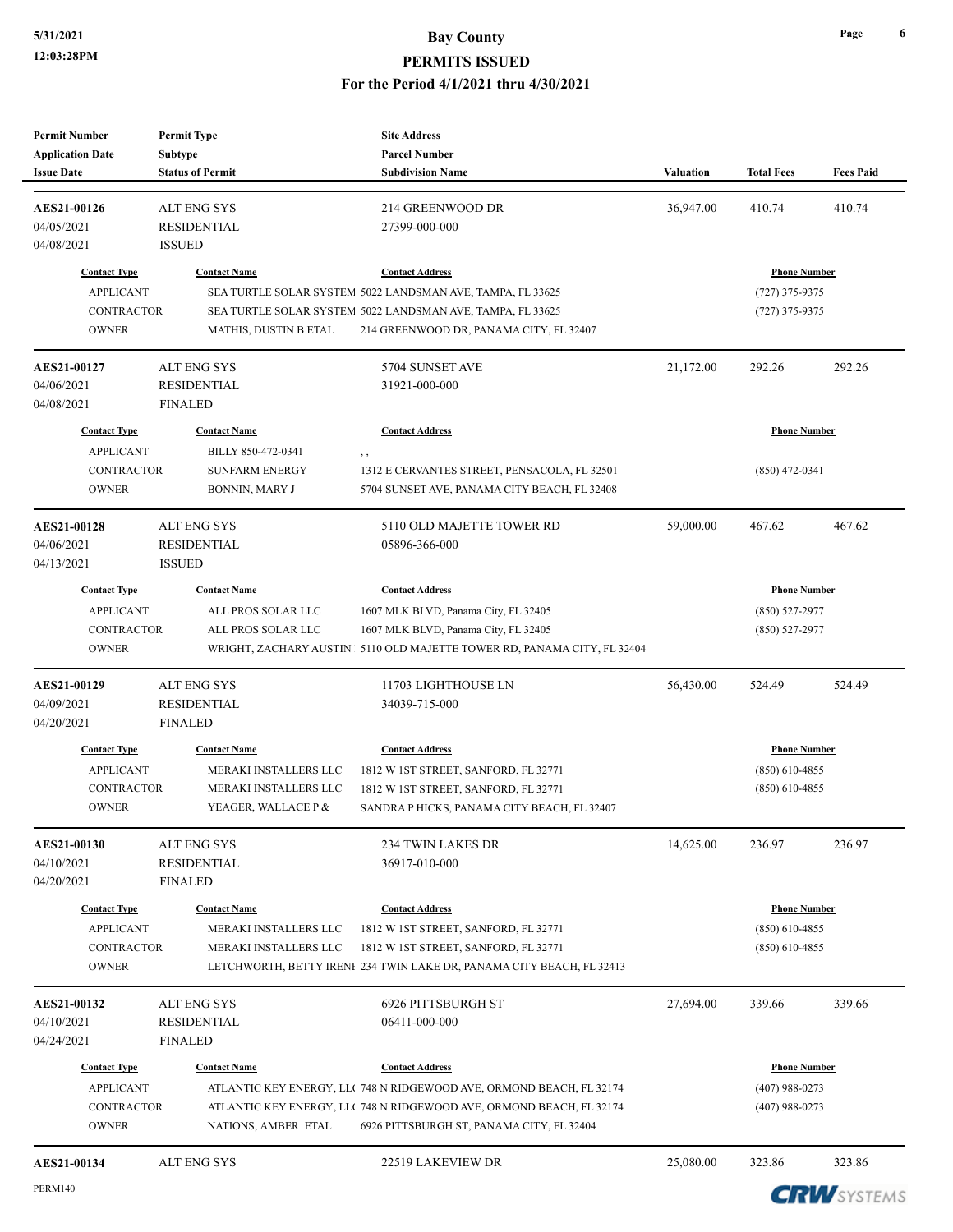#### **5/31/2021 Bay County**

**PERMITS ISSUED**

**For the Period 4/1/2021 thru 4/30/2021**

| <b>Permit Number</b>    | <b>Permit Type</b>      | <b>Site Address</b>                                                        |           |                     |                  |
|-------------------------|-------------------------|----------------------------------------------------------------------------|-----------|---------------------|------------------|
| <b>Application Date</b> | Subtype                 | <b>Parcel Number</b>                                                       |           |                     |                  |
| <b>Issue Date</b>       | <b>Status of Permit</b> | <b>Subdivision Name</b>                                                    | Valuation | <b>Total Fees</b>   | <b>Fees Paid</b> |
| 04/12/2021              | <b>RESIDENTIAL</b>      | 36362-000-000                                                              |           |                     |                  |
| 04/19/2021              | <b>FINALED</b>          |                                                                            |           |                     |                  |
| <b>Contact Type</b>     | <b>Contact Name</b>     | <b>Contact Address</b>                                                     |           | <b>Phone Number</b> |                  |
| <b>APPLICANT</b>        | SKY SOLAR ENERGY INC    | 5751 AUTUMN SHIRE DRIVE, ZEPHYRHILLS, FL 33541                             |           | $(352)$ 458-1710    |                  |
| <b>CONTRACTOR</b>       | SKY SOLAR ENERGY INC    | 5751 AUTUMN SHIRE DRIVE, ZEPHYRHILLS, FL 33541                             |           | $(352)$ 458-1710    |                  |
| <b>OWNER</b>            |                         | ASHIRMATOV, ABDURASUL 22519 LAKEVIEW DR, PANAMA CITY BEACH, FL 32413       |           |                     |                  |
| AES21-00136             | <b>ALT ENG SYS</b>      | 6440 SUMMER OAK DR B                                                       | 39,990.00 | 434.45              | 434.45           |
| 04/14/2021              | <b>RESIDENTIAL</b>      | 30167-862-030                                                              |           |                     |                  |
| 04/24/2021              | <b>FINALED</b>          |                                                                            |           |                     |                  |
| <b>Contact Type</b>     | <b>Contact Name</b>     | <b>Contact Address</b>                                                     |           | <b>Phone Number</b> |                  |
| <b>APPLICANT</b>        |                         | ATLANTIC KEY ENERGY, LLC 748 N RIDGEWOOD AVE, ORMOND BEACH, FL 32174       |           | $(407)$ 988-0273    |                  |
| <b>CONTRACTOR</b>       |                         | ATLANTIC KEY ENERGY, LLC 748 N RIDGEWOOD AVE, ORMOND BEACH, FL 32174       |           | $(407)$ 988-0273    |                  |
| <b>OWNER</b>            |                         | BELL, ZACHARY M & BRITTA 6440 SUMMER OAK DR B, PANAMA CITY BEACH, FL 32408 |           |                     |                  |
| AES21-00137             | <b>ALT ENG SYS</b>      | 124 MARIN DR                                                               | 10,728.00 | 205.43              | 205.43           |
| 04/14/2021              | <b>RESIDENTIAL</b>      | 11801-097-060                                                              |           |                     |                  |
| 04/24/2021              | <b>FINALED</b>          |                                                                            |           |                     |                  |
| <b>Contact Type</b>     | <b>Contact Name</b>     | <b>Contact Address</b>                                                     |           | <b>Phone Number</b> |                  |
| <b>APPLICANT</b>        |                         | ATLANTIC KEY ENERGY, LL( 748 N RIDGEWOOD AVE, ORMOND BEACH, FL 32174       |           | $(407)$ 988-0273    |                  |
| <b>CONTRACTOR</b>       |                         | ATLANTIC KEY ENERGY, LLC 748 N RIDGEWOOD AVE, ORMOND BEACH, FL 32174       |           | $(407)$ 988-0273    |                  |
| <b>OWNER</b>            | <b>SCURLOCK, JOYCE</b>  | 124 MARIN DR, PANAMA CITY, FL 32405                                        |           |                     |                  |
| <b>AES21-00138</b>      | <b>ALT ENG SYS</b>      | 6210 PINE TREE AVE                                                         | 39,000.00 | 357.04              | 357.04           |
| 04/15/2021              | RESIDENTIAL             | 30753-189-000                                                              |           |                     |                  |
| 04/19/2021              | <b>FINALED</b>          |                                                                            |           |                     |                  |
| <b>Contact Type</b>     | <b>Contact Name</b>     | <b>Contact Address</b>                                                     |           | <b>Phone Number</b> |                  |
| <b>APPLICANT</b>        | PROF. ELEC SVCS INC     | 185 S CHARLES R. BEALL BLVD, DEBARY, FL 32713                              |           | $(386)$ 668-4222    |                  |
| <b>CONTRACTOR</b>       | PROF. ELEC SVCS INC     | 185 S CHARLES R.BEALL BLVD, DEBARY, FL 32713                               |           | $(386)$ 668-4222    |                  |
| <b>OWNER</b>            |                         | TRULOVE, CHRISTOPHER R & 6210 PINETREE AVE, PANAMA CITY BEACH, FL 32408    |           |                     |                  |
| <b>AES21-00139</b>      | <b>ALT ENG SYS</b>      | 3911 25TH ST W                                                             | 17,608.00 | 260.67              | 260.67           |
| 04/17/2021              | <b>RESIDENTIAL</b>      | 27135-000-000                                                              |           |                     |                  |
| 04/24/2021              | <b>ISSUED</b>           |                                                                            |           |                     |                  |
| <b>Contact Type</b>     | <b>Contact Name</b>     | <b>Contact Address</b>                                                     |           | <b>Phone Number</b> |                  |
| <b>APPLICANT</b>        |                         | ATLANTIC KEY ENERGY, LLC 748 N RIDGEWOOD AVE, ORMOND BEACH, FL 32174       |           | $(407)$ 988-0273    |                  |
| <b>CONTRACTOR</b>       |                         | ATLANTIC KEY ENERGY, LLC 748 N RIDGEWOOD AVE, ORMOND BEACH, FL 32174       |           | $(407)$ 988-0273    |                  |
| <b>OWNER</b>            |                         | LAUDERDALE, DONALD M 3911 W 25TH ST, PANAMA CITY, FL 32405                 |           |                     |                  |
| <b>AES21-00140</b>      | <b>ALT ENG SYS</b>      | 507 NORTH SHORE CIR                                                        | 67,155.00 | 594.00              | 594.00           |
| 04/17/2021              | <b>RESIDENTIAL</b>      | 11715-471-000                                                              |           |                     |                  |
| 04/20/2021              | <b>ISSUED</b>           |                                                                            |           |                     |                  |
| <b>Contact Type</b>     | <b>Contact Name</b>     | <b>Contact Address</b>                                                     |           | <b>Phone Number</b> |                  |
| <b>APPLICANT</b>        | MERAKI INSTALLERS LLC   | 1812 W 1ST STREET, SANFORD, FL 32771                                       |           | $(850)$ 610-4855    |                  |
| <b>CONTRACTOR</b>       | MERAKI INSTALLERS LLC   | 1812 W 1ST STREET, SANFORD, FL 32771                                       |           | $(850)$ 610-4855    |                  |
| <b>OWNER</b>            |                         | RAIHAN, AHMAD S & TANIA 507 NORTHSHORE CIR, LYNN HAVEN, FL 32444           |           |                     |                  |
| CB20-00224              | STORAGE/UTILITY         | 2510 15TH ST E                                                             | 77,968.00 | 979.46              | 979.46           |
| 10/19/2020              | COMMERCIAL              | 15810-000-000                                                              |           |                     |                  |
| 04/21/2021              | <b>ISSUED</b>           |                                                                            |           |                     |                  |
|                         |                         |                                                                            |           |                     |                  |

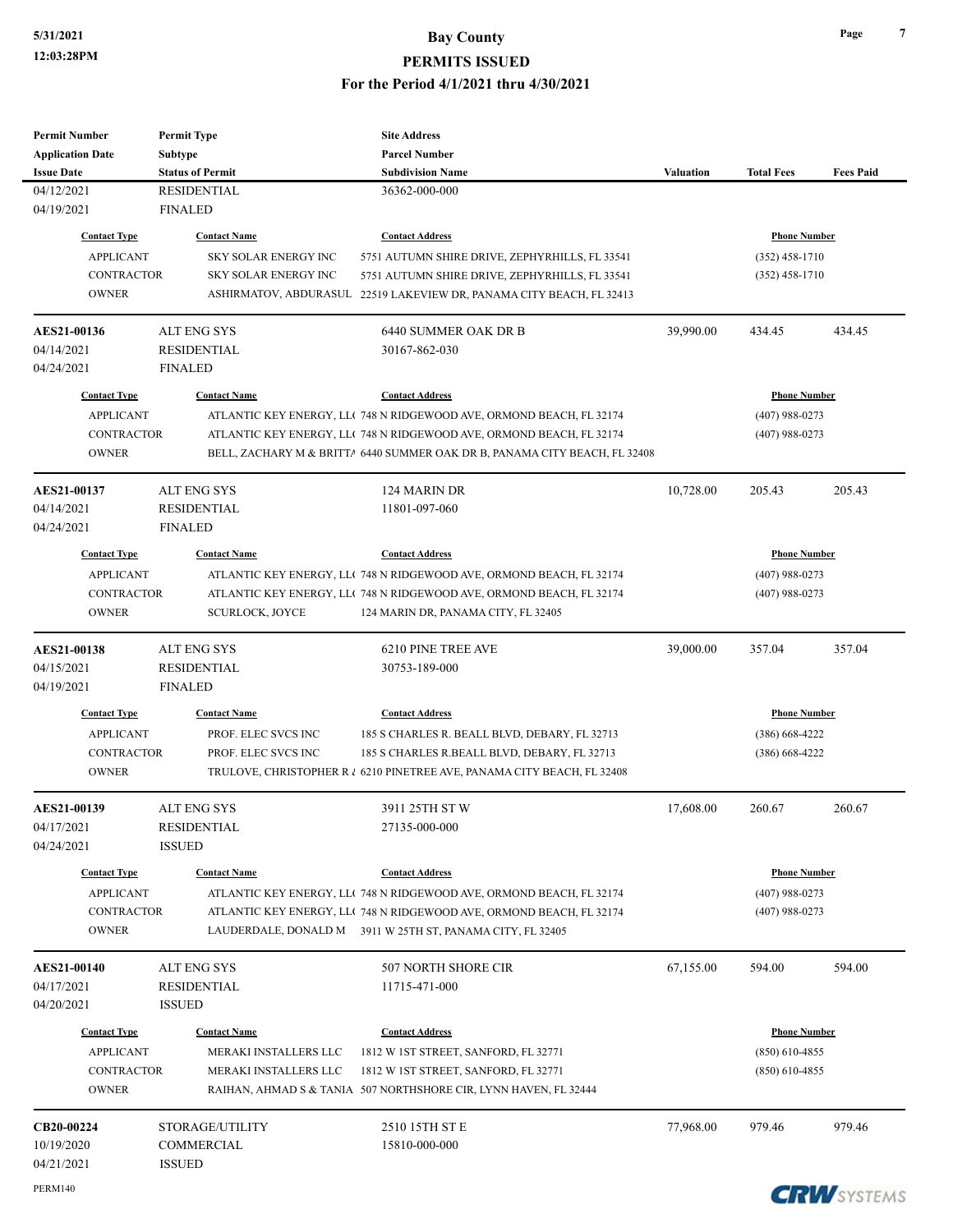| <b>Permit Number</b><br><b>Application Date</b><br><b>Issue Date</b> | <b>Permit Type</b><br>Subtype<br><b>Status of Permit</b> | <b>Site Address</b><br><b>Parcel Number</b><br><b>Subdivision Name</b>    | Valuation    | <b>Total Fees</b>   | <b>Fees Paid</b> |
|----------------------------------------------------------------------|----------------------------------------------------------|---------------------------------------------------------------------------|--------------|---------------------|------------------|
| <b>Contact Type</b>                                                  | <b>Contact Name</b>                                      | <b>Contact Address</b>                                                    |              | <b>Phone Number</b> |                  |
| <b>APPLICANT</b>                                                     |                                                          | R&B METAL STRUCTURES, II 979 HWY 42 SOUTH, JACKSON, GA 30233              |              | $(770)$ 775-2254    |                  |
| <b>CONTRACTOR</b>                                                    |                                                          | R&B METAL STRUCTURES, II 979 HWY 42 SOUTH, JACKSON, GA 30233              |              | $(770)$ 775-2254    |                  |
| <b>OWNER</b>                                                         | 2510 15TH STREET, LLC                                    | 4623 BAYWOOD DR, LYNN HAVEN, FL 32444                                     |              |                     |                  |
| CB20-00264                                                           | <b>COMMERCIAL RENOVATE</b>                               | 13213 HWY 77                                                              | 27,500.00    | 280.51              | 280.51           |
| 12/07/2020                                                           | TOWER/CO-LOCATE                                          | 26486-020-005                                                             |              |                     |                  |
| 04/07/2021                                                           | <b>ISSUED</b>                                            |                                                                           |              |                     |                  |
| <b>Contact Type</b>                                                  | <b>Contact Name</b>                                      | <b>Contact Address</b>                                                    |              | <b>Phone Number</b> |                  |
| <b>APPLICANT</b>                                                     | JON 813-463-6600                                         | , ,                                                                       |              |                     |                  |
| <b>CONTRACTOR</b>                                                    |                                                          | MASTEC NETWORK SOLUTI(1975 JOE B JACKSON PARKWAY, MIURFREESBORO, TN 37127 |              | $(407)$ 618-2873    |                  |
| <b>OWNER</b>                                                         | SHAW, WILLIAM E JR. &                                    | LISA SHAW ATKINSON, LYNN HAVEN, FL 32444                                  |              |                     |                  |
| CB21-00023                                                           | <b>SIGN</b>                                              | 1105 CLARA AVE                                                            | 0.00         | 94.53               | 94.53            |
| 02/02/2021                                                           | <b>SIGN - ON PREMISE</b>                                 | 33999-010-004                                                             |              |                     |                  |
| 04/01/2021                                                           | <b>ISSUED</b>                                            |                                                                           |              |                     |                  |
| <b>Contact Type</b>                                                  | <b>Contact Name</b>                                      | <b>Contact Address</b>                                                    |              | <b>Phone Number</b> |                  |
| <b>APPLICANT</b>                                                     | BRAD 850-398-1712                                        | , ,                                                                       |              |                     |                  |
| <b>CONTRACTOR</b>                                                    |                                                          | EMERALD COAST SIGNS LLC 4563 RAINBIRD RISE RD, CRESTVIEW, FL 32539        |              | $(850)$ 398-1712    |                  |
| <b>OWNER</b>                                                         |                                                          | THE TYDE APARTMENTS LLC 3060 PEACHTREE RD SUITE 970, ATLANTA, GA 30305    |              |                     |                  |
| CB21-00044                                                           | COMMERCIAL ADDITION                                      | 2136 SHERMAN AVE                                                          | 41,650.00    | 380.73              | 380.73           |
| 02/24/2021                                                           | <b>ASSEMBLY</b>                                          | 14670-000-000                                                             |              |                     |                  |
| 04/01/2021                                                           | <b>ISSUED</b>                                            |                                                                           |              |                     |                  |
| <b>Contact Type</b>                                                  | <b>Contact Name</b>                                      | <b>Contact Address</b>                                                    |              | <b>Phone Number</b> |                  |
| <b>APPLICANT</b>                                                     | TITAN SPECIALTY CONST                                    | 5680 GULF BREEZE PKWY, GULF BREEZE, FL 32563                              |              | $(850)$ 916-7660    |                  |
| <b>CONTRACTOR</b>                                                    | TITAN SPECIALTY CONST                                    | 5680 GULF BREEZE PKWY, GULF BREEZE, FL 32563                              |              | $(850)$ 916-7660    |                  |
| <b>OWNER</b>                                                         |                                                          | VETERANS OF FOREIGH WAI UNITED STATES INC #2185, PANAMA CITY, FL 32405    |              |                     |                  |
| CB21-00046                                                           | <b>COMMERCIAL BLDG</b>                                   | 21717 FRONT BEACH RD                                                      | 1,660,000.00 | 6,119.25            | 6,119.25         |
| 03/02/2021                                                           | <b>SINGLE FAMILY</b>                                     | 35382-000-000                                                             |              |                     |                  |
| 04/13/2021                                                           | <b>ISSUED</b>                                            |                                                                           |              |                     |                  |
| <b>Contact Type</b>                                                  | <b>Contact Name</b>                                      | <b>Contact Address</b>                                                    |              | <b>Phone Number</b> |                  |
| <b>APPLICANT</b>                                                     | JASON 850-251-0973                                       | $, \, , \,$                                                               |              |                     |                  |
| <b>CONTRACTOR</b>                                                    |                                                          | HOLIDAY BEACH RENTALS I 17614 ASHLEY DR, PANAMA CITY BEACH, FL 32413      |              | $(850)$ 238-8730    |                  |
| <b>OWNER</b>                                                         |                                                          | BERMAN, BRAD R TRUSTEE 273 NE 12TH ST #310, ATLANTA, GA 30309             |              |                     |                  |
| CB21-00050                                                           | COMMERCIAL NEW CONSTRUCTI                                | 2230 15TH ST E 2234                                                       | 58,000.00    | 461.30              | 461.30           |
| 03/09/2021                                                           | POLE BARN - OPEN                                         | 16061-000-000                                                             |              |                     |                  |
| 04/12/2021                                                           | <b>FINALED</b>                                           |                                                                           |              |                     |                  |
| <b>Contact Type</b>                                                  | <b>Contact Name</b>                                      | <b>Contact Address</b>                                                    |              | <b>Phone Number</b> |                  |
| <b>APPLICANT</b>                                                     | TRAVIS 206-330-8530                                      | , ,                                                                       |              |                     |                  |
| <b>CONTRACTOR</b>                                                    |                                                          | BACKWOODS BUILDINGS & 1240 SOUTH BLVD, CHIPLEY, FL 32428                  |              | $(850)$ 676-4903    |                  |
| <b>OWNER</b>                                                         |                                                          | CENTRAL PANHANDLE FAIR BAY COUNTY, INC., PANAMA CITY, FL 32405            |              |                     |                  |
| CB21-00067                                                           | <b>COMMERCIAL RENOVATE</b>                               | 4421 THOMAS DR                                                            | 1,300,000.00 | 5,150.09            | 5,150.09         |
| 03/29/2021                                                           | <b>MULTI FAMILY</b>                                      | 31425-020-000                                                             |              |                     |                  |
| 04/06/2021                                                           | <b>ISSUED</b>                                            |                                                                           |              |                     |                  |
| <b>Contact Type</b>                                                  | <b>Contact Name</b>                                      | <b>Contact Address</b>                                                    |              | <b>Phone Number</b> |                  |

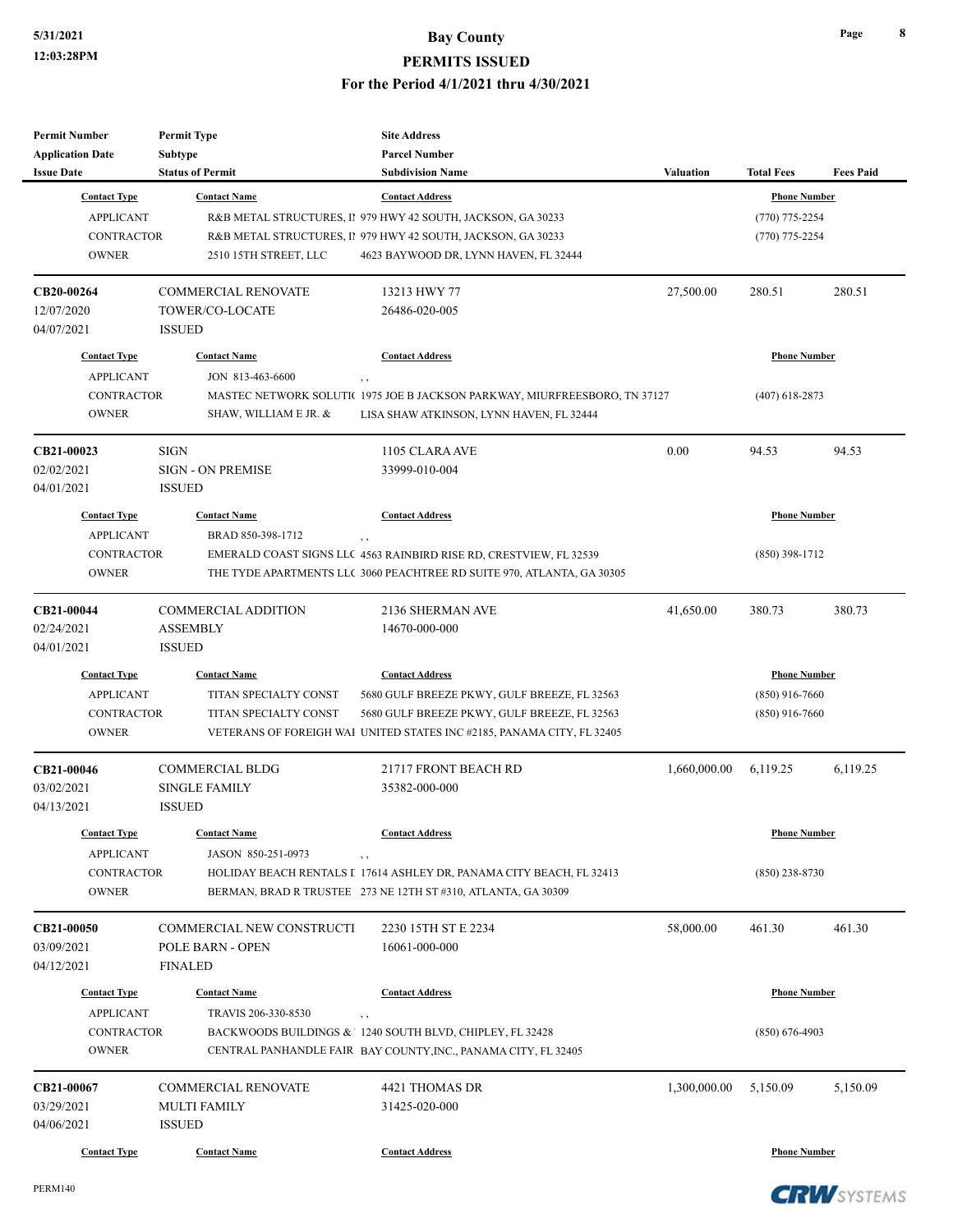# **5/31/2021 Bay County PERMITS ISSUED**

**For the Period 4/1/2021 thru 4/30/2021**

| Permit Number<br><b>Application Date</b> | <b>Permit Type</b><br>Subtype | <b>Site Address</b><br><b>Parcel Number</b>                                                  |                  |                     |                  |
|------------------------------------------|-------------------------------|----------------------------------------------------------------------------------------------|------------------|---------------------|------------------|
| <b>Issue Date</b>                        | <b>Status of Permit</b>       | <b>Subdivision Name</b>                                                                      | <b>Valuation</b> | <b>Total Fees</b>   | <b>Fees Paid</b> |
| <b>APPLICANT</b>                         | 850-445-3584                  |                                                                                              |                  |                     |                  |
| <b>CONTRACTOR</b>                        |                               | $, \, , \,$<br>SUNCOAST RESTORATION Al 9950 US Highway 98 West, A-2, MIRAMAR BEACH, FL 32550 |                  | $(404)$ 364-0012    |                  |
| <b>OWNER</b>                             | ST ANDREW PARK PLACE IN , FL. |                                                                                              |                  |                     |                  |
|                                          |                               |                                                                                              |                  |                     |                  |
| CB21-00068                               | <b>COMMERCIAL RENOVATE</b>    | 8010 FRONT BEACH RD                                                                          | 0.00             | 280.51              | 280.51           |
| 03/29/2021                               | TOWER/CO-LOCATE               | 27820-010-000                                                                                |                  |                     |                  |
| 04/26/2021                               | <b>ISSUED</b>                 |                                                                                              |                  |                     |                  |
| <b>Contact Type</b>                      | <b>Contact Name</b>           | <b>Contact Address</b>                                                                       |                  | <b>Phone Number</b> |                  |
| <b>APPLICANT</b>                         | STEVE 813-342-3873            |                                                                                              |                  |                     |                  |
| <b>CONTRACTOR</b>                        |                               | $, \, ,$                                                                                     |                  |                     |                  |
|                                          | ERICSSON INC.                 | 36525 TRIPP COURT, FRUITLAND PARK, FL 34731                                                  |                  | $(228)$ 235-0044    |                  |
| <b>OWNER</b>                             | BE BOLDER 2013 LLC            | 200 HARRISON AVE, PANAMA CITY, FL 32401                                                      |                  |                     |                  |
| CB21-00069                               | COMMERCIAL NEW CONSTRUCTI     | 5300 HIGHWAY 98                                                                              | 2,900,000.00     | 12,346.87           | 12,346.87        |
| 03/29/2021                               | <b>RETAIL BUILDING</b>        | 04102-020-000                                                                                |                  |                     |                  |
| 04/22/2021                               | <b>ISSUED</b>                 |                                                                                              |                  |                     |                  |
| <b>Contact Type</b>                      | <b>Contact Name</b>           | <b>Contact Address</b>                                                                       |                  | <b>Phone Number</b> |                  |
| <b>APPLICANT</b>                         | $(850)$ 386-6383              |                                                                                              |                  |                     |                  |
| <b>CONTRACTOR</b>                        |                               | $, \, ,$<br>OLIVER SPERRY RENOVATIO 401 OFFICE PLAZA DRIVE, TALL, FL 32301                   |                  | $(850)$ 386-6383    |                  |
| <b>OWNER</b>                             | MB TIMBERLAND LLC             | 100 DUPONT AVE, PORT ST JOE, FL 32456                                                        |                  |                     |                  |
|                                          |                               |                                                                                              |                  |                     |                  |
| CB21-00073                               | <b>SIGN</b>                   | 8101 THOMAS DR                                                                               | 2,400.00         | 94.53               | 94.53            |
| 03/31/2021                               | <b>SIGN - ON PREMISE</b>      | 30195-030-000                                                                                |                  |                     |                  |
| 04/01/2021                               | <b>ISSUED</b>                 |                                                                                              |                  |                     |                  |
| <b>Contact Type</b>                      | <b>Contact Name</b>           | <b>Contact Address</b>                                                                       |                  | <b>Phone Number</b> |                  |
| <b>APPLICANT</b>                         | TODD 596-6079                 | , ,                                                                                          |                  |                     |                  |
| <b>CONTRACTOR</b>                        | CROW SIGNS INC.               | 1513 Alaska Circle, LYNN HAVEN, FL 32444                                                     |                  | $(850)$ 258-5368    |                  |
| <b>OWNER</b>                             | CH THOMAS DRIVE, LLC          | PO BOX 1296, CARROLLTON, GA 30112                                                            |                  |                     |                  |
|                                          |                               |                                                                                              |                  |                     |                  |
| CB21-00074                               | <b>SIGN</b>                   | 6205 THOMAS DR                                                                               | 5,000.00         | 94.53               | 94.53            |
| 03/31/2021                               | <b>SIGN - ON PREMISE</b>      | 30585-900-000                                                                                |                  |                     |                  |
| 04/01/2021                               | <b>ISSUED</b>                 |                                                                                              |                  |                     |                  |
| <b>Contact Type</b>                      | <b>Contact Name</b>           | <b>Contact Address</b>                                                                       |                  | <b>Phone Number</b> |                  |
| <b>APPLICANT</b>                         | TODD 596-6079                 |                                                                                              |                  |                     |                  |
| CONTRACTOR                               | CROW SIGNS INC.               | 1513 Alaska Circle, LYNN HAVEN, FL 32444                                                     |                  | $(850)$ 258-5368    |                  |
| <b>OWNER</b>                             | NAUTICAL WATCH 1              | ., ., FL.                                                                                    |                  |                     |                  |
|                                          |                               |                                                                                              |                  |                     |                  |
| CB21-00075<br>03/31/2021                 | SIGN                          | 8551 PANAMA CITY BEACH PKWY                                                                  | 14,000.00        | 112.00              | 112.00           |
|                                          | SIGN - ON PREMISE             | 27543-011-000                                                                                |                  |                     |                  |
| 04/19/2021                               | <b>ISSUED</b>                 |                                                                                              |                  |                     |                  |
| <b>Contact Type</b>                      | <b>Contact Name</b>           | <b>Contact Address</b>                                                                       |                  | <b>Phone Number</b> |                  |
| <b>APPLICANT</b>                         | MIKE HANSON 386-788-8081,     |                                                                                              |                  |                     |                  |
| <b>CONTRACTOR</b>                        | DON BELL SIGNS LLC            | 5472 WARD LAKE DRIVE, PORT ORANGE, FL 32128                                                  |                  | $(386)$ 788-8084    |                  |
| <b>OWNER</b>                             |                               | WATERMARK AT PCB FL, LLC 901 WABASH AVE, STE 300, TERRE HAUTE, IN 47807                      |                  |                     |                  |
|                                          | COMMERCIAL RENOVATE           | 20119 PANAMA CITY BEACH PKWY                                                                 |                  |                     |                  |
| CB21-00076                               |                               |                                                                                              | 35,635.00        | 333.34              | 333.34           |
| 03/31/2021                               | RETAIL                        | 36785-000-000                                                                                |                  |                     |                  |
| 04/09/2021                               | <b>ISSUED</b>                 |                                                                                              |                  |                     |                  |
| <b>Contact Type</b>                      | <b>Contact Name</b>           | <b>Contact Address</b>                                                                       |                  | <b>Phone Number</b> |                  |

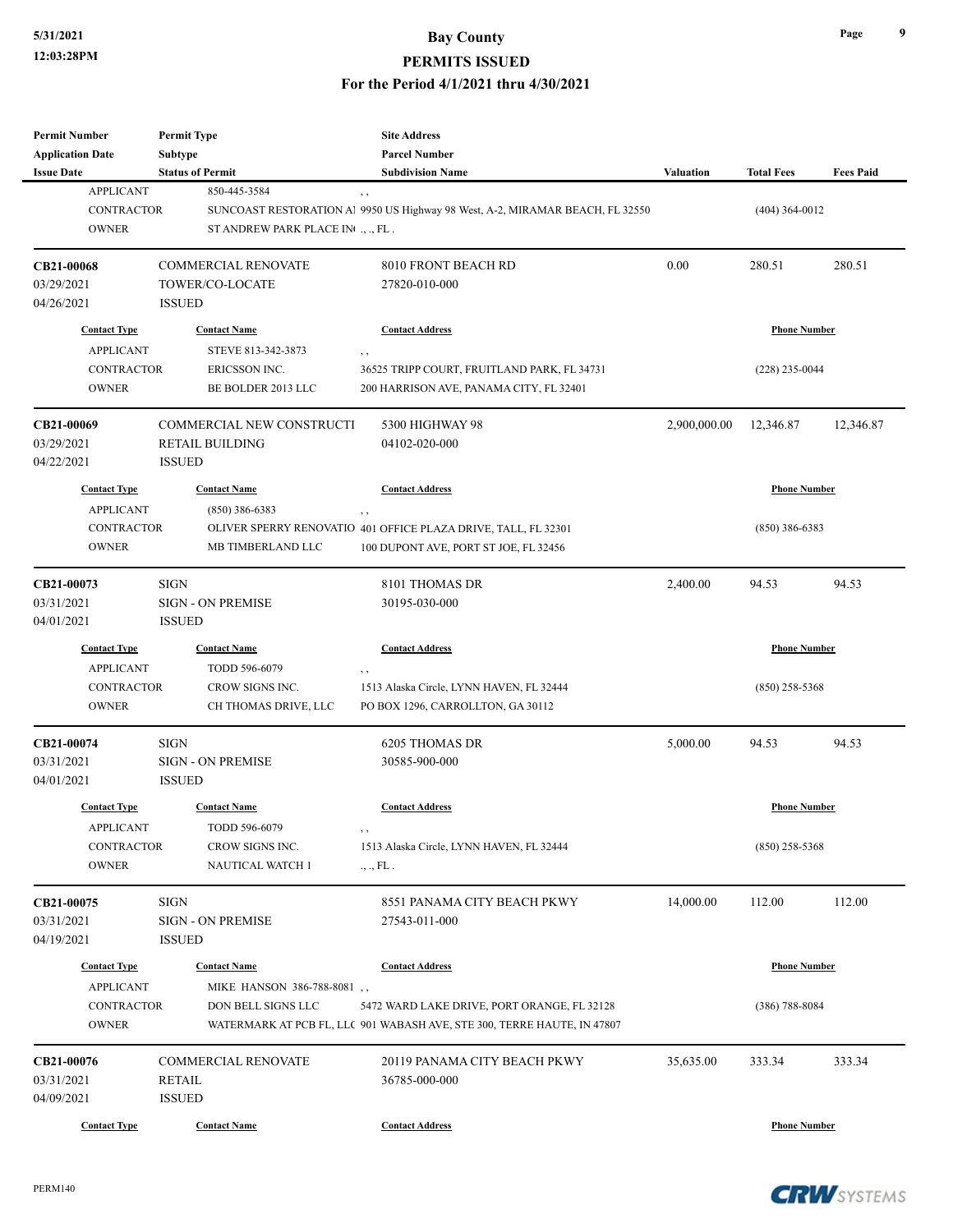| <b>Permit Number</b>    | <b>Permit Type</b>         | <b>Site Address</b>                                                        |                  |                     |                  |
|-------------------------|----------------------------|----------------------------------------------------------------------------|------------------|---------------------|------------------|
| <b>Application Date</b> | Subtype                    | <b>Parcel Number</b>                                                       |                  |                     |                  |
| <b>Issue Date</b>       | <b>Status of Permit</b>    | <b>Subdivision Name</b>                                                    | <b>Valuation</b> | <b>Total Fees</b>   | <b>Fees Paid</b> |
| <b>APPLICANT</b>        | 205-351-2659               | , ,                                                                        |                  |                     |                  |
| <b>CONTRACTOR</b>       | C & S CANOPY INC           | P.O BOX 526, CLANTON, AL 35046                                             |                  | $(205)$ 755-1581    |                  |
| <b>OWNER</b>            |                            | REESE & WEBB PROPERTIES PO BOX 70906, ALBANY, GA 31708                     |                  |                     |                  |
| CB21-00078              | <b>SIGN</b>                | 7438 HWY 77                                                                | 8,000.00         | 97.10               | 97.10            |
| 04/07/2021              | <b>SIGN - ON PREMISE</b>   | 08017-000-000                                                              |                  |                     |                  |
| 04/08/2021              | <b>FINALED</b>             |                                                                            |                  |                     |                  |
| <b>Contact Type</b>     | <b>Contact Name</b>        | <b>Contact Address</b>                                                     |                  | <b>Phone Number</b> |                  |
| <b>APPLICANT</b>        | TODD 596-6079              | $, \, ,$                                                                   |                  |                     |                  |
| <b>CONTRACTOR</b>       | CROW SIGNS INC.            | 1513 Alaska Circle, LYNN HAVEN, FL 32444                                   |                  | $(850)$ 258-5368    |                  |
| <b>OWNER</b>            |                            | REGISTER, EDDIE A. TRUSTE 5572 BROWN ST, GRACEVILLE, FL 32440              |                  |                     |                  |
| CB21-00079              | <b>SIGN</b>                | 13605 PANAMA CITY BEACH PKWY                                               | 15,000.00        | 220.38              | 220.38           |
| 04/12/2021              | <b>SIGN - ON PREMISE</b>   | 34003-010-001                                                              |                  |                     |                  |
| 04/15/2021              | <b>ISSUED</b>              |                                                                            |                  |                     |                  |
| <b>Contact Type</b>     | <b>Contact Name</b>        | <b>Contact Address</b>                                                     |                  | <b>Phone Number</b> |                  |
| <b>APPLICANT</b>        | TOMMY 527-0544             | ,,                                                                         |                  |                     |                  |
| <b>CONTRACTOR</b>       |                            | FREEMAN ELECTRIC COMPA 534 OAK AVE, PANAMA CITY, FL 32401                  |                  | $(850)$ 785-7448    |                  |
| <b>OWNER</b>            |                            | PANAMA CITY CAR WASH LL 206 SHOREVIEW DR, PANAMA CITY BEACH, FL 32404      |                  |                     |                  |
|                         |                            |                                                                            |                  |                     |                  |
| CB21-00081              | <b>COMMERCIAL RENOVATE</b> | 6213 THOMAS DR                                                             | 281,000.00       | 1,056.35            | 1,056.35         |
| 04/15/2021              | WINDOWS/DOORS              | 30569-245-000                                                              |                  |                     |                  |
| 04/15/2021              | <b>FINALED</b>             |                                                                            |                  |                     |                  |
| <b>Contact Type</b>     | <b>Contact Name</b>        | <b>Contact Address</b>                                                     |                  | <b>Phone Number</b> |                  |
| <b>APPLICANT</b>        | SOUTHERN CAT, INC.         | 1816 WEST 27TH ST, Panama City, FL 32405                                   |                  | $(850)$ 215-2280    |                  |
| <b>CONTRACTOR</b>       | SOUTHERN CAT, INC.         | 1816 WEST 27TH ST, Panama City, FL 32405                                   |                  | $(850)$ 215-2280    |                  |
| <b>OWNER</b>            | <b>MARINER WEST CONDO</b>  | ., ,                                                                       |                  |                     |                  |
| CB21-00082              | <b>DEMOLITION</b>          | 1930 FULTON ST                                                             | 14,320.00        | 133.58              | 133.58           |
| 04/16/2021              | COMMERCIAL                 | 08001-000-000                                                              |                  |                     |                  |
| 04/16/2021              | <b>ISSUED</b>              |                                                                            |                  |                     |                  |
| <b>Contact Type</b>     | <b>Contact Name</b>        | <b>Contact Address</b>                                                     |                  | <b>Phone Number</b> |                  |
| <b>APPLICANT</b>        |                            | ABLE SERVICES OF NW FLOF 6901 N. LAGOON DRIVE, PANAMA CITY BEACH, FL 32408 |                  | $(850) 896 - 2426$  |                  |
| <b>CONTRACTOR</b>       |                            | ABLE SERVICES OF NW FLOI 6901 N. LAGOON DRIVE, PANAMA CITY BEACH, FL 32408 |                  | $(850) 896 - 2426$  |                  |
| <b>OWNER</b>            |                            | HARRIS MARINE INCORPOR. 1924 FULTON ST, SOUTHPORT, FL 32409                |                  |                     |                  |
| CB21-00083              | SIGN                       | 8306 THOMAS DR                                                             | 0.00             | 151.20              | 151.20           |
| 04/16/2021              | SIGN - WALL                | 30323-000-000                                                              |                  |                     |                  |
| 04/26/2021              | <b>FINALED</b>             |                                                                            |                  |                     |                  |
| <b>Contact Type</b>     | <b>Contact Name</b>        | <b>Contact Address</b>                                                     |                  | <b>Phone Number</b> |                  |
| <b>APPLICANT</b>        | JOE 229-243-7446           | , ,                                                                        |                  |                     |                  |
| CONTRACTOR              | <b>QUALITY SIGN</b>        | 613 FACEVILLE ROAD, BAINBRIDGE, GA 39819                                   |                  | (229) 243-7446      |                  |
| <b>OWNER</b>            | SULLIVAN, BERRY J JR       | C/O EXPRESS LANE, ALLENTOWN, PA 18105                                      |                  |                     |                  |
| CB21-00084              | COMMERCIAL NEW CONSTRUCTI  | 7507 HOLLEY WOOD RD                                                        | 466,100.00       | 2,877.04            | 2,877.04         |
| 04/19/2021              | <b>WAREHOUSE</b>           | 27905-150-010                                                              |                  |                     |                  |
| 04/29/2021              | <b>ISSUED</b>              |                                                                            |                  |                     |                  |
|                         |                            |                                                                            |                  |                     |                  |
| <b>Contact Type</b>     | <b>Contact Name</b>        | <b>Contact Address</b>                                                     |                  | <b>Phone Number</b> |                  |

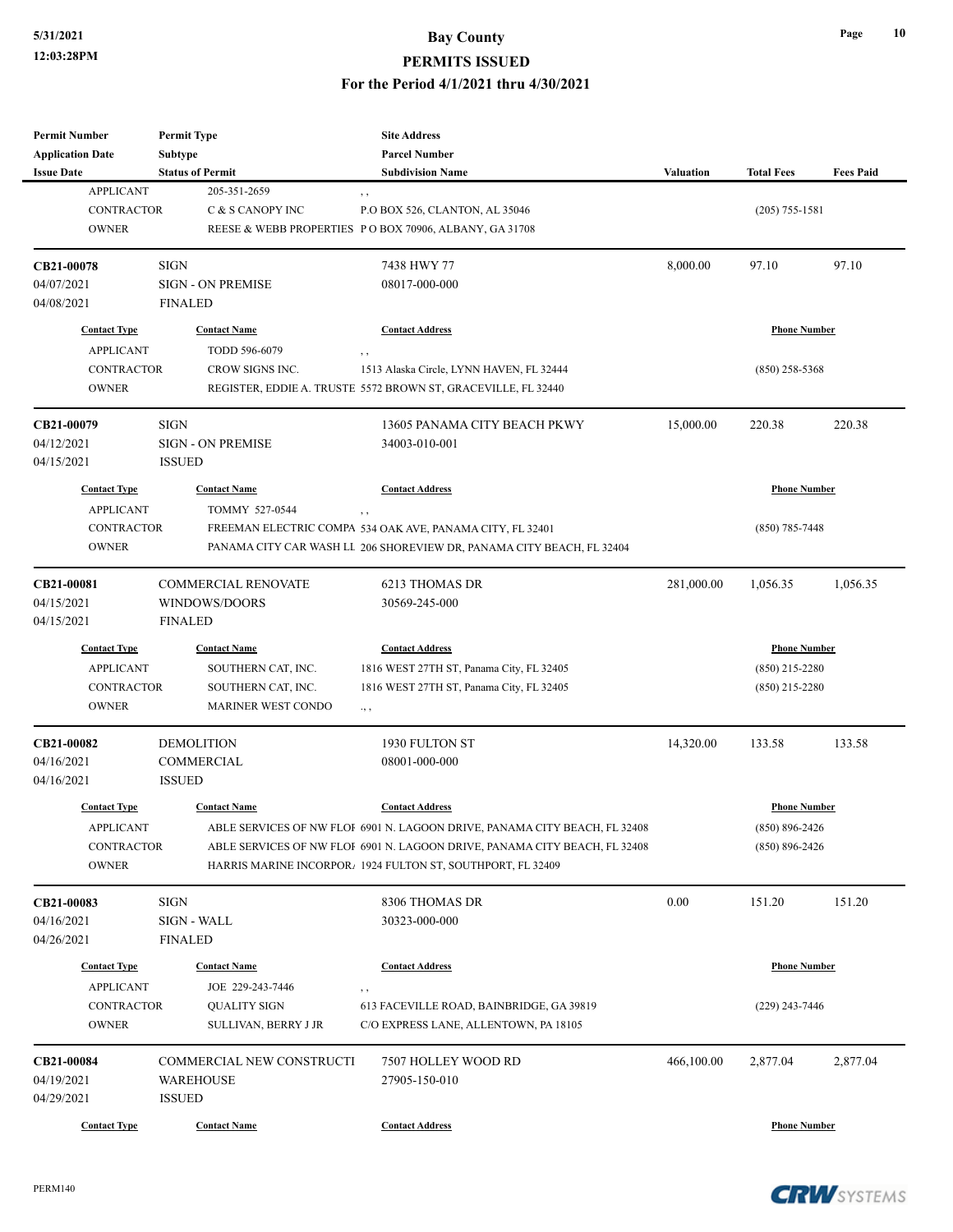| <b>Permit Number</b>    | <b>Permit Type</b>            | <b>Site Address</b>                                                            |            |                     |                  |
|-------------------------|-------------------------------|--------------------------------------------------------------------------------|------------|---------------------|------------------|
| <b>Application Date</b> | <b>Subtype</b>                | <b>Parcel Number</b>                                                           |            |                     |                  |
| <b>Issue Date</b>       | <b>Status of Permit</b>       | <b>Subdivision Name</b>                                                        | Valuation  | <b>Total Fees</b>   | <b>Fees Paid</b> |
| <b>APPLICANT</b>        |                               | STRAIGHT ARROW DEVELOI 7120 CAMP FLOWERS RD, YOUNGSTOWN, FL 32466              |            | (850) 722-8398      |                  |
| <b>CONTRACTOR</b>       |                               | STRAIGHT ARROW DEVELOI 7120 CAMP FLOWERS RD, YOUNGSTOWN, FL 32466              |            | $(850)$ 722-8398    |                  |
| <b>OWNER</b>            |                               | ETC CUSTODIAN FBO JOHN I IRA BENE CAROLYN DEANE DCD, PANAMA CITY BEACH, FL 324 |            |                     |                  |
| CB21-00085              | <b>COMMERCIAL RENOVATE</b>    | 8317 FRONT BEACH RD                                                            | 21,240.00  | 149.11              | 149.11           |
| 04/20/2021              | <b>EXTERIOR</b>               | 27626-110-000                                                                  |            |                     |                  |
| 04/20/2021              | <b>ISSUED</b>                 |                                                                                |            |                     |                  |
| <b>Contact Type</b>     | <b>Contact Name</b>           | <b>Contact Address</b>                                                         |            | <b>Phone Number</b> |                  |
| <b>APPLICANT</b>        | GINO 407-744-0098             | $, \, , \,$                                                                    |            |                     |                  |
| <b>CONTRACTOR</b>       |                               | PRECISION CONTRACTING T 4229 REAVES RD, KISSIMMEE, FL 34746                    |            | $(850)$ 744-0088    |                  |
| <b>OWNER</b>            | PROMENADE PCB I LLC           | 2325 FRANKFORD AVE SUITE A, PANAMA CITY, FL 32405                              |            |                     |                  |
| CB21-00092              | COMMERCIAL RENOVATE           | 19504 FRONT BEACH RD                                                           | 45,000.00  | 262.40              | 262.40           |
| 04/22/2021              | <b>EXTERIOR</b>               | 38187-000-000                                                                  |            |                     |                  |
| 04/27/2021              | <b>ISSUED</b>                 |                                                                                |            |                     |                  |
| <b>Contact Type</b>     | <b>Contact Name</b>           | <b>Contact Address</b>                                                         |            | <b>Phone Number</b> |                  |
| <b>APPLICANT</b>        | KEN 596-6091                  | , ,                                                                            |            |                     |                  |
| <b>CONTRACTOR</b>       |                               | Beaches Construction Company I 7603 McElvey Rd, PANAMA CITY BEACH, FL 32408    |            | $(850)$ 235-4811    |                  |
| <b>OWNER</b>            | <b>EMERALD SHORES CONDO</b>   | $\cdot$ , $\cdot$ , FL                                                         |            |                     |                  |
| CE21-00113              | <b>COMMERCIAL RENOVATE</b>    | 11411 LANDFILL RD                                                              | 5,500.00   | 181.44              | 181.44           |
| 03/31/2021              | <b>ELECTRICAL</b>             | 35121-010-000                                                                  |            |                     |                  |
| 04/01/2021              | <b>FINALED</b>                |                                                                                |            |                     |                  |
| <b>Contact Type</b>     | <b>Contact Name</b>           | <b>Contact Address</b>                                                         |            | <b>Phone Number</b> |                  |
| <b>APPLICANT</b>        | KEN 814-8003                  | , ,                                                                            |            |                     |                  |
| <b>CONTRACTOR</b>       | WISE SERVICES, INC            | 100 EVERITT AVENUE, PANAMA CITY, FL 32401                                      |            | $(850)$ 747-4427    |                  |
| <b>OWNER</b>            | <b>BAY COUNTY</b>             | 840 W 11TH ST, PANAMA CITY, FL 32401                                           |            |                     |                  |
| CE21-00115              | COMMERCIAL RENOVATE           | 6417 CAUSEWAY RD                                                               | 4,000.00   | 164.75              | 164.75           |
| 04/08/2021              | <b>ELECTRICAL</b>             | 30998-010-000                                                                  |            |                     |                  |
| 04/08/2021              | <b>FINALED</b>                |                                                                                |            |                     |                  |
| <b>Contact Type</b>     | <b>Contact Name</b>           | <b>Contact Address</b>                                                         |            | <b>Phone Number</b> |                  |
| <b>APPLICANT</b>        | DAVITA 867-5766               |                                                                                |            |                     |                  |
| CONTRACTOR              | A ABLE ELECTRIC INC           | P.O. BOX 19762, PANAMA CITY BEACH, FL 32417                                    |            | $(850) 867 - 5766$  |                  |
| <b>OWNER</b>            | <b>SALUTO, PEYTON</b>         | 6417 CAUSEWAY RD, PANAMA CITY BEACH, FL 32408                                  |            |                     |                  |
| CE21-00116              | COMMERCIAL NEW CONSTRUCTI     | 13605 PANAMA CITY BEACH PKWY                                                   | 80,000.00  | 804.64              | 804.64           |
| 04/10/2021              | <b>ELECTRICAL</b>             | 34003-010-001                                                                  |            |                     |                  |
| 04/13/2021              | <b>ISSUED</b>                 |                                                                                |            |                     |                  |
| <b>Contact Type</b>     | <b>Contact Name</b>           | <b>Contact Address</b>                                                         |            | <b>Phone Number</b> |                  |
| <b>APPLICANT</b>        | JAY 601-757-2406 OR tony 850, |                                                                                |            |                     |                  |
| CONTRACTOR              | HOLLIS ELECTRIC CO INC        | 624 PARK AVE, MOODY, AL 35004                                                  |            | $(205)$ 640-1736    |                  |
| <b>OWNER</b>            |                               | PANAMA CITY CAR WASH LL 206 SHOREVIEW DR, PANAMA CITY BEACH, FL 32404          |            |                     |                  |
|                         |                               |                                                                                |            |                     |                  |
| CE21-00117              | COMMERCIAL RENOVATE           | 3400 TRANSMITTER RD                                                            | 300,000.00 | 2,646.55            | 2,646.55         |
| 04/12/2021              | <b>ELECTRICAL</b>             | 11915-000-000                                                                  |            |                     |                  |
| 04/13/2021              | <b>ISSUED</b>                 |                                                                                |            |                     |                  |
| <b>Contact Type</b>     | <b>Contact Name</b>           | <b>Contact Address</b>                                                         |            | <b>Phone Number</b> |                  |

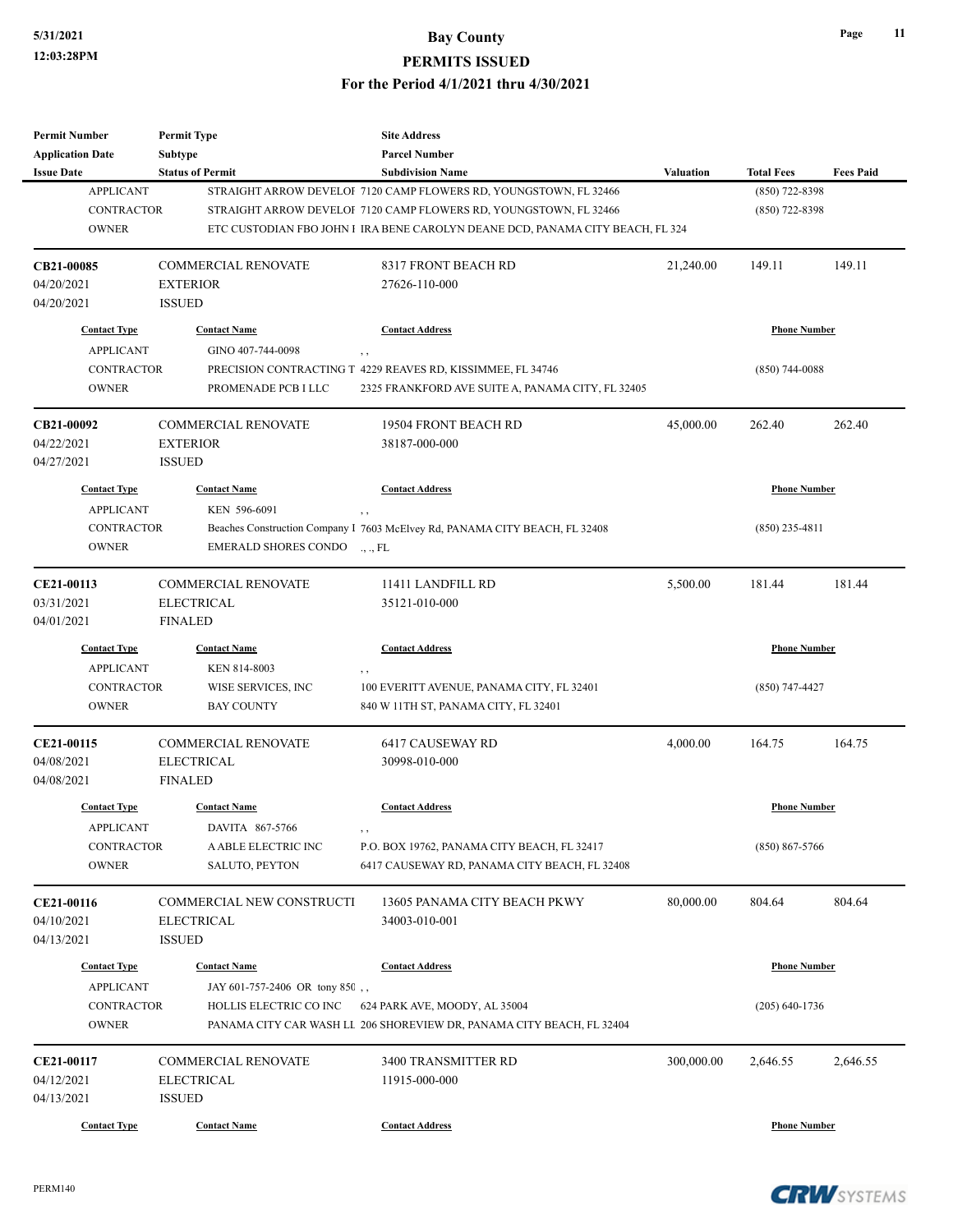| <b>Permit Number</b>    | <b>Permit Type</b>               | <b>Site Address</b>                                                       |                  |                     |                  |
|-------------------------|----------------------------------|---------------------------------------------------------------------------|------------------|---------------------|------------------|
| <b>Application Date</b> | Subtype                          | <b>Parcel Number</b>                                                      |                  |                     |                  |
| <b>Issue Date</b>       | <b>Status of Permit</b>          | <b>Subdivision Name</b>                                                   | <b>Valuation</b> | <b>Total Fees</b>   | <b>Fees Paid</b> |
| <b>APPLICANT</b>        | ARGO SYSTEMS, LLC                | 3005 PGA BLVD, NAVARRE, FL 32566                                          |                  | $(410)$ 758-2444    |                  |
| <b>CONTRACTOR</b>       | ARGO SYSTEMS, LLC                | 3005 PGA BLVD, NAVARRE, FL 32566                                          |                  | $(410)$ 758-2444    |                  |
| <b>OWNER</b>            | <b>BAY COUNTY</b>                | 840 W 11TH ST, PANAMA CITY, FL 32401                                      |                  |                     |                  |
| CE21-00118              | <b>COMMERCIAL</b>                | 3300 JAN COOLEY DR                                                        | 2,800.00         | 82.20               | 82.20            |
| 04/13/2021              | <b>SERVICE CHANGE</b>            | 31306-000-000                                                             |                  |                     |                  |
| 04/13/2021              | <b>FINALED</b>                   |                                                                           |                  |                     |                  |
| <b>Contact Type</b>     | <b>Contact Name</b>              | <b>Contact Address</b>                                                    |                  | <b>Phone Number</b> |                  |
| <b>APPLICANT</b>        |                                  | SYSTEM SERVICE & ENGINE 205 MOSLEY DRIVE, LYNN HAVEN, FL 32444            |                  | $(850)$ 441-3458    |                  |
| <b>CONTRACTOR</b>       |                                  | SYSTEM SERVICE & ENGINE 205 MOSLEY DRIVE, LYNN HAVEN, FL 32444            |                  | $(850)$ 441-3458    |                  |
| <b>OWNER</b>            | DOF IV BAY POINT, LLC            | C/O TORCHLIGHT INVESTORS, LLC, NEW YORK, NY 10017                         |                  |                     |                  |
| CE21-00119              | COMMERCIAL                       | 8501 NORTH LAGOON DR                                                      | 10,500.00        | 223.28              | 223.28           |
| 04/15/2021              | <b>ELECTRICAL</b>                | 30197-025-000                                                             |                  |                     |                  |
| 04/15/2021              | <b>WITHDRAWN</b>                 |                                                                           |                  |                     |                  |
| <b>Contact Type</b>     | <b>Contact Name</b>              | <b>Contact Address</b>                                                    |                  | <b>Phone Number</b> |                  |
| <b>APPLICANT</b>        | JOE 851-5381                     | , ,                                                                       |                  |                     |                  |
| <b>CONTRACTOR</b>       |                                  | J & J TELECOM & ELECTRIC 231 NE 1 TER, DANIA BEACH, FL 33004              |                  | $(954) 864 - 8091$  |                  |
| <b>OWNER</b>            |                                  | POINT LAGOON COMMUNIT' 8501 N LAGOON DR #100, PANAMA CITY BEACH, FL 32408 |                  |                     |                  |
| CE21-00120              | <b>COMMERCIAL RENOVATE</b>       | 129 SOUTHFIELD S RD A, B, C, D                                            | 2,000.00         | 148.06              | 148.06           |
| 04/16/2021              | <b>ELECTRICAL</b>                | 36081-800-000                                                             |                  |                     |                  |
| 04/22/2021              | <b>FINALED</b>                   |                                                                           |                  |                     |                  |
| <b>Contact Type</b>     | <b>Contact Name</b>              | <b>Contact Address</b>                                                    |                  | <b>Phone Number</b> |                  |
| <b>APPLICANT</b>        | JIM 249-27                       | $, \, ,$                                                                  |                  |                     |                  |
| CONTRACTOR              |                                  | RYERSON'S ELECTRICAL SEI 116 CIRCLE DRIVE, Panama City Beach, FL 32413    |                  | $(850)$ 233-2788    |                  |
| <b>OWNER</b>            | <b>BAHAMA WEST I</b>             | ., ., FL.                                                                 |                  |                     |                  |
| CE21-00122              | <b>COMMERCIAL NEW CONSTRUCTI</b> | 1201 CLARA AVE                                                            | 5,500.00         | 181.44              | 181.44           |
| 04/20/2021              | <b>ELECTRICAL</b>                | 33999-000-000                                                             |                  |                     |                  |
| 04/20/2021              | <b>FINALED</b>                   |                                                                           |                  |                     |                  |
| <b>Contact Type</b>     | <b>Contact Name</b>              | <b>Contact Address</b>                                                    |                  | <b>Phone Number</b> |                  |
| <b>APPLICANT</b>        | WISE SERVICES, INC               | 100 EVERITT AVENUE, PANAMA CITY, FL 32401                                 |                  | (850) 747-4427      |                  |
| CONTRACTOR              | WISE SERVICES, INC               | 100 EVERITT AVENUE, PANAMA CITY, FL 32401                                 |                  | $(850)$ 747-4427    |                  |
| <b>OWNER</b>            | PC180 HOLDINGS, LLC              | 4705 HAMILTON MILL RD, BUFORD, GA 30518                                   |                  |                     |                  |
| CE21-00123              | COMMERCIAL NEW CONSTRUCTI        | 22437 PANAMA CITY BEACH PKWY                                              | 195,913.00       | 1,843.08            | 1,843.08         |
| 04/20/2021              | <b>ELECTRICAL</b>                | 36459-920-010                                                             |                  |                     |                  |
| 04/20/2021              | <b>ISSUED</b>                    |                                                                           |                  |                     |                  |
| <b>Contact Type</b>     | <b>Contact Name</b>              | <b>Contact Address</b>                                                    |                  | <b>Phone Number</b> |                  |
| <b>APPLICANT</b>        | MICHAEL 727-505-8879             | $, \, ,$                                                                  |                  |                     |                  |
| CONTRACTOR              | ARCON ELECTRIC INC               | 209 MARHALL DR., FORT WALTON BEACH, FL 32547                              |                  | $(850) 862 - 7823$  |                  |
| <b>OWNER</b>            | MVI CCT MANAGER LLC              | 12655 N CENTRAL EXPY, DALLAS, TX 75243                                    |                  |                     |                  |
| CE21-00128              | COMMERCIAL                       | 8115 THOMAS DR                                                            | 10,000.00        | 214.85              | 0.00             |
| 04/20/2021              | <b>ELECTRICAL</b>                | 30409-000-000                                                             |                  |                     |                  |
| 04/20/2021              | <b>APPLIED</b>                   |                                                                           |                  |                     |                  |
| <b>Contact Type</b>     | <b>Contact Name</b>              | <b>Contact Address</b>                                                    |                  | <b>Phone Number</b> |                  |

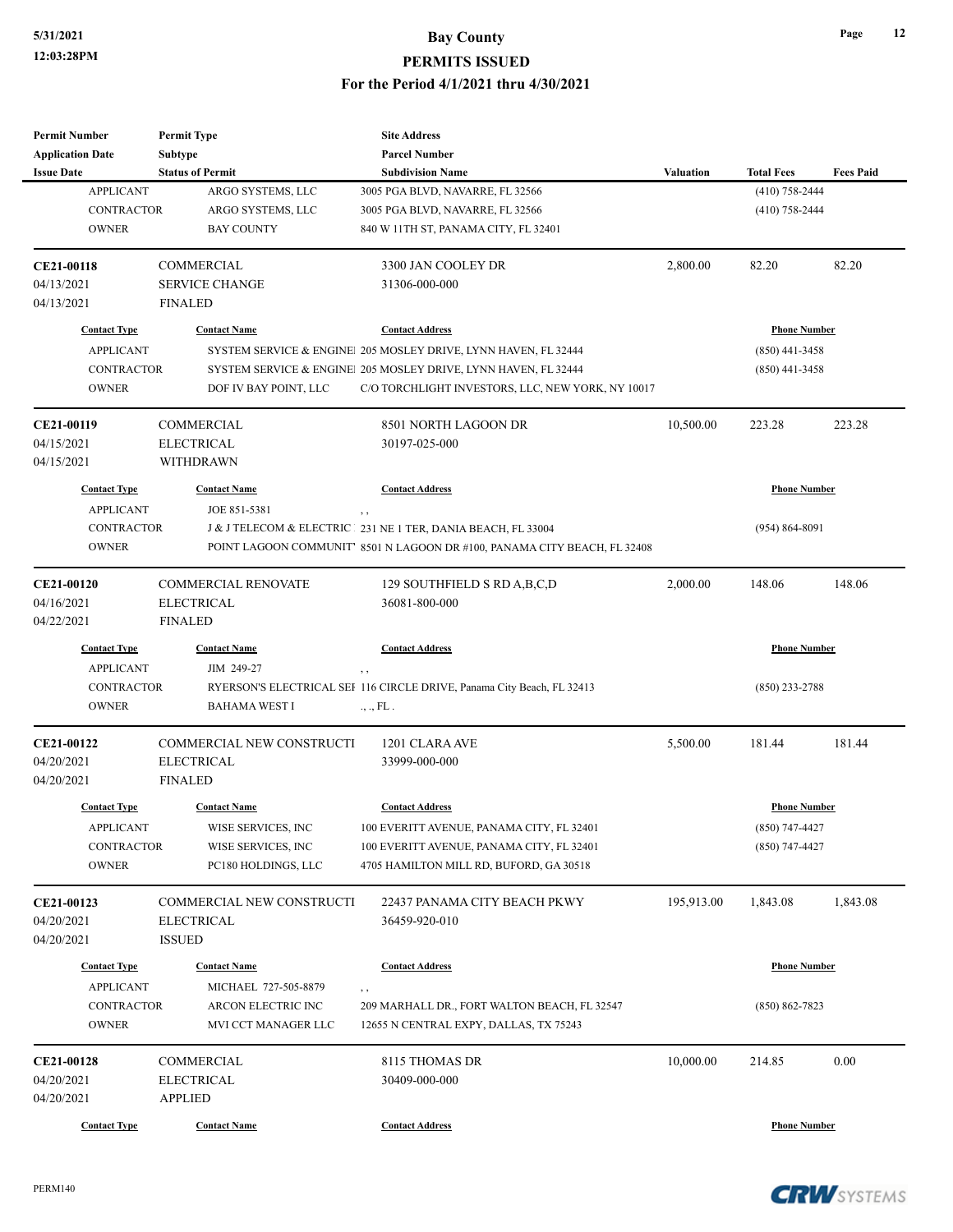| <b>Permit Number</b>    | <b>Permit Type</b>               | <b>Site Address</b>                                                            |                  |                     |                  |
|-------------------------|----------------------------------|--------------------------------------------------------------------------------|------------------|---------------------|------------------|
| <b>Application Date</b> | <b>Subtype</b>                   | <b>Parcel Number</b>                                                           |                  |                     |                  |
| <b>Issue Date</b>       | <b>Status of Permit</b>          | <b>Subdivision Name</b>                                                        | <b>Valuation</b> | <b>Total Fees</b>   | <b>Fees Paid</b> |
| <b>APPLICANT</b>        | PAUL 390-8142                    | , ,                                                                            |                  |                     |                  |
| <b>CONTRACTOR</b>       | P. JACKSON ELECTRIC LLC          | 3105 LAWTON COURT, PANAMA CITY, FL 32405                                       |                  | $(850)$ 763-5802    |                  |
| <b>OWNER</b>            | <b>BASHA 1 LLC</b>               | C/O PAYNE LAW GROUP P.A., LYNN HAVEN, FL 32408                                 |                  |                     |                  |
| CE21-00131              | <b>COMMERCIAL RENOVATE</b>       | <b>8610 SURF DR</b>                                                            | 3,650.00         | 164.75              | 164.75           |
| 04/26/2021              | <b>ELECTRICAL</b>                | 30464-075-000                                                                  |                  |                     |                  |
| 04/26/2021              | <b>FINALED</b>                   |                                                                                |                  |                     |                  |
|                         |                                  |                                                                                |                  |                     |                  |
| <b>Contact Type</b>     | <b>Contact Name</b>              | <b>Contact Address</b>                                                         |                  | <b>Phone Number</b> |                  |
| <b>APPLICANT</b>        | WHITTAKER ELECTRIC INC           | 3535 E ORLANDO RD, PANAMA CITY, FL 32404                                       |                  | $(850)$ 763-6296    |                  |
| <b>CONTRACTOR</b>       | WHITTAKER ELECTRIC INC           | 3535 E ORLANDO RD, PANAMA CITY, FL 32404                                       |                  | $(850)$ 763-6296    |                  |
| <b>OWNER</b>            | WHISPERING SEAS CONDO            | .,                                                                             |                  |                     |                  |
| CE21-00132              | COMMERCIAL                       | 1001 NORTH BAY DR                                                              | 0.00             | 70.00               | 70.00            |
| 04/27/2021              | <b>ELECTRICAL</b>                | 08811-100-000                                                                  |                  |                     |                  |
| 04/27/2021              | <b>FINALED</b>                   |                                                                                |                  |                     |                  |
| <b>Contact Type</b>     | <b>Contact Name</b>              | <b>Contact Address</b>                                                         |                  | <b>Phone Number</b> |                  |
| <b>APPLICANT</b>        |                                  | JERRY PYBUS ELECTRIC INC, PANAMA CITY, FL 32404                                |                  | $(850) 784 - 2766$  |                  |
| <b>CONTRACTOR</b>       |                                  | JERRY PYBUS ELECTRIC INC, PANAMA CITY, FL 32404                                |                  | $(850)$ 784-2766    |                  |
| <b>OWNER</b>            | <b>BAY COUNTY</b>                |                                                                                |                  |                     |                  |
|                         |                                  | 840 W 11TH ST, PANAMA CITY, FL 32401                                           |                  |                     |                  |
| CE21-00133              | COMMERCIAL                       | 7402 MC ELVEY RD                                                               | 2,824.00         | 156.41              | 156.41           |
| 04/30/2021              | <b>ELECTRICAL</b>                | 27863-010-000                                                                  |                  |                     |                  |
| 04/30/2021              | <b>ISSUED</b>                    |                                                                                |                  |                     |                  |
| <b>Contact Type</b>     | <b>Contact Name</b>              | <b>Contact Address</b>                                                         |                  | <b>Phone Number</b> |                  |
| <b>APPLICANT</b>        |                                  | SOUTHERN ELECTRICAL SEF 943 TASHANNA LANE, PANAMA CITY, FL 32409               |                  | $(850) 628 - 8648$  |                  |
| <b>CONTRACTOR</b>       |                                  | SOUTHERN ELECTRICAL SEF 943 TASHANNA LANE, PANAMA CITY, FL 32409               |                  | $(850)$ 628-8648    |                  |
| <b>OWNER</b>            |                                  | ANCHORAGE CHILDREN'S H <sub>1</sub> 2121 LISENBY AVENUE, PANAMA CITY, FL 32405 |                  |                     |                  |
| CG21-00010              | <b>COMMERCIAL NEW CONSTRUCTI</b> | 1105 CLARA AVE                                                                 | 6,200.00         | 130.08              | 130.08           |
| 04/02/2021              | GAS                              | 33999-010-000                                                                  |                  |                     |                  |
| 04/07/2021              | <b>ISSUED</b>                    |                                                                                |                  |                     |                  |
| <b>Contact Type</b>     | <b>Contact Name</b>              | <b>Contact Address</b>                                                         |                  | <b>Phone Number</b> |                  |
|                         |                                  |                                                                                |                  |                     |                  |
| <b>APPLICANT</b>        | FERRELLGAS, L.P                  | 5287 CAPITAL CIRCLE SW, TALLAHASSEEE, FL 32305                                 |                  | $(850) 656 - 1700$  |                  |
| CONTRACTOR              | FERRELLGAS, L.P                  | 5287 CAPITAL CIRCLE SW, TALLAHASSEEE, FL 32305                                 |                  | $(850) 656 - 1700$  |                  |
| <b>OWNER</b>            | PC180 HOLDINGS, LLC              | 4705 HAMILTON MILL RD, BUFORD, GA 30518                                        |                  |                     |                  |
| CG21-00011              | COMMERCIAL ADDITION              | 1910 MOYLAN RD                                                                 | 1,000.00         | 87.34               | 87.34            |
| 04/05/2021              | GAS                              | 27581-000-000                                                                  |                  |                     |                  |
| 04/06/2021              | <b>ISSUED</b>                    |                                                                                |                  |                     |                  |
| <b>Contact Type</b>     | <b>Contact Name</b>              | <b>Contact Address</b>                                                         |                  | <b>Phone Number</b> |                  |
| <b>APPLICANT</b>        | GLEN 850-234-2168                | $, \, , \,$                                                                    |                  |                     |                  |
| CONTRACTOR              |                                  | FRANK WOOD PLUMBING IN 1815 TURNER WOOD LANE, PANAMA CITY BEACH, FL 32407      |                  | $(850)$ 234-2168    |                  |
| <b>OWNER</b>            | LOCAL T-SHIRTS INC               | 1910 MOYLAN RD, PANAMA CITY BEACH, FL 32407                                    |                  |                     |                  |
|                         |                                  |                                                                                |                  |                     |                  |
| CG21-00012              | <b>COMMERCIAL RENOVATE</b>       | 2500 TEN ACRE RD                                                               | 1,321.84         | 89.98               | 89.98            |
| 04/20/2021              | GAS                              | 12690-000-000                                                                  |                  |                     |                  |
| 04/21/2021              | <b>ISSUED</b>                    |                                                                                |                  |                     |                  |
| <b>Contact Type</b>     | <b>Contact Name</b>              | <b>Contact Address</b>                                                         |                  | <b>Phone Number</b> |                  |

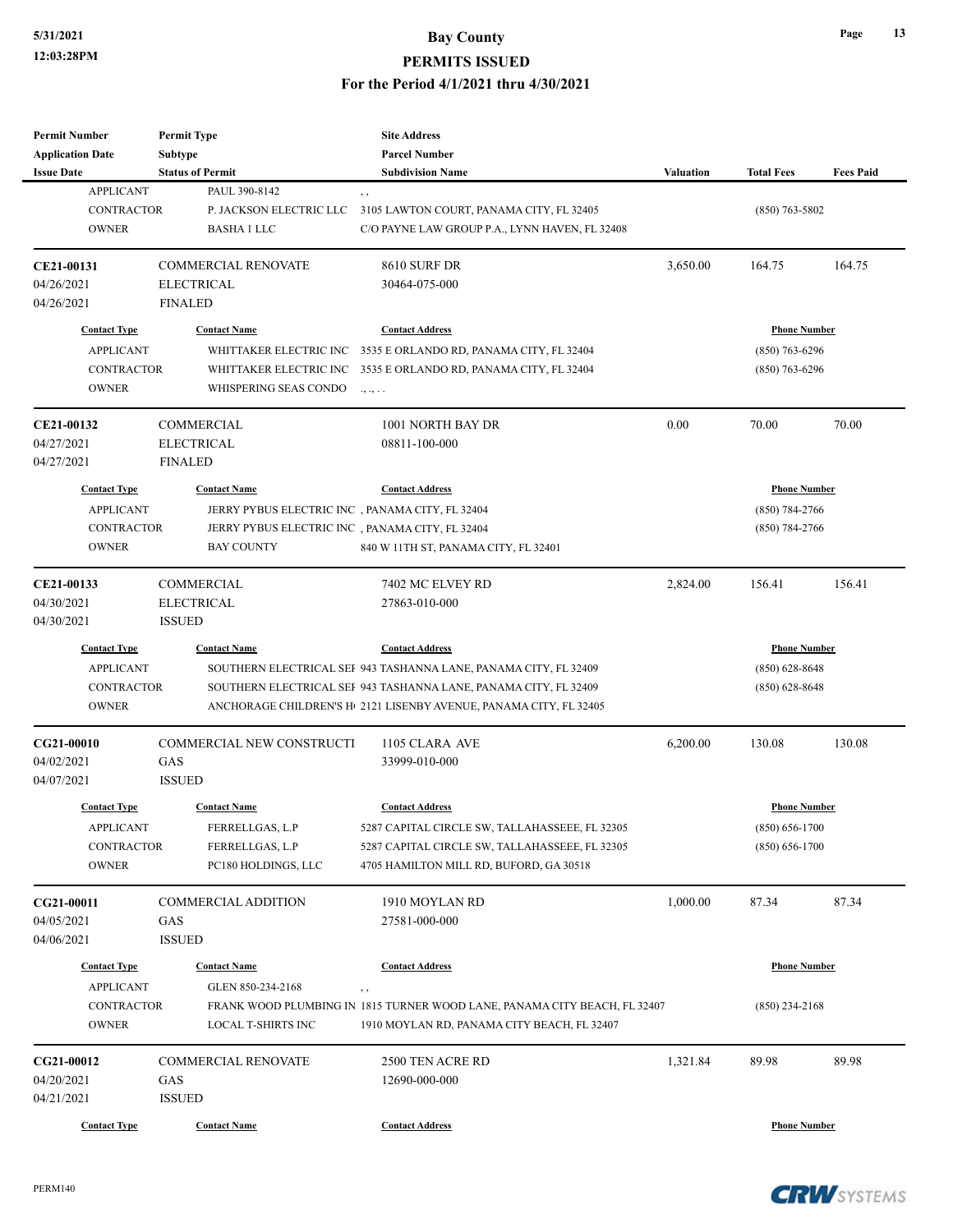**Permit Number**

**Permit Type**

### **5/31/2021 Bay County PERMITS ISSUED For the Period 4/1/2021 thru 4/30/2021**

**Site Address**

| <b>Application Date</b>                                                      | Subtype                                                                                       | <b>Parcel Number</b>                                                                                                                                                                                                              |                  |                                                             |                  |
|------------------------------------------------------------------------------|-----------------------------------------------------------------------------------------------|-----------------------------------------------------------------------------------------------------------------------------------------------------------------------------------------------------------------------------------|------------------|-------------------------------------------------------------|------------------|
| <b>Issue Date</b>                                                            | <b>Status of Permit</b>                                                                       | <b>Subdivision Name</b>                                                                                                                                                                                                           | <b>Valuation</b> | <b>Total Fees</b>                                           | <b>Fees Paid</b> |
| <b>APPLICANT</b><br><b>CONTRACTOR</b><br><b>OWNER</b>                        | BRIANT 850-872-1004                                                                           | PEADEN AIR CONDITIONING 620 WEST BALDWIN RD, Panama City, FL 32405<br>FLORIDA POWER & LIGHT C( PROPERTY TAX-PSX/JB, JUNO BEACH, FL 33408                                                                                          |                  | $(850)$ 763-4638                                            |                  |
| CM21-00030<br>04/01/2021<br>04/05/2021                                       | <b>COMMERCIAL RENOVATE</b><br>MECHANICAL<br><b>ISSUED</b>                                     | 3400 TRANSMITTER RD<br>11915-000-000                                                                                                                                                                                              | 212,392.00       | 1,806.05                                                    | 1,806.05         |
| <b>Contact Type</b><br><b>APPLICANT</b><br><b>CONTRACTOR</b><br><b>OWNER</b> | <b>Contact Name</b><br><b>BAY COUNTY</b>                                                      | <b>Contact Address</b><br>TARPON DOCK METAL CRAF 1721 E 11TH STREET, PANAMA CITY, FL 32401<br>TARPON DOCK METAL CRAF 1721 E 11TH STREET, PANAMA CITY, FL 32401<br>840 W 11TH ST, PANAMA CITY, FL 32401                            |                  | <b>Phone Number</b><br>$(850)$ 785-9568<br>$(850)$ 785-9568 |                  |
| CM21-00031<br>04/05/2021<br>04/05/2021                                       | COMMERCIAL NEW CONSTRUCTI<br>MECHANICAL<br><b>ISSUED</b>                                      | 13605 PANAMA CITY BEACH PKWY<br>34003-010-001                                                                                                                                                                                     | 13,000.00        | 171.01                                                      | 171.01           |
| <b>Contact Type</b><br><b>APPLICANT</b><br><b>CONTRACTOR</b><br><b>OWNER</b> | <b>Contact Name</b>                                                                           | <b>Contact Address</b><br>ALL ABOUT AIR AND HEAT/R 5 PINE COURSE TRACE, Ocala, FL 34472<br>ALL ABOUT AIR AND HEAT/R 5 PINE COURSE TRACE, Ocala, FL 34472<br>PANAMA CITY CAR WASH LL 206 SHOREVIEW DR, PANAMA CITY BEACH, FL 32404 |                  | <b>Phone Number</b><br>$(352)$ 342-3588<br>$(352)$ 342-3588 |                  |
| CM21-00032<br>04/19/2021<br>04/19/2021                                       | COMMERCIAL NEW CONSTRUCTI<br>MECHANICAL<br><b>ISSUED</b>                                      | 3332 JENKS AVE<br>11741-000-000                                                                                                                                                                                                   | 4,000.00         | 94.00                                                       | 94.00            |
| <b>Contact Type</b><br><b>APPLICANT</b><br><b>CONTRACTOR</b><br><b>OWNER</b> | <b>Contact Name</b><br>HIEP LE 691-8443<br>RELIABLE AIR LLC                                   | <b>Contact Address</b><br>1103 N HAVEN CIR, LYNN HAVEN, FL 32444<br>JENKS AVENUE CHURCH OF 3332 JENKS AVE, PANAMA CITY, FL 32405                                                                                                  |                  | <b>Phone Number</b><br>$(850)$ 532-2173                     |                  |
| CM21-00033<br>04/23/2021<br>04/26/2021                                       | COMMERCIAL NEW CONSTRUCTI<br>MECHANICAL<br><b>ISSUED</b>                                      | 900 CLARA AVE<br>33989-006-040                                                                                                                                                                                                    | 31,457.00        | 330.70                                                      | 330.70           |
| <b>Contact Type</b><br><b>APPLICANT</b><br>CONTRACTOR<br><b>OWNER</b>        | <b>Contact Name</b><br>AIR ONE SYSTEMS, LLC.<br>AIR ONE SYSTEMS, LLC.<br>LEGENDS AT CLARA LLC | <b>Contact Address</b><br>1530 UNIVERSITY DRIVE, AUBURN, GA 30011<br>1530 UNIVERSITY DRIVE, AUBURN, GA 30011<br>3095 VINEVILLE AVENUE, MACON, GA 31208                                                                            |                  | <b>Phone Number</b><br>$(678)$ 963-0111<br>$(678)$ 963-0111 |                  |
| CM21-00034<br>04/24/2021<br>04/24/2021                                       | <b>COMMERCIAL RENOVATE</b><br>MECHANICAL<br><b>FINALED</b>                                    | 22601 PANAMA CITY BEACH PKWY<br>36289-000-000                                                                                                                                                                                     | 5,998.00         | 113.03                                                      | 113.03           |
| <b>Contact Type</b><br><b>APPLICANT</b><br><b>CONTRACTOR</b><br><b>OWNER</b> | <b>Contact Name</b>                                                                           | <b>Contact Address</b><br>ROUSSOS REFRIGERATION H 914 W 26TH STREET, LYNN HAVEN, FL 32444<br>ROUSSOS REFRIGERATION H 914 W 26TH STREET, LYNN HAVEN, FL 32444<br>ALFIERI, VICTOR TRUSTEE 418 CAMELLIA AVE, CALLAWAY, FL 32404      |                  | <b>Phone Number</b><br>$(850)$ 785-9708<br>$(850)$ 785-9708 |                  |
| CM21-00035<br>04/24/2021<br>04/24/2021                                       | <b>COMMERCIAL RENOVATE</b><br>MECHANICAL<br><b>ISSUED</b>                                     | 136 BALDWIN RD W<br>11743-020-000                                                                                                                                                                                                 | 7,350.00         | 129.47                                                      | 129.47           |
| <b>Contact Type</b>                                                          | <b>Contact Name</b>                                                                           | <b>Contact Address</b>                                                                                                                                                                                                            |                  | <b>Phone Number</b>                                         |                  |

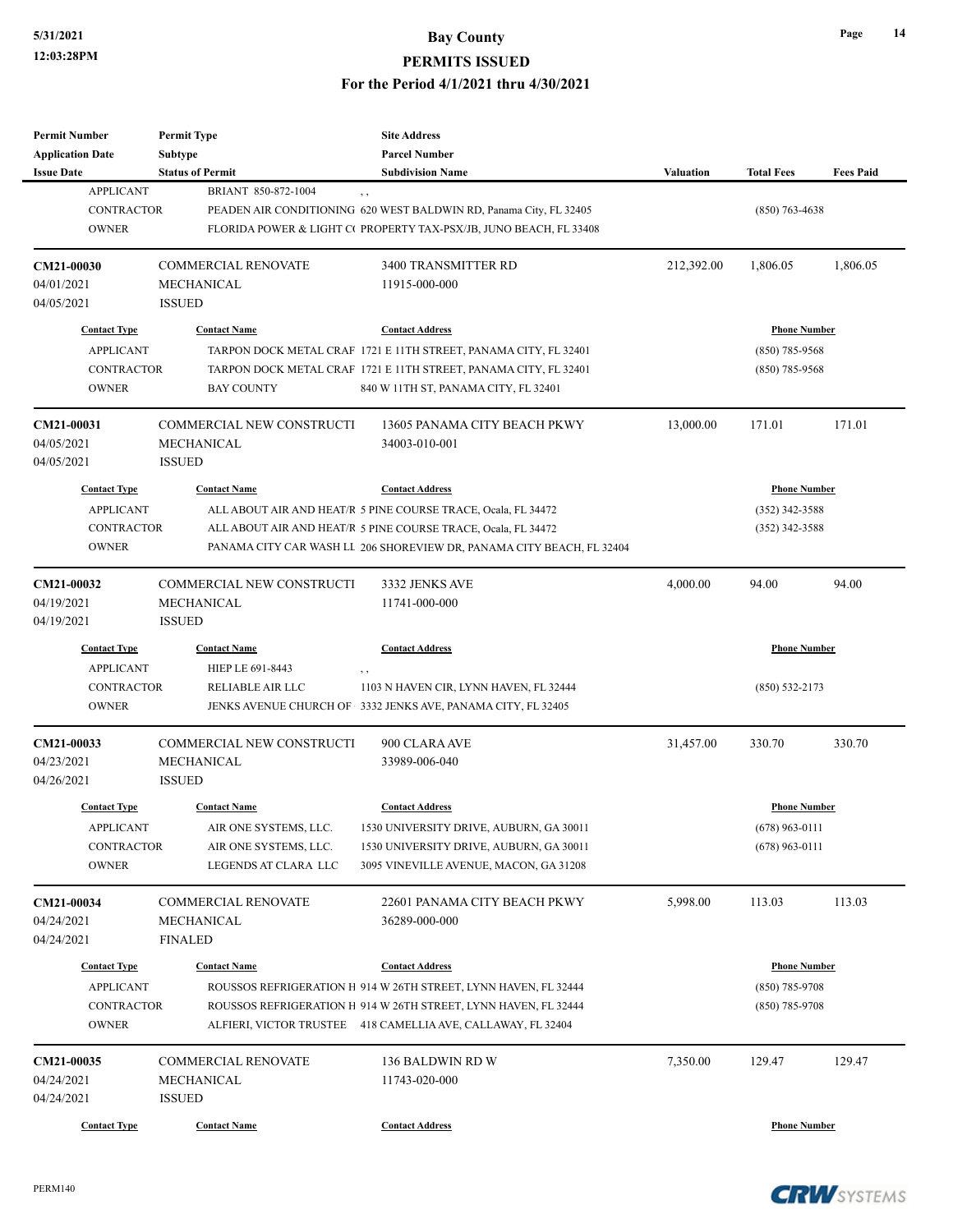| <b>Permit Number</b>                         | <b>Permit Type</b>                        | <b>Site Address</b>                                                            |                  |                     |                  |
|----------------------------------------------|-------------------------------------------|--------------------------------------------------------------------------------|------------------|---------------------|------------------|
| <b>Application Date</b><br><b>Issue Date</b> | <b>Subtype</b><br><b>Status of Permit</b> | <b>Parcel Number</b><br><b>Subdivision Name</b>                                | <b>Valuation</b> | <b>Total Fees</b>   | <b>Fees Paid</b> |
| <b>APPLICANT</b>                             |                                           | ROUSSOS REFRIGERATION H 914 W 26TH STREET, LYNN HAVEN, FL 32444                |                  | $(850)$ 785-9708    |                  |
| <b>CONTRACTOR</b>                            |                                           | ROUSSOS REFRIGERATION H 914 W 26TH STREET, LYNN HAVEN, FL 32444                |                  | $(850)$ 785-9708    |                  |
| <b>OWNER</b>                                 |                                           | ST JOHN THEOLOGIAN GREE ORTHODOX CHURCH, INC, PANAMA CITY, FL 32405            |                  |                     |                  |
|                                              |                                           |                                                                                |                  |                     |                  |
| CP21-00022                                   | COMMERCIAL NEW CONSTRUCTI                 | 3400 TRANSMITTER RD                                                            | 162,500.00       | 1,434.44            | 1,434.44         |
| 04/06/2021                                   | <b>PLUMBING</b>                           | 11915-000-000                                                                  |                  |                     |                  |
| 04/19/2021                                   | <b>ISSUED</b>                             |                                                                                |                  |                     |                  |
| <b>Contact Type</b>                          | <b>Contact Name</b>                       | <b>Contact Address</b>                                                         |                  | <b>Phone Number</b> |                  |
| <b>APPLICANT</b>                             |                                           | ENVISION IT REMODELING I 1012 BECK AVE, PANAMA CITY, FL 32401                  |                  | $(850) 596 - 2193$  |                  |
| <b>CONTRACTOR</b>                            |                                           | ENVISION IT REMODELING I 1012 BECK AVE, PANAMA CITY, FL 32401                  |                  | $(850) 596 - 2193$  |                  |
| <b>OWNER</b>                                 | <b>BAY COUNTY</b>                         | 840 W 11TH ST, PANAMA CITY, FL 32401                                           |                  |                     |                  |
|                                              |                                           |                                                                                |                  |                     |                  |
| CP21-00023                                   | COMMERCIAL NEW CONSTRUCTI                 | 7507 HOLLEY WOOD RD                                                            | 7,000.00         | 113.03              | 113.03           |
| 04/19/2021                                   | PLUMBING                                  | 27905-150-010                                                                  |                  |                     |                  |
| 04/30/2021                                   | <b>ISSUED</b>                             |                                                                                |                  |                     |                  |
| <b>Contact Type</b>                          | <b>Contact Name</b>                       | <b>Contact Address</b>                                                         |                  | <b>Phone Number</b> |                  |
| <b>APPLICANT</b>                             | LUMLEY SERVICE CORP                       | 1006 W 12TH CT, PANAMA CITY, FL 32401                                          |                  | $(850) 867 - 3622$  |                  |
| <b>CONTRACTOR</b>                            | <b>LUMLEY SERVICE CORP</b>                | 1006 W 12TH CT, PANAMA CITY, FL 32401                                          |                  | $(850) 867 - 3622$  |                  |
| <b>OWNER</b>                                 |                                           |                                                                                |                  |                     |                  |
|                                              |                                           | ETC CUSTODIAN FBO JOHN I IRA BENE CAROLYN DEANE DCD, PANAMA CITY BEACH, FL 324 |                  |                     |                  |
| CR21-00005                                   | <b>COMMERCIAL ROOF</b>                    | 8551 PANAMA CITY BEACH PKWY                                                    | 29,000.00        | 261.72              | 261.72           |
| 02/11/2021                                   | <b>NEW</b>                                | 27543-011-000                                                                  |                  |                     |                  |
| 04/06/2021                                   | <b>FINALED</b>                            | None                                                                           |                  |                     |                  |
| <b>Contact Type</b>                          | <b>Contact Name</b>                       | <b>Contact Address</b>                                                         |                  | <b>Phone Number</b> |                  |
| <b>APPLICANT</b>                             |                                           | HILLCO BUILDING SERVICE, 1109 HUB ST, HOUSTON, TX 77023                        |                  | $(281) 880 - 7663$  |                  |
| <b>CONTRACTOR</b>                            |                                           | HILLCO BUILDING SERVICE, 1109 HUB ST, HOUSTON, TX 77023                        |                  | $(281) 880 - 7663$  |                  |
| <b>OWNER</b>                                 | <b>BLUEACRE PCB LLC</b>                   |                                                                                |                  |                     |                  |
|                                              |                                           | 1288 FERNHILL CT, TALLAHASSEE, FL 32312                                        |                  |                     |                  |
| CR21-00006                                   | <b>COMMERCIAL ROOF</b>                    | 8551 PANAMA CITY BEACH PKWY                                                    | 29,000.00        | 309.11              | 309.11           |
| 02/11/2021                                   | <b>NEW</b>                                | 27543-011-000                                                                  |                  |                     |                  |
| 04/06/2021                                   | <b>FINALED</b>                            | None                                                                           |                  |                     |                  |
| <b>Contact Type</b>                          |                                           |                                                                                |                  |                     |                  |
|                                              |                                           |                                                                                |                  |                     |                  |
|                                              | <b>Contact Name</b>                       | <b>Contact Address</b>                                                         |                  | <b>Phone Number</b> |                  |
| <b>APPLICANT</b>                             |                                           | HILLCO BUILDING SERVICE, 1109 HUB ST, HOUSTON, TX 77023                        |                  | $(281) 880 - 7663$  |                  |
| <b>CONTRACTOR</b>                            |                                           | HILLCO BUILDING SERVICE, 1109 HUB ST, HOUSTON, TX 77023                        |                  | $(281) 880 - 7663$  |                  |
| <b>OWNER</b>                                 | <b>BLUEACRE PCB LLC</b>                   | 1288 FERNHILL CT, TALLAHASSEE, FL 32312                                        |                  |                     |                  |
| CR21-00007                                   | <b>COMMERCIAL ROOF</b>                    | 8551 PANAMA CITY BEACH PKWY                                                    | 29,000.00        | 324.92              | 324.92           |
|                                              | <b>NEW</b>                                | 27543-011-000                                                                  |                  |                     |                  |
|                                              | <b>FINALED</b>                            | None                                                                           |                  |                     |                  |
|                                              |                                           |                                                                                |                  |                     |                  |
| <b>Contact Type</b>                          | <b>Contact Name</b>                       | <b>Contact Address</b>                                                         |                  | <b>Phone Number</b> |                  |
| 02/11/2021<br>04/06/2021<br><b>APPLICANT</b> |                                           | HILLCO BUILDING SERVICE, 1109 HUB ST, HOUSTON, TX 77023                        |                  | $(281) 880 - 7663$  |                  |
| <b>CONTRACTOR</b>                            |                                           | HILLCO BUILDING SERVICE, 1109 HUB ST, HOUSTON, TX 77023                        |                  | $(281) 880 - 7663$  |                  |
| <b>OWNER</b>                                 | <b>BLUEACRE PCB LLC</b>                   | 1288 FERNHILL CT, TALLAHASSEE, FL 32312                                        |                  |                     |                  |
|                                              |                                           |                                                                                |                  |                     |                  |
|                                              | <b>COMMERCIAL ROOF</b>                    | 8551 PANAMA CITY BEACH PKWY                                                    | 29,000.00        | 309.11              | 309.11           |
| <b>CR21-00008</b><br>02/11/2021              | <b>NEW</b>                                | 27543-011-000                                                                  |                  |                     |                  |
| 04/06/2021                                   | <b>FINALED</b><br><b>Contact Name</b>     | None<br><b>Contact Address</b>                                                 |                  | <b>Phone Number</b> |                  |

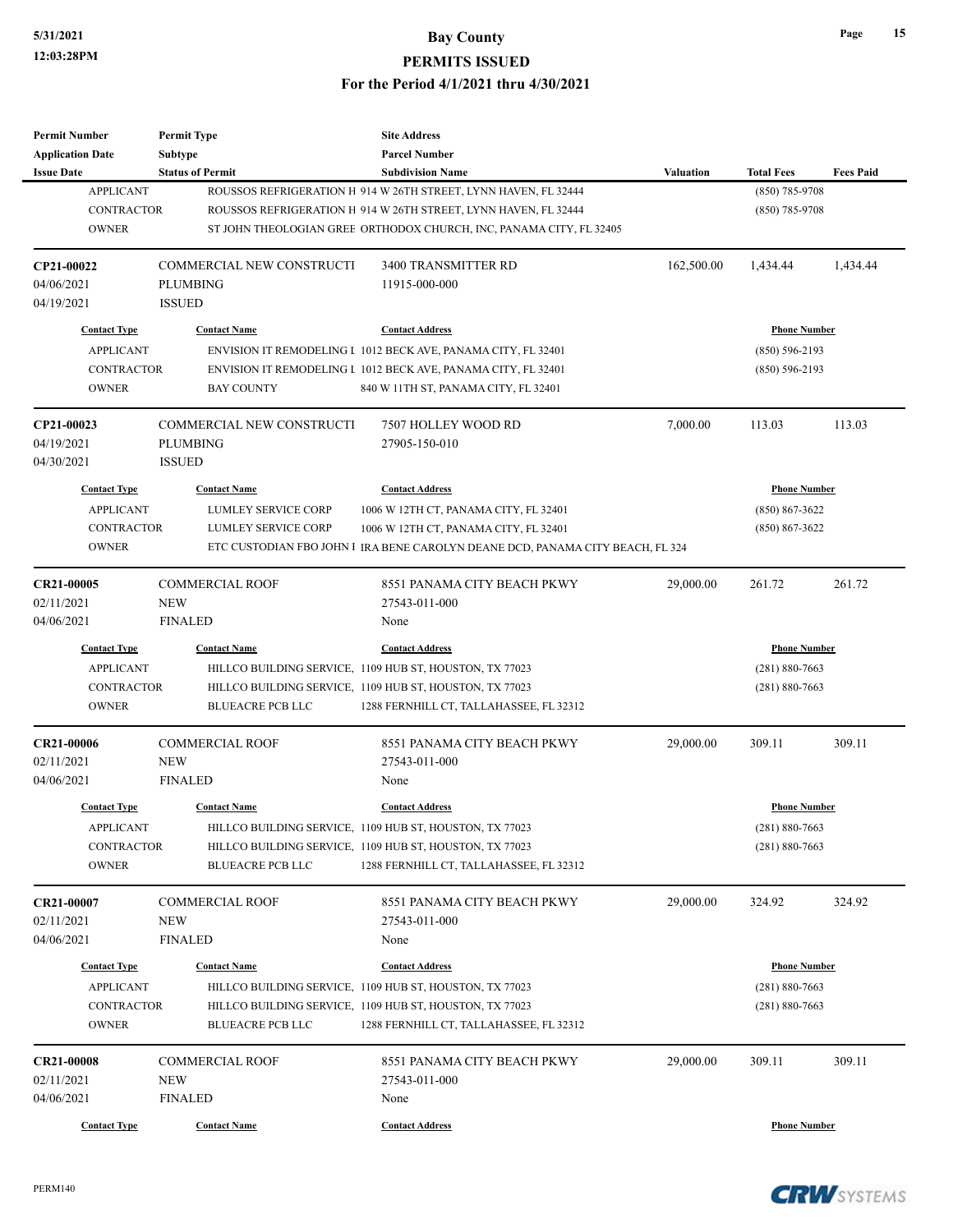| <b>Permit Number</b>       | <b>Permit Type</b>      | <b>Site Address</b>                                                                                |                  |                     |                  |
|----------------------------|-------------------------|----------------------------------------------------------------------------------------------------|------------------|---------------------|------------------|
| <b>Application Date</b>    | Subtype                 | <b>Parcel Number</b>                                                                               |                  |                     |                  |
| <b>Issue Date</b>          | <b>Status of Permit</b> | <b>Subdivision Name</b>                                                                            | <b>Valuation</b> | <b>Total Fees</b>   | <b>Fees Paid</b> |
| <b>APPLICANT</b>           |                         | HILLCO BUILDING SERVICE, 1109 HUB ST, HOUSTON, TX 77023                                            |                  | $(281) 880 - 7663$  |                  |
| <b>CONTRACTOR</b>          |                         | HILLCO BUILDING SERVICE, 1109 HUB ST, HOUSTON, TX 77023                                            |                  | $(281) 880 - 7663$  |                  |
| <b>OWNER</b>               | <b>BLUEACRE PCB LLC</b> | 1288 FERNHILL CT, TALLAHASSEE, FL 32312                                                            |                  |                     |                  |
| CR21-00009                 | <b>COMMERCIAL ROOF</b>  | 8551 PANAMA CITY BEACH PKWY                                                                        | 29,000.00        | 356.51              | 356.51           |
| 02/11/2021                 | <b>NEW</b>              | 27543-011-000                                                                                      |                  |                     |                  |
| 04/01/2021                 | <b>FINALED</b>          | None                                                                                               |                  |                     |                  |
| <b>Contact Type</b>        | <b>Contact Name</b>     | <b>Contact Address</b>                                                                             |                  | <b>Phone Number</b> |                  |
| <b>APPLICANT</b>           |                         | HILLCO BUILDING SERVICE, 1109 HUB ST, HOUSTON, TX 77023                                            |                  | $(281) 880 - 7663$  |                  |
| <b>CONTRACTOR</b>          |                         | HILLCO BUILDING SERVICE, 1109 HUB ST, HOUSTON, TX 77023                                            |                  | $(281) 880 - 7663$  |                  |
| <b>OWNER</b>               | <b>BLUEACRE PCB LLC</b> | 1288 FERNHILL CT, TALLAHASSEE, FL 32312                                                            |                  |                     |                  |
| CR21-00010                 | <b>COMMERCIAL ROOF</b>  | 8551 PANAMA CITY BEACH PKWY                                                                        | 29,000.00        | 324.92              | 324.92           |
| 02/11/2021                 | <b>NEW</b>              | 27543-011-000                                                                                      |                  |                     |                  |
| 04/01/2021                 | <b>FINALED</b>          | None                                                                                               |                  |                     |                  |
| <b>Contact Type</b>        | <b>Contact Name</b>     | <b>Contact Address</b>                                                                             |                  | <b>Phone Number</b> |                  |
| <b>APPLICANT</b>           |                         | HILLCO BUILDING SERVICE, 1109 HUB ST, HOUSTON, TX 77023                                            |                  | $(281) 880 - 7663$  |                  |
| <b>CONTRACTOR</b>          |                         | HILLCO BUILDING SERVICE, 1109 HUB ST, HOUSTON, TX 77023                                            |                  | $(281) 880 - 7663$  |                  |
| <b>OWNER</b>               | <b>BLUEACRE PCB LLC</b> | 1288 FERNHILL CT, TALLAHASSEE, FL 32312                                                            |                  |                     |                  |
|                            |                         |                                                                                                    |                  |                     |                  |
| CR21-00011                 | <b>COMMERCIAL ROOF</b>  | 8551 PANAMA CITY BEACH PKWY                                                                        | 29,000.00        | 356.51              | 356.51           |
| 02/11/2021                 | <b>NEW</b>              | 27543-011-000                                                                                      |                  |                     |                  |
| 04/21/2021                 | <b>ISSUED</b>           | None                                                                                               |                  |                     |                  |
| <b>Contact Type</b>        | <b>Contact Name</b>     | <b>Contact Address</b>                                                                             |                  | <b>Phone Number</b> |                  |
| <b>APPLICANT</b>           |                         | HILLCO BUILDING SERVICE, 1109 HUB ST, HOUSTON, TX 77023                                            |                  | $(281) 880 - 7663$  |                  |
| <b>CONTRACTOR</b>          |                         | HILLCO BUILDING SERVICE, 1109 HUB ST, HOUSTON, TX 77023                                            |                  | $(281) 880 - 7663$  |                  |
| <b>OWNER</b>               | <b>BLUEACRE PCB LLC</b> | 1288 FERNHILL CT, TALLAHASSEE, FL 32312                                                            |                  |                     |                  |
| CR21-00012                 | <b>COMMERCIAL ROOF</b>  | 8551 PANAMA CITY BEACH PKWY                                                                        | 29,000.00        | 324.92              | 324.92           |
| 02/11/2021                 | <b>NEW</b>              | 27543-011-000                                                                                      |                  |                     |                  |
| 04/21/2021                 | <b>ISSUED</b>           | None                                                                                               |                  |                     |                  |
| <b>Contact Type</b>        | <b>Contact Name</b>     | <b>Contact Address</b>                                                                             |                  | <b>Phone Number</b> |                  |
| <b>APPLICANT</b>           |                         | HILLCO BUILDING SERVICE, 1109 HUB ST, HOUSTON, TX 77023                                            |                  | $(281) 880 - 7663$  |                  |
| CONTRACTOR                 |                         | HILLCO BUILDING SERVICE, 1109 HUB ST, HOUSTON, TX 77023                                            |                  | $(281) 880 - 7663$  |                  |
| <b>OWNER</b>               | <b>BLUEACRE PCB LLC</b> | 1288 FERNHILL CT, TALLAHASSEE, FL 32312                                                            |                  |                     |                  |
| CR21-00025                 | <b>COMMERCIAL ROOF</b>  | 8551 PANAMA CITY BEACH PKWY                                                                        | 5,000.00         | 105.32              | 105.32           |
| 02/11/2021                 | NEW                     | 27543-011-000                                                                                      |                  |                     |                  |
| 04/01/2021                 | <b>ISSUED</b>           |                                                                                                    |                  |                     |                  |
| <b>Contact Type</b>        | <b>Contact Name</b>     | <b>Contact Address</b>                                                                             |                  | <b>Phone Number</b> |                  |
| <b>APPLICANT</b>           |                         | HILLCO BUILDING SERVICE, 1109 HUB ST, HOUSTON, TX 77023                                            |                  | $(281) 880 - 7663$  |                  |
|                            |                         |                                                                                                    |                  |                     |                  |
| CONTRACTOR<br><b>OWNER</b> | <b>BLUEACRE PCB LLC</b> | HILLCO BUILDING SERVICE, 1109 HUB ST, HOUSTON, TX 77023<br>1288 FERNHILL CT, TALLAHASSEE, FL 32312 |                  | $(281) 880 - 7663$  |                  |
|                            |                         |                                                                                                    |                  |                     |                  |
| CR21-00026                 | <b>COMMERCIAL ROOF</b>  | 8551 PANAMA CITY BEACH PKWY                                                                        | 1,000.00         | 82.20               | 82.20            |
| 02/11/2021                 | <b>NEW</b>              | 27543-011-000                                                                                      |                  |                     |                  |
| 04/01/2021                 | <b>ISSUED</b>           |                                                                                                    |                  |                     |                  |
| <b>Contact Type</b>        | <b>Contact Name</b>     | <b>Contact Address</b>                                                                             |                  | <b>Phone Number</b> |                  |

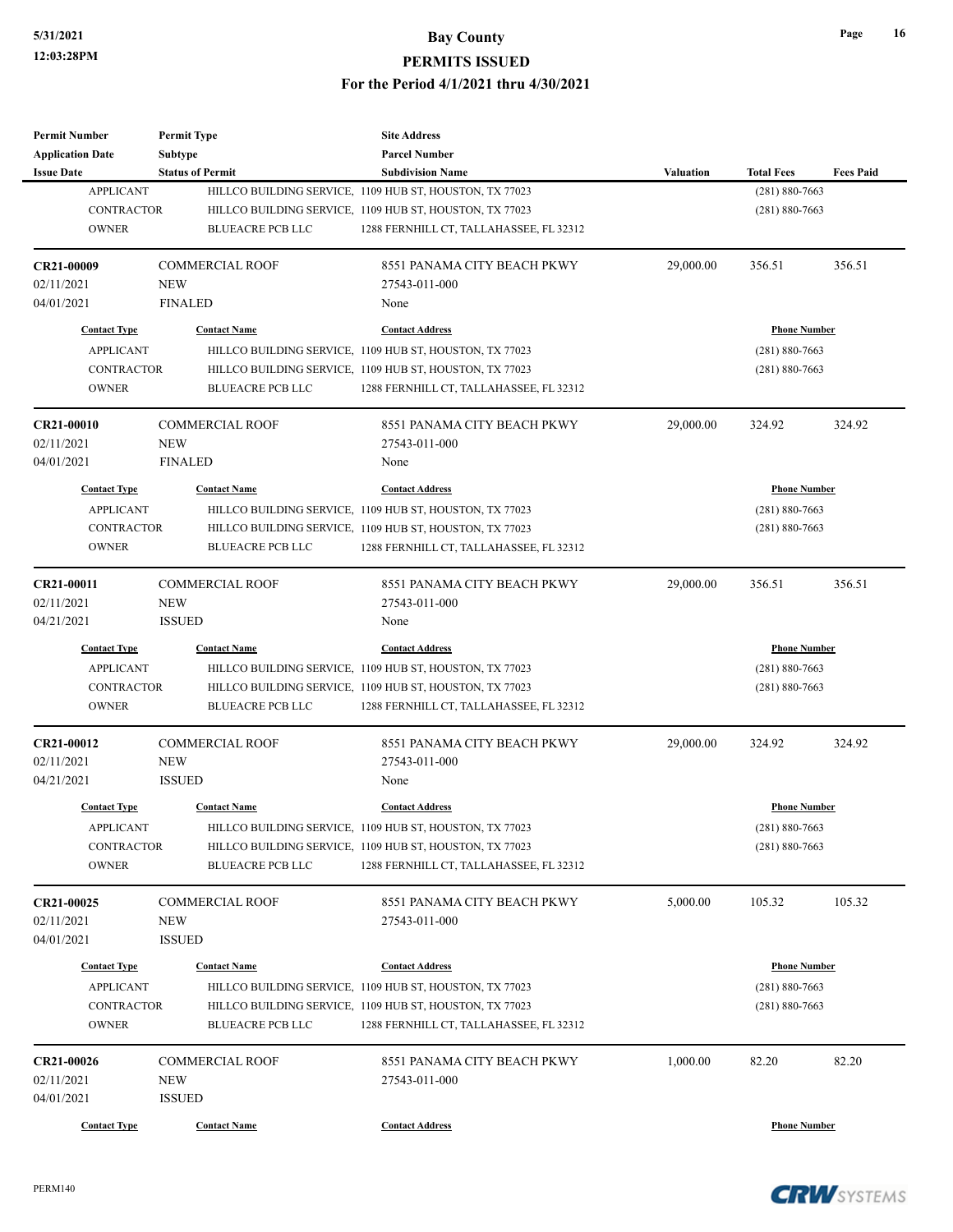| <b>Permit Number</b>    | <b>Permit Type</b>             | <b>Site Address</b>                                                        |                  |                     |                  |
|-------------------------|--------------------------------|----------------------------------------------------------------------------|------------------|---------------------|------------------|
| <b>Application Date</b> | <b>Subtype</b>                 | <b>Parcel Number</b>                                                       |                  |                     |                  |
| <b>Issue Date</b>       | <b>Status of Permit</b>        | <b>Subdivision Name</b>                                                    | <b>Valuation</b> | <b>Total Fees</b>   | <b>Fees Paid</b> |
| <b>APPLICANT</b>        |                                | HILLCO BUILDING SERVICE, 1109 HUB ST, HOUSTON, TX 77023                    |                  | $(281) 880 - 7663$  |                  |
| <b>CONTRACTOR</b>       |                                | HILLCO BUILDING SERVICE, 1109 HUB ST, HOUSTON, TX 77023                    |                  | $(281) 880 - 7663$  |                  |
| <b>OWNER</b>            | <b>BLUEACRE PCB LLC</b>        | 1288 FERNHILL CT, TALLAHASSEE, FL 32312                                    |                  |                     |                  |
|                         |                                |                                                                            |                  |                     |                  |
| CR21-00031              | <b>COMMERCIAL ROOF</b>         | 2705 THOMAS DR                                                             | 65,900.00        | 220.89              | 220.89           |
| 03/26/2021              | <b>NEW</b>                     | 30935-020-020                                                              |                  |                     |                  |
| 04/16/2021              | <b>ISSUED</b>                  |                                                                            |                  |                     |                  |
| <b>Contact Type</b>     | <b>Contact Name</b>            | <b>Contact Address</b>                                                     |                  | <b>Phone Number</b> |                  |
|                         | JONATHAN 850-776-5009          |                                                                            |                  |                     |                  |
| <b>APPLICANT</b>        |                                | $, \, ,$                                                                   |                  |                     |                  |
| <b>CONTRACTOR</b>       | ADDISON RILEY, LLC             | 2 E TEXAR DR, PENSACOLA, FL 32503                                          |                  | $(850)$ 776-5009    |                  |
| <b>OWNER</b>            | <b>J &amp; TADVENTURES LLC</b> | 6124 BEACH DRIVE, PANAMA CITY BEACH, FL 32408                              |                  |                     |                  |
| CR21-00033              | <b>COMMERCIAL ROOF</b>         | 8015 FRONT BEACH RD                                                        | 22,600.00        | 102.44              | 102.44           |
| 03/30/2021              | <b>REPLACEMENT</b>             | 27887-030-000                                                              |                  |                     |                  |
| 04/12/2021              | <b>ISSUED</b>                  |                                                                            |                  |                     |                  |
|                         |                                |                                                                            |                  |                     |                  |
| <b>Contact Type</b>     | <b>Contact Name</b>            | <b>Contact Address</b>                                                     |                  | <b>Phone Number</b> |                  |
| <b>APPLICANT</b>        | JACALYN 850-900-7663           | $, \, ,$                                                                   |                  |                     |                  |
| <b>CONTRACTOR</b>       | RIGHT NOW ROOFING LLC          | 11614 S OSWEGO AVE, Tulsa, OK 74137                                        |                  | $(850)$ 900-7663    |                  |
| <b>OWNER</b>            |                                | 8015 FRONT BEACH RD, LLC 21302 FRONT BEACH RD, PANAMA CITY BEACH, FL 32413 |                  |                     |                  |
| CR21-00034              | <b>COMMERCIAL ROOF</b>         | 4236 HWY 389                                                               | 2,000.00         | 82.20               | 82.20            |
| 04/08/2021              | <b>NEW</b>                     | 11573-010-000                                                              |                  |                     |                  |
| 04/08/2021              | <b>FINALED</b>                 |                                                                            |                  |                     |                  |
|                         |                                |                                                                            |                  |                     |                  |
| <b>Contact Type</b>     | <b>Contact Name</b>            | <b>Contact Address</b>                                                     |                  | <b>Phone Number</b> |                  |
| <b>APPLICANT</b>        |                                | GORDON ANDREWS CONSTR 713 INDIANA AVE, LYNN HAVEN, FL 32444                |                  | $(850)$ 271-5302    |                  |
| <b>CONTRACTOR</b>       |                                | GORDON ANDREWS CONSTR 713 INDIANA AVE, LYNN HAVEN, FL 32444                |                  | $(850)$ 271-5302    |                  |
| <b>OWNER</b>            |                                | GRINER, DONALD TRUSTEES 424 E BALDWIN RD, PANAMA CITY, FL 32405            |                  |                     |                  |
| CR21-00037              | <b>COMMERCIAL ROOF</b>         | 1816 ALLISON AVE                                                           | 4,200.00         | 82.20               | 82.20            |
| 04/16/2021              | <b>REPLACEMENT</b>             | 27550-001-000                                                              |                  |                     |                  |
| 04/16/2021              | <b>ISSUED</b>                  |                                                                            |                  |                     |                  |
|                         | <b>Contact Name</b>            |                                                                            |                  | <b>Phone Number</b> |                  |
| <b>Contact Type</b>     |                                | <b>Contact Address</b>                                                     |                  |                     |                  |
| <b>APPLICANT</b>        | MIKE FARRIS INC                | 1504 DELAWARE AVE, LYNN HAVEN, FL 32444                                    |                  | $(850) 865 - 3748$  |                  |
| CONTRACTOR              | MIKE FARRIS INC                | 1504 DELAWARE AVE, LYNN HAVEN, FL 32444                                    |                  | $(850) 865 - 3748$  |                  |
| <b>OWNER</b>            |                                | CAMERON SKINNER DEVEL( 2023 THOMAS DR, PANAMA CITY BEACH, FL 32408         |                  |                     |                  |
| CR21-00038              | <b>RESIDENTIAL ROOF</b>        | 19700 PANAMA CITY BEACH PKWY                                               | 6,200.00         | 103.01              | 103.01           |
| 04/19/2021              | <b>NEW</b>                     | 37897-010-000                                                              |                  |                     |                  |
| 04/19/2021              | <b>FINALED</b>                 |                                                                            |                  |                     |                  |
|                         |                                |                                                                            |                  |                     |                  |
| <b>Contact Type</b>     | <b>Contact Name</b>            | <b>Contact Address</b>                                                     |                  | <b>Phone Number</b> |                  |
| <b>APPLICANT</b>        | PETE (850)819-4997             | $, \, ,$                                                                   |                  |                     |                  |
| CONTRACTOR              |                                | ANYTIME CONSTRUCTION & 3405 QUAIL RIDGE, CHIPLEY, FL 32428                 |                  | $(850)$ 381-3208    |                  |
| <b>OWNER</b>            | DACO ELECTRIC INC              | 17003 FIRENZO AVE, PANAMA CITY BEACH, FL 32413                             |                  |                     |                  |
| CR21-00039              | <b>COMMERCIAL ROOF</b>         | 7829 FRONT BEACH RD                                                        | 80,000.00        | 331.59              | 331.59           |
| 04/23/2021              | REPLACEMENT                    | 27873-006-000                                                              |                  |                     |                  |
| 04/23/2021              | <b>ISSUED</b>                  |                                                                            |                  |                     |                  |
|                         |                                |                                                                            |                  |                     |                  |
| <b>Contact Type</b>     | <b>Contact Name</b>            | <b>Contact Address</b>                                                     |                  | <b>Phone Number</b> |                  |

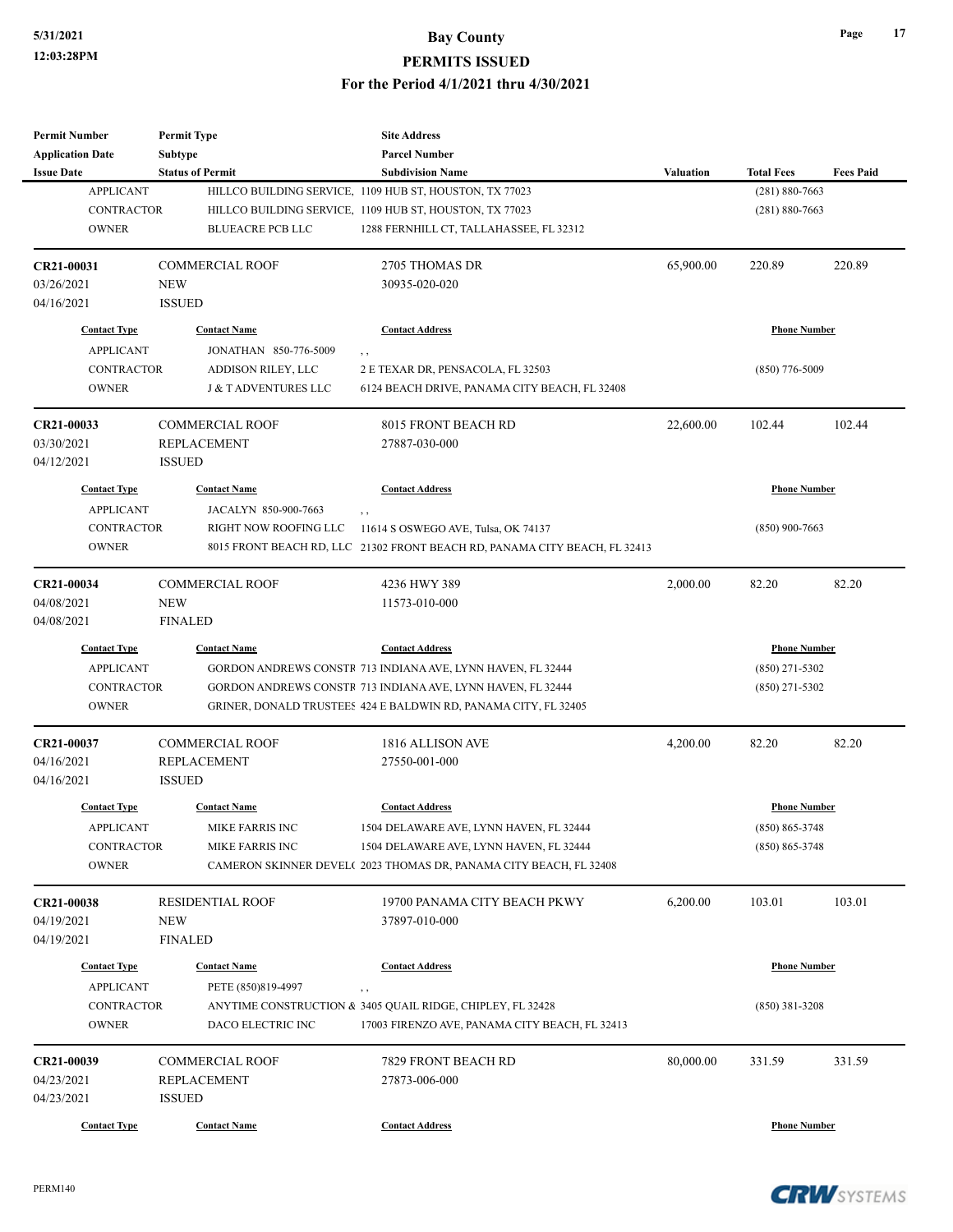| Permit Number           | <b>Permit Type</b>          | <b>Site Address</b>                                                         |            |                     |                  |
|-------------------------|-----------------------------|-----------------------------------------------------------------------------|------------|---------------------|------------------|
| <b>Application Date</b> | <b>Subtype</b>              | <b>Parcel Number</b>                                                        |            |                     |                  |
| <b>Issue Date</b>       | <b>Status of Permit</b>     | <b>Subdivision Name</b>                                                     | Valuation  | <b>Total Fees</b>   | <b>Fees Paid</b> |
| <b>APPLICANT</b>        |                             | ATC ROOFING AND WATERPF 1727 NORTH STATE ROAD 7, MARGATE, FL 33063          |            | $(954)$ 971-5381    |                  |
| <b>CONTRACTOR</b>       |                             | ATC ROOFING AND WATERPF 1727 NORTH STATE ROAD 7, MARGATE, FL 33063          |            | $(954)$ 971-5381    |                  |
| <b>OWNER</b>            |                             | 7829 FRONT BEACH RD LLC PO BOX 70, DOUGLASVILLE, GA 30133                   |            |                     |                  |
| DIS20-01728             | HURRICANE MICHAEL           | 2609 17TH ST E                                                              | 6,000.00   | 163.71              | 163.71           |
| 09/22/2020              | <b>ROOF</b>                 | 14615-000-000                                                               |            |                     |                  |
| 04/12/2021              | <b>ISSUED</b>               |                                                                             |            |                     |                  |
| <b>Contact Type</b>     | <b>Contact Name</b>         | <b>Contact Address</b>                                                      |            | <b>Phone Number</b> |                  |
| <b>APPLICANT</b>        | STRYKER METAL ROOFING       | 1528 VIRGILS WAY SUITE 4, GREEN COVE SPRINGS, FL 32043                      |            | $(904) 531 - 9361$  |                  |
| <b>CONTRACTOR</b>       | STRYKER METAL ROOFING       | 1528 VIRGILS WAY SUITE 4, GREEN COVE SPRINGS, FL 32043                      |            | $(904) 531 - 9361$  |                  |
| <b>OWNER</b>            | JOYNER, SABRINA LYNN        | 2609 E 17TH ST, PANAMA CITY, FL 32405                                       |            |                     |                  |
| <b>DIS21-00078</b>      | <b>DEMOLITION</b>           | 227 FERNWOOD WAY                                                            | 0.00       | 130.00              | 130.00           |
| 02/05/2021              | RESIDENTIAL                 | 05991-061-000                                                               |            |                     |                  |
| 04/23/2021              | <b>ISSUED</b>               |                                                                             |            |                     |                  |
| <b>Contact Type</b>     | <b>Contact Name</b>         | <b>Contact Address</b>                                                      |            | <b>Phone Number</b> |                  |
| <b>APPLICANT</b>        |                             | SMILEY'S LAWN & TRACTOI 4103 CATO RD, PANAMA CITY, FL 32401                 |            | $(850) 866 - 1716$  |                  |
| <b>CONTRACTOR</b>       |                             | SMILEY'S LAWN & TRACTOI 4103 CATO RD, PANAMA CITY, FL 32401                 |            | $(850) 866 - 1716$  |                  |
| <b>OWNER</b>            |                             | DANIEL, RONNIE L & LINDA. 1521 E CALLAWAY DR, PANAMA CITY, FL 32404         |            |                     |                  |
|                         |                             |                                                                             |            |                     |                  |
| DIS21-00164             | <b>HURRICANE MICHAEL</b>    | 4400 KINGFISH LN                                                            | 110,130.00 | 1,025.79            | 1,025.79         |
| 03/09/2021              | <b>INTERIOR</b>             | 31423-011-000                                                               |            |                     |                  |
| 04/20/2021              | <b>ISSUED</b>               |                                                                             |            |                     |                  |
| <b>Contact Type</b>     | <b>Contact Name</b>         | <b>Contact Address</b>                                                      |            | <b>Phone Number</b> |                  |
| <b>APPLICANT</b>        | ROBERT SMITH 334-714-767(,, |                                                                             |            |                     |                  |
| <b>CONTRACTOR</b>       |                             | RCSJS CONSTRUCTION LLC 125 NORTH ROBERTA AVE, DOTHAN, AL 36301              |            | $(334)$ 714-7670    |                  |
| <b>OWNER</b>            | CARROLL, SARA N.            | 276 SQUIRREL DR, OZARK, AL 36360                                            |            |                     |                  |
| DIS21-00215             | <b>HURRICANE MICHAEL</b>    | 2334 CINCINNATI AVE                                                         | 51,660.00  | 351.76              | 351.76           |
| 03/23/2021              | <b>INTERIOR/EXTERIOR</b>    | 26856-000-000                                                               |            |                     |                  |
| 04/07/2021              | <b>ISSUED</b>               |                                                                             |            |                     |                  |
| <b>Contact Type</b>     | <b>Contact Name</b>         | <b>Contact Address</b>                                                      |            | <b>Phone Number</b> |                  |
| <b>APPLICANT</b>        | CLADIA 754-422-9250         |                                                                             |            |                     |                  |
| CONTRACTOR              |                             | FLORIDA CONSTRUCTION PF 1110 BRICKELL AVE. SUITE 607., MIAMI, FL 33131      |            | $(754)$ 422-9250    |                  |
| <b>OWNER</b>            |                             | THORBURN, CHRISTOPHER § 1906 ALLISON AVE, PANAMA CITY BEACH, FL 32407       |            |                     |                  |
| DIS21-00227             | HURRICANE MICHAEL           | 3605 THOMAS DR                                                              | 232,780.00 | 647.19              | 647.19           |
| 03/25/2021              | <b>ROOF</b>                 | 31428-000-000                                                               |            |                     |                  |
| 04/08/2021              | <b>ISSUED</b>               |                                                                             |            |                     |                  |
| <b>Contact Type</b>     | <b>Contact Name</b>         | <b>Contact Address</b>                                                      |            | <b>Phone Number</b> |                  |
| <b>APPLICANT</b>        |                             | ROOF & RACK PRODUCTS IN 965 BELENDER DRIVE, DELRAY BEACH, FL 33483          |            | $(561)$ 393-5757    |                  |
| <b>CONTRACTOR</b>       |                             | ROOF & RACK PRODUCTS IN 965 BELENDER DRIVE, DELRAY BEACH, FL 33483          |            | $(561)$ 393-5757    |                  |
| <b>OWNER</b>            |                             | WEX-TEX INDUSTRIES INC DBA TREASURE ISLAND MARINA LLC, PANAMA CITY BEACH, F |            |                     |                  |
| DIS21-00244             | HURRICANE MICHAEL           | 3642 BALDWIN RD E                                                           | 6,450.00   | 107.89              | 107.89           |
| 04/01/2021              | <b>PLUMBING</b>             | 11918-192-000                                                               |            |                     |                  |
| 04/01/2021              | <b>ISSUED</b>               |                                                                             |            |                     |                  |
| <b>Contact Type</b>     | <b>Contact Name</b>         | <b>Contact Address</b>                                                      |            | <b>Phone Number</b> |                  |
|                         |                             |                                                                             |            |                     |                  |

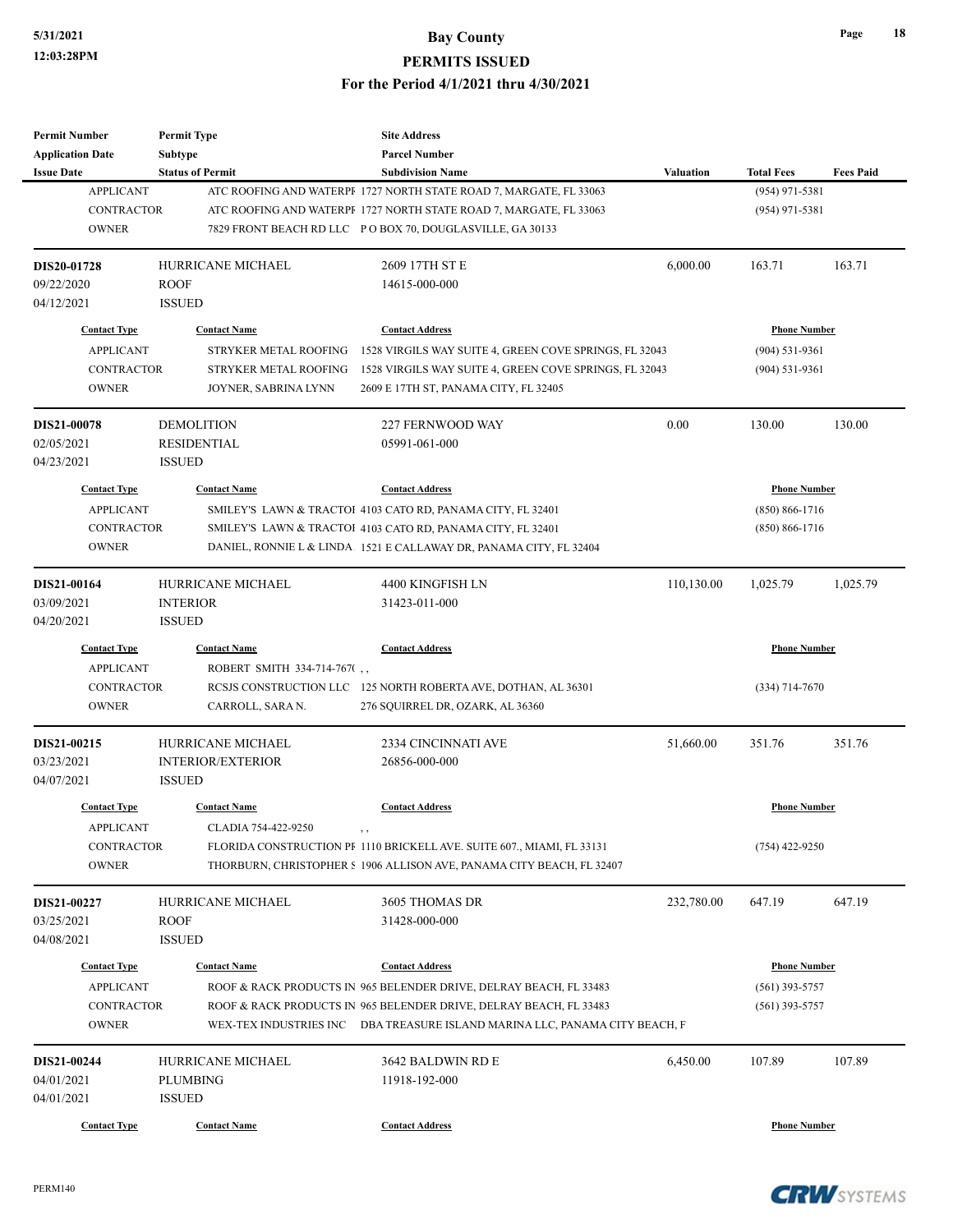| <b>Permit Number</b>    | <b>Permit Type</b>       | <b>Site Address</b>                                                            |                  |                     |                  |
|-------------------------|--------------------------|--------------------------------------------------------------------------------|------------------|---------------------|------------------|
| <b>Application Date</b> | <b>Subtype</b>           | <b>Parcel Number</b>                                                           |                  |                     |                  |
| <b>Issue Date</b>       | <b>Status of Permit</b>  | <b>Subdivision Name</b>                                                        | <b>Valuation</b> | <b>Total Fees</b>   | <b>Fees Paid</b> |
| <b>APPLICANT</b>        |                          | PRECISION PLUMBING OF NV 9400 PAT ROAD, YOUNGSTOWN, FL 32466                   |                  | $(850) 630 - 1610$  |                  |
| <b>CONTRACTOR</b>       |                          | PRECISION PLUMBING OF NV 9400 PAT ROAD, YOUNGSTOWN, FL 32466                   |                  | $(850) 630 - 1610$  |                  |
| <b>OWNER</b>            | JONES, HOMER EUGENE      | 3642 E BALDWIN RD, PANAMA CITY, FL 32404                                       |                  |                     |                  |
| DIS21-00245             | HURRICANE MICHAEL        | 8623 NORTH LAGOON DR B-4                                                       | 4,200.00         | 80.00               | 80.00            |
| 04/01/2021              | <b>ROOF</b>              | 30197-041-000                                                                  |                  |                     |                  |
| 04/01/2021              | <b>ISSUED</b>            |                                                                                |                  |                     |                  |
| <b>Contact Type</b>     | <b>Contact Name</b>      | <b>Contact Address</b>                                                         |                  | <b>Phone Number</b> |                  |
| <b>APPLICANT</b>        | <b>AKC</b> Contracting   | 5310 SUNWOOD ROAD, PANAMA CITY, FL 32404                                       |                  | $(850) 784 - 8184$  |                  |
| <b>CONTRACTOR</b>       | <b>AKC</b> Contracting   | 5310 SUNWOOD ROAD, PANAMA CITY, FL 32404                                       |                  | $(850) 784 - 8184$  |                  |
| <b>OWNER</b>            | SMITH, ANTHONY R ETAL    | 7205 THOMAS DR UNIT E106, PANAMA CITY BEACH, FL 32408                          |                  |                     |                  |
| DIS21-00246             | HURRICANE MICHAEL        | 8623 NORTH LAGOON DR B-3                                                       | 4,200.00         | 80.00               | 80.00            |
| 04/01/2021              | <b>ROOF</b>              | 30197-052-000                                                                  |                  |                     |                  |
| 04/01/2021              | <b>ISSUED</b>            |                                                                                |                  |                     |                  |
| <b>Contact Type</b>     | <b>Contact Name</b>      | <b>Contact Address</b>                                                         |                  | <b>Phone Number</b> |                  |
| <b>APPLICANT</b>        | <b>AKC</b> Contracting   | 5310 SUNWOOD ROAD, PANAMA CITY, FL 32404                                       |                  | $(850) 784 - 8184$  |                  |
| <b>CONTRACTOR</b>       | <b>AKC</b> Contracting   | 5310 SUNWOOD ROAD, PANAMA CITY, FL 32404                                       |                  | $(850) 784 - 8184$  |                  |
| <b>OWNER</b>            | CULPEPPER, JAMES C.      | 1205 PENNSYLVANIA AVE, LYNN HAVEN, FL 32444                                    |                  |                     |                  |
|                         |                          |                                                                                |                  |                     |                  |
| DIS21-00247             | HURRICANE MICHAEL        | 8623 NORTH LAGOON DR A-7                                                       | 4,200.00         | 80.00               | 80.00            |
| 04/02/2021              | <b>ROOF</b>              | 30197-039-000                                                                  |                  |                     |                  |
| 04/02/2021              | <b>ISSUED</b>            |                                                                                |                  |                     |                  |
| <b>Contact Type</b>     | <b>Contact Name</b>      | <b>Contact Address</b>                                                         |                  | <b>Phone Number</b> |                  |
| <b>APPLICANT</b>        | <b>AKC</b> Contracting   | 5310 SUNWOOD ROAD, PANAMA CITY, FL 32404                                       |                  | $(850) 784 - 8184$  |                  |
| <b>CONTRACTOR</b>       | <b>AKC</b> Contracting   | 5310 SUNWOOD ROAD, PANAMA CITY, FL 32404                                       |                  | $(850)$ 784-8184    |                  |
| <b>OWNER</b>            | KIPKA, JEFFREY D         | 8623 NORTH LAGOON DR, PANAMA CITY BEACH, FL 32408                              |                  |                     |                  |
| DIS21-00248             | <b>HURRICANE MICHAEL</b> | 5414 HOPETOWN LN                                                               | 1,500.00         | 70.00               | 70.00            |
| 04/05/2021              | <b>PLUMBING</b>          | 31183-543-000                                                                  |                  |                     |                  |
| 04/05/2021              | <b>ISSUED</b>            |                                                                                |                  |                     |                  |
| <b>Contact Type</b>     | <b>Contact Name</b>      | <b>Contact Address</b>                                                         |                  | <b>Phone Number</b> |                  |
| <b>APPLICANT</b>        | Gulf Coast Plumbing, Inc | 2232 E 26TH STREET, PANAMA CITY, FL 32405                                      |                  | $(850)$ 481-8545    |                  |
| <b>CONTRACTOR</b>       | Gulf Coast Plumbing, Inc | 2232 E 26TH STREET, PANAMA CITY, FL 32405                                      |                  | $(850)$ 481-8545    |                  |
| <b>OWNER</b>            |                          | BROWN, DAVID W & CONNIE P O BOX 190, JASPER, TN 37347                          |                  |                     |                  |
| DIS21-00249             | HURRICANE MICHAEL        | 4415 COLLEGE STATION RD                                                        | 14,000.00        | 96.07               | 96.07            |
| 04/05/2021              | ROOF                     | 05922-000-000                                                                  |                  |                     |                  |
| 04/05/2021              | <b>FINALED</b>           |                                                                                |                  |                     |                  |
| <b>Contact Type</b>     | <b>Contact Name</b>      | <b>Contact Address</b>                                                         |                  | <b>Phone Number</b> |                  |
| <b>APPLICANT</b>        | <b>RANDALL 625-2284</b>  |                                                                                |                  |                     |                  |
| <b>CONTRACTOR</b>       |                          | $, \, , \,$<br>PRIDGEN CONSTRUCTION IN 5133 INDIAN BLUFF, YOUNGSTOWN, FL 32466 |                  | $(850)$ 722-7915    |                  |
| <b>OWNER</b>            | PROWS, RUDOLPH S         | 4340 COLLEGE STATION RD, PANAMA CITY, FL 32404                                 |                  |                     |                  |
|                         |                          |                                                                                |                  |                     |                  |
| DIS21-00250             | HURRICANE MICHAEL        | 4415 COLLEGE STATION RD                                                        | 0.00             | 71.93               | 71.93            |
| 04/05/2021              | <b>INTERIOR</b>          | 05922-000-000                                                                  |                  |                     |                  |
| 04/05/2021              | <b>FINALED</b>           |                                                                                |                  |                     |                  |
| <b>Contact Type</b>     | <b>Contact Name</b>      | <b>Contact Address</b>                                                         |                  | <b>Phone Number</b> |                  |

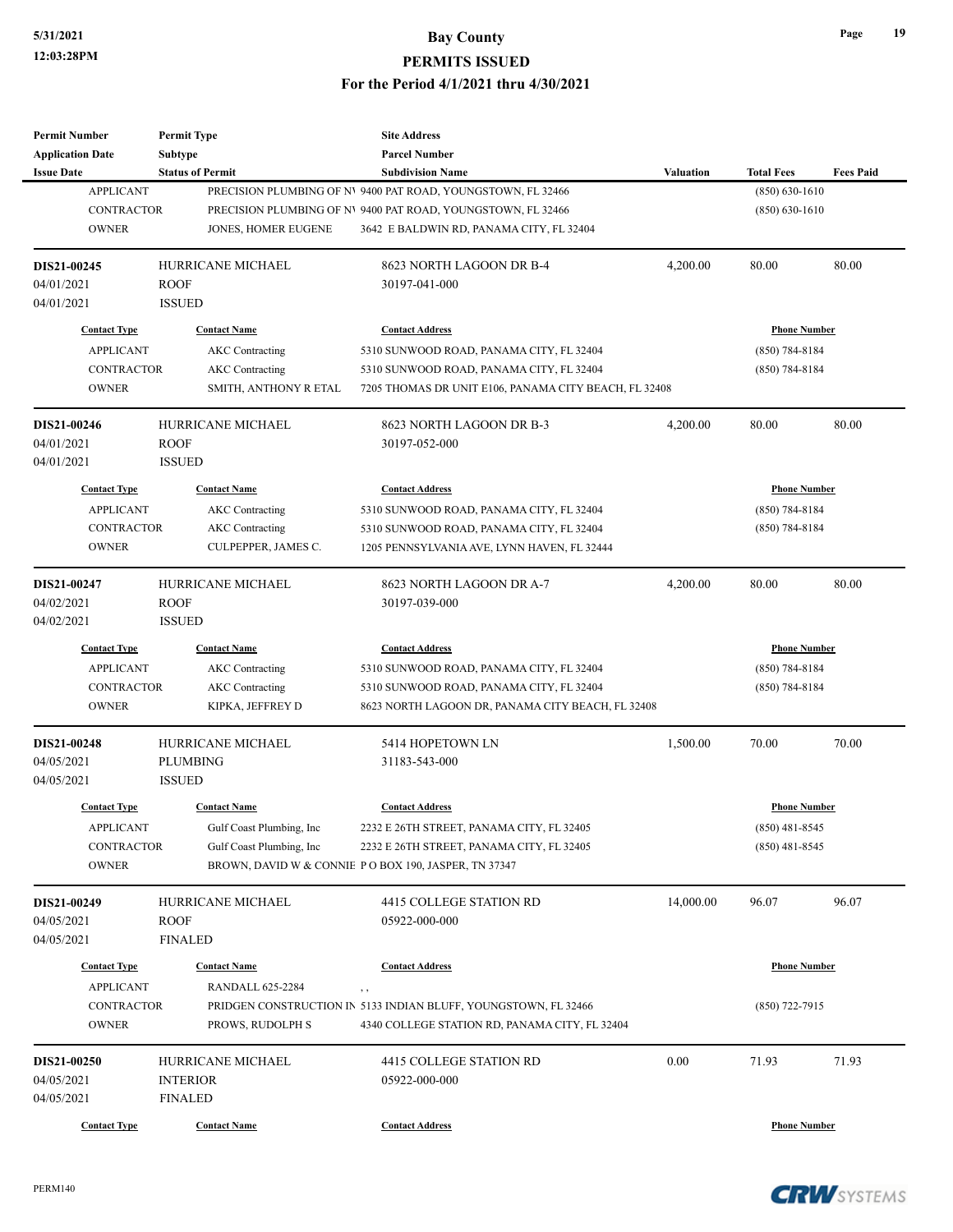| <b>Permit Number</b>    | <b>Permit Type</b>       | <b>Site Address</b>                                                       |                  |                     |                  |
|-------------------------|--------------------------|---------------------------------------------------------------------------|------------------|---------------------|------------------|
| <b>Application Date</b> | <b>Subtype</b>           | <b>Parcel Number</b>                                                      |                  |                     |                  |
| <b>Issue Date</b>       | <b>Status of Permit</b>  | <b>Subdivision Name</b>                                                   | <b>Valuation</b> | <b>Total Fees</b>   | <b>Fees Paid</b> |
| <b>APPLICANT</b>        | <b>RANDALL 625-2284</b>  | , ,                                                                       |                  |                     |                  |
| <b>CONTRACTOR</b>       |                          | PRIDGEN CONSTRUCTION IN 5133 INDIAN BLUFF, YOUNGSTOWN, FL 32466           |                  | $(850)$ 722-7915    |                  |
| <b>OWNER</b>            | PROWS, RUDOLPH S         | 4340 COLLEGE STATION RD, PANAMA CITY, FL 32404                            |                  |                     |                  |
| DIS21-00251             | HURRICANE MICHAEL        | 8619 DEER POINT DR                                                        | 1,200.00         | 191.87              | 191.87           |
| 04/05/2021              | WINDOWS/DOORS            | 05441-033-000                                                             |                  |                     |                  |
| 04/15/2021              | <b>ISSUED</b>            |                                                                           |                  |                     |                  |
| <b>Contact Type</b>     | <b>Contact Name</b>      | <b>Contact Address</b>                                                    |                  | <b>Phone Number</b> |                  |
| <b>APPLICANT</b>        |                          | ALL WEATHER ROOFING ANI 5970 LOVE RIDGE DR, TALLAHASSEE, FL 32312         |                  | $(850) 894 - 6221$  |                  |
| <b>CONTRACTOR</b>       |                          | ALL WEATHER ROOFING ANI 5970 LOVE RIDGE DR, TALLAHASSEE, FL 32312         |                  | $(850) 894 - 6221$  |                  |
| <b>OWNER</b>            |                          | FLORIDA REAL ESTATE ADM SERVICES INC TRUSTEE, PALM CITY, FL 34990         |                  |                     |                  |
| DIS21-00252             | HURRICANE MICHAEL        | 3135 COWAN RD                                                             | 49,350.00        | 288.03              | 288.03           |
| 04/05/2021              | <b>INTERIOR/EXTERIOR</b> | 07751-057-000                                                             |                  |                     |                  |
| 04/06/2021              | <b>ISSUED</b>            |                                                                           |                  |                     |                  |
| <b>Contact Type</b>     | <b>Contact Name</b>      | <b>Contact Address</b>                                                    |                  | <b>Phone Number</b> |                  |
| <b>APPLICANT</b>        | RON 527-7003             | , ,                                                                       |                  |                     |                  |
| <b>CONTRACTOR</b>       | SNOWCO, LLC              | 137 LEGEND LAKES DRIVE, PANAMA CITY BEACH, FL 32408                       |                  | $(850) 527 - 7003$  |                  |
| <b>OWNER</b>            | MOGHTADERI, DAVID        | 3135 COWAN RD, PANAMA CITY, FL 32409                                      |                  |                     |                  |
|                         |                          |                                                                           |                  |                     |                  |
| DIS21-00253             | HURRICANE MICHAEL        | 3135 COWAN RD                                                             | 15,000.00        | 102.50              | 102.50           |
| 04/05/2021              | <b>ROOF</b>              | 07751-057-000                                                             |                  |                     |                  |
| 04/06/2021              | <b>FINALED</b>           |                                                                           |                  |                     |                  |
| <b>Contact Type</b>     | <b>Contact Name</b>      | <b>Contact Address</b>                                                    |                  | <b>Phone Number</b> |                  |
| <b>APPLICANT</b>        | RON 527-7003             | , ,                                                                       |                  |                     |                  |
| <b>CONTRACTOR</b>       | SNOWCO, LLC              | 137 LEGEND LAKES DRIVE, PANAMA CITY BEACH, FL 32408                       |                  | $(850) 527 - 7003$  |                  |
| <b>OWNER</b>            | MOGHTADERI, DAVID        | 3135 COWAN RD, PANAMA CITY, FL 32409                                      |                  |                     |                  |
| DIS21-00254             | <b>HURRICANE MICHAEL</b> | 534 COLONIAL DR                                                           | 9,000.00         | 83.00               | 83.00            |
| 04/05/2021              | <b>ROOF</b>              | 06716-224-000                                                             |                  |                     |                  |
| 04/05/2021              | <b>ISSUED</b>            |                                                                           |                  |                     |                  |
| <b>Contact Type</b>     | <b>Contact Name</b>      | <b>Contact Address</b>                                                    |                  | <b>Phone Number</b> |                  |
| <b>APPLICANT</b>        |                          | JEFF PHILLIPS CONSTRUCTI( 535 NORTH TYNDAL PARKWAY, PANAMA CITY, FL 32404 |                  | $(850) 866 - 3366$  |                  |
| <b>CONTRACTOR</b>       |                          | JEFF PHILLIPS CONSTRUCTIC 535 NORTH TYNDAL PARKWAY, PANAMA CITY, FL 32404 |                  | $(850) 866 - 3366$  |                  |
| <b>OWNER</b>            | MORGAN, CHERYL J         | 534 COLONIAL DR, PANAMA CITY, FL 32404                                    |                  |                     |                  |
|                         |                          |                                                                           |                  |                     |                  |
| DIS21-00255             | HURRICANE MICHAEL        | 1512 SANTA ANITA DR                                                       | 55,000.00        | 294.89              | 294.89           |
| 04/06/2021              | <b>INTERIOR</b>          | 11300-671-000                                                             |                  |                     |                  |
| 04/29/2021              | <b>ISSUED</b>            |                                                                           |                  |                     |                  |
| <b>Contact Type</b>     | <b>Contact Name</b>      | <b>Contact Address</b>                                                    |                  | <b>Phone Number</b> |                  |
| <b>APPLICANT</b>        |                          | DUNE CONSTRUCTION & DE 9 CREEKBRIDGE LANE, PANAMA CITY BEACH, FL 32413    |                  | $(850)$ 259-6908    |                  |
| CONTRACTOR              |                          | DUNE CONSTRUCTION & DE 9 CREEKBRIDGE LANE, PANAMA CITY BEACH, FL 32413    |                  | $(850)$ 259-6908    |                  |
| <b>OWNER</b>            | WALBRIDGE, ADAM          | 1512 SANTA ANITA DR, LYNN HAVEN, FL 32444                                 |                  |                     |                  |
| DIS21-00256             | HURRICANE MICHAEL        | 2417 GRANDIFLORA BLVD                                                     | 11,250.00        | 97.61               | 97.61            |
| 04/06/2021              | <b>ROOF</b>              | 31234-115-000                                                             |                  |                     |                  |
| 04/09/2021              | <b>ISSUED</b>            |                                                                           |                  |                     |                  |
| <b>Contact Type</b>     | <b>Contact Name</b>      | <b>Contact Address</b>                                                    |                  | <b>Phone Number</b> |                  |
|                         |                          |                                                                           |                  |                     |                  |

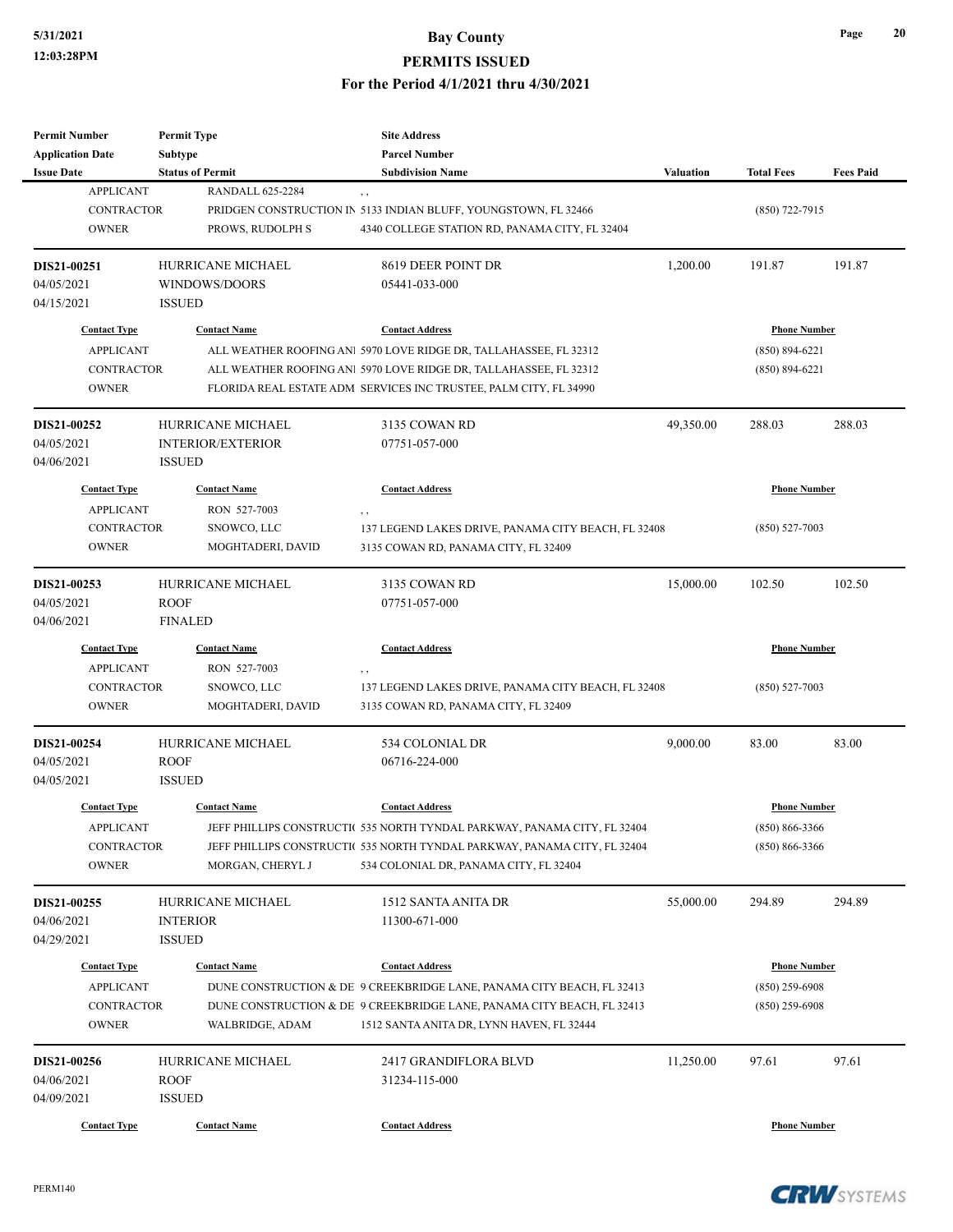| <b>Permit Number</b>    | <b>Permit Type</b>       | <b>Site Address</b>                                                         |                  |                     |                  |
|-------------------------|--------------------------|-----------------------------------------------------------------------------|------------------|---------------------|------------------|
| <b>Application Date</b> | Subtype                  | <b>Parcel Number</b>                                                        |                  |                     |                  |
| <b>Issue Date</b>       | <b>Status of Permit</b>  | <b>Subdivision Name</b>                                                     | <b>Valuation</b> | <b>Total Fees</b>   | <b>Fees Paid</b> |
| <b>APPLICANT</b>        |                          | STEADFAST DEVELOPMENT PO BOX 20340, PANAMA CITY BEACH, FL 32417             |                  | $(850) 596 - 9290$  |                  |
| <b>CONTRACTOR</b>       |                          | STEADFAST DEVELOPMENT PO BOX 20340, PANAMA CITY BEACH, FL 32417             |                  | $(850) 596 - 9290$  |                  |
| <b>OWNER</b>            | LANE, RICHARD ALAN       | 2417 GRANDIFLORA BLVD, PANAMA CITY BEACH, FL 32408                          |                  |                     |                  |
|                         |                          |                                                                             |                  |                     |                  |
| DIS21-00257             | HURRICANE MICHAEL        | 2417 GRANDIFLORA BLVD                                                       | 61,025.20        | 324.38              | 324.38           |
| 04/06/2021              | <b>INTERIOR/EXTERIOR</b> | 31234-115-000                                                               |                  |                     |                  |
| 04/09/2021              | <b>ISSUED</b>            |                                                                             |                  |                     |                  |
| <b>Contact Type</b>     | <b>Contact Name</b>      | <b>Contact Address</b>                                                      |                  | <b>Phone Number</b> |                  |
| <b>APPLICANT</b>        |                          | STEADFAST DEVELOPMENT PO BOX 20340, PANAMA CITY BEACH, FL 32417             |                  | $(850) 596 - 9290$  |                  |
| <b>CONTRACTOR</b>       |                          | STEADFAST DEVELOPMENT PO BOX 20340, PANAMA CITY BEACH, FL 32417             |                  | $(850) 596 - 9290$  |                  |
|                         |                          |                                                                             |                  |                     |                  |
| <b>OWNER</b>            | LANE, RICHARD ALAN       | 2417 GRANDIFLORA BLVD, PANAMA CITY BEACH, FL 32408                          |                  |                     |                  |
| <b>DIS21-00258</b>      | HURRICANE MICHAEL        | 7222 PITTSBURGH ST                                                          | 7,830.00         | 103.78              | 103.78           |
| 04/07/2021              | <b>ROOF</b>              | 06564-000-000                                                               |                  |                     |                  |
| 04/13/2021              | <b>ISSUED</b>            |                                                                             |                  |                     |                  |
| <b>Contact Type</b>     | <b>Contact Name</b>      | <b>Contact Address</b>                                                      |                  | <b>Phone Number</b> |                  |
| <b>APPLICANT</b>        | SKIP 850-630-2465        |                                                                             |                  |                     |                  |
| <b>CONTRACTOR</b>       |                          | $, \, ,$<br>WORLDWIDE CONTRACTINC 16513 IVY LAKE DRIVE, ODESSA, FL 33556    |                  | $(850)$ 920-0022    |                  |
| <b>OWNER</b>            |                          |                                                                             |                  |                     |                  |
|                         | VALDES, ROGER            | 7222 PITTSBURGH STREET, PANAMA CITY, FL 32405                               |                  |                     |                  |
| DIS21-00259             | <b>HURRICANE MICHAEL</b> | 7222 PITTSBURGH ST                                                          | 7,830.00         | 217.71              | 217.71           |
| 04/07/2021              | <b>INTERIOR/EXTERIOR</b> | 06564-000-000                                                               |                  |                     |                  |
| 04/13/2021              | <b>ISSUED</b>            |                                                                             |                  |                     |                  |
| <b>Contact Type</b>     | <b>Contact Name</b>      | <b>Contact Address</b>                                                      |                  | <b>Phone Number</b> |                  |
| <b>APPLICANT</b>        | SKIP 850-630-2465        |                                                                             |                  |                     |                  |
| <b>CONTRACTOR</b>       |                          | $, \, ,$<br>WORLDWIDE CONTRACTINC 16513 IVY LAKE DRIVE, ODESSA, FL 33556    |                  | $(850)$ 920-0022    |                  |
| <b>OWNER</b>            | VALDES, ROGER            | 7222 PITTSBURGH STREET, PANAMA CITY, FL 32405                               |                  |                     |                  |
|                         |                          |                                                                             |                  |                     |                  |
| DIS21-00260             | HURRICANE MICHAEL        | 3605 THOMAS DR                                                              | 619,010.00       | 2.001.06            | 2,001.06         |
| 04/08/2021              | <b>EXTERIOR</b>          | 31428-000-000                                                               |                  |                     |                  |
| 04/09/2021              | <b>ISSUED</b>            |                                                                             |                  |                     |                  |
| <b>Contact Type</b>     | <b>Contact Name</b>      | <b>Contact Address</b>                                                      |                  | <b>Phone Number</b> |                  |
|                         |                          |                                                                             |                  |                     |                  |
| <b>APPLICANT</b>        |                          | ROOF & RACK PRODUCTS IN 965 BELENDER DRIVE, DELRAY BEACH, FL 33483          |                  | $(561)$ 393-5757    |                  |
| <b>CONTRACTOR</b>       |                          | ROOF & RACK PRODUCTS IN 965 BELENDER DRIVE, DELRAY BEACH, FL 33483          |                  | $(561)$ 393-5757    |                  |
| <b>OWNER</b>            |                          | WEX-TEX INDUSTRIES INC DBA TREASURE ISLAND MARINA LLC, PANAMA CITY BEACH, F |                  |                     |                  |
| DIS21-00261             | HURRICANE MICHAEL        | 2350 JONES AVE                                                              | 0.00             | 133.58              | 133.58           |
| 04/08/2021              | <b>DEMOLITION</b>        | 12807-000-000                                                               |                  |                     |                  |
| 04/09/2021              | <b>ISSUED</b>            |                                                                             |                  |                     |                  |
|                         |                          |                                                                             |                  |                     |                  |
| <b>Contact Type</b>     | <b>Contact Name</b>      | <b>Contact Address</b>                                                      |                  | <b>Phone Number</b> |                  |
| <b>APPLICANT</b>        |                          | ANTHONY'S OUTDOOR SERV 7000 HWY 77, SOUTHPORT, FL 32409                     |                  | $(850)$ 264-1145    |                  |
| <b>CONTRACTOR</b>       |                          | ANTHONY'S OUTDOOR SERV 7000 HWY 77, SOUTHPORT, FL 32409                     |                  | $(850)$ 264-1145    |                  |
| <b>OWNER</b>            |                          | TWO SISTERS PROPERTIES, I 3422 FLORIDA AVE, PANAMA CITY, FL 32405           |                  |                     |                  |
| DIS21-00262             | HURRICANE MICHAEL        | 2314 JONES AVE                                                              | 0.00             | 133.58              | 133.58           |
| 04/08/2021              | DEMOLITION               | 12807-000-000                                                               |                  |                     |                  |
| 04/09/2021              | <b>ISSUED</b>            |                                                                             |                  |                     |                  |
|                         |                          |                                                                             |                  |                     |                  |
| <b>Contact Type</b>     | <b>Contact Name</b>      | <b>Contact Address</b>                                                      |                  | <b>Phone Number</b> |                  |

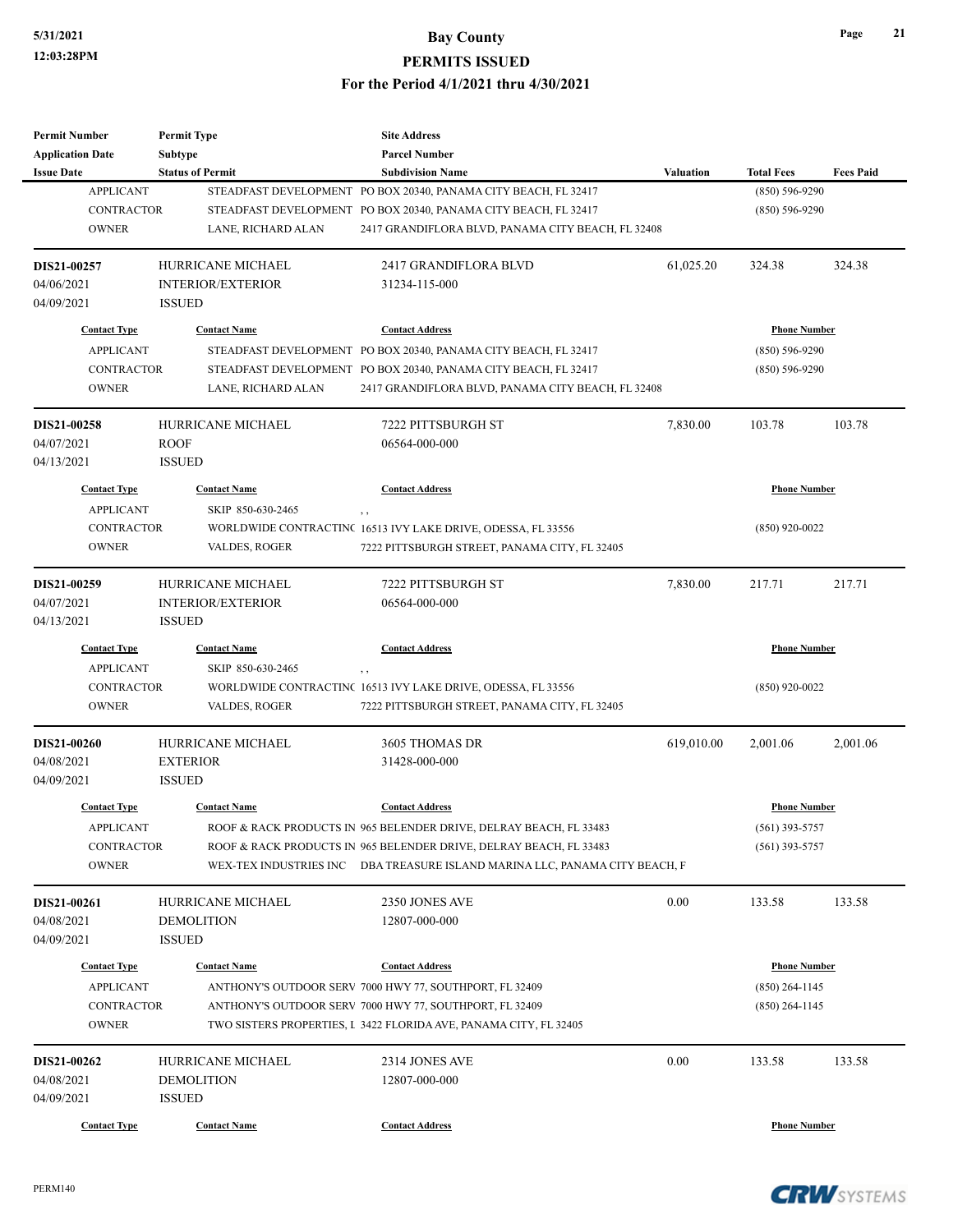| <b>Permit Number</b>    | <b>Permit Type</b>                  | <b>Site Address</b>                                               |                  |                     |                  |
|-------------------------|-------------------------------------|-------------------------------------------------------------------|------------------|---------------------|------------------|
| <b>Application Date</b> | Subtype                             | <b>Parcel Number</b>                                              |                  |                     |                  |
| <b>Issue Date</b>       | <b>Status of Permit</b>             | <b>Subdivision Name</b>                                           | <b>Valuation</b> | <b>Total Fees</b>   | <b>Fees Paid</b> |
| <b>APPLICANT</b>        |                                     | ANTHONY'S OUTDOOR SERV 7000 HWY 77, SOUTHPORT, FL 32409           |                  | $(850)$ 264-1145    |                  |
| <b>CONTRACTOR</b>       |                                     | ANTHONY'S OUTDOOR SERV 7000 HWY 77, SOUTHPORT, FL 32409           |                  | $(850)$ 264-1145    |                  |
| <b>OWNER</b>            |                                     | TWO SISTERS PROPERTIES, I 3422 FLORIDA AVE, PANAMA CITY, FL 32405 |                  |                     |                  |
| DIS21-00263             | HURRICANE MICHAEL                   | 2322 JONES AVE                                                    | 0.00             | 133.58              | 133.58           |
| 04/08/2021              | <b>DEMOLITION</b>                   | 12807-000-000                                                     |                  |                     |                  |
| 04/09/2021              | <b>ISSUED</b>                       |                                                                   |                  |                     |                  |
| <b>Contact Type</b>     | <b>Contact Name</b>                 | <b>Contact Address</b>                                            |                  | <b>Phone Number</b> |                  |
| <b>APPLICANT</b>        |                                     | ANTHONY'S OUTDOOR SERV 7000 HWY 77, SOUTHPORT, FL 32409           |                  | (850) 264-1145      |                  |
| <b>CONTRACTOR</b>       |                                     | ANTHONY'S OUTDOOR SERV 7000 HWY 77, SOUTHPORT, FL 32409           |                  | $(850)$ 264-1145    |                  |
| <b>OWNER</b>            |                                     | TWO SISTERS PROPERTIES, I 3422 FLORIDA AVE, PANAMA CITY, FL 32405 |                  |                     |                  |
| DIS21-00264             | HURRICANE MICHAEL                   | <b>2346 RACHESKY AVE</b>                                          | 0.00             | 133.58              | 133.58           |
| 04/08/2021              | <b>DEMOLITION</b>                   | 12808-010-000                                                     |                  |                     |                  |
| 04/09/2021              | <b>ISSUED</b>                       |                                                                   |                  |                     |                  |
| <b>Contact Type</b>     | <b>Contact Name</b>                 | <b>Contact Address</b>                                            |                  | <b>Phone Number</b> |                  |
| <b>APPLICANT</b>        | L & R TRACTOR INC                   | 7923 HERON LN, YOUNGSTOWN, FL 32466                               |                  | $(850) 872 - 2007$  |                  |
| <b>CONTRACTOR</b>       | L & R TRACTOR INC                   | 7923 HERON LN, YOUNGSTOWN, FL 32466                               |                  | $(850) 872 - 2007$  |                  |
| <b>OWNER</b>            |                                     | TWO SISTERS PROPERTIES, I 3422 FLORIDA AVE, PANAMA CITY, FL 32405 |                  |                     |                  |
|                         |                                     |                                                                   |                  |                     |                  |
| DIS21-00265             | HURRICANE MICHAEL                   | 1109 24TH E PZ                                                    | 0.00             | 398.10              | 398.10           |
| 04/08/2021              | <b>DEMOLITION</b><br><b>FINALED</b> | 12815-000-000                                                     |                  |                     |                  |
| 04/09/2021              |                                     |                                                                   |                  |                     |                  |
| <b>Contact Type</b>     | <b>Contact Name</b>                 | <b>Contact Address</b>                                            |                  | <b>Phone Number</b> |                  |
| <b>APPLICANT</b>        | L & R TRACTOR INC                   | 7923 HERON LN, YOUNGSTOWN, FL 32466                               |                  | $(850) 872 - 2007$  |                  |
| <b>CONTRACTOR</b>       | L & R TRACTOR INC                   | 7923 HERON LN, YOUNGSTOWN, FL 32466                               |                  | $(850)$ 872-2007    |                  |
| <b>OWNER</b>            |                                     | TWO SISTERS PROPERTIES, I 3422 FLORIDA AVE, PANAMA CITY, FL 32405 |                  |                     |                  |
| DIS21-00266             | <b>HURRICANE MICHAEL</b>            | 2335 DOUGLAS RD                                                   | 0.00             | 398.10              | 398.10           |
| 04/08/2021              | <b>DEMOLITION</b>                   | 12693-000-000                                                     |                  |                     |                  |
| 04/09/2021              | <b>ISSUED</b>                       |                                                                   |                  |                     |                  |
| <b>Contact Type</b>     | <b>Contact Name</b>                 | <b>Contact Address</b>                                            |                  | <b>Phone Number</b> |                  |
| APPLICANT               | L & R TRACTOR INC                   | 7923 HERON LN, YOUNGSTOWN, FL 32466                               |                  | $(850) 872 - 2007$  |                  |
| CONTRACTOR              | L & R TRACTOR INC                   | 7923 HERON LN, YOUNGSTOWN, FL 32466                               |                  | $(850)$ 872-2007    |                  |
| <b>OWNER</b>            |                                     | TWO SISTERS PROPERTIES, I 3422 FLORIDA AVE, PANAMA CITY, FL 32405 |                  |                     |                  |
| DIS21-00267             | HURRICANE MICHAEL                   | 7715 BLUEBERRY RD                                                 | 0.00             | 133.58              | 133.58           |
| 04/09/2021              | <b>DEMOLITION</b>                   | 05641-390-000                                                     |                  |                     |                  |
| 04/09/2021              | <b>ISSUED</b>                       |                                                                   |                  |                     |                  |
| <b>Contact Type</b>     | <b>Contact Name</b>                 | <b>Contact Address</b>                                            |                  | <b>Phone Number</b> |                  |
| <b>APPLICANT</b>        | REDMONDS INC.CBC                    | 8606 LAIRD STREET, PANAMA CITY BEACH, FL 32408                    |                  | $(850)$ 249-2644    |                  |
| CONTRACTOR              | REDMONDS INC.CBC                    | 8606 LAIRD STREET, PANAMA CITY BEACH, FL 32408                    |                  | $(850)$ 249-2644    |                  |
| <b>OWNER</b>            |                                     | HANCOCK, PHELON J & PAM 495 HWY 20 WEST, YOUNGSTOWN, FL 32466     |                  |                     |                  |
| DIS21-00268             | HURRICANE MICHAEL                   | 8623 NORTH LAGOON DR B-6                                          | 4,200.00         | 80.00               | 80.00            |
| 04/11/2021              | <b>ROOF</b>                         | 30197-043-000                                                     |                  |                     |                  |
| 04/12/2021              | <b>ISSUED</b>                       |                                                                   |                  |                     |                  |
| <b>Contact Type</b>     | <b>Contact Name</b>                 | <b>Contact Address</b>                                            |                  | <b>Phone Number</b> |                  |
|                         |                                     |                                                                   |                  |                     |                  |

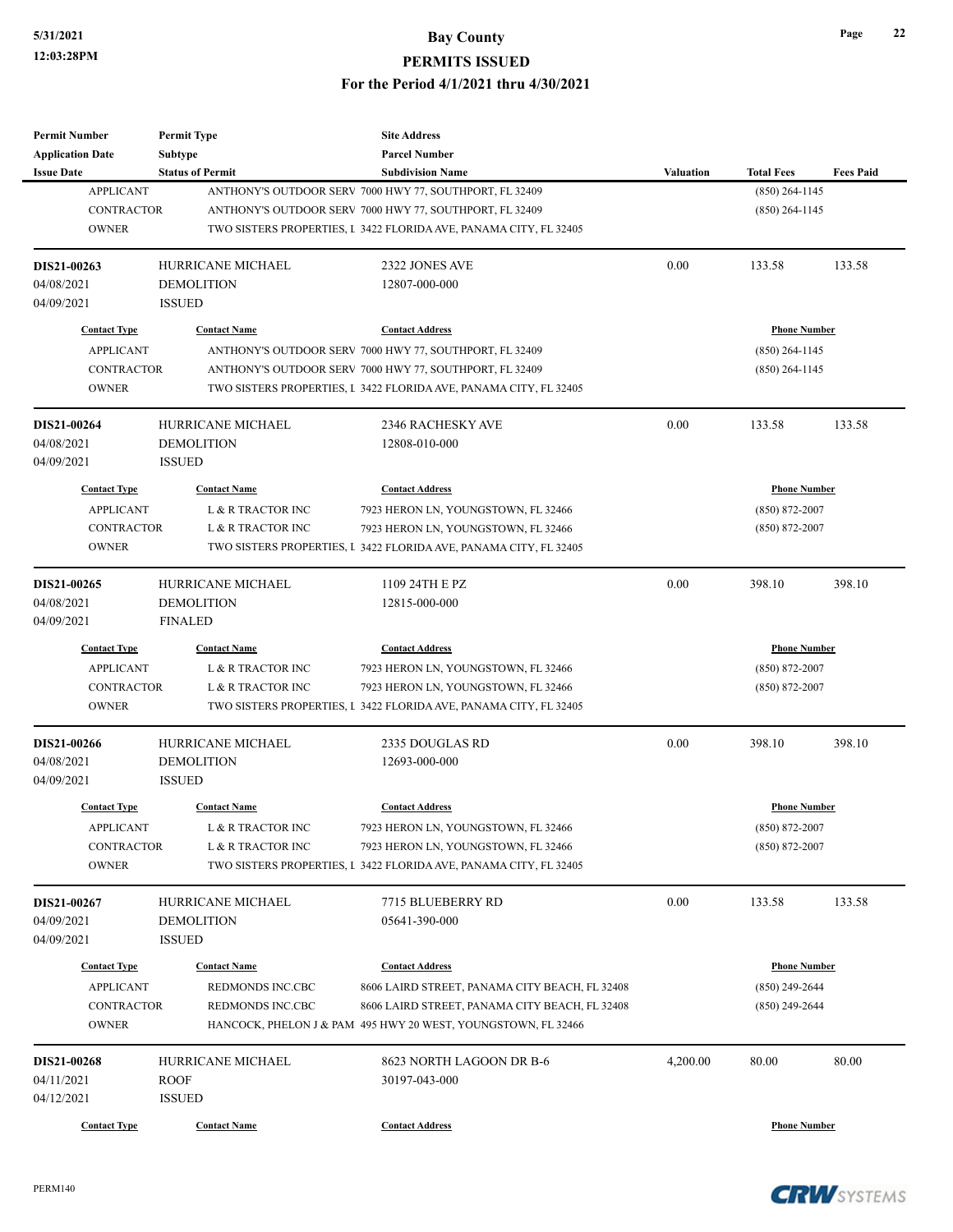| <b>Subtype</b><br><b>Parcel Number</b><br><b>Status of Permit</b><br><b>Subdivision Name</b><br><b>Valuation</b><br><b>Total Fees</b><br><b>Fees Paid</b><br><b>APPLICANT</b><br><b>AKC</b> Contracting<br>$(850)$ 784-8184<br>5310 SUNWOOD ROAD, PANAMA CITY, FL 32404<br><b>CONTRACTOR</b><br><b>AKC</b> Contracting<br>5310 SUNWOOD ROAD, PANAMA CITY, FL 32404<br>$(850) 784 - 8184$<br><b>OWNER</b><br>TODD, CHERYL<br><b>ETAL</b><br>400 FORSYTHIA LN, DOTHAN, AL 36305<br>HURRICANE MICHAEL<br>8623 NORTH LAGOON DR B-5<br>80.00<br>80.00<br>4,200.00<br><b>ROOF</b><br>30197-035-000<br><b>ISSUED</b><br><b>Contact Name</b><br><b>Contact Address</b><br><b>Phone Number</b><br><b>Contact Type</b><br><b>APPLICANT</b><br><b>AKC</b> Contracting<br>5310 SUNWOOD ROAD, PANAMA CITY, FL 32404<br>$(850) 784 - 8184$<br><b>CONTRACTOR</b><br><b>AKC</b> Contracting<br>$(850) 784 - 8184$<br>5310 SUNWOOD ROAD, PANAMA CITY, FL 32404<br><b>OWNER</b><br>MORROW, LADON M & AVA (28859 PINE OAK RD, OPP, AL 36467<br>4,382.00<br>71.93<br>DIS21-00270<br>HURRICANE MICHAEL<br>3642 BALDWIN RD E<br>71.93<br>04/12/2021<br>MECHANICAL<br>11918-192-000<br><b>ISSUED</b><br><b>Contact Name</b><br><b>Contact Address</b><br><b>Phone Number</b><br><b>Contact Type</b><br><b>APPLICANT</b><br>ALEXANDER AIR CONDITION 11642 BAY VISTA DR., PANAMA CITY, FL 32404<br>$(850)$ 874-2665<br><b>CONTRACTOR</b><br>ALEXANDER AIR CONDITION 11642 BAY VISTA DR., PANAMA CITY, FL 32404<br>$(850)$ 874-2665<br><b>OWNER</b><br>JONES, HOMER EUGENE<br>3642 E BALDWIN RD, PANAMA CITY, FL 32404<br>HURRICANE MICHAEL<br>304 MELINDA CIR<br>0.00<br>34.00<br>34.00<br><b>ELECTRICAL</b><br>07585-253-000<br><b>ISSUED</b><br><b>Contact Address</b><br><b>Phone Number</b><br><b>Contact Type</b><br><b>Contact Name</b><br><b>APPLICANT</b><br><b>GERALD BRANNEN</b><br>$, \, ,$<br><b>CONTRACTOR</b><br><b>OWNER</b><br>$, \, ,$<br><b>OWNER</b><br>BRANNEN, GERALD LEE & K 304 MELINDA CIRCLE, PANAMA CITY, FL 32409<br>2,820.00<br>79.63<br>79.63<br><b>HURRICANE MICHAEL</b><br>2500 MICHIGAN AVE<br><b>ELECTRICAL</b><br>27004-000-000<br><b>ISSUED</b><br><b>Contact Type</b><br><b>Contact Name</b><br><b>Contact Address</b><br><b>Phone Number</b><br><b>APPLICANT</b><br>JVF ELECTRIC LLC<br>123 N FOX AVENUE, PANAMA CITY, FL 32404<br>$(850) 527 - 7466$<br>CONTRACTOR<br>JVF ELECTRIC LLC<br>123 N FOX AVENUE, PANAMA CITY, FL 32404<br>$(850)$ 527-7466<br><b>OWNER</b><br>POLICASTRO, GLENDA J TRU PO BOX 2506, MERCED, CA 95344<br><b>DEMOLITION</b><br>0.00<br>133.58<br>10627 HEATHER LN<br>133.58<br>DIS21-00273<br>04/12/2021<br><b>RESIDENTIAL</b><br>03678-182-000<br>04/12/2021<br><b>ISSUED</b><br><b>Contact Type</b><br><b>Contact Name</b><br><b>Contact Address</b><br><b>Phone Number</b><br><b>APPLICANT</b><br>A-1 SEPTIC SERVICE INC<br>$(850)$ 265-1145<br>7000 HWY 77, SOUTHPORT, FL 32409<br><b>CONTRACTOR</b><br>A-1 SEPTIC SERVICE INC<br>7000 HWY 77, SOUTHPORT, FL 32409<br>$(850)$ 265-1145<br><b>OWNER</b><br>MONTANYE, CANDALENA<br>112 BACON ROAD, ROGERSVILLE, TN 37857<br>HURRICANE MICHAEL<br>8623 NORTH LAGOON DR B-8<br>80.00<br>4,200.00<br>80.00<br><b>ROOF</b><br>30197-044-000<br><b>ISSUED</b><br><b>Contact Type</b><br><b>Contact Address</b><br><b>Phone Number</b><br><b>Contact Name</b> | <b>Permit Number</b>    | <b>Permit Type</b> | <b>Site Address</b> |  |  |
|-------------------------------------------------------------------------------------------------------------------------------------------------------------------------------------------------------------------------------------------------------------------------------------------------------------------------------------------------------------------------------------------------------------------------------------------------------------------------------------------------------------------------------------------------------------------------------------------------------------------------------------------------------------------------------------------------------------------------------------------------------------------------------------------------------------------------------------------------------------------------------------------------------------------------------------------------------------------------------------------------------------------------------------------------------------------------------------------------------------------------------------------------------------------------------------------------------------------------------------------------------------------------------------------------------------------------------------------------------------------------------------------------------------------------------------------------------------------------------------------------------------------------------------------------------------------------------------------------------------------------------------------------------------------------------------------------------------------------------------------------------------------------------------------------------------------------------------------------------------------------------------------------------------------------------------------------------------------------------------------------------------------------------------------------------------------------------------------------------------------------------------------------------------------------------------------------------------------------------------------------------------------------------------------------------------------------------------------------------------------------------------------------------------------------------------------------------------------------------------------------------------------------------------------------------------------------------------------------------------------------------------------------------------------------------------------------------------------------------------------------------------------------------------------------------------------------------------------------------------------------------------------------------------------------------------------------------------------------------------------------------------------------------------------------------------------------------------------------------------------------------------------------------------------------------------------------------------------------------------------------------------------------------------------------------------------------------------------------|-------------------------|--------------------|---------------------|--|--|
|                                                                                                                                                                                                                                                                                                                                                                                                                                                                                                                                                                                                                                                                                                                                                                                                                                                                                                                                                                                                                                                                                                                                                                                                                                                                                                                                                                                                                                                                                                                                                                                                                                                                                                                                                                                                                                                                                                                                                                                                                                                                                                                                                                                                                                                                                                                                                                                                                                                                                                                                                                                                                                                                                                                                                                                                                                                                                                                                                                                                                                                                                                                                                                                                                                                                                                                                                 | <b>Application Date</b> |                    |                     |  |  |
|                                                                                                                                                                                                                                                                                                                                                                                                                                                                                                                                                                                                                                                                                                                                                                                                                                                                                                                                                                                                                                                                                                                                                                                                                                                                                                                                                                                                                                                                                                                                                                                                                                                                                                                                                                                                                                                                                                                                                                                                                                                                                                                                                                                                                                                                                                                                                                                                                                                                                                                                                                                                                                                                                                                                                                                                                                                                                                                                                                                                                                                                                                                                                                                                                                                                                                                                                 | <b>Issue Date</b>       |                    |                     |  |  |
|                                                                                                                                                                                                                                                                                                                                                                                                                                                                                                                                                                                                                                                                                                                                                                                                                                                                                                                                                                                                                                                                                                                                                                                                                                                                                                                                                                                                                                                                                                                                                                                                                                                                                                                                                                                                                                                                                                                                                                                                                                                                                                                                                                                                                                                                                                                                                                                                                                                                                                                                                                                                                                                                                                                                                                                                                                                                                                                                                                                                                                                                                                                                                                                                                                                                                                                                                 |                         |                    |                     |  |  |
|                                                                                                                                                                                                                                                                                                                                                                                                                                                                                                                                                                                                                                                                                                                                                                                                                                                                                                                                                                                                                                                                                                                                                                                                                                                                                                                                                                                                                                                                                                                                                                                                                                                                                                                                                                                                                                                                                                                                                                                                                                                                                                                                                                                                                                                                                                                                                                                                                                                                                                                                                                                                                                                                                                                                                                                                                                                                                                                                                                                                                                                                                                                                                                                                                                                                                                                                                 |                         |                    |                     |  |  |
|                                                                                                                                                                                                                                                                                                                                                                                                                                                                                                                                                                                                                                                                                                                                                                                                                                                                                                                                                                                                                                                                                                                                                                                                                                                                                                                                                                                                                                                                                                                                                                                                                                                                                                                                                                                                                                                                                                                                                                                                                                                                                                                                                                                                                                                                                                                                                                                                                                                                                                                                                                                                                                                                                                                                                                                                                                                                                                                                                                                                                                                                                                                                                                                                                                                                                                                                                 |                         |                    |                     |  |  |
|                                                                                                                                                                                                                                                                                                                                                                                                                                                                                                                                                                                                                                                                                                                                                                                                                                                                                                                                                                                                                                                                                                                                                                                                                                                                                                                                                                                                                                                                                                                                                                                                                                                                                                                                                                                                                                                                                                                                                                                                                                                                                                                                                                                                                                                                                                                                                                                                                                                                                                                                                                                                                                                                                                                                                                                                                                                                                                                                                                                                                                                                                                                                                                                                                                                                                                                                                 | DIS21-00269             |                    |                     |  |  |
|                                                                                                                                                                                                                                                                                                                                                                                                                                                                                                                                                                                                                                                                                                                                                                                                                                                                                                                                                                                                                                                                                                                                                                                                                                                                                                                                                                                                                                                                                                                                                                                                                                                                                                                                                                                                                                                                                                                                                                                                                                                                                                                                                                                                                                                                                                                                                                                                                                                                                                                                                                                                                                                                                                                                                                                                                                                                                                                                                                                                                                                                                                                                                                                                                                                                                                                                                 | 04/11/2021              |                    |                     |  |  |
|                                                                                                                                                                                                                                                                                                                                                                                                                                                                                                                                                                                                                                                                                                                                                                                                                                                                                                                                                                                                                                                                                                                                                                                                                                                                                                                                                                                                                                                                                                                                                                                                                                                                                                                                                                                                                                                                                                                                                                                                                                                                                                                                                                                                                                                                                                                                                                                                                                                                                                                                                                                                                                                                                                                                                                                                                                                                                                                                                                                                                                                                                                                                                                                                                                                                                                                                                 | 04/12/2021              |                    |                     |  |  |
|                                                                                                                                                                                                                                                                                                                                                                                                                                                                                                                                                                                                                                                                                                                                                                                                                                                                                                                                                                                                                                                                                                                                                                                                                                                                                                                                                                                                                                                                                                                                                                                                                                                                                                                                                                                                                                                                                                                                                                                                                                                                                                                                                                                                                                                                                                                                                                                                                                                                                                                                                                                                                                                                                                                                                                                                                                                                                                                                                                                                                                                                                                                                                                                                                                                                                                                                                 |                         |                    |                     |  |  |
|                                                                                                                                                                                                                                                                                                                                                                                                                                                                                                                                                                                                                                                                                                                                                                                                                                                                                                                                                                                                                                                                                                                                                                                                                                                                                                                                                                                                                                                                                                                                                                                                                                                                                                                                                                                                                                                                                                                                                                                                                                                                                                                                                                                                                                                                                                                                                                                                                                                                                                                                                                                                                                                                                                                                                                                                                                                                                                                                                                                                                                                                                                                                                                                                                                                                                                                                                 |                         |                    |                     |  |  |
|                                                                                                                                                                                                                                                                                                                                                                                                                                                                                                                                                                                                                                                                                                                                                                                                                                                                                                                                                                                                                                                                                                                                                                                                                                                                                                                                                                                                                                                                                                                                                                                                                                                                                                                                                                                                                                                                                                                                                                                                                                                                                                                                                                                                                                                                                                                                                                                                                                                                                                                                                                                                                                                                                                                                                                                                                                                                                                                                                                                                                                                                                                                                                                                                                                                                                                                                                 |                         |                    |                     |  |  |
|                                                                                                                                                                                                                                                                                                                                                                                                                                                                                                                                                                                                                                                                                                                                                                                                                                                                                                                                                                                                                                                                                                                                                                                                                                                                                                                                                                                                                                                                                                                                                                                                                                                                                                                                                                                                                                                                                                                                                                                                                                                                                                                                                                                                                                                                                                                                                                                                                                                                                                                                                                                                                                                                                                                                                                                                                                                                                                                                                                                                                                                                                                                                                                                                                                                                                                                                                 |                         |                    |                     |  |  |
|                                                                                                                                                                                                                                                                                                                                                                                                                                                                                                                                                                                                                                                                                                                                                                                                                                                                                                                                                                                                                                                                                                                                                                                                                                                                                                                                                                                                                                                                                                                                                                                                                                                                                                                                                                                                                                                                                                                                                                                                                                                                                                                                                                                                                                                                                                                                                                                                                                                                                                                                                                                                                                                                                                                                                                                                                                                                                                                                                                                                                                                                                                                                                                                                                                                                                                                                                 |                         |                    |                     |  |  |
|                                                                                                                                                                                                                                                                                                                                                                                                                                                                                                                                                                                                                                                                                                                                                                                                                                                                                                                                                                                                                                                                                                                                                                                                                                                                                                                                                                                                                                                                                                                                                                                                                                                                                                                                                                                                                                                                                                                                                                                                                                                                                                                                                                                                                                                                                                                                                                                                                                                                                                                                                                                                                                                                                                                                                                                                                                                                                                                                                                                                                                                                                                                                                                                                                                                                                                                                                 |                         |                    |                     |  |  |
|                                                                                                                                                                                                                                                                                                                                                                                                                                                                                                                                                                                                                                                                                                                                                                                                                                                                                                                                                                                                                                                                                                                                                                                                                                                                                                                                                                                                                                                                                                                                                                                                                                                                                                                                                                                                                                                                                                                                                                                                                                                                                                                                                                                                                                                                                                                                                                                                                                                                                                                                                                                                                                                                                                                                                                                                                                                                                                                                                                                                                                                                                                                                                                                                                                                                                                                                                 | 04/12/2021              |                    |                     |  |  |
|                                                                                                                                                                                                                                                                                                                                                                                                                                                                                                                                                                                                                                                                                                                                                                                                                                                                                                                                                                                                                                                                                                                                                                                                                                                                                                                                                                                                                                                                                                                                                                                                                                                                                                                                                                                                                                                                                                                                                                                                                                                                                                                                                                                                                                                                                                                                                                                                                                                                                                                                                                                                                                                                                                                                                                                                                                                                                                                                                                                                                                                                                                                                                                                                                                                                                                                                                 |                         |                    |                     |  |  |
|                                                                                                                                                                                                                                                                                                                                                                                                                                                                                                                                                                                                                                                                                                                                                                                                                                                                                                                                                                                                                                                                                                                                                                                                                                                                                                                                                                                                                                                                                                                                                                                                                                                                                                                                                                                                                                                                                                                                                                                                                                                                                                                                                                                                                                                                                                                                                                                                                                                                                                                                                                                                                                                                                                                                                                                                                                                                                                                                                                                                                                                                                                                                                                                                                                                                                                                                                 |                         |                    |                     |  |  |
|                                                                                                                                                                                                                                                                                                                                                                                                                                                                                                                                                                                                                                                                                                                                                                                                                                                                                                                                                                                                                                                                                                                                                                                                                                                                                                                                                                                                                                                                                                                                                                                                                                                                                                                                                                                                                                                                                                                                                                                                                                                                                                                                                                                                                                                                                                                                                                                                                                                                                                                                                                                                                                                                                                                                                                                                                                                                                                                                                                                                                                                                                                                                                                                                                                                                                                                                                 |                         |                    |                     |  |  |
|                                                                                                                                                                                                                                                                                                                                                                                                                                                                                                                                                                                                                                                                                                                                                                                                                                                                                                                                                                                                                                                                                                                                                                                                                                                                                                                                                                                                                                                                                                                                                                                                                                                                                                                                                                                                                                                                                                                                                                                                                                                                                                                                                                                                                                                                                                                                                                                                                                                                                                                                                                                                                                                                                                                                                                                                                                                                                                                                                                                                                                                                                                                                                                                                                                                                                                                                                 |                         |                    |                     |  |  |
|                                                                                                                                                                                                                                                                                                                                                                                                                                                                                                                                                                                                                                                                                                                                                                                                                                                                                                                                                                                                                                                                                                                                                                                                                                                                                                                                                                                                                                                                                                                                                                                                                                                                                                                                                                                                                                                                                                                                                                                                                                                                                                                                                                                                                                                                                                                                                                                                                                                                                                                                                                                                                                                                                                                                                                                                                                                                                                                                                                                                                                                                                                                                                                                                                                                                                                                                                 |                         |                    |                     |  |  |
|                                                                                                                                                                                                                                                                                                                                                                                                                                                                                                                                                                                                                                                                                                                                                                                                                                                                                                                                                                                                                                                                                                                                                                                                                                                                                                                                                                                                                                                                                                                                                                                                                                                                                                                                                                                                                                                                                                                                                                                                                                                                                                                                                                                                                                                                                                                                                                                                                                                                                                                                                                                                                                                                                                                                                                                                                                                                                                                                                                                                                                                                                                                                                                                                                                                                                                                                                 | DIS21-00271             |                    |                     |  |  |
|                                                                                                                                                                                                                                                                                                                                                                                                                                                                                                                                                                                                                                                                                                                                                                                                                                                                                                                                                                                                                                                                                                                                                                                                                                                                                                                                                                                                                                                                                                                                                                                                                                                                                                                                                                                                                                                                                                                                                                                                                                                                                                                                                                                                                                                                                                                                                                                                                                                                                                                                                                                                                                                                                                                                                                                                                                                                                                                                                                                                                                                                                                                                                                                                                                                                                                                                                 | 04/12/2021              |                    |                     |  |  |
|                                                                                                                                                                                                                                                                                                                                                                                                                                                                                                                                                                                                                                                                                                                                                                                                                                                                                                                                                                                                                                                                                                                                                                                                                                                                                                                                                                                                                                                                                                                                                                                                                                                                                                                                                                                                                                                                                                                                                                                                                                                                                                                                                                                                                                                                                                                                                                                                                                                                                                                                                                                                                                                                                                                                                                                                                                                                                                                                                                                                                                                                                                                                                                                                                                                                                                                                                 | 04/12/2021              |                    |                     |  |  |
|                                                                                                                                                                                                                                                                                                                                                                                                                                                                                                                                                                                                                                                                                                                                                                                                                                                                                                                                                                                                                                                                                                                                                                                                                                                                                                                                                                                                                                                                                                                                                                                                                                                                                                                                                                                                                                                                                                                                                                                                                                                                                                                                                                                                                                                                                                                                                                                                                                                                                                                                                                                                                                                                                                                                                                                                                                                                                                                                                                                                                                                                                                                                                                                                                                                                                                                                                 |                         |                    |                     |  |  |
|                                                                                                                                                                                                                                                                                                                                                                                                                                                                                                                                                                                                                                                                                                                                                                                                                                                                                                                                                                                                                                                                                                                                                                                                                                                                                                                                                                                                                                                                                                                                                                                                                                                                                                                                                                                                                                                                                                                                                                                                                                                                                                                                                                                                                                                                                                                                                                                                                                                                                                                                                                                                                                                                                                                                                                                                                                                                                                                                                                                                                                                                                                                                                                                                                                                                                                                                                 |                         |                    |                     |  |  |
|                                                                                                                                                                                                                                                                                                                                                                                                                                                                                                                                                                                                                                                                                                                                                                                                                                                                                                                                                                                                                                                                                                                                                                                                                                                                                                                                                                                                                                                                                                                                                                                                                                                                                                                                                                                                                                                                                                                                                                                                                                                                                                                                                                                                                                                                                                                                                                                                                                                                                                                                                                                                                                                                                                                                                                                                                                                                                                                                                                                                                                                                                                                                                                                                                                                                                                                                                 |                         |                    |                     |  |  |
|                                                                                                                                                                                                                                                                                                                                                                                                                                                                                                                                                                                                                                                                                                                                                                                                                                                                                                                                                                                                                                                                                                                                                                                                                                                                                                                                                                                                                                                                                                                                                                                                                                                                                                                                                                                                                                                                                                                                                                                                                                                                                                                                                                                                                                                                                                                                                                                                                                                                                                                                                                                                                                                                                                                                                                                                                                                                                                                                                                                                                                                                                                                                                                                                                                                                                                                                                 |                         |                    |                     |  |  |
|                                                                                                                                                                                                                                                                                                                                                                                                                                                                                                                                                                                                                                                                                                                                                                                                                                                                                                                                                                                                                                                                                                                                                                                                                                                                                                                                                                                                                                                                                                                                                                                                                                                                                                                                                                                                                                                                                                                                                                                                                                                                                                                                                                                                                                                                                                                                                                                                                                                                                                                                                                                                                                                                                                                                                                                                                                                                                                                                                                                                                                                                                                                                                                                                                                                                                                                                                 | DIS21-00272             |                    |                     |  |  |
|                                                                                                                                                                                                                                                                                                                                                                                                                                                                                                                                                                                                                                                                                                                                                                                                                                                                                                                                                                                                                                                                                                                                                                                                                                                                                                                                                                                                                                                                                                                                                                                                                                                                                                                                                                                                                                                                                                                                                                                                                                                                                                                                                                                                                                                                                                                                                                                                                                                                                                                                                                                                                                                                                                                                                                                                                                                                                                                                                                                                                                                                                                                                                                                                                                                                                                                                                 | 04/12/2021              |                    |                     |  |  |
|                                                                                                                                                                                                                                                                                                                                                                                                                                                                                                                                                                                                                                                                                                                                                                                                                                                                                                                                                                                                                                                                                                                                                                                                                                                                                                                                                                                                                                                                                                                                                                                                                                                                                                                                                                                                                                                                                                                                                                                                                                                                                                                                                                                                                                                                                                                                                                                                                                                                                                                                                                                                                                                                                                                                                                                                                                                                                                                                                                                                                                                                                                                                                                                                                                                                                                                                                 | 04/12/2021              |                    |                     |  |  |
|                                                                                                                                                                                                                                                                                                                                                                                                                                                                                                                                                                                                                                                                                                                                                                                                                                                                                                                                                                                                                                                                                                                                                                                                                                                                                                                                                                                                                                                                                                                                                                                                                                                                                                                                                                                                                                                                                                                                                                                                                                                                                                                                                                                                                                                                                                                                                                                                                                                                                                                                                                                                                                                                                                                                                                                                                                                                                                                                                                                                                                                                                                                                                                                                                                                                                                                                                 |                         |                    |                     |  |  |
|                                                                                                                                                                                                                                                                                                                                                                                                                                                                                                                                                                                                                                                                                                                                                                                                                                                                                                                                                                                                                                                                                                                                                                                                                                                                                                                                                                                                                                                                                                                                                                                                                                                                                                                                                                                                                                                                                                                                                                                                                                                                                                                                                                                                                                                                                                                                                                                                                                                                                                                                                                                                                                                                                                                                                                                                                                                                                                                                                                                                                                                                                                                                                                                                                                                                                                                                                 |                         |                    |                     |  |  |
|                                                                                                                                                                                                                                                                                                                                                                                                                                                                                                                                                                                                                                                                                                                                                                                                                                                                                                                                                                                                                                                                                                                                                                                                                                                                                                                                                                                                                                                                                                                                                                                                                                                                                                                                                                                                                                                                                                                                                                                                                                                                                                                                                                                                                                                                                                                                                                                                                                                                                                                                                                                                                                                                                                                                                                                                                                                                                                                                                                                                                                                                                                                                                                                                                                                                                                                                                 |                         |                    |                     |  |  |
|                                                                                                                                                                                                                                                                                                                                                                                                                                                                                                                                                                                                                                                                                                                                                                                                                                                                                                                                                                                                                                                                                                                                                                                                                                                                                                                                                                                                                                                                                                                                                                                                                                                                                                                                                                                                                                                                                                                                                                                                                                                                                                                                                                                                                                                                                                                                                                                                                                                                                                                                                                                                                                                                                                                                                                                                                                                                                                                                                                                                                                                                                                                                                                                                                                                                                                                                                 |                         |                    |                     |  |  |
|                                                                                                                                                                                                                                                                                                                                                                                                                                                                                                                                                                                                                                                                                                                                                                                                                                                                                                                                                                                                                                                                                                                                                                                                                                                                                                                                                                                                                                                                                                                                                                                                                                                                                                                                                                                                                                                                                                                                                                                                                                                                                                                                                                                                                                                                                                                                                                                                                                                                                                                                                                                                                                                                                                                                                                                                                                                                                                                                                                                                                                                                                                                                                                                                                                                                                                                                                 |                         |                    |                     |  |  |
|                                                                                                                                                                                                                                                                                                                                                                                                                                                                                                                                                                                                                                                                                                                                                                                                                                                                                                                                                                                                                                                                                                                                                                                                                                                                                                                                                                                                                                                                                                                                                                                                                                                                                                                                                                                                                                                                                                                                                                                                                                                                                                                                                                                                                                                                                                                                                                                                                                                                                                                                                                                                                                                                                                                                                                                                                                                                                                                                                                                                                                                                                                                                                                                                                                                                                                                                                 |                         |                    |                     |  |  |
|                                                                                                                                                                                                                                                                                                                                                                                                                                                                                                                                                                                                                                                                                                                                                                                                                                                                                                                                                                                                                                                                                                                                                                                                                                                                                                                                                                                                                                                                                                                                                                                                                                                                                                                                                                                                                                                                                                                                                                                                                                                                                                                                                                                                                                                                                                                                                                                                                                                                                                                                                                                                                                                                                                                                                                                                                                                                                                                                                                                                                                                                                                                                                                                                                                                                                                                                                 |                         |                    |                     |  |  |
|                                                                                                                                                                                                                                                                                                                                                                                                                                                                                                                                                                                                                                                                                                                                                                                                                                                                                                                                                                                                                                                                                                                                                                                                                                                                                                                                                                                                                                                                                                                                                                                                                                                                                                                                                                                                                                                                                                                                                                                                                                                                                                                                                                                                                                                                                                                                                                                                                                                                                                                                                                                                                                                                                                                                                                                                                                                                                                                                                                                                                                                                                                                                                                                                                                                                                                                                                 |                         |                    |                     |  |  |
|                                                                                                                                                                                                                                                                                                                                                                                                                                                                                                                                                                                                                                                                                                                                                                                                                                                                                                                                                                                                                                                                                                                                                                                                                                                                                                                                                                                                                                                                                                                                                                                                                                                                                                                                                                                                                                                                                                                                                                                                                                                                                                                                                                                                                                                                                                                                                                                                                                                                                                                                                                                                                                                                                                                                                                                                                                                                                                                                                                                                                                                                                                                                                                                                                                                                                                                                                 |                         |                    |                     |  |  |
|                                                                                                                                                                                                                                                                                                                                                                                                                                                                                                                                                                                                                                                                                                                                                                                                                                                                                                                                                                                                                                                                                                                                                                                                                                                                                                                                                                                                                                                                                                                                                                                                                                                                                                                                                                                                                                                                                                                                                                                                                                                                                                                                                                                                                                                                                                                                                                                                                                                                                                                                                                                                                                                                                                                                                                                                                                                                                                                                                                                                                                                                                                                                                                                                                                                                                                                                                 |                         |                    |                     |  |  |
|                                                                                                                                                                                                                                                                                                                                                                                                                                                                                                                                                                                                                                                                                                                                                                                                                                                                                                                                                                                                                                                                                                                                                                                                                                                                                                                                                                                                                                                                                                                                                                                                                                                                                                                                                                                                                                                                                                                                                                                                                                                                                                                                                                                                                                                                                                                                                                                                                                                                                                                                                                                                                                                                                                                                                                                                                                                                                                                                                                                                                                                                                                                                                                                                                                                                                                                                                 |                         |                    |                     |  |  |
|                                                                                                                                                                                                                                                                                                                                                                                                                                                                                                                                                                                                                                                                                                                                                                                                                                                                                                                                                                                                                                                                                                                                                                                                                                                                                                                                                                                                                                                                                                                                                                                                                                                                                                                                                                                                                                                                                                                                                                                                                                                                                                                                                                                                                                                                                                                                                                                                                                                                                                                                                                                                                                                                                                                                                                                                                                                                                                                                                                                                                                                                                                                                                                                                                                                                                                                                                 |                         |                    |                     |  |  |
|                                                                                                                                                                                                                                                                                                                                                                                                                                                                                                                                                                                                                                                                                                                                                                                                                                                                                                                                                                                                                                                                                                                                                                                                                                                                                                                                                                                                                                                                                                                                                                                                                                                                                                                                                                                                                                                                                                                                                                                                                                                                                                                                                                                                                                                                                                                                                                                                                                                                                                                                                                                                                                                                                                                                                                                                                                                                                                                                                                                                                                                                                                                                                                                                                                                                                                                                                 | DIS21-00274             |                    |                     |  |  |
|                                                                                                                                                                                                                                                                                                                                                                                                                                                                                                                                                                                                                                                                                                                                                                                                                                                                                                                                                                                                                                                                                                                                                                                                                                                                                                                                                                                                                                                                                                                                                                                                                                                                                                                                                                                                                                                                                                                                                                                                                                                                                                                                                                                                                                                                                                                                                                                                                                                                                                                                                                                                                                                                                                                                                                                                                                                                                                                                                                                                                                                                                                                                                                                                                                                                                                                                                 | 04/12/2021              |                    |                     |  |  |
|                                                                                                                                                                                                                                                                                                                                                                                                                                                                                                                                                                                                                                                                                                                                                                                                                                                                                                                                                                                                                                                                                                                                                                                                                                                                                                                                                                                                                                                                                                                                                                                                                                                                                                                                                                                                                                                                                                                                                                                                                                                                                                                                                                                                                                                                                                                                                                                                                                                                                                                                                                                                                                                                                                                                                                                                                                                                                                                                                                                                                                                                                                                                                                                                                                                                                                                                                 | 04/12/2021              |                    |                     |  |  |
|                                                                                                                                                                                                                                                                                                                                                                                                                                                                                                                                                                                                                                                                                                                                                                                                                                                                                                                                                                                                                                                                                                                                                                                                                                                                                                                                                                                                                                                                                                                                                                                                                                                                                                                                                                                                                                                                                                                                                                                                                                                                                                                                                                                                                                                                                                                                                                                                                                                                                                                                                                                                                                                                                                                                                                                                                                                                                                                                                                                                                                                                                                                                                                                                                                                                                                                                                 |                         |                    |                     |  |  |



**Page 23**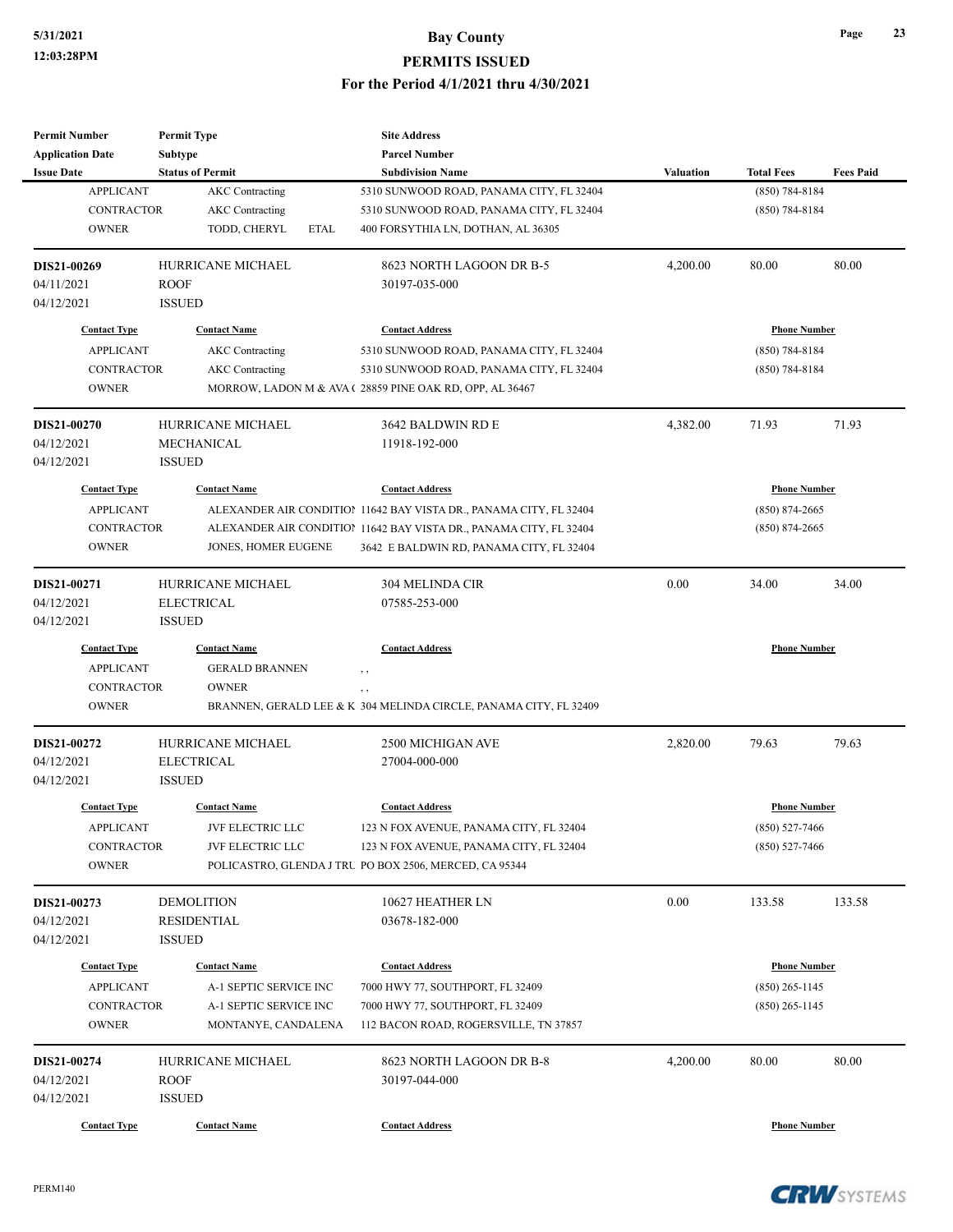| <b>Subtype</b><br><b>Parcel Number</b><br><b>Application Date</b><br><b>Status of Permit</b><br><b>Issue Date</b><br><b>Subdivision Name</b><br><b>Valuation</b><br><b>Total Fees</b><br><b>Fees Paid</b><br><b>APPLICANT</b><br><b>AKC</b> Contracting<br>$(850) 784 - 8184$<br>5310 SUNWOOD ROAD, PANAMA CITY, FL 32404<br>CONTRACTOR<br><b>AKC</b> Contracting<br>5310 SUNWOOD ROAD, PANAMA CITY, FL 32404<br>$(850) 784 - 8184$<br><b>OWNER</b><br>WEAKLEY, GORDON H.<br>8201 GRAND PALM BLVD, PANAMA CITY BEACH, FL 32408<br>DIS21-00275<br>HURRICANE MICHAEL<br>8623 NORTH LAGOON DR B-7<br>4,200.00<br>80.00<br>80.00<br>04/12/2021<br><b>ROOF</b><br>30197-044-001<br>04/12/2021<br><b>ISSUED</b><br><b>Contact Address</b><br><b>Phone Number</b><br><b>Contact Type</b><br><b>Contact Name</b><br><b>APPLICANT</b><br><b>AKC</b> Contracting<br>$(850) 784 - 8184$<br>5310 SUNWOOD ROAD, PANAMA CITY, FL 32404<br>CONTRACTOR<br><b>AKC</b> Contracting<br>$(850) 784 - 8184$<br>5310 SUNWOOD ROAD, PANAMA CITY, FL 32404<br><b>OWNER</b><br>HARGROVE, LAUREN<br>8623 N LAGOON DR, PANAMA CITY, FL 32408<br>HURRICANE MICHAEL<br>102.75<br>DIS21-00276<br>56 GULF LOOP<br>12,566.00<br>102.75<br>04/13/2021<br><b>EXTERIOR</b><br>31439-103-000<br>04/17/2021<br><b>ISSUED</b><br><b>Contact Type</b><br><b>Contact Name</b><br><b>Contact Address</b><br><b>Phone Number</b><br><b>APPLICANT</b><br>ROBIN ENTERPRISES INC<br>$(850)$ 259-0326<br>475 SHORE DR, MIRAMAR, FL 32550<br><b>CONTRACTOR</b><br>ROBIN ENTERPRISES INC<br>475 SHORE DR, MIRAMAR, FL 32550<br>$(850)$ 259-0326<br><b>OWNER</b><br>BAKER, CHRISTIAN P & BEVI 27432 DIEKEN DR, ATHENS, AL 35613<br>0.00<br>DIS21-00277<br><b>DEMOLITION</b><br>1709 CHAUCER CIR<br>2,324.70<br>2,324.70<br>04/14/2021<br><b>RESIDENTIAL</b><br>14730-000-000<br>04/14/2021<br><b>ISSUED</b><br><b>Contact Type</b><br><b>Phone Number</b><br><b>Contact Name</b><br><b>Contact Address</b><br><b>APPLICANT</b><br>$(850) 564-9966$<br>DEMOLITION PROS, LLC.<br>366B AIRPORT BLVD., PENSACOLA, FL 32503<br><b>CONTRACTOR</b><br>DEMOLITION PROS, LLC.<br>366B AIRPORT BLVD., PENSACOLA, FL 32503<br>$(850) 564-9966$<br><b>OWNER</b><br>WHITFIELD, JOSEPH G.<br>1201 WHITFIELD LANE, MARIANNA, FL 32488<br>0.00<br>79.63<br><b>HURRICANE MICHAEL</b><br>1522 TROUT LN<br>79.63<br>DIS21-00278<br>04/15/2021<br><b>ELECTRICAL</b><br>30933-526-000<br>04/15/2021<br><b>ISSUED</b><br><b>Contact Type</b><br><b>Contact Name</b><br><b>Contact Address</b><br><b>Phone Number</b><br><b>APPLICANT</b><br>MEYERS ELECTRIC, LLC<br>1806 BROWN AVE, PANAMA CITY BEACH, FL 32405<br>$(850) 588 - 4341$<br><b>CONTRACTOR</b><br>MEYERS ELECTRIC, LLC<br>1806 BROWN AVE, PANAMA CITY BEACH, FL 32405<br>$(850) 588 - 4341$<br><b>OWNER</b><br>FISCHER, CHARLES<br>PO BOX 28373, PANAMA CITY, FL 32411<br>26,000.00<br>169.97<br>HURRICANE MICHAEL<br>4400 KINGFISH LN<br>169.97<br>DIS21-00279<br>04/15/2021<br><b>INTERIOR</b><br>31423-045-000<br>04/15/2021<br><b>ISSUED</b><br><b>Contact Address</b><br><b>Phone Number</b><br><b>Contact Type</b><br><b>Contact Name</b><br><b>APPLICANT</b><br>Phillip 334-701-6583<br>, ,<br>CONTRACTOR<br><b>OWNER/BUILDER</b><br>, ,<br><b>OWNER</b><br>SANTORA, PHILLIP E<br>4400 KINGFISH LN #335, PANAMA CITY BEACH, FL 32408<br>DIS21-00280<br>HURRICANE MICHAEL<br>16,000.00<br>86.93<br>86.93<br>4400 KINGFISH LN<br><b>ELECTRICAL</b><br>04/15/2021<br>31423-045-000<br><b>ISSUED</b><br>04/15/2021<br><b>Contact Type</b><br><b>Contact Address</b><br><b>Phone Number</b><br><b>Contact Name</b> | <b>Permit Number</b> | <b>Permit Type</b> | <b>Site Address</b> |  |  |
|-----------------------------------------------------------------------------------------------------------------------------------------------------------------------------------------------------------------------------------------------------------------------------------------------------------------------------------------------------------------------------------------------------------------------------------------------------------------------------------------------------------------------------------------------------------------------------------------------------------------------------------------------------------------------------------------------------------------------------------------------------------------------------------------------------------------------------------------------------------------------------------------------------------------------------------------------------------------------------------------------------------------------------------------------------------------------------------------------------------------------------------------------------------------------------------------------------------------------------------------------------------------------------------------------------------------------------------------------------------------------------------------------------------------------------------------------------------------------------------------------------------------------------------------------------------------------------------------------------------------------------------------------------------------------------------------------------------------------------------------------------------------------------------------------------------------------------------------------------------------------------------------------------------------------------------------------------------------------------------------------------------------------------------------------------------------------------------------------------------------------------------------------------------------------------------------------------------------------------------------------------------------------------------------------------------------------------------------------------------------------------------------------------------------------------------------------------------------------------------------------------------------------------------------------------------------------------------------------------------------------------------------------------------------------------------------------------------------------------------------------------------------------------------------------------------------------------------------------------------------------------------------------------------------------------------------------------------------------------------------------------------------------------------------------------------------------------------------------------------------------------------------------------------------------------------------------------------------------------------------------------------------------------------------------------------------------------------------------------------------------------------------------------------------------------------------------------------------------------------------------------------------------------------------------------------------------------------------------------------|----------------------|--------------------|---------------------|--|--|
|                                                                                                                                                                                                                                                                                                                                                                                                                                                                                                                                                                                                                                                                                                                                                                                                                                                                                                                                                                                                                                                                                                                                                                                                                                                                                                                                                                                                                                                                                                                                                                                                                                                                                                                                                                                                                                                                                                                                                                                                                                                                                                                                                                                                                                                                                                                                                                                                                                                                                                                                                                                                                                                                                                                                                                                                                                                                                                                                                                                                                                                                                                                                                                                                                                                                                                                                                                                                                                                                                                                                                                                                           |                      |                    |                     |  |  |
|                                                                                                                                                                                                                                                                                                                                                                                                                                                                                                                                                                                                                                                                                                                                                                                                                                                                                                                                                                                                                                                                                                                                                                                                                                                                                                                                                                                                                                                                                                                                                                                                                                                                                                                                                                                                                                                                                                                                                                                                                                                                                                                                                                                                                                                                                                                                                                                                                                                                                                                                                                                                                                                                                                                                                                                                                                                                                                                                                                                                                                                                                                                                                                                                                                                                                                                                                                                                                                                                                                                                                                                                           |                      |                    |                     |  |  |
|                                                                                                                                                                                                                                                                                                                                                                                                                                                                                                                                                                                                                                                                                                                                                                                                                                                                                                                                                                                                                                                                                                                                                                                                                                                                                                                                                                                                                                                                                                                                                                                                                                                                                                                                                                                                                                                                                                                                                                                                                                                                                                                                                                                                                                                                                                                                                                                                                                                                                                                                                                                                                                                                                                                                                                                                                                                                                                                                                                                                                                                                                                                                                                                                                                                                                                                                                                                                                                                                                                                                                                                                           |                      |                    |                     |  |  |
|                                                                                                                                                                                                                                                                                                                                                                                                                                                                                                                                                                                                                                                                                                                                                                                                                                                                                                                                                                                                                                                                                                                                                                                                                                                                                                                                                                                                                                                                                                                                                                                                                                                                                                                                                                                                                                                                                                                                                                                                                                                                                                                                                                                                                                                                                                                                                                                                                                                                                                                                                                                                                                                                                                                                                                                                                                                                                                                                                                                                                                                                                                                                                                                                                                                                                                                                                                                                                                                                                                                                                                                                           |                      |                    |                     |  |  |
|                                                                                                                                                                                                                                                                                                                                                                                                                                                                                                                                                                                                                                                                                                                                                                                                                                                                                                                                                                                                                                                                                                                                                                                                                                                                                                                                                                                                                                                                                                                                                                                                                                                                                                                                                                                                                                                                                                                                                                                                                                                                                                                                                                                                                                                                                                                                                                                                                                                                                                                                                                                                                                                                                                                                                                                                                                                                                                                                                                                                                                                                                                                                                                                                                                                                                                                                                                                                                                                                                                                                                                                                           |                      |                    |                     |  |  |
|                                                                                                                                                                                                                                                                                                                                                                                                                                                                                                                                                                                                                                                                                                                                                                                                                                                                                                                                                                                                                                                                                                                                                                                                                                                                                                                                                                                                                                                                                                                                                                                                                                                                                                                                                                                                                                                                                                                                                                                                                                                                                                                                                                                                                                                                                                                                                                                                                                                                                                                                                                                                                                                                                                                                                                                                                                                                                                                                                                                                                                                                                                                                                                                                                                                                                                                                                                                                                                                                                                                                                                                                           |                      |                    |                     |  |  |
|                                                                                                                                                                                                                                                                                                                                                                                                                                                                                                                                                                                                                                                                                                                                                                                                                                                                                                                                                                                                                                                                                                                                                                                                                                                                                                                                                                                                                                                                                                                                                                                                                                                                                                                                                                                                                                                                                                                                                                                                                                                                                                                                                                                                                                                                                                                                                                                                                                                                                                                                                                                                                                                                                                                                                                                                                                                                                                                                                                                                                                                                                                                                                                                                                                                                                                                                                                                                                                                                                                                                                                                                           |                      |                    |                     |  |  |
|                                                                                                                                                                                                                                                                                                                                                                                                                                                                                                                                                                                                                                                                                                                                                                                                                                                                                                                                                                                                                                                                                                                                                                                                                                                                                                                                                                                                                                                                                                                                                                                                                                                                                                                                                                                                                                                                                                                                                                                                                                                                                                                                                                                                                                                                                                                                                                                                                                                                                                                                                                                                                                                                                                                                                                                                                                                                                                                                                                                                                                                                                                                                                                                                                                                                                                                                                                                                                                                                                                                                                                                                           |                      |                    |                     |  |  |
|                                                                                                                                                                                                                                                                                                                                                                                                                                                                                                                                                                                                                                                                                                                                                                                                                                                                                                                                                                                                                                                                                                                                                                                                                                                                                                                                                                                                                                                                                                                                                                                                                                                                                                                                                                                                                                                                                                                                                                                                                                                                                                                                                                                                                                                                                                                                                                                                                                                                                                                                                                                                                                                                                                                                                                                                                                                                                                                                                                                                                                                                                                                                                                                                                                                                                                                                                                                                                                                                                                                                                                                                           |                      |                    |                     |  |  |
|                                                                                                                                                                                                                                                                                                                                                                                                                                                                                                                                                                                                                                                                                                                                                                                                                                                                                                                                                                                                                                                                                                                                                                                                                                                                                                                                                                                                                                                                                                                                                                                                                                                                                                                                                                                                                                                                                                                                                                                                                                                                                                                                                                                                                                                                                                                                                                                                                                                                                                                                                                                                                                                                                                                                                                                                                                                                                                                                                                                                                                                                                                                                                                                                                                                                                                                                                                                                                                                                                                                                                                                                           |                      |                    |                     |  |  |
|                                                                                                                                                                                                                                                                                                                                                                                                                                                                                                                                                                                                                                                                                                                                                                                                                                                                                                                                                                                                                                                                                                                                                                                                                                                                                                                                                                                                                                                                                                                                                                                                                                                                                                                                                                                                                                                                                                                                                                                                                                                                                                                                                                                                                                                                                                                                                                                                                                                                                                                                                                                                                                                                                                                                                                                                                                                                                                                                                                                                                                                                                                                                                                                                                                                                                                                                                                                                                                                                                                                                                                                                           |                      |                    |                     |  |  |
|                                                                                                                                                                                                                                                                                                                                                                                                                                                                                                                                                                                                                                                                                                                                                                                                                                                                                                                                                                                                                                                                                                                                                                                                                                                                                                                                                                                                                                                                                                                                                                                                                                                                                                                                                                                                                                                                                                                                                                                                                                                                                                                                                                                                                                                                                                                                                                                                                                                                                                                                                                                                                                                                                                                                                                                                                                                                                                                                                                                                                                                                                                                                                                                                                                                                                                                                                                                                                                                                                                                                                                                                           |                      |                    |                     |  |  |
|                                                                                                                                                                                                                                                                                                                                                                                                                                                                                                                                                                                                                                                                                                                                                                                                                                                                                                                                                                                                                                                                                                                                                                                                                                                                                                                                                                                                                                                                                                                                                                                                                                                                                                                                                                                                                                                                                                                                                                                                                                                                                                                                                                                                                                                                                                                                                                                                                                                                                                                                                                                                                                                                                                                                                                                                                                                                                                                                                                                                                                                                                                                                                                                                                                                                                                                                                                                                                                                                                                                                                                                                           |                      |                    |                     |  |  |
|                                                                                                                                                                                                                                                                                                                                                                                                                                                                                                                                                                                                                                                                                                                                                                                                                                                                                                                                                                                                                                                                                                                                                                                                                                                                                                                                                                                                                                                                                                                                                                                                                                                                                                                                                                                                                                                                                                                                                                                                                                                                                                                                                                                                                                                                                                                                                                                                                                                                                                                                                                                                                                                                                                                                                                                                                                                                                                                                                                                                                                                                                                                                                                                                                                                                                                                                                                                                                                                                                                                                                                                                           |                      |                    |                     |  |  |
|                                                                                                                                                                                                                                                                                                                                                                                                                                                                                                                                                                                                                                                                                                                                                                                                                                                                                                                                                                                                                                                                                                                                                                                                                                                                                                                                                                                                                                                                                                                                                                                                                                                                                                                                                                                                                                                                                                                                                                                                                                                                                                                                                                                                                                                                                                                                                                                                                                                                                                                                                                                                                                                                                                                                                                                                                                                                                                                                                                                                                                                                                                                                                                                                                                                                                                                                                                                                                                                                                                                                                                                                           |                      |                    |                     |  |  |
|                                                                                                                                                                                                                                                                                                                                                                                                                                                                                                                                                                                                                                                                                                                                                                                                                                                                                                                                                                                                                                                                                                                                                                                                                                                                                                                                                                                                                                                                                                                                                                                                                                                                                                                                                                                                                                                                                                                                                                                                                                                                                                                                                                                                                                                                                                                                                                                                                                                                                                                                                                                                                                                                                                                                                                                                                                                                                                                                                                                                                                                                                                                                                                                                                                                                                                                                                                                                                                                                                                                                                                                                           |                      |                    |                     |  |  |
|                                                                                                                                                                                                                                                                                                                                                                                                                                                                                                                                                                                                                                                                                                                                                                                                                                                                                                                                                                                                                                                                                                                                                                                                                                                                                                                                                                                                                                                                                                                                                                                                                                                                                                                                                                                                                                                                                                                                                                                                                                                                                                                                                                                                                                                                                                                                                                                                                                                                                                                                                                                                                                                                                                                                                                                                                                                                                                                                                                                                                                                                                                                                                                                                                                                                                                                                                                                                                                                                                                                                                                                                           |                      |                    |                     |  |  |
|                                                                                                                                                                                                                                                                                                                                                                                                                                                                                                                                                                                                                                                                                                                                                                                                                                                                                                                                                                                                                                                                                                                                                                                                                                                                                                                                                                                                                                                                                                                                                                                                                                                                                                                                                                                                                                                                                                                                                                                                                                                                                                                                                                                                                                                                                                                                                                                                                                                                                                                                                                                                                                                                                                                                                                                                                                                                                                                                                                                                                                                                                                                                                                                                                                                                                                                                                                                                                                                                                                                                                                                                           |                      |                    |                     |  |  |
|                                                                                                                                                                                                                                                                                                                                                                                                                                                                                                                                                                                                                                                                                                                                                                                                                                                                                                                                                                                                                                                                                                                                                                                                                                                                                                                                                                                                                                                                                                                                                                                                                                                                                                                                                                                                                                                                                                                                                                                                                                                                                                                                                                                                                                                                                                                                                                                                                                                                                                                                                                                                                                                                                                                                                                                                                                                                                                                                                                                                                                                                                                                                                                                                                                                                                                                                                                                                                                                                                                                                                                                                           |                      |                    |                     |  |  |
|                                                                                                                                                                                                                                                                                                                                                                                                                                                                                                                                                                                                                                                                                                                                                                                                                                                                                                                                                                                                                                                                                                                                                                                                                                                                                                                                                                                                                                                                                                                                                                                                                                                                                                                                                                                                                                                                                                                                                                                                                                                                                                                                                                                                                                                                                                                                                                                                                                                                                                                                                                                                                                                                                                                                                                                                                                                                                                                                                                                                                                                                                                                                                                                                                                                                                                                                                                                                                                                                                                                                                                                                           |                      |                    |                     |  |  |
|                                                                                                                                                                                                                                                                                                                                                                                                                                                                                                                                                                                                                                                                                                                                                                                                                                                                                                                                                                                                                                                                                                                                                                                                                                                                                                                                                                                                                                                                                                                                                                                                                                                                                                                                                                                                                                                                                                                                                                                                                                                                                                                                                                                                                                                                                                                                                                                                                                                                                                                                                                                                                                                                                                                                                                                                                                                                                                                                                                                                                                                                                                                                                                                                                                                                                                                                                                                                                                                                                                                                                                                                           |                      |                    |                     |  |  |
|                                                                                                                                                                                                                                                                                                                                                                                                                                                                                                                                                                                                                                                                                                                                                                                                                                                                                                                                                                                                                                                                                                                                                                                                                                                                                                                                                                                                                                                                                                                                                                                                                                                                                                                                                                                                                                                                                                                                                                                                                                                                                                                                                                                                                                                                                                                                                                                                                                                                                                                                                                                                                                                                                                                                                                                                                                                                                                                                                                                                                                                                                                                                                                                                                                                                                                                                                                                                                                                                                                                                                                                                           |                      |                    |                     |  |  |
|                                                                                                                                                                                                                                                                                                                                                                                                                                                                                                                                                                                                                                                                                                                                                                                                                                                                                                                                                                                                                                                                                                                                                                                                                                                                                                                                                                                                                                                                                                                                                                                                                                                                                                                                                                                                                                                                                                                                                                                                                                                                                                                                                                                                                                                                                                                                                                                                                                                                                                                                                                                                                                                                                                                                                                                                                                                                                                                                                                                                                                                                                                                                                                                                                                                                                                                                                                                                                                                                                                                                                                                                           |                      |                    |                     |  |  |
|                                                                                                                                                                                                                                                                                                                                                                                                                                                                                                                                                                                                                                                                                                                                                                                                                                                                                                                                                                                                                                                                                                                                                                                                                                                                                                                                                                                                                                                                                                                                                                                                                                                                                                                                                                                                                                                                                                                                                                                                                                                                                                                                                                                                                                                                                                                                                                                                                                                                                                                                                                                                                                                                                                                                                                                                                                                                                                                                                                                                                                                                                                                                                                                                                                                                                                                                                                                                                                                                                                                                                                                                           |                      |                    |                     |  |  |
|                                                                                                                                                                                                                                                                                                                                                                                                                                                                                                                                                                                                                                                                                                                                                                                                                                                                                                                                                                                                                                                                                                                                                                                                                                                                                                                                                                                                                                                                                                                                                                                                                                                                                                                                                                                                                                                                                                                                                                                                                                                                                                                                                                                                                                                                                                                                                                                                                                                                                                                                                                                                                                                                                                                                                                                                                                                                                                                                                                                                                                                                                                                                                                                                                                                                                                                                                                                                                                                                                                                                                                                                           |                      |                    |                     |  |  |
|                                                                                                                                                                                                                                                                                                                                                                                                                                                                                                                                                                                                                                                                                                                                                                                                                                                                                                                                                                                                                                                                                                                                                                                                                                                                                                                                                                                                                                                                                                                                                                                                                                                                                                                                                                                                                                                                                                                                                                                                                                                                                                                                                                                                                                                                                                                                                                                                                                                                                                                                                                                                                                                                                                                                                                                                                                                                                                                                                                                                                                                                                                                                                                                                                                                                                                                                                                                                                                                                                                                                                                                                           |                      |                    |                     |  |  |
|                                                                                                                                                                                                                                                                                                                                                                                                                                                                                                                                                                                                                                                                                                                                                                                                                                                                                                                                                                                                                                                                                                                                                                                                                                                                                                                                                                                                                                                                                                                                                                                                                                                                                                                                                                                                                                                                                                                                                                                                                                                                                                                                                                                                                                                                                                                                                                                                                                                                                                                                                                                                                                                                                                                                                                                                                                                                                                                                                                                                                                                                                                                                                                                                                                                                                                                                                                                                                                                                                                                                                                                                           |                      |                    |                     |  |  |
|                                                                                                                                                                                                                                                                                                                                                                                                                                                                                                                                                                                                                                                                                                                                                                                                                                                                                                                                                                                                                                                                                                                                                                                                                                                                                                                                                                                                                                                                                                                                                                                                                                                                                                                                                                                                                                                                                                                                                                                                                                                                                                                                                                                                                                                                                                                                                                                                                                                                                                                                                                                                                                                                                                                                                                                                                                                                                                                                                                                                                                                                                                                                                                                                                                                                                                                                                                                                                                                                                                                                                                                                           |                      |                    |                     |  |  |
|                                                                                                                                                                                                                                                                                                                                                                                                                                                                                                                                                                                                                                                                                                                                                                                                                                                                                                                                                                                                                                                                                                                                                                                                                                                                                                                                                                                                                                                                                                                                                                                                                                                                                                                                                                                                                                                                                                                                                                                                                                                                                                                                                                                                                                                                                                                                                                                                                                                                                                                                                                                                                                                                                                                                                                                                                                                                                                                                                                                                                                                                                                                                                                                                                                                                                                                                                                                                                                                                                                                                                                                                           |                      |                    |                     |  |  |
|                                                                                                                                                                                                                                                                                                                                                                                                                                                                                                                                                                                                                                                                                                                                                                                                                                                                                                                                                                                                                                                                                                                                                                                                                                                                                                                                                                                                                                                                                                                                                                                                                                                                                                                                                                                                                                                                                                                                                                                                                                                                                                                                                                                                                                                                                                                                                                                                                                                                                                                                                                                                                                                                                                                                                                                                                                                                                                                                                                                                                                                                                                                                                                                                                                                                                                                                                                                                                                                                                                                                                                                                           |                      |                    |                     |  |  |
|                                                                                                                                                                                                                                                                                                                                                                                                                                                                                                                                                                                                                                                                                                                                                                                                                                                                                                                                                                                                                                                                                                                                                                                                                                                                                                                                                                                                                                                                                                                                                                                                                                                                                                                                                                                                                                                                                                                                                                                                                                                                                                                                                                                                                                                                                                                                                                                                                                                                                                                                                                                                                                                                                                                                                                                                                                                                                                                                                                                                                                                                                                                                                                                                                                                                                                                                                                                                                                                                                                                                                                                                           |                      |                    |                     |  |  |
|                                                                                                                                                                                                                                                                                                                                                                                                                                                                                                                                                                                                                                                                                                                                                                                                                                                                                                                                                                                                                                                                                                                                                                                                                                                                                                                                                                                                                                                                                                                                                                                                                                                                                                                                                                                                                                                                                                                                                                                                                                                                                                                                                                                                                                                                                                                                                                                                                                                                                                                                                                                                                                                                                                                                                                                                                                                                                                                                                                                                                                                                                                                                                                                                                                                                                                                                                                                                                                                                                                                                                                                                           |                      |                    |                     |  |  |
|                                                                                                                                                                                                                                                                                                                                                                                                                                                                                                                                                                                                                                                                                                                                                                                                                                                                                                                                                                                                                                                                                                                                                                                                                                                                                                                                                                                                                                                                                                                                                                                                                                                                                                                                                                                                                                                                                                                                                                                                                                                                                                                                                                                                                                                                                                                                                                                                                                                                                                                                                                                                                                                                                                                                                                                                                                                                                                                                                                                                                                                                                                                                                                                                                                                                                                                                                                                                                                                                                                                                                                                                           |                      |                    |                     |  |  |
|                                                                                                                                                                                                                                                                                                                                                                                                                                                                                                                                                                                                                                                                                                                                                                                                                                                                                                                                                                                                                                                                                                                                                                                                                                                                                                                                                                                                                                                                                                                                                                                                                                                                                                                                                                                                                                                                                                                                                                                                                                                                                                                                                                                                                                                                                                                                                                                                                                                                                                                                                                                                                                                                                                                                                                                                                                                                                                                                                                                                                                                                                                                                                                                                                                                                                                                                                                                                                                                                                                                                                                                                           |                      |                    |                     |  |  |
|                                                                                                                                                                                                                                                                                                                                                                                                                                                                                                                                                                                                                                                                                                                                                                                                                                                                                                                                                                                                                                                                                                                                                                                                                                                                                                                                                                                                                                                                                                                                                                                                                                                                                                                                                                                                                                                                                                                                                                                                                                                                                                                                                                                                                                                                                                                                                                                                                                                                                                                                                                                                                                                                                                                                                                                                                                                                                                                                                                                                                                                                                                                                                                                                                                                                                                                                                                                                                                                                                                                                                                                                           |                      |                    |                     |  |  |
|                                                                                                                                                                                                                                                                                                                                                                                                                                                                                                                                                                                                                                                                                                                                                                                                                                                                                                                                                                                                                                                                                                                                                                                                                                                                                                                                                                                                                                                                                                                                                                                                                                                                                                                                                                                                                                                                                                                                                                                                                                                                                                                                                                                                                                                                                                                                                                                                                                                                                                                                                                                                                                                                                                                                                                                                                                                                                                                                                                                                                                                                                                                                                                                                                                                                                                                                                                                                                                                                                                                                                                                                           |                      |                    |                     |  |  |
|                                                                                                                                                                                                                                                                                                                                                                                                                                                                                                                                                                                                                                                                                                                                                                                                                                                                                                                                                                                                                                                                                                                                                                                                                                                                                                                                                                                                                                                                                                                                                                                                                                                                                                                                                                                                                                                                                                                                                                                                                                                                                                                                                                                                                                                                                                                                                                                                                                                                                                                                                                                                                                                                                                                                                                                                                                                                                                                                                                                                                                                                                                                                                                                                                                                                                                                                                                                                                                                                                                                                                                                                           |                      |                    |                     |  |  |
|                                                                                                                                                                                                                                                                                                                                                                                                                                                                                                                                                                                                                                                                                                                                                                                                                                                                                                                                                                                                                                                                                                                                                                                                                                                                                                                                                                                                                                                                                                                                                                                                                                                                                                                                                                                                                                                                                                                                                                                                                                                                                                                                                                                                                                                                                                                                                                                                                                                                                                                                                                                                                                                                                                                                                                                                                                                                                                                                                                                                                                                                                                                                                                                                                                                                                                                                                                                                                                                                                                                                                                                                           |                      |                    |                     |  |  |
|                                                                                                                                                                                                                                                                                                                                                                                                                                                                                                                                                                                                                                                                                                                                                                                                                                                                                                                                                                                                                                                                                                                                                                                                                                                                                                                                                                                                                                                                                                                                                                                                                                                                                                                                                                                                                                                                                                                                                                                                                                                                                                                                                                                                                                                                                                                                                                                                                                                                                                                                                                                                                                                                                                                                                                                                                                                                                                                                                                                                                                                                                                                                                                                                                                                                                                                                                                                                                                                                                                                                                                                                           |                      |                    |                     |  |  |
|                                                                                                                                                                                                                                                                                                                                                                                                                                                                                                                                                                                                                                                                                                                                                                                                                                                                                                                                                                                                                                                                                                                                                                                                                                                                                                                                                                                                                                                                                                                                                                                                                                                                                                                                                                                                                                                                                                                                                                                                                                                                                                                                                                                                                                                                                                                                                                                                                                                                                                                                                                                                                                                                                                                                                                                                                                                                                                                                                                                                                                                                                                                                                                                                                                                                                                                                                                                                                                                                                                                                                                                                           |                      |                    |                     |  |  |
|                                                                                                                                                                                                                                                                                                                                                                                                                                                                                                                                                                                                                                                                                                                                                                                                                                                                                                                                                                                                                                                                                                                                                                                                                                                                                                                                                                                                                                                                                                                                                                                                                                                                                                                                                                                                                                                                                                                                                                                                                                                                                                                                                                                                                                                                                                                                                                                                                                                                                                                                                                                                                                                                                                                                                                                                                                                                                                                                                                                                                                                                                                                                                                                                                                                                                                                                                                                                                                                                                                                                                                                                           |                      |                    |                     |  |  |
|                                                                                                                                                                                                                                                                                                                                                                                                                                                                                                                                                                                                                                                                                                                                                                                                                                                                                                                                                                                                                                                                                                                                                                                                                                                                                                                                                                                                                                                                                                                                                                                                                                                                                                                                                                                                                                                                                                                                                                                                                                                                                                                                                                                                                                                                                                                                                                                                                                                                                                                                                                                                                                                                                                                                                                                                                                                                                                                                                                                                                                                                                                                                                                                                                                                                                                                                                                                                                                                                                                                                                                                                           |                      |                    |                     |  |  |
|                                                                                                                                                                                                                                                                                                                                                                                                                                                                                                                                                                                                                                                                                                                                                                                                                                                                                                                                                                                                                                                                                                                                                                                                                                                                                                                                                                                                                                                                                                                                                                                                                                                                                                                                                                                                                                                                                                                                                                                                                                                                                                                                                                                                                                                                                                                                                                                                                                                                                                                                                                                                                                                                                                                                                                                                                                                                                                                                                                                                                                                                                                                                                                                                                                                                                                                                                                                                                                                                                                                                                                                                           |                      |                    |                     |  |  |
|                                                                                                                                                                                                                                                                                                                                                                                                                                                                                                                                                                                                                                                                                                                                                                                                                                                                                                                                                                                                                                                                                                                                                                                                                                                                                                                                                                                                                                                                                                                                                                                                                                                                                                                                                                                                                                                                                                                                                                                                                                                                                                                                                                                                                                                                                                                                                                                                                                                                                                                                                                                                                                                                                                                                                                                                                                                                                                                                                                                                                                                                                                                                                                                                                                                                                                                                                                                                                                                                                                                                                                                                           |                      |                    |                     |  |  |
|                                                                                                                                                                                                                                                                                                                                                                                                                                                                                                                                                                                                                                                                                                                                                                                                                                                                                                                                                                                                                                                                                                                                                                                                                                                                                                                                                                                                                                                                                                                                                                                                                                                                                                                                                                                                                                                                                                                                                                                                                                                                                                                                                                                                                                                                                                                                                                                                                                                                                                                                                                                                                                                                                                                                                                                                                                                                                                                                                                                                                                                                                                                                                                                                                                                                                                                                                                                                                                                                                                                                                                                                           |                      |                    |                     |  |  |

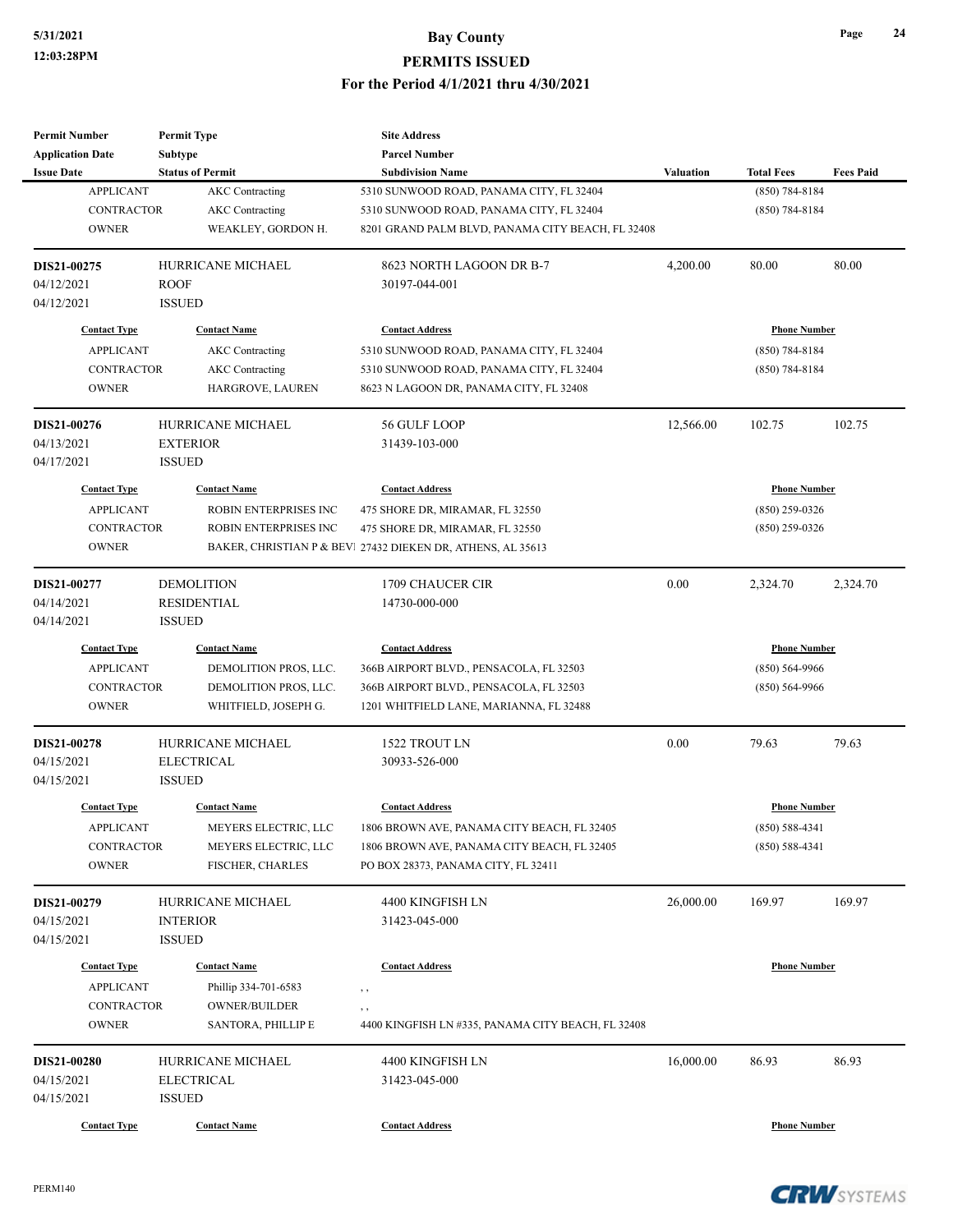#### **5/31/2021 Bay County PERMITS ISSUED**

#### **For the Period 4/1/2021 thru 4/30/2021**

| <b>Permit Number</b>    |               | <b>Permit Type</b>      |                                                                   |                  |                     |                  |
|-------------------------|---------------|-------------------------|-------------------------------------------------------------------|------------------|---------------------|------------------|
| <b>Application Date</b> | Subtype       |                         | <b>Parcel Number</b>                                              |                  |                     |                  |
| <b>Issue Date</b>       |               | <b>Status of Permit</b> | <b>Subdivision Name</b>                                           | <b>Valuation</b> | <b>Total Fees</b>   | <b>Fees Paid</b> |
| <b>APPLICANT</b>        |               | Phillip 334-701-6583    | $, \, , \,$                                                       |                  |                     |                  |
| <b>CONTRACTOR</b>       |               | OWNER/BUILDER           | , ,                                                               |                  |                     |                  |
| <b>OWNER</b>            |               | SANTORA, PHILLIP E      | 4400 KINGFISH LN #335, PANAMA CITY BEACH, FL 32408                |                  |                     |                  |
| DIS21-00281             |               | HURRICANE MICHAEL       | 4400 KINGFISH LN                                                  | 10,000.00        | 71.93               | 71.93            |
| 04/15/2021              |               | <b>MECHANICAL</b>       | 31423-045-000                                                     |                  |                     |                  |
| 04/15/2021              | <b>ISSUED</b> |                         |                                                                   |                  |                     |                  |
| <b>Contact Type</b>     |               | <b>Contact Name</b>     | <b>Contact Address</b>                                            |                  | <b>Phone Number</b> |                  |
| <b>APPLICANT</b>        |               | Phillip 334-701-6583    | $, \, , \,$                                                       |                  |                     |                  |
| <b>CONTRACTOR</b>       |               | OWNER/BUILDER           | , ,                                                               |                  |                     |                  |
| <b>OWNER</b>            |               | SANTORA, PHILLIP E      | 4400 KINGFISH LN #335, PANAMA CITY BEACH, FL 32408                |                  |                     |                  |
| DIS21-00282             |               | HURRICANE MICHAEL       | 4400 KINGFISH LN                                                  | 8,000.00         | 97.10               | 97.10            |
| 04/15/2021              |               |                         |                                                                   |                  |                     |                  |
| 04/15/2021              | <b>ISSUED</b> | PLUMBING                | 31423-045-000                                                     |                  |                     |                  |
| <b>Contact Type</b>     |               | <b>Contact Name</b>     | <b>Contact Address</b>                                            |                  | <b>Phone Number</b> |                  |
|                         |               |                         |                                                                   |                  |                     |                  |
| <b>APPLICANT</b>        |               | Phillip 334-701-6583    | $, \, , \,$                                                       |                  |                     |                  |
| <b>CONTRACTOR</b>       |               | <b>OWNER/BUILDER</b>    | $, \, , \,$                                                       |                  |                     |                  |
| <b>OWNER</b>            |               | SANTORA, PHILLIP E      | 4400 KINGFISH LN #335, PANAMA CITY BEACH, FL 32408                |                  |                     |                  |
| DIS21-00283             |               | HURRICANE MICHAEL       | 6304 BEACH DR                                                     | 6,000.00         | 80.00               | 80.00            |
| 04/16/2021              | <b>ROOF</b>   |                         | 30719-050-000                                                     |                  |                     |                  |
| 04/16/2021              | <b>ISSUED</b> |                         |                                                                   |                  |                     |                  |
| <b>Contact Type</b>     |               | <b>Contact Name</b>     | <b>Contact Address</b>                                            |                  | <b>Phone Number</b> |                  |
| <b>APPLICANT</b>        |               | <b>AKC</b> Contracting  | 5310 SUNWOOD ROAD, PANAMA CITY, FL 32404                          |                  | $(850) 784 - 8184$  |                  |
| <b>CONTRACTOR</b>       |               | <b>AKC</b> Contracting  | 5310 SUNWOOD ROAD, PANAMA CITY, FL 32404                          |                  | $(850) 784 - 8184$  |                  |
| <b>OWNER</b>            |               | GARRETT, KIMBERLY       | 5811 BROOKSTONE WALK NW, ACWORTH, GA 30101                        |                  |                     |                  |
| DIS21-00284             |               | <b>DEMOLITION</b>       | 2519 BONITA AVE N                                                 | 0.00             | 398.10              | 398.10           |
| 04/16/2021              |               | <b>RESIDENTIAL</b>      | 12920-000-000                                                     |                  |                     |                  |
| 04/16/2021              |               | <b>FINALED</b>          |                                                                   |                  |                     |                  |
| <b>Contact Type</b>     |               | <b>Contact Name</b>     | <b>Contact Address</b>                                            |                  | <b>Phone Number</b> |                  |
| APPLICANT               |               | L & R TRACTOR INC       | 7923 HERON LN, YOUNGSTOWN, FL 32466                               |                  | (850) 872-2007      |                  |
| CONTRACTOR              |               | L & R TRACTOR INC       | 7923 HERON LN, YOUNGSTOWN, FL 32466                               |                  | $(850) 872 - 2007$  |                  |
| <b>OWNER</b>            |               |                         | TWO SISTERS PROPERTIES, I 3422 FLORIDA AVE, PANAMA CITY, FL 32405 |                  |                     |                  |
| DIS21-00285             |               | HURRICANE MICHAEL       | 6727 NORTHWOOD ST                                                 | 1,000.00         | 133.58              | 133.58           |
| 04/19/2021              |               | <b>DEMOLITION</b>       | 05452-229-000                                                     |                  |                     |                  |
| 04/19/2021              | <b>ISSUED</b> |                         |                                                                   |                  |                     |                  |
|                         |               |                         |                                                                   |                  |                     |                  |
| <b>Contact Type</b>     |               | <b>Contact Name</b>     | <b>Contact Address</b>                                            |                  | <b>Phone Number</b> |                  |
| <b>APPLICANT</b>        |               | <b>CHRISTOPHOR COOK</b> | $, \, , \,$                                                       |                  |                     |                  |
| CONTRACTOR              |               | <b>OWNER BUILDER</b>    | , ,                                                               |                  |                     |                  |
| <b>OWNER</b>            |               |                         | COOK, CHRISTOPHER BLAKI 1285 FAIRWAY DRIVE, CHIPLEY, FL 32428     |                  |                     |                  |
| DIS21-00286             |               | HURRICANE MICHAEL       | 8148 MC KENZIE AVE                                                | 2,950.00         | 70.00               | 70.00            |
| 04/19/2021              |               | WINDOWS/DOORS           | 05437-003-000                                                     |                  |                     |                  |
| 04/19/2021              | <b>ISSUED</b> |                         |                                                                   |                  |                     |                  |
| <b>Contact Type</b>     |               | <b>Contact Name</b>     | <b>Contact Address</b>                                            |                  | <b>Phone Number</b> |                  |

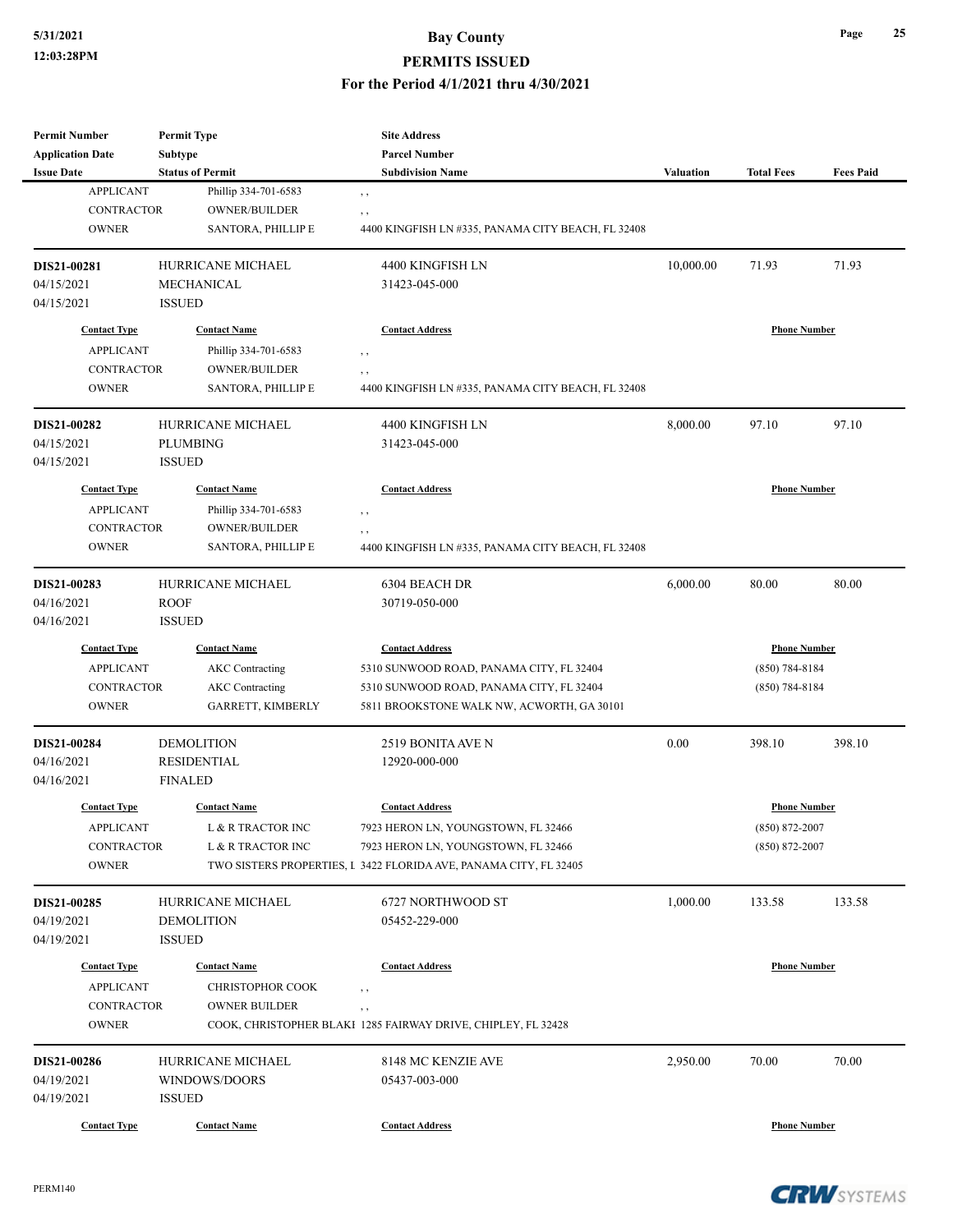| <b>Permit Number</b>                  | <b>Permit Type</b>                       | <b>Site Address</b>                                                    |                  |                     |                  |
|---------------------------------------|------------------------------------------|------------------------------------------------------------------------|------------------|---------------------|------------------|
| <b>Application Date</b>               | Subtype                                  | <b>Parcel Number</b>                                                   |                  |                     |                  |
| <b>Issue Date</b>                     | <b>Status of Permit</b>                  | <b>Subdivision Name</b>                                                | <b>Valuation</b> | <b>Total Fees</b>   | <b>Fees Paid</b> |
| <b>APPLICANT</b>                      |                                          | ART CONSTRUCTION OF NW 11 W. 23RD ST., SUITE B4, Panama City, FL 32405 |                  | (850) 215-3948      |                  |
| <b>CONTRACTOR</b>                     |                                          | ART CONSTRUCTION OF NW 11 W. 23RD ST., SUITE B4, Panama City, FL 32405 |                  | (850) 215-3948      |                  |
| <b>OWNER</b>                          | STOREVIK, JASON                          | 8148 MCKENZIE AVE, PANAMA CITY, FL 32404                               |                  |                     |                  |
| DIS21-00287                           | HURRICANE MICHAEL                        | 538 VENTURE BLVD                                                       | 1,450.00         | 71.93               | 71.93            |
| 04/21/2021                            | <b>EXTERIOR</b>                          | 31453-488-000                                                          |                  |                     |                  |
| 04/21/2021                            | <b>ISSUED</b>                            |                                                                        |                  |                     |                  |
| <b>Contact Type</b>                   | <b>Contact Name</b>                      | <b>Contact Address</b>                                                 |                  | <b>Phone Number</b> |                  |
| <b>APPLICANT</b>                      | Dusty 678-923-7535                       | , ,                                                                    |                  |                     |                  |
| <b>CONTRACTOR</b>                     | OWNER/BUILDER                            | , ,                                                                    |                  |                     |                  |
| <b>OWNER</b>                          | CAMPBELL, DUSTY L.                       | 2293 ELDERS MILL ROAD, SENOLA, GA 30276                                |                  |                     |                  |
| DIS21-00288                           | HURRICANE MICHAEL                        | 538 VENTURE BLVD                                                       | 1,600.00         | 82.20               | 82.20            |
| 04/21/2021                            | <b>ROOF</b>                              | 31453-488-000                                                          |                  |                     |                  |
| 04/21/2021                            | <b>ISSUED</b>                            |                                                                        |                  |                     |                  |
| <b>Contact Type</b>                   | <b>Contact Name</b>                      | <b>Contact Address</b>                                                 |                  | <b>Phone Number</b> |                  |
| <b>APPLICANT</b>                      | Dusty 678-923-7535                       | , ,                                                                    |                  |                     |                  |
| <b>CONTRACTOR</b>                     | <b>OWNER/BUILDER</b>                     | , ,                                                                    |                  |                     |                  |
| <b>OWNER</b>                          | CAMPBELL, DUSTY L.                       | 2293 ELDERS MILL ROAD, SENOLA, GA 30276                                |                  |                     |                  |
|                                       |                                          |                                                                        |                  |                     |                  |
| DIS21-00289<br>04/21/2021             | HURRICANE MICHAEL<br>GAS                 | 2201 SEWANEE ST<br>08746-000-000                                       | 1,000.00         | 71.93               | 71.93            |
| 04/22/2021                            | <b>ISSUED</b>                            | None                                                                   |                  |                     |                  |
|                                       |                                          |                                                                        |                  |                     |                  |
| <b>Contact Type</b>                   | <b>Contact Name</b>                      | <b>Contact Address</b>                                                 |                  | <b>Phone Number</b> |                  |
| <b>APPLICANT</b>                      | Christa 428-2184                         | , ,                                                                    |                  |                     |                  |
| <b>CONTRACTOR</b>                     | <b>OWNER/BUILDER</b>                     | , ,                                                                    |                  |                     |                  |
| <b>OWNER</b>                          | GRAMMAS, TERRI L                         | PO BOX 163, NICEVILLE, FL 32588                                        |                  |                     |                  |
| DIS21-00290                           | <b>HURRICANE MICHAEL</b>                 | 2201 SEWANEE ST                                                        | 8,000.00         | 71.93               | 71.93            |
| 04/21/2021                            | MECHANICAL                               | 08746-000-000                                                          |                  |                     |                  |
| 04/22/2021                            | <b>ISSUED</b>                            | None                                                                   |                  |                     |                  |
| <b>Contact Type</b>                   | <b>Contact Name</b>                      | <b>Contact Address</b>                                                 |                  | <b>Phone Number</b> |                  |
|                                       |                                          |                                                                        |                  |                     |                  |
| <b>APPLICANT</b><br><b>CONTRACTOR</b> | Christa 428-2184<br><b>OWNER/BUILDER</b> | , ,                                                                    |                  |                     |                  |
| <b>OWNER</b>                          | <b>GRAMMAS, TERRI L</b>                  | , ,<br>PO BOX 163, NICEVILLE, FL 32588                                 |                  |                     |                  |
|                                       |                                          |                                                                        |                  |                     |                  |
| DIS21-00291                           | HURRICANE MICHAEL                        | 2021 WILLOW BEND LN                                                    | 14,995.00        | 110.00              | 110.00           |
| 04/22/2021                            | WINDOWS/DOORS                            | 11300-571-000                                                          |                  |                     |                  |
| 04/22/2021                            | <b>ISSUED</b>                            |                                                                        |                  |                     |                  |
| <b>Contact Type</b>                   | <b>Contact Name</b>                      | <b>Contact Address</b>                                                 |                  | <b>Phone Number</b> |                  |
| <b>APPLICANT</b>                      |                                          | HOMETOWN (CRC) CONTRA(4567 PACE PATRIOT BLVD, PACE, FL 32571           |                  | $(866)$ 420-2811    |                  |
| <b>CONTRACTOR</b>                     |                                          | HOMETOWN (CRC) CONTRA(4567 PACE PATRIOT BLVD, PACE, FL 32571           |                  | $(866)$ 420-2811    |                  |
| <b>OWNER</b>                          |                                          | JONES, THOMAS K & MARY (2021 WILLOW BEND LANE, LYNN HAVEN, FL 32444    |                  |                     |                  |
| DIS21-00292                           | HURRICANE MICHAEL                        | 912 AVERY ST                                                           | 7,500.00         | 130.00              | 130.00           |
| 04/22/2021                            | <b>DEMOLITION</b>                        | 12881-010-000                                                          |                  |                     |                  |
| 04/22/2021                            | <b>ISSUED</b>                            |                                                                        |                  |                     |                  |
| <b>Contact Type</b>                   | <b>Contact Name</b>                      | <b>Contact Address</b>                                                 |                  | <b>Phone Number</b> |                  |
|                                       |                                          |                                                                        |                  |                     |                  |



**Page 26**

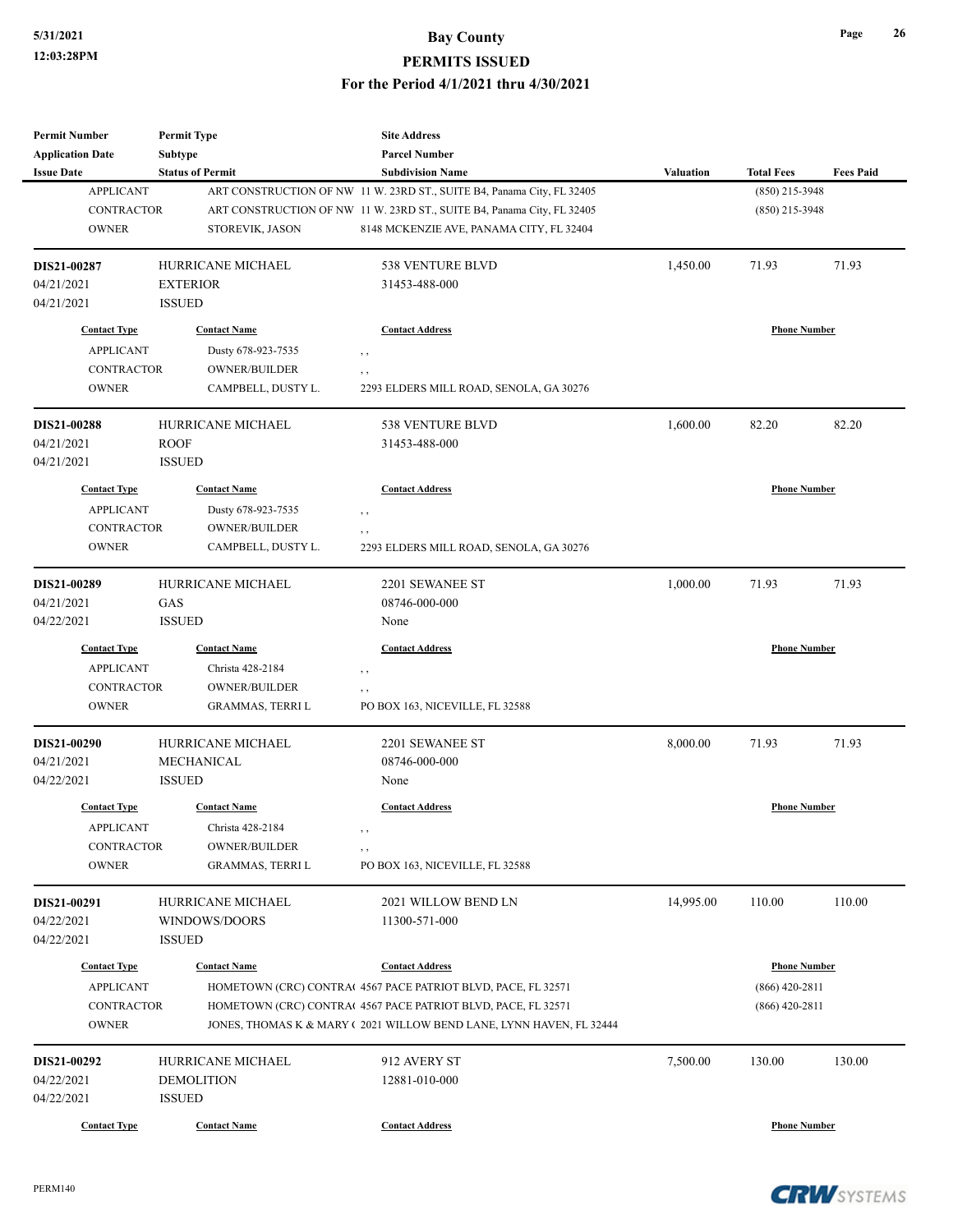| <b>Permit Number</b>    | <b>Permit Type</b>       | <b>Site Address</b>                                                  |                  |                     |                  |
|-------------------------|--------------------------|----------------------------------------------------------------------|------------------|---------------------|------------------|
| <b>Application Date</b> | <b>Subtype</b>           | <b>Parcel Number</b>                                                 |                  |                     |                  |
| <b>Issue Date</b>       | <b>Status of Permit</b>  | <b>Subdivision Name</b>                                              | <b>Valuation</b> | <b>Total Fees</b>   | <b>Fees Paid</b> |
| <b>APPLICANT</b>        |                          | BARRON CONSTRUCTION OF 3208 PLEASANT HILL RD, LYNN HAVEN, FL 32405   |                  | (850) 819-8340      |                  |
| <b>CONTRACTOR</b>       |                          | BARRON CONSTRUCTION OF 3208 PLEASANT HILL RD, LYNN HAVEN, FL 32405   |                  | $(850) 819 - 8340$  |                  |
| <b>OWNER</b>            |                          | BLAND, BEVERLY L TRUSTEI 2638 ISLAND VIEW DR, PANAMA CITY, FL 32405  |                  |                     |                  |
| DIS21-00293             | <b>HURRICANE MICHAEL</b> | 7338 SOUTH LAKE JOANNA DR                                            | 35,000.00        | 96.07               | 96.07            |
| 04/22/2021              | <b>ROOF</b>              | 05635-104-000                                                        |                  |                     |                  |
| 04/22/2021              | <b>FINALED</b>           |                                                                      |                  |                     |                  |
| <b>Contact Type</b>     | <b>Contact Name</b>      | <b>Contact Address</b>                                               |                  | <b>Phone Number</b> |                  |
| <b>APPLICANT</b>        | SHEEGOG CONTRACTING      | 5526 LAKE HOWELL RD, WINTER PARK, FL 32792                           |                  | $(407)$ 637-5339    |                  |
| <b>CONTRACTOR</b>       | SHEEGOG CONTRACTING      | 5526 LAKE HOWELL RD, WINTER PARK, FL 32792                           |                  | $(407)$ 637-5339    |                  |
| <b>OWNER</b>            | HARDIN, HEATHER L ETAL   | 7338 S LAKE JOANNA DR, PANAMA CITY, FL 32404                         |                  |                     |                  |
| DIS21-00294             | HURRICANE MICHAEL        | 631 OCTOPUS LN                                                       | 8,000.00         | 84.87               | 84.87            |
| 04/22/2021              | <b>ELECTRICAL</b>        | 31463-320-000                                                        |                  |                     |                  |
| 04/22/2021              | <b>ISSUED</b>            |                                                                      |                  |                     |                  |
| <b>Contact Type</b>     | <b>Contact Name</b>      | <b>Contact Address</b>                                               |                  | <b>Phone Number</b> |                  |
| <b>APPLICANT</b>        |                          | BEACHSIDE ELECTRICAL SE 5329 KERVIN RD, CRESTVIEW, FL 32539          |                  | $(850)$ 902-3805    |                  |
| <b>CONTRACTOR</b>       |                          | BEACHSIDE ELECTRICAL SE 5329 KERVIN RD, CRESTVIEW, FL 32539          |                  | $(850)$ 902-3805    |                  |
| <b>OWNER</b>            | <b>GROSS, RONALD W</b>   | 5003 BARRINGTON DRIVE, ALBANY, GA 31721                              |                  |                     |                  |
|                         |                          |                                                                      |                  |                     |                  |
| DIS21-00295             | HURRICANE MICHAEL        | 809 COLLEGE OAKS LN                                                  | 1,000.00         | 93.50               | 93.50            |
| 04/23/2021              | <b>PLUMBING</b>          | 08729-128-000                                                        |                  |                     |                  |
| 04/28/2021              | <b>ISSUED</b>            |                                                                      |                  |                     |                  |
| <b>Contact Type</b>     | <b>Contact Name</b>      | <b>Contact Address</b>                                               |                  | <b>Phone Number</b> |                  |
| <b>APPLICANT</b>        |                          | JIMMY LUMLEY PLUMBING   P.O. BOX 3128, PANAMA CITY, FL 32401         |                  | $(850)$ 769-2681    |                  |
| <b>CONTRACTOR</b>       |                          | JIMMY LUMLEY PLUMBING   P.O. BOX 3128, PANAMA CITY, FL 32401         |                  | $(850)$ 769-2681    |                  |
| <b>OWNER</b>            |                          | OSWALD, JOHN PETER & LOI 807 COLLEGE OAKS LANE, LYNN HAVEN, FL 32444 |                  |                     |                  |
| DIS21-00296             | HURRICANE MICHAEL        | 809 COLLEGE OAKS LN                                                  | 3,800.00         | 71.93               | 71.93            |
| 04/23/2021              | GAS                      | 08729-128-000                                                        |                  |                     |                  |
| 04/28/2021              | <b>ISSUED</b>            |                                                                      |                  |                     |                  |
| <b>Contact Type</b>     | <b>Contact Name</b>      | <b>Contact Address</b>                                               |                  | <b>Phone Number</b> |                  |
| <b>APPLICANT</b>        |                          | JIMMY LUMLEY PLUMBING   P.O. BOX 3128, PANAMA CITY, FL 32401         |                  | $(850)$ 769-2681    |                  |
| CONTRACTOR              |                          | JIMMY LUMLEY PLUMBING   P.O. BOX 3128, PANAMA CITY, FL 32401         |                  | $(850)$ 769-2681    |                  |
| <b>OWNER</b>            |                          | OSWALD, JOHN PETER & LOI 807 COLLEGE OAKS LANE, LYNN HAVEN, FL 32444 |                  |                     |                  |
| DIS21-00297             | HURRICANE MICHAEL        | 1401 11TH ST E                                                       | 0.00             | 130.00              | 130.00           |
| 04/23/2021              | <b>DEMOLITION</b>        | 16045-000-000                                                        |                  |                     |                  |
| 04/23/2021              | <b>ISSUED</b>            |                                                                      |                  |                     |                  |
| <b>Contact Type</b>     | <b>Contact Name</b>      | <b>Contact Address</b>                                               |                  | <b>Phone Number</b> |                  |
| <b>APPLICANT</b>        |                          | SMILEY'S LAWN & TRACTOI 4103 CATO RD, PANAMA CITY, FL 32401          |                  | $(850) 866 - 1716$  |                  |
| CONTRACTOR              |                          | SMILEY'S LAWN & TRACTOI 4103 CATO RD, PANAMA CITY, FL 32401          |                  | $(850) 866 - 1716$  |                  |
| <b>OWNER</b>            | HOLZMAN, EDWARD W        | 3330 DOUGLAS RD, PANAMA CITY, FL 32405                               |                  |                     |                  |
| DIS21-00298             | HURRICANE MICHAEL        | 1403 11TH ST E                                                       | 0.00             | 130.00              | 130.00           |
| 04/23/2021              | <b>DEMOLITION</b>        | 16045-010-000                                                        |                  |                     |                  |
| 04/23/2021              | <b>ISSUED</b>            |                                                                      |                  |                     |                  |
| <b>Contact Type</b>     | <b>Contact Name</b>      | <b>Contact Address</b>                                               |                  | <b>Phone Number</b> |                  |
|                         |                          |                                                                      |                  |                     |                  |

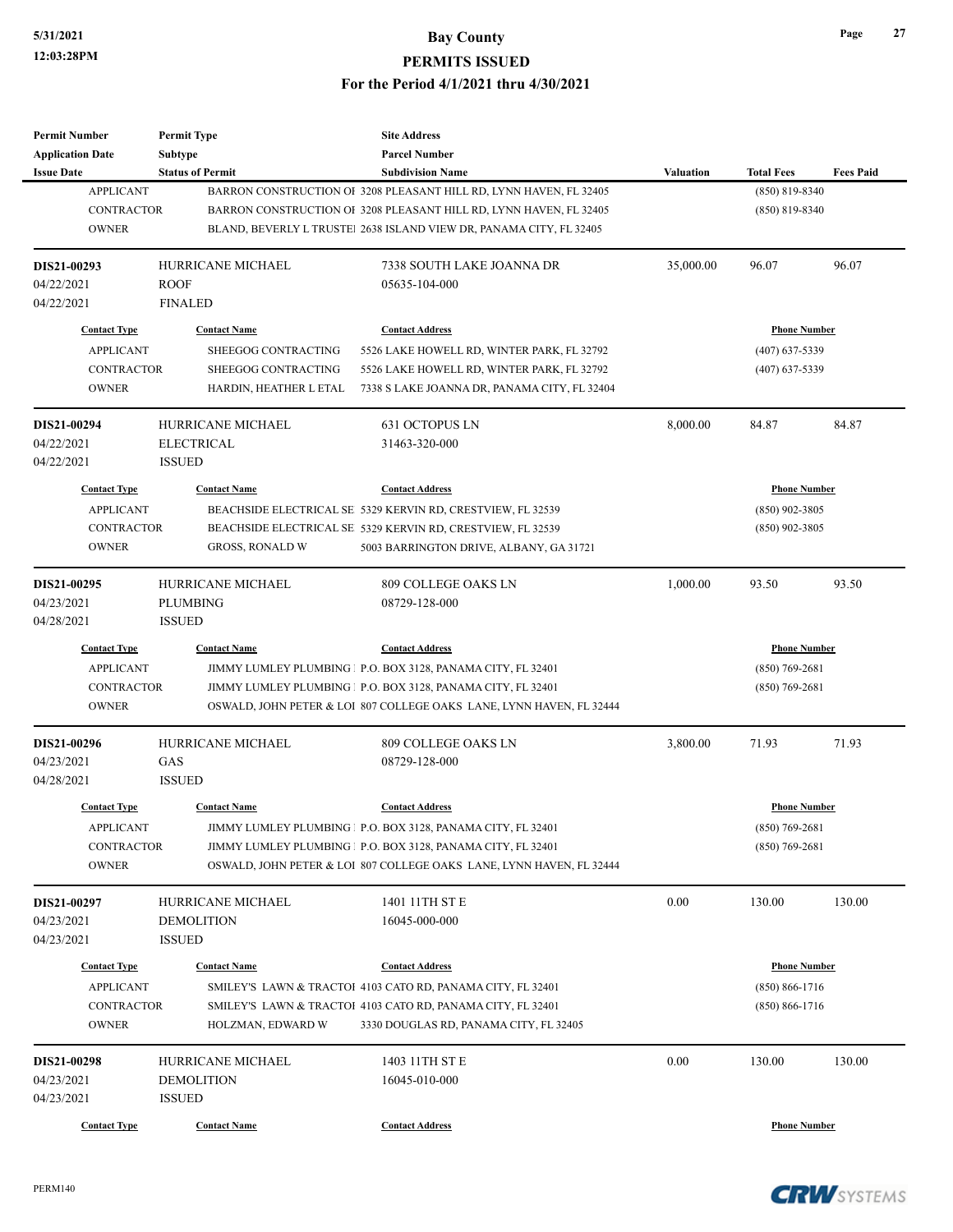| <b>Parcel Number</b><br><b>Subtype</b><br><b>Status of Permit</b><br><b>Subdivision Name</b><br><b>Valuation</b><br><b>Total Fees</b><br><b>Fees Paid</b><br><b>APPLICANT</b><br>SMILEY'S LAWN & TRACTOI 4103 CATO RD, PANAMA CITY, FL 32401<br>$(850) 866 - 1716$<br><b>CONTRACTOR</b><br>SMILEY'S LAWN & TRACTOI 4103 CATO RD, PANAMA CITY, FL 32401<br>$(850) 866 - 1716$<br><b>OWNER</b><br>HOLZMAN, EDWARD W & SH 3330 DOUGLAS ROAD, PANAMA CITY, FL 32405<br>HURRICANE MICHAEL<br>7940 HIGH POINT RD<br>4,895.00<br>70.00<br>70.00<br>WINDOWS/DOORS<br>05432-021-000<br><b>ISSUED</b><br><b>Phone Number</b><br><b>Contact Type</b><br><b>Contact Name</b><br><b>Contact Address</b><br><b>APPLICANT</b><br>HOMETOWN (CRC) CONTRA(4567 PACE PATRIOT BLVD, PACE, FL 32571<br>$(866)$ 420-2811<br><b>CONTRACTOR</b><br>$(866)$ 420-2811<br>HOMETOWN (CRC) CONTRA(4567 PACE PATRIOT BLVD, PACE, FL 32571<br><b>OWNER</b><br>EDWARDS, MICHAEL GUY E1 7940 HIGHPOINT RD, PANAMA CITY, FL 32404<br>HURRICANE MICHAEL<br>0.00<br>71.93<br>71.93<br>6008 JOHN PITTS RD<br><b>ELECTRICAL</b><br>05862-125-000<br><b>ISSUED</b><br><b>Contact Address</b><br><b>Phone Number</b><br><b>Contact Type</b><br><b>Contact Name</b><br><b>APPLICANT</b><br><b>STEVE CARTER PASTER</b><br>, ,<br><b>CONTRACTOR</b><br><b>CHURCH VOLUNTEERS</b><br>$, \, , \,$<br><b>OWNER</b><br><b>GALILEAN BAPT CHURCH</b><br>6008 JOHN PITTS RD, PANAMA CITY, FL 32404<br><b>DEMOLITION</b><br>629 OCTOPUS LN<br>0.00<br>133.58<br>133.58<br>04/26/2021<br><b>RESIDENTIAL</b><br>31463-300-000<br><b>ISSUED</b><br><b>Contact Type</b><br><b>Contact Address</b><br><b>Phone Number</b><br><b>Contact Name</b><br><b>APPLICANT</b><br>749 E. 15TH ST, PANAMA CITY, FL 32405<br>BREAK-N-GROUND LLC<br><b>CONTRACTOR</b><br>BREAK-N-GROUND LLC<br>749 E. 15TH ST, PANAMA CITY, FL 32405<br><b>OWNER</b><br>MC GINNIS, MICHAEL D<br>110 FREUDENBURG LANE, CHATTANOOGA, TN 37415<br>0.00<br>133.58<br>133.58<br>HURRICANE MICHAEL<br>3412 HILLCREST DR<br><b>DEMOLITION</b><br>11528-311-000<br><b>FINALED</b><br><b>Contact Type</b><br><b>Contact Name</b><br><b>Contact Address</b><br><b>Phone Number</b><br><b>APPLICANT</b><br>REDMONDS INC.CBC<br>8606 LAIRD STREET, PANAMA CITY BEACH, FL 32408<br>$(850)$ 249-2644<br><b>CONTRACTOR</b><br>REDMONDS INC.CBC<br>8606 LAIRD STREET, PANAMA CITY BEACH, FL 32408<br>$(850)$ 249-2644<br><b>OWNER</b><br>LYLES, WILLIAM R<br>11385 COTTONTAIL WAY, PENN VALLEY, CA 95946<br>0.00<br>80.00<br>HURRICANE MICHAEL<br>11646 JADEWOOD CIR<br>80.00<br>ROOF<br>03536-000-000<br><b>ISSUED</b><br><b>Contact Name</b><br><b>Contact Address</b><br><b>Phone Number</b><br><b>Contact Type</b><br><b>APPLICANT</b><br><b>HAROLD THURMAN JR</b><br>, ,<br><b>CONTRACTOR</b><br><b>OWNER BUILDER</b><br>, ,<br><b>OWNER</b><br>21223 SWEETWATER BRANCH RD, FOUNTAIN, FL 32438<br>THURMAN, HAROLD JR<br>144.61<br>HURRICANE MICHAEL<br>12811 MERIAL GREEN WAY<br>21,000.00<br>144.61<br>ROOF<br>07504-162-000<br><b>ISSUED</b><br><b>Contact Type</b><br><b>Contact Name</b><br><b>Contact Address</b><br><b>Phone Number</b> | <b>Permit Number</b>    | <b>Permit Type</b> | <b>Site Address</b> |  |  |
|----------------------------------------------------------------------------------------------------------------------------------------------------------------------------------------------------------------------------------------------------------------------------------------------------------------------------------------------------------------------------------------------------------------------------------------------------------------------------------------------------------------------------------------------------------------------------------------------------------------------------------------------------------------------------------------------------------------------------------------------------------------------------------------------------------------------------------------------------------------------------------------------------------------------------------------------------------------------------------------------------------------------------------------------------------------------------------------------------------------------------------------------------------------------------------------------------------------------------------------------------------------------------------------------------------------------------------------------------------------------------------------------------------------------------------------------------------------------------------------------------------------------------------------------------------------------------------------------------------------------------------------------------------------------------------------------------------------------------------------------------------------------------------------------------------------------------------------------------------------------------------------------------------------------------------------------------------------------------------------------------------------------------------------------------------------------------------------------------------------------------------------------------------------------------------------------------------------------------------------------------------------------------------------------------------------------------------------------------------------------------------------------------------------------------------------------------------------------------------------------------------------------------------------------------------------------------------------------------------------------------------------------------------------------------------------------------------------------------------------------------------------------------------------------------------------------------------------------------------------------------------------------------------------------------------------------------------------------------------------------------------------------------------------------------------------------------------------------------------------------------------------------|-------------------------|--------------------|---------------------|--|--|
|                                                                                                                                                                                                                                                                                                                                                                                                                                                                                                                                                                                                                                                                                                                                                                                                                                                                                                                                                                                                                                                                                                                                                                                                                                                                                                                                                                                                                                                                                                                                                                                                                                                                                                                                                                                                                                                                                                                                                                                                                                                                                                                                                                                                                                                                                                                                                                                                                                                                                                                                                                                                                                                                                                                                                                                                                                                                                                                                                                                                                                                                                                                                              | <b>Application Date</b> |                    |                     |  |  |
|                                                                                                                                                                                                                                                                                                                                                                                                                                                                                                                                                                                                                                                                                                                                                                                                                                                                                                                                                                                                                                                                                                                                                                                                                                                                                                                                                                                                                                                                                                                                                                                                                                                                                                                                                                                                                                                                                                                                                                                                                                                                                                                                                                                                                                                                                                                                                                                                                                                                                                                                                                                                                                                                                                                                                                                                                                                                                                                                                                                                                                                                                                                                              | <b>Issue Date</b>       |                    |                     |  |  |
|                                                                                                                                                                                                                                                                                                                                                                                                                                                                                                                                                                                                                                                                                                                                                                                                                                                                                                                                                                                                                                                                                                                                                                                                                                                                                                                                                                                                                                                                                                                                                                                                                                                                                                                                                                                                                                                                                                                                                                                                                                                                                                                                                                                                                                                                                                                                                                                                                                                                                                                                                                                                                                                                                                                                                                                                                                                                                                                                                                                                                                                                                                                                              |                         |                    |                     |  |  |
|                                                                                                                                                                                                                                                                                                                                                                                                                                                                                                                                                                                                                                                                                                                                                                                                                                                                                                                                                                                                                                                                                                                                                                                                                                                                                                                                                                                                                                                                                                                                                                                                                                                                                                                                                                                                                                                                                                                                                                                                                                                                                                                                                                                                                                                                                                                                                                                                                                                                                                                                                                                                                                                                                                                                                                                                                                                                                                                                                                                                                                                                                                                                              |                         |                    |                     |  |  |
|                                                                                                                                                                                                                                                                                                                                                                                                                                                                                                                                                                                                                                                                                                                                                                                                                                                                                                                                                                                                                                                                                                                                                                                                                                                                                                                                                                                                                                                                                                                                                                                                                                                                                                                                                                                                                                                                                                                                                                                                                                                                                                                                                                                                                                                                                                                                                                                                                                                                                                                                                                                                                                                                                                                                                                                                                                                                                                                                                                                                                                                                                                                                              |                         |                    |                     |  |  |
|                                                                                                                                                                                                                                                                                                                                                                                                                                                                                                                                                                                                                                                                                                                                                                                                                                                                                                                                                                                                                                                                                                                                                                                                                                                                                                                                                                                                                                                                                                                                                                                                                                                                                                                                                                                                                                                                                                                                                                                                                                                                                                                                                                                                                                                                                                                                                                                                                                                                                                                                                                                                                                                                                                                                                                                                                                                                                                                                                                                                                                                                                                                                              | DIS21-00299             |                    |                     |  |  |
|                                                                                                                                                                                                                                                                                                                                                                                                                                                                                                                                                                                                                                                                                                                                                                                                                                                                                                                                                                                                                                                                                                                                                                                                                                                                                                                                                                                                                                                                                                                                                                                                                                                                                                                                                                                                                                                                                                                                                                                                                                                                                                                                                                                                                                                                                                                                                                                                                                                                                                                                                                                                                                                                                                                                                                                                                                                                                                                                                                                                                                                                                                                                              | 04/23/2021              |                    |                     |  |  |
|                                                                                                                                                                                                                                                                                                                                                                                                                                                                                                                                                                                                                                                                                                                                                                                                                                                                                                                                                                                                                                                                                                                                                                                                                                                                                                                                                                                                                                                                                                                                                                                                                                                                                                                                                                                                                                                                                                                                                                                                                                                                                                                                                                                                                                                                                                                                                                                                                                                                                                                                                                                                                                                                                                                                                                                                                                                                                                                                                                                                                                                                                                                                              | 04/23/2021              |                    |                     |  |  |
|                                                                                                                                                                                                                                                                                                                                                                                                                                                                                                                                                                                                                                                                                                                                                                                                                                                                                                                                                                                                                                                                                                                                                                                                                                                                                                                                                                                                                                                                                                                                                                                                                                                                                                                                                                                                                                                                                                                                                                                                                                                                                                                                                                                                                                                                                                                                                                                                                                                                                                                                                                                                                                                                                                                                                                                                                                                                                                                                                                                                                                                                                                                                              |                         |                    |                     |  |  |
|                                                                                                                                                                                                                                                                                                                                                                                                                                                                                                                                                                                                                                                                                                                                                                                                                                                                                                                                                                                                                                                                                                                                                                                                                                                                                                                                                                                                                                                                                                                                                                                                                                                                                                                                                                                                                                                                                                                                                                                                                                                                                                                                                                                                                                                                                                                                                                                                                                                                                                                                                                                                                                                                                                                                                                                                                                                                                                                                                                                                                                                                                                                                              |                         |                    |                     |  |  |
|                                                                                                                                                                                                                                                                                                                                                                                                                                                                                                                                                                                                                                                                                                                                                                                                                                                                                                                                                                                                                                                                                                                                                                                                                                                                                                                                                                                                                                                                                                                                                                                                                                                                                                                                                                                                                                                                                                                                                                                                                                                                                                                                                                                                                                                                                                                                                                                                                                                                                                                                                                                                                                                                                                                                                                                                                                                                                                                                                                                                                                                                                                                                              |                         |                    |                     |  |  |
|                                                                                                                                                                                                                                                                                                                                                                                                                                                                                                                                                                                                                                                                                                                                                                                                                                                                                                                                                                                                                                                                                                                                                                                                                                                                                                                                                                                                                                                                                                                                                                                                                                                                                                                                                                                                                                                                                                                                                                                                                                                                                                                                                                                                                                                                                                                                                                                                                                                                                                                                                                                                                                                                                                                                                                                                                                                                                                                                                                                                                                                                                                                                              |                         |                    |                     |  |  |
|                                                                                                                                                                                                                                                                                                                                                                                                                                                                                                                                                                                                                                                                                                                                                                                                                                                                                                                                                                                                                                                                                                                                                                                                                                                                                                                                                                                                                                                                                                                                                                                                                                                                                                                                                                                                                                                                                                                                                                                                                                                                                                                                                                                                                                                                                                                                                                                                                                                                                                                                                                                                                                                                                                                                                                                                                                                                                                                                                                                                                                                                                                                                              | DIS21-00300             |                    |                     |  |  |
|                                                                                                                                                                                                                                                                                                                                                                                                                                                                                                                                                                                                                                                                                                                                                                                                                                                                                                                                                                                                                                                                                                                                                                                                                                                                                                                                                                                                                                                                                                                                                                                                                                                                                                                                                                                                                                                                                                                                                                                                                                                                                                                                                                                                                                                                                                                                                                                                                                                                                                                                                                                                                                                                                                                                                                                                                                                                                                                                                                                                                                                                                                                                              | 04/23/2021              |                    |                     |  |  |
|                                                                                                                                                                                                                                                                                                                                                                                                                                                                                                                                                                                                                                                                                                                                                                                                                                                                                                                                                                                                                                                                                                                                                                                                                                                                                                                                                                                                                                                                                                                                                                                                                                                                                                                                                                                                                                                                                                                                                                                                                                                                                                                                                                                                                                                                                                                                                                                                                                                                                                                                                                                                                                                                                                                                                                                                                                                                                                                                                                                                                                                                                                                                              | 04/23/2021              |                    |                     |  |  |
|                                                                                                                                                                                                                                                                                                                                                                                                                                                                                                                                                                                                                                                                                                                                                                                                                                                                                                                                                                                                                                                                                                                                                                                                                                                                                                                                                                                                                                                                                                                                                                                                                                                                                                                                                                                                                                                                                                                                                                                                                                                                                                                                                                                                                                                                                                                                                                                                                                                                                                                                                                                                                                                                                                                                                                                                                                                                                                                                                                                                                                                                                                                                              |                         |                    |                     |  |  |
|                                                                                                                                                                                                                                                                                                                                                                                                                                                                                                                                                                                                                                                                                                                                                                                                                                                                                                                                                                                                                                                                                                                                                                                                                                                                                                                                                                                                                                                                                                                                                                                                                                                                                                                                                                                                                                                                                                                                                                                                                                                                                                                                                                                                                                                                                                                                                                                                                                                                                                                                                                                                                                                                                                                                                                                                                                                                                                                                                                                                                                                                                                                                              |                         |                    |                     |  |  |
|                                                                                                                                                                                                                                                                                                                                                                                                                                                                                                                                                                                                                                                                                                                                                                                                                                                                                                                                                                                                                                                                                                                                                                                                                                                                                                                                                                                                                                                                                                                                                                                                                                                                                                                                                                                                                                                                                                                                                                                                                                                                                                                                                                                                                                                                                                                                                                                                                                                                                                                                                                                                                                                                                                                                                                                                                                                                                                                                                                                                                                                                                                                                              |                         |                    |                     |  |  |
|                                                                                                                                                                                                                                                                                                                                                                                                                                                                                                                                                                                                                                                                                                                                                                                                                                                                                                                                                                                                                                                                                                                                                                                                                                                                                                                                                                                                                                                                                                                                                                                                                                                                                                                                                                                                                                                                                                                                                                                                                                                                                                                                                                                                                                                                                                                                                                                                                                                                                                                                                                                                                                                                                                                                                                                                                                                                                                                                                                                                                                                                                                                                              |                         |                    |                     |  |  |
|                                                                                                                                                                                                                                                                                                                                                                                                                                                                                                                                                                                                                                                                                                                                                                                                                                                                                                                                                                                                                                                                                                                                                                                                                                                                                                                                                                                                                                                                                                                                                                                                                                                                                                                                                                                                                                                                                                                                                                                                                                                                                                                                                                                                                                                                                                                                                                                                                                                                                                                                                                                                                                                                                                                                                                                                                                                                                                                                                                                                                                                                                                                                              | DIS21-00302             |                    |                     |  |  |
|                                                                                                                                                                                                                                                                                                                                                                                                                                                                                                                                                                                                                                                                                                                                                                                                                                                                                                                                                                                                                                                                                                                                                                                                                                                                                                                                                                                                                                                                                                                                                                                                                                                                                                                                                                                                                                                                                                                                                                                                                                                                                                                                                                                                                                                                                                                                                                                                                                                                                                                                                                                                                                                                                                                                                                                                                                                                                                                                                                                                                                                                                                                                              |                         |                    |                     |  |  |
|                                                                                                                                                                                                                                                                                                                                                                                                                                                                                                                                                                                                                                                                                                                                                                                                                                                                                                                                                                                                                                                                                                                                                                                                                                                                                                                                                                                                                                                                                                                                                                                                                                                                                                                                                                                                                                                                                                                                                                                                                                                                                                                                                                                                                                                                                                                                                                                                                                                                                                                                                                                                                                                                                                                                                                                                                                                                                                                                                                                                                                                                                                                                              | 04/26/2021              |                    |                     |  |  |
|                                                                                                                                                                                                                                                                                                                                                                                                                                                                                                                                                                                                                                                                                                                                                                                                                                                                                                                                                                                                                                                                                                                                                                                                                                                                                                                                                                                                                                                                                                                                                                                                                                                                                                                                                                                                                                                                                                                                                                                                                                                                                                                                                                                                                                                                                                                                                                                                                                                                                                                                                                                                                                                                                                                                                                                                                                                                                                                                                                                                                                                                                                                                              |                         |                    |                     |  |  |
|                                                                                                                                                                                                                                                                                                                                                                                                                                                                                                                                                                                                                                                                                                                                                                                                                                                                                                                                                                                                                                                                                                                                                                                                                                                                                                                                                                                                                                                                                                                                                                                                                                                                                                                                                                                                                                                                                                                                                                                                                                                                                                                                                                                                                                                                                                                                                                                                                                                                                                                                                                                                                                                                                                                                                                                                                                                                                                                                                                                                                                                                                                                                              |                         |                    |                     |  |  |
|                                                                                                                                                                                                                                                                                                                                                                                                                                                                                                                                                                                                                                                                                                                                                                                                                                                                                                                                                                                                                                                                                                                                                                                                                                                                                                                                                                                                                                                                                                                                                                                                                                                                                                                                                                                                                                                                                                                                                                                                                                                                                                                                                                                                                                                                                                                                                                                                                                                                                                                                                                                                                                                                                                                                                                                                                                                                                                                                                                                                                                                                                                                                              |                         |                    |                     |  |  |
|                                                                                                                                                                                                                                                                                                                                                                                                                                                                                                                                                                                                                                                                                                                                                                                                                                                                                                                                                                                                                                                                                                                                                                                                                                                                                                                                                                                                                                                                                                                                                                                                                                                                                                                                                                                                                                                                                                                                                                                                                                                                                                                                                                                                                                                                                                                                                                                                                                                                                                                                                                                                                                                                                                                                                                                                                                                                                                                                                                                                                                                                                                                                              |                         |                    |                     |  |  |
|                                                                                                                                                                                                                                                                                                                                                                                                                                                                                                                                                                                                                                                                                                                                                                                                                                                                                                                                                                                                                                                                                                                                                                                                                                                                                                                                                                                                                                                                                                                                                                                                                                                                                                                                                                                                                                                                                                                                                                                                                                                                                                                                                                                                                                                                                                                                                                                                                                                                                                                                                                                                                                                                                                                                                                                                                                                                                                                                                                                                                                                                                                                                              | DIS21-00305             |                    |                     |  |  |
|                                                                                                                                                                                                                                                                                                                                                                                                                                                                                                                                                                                                                                                                                                                                                                                                                                                                                                                                                                                                                                                                                                                                                                                                                                                                                                                                                                                                                                                                                                                                                                                                                                                                                                                                                                                                                                                                                                                                                                                                                                                                                                                                                                                                                                                                                                                                                                                                                                                                                                                                                                                                                                                                                                                                                                                                                                                                                                                                                                                                                                                                                                                                              | 04/30/2021              |                    |                     |  |  |
|                                                                                                                                                                                                                                                                                                                                                                                                                                                                                                                                                                                                                                                                                                                                                                                                                                                                                                                                                                                                                                                                                                                                                                                                                                                                                                                                                                                                                                                                                                                                                                                                                                                                                                                                                                                                                                                                                                                                                                                                                                                                                                                                                                                                                                                                                                                                                                                                                                                                                                                                                                                                                                                                                                                                                                                                                                                                                                                                                                                                                                                                                                                                              | 04/30/2021              |                    |                     |  |  |
|                                                                                                                                                                                                                                                                                                                                                                                                                                                                                                                                                                                                                                                                                                                                                                                                                                                                                                                                                                                                                                                                                                                                                                                                                                                                                                                                                                                                                                                                                                                                                                                                                                                                                                                                                                                                                                                                                                                                                                                                                                                                                                                                                                                                                                                                                                                                                                                                                                                                                                                                                                                                                                                                                                                                                                                                                                                                                                                                                                                                                                                                                                                                              |                         |                    |                     |  |  |
|                                                                                                                                                                                                                                                                                                                                                                                                                                                                                                                                                                                                                                                                                                                                                                                                                                                                                                                                                                                                                                                                                                                                                                                                                                                                                                                                                                                                                                                                                                                                                                                                                                                                                                                                                                                                                                                                                                                                                                                                                                                                                                                                                                                                                                                                                                                                                                                                                                                                                                                                                                                                                                                                                                                                                                                                                                                                                                                                                                                                                                                                                                                                              |                         |                    |                     |  |  |
|                                                                                                                                                                                                                                                                                                                                                                                                                                                                                                                                                                                                                                                                                                                                                                                                                                                                                                                                                                                                                                                                                                                                                                                                                                                                                                                                                                                                                                                                                                                                                                                                                                                                                                                                                                                                                                                                                                                                                                                                                                                                                                                                                                                                                                                                                                                                                                                                                                                                                                                                                                                                                                                                                                                                                                                                                                                                                                                                                                                                                                                                                                                                              |                         |                    |                     |  |  |
|                                                                                                                                                                                                                                                                                                                                                                                                                                                                                                                                                                                                                                                                                                                                                                                                                                                                                                                                                                                                                                                                                                                                                                                                                                                                                                                                                                                                                                                                                                                                                                                                                                                                                                                                                                                                                                                                                                                                                                                                                                                                                                                                                                                                                                                                                                                                                                                                                                                                                                                                                                                                                                                                                                                                                                                                                                                                                                                                                                                                                                                                                                                                              |                         |                    |                     |  |  |
|                                                                                                                                                                                                                                                                                                                                                                                                                                                                                                                                                                                                                                                                                                                                                                                                                                                                                                                                                                                                                                                                                                                                                                                                                                                                                                                                                                                                                                                                                                                                                                                                                                                                                                                                                                                                                                                                                                                                                                                                                                                                                                                                                                                                                                                                                                                                                                                                                                                                                                                                                                                                                                                                                                                                                                                                                                                                                                                                                                                                                                                                                                                                              | DIS21-00306             |                    |                     |  |  |
|                                                                                                                                                                                                                                                                                                                                                                                                                                                                                                                                                                                                                                                                                                                                                                                                                                                                                                                                                                                                                                                                                                                                                                                                                                                                                                                                                                                                                                                                                                                                                                                                                                                                                                                                                                                                                                                                                                                                                                                                                                                                                                                                                                                                                                                                                                                                                                                                                                                                                                                                                                                                                                                                                                                                                                                                                                                                                                                                                                                                                                                                                                                                              | 04/30/2021              |                    |                     |  |  |
|                                                                                                                                                                                                                                                                                                                                                                                                                                                                                                                                                                                                                                                                                                                                                                                                                                                                                                                                                                                                                                                                                                                                                                                                                                                                                                                                                                                                                                                                                                                                                                                                                                                                                                                                                                                                                                                                                                                                                                                                                                                                                                                                                                                                                                                                                                                                                                                                                                                                                                                                                                                                                                                                                                                                                                                                                                                                                                                                                                                                                                                                                                                                              | 04/30/2021              |                    |                     |  |  |
|                                                                                                                                                                                                                                                                                                                                                                                                                                                                                                                                                                                                                                                                                                                                                                                                                                                                                                                                                                                                                                                                                                                                                                                                                                                                                                                                                                                                                                                                                                                                                                                                                                                                                                                                                                                                                                                                                                                                                                                                                                                                                                                                                                                                                                                                                                                                                                                                                                                                                                                                                                                                                                                                                                                                                                                                                                                                                                                                                                                                                                                                                                                                              |                         |                    |                     |  |  |
|                                                                                                                                                                                                                                                                                                                                                                                                                                                                                                                                                                                                                                                                                                                                                                                                                                                                                                                                                                                                                                                                                                                                                                                                                                                                                                                                                                                                                                                                                                                                                                                                                                                                                                                                                                                                                                                                                                                                                                                                                                                                                                                                                                                                                                                                                                                                                                                                                                                                                                                                                                                                                                                                                                                                                                                                                                                                                                                                                                                                                                                                                                                                              |                         |                    |                     |  |  |
|                                                                                                                                                                                                                                                                                                                                                                                                                                                                                                                                                                                                                                                                                                                                                                                                                                                                                                                                                                                                                                                                                                                                                                                                                                                                                                                                                                                                                                                                                                                                                                                                                                                                                                                                                                                                                                                                                                                                                                                                                                                                                                                                                                                                                                                                                                                                                                                                                                                                                                                                                                                                                                                                                                                                                                                                                                                                                                                                                                                                                                                                                                                                              |                         |                    |                     |  |  |
|                                                                                                                                                                                                                                                                                                                                                                                                                                                                                                                                                                                                                                                                                                                                                                                                                                                                                                                                                                                                                                                                                                                                                                                                                                                                                                                                                                                                                                                                                                                                                                                                                                                                                                                                                                                                                                                                                                                                                                                                                                                                                                                                                                                                                                                                                                                                                                                                                                                                                                                                                                                                                                                                                                                                                                                                                                                                                                                                                                                                                                                                                                                                              |                         |                    |                     |  |  |
|                                                                                                                                                                                                                                                                                                                                                                                                                                                                                                                                                                                                                                                                                                                                                                                                                                                                                                                                                                                                                                                                                                                                                                                                                                                                                                                                                                                                                                                                                                                                                                                                                                                                                                                                                                                                                                                                                                                                                                                                                                                                                                                                                                                                                                                                                                                                                                                                                                                                                                                                                                                                                                                                                                                                                                                                                                                                                                                                                                                                                                                                                                                                              | DIS21-00307             |                    |                     |  |  |
|                                                                                                                                                                                                                                                                                                                                                                                                                                                                                                                                                                                                                                                                                                                                                                                                                                                                                                                                                                                                                                                                                                                                                                                                                                                                                                                                                                                                                                                                                                                                                                                                                                                                                                                                                                                                                                                                                                                                                                                                                                                                                                                                                                                                                                                                                                                                                                                                                                                                                                                                                                                                                                                                                                                                                                                                                                                                                                                                                                                                                                                                                                                                              | 04/30/2021              |                    |                     |  |  |
|                                                                                                                                                                                                                                                                                                                                                                                                                                                                                                                                                                                                                                                                                                                                                                                                                                                                                                                                                                                                                                                                                                                                                                                                                                                                                                                                                                                                                                                                                                                                                                                                                                                                                                                                                                                                                                                                                                                                                                                                                                                                                                                                                                                                                                                                                                                                                                                                                                                                                                                                                                                                                                                                                                                                                                                                                                                                                                                                                                                                                                                                                                                                              | 04/30/2021              |                    |                     |  |  |
|                                                                                                                                                                                                                                                                                                                                                                                                                                                                                                                                                                                                                                                                                                                                                                                                                                                                                                                                                                                                                                                                                                                                                                                                                                                                                                                                                                                                                                                                                                                                                                                                                                                                                                                                                                                                                                                                                                                                                                                                                                                                                                                                                                                                                                                                                                                                                                                                                                                                                                                                                                                                                                                                                                                                                                                                                                                                                                                                                                                                                                                                                                                                              |                         |                    |                     |  |  |

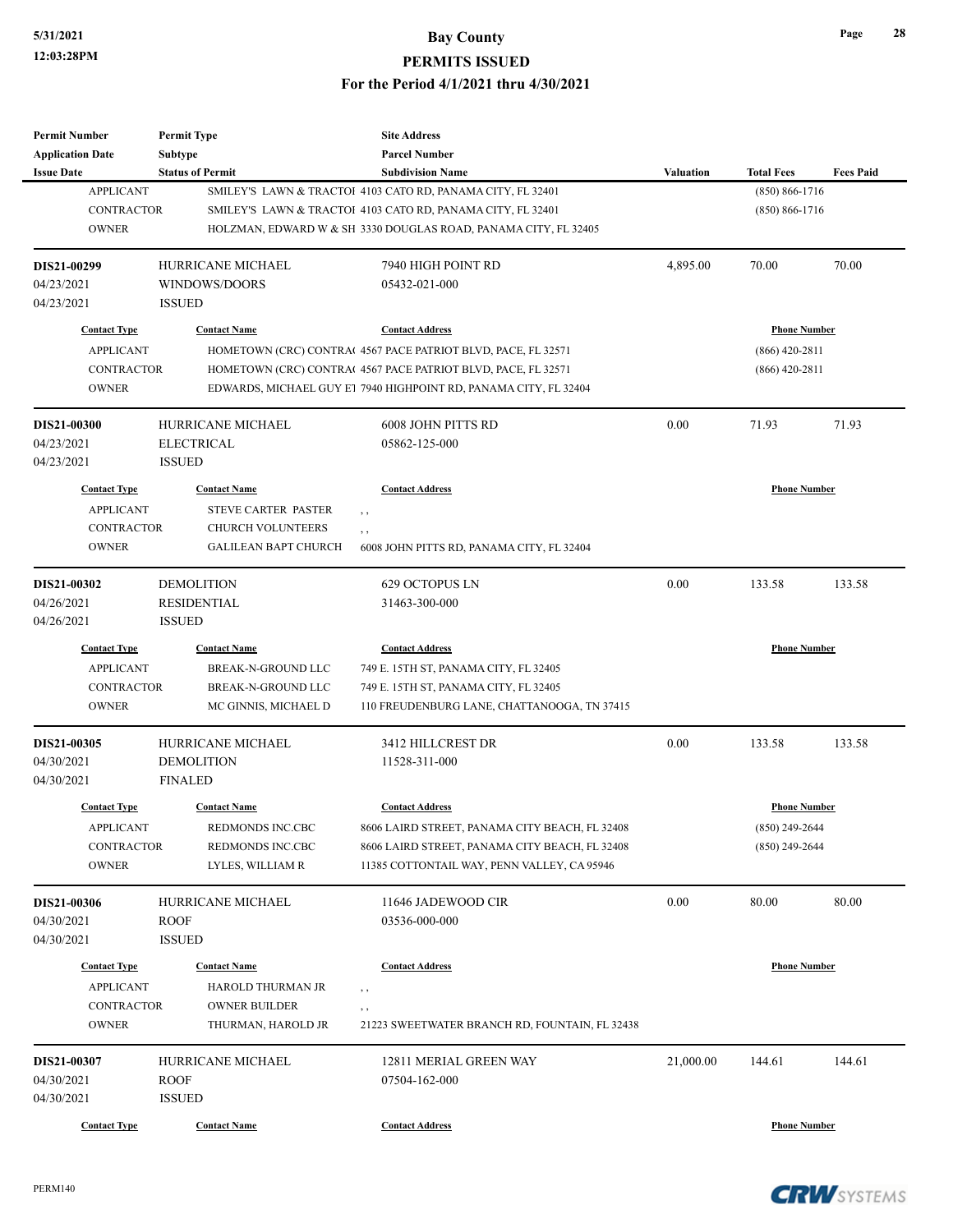| <b>Permit Number</b>    | <b>Permit Type</b>          | <b>Site Address</b>                                                               |                  |                     |                  |
|-------------------------|-----------------------------|-----------------------------------------------------------------------------------|------------------|---------------------|------------------|
| <b>Application Date</b> | Subtype                     | <b>Parcel Number</b>                                                              |                  |                     |                  |
| <b>Issue Date</b>       | <b>Status of Permit</b>     | <b>Subdivision Name</b>                                                           | <b>Valuation</b> | <b>Total Fees</b>   | <b>Fees Paid</b> |
| <b>APPLICANT</b>        | <b>AKC</b> Contracting      | 5310 SUNWOOD ROAD, PANAMA CITY, FL 32404                                          |                  | $(850) 784 - 8184$  |                  |
| <b>CONTRACTOR</b>       | <b>AKC</b> Contracting      | 5310 SUNWOOD ROAD, PANAMA CITY, FL 32404                                          |                  | $(850) 784 - 8184$  |                  |
| <b>OWNER</b>            | DANIEL, RYAN & CINDY        | 12811 MERIAL GREEN WAY, PANAMAMCITY, FL 32409                                     |                  |                     |                  |
| DIS21-00308             | <b>HURRICANE MICHAEL</b>    | 2414 FRONTIER LN                                                                  | 18,900.00        | 120.73              | 120.73           |
| 04/30/2021              | <b>ROOF</b>                 | 13146-020-000                                                                     |                  |                     |                  |
| 04/30/2021              | <b>ISSUED</b>               |                                                                                   |                  |                     |                  |
| <b>Contact Type</b>     | <b>Contact Name</b>         | <b>Contact Address</b>                                                            |                  | <b>Phone Number</b> |                  |
| <b>APPLICANT</b>        |                             | CENTENNIAL ROOFING COR 1601 Lisenby Avenue, PANAMA CITY, FL 32405                 |                  | $(850)$ 215-7663    |                  |
| <b>CONTRACTOR</b>       |                             | CENTENNIAL ROOFING COR 1601 Lisenby Avenue, PANAMA CITY, FL 32405                 |                  | $(850)$ 215-7663    |                  |
| <b>OWNER</b>            | O'CONNOR, TIMOTHY E         | 2414 FRONTIER LANE, PANAMA CITY, FL 32405                                         |                  |                     |                  |
| <b>FS21-00007</b>       | <b>FIRE SAFETY</b>          | 5015 STAR AVE                                                                     | 29,700.00        | 902.37              | 902.37           |
| 01/20/2021              | <b>FIRE ALM/ANNUNCIATOR</b> | 05839-000-015                                                                     |                  |                     |                  |
| 04/01/2021              | <b>FINALED</b>              |                                                                                   |                  |                     |                  |
| <b>Contact Type</b>     | <b>Contact Name</b>         | <b>Contact Address</b>                                                            |                  | <b>Phone Number</b> |                  |
| <b>APPLICANT</b>        | Matthew Jordan              | , ,                                                                               |                  | $(850)$ 459-2170    |                  |
| CONTRACTOR              | SIEMENS INDUSTRY INC        | 2505 CONCORD ROAD, TALLAHASSEE, FL 32304                                          |                  |                     |                  |
| <b>OWNER</b>            | SELF STORAGE 101 LLC        | 671 OAK HAVEN TRAIL, COLUMBIANA, AL 35051                                         |                  |                     |                  |
| <b>FS21-00017</b>       | <b>FIRE SAFETY</b>          | 8551 PANAMA CITY BEACH PKWY                                                       | 16,767.00        | 429.28              | 429.28           |
| 02/04/2021              | <b>FIRE ALM/ANNUNCIATOR</b> | 27543-011-000                                                                     |                  |                     |                  |
| 04/09/2021              | <b>ISSUED</b>               | None                                                                              |                  |                     |                  |
| <b>Contact Type</b>     | <b>Contact Name</b>         | <b>Contact Address</b>                                                            |                  | <b>Phone Number</b> |                  |
| <b>APPLICANT</b>        | RUSSELL 659-7555            | , ,                                                                               |                  |                     |                  |
| <b>CONTRACTOR</b>       |                             | THE HILLER COMPANIES, IN 5912 LINDHOLM DRIVE SOUTH, MOBILE, AL 36693              |                  |                     |                  |
| <b>OWNER</b>            | <b>BLUEACRE PCB LLC</b>     | 1288 FERNHILL CT, TALLAHASSEE, FL 32312                                           |                  |                     |                  |
| <b>FS21-00018</b>       | <b>FIRE SAFETY</b>          | 8551 PANAMA CITY BEACH PKWY                                                       | 16,767.00        | 355.19              | 355.19           |
| 02/04/2021              | FIRE ALM/ANNUNCIATOR        | 27543-011-000                                                                     |                  |                     |                  |
| 04/09/2021              | <b>ISSUED</b>               | None                                                                              |                  |                     |                  |
| <b>Contact Type</b>     | <b>Contact Name</b>         | <b>Contact Address</b>                                                            |                  | <b>Phone Number</b> |                  |
| <b>APPLICANT</b>        | RUSSELL 659-7555            | $\,$ ,                                                                            |                  |                     |                  |
| CONTRACTOR              |                             | THE HILLER COMPANIES, IN <sup>6</sup> 5912 LINDHOLM DRIVE SOUTH, MOBILE, AL 36693 |                  |                     |                  |
| <b>OWNER</b>            | <b>BLUEACRE PCB LLC</b>     | 1288 FERNHILL CT, TALLAHASSEE, FL 32312                                           |                  |                     |                  |
| FS21-00021              | <b>FIRE SAFETY</b>          | 6922 HWY 77                                                                       | 2,500.00         | 145.91              | 145.91           |
| 02/16/2021              | <b>FIRE ALM/ANNUNCIATOR</b> | 08601-000-000                                                                     |                  |                     |                  |
| 04/15/2021              | <b>FINALED</b>              |                                                                                   |                  |                     |                  |
| <b>Contact Type</b>     | <b>Contact Name</b>         | <b>Contact Address</b>                                                            |                  | <b>Phone Number</b> |                  |
| <b>APPLICANT</b>        | JOSEPH 229-376-7132         | 139 VILLAGE CENTER WEST, WOODSTOCK, GA 30188                                      |                  | $(941) 812 - 4882$  |                  |
| <b>CONTRACTOR</b>       | ADT COMMERCIAL LLC          | 10785 MARKS WAY, MIRAMAR, FL 33205                                                |                  | $(954) 791 - 1313$  |                  |
| <b>OWNER</b>            |                             | SOUTHPORT TRACTOR, LLC 2639 FEROL LANE, LYNN HAVEN, FL 32444                      |                  |                     |                  |
| FS21-00053              | <b>FIRE SAFETY</b>          | 8551 PANAMA CITY BEACH PKWY                                                       | 5,300.00         | 383.35              | 383.35           |
| 03/04/2021              | UNDERGRD FIRE MAIN          | 27543-011-000                                                                     |                  |                     |                  |
| 04/05/2021              | <b>FINALED</b>              | None                                                                              |                  |                     |                  |
| <b>Contact Type</b>     | <b>Contact Name</b>         | <b>Contact Address</b>                                                            |                  | <b>Phone Number</b> |                  |
|                         |                             |                                                                                   |                  |                     |                  |

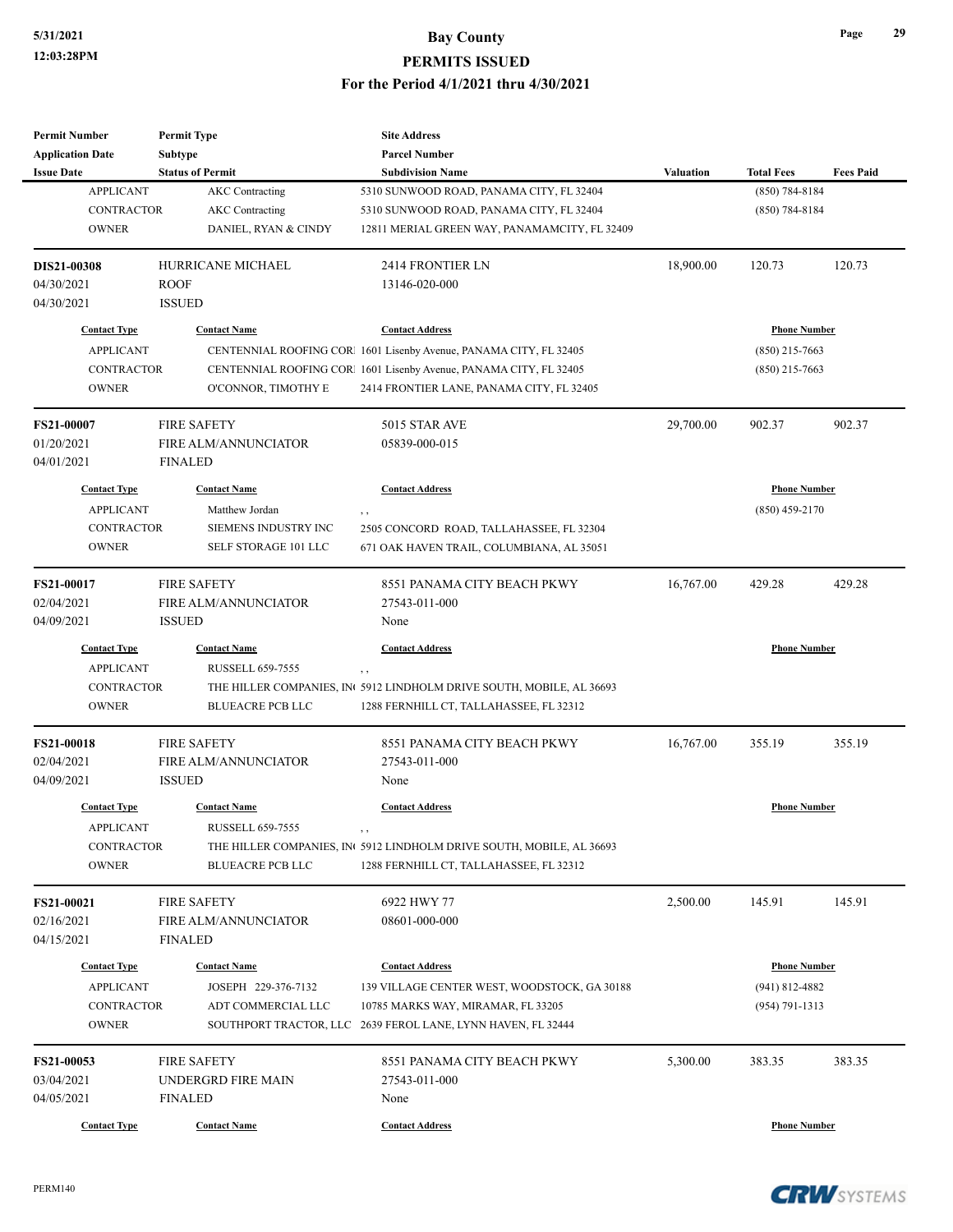| <b>Permit Number</b>                    | <b>Permit Type</b>                  | <b>Site Address</b>                                                                                   |                  |                     |                  |
|-----------------------------------------|-------------------------------------|-------------------------------------------------------------------------------------------------------|------------------|---------------------|------------------|
| <b>Application Date</b>                 | <b>Subtype</b>                      | <b>Parcel Number</b>                                                                                  |                  |                     |                  |
| <b>Issue Date</b><br><b>APPLICANT</b>   | <b>Status of Permit</b><br>265-9166 | <b>Subdivision Name</b>                                                                               | <b>Valuation</b> | <b>Total Fees</b>   | <b>Fees Paid</b> |
| <b>CONTRACTOR</b>                       |                                     | , ,                                                                                                   |                  |                     |                  |
| <b>OWNER</b>                            |                                     | GULF COAST UTILITY CONT. 13938 HWY 77, SOUTHPORT, FL 32409<br>1288 FERNHILL CT, TALLAHASSEE, FL 32312 |                  | $(850)$ 265-9166    |                  |
|                                         | <b>BLUEACRE PCB LLC</b>             |                                                                                                       |                  |                     |                  |
| <b>FS21-00054</b>                       | <b>FIRE SAFETY</b>                  | 8551 PANAMA CITY BEACH PKWY                                                                           | 5,300.00         | 383.35              | 383.35           |
| 03/04/2021                              | UNDERGRD FIRE MAIN                  | 27543-011-000                                                                                         |                  |                     |                  |
| 04/05/2021                              | <b>FINALED</b>                      | None                                                                                                  |                  |                     |                  |
| <b>Contact Type</b>                     | <b>Contact Name</b>                 | <b>Contact Address</b>                                                                                |                  | <b>Phone Number</b> |                  |
| <b>APPLICANT</b>                        | 265-9166                            | $, \, ,$                                                                                              |                  |                     |                  |
| <b>CONTRACTOR</b>                       |                                     | GULF COAST UTILITY CONT. 13938 HWY 77, SOUTHPORT, FL 32409                                            |                  | $(850)$ 265-9166    |                  |
| <b>OWNER</b>                            | <b>BLUEACRE PCB LLC</b>             | 1288 FERNHILL CT, TALLAHASSEE, FL 32312                                                               |                  |                     |                  |
| FS21-00055                              | <b>FIRE SAFETY</b>                  | 8551 PANAMA CITY BEACH PKWY                                                                           | 5,300.00         | 383.35              | 383.35           |
| 03/04/2021                              | UNDERGRD FIRE MAIN                  | 27543-011-000                                                                                         |                  |                     |                  |
| 04/05/2021                              | <b>FINALED</b>                      | None                                                                                                  |                  |                     |                  |
|                                         |                                     |                                                                                                       |                  |                     |                  |
| <b>Contact Type</b><br><b>APPLICANT</b> | <b>Contact Name</b><br>265-9166     | <b>Contact Address</b>                                                                                |                  | <b>Phone Number</b> |                  |
| <b>CONTRACTOR</b>                       |                                     | $, \, ,$<br>GULF COAST UTILITY CONT. 13938 HWY 77, SOUTHPORT, FL 32409                                |                  | $(850)$ 265-9166    |                  |
| <b>OWNER</b>                            |                                     | 1288 FERNHILL CT, TALLAHASSEE, FL 32312                                                               |                  |                     |                  |
|                                         | <b>BLUEACRE PCB LLC</b>             |                                                                                                       |                  |                     |                  |
| FS21-00057                              | <b>FIRE SAFETY</b>                  | 8551 PANAMA CITY BEACH PKWY                                                                           | 5,300.00         | 383.35              | 383.35           |
| 03/04/2021                              | UNDERGRD FIRE MAIN                  | 27543-011-000                                                                                         |                  |                     |                  |
| 04/05/2021                              | <b>FINALED</b>                      | None                                                                                                  |                  |                     |                  |
| <b>Contact Type</b>                     | <b>Contact Name</b>                 | <b>Contact Address</b>                                                                                |                  | <b>Phone Number</b> |                  |
| <b>APPLICANT</b>                        | 265-9166                            | , ,                                                                                                   |                  |                     |                  |
| CONTRACTOR                              |                                     | GULF COAST UTILITY CONT. 13938 HWY 77, SOUTHPORT, FL 32409                                            |                  | $(850)$ 265-9166    |                  |
| <b>OWNER</b>                            | <b>BLUEACRE PCB LLC</b>             | 1288 FERNHILL CT, TALLAHASSEE, FL 32312                                                               |                  |                     |                  |
| <b>FS21-00058</b>                       | <b>FIRE SAFETY</b>                  | 8551 PANAMA CITY BEACH PKWY                                                                           | 5,300.00         | 383.35              | 383.35           |
| 03/04/2021                              | UNDERGRD FIRE MAIN                  | 27543-011-000                                                                                         |                  |                     |                  |
| 04/05/2021                              | <b>FINALED</b>                      | None                                                                                                  |                  |                     |                  |
| <b>Contact Type</b>                     | <b>Contact Name</b>                 | <b>Contact Address</b>                                                                                |                  | <b>Phone Number</b> |                  |
| <b>APPLICANT</b>                        | 265-9166                            |                                                                                                       |                  |                     |                  |
| CONTRACTOR                              |                                     | GULF COAST UTILITY CONT. 13938 HWY 77, SOUTHPORT, FL 32409                                            |                  | $(850)$ 265-9166    |                  |
| <b>OWNER</b>                            | <b>BLUEACRE PCB LLC</b>             | 1288 FERNHILL CT, TALLAHASSEE, FL 32312                                                               |                  |                     |                  |
|                                         |                                     |                                                                                                       |                  |                     |                  |
| <b>FS21-00059</b>                       | <b>FIRE SAFETY</b>                  | 8551 PANAMA CITY BEACH PKWY                                                                           | 5,300.00         | 383.35              | 383.35           |
| 03/04/2021                              | UNDERGRD FIRE MAIN                  | 27543-011-000                                                                                         |                  |                     |                  |
| 04/05/2021                              | <b>FINALED</b>                      | None                                                                                                  |                  |                     |                  |
| <b>Contact Type</b>                     | <b>Contact Name</b>                 | <b>Contact Address</b>                                                                                |                  | <b>Phone Number</b> |                  |
| <b>APPLICANT</b>                        | 265-9166                            | , ,                                                                                                   |                  |                     |                  |
| CONTRACTOR                              |                                     | GULF COAST UTILITY CONT. 13938 HWY 77, SOUTHPORT, FL 32409                                            |                  | $(850)$ 265-9166    |                  |
| <b>OWNER</b>                            | <b>BLUEACRE PCB LLC</b>             | 1288 FERNHILL CT, TALLAHASSEE, FL 32312                                                               |                  |                     |                  |
| <b>FS21-00060</b>                       | <b>FIRE SAFETY</b>                  | 8551 PANAMA CITY BEACH PKWY                                                                           | 5,300.00         | 383.35              | 383.35           |
| 03/04/2021                              | UNDERGRD FIRE MAIN                  | 27543-011-000                                                                                         |                  |                     |                  |
| 04/05/2021                              | <b>FINALED</b>                      | None                                                                                                  |                  |                     |                  |
|                                         |                                     |                                                                                                       |                  |                     |                  |
| <b>Contact Type</b>                     | <b>Contact Name</b>                 | <b>Contact Address</b>                                                                                |                  | <b>Phone Number</b> |                  |

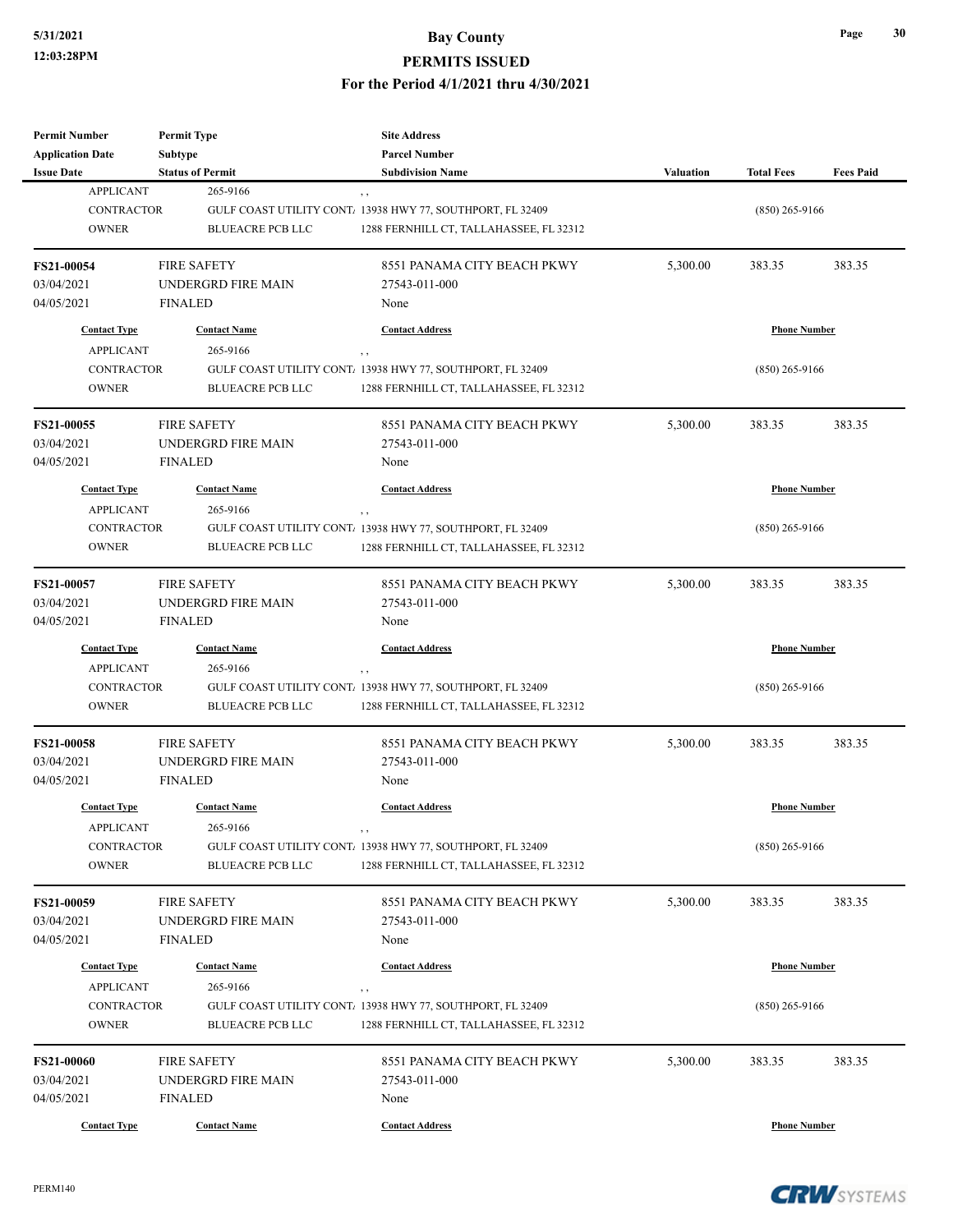| <b>Permit Number</b>    | <b>Permit Type</b>          | <b>Site Address</b>                                                              |                  |                     |                  |
|-------------------------|-----------------------------|----------------------------------------------------------------------------------|------------------|---------------------|------------------|
| <b>Application Date</b> | Subtype                     | <b>Parcel Number</b>                                                             |                  |                     |                  |
| <b>Issue Date</b>       | <b>Status of Permit</b>     | <b>Subdivision Name</b>                                                          | <b>Valuation</b> | <b>Total Fees</b>   | <b>Fees Paid</b> |
| <b>APPLICANT</b>        | 265-9166                    | $, \, , \,$                                                                      |                  |                     |                  |
| <b>CONTRACTOR</b>       |                             | GULF COAST UTILITY CONT. 13938 HWY 77, SOUTHPORT, FL 32409                       |                  | $(850)$ 265-9166    |                  |
| <b>OWNER</b>            | <b>BLUEACRE PCB LLC</b>     | 1288 FERNHILL CT, TALLAHASSEE, FL 32312                                          |                  |                     |                  |
| FS21-00061              | <b>FIRE SAFETY</b>          | 8551 PANAMA CITY BEACH PKWY                                                      | 5,300.00         | 383.35              | 383.35           |
| 03/04/2021              | UNDERGRD FIRE MAIN          | 27543-011-000                                                                    |                  |                     |                  |
| 04/05/2021              | <b>FINALED</b>              | None                                                                             |                  |                     |                  |
| <b>Contact Type</b>     | <b>Contact Name</b>         | <b>Contact Address</b>                                                           |                  | <b>Phone Number</b> |                  |
| <b>APPLICANT</b>        | 265-9166                    | $, \, , \,$                                                                      |                  |                     |                  |
| <b>CONTRACTOR</b>       |                             | GULF COAST UTILITY CONT. 13938 HWY 77, SOUTHPORT, FL 32409                       |                  | $(850)$ 265-9166    |                  |
| <b>OWNER</b>            | <b>BLUEACRE PCB LLC</b>     | 1288 FERNHILL CT, TALLAHASSEE, FL 32312                                          |                  |                     |                  |
| FS21-00062              | <b>FIRE SAFETY</b>          | 8551 PANAMA CITY BEACH PKWY                                                      | 5,300.00         | 383.35              | 383.35           |
| 03/04/2021              | UNDERGRD FIRE MAIN          | 27543-011-000                                                                    |                  |                     |                  |
| 04/05/2021              | <b>FINALED</b>              | None                                                                             |                  |                     |                  |
| <b>Contact Type</b>     | <b>Contact Name</b>         | <b>Contact Address</b>                                                           |                  | <b>Phone Number</b> |                  |
| <b>APPLICANT</b>        | 265-9166                    |                                                                                  |                  |                     |                  |
| <b>CONTRACTOR</b>       |                             | , ,<br>GULF COAST UTILITY CONT. 13938 HWY 77, SOUTHPORT, FL 32409                |                  | (850) 265-9166      |                  |
| <b>OWNER</b>            | <b>BLUEACRE PCB LLC</b>     | 1288 FERNHILL CT, TALLAHASSEE, FL 32312                                          |                  |                     |                  |
|                         |                             |                                                                                  |                  |                     |                  |
| FS21-00070              | <b>FIRE SAFETY</b>          | 4715 THOMAS DR                                                                   | 10,330.00        | 277.59              | 277.59           |
| 03/29/2021              | RENO/RPR ALARM/SMOKE        | 31430-500-000                                                                    |                  |                     |                  |
| 04/07/2021              | <b>ISSUED</b>               |                                                                                  |                  |                     |                  |
| <b>Contact Type</b>     | <b>Contact Name</b>         | <b>Contact Address</b>                                                           |                  | <b>Phone Number</b> |                  |
| <b>APPLICANT</b>        | DEBRA 850-244-2026          | $, \, ,$                                                                         |                  |                     |                  |
| <b>CONTRACTOR</b>       |                             | ADVANCED FIRE PROTECTIC 37 TUPELO AVE, FT WALTON BEACH, FL 32548                 |                  | (850) 244-2026      |                  |
| <b>OWNER</b>            | COMMODORE CONDO THE         | ., ., FL.                                                                        |                  |                     |                  |
| <b>FS21-00072</b>       | <b>FIRE SAFETY</b>          | 4236 HWY 389                                                                     | 1,000.00         | 138.20              | 138.20           |
| 03/29/2021              | FIRE ALM/ANNUNCIATOR        | 11573-010-000                                                                    |                  |                     |                  |
| 04/16/2021              | <b>FINALED</b>              |                                                                                  |                  |                     |                  |
| <b>Contact Type</b>     | <b>Contact Name</b>         | <b>Contact Address</b>                                                           |                  | <b>Phone Number</b> |                  |
| <b>APPLICANT</b>        | MICHAEL 234-2926            | $, \, , \,$                                                                      |                  |                     |                  |
| <b>CONTRACTOR</b>       |                             | BROWN FIRE PROTECTION II PO BOX 9137, PANAMA CITY BEACH, FL 32413                |                  | (850) 234-2926      |                  |
| <b>OWNER</b>            |                             | GRINER, DONALD TRUSTEES 424 E BALDWIN RD, PANAMA CITY, FL 32405                  |                  |                     |                  |
| <b>FS21-00074</b>       | <b>FIRE SAFETY</b>          | 6922 HWY 77                                                                      | 29,700.00        | 495.15              | 495.15           |
| 03/29/2021              | <b>SUPPRESSION SYSTEM</b>   | 08601-000-000                                                                    |                  |                     |                  |
| 04/06/2021              | <b>ISSUED</b>               |                                                                                  |                  |                     |                  |
| <b>Contact Type</b>     | <b>Contact Name</b>         | <b>Contact Address</b>                                                           |                  | <b>Phone Number</b> |                  |
| <b>CONTRACTOR</b>       |                             | CENTURY FIRE PROTECTION 201 TECH DRIVE, SANFORD, FL 32771                        |                  | (321) 319-8850      |                  |
| <b>OWNER</b>            |                             | SOUTHPORT TRACTOR, LLC 2639 FEROL LANE, LYNN HAVEN, FL 32444                     |                  |                     |                  |
| FS21-00076              | <b>FIRE SAFETY</b>          | <b>8315 SURF DR</b>                                                              | 0.00             | 80.15               | 80.15            |
| 04/06/2021              | <b>RENO/RPR ALARM/SMOKE</b> | 30429-002-000                                                                    |                  |                     |                  |
| 04/08/2021              | <b>FINALED</b>              |                                                                                  |                  |                     |                  |
| <b>Contact Type</b>     | <b>Contact Name</b>         | <b>Contact Address</b>                                                           |                  | <b>Phone Number</b> |                  |
| <b>APPLICANT</b>        | JIM 234-2926                |                                                                                  |                  |                     |                  |
| CONTRACTOR              |                             | $, \, , \,$<br>BROWN FIRE PROTECTION II PO BOX 9137, PANAMA CITY BEACH, FL 32413 |                  | $(850)$ 234-2926    |                  |
| <b>OWNER</b>            |                             | PANHANDLE RENTALS LLC 156 CHIVAS LANE, SANTA ROSA BEACH, FL 32459                |                  |                     |                  |
|                         |                             |                                                                                  |                  |                     |                  |

PERM140

**CRW**SYSTEMS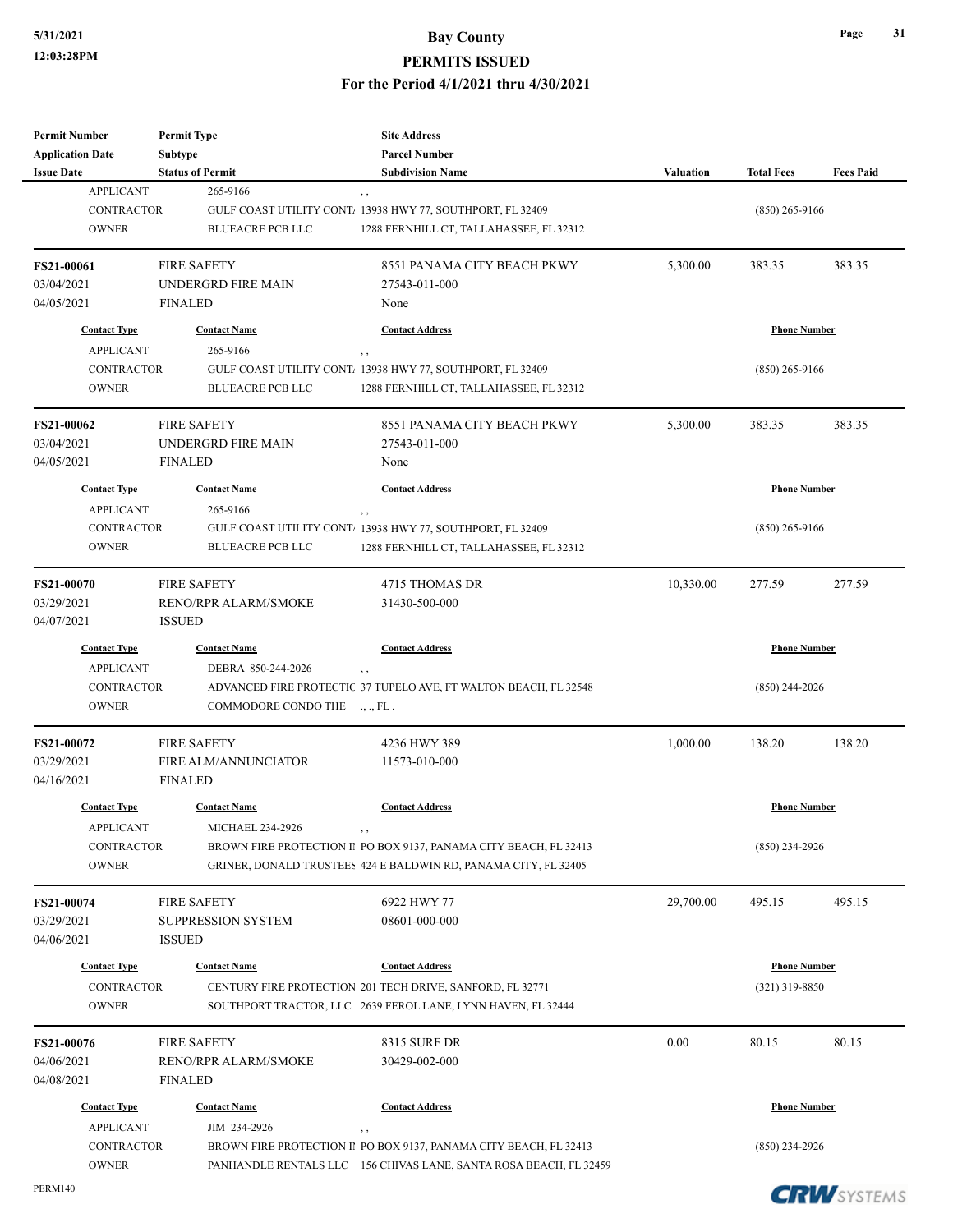| <b>Permit Number</b>     | <b>Permit Type</b>                 | <b>Site Address</b>                                                   |                  |                     |                  |
|--------------------------|------------------------------------|-----------------------------------------------------------------------|------------------|---------------------|------------------|
| <b>Application Date</b>  | Subtype                            | <b>Parcel Number</b>                                                  |                  |                     |                  |
| <b>Issue Date</b>        | <b>Status of Permit</b>            | <b>Subdivision Name</b>                                               | <b>Valuation</b> | <b>Total Fees</b>   | <b>Fees Paid</b> |
| FS21-00077               | <b>FIRE SAFETY</b>                 | 14130 HWY 77                                                          | 0.00             | 142.85              | 142.85           |
| 04/09/2021               | <b>ANNUAL FIRE INSP</b>            | 07503-005-000                                                         |                  |                     |                  |
| 04/28/2021               | <b>FINALED</b>                     |                                                                       |                  |                     |                  |
|                          |                                    |                                                                       |                  |                     |                  |
| <b>Contact Type</b>      | <b>Contact Name</b>                | <b>Contact Address</b>                                                |                  | <b>Phone Number</b> |                  |
| <b>APPLICANT</b>         | STACEY 850-527-6262                | , ,                                                                   |                  |                     |                  |
| <b>CONTRACTOR</b>        | <b>OWNER/BUILDER</b>               | $, \, ,$                                                              |                  |                     |                  |
| <b>OWNER</b>             | SMITH, CRAIG & STACEY              | 14130 HWY 77, SOUTHPORT, FL 32409                                     |                  |                     |                  |
| <b>FS21-00078</b>        | <b>FIRE SAFETY</b>                 | 1833 EAST AVE N                                                       | 0.00             | 91.45               | 91.45            |
| 04/27/2021               | <b>ANNUAL FIRE INSP</b>            | 14618-120-000                                                         |                  |                     |                  |
| 04/28/2021               | <b>FINALED</b>                     |                                                                       |                  |                     |                  |
| <b>Contact Type</b>      | <b>Contact Name</b>                | <b>Contact Address</b>                                                |                  | <b>Phone Number</b> |                  |
| <b>APPLICANT</b>         | CHARLIE BARNES 229-834-6,          |                                                                       |                  |                     |                  |
| CONTRACTOR               | <b>OWNER/BUILDER</b>               | $, \, ,$                                                              |                  |                     |                  |
| <b>OWNER</b>             |                                    | DICKENS, WILLIAM D JR TRU 2806 WOODMERE DRIVE, PANAMA CITY, FL 32405  |                  |                     |                  |
|                          |                                    |                                                                       |                  |                     |                  |
| LV21-00008               | RESIDENTIAL NEW CONSTRUCTIO        | 4213 DE LEN DR                                                        | 3,130.00         | 77.06               | 77.06            |
| 04/09/2021               | <b>SECURITY ALARM</b>              | 08698-070-000                                                         |                  |                     |                  |
| 04/12/2021               | <b>ISSUED</b>                      | None                                                                  |                  |                     |                  |
| <b>Contact Type</b>      | <b>Contact Name</b>                | <b>Contact Address</b>                                                |                  | <b>Phone Number</b> |                  |
| <b>APPLICANT</b>         | 850-620-0003                       | $, \, ,$                                                              |                  |                     |                  |
| CONTRACTOR               |                                    | COASTAL PROTECTION, INC. 495 GRAND BLVD., SUITE 206, DESTIN, FL 32550 |                  | $(850) 622 - 1667$  |                  |
| <b>OWNER</b>             |                                    | FOLSOM, MANUEL JR & DEN 4213 DE LEN DR, PANAMA CITY, FL 32404         |                  |                     |                  |
|                          | <b>MOBILE HOME</b>                 |                                                                       | 0.00             | 194.92              | 194.92           |
| MH21-00038<br>03/16/2021 | <b>REPLACEMENT</b>                 | 7210 WAVERLY ST<br>05452-606-020                                      |                  |                     |                  |
| 04/29/2021               | <b>ISSUED</b>                      |                                                                       |                  |                     |                  |
|                          |                                    |                                                                       |                  |                     |                  |
| <b>Contact Type</b>      | <b>Contact Name</b>                | <b>Contact Address</b>                                                |                  | <b>Phone Number</b> |                  |
| <b>APPLICANT</b>         |                                    | CAMEL MOBILE HOME SERV 1841 JOE FRENCH RD, BONIFAY, FL 32425          |                  | (850) 849-0379      |                  |
| <b>CONTRACTOR</b>        |                                    | CAMEL MOBILE HOME SERV 1841 JOE FRENCH RD, BONIFAY, FL 32425          |                  | (850) 849-0379      |                  |
| <b>OWNER</b>             | PAULK, JAMES L                     | 7210 WAVERLY ST, YOUNGSTOWN, FL 32466                                 |                  |                     |                  |
| MH21-00044               | MOBILE HOME                        | 1685 ACRE CIR                                                         | 0.00             | 214.64              | 214.64           |
| 03/28/2021               | <b>REPLACEMENT</b>                 | 27545-043-000                                                         |                  |                     |                  |
| 04/01/2021               | <b>FINALED</b>                     |                                                                       |                  |                     |                  |
| <b>Contact Type</b>      | <b>Contact Name</b>                | <b>Contact Address</b>                                                |                  | <b>Phone Number</b> |                  |
| <b>APPLICANT</b>         |                                    |                                                                       |                  |                     |                  |
| <b>CONTRACTOR</b>        | JEREMY 774-1843<br>LOLLIE, GREGORY | , ,<br>1961 PORTER AVENUE, GRAND RIDGE, FL 32442                      |                  |                     |                  |
| <b>OWNER</b>             |                                    |                                                                       |                  | $(850) 592 - 8100$  |                  |
|                          | CLAY, RONALD C                     | 1957 ALLISON AVE, PANAMA CITY BEACH, FL 32407                         |                  |                     |                  |
| MH21-00045               | <b>MOBILE HOME</b>                 | 419 SNOOK LN                                                          | $0.00\,$         | 154.64              | 154.64           |
| 03/30/2021               | <b>REPLACEMENT</b>                 | 31447-190-000                                                         |                  |                     |                  |
| 04/14/2021               | <b>ISSUED</b>                      |                                                                       |                  |                     |                  |
| <b>Contact Type</b>      | <b>Contact Name</b>                | <b>Contact Address</b>                                                |                  | <b>Phone Number</b> |                  |
| <b>APPLICANT</b>         |                                    | ANCHOR MH SERVICES LLC P.O. BOX 65, FROSTPROOF, FL 33843              |                  | $(912)$ 281-0406    |                  |
| CONTRACTOR               |                                    | ANCHOR MH SERVICES LLC P.O. BOX 65, FROSTPROOF, FL 33843              |                  | $(912)$ 281-0406    |                  |
| <b>OWNER</b>             |                                    | ALDERMAN, RONALD R & EI 91 POPLAR ST, FAIRBURN, GA 30213              |                  |                     |                  |
|                          |                                    |                                                                       |                  |                     |                  |
| MH21-00046               | <b>MOBILE HOME</b>                 | 624 OCTOPUS LN                                                        | $0.00\,$         | 191.63              | 191.63           |
|                          |                                    |                                                                       |                  |                     |                  |

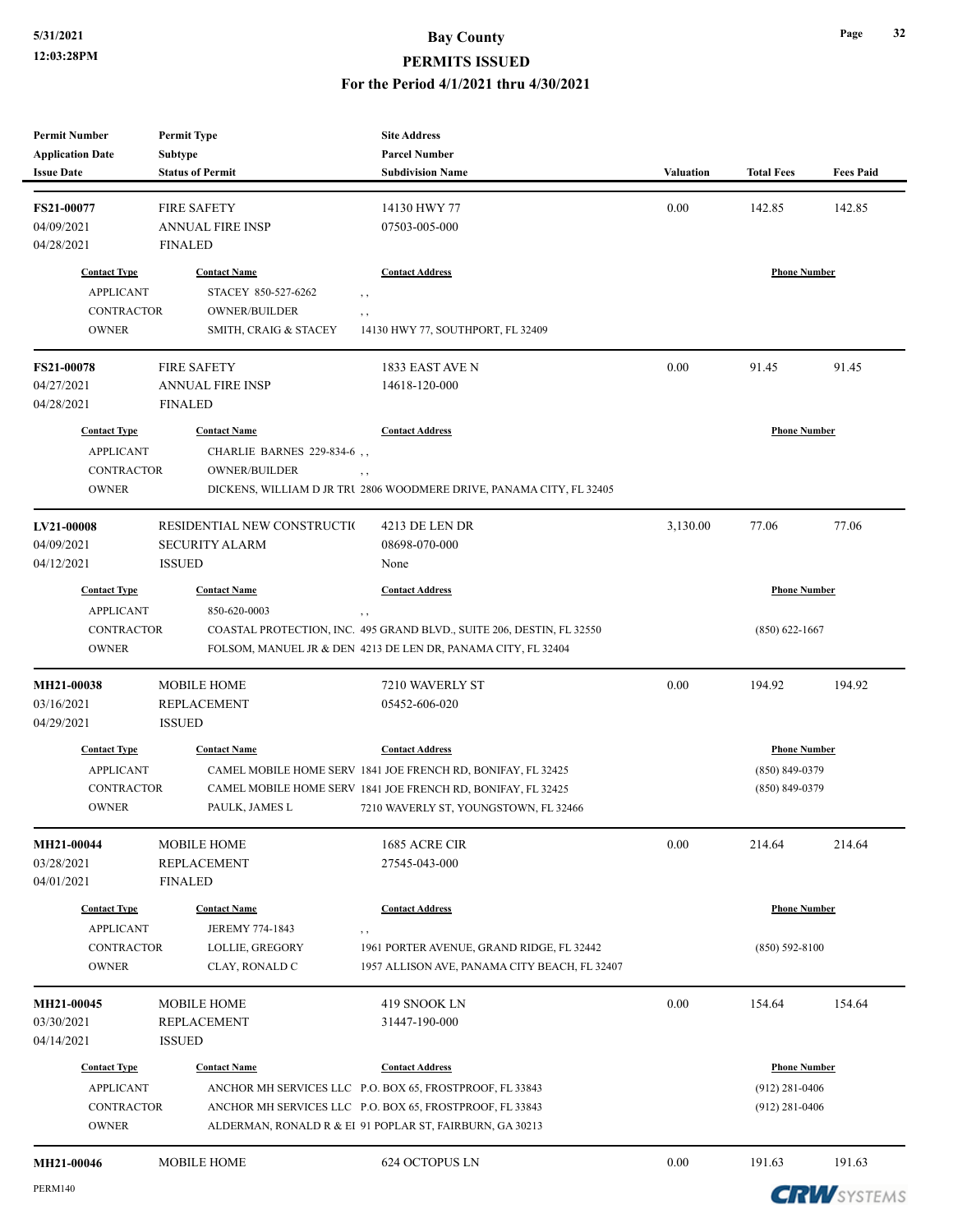| <b>Permit Number</b>    | <b>Permit Type</b>       | <b>Site Address</b>                                                   |           |                     |                    |
|-------------------------|--------------------------|-----------------------------------------------------------------------|-----------|---------------------|--------------------|
| <b>Application Date</b> | <b>Subtype</b>           | <b>Parcel Number</b>                                                  |           |                     |                    |
| <b>Issue Date</b>       | <b>Status of Permit</b>  | <b>Subdivision Name</b>                                               | Valuation | <b>Total Fees</b>   | <b>Fees Paid</b>   |
| 04/01/2021              | <b>REPLACEMENT</b>       | 31463-250-000                                                         |           |                     |                    |
| 04/14/2021              | <b>ISSUED</b>            |                                                                       |           |                     |                    |
| <b>Contact Type</b>     | <b>Contact Name</b>      | <b>Contact Address</b>                                                |           | <b>Phone Number</b> |                    |
| <b>APPLICANT</b>        |                          | ANCHOR MH SERVICES LLC P.O. BOX 65, FROSTPROOF, FL 33843              |           | $(912)$ 281-0406    |                    |
| <b>CONTRACTOR</b>       |                          | ANCHOR M H SERVICES LLC P.O. BOX 65, FROSTPROOF, FL 33843             |           | $(912)$ 281-0406    |                    |
| <b>OWNER</b>            | PUCKETT, LISA            | 95 OVERLOOK WAY, CARROLLTON, GA 30117                                 |           |                     |                    |
|                         |                          |                                                                       |           |                     |                    |
| MH21-00053              | <b>MOBILE HOME</b>       | 105 SALE RD                                                           | 0.00      | 686.78              | 686.78             |
| 04/12/2021              | <b>NEW MOBILE HOME</b>   | 07585-275-000                                                         |           |                     |                    |
| 04/23/2021              | <b>FINALED</b>           |                                                                       |           |                     |                    |
|                         |                          |                                                                       |           |                     |                    |
| <b>Contact Type</b>     | <b>Contact Name</b>      | <b>Contact Address</b>                                                |           | <b>Phone Number</b> |                    |
| <b>APPLICANT</b>        |                          | L & J MOBILE HOME SERVICI 203 STARWOOD LN, CHATTAHOOCHEE, FL 32324    |           | $(850) 519 - 5753$  |                    |
| <b>CONTRACTOR</b>       |                          | L & J MOBILE HOME SERVIC 203 STARWOOD LN, CHATTAHOOCHEE, FL 32324     |           | $(850)$ 519-5753    |                    |
| <b>OWNER</b>            | WILLIAMS, GAIL           | 105 SALE RD, SOUTHPORT, FL 32409                                      |           |                     |                    |
| MH21-00054              | <b>DEMOLITION</b>        | 397 RED SNAPPER LN E-18                                               | 0.00      | 133.58              | 133.58             |
| 04/15/2021              | <b>RESIDENTIAL</b>       | 31448-020-000                                                         |           |                     |                    |
| 04/15/2021              | <b>ISSUED</b>            |                                                                       |           |                     |                    |
|                         |                          |                                                                       |           |                     |                    |
| <b>Contact Type</b>     | <b>Contact Name</b>      | <b>Contact Address</b>                                                |           | <b>Phone Number</b> |                    |
| <b>APPLICANT</b>        | REDMONDS INC.CBC         | 8606 LAIRD STREET, PANAMA CITY BEACH, FL 32408                        |           | $(850)$ 249-2644    |                    |
| <b>CONTRACTOR</b>       | REDMONDS INC.CBC         | 8606 LAIRD STREET, PANAMA CITY BEACH, FL 32408                        |           | $(850)$ 249-2644    |                    |
| <b>OWNER</b>            | <b>BROWER, PATRICIA</b>  | 4036 ADMIRAL DRV, CHAMBLEE, GA 30341                                  |           |                     |                    |
| MH21-00055              | <b>MOBILE HOME</b>       | 9021 RIZZUTO RD                                                       | 0.00      | 252.46              | 252.46             |
| 04/16/2021              | <b>NEW MOBILE HOME</b>   | 05639-210-000                                                         |           |                     |                    |
| 04/29/2021              | <b>ISSUED</b>            |                                                                       |           |                     |                    |
|                         |                          |                                                                       |           |                     |                    |
| <b>Contact Type</b>     | <b>Contact Name</b>      | <b>Contact Address</b>                                                |           | <b>Phone Number</b> |                    |
| <b>APPLICANT</b>        |                          | RANDY KYLLONEN AND SON 7355 HARDAWAY HIGHWAY, CHATTAHOOCHEE, FL 32324 |           | $(850) 566 - 1123$  |                    |
| <b>CONTRACTOR</b>       |                          | RANDY KYLLONEN AND SOI 7355 HARDAWAY HIGHWAY, CHATTAHOOCHEE, FL 32324 |           | $(850) 566 - 1123$  |                    |
| <b>OWNER</b>            |                          | NEWSOM, TIMOTHY D & JEN 9013 RIZZUTO RD, PANAMA CITY, FL 32404        |           |                     |                    |
| MH21-00056              | <b>MOBILE HOME</b>       | 3115 F ST                                                             | 0.00      | 263.96              | 263.96             |
| 04/19/2021              | <b>REPLACEMENT</b>       | 11914-230-000                                                         |           |                     |                    |
| 04/28/2021              | <b>ISSUED</b>            |                                                                       |           |                     |                    |
|                         |                          |                                                                       |           |                     |                    |
| <b>Contact Type</b>     | <b>Contact Name</b>      | <b>Contact Address</b>                                                |           | <b>Phone Number</b> |                    |
| <b>APPLICANT</b>        | MANDY (850) 522-1489     | $, \, , \,$                                                           |           |                     |                    |
| <b>CONTACT</b>          |                          | CC'S MODULAR & MANUFAC 3220 HWY 77, Panama City, FL 32405             |           | $(850)$ 522-1488    |                    |
| <b>CONTRACTOR</b>       |                          | R.D. "WAYNE" EDENFIELD, JI P. O. BOX 229, GRAND RIDGE, FL 32442       |           | $(850)$ 209-1879    |                    |
| <b>OWNER</b>            | BLACK, KATHRYN E         | 11765 NW MILLER RD, LAWTON, OK 73507                                  |           |                     |                    |
| MH21-00064              | <b>MOBILE HOME</b>       | 11911 JASMINE ST                                                      | 0.00      | 598.60              | 598.60             |
| 04/22/2021              | <b>NEW MOBILE HOME</b>   | 01933-050-000                                                         |           |                     |                    |
| 04/29/2021              | <b>ISSUED</b>            |                                                                       |           |                     |                    |
|                         |                          |                                                                       |           |                     |                    |
| <b>Contact Type</b>     | <b>Contact Name</b>      | <b>Contact Address</b>                                                |           | <b>Phone Number</b> |                    |
| <b>APPLICANT</b>        | <b>SCOTT MOBILE HOME</b> | 2134 HENTZ DRIVE, PANAMA CITY, FL 32405                               |           | $(850)$ 769-6392    |                    |
| <b>CONTRACTOR</b>       | <b>SCOTT MOBILE HOME</b> | 2134 HENTZ DRIVE, PANAMA CITY, FL 32405                               |           | $(850)$ 769-6392    |                    |
| <b>OWNER</b>            | EDGE, SARA M             | 11927 JASMINE ST, FOUNTAIN, FL 32423                                  |           |                     |                    |
| PPE21-00172             | PRIVATE PROVIDER         | 6501 GOLDEN ASTER TRL                                                 | 0.00      | 82.20               | 82.20              |
| 04/01/2021              | <b>ELECTRICAL</b>        | 32611-656-000                                                         |           |                     |                    |
|                         |                          |                                                                       |           |                     |                    |
| <b>PERM140</b>          |                          |                                                                       |           |                     | <b>CRUNCYCTEMS</b> |

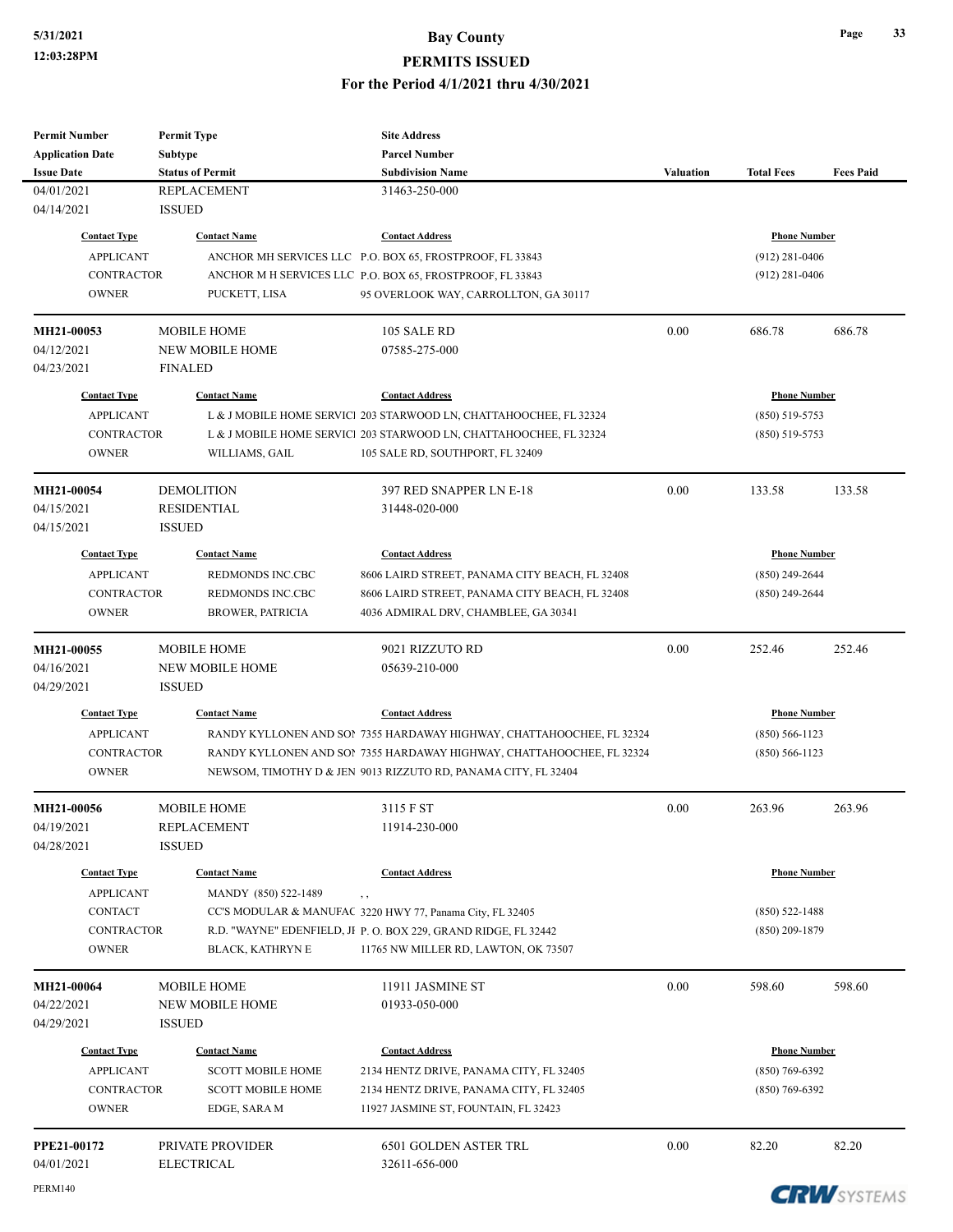| <b>Permit Number</b>    | <b>Permit Type</b>      | <b>Site Address</b>                                                                             |                  |                     |                  |
|-------------------------|-------------------------|-------------------------------------------------------------------------------------------------|------------------|---------------------|------------------|
| <b>Application Date</b> | Subtype                 | <b>Parcel Number</b>                                                                            |                  |                     |                  |
| <b>Issue Date</b>       | <b>Status of Permit</b> | <b>Subdivision Name</b>                                                                         | <b>Valuation</b> | <b>Total Fees</b>   | <b>Fees Paid</b> |
| 04/01/2021              | <b>FINALED</b>          | None                                                                                            |                  |                     |                  |
| <b>Contact Type</b>     | <b>Contact Name</b>     | <b>Contact Address</b>                                                                          |                  | <b>Phone Number</b> |                  |
| <b>APPLICANT</b>        |                         | EMERALD COAST DBD INC. 3543 HWY 2321, PANAMA CITY, FL 32409                                     |                  | $(850)$ 271-5900    |                  |
| <b>CONTRACTOR</b>       |                         | JACK DANIELS ELECTRIC CC 112 JOY CIRCLE, PANAMA CITY, FL 32405                                  |                  | $(850)$ 769-9259    |                  |
| <b>OWNER</b>            |                         | ZACHERL, HERMAN LOUIS 3738 PATRICK RD, PANAMA CITY, FL 32409                                    |                  |                     |                  |
|                         |                         |                                                                                                 |                  |                     |                  |
| PPE21-00173             | PRIVATE PROVIDER        | 5300 HOPETOWN LN                                                                                | 0.00             | 71.93               | 71.93            |
| 04/08/2021              | <b>ELECTRICAL</b>       | 31183-629-000                                                                                   |                  |                     |                  |
| 04/08/2021              | <b>ISSUED</b>           |                                                                                                 |                  |                     |                  |
| <b>Contact Type</b>     | <b>Contact Name</b>     | <b>Contact Address</b>                                                                          |                  | <b>Phone Number</b> |                  |
| <b>APPLICANT</b>        |                         | BEN WORTMAN CONSTRUCT PO BOX 226, PANAMA CITY, FL 32402                                         |                  | $(850) 527 - 0597$  |                  |
| <b>CONTRACTOR</b>       |                         | CHRIS WALKER ELECTRIC, L 5617 WALLACE RD, PANAMA CITY, FL 32404                                 |                  | $(850) 596 - 2646$  |                  |
|                         |                         | ELECTRICAL CONTRA CHRIS WALKER ELECTRIC, L 5617 WALLACE RD, PANAMA CITY, FL 32404               |                  | $(850) 596 - 2646$  |                  |
| <b>OWNER</b>            |                         | DENARO, PAUL M & HEATHE 9860 THOMAS DR #608, PANAMA CITY BEACH, FL 32408                        |                  |                     |                  |
|                         |                         |                                                                                                 |                  |                     |                  |
| PPE21-00174             | PRIVATE PROVIDER        | 5300 HOPETOWN LN                                                                                | 0.00             | 90.93               | 90.93            |
| 04/08/2021              | <b>ELECTRICAL</b>       | 31183-629-000                                                                                   |                  |                     |                  |
| 04/08/2021              | <b>ISSUED</b>           |                                                                                                 |                  |                     |                  |
| <b>Contact Type</b>     | <b>Contact Name</b>     | <b>Contact Address</b>                                                                          |                  | <b>Phone Number</b> |                  |
| <b>APPLICANT</b>        |                         | BEN WORTMAN CONSTRUCT PO BOX 226, PANAMA CITY, FL 32402                                         |                  | $(850)$ 527-0597    |                  |
| <b>CONTRACTOR</b>       |                         | BEN WORTMAN CONSTRUCT PO BOX 226, PANAMA CITY, FL 32402                                         |                  | $(850) 527 - 0597$  |                  |
|                         |                         | ELECTRICAL CONTRA CHRIS WALKER ELECTRIC, L 5617 WALLACE RD, PANAMA CITY, FL 32404               |                  | $(850) 596 - 2646$  |                  |
| <b>OWNER</b>            |                         | DENARO, PAUL M & HEATHE 9860 THOMAS DR #608, PANAMA CITY BEACH, FL 32408                        |                  |                     |                  |
|                         |                         |                                                                                                 |                  |                     |                  |
| PPE21-00175             | <b>PRIVATE PROVIDER</b> | <b>6656 HARBOUR BLVD</b>                                                                        | 11,000.00        | 71.93               | 71.93            |
| 04/16/2021              | <b>ELECTRICAL</b>       | 27338-009-300                                                                                   |                  |                     |                  |
| 04/16/2021              | <b>ISSUED</b>           |                                                                                                 |                  |                     |                  |
| <b>Contact Type</b>     | <b>Contact Name</b>     | <b>Contact Address</b>                                                                          |                  | <b>Phone Number</b> |                  |
| <b>APPLICANT</b>        |                         | CURRENT ELECTRICAL TECI 405 EAST CALADIUM CIRCLE, PANAMA CITY BEACH, FL 32413                   |                  | $(850)$ 481-6155    |                  |
|                         |                         | ELECTRICAL CONTRA CURRENT ELECTRICAL TECI 405 EAST CALADIUM CIRCLE, PANAMA CITY BEACH, FL 32413 |                  | $(850)$ 481-6155    |                  |
| <b>OWNER</b>            |                         | WOLIVER DEVELOPMENT LI 10441 MILLER CIR, YOUNGSTOWN, FL 32408                                   |                  |                     |                  |
|                         |                         |                                                                                                 |                  |                     |                  |
| PPE21-00176             | PRIVATE PROVIDER        | <b>6656 HARBOUR BLVD</b>                                                                        | 11,000.00        | 89.36               | 89.36            |
| 04/16/2021              | <b>ELECTRICAL</b>       | 27338-009-300                                                                                   |                  |                     |                  |
| 04/16/2021              | <b>ISSUED</b>           |                                                                                                 |                  |                     |                  |
| <b>Contact Type</b>     | <b>Contact Name</b>     | <b>Contact Address</b>                                                                          |                  | <b>Phone Number</b> |                  |
| <b>APPLICANT</b>        |                         | CURRENT ELECTRICAL TECI 405 EAST CALADIUM CIRCLE, PANAMA CITY BEACH, FL 32413                   |                  | $(850)$ 481-6155    |                  |
| <b>CONTRACTOR</b>       |                         | CURRENT ELECTRICAL TECI 405 EAST CALADIUM CIRCLE, PANAMA CITY BEACH, FL 32413                   |                  | $(850)$ 481-6155    |                  |
|                         |                         | ELECTRICAL CONTRA CURRENT ELECTRICAL TECI 405 EAST CALADIUM CIRCLE, PANAMA CITY BEACH, FL 32413 |                  | $(850)$ 481-6155    |                  |
| <b>OWNER</b>            |                         | WOLIVER DEVELOPMENT LI 10441 MILLER CIR, YOUNGSTOWN, FL 32408                                   |                  |                     |                  |
|                         |                         |                                                                                                 |                  |                     |                  |
| PPE21-00177             | PRIVATE PROVIDER        | 8400 WARNER PL                                                                                  | 5,500.00         | 90.83               | 90.83            |
| 04/22/2021              | <b>ELECTRICAL</b>       | 27568-000-021                                                                                   |                  |                     |                  |
| 04/27/2021              | <b>ISSUED</b>           |                                                                                                 |                  |                     |                  |
| <b>Contact Type</b>     | <b>Contact Name</b>     | <b>Contact Address</b>                                                                          |                  | <b>Phone Number</b> |                  |
| <b>APPLICANT</b>        | Danny 249-8309          | , ,                                                                                             |                  |                     |                  |
| <b>CONTRACTOR</b>       | DACO ELECTRIC INC       | 17003 FIRENZO AVE, PANAMA CITY BEACH, FL 32413                                                  |                  | $(850)$ 249-8309    |                  |
| <b>OWNER</b>            |                         | THOMPSON RESIDENTIAL, L 103 TRENOVIA PL, PANAMA CITY BEACH, FL 32407                            |                  |                     |                  |
|                         |                         |                                                                                                 |                  |                     |                  |
| PPE21-00178             | PRIVATE PROVIDER        | 8404 WARNER PL                                                                                  | 0.00             | 71.93               | 71.93            |
| <b>PERM140</b>          |                         |                                                                                                 |                  |                     | COLLOVETTILE     |

**CRW**SYSTEMS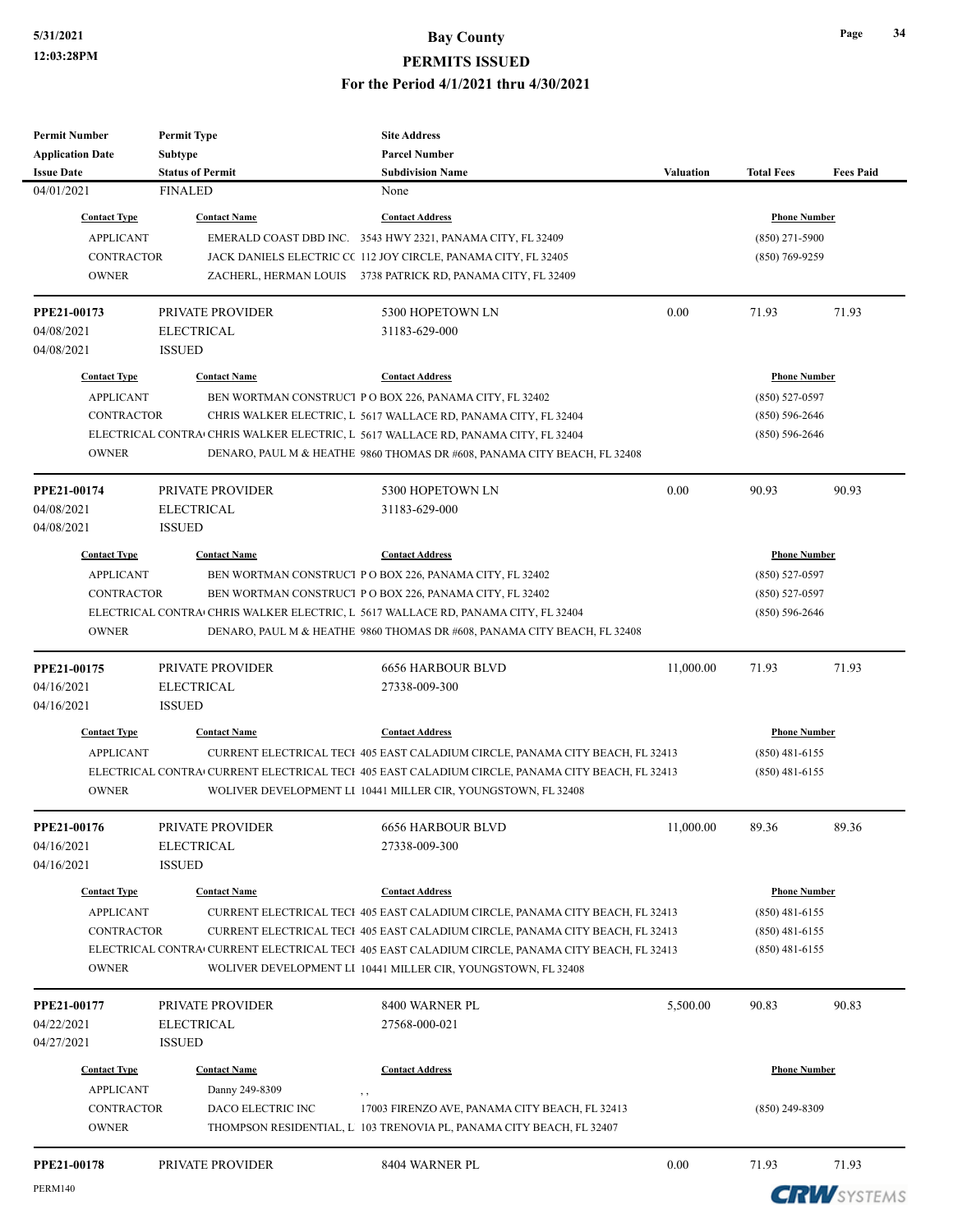# **5/31/2021 Bay County**

**PERMITS ISSUED**

**For the Period 4/1/2021 thru 4/30/2021**

| <b>Permit Number</b>    | <b>Permit Type</b>      |                                                                         |           |                     |                  |
|-------------------------|-------------------------|-------------------------------------------------------------------------|-----------|---------------------|------------------|
| <b>Application Date</b> | <b>Subtype</b>          | <b>Parcel Number</b>                                                    |           |                     |                  |
| <b>Issue Date</b>       | <b>Status of Permit</b> | <b>Subdivision Name</b>                                                 | Valuation | <b>Total Fees</b>   | <b>Fees Paid</b> |
| 04/24/2021              | <b>ELECTRICAL</b>       | 27568-000-019                                                           |           |                     |                  |
| 04/27/2021              | <b>ISSUED</b>           |                                                                         |           |                     |                  |
| <b>Contact Type</b>     | <b>Contact Name</b>     | <b>Contact Address</b>                                                  |           | <b>Phone Number</b> |                  |
| <b>APPLICANT</b>        | DACO ELECTRIC INC       | 17003 FIRENZO AVE, PANAMA CITY BEACH, FL 32413                          |           | $(850)$ 249-8309    |                  |
| <b>CONTRACTOR</b>       | DACO ELECTRIC INC       | 17003 FIRENZO AVE, PANAMA CITY BEACH, FL 32413                          |           | $(850)$ 249-8309    |                  |
| <b>OWNER</b>            |                         | THOMPSON RESIDENTIAL, L 103 TRENOVIA PL, PANAMA CITY BEACH, FL 32407    |           |                     |                  |
| PPE21-00179             | PRIVATE PROVIDER        | 8404 WARNER PL                                                          | 5,500.00  | 90.83               | 90.83            |
| 04/24/2021              | <b>ELECTRICAL</b>       | 27568-000-019                                                           |           |                     |                  |
| 04/27/2021              | <b>ISSUED</b>           |                                                                         |           |                     |                  |
| <b>Contact Type</b>     | <b>Contact Name</b>     | <b>Contact Address</b>                                                  |           | <b>Phone Number</b> |                  |
| <b>APPLICANT</b>        | DACO ELECTRIC INC       | 17003 FIRENZO AVE, PANAMA CITY BEACH, FL 32413                          |           | $(850)$ 249-8309    |                  |
| <b>CONTRACTOR</b>       | DACO ELECTRIC INC       | 17003 FIRENZO AVE, PANAMA CITY BEACH, FL 32413                          |           | $(850)$ 249-8309    |                  |
| <b>OWNER</b>            |                         | THOMPSON RESIDENTIAL, L 103 TRENOVIA PL, PANAMA CITY BEACH, FL 32407    |           |                     |                  |
| <b>PPE21-00180</b>      | PRIVATE PROVIDER        | 8429 WARNER PL                                                          | 0.00      | 71.93               | 71.93            |
| 04/24/2021              | <b>ELECTRICAL</b>       | 27568-000-033                                                           |           |                     |                  |
| 04/27/2021              | <b>ISSUED</b>           |                                                                         |           |                     |                  |
| <b>Contact Type</b>     | <b>Contact Name</b>     | <b>Contact Address</b>                                                  |           | <b>Phone Number</b> |                  |
| <b>APPLICANT</b>        | DACO ELECTRIC INC       | 17003 FIRENZO AVE, PANAMA CITY BEACH, FL 32413                          |           | $(850)$ 249-8309    |                  |
| <b>CONTRACTOR</b>       | DACO ELECTRIC INC       | 17003 FIRENZO AVE, PANAMA CITY BEACH, FL 32413                          |           | $(850)$ 249-8309    |                  |
| <b>OWNER</b>            |                         | THOMPSON RESIDENTIAL, L 103 TRENOVIA PL, PANAMA CITY BEACH, FL 32407    |           |                     |                  |
| PPE21-00181             | PRIVATE PROVIDER        | 8425 WARNER PL                                                          | 5,500.00  | 90.83               | 90.83            |
| 04/24/2021              | <b>ELECTRICAL</b>       | 27568-000-035                                                           |           |                     |                  |
| 04/27/2021              | <b>ISSUED</b>           |                                                                         |           |                     |                  |
| <b>Contact Type</b>     | <b>Contact Name</b>     | <b>Contact Address</b>                                                  |           | <b>Phone Number</b> |                  |
| <b>APPLICANT</b>        | DACO ELECTRIC INC       | 17003 FIRENZO AVE, PANAMA CITY BEACH, FL 32413                          |           | $(850)$ 249-8309    |                  |
| <b>CONTRACTOR</b>       | DACO ELECTRIC INC       | 17003 FIRENZO AVE, PANAMA CITY BEACH, FL 32413                          |           | $(850)$ 249-8309    |                  |
| <b>OWNER</b>            |                         | THOMPSON RESIDENTIAL, L 103 TRENOVIA PL, PANAMA CITY BEACH, FL 32407    |           |                     |                  |
| PPE21-00182             | PRIVATE PROVIDER        | 8429 WARNER PL                                                          | 5,500.00  | 90.83               | 90.83            |
| 04/24/2021              | ELECTRICAL              | 27568-000-033                                                           |           |                     |                  |
| 04/27/2021              | <b>ISSUED</b>           |                                                                         |           |                     |                  |
| <b>Contact Type</b>     | <b>Contact Name</b>     | <b>Contact Address</b>                                                  |           | <b>Phone Number</b> |                  |
| <b>APPLICANT</b>        | DACO ELECTRIC INC       | 17003 FIRENZO AVE, PANAMA CITY BEACH, FL 32413                          |           | $(850)$ 249-8309    |                  |
| <b>CONTRACTOR</b>       | DACO ELECTRIC INC       | 17003 FIRENZO AVE, PANAMA CITY BEACH, FL 32413                          |           | $(850)$ 249-8309    |                  |
| <b>OWNER</b>            |                         | THOMPSON RESIDENTIAL, L 103 TRENOVIA PL, PANAMA CITY BEACH, FL 32407    |           |                     |                  |
| PPE21-00183             | PRIVATE PROVIDER        | 3905 SANDPINE WAY                                                       | 10,000.00 | 184.86              | 184.86           |
| 04/26/2021              | <b>ELECTRICAL</b>       | 05911-005-004                                                           |           |                     |                  |
| 04/26/2021              | <b>FINALED</b>          |                                                                         |           |                     |                  |
| <b>Contact Type</b>     | <b>Contact Name</b>     | <b>Contact Address</b>                                                  |           | <b>Phone Number</b> |                  |
| <b>APPLICANT</b>        | GREG 850-630-4620       | , ,                                                                     |           |                     |                  |
| <b>CONTRACTOR</b>       |                         | EMERALD COAST SERVICES 222 HIDDEN PINES DR, PANAMA CITY BEACH, FL 32408 |           | $(850) 832 - 7500$  |                  |
| <b>OWNER</b>            | CAMBEN HOLDING LLC      | 2023 THOMAS DR, PANAMA CITY BEACH, FL 32408                             |           |                     |                  |
| PPG21-00004             | PRIVATE PROVIDER        | 7933 NORTH LAGOON DR                                                    | 0.00      | 70.00               | 70.00            |
| 04/13/2021              | GAS                     | 30166-101-000                                                           |           |                     |                  |
| 04/13/2021              | <b>ISSUED</b>           |                                                                         |           |                     |                  |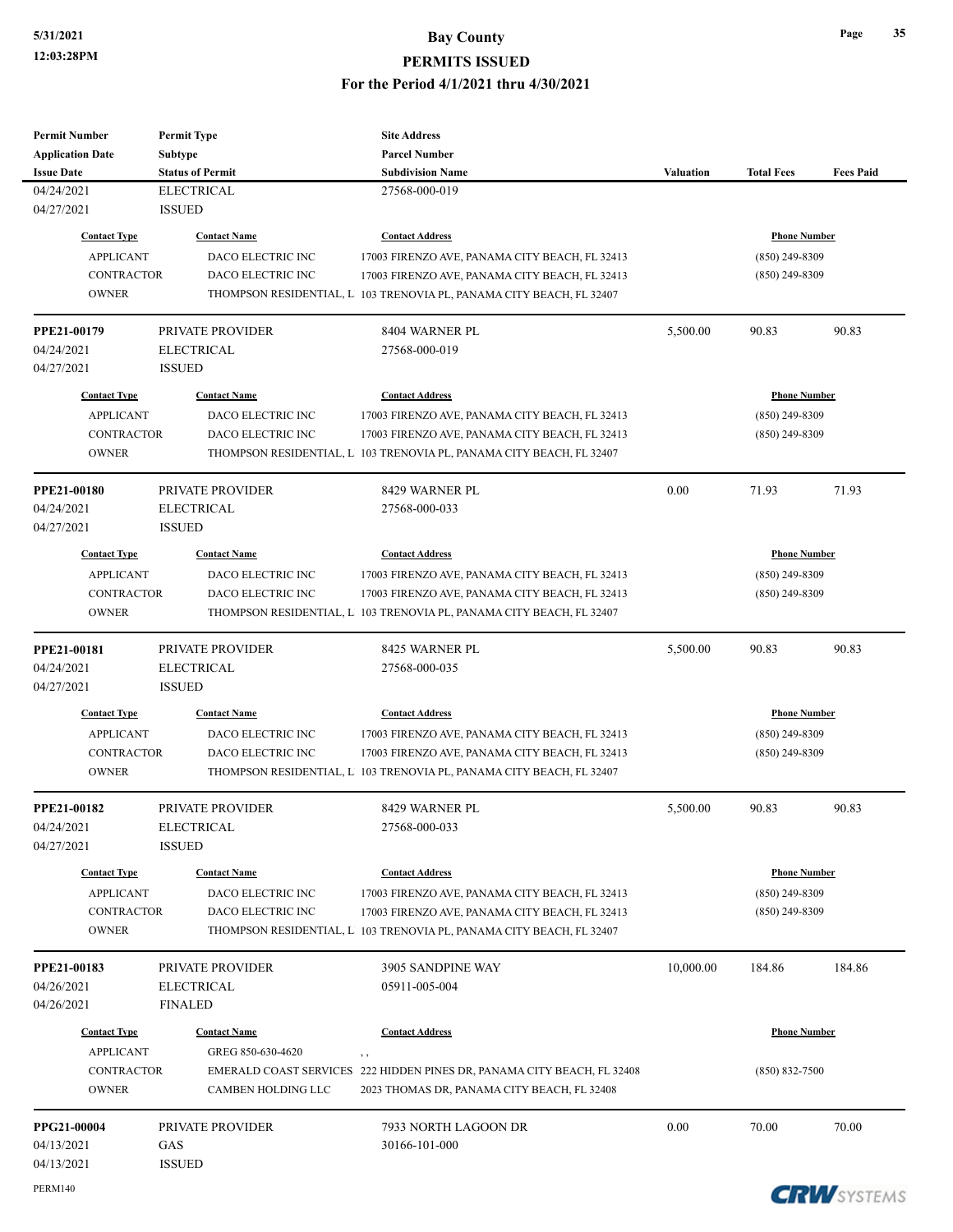| <b>Permit Number</b>    | <b>Permit Type</b>                 | <b>Site Address</b>                                                                 |                  |                     |                  |
|-------------------------|------------------------------------|-------------------------------------------------------------------------------------|------------------|---------------------|------------------|
| <b>Application Date</b> | Subtype                            | <b>Parcel Number</b>                                                                |                  |                     |                  |
| <b>Issue Date</b>       | <b>Status of Permit</b>            | <b>Subdivision Name</b>                                                             | <b>Valuation</b> | <b>Total Fees</b>   | <b>Fees Paid</b> |
| <b>Contact Type</b>     | <b>Contact Name</b>                | <b>Contact Address</b>                                                              |                  | <b>Phone Number</b> |                  |
| <b>APPLICANT</b>        |                                    | FOCUS CONSTRUCTION OF N 104 ESTES PLACE, PANAMA CITY BEACH, FL 32413                |                  | $(850)$ 704-5006    |                  |
| <b>CONTRACTOR</b>       |                                    | WEST END PLUMBING CONT 326 MEMORY LN, PANAMA CITY BEACH, FL 32413                   |                  | $(850)$ 233-8315    |                  |
| <b>OWNER</b>            | MC GEE, RICHARD D &                | BELINDA H CO-TRUSTEES, PANAMA CITY BEACH, FL 32408                                  |                  |                     |                  |
|                         |                                    | PLUMBING CONTRACT WEST END PLUMBING CONT 326 MEMORY LN, PANAMA CITY BEACH, FL 32413 |                  | $(850)$ 233-8315    |                  |
| PPM21-00063             | PRIVATE PROVIDER                   | 3912 RAVEN ST                                                                       | 6,200.00         | 70.00               | 70.00            |
| 03/11/2021              | MECHANICAL                         | 30753-023-000                                                                       |                  |                     |                  |
| 04/01/2021              | <b>ISSUED</b>                      |                                                                                     |                  |                     |                  |
| <b>Contact Type</b>     | <b>Contact Name</b>                | <b>Contact Address</b>                                                              |                  | <b>Phone Number</b> |                  |
| <b>APPLICANT</b>        |                                    | BAY HEATING AND COOLINC 2637 NORTH EAST AVENUE, PANAMA CITY, FL 32405               |                  | $(000)$ 763-7702    |                  |
| <b>CONTRACTOR</b>       |                                    | BAY HEATING AND COOLINC 2637 NORTH EAST AVENUE, PANAMA CITY, FL 32405               |                  | $(000)$ 763-7702    |                  |
| <b>OWNER</b>            |                                    | SMART MOVE REAL ESTATE 550 OLD FIVE NOTCH RD, WHITESBURG, GA 30185                  |                  |                     |                  |
| PPM21-00091             | PRIVATE PROVIDER                   | <b>219 SKUNK VALLEY RD</b>                                                          | 7,000.00         | 70.00               | 70.00            |
| 04/01/2021              | MECHANICAL                         | 07533-503-000                                                                       |                  |                     |                  |
| 04/01/2021              | <b>FINALED</b>                     |                                                                                     |                  |                     |                  |
| <b>Contact Type</b>     | <b>Contact Name</b>                | <b>Contact Address</b>                                                              |                  | <b>Phone Number</b> |                  |
| <b>APPLICANT</b>        |                                    | STEVERSON AIR CONDITION 403 W. 11TH ST, PANAMA CITY, FL 32401                       |                  | $(850)$ 248-1109    |                  |
| <b>CONTRACTOR</b>       |                                    | STEVERSON AIR CONDITION 403 W. 11TH ST, PANAMA CITY, FL 32401                       |                  | $(850)$ 248-1109    |                  |
|                         |                                    | ELECTRICAL CONTRA JACK DANIELS ELECTRIC CC 112 JOY CIRCLE, PANAMA CITY, FL 32405    |                  | $(850)$ 769-9259    |                  |
| <b>OWNER</b>            |                                    | SUZANNE VICKERS CONST, 1 1026 PIERSON DR, LYNN HAVEN, FL 32444                      |                  | $(850)$ 785-5976    |                  |
|                         | PLUMBING CONTRAC1 JERRY'S PLUMBING | 2315 ORLANDO ROAD, PANAMA CITY, FL 32405                                            |                  | $(000)$ 769-4214    |                  |
| PPM21-00092             | <b>PRIVATE PROVIDER</b>            | 2134 12TH ST E                                                                      | 4,000.00         | 71.93               | 71.93            |
| 04/02/2021              | MECHANICAL                         | 11281-250-540                                                                       |                  |                     |                  |
| 04/02/2021              | <b>ISSUED</b>                      |                                                                                     |                  |                     |                  |
| <b>Contact Type</b>     | <b>Contact Name</b>                | <b>Contact Address</b>                                                              |                  | <b>Phone Number</b> |                  |
| <b>APPLICANT</b>        | <b>EMERALD COAST AIR INC</b>       | 263 LAIRD CIRCLE, PANAMA CITY, FL 32408                                             |                  | $(850)$ 249-5665    |                  |
| <b>CONTRACTOR</b>       | <b>EMERALD COAST AIR INC</b>       | 263 LAIRD CIRCLE, PANAMA CITY, FL 32408                                             |                  | $(850)$ 249-5665    |                  |
| <b>OWNER</b>            | D.R. HORTON, INC.                  | 25366 PROFIT DR, DAPHNE, AL 36526                                                   |                  |                     |                  |
| PPM21-00093             | PRIVATE PROVIDER                   | 2140 12TH ST E                                                                      | 4,000.00         | 71.93               | 71.93            |
| 04/02/2021              | MECHANICAL                         | 11281-250-550                                                                       |                  |                     |                  |
| 04/02/2021              | <b>ISSUED</b>                      |                                                                                     |                  |                     |                  |
| <b>Contact Type</b>     | <b>Contact Name</b>                | <b>Contact Address</b>                                                              |                  | <b>Phone Number</b> |                  |
| <b>APPLICANT</b>        | <b>EMERALD COAST AIR INC</b>       | 263 LAIRD CIRCLE, PANAMA CITY, FL 32408                                             |                  | $(850)$ 249-5665    |                  |
| <b>CONTRACTOR</b>       | <b>EMERALD COAST AIR INC</b>       | 263 LAIRD CIRCLE, PANAMA CITY, FL 32408                                             |                  | $(850)$ 249-5665    |                  |
| <b>OWNER</b>            | D.R. HORTON, INC.                  | 25366 PROFIT DR, DAPHNE, AL 36526                                                   |                  |                     |                  |
| PPM21-00094             | PRIVATE PROVIDER                   | 2146 12TH ST E                                                                      | 4,000.00         | 71.93               | 71.93            |
| 04/02/2021              | MECHANICAL                         | 11281-250-560                                                                       |                  |                     |                  |
| 04/02/2021              | <b>ISSUED</b>                      |                                                                                     |                  |                     |                  |
| <b>Contact Type</b>     | <b>Contact Name</b>                | <b>Contact Address</b>                                                              |                  | <b>Phone Number</b> |                  |
| <b>APPLICANT</b>        | <b>EMERALD COAST AIR INC</b>       | 263 LAIRD CIRCLE, PANAMA CITY, FL 32408                                             |                  | $(850)$ 249-5665    |                  |
| <b>CONTRACTOR</b>       | EMERALD COAST AIR INC              | 263 LAIRD CIRCLE, PANAMA CITY, FL 32408                                             |                  | $(850)$ 249-5665    |                  |
| <b>OWNER</b>            | D.R. HORTON, INC.                  | 25366 PROFIT DR, DAPHNE, AL 36526                                                   |                  |                     |                  |
| PPM21-00095             | PRIVATE PROVIDER                   | 2218 12TH ST E                                                                      | 4,000.00         | 71.93               | 71.93            |
| 04/02/2021              | MECHANICAL                         | 11281-250-600                                                                       |                  |                     |                  |

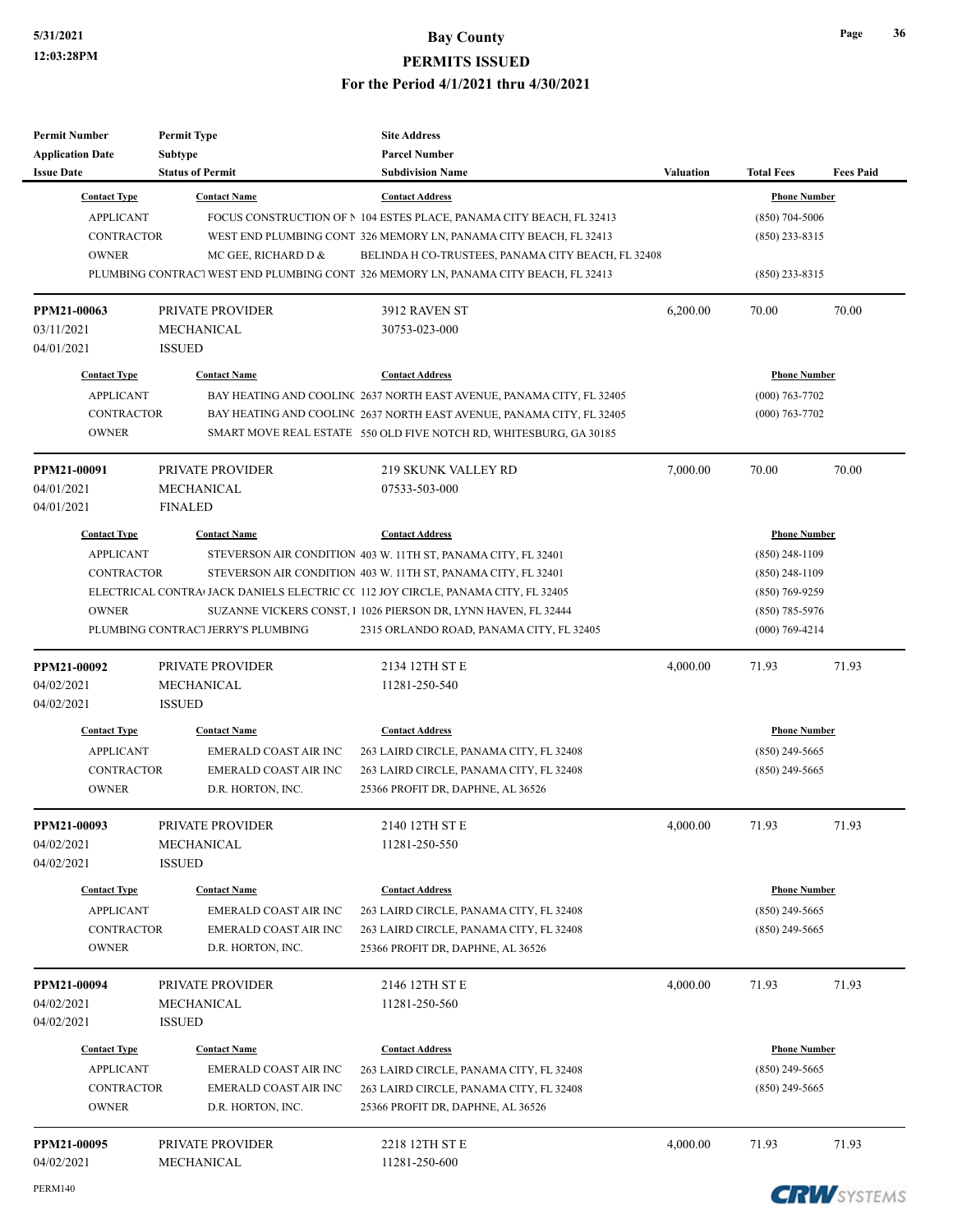| <b>Permit Number</b>    | <b>Permit Type</b>           | <b>Site Address</b>                                                              |                  |                     |                  |
|-------------------------|------------------------------|----------------------------------------------------------------------------------|------------------|---------------------|------------------|
| <b>Application Date</b> | Subtype                      | <b>Parcel Number</b>                                                             |                  |                     |                  |
| <b>Issue Date</b>       | <b>Status of Permit</b>      | <b>Subdivision Name</b>                                                          | <b>Valuation</b> | <b>Total Fees</b>   | <b>Fees Paid</b> |
| 04/02/2021              | <b>ISSUED</b>                |                                                                                  |                  |                     |                  |
| <b>Contact Type</b>     | <b>Contact Name</b>          | <b>Contact Address</b>                                                           |                  | <b>Phone Number</b> |                  |
| <b>APPLICANT</b>        | <b>EMERALD COAST AIR INC</b> | 263 LAIRD CIRCLE, PANAMA CITY, FL 32408                                          |                  | $(850)$ 249-5665    |                  |
| <b>CONTRACTOR</b>       | EMERALD COAST AIR INC        | 263 LAIRD CIRCLE, PANAMA CITY, FL 32408                                          |                  | $(850)$ 249-5665    |                  |
| <b>OWNER</b>            | D.R. HORTON, INC.            | 25366 PROFIT DR, DAPHNE, AL 36526                                                |                  |                     |                  |
| PPM21-00096             | PRIVATE PROVIDER             | 4773 FIREFLY LN                                                                  | 5,866.00         | 70.00               | 70.00            |
| 04/06/2021              | MECHANICAL                   | 05830-030-164                                                                    |                  |                     |                  |
| 04/06/2021              | <b>FINALED</b>               |                                                                                  |                  |                     |                  |
| <b>Contact Type</b>     | <b>Contact Name</b>          | <b>Contact Address</b>                                                           |                  | <b>Phone Number</b> |                  |
| <b>APPLICANT</b>        |                              | ALL AMERICAN AIR CONDIT 1025 HARRISON AVE, PANAMA CITY, FL 32401                 |                  | $(850)$ 914-9000    |                  |
| <b>COMPANY</b>          |                              | D. R. HORTON, INC - LOWERY 17745 ASHLEY DRIVE, PANAMA CITY BEACH, FL 32413       |                  | $(850) 660 - 1701$  |                  |
| <b>CONTRACTOR</b>       |                              | ALL AMERICAN AIR CONDIT 1025 HARRISON AVE, PANAMA CITY, FL 32401                 |                  | $(850)$ 914-9000    |                  |
| <b>OWNER</b>            |                              | TITUS ROAD STATION, LLC 133 S. WATERSOUND PKWY, WATERSOUND, FL 32461             |                  |                     |                  |
| PPM21-00097             | PRIVATE PROVIDER             | 4792 LOBLOLLY WAY                                                                | 5,866.00         | 70.00               | 70.00            |
| 04/07/2021              | MECHANICAL                   | 05830-030-226                                                                    |                  |                     |                  |
| 04/07/2021              | <b>FINALED</b>               |                                                                                  |                  |                     |                  |
| <b>Contact Type</b>     | <b>Contact Name</b>          | <b>Contact Address</b>                                                           |                  | <b>Phone Number</b> |                  |
| <b>APPLICANT</b>        |                              | ALL AMERICAN AIR CONDIT 1025 HARRISON AVE, PANAMA CITY, FL 32401                 |                  | $(850)$ 914-9000    |                  |
| <b>CONTRACTOR</b>       |                              | ALL AMERICAN AIR CONDIT 1025 HARRISON AVE, PANAMA CITY, FL 32401                 |                  | $(850)$ 914-9000    |                  |
| <b>OWNER</b>            |                              | TITUS ROAD STATION, LLC 133 S. WATERSOUND PKWY, WATERSOUND, FL 32461             |                  |                     |                  |
|                         |                              |                                                                                  |                  |                     |                  |
| PPM21-00098             | PRIVATE PROVIDER             | 4778 FIREFLY LN                                                                  | 5,866.00         | 70.00               | 70.00            |
| 04/07/2021              | MECHANICAL                   | 05830-030-160                                                                    |                  |                     |                  |
| 04/07/2021              | <b>ISSUED</b>                |                                                                                  |                  |                     |                  |
| <b>Contact Type</b>     | <b>Contact Name</b>          | <b>Contact Address</b>                                                           |                  | <b>Phone Number</b> |                  |
| <b>APPLICANT</b>        |                              | ALL AMERICAN AIR CONDIT 1025 HARRISON AVE, PANAMA CITY, FL 32401                 |                  | $(850)$ 914-9000    |                  |
| <b>COMPANY</b>          |                              | D. R. HORTON, INC - LOWERY 17745 ASHLEY DRIVE, PANAMA CITY BEACH, FL 32413       |                  | $(850) 660 - 1701$  |                  |
| <b>CONTRACTOR</b>       |                              | ALL AMERICAN AIR CONDIT 1025 HARRISON AVE, PANAMA CITY, FL 32401                 |                  | $(850)$ 914-9000    |                  |
| <b>OWNER</b>            |                              | TITUS ROAD STATION, LLC 133 S. WATERSOUND PKWY, WATERSOUND, FL 32461             |                  |                     |                  |
| PPM21-00099             | PRIVATE PROVIDER             | 4737 ROSEMARY ST                                                                 | 6,951.00         | 70.00               | 70.00            |
| 04/07/2021              | MECHANICAL                   | 05830-030-108                                                                    |                  |                     |                  |
| 04/07/2021              | <b>ISSUED</b>                |                                                                                  |                  |                     |                  |
| <b>Contact Type</b>     | <b>Contact Name</b>          | <b>Contact Address</b>                                                           |                  | <b>Phone Number</b> |                  |
| <b>APPLICANT</b>        |                              | ALL AMERICAN AIR CONDIT 1025 HARRISON AVE, PANAMA CITY, FL 32401                 |                  | $(850)$ 914-9000    |                  |
| <b>CONTRACTOR</b>       |                              | ALL AMERICAN AIR CONDIT 1025 HARRISON AVE, PANAMA CITY, FL 32401                 |                  | $(850)$ 914-9000    |                  |
| <b>OWNER</b>            |                              | TITUS ROAD STATION, LLC 133 S. WATERSOUND PKWY, WATERSOUND, FL 32461             |                  |                     |                  |
|                         |                              |                                                                                  |                  |                     |                  |
| PPM21-00100             | PRIVATE PROVIDER             | 382 RED SNAPPER LN                                                               | 5,598.00         | 71.93               | 71.93            |
| 04/14/2021              | MECHANICAL                   | 31448-032-000                                                                    |                  |                     |                  |
| 04/14/2021              | <b>ISSUED</b>                |                                                                                  |                  |                     |                  |
| <b>Contact Type</b>     | <b>Contact Name</b>          | <b>Contact Address</b>                                                           |                  | <b>Phone Number</b> |                  |
| <b>APPLICANT</b>        |                              | ALEXANDER AIR CONDITION 11642 BAY VISTA DR., PANAMA CITY, FL 32404               |                  | $(850) 874 - 2665$  |                  |
| <b>COMPANY</b>          |                              | Aloha Building Contracting LLC P. O. Box 9073, Panama City Beach, FL 32417       |                  | $(850) 596 - 2174$  |                  |
| <b>CONTRACTOR</b>       |                              | ALEXANDER AIR CONDITION 11642 BAY VISTA DR., PANAMA CITY, FL 32404               |                  | $(850) 874 - 2665$  |                  |
| <b>OWNER</b>            | <b>SLATE, LISA</b>           | 4713 PHOENIX DR, HERMITAGE, TN 37076                                             |                  |                     |                  |
|                         |                              | PLUMBING CONTRACT BOWDEN PLUMBING ELECTI 7426 JOANNA LANE, PANAMA CITY, FL 32409 |                  | $(000)$ 265-4945    |                  |

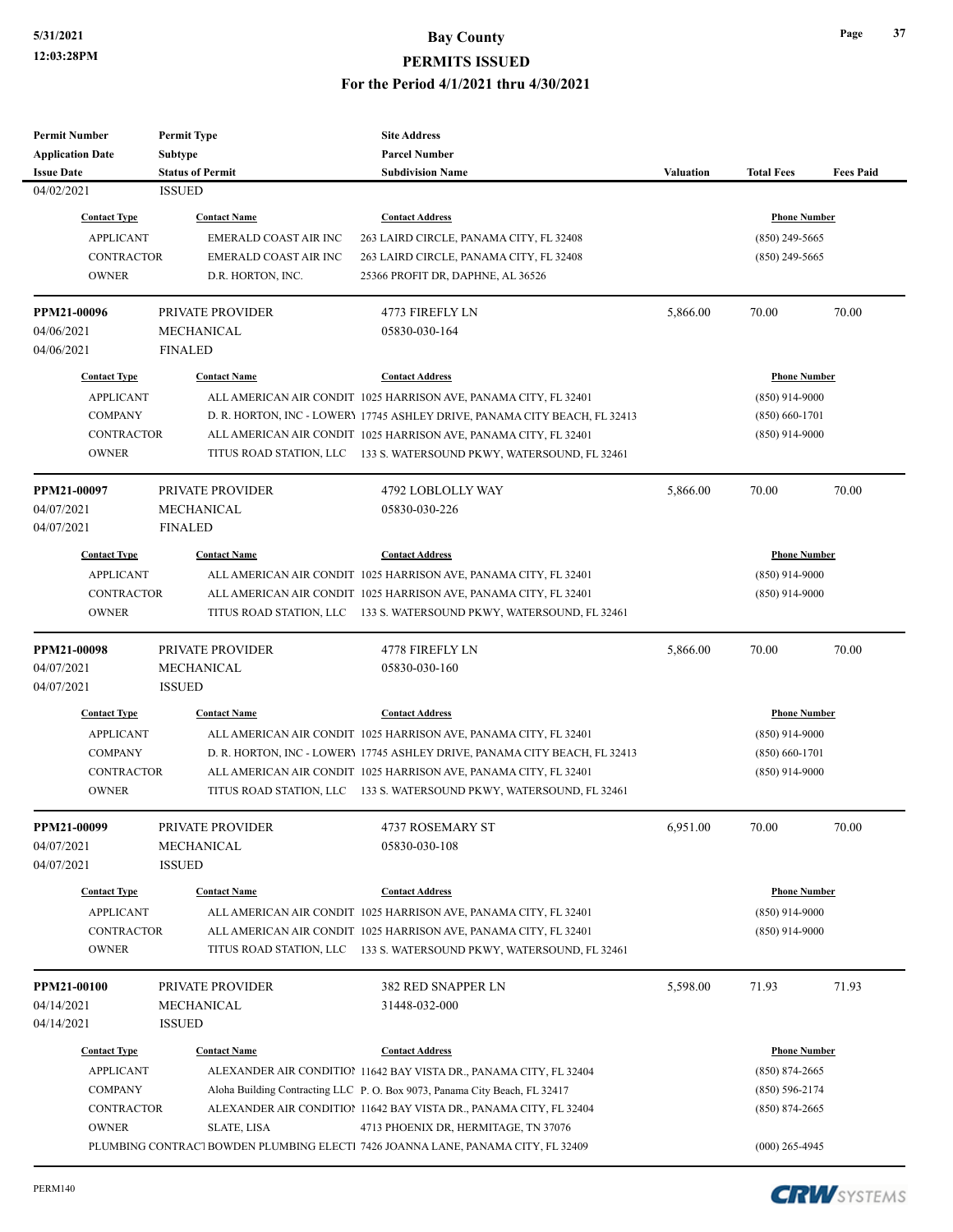**PERMITS ISSUED**

#### **For the Period 4/1/2021 thru 4/30/2021**

| <b>Permit Number</b>      | <b>Permit Type</b>                   | <b>Site Address</b>                                                                           |           |                     |                  |  |
|---------------------------|--------------------------------------|-----------------------------------------------------------------------------------------------|-----------|---------------------|------------------|--|
| <b>Application Date</b>   | <b>Subtype</b>                       | <b>Parcel Number</b>                                                                          |           |                     |                  |  |
| <b>Issue Date</b>         | <b>Status of Permit</b>              | <b>Subdivision Name</b>                                                                       | Valuation | <b>Total Fees</b>   | <b>Fees Paid</b> |  |
| PPM21-00101               | PRIVATE PROVIDER                     | <b>6334 RIVERHOUSE DR</b>                                                                     | 8,600.00  | 71.93               | 71.93            |  |
| 04/14/2021                | MECHANICAL                           | 32611-621-000                                                                                 |           |                     |                  |  |
| 04/14/2021                | <b>ISSUED</b>                        |                                                                                               |           |                     |                  |  |
| <b>Contact Type</b>       | <b>Contact Name</b>                  | <b>Contact Address</b>                                                                        |           | <b>Phone Number</b> |                  |  |
| <b>APPLICANT</b>          |                                      | EZELL KOOL SERVICES LLC 611 CARRIE AVENUE, LYNN HAVEN, FL 32444                               |           | $(850) 866 - 5831$  |                  |  |
| <b>CONTRACTOR</b>         |                                      | EZELL KOOL SERVICES LLC 611 CARRIE AVENUE, LYNN HAVEN, FL 32444                               |           | $(850) 866 - 5831$  |                  |  |
| <b>OWNER</b>              |                                      | MERRITT, RANDALL G & SHI 3533 AZALEA WAY, PANAMA CITY, FL 32405                               |           |                     |                  |  |
|                           |                                      |                                                                                               |           |                     |                  |  |
| PPM21-00102               | PRIVATE PROVIDER                     | 7700 CATTAIL MARSH LN                                                                         | 8,600.00  | 71.93               | 71.93            |  |
| 04/14/2021                | MECHANICAL                           | 32611-636-000                                                                                 |           |                     |                  |  |
| 04/14/2021                | <b>ISSUED</b>                        |                                                                                               |           |                     |                  |  |
| <b>Contact Type</b>       | <b>Contact Name</b>                  | <b>Contact Address</b>                                                                        |           | <b>Phone Number</b> |                  |  |
| <b>APPLICANT</b>          |                                      | EZELL KOOL SERVICES LLC 611 CARRIE AVENUE, LYNN HAVEN, FL 32444                               |           | $(850) 866 - 5831$  |                  |  |
| <b>COMPANY</b>            | <b>BCCA &amp; TYSON SCOTT</b>        | , ,                                                                                           |           |                     |                  |  |
| <b>CONTRACTOR</b>         |                                      | EZELL KOOL SERVICES LLC 611 CARRIE AVENUE, LYNN HAVEN, FL 32444                               |           | $(850) 866 - 5831$  |                  |  |
| <b>OWNER</b>              |                                      | BROWN, LARRY C & DEBRA. PO BOX 91, BUCHANAN, TN 38222                                         |           |                     |                  |  |
|                           |                                      |                                                                                               |           |                     |                  |  |
| PPM21-00104               | PRIVATE PROVIDER                     | 13760 WINDSOR AVE                                                                             | 4,200.00  | 71.93               | 71.93            |  |
| 04/22/2021                | MECHANICAL                           | 03433-011-000                                                                                 |           |                     |                  |  |
| 04/22/2021                | <b>FINALED</b>                       |                                                                                               |           |                     |                  |  |
| <b>Contact Type</b>       | <b>Contact Name</b>                  | <b>Contact Address</b>                                                                        |           | <b>Phone Number</b> |                  |  |
| <b>APPLICANT</b>          |                                      | ALEXANDER AIR CONDITION 11642 BAY VISTA DR., PANAMA CITY, FL 32404                            |           | $(850) 874 - 2665$  |                  |  |
| <b>CONTRACTOR</b>         |                                      | ALEXANDER AIR CONDITION 11642 BAY VISTA DR., PANAMA CITY, FL 32404                            |           | (850) 874-2665      |                  |  |
|                           |                                      | ELECTRICAL CONTRA <sup>I</sup> JACK DANIELS ELECTRIC CC 112 JOY CIRCLE, PANAMA CITY, FL 32405 |           | (850) 769-9259      |                  |  |
| <b>OWNER</b>              | MOORE, LAURA H ETAL                  | 740 BEACHCOMBER DR, LYNN HAVEN, FL 32444                                                      |           |                     |                  |  |
|                           | PLUMBING CONTRACT BENEFIELD PLUMBING | 2622 HIGHWAY 2321, SOUTHPORT, FL 32409                                                        |           | (850) 271-3887      |                  |  |
|                           | <b>PRIVATE PROVIDER</b>              | 13750 WINDSOR AVE                                                                             | 4,300.00  | 71.93               | 71.93            |  |
| PPM21-00105<br>04/22/2021 | <b>MECHANICAL</b>                    | 03433-012-000                                                                                 |           |                     |                  |  |
| 04/22/2021                | <b>FINALED</b>                       |                                                                                               |           |                     |                  |  |
|                           |                                      |                                                                                               |           |                     |                  |  |
| <b>Contact Type</b>       | <b>Contact Name</b>                  | <b>Contact Address</b>                                                                        |           | <b>Phone Number</b> |                  |  |
| <b>APPLICANT</b>          |                                      | ALEXANDER AIR CONDITION 11642 BAY VISTA DR., PANAMA CITY, FL 32404                            |           | (850) 874-2665      |                  |  |
| CONTRACTOR                |                                      | ALEXANDER AIR CONDITION 11642 BAY VISTA DR., PANAMA CITY, FL 32404                            |           | $(850) 874 - 2665$  |                  |  |
|                           |                                      | ELECTRICAL CONTRA JACK DANIELS ELECTRIC CC 112 JOY CIRCLE, PANAMA CITY, FL 32405              |           | (850) 769-9259      |                  |  |
| <b>OWNER</b>              | PARKS, LAURA T                       | 160 RIVER CIR, SANTA ROSA BEACH, FL 32459                                                     |           |                     |                  |  |
|                           | PLUMBING CONTRACT BENEFIELD PLUMBING | 2622 HIGHWAY 2321, SOUTHPORT, FL 32409                                                        |           | (850) 271-3887      |                  |  |
| PPM21-00106               | PRIVATE PROVIDER                     | 8400 WARNER PL                                                                                | 4,800.00  | 71.93               | 71.93            |  |
| 04/26/2021                | MECHANICAL                           | 27568-000-021                                                                                 |           |                     |                  |  |
| 04/26/2021                | <b>ISSUED</b>                        |                                                                                               |           |                     |                  |  |
| <b>Contact Type</b>       | <b>Contact Name</b>                  | <b>Contact Address</b>                                                                        |           | <b>Phone Number</b> |                  |  |
| <b>APPLICANT</b>          |                                      | THOMPSON RESIDENTIAL LI 103 TRENOVIA PL, PANAMA CITY BEACH, FL 32407                          |           |                     |                  |  |
| <b>CONTRACTOR</b>         |                                      | REYES HEATING & COOLING 327 W 34TH PL, PANAMA CITY, FL 32405                                  |           | (850) 785-1000      |                  |  |
|                           |                                      | MECHANICAL CONTR/ REYES HEATING & COOLING 327 W 34TH PL, PANAMA CITY, FL 32405                |           | (850) 785-1000      |                  |  |
| <b>OWNER</b>              |                                      | THOMPSON RESIDENTIAL, L 103 TRENOVIA PL, PANAMA CITY BEACH, FL 32407                          |           |                     |                  |  |
|                           |                                      |                                                                                               |           |                     |                  |  |
| PPM21-00107               | PRIVATE PROVIDER                     | 8404 WARNER PL                                                                                | 0.00      | 71.93               | 71.93            |  |
| 04/26/2021                | MECHANICAL                           | 27568-000-019                                                                                 |           |                     |                  |  |
| 04/26/2021                | <b>ISSUED</b>                        |                                                                                               |           |                     |                  |  |
| <b>Contact Type</b>       | <b>Contact Name</b>                  | <b>Contact Address</b>                                                                        |           | <b>Phone Number</b> |                  |  |
|                           |                                      |                                                                                               |           |                     |                  |  |

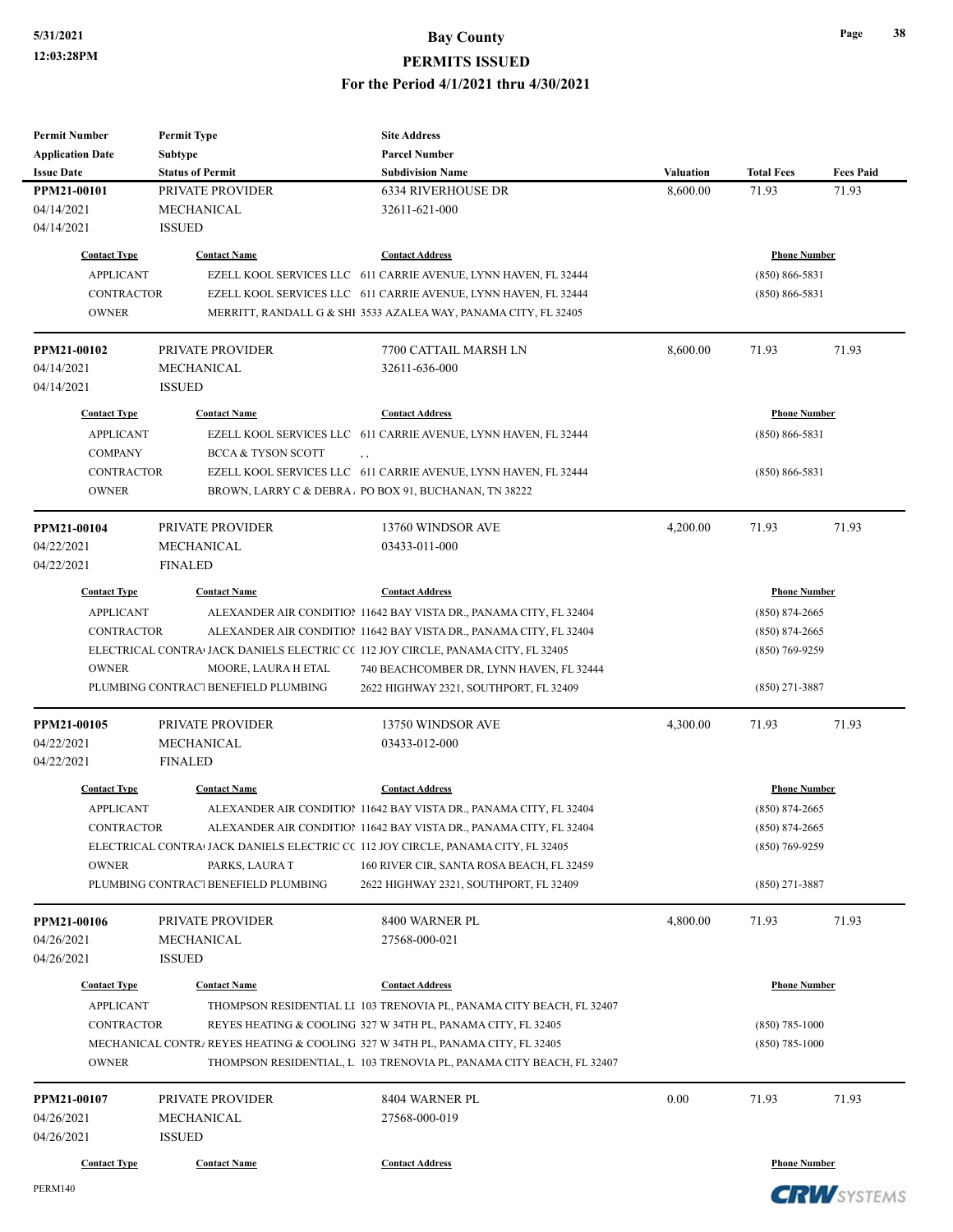| <b>Permit Number</b><br><b>Application Date</b> | <b>Permit Type</b><br><b>Subtype</b> | <b>Site Address</b><br><b>Parcel Number</b>                                    |                  |                     |                  |
|-------------------------------------------------|--------------------------------------|--------------------------------------------------------------------------------|------------------|---------------------|------------------|
| <b>Issue Date</b>                               | <b>Status of Permit</b>              | <b>Subdivision Name</b>                                                        | <b>Valuation</b> | <b>Total Fees</b>   | <b>Fees Paid</b> |
| <b>APPLICANT</b>                                |                                      | THOMPSON RESIDENTIAL LI 103 TRENOVIA PL, PANAMA CITY BEACH, FL 32407           |                  |                     |                  |
| <b>CONTRACTOR</b>                               |                                      | REYES HEATING & COOLING 327 W 34TH PL, PANAMA CITY, FL 32405                   |                  | $(850)$ 785-1000    |                  |
|                                                 |                                      | MECHANICAL CONTRA REYES HEATING & COOLING 327 W 34TH PL, PANAMA CITY, FL 32405 |                  | $(850)$ 785-1000    |                  |
| <b>OWNER</b>                                    |                                      | THOMPSON RESIDENTIAL, L 103 TRENOVIA PL, PANAMA CITY BEACH, FL 32407           |                  |                     |                  |
| PPP21-00107                                     | PRIVATE PROVIDER                     | 4113 BRIGHTON BLVD                                                             | 0.00             | 126.00              | 126.00           |
| 04/01/2021                                      | <b>PLUMBING</b>                      | 11514-350-121                                                                  |                  |                     |                  |
| 04/05/2021                                      | <b>ISSUED</b>                        |                                                                                |                  |                     |                  |
| <b>Contact Type</b>                             | <b>Contact Name</b>                  | <b>Contact Address</b>                                                         |                  | <b>Phone Number</b> |                  |
| <b>APPLICANT</b>                                | HOBBS PLUMBING INC                   | 920 N EAST AVE, PANAMA CITY, FL 32401                                          |                  | $(850) 763 - 2001$  |                  |
| <b>COMPANY</b>                                  |                                      | D. R. HORTON, INC - LOWERY 17745 ASHLEY DRIVE, PANAMA CITY BEACH, FL 32413     |                  | $(850) 660 - 1701$  |                  |
| <b>CONTRACTOR</b>                               | HOBBS PLUMBING INC                   | 920 N EAST AVE, PANAMA CITY, FL 32401                                          |                  | $(850) 763 - 2001$  |                  |
| <b>OWNER</b>                                    |                                      | BRIGHTON OAKS (FL) 2018, L 29891 WOODROW LN STE 300, DAPHNE, AL 36526          |                  |                     |                  |
| PPP21-00108                                     | PRIVATE PROVIDER                     | 4020 MILLICENT LN                                                              | 0.00             | 126.00              | 126.00           |
| 04/02/2021                                      | <b>PLUMBING</b>                      | 11514-350-119                                                                  |                  |                     |                  |
| 04/05/2021                                      | <b>ISSUED</b>                        |                                                                                |                  |                     |                  |
| <b>Contact Type</b>                             | <b>Contact Name</b>                  | <b>Contact Address</b>                                                         |                  | <b>Phone Number</b> |                  |
| <b>APPLICANT</b>                                | HOBBS PLUMBING INC                   | 920 N EAST AVE, PANAMA CITY, FL 32401                                          |                  | $(850) 763 - 2001$  |                  |
| <b>COMPANY</b>                                  |                                      | D. R. HORTON, INC - LOWERY 17745 ASHLEY DRIVE, PANAMA CITY BEACH, FL 32413     |                  | $(850) 660 - 1701$  |                  |
| <b>CONTRACTOR</b>                               | HOBBS PLUMBING INC                   | 920 N EAST AVE, PANAMA CITY, FL 32401                                          |                  | $(850) 763 - 2001$  |                  |
| <b>OWNER</b>                                    |                                      | BRIGHTON OAKS (FL) 2018, L 29891 WOODROW LN STE 300, DAPHNE, AL 36526          |                  |                     |                  |
| PPP21-00109                                     | <b>PRIVATE PROVIDER</b>              | 4766 FIREFLY LN                                                                | 0.00             | 136.50              | 136.50           |
| 04/02/2021                                      | <b>PLUMBING</b>                      | 05830-030-154                                                                  |                  |                     |                  |
| 04/05/2021                                      | <b>ISSUED</b>                        |                                                                                |                  |                     |                  |
| <b>Contact Type</b>                             | <b>Contact Name</b>                  | <b>Contact Address</b>                                                         |                  | <b>Phone Number</b> |                  |
| <b>APPLICANT</b>                                | HOBBS PLUMBING INC                   | 920 N EAST AVE, PANAMA CITY, FL 32401                                          |                  | $(850)$ 763-2001    |                  |
| <b>COMPANY</b>                                  |                                      | D. R. HORTON, INC - LOWERY 17745 ASHLEY DRIVE, PANAMA CITY BEACH, FL 32413     |                  | $(850) 660 - 1701$  |                  |
| <b>CONTRACTOR</b>                               | HOBBS PLUMBING INC                   | 920 N EAST AVE, PANAMA CITY, FL 32401                                          |                  | $(850) 763 - 2001$  |                  |
| <b>OWNER</b>                                    | TITUS ROAD STATION, LLC              | 133 S. WATERSOUND PKWY, WATERSOUND, FL 32461                                   |                  |                     |                  |
| PPP21-00110                                     | PRIVATE PROVIDER                     | 4702 ROSEMARY ST                                                               | 0.00             | 140.04              | 140.04           |
| 04/02/2021                                      | PLUMBING                             | 05830-030-062                                                                  |                  |                     |                  |
| 04/05/2021                                      | <b>ISSUED</b>                        |                                                                                |                  |                     |                  |
| <b>Contact Type</b>                             | <b>Contact Name</b>                  | <b>Contact Address</b>                                                         |                  | <b>Phone Number</b> |                  |
| <b>APPLICANT</b>                                | HOBBS PLUMBING INC                   | 920 N EAST AVE, PANAMA CITY, FL 32401                                          |                  | $(850)$ 763-2001    |                  |
| CONTRACTOR                                      | HOBBS PLUMBING INC                   | 920 N EAST AVE, PANAMA CITY, FL 32401                                          |                  | $(850)$ 763-2001    |                  |
| <b>OWNER</b>                                    | TITUS ROAD STATION, LLC              | 133 S. WATERSOUND PKWY, WATERSOUND, FL 32461                                   |                  |                     |                  |
| PPP21-00111                                     | PRIVATE PROVIDER                     | 4706 ROSEMARY ST                                                               | 0.00             | 140.04              | 140.04           |
| 04/02/2021                                      | <b>PLUMBING</b>                      | 05830-030-064                                                                  |                  |                     |                  |
| 04/05/2021                                      | <b>ISSUED</b>                        |                                                                                |                  |                     |                  |
| <b>Contact Type</b>                             | <b>Contact Name</b>                  | <b>Contact Address</b>                                                         |                  | <b>Phone Number</b> |                  |
| <b>APPLICANT</b>                                | HOBBS PLUMBING INC                   | 920 N EAST AVE, PANAMA CITY, FL 32401                                          |                  | (850) 763-2001      |                  |
| CONTRACTOR                                      | HOBBS PLUMBING INC                   | 920 N EAST AVE, PANAMA CITY, FL 32401                                          |                  | $(850)$ 763-2001    |                  |
| <b>OWNER</b>                                    | TITUS ROAD STATION, LLC              | 133 S. WATERSOUND PKWY, WATERSOUND, FL 32461                                   |                  |                     |                  |
| PPP21-00112                                     | PRIVATE PROVIDER                     | 4703 ROSEMARY ST                                                               | 0.00             | 147.15              | 147.15           |
|                                                 |                                      |                                                                                |                  |                     |                  |

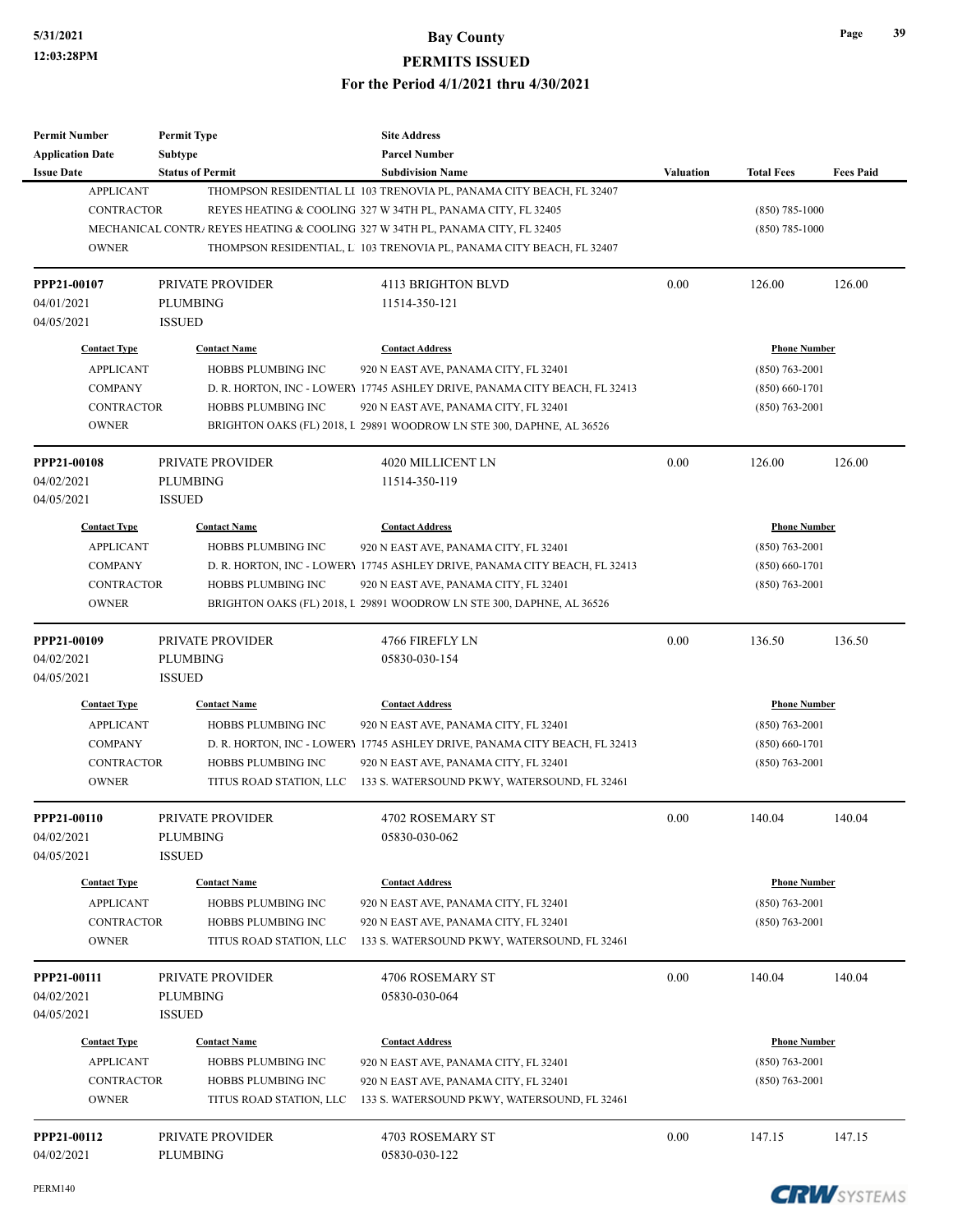| <b>Permit Number</b>    | <b>Permit Type</b>        | <b>Site Address</b>                                                                 |           |                     |                  |
|-------------------------|---------------------------|-------------------------------------------------------------------------------------|-----------|---------------------|------------------|
| <b>Application Date</b> | Subtype                   | <b>Parcel Number</b>                                                                |           |                     |                  |
| <b>Issue Date</b>       | <b>Status of Permit</b>   | <b>Subdivision Name</b>                                                             | Valuation | <b>Total Fees</b>   | <b>Fees Paid</b> |
| 04/05/2021              | <b>ISSUED</b>             |                                                                                     |           |                     |                  |
| <b>Contact Type</b>     | <b>Contact Name</b>       | <b>Contact Address</b>                                                              |           | <b>Phone Number</b> |                  |
| <b>APPLICANT</b>        | HOBBS PLUMBING INC        | 920 N EAST AVE, PANAMA CITY, FL 32401                                               |           | $(850) 763 - 2001$  |                  |
| <b>CONTRACTOR</b>       | HOBBS PLUMBING INC        | 920 N EAST AVE, PANAMA CITY, FL 32401                                               |           | $(850)$ 763-2001    |                  |
| <b>OWNER</b>            | TITUS ROAD STATION, LLC   | 133 S. WATERSOUND PKWY, WATERSOUND, FL 32461                                        |           |                     |                  |
| PPP21-00113             | PRIVATE PROVIDER          | 4019 PIONEER LN                                                                     | 0.00      | 126.00              | 126.00           |
| 04/05/2021              | <b>PLUMBING</b>           | 11514-350-104                                                                       |           |                     |                  |
| 04/05/2021              | <b>ISSUED</b>             |                                                                                     |           |                     |                  |
| <b>Contact Type</b>     | <b>Contact Name</b>       | <b>Contact Address</b>                                                              |           | <b>Phone Number</b> |                  |
| <b>APPLICANT</b>        | HOBBS PLUMBING INC        | 920 N EAST AVE, PANAMA CITY, FL 32401                                               |           | $(850)$ 763-2001    |                  |
| <b>COMPANY</b>          |                           | D. R. HORTON, INC - LOWERY 17745 ASHLEY DRIVE, PANAMA CITY BEACH, FL 32413          |           | $(850) 660 - 1701$  |                  |
| <b>CONTRACTOR</b>       | HOBBS PLUMBING INC        | 920 N EAST AVE, PANAMA CITY, FL 32401                                               |           | $(850)$ 763-2001    |                  |
| <b>OWNER</b>            |                           | BRIGHTON OAKS (FL) 2018, I 29891 WOODROW LN STE 300, DAPHNE, AL 36526               |           |                     |                  |
| PPP21-00114             | PRIVATE PROVIDER          | 540 COVE VILLA ST                                                                   | 0.00      | 126.00              | 126.00           |
| 04/07/2021              | <b>PLUMBING</b>           | 27541-500-022                                                                       |           |                     |                  |
| 04/27/2021              | <b>ISSUED</b>             |                                                                                     |           |                     |                  |
| <b>Contact Type</b>     | <b>Contact Name</b>       | <b>Contact Address</b>                                                              |           | <u>Phone Number</u> |                  |
| <b>APPLICANT</b>        | HOBBS PLUMBING INC        | 920 N EAST AVE, PANAMA CITY, FL 32401                                               |           | $(850)$ 763-2001    |                  |
| <b>COMPANY</b>          |                           | D. R. HORTON, INC - LOWERY 17745 ASHLEY DRIVE, PANAMA CITY BEACH, FL 32413          |           | $(850) 660 - 1701$  |                  |
| <b>CONTRACTOR</b>       | HOBBS PLUMBING INC        | 920 N EAST AVE, PANAMA CITY, FL 32401                                               |           | $(850)$ 763-2001    |                  |
| <b>OWNER</b>            | D.R. HORTON, INC.         | 25366 PROFIT DRIVE, DAPHNE, AL 36526                                                |           |                     |                  |
| PPP21-00115             | PRIVATE PROVIDER          | 544 COVE VILLA ST                                                                   | 0.00      | 126.00              | 126.00           |
| 04/07/2021              | PLUMBING                  | 27541-500-024                                                                       |           |                     |                  |
| 04/27/2021              | <b>ISSUED</b>             |                                                                                     |           |                     |                  |
| <b>Contact Type</b>     | <b>Contact Name</b>       | <b>Contact Address</b>                                                              |           | <b>Phone Number</b> |                  |
| <b>APPLICANT</b>        | HOBBS PLUMBING INC        | 920 N EAST AVE, PANAMA CITY, FL 32401                                               |           | $(850)$ 763-2001    |                  |
| <b>COMPANY</b>          |                           | D. R. HORTON, INC - LOWERY 17745 ASHLEY DRIVE, PANAMA CITY BEACH, FL 32413          |           | $(850) 660 - 1701$  |                  |
| <b>CONTRACTOR</b>       | <b>HOBBS PLUMBING INC</b> | 920 N EAST AVE, PANAMA CITY, FL 32401                                               |           | $(850) 763 - 2001$  |                  |
| <b>OWNER</b>            | D.R. HORTON, INC.         | 25366 PROFIT DRIVE, DAPHNE, AL 36526                                                |           |                     |                  |
| PPP21-00116             | PRIVATE PROVIDER          | 7933 NORTH LAGOON DR                                                                | 0.00      | 101.50              | 101.50           |
| 04/13/2021              | PLUMBING                  | 30166-101-000                                                                       |           |                     |                  |
| 04/13/2021              | <b>ISSUED</b>             |                                                                                     |           |                     |                  |
| <b>Contact Type</b>     | <b>Contact Name</b>       | <b>Contact Address</b>                                                              |           | <b>Phone Number</b> |                  |
| <b>APPLICANT</b>        |                           | FOCUS CONSTRUCTION OF N 104 ESTES PLACE, PANAMA CITY BEACH, FL 32413                |           | $(850)$ 704-5006    |                  |
| CONTRACTOR              |                           | WEST END PLUMBING CONT 326 MEMORY LN, PANAMA CITY BEACH, FL 32413                   |           | $(850)$ 233-8315    |                  |
| <b>OWNER</b>            | MC GEE, RICHARD D &       | BELINDA H CO-TRUSTEES, PANAMA CITY BEACH, FL 32408                                  |           |                     |                  |
|                         |                           | PLUMBING CONTRACT WEST END PLUMBING CONT 326 MEMORY LN, PANAMA CITY BEACH, FL 32413 |           | $(850)$ 233-8315    |                  |
| PPP21-00117             | PRIVATE PROVIDER          | 3908 SANDPINE WAY                                                                   | 0.00      | 108.50              | 108.50           |
| 04/25/2021              | <b>PLUMBING</b>           | 05911-005-028                                                                       |           |                     |                  |
| 04/26/2021              | <b>ISSUED</b>             |                                                                                     |           |                     |                  |
| <b>Contact Type</b>     | <b>Contact Name</b>       | <b>Contact Address</b>                                                              |           | <b>Phone Number</b> |                  |
|                         |                           |                                                                                     |           |                     |                  |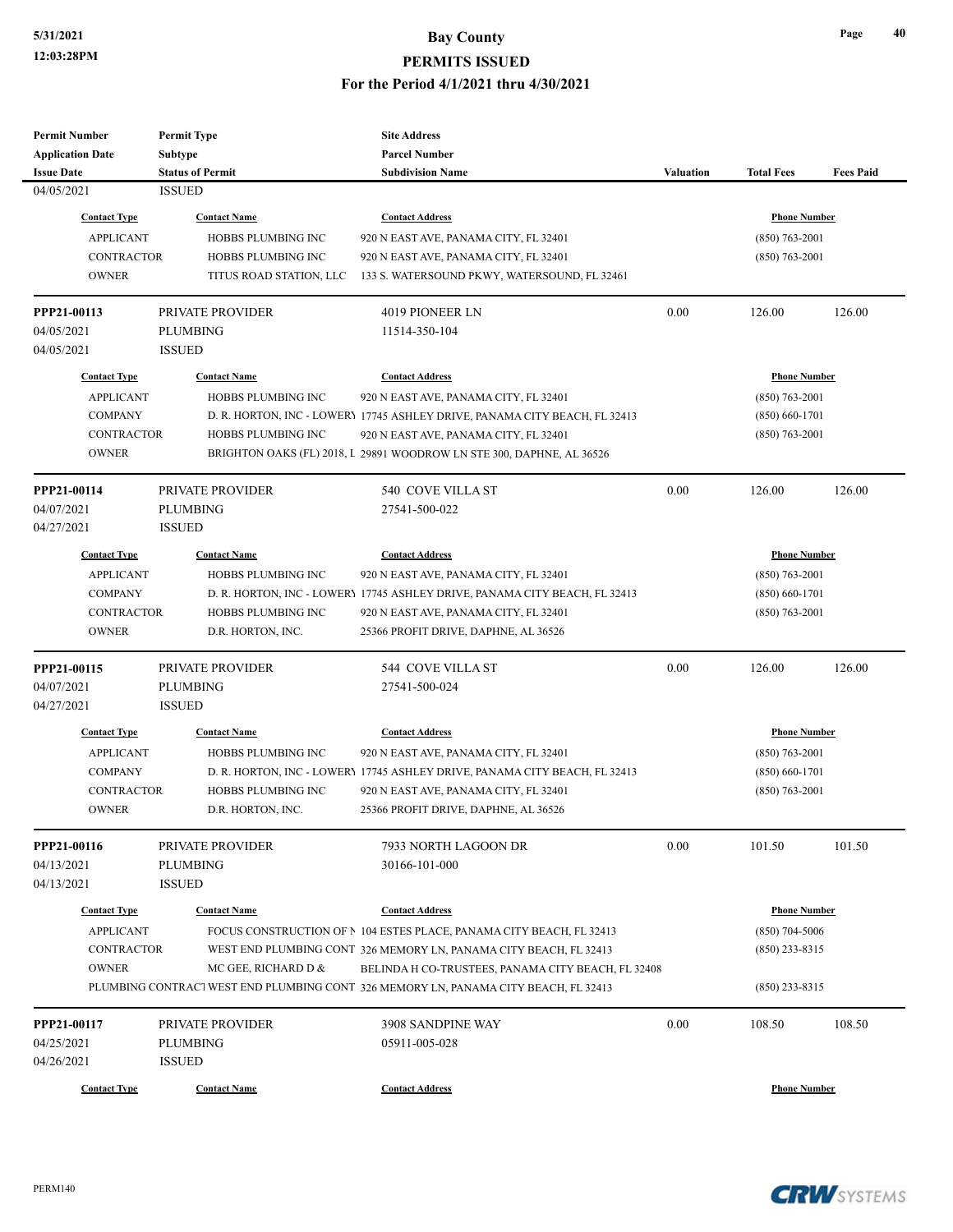| <b>Permit Number</b>               | <b>Permit Type</b>                         | <b>Site Address</b>                                      |                  |                     |                  |
|------------------------------------|--------------------------------------------|----------------------------------------------------------|------------------|---------------------|------------------|
| <b>Application Date</b>            | Subtype                                    | <b>Parcel Number</b>                                     |                  |                     |                  |
| <b>Issue Date</b>                  | <b>Status of Permit</b>                    | <b>Subdivision Name</b>                                  | <b>Valuation</b> | <b>Total Fees</b>   | <b>Fees Paid</b> |
| <b>APPLICANT</b>                   |                                            | BEN WORTMAN CONSTRUCT PO BOX 226, PANAMA CITY, FL 32402  |                  | $(850) 527 - 0597$  |                  |
| <b>COMPANY</b>                     | <b>FBCCA</b>                               |                                                          |                  |                     |                  |
| <b>CONTRACTOR</b><br><b>OWNER</b>  | Gulf Coast Plumbing, Inc<br><b>CAMBEN</b>  | 2232 E 26TH STREET, PANAMA CITY, FL 32405                |                  | $(850)$ 481-8545    |                  |
|                                    | PLUMBING CONTRACT Gulf Coast Plumbing, Inc | 2232 E 26TH STREET, PANAMA CITY, FL 32405                |                  | $(850)$ 481-8545    |                  |
|                                    |                                            |                                                          |                  |                     |                  |
| PPP21-00118                        | PRIVATE PROVIDER                           | 3892 HEARTWOOD ST                                        | 0.00             | 105.00              | 105.00           |
| 04/25/2021                         | <b>PLUMBING</b>                            | 05911-005-054                                            |                  |                     |                  |
| 04/26/2021                         | <b>ISSUED</b>                              |                                                          |                  |                     |                  |
| <b>Contact Type</b>                | <b>Contact Name</b>                        | <b>Contact Address</b>                                   |                  | <b>Phone Number</b> |                  |
| <b>APPLICANT</b>                   |                                            | BEN WORTMAN CONSTRUCT P O BOX 226, PANAMA CITY, FL 32402 |                  | $(850) 527 - 0597$  |                  |
| <b>COMPANY</b>                     | <b>FBCCA</b>                               | $, \, , \,$                                              |                  |                     |                  |
| <b>CONTRACTOR</b>                  | Gulf Coast Plumbing, Inc                   | 2232 E 26TH STREET, PANAMA CITY, FL 32405                |                  | $(850)$ 481-8545    |                  |
| <b>OWNER</b>                       | <b>CAMBEN</b>                              | , ,                                                      |                  |                     |                  |
|                                    | PLUMBING CONTRACT Gulf Coast Plumbing, Inc | 2232 E 26TH STREET, PANAMA CITY, FL 32405                |                  | $(850)$ 481-8545    |                  |
| PPP21-00119                        | <b>PRIVATE PROVIDER</b>                    | 3889 HEARTWOOD ST                                        | 0.00             | 105.00              | 105.00           |
| 04/25/2021                         | <b>PLUMBING</b>                            | 05911-005-062                                            |                  |                     |                  |
| 04/26/2021                         | <b>ISSUED</b>                              |                                                          |                  |                     |                  |
|                                    |                                            |                                                          |                  |                     |                  |
| <b>Contact Type</b>                | <b>Contact Name</b>                        | <b>Contact Address</b>                                   |                  | <b>Phone Number</b> |                  |
| <b>APPLICANT</b><br><b>COMPANY</b> | <b>FBCCA</b>                               | BEN WORTMAN CONSTRUCT PO BOX 226, PANAMA CITY, FL 32402  |                  | $(850) 527 - 0597$  |                  |
| <b>CONTRACTOR</b>                  | Gulf Coast Plumbing, Inc                   | 2232 E 26TH STREET, PANAMA CITY, FL 32405                |                  | $(850)$ 481-8545    |                  |
| <b>OWNER</b>                       | <b>CAMBEN</b>                              |                                                          |                  |                     |                  |
|                                    | PLUMBING CONTRACT Gulf Coast Plumbing, Inc | 2232 E 26TH STREET, PANAMA CITY, FL 32405                |                  | $(850)$ 481-8545    |                  |
|                                    |                                            |                                                          |                  |                     |                  |
| PPP21-00120                        | PRIVATE PROVIDER                           | 4411 CONIFER LN                                          | 0.00             | 108.50              | 108.50           |
| 04/25/2021<br>04/26/2021           | PLUMBING<br><b>ISSUED</b>                  | 05911-005-038                                            |                  |                     |                  |
|                                    |                                            |                                                          |                  |                     |                  |
| <b>Contact Type</b>                | <b>Contact Name</b>                        | <b>Contact Address</b>                                   |                  | <b>Phone Number</b> |                  |
| <b>APPLICANT</b>                   |                                            | BEN WORTMAN CONSTRUCT P O BOX 226, PANAMA CITY, FL 32402 |                  | $(850)$ 527-0597    |                  |
| <b>COMPANY</b>                     | <b>FBCCA</b>                               |                                                          |                  |                     |                  |
| CONTRACTOR<br><b>OWNER</b>         | Gulf Coast Plumbing, Inc<br><b>CAMBEN</b>  | 2232 E 26TH STREET, PANAMA CITY, FL 32405                |                  | $(850)$ 481-8545    |                  |
|                                    | PLUMBING CONTRACT Gulf Coast Plumbing, Inc | 2232 E 26TH STREET, PANAMA CITY, FL 32405                |                  | $(850)$ 481-8545    |                  |
|                                    |                                            |                                                          |                  |                     |                  |
| PPP21-00121                        | PRIVATE PROVIDER                           | 4435 CONIFER LN                                          | 0.00             | 108.50              | 108.50           |
| 04/25/2021                         | PLUMBING                                   | 05911-005-050                                            |                  |                     |                  |
| 04/26/2021                         | <b>ISSUED</b>                              |                                                          |                  |                     |                  |
| <b>Contact Type</b>                | <b>Contact Name</b>                        | <b>Contact Address</b>                                   |                  | <b>Phone Number</b> |                  |
| <b>APPLICANT</b>                   |                                            | BEN WORTMAN CONSTRUCT PO BOX 226, PANAMA CITY, FL 32402  |                  | $(850) 527 - 0597$  |                  |
| <b>COMPANY</b>                     | <b>FBCCA</b>                               | , ,                                                      |                  |                     |                  |
| CONTRACTOR                         | Gulf Coast Plumbing, Inc                   | 2232 E 26TH STREET, PANAMA CITY, FL 32405                |                  | $(850)$ 481-8545    |                  |
| <b>OWNER</b>                       | <b>CAMBEN</b>                              | , ,                                                      |                  |                     |                  |
|                                    | PLUMBING CONTRACT Gulf Coast Plumbing, Inc | 2232 E 26TH STREET, PANAMA CITY, FL 32405                |                  | $(850)$ 481-8545    |                  |
| PPP21-00122                        | PRIVATE PROVIDER                           | 3904 SANDPINE WAY                                        | 0.00             | 108.50              | 108.50           |
| 04/25/2021                         | <b>PLUMBING</b>                            | 05911-005-030                                            |                  |                     |                  |
| 04/26/2021                         | <b>ISSUED</b>                              |                                                          |                  |                     |                  |
| <b>Contact Type</b>                | <b>Contact Name</b>                        | <b>Contact Address</b>                                   |                  | <b>Phone Number</b> |                  |



**Page 41**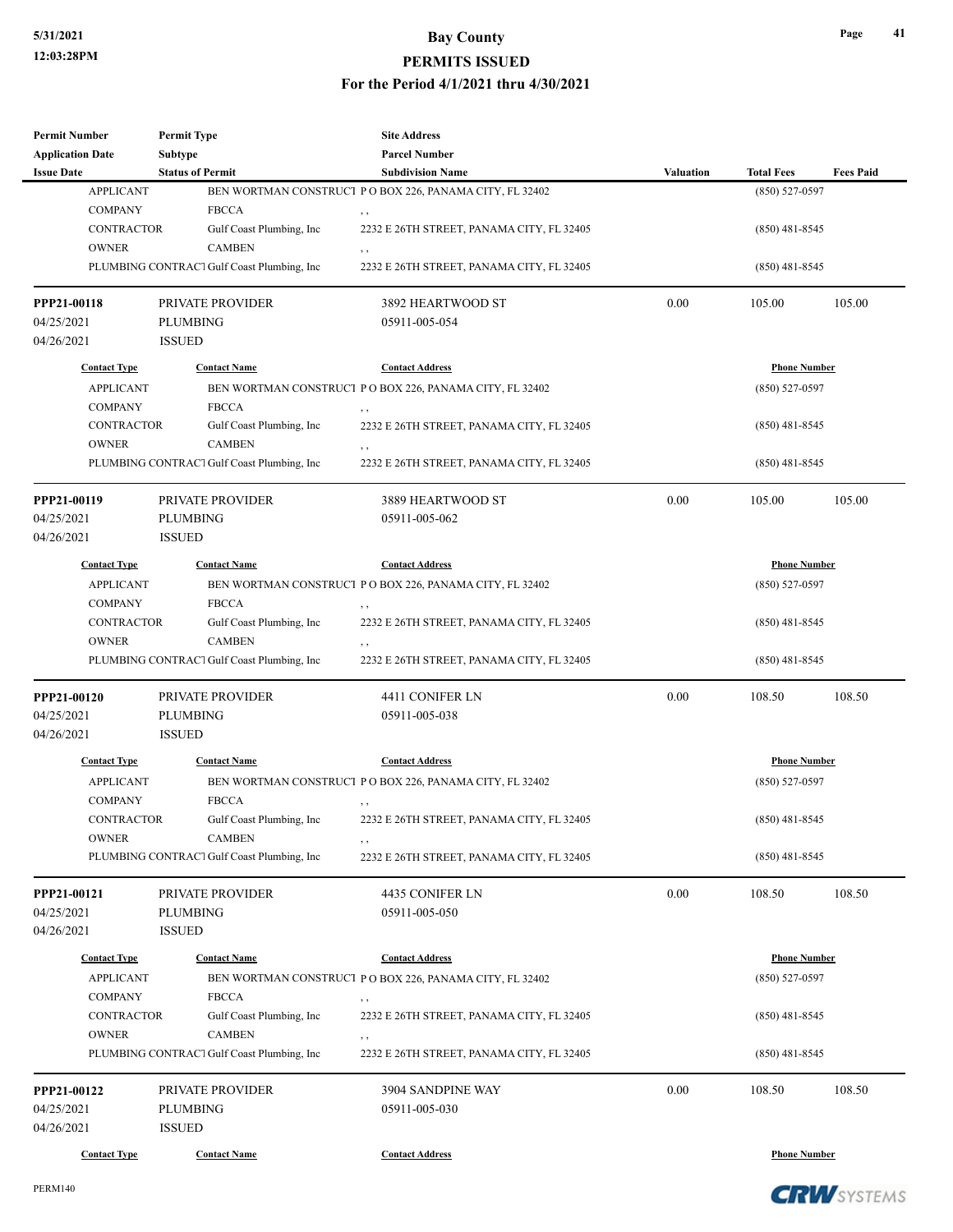| <b>Permit Number</b>      | <b>Permit Type</b>                         | <b>Site Address</b>                                                      |                  |                     |                  |
|---------------------------|--------------------------------------------|--------------------------------------------------------------------------|------------------|---------------------|------------------|
| <b>Application Date</b>   | Subtype                                    | <b>Parcel Number</b>                                                     |                  |                     |                  |
| <b>Issue Date</b>         | <b>Status of Permit</b>                    | <b>Subdivision Name</b>                                                  | <b>Valuation</b> | <b>Total Fees</b>   | <b>Fees Paid</b> |
| <b>APPLICANT</b>          |                                            | BEN WORTMAN CONSTRUCT P O BOX 226, PANAMA CITY, FL 32402                 |                  | $(850) 527 - 0597$  |                  |
| <b>COMPANY</b>            | <b>FBCCA</b>                               | , ,                                                                      |                  |                     |                  |
| <b>CONTRACTOR</b>         | Gulf Coast Plumbing, Inc                   | 2232 E 26TH STREET, PANAMA CITY, FL 32405                                |                  | $(850)$ 481-8545    |                  |
| <b>OWNER</b>              | <b>CAMBEN</b>                              | , ,                                                                      |                  |                     |                  |
|                           | PLUMBING CONTRACT Gulf Coast Plumbing, Inc | 2232 E 26TH STREET, PANAMA CITY, FL 32405                                |                  | $(850)$ 481-8545    |                  |
| PPP21-00136               | PRIVATE PROVIDER                           | <b>1544 SALAMANDER TRL</b>                                               | 1,200.00         | 122.27              | 122.27           |
| 04/30/2021                | PLUMBING                                   | 35271-990-029                                                            |                  |                     |                  |
| 04/30/2021                | <b>ISSUED</b>                              |                                                                          |                  |                     |                  |
| <b>Contact Type</b>       | <b>Contact Name</b>                        | <b>Contact Address</b>                                                   |                  | <b>Phone Number</b> |                  |
| <b>APPLICANT</b>          |                                            | SOLID ROCK PLUMBING LLC 5196 STEWART DRIVE, PANAMA CITY, FL 32404        |                  | $(850)$ 276-9308    |                  |
| <b>COMPANY</b>            | <b>COASTAL CODE &amp; FBCA</b>             |                                                                          |                  |                     |                  |
| <b>CONTRACTOR</b>         |                                            | , ,<br>SOLID ROCK PLUMBING LLC 5196 STEWART DRIVE, PANAMA CITY, FL 32404 |                  | $(850)$ 276-9308    |                  |
| <b>OWNER</b>              |                                            | ALPHA FIRST CONSTRUCTIO 403 GENEVA AVE, PANAMA CITY BEACH, FL 32407      |                  |                     |                  |
|                           |                                            |                                                                          |                  |                     |                  |
| PPR21-00084               | PRIVATE PROVIDER                           | 334 EMERALD COVE ST                                                      | 2,214.00         | 111.50              | 111.50           |
| 04/01/2021                | <b>ROOF</b>                                | 27541-500-066                                                            |                  |                     |                  |
| 04/01/2021                | <b>ISSUED</b>                              |                                                                          |                  |                     |                  |
| <b>Contact Type</b>       | <b>Contact Name</b>                        | <b>Contact Address</b>                                                   |                  | <b>Phone Number</b> |                  |
| <b>APPLICANT</b>          |                                            | ART CONSTRUCTION OF NW 11 W. 23RD ST., SUITE B4, Panama City, FL 32405   |                  | $(850)$ 215-3948    |                  |
| CONTRACTOR                |                                            | ART CONSTRUCTION OF NW 11 W. 23RD ST., SUITE B4, Panama City, FL 32405   |                  | $(850)$ 215-3948    |                  |
| <b>OWNER</b>              | D.R. HORTON, INC.                          | 25366 PROFIT DRIVE, DAPHNE, AL 36526                                     |                  |                     |                  |
|                           |                                            |                                                                          |                  |                     |                  |
| PPR21-00085               | PRIVATE PROVIDER                           | 330 EMERALD COVE ST                                                      | 2,074.00         | 108.50              | 108.50           |
| 04/01/2021                | <b>ROOF</b>                                | 27541-500-064                                                            |                  |                     |                  |
| 04/01/2021                | <b>ISSUED</b>                              |                                                                          |                  |                     |                  |
| <b>Contact Type</b>       | <b>Contact Name</b>                        | <b>Contact Address</b>                                                   |                  | <b>Phone Number</b> |                  |
| <b>APPLICANT</b>          |                                            | ART CONSTRUCTION OF NW 11 W. 23RD ST., SUITE B4, Panama City, FL 32405   |                  | $(850)$ 215-3948    |                  |
| <b>CONTRACTOR</b>         |                                            | ART CONSTRUCTION OF NW 11 W. 23RD ST., SUITE B4, Panama City, FL 32405   |                  | $(850)$ 215-3948    |                  |
| <b>OWNER</b>              | D.R. HORTON, INC.                          | 25366 PROFIT DRIVE, DAPHNE, AL 36526                                     |                  |                     |                  |
| PPR21-00086               | PRIVATE PROVIDER                           | 4796 LOBLOLLY WAY                                                        | 2,268.00         | 120.50              | 120.50           |
| 04/01/2021                | <b>ROOF</b>                                | 05830-030-228                                                            |                  |                     |                  |
| 04/01/2021                | <b>ISSUED</b>                              |                                                                          |                  |                     |                  |
| <b>Contact Type</b>       | <b>Contact Name</b>                        | <b>Contact Address</b>                                                   |                  | <b>Phone Number</b> |                  |
| <b>APPLICANT</b>          |                                            | ART CONSTRUCTION OF NW 11 W. 23RD ST., SUITE B4, Panama City, FL 32405   |                  | $(850)$ 215-3948    |                  |
| <b>CONTRACTOR</b>         |                                            | ART CONSTRUCTION OF NW 11 W. 23RD ST., SUITE B4, Panama City, FL 32405   |                  | $(850)$ 215-3948    |                  |
| <b>OWNER</b>              |                                            | TITUS ROAD STATION, LLC 133 S. WATERSOUND PKWY, WATERSOUND, FL 32461     |                  |                     |                  |
| PPR21-00087               | PRIVATE PROVIDER                           | 4741 ROSEMARY ST                                                         | 2,808.00         | 135.50              | 135.50           |
| 04/01/2021                | <b>ROOF</b>                                | 05830-030-106                                                            |                  |                     |                  |
| 04/01/2021                | <b>ISSUED</b>                              |                                                                          |                  |                     |                  |
| <b>Contact Type</b>       | <b>Contact Name</b>                        | <b>Contact Address</b>                                                   |                  | <b>Phone Number</b> |                  |
| <b>APPLICANT</b>          |                                            | ART CONSTRUCTION OF NW 11 W. 23RD ST., SUITE B4, Panama City, FL 32405   |                  | $(850)$ 215-3948    |                  |
| <b>CONTRACTOR</b>         |                                            | ART CONSTRUCTION OF NW 11 W. 23RD ST., SUITE B4, Panama City, FL 32405   |                  | $(850)$ 215-3948    |                  |
| <b>OWNER</b>              |                                            | TITUS ROAD STATION, LLC 133 S. WATERSOUND PKWY, WATERSOUND, FL 32461     |                  |                     |                  |
|                           |                                            |                                                                          |                  |                     |                  |
| PPR21-00088<br>04/01/2021 | PRIVATE PROVIDER<br>ROOF                   | 4745 ROSEMARY ST<br>05830-030-104                                        | 2,754.00         | 134.00              | 134.00           |
| 04/01/2021                | <b>ISSUED</b>                              |                                                                          |                  |                     |                  |
|                           |                                            |                                                                          |                  |                     |                  |

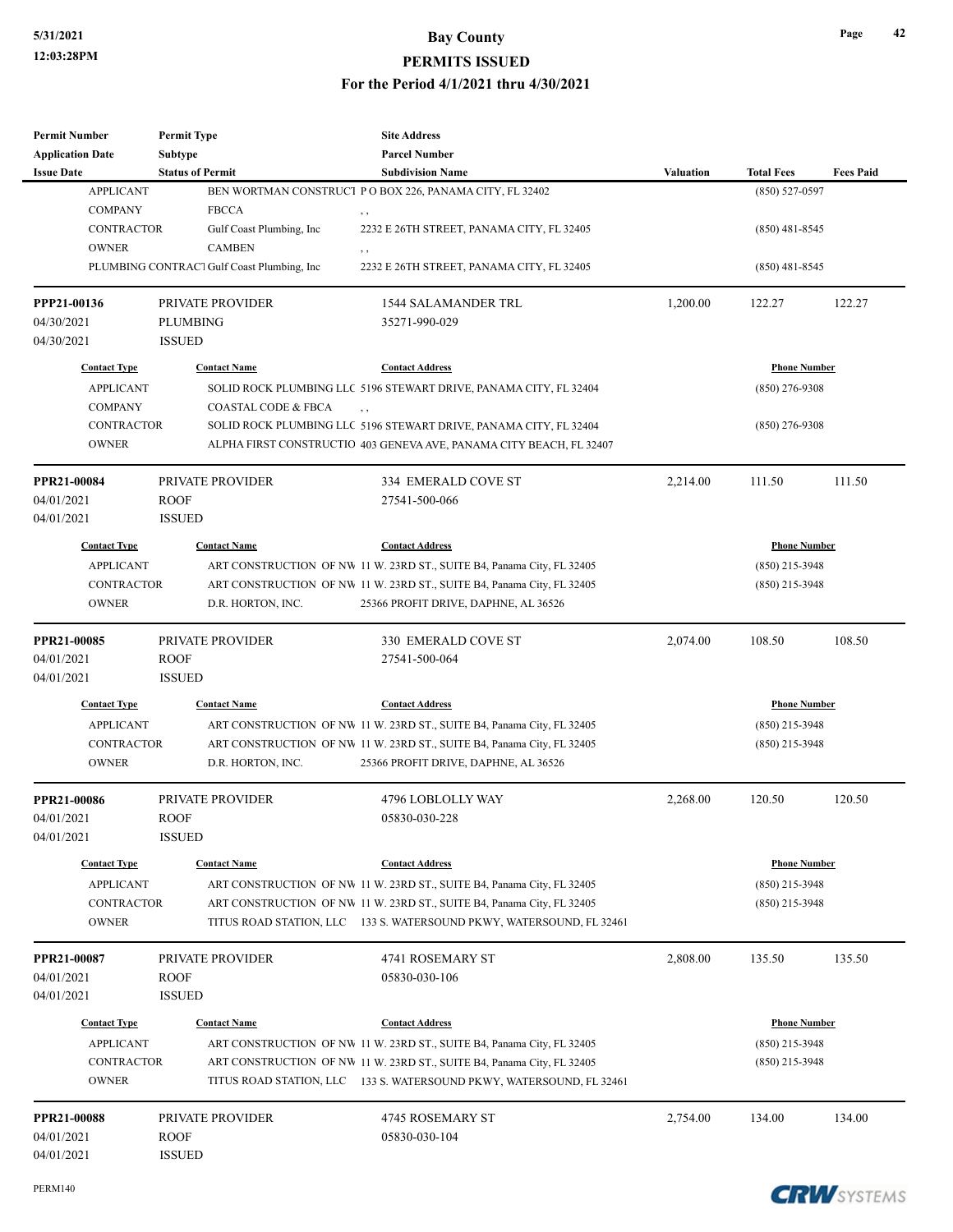| <b>Permit Number</b>    | <b>Permit Type</b>      | <b>Site Address</b>                                                    |                  |                     |                  |
|-------------------------|-------------------------|------------------------------------------------------------------------|------------------|---------------------|------------------|
| <b>Application Date</b> | Subtype                 | <b>Parcel Number</b>                                                   |                  |                     |                  |
| <b>Issue Date</b>       | <b>Status of Permit</b> | <b>Subdivision Name</b>                                                | <b>Valuation</b> | <b>Total Fees</b>   | <b>Fees Paid</b> |
| <b>Contact Type</b>     | <b>Contact Name</b>     | <b>Contact Address</b>                                                 |                  | <b>Phone Number</b> |                  |
| <b>APPLICANT</b>        |                         | ART CONSTRUCTION OF NW 11 W. 23RD ST., SUITE B4, Panama City, FL 32405 |                  | $(850)$ 215-3948    |                  |
| <b>CONTRACTOR</b>       |                         | ART CONSTRUCTION OF NW 11 W. 23RD ST., SUITE B4, Panama City, FL 32405 |                  | $(850)$ 215-3948    |                  |
| <b>OWNER</b>            |                         | TITUS ROAD STATION, LLC 133 S. WATERSOUND PKWY, WATERSOUND, FL 32461   |                  |                     |                  |
| PPR21-00089             | <b>PRIVATE PROVIDER</b> | <b>4737 ROSEMARY ST</b>                                                | 3,420.00         | 152.22              | 152.22           |
| 04/01/2021              | <b>ROOF</b>             | 05830-030-108                                                          |                  |                     |                  |
| 04/01/2021              | <b>ISSUED</b>           |                                                                        |                  |                     |                  |
| <b>Contact Type</b>     | <b>Contact Name</b>     | <b>Contact Address</b>                                                 |                  | <b>Phone Number</b> |                  |
| <b>APPLICANT</b>        |                         | ART CONSTRUCTION OF NW 11 W. 23RD ST., SUITE B4, Panama City, FL 32405 |                  | $(850)$ 215-3948    |                  |
| <b>CONTRACTOR</b>       |                         | ART CONSTRUCTION OF NW 11 W. 23RD ST., SUITE B4, Panama City, FL 32405 |                  | $(850)$ 215-3948    |                  |
| <b>OWNER</b>            |                         | TITUS ROAD STATION, LLC 133 S. WATERSOUND PKWY, WATERSOUND, FL 32461   |                  |                     |                  |
| PPR21-00090             | PRIVATE PROVIDER        | 2218 12TH ST E                                                         | 3,657.44         | 157.97              | 157.97           |
| 04/01/2021              | <b>ROOF</b>             | 11281-250-600                                                          |                  |                     |                  |
| 04/01/2021              | <b>ISSUED</b>           |                                                                        |                  |                     |                  |
| <b>Contact Type</b>     | <b>Contact Name</b>     | <b>Contact Address</b>                                                 |                  | <b>Phone Number</b> |                  |
| <b>APPLICANT</b>        | Archer Exteriors Inc    | 2500 DRANE FIELD ROAD, LAKELAND, FL 33811                              |                  | $(251)$ 214-7081    |                  |
| <b>CONTRACTOR</b>       | Archer Exteriors Inc    | 2500 DRANE FIELD ROAD, LAKELAND, FL 33811                              |                  | $(251)$ 214-7081    |                  |
| <b>OWNER</b>            | D.R. HORTON, INC.       | 25366 PROFIT DR, DAPHNE, AL 36526                                      |                  |                     |                  |
|                         |                         |                                                                        |                  |                     |                  |
| PPR21-00092             | PRIVATE PROVIDER        | 4109 BRIGHTON BLVD                                                     | 1,972.00         | 105.50              | 105.50           |
| 04/13/2021              | <b>ROOF</b>             | 11514-350-122                                                          |                  |                     |                  |
| 04/13/2021              | <b>ISSUED</b>           |                                                                        |                  |                     |                  |
| <b>Contact Type</b>     | <b>Contact Name</b>     | <b>Contact Address</b>                                                 |                  | <b>Phone Number</b> |                  |
| <b>APPLICANT</b>        |                         | ART CONSTRUCTION OF NW 11 W. 23RD ST., SUITE B4, Panama City, FL 32405 |                  | $(850)$ 215-3948    |                  |
| <b>CONTRACTOR</b>       |                         | ART CONSTRUCTION OF NW 11 W. 23RD ST., SUITE B4, Panama City, FL 32405 |                  | $(850)$ 215-3948    |                  |
| <b>OWNER</b>            | D.R. HORTON, INC.       | 25366 PROFIT DRIVE, DAPHNE, AL 36526                                   |                  |                     |                  |
| PPR21-00093             | <b>PRIVATE PROVIDER</b> | <b>4117 BRIGHTON BLVD</b>                                              | 1,647.00         | 98.00               | 98.00            |
| 04/14/2021              | <b>ROOF</b>             | 11514-350-120                                                          |                  |                     |                  |
| 04/15/2021              | <b>ISSUED</b>           |                                                                        |                  |                     |                  |
| <b>Contact Type</b>     | <b>Contact Name</b>     | <b>Contact Address</b>                                                 |                  | <b>Phone Number</b> |                  |
| <b>APPLICANT</b>        |                         | ART CONSTRUCTION OF NW 11 W. 23RD ST., SUITE B4, Panama City, FL 32405 |                  | $(850)$ 215-3948    |                  |
| <b>CONTRACTOR</b>       |                         | ART CONSTRUCTION OF NW 11 W. 23RD ST., SUITE B4, Panama City, FL 32405 |                  | $(850)$ 215-3948    |                  |
| <b>OWNER</b>            | D.R. HORTON, INC.       | 25366 PROFIT DRIVE, DAPHNE, AL 36526                                   |                  |                     |                  |
| PPR21-00094             | PRIVATE PROVIDER        | 4113 BRIGHTON BLVD                                                     | 2,135.00         | 110.00              | 110.00           |
| 04/24/2021              | ROOF                    | 11514-350-121                                                          |                  |                     |                  |
| 04/24/2021              | <b>ISSUED</b>           |                                                                        |                  |                     |                  |
|                         |                         |                                                                        |                  |                     |                  |
| <b>Contact Type</b>     | <b>Contact Name</b>     | <b>Contact Address</b>                                                 |                  | <b>Phone Number</b> |                  |
| <b>APPLICANT</b>        |                         | ART CONSTRUCTION OF NW 11 W. 23RD ST., SUITE B4, Panama City, FL 32405 |                  | $(850)$ 215-3948    |                  |
| <b>CONTRACTOR</b>       |                         | ART CONSTRUCTION OF NW 11 W. 23RD ST., SUITE B4, Panama City, FL 32405 |                  | $(850)$ 215-3948    |                  |
| <b>OWNER</b>            | D.R. HORTON, INC.       | 25366 PROFIT DRIVE, DAPHNE, AL 36526                                   |                  |                     |                  |
| PPR21-00095             | PRIVATE PROVIDER        | 553 COVE VILLA ST                                                      | 2,745.00         | 125.00              | 125.00           |
| 04/24/2021              | <b>ROOF</b>             | 27541-500-030                                                          |                  |                     |                  |
| 04/24/2021              | <b>ISSUED</b>           |                                                                        |                  |                     |                  |
| <b>Contact Type</b>     | <b>Contact Name</b>     | <b>Contact Address</b>                                                 |                  | <b>Phone Number</b> |                  |

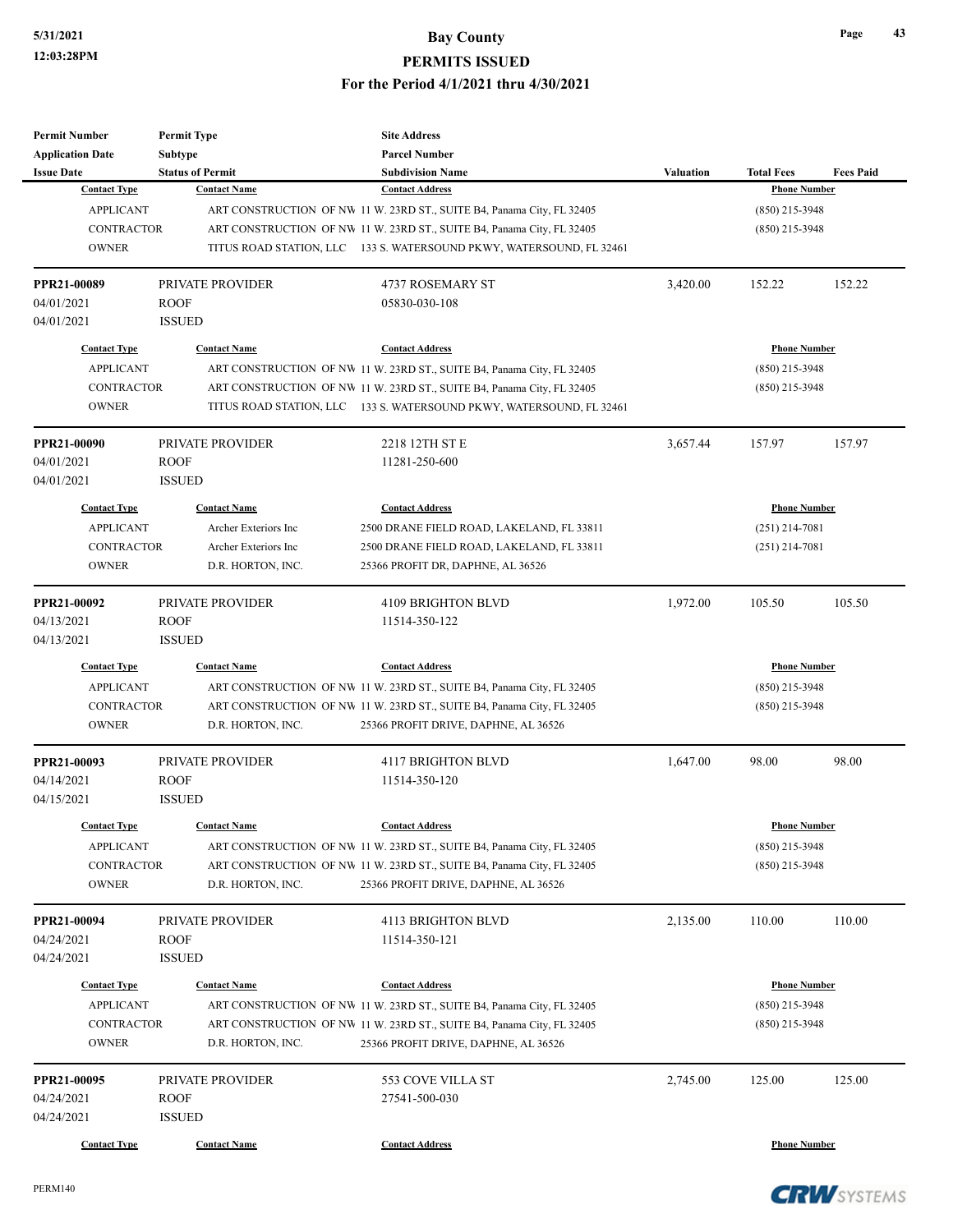| <b>Permit Number</b>    | <b>Permit Type</b>             | <b>Site Address</b>                                                       |                  |                     |                  |
|-------------------------|--------------------------------|---------------------------------------------------------------------------|------------------|---------------------|------------------|
| <b>Application Date</b> | <b>Subtype</b>                 | <b>Parcel Number</b>                                                      |                  |                     |                  |
| <b>Issue Date</b>       | <b>Status of Permit</b>        | <b>Subdivision Name</b>                                                   | <b>Valuation</b> | <b>Total Fees</b>   | <b>Fees Paid</b> |
| <b>APPLICANT</b>        |                                | ART CONSTRUCTION OF NW 11 W. 23RD ST., SUITE B4, Panama City, FL 32405    |                  | $(850)$ 215-3948    |                  |
| <b>CONTRACTOR</b>       |                                | ART CONSTRUCTION OF NW 11 W. 23RD ST., SUITE B4, Panama City, FL 32405    |                  | $(850)$ 215-3948    |                  |
| <b>OWNER</b>            | D.R. HORTON, INC.              | 25366 PROFIT DRIVE, DAPHNE, AL 36526                                      |                  |                     |                  |
| PPR21-00096             | PRIVATE PROVIDER               | 552 COVE VILLA ST                                                         | 2,949.00         | 129.50              | 129.50           |
| 04/24/2021              | <b>ROOF</b>                    | 27541-500-028                                                             |                  |                     |                  |
| 04/24/2021              | <b>ISSUED</b>                  |                                                                           |                  |                     |                  |
| <b>Contact Type</b>     | <b>Contact Name</b>            | <b>Contact Address</b>                                                    |                  | <b>Phone Number</b> |                  |
| <b>APPLICANT</b>        |                                | ART CONSTRUCTION OF NW 11 W. 23RD ST., SUITE B4, Panama City, FL 32405    |                  | $(850)$ 215-3948    |                  |
| <b>CONTRACTOR</b>       |                                | ART CONSTRUCTION OF NW 11 W. 23RD ST., SUITE B4, Panama City, FL 32405    |                  | $(850)$ 215-3948    |                  |
| <b>OWNER</b>            | D.R. HORTON, INC.              | 25366 PROFIT DRIVE, DAPHNE, AL 36526                                      |                  |                     |                  |
| <b>PPRB21-00062</b>     | <b>PRIVATE PROVIDER</b>        | <b>1544 SALAMANDER TRL</b>                                                | 321,702.42       | 1,506.00            | 1,506.00         |
| 03/22/2021              | <b>SINGLE FAMILY</b>           | 35271-990-029                                                             |                  |                     |                  |
| 04/01/2021              | <b>ISSUED</b>                  |                                                                           |                  |                     |                  |
| <b>Contact Type</b>     | <b>Contact Name</b>            | <b>Contact Address</b>                                                    |                  | <b>Phone Number</b> |                  |
| <b>APPLICANT</b>        |                                | ALPHA FIRST CONSTRUCTIO 306 COCONUT GROVE CT, PANAMA CITY BEACH, FL 32407 |                  | $(850) 527 - 2667$  |                  |
| <b>COMPANY</b>          | <b>COASTAL CODE &amp; FBCA</b> | , ,                                                                       |                  |                     |                  |
| <b>CONTRACTOR</b>       |                                | ALPHA FIRST CONSTRUCTIO 306 COCONUT GROVE CT, PANAMA CITY BEACH, FL 32407 |                  | $(850) 527 - 2667$  |                  |
| <b>OWNER</b>            |                                | ALPHA FIRST CONSTRUCTIO 403 GENEVA AVE, PANAMA CITY BEACH, FL 32407       |                  |                     |                  |
| PPRB21-00067            | PRIVATE PROVIDER               | 389 CONFIDENCE WAY                                                        | 202,059.00       | 607.43              | 607.43           |
| 04/02/2021              | <b>SINGLE FAMILY</b>           | 08428-150-170                                                             |                  |                     |                  |
| 04/13/2021              | <b>ISSUED</b>                  |                                                                           |                  |                     |                  |
| <b>Contact Type</b>     | <b>Contact Name</b>            | <b>Contact Address</b>                                                    |                  | <b>Phone Number</b> |                  |
| <b>APPLICANT</b>        | Richard                        | , ,                                                                       |                  |                     |                  |
| <b>CONTRACTOR</b>       | <b>OWNER/BUILDER</b>           | $, \, ,$                                                                  |                  |                     |                  |
| <b>OWNER</b>            |                                | LOWERY, RICHARD E & CYN 389 CONFIDENCE WAY, PANAMA CITY, FL 32409         |                  |                     |                  |
| <b>PPRB21-00086</b>     | <b>SWIMMING POOL</b>           | 5709 PINE TREE AVE                                                        | 38,000.00        | 221.27              | 221.27           |
| 04/15/2021              | POOL - RESIDENTIAL             | 31992-000-000                                                             |                  |                     |                  |
| 04/27/2021              | <b>ISSUED</b>                  |                                                                           |                  |                     |                  |
| <b>Contact Type</b>     | <b>Contact Name</b>            | <b>Contact Address</b>                                                    |                  | <b>Phone Number</b> |                  |
| <b>APPLICANT</b>        | 271-5302                       | , ,                                                                       |                  |                     |                  |
| <b>COMPANY</b>          | GORDON AND ASSCOIATES 1,       |                                                                           |                  | $(850)$ 381-3816    |                  |
| <b>CONTRACTOR</b>       |                                | GORDON ANDREWS CONSTR 713 INDIANA AVE, LYNN HAVEN, FL 32444               |                  | $(850)$ 271-5302    |                  |
| <b>OWNER</b>            | HART, PAUL E                   | 1677 WILLOW WAY, WOODSTOCK, GA 30188                                      |                  |                     |                  |
| RB20-01743              | RESIDENTIAL NEW CONSTRUCTIO    | 210 WOODLAWN DR                                                           | 2,000.00         | 120.00              | 120.00           |
| 10/08/2020              | DOCK/BOATHOUSE                 | 27380-000-000                                                             |                  |                     |                  |
| 04/26/2021              | <b>ISSUED</b>                  |                                                                           |                  |                     |                  |
| <b>Contact Type</b>     | <b>Contact Name</b>            | <b>Contact Address</b>                                                    |                  | <b>Phone Number</b> |                  |
| <b>APPLICANT</b>        |                                | FREEMAN, ROBBY LEWIS E 210 WOODLAWN DR, PANAMA CITY BEACH, FL 32407       |                  |                     |                  |
| <b>CONTRACTOR</b>       | <b>OWNER/BUILDER</b>           | , ,                                                                       |                  |                     |                  |
| <b>OWNER</b>            |                                | FREEMAN, ROBBY LEWIS E 210 WOODLAWN DR, PANAMA CITY BEACH, FL 32407       |                  |                     |                  |
| RB20-02162              | RESIDENTIAL ADDITION           | 1518 TROUT LN                                                             | 122,460.00       | 593.48              | 593.48           |
| 12/11/2020              | <b>SINGLE FAMILY</b>           | 30933-524-000                                                             |                  |                     |                  |
| 04/06/2021              | <b>ISSUED</b>                  |                                                                           |                  |                     |                  |
| <b>Contact Type</b>     | <b>Contact Name</b>            | <b>Contact Address</b>                                                    |                  | <b>Phone Number</b> |                  |
|                         |                                |                                                                           |                  |                     |                  |

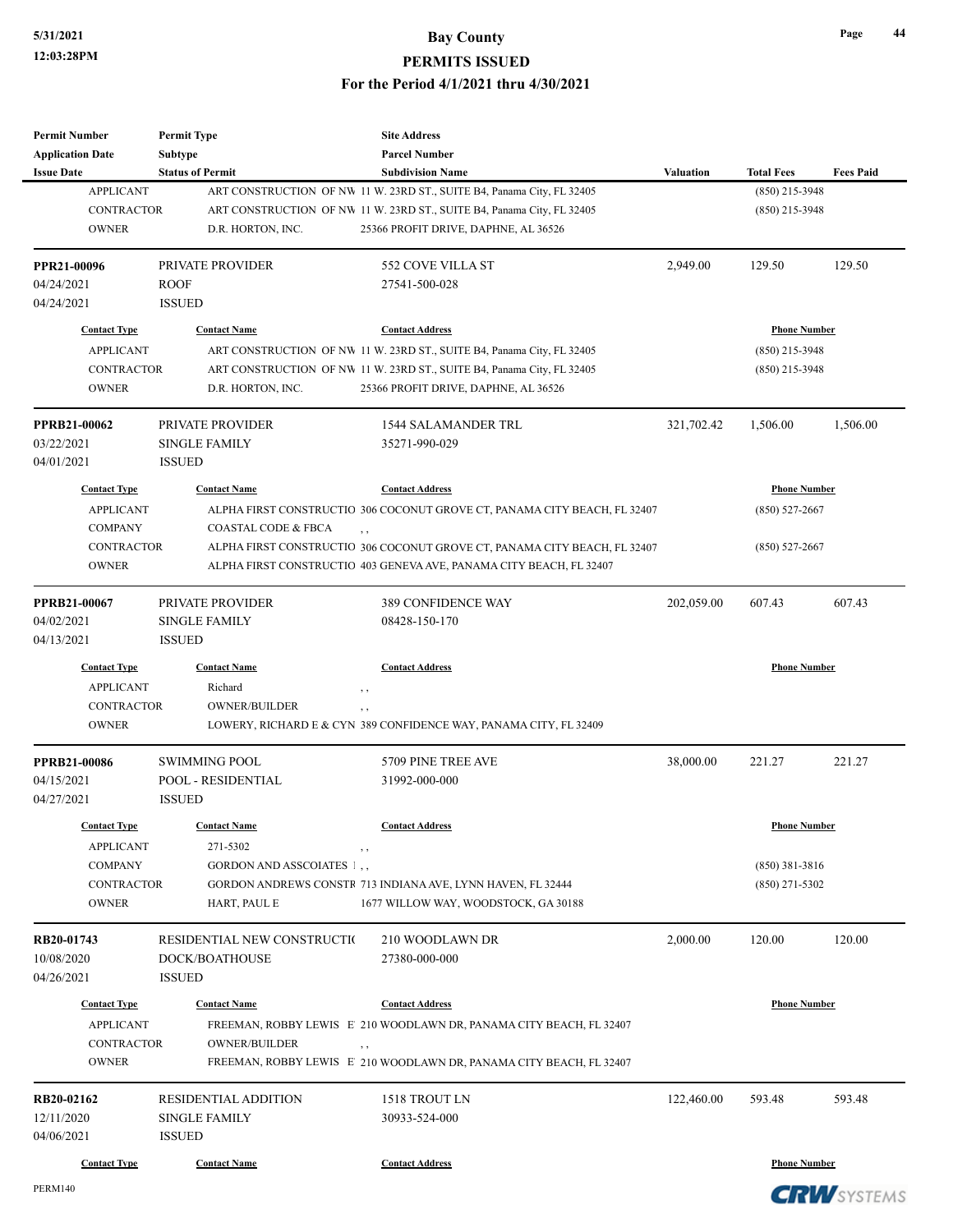# **5/31/2021 Bay County**

#### **PERMITS ISSUED**

**For the Period 4/1/2021 thru 4/30/2021**

| Permit Number                         | <b>Permit Type</b>                       | <b>Site Address</b>                                                  |                  |                     |                  |
|---------------------------------------|------------------------------------------|----------------------------------------------------------------------|------------------|---------------------|------------------|
| <b>Application Date</b>               | Subtype                                  | <b>Parcel Number</b>                                                 |                  |                     |                  |
| <b>Issue Date</b><br><b>APPLICANT</b> | <b>Status of Permit</b><br>ADAM 238-7722 | <b>Subdivision Name</b>                                              | <b>Valuation</b> | <b>Total Fees</b>   | <b>Fees Paid</b> |
| <b>CONTRACTOR</b>                     | JOHNSON, JEREMIAH A                      | , ,<br>823 DOLPHIN DRIVE #27931, PANAMA CITY BEACH, FL 32408         |                  | $(706)$ 326-5508    |                  |
| <b>OWNER</b>                          | <b>BUSUTTIL, PAUL F JR</b>               | PO BOX 27593, PANAMA CITY, FL 32411                                  |                  |                     |                  |
|                                       |                                          |                                                                      |                  |                     |                  |
| RB20-02235                            | <b>RESIDENTIAL RENOVATE</b>              | 6322 SOUTH LAGOON DR                                                 | 70,000.00        | 410.74              | 410.74           |
| 12/28/2020                            | <b>SINGLE FAMILY</b>                     | 30592-000-000                                                        |                  |                     |                  |
| 04/01/2021                            | <b>ISSUED</b>                            |                                                                      |                  |                     |                  |
| <b>Contact Type</b>                   | <b>Contact Name</b>                      | <b>Contact Address</b>                                               |                  | <b>Phone Number</b> |                  |
| <b>APPLICANT</b>                      | <b>GENE</b>                              |                                                                      |                  |                     |                  |
| <b>CONTRACTOR</b>                     |                                          | MAIN STREET CONSTRUCTI(1700 E 12TH ST, LYNN HAVEN, FL 32444          |                  | $(850) 832 - 9638$  |                  |
| <b>OWNER</b>                          | GRAY, MARTHA P. ETAL                     | 6322 S LAGOON DR, PANAMA CITY BEACH, FL 32408                        |                  |                     |                  |
| RB20-02256                            | <b>RESIDENTIAL ADDITION</b>              | 542 WAHOO RD                                                         | 124,786.74       | 599.63              | 599.63           |
| 12/29/2020                            | <b>SINGLE FAMILY</b>                     | 31259-595-000                                                        |                  |                     |                  |
| 04/13/2021                            | <b>ISSUED</b>                            |                                                                      |                  |                     |                  |
| <b>Contact Type</b>                   | <b>Contact Name</b>                      | <b>Contact Address</b>                                               |                  | <b>Phone Number</b> |                  |
| <b>APPLICANT</b>                      |                                          | CUROLE CONSTRUCTION LL PO BOX 27998, PANAMA CITY, FL 32411           |                  | $(985)$ 665-2583    |                  |
| <b>CONTRACTOR</b>                     |                                          | CUROLE CONSTRUCTION LL PO BOX 27998, PANAMA CITY, FL 32411           |                  | $(985)$ 665-2583    |                  |
| <b>OWNER</b>                          | <b>CUROLE, ANTHONY J JR</b>              | PO BOX 27998, PANAMA CITY, FL 32411                                  |                  |                     |                  |
|                                       |                                          |                                                                      |                  |                     |                  |
| RB20-02272                            | <b>RESIDENTIAL RENOVATE</b>              | <b>358 BEACHSIDE DR</b>                                              | 675,244.44       | 2,171.67            | 2,171.67         |
| 12/31/2020                            | <b>INTERIOR/EXTERIOR</b>                 | 36459-111-000                                                        |                  |                     |                  |
| 04/19/2021                            | <b>ISSUED</b>                            |                                                                      |                  |                     |                  |
| <b>Contact Type</b>                   | <b>Contact Name</b>                      | <b>Contact Address</b>                                               |                  | <b>Phone Number</b> |                  |
| <b>APPLICANT</b>                      |                                          | COASTAL BUILDING AND RE 341 VENTANA BLVD, SANTA ROSA BEACH, FL 32459 |                  | $(850)$ 622-2363    |                  |
| <b>CONTRACTOR</b>                     |                                          | COASTAL BUILDING AND RE 341 VENTANA BLVD, SANTA ROSA BEACH, FL 32459 |                  | $(850)$ 622-2363    |                  |
| <b>OWNER</b>                          | HILLEN HOLDINGS II, LLC                  | 2800 ROSS CLARK CIR SW STE 1, DOTHAN, AL 36301                       |                  |                     |                  |
| RB20-02273                            | RESIDENTIAL NEW CONSTRUCTIO              | <b>358 BEACHSIDE DR</b>                                              | 127,970.70       | 1,242.17            | 1,242.17         |
| 12/31/2020                            | <b>GUEST HOUSE</b>                       | 36459-111-000                                                        |                  |                     |                  |
| 04/19/2021                            | <b>ISSUED</b>                            |                                                                      |                  |                     |                  |
| <b>Contact Type</b>                   | <b>Contact Name</b>                      | <b>Contact Address</b>                                               |                  | <b>Phone Number</b> |                  |
| APPLICANT                             |                                          | COASTAL BUILDING AND RE 341 VENTANA BLVD, SANTA ROSA BEACH, FL 32459 |                  | $(850) 622 - 2363$  |                  |
| <b>CONTRACTOR</b>                     |                                          | COASTAL BUILDING AND RE 341 VENTANA BLVD, SANTA ROSA BEACH, FL 32459 |                  | $(850)$ 622-2363    |                  |
| <b>OWNER</b>                          | HILLEN HOLDINGS II, LLC                  | 2800 ROSS CLARK CIR SW STE 1, DOTHAN, AL 36301                       |                  |                     |                  |
| RB21-00004                            | RESIDENTIAL NEW CONSTRUCTIO              | 634 CROOKED LN                                                       | 60,000.00        | 675.58              | 675.58           |
| 01/04/2021                            | POLE BARN - OPEN                         | 26436-015-030                                                        |                  |                     |                  |
| 04/20/2021                            | <b>ISSUED</b>                            |                                                                      |                  |                     |                  |
| <b>Contact Type</b>                   | <b>Contact Name</b>                      | <b>Contact Address</b>                                               |                  | <b>Phone Number</b> |                  |
| <b>APPLICANT</b>                      | <b>JASON PITTMAN</b>                     |                                                                      |                  |                     |                  |
| <b>CONTRACTOR</b>                     | <b>OWNER BUILDER</b>                     | , ,                                                                  |                  |                     |                  |
| <b>OWNER</b>                          | PITTMAN, JASON C                         | , ,<br>634 CROOKED LN, SOUTHPORT, FL 32409                           |                  |                     |                  |
|                                       |                                          |                                                                      |                  |                     |                  |
| <b>RB21-00088</b>                     | RESIDENTIAL NEW CONSTRUCTIO              | <b>137 PARKSHORE DR</b>                                              | 400,000.00       | 2,045.32            | 2,045.32         |
| 01/19/2021                            | <b>SINGLE FAMILY</b>                     | 36459-394-776                                                        |                  |                     |                  |
| 04/14/2021                            | <b>ISSUED</b>                            |                                                                      |                  |                     |                  |
| <b>Contact Type</b>                   | <b>Contact Name</b>                      | <b>Contact Address</b>                                               |                  | <b>Phone Number</b> |                  |



**Page 45**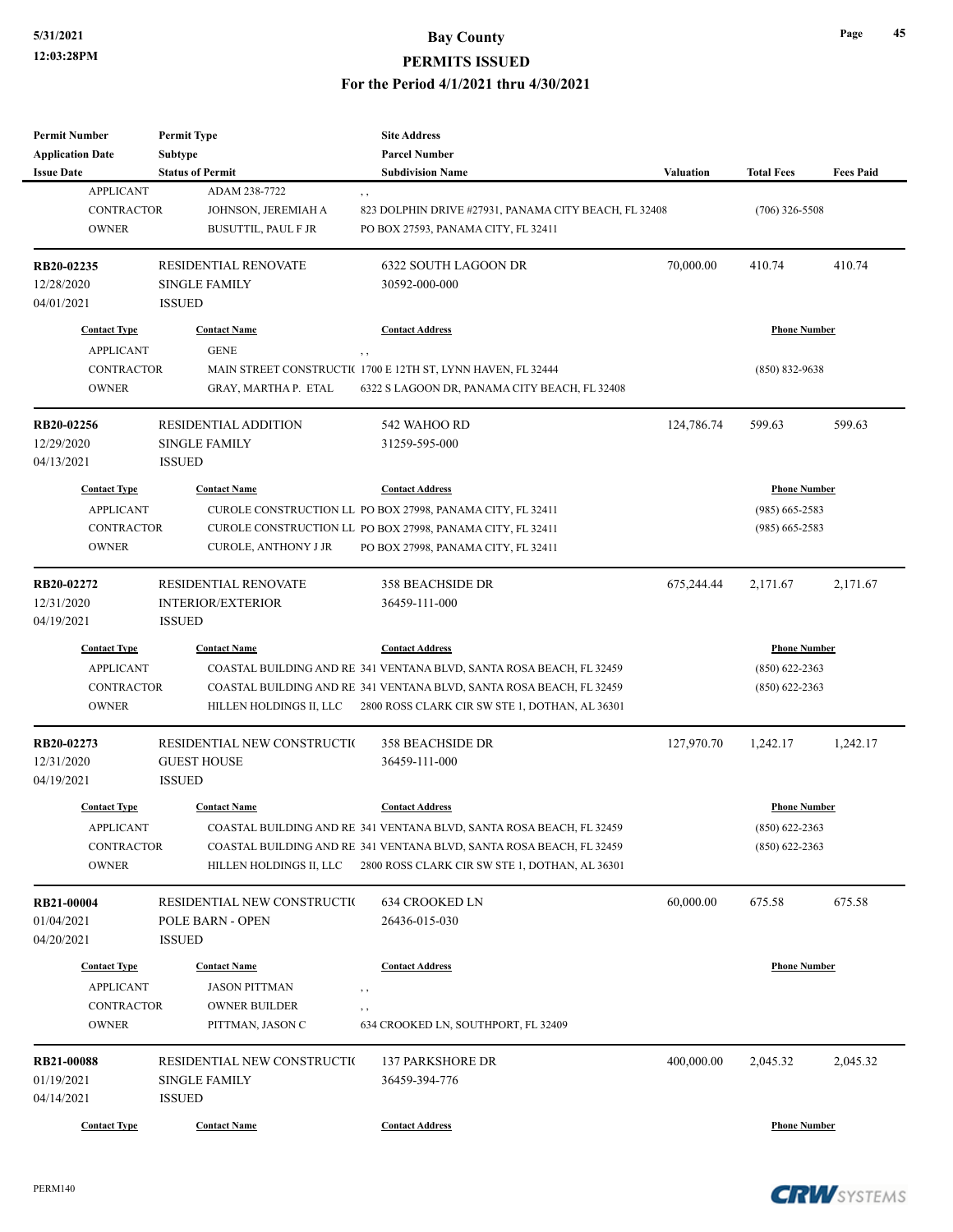| <b>Permit Number</b>                  | <b>Permit Type</b>           | <b>Site Address</b>                                                                             |            |                                       |                  |
|---------------------------------------|------------------------------|-------------------------------------------------------------------------------------------------|------------|---------------------------------------|------------------|
| <b>Application Date</b>               | <b>Subtype</b>               | <b>Parcel Number</b>                                                                            |            |                                       |                  |
| <b>Issue Date</b><br><b>APPLICANT</b> | <b>Status of Permit</b>      | <b>Subdivision Name</b><br>BEACH DAWG CONSTRUCTI( 981 US HWY 98E, SUITE 3-281, DESTIN, FL 32541 | Valuation  | <b>Total Fees</b><br>$(724)$ 691-5581 | <b>Fees Paid</b> |
| <b>CONTRACTOR</b>                     |                              | BEACH DAWG CONSTRUCTI(981 US HWY 98E, SUITE 3-281, DESTIN, FL 32541                             |            | $(724)$ 691-5581                      |                  |
| <b>OWNER</b>                          |                              | CASA DEL SOL INVESTMENT PO BOX 207, CLAREMONT, CA 91711                                         |            |                                       |                  |
|                                       |                              |                                                                                                 |            |                                       |                  |
| RB21-00089                            | RESIDENTIAL NEW CONSTRUCTIO  | <b>137 PARKSHORE DR</b>                                                                         | 150,000.00 | 1,276.57                              | 1,276.57         |
| 01/19/2021                            | <b>DETACHED GARAGE</b>       | 36459-394-776                                                                                   |            |                                       |                  |
| 04/14/2021                            | <b>ISSUED</b>                |                                                                                                 |            |                                       |                  |
| <b>Contact Type</b>                   | <b>Contact Name</b>          | <b>Contact Address</b>                                                                          |            | <b>Phone Number</b>                   |                  |
| <b>APPLICANT</b>                      |                              | BEACH DAWG CONSTRUCTI(981 US HWY 98E, SUITE 3-281, DESTIN, FL 32541                             |            | $(724)$ 691-5581                      |                  |
| CONTRACTOR                            |                              | BEACH DAWG CONSTRUCTI(981 US HWY 98E, SUITE 3-281, DESTIN, FL 32541                             |            | $(724)$ 691-5581                      |                  |
| <b>OWNER</b>                          |                              | CASA DEL SOL INVESTMENT PO BOX 207, CLAREMONT, CA 91711                                         |            |                                       |                  |
| RB21-00109                            | <b>DEMOLITION</b>            | 22405 FRONT BEACH RD B                                                                          | 0.00       | 130.00                                | 130.00           |
| 01/22/2021                            | <b>RESIDENTIAL</b>           | 36071-030-000                                                                                   |            |                                       |                  |
| 04/23/2021                            | <b>ISSUED</b>                |                                                                                                 |            |                                       |                  |
| <b>Contact Type</b>                   | <b>Contact Name</b>          | <b>Contact Address</b>                                                                          |            | <b>Phone Number</b>                   |                  |
| <b>APPLICANT</b>                      |                              | SMILEY'S LAWN & TRACTOI 4103 CATO RD, PANAMA CITY, FL 32401                                     |            | $(850) 866 - 1716$                    |                  |
| <b>CONTRACTOR</b>                     |                              | SMILEY'S LAWN & TRACTOI 4103 CATO RD, PANAMA CITY, FL 32401                                     |            | $(850) 866 - 1716$                    |                  |
| <b>OWNER</b>                          |                              | SCENIC HIGHWAY PARTNERS 91 WEST WIEUCA RD, ATLANTA, GA 30342                                    |            |                                       |                  |
|                                       |                              |                                                                                                 |            |                                       |                  |
| RB21-00111                            | <b>DEMOLITION</b>            | 21717 FRONT BEACH RD                                                                            | 0.00       | 130.00                                | 130.00           |
| 01/22/2021                            | <b>RESIDENTIAL</b>           | 35382-000-000                                                                                   |            |                                       |                  |
| 04/23/2021                            | <b>ISSUED</b>                |                                                                                                 |            |                                       |                  |
| <b>Contact Type</b>                   | <b>Contact Name</b>          | <b>Contact Address</b>                                                                          |            | <b>Phone Number</b>                   |                  |
| <b>APPLICANT</b>                      |                              | SMILEY'S LAWN & TRACTOI 4103 CATO RD, PANAMA CITY, FL 32401                                     |            | $(850) 866 - 1716$                    |                  |
| <b>CONTRACTOR</b>                     |                              | SMILEY'S LAWN & TRACTOI 4103 CATO RD, PANAMA CITY, FL 32401                                     |            | $(850) 866 - 1716$                    |                  |
| <b>OWNER</b>                          |                              | BERMAN, BRAD R TRUSTEE 273 NE 12TH ST #310, ATLANTA, GA 30309                                   |            |                                       |                  |
| RB21-00112                            | <b>DEMOLITION</b>            | 209 LAGUNA ST                                                                                   | 0.00       | 130.00                                | 130.00           |
| 01/22/2021                            | <b>RESIDENTIAL</b>           | 38134-000-000                                                                                   |            |                                       |                  |
| 04/23/2021                            | <b>ISSUED</b>                |                                                                                                 |            |                                       |                  |
| <b>Contact Type</b>                   | <b>Contact Name</b>          | <b>Contact Address</b>                                                                          |            | <b>Phone Number</b>                   |                  |
| APPLICANT                             |                              | SMILEY'S LAWN & TRACTOI 4103 CATO RD, PANAMA CITY, FL 32401                                     |            | $(850) 866 - 1716$                    |                  |
| CONTRACTOR                            |                              | SMILEY'S LAWN & TRACTOI 4103 CATO RD, PANAMA CITY, FL 32401                                     |            | $(850) 866 - 1716$                    |                  |
| <b>OWNER</b>                          |                              | SUNDANCE INVESTMENT PR PO BOX 9595, PANAMA CITY BEACH, FL 32417                                 |            |                                       |                  |
| RB21-00204                            | RESIDENTIAL NEW CONSTRUCTIO  | 4429 NORTH SHORE RD                                                                             | 11,000.00  | 143.89                                | 143.89           |
| 02/03/2021                            | STORAGE/UTILITY              | 11681-009-000                                                                                   |            |                                       |                  |
| 04/05/2021                            | <b>ISSUED</b>                |                                                                                                 |            |                                       |                  |
| <b>Contact Type</b>                   | <b>Contact Name</b>          | <b>Contact Address</b>                                                                          |            | <b>Phone Number</b>                   |                  |
| <b>APPLICANT</b>                      | IAN 832-2508                 |                                                                                                 |            |                                       |                  |
| <b>CONTRACTOR</b>                     | <b>OWNER/BUILDER</b>         | , ,                                                                                             |            |                                       |                  |
| <b>OWNER</b>                          | MARSHALL, IAN ETAL           | , ,<br>4429 NORTHSHORE ROAD, LYNN HAVEN, FL 32444                                               |            |                                       |                  |
|                                       |                              |                                                                                                 |            |                                       |                  |
| RB21-00226                            | <b>DEMOLITION</b>            | 110 BENICIA PL                                                                                  | 0.00       | 130.00                                | 130.00           |
| 02/05/2021<br>04/23/2021              | RESIDENTIAL<br><b>ISSUED</b> | 37885-000-000                                                                                   |            |                                       |                  |
|                                       |                              |                                                                                                 |            |                                       |                  |
| <b>Contact Type</b>                   | <b>Contact Name</b>          | <b>Contact Address</b>                                                                          |            | <b>Phone Number</b>                   |                  |

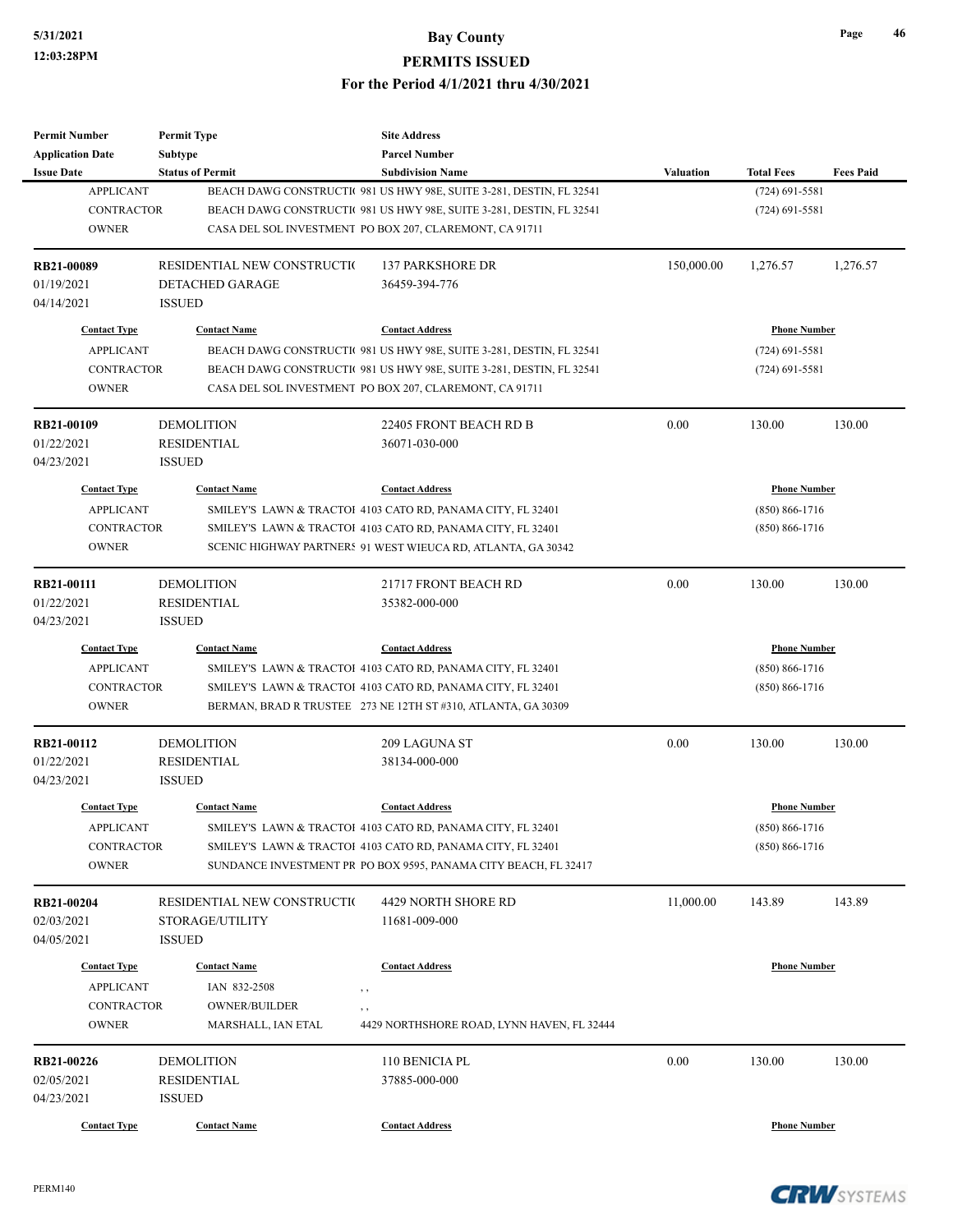## **5/31/2021 Bay County**

#### **PERMITS ISSUED**

#### **For the Period 4/1/2021 thru 4/30/2021**

| <b>Permit Number</b>    | <b>Permit Type</b>          | <b>Site Address</b>                                                     |                  |                     |                  |
|-------------------------|-----------------------------|-------------------------------------------------------------------------|------------------|---------------------|------------------|
| <b>Application Date</b> | Subtype                     | <b>Parcel Number</b>                                                    |                  |                     |                  |
| <b>Issue Date</b>       | <b>Status of Permit</b>     | <b>Subdivision Name</b>                                                 | <b>Valuation</b> | <b>Total Fees</b>   | <b>Fees Paid</b> |
| <b>APPLICANT</b>        |                             | SMILEY'S LAWN & TRACTOI 4103 CATO RD, PANAMA CITY, FL 32401             |                  | $(850) 866 - 1716$  |                  |
| <b>CONTRACTOR</b>       |                             | SMILEY'S LAWN & TRACTOI 4103 CATO RD, PANAMA CITY, FL 32401             |                  | $(850) 866 - 1716$  |                  |
| <b>OWNER</b>            | BOWDEN, LISA ETAL           | 108 BENICIA PL, PANAMA CITY BEACH, FL 32413                             |                  |                     |                  |
| RB21-00383              | RESIDENTIAL NEW CONSTRUCTIO | <b>6718 HARBOUR BLVD</b>                                                | 154,544.52       | 1,327.48            | 1,327.48         |
| 02/24/2021              | <b>SINGLE FAMILY</b>        | 27338-009-240                                                           |                  |                     |                  |
| 04/12/2021              | <b>ISSUED</b>               |                                                                         |                  |                     |                  |
| <b>Contact Type</b>     | <b>Contact Name</b>         | <b>Contact Address</b>                                                  |                  | <b>Phone Number</b> |                  |
| <b>APPLICANT</b>        | TR 238-9427                 | , ,                                                                     |                  |                     |                  |
| CONTRACTOR              |                             | BONDS DEVELOPMENT COM 124 CASA PLACE, Panama City, FL 32413             |                  |                     |                  |
| <b>OWNER</b>            | HESTER, THOMAS              | PO BOX 18346, PANAMA CITY BEACH, FL 32417                               |                  |                     |                  |
| RB21-00390              | <b>RESIDENTIAL ADDITION</b> | 439 MARLIN DR S                                                         | 11,307.00        | 145.12              | 145.12           |
| 02/25/2021              | <b>SINGLE FAMILY</b>        | 31439-040-000                                                           |                  |                     |                  |
| 04/05/2021              | <b>ISSUED</b>               |                                                                         |                  |                     |                  |
| <b>Contact Type</b>     | <b>Contact Name</b>         | <b>Contact Address</b>                                                  |                  | <b>Phone Number</b> |                  |
| <b>APPLICANT</b>        | DONALD 404-934-6127         | $, \, ,$                                                                |                  |                     |                  |
| <b>CONTRACTOR</b>       | <b>OWNER/BUILDER</b>        | , ,                                                                     |                  |                     |                  |
| <b>OWNER</b>            | EDDLEMAN, DONALD            | 105 W LAKESHORE DR, CARROLLTON, GA 30117                                |                  |                     |                  |
| RB21-00450              | RESIDENTIAL NEW CONSTRUCTIO | 21737 TOLLIVER RD                                                       | 383, 177.34      | 2,051.01            | 2,051.01         |
| 03/05/2021              | <b>SINGLE FAMILY</b>        | 03145-020-000                                                           |                  |                     |                  |
| 04/16/2021              | <b>ISSUED</b>               |                                                                         |                  |                     |                  |
| <b>Contact Type</b>     | <b>Contact Name</b>         | <b>Contact Address</b>                                                  |                  | <b>Phone Number</b> |                  |
| <b>APPLICANT</b>        | JONES 850-714-1265          | $, \, ,$                                                                |                  |                     |                  |
| <b>CONTRACTOR</b>       | OWNER/BUILDER               | $, \, ,$                                                                |                  |                     |                  |
| <b>OWNER</b>            | JONES, LESLIE               | POBOX 311, YOUNGSTOWN, FL 32466                                         |                  |                     |                  |
| RB21-00476              | RESIDENTIAL RENOVATE        | <b>11215 LEEDS ST</b>                                                   | 29,540.00        | 106.86              | 106.86           |
| 03/08/2021              | INTERIOR/EXTERIOR           | 03805-160-000                                                           |                  |                     |                  |
| 04/29/2021              | <b>ISSUED</b>               |                                                                         |                  |                     |                  |
| <b>Contact Type</b>     | <b>Contact Name</b>         | <b>Contact Address</b>                                                  |                  | <b>Phone Number</b> |                  |
| <b>APPLICANT</b>        | STEVE 850-704-6250          | , ,                                                                     |                  |                     |                  |
| CONTRACTOR              |                             | CAPSTONE CONSTRUCTION 2716 E BALDWIN RD APT A, PANAMA CITY, FL 32405    |                  | $(850)$ 769-8830    |                  |
| <b>OWNER</b>            | NICHOLS, PEGGY P.           | 11215 LEEDS ST, PANAMA CITY, FL 32404                                   |                  |                     |                  |
| RB21-00482              | RESIDENTIAL RENOVATE        | 9542 STAUBER LN                                                         | 10,000.00        | 138.71              | 138.71           |
| 03/09/2021              | <b>INTERIOR</b>             | 05240-053-000                                                           |                  |                     |                  |
| 04/07/2021              | <b>ISSUED</b>               |                                                                         |                  |                     |                  |
| <b>Contact Type</b>     | <b>Contact Name</b>         | <b>Contact Address</b>                                                  |                  | <b>Phone Number</b> |                  |
| <b>APPLICANT</b>        | JAMES 850-257-6337          |                                                                         |                  |                     |                  |
| CONTRACTOR              | <b>OWNER/BUILDER</b>        | $, \, ,$                                                                |                  |                     |                  |
| <b>OWNER</b>            |                             | , ,<br>PITTMAN, JAMES W & TERRI 9542 STAUBER LANE, YOUNGSTOWN, FL 32466 |                  |                     |                  |
| RB21-00483              | <b>RESIDENTIAL ADDITION</b> | 7801 JOHN PITTS RD                                                      | 25,000.00        | 216.96              | 216.96           |
| 03/09/2021              | POOL ENCLOSURE              | 05641-106-000                                                           |                  |                     |                  |
| 04/15/2021              | <b>ISSUED</b>               |                                                                         |                  |                     |                  |
| <b>Contact Type</b>     | <b>Contact Name</b>         | <b>Contact Address</b>                                                  |                  | <b>Phone Number</b> |                  |
|                         |                             |                                                                         |                  |                     |                  |

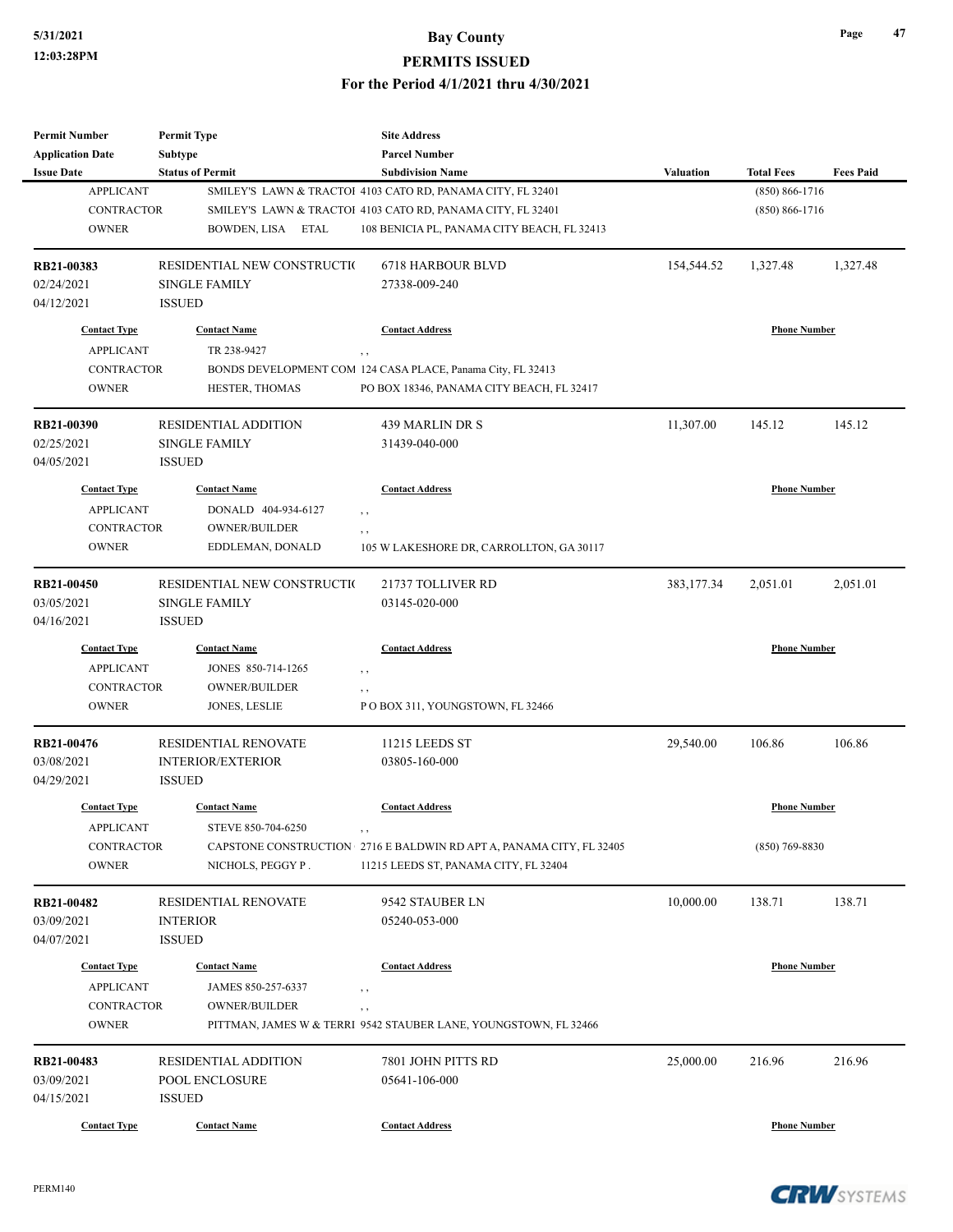#### **5/31/2021 Bay County**

#### **PERMITS ISSUED**

**For the Period 4/1/2021 thru 4/30/2021**

| <b>Permit Number</b>                  | <b>Permit Type</b>                          | <b>Site Address</b>                                                     |              |                     |                  |
|---------------------------------------|---------------------------------------------|-------------------------------------------------------------------------|--------------|---------------------|------------------|
| <b>Application Date</b>               | <b>Subtype</b>                              | <b>Parcel Number</b>                                                    |              |                     |                  |
| <b>Issue Date</b>                     | <b>Status of Permit</b><br>TIM 850-624-5381 | <b>Subdivision Name</b>                                                 | Valuation    | <b>Total Fees</b>   | <b>Fees Paid</b> |
| <b>APPLICANT</b><br><b>CONTRACTOR</b> |                                             | , ,                                                                     |              |                     |                  |
|                                       | <b>OWNER/BUILDER</b>                        | , ,                                                                     |              |                     |                  |
| <b>OWNER</b>                          |                                             | CROWLEY, TIMOTHY JOSEPI 7801 JOHN PITTS RD, PANAMA CITY, FL 32404       |              |                     |                  |
| RB21-00484                            | RESIDENTIAL NEW CONSTRUCTIO                 | 3581 BILTMORE DR                                                        | 7,000.00     | 120.00              | 120.00           |
| 03/09/2021                            | STORAGE/UTILITY                             | 31855-000-000                                                           |              |                     |                  |
| 04/15/2021                            | <b>ISSUED</b>                               |                                                                         |              |                     |                  |
| <b>Contact Type</b>                   | <b>Contact Name</b>                         | <b>Contact Address</b>                                                  |              | <b>Phone Number</b> |                  |
| <b>APPLICANT</b>                      | <b>CAROLYN COLLIER</b>                      | , ,                                                                     |              |                     |                  |
| <b>CONTRACTOR</b>                     | <b>OWNER BUILDER</b>                        | , ,                                                                     |              |                     |                  |
| <b>OWNER</b>                          |                                             | COLLIER, CAROLYN LARUE ' 3600 BILTMORE DR, PANAMA CITY BEACH, FL 32408  |              |                     |                  |
| RB21-00491                            | <b>RESIDENTIAL ADDITION</b>                 | 7028 HWY 2311                                                           | 9,173.00     | 138.71              | 138.71           |
| 03/10/2021                            | POOL ENCLOSURE                              | 05532-070-000                                                           |              |                     |                  |
| 04/19/2021                            | <b>ISSUED</b>                               |                                                                         |              |                     |                  |
| <b>Contact Type</b>                   | <b>Contact Name</b>                         | <b>Contact Address</b>                                                  |              | <b>Phone Number</b> |                  |
| <b>APPLICANT</b>                      | <b>JADINE</b>                               | , ,                                                                     |              |                     |                  |
| <b>CONTRACTOR</b>                     |                                             | AT HOME CONTRACTING INC 326 SIBERT AVE, DESTIN, FL 32541                |              | $(850) 650 - 4663$  |                  |
| <b>OWNER</b>                          | PIERCE, MARK S                              | 7028 HIGHWAY 2311, PANAMA CITY, FL 32404                                |              |                     |                  |
|                                       |                                             |                                                                         |              |                     |                  |
| RB21-00493                            | RESIDENTIAL NEW CONSTRUCTIO                 | 1232 LAKEWALK CIR W                                                     | 430,446.90   | 2,199.52            | 2,199.52         |
| 03/10/2021                            | <b>SINGLE FAMILY</b>                        | 35271-600-030                                                           |              |                     |                  |
| 04/01/2021                            | <b>ISSUED</b>                               |                                                                         |              |                     |                  |
| <b>Contact Type</b>                   | <b>Contact Name</b>                         | <b>Contact Address</b>                                                  |              | <b>Phone Number</b> |                  |
| <b>APPLICANT</b>                      | MEEKS CONSTRUCTION                          | 7025 SPRINGHILL RD, TALLAHASSEE, FL 32305                               |              | $(850) 509 - 5466$  |                  |
| <b>CONTRACTOR</b>                     | MEEKS CONSTRUCTION                          | 7025 SPRINGHILL RD, TALLAHASSEE, FL 32305                               |              | $(850) 509 - 5466$  |                  |
| <b>OWNER</b>                          | THE DAVIS FAMILY III LLC                    | 11265 TURKEY ROOST ROAD, TALLAHASSEE, FL 32317                          |              |                     |                  |
| RB21-00508                            | RESIDENTIAL RENOVATE                        | 2835 LONGLEAF RD                                                        | 11,615.26    | 149.11              | 149.11           |
| 03/13/2021                            | <b>INTERIOR/EXTERIOR</b>                    | 26904-213-000                                                           |              |                     |                  |
| 04/26/2021                            | <b>ISSUED</b>                               |                                                                         |              |                     |                  |
|                                       |                                             |                                                                         |              |                     |                  |
| <b>Contact Type</b>                   | <b>Contact Name</b>                         | <b>Contact Address</b>                                                  |              | <b>Phone Number</b> |                  |
| <b>APPLICANT</b>                      | SETH 850-585-4585                           | , ,                                                                     |              |                     |                  |
| CONTRACTOR                            |                                             | SETH EASON CONSTRUCTIO 1196 FOREST SHORE DRIVE, MIRAMAR BEACH, FL 32550 |              | $(850) 502 - 0631$  |                  |
| <b>OWNER</b>                          | JACKS, CHEAVA LYNN                          | 2835 LONGLEAF RD, PANAMA CITY, FL 32405                                 |              |                     |                  |
| RB21-00558                            | RESIDENTIAL NEW CONSTRUCTIO                 | 22120 MARSH RABBIT RUN                                                  | 2,216,987.00 | 5,872.67            | 5,872.67         |
| 03/17/2021                            | <b>SINGLE FAMILY</b>                        | 35271-111-000                                                           |              |                     |                  |
| 04/08/2021                            | <b>ISSUED</b>                               |                                                                         |              |                     |                  |
| <b>Contact Type</b>                   | <b>Contact Name</b>                         | <b>Contact Address</b>                                                  |              | <b>Phone Number</b> |                  |
| <b>APPLICANT</b>                      |                                             | GALVAS CONSTRUCTION INC PO BOX 611481, ROSEMARY BEACH, FL 32461-1004    |              | $(850)$ 231-0509    |                  |
| <b>CONTRACTOR</b>                     |                                             | GALVAS CONSTRUCTION INC PO BOX 611481, ROSEMARY BEACH, FL 32461-1004    |              |                     |                  |
| <b>OWNER</b>                          | DAWS, BRIANT R                              | 618 WEST BALDWIN ROAD, PANAMA CITY, FL 32405                            |              | $(850)$ 231-0509    |                  |
|                                       |                                             |                                                                         |              |                     |                  |
| RB21-00559                            | RESIDENTIAL NEW CONSTRUCTIO                 | <b>152 LAKE MERIAL SHORES DR</b>                                        | 341,663.40   | 2,550.00            | 2,550.00         |
| 03/17/2021                            | SINGLE FAMILY                               | 07504-144-000                                                           |              |                     |                  |
| 04/01/2021                            | <b>ISSUED</b>                               |                                                                         |              |                     |                  |
| <b>Contact Type</b>                   | <b>Contact Name</b>                         | <b>Contact Address</b>                                                  |              | <b>Phone Number</b> |                  |

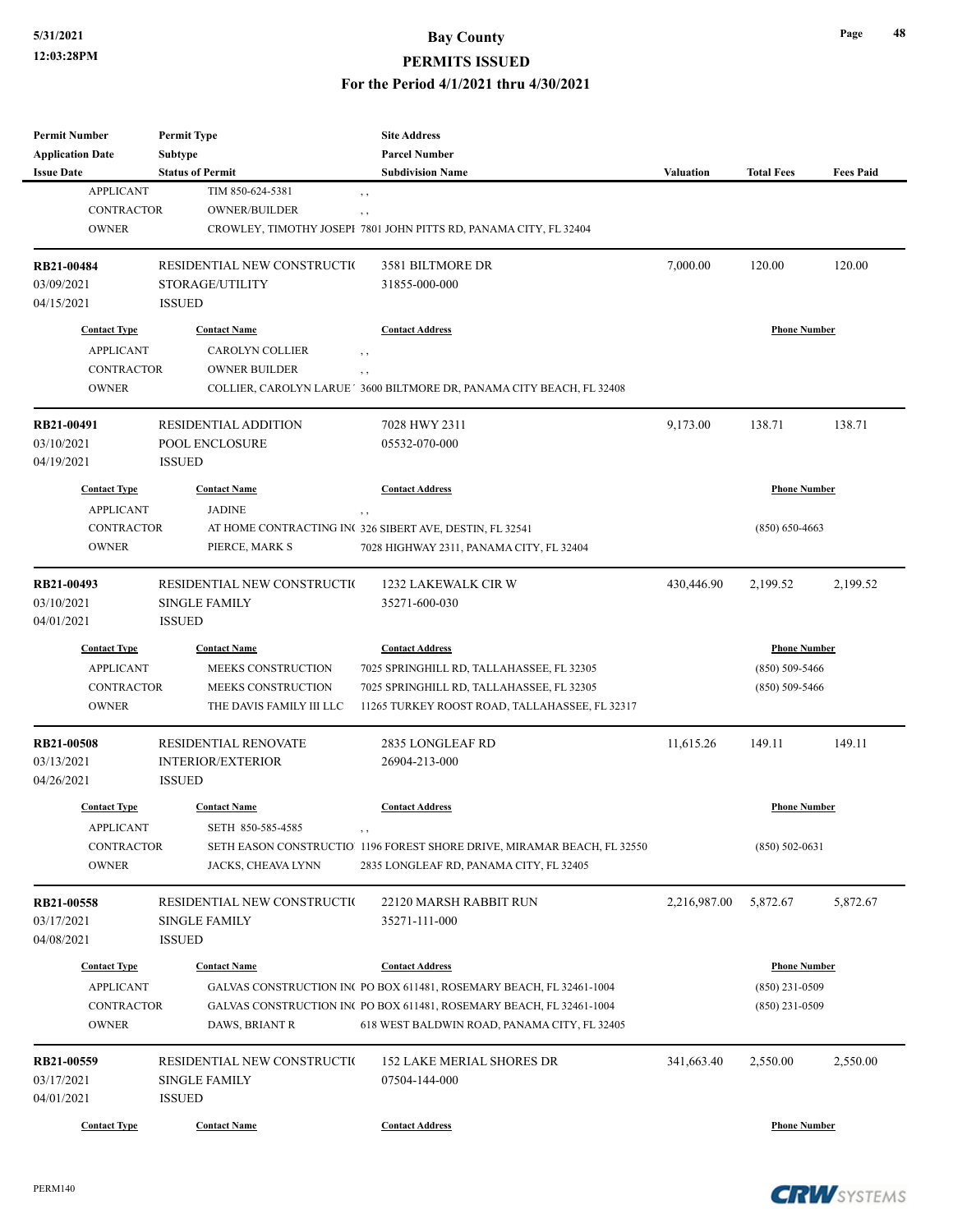| <b>Permit Number</b>    | <b>Permit Type</b>          | <b>Site Address</b>                                                          |                  |                     |                  |
|-------------------------|-----------------------------|------------------------------------------------------------------------------|------------------|---------------------|------------------|
| <b>Application Date</b> | Subtype                     | <b>Parcel Number</b>                                                         |                  |                     |                  |
| <b>Issue Date</b>       | <b>Status of Permit</b>     | <b>Subdivision Name</b>                                                      | <b>Valuation</b> | <b>Total Fees</b>   | <b>Fees Paid</b> |
| <b>APPLICANT</b>        | ADAMS HOMES OF NW FL        | 3000 GULF BREEZE PKWY, GULF BREEZE, FL 32563                                 |                  | $(850)$ 842-4884    |                  |
| <b>CONTRACTOR</b>       | ADAMS HOMES OF NW FL        | 3000 GULF BREEZE PKWY, GULF BREEZE, FL 32563                                 |                  | $(850) 842 - 4884$  |                  |
| <b>OWNER</b>            |                             | ADAMS HOMES OF NORTHW 3000 GULF BREEZE PARKWAY, GULF BREEZE, FL 32563        |                  |                     |                  |
|                         |                             |                                                                              |                  |                     |                  |
| RB21-00563              | RESIDENTIAL NEW CONSTRUCTIO | 3434 CEDAR CREEK CHASE DR                                                    | 361,624.38       | 2,611.50            | 2,611.50         |
| 03/18/2021              | <b>SINGLE FAMILY</b>        | 07585-470-040                                                                |                  |                     |                  |
| 04/05/2021              | <b>ISSUED</b>               |                                                                              |                  |                     |                  |
|                         |                             |                                                                              |                  |                     |                  |
| <b>Contact Type</b>     | <b>Contact Name</b>         | <b>Contact Address</b>                                                       |                  | <b>Phone Number</b> |                  |
| <b>APPLICANT</b>        | W W QUALITY HOMES INC       | 3237 NAUTICAL DR., PANAMA CITY, FL 32409                                     |                  | $(850) 832 - 5137$  |                  |
| <b>CONTRACTOR</b>       | W W QUALITY HOMES INC       | 3237 NAUTICAL DR., PANAMA CITY, FL 32409                                     |                  | $(850) 832 - 5137$  |                  |
| <b>OWNER</b>            |                             | WOOD, JEAN KIRKLAND ETA 3237 NAUTICAL DR, PANAMA CITY, FL 32409              |                  |                     |                  |
| RB21-00579              | RESIDENTIAL NEW CONSTRUCTIO | 419 LAKE FRONT DR                                                            | 850,000.00       | 3,101.07            | 3,101.07         |
|                         |                             |                                                                              |                  |                     |                  |
| 03/22/2021              | <b>SINGLE FAMILY</b>        | 36459-394-425                                                                |                  |                     |                  |
| 04/12/2021              | <b>ISSUED</b>               |                                                                              |                  |                     |                  |
| <b>Contact Type</b>     | <b>Contact Name</b>         | <b>Contact Address</b>                                                       |                  | <b>Phone Number</b> |                  |
| <b>APPLICANT</b>        | <b>SHANE</b>                |                                                                              |                  |                     |                  |
| CONTRACTOR              |                             | GRAND FLORIDIAN BUILDEI 17320 PANAMA CITY BEACH, PANAMA CITY BEACH, FL 32413 |                  | $(850)$ 230-1474    |                  |
| <b>OWNER</b>            |                             | BLUE SEAS AT CARILLON LL 4280 DOVE POINT, DULUTH, GA 30096                   |                  |                     |                  |
|                         |                             |                                                                              |                  |                     |                  |
| RB21-00581              | RESIDENTIAL NEW CONSTRUCTIO | 7575 SWEETBRIAR RD                                                           | 30,000.00        | 243.29              | 243.29           |
| 03/22/2021              | STORAGE/UTILITY             | 05641-481-000                                                                |                  |                     |                  |
| 04/01/2021              | <b>ISSUED</b>               |                                                                              |                  |                     |                  |
| <b>Contact Type</b>     | <b>Contact Name</b>         | <b>Contact Address</b>                                                       |                  | <b>Phone Number</b> |                  |
| <b>APPLICANT</b>        |                             | DUANE PHILLIPS CONSTRUC 3925 N HWY 231, PANAMA CITY, FL 32404                |                  | $(850)$ 747-1836    |                  |
| <b>CONTRACTOR</b>       |                             | DUANE PHILLIPS CONSTRUC 3925 N HWY 231, PANAMA CITY, FL 32404                |                  | $(850)$ 747-1836    |                  |
| <b>OWNER</b>            | ROONEY, PATRICK             | PO BOX 35907, PANAMA CITY, FL 32412                                          |                  |                     |                  |
|                         |                             |                                                                              |                  |                     |                  |
| RB21-00589              | RESIDENTIAL NEW CONSTRUCTIO | 7506 PENNY RD                                                                | 20,000.00        | 185.72              | 185.72           |
| 03/22/2021              | STORAGE/UTILITY             | 05553-000-000                                                                |                  |                     |                  |
| 04/28/2021              | <b>ISSUED</b>               |                                                                              |                  |                     |                  |
| <b>Contact Type</b>     | <b>Contact Name</b>         | <b>Contact Address</b>                                                       |                  | <b>Phone Number</b> |                  |
| <b>APPLICANT</b>        | JODY 850-774-9703           | , ,                                                                          |                  |                     |                  |
| <b>CONTRACTOR</b>       | <b>OWNER/BUILDER</b>        |                                                                              |                  |                     |                  |
| <b>OWNER</b>            |                             | , ,<br>SURGINER, JODY D & KAREN 7506 PENNY RD, PANAMA CITY, FL 32404         |                  |                     |                  |
|                         |                             |                                                                              |                  |                     |                  |
| RB21-00595              | <b>RESIDENTIAL ADDITION</b> | 22006 BELGRADE AVE                                                           | 100,000.00       | 1,021.59            | 1,021.59         |
| 03/23/2021              | <b>INTERIOR</b>             | 35987-000-000                                                                |                  |                     |                  |
| 04/26/2021              | <b>ISSUED</b>               |                                                                              |                  |                     |                  |
| <b>Contact Type</b>     | <b>Contact Name</b>         | <b>Contact Address</b>                                                       |                  | <b>Phone Number</b> |                  |
| <b>APPLICANT</b>        | DUB 832-3592                |                                                                              |                  |                     |                  |
|                         |                             | , ,                                                                          |                  |                     |                  |
| <b>CONTRACTOR</b>       |                             | HILL BUILDING & DEVELOP! 16900 FRONT BEACH RD, Panama City Beach, FL 32413   |                  | $(850)$ 235-1166    |                  |
| <b>OWNER</b>            | JAKO INVESTMENTS LLC        | 5010 DODGE ST, OMAHA, NE 68132                                               |                  |                     |                  |
| RB21-00596              | RESIDENTIAL RENOVATE        | 5812 BEACH DR A                                                              | 60,000.00        | 368.62              | 368.62           |
| 03/23/2021              | <b>INTERIOR/EXTERIOR</b>    | 31976-005-000                                                                |                  |                     |                  |
| 04/01/2021              | <b>ISSUED</b>               |                                                                              |                  |                     |                  |
|                         |                             |                                                                              |                  |                     |                  |
| <b>Contact Type</b>     | <b>Contact Name</b>         | <b>Contact Address</b>                                                       |                  | <b>Phone Number</b> |                  |

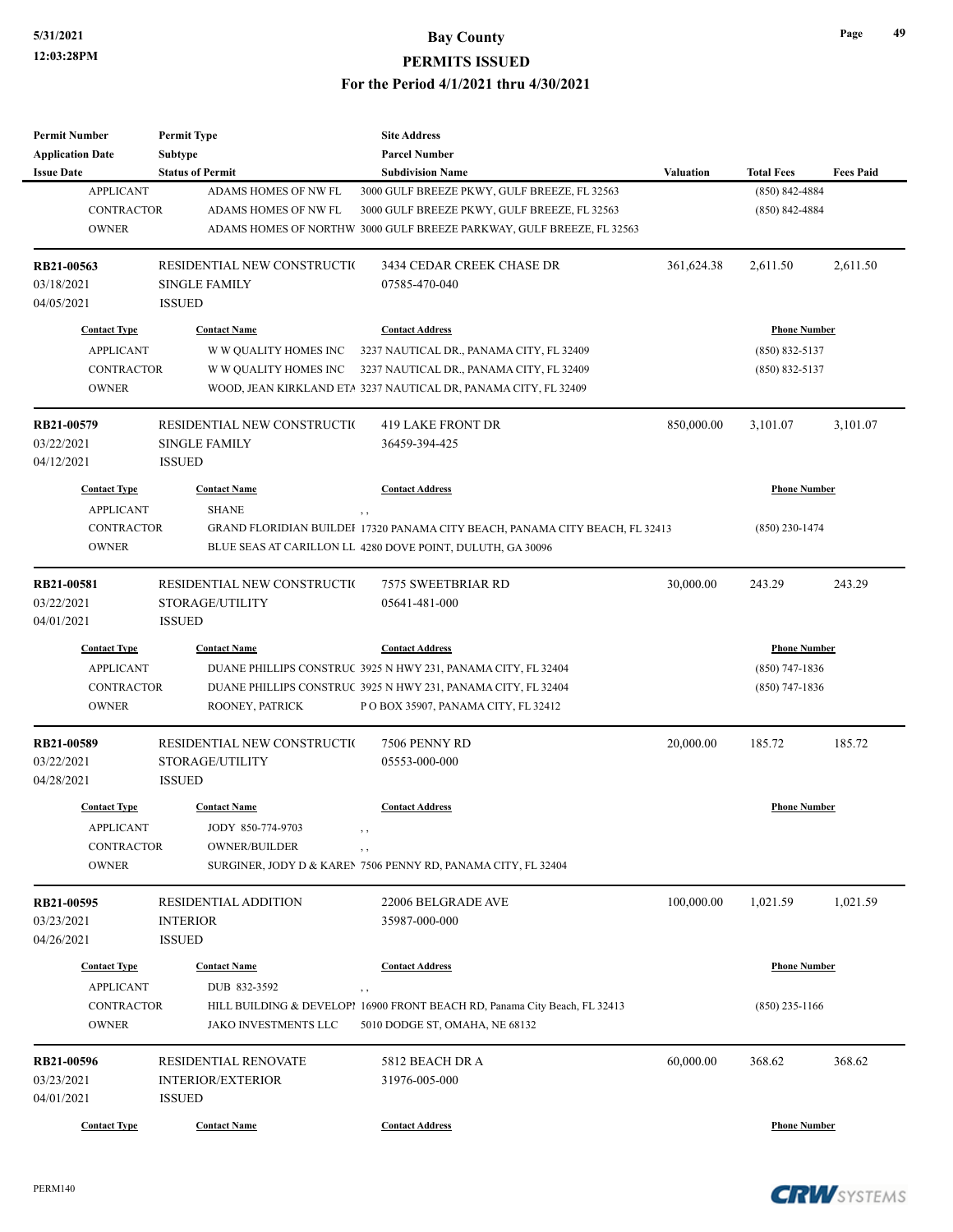| <b>Permit Number</b>                    | <b>Permit Type</b>                      | <b>Site Address</b>                                                          |                  |                     |                  |
|-----------------------------------------|-----------------------------------------|------------------------------------------------------------------------------|------------------|---------------------|------------------|
| <b>Application Date</b>                 | Subtype                                 | <b>Parcel Number</b>                                                         |                  |                     |                  |
| <b>Issue Date</b>                       | <b>Status of Permit</b>                 | <b>Subdivision Name</b>                                                      | <b>Valuation</b> | <b>Total Fees</b>   | <b>Fees Paid</b> |
| <b>APPLICANT</b>                        | MEEKS CONSTRUCTION                      | 7025 SPRINGHILL RD, TALLAHASSEE, FL 32305                                    |                  | $(850) 509 - 5466$  |                  |
| <b>CONTRACTOR</b>                       | MEEKS CONSTRUCTION                      | 7025 SPRINGHILL RD, TALLAHASSEE, FL 32305                                    |                  | $(850) 509 - 5466$  |                  |
| <b>OWNER</b>                            | SOUTHERLAND, TYLER                      | 2743 RAVENWOOD CT, LYNN HAVEN, FL 32444                                      |                  |                     |                  |
| RB21-00602                              | RESIDENTIAL NEW CONSTRUCTIO             | 3620 PRESERVE BLVD                                                           | 656,997.90       | 2,748.22            | 2,748.22         |
| 03/23/2021                              | <b>SINGLE FAMILY</b>                    | 31365-743-000                                                                |                  |                     |                  |
| 04/28/2021                              | <b>ISSUED</b>                           |                                                                              |                  |                     |                  |
| <b>Contact Type</b>                     | <b>Contact Name</b>                     | <b>Contact Address</b>                                                       |                  | <b>Phone Number</b> |                  |
| <b>APPLICANT</b>                        | <b>PRESTON</b>                          | , ,                                                                          |                  |                     |                  |
| <b>CONTRACTOR</b>                       |                                         | PROS CONSTRUCTION & ROC PO BOX 1271, LYNN HAVEN, FL 32444                    |                  | $(850)$ 769-4135    |                  |
| <b>OWNER</b>                            |                                         | PRESTON RAY HOMES LLC 1522 CHESTNUT AVENUE, PANAMA CITY, FL 32405            |                  |                     |                  |
| <b>RB21-00605</b>                       | RESIDENTIAL NEW CONSTRUCTIO             | 21505 PALM AVE                                                               | 266,962.80       | 1,667.10            | 1,667.10         |
| 03/23/2021                              | <b>SINGLE FAMILY</b>                    | 35673-030-000                                                                |                  |                     |                  |
| 04/09/2021                              | <b>ISSUED</b>                           |                                                                              |                  |                     |                  |
| <b>Contact Type</b>                     | <b>Contact Name</b>                     | <b>Contact Address</b>                                                       |                  | <b>Phone Number</b> |                  |
| <b>APPLICANT</b>                        | <b>MATTHEW 832-9404</b>                 |                                                                              |                  |                     |                  |
| CONTRACTOR                              |                                         | BRYND CONTRACTORS INC 2103 CLINE LN, PANAMA CITY, FL 32404                   |                  | $(850) 832 - 9404$  |                  |
| <b>OWNER</b>                            |                                         | BRYND CONTRACTORS INC 2103 CLINE LN, PANAMA CITY, FL 32404                   |                  |                     |                  |
|                                         |                                         |                                                                              |                  |                     |                  |
| RB21-00607                              | RESIDENTIAL NEW CONSTRUCTIO             | 314 16TH ST                                                                  | 11,551.45        | 149.11              | 149.11           |
| 03/24/2021                              | STORAGE/UTILITY                         | 37040-003-000                                                                |                  |                     |                  |
| 04/01/2021                              | <b>ISSUED</b>                           |                                                                              |                  |                     |                  |
| <b>Contact Type</b>                     | <b>Contact Name</b>                     | <b>Contact Address</b>                                                       |                  | <b>Phone Number</b> |                  |
| <b>APPLICANT</b>                        | GUY 258-1103                            | , ,                                                                          |                  |                     |                  |
| <b>CONTRACTOR</b>                       |                                         | CAROLINA CARPORTS INCOI 2465 COLQUITT HWY, COLQUITT, GA 39837                |                  | $(229)$ 246-0449    |                  |
| <b>OWNER</b>                            |                                         | MITCHELL, JAMES & KRISTA 344 S GIBSON AVENUE, INDIANAPOLIS, IN 46219         |                  |                     |                  |
| RB21-00615                              | RESIDENTIAL NEW CONSTRUCTIO             | 185 MARLIN DR S                                                              | 26,941.20        | 227.49              | 227.49           |
| 03/25/2021                              | <b>CARPORT</b>                          | 31443-190-000                                                                |                  |                     |                  |
| 04/05/2021                              | <b>ISSUED</b>                           |                                                                              |                  |                     |                  |
| <b>Contact Type</b>                     | <b>Contact Name</b>                     | <b>Contact Address</b>                                                       |                  | <b>Phone Number</b> |                  |
| <b>APPLICANT</b>                        | SCOTT 229-886-1550                      | $, \, , \,$                                                                  |                  |                     |                  |
| CONTRACTOR                              |                                         | SCOTT WILSON CONSTRUCT 4341 THOMAS DR, Unit 303, PANAMA CITY BEACH, FL 32408 |                  | $(229) 886 - 1550$  |                  |
| <b>OWNER</b>                            |                                         | DAVIS, ANGIE CO-TRUSTEE 1209 DOUTHIT RD, SYLVESTER, GA 31791                 |                  |                     |                  |
| RB21-00618                              | RESIDENTIAL RENOVATE                    | 2835 LONGLEAF RD                                                             | 17,920.53        | 175.57              | 175.57           |
| 03/26/2021                              | DOCK/BOATHOUSE                          | 26904-213-000                                                                |                  |                     |                  |
| 04/06/2021                              | <b>FINALED</b>                          |                                                                              |                  |                     |                  |
|                                         |                                         |                                                                              |                  |                     |                  |
| <b>Contact Type</b><br><b>APPLICANT</b> | <b>Contact Name</b><br>RJ GORMAN MARINE | <b>Contact Address</b>                                                       |                  | <b>Phone Number</b> |                  |
|                                         |                                         | 1944 FRANKFORD AVE, Panama City, FL 32405                                    |                  | $(850)$ 769-7747    |                  |
| CONTRACTOR                              | RJ GORMAN MARINE                        | 1944 FRANKFORD AVE, Panama City, FL 32405                                    |                  | $(850)$ 769-7747    |                  |
| <b>OWNER</b>                            | JACKS, CHEAVA LYNN                      | 2835 LONGLEAF RD, PANAMA CITY, FL 32405                                      |                  |                     |                  |
| RB21-00619                              | RESIDENTIAL NEW CONSTRUCTIO             | 3219 NAUTICAL DR                                                             | 25,000.00        | 216.96              | 216.96           |
| 03/26/2021                              | STORAGE/UTILITY                         | 07899-510-000                                                                |                  |                     |                  |
| 04/02/2021                              | <b>ISSUED</b>                           |                                                                              |                  |                     |                  |
| <b>Contact Type</b>                     | <b>Contact Name</b>                     | <b>Contact Address</b>                                                       |                  | <b>Phone Number</b> |                  |
|                                         |                                         |                                                                              |                  |                     |                  |

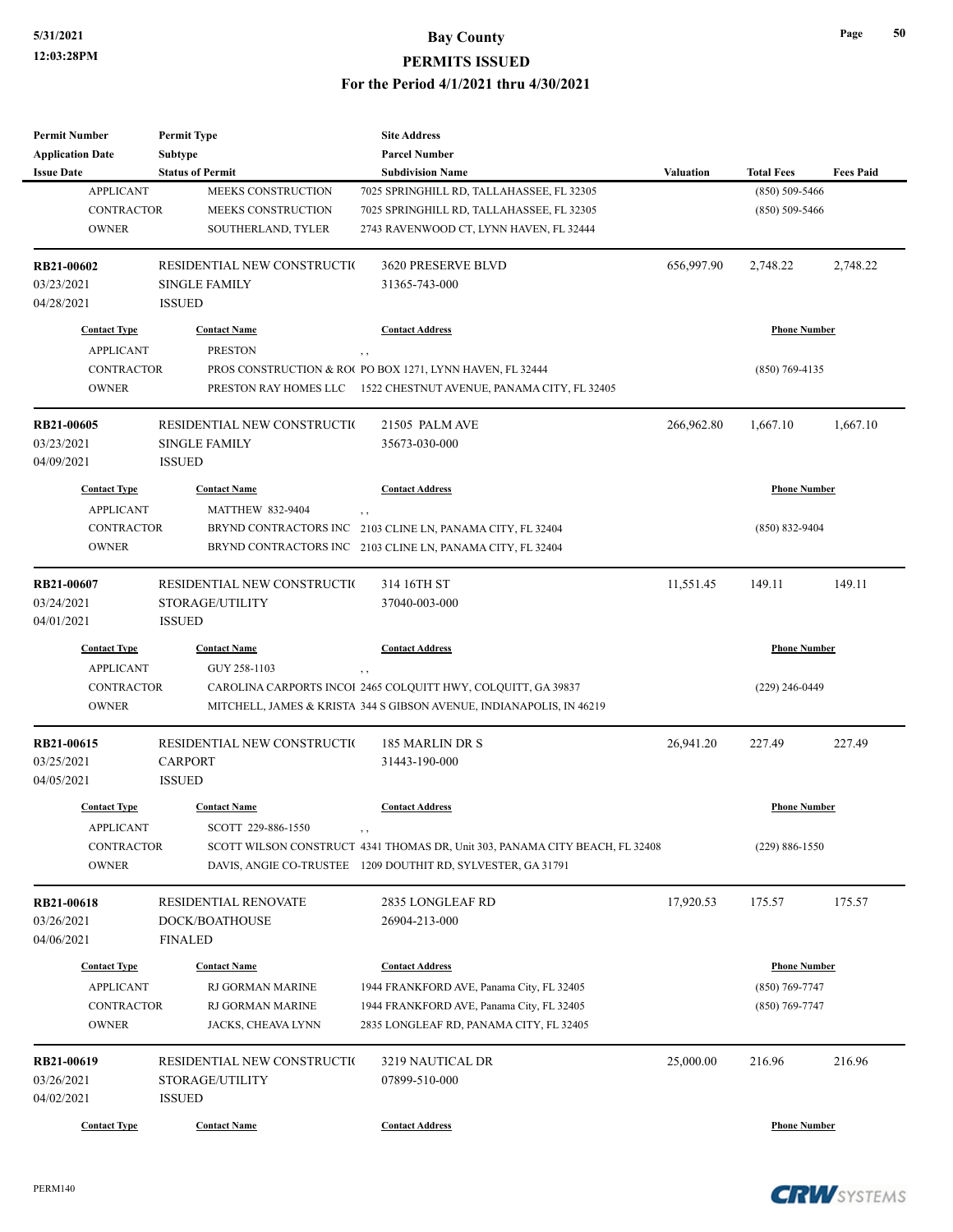| <b>Permit Number</b>    | <b>Permit Type</b>          | <b>Site Address</b>                                                  |                  |                     |                  |
|-------------------------|-----------------------------|----------------------------------------------------------------------|------------------|---------------------|------------------|
| <b>Application Date</b> | Subtype                     | <b>Parcel Number</b>                                                 |                  |                     |                  |
| <b>Issue Date</b>       | <b>Status of Permit</b>     | <b>Subdivision Name</b>                                              | <b>Valuation</b> | <b>Total Fees</b>   | <b>Fees Paid</b> |
| <b>APPLICANT</b>        |                             | DUANE PHILLIPS CONSTRUC 3925 N HWY 231, PANAMA CITY, FL 32404        |                  | $(850)$ 747-1836    |                  |
| <b>CONTRACTOR</b>       |                             | DUANE PHILLIPS CONSTRUC 3925 N HWY 231, PANAMA CITY, FL 32404        |                  | $(850)$ 747-1836    |                  |
| <b>OWNER</b>            | DURDEN, JULIE K             | 3219 NAUTICAL DR, SOUTHPORT, FL 32409                                |                  |                     |                  |
| RB21-00620              | RESIDENTIAL NEW CONSTRUCTIO | 3680 PRESERVE BLVD                                                   | 53,563.16        | 334.15              | 334.15           |
| 03/26/2021              | <b>RETAINING WALL</b>       | 31365-588-000                                                        |                  |                     |                  |
| 04/06/2021              | <b>ISSUED</b>               |                                                                      |                  |                     |                  |
| <b>Contact Type</b>     | <b>Contact Name</b>         | <b>Contact Address</b>                                               |                  | <b>Phone Number</b> |                  |
| <b>APPLICANT</b>        | RJ GORMAN MARINE            | 1944 FRANKFORD AVE, Panama City, FL 32405                            |                  | $(850)$ 769-7747    |                  |
| <b>CONTRACTOR</b>       | RJ GORMAN MARINE            | 1944 FRANKFORD AVE, Panama City, FL 32405                            |                  | $(850)$ 769-7747    |                  |
| <b>OWNER</b>            |                             | BROCK, MICHAEL D & CASS. 116 TELFORD PL, DOTHAN, AL 36305            |                  |                     |                  |
| RB21-00621              | RESIDENTIAL NEW CONSTRUCTIO | 12610 MURPHY ST                                                      | 31,755.00        | 253.82              | 253.82           |
| 03/26/2021              | STORAGE/UTILITY             | 02897-000-000                                                        |                  |                     |                  |
| 04/01/2021              | <b>FINALED</b>              |                                                                      |                  |                     |                  |
| <b>Contact Type</b>     | <b>Contact Name</b>         | <b>Contact Address</b>                                               |                  | <b>Phone Number</b> |                  |
| <b>APPLICANT</b>        | JASON 258-3963              |                                                                      |                  |                     |                  |
| <b>CONTRACTOR</b>       |                             | BESTWAY PORTABLE BUILDI 2919 N HWY 231, Panama City, FL 32405        |                  | $(850)$ 747-8974    |                  |
| <b>OWNER</b>            |                             | WHITE, RABUN W & PEARL F PO BOX 303, FOUNTAIN, FL 32438              |                  |                     |                  |
| RB21-00624              | RESIDENTIAL NEW CONSTRUCTIO | 5501 WHITFIELD CIR                                                   | 10,370.00        | 143.89              | 143.89           |
| 03/26/2021              | STORAGE/UTILITY             | 05819-350-000                                                        |                  |                     |                  |
| 04/01/2021              | <b>ISSUED</b>               |                                                                      |                  |                     |                  |
| <b>Contact Type</b>     | <b>Contact Name</b>         | <b>Contact Address</b>                                               |                  | <b>Phone Number</b> |                  |
| <b>APPLICANT</b>        |                             | BESTWAY PORTABLE BUILDI 2919 N HWY 231, Panama City, FL 32405        |                  | $(850)$ 747-8974    |                  |
| <b>CONTRACTOR</b>       |                             | BESTWAY PORTABLE BUILDI 2919 N HWY 231, Panama City, FL 32405        |                  | $(850)$ 747-8974    |                  |
| <b>OWNER</b>            | <b>BARSTIS, JOHN</b>        | 6000 E 5TH STREET, PANAMA CITY, FL 32404                             |                  |                     |                  |
| RB21-00628              | RESIDENTIAL NEW CONSTRUCTIO | 12515 LUCAS LN                                                       | 97,460.00        | 514.55              | 514.55           |
| 03/28/2021              | STORAGE/UTILITY             | 07518-020-000                                                        |                  |                     |                  |
| 04/05/2021              | <b>ISSUED</b>               |                                                                      |                  |                     |                  |
| <b>Contact Type</b>     | <b>Contact Name</b>         | <b>Contact Address</b>                                               |                  | <b>Phone Number</b> |                  |
| <b>APPLICANT</b>        | EARTHBUILD (CGC) LLC        | 309 SEACREST DRIVE, ROSEMARY BEACH, FL 32461                         |                  | $(850) 543 - 0548$  |                  |
| CONTRACTOR              | EARTHBUILD (CGC) LLC        | 309 SEACREST DRIVE, ROSEMARY BEACH, FL 32461                         |                  | $(850)$ 543-0548    |                  |
| <b>OWNER</b>            | MARTIN, DANIEL G.           | 12515 LUCAS LN, YOUNGSTOWN, FL 32466                                 |                  |                     |                  |
| RB21-00629              | RESIDENTIAL NEW CONSTRUCTIO | 3869 REDBUD WAY                                                      | 306,150.00       | 2,473.13            | 2,473.13         |
| 03/28/2021              | <b>SINGLE FAMILY</b>        | 05948-300-030                                                        |                  |                     |                  |
| 04/14/2021              | <b>ISSUED</b>               |                                                                      |                  |                     |                  |
| <b>Contact Type</b>     | <b>Contact Name</b>         | <b>Contact Address</b>                                               |                  | <b>Phone Number</b> |                  |
| <b>APPLICANT</b>        | ADAMS HOMES OF NW FL        | 3000 GULF BREEZE PKWY, GULF BREEZE, FL 32563                         |                  | $(850) 842 - 4884$  |                  |
| <b>CONTRACTOR</b>       | ADAMS HOMES OF NW FL        | 3000 GULF BREEZE PKWY, GULF BREEZE, FL 32563                         |                  | $(850)$ 842-4884    |                  |
| <b>OWNER</b>            |                             | ADAMS HOMES OF NW FL IN 3000 GULF BREEZE PKWY, GULF BREEZE, FL 32563 |                  |                     |                  |
| RB21-00630              |                             |                                                                      |                  |                     |                  |
|                         | RESIDENTIAL NEW CONSTRUCTIO | 3865 REDBUD WAY                                                      | 348,031.32       | 2,602.28            | 2,602.28         |
| 03/28/2021              | <b>SINGLE FAMILY</b>        | 05948-300-040                                                        |                  |                     |                  |
| 04/14/2021              | <b>ISSUED</b>               |                                                                      |                  |                     |                  |
| <b>Contact Type</b>     | <b>Contact Name</b>         | <b>Contact Address</b>                                               |                  | <b>Phone Number</b> |                  |

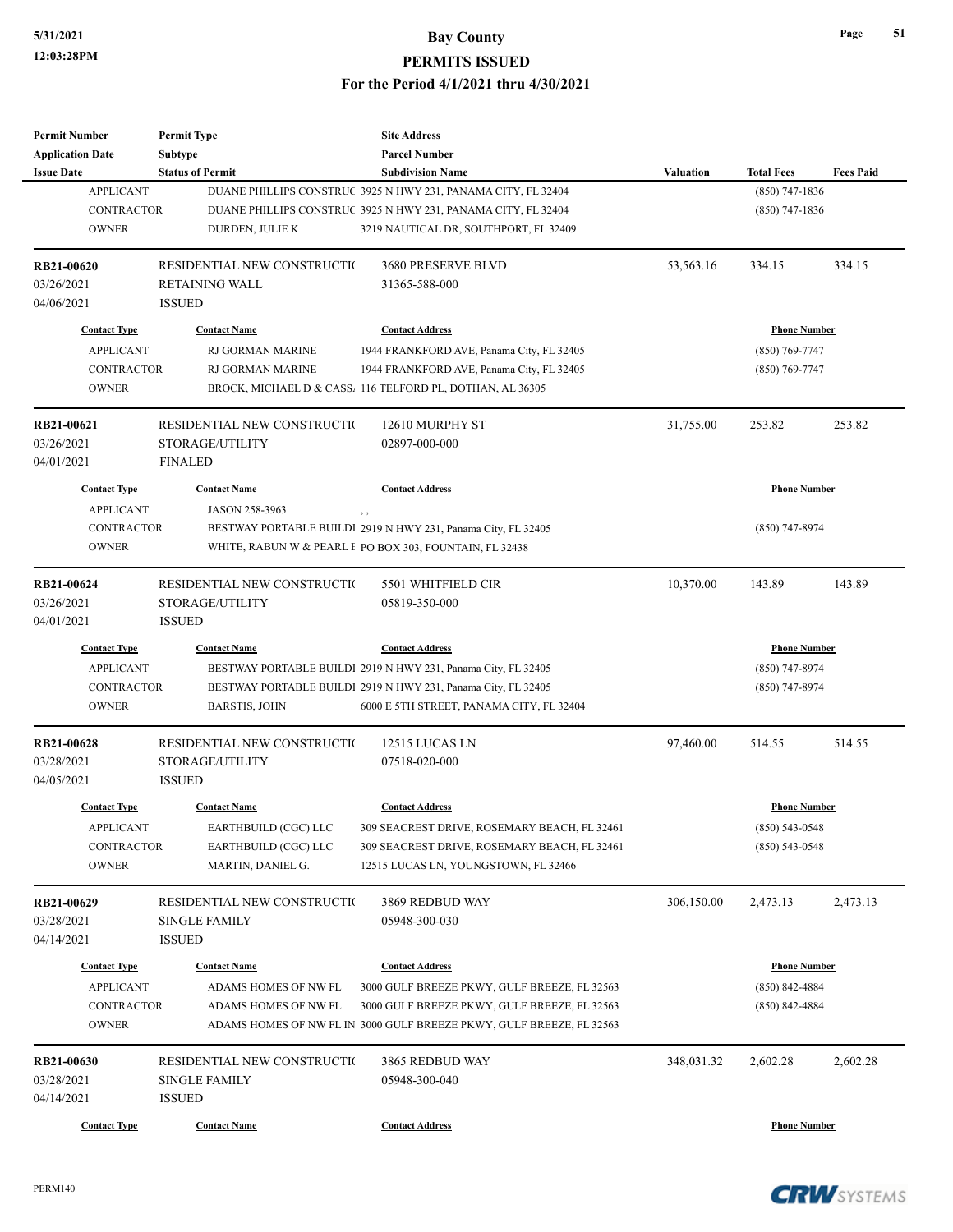| <b>Permit Number</b>    | <b>Permit Type</b>          | <b>Site Address</b>                                                  |                  |                     |                  |
|-------------------------|-----------------------------|----------------------------------------------------------------------|------------------|---------------------|------------------|
| <b>Application Date</b> | Subtype                     | <b>Parcel Number</b>                                                 |                  |                     |                  |
| <b>Issue Date</b>       | <b>Status of Permit</b>     | <b>Subdivision Name</b>                                              | <b>Valuation</b> | <b>Total Fees</b>   | <b>Fees Paid</b> |
| <b>APPLICANT</b>        | ADAMS HOMES OF NW FL        | 3000 GULF BREEZE PKWY, GULF BREEZE, FL 32563                         |                  | $(850) 842 - 4884$  |                  |
| <b>CONTRACTOR</b>       | ADAMS HOMES OF NW FL        | 3000 GULF BREEZE PKWY, GULF BREEZE, FL 32563                         |                  | $(850) 842 - 4884$  |                  |
| <b>OWNER</b>            |                             | ADAMS HOMES OF NW FL IN 3000 GULF BREEZE PKWY, GULF BREEZE, FL 32563 |                  |                     |                  |
| RB21-00631              | RESIDENTIAL NEW CONSTRUCTIO | 3861 REDBUD WAY                                                      | 308,966.58       | 2,479.28            | 2,479.28         |
| 03/28/2021              | <b>SINGLE FAMILY</b>        | 05948-300-050                                                        |                  |                     |                  |
| 04/14/2021              | <b>ISSUED</b>               |                                                                      |                  |                     |                  |
| <b>Contact Type</b>     | <b>Contact Name</b>         | <b>Contact Address</b>                                               |                  | <b>Phone Number</b> |                  |
| <b>APPLICANT</b>        | ADAMS HOMES OF NW FL        | 3000 GULF BREEZE PKWY, GULF BREEZE, FL 32563                         |                  | $(850) 842 - 4884$  |                  |
| <b>CONTRACTOR</b>       | ADAMS HOMES OF NW FL        | 3000 GULF BREEZE PKWY, GULF BREEZE, FL 32563                         |                  | $(850)$ 842-4884    |                  |
| <b>OWNER</b>            |                             | ADAMS HOMES OF NW FL IN 3000 GULF BREEZE PKWY, GULF BREEZE, FL 32563 |                  |                     |                  |
| RB21-00632              | RESIDENTIAL NEW CONSTRUCTIO | 4707 MAEGANS RIDGE RD                                                | 282,882.60       | 2,399.33            | 2,399.33         |
| 03/28/2021              | <b>SINGLE FAMILY</b>        | 05860-650-070                                                        |                  |                     |                  |
| 04/14/2021              | <b>ISSUED</b>               |                                                                      |                  |                     |                  |
| <b>Contact Type</b>     | <b>Contact Name</b>         | <b>Contact Address</b>                                               |                  | <b>Phone Number</b> |                  |
| <b>APPLICANT</b>        | ADAMS HOMES OF NW FL        | 3000 GULF BREEZE PKWY, GULF BREEZE, FL 32563                         |                  | $(850) 842 - 4884$  |                  |
| <b>CONTRACTOR</b>       | ADAMS HOMES OF NW FL        | 3000 GULF BREEZE PKWY, GULF BREEZE, FL 32563                         |                  | $(850)$ 842-4884    |                  |
| <b>OWNER</b>            |                             | ADAMS HOMES OF NORTHW FLORIDA INC, GULF BREEZE, FL 32563             |                  |                     |                  |
| RB21-00633              | RESIDENTIAL NEW CONSTRUCTIO | 4705 MAEGANS RIDGE RD                                                | 308,966.58       | 2,479.28            | 2,479.28         |
| 03/28/2021              | <b>SINGLE FAMILY</b>        | 05860-650-080                                                        |                  |                     |                  |
| 04/14/2021              | <b>ISSUED</b>               |                                                                      |                  |                     |                  |
| <b>Contact Type</b>     | <b>Contact Name</b>         | <b>Contact Address</b>                                               |                  | <b>Phone Number</b> |                  |
| <b>APPLICANT</b>        | ADAMS HOMES OF NW FL        | 3000 GULF BREEZE PKWY, GULF BREEZE, FL 32563                         |                  | $(850) 842 - 4884$  |                  |
| <b>CONTRACTOR</b>       | ADAMS HOMES OF NW FL        | 3000 GULF BREEZE PKWY, GULF BREEZE, FL 32563                         |                  | $(850)$ 842-4884    |                  |
| <b>OWNER</b>            |                             | ADAMS HOMES OF NORTHW FLORIDA INC, GULF BREEZE, FL 32563             |                  |                     |                  |
| RB21-00634              | RESIDENTIAL NEW CONSTRUCTIO | 4706 MAEGANS RIDGE RD                                                | 297,087.96       | 2,445.45            | 2,445.45         |
| 03/28/2021              | <b>SINGLE FAMILY</b>        | 05860-650-130                                                        |                  |                     |                  |
| 04/14/2021              | <b>ISSUED</b>               |                                                                      |                  |                     |                  |
| <b>Contact Type</b>     | <b>Contact Name</b>         | <b>Contact Address</b>                                               |                  | <b>Phone Number</b> |                  |
| <b>APPLICANT</b>        | ADAMS HOMES OF NW FL        | 3000 GULF BREEZE PKWY, GULF BREEZE, FL 32563                         |                  | $(850)$ 842-4884    |                  |
| <b>CONTRACTOR</b>       | ADAMS HOMES OF NW FL        | 3000 GULF BREEZE PKWY, GULF BREEZE, FL 32563                         |                  | $(850)$ 842-4884    |                  |
| <b>OWNER</b>            |                             | ADAMS HOMES OF NORTHW FLORIDA INC, GULF BREEZE, FL 32563             |                  |                     |                  |
| RB21-00635              | RESIDENTIAL NEW CONSTRUCTIO | 11505 HWY 2301                                                       | 6,000.00         | 120.00              | 120.00           |
| 03/29/2021              | POLE BARN - OPEN            | 05148-010-000                                                        |                  |                     |                  |
| 04/01/2021              | <b>FINALED</b>              |                                                                      |                  |                     |                  |
| <b>Contact Type</b>     | <b>Contact Name</b>         | <b>Contact Address</b>                                               |                  | <b>Phone Number</b> |                  |
| <b>APPLICANT</b>        | JASON 527-6503              | , ,                                                                  |                  |                     |                  |
| CONTRACTOR              | OWNER/BUILDER               | , ,                                                                  |                  |                     |                  |
| <b>OWNER</b>            | <b>BRAME, JASON F</b>       | 11505 HWY 2301, YOUNGSTOWN, FL 32466                                 |                  |                     |                  |
| RB21-00636              | <b>RESIDENTIAL RENOVATE</b> | 2414 PRETTY BAYOU DR                                                 | 27,549.50        | 232.76              | 232.76           |
| 03/29/2021              | <b>INTERIOR/EXTERIOR</b>    | 26765-000-000                                                        |                  |                     |                  |
| 04/15/2021              | <b>ISSUED</b>               |                                                                      |                  |                     |                  |
| <b>Contact Type</b>     | <b>Contact Name</b>         | <b>Contact Address</b>                                               |                  | <b>Phone Number</b> |                  |

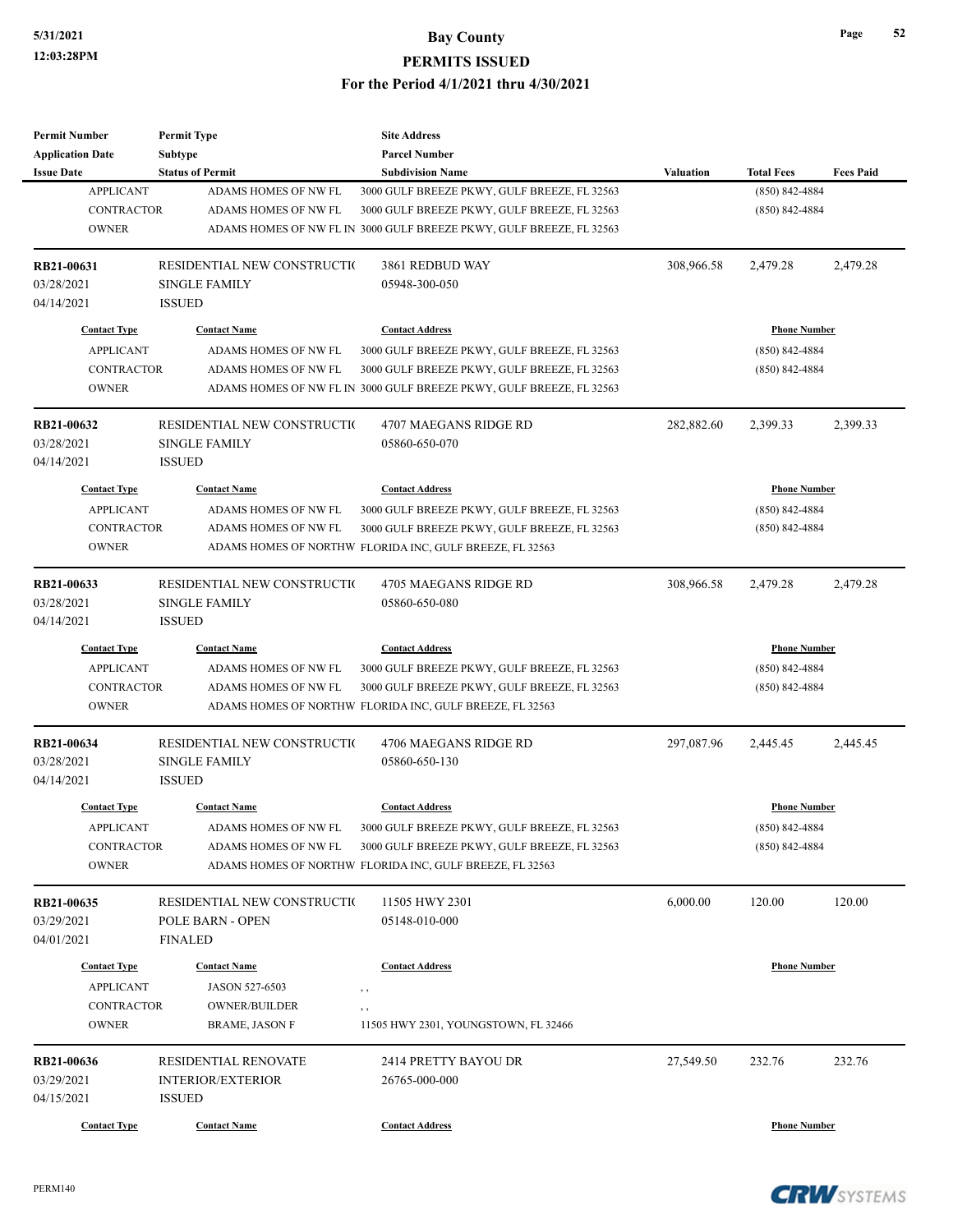| <b>Permit Number</b><br><b>Application Date</b><br><b>Issue Date</b>         | <b>Permit Type</b><br><b>Subtype</b><br><b>Status of Permit</b>          | <b>Site Address</b><br><b>Parcel Number</b><br><b>Subdivision Name</b>                                                                                                                                                            | <b>Valuation</b> | <b>Total Fees</b>                                               | <b>Fees Paid</b> |
|------------------------------------------------------------------------------|--------------------------------------------------------------------------|-----------------------------------------------------------------------------------------------------------------------------------------------------------------------------------------------------------------------------------|------------------|-----------------------------------------------------------------|------------------|
| <b>APPLICANT</b><br><b>CONTRACTOR</b><br><b>OWNER</b>                        | <b>NICK</b>                                                              | $, \, , \,$<br>LA PERA'S GENERAL CONTR. 111 N ORANGE AVE, ORLANDO, FL 32801<br>CROWLEY, STEPHEN & KATI 2414 PRETTY BAYOU DR, PANAMA CITY, FL 32405                                                                                |                  | $(407)$ 761-9789                                                |                  |
| RB21-00637<br>03/29/2021<br>04/07/2021                                       | RESIDENTIAL NEW CONSTRUCTIO<br><b>POLE BARN - OPEN</b><br><b>ISSUED</b>  | 1524 GAINER AVE<br>14907-000-000                                                                                                                                                                                                  | 30,000.00        | 243.29                                                          | 243.29           |
| <b>Contact Type</b>                                                          | <b>Contact Name</b>                                                      | <b>Contact Address</b>                                                                                                                                                                                                            |                  | <b>Phone Number</b>                                             |                  |
| <b>APPLICANT</b><br><b>CONTRACTOR</b><br><b>OWNER</b>                        | CORY 640-8899                                                            | , ,<br>ABOVE ALL(CGC) CONST AN 12413 TWO TRAIL ROAD, FOUNTAIN, FL 32438<br>POPE, ROBERT L & SARAH JA 1524 GAINER AVENUE, PANAMA CITY, FL 32405                                                                                    |                  | $(850)$ 722-1997                                                |                  |
| <b>RB21-00646</b><br>03/30/2021<br>04/23/2021                                | <b>DEMOLITION</b><br><b>RESIDENTIAL</b><br><b>ISSUED</b>                 | 2401 DOROTHY AVE<br>27785-000-000                                                                                                                                                                                                 | 0.00             | 130.00                                                          | 130.00           |
| <b>Contact Type</b><br><b>APPLICANT</b><br><b>CONTRACTOR</b><br><b>OWNER</b> | <b>Contact Name</b>                                                      | <b>Contact Address</b><br>SMILEY'S LAWN & TRACTOI 4103 CATO RD, PANAMA CITY, FL 32401<br>SMILEY'S LAWN & TRACTOI 4103 CATO RD, PANAMA CITY, FL 32401<br>WEBB, ROYCE W & CASSANI 1534 N EAST AVE, PANAMA CITY, FL 32405            |                  | <b>Phone Number</b><br>$(850) 866 - 1716$<br>$(850) 866 - 1716$ |                  |
| <b>RB21-00648</b><br>03/30/2021<br>04/29/2021                                | <b>RESIDENTIAL RENOVATE</b><br><b>INTERIOR/EXTERIOR</b><br><b>ISSUED</b> | 4400 KINGFISH LN<br>31423-058-000                                                                                                                                                                                                 | 107,000.00       | 559.25                                                          | 559.25           |
| <b>Contact Type</b><br><b>APPLICANT</b><br><b>CONTRACTOR</b><br><b>OWNER</b> | <b>Contact Name</b><br>ALEX 334-618-4964<br><b>OWNER/BUILDER</b>         | <b>Contact Address</b><br>, ,<br>,,<br>SMITH, MORGAN A & DONN/ 100 PRESTWICK DRIVE, DOTHAN, AL 36305                                                                                                                              |                  | <b>Phone Number</b>                                             |                  |
| RB21-00654<br>03/31/2021<br>04/28/2021                                       | RESIDENTIAL NEW CONSTRUCTIO<br><b>SINGLE FAMILY</b><br><b>ISSUED</b>     | 8483 CORAL REEF WAY<br>32503-200-306                                                                                                                                                                                              | 346,806.72       | 2,596.13                                                        | 2,596.13         |
| <b>Contact Type</b><br><b>APPLICANT</b><br><b>CONTRACTOR</b><br><b>OWNER</b> | <b>Contact Name</b><br>LMWS, LLC                                         | <b>Contact Address</b><br>MINTO COMMUNITIES, LLC 4400 W SAMPLE RD #200, COCONUT CREEK, FL 33073<br>MINTO COMMUNITIES, LLC 4400 W SAMPLE RD #200, COCONUT CREEK, FL 33073<br>130 RICHARD JACKSON BLVD, PANAMA CITY BEACH, FL 32407 |                  | <b>Phone Number</b><br>$(954)$ 973-4490<br>$(954)$ 973-4490     |                  |
| RB21-00655<br>03/31/2021<br>04/28/2021                                       | RESIDENTIAL NEW CONSTRUCTIO<br><b>SINGLE FAMILY</b><br><b>ISSUED</b>     | 8624 CONCH SHELL CT<br>32503-200-094                                                                                                                                                                                              | 235,613.04       | 2,254.80                                                        | 2,254.80         |
| <b>Contact Type</b><br><b>APPLICANT</b><br>CONTRACTOR<br><b>OWNER</b>        | <b>Contact Name</b><br>MINTO COMMUNITIES, LLC<br>LMWS, LLC               | <b>Contact Address</b><br>4400 W SAMPLE RD #200, COCONUT CREEK, FL 33073<br>MINTO COMMUNITIES, LLC 4400 W SAMPLE RD #200, COCONUT CREEK, FL 33073<br>130 RICHARD JACKSON BLVD, PANAMA CITY BEACH, FL 32407                        |                  | <b>Phone Number</b><br>$(954)$ 973-4490<br>$(954)$ 973-4490     |                  |
| RB21-00656<br>03/31/2021<br>04/28/2021                                       | RESIDENTIAL NEW CONSTRUCTIO<br><b>SINGLE FAMILY</b><br><b>ISSUED</b>     | 8622 CONCH SHELL CT<br>32503-200-096                                                                                                                                                                                              | 259,492.74       | 2,328.60                                                        | 2,328.60         |
| <b>Contact Type</b>                                                          | <b>Contact Name</b>                                                      | <b>Contact Address</b>                                                                                                                                                                                                            |                  | <b>Phone Number</b>                                             |                  |

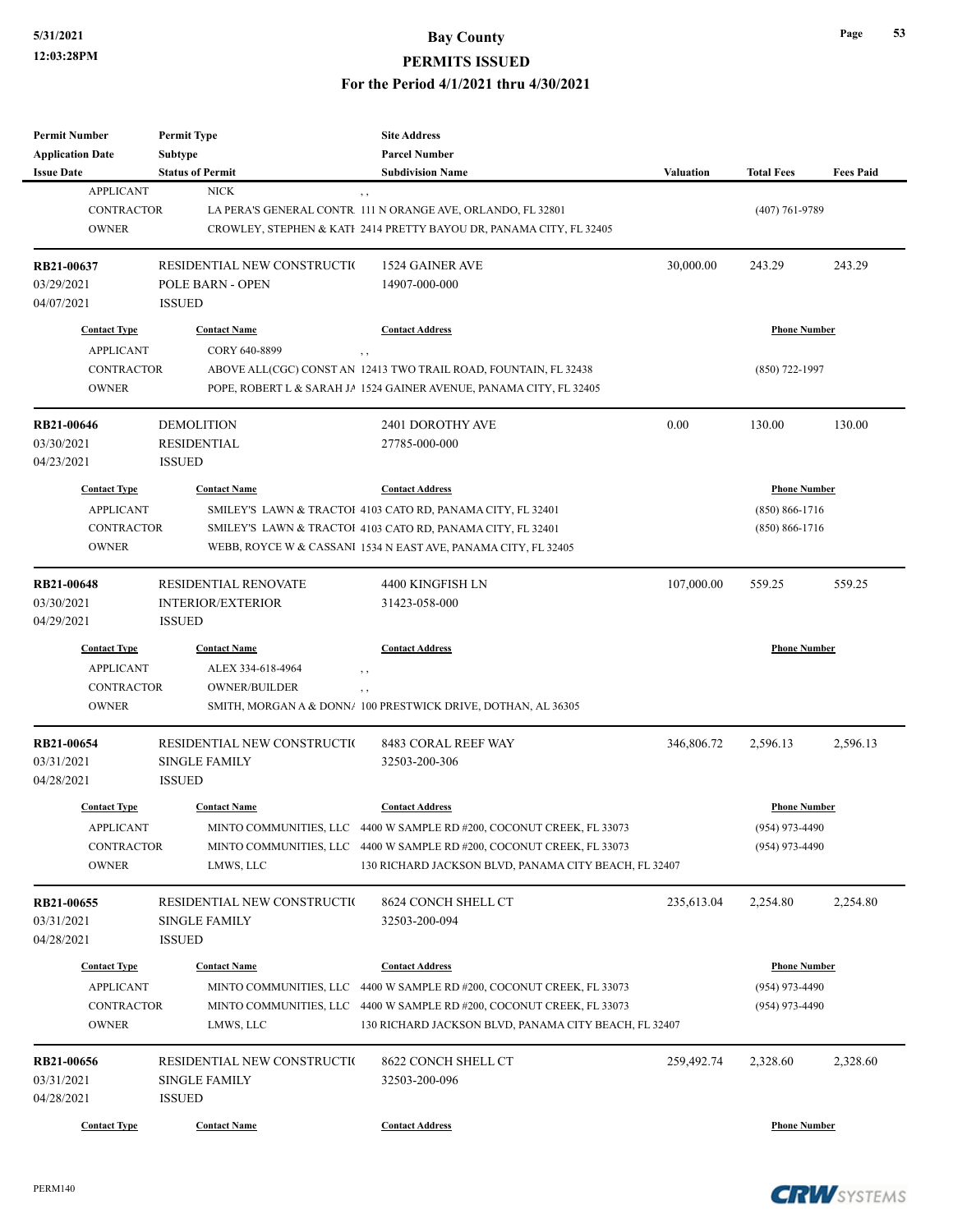| <b>Permit Number</b>    | <b>Permit Type</b>           | <b>Site Address</b>                                                   |                  |                     |                  |
|-------------------------|------------------------------|-----------------------------------------------------------------------|------------------|---------------------|------------------|
| <b>Application Date</b> | <b>Subtype</b>               | <b>Parcel Number</b>                                                  |                  |                     |                  |
| <b>Issue Date</b>       | <b>Status of Permit</b>      | <b>Subdivision Name</b>                                               | <b>Valuation</b> | <b>Total Fees</b>   | <b>Fees Paid</b> |
| <b>APPLICANT</b>        | MINTO COMMUNITIES, LLC       | 4400 W SAMPLE RD #200, COCONUT CREEK, FL 33073                        |                  | (954) 973-4490      |                  |
| <b>CONTRACTOR</b>       | MINTO COMMUNITIES, LLC       | 4400 W SAMPLE RD #200, COCONUT CREEK, FL 33073                        |                  | $(954)$ 973-4490    |                  |
| <b>OWNER</b>            | LMWS, LLC                    | 130 RICHARD JACKSON BLVD, PANAMA CITY BEACH, FL 32407                 |                  |                     |                  |
| RB21-00657              | RESIDENTIAL RENOVATE         | 2418 MAGNOLIA DR                                                      | 129,533.56       | 631.91              | 631.91           |
| 03/31/2021              | <b>INTERIOR/EXTERIOR</b>     | 31249-080-000                                                         |                  |                     |                  |
| 04/16/2021              | <b>ISSUED</b>                |                                                                       |                  |                     |                  |
| <b>Contact Type</b>     | <b>Contact Name</b>          | <b>Contact Address</b>                                                |                  | <b>Phone Number</b> |                  |
| <b>APPLICANT</b>        |                              | APEX DISASTER SPECIALIST 15167 US HIGHWAY 331 BUS, FREEPORT, FL 32439 |                  | $(850)$ 785-2862    |                  |
| CONTRACTOR              |                              | APEX DISASTER SPECIALIST 15167 US HIGHWAY 331 BUS, FREEPORT, FL 32439 |                  | (850) 785-2862      |                  |
| <b>OWNER</b>            | HOYT, STEPHEN P              | 2418 MAGNOLIA DR, PANAMA CITY BEACH, FL 32408                         |                  |                     |                  |
| <b>RB21-00658</b>       | RESIDENTIAL NEW CONSTRUCTION | 21717 PALM AVE                                                        | 7,851.00         | 125.00              | 125.00           |
| 03/31/2021              | STORAGE/UTILITY              | 35867-000-000                                                         |                  |                     |                  |
| 04/15/2021              | <b>ISSUED</b>                |                                                                       |                  |                     |                  |
| <b>Contact Type</b>     | <b>Contact Name</b>          | <b>Contact Address</b>                                                |                  | <b>Phone Number</b> |                  |
| <b>APPLICANT</b>        | JOSEPH 334-657-9595          | , ,                                                                   |                  |                     |                  |
| <b>CONTRACTOR</b>       | <b>OWNER/BUILDER</b>         |                                                                       |                  |                     |                  |
| <b>OWNER</b>            | DEEP, JOSEPH T. ETAL         | , ,<br>21717 PALM AVE, PANAMA CITY BEACH, FL 32413                    |                  |                     |                  |
|                         |                              |                                                                       |                  |                     |                  |
| RB21-00659              | RESIDENTIAL RENOVATE         | <b>681 SEA OTTER DR</b>                                               | 6,500.00         | 123.30              | 123.30           |
| 03/31/2021              | <b>INTERIOR/EXTERIOR</b>     | 31458-070-000                                                         |                  |                     |                  |
| 04/09/2021              | <b>ISSUED</b>                |                                                                       |                  |                     |                  |
| <b>Contact Type</b>     | <b>Contact Name</b>          | <b>Contact Address</b>                                                |                  | <b>Phone Number</b> |                  |
| <b>APPLICANT</b>        | JOSEPH 706-436-9480          | , ,                                                                   |                  |                     |                  |
| <b>CONTRACTOR</b>       | <b>OWNER/BUILDER</b>         | , ,                                                                   |                  |                     |                  |
| <b>OWNER</b>            |                              | LAVALLE, JOSEPH W & SHEII 285 WOLF DEN ROAD, ROYSTON, GA 30662        |                  |                     |                  |
| RB21-00661              | RESIDENTIAL NEW CONSTRUCTIO  | 11209 MARGATE ST                                                      | 7,150.00         | 128.44              | 128.44           |
| 03/31/2021              | STORAGE/UTILITY              | 03805-060-000                                                         |                  |                     |                  |
| 04/06/2021              | <b>FINALED</b>               |                                                                       |                  |                     |                  |
| <b>Contact Type</b>     | <b>Contact Name</b>          | <b>Contact Address</b>                                                |                  | <b>Phone Number</b> |                  |
| <b>APPLICANT</b>        | LYNDSEY BLANKS 850-890-3,    |                                                                       |                  |                     |                  |
| CONTRACTOR              | <b>OWNER</b>                 | , ,                                                                   |                  |                     |                  |
| <b>OWNER</b>            |                              | BLANKS, LYNDSEY J & JUST 11209 MARGATE ST, PANAMA CITY, FL 32404      |                  |                     |                  |
| RB21-00662              | <b>RESIDENTIAL RENOVATE</b>  | 5515 THELMA AVE                                                       | 350.00           | 71.93               | 71.93            |
| 04/01/2021              | <b>EXTERIOR</b>              | 05689-030-000                                                         |                  |                     |                  |
| 04/01/2021              | <b>FINALED</b>               |                                                                       |                  |                     |                  |
|                         |                              |                                                                       |                  |                     |                  |
| <b>Contact Type</b>     | <b>Contact Name</b>          | <b>Contact Address</b>                                                |                  | <b>Phone Number</b> |                  |
| <b>APPLICANT</b>        | STEVEN 404-307-4699          | , ,                                                                   |                  |                     |                  |
| CONTRACTOR              |                              | CONSTRUCTION SERVICES B 3003 STATE AVE, Panama City, FL 32405         |                  | $(850)$ 763-8600    |                  |
| <b>OWNER</b>            | MURPHY, JACQUELIN            | 5515 THELMA AV, PANAMA CITY, FL 32404                                 |                  |                     |                  |
| RB21-00663              | RESIDENTIAL ADDITION         | 11726 CABANA CT                                                       | 5,900.00         | 123.30              | 123.30           |
| 04/01/2021              | <b>SCREEN ROOM</b>           | 34039-557-000                                                         |                  |                     |                  |
| 04/22/2021              | <b>ISSUED</b>                |                                                                       |                  |                     |                  |
| <b>Contact Type</b>     | <b>Contact Name</b>          | <b>Contact Address</b>                                                |                  | <b>Phone Number</b> |                  |
|                         |                              |                                                                       |                  |                     |                  |

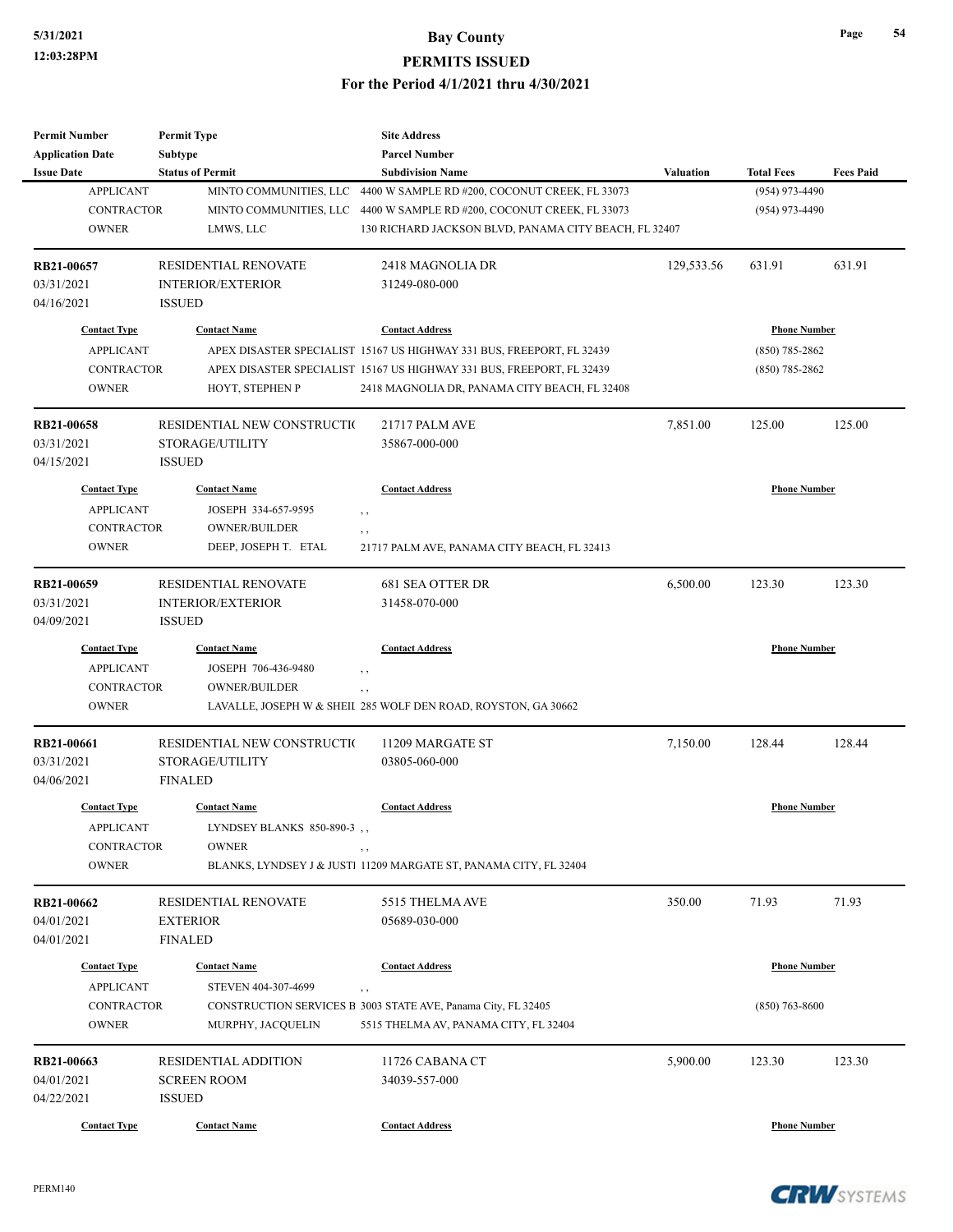| <b>Subtype</b><br><b>Parcel Number</b><br><b>Application Date</b><br><b>Status of Permit</b><br><b>Issue Date</b><br><b>Subdivision Name</b><br><b>Valuation</b><br><b>Total Fees</b><br><b>Fees Paid</b><br><b>APPLICANT</b><br>BRANNAN ALUMINUM INC<br>$(850)$ 234-6754<br>520 COMMERCE DRIVE, PANAMA CITY BEACH, FL 32408<br><b>CONTRACTOR</b><br>520 COMMERCE DRIVE, PANAMA CITY BEACH, FL 32408<br>$(850)$ 234-6754<br>BRANNAN ALUMINUM INC<br><b>OWNER</b><br>ANDERSON, KIRK EDWARD & THERESA MELKONIAN ANDERSON, TALLAHASSEE, FL 32309<br><b>RESIDENTIAL ADDITION</b><br>3202 MAGNOLIA ISLAND BLVD<br>48,500.00<br>343.34<br>343.34<br>RB21-00664<br>04/01/2021<br>POOL ENCLOSURE<br>31365-792-000<br>04/01/2021<br><b>ISSUED</b><br><b>Contact Type</b><br><b>Contact Name</b><br><b>Phone Number</b><br><b>Contact Address</b><br><b>APPLICANT</b><br>BRANNAN ALUMINUM INC<br>$(850)$ 234-6754<br>520 COMMERCE DRIVE, PANAMA CITY BEACH, FL 32408<br><b>CONTRACTOR</b><br>BRANNAN ALUMINUM INC<br>520 COMMERCE DRIVE, PANAMA CITY BEACH, FL 32408<br>$(850)$ 234-6754<br><b>OWNER</b><br>MUSORRAFITI, ANTOINETTE 3202 MAGNOLIA ISLANDS BLVD, PANAMA CITY BEACH, FL 3240<br><b>RESIDENTIAL</b><br>3,750.00<br>123.30<br>RB21-00665<br>7932 SANTA ROSA AVE<br>123.30<br>STORAGE/UTILITY<br>04/01/2021<br>07727-030-000<br>04/07/2021<br><b>FINALED</b><br><b>Contact Type</b><br><b>Contact Name</b><br><b>Contact Address</b><br><b>Phone Number</b><br><b>APPLICANT</b><br>JASON 258-9663<br>, ,<br><b>CONTRACTOR</b><br>BESTWAY PORTABLE BUILDI 2919 N HWY 231, Panama City, FL 32405<br>(850) 747-8974<br><b>OWNER</b><br><b>BROTHERS, HEATHER</b><br>7932 SANTA ROSA AVENUE, SOUTHPORT, FL 32409<br>RB21-00667<br>RESIDENTIAL NEW CONSTRUCTIO<br>9101 HWY 231<br>8,026.00<br>133.58<br>133.58<br>04/02/2021<br>STORAGE/UTILITY<br>05454-010-000<br>04/07/2021<br><b>FINALED</b><br><b>Contact Type</b><br><b>Contact Name</b><br><b>Contact Address</b><br><b>Phone Number</b><br><b>APPLICANT</b><br>JASON 258-3963<br>, ,<br><b>CONTRACTOR</b><br>BESTWAY PORTABLE BUILDI 2919 N HWY 231, Panama City, FL 32405<br>$(850)$ 747-8974<br><b>OWNER</b><br>BOBBITT, SCOTT & PAMALA 9101 N HWY 231, PANAMA CITY, FL 32404<br>180.40<br>RESIDENTIAL NEW CONSTRUCTIO<br>14007 FIDDLERS GREEN RD<br>17,174.00<br>180.40<br>RB21-00668<br>04/02/2021<br>STORAGE/UTILITY<br>07502-330-000<br>04/15/2021<br><b>ISSUED</b><br><b>Contact Type</b><br><b>Contact Name</b><br><b>Contact Address</b><br><b>Phone Number</b><br><b>APPLICANT</b><br>JASON 258-3963<br>, ,<br>CONTRACTOR<br>BESTWAY PORTABLE BUILDI 2919 N HWY 231, Panama City, FL 32405<br>$(850)$ 747-8974<br><b>OWNER</b><br>TERRY, ILONKA P. ARNOLD 14007 FIDDLERS GREEN RD, PANAMA CITY, FL 32409<br>9,591.00<br>85.00<br><b>RESIDENTIAL RENOVATE</b><br>107 MARLIN CIR<br>85.00<br>RB21-00670<br>04/02/2021<br>WINDOWS/DOORS<br>30933-223-000<br>04/02/2021<br><b>ISSUED</b><br><b>Phone Number</b><br><b>Contact Type</b><br><b>Contact Name</b><br><b>Contact Address</b><br><b>APPLICANT</b><br>LOWES HOME CENTER<br>$(850)$ 913-1600<br>4948 TELLSON PL, ORLANDO, FL 32812<br>CONTRACTOR<br>LOWES HOME CENTER<br>4948 TELLSON PL, ORLANDO, FL 32812<br>$(850)$ 913-1600<br><b>OWNER</b><br>PO BOX 27302, PANAMA CITY, FL 32411<br><b>HALE, DEAN &amp; DORIS</b><br>RB21-00671<br>RESIDENTIAL RENOVATE<br>11917 MORRELL RD<br>5,100.00<br>70.00<br>70.00<br>04/02/2021<br>WINDOWS/DOORS<br>00887-000-000<br>04/02/2021<br><b>ISSUED</b><br><b>Contact Type</b><br><b>Phone Number</b><br><b>Contact Name</b><br><b>Contact Address</b> | <b>Permit Number</b> | <b>Permit Type</b> | <b>Site Address</b> |  |  |
|----------------------------------------------------------------------------------------------------------------------------------------------------------------------------------------------------------------------------------------------------------------------------------------------------------------------------------------------------------------------------------------------------------------------------------------------------------------------------------------------------------------------------------------------------------------------------------------------------------------------------------------------------------------------------------------------------------------------------------------------------------------------------------------------------------------------------------------------------------------------------------------------------------------------------------------------------------------------------------------------------------------------------------------------------------------------------------------------------------------------------------------------------------------------------------------------------------------------------------------------------------------------------------------------------------------------------------------------------------------------------------------------------------------------------------------------------------------------------------------------------------------------------------------------------------------------------------------------------------------------------------------------------------------------------------------------------------------------------------------------------------------------------------------------------------------------------------------------------------------------------------------------------------------------------------------------------------------------------------------------------------------------------------------------------------------------------------------------------------------------------------------------------------------------------------------------------------------------------------------------------------------------------------------------------------------------------------------------------------------------------------------------------------------------------------------------------------------------------------------------------------------------------------------------------------------------------------------------------------------------------------------------------------------------------------------------------------------------------------------------------------------------------------------------------------------------------------------------------------------------------------------------------------------------------------------------------------------------------------------------------------------------------------------------------------------------------------------------------------------------------------------------------------------------------------------------------------------------------------------------------------------------------------------------------------------------------------------------------------------------------------------------------------------------------------------------------------------------------------------------------------------------------------------------------------------------------------------------------------------|----------------------|--------------------|---------------------|--|--|
|                                                                                                                                                                                                                                                                                                                                                                                                                                                                                                                                                                                                                                                                                                                                                                                                                                                                                                                                                                                                                                                                                                                                                                                                                                                                                                                                                                                                                                                                                                                                                                                                                                                                                                                                                                                                                                                                                                                                                                                                                                                                                                                                                                                                                                                                                                                                                                                                                                                                                                                                                                                                                                                                                                                                                                                                                                                                                                                                                                                                                                                                                                                                                                                                                                                                                                                                                                                                                                                                                                                                                                                                                |                      |                    |                     |  |  |
|                                                                                                                                                                                                                                                                                                                                                                                                                                                                                                                                                                                                                                                                                                                                                                                                                                                                                                                                                                                                                                                                                                                                                                                                                                                                                                                                                                                                                                                                                                                                                                                                                                                                                                                                                                                                                                                                                                                                                                                                                                                                                                                                                                                                                                                                                                                                                                                                                                                                                                                                                                                                                                                                                                                                                                                                                                                                                                                                                                                                                                                                                                                                                                                                                                                                                                                                                                                                                                                                                                                                                                                                                |                      |                    |                     |  |  |
|                                                                                                                                                                                                                                                                                                                                                                                                                                                                                                                                                                                                                                                                                                                                                                                                                                                                                                                                                                                                                                                                                                                                                                                                                                                                                                                                                                                                                                                                                                                                                                                                                                                                                                                                                                                                                                                                                                                                                                                                                                                                                                                                                                                                                                                                                                                                                                                                                                                                                                                                                                                                                                                                                                                                                                                                                                                                                                                                                                                                                                                                                                                                                                                                                                                                                                                                                                                                                                                                                                                                                                                                                |                      |                    |                     |  |  |
|                                                                                                                                                                                                                                                                                                                                                                                                                                                                                                                                                                                                                                                                                                                                                                                                                                                                                                                                                                                                                                                                                                                                                                                                                                                                                                                                                                                                                                                                                                                                                                                                                                                                                                                                                                                                                                                                                                                                                                                                                                                                                                                                                                                                                                                                                                                                                                                                                                                                                                                                                                                                                                                                                                                                                                                                                                                                                                                                                                                                                                                                                                                                                                                                                                                                                                                                                                                                                                                                                                                                                                                                                |                      |                    |                     |  |  |
|                                                                                                                                                                                                                                                                                                                                                                                                                                                                                                                                                                                                                                                                                                                                                                                                                                                                                                                                                                                                                                                                                                                                                                                                                                                                                                                                                                                                                                                                                                                                                                                                                                                                                                                                                                                                                                                                                                                                                                                                                                                                                                                                                                                                                                                                                                                                                                                                                                                                                                                                                                                                                                                                                                                                                                                                                                                                                                                                                                                                                                                                                                                                                                                                                                                                                                                                                                                                                                                                                                                                                                                                                |                      |                    |                     |  |  |
|                                                                                                                                                                                                                                                                                                                                                                                                                                                                                                                                                                                                                                                                                                                                                                                                                                                                                                                                                                                                                                                                                                                                                                                                                                                                                                                                                                                                                                                                                                                                                                                                                                                                                                                                                                                                                                                                                                                                                                                                                                                                                                                                                                                                                                                                                                                                                                                                                                                                                                                                                                                                                                                                                                                                                                                                                                                                                                                                                                                                                                                                                                                                                                                                                                                                                                                                                                                                                                                                                                                                                                                                                |                      |                    |                     |  |  |
|                                                                                                                                                                                                                                                                                                                                                                                                                                                                                                                                                                                                                                                                                                                                                                                                                                                                                                                                                                                                                                                                                                                                                                                                                                                                                                                                                                                                                                                                                                                                                                                                                                                                                                                                                                                                                                                                                                                                                                                                                                                                                                                                                                                                                                                                                                                                                                                                                                                                                                                                                                                                                                                                                                                                                                                                                                                                                                                                                                                                                                                                                                                                                                                                                                                                                                                                                                                                                                                                                                                                                                                                                |                      |                    |                     |  |  |
|                                                                                                                                                                                                                                                                                                                                                                                                                                                                                                                                                                                                                                                                                                                                                                                                                                                                                                                                                                                                                                                                                                                                                                                                                                                                                                                                                                                                                                                                                                                                                                                                                                                                                                                                                                                                                                                                                                                                                                                                                                                                                                                                                                                                                                                                                                                                                                                                                                                                                                                                                                                                                                                                                                                                                                                                                                                                                                                                                                                                                                                                                                                                                                                                                                                                                                                                                                                                                                                                                                                                                                                                                |                      |                    |                     |  |  |
|                                                                                                                                                                                                                                                                                                                                                                                                                                                                                                                                                                                                                                                                                                                                                                                                                                                                                                                                                                                                                                                                                                                                                                                                                                                                                                                                                                                                                                                                                                                                                                                                                                                                                                                                                                                                                                                                                                                                                                                                                                                                                                                                                                                                                                                                                                                                                                                                                                                                                                                                                                                                                                                                                                                                                                                                                                                                                                                                                                                                                                                                                                                                                                                                                                                                                                                                                                                                                                                                                                                                                                                                                |                      |                    |                     |  |  |
|                                                                                                                                                                                                                                                                                                                                                                                                                                                                                                                                                                                                                                                                                                                                                                                                                                                                                                                                                                                                                                                                                                                                                                                                                                                                                                                                                                                                                                                                                                                                                                                                                                                                                                                                                                                                                                                                                                                                                                                                                                                                                                                                                                                                                                                                                                                                                                                                                                                                                                                                                                                                                                                                                                                                                                                                                                                                                                                                                                                                                                                                                                                                                                                                                                                                                                                                                                                                                                                                                                                                                                                                                |                      |                    |                     |  |  |
|                                                                                                                                                                                                                                                                                                                                                                                                                                                                                                                                                                                                                                                                                                                                                                                                                                                                                                                                                                                                                                                                                                                                                                                                                                                                                                                                                                                                                                                                                                                                                                                                                                                                                                                                                                                                                                                                                                                                                                                                                                                                                                                                                                                                                                                                                                                                                                                                                                                                                                                                                                                                                                                                                                                                                                                                                                                                                                                                                                                                                                                                                                                                                                                                                                                                                                                                                                                                                                                                                                                                                                                                                |                      |                    |                     |  |  |
|                                                                                                                                                                                                                                                                                                                                                                                                                                                                                                                                                                                                                                                                                                                                                                                                                                                                                                                                                                                                                                                                                                                                                                                                                                                                                                                                                                                                                                                                                                                                                                                                                                                                                                                                                                                                                                                                                                                                                                                                                                                                                                                                                                                                                                                                                                                                                                                                                                                                                                                                                                                                                                                                                                                                                                                                                                                                                                                                                                                                                                                                                                                                                                                                                                                                                                                                                                                                                                                                                                                                                                                                                |                      |                    |                     |  |  |
|                                                                                                                                                                                                                                                                                                                                                                                                                                                                                                                                                                                                                                                                                                                                                                                                                                                                                                                                                                                                                                                                                                                                                                                                                                                                                                                                                                                                                                                                                                                                                                                                                                                                                                                                                                                                                                                                                                                                                                                                                                                                                                                                                                                                                                                                                                                                                                                                                                                                                                                                                                                                                                                                                                                                                                                                                                                                                                                                                                                                                                                                                                                                                                                                                                                                                                                                                                                                                                                                                                                                                                                                                |                      |                    |                     |  |  |
|                                                                                                                                                                                                                                                                                                                                                                                                                                                                                                                                                                                                                                                                                                                                                                                                                                                                                                                                                                                                                                                                                                                                                                                                                                                                                                                                                                                                                                                                                                                                                                                                                                                                                                                                                                                                                                                                                                                                                                                                                                                                                                                                                                                                                                                                                                                                                                                                                                                                                                                                                                                                                                                                                                                                                                                                                                                                                                                                                                                                                                                                                                                                                                                                                                                                                                                                                                                                                                                                                                                                                                                                                |                      |                    |                     |  |  |
|                                                                                                                                                                                                                                                                                                                                                                                                                                                                                                                                                                                                                                                                                                                                                                                                                                                                                                                                                                                                                                                                                                                                                                                                                                                                                                                                                                                                                                                                                                                                                                                                                                                                                                                                                                                                                                                                                                                                                                                                                                                                                                                                                                                                                                                                                                                                                                                                                                                                                                                                                                                                                                                                                                                                                                                                                                                                                                                                                                                                                                                                                                                                                                                                                                                                                                                                                                                                                                                                                                                                                                                                                |                      |                    |                     |  |  |
|                                                                                                                                                                                                                                                                                                                                                                                                                                                                                                                                                                                                                                                                                                                                                                                                                                                                                                                                                                                                                                                                                                                                                                                                                                                                                                                                                                                                                                                                                                                                                                                                                                                                                                                                                                                                                                                                                                                                                                                                                                                                                                                                                                                                                                                                                                                                                                                                                                                                                                                                                                                                                                                                                                                                                                                                                                                                                                                                                                                                                                                                                                                                                                                                                                                                                                                                                                                                                                                                                                                                                                                                                |                      |                    |                     |  |  |
|                                                                                                                                                                                                                                                                                                                                                                                                                                                                                                                                                                                                                                                                                                                                                                                                                                                                                                                                                                                                                                                                                                                                                                                                                                                                                                                                                                                                                                                                                                                                                                                                                                                                                                                                                                                                                                                                                                                                                                                                                                                                                                                                                                                                                                                                                                                                                                                                                                                                                                                                                                                                                                                                                                                                                                                                                                                                                                                                                                                                                                                                                                                                                                                                                                                                                                                                                                                                                                                                                                                                                                                                                |                      |                    |                     |  |  |
|                                                                                                                                                                                                                                                                                                                                                                                                                                                                                                                                                                                                                                                                                                                                                                                                                                                                                                                                                                                                                                                                                                                                                                                                                                                                                                                                                                                                                                                                                                                                                                                                                                                                                                                                                                                                                                                                                                                                                                                                                                                                                                                                                                                                                                                                                                                                                                                                                                                                                                                                                                                                                                                                                                                                                                                                                                                                                                                                                                                                                                                                                                                                                                                                                                                                                                                                                                                                                                                                                                                                                                                                                |                      |                    |                     |  |  |
|                                                                                                                                                                                                                                                                                                                                                                                                                                                                                                                                                                                                                                                                                                                                                                                                                                                                                                                                                                                                                                                                                                                                                                                                                                                                                                                                                                                                                                                                                                                                                                                                                                                                                                                                                                                                                                                                                                                                                                                                                                                                                                                                                                                                                                                                                                                                                                                                                                                                                                                                                                                                                                                                                                                                                                                                                                                                                                                                                                                                                                                                                                                                                                                                                                                                                                                                                                                                                                                                                                                                                                                                                |                      |                    |                     |  |  |
|                                                                                                                                                                                                                                                                                                                                                                                                                                                                                                                                                                                                                                                                                                                                                                                                                                                                                                                                                                                                                                                                                                                                                                                                                                                                                                                                                                                                                                                                                                                                                                                                                                                                                                                                                                                                                                                                                                                                                                                                                                                                                                                                                                                                                                                                                                                                                                                                                                                                                                                                                                                                                                                                                                                                                                                                                                                                                                                                                                                                                                                                                                                                                                                                                                                                                                                                                                                                                                                                                                                                                                                                                |                      |                    |                     |  |  |
|                                                                                                                                                                                                                                                                                                                                                                                                                                                                                                                                                                                                                                                                                                                                                                                                                                                                                                                                                                                                                                                                                                                                                                                                                                                                                                                                                                                                                                                                                                                                                                                                                                                                                                                                                                                                                                                                                                                                                                                                                                                                                                                                                                                                                                                                                                                                                                                                                                                                                                                                                                                                                                                                                                                                                                                                                                                                                                                                                                                                                                                                                                                                                                                                                                                                                                                                                                                                                                                                                                                                                                                                                |                      |                    |                     |  |  |
|                                                                                                                                                                                                                                                                                                                                                                                                                                                                                                                                                                                                                                                                                                                                                                                                                                                                                                                                                                                                                                                                                                                                                                                                                                                                                                                                                                                                                                                                                                                                                                                                                                                                                                                                                                                                                                                                                                                                                                                                                                                                                                                                                                                                                                                                                                                                                                                                                                                                                                                                                                                                                                                                                                                                                                                                                                                                                                                                                                                                                                                                                                                                                                                                                                                                                                                                                                                                                                                                                                                                                                                                                |                      |                    |                     |  |  |
|                                                                                                                                                                                                                                                                                                                                                                                                                                                                                                                                                                                                                                                                                                                                                                                                                                                                                                                                                                                                                                                                                                                                                                                                                                                                                                                                                                                                                                                                                                                                                                                                                                                                                                                                                                                                                                                                                                                                                                                                                                                                                                                                                                                                                                                                                                                                                                                                                                                                                                                                                                                                                                                                                                                                                                                                                                                                                                                                                                                                                                                                                                                                                                                                                                                                                                                                                                                                                                                                                                                                                                                                                |                      |                    |                     |  |  |
|                                                                                                                                                                                                                                                                                                                                                                                                                                                                                                                                                                                                                                                                                                                                                                                                                                                                                                                                                                                                                                                                                                                                                                                                                                                                                                                                                                                                                                                                                                                                                                                                                                                                                                                                                                                                                                                                                                                                                                                                                                                                                                                                                                                                                                                                                                                                                                                                                                                                                                                                                                                                                                                                                                                                                                                                                                                                                                                                                                                                                                                                                                                                                                                                                                                                                                                                                                                                                                                                                                                                                                                                                |                      |                    |                     |  |  |
|                                                                                                                                                                                                                                                                                                                                                                                                                                                                                                                                                                                                                                                                                                                                                                                                                                                                                                                                                                                                                                                                                                                                                                                                                                                                                                                                                                                                                                                                                                                                                                                                                                                                                                                                                                                                                                                                                                                                                                                                                                                                                                                                                                                                                                                                                                                                                                                                                                                                                                                                                                                                                                                                                                                                                                                                                                                                                                                                                                                                                                                                                                                                                                                                                                                                                                                                                                                                                                                                                                                                                                                                                |                      |                    |                     |  |  |
|                                                                                                                                                                                                                                                                                                                                                                                                                                                                                                                                                                                                                                                                                                                                                                                                                                                                                                                                                                                                                                                                                                                                                                                                                                                                                                                                                                                                                                                                                                                                                                                                                                                                                                                                                                                                                                                                                                                                                                                                                                                                                                                                                                                                                                                                                                                                                                                                                                                                                                                                                                                                                                                                                                                                                                                                                                                                                                                                                                                                                                                                                                                                                                                                                                                                                                                                                                                                                                                                                                                                                                                                                |                      |                    |                     |  |  |
|                                                                                                                                                                                                                                                                                                                                                                                                                                                                                                                                                                                                                                                                                                                                                                                                                                                                                                                                                                                                                                                                                                                                                                                                                                                                                                                                                                                                                                                                                                                                                                                                                                                                                                                                                                                                                                                                                                                                                                                                                                                                                                                                                                                                                                                                                                                                                                                                                                                                                                                                                                                                                                                                                                                                                                                                                                                                                                                                                                                                                                                                                                                                                                                                                                                                                                                                                                                                                                                                                                                                                                                                                |                      |                    |                     |  |  |
|                                                                                                                                                                                                                                                                                                                                                                                                                                                                                                                                                                                                                                                                                                                                                                                                                                                                                                                                                                                                                                                                                                                                                                                                                                                                                                                                                                                                                                                                                                                                                                                                                                                                                                                                                                                                                                                                                                                                                                                                                                                                                                                                                                                                                                                                                                                                                                                                                                                                                                                                                                                                                                                                                                                                                                                                                                                                                                                                                                                                                                                                                                                                                                                                                                                                                                                                                                                                                                                                                                                                                                                                                |                      |                    |                     |  |  |
|                                                                                                                                                                                                                                                                                                                                                                                                                                                                                                                                                                                                                                                                                                                                                                                                                                                                                                                                                                                                                                                                                                                                                                                                                                                                                                                                                                                                                                                                                                                                                                                                                                                                                                                                                                                                                                                                                                                                                                                                                                                                                                                                                                                                                                                                                                                                                                                                                                                                                                                                                                                                                                                                                                                                                                                                                                                                                                                                                                                                                                                                                                                                                                                                                                                                                                                                                                                                                                                                                                                                                                                                                |                      |                    |                     |  |  |
|                                                                                                                                                                                                                                                                                                                                                                                                                                                                                                                                                                                                                                                                                                                                                                                                                                                                                                                                                                                                                                                                                                                                                                                                                                                                                                                                                                                                                                                                                                                                                                                                                                                                                                                                                                                                                                                                                                                                                                                                                                                                                                                                                                                                                                                                                                                                                                                                                                                                                                                                                                                                                                                                                                                                                                                                                                                                                                                                                                                                                                                                                                                                                                                                                                                                                                                                                                                                                                                                                                                                                                                                                |                      |                    |                     |  |  |
|                                                                                                                                                                                                                                                                                                                                                                                                                                                                                                                                                                                                                                                                                                                                                                                                                                                                                                                                                                                                                                                                                                                                                                                                                                                                                                                                                                                                                                                                                                                                                                                                                                                                                                                                                                                                                                                                                                                                                                                                                                                                                                                                                                                                                                                                                                                                                                                                                                                                                                                                                                                                                                                                                                                                                                                                                                                                                                                                                                                                                                                                                                                                                                                                                                                                                                                                                                                                                                                                                                                                                                                                                |                      |                    |                     |  |  |
|                                                                                                                                                                                                                                                                                                                                                                                                                                                                                                                                                                                                                                                                                                                                                                                                                                                                                                                                                                                                                                                                                                                                                                                                                                                                                                                                                                                                                                                                                                                                                                                                                                                                                                                                                                                                                                                                                                                                                                                                                                                                                                                                                                                                                                                                                                                                                                                                                                                                                                                                                                                                                                                                                                                                                                                                                                                                                                                                                                                                                                                                                                                                                                                                                                                                                                                                                                                                                                                                                                                                                                                                                |                      |                    |                     |  |  |
|                                                                                                                                                                                                                                                                                                                                                                                                                                                                                                                                                                                                                                                                                                                                                                                                                                                                                                                                                                                                                                                                                                                                                                                                                                                                                                                                                                                                                                                                                                                                                                                                                                                                                                                                                                                                                                                                                                                                                                                                                                                                                                                                                                                                                                                                                                                                                                                                                                                                                                                                                                                                                                                                                                                                                                                                                                                                                                                                                                                                                                                                                                                                                                                                                                                                                                                                                                                                                                                                                                                                                                                                                |                      |                    |                     |  |  |
|                                                                                                                                                                                                                                                                                                                                                                                                                                                                                                                                                                                                                                                                                                                                                                                                                                                                                                                                                                                                                                                                                                                                                                                                                                                                                                                                                                                                                                                                                                                                                                                                                                                                                                                                                                                                                                                                                                                                                                                                                                                                                                                                                                                                                                                                                                                                                                                                                                                                                                                                                                                                                                                                                                                                                                                                                                                                                                                                                                                                                                                                                                                                                                                                                                                                                                                                                                                                                                                                                                                                                                                                                |                      |                    |                     |  |  |
|                                                                                                                                                                                                                                                                                                                                                                                                                                                                                                                                                                                                                                                                                                                                                                                                                                                                                                                                                                                                                                                                                                                                                                                                                                                                                                                                                                                                                                                                                                                                                                                                                                                                                                                                                                                                                                                                                                                                                                                                                                                                                                                                                                                                                                                                                                                                                                                                                                                                                                                                                                                                                                                                                                                                                                                                                                                                                                                                                                                                                                                                                                                                                                                                                                                                                                                                                                                                                                                                                                                                                                                                                |                      |                    |                     |  |  |
|                                                                                                                                                                                                                                                                                                                                                                                                                                                                                                                                                                                                                                                                                                                                                                                                                                                                                                                                                                                                                                                                                                                                                                                                                                                                                                                                                                                                                                                                                                                                                                                                                                                                                                                                                                                                                                                                                                                                                                                                                                                                                                                                                                                                                                                                                                                                                                                                                                                                                                                                                                                                                                                                                                                                                                                                                                                                                                                                                                                                                                                                                                                                                                                                                                                                                                                                                                                                                                                                                                                                                                                                                |                      |                    |                     |  |  |
|                                                                                                                                                                                                                                                                                                                                                                                                                                                                                                                                                                                                                                                                                                                                                                                                                                                                                                                                                                                                                                                                                                                                                                                                                                                                                                                                                                                                                                                                                                                                                                                                                                                                                                                                                                                                                                                                                                                                                                                                                                                                                                                                                                                                                                                                                                                                                                                                                                                                                                                                                                                                                                                                                                                                                                                                                                                                                                                                                                                                                                                                                                                                                                                                                                                                                                                                                                                                                                                                                                                                                                                                                |                      |                    |                     |  |  |
|                                                                                                                                                                                                                                                                                                                                                                                                                                                                                                                                                                                                                                                                                                                                                                                                                                                                                                                                                                                                                                                                                                                                                                                                                                                                                                                                                                                                                                                                                                                                                                                                                                                                                                                                                                                                                                                                                                                                                                                                                                                                                                                                                                                                                                                                                                                                                                                                                                                                                                                                                                                                                                                                                                                                                                                                                                                                                                                                                                                                                                                                                                                                                                                                                                                                                                                                                                                                                                                                                                                                                                                                                |                      |                    |                     |  |  |
|                                                                                                                                                                                                                                                                                                                                                                                                                                                                                                                                                                                                                                                                                                                                                                                                                                                                                                                                                                                                                                                                                                                                                                                                                                                                                                                                                                                                                                                                                                                                                                                                                                                                                                                                                                                                                                                                                                                                                                                                                                                                                                                                                                                                                                                                                                                                                                                                                                                                                                                                                                                                                                                                                                                                                                                                                                                                                                                                                                                                                                                                                                                                                                                                                                                                                                                                                                                                                                                                                                                                                                                                                |                      |                    |                     |  |  |
|                                                                                                                                                                                                                                                                                                                                                                                                                                                                                                                                                                                                                                                                                                                                                                                                                                                                                                                                                                                                                                                                                                                                                                                                                                                                                                                                                                                                                                                                                                                                                                                                                                                                                                                                                                                                                                                                                                                                                                                                                                                                                                                                                                                                                                                                                                                                                                                                                                                                                                                                                                                                                                                                                                                                                                                                                                                                                                                                                                                                                                                                                                                                                                                                                                                                                                                                                                                                                                                                                                                                                                                                                |                      |                    |                     |  |  |
|                                                                                                                                                                                                                                                                                                                                                                                                                                                                                                                                                                                                                                                                                                                                                                                                                                                                                                                                                                                                                                                                                                                                                                                                                                                                                                                                                                                                                                                                                                                                                                                                                                                                                                                                                                                                                                                                                                                                                                                                                                                                                                                                                                                                                                                                                                                                                                                                                                                                                                                                                                                                                                                                                                                                                                                                                                                                                                                                                                                                                                                                                                                                                                                                                                                                                                                                                                                                                                                                                                                                                                                                                |                      |                    |                     |  |  |
|                                                                                                                                                                                                                                                                                                                                                                                                                                                                                                                                                                                                                                                                                                                                                                                                                                                                                                                                                                                                                                                                                                                                                                                                                                                                                                                                                                                                                                                                                                                                                                                                                                                                                                                                                                                                                                                                                                                                                                                                                                                                                                                                                                                                                                                                                                                                                                                                                                                                                                                                                                                                                                                                                                                                                                                                                                                                                                                                                                                                                                                                                                                                                                                                                                                                                                                                                                                                                                                                                                                                                                                                                |                      |                    |                     |  |  |
|                                                                                                                                                                                                                                                                                                                                                                                                                                                                                                                                                                                                                                                                                                                                                                                                                                                                                                                                                                                                                                                                                                                                                                                                                                                                                                                                                                                                                                                                                                                                                                                                                                                                                                                                                                                                                                                                                                                                                                                                                                                                                                                                                                                                                                                                                                                                                                                                                                                                                                                                                                                                                                                                                                                                                                                                                                                                                                                                                                                                                                                                                                                                                                                                                                                                                                                                                                                                                                                                                                                                                                                                                |                      |                    |                     |  |  |
|                                                                                                                                                                                                                                                                                                                                                                                                                                                                                                                                                                                                                                                                                                                                                                                                                                                                                                                                                                                                                                                                                                                                                                                                                                                                                                                                                                                                                                                                                                                                                                                                                                                                                                                                                                                                                                                                                                                                                                                                                                                                                                                                                                                                                                                                                                                                                                                                                                                                                                                                                                                                                                                                                                                                                                                                                                                                                                                                                                                                                                                                                                                                                                                                                                                                                                                                                                                                                                                                                                                                                                                                                |                      |                    |                     |  |  |

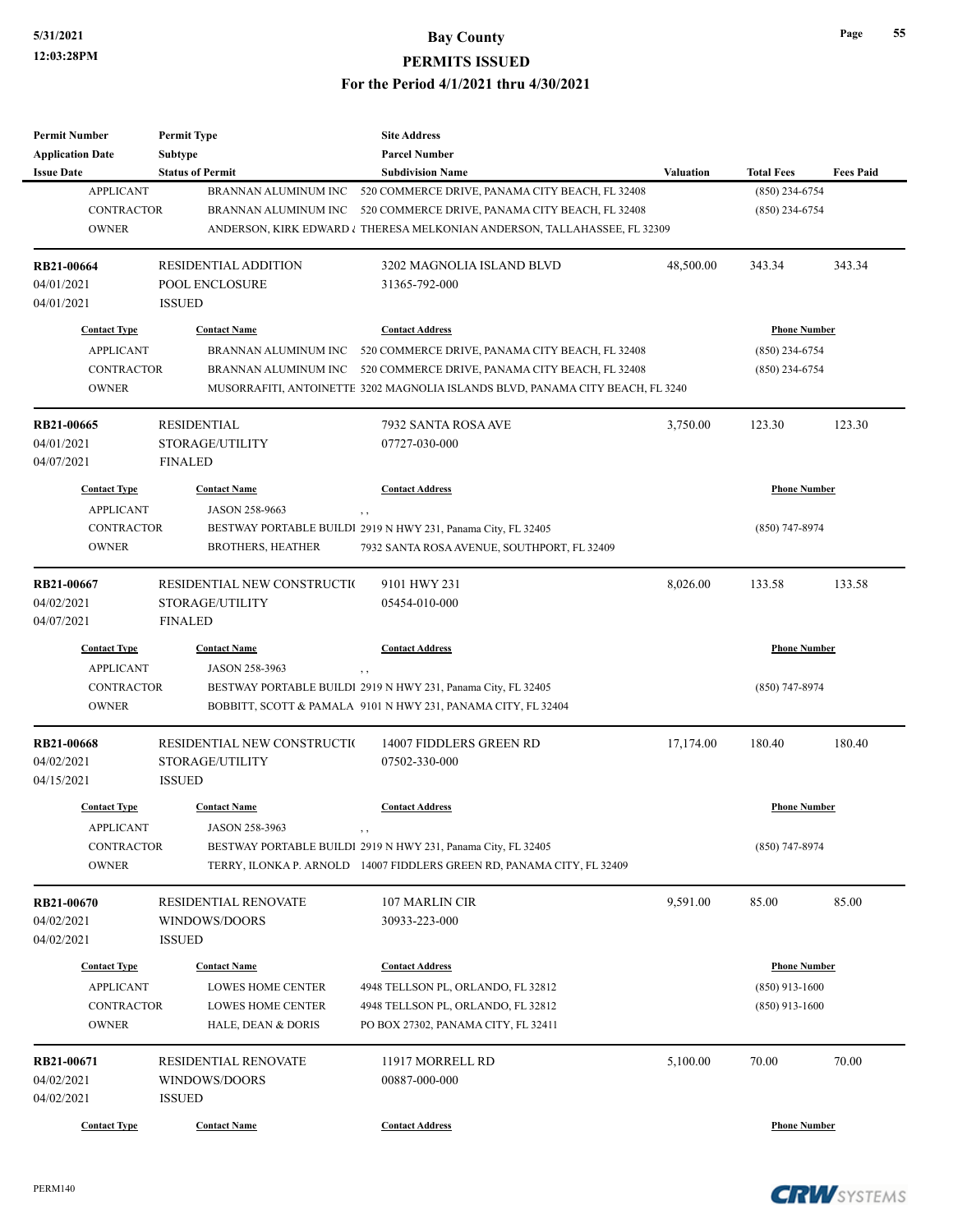| <b>Permit Number</b>     | <b>Permit Type</b>                    | <b>Site Address</b>                                                        |                  |                     |                  |
|--------------------------|---------------------------------------|----------------------------------------------------------------------------|------------------|---------------------|------------------|
| <b>Application Date</b>  | Subtype                               | <b>Parcel Number</b>                                                       |                  |                     |                  |
| <b>Issue Date</b>        | <b>Status of Permit</b>               | <b>Subdivision Name</b>                                                    | <b>Valuation</b> | <b>Total Fees</b>   | <b>Fees Paid</b> |
| <b>APPLICANT</b>         | <b>LOWES HOME CENTER</b>              | 4948 TELLSON PL, ORLANDO, FL 32812                                         |                  | $(850)$ 913-1600    |                  |
| <b>CONTRACTOR</b>        | <b>LOWES HOME CENTER</b>              | 4948 TELLSON PL, ORLANDO, FL 32812                                         |                  | $(850)$ 913-1600    |                  |
| <b>OWNER</b>             | MC CONNELL, LEWIS D                   | 11917 MORRELL RD, FOUNTAIN, FL 32438                                       |                  |                     |                  |
| RB21-00672               | <b>RESIDENTIAL RENOVATE</b>           | 8137 CLUSTER RD                                                            | 820.00           | 70.00               | 70.00            |
| 04/02/2021               | WINDOWS/DOORS                         | 05641-030-000                                                              |                  |                     |                  |
| 04/02/2021               | <b>FINALED</b>                        |                                                                            |                  |                     |                  |
| <b>Contact Type</b>      | <b>Contact Name</b>                   | <b>Contact Address</b>                                                     |                  | <b>Phone Number</b> |                  |
| <b>APPLICANT</b>         | GLASS VENTURES, INC.                  | 1129 ST ANDREWS BLVD, Panama City, FL 32405                                |                  | $(850)$ 740-3175    |                  |
| <b>CONTRACTOR</b>        | GLASS VENTURES, INC.                  | 1129 ST ANDREWS BLVD, Panama City, FL 32405                                |                  | $(850)$ 740-3175    |                  |
| <b>OWNER</b>             |                                       | BRUMBLEY, FRANCIS S & M. 8137 CLUSTER RD, PANAMA CITY, FL 32404            |                  |                     |                  |
| RB21-00673               | RESIDENTIAL NEW CONSTRUCTIO           | 8514 FLIP FLOP CT                                                          | 393,953.82       | 2,740.65            | 2,740.65         |
| 04/02/2021               | <b>SINGLE FAMILY</b>                  | 32503-200-390                                                              |                  |                     |                  |
| 04/28/2021               | <b>ISSUED</b>                         |                                                                            |                  |                     |                  |
| <b>Contact Type</b>      | <b>Contact Name</b>                   | <b>Contact Address</b>                                                     |                  | <b>Phone Number</b> |                  |
| <b>APPLICANT</b>         | MINTO COMMUNITIES, LLC                | 4400 W SAMPLE RD #200, COCONUT CREEK, FL 33073                             |                  | (954) 973-4490      |                  |
| <b>CONTRACTOR</b>        | MINTO COMMUNITIES, LLC                | 4400 W SAMPLE RD #200, COCONUT CREEK, FL 33073                             |                  | (954) 973-4490      |                  |
| <b>OWNER</b>             | LMWS, LLC                             | 130 RICHARD JACKSON BLVD, PANAMA CITY BEACH, FL 32407                      |                  |                     |                  |
| RB21-00674               |                                       | 8515 FLIP FLOP CT                                                          |                  |                     |                  |
|                          | RESIDENTIAL NEW CONSTRUCTIO           |                                                                            | 393,953.82       | 2,740.65            | 2,740.65         |
| 04/02/2021<br>04/28/2021 | <b>SINGLE FAMILY</b><br><b>ISSUED</b> | 32503-200-376                                                              |                  |                     |                  |
|                          |                                       |                                                                            |                  |                     |                  |
| <b>Contact Type</b>      | <b>Contact Name</b>                   | <b>Contact Address</b>                                                     |                  | <b>Phone Number</b> |                  |
| <b>APPLICANT</b>         |                                       | MINTO COMMUNITIES, LLC 4400 W SAMPLE RD #200, COCONUT CREEK, FL 33073      |                  | (954) 973-4490      |                  |
| <b>CONTRACTOR</b>        |                                       | MINTO COMMUNITIES, LLC 4400 W SAMPLE RD #200, COCONUT CREEK, FL 33073      |                  | $(954)$ 973-4490    |                  |
| <b>OWNER</b>             | LMWS, LLC                             | 130 RICHARD JACKSON BLVD, PANAMA CITY BEACH, FL 32407                      |                  |                     |                  |
| RB21-00675               | RESIDENTIAL NEW CONSTRUCTIO           | 5808 TIAGRA DR                                                             | 363,951.12       | 2,721.23            | 2,721.23         |
| 04/02/2021               | <b>SINGLE FAMILY</b>                  | 05658-400-130                                                              |                  |                     |                  |
| 04/26/2021               | <b>ISSUED</b>                         |                                                                            |                  |                     |                  |
| <b>Contact Type</b>      | <b>Contact Name</b>                   | <b>Contact Address</b>                                                     |                  | <b>Phone Number</b> |                  |
| APPLICANT                |                                       | D. R. HORTON, INC - LOWERY 17745 ASHLEY DRIVE, PANAMA CITY BEACH, FL 32413 |                  | $(850) 660 - 1701$  |                  |
| <b>CONTRACTOR</b>        |                                       | D. R. HORTON, INC - LOWERY 17745 ASHLEY DRIVE, PANAMA CITY BEACH, FL 32413 |                  | $(850)$ 660-1701    |                  |
| <b>OWNER</b>             |                                       | BAYOU GEORGE FARMS, LLC 1405 W BEACH DRIVE, PANAMA CITY, FL 32401          |                  |                     |                  |
| RB21-00676               | RESIDENTIAL NEW CONSTRUCTIO           | 5812 TIAGRA DR                                                             | 286,433.94       | 2,477.95            | 2,477.95         |
| 04/02/2021               | <b>SINGLE FAMILY</b>                  | 05658-400-135                                                              |                  |                     |                  |
| 04/26/2021               | <b>ISSUED</b>                         |                                                                            |                  |                     |                  |
| <b>Contact Type</b>      | <b>Contact Name</b>                   | <b>Contact Address</b>                                                     |                  | <b>Phone Number</b> |                  |
| <b>APPLICANT</b>         |                                       | D. R. HORTON, INC - LOWERY 17745 ASHLEY DRIVE, PANAMA CITY BEACH, FL 32413 |                  | $(850) 660 - 1701$  |                  |
| CONTRACTOR               |                                       | D. R. HORTON, INC - LOWERY 17745 ASHLEY DRIVE, PANAMA CITY BEACH, FL 32413 |                  | $(850) 660 - 1701$  |                  |
| <b>OWNER</b>             |                                       | BAYOU GEORGE FARMS, LLC 1405 W BEACH DRIVE, PANAMA CITY, FL 32401          |                  |                     |                  |
| RB21-00677               | RESIDENTIAL NEW CONSTRUCTIO           | 5816 TIAGRA DR                                                             | 294,271.38       | 2,503.23            | 2,503.23         |
|                          |                                       |                                                                            |                  |                     |                  |
| 04/02/2021               | <b>SINGLE FAMILY</b>                  | 05658-400-140                                                              |                  |                     |                  |
| 04/26/2021               | <b>ISSUED</b>                         |                                                                            |                  |                     |                  |
| <b>Contact Type</b>      | <b>Contact Name</b>                   | <b>Contact Address</b>                                                     |                  | <b>Phone Number</b> |                  |

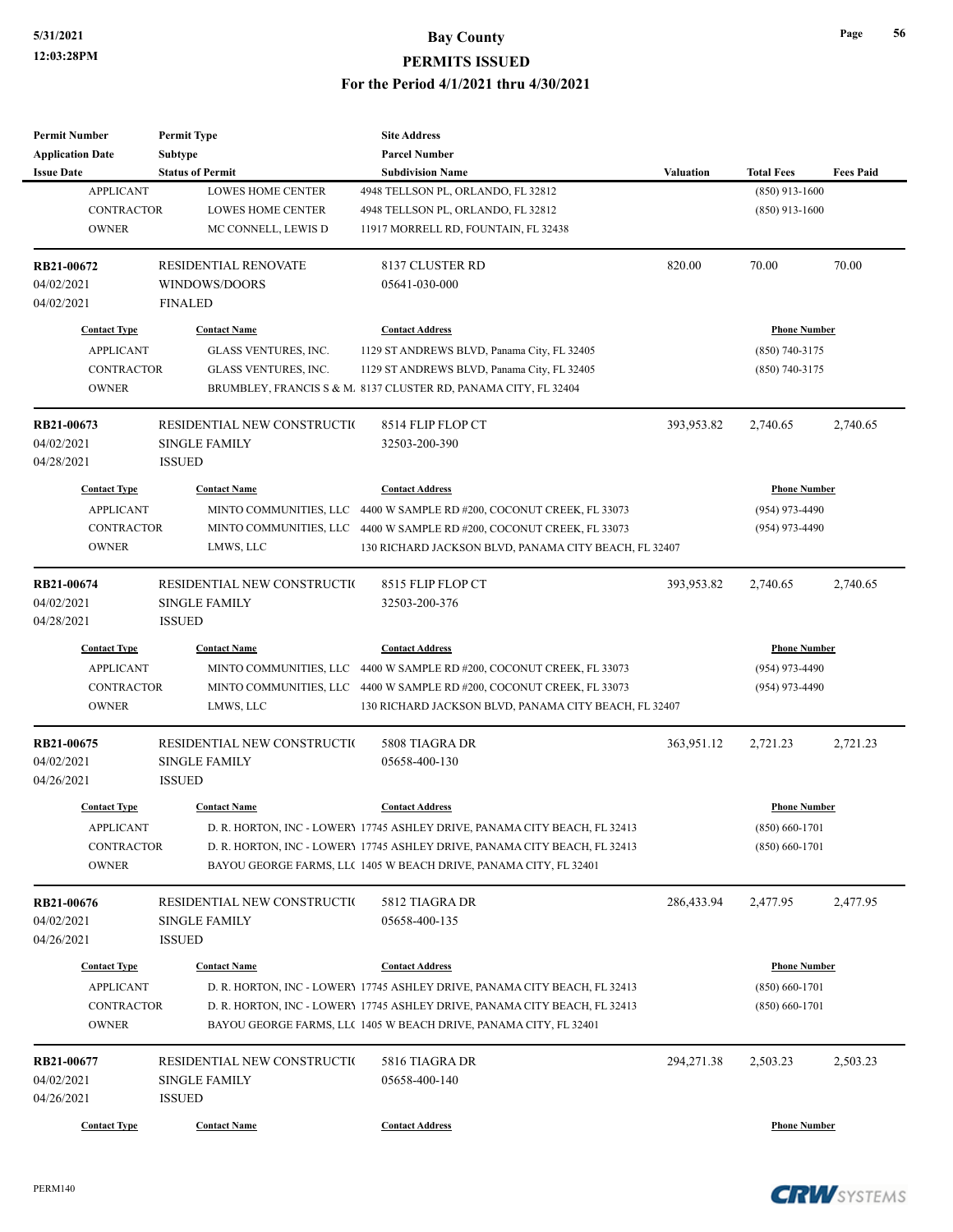| <b>Permit Number</b>    | <b>Permit Type</b>          | <b>Site Address</b>                                                        |                  |                     |                  |
|-------------------------|-----------------------------|----------------------------------------------------------------------------|------------------|---------------------|------------------|
| <b>Application Date</b> | Subtype                     | <b>Parcel Number</b>                                                       |                  |                     |                  |
| <b>Issue Date</b>       | <b>Status of Permit</b>     | <b>Subdivision Name</b>                                                    | <b>Valuation</b> | <b>Total Fees</b>   | <b>Fees Paid</b> |
| <b>APPLICANT</b>        |                             | D. R. HORTON, INC - LOWERY 17745 ASHLEY DRIVE, PANAMA CITY BEACH, FL 32413 |                  | $(850) 660 - 1701$  |                  |
| <b>CONTRACTOR</b>       |                             | D. R. HORTON, INC - LOWERY 17745 ASHLEY DRIVE, PANAMA CITY BEACH, FL 32413 |                  | $(850) 660 - 1701$  |                  |
| <b>OWNER</b>            |                             | BAYOU GEORGE FARMS, LLC 1405 W BEACH DRIVE, PANAMA CITY, FL 32401          |                  |                     |                  |
|                         |                             |                                                                            |                  |                     |                  |
| <b>RB21-00678</b>       | RESIDENTIAL NEW CONSTRUCTIO | 5820 TIAGRA DR                                                             | 266,840.34       | 2,414.76            | 2,414.76         |
| 04/02/2021              | <b>SINGLE FAMILY</b>        | 05658-400-145                                                              |                  |                     |                  |
| 04/26/2021              | <b>ISSUED</b>               |                                                                            |                  |                     |                  |
|                         |                             |                                                                            |                  |                     |                  |
| <b>Contact Type</b>     | <b>Contact Name</b>         | <b>Contact Address</b>                                                     |                  | <b>Phone Number</b> |                  |
| <b>APPLICANT</b>        |                             | D. R. HORTON, INC - LOWERY 17745 ASHLEY DRIVE, PANAMA CITY BEACH, FL 32413 |                  | $(850) 660 - 1701$  |                  |
| <b>CONTRACTOR</b>       |                             | D. R. HORTON, INC - LOWERY 17745 ASHLEY DRIVE, PANAMA CITY BEACH, FL 32413 |                  | $(850)$ 660-1701    |                  |
| <b>OWNER</b>            |                             | BAYOU GEORGE FARMS, LLC 1405 W BEACH DRIVE, PANAMA CITY, FL 32401          |                  |                     |                  |
| RB21-00679              | RESIDENTIAL NEW CONSTRUCTIO | 5824 TIAGRA DR                                                             | 294,271.38       | 2,503.23            | 2,503.23         |
| 04/02/2021              | <b>SINGLE FAMILY</b>        | 05658-400-150                                                              |                  |                     |                  |
| 04/26/2021              | <b>ISSUED</b>               |                                                                            |                  |                     |                  |
| <b>Contact Type</b>     | <b>Contact Name</b>         | <b>Contact Address</b>                                                     |                  | <b>Phone Number</b> |                  |
|                         |                             |                                                                            |                  |                     |                  |
| <b>APPLICANT</b>        |                             | D. R. HORTON, INC - LOWERY 17745 ASHLEY DRIVE, PANAMA CITY BEACH, FL 32413 |                  | $(850) 660 - 1701$  |                  |
| <b>CONTRACTOR</b>       |                             | D. R. HORTON, INC - LOWERY 17745 ASHLEY DRIVE, PANAMA CITY BEACH, FL 32413 |                  | $(850) 660 - 1701$  |                  |
| <b>OWNER</b>            |                             | BAYOU GEORGE FARMS, LLC 1405 W BEACH DRIVE, PANAMA CITY, FL 32401          |                  |                     |                  |
| <b>RB21-00680</b>       | RESIDENTIAL NEW CONSTRUCTIO | 7172 ELLIE B DR                                                            | 294,271.38       | 2,503.23            | 2,503.23         |
| 04/02/2021              | <b>SINGLE FAMILY</b>        | 05658-400-160                                                              |                  |                     |                  |
| 04/26/2021              | <b>ISSUED</b>               |                                                                            |                  |                     |                  |
| <b>Contact Type</b>     | <b>Contact Name</b>         | <b>Contact Address</b>                                                     |                  | <b>Phone Number</b> |                  |
| <b>APPLICANT</b>        |                             | D. R. HORTON, INC - LOWERY 17745 ASHLEY DRIVE, PANAMA CITY BEACH, FL 32413 |                  | $(850) 660 - 1701$  |                  |
| <b>CONTRACTOR</b>       |                             | D. R. HORTON, INC - LOWERY 17745 ASHLEY DRIVE, PANAMA CITY BEACH, FL 32413 |                  | $(850) 660 - 1701$  |                  |
| <b>OWNER</b>            |                             | BAYOU GEORGE FARMS, LLC 1405 W BEACH DRIVE, PANAMA CITY, FL 32401          |                  |                     |                  |
| <b>RB21-00681</b>       | RESIDENTIAL NEW CONSTRUCTIO | 7176 ELLIE B DR                                                            | 286,433.94       | 2,477.95            | 2,477.95         |
| 04/02/2021              | <b>SINGLE FAMILY</b>        | 05658-400-165                                                              |                  |                     |                  |
| 04/26/2021              | <b>ISSUED</b>               |                                                                            |                  |                     |                  |
|                         |                             |                                                                            |                  |                     |                  |
| <b>Contact Type</b>     | <b>Contact Name</b>         | <b>Contact Address</b>                                                     |                  | <b>Phone Number</b> |                  |
| APPLICANT               |                             | D. R. HORTON, INC - LOWERY 17745 ASHLEY DRIVE, PANAMA CITY BEACH, FL 32413 |                  | $(850) 660 - 1701$  |                  |
| CONTRACTOR              |                             | D. R. HORTON, INC - LOWERY 17745 ASHLEY DRIVE, PANAMA CITY BEACH, FL 32413 |                  | $(850)$ 660-1701    |                  |
| <b>OWNER</b>            |                             | BAYOU GEORGE FARMS, LLC 1405 W BEACH DRIVE, PANAMA CITY, FL 32401          |                  |                     |                  |
| RB21-00682              | RESIDENTIAL NEW CONSTRUCTIO | 7180 ELLIE B DR                                                            | 266,840.34       | 2,414.76            | 2,414.76         |
| 04/02/2021              | <b>SINGLE FAMILY</b>        | 05658-400-170                                                              |                  |                     |                  |
| 04/26/2021              | <b>ISSUED</b>               |                                                                            |                  |                     |                  |
|                         |                             |                                                                            |                  |                     |                  |
| <b>Contact Type</b>     | <b>Contact Name</b>         | <b>Contact Address</b>                                                     |                  | <b>Phone Number</b> |                  |
| <b>APPLICANT</b>        |                             | D. R. HORTON, INC - LOWERY 17745 ASHLEY DRIVE, PANAMA CITY BEACH, FL 32413 |                  | $(850) 660 - 1701$  |                  |
| CONTRACTOR              |                             | D. R. HORTON, INC - LOWERY 17745 ASHLEY DRIVE, PANAMA CITY BEACH, FL 32413 |                  | $(850) 660 - 1701$  |                  |
| <b>OWNER</b>            |                             | BAYOU GEORGE FARMS, LLC 1405 W BEACH DRIVE, PANAMA CITY, FL 32401          |                  |                     |                  |
| RB21-00683              | RESIDENTIAL NEW CONSTRUCTIO | 7164 ELLIE B DR                                                            | 372,523.32       | 2,749.67            | 2,749.67         |
| 04/02/2021              | <b>SINGLE FAMILY</b>        | 05658-400-550                                                              |                  |                     |                  |
| 04/26/2021              | <b>ISSUED</b>               |                                                                            |                  |                     |                  |
|                         |                             |                                                                            |                  |                     |                  |
| <b>Contact Type</b>     | <b>Contact Name</b>         | <b>Contact Address</b>                                                     |                  | <b>Phone Number</b> |                  |

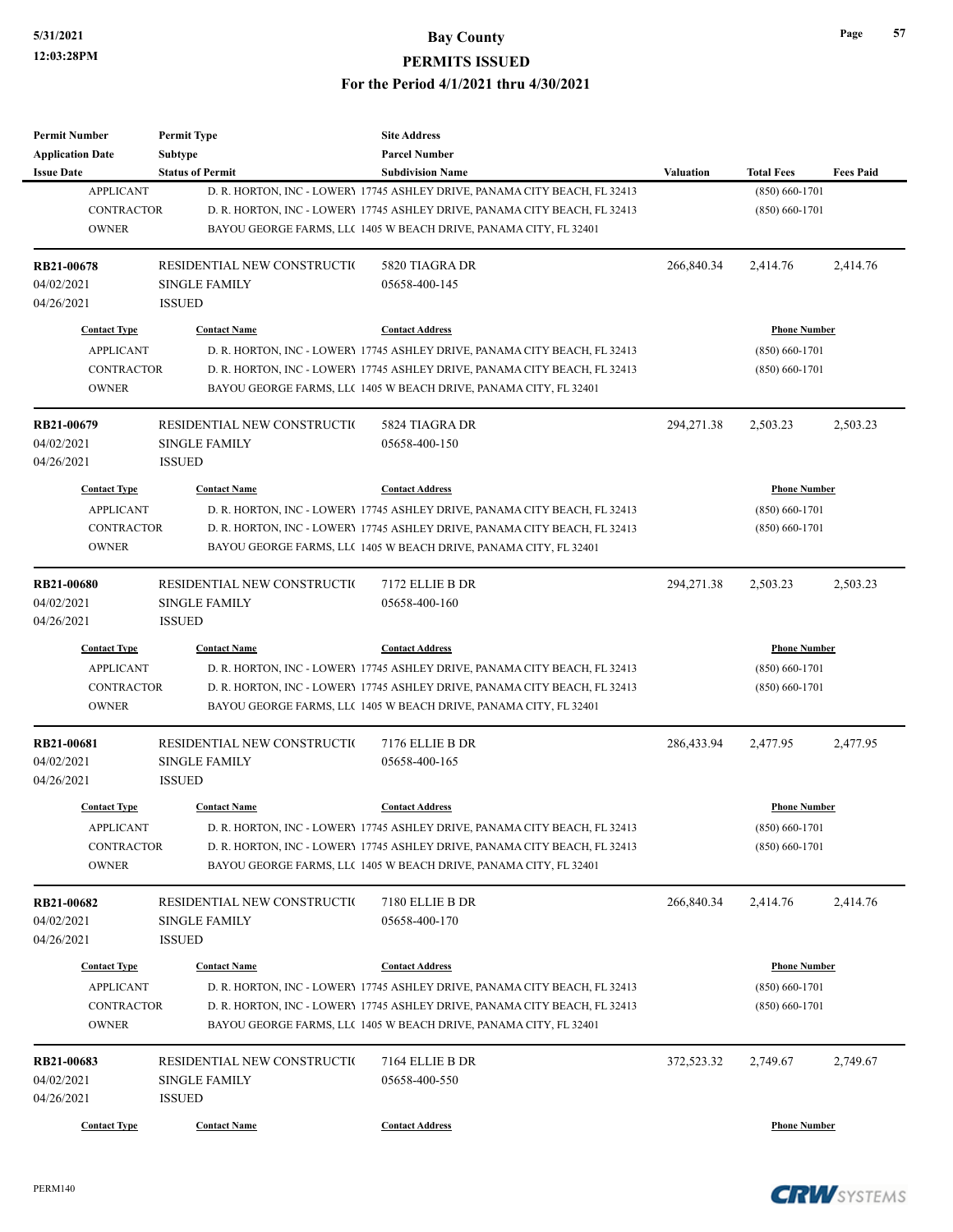| <b>Permit Number</b>    | <b>Permit Type</b>          | <b>Site Address</b>                                                        |                  |                     |                  |
|-------------------------|-----------------------------|----------------------------------------------------------------------------|------------------|---------------------|------------------|
| <b>Application Date</b> | Subtype                     | <b>Parcel Number</b>                                                       |                  |                     |                  |
| <b>Issue Date</b>       | <b>Status of Permit</b>     | <b>Subdivision Name</b>                                                    | <b>Valuation</b> | <b>Total Fees</b>   | <b>Fees Paid</b> |
| <b>APPLICANT</b>        |                             | D. R. HORTON, INC - LOWERY 17745 ASHLEY DRIVE, PANAMA CITY BEACH, FL 32413 |                  | $(850) 660 - 1701$  |                  |
| <b>CONTRACTOR</b>       |                             | D. R. HORTON, INC - LOWERY 17745 ASHLEY DRIVE, PANAMA CITY BEACH, FL 32413 |                  | $(850) 660 - 1701$  |                  |
| <b>OWNER</b>            |                             | BAYOU GEORGE FARMS, LLC 1405 W BEACH DRIVE, PANAMA CITY, FL 32401          |                  |                     |                  |
| RB21-00684              | RESIDENTIAL RENOVATE        | 7418 LAKE SUZZANNE WAY                                                     | 3,325.00         | 71.93               | 71.93            |
| 04/02/2021              | VINYL SIDING                | 05635-148-000                                                              |                  |                     |                  |
| 04/19/2021              | <b>ISSUED</b>               |                                                                            |                  |                     |                  |
| <b>Contact Type</b>     | <b>Contact Name</b>         | <b>Contact Address</b>                                                     |                  | <b>Phone Number</b> |                  |
| <b>APPLICANT</b>        |                             | ARTISAN CONSTRUCTION C(2637 N EAST AVE, Panama City, FL 32405              |                  | $(850)$ 704-6358    |                  |
| <b>CONTRACTOR</b>       |                             | ARTISAN CONSTRUCTION C(2637 N EAST AVE, Panama City, FL 32405              |                  | (850) 704-6358      |                  |
| <b>OWNER</b>            | PRIMM, SHARI                | 7418 LAKE SUZZANNE WAY, PANAMA CITY, FL 32404                              |                  |                     |                  |
| <b>RB21-00685</b>       | RESIDENTIAL NEW CONSTRUCTIO | 400 BREAM POND RD                                                          | 245,107.04       | 1,504.12            | 1,504.12         |
| 04/03/2021              | <b>SINGLE FAMILY</b>        | 07420-000-000                                                              |                  |                     |                  |
| 04/23/2021              | <b>ISSUED</b>               |                                                                            |                  |                     |                  |
| <b>Contact Type</b>     | <b>Contact Name</b>         | <b>Contact Address</b>                                                     |                  | <b>Phone Number</b> |                  |
| <b>APPLICANT</b>        | HILL, PHIL W                | PO BOX 265, LYNN HAVEN, FL 32444                                           |                  |                     |                  |
| <b>CONTRACTOR</b>       | OWNER/BUILDER               | , ,                                                                        |                  |                     |                  |
| <b>OWNER</b>            | HILL, PHIL W                | PO BOX 265, LYNN HAVEN, FL 32444                                           |                  |                     |                  |
|                         |                             |                                                                            |                  |                     |                  |
| <b>RB21-00686</b>       | RESIDENTIAL NEW CONSTRUCTIO | <b>435 FOXTAIL WAY</b>                                                     | 309,701.34       | 1,799.32            | 1,799.32         |
| 04/05/2021              | <b>SINGLE FAMILY</b>        | 34030-400-140                                                              |                  |                     |                  |
| 04/21/2021              | <b>ISSUED</b>               |                                                                            |                  |                     |                  |
| <b>Contact Type</b>     | <b>Contact Name</b>         | <b>Contact Address</b>                                                     |                  | <b>Phone Number</b> |                  |
| <b>APPLICANT</b>        |                             | SAMUEL TAYLOR HOMES, LI 833 N WALTON N WALTON, INLET BEACH, FL 32461       |                  | $(850)$ 774-2005    |                  |
| <b>CONTRACTOR</b>       |                             | SAMUEL TAYLOR HOMES, LI 833 N WALTON N WALTON, INLET BEACH, FL 32461       |                  | (850) 774-2005      |                  |
| <b>OWNER</b>            | <b>BREAKFAST POINT LLC</b>  | C/O TAX DEPARTMENT, PANAMA CITY BEACH, FL 32407                            |                  |                     |                  |
| RB21-00687              | RESIDENTIAL NEW CONSTRUCTIO | <b>439 FOXTAIL WAY</b>                                                     | 309,701.34       | 1,799.32            | 1,799.32         |
| 04/05/2021              | <b>SINGLE FAMILY</b>        | 34030-400-150                                                              |                  |                     |                  |
| 04/21/2021              | <b>ISSUED</b>               |                                                                            |                  |                     |                  |
| <b>Contact Type</b>     | <b>Contact Name</b>         | <b>Contact Address</b>                                                     |                  | <b>Phone Number</b> |                  |
| <b>APPLICANT</b>        |                             | SAMUEL TAYLOR HOMES, LI 833 N WALTON N WALTON, INLET BEACH, FL 32461       |                  | $(850)$ 774-2005    |                  |
| CONTRACTOR              |                             | SAMUEL TAYLOR HOMES, LI 833 N WALTON N WALTON, INLET BEACH, FL 32461       |                  | $(850)$ 774-2005    |                  |
| <b>OWNER</b>            | <b>BREAKFAST POINT LLC</b>  | C/O TAX DEPARTMENT, PANAMA CITY BEACH, FL 32407                            |                  |                     |                  |
| RB21-00692              | RESIDENTIAL RENOVATE        | 19122 DEL MAR DR                                                           | 7,500.00         | 77.06               | 77.06            |
| 04/05/2021              | <b>EXTERIOR</b>             | 37648-000-000                                                              |                  |                     |                  |
| 04/05/2021              | <b>ISSUED</b>               |                                                                            |                  |                     |                  |
|                         |                             |                                                                            |                  |                     |                  |
| <b>Contact Type</b>     | <b>Contact Name</b>         | <b>Contact Address</b>                                                     |                  | <b>Phone Number</b> |                  |
| <b>APPLICANT</b>        | AARON 920-360-1065          | , ,                                                                        |                  |                     |                  |
| <b>CONTRACTOR</b>       | <b>OWNER/BUILDER</b>        | , ,                                                                        |                  |                     |                  |
| <b>OWNER</b>            | HILPIPRE, AARON N           | 1211 FOX RIVER DRIVE, DE PERE, WI 54115                                    |                  | $(920)$ 360-1065    |                  |
| RB21-00694              | RESIDENTIAL NEW CONSTRUCTIO | 5535 MARS HILL LN                                                          | 374,850.06       | 2,755.99            | 2,755.99         |
| 04/06/2021              | <b>SINGLE FAMILY</b>        | 05658-450-400                                                              |                  |                     |                  |
| 04/30/2021              | <b>ISSUED</b>               |                                                                            |                  |                     |                  |
| <b>Contact Type</b>     | <b>Contact Name</b>         | <b>Contact Address</b>                                                     |                  | <b>Phone Number</b> |                  |
|                         |                             |                                                                            |                  |                     |                  |

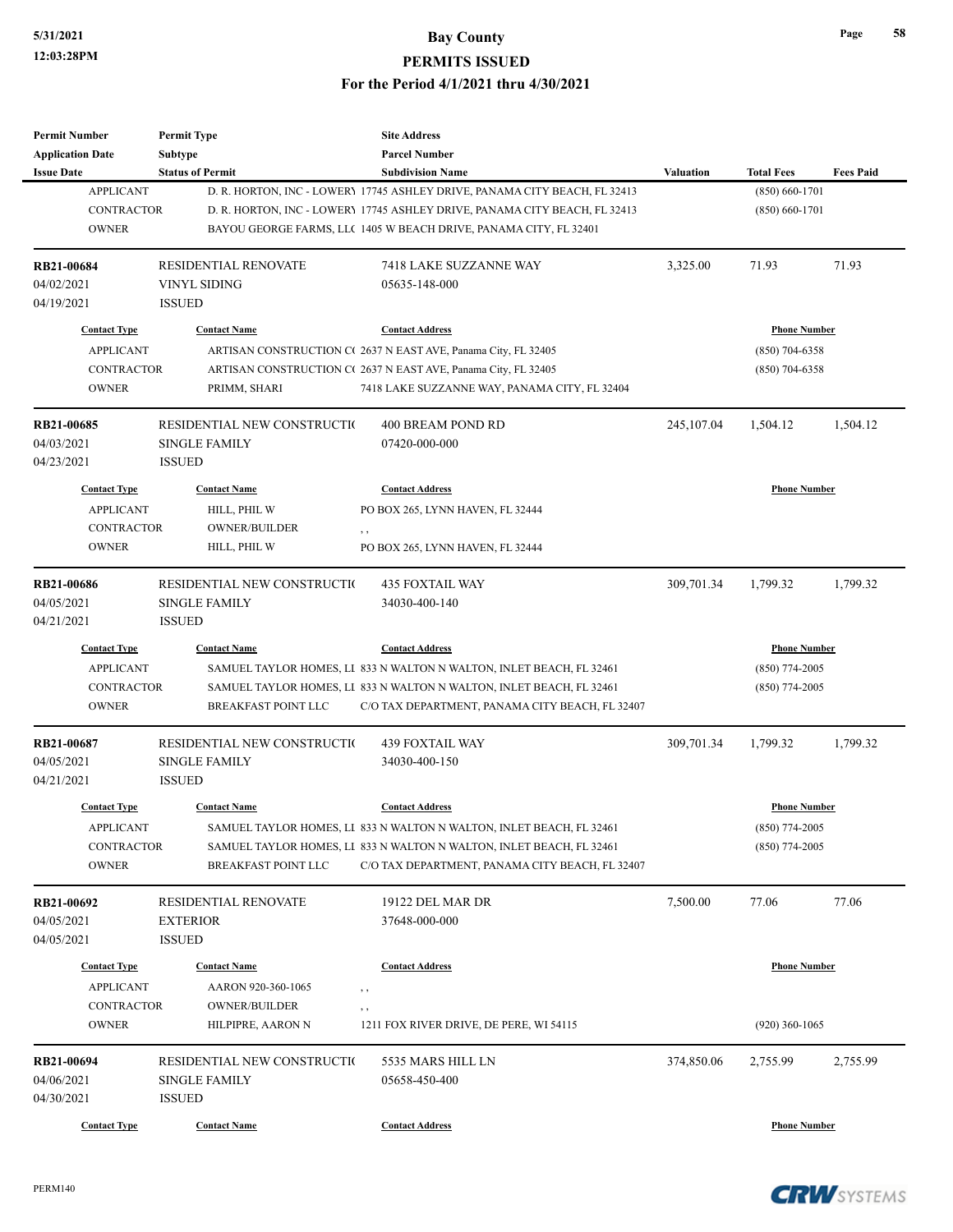| <b>Permit Number</b>    | <b>Permit Type</b>          | <b>Site Address</b>                                                        |                  |                     |                  |
|-------------------------|-----------------------------|----------------------------------------------------------------------------|------------------|---------------------|------------------|
| <b>Application Date</b> | Subtype                     | <b>Parcel Number</b>                                                       |                  |                     |                  |
| <b>Issue Date</b>       | <b>Status of Permit</b>     | <b>Subdivision Name</b>                                                    | <b>Valuation</b> | <b>Total Fees</b>   | <b>Fees Paid</b> |
| <b>APPLICANT</b>        |                             | D. R. HORTON, INC - LOWERY 17745 ASHLEY DRIVE, PANAMA CITY BEACH, FL 32413 |                  | $(850) 660 - 1701$  |                  |
| <b>CONTRACTOR</b>       |                             | D. R. HORTON, INC - LOWERY 17745 ASHLEY DRIVE, PANAMA CITY BEACH, FL 32413 |                  | $(850) 660 - 1701$  |                  |
| <b>OWNER</b>            |                             | FORESTAR (USA) REAL EST (4042 PARK OAKS BLVD, SUITE 200, TAMPA, FL 33610   |                  |                     |                  |
|                         |                             |                                                                            |                  |                     |                  |
| RB21-00695              | RESIDENTIAL NEW CONSTRUCTIO | 5543 MARS HILL LN                                                          | 374,850.06       | 2,755.99            | 2,755.99         |
| 04/06/2021              | <b>SINGLE FAMILY</b>        | 05658-450-440                                                              |                  |                     |                  |
| 04/29/2021              | <b>ISSUED</b>               |                                                                            |                  |                     |                  |
|                         |                             |                                                                            |                  |                     |                  |
| <b>Contact Type</b>     | <b>Contact Name</b>         | <b>Contact Address</b>                                                     |                  | <b>Phone Number</b> |                  |
| <b>APPLICANT</b>        |                             | D. R. HORTON, INC - LOWERY 17745 ASHLEY DRIVE, PANAMA CITY BEACH, FL 32413 |                  | $(850) 660 - 1701$  |                  |
| <b>CONTRACTOR</b>       |                             | D. R. HORTON, INC - LOWERY 17745 ASHLEY DRIVE, PANAMA CITY BEACH, FL 32413 |                  | $(850) 660 - 1701$  |                  |
| <b>OWNER</b>            |                             | FORESTAR (USA) REAL EST (4042 PARK OAKS BLVD, SUITE 200, TAMPA, FL 33610   |                  |                     |                  |
|                         |                             |                                                                            |                  |                     |                  |
| RB21-00696              | RESIDENTIAL NEW CONSTRUCTIO | 5569 MARS HILL LN                                                          | 374,850.06       | 2,755.99            | 2,755.99         |
| 04/06/2021              | <b>SINGLE FAMILY</b>        | 05658-450-490                                                              |                  |                     |                  |
| 04/29/2021              | <b>ISSUED</b>               |                                                                            |                  |                     |                  |
| <b>Contact Type</b>     | <b>Contact Name</b>         | <b>Contact Address</b>                                                     |                  | <b>Phone Number</b> |                  |
|                         |                             |                                                                            |                  |                     |                  |
| <b>APPLICANT</b>        |                             | D. R. HORTON, INC - LOWERY 17745 ASHLEY DRIVE, PANAMA CITY BEACH, FL 32413 |                  | $(850) 660 - 1701$  |                  |
| <b>CONTRACTOR</b>       |                             | D. R. HORTON, INC - LOWERY 17745 ASHLEY DRIVE, PANAMA CITY BEACH, FL 32413 |                  | $(850) 660 - 1701$  |                  |
| <b>OWNER</b>            |                             | FORESTAR (USA) REAL EST (4042 PARK OAKS BLVD, SUITE 200, TAMPA, FL 33610   |                  |                     |                  |
| <b>RB21-00698</b>       | RESIDENTIAL NEW CONSTRUCTIO | 5514 MARS HILL LN                                                          | 378,891.24       | 2,768.63            | 2,768.63         |
| 04/06/2021              | <b>SINGLE FAMILY</b>        | 05658-450-010                                                              |                  |                     |                  |
|                         |                             |                                                                            |                  |                     |                  |
| 04/29/2021              | <b>ISSUED</b>               |                                                                            |                  |                     |                  |
| <b>Contact Type</b>     | <b>Contact Name</b>         | <b>Contact Address</b>                                                     |                  | <b>Phone Number</b> |                  |
| <b>APPLICANT</b>        |                             | D. R. HORTON, INC - LOWERY 17745 ASHLEY DRIVE, PANAMA CITY BEACH, FL 32413 |                  | $(850) 660 - 1701$  |                  |
| <b>CONTRACTOR</b>       |                             | D. R. HORTON, INC - LOWERY 17745 ASHLEY DRIVE, PANAMA CITY BEACH, FL 32413 |                  | $(850)$ 660-1701    |                  |
| <b>OWNER</b>            |                             | FORESTAR (USA) REAL EST (4042 PARK OAKS BLVD, SUITE 200, TAMPA, FL 33610   |                  |                     |                  |
|                         |                             |                                                                            |                  |                     |                  |
| RB21-00699              | RESIDENTIAL NEW CONSTRUCTIO | 5533 MARS HILL LN                                                          | 378,891.24       | 2,768.63            | 2,768.63         |
| 04/06/2021              | <b>SINGLE FAMILY</b>        | 05658-450-390                                                              |                  |                     |                  |
| 04/29/2021              | <b>ISSUED</b>               |                                                                            |                  |                     |                  |
| <b>Contact Type</b>     | <b>Contact Name</b>         | <b>Contact Address</b>                                                     |                  | <b>Phone Number</b> |                  |
| <b>APPLICANT</b>        |                             | D. R. HORTON, INC - LOWERY 17745 ASHLEY DRIVE, PANAMA CITY BEACH, FL 32413 |                  | $(850) 660 - 1701$  |                  |
| CONTRACTOR              |                             | D. R. HORTON, INC - LOWERY 17745 ASHLEY DRIVE, PANAMA CITY BEACH, FL 32413 |                  | $(850) 660 - 1701$  |                  |
| <b>OWNER</b>            |                             | FORESTAR (USA) REAL EST (4042 PARK OAKS BLVD, SUITE 200, TAMPA, FL 33610   |                  |                     |                  |
|                         |                             |                                                                            |                  |                     |                  |
| RB21-00700              | RESIDENTIAL NEW CONSTRUCTIO | 5537 MARS HILL LN                                                          | 378,891.24       | 2,768.63            | 2,768.63         |
| 04/06/2021              | <b>SINGLE FAMILY</b>        | 05658-450-410                                                              |                  |                     |                  |
| 04/29/2021              | <b>ISSUED</b>               |                                                                            |                  |                     |                  |
|                         |                             |                                                                            |                  |                     |                  |
| <b>Contact Type</b>     | <b>Contact Name</b>         | <b>Contact Address</b>                                                     |                  | <b>Phone Number</b> |                  |
| <b>APPLICANT</b>        |                             | D. R. HORTON, INC - LOWERY 17745 ASHLEY DRIVE, PANAMA CITY BEACH, FL 32413 |                  | $(850) 660 - 1701$  |                  |
| <b>CONTRACTOR</b>       |                             | D. R. HORTON, INC - LOWERY 17745 ASHLEY DRIVE, PANAMA CITY BEACH, FL 32413 |                  | $(850) 660 - 1701$  |                  |
| <b>OWNER</b>            |                             | FORESTAR (USA) REAL EST (4042 PARK OAKS BLVD, SUITE 200, TAMPA, FL 33610   |                  |                     |                  |
|                         |                             |                                                                            |                  |                     |                  |
| RB21-00701              | RESIDENTIAL NEW CONSTRUCTIO | 5541 MARS HILL LN                                                          | 378,891.24       | 2,768.63            | 2,768.63         |
| 04/06/2021              | <b>SINGLE FAMILY</b>        | 05658-450-430                                                              |                  |                     |                  |
| 04/29/2021              | <b>ISSUED</b>               |                                                                            |                  |                     |                  |
| <b>Contact Type</b>     | <b>Contact Name</b>         | <b>Contact Address</b>                                                     |                  | <b>Phone Number</b> |                  |

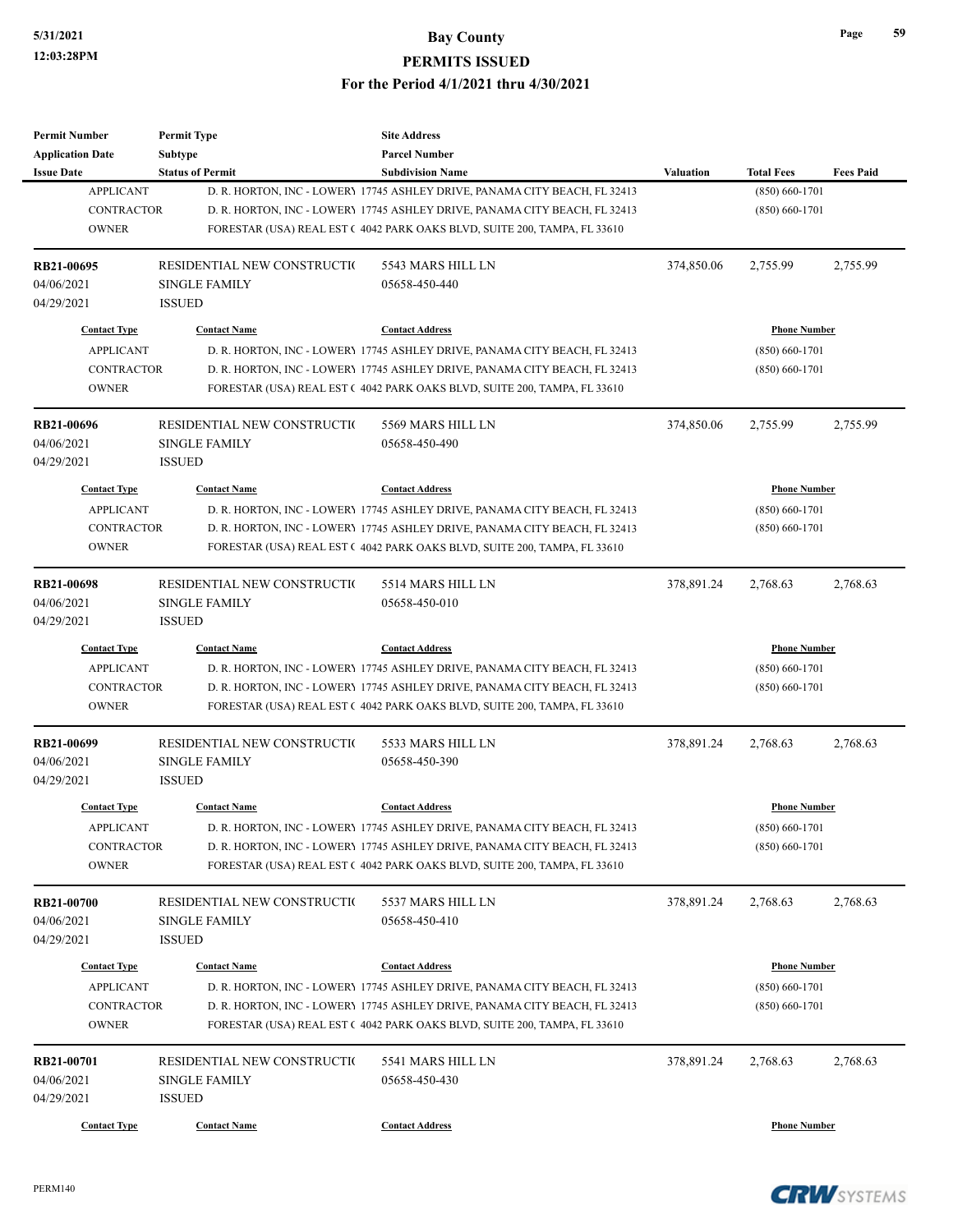| Permit Number<br><b>Application Date</b> | <b>Permit Type</b><br><b>Subtype</b> | <b>Site Address</b><br><b>Parcel Number</b>                                |            |                     |                  |
|------------------------------------------|--------------------------------------|----------------------------------------------------------------------------|------------|---------------------|------------------|
| <b>Issue Date</b>                        | <b>Status of Permit</b>              | <b>Subdivision Name</b>                                                    | Valuation  | <b>Total Fees</b>   | <b>Fees Paid</b> |
| <b>APPLICANT</b>                         |                                      | D. R. HORTON, INC - LOWERY 17745 ASHLEY DRIVE, PANAMA CITY BEACH, FL 32413 |            | $(850) 660 - 1701$  |                  |
| <b>CONTRACTOR</b>                        |                                      | D. R. HORTON, INC - LOWERY 17745 ASHLEY DRIVE, PANAMA CITY BEACH, FL 32413 |            | $(850) 660 - 1701$  |                  |
| <b>OWNER</b>                             |                                      | FORESTAR (USA) REAL EST (4042 PARK OAKS BLVD, SUITE 200, TAMPA, FL 33610   |            |                     |                  |
| RB21-00702                               | RESIDENTIAL NEW CONSTRUCTIO          | 5545 MARS HILL LN                                                          | 378,891.24 | 2,768.63            | 2,768.63         |
| 04/06/2021                               | <b>SINGLE FAMILY</b>                 | 05658-450-450                                                              |            |                     |                  |
| 04/28/2021                               | <b>ISSUED</b>                        |                                                                            |            |                     |                  |
| <b>Contact Type</b>                      | <b>Contact Name</b>                  | <b>Contact Address</b>                                                     |            | <b>Phone Number</b> |                  |
| <b>APPLICANT</b>                         |                                      | D. R. HORTON, INC - LOWERY 17745 ASHLEY DRIVE, PANAMA CITY BEACH, FL 32413 |            | $(850) 660 - 1701$  |                  |
| <b>CONTRACTOR</b>                        |                                      | D. R. HORTON, INC - LOWERY 17745 ASHLEY DRIVE, PANAMA CITY BEACH, FL 32413 |            | $(850) 660 - 1701$  |                  |
| <b>OWNER</b>                             | D.R. HORTON INC                      | 25366 PROFIT DR, DAPHNE, AL 36526                                          |            |                     |                  |
| RB21-00703                               | RESIDENTIAL NEW CONSTRUCTIO          | 5563 MARS HILL LN                                                          | 378,891.24 | 2,768.63            | 2,768.63         |
| 04/06/2021                               | <b>SINGLE FAMILY</b>                 | 05658-450-460                                                              |            |                     |                  |
| 04/28/2021                               | <b>ISSUED</b>                        |                                                                            |            |                     |                  |
| <b>Contact Type</b>                      | <b>Contact Name</b>                  | <b>Contact Address</b>                                                     |            | <b>Phone Number</b> |                  |
| <b>APPLICANT</b>                         |                                      | D. R. HORTON, INC - LOWERY 17745 ASHLEY DRIVE, PANAMA CITY BEACH, FL 32413 |            | $(850) 660 - 1701$  |                  |
| <b>CONTRACTOR</b>                        |                                      | D. R. HORTON, INC - LOWERY 17745 ASHLEY DRIVE, PANAMA CITY BEACH, FL 32413 |            | $(850) 660 - 1701$  |                  |
| <b>OWNER</b>                             | D.R. HORTON INC                      | 25366 PROFIT DRIVE, DAPHNE, AL 36526                                       |            |                     |                  |
| RB21-00704                               | RESIDENTIAL NEW CONSTRUCTIO          | 5571 MARS HILL LN                                                          | 374,850.06 | 2,755.99            | 2,755.99         |
| 04/06/2021                               | <b>SINGLE FAMILY</b>                 | 05658-450-500                                                              |            |                     |                  |
| 04/28/2021                               | <b>ISSUED</b>                        |                                                                            |            |                     |                  |
| <b>Contact Type</b>                      | <b>Contact Name</b>                  | <b>Contact Address</b>                                                     |            | <b>Phone Number</b> |                  |
| <b>APPLICANT</b>                         |                                      | D. R. HORTON, INC - LOWERY 17745 ASHLEY DRIVE, PANAMA CITY BEACH, FL 32413 |            | $(850) 660 - 1701$  |                  |
| <b>CONTRACTOR</b>                        |                                      | D. R. HORTON, INC - LOWERY 17745 ASHLEY DRIVE, PANAMA CITY BEACH, FL 32413 |            | $(850) 660 - 1701$  |                  |
| <b>OWNER</b>                             | D.R. HORTON                          | 25366 PROFIT DR, DAPHNE, AL 36526                                          |            |                     |                  |
| RB21-00705                               | RESIDENTIAL NEW CONSTRUCTIO          | 5567 MARS HILL LN                                                          | 374,850.06 | 2,755.99            | 2,755.99         |
| 04/06/2021                               | <b>SINGLE FAMILY</b>                 | 05658-450-480                                                              |            |                     |                  |
| 04/28/2021                               | <b>ISSUED</b>                        |                                                                            |            |                     |                  |
| <b>Contact Type</b>                      | <b>Contact Name</b>                  | <b>Contact Address</b>                                                     |            | <b>Phone Number</b> |                  |
| APPLICANT                                |                                      | D. R. HORTON, INC - LOWERY 17745 ASHLEY DRIVE, PANAMA CITY BEACH, FL 32413 |            | $(850) 660 - 1701$  |                  |
| CONTRACTOR                               |                                      | D. R. HORTON, INC - LOWERY 17745 ASHLEY DRIVE, PANAMA CITY BEACH, FL 32413 |            | $(850)$ 660-1701    |                  |
| <b>OWNER</b>                             | D.R. HORTON INC                      | 25366 PROFIT DR, DAPHNE, AL 36526                                          |            |                     |                  |
| RB21-00706                               | RESIDENTIAL NEW CONSTRUCTIO          | 5575 MARS HILL LN                                                          | 374,850.06 | 2,755.99            | 2,755.99         |
| 04/06/2021                               | <b>SINGLE FAMILY</b>                 | 05658-450-520                                                              |            |                     |                  |
| 04/28/2021                               | <b>ISSUED</b>                        |                                                                            |            |                     |                  |
| <b>Contact Type</b>                      | <b>Contact Name</b>                  | <b>Contact Address</b>                                                     |            | <b>Phone Number</b> |                  |
| <b>APPLICANT</b>                         |                                      | D. R. HORTON, INC - LOWERY 17745 ASHLEY DRIVE, PANAMA CITY BEACH, FL 32413 |            | $(850) 660 - 1701$  |                  |
| <b>CONTRACTOR</b>                        |                                      | D. R. HORTON, INC - LOWERY 17745 ASHLEY DRIVE, PANAMA CITY BEACH, FL 32413 |            | $(850) 660 - 1701$  |                  |
| <b>OWNER</b>                             | D.R. HORTON INC                      | 25366 PROFIT DR, DAPHNE, AL 36526                                          |            |                     |                  |
| RB21-00728                               | RESIDENTIAL RENOVATE                 | 1413 TROUT DR                                                              | 160,000.00 | 726.70              | 726.70           |
| 04/06/2021                               | <b>INTERIOR/EXTERIOR</b>             | 30933-558-000                                                              |            |                     |                  |
| 04/28/2021                               | <b>ISSUED</b>                        |                                                                            |            |                     |                  |
| <b>Contact Type</b>                      | <b>Contact Name</b>                  | <b>Contact Address</b>                                                     |            | <b>Phone Number</b> |                  |

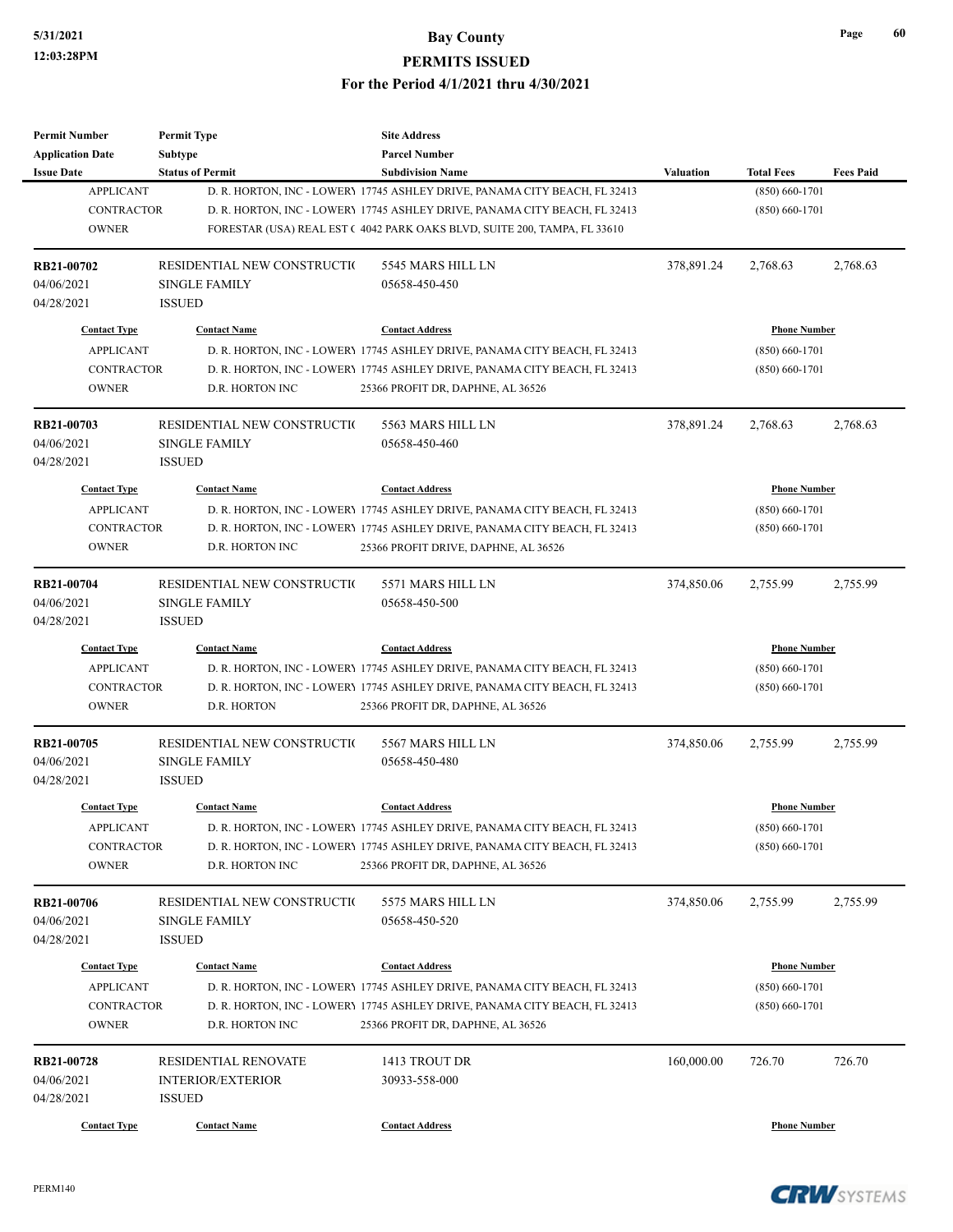| <b>Permit Number</b>    | <b>Permit Type</b>          | <b>Site Address</b>                                                       |                  |                     |                  |
|-------------------------|-----------------------------|---------------------------------------------------------------------------|------------------|---------------------|------------------|
| <b>Application Date</b> | Subtype                     | <b>Parcel Number</b>                                                      |                  |                     |                  |
| <b>Issue Date</b>       | <b>Status of Permit</b>     | <b>Subdivision Name</b>                                                   | <b>Valuation</b> | <b>Total Fees</b>   | <b>Fees Paid</b> |
| <b>APPLICANT</b>        | DREW 850-919-5424           | $, \, ,$                                                                  |                  |                     |                  |
| CONTRACTOR              | WORTHMANN LLC               | 23156 NW 183RD LANE, HIGH SPRINGS, FL 32643                               |                  | $(352) 682 - 9507$  |                  |
| <b>OWNER</b>            |                             | AFFELDT, KYLE D & BETTY I PO BOX 27668, PANAMA CITY BEACH, FL 32411       |                  |                     |                  |
| RB21-00729              | <b>RESIDENTIAL ADDITION</b> | 2637 ISLAND VIEW DR                                                       | 5,000.00         | 132.55              | 132.55           |
| 04/06/2021              | POOL ENCLOSURE              | 26808-020-000                                                             |                  |                     |                  |
| 04/07/2021              | <b>FINALED</b>              |                                                                           |                  |                     |                  |
| <b>Contact Type</b>     | <b>Contact Name</b>         | <b>Contact Address</b>                                                    |                  | <b>Phone Number</b> |                  |
| <b>APPLICANT</b>        | TANNER 628-6955             | , ,                                                                       |                  |                     |                  |
| CONTRACTOR              |                             | JEFF PHILLIPS CONSTRUCTI( 535 NORTH TYNDAL PARKWAY, PANAMA CITY, FL 32404 |                  | $(850) 866 - 3366$  |                  |
| <b>OWNER</b>            | OGBURN, MICHAEL L           | 2637 ISLAND VIEW DR, PANAMA CITY, FL 32405                                |                  |                     |                  |
| RB21-00730              | RESIDENTIAL NEW CONSTRUCTIO | 2432 PRETTY BAYOU ISLAND DR                                               | 80,000.00        | 452.87              | 452.87           |
| 04/06/2021              | POLE BARN - OPEN            | 26960-000-000                                                             |                  |                     |                  |
| 04/14/2021              | <b>ISSUED</b>               |                                                                           |                  |                     |                  |
| <b>Contact Type</b>     | <b>Contact Name</b>         | <b>Contact Address</b>                                                    |                  | <b>Phone Number</b> |                  |
| <b>APPLICANT</b>        | Andy 241-5131               | , ,                                                                       |                  |                     |                  |
| <b>CONTRACTOR</b>       |                             | BAYOU BUILDERS OF BAY C 2864 TUPELO DR, Panama City, FL 32405             |                  | $(850)$ 241-5131    |                  |
| <b>OWNER</b>            | NAGGIAR, EDOARDO R          | 2432 PRETTY BAYOU ISLAND DR., PANAMA CITY, FL 32405                       |                  |                     |                  |
|                         |                             |                                                                           |                  |                     |                  |
| RB21-00731              | <b>RESIDENTIAL ADDITION</b> | 118 GOLF DR                                                               | 22,350.00        | 200.94              | 200.94           |
| 04/06/2021              | POOL ENCLOSURE              | 31402-229-000                                                             |                  |                     |                  |
| 04/20/2021              | <b>ISSUED</b>               |                                                                           |                  |                     |                  |
| <b>Contact Type</b>     | <b>Contact Name</b>         | <b>Contact Address</b>                                                    |                  | <b>Phone Number</b> |                  |
| <b>APPLICANT</b>        | DAN'S ALUMINUM INC          | 2129 E 3RD ST, PANAMA CITY, FL 32401                                      |                  | $(850)$ 747-1636    |                  |
| <b>CONTRACTOR</b>       | DAN'S ALUMINUM INC          | 2129 E 3RD ST, PANAMA CITY, FL 32401                                      |                  | $(850)$ 747-1636    |                  |
| <b>OWNER</b>            |                             | THOMPSON, LYNDA M & ROI 118 GOLF DR, PANAMA CITY BEACH, FL 32408          |                  |                     |                  |
| RB21-00732              | RESIDENTIAL NEW CONSTRUCTIO | 2822 WAKULLA AVE                                                          | 5,000.00         | 123.30              | 123.30           |
| 04/06/2021              | <b>POLE BARN - OPEN</b>     | 12338-010-000                                                             |                  |                     |                  |
| 04/09/2021              | <b>FINALED</b>              |                                                                           |                  |                     |                  |
| <b>Contact Type</b>     |                             | <b>Contact Address</b>                                                    |                  | <b>Phone Number</b> |                  |
|                         | <b>Contact Name</b>         |                                                                           |                  |                     |                  |
| <b>APPLICANT</b>        | OWNER/BUILDER               |                                                                           |                  |                     |                  |
| <b>CONTRACTOR</b>       | <b>OWNER/BUILDER</b>        | , ,                                                                       |                  |                     |                  |
| <b>OWNER</b>            |                             | LEWIS, TIMOTHY M.& MICHI 2822 WAKULLA AVE, PANAMA CITY, FL 32405          |                  |                     |                  |
| RB21-00734              | RESIDENTIAL RENOVATE        | 507 HWY 2297                                                              | 16,136.00        | 123.30              | 123.30           |
| 04/06/2021              | WINDOWS/DOORS               | 06654-045-000                                                             |                  |                     |                  |
| 04/06/2021              | <b>ISSUED</b>               |                                                                           |                  |                     |                  |
| <b>Contact Type</b>     | <b>Contact Name</b>         | <b>Contact Address</b>                                                    |                  | <b>Phone Number</b> |                  |
| <b>APPLICANT</b>        | THE HOME DEPOT              | 2455 PACES FERRY RD, ATLANTA, GA 30339                                    |                  | $(813)$ 626-7548    |                  |
| <b>CONTRACTOR</b>       | THE HOME DEPOT              | 2455 PACES FERRY RD, ATLANTA, GA 30339                                    |                  | $(813) 626 - 7548$  |                  |
| <b>OWNER</b>            |                             | KELLY, TADAM & PATRICIA 507 HIGHWAY 2297, PANAMA CITY, FL 32404           |                  |                     |                  |
|                         |                             |                                                                           |                  |                     |                  |
| RB21-00735              | RESIDENTIAL NEW CONSTRUCTIO | 5313 WYMORE RD                                                            | 44,615.00        | 322.20              | 322.20           |
| 04/06/2021              | STORAGE/UTILITY             | 05893-334-000                                                             |                  |                     |                  |
| 04/20/2021              | <b>ISSUED</b>               |                                                                           |                  |                     |                  |
| <b>Contact Type</b>     | <b>Contact Name</b>         | <b>Contact Address</b>                                                    |                  | <b>Phone Number</b> |                  |

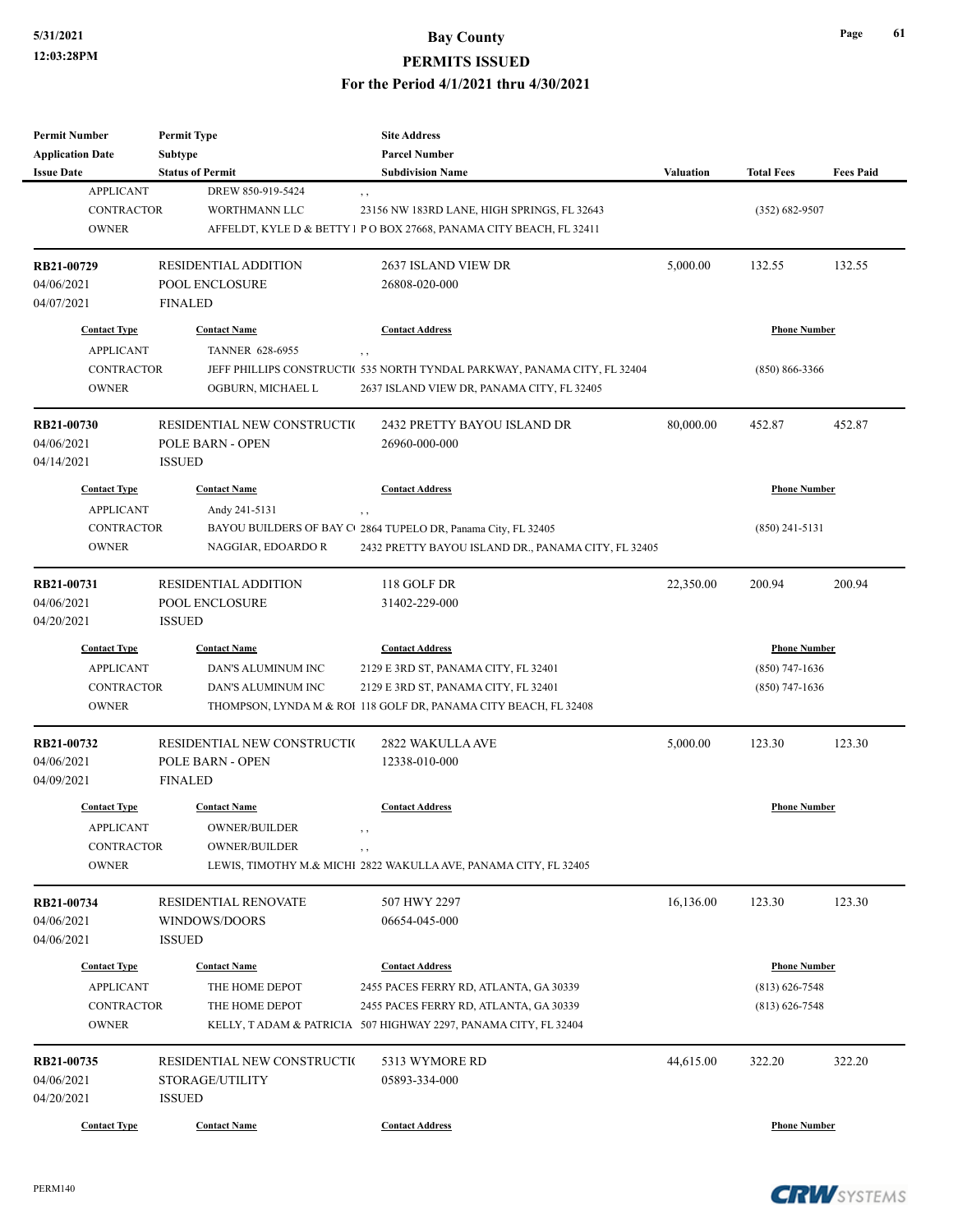| <b>Permit Number</b>    | <b>Permit Type</b>          | <b>Site Address</b>                                                           |                  |                     |                  |
|-------------------------|-----------------------------|-------------------------------------------------------------------------------|------------------|---------------------|------------------|
| <b>Application Date</b> | Subtype                     | <b>Parcel Number</b>                                                          |                  |                     |                  |
| <b>Issue Date</b>       | <b>Status of Permit</b>     | <b>Subdivision Name</b>                                                       | <b>Valuation</b> | <b>Total Fees</b>   | <b>Fees Paid</b> |
| <b>APPLICANT</b>        | TRAVIS 850-373-7158         | $, \, , \,$                                                                   |                  |                     |                  |
| <b>CONTRACTOR</b>       |                             | BACKWOODS BUILDINGS & 1240 SOUTH BLVD, CHIPLEY, FL 32428                      |                  | $(850)$ 676-4903    |                  |
| <b>OWNER</b>            |                             | OBERLANDER, ROBERT & M 5313 WYMORE RD, PANAMA CITY, FL 32404                  |                  |                     |                  |
| RB21-00736              | RESIDENTIAL RENOVATE        | 7546 COLERIDGE RD                                                             | 27,000.00        | 170.49              | 170.49           |
| 04/06/2021              | WINDOWS/DOORS               | 06716-101-000                                                                 |                  |                     |                  |
| 04/06/2021              | <b>ISSUED</b>               |                                                                               |                  |                     |                  |
| <b>Contact Type</b>     | <b>Contact Name</b>         | <b>Contact Address</b>                                                        |                  | <b>Phone Number</b> |                  |
| <b>APPLICANT</b>        | <b>LOWES HOME CENTER</b>    | 4948 TELLSON PL, ORLANDO, FL 32812                                            |                  | $(850)$ 913-1600    |                  |
| <b>CONTRACTOR</b>       | <b>LOWES HOME CENTER</b>    | 4948 TELLSON PL, ORLANDO, FL 32812                                            |                  | $(850)$ 913-1600    |                  |
| <b>OWNER</b>            |                             | WOMACK, RONALD R & MIC 7546 COLERIDGE RD, PANAMA CITY, FL 32404               |                  |                     |                  |
| RB21-00737              | RESIDENTIAL NEW CONSTRUCTIO | 5539 MARS HILL LN                                                             | 573,847.56       | 3,306.80            | 3,306.80         |
| 04/07/2021              | <b>SINGLE FAMILY</b>        | 05658-450-420                                                                 |                  |                     |                  |
| 04/28/2021              | <b>ISSUED</b>               |                                                                               |                  |                     |                  |
| <b>Contact Type</b>     | <b>Contact Name</b>         | <b>Contact Address</b>                                                        |                  | <b>Phone Number</b> |                  |
| <b>APPLICANT</b>        |                             | D. R. HORTON, INC - LOWERY 17745 ASHLEY DRIVE, PANAMA CITY BEACH, FL 32413    |                  | $(850) 660 - 1701$  |                  |
| <b>CONTRACTOR</b>       |                             | D. R. HORTON, INC - LOWERY 17745 ASHLEY DRIVE, PANAMA CITY BEACH, FL 32413    |                  | $(850) 660 - 1701$  |                  |
| <b>OWNER</b>            | D.R. HORTON INC             | 25366 PROFIT DRIVE, DAPHNE, AL 36526                                          |                  |                     |                  |
|                         |                             |                                                                               |                  |                     |                  |
| RB21-00738              | RESIDENTIAL NEW CONSTRUCTIO | 5565 MARS HILL LN                                                             | 573,847.56       | 3,306.80            | 3,306.80         |
| 04/07/2021              | <b>SINGLE FAMILY</b>        | 05658-450-470                                                                 |                  |                     |                  |
| 04/28/2021              | <b>ISSUED</b>               |                                                                               |                  |                     |                  |
| <b>Contact Type</b>     | <b>Contact Name</b>         | <b>Contact Address</b>                                                        |                  | <b>Phone Number</b> |                  |
| <b>APPLICANT</b>        |                             | D. R. HORTON, INC - LOWERY 17745 ASHLEY DRIVE, PANAMA CITY BEACH, FL 32413    |                  | $(850) 660 - 1701$  |                  |
| <b>CONTRACTOR</b>       |                             | D. R. HORTON, INC - LOWERY 17745 ASHLEY DRIVE, PANAMA CITY BEACH, FL 32413    |                  | $(850) 660 - 1701$  |                  |
| <b>OWNER</b>            | D.R. HORTON                 | 25366 PROFITT DR, DAPHNE, AL 36526                                            |                  |                     |                  |
| RB21-00740              | <b>DEMOLITION</b>           | 529 CHRISTMAS TREE LN                                                         | 4,209.00         | 130.00              | 130.00           |
| 04/07/2021              | <b>RESIDENTIAL</b>          | 35339-000-000                                                                 |                  |                     |                  |
| 04/08/2021              | <b>ISSUED</b>               |                                                                               |                  |                     |                  |
| <b>Contact Type</b>     | <b>Contact Name</b>         | <b>Contact Address</b>                                                        |                  | <b>Phone Number</b> |                  |
| <b>APPLICANT</b>        | MACK                        | 2589 JENKS AVENUE, Panama City, FL 32405                                      |                  | $(850)$ 387-0001    |                  |
| CONTRACTOR              |                             | TPR CONSTRUCTION & DESI <sup>1</sup> 2589 JENKS AVENUE, Panama City, FL 32405 |                  | $(850)$ 387-0001    |                  |
| <b>OWNER</b>            |                             | GCT CAPITAL PROPERIES LI 529 CHRISTMAS TREE, PANAMA CITY BEACH, FL 32413      |                  |                     |                  |
| RB21-00741              | RESIDENTIAL RENOVATE        | 6406 JOHN PITTS RD                                                            | 105,000.00       | 500.27              | 500.27           |
| 04/07/2021              | <b>INTERIOR</b>             | 05893-316-000                                                                 |                  |                     |                  |
| 04/07/2021              | <b>ISSUED</b>               |                                                                               |                  |                     |                  |
|                         |                             |                                                                               |                  |                     |                  |
| <b>Contact Type</b>     | <b>Contact Name</b>         | <b>Contact Address</b>                                                        |                  | <b>Phone Number</b> |                  |
| <b>APPLICANT</b>        | APRIL/MICHAEL 896-3378      | , ,                                                                           |                  |                     |                  |
| <b>CONTRACTOR</b>       | <b>OWNER BUILDER</b>        | , ,                                                                           |                  |                     |                  |
| <b>OWNER</b>            |                             | PAGE, MICHAEL B & APRIL L 6406 JOHN PITTS RD, PANAMA CITY, FL 32404           |                  |                     |                  |
| RB21-00744              | RESIDENTIAL RENOVATE        | 114 LAKESHORE DR E                                                            | 130,000.00       | 631.91              | 631.91           |
| 04/08/2021              | <b>INTERIOR/EXTERIOR</b>    | 37342-000-000                                                                 |                  |                     |                  |
| 04/15/2021              | <b>ISSUED</b>               |                                                                               |                  |                     |                  |
| <b>Contact Type</b>     | <b>Contact Name</b>         | <b>Contact Address</b>                                                        |                  | <b>Phone Number</b> |                  |
|                         |                             |                                                                               |                  |                     |                  |



**CRW**SYSTEMS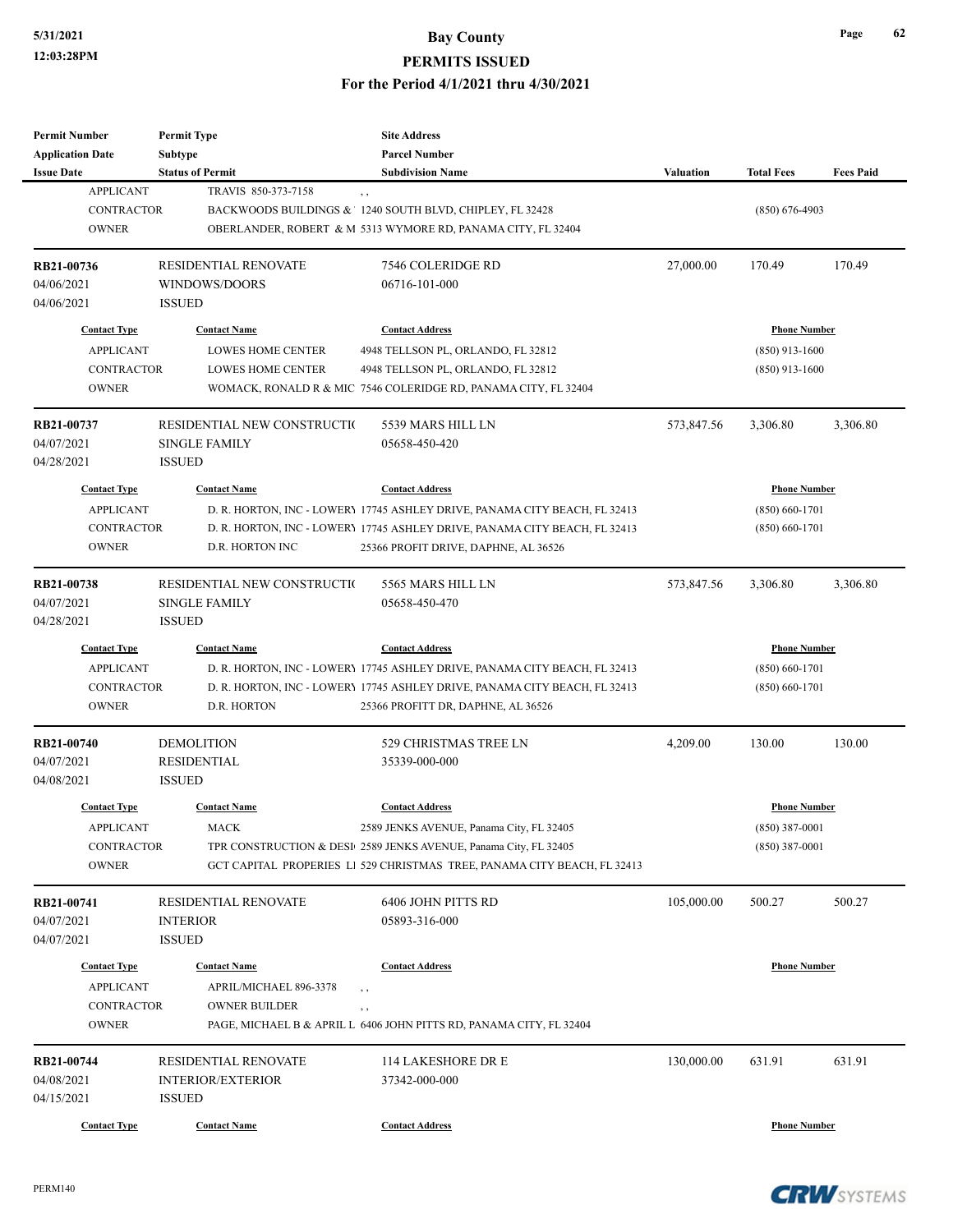# **5/31/2021 Bay County**

## **PERMITS ISSUED**

#### **For the Period 4/1/2021 thru 4/30/2021**

| Permit Number<br><b>Application Date</b> | <b>Permit Type</b><br>Subtype       | <b>Site Address</b><br><b>Parcel Number</b>                                    |            |                     |                  |
|------------------------------------------|-------------------------------------|--------------------------------------------------------------------------------|------------|---------------------|------------------|
| <b>Issue Date</b>                        | <b>Status of Permit</b>             | <b>Subdivision Name</b>                                                        | Valuation  | <b>Total Fees</b>   | <b>Fees Paid</b> |
| <b>APPLICANT</b>                         | LUIS 850-774-9636                   | , ,                                                                            |            |                     |                  |
| <b>CONTRACTOR</b>                        |                                     | SOWELL ENTERPRISES, INC 100 DOWNING STREET UNIT 9, PANAMA CITY BEACH, FL 32413 |            | $(850)$ 774-0009    |                  |
| <b>OWNER</b>                             |                                     | SUMMERVILLE, JAMES RAYI 3198 NATOMA CIRCLE, THOMPSONS STATION, TN 37179        |            |                     |                  |
| RB21-00745                               | <b>DEMOLITION</b>                   | 20414 ALTA VISTA DR                                                            | 2,500.00   | 133.58              | 133.58           |
| 04/08/2021                               | RESIDENTIAL                         | 36781-010-000                                                                  |            |                     |                  |
| 04/09/2021                               | <b>ISSUED</b>                       |                                                                                |            |                     |                  |
| <b>Contact Type</b>                      | <b>Contact Name</b>                 | <b>Contact Address</b>                                                         |            | <b>Phone Number</b> |                  |
| <b>APPLICANT</b>                         |                                     | SMILEY'S LAWN & TRACTOI 4103 CATO RD, PANAMA CITY, FL 32401                    |            | $(850) 866 - 1716$  |                  |
| <b>CONTRACTOR</b>                        |                                     | SMILEY'S LAWN & TRACTOI 4103 CATO RD, PANAMA CITY, FL 32401                    |            | $(850) 866 - 1716$  |                  |
| <b>OWNER</b>                             |                                     | GRUMBRECHT, JOHN F IV & DOROTHY M GRUMBRECHT, DOUGLASVILLE, GA 30135           |            |                     |                  |
| RB21-00746                               | <b>RESIDENTIAL RENOVATE</b>         | 21302 MC EACHERN ST                                                            | 3,622.01   | 71.93               | 71.93            |
| 04/09/2021                               | WINDOWS/DOORS                       | 36542-005-000                                                                  |            |                     |                  |
| 04/09/2021                               | <b>ISSUED</b>                       |                                                                                |            |                     |                  |
| <b>Contact Type</b>                      | <b>Contact Name</b>                 | <b>Contact Address</b>                                                         |            | <b>Phone Number</b> |                  |
| <b>APPLICANT</b>                         |                                     | HARDMAN CONSTRUCTION 1815 WATKINS AVE., PANAMA CITY BEACH, FL 32407            |            | $(850)$ 230-2632    |                  |
| <b>CONTRACTOR</b>                        | HARDMAN CONSTRUCTION                | 1815 WATKINS AVE., PANAMA CITY BEACH, FL 32407                                 |            | $(850)$ 230-2632    |                  |
| <b>OWNER</b>                             | ASHCRAFT, PAT ETAL                  | 220 NATCHEZ ST, COLLIERVILLE, TN 38017                                         |            |                     |                  |
|                                          |                                     |                                                                                |            |                     |                  |
| RB21-00747                               | <b>DEMOLITION</b>                   | 2636 39TH ST E                                                                 | 0.00       | 133.58              | 133.58           |
| 04/09/2021<br>04/09/2021                 | <b>RESIDENTIAL</b><br><b>ISSUED</b> | 11545-010-010                                                                  |            |                     |                  |
|                                          |                                     |                                                                                |            |                     |                  |
| <b>Contact Type</b>                      | <b>Contact Name</b>                 | <b>Contact Address</b>                                                         |            | <b>Phone Number</b> |                  |
| <b>APPLICANT</b>                         | REDMONDS INC.CBC                    | 8606 LAIRD STREET, PANAMA CITY BEACH, FL 32408                                 |            | $(850)$ 249-2644    |                  |
| <b>CONTRACTOR</b>                        | REDMONDS INC.CBC                    | 8606 LAIRD STREET, PANAMA CITY BEACH, FL 32408                                 |            | $(850)$ 249-2644    |                  |
| <b>OWNER</b>                             | CRUZ, JOSE & EMMA                   | 2636 39TH STREET, PANAMA CITY, FL 32405                                        |            |                     |                  |
| <b>RB21-00748</b>                        | <b>RESIDENTIAL RENOVATE</b>         | 2817 EDWARD AVE                                                                | 6,665.00   | 71.93               | 71.93            |
| 04/10/2021                               | WINDOWS/DOORS                       | 12166-000-000                                                                  |            |                     |                  |
| 04/12/2021                               | <b>ISSUED</b>                       |                                                                                |            |                     |                  |
| <b>Contact Type</b>                      | <b>Contact Name</b>                 | <b>Contact Address</b>                                                         |            | <b>Phone Number</b> |                  |
| APPLICANT                                |                                     | WINDOW WORLD OF PANAM 2820 EAST HIGHWAY 390, PANAMA CITY, FL 32401             |            | (850) 807-7919      |                  |
| CONTRACTOR                               |                                     | WINDOW WORLD OF PANAM 2820 EAST HIGHWAY 390, PANAMA CITY, FL 32401             |            | $(850) 807 - 7919$  |                  |
| <b>OWNER</b>                             |                                     | SMITH, SARAH E & BOBBY R 2817 EDWARD AVE, PANAMA CITY, FL 32405                |            |                     |                  |
| RB21-00749                               | RESIDENTIAL NEW CONSTRUCTIO         | 7503 LOON'S CALL LN                                                            | 800,765.94 | 51.38               | 51.38            |
| 04/09/2021                               | <b>SINGLE FAMILY</b>                | 32611-688-000                                                                  |            |                     |                  |
| 04/23/2021                               | <b>ISSUED</b>                       |                                                                                |            |                     |                  |
| <b>Contact Type</b>                      | <b>Contact Name</b>                 | <b>Contact Address</b>                                                         |            | <b>Phone Number</b> |                  |
| <b>APPLICANT</b>                         |                                     | HAMPTON CONCRETE FINISI 6302 TURKEY COVE LANE, PANAMA CITY BEACH, FL 32413     |            | $(850)$ 209-7506    |                  |
| <b>CONTRACTOR</b>                        |                                     | HAMPTON CONCRETE FINISI 6302 TURKEY COVE LANE, PANAMA CITY BEACH, FL 32413     |            | $(850)$ 209-7506    |                  |
| <b>OWNER</b>                             |                                     | PLANK, RANDALL J & CYNT1 3117 VERANDA AVE, PANAMA CITY, FL 32405               |            |                     |                  |
| RB21-00750                               | RESIDENTIAL RENOVATE                | 5615 GULF DR                                                                   | 151,489.20 | 631.40              | 631.40           |
| 04/10/2021                               | <b>INTERIOR/EXTERIOR</b>            | 32330-000-000                                                                  |            |                     |                  |
| 04/12/2021                               | <b>ISSUED</b>                       |                                                                                |            |                     |                  |
|                                          |                                     |                                                                                |            |                     |                  |
| <b>Contact Type</b>                      | <b>Contact Name</b>                 | <b>Contact Address</b>                                                         |            | <b>Phone Number</b> |                  |



**Page 63**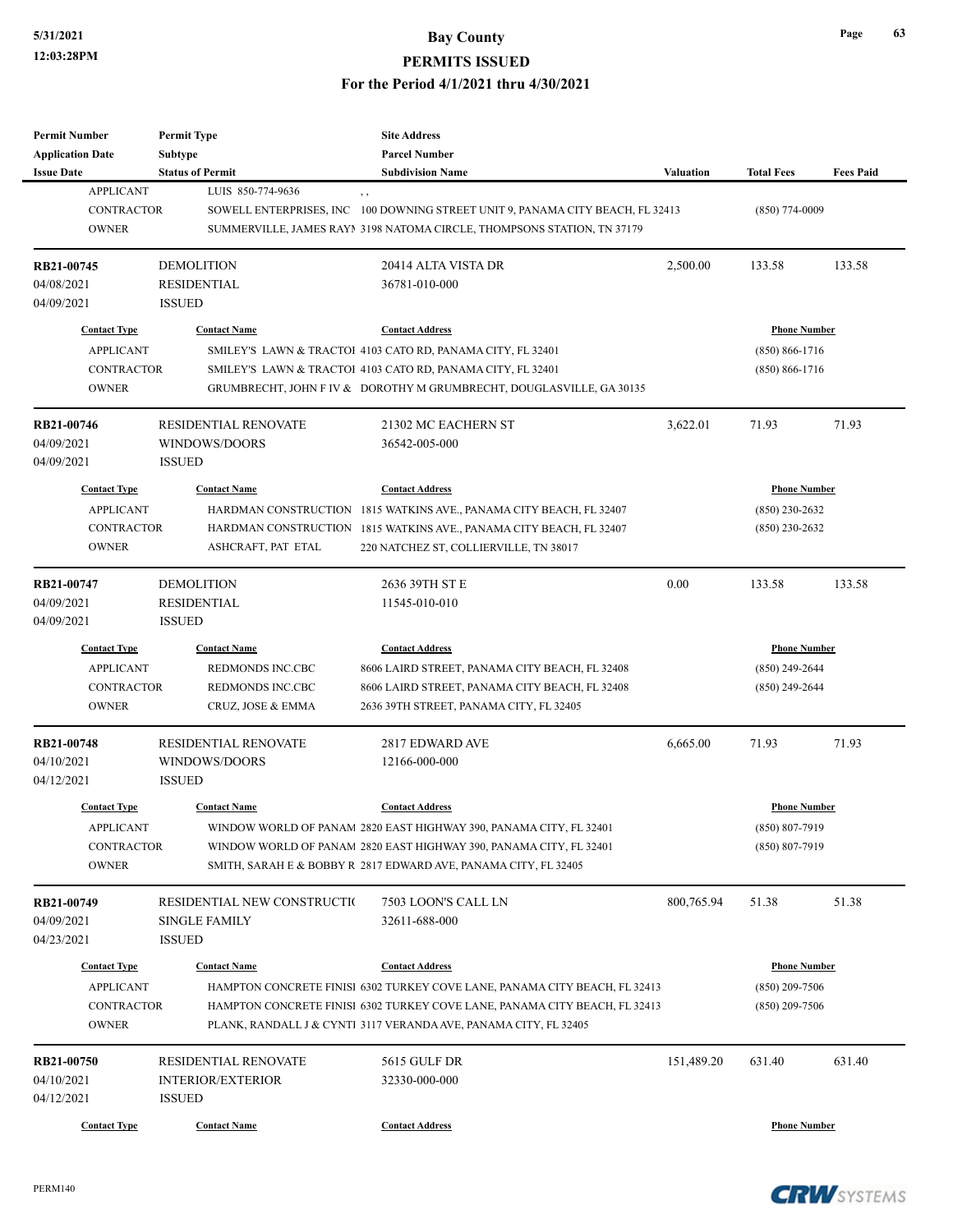| <b>Permit Number</b>    | <b>Permit Type</b>          | <b>Site Address</b>                                                             |                  |                     |                  |
|-------------------------|-----------------------------|---------------------------------------------------------------------------------|------------------|---------------------|------------------|
| <b>Application Date</b> | <b>Subtype</b>              | <b>Parcel Number</b>                                                            |                  |                     |                  |
| <b>Issue Date</b>       | <b>Status of Permit</b>     | <b>Subdivision Name</b>                                                         | <b>Valuation</b> | <b>Total Fees</b>   | <b>Fees Paid</b> |
| <b>APPLICANT</b>        |                             | HERITAGE BUILDERS INC (C+107 AMAR PL, STE 103, PANAMA CITY BEACH, FL 32413-5014 |                  | $(850)$ 230-8277    |                  |
| <b>CONTRACTOR</b>       |                             | HERITAGE BUILDERS INC (C+107 AMAR PL, STE 103, PANAMA CITY BEACH, FL 32413-5014 |                  | $(850)$ 230-8277    |                  |
| <b>OWNER</b>            | HALE, KAREN TRUSTEE         | 5615 GULF DRIVE, PANAMA CITY BEACH, FL 32408                                    |                  |                     |                  |
|                         |                             |                                                                                 |                  |                     |                  |
| RB21-00751              | <b>RESIDENTIAL RENOVATE</b> | 11201 DARTMOUTH PL                                                              | 4,355.00         | 71.93               | 71.93            |
| 04/10/2021              | WINDOWS/DOORS               | 03805-410-000                                                                   |                  |                     |                  |
| 04/10/2021              | <b>ISSUED</b>               |                                                                                 |                  |                     |                  |
| <b>Contact Type</b>     | <b>Contact Name</b>         | <b>Contact Address</b>                                                          |                  | <b>Phone Number</b> |                  |
| <b>APPLICANT</b>        |                             | WINDOW WORLD OF PANAM 2820 EAST HIGHWAY 390, PANAMA CITY, FL 32401              |                  | (850) 807-7919      |                  |
| <b>CONTRACTOR</b>       |                             | WINDOW WORLD OF PANAM 2820 EAST HIGHWAY 390, PANAMA CITY, FL 32401              |                  | (850) 807-7919      |                  |
| <b>OWNER</b>            | COX, ERIC L                 | 11201 DARTMOUTH PLACE, PANAMA CITY, FL 32404                                    |                  |                     |                  |
|                         |                             |                                                                                 |                  |                     |                  |
| RB21-00753              | <b>RESIDENTIAL RENOVATE</b> | 5317 BEACH DR                                                                   | 2,505.00         | 71.93               | 71.93            |
| 04/10/2021              | WINDOWS/DOORS               | 31726-065-000                                                                   |                  |                     |                  |
| 04/10/2021              | <b>ISSUED</b>               |                                                                                 |                  |                     |                  |
| <b>Contact Type</b>     | <b>Contact Name</b>         | <b>Contact Address</b>                                                          |                  | <b>Phone Number</b> |                  |
|                         |                             |                                                                                 |                  |                     |                  |
| <b>APPLICANT</b>        |                             | WINDOW WORLD OF PANAM 2820 EAST HIGHWAY 390, PANAMA CITY, FL 32401              |                  | $(850) 807 - 7919$  |                  |
| <b>CONTRACTOR</b>       |                             | WINDOW WORLD OF PANAM 2820 EAST HIGHWAY 390, PANAMA CITY, FL 32401              |                  | (850) 807-7919      |                  |
| <b>OWNER</b>            | CHANDLER, TIMOTHY S         | 5317 BEACH DR, PANAMA CITY BEACH, FL 32408                                      |                  |                     |                  |
| RB21-00754              | RESIDENTIAL RENOVATE        | <b>417 HARVARD BLVD</b>                                                         | 8,635.00         | 82.20               | 82.20            |
| 04/10/2021              | WINDOWS/DOORS               | 08778-000-000                                                                   |                  |                     |                  |
| 04/10/2021              | <b>ISSUED</b>               |                                                                                 |                  |                     |                  |
|                         |                             |                                                                                 |                  |                     |                  |
| <b>Contact Type</b>     | <b>Contact Name</b>         | <b>Contact Address</b>                                                          |                  | <b>Phone Number</b> |                  |
| <b>APPLICANT</b>        |                             | WINDOW WORLD OF PANAM 2820 EAST HIGHWAY 390, PANAMA CITY, FL 32401              |                  | $(850) 807 - 7919$  |                  |
| <b>CONTRACTOR</b>       |                             | WINDOW WORLD OF PANAM 2820 EAST HIGHWAY 390, PANAMA CITY, FL 32401              |                  | (850) 807-7919      |                  |
| <b>OWNER</b>            | HOLDAWAY, RONALD G          | 417 HARVARD BLVD, LYNN HAVEN, FL 32444                                          |                  |                     |                  |
| RB21-00755              | RESIDENTIAL NEW CONSTRUCTIO | 215 CORONADO PL                                                                 | 337, 132. 38     | 1,254.60            | 1,254.60         |
| 04/10/2021              | <b>SINGLE FAMILY</b>        | 37652-020-000                                                                   |                  |                     |                  |
| 04/27/2021              | <b>ISSUED</b>               |                                                                                 |                  |                     |                  |
|                         |                             |                                                                                 |                  |                     |                  |
| <b>Contact Type</b>     | <b>Contact Name</b>         | <b>Contact Address</b>                                                          |                  | <b>Phone Number</b> |                  |
| <b>APPLICANT</b>        | <b>BILL 896-6000</b>        | , ,                                                                             |                  |                     |                  |
| CONTRACTOR              |                             | REGENCY BLDRS OF FLORID 4034 HOBBS LANE, PANAMA CITY, FL 32409                  |                  | $(850) 896 - 6000$  |                  |
| <b>OWNER</b>            |                             | WINGATE, JACK R & BREND/ 209 PLANTATION OAKS BLVD, MILLBROOK, AL 36054          |                  |                     |                  |
|                         |                             |                                                                                 |                  |                     |                  |
| RB21-00758              | RESIDENTIAL NEW CONSTRUCTI( | 320 HWY 20                                                                      | 13,800.00        | 155.27              | 155.27           |
| 04/10/2021              | POLE BARN - OPEN            | 07456-110-000                                                                   |                  |                     |                  |
| 04/16/2021              | <b>FINALED</b>              |                                                                                 |                  |                     |                  |
| <b>Contact Type</b>     | <b>Contact Name</b>         | <b>Contact Address</b>                                                          |                  | <b>Phone Number</b> |                  |
| <b>APPLICANT</b>        |                             | EMERALD COAST ALUMINU P O BOX 15722, PANAMA CITY, FL 32406                      |                  | (850) 215-2110      |                  |
| <b>CONTRACTOR</b>       |                             | EMERALD COAST ALUMINUI PO BOX 15722, PANAMA CITY, FL 32406                      |                  | $(850)$ 215-2110    |                  |
| <b>OWNER</b>            |                             | RAFFIELD, SHANE & CHRIST 9100 TRACY WAY, PANAMA CITY, FL 32404                  |                  |                     |                  |
|                         |                             |                                                                                 |                  |                     |                  |
| RB21-00759              | RESIDENTIAL NEW CONSTRUCTIO | 1921 OAKCREST LN                                                                | 11,639.00        | 149.11              | 149.11           |
| 04/10/2021              | STORAGE/UTILITY             | 26471-100-058                                                                   |                  |                     |                  |
| 04/16/2021              | <b>ISSUED</b>               |                                                                                 |                  |                     |                  |
| <b>Contact Type</b>     | <b>Contact Name</b>         | <b>Contact Address</b>                                                          |                  | <b>Phone Number</b> |                  |



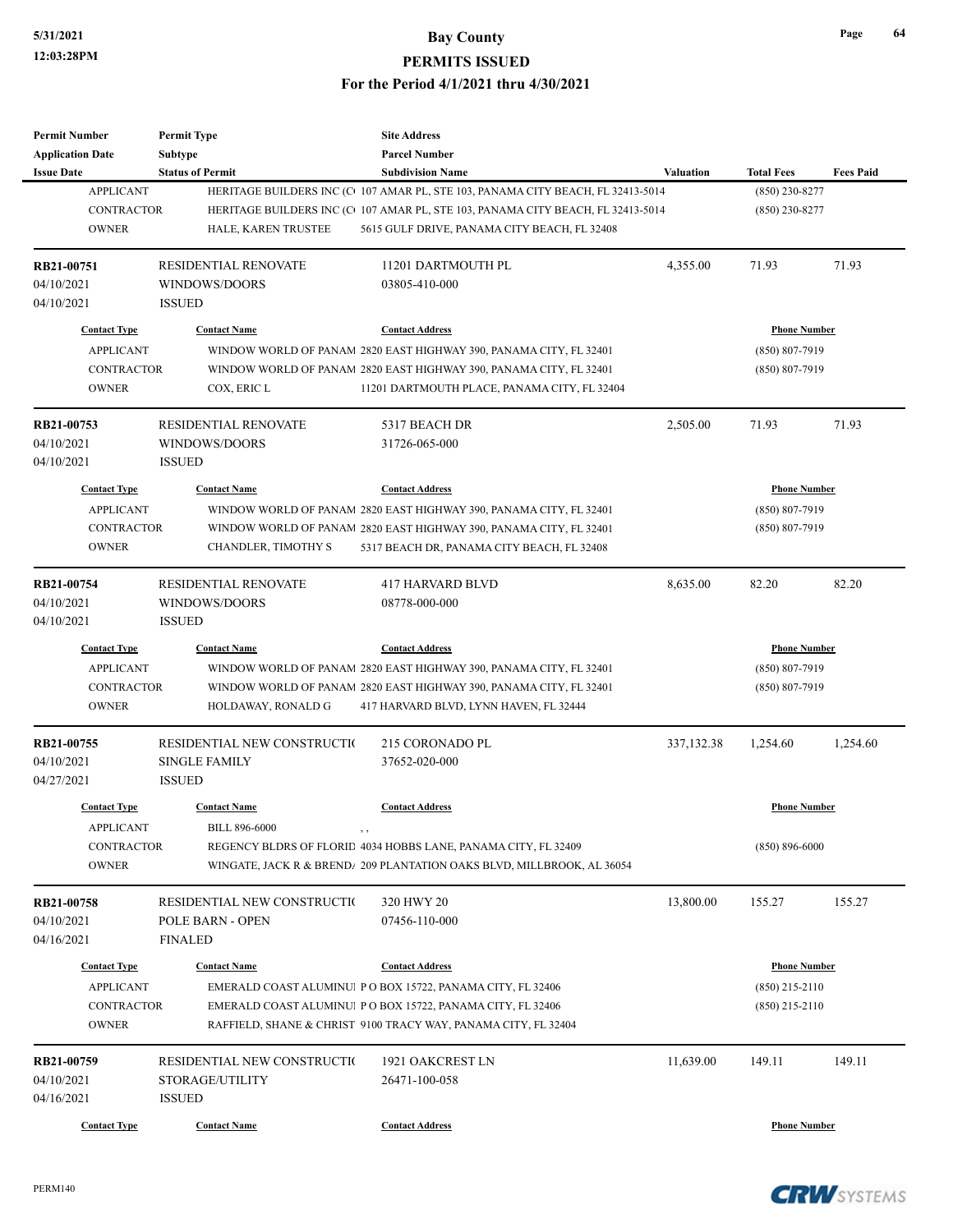| <b>Permit Number</b>    | <b>Permit Type</b>          | <b>Site Address</b>                                                                 |                  |                     |                  |
|-------------------------|-----------------------------|-------------------------------------------------------------------------------------|------------------|---------------------|------------------|
| <b>Application Date</b> | <b>Subtype</b>              | <b>Parcel Number</b>                                                                |                  |                     |                  |
| <b>Issue Date</b>       | <b>Status of Permit</b>     | <b>Subdivision Name</b>                                                             | <b>Valuation</b> | <b>Total Fees</b>   | <b>Fees Paid</b> |
| <b>APPLICANT</b>        | James 763-0065              | , ,                                                                                 |                  |                     |                  |
| CONTRACTOR              |                             | TOOL TIME BUILDING & ROC 7211 BAYCREST RD, Panama City, Fl 32409                    |                  | $(850)$ 763-0065    |                  |
| <b>OWNER</b>            |                             | SALVAGE, GENE C & BREND, 1921 OAKCREST LN, SOUTHPORT, FL 32409                      |                  |                     |                  |
|                         |                             |                                                                                     |                  |                     |                  |
| RB21-00760              | RESIDENTIAL NEW CONSTRUCTIO | <b>445 MARLIN DR</b>                                                                | 137,277.66       | 639.60              | 639.60           |
| 04/10/2021              | <b>SINGLE FAMILY</b>        | 31446-120-000                                                                       |                  |                     |                  |
| 04/20/2021              | <b>ISSUED</b>               |                                                                                     |                  |                     |                  |
| <b>Contact Type</b>     | <b>Contact Name</b>         | <b>Contact Address</b>                                                              |                  | <b>Phone Number</b> |                  |
| <b>APPLICANT</b>        | Scott 229-886-1550          |                                                                                     |                  |                     |                  |
| CONTRACTOR              |                             | , ,<br>SCOTT WILSON CONSTRUCT 4341 THOMAS DR, Unit 303, PANAMA CITY BEACH, FL 32408 |                  | $(229) 886 - 1550$  |                  |
| <b>OWNER</b>            |                             |                                                                                     |                  |                     |                  |
|                         | <b>MATHIS, JANICE D</b>     | 6436 BROCKTON RD, NICHOLSON, GA 30565                                               |                  |                     |                  |
| RB21-00761              | <b>RESIDENTIAL RENOVATE</b> | 21827 FRONT BEACH RD                                                                | 165,000.00       | 814.91              | 814.91           |
| 04/11/2021              | <b>INTERIOR</b>             | 35372-020-000                                                                       |                  |                     |                  |
| 04/12/2021              | <b>ISSUED</b>               |                                                                                     |                  |                     |                  |
|                         |                             |                                                                                     |                  |                     |                  |
| <b>Contact Type</b>     | <b>Contact Name</b>         | <b>Contact Address</b>                                                              |                  | <b>Phone Number</b> |                  |
| <b>APPLICANT</b>        |                             | RCSJS CONSTRUCTION LLC 125 NORTH ROBERTA AVE, DOTHAN, AL 36301                      |                  | $(334)$ 714-7670    |                  |
| <b>CONTRACTOR</b>       |                             | RCSJS CONSTRUCTION LLC 125 NORTH ROBERTA AVE, DOTHAN, AL 36301                      |                  | $(334)$ 714-7670    |                  |
| <b>OWNER</b>            |                             | MILLER, KATHERINE B ETA 1701 TACOMA ST, DOTHAN, AL 36303                            |                  |                     |                  |
|                         |                             |                                                                                     |                  |                     |                  |
| RB21-00763              | <b>DEMOLITION</b>           | 1237 30TH ST W                                                                      | 15,000.00        | 133.58              | 133.58           |
| 04/12/2021              | <b>RESIDENTIAL</b>          | 13061-000-000                                                                       |                  |                     |                  |
| 04/13/2021              | <b>ISSUED</b>               |                                                                                     |                  |                     |                  |
| <b>Contact Type</b>     | <b>Contact Name</b>         | <b>Contact Address</b>                                                              |                  | <b>Phone Number</b> |                  |
| <b>APPLICANT</b>        | <b>MARTY 866-1791</b>       | , ,                                                                                 |                  |                     |                  |
| <b>CONTRACTOR</b>       | A-1 MASONRY, INC.           | 4919 HOLLY AVE, YOUNGSTOWN, FL 32466                                                |                  | $(850)$ 763-3272    |                  |
| <b>OWNER</b>            |                             | REDNECK RIVIERA PACKING 6734 COOPER HAWK RD, KALMATH FALLS, OR 97601                |                  |                     |                  |
|                         |                             |                                                                                     |                  |                     |                  |
| RB21-00764              | <b>RESIDENTIAL RENOVATE</b> | <b>608 SEABREEZE DR</b>                                                             | 7,500.00         | 75.00               | 75.00            |
| 04/13/2021              | <b>EXTERIOR</b>             | 31463-090-000                                                                       |                  |                     |                  |
| 04/13/2021              | <b>ISSUED</b>               |                                                                                     |                  |                     |                  |
| <b>Contact Type</b>     | <b>Contact Name</b>         | <b>Contact Address</b>                                                              |                  | <b>Phone Number</b> |                  |
| <b>APPLICANT</b>        | JOHN 770-351-6723           | , ,                                                                                 |                  |                     |                  |
| CONTRACTOR              | <b>OWNER/BUILDER</b>        | $, \, ,$                                                                            |                  |                     |                  |
| <b>OWNER</b>            | UBRIACO, JOHN & JULIE       | 3280 SE CREEKSIDE DR, CONYERS, GA 30094                                             |                  |                     |                  |
|                         |                             |                                                                                     |                  |                     |                  |
| RB21-00765              | RESIDENTIAL NEW CONSTRUCTIO | 11022 BEAR CREEK RD S                                                               | 3,505.00         | 120.00              | 120.00           |
| 04/13/2021              | <b>POLE BARN - OPEN</b>     | 03805-203-000                                                                       |                  |                     |                  |
| 04/23/2021              | <b>ISSUED</b>               |                                                                                     |                  |                     |                  |
| <b>Contact Type</b>     | <b>Contact Name</b>         | <b>Contact Address</b>                                                              |                  | <b>Phone Number</b> |                  |
|                         |                             |                                                                                     |                  |                     |                  |
| <b>APPLICANT</b>        | Alexe 586-0950              | $, \,$                                                                              |                  |                     |                  |
| CONTRACTOR              | <b>OWNER/BUILDER</b>        | , ,                                                                                 |                  |                     |                  |
| <b>OWNER</b>            | OSIP, ALEXE &               | DOINA PAVEL VASILAS, PANAMA CITY, FL 32404                                          |                  |                     |                  |
| RB21-00766              | RESIDENTIAL RENOVATE        | 1943 HWY 2297                                                                       | 57,751.90        | 307.53              | 307.53           |
| 04/13/2021              | <b>INTERIOR/EXTERIOR</b>    | 07399-051-000                                                                       |                  |                     |                  |
| 04/13/2021              | <b>ISSUED</b>               |                                                                                     |                  |                     |                  |
|                         |                             |                                                                                     |                  |                     |                  |
| <b>Contact Type</b>     | <b>Contact Name</b>         | <b>Contact Address</b>                                                              |                  | <b>Phone Number</b> |                  |

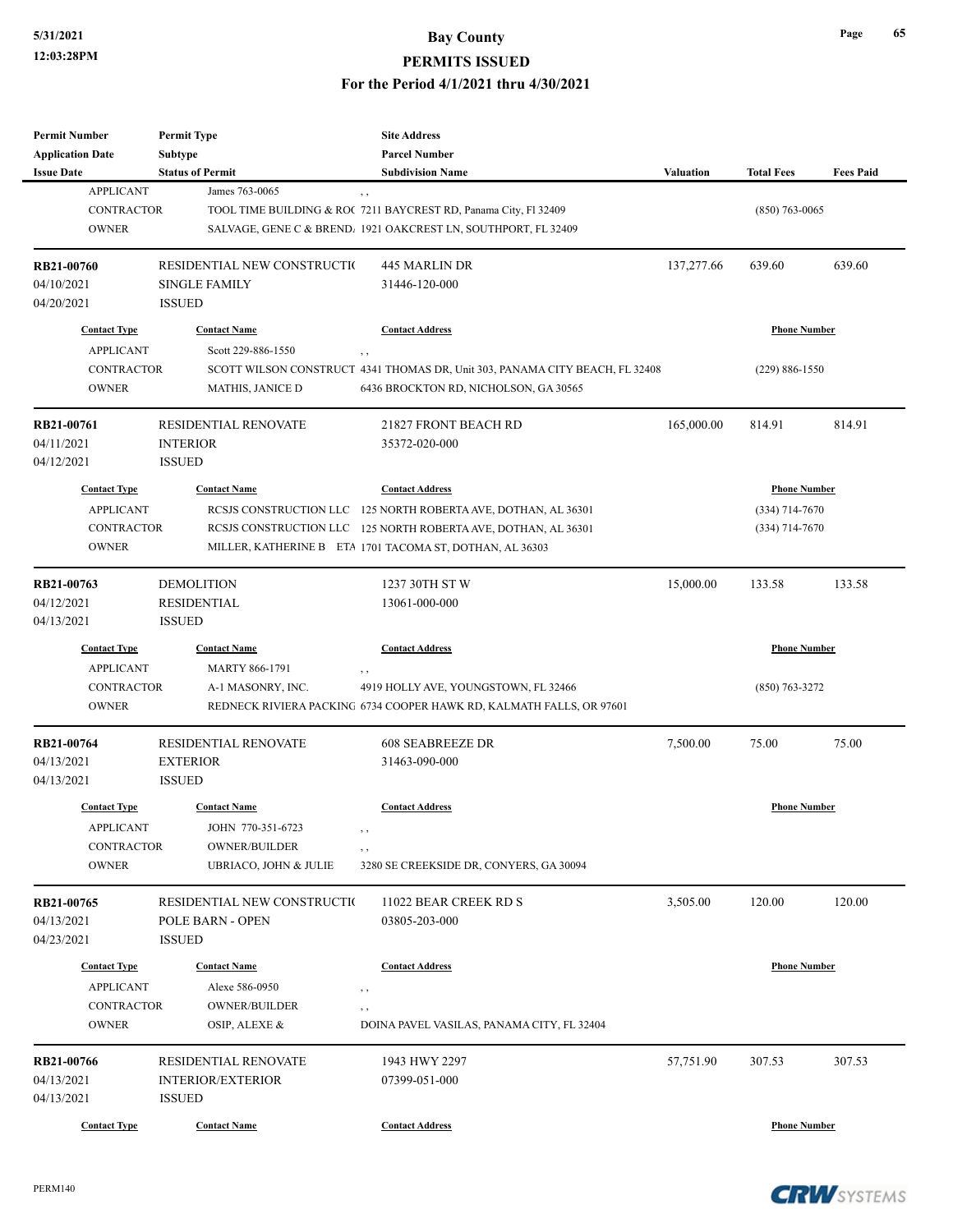| <b>Permit Number</b>    | <b>Permit Type</b>          | <b>Site Address</b>                                                   |                     |                     |                  |
|-------------------------|-----------------------------|-----------------------------------------------------------------------|---------------------|---------------------|------------------|
| <b>Application Date</b> | Subtype                     | <b>Parcel Number</b>                                                  |                     |                     |                  |
| <b>Issue Date</b>       | <b>Status of Permit</b>     | <b>Subdivision Name</b>                                               | Valuation           | <b>Total Fees</b>   | <b>Fees Paid</b> |
| <b>APPLICANT</b>        |                             | LA PERA'S GENERAL CONTR. 111 N ORANGE AVE, ORLANDO, FL 32801          |                     | $(407)$ 761-9789    |                  |
| <b>CONTRACTOR</b>       |                             | LA PERA'S GENERAL CONTR. 111 N ORANGE AVE, ORLANDO, FL 32801          |                     | $(407)$ 761-9789    |                  |
| <b>OWNER</b>            | BALAZSY, ETHEL A            | C/O ELIZABETH CLARK, HUNTSVILLE, AL 35811                             |                     |                     |                  |
| RB21-00768              | RESIDENTIAL NEW CONSTRUCTIO | 7318 KINGMAN ST                                                       | 35,000.00           | 262.40              | 262.40           |
| 04/13/2021              | STORAGE/UTILITY             | 27921-678-000                                                         |                     |                     |                  |
| 04/30/2021              | <b>ISSUED</b>               |                                                                       |                     |                     |                  |
| <b>Contact Type</b>     | <b>Contact Name</b>         | <b>Contact Address</b>                                                |                     | <b>Phone Number</b> |                  |
| <b>APPLICANT</b>        | JEFF 850-874-2819           | , ,                                                                   |                     |                     |                  |
| <b>CONTRACTOR</b>       |                             | D & D CONTRACTORS OF BU 6208 SEMINOLE DR., PANAMA CITY, FL 32404-7950 |                     | $(850) 874 - 2819$  |                  |
| <b>OWNER</b>            | OLSON, KURT & JODY          | 7318 KINGMAN STREET, PANAMA CITY BEACH, FL 32408                      |                     |                     |                  |
| RB21-00769              | <b>RESIDENTIAL RENOVATE</b> | 8735 JEFFREY RD                                                       | 45,000.00           | 269.62              | 269.62           |
| 04/13/2021              | <b>INTERIOR/EXTERIOR</b>    | 07645-126-000                                                         |                     |                     |                  |
| 04/13/2021              | <b>ISSUED</b>               |                                                                       |                     |                     |                  |
| <b>Contact Type</b>     | <b>Contact Name</b>         | <b>Contact Address</b>                                                |                     | <b>Phone Number</b> |                  |
| <b>APPLICANT</b>        | Syfrett Development, Inc    | 644 Mills Ln, Callaway, fl 32404                                      |                     |                     |                  |
| <b>CONTRACTOR</b>       | Syfrett Development, Inc.   | 644 Mills Ln, Callaway, fl 32404                                      |                     |                     |                  |
| <b>OWNER</b>            | COX REI LLC                 | 17687 ASHLEY DR, PANAMA CITY BEACH, FL 32413                          |                     |                     |                  |
|                         |                             |                                                                       |                     |                     |                  |
| RB21-00770              | RESIDENTIAL RENOVATE        | 6939 JOLEE RD                                                         | 11,456.00           | 97.61               | 97.61            |
| 04/13/2021              | WINDOWS/DOORS               | 05600-010-000                                                         |                     |                     |                  |
| 04/13/2021              | <b>ISSUED</b>               |                                                                       |                     |                     |                  |
| <b>Contact Type</b>     | <b>Contact Name</b>         | <b>Contact Address</b>                                                | <b>Phone Number</b> |                     |                  |
| <b>APPLICANT</b>        |                             | WINDOW WORLD OF PANAM 2820 EAST HIGHWAY 390, PANAMA CITY, FL 32401    |                     | $(850) 807 - 7919$  |                  |
| <b>CONTRACTOR</b>       |                             | WINDOW WORLD OF PANAM 2820 EAST HIGHWAY 390, PANAMA CITY, FL 32401    |                     | $(850) 807 - 7919$  |                  |
| <b>OWNER</b>            |                             | LOVING, SHEILA & DOUGLA 6939 JOLEE RD, PANAMA CITY, FL 32404          |                     |                     |                  |
| RB21-00771              | <b>RESIDENTIAL RENOVATE</b> | <b>400 HIDDEN ISLAND DR</b>                                           | 4,675.00            | 71.93               | 71.93            |
| 04/13/2021              | WINDOWS/DOORS               | 30166-686-170                                                         |                     |                     |                  |
| 04/13/2021              | <b>ISSUED</b>               |                                                                       |                     |                     |                  |
| <b>Contact Type</b>     | <b>Contact Name</b>         | <b>Contact Address</b>                                                |                     | <b>Phone Number</b> |                  |
| APPLICANT               |                             | WINDOW WORLD OF PANAM 2820 EAST HIGHWAY 390, PANAMA CITY, FL 32401    |                     | $(850) 807 - 7919$  |                  |
| <b>CONTRACTOR</b>       |                             | WINDOW WORLD OF PANAM 2820 EAST HIGHWAY 390, PANAMA CITY, FL 32401    |                     | $(850) 807 - 7919$  |                  |
| <b>OWNER</b>            | VILLADSEN, JEANNINE         | 400 HIDDEN ISLAND DR, PANAMA CITY BEACH, FL 32408                     |                     |                     |                  |
| RB21-00772              | RESIDENTIAL RENOVATE        | 366 WAHOO RD                                                          | 3,385.00            | 71.93               | 71.93            |
| 04/13/2021              | WINDOWS/DOORS               | 30933-645-000                                                         |                     |                     |                  |
| 04/13/2021              | <b>ISSUED</b>               |                                                                       |                     |                     |                  |
|                         |                             |                                                                       |                     |                     |                  |
| <b>Contact Type</b>     | <b>Contact Name</b>         | <b>Contact Address</b>                                                |                     | <b>Phone Number</b> |                  |
| <b>APPLICANT</b>        |                             | WINDOW WORLD OF PANAM 2820 EAST HIGHWAY 390, PANAMA CITY, FL 32401    |                     | $(850) 807 - 7919$  |                  |
| <b>CONTRACTOR</b>       |                             | WINDOW WORLD OF PANAM 2820 EAST HIGHWAY 390, PANAMA CITY, FL 32401    |                     | $(850) 807 - 7919$  |                  |
| <b>OWNER</b>            |                             | BABCOCK, LAURA & RALPH PO BOX 27533, PANAMA CITY BEACH, FL 32411      |                     |                     |                  |
| RB21-00773              | RESIDENTIAL RENOVATE        | 6203 HILLTOP AVE                                                      | 5,464.00            | 71.93               | 71.93            |
| 04/13/2021              | WINDOWS/DOORS               | 30753-197-000                                                         |                     |                     |                  |
| 04/13/2021              | <b>ISSUED</b>               |                                                                       |                     |                     |                  |
|                         |                             |                                                                       |                     |                     |                  |
| <b>Contact Type</b>     | <b>Contact Name</b>         | <b>Contact Address</b>                                                |                     | <b>Phone Number</b> |                  |

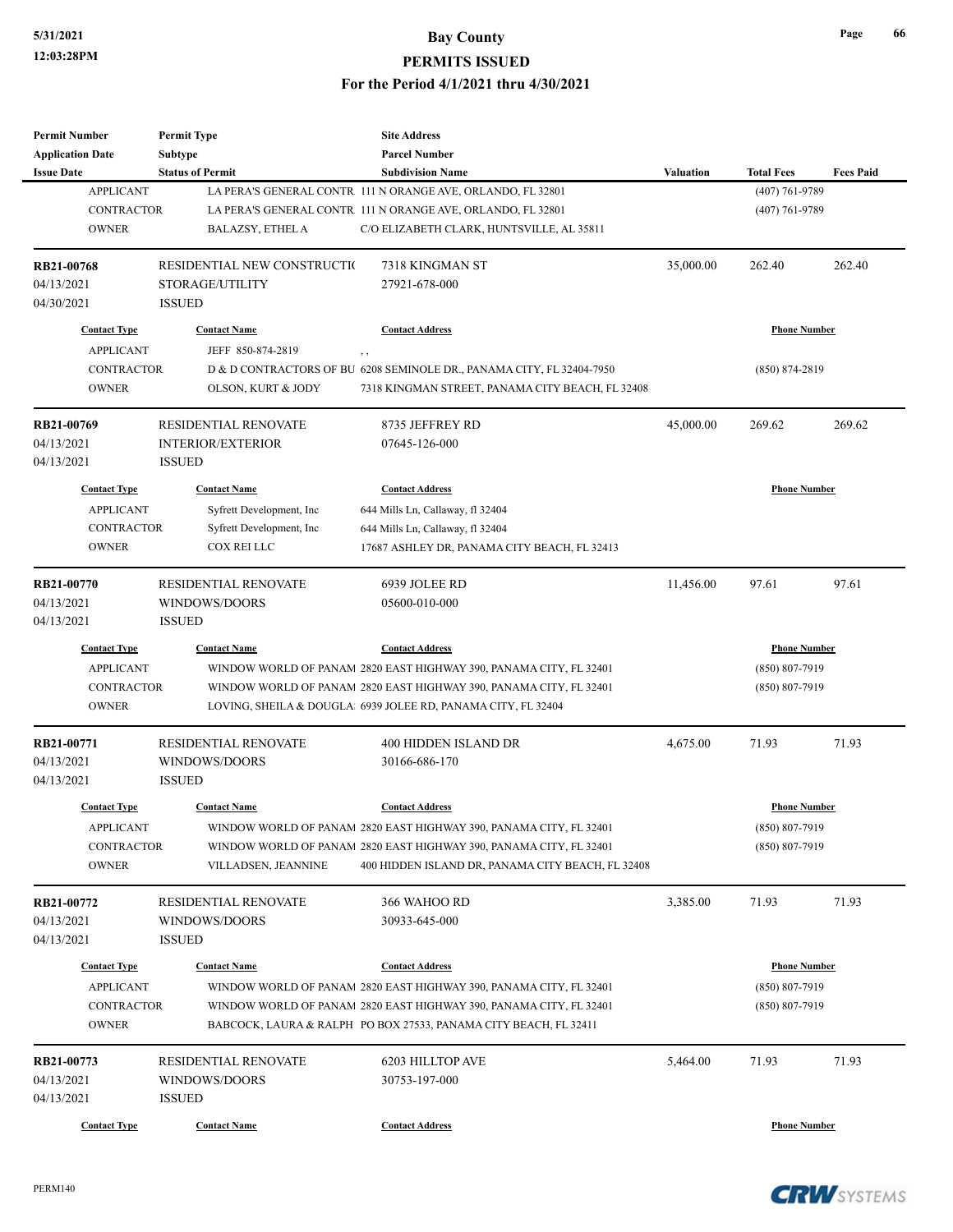| <b>Permit Number</b>    | <b>Permit Type</b>          | <b>Site Address</b>                                                            |                  |                     |                  |
|-------------------------|-----------------------------|--------------------------------------------------------------------------------|------------------|---------------------|------------------|
| <b>Application Date</b> | Subtype                     | <b>Parcel Number</b>                                                           |                  |                     |                  |
| <b>Issue Date</b>       | <b>Status of Permit</b>     | <b>Subdivision Name</b>                                                        | <b>Valuation</b> | <b>Total Fees</b>   | <b>Fees Paid</b> |
| <b>APPLICANT</b>        |                             | WINDOW WORLD OF PANAM 2820 EAST HIGHWAY 390, PANAMA CITY, FL 32401             |                  | (850) 807-7919      |                  |
| <b>CONTRACTOR</b>       |                             | WINDOW WORLD OF PANAM 2820 EAST HIGHWAY 390, PANAMA CITY, FL 32401             |                  | $(850) 807 - 7919$  |                  |
| <b>OWNER</b>            | BERRY, CHRISTOPHER          | 6203 HILLTOP AVE, PANAMA CITY BEACH, FL 32408                                  |                  |                     |                  |
| RB21-00777              | RESIDENTIAL RENOVATE        | 13905 BLUE SPRINGS RD                                                          | 1,940.00         | 70.00               | 70.00            |
| 04/14/2021              | WINDOWS/DOORS               | 05049-005-000                                                                  |                  |                     |                  |
| 04/14/2021              | <b>FINALED</b>              |                                                                                |                  |                     |                  |
| <b>Contact Type</b>     | <b>Contact Name</b>         | <b>Contact Address</b>                                                         |                  | <b>Phone Number</b> |                  |
| <b>APPLICANT</b>        | <b>JENNIFER 896-7905</b>    | , ,                                                                            |                  |                     |                  |
| <b>CONTRACTOR</b>       | OWNER/BUILDER               | , ,                                                                            |                  |                     |                  |
| <b>OWNER</b>            | MORGAN, JENNIFER K &        | JERRY L CARTER, YOUNGSTOWN, FL 32466                                           |                  |                     |                  |
| RB21-00778              | <b>RESIDENTIAL RENOVATE</b> | <b>601 PLANTATION DR</b>                                                       | 0.00             | 191.87              | 191.87           |
| 04/14/2021              | <b>INTERIOR/EXTERIOR</b>    | 06712-110-000                                                                  |                  |                     |                  |
| 04/15/2021              | <b>ISSUED</b>               |                                                                                |                  |                     |                  |
| <b>Contact Type</b>     | <b>Contact Name</b>         | <b>Contact Address</b>                                                         |                  | <b>Phone Number</b> |                  |
| <b>APPLICANT</b>        | JAMES 850-409-3090          | , ,                                                                            |                  |                     |                  |
| <b>CONTRACTOR</b>       |                             | ROOFING & RECONSTRUCTI 1250 TAMIAMI TRAIL N, NAPLES, FL 34102                  |                  | $(850)$ 409-3090    |                  |
| <b>OWNER</b>            |                             | MONROE, ROY D & VIRGINIA 601 PLANTATION DR, PANAMA CITY, FL 32404              |                  |                     |                  |
| <b>RB21-00780</b>       | <b>RESIDENTIAL RENOVATE</b> | 102 BEACHSIDE CT                                                               | 85,000.00        | 106.86              | 106.86           |
| 04/15/2021              | <b>INTERIOR/EXTERIOR</b>    | 36459-112-000                                                                  |                  |                     |                  |
| 04/15/2021              | <b>ISSUED</b>               |                                                                                |                  |                     |                  |
| <b>Contact Type</b>     | <b>Contact Name</b>         | <b>Contact Address</b>                                                         |                  | <b>Phone Number</b> |                  |
| <b>APPLICANT</b>        | CHAD 850-499-7111           | , ,                                                                            |                  |                     |                  |
| <b>CONTRACTOR</b>       |                             | PATTERSON DEVELOPMENT 118 SPIRES LN, SEA GROVE BEACH, 32459                    |                  | $(850)$ 499-7111    |                  |
| <b>OWNER</b>            |                             | ELLIOTT, THOMAS L III & SA 1880 SUGARLOAF CLUB DR., DULUTH, GA 30097           |                  |                     |                  |
| RB21-00781              | <b>RESIDENTIAL RENOVATE</b> | 5826 HILLTOP AVE                                                               | 20,000.00        | 135.00              | 135.00           |
| 04/15/2021              | <b>FOUNDATION ONLY</b>      | 32041-000-000                                                                  |                  |                     |                  |
| 04/20/2021              | <b>ISSUED</b>               |                                                                                |                  |                     |                  |
| <b>Contact Type</b>     | <b>Contact Name</b>         | <b>Contact Address</b>                                                         |                  | <b>Phone Number</b> |                  |
| <b>APPLICANT</b>        |                             | SANDANA CONSTRUCTION I P.O. BOX 9508, PANAMA CITY, FL 32417                    |                  | $(850)$ 258-7590    |                  |
| CONTRACTOR              |                             | SANDANA CONSTRUCTION I P.O. BOX 9508, PANAMA CITY, FL 32417                    |                  | $(850)$ 258-7590    |                  |
| <b>OWNER</b>            |                             | FUHS, DARRELL & MARGAR<br>  5826 HILLTOP AVE, PANAMA CITY BEACH, FL 32408      |                  |                     |                  |
| RB21-00784              | RESIDENTIAL NEW CONSTRUCTIO | 3740 PRESERVE BAY BLVD                                                         | 550,000.00       | 2,495.32            | 2,495.32         |
| 04/15/2021              | <b>SINGLE FAMILY</b>        | 31365-579-000                                                                  |                  |                     |                  |
| 04/27/2021              | <b>ISSUED</b>               |                                                                                |                  |                     |                  |
| <b>Contact Type</b>     | <b>Contact Name</b>         | <b>Contact Address</b>                                                         |                  | <b>Phone Number</b> |                  |
| <b>APPLICANT</b>        | BCB CONSTRUCTION, LLC       | 700 OHIO AVE, LYNN HAVEN, FL 32444                                             |                  | $(850)$ 265-6047    |                  |
| CONTRACTOR              | BCB CONSTRUCTION, LLC       | 700 OHIO AVE, LYNN HAVEN, FL 32444                                             |                  | $(850)$ 265-6047    |                  |
| <b>OWNER</b>            |                             | BENNETT, TONY N & JOYCE 3108 PRESERVE ROOKERY BLVD, PANAMA CITY BEACH, FL 3240 |                  |                     |                  |
| RB21-00785              | RESIDENTIAL RENOVATE        | 8323 SURF DR                                                                   | 80,000.00        | 400.21              | 400.21           |
| 04/15/2021              | <b>INTERIOR</b>             | 30426-000-000                                                                  |                  |                     |                  |
| 04/23/2021              | <b>ISSUED</b>               |                                                                                |                  |                     |                  |
| <b>Contact Type</b>     | <b>Contact Name</b>         | <b>Contact Address</b>                                                         |                  | <b>Phone Number</b> |                  |
|                         |                             |                                                                                |                  |                     |                  |

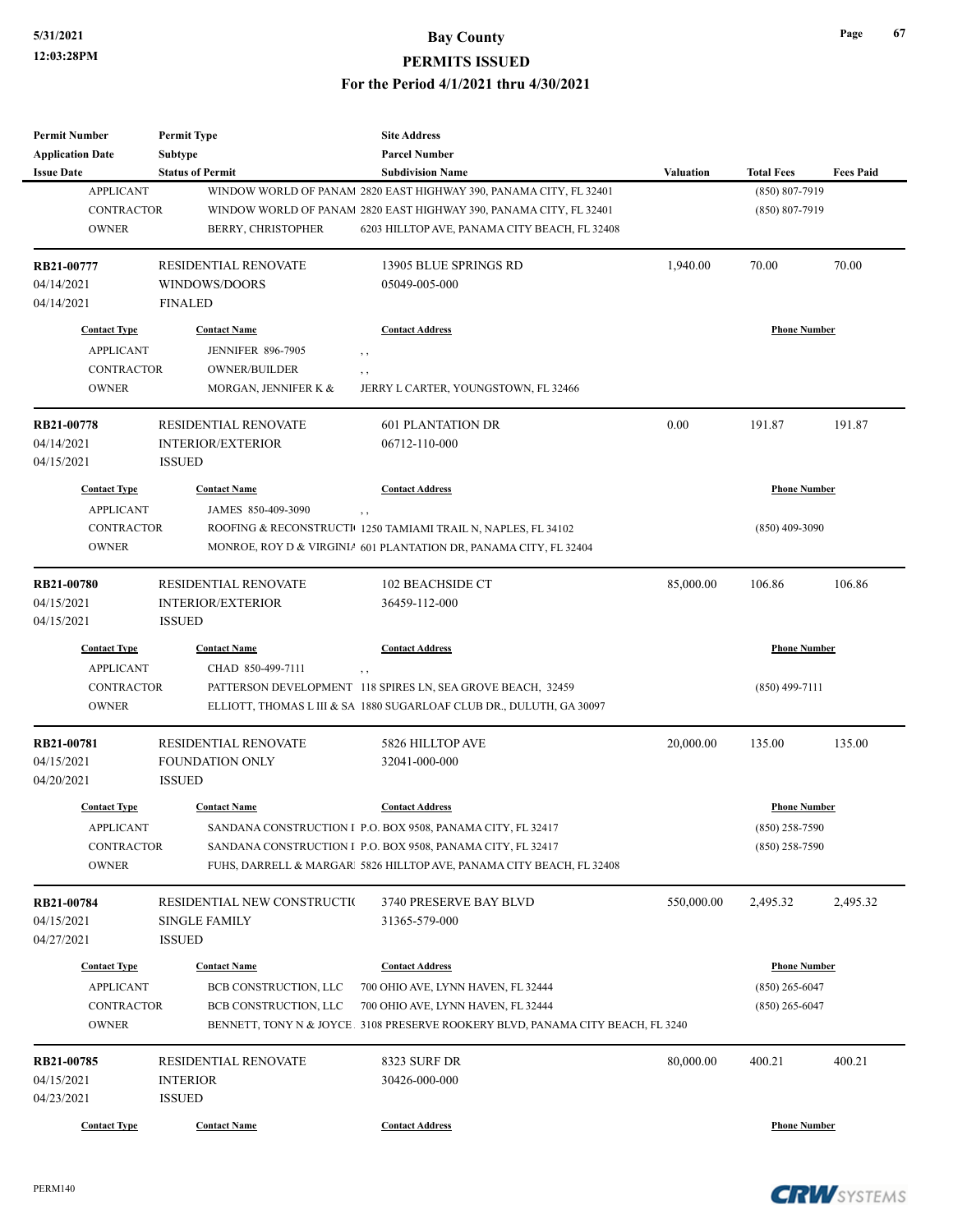| <b>Permit Number</b>    | <b>Permit Type</b>          | <b>Site Address</b>                                                  |                     |                     |                  |
|-------------------------|-----------------------------|----------------------------------------------------------------------|---------------------|---------------------|------------------|
| <b>Application Date</b> | Subtype                     | <b>Parcel Number</b>                                                 |                     |                     |                  |
| <b>Issue Date</b>       | <b>Status of Permit</b>     | <b>Subdivision Name</b>                                              | <b>Valuation</b>    | <b>Total Fees</b>   | <b>Fees Paid</b> |
| <b>APPLICANT</b>        | SOUTHERN CAT, INC.          | 1816 WEST 27TH ST, Panama City, FL 32405                             |                     | $(850)$ 215-2280    |                  |
| <b>CONTRACTOR</b>       | SOUTHERN CAT, INC.          | 1816 WEST 27TH ST, Panama City, FL 32405                             |                     | $(850)$ 215-2280    |                  |
| <b>OWNER</b>            |                             | SAVERIO VACATION RENTAL P.O BOX 158, SHANNON, AL 35142               |                     |                     |                  |
|                         |                             |                                                                      |                     |                     |                  |
| RB21-00791              | <b>RESIDENTIAL RENOVATE</b> | 7571 COLERIDGE RD                                                    | 7,350.00            | 77.06               | 77.06            |
| 04/16/2021              | WINDOWS/DOORS               | 06712-044-000                                                        |                     |                     |                  |
| 04/16/2021              | <b>ISSUED</b>               |                                                                      |                     |                     |                  |
|                         |                             |                                                                      |                     |                     |                  |
| <b>Contact Type</b>     | <b>Contact Name</b>         | <b>Contact Address</b>                                               |                     | <b>Phone Number</b> |                  |
| <b>APPLICANT</b>        |                             | WINDOW WORLD OF PANAM 2820 EAST HIGHWAY 390, PANAMA CITY, FL 32401   |                     | $(850) 807 - 7919$  |                  |
| <b>CONTRACTOR</b>       |                             | WINDOW WORLD OF PANAM 2820 EAST HIGHWAY 390, PANAMA CITY, FL 32401   |                     | $(850) 807 - 7919$  |                  |
| <b>OWNER</b>            |                             | RAMIREZ, JOSE JESUS ETAL 725 WEST STREET, PANAMA CITY, FL 32404      |                     |                     |                  |
| RB21-00792              | <b>RESIDENTIAL RENOVATE</b> | <b>160 TREASURE PALMS DR</b>                                         | 1,829.00            | 70.00               | 70.00            |
| 04/16/2021              | WINDOWS/DOORS               | 30184-550-000                                                        |                     |                     |                  |
| 04/16/2021              | <b>ISSUED</b>               |                                                                      |                     |                     |                  |
| <b>Contact Type</b>     | <b>Contact Name</b>         | <b>Contact Address</b>                                               |                     | <b>Phone Number</b> |                  |
|                         |                             |                                                                      |                     |                     |                  |
| <b>APPLICANT</b>        | <b>LOWES HOME CENTER</b>    | 4948 TELLSON PL, ORLANDO, FL 32812                                   |                     | $(850)$ 913-1600    |                  |
| <b>CONTRACTOR</b>       | <b>LOWES HOME CENTER</b>    | 4948 TELLSON PL, ORLANDO, FL 32812                                   |                     | $(850)$ 913-1600    |                  |
| <b>OWNER</b>            | GOAD, JASON M               | 160 TREASURE PALM DRIVE, PANAMA CITY BEACH, FL 32408                 |                     |                     |                  |
| RB21-00793              | RESIDENTIAL RENOVATE        | 2905 ORLANDO RD                                                      | 9,595.00            | 85.00               | 85.00            |
| 04/16/2021              | WINDOWS/DOORS               | 12327-000-000                                                        |                     |                     |                  |
| 04/17/2021              | <b>ISSUED</b>               |                                                                      |                     |                     |                  |
| <b>Contact Type</b>     | <b>Contact Name</b>         | <b>Contact Address</b>                                               | <b>Phone Number</b> |                     |                  |
| <b>APPLICANT</b>        | LOWES HOME CENTER           | 4948 TELLSON PL, ORLANDO, FL 32812                                   |                     | $(850)$ 913-1600    |                  |
| <b>CONTRACTOR</b>       | <b>LOWES HOME CENTER</b>    | 4948 TELLSON PL, ORLANDO, FL 32812                                   |                     | $(850)$ 913-1600    |                  |
| <b>OWNER</b>            | MC DONALD, CALLEEN L        | 2905 E ORLANDO RD, PANAMA CITY, FL 32405                             |                     |                     |                  |
| RB21-00794              | RESIDENTIAL RENOVATE        | 5826 HILLTOP AVE                                                     | 8,085.00            | 80.00               | 80.00            |
| 04/16/2021              | WINDOWS/DOORS               | 32041-000-000                                                        |                     |                     |                  |
| 04/17/2021              | <b>ISSUED</b>               |                                                                      |                     |                     |                  |
|                         |                             |                                                                      |                     |                     |                  |
| <b>Contact Type</b>     | <b>Contact Name</b>         | <b>Contact Address</b>                                               |                     | <b>Phone Number</b> |                  |
| <b>APPLICANT</b>        | LOWES HOME CENTER           | 4948 TELLSON PL, ORLANDO, FL 32812                                   |                     | $(850)$ 913-1600    |                  |
| <b>CONTRACTOR</b>       | <b>LOWES HOME CENTER</b>    | 4948 TELLSON PL, ORLANDO, FL 32812                                   |                     | $(850)$ 913-1600    |                  |
| <b>OWNER</b>            |                             | FUHS, DARRELL & MARGAR 5826 HILLTOP AVE, PANAMA CITY BEACH, FL 32408 |                     |                     |                  |
| RB21-00795              | RESIDENTIAL RENOVATE        | 3211 CAITLIN ST                                                      | 4,995.00            | 70.00               | 70.00            |
| 04/16/2021              | WINDOWS/DOORS               | 11916-229-000                                                        |                     |                     |                  |
| 04/17/2021              | <b>ISSUED</b>               |                                                                      |                     |                     |                  |
|                         |                             |                                                                      |                     |                     |                  |
| <b>Contact Type</b>     | <b>Contact Name</b>         | <b>Contact Address</b>                                               |                     | <b>Phone Number</b> |                  |
| <b>APPLICANT</b>        |                             | HOMETOWN (CRC) CONTRA(4567 PACE PATRIOT BLVD, PACE, FL 32571         |                     | $(866)$ 420-2811    |                  |
| <b>CONTRACTOR</b>       |                             | HOMETOWN (CRC) CONTRA(4567 PACE PATRIOT BLVD, PACE, FL 32571         |                     | $(866)$ 420-2811    |                  |
| <b>OWNER</b>            | DAVIS, KELLY                | 3211 CAITLIN ST, PANAMA CITY, FL 32404                               |                     |                     |                  |
| RB21-00800              | RESIDENTIAL NEW CONSTRUCTIO | 8328 BURNS ST                                                        | 8,000.00            | 125.00              | 125.00           |
| 04/17/2021              | POLE BARN - OPEN            | 32461-120-000                                                        |                     |                     |                  |
| 04/29/2021              | <b>FINALED</b>              |                                                                      |                     |                     |                  |
|                         |                             |                                                                      |                     |                     |                  |
| <b>Contact Type</b>     | <b>Contact Name</b>         | <b>Contact Address</b>                                               |                     | <b>Phone Number</b> |                  |

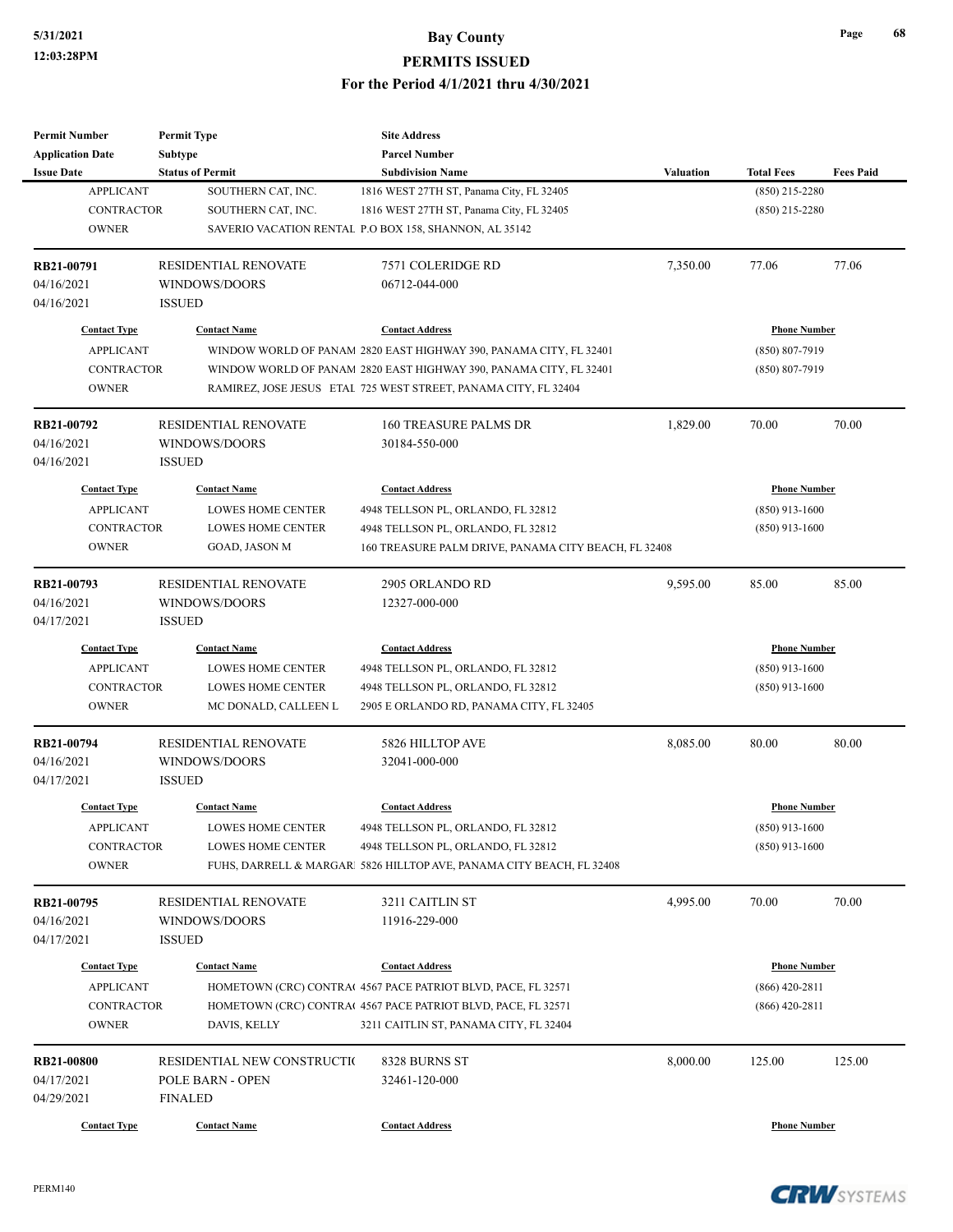#### **5/31/2021 Bay County**

#### **PERMITS ISSUED**

**For the Period 4/1/2021 thru 4/30/2021**

| <b>Permit Number</b><br><b>Application Date</b> | <b>Permit Type</b><br>Subtype | <b>Site Address</b><br><b>Parcel Number</b>                          |                  |                     |                  |
|-------------------------------------------------|-------------------------------|----------------------------------------------------------------------|------------------|---------------------|------------------|
| <b>Issue Date</b>                               | <b>Status of Permit</b>       | <b>Subdivision Name</b>                                              | <b>Valuation</b> | <b>Total Fees</b>   | <b>Fees Paid</b> |
| <b>APPLICANT</b>                                | Russell 527-0463              | $, \, , \,$                                                          |                  |                     |                  |
| <b>CONTRACTOR</b>                               | <b>OWNER/BUILDER</b>          | , ,                                                                  |                  |                     |                  |
| <b>OWNER</b>                                    |                               | ACKERMAN, RUSSELL SCOT 8328 BURNS ST, PANAMA CITY BEACH, FL 32413    |                  |                     |                  |
|                                                 |                               |                                                                      |                  |                     |                  |
| <b>RB21-00802</b>                               | RESIDENTIAL RENOVATE          | 3418 PRETTY BAYOU CT                                                 | 1,592.00         | 70.00               | 70.00            |
| 04/17/2021                                      | WINDOWS/DOORS                 | 26831-319-000                                                        |                  |                     |                  |
| 04/17/2021                                      | <b>FINALED</b>                |                                                                      |                  |                     |                  |
| <b>Contact Type</b>                             | <b>Contact Name</b>           | <b>Contact Address</b>                                               |                  | <b>Phone Number</b> |                  |
| <b>APPLICANT</b>                                | <b>LOWES HOME CENTER</b>      | 4948 TELLSON PL, ORLANDO, FL 32812                                   |                  | $(850)$ 913-1600    |                  |
| <b>CONTRACTOR</b>                               | <b>LOWES HOME CENTER</b>      | 4948 TELLSON PL, ORLANDO, FL 32812                                   |                  | $(850)$ 913-1600    |                  |
| <b>OWNER</b>                                    |                               | MOON, JACKIE L & WILLIAM 3418 PRETTY BAYOU CT, PANAMA CITY, FL 32405 |                  |                     |                  |
|                                                 |                               |                                                                      |                  |                     |                  |
| RB21-00803                                      | RESIDENTIAL RENOVATE          | 20618 FRONT BEACH RD                                                 | 6,896.00         | 71.93               | 71.93            |
| 04/17/2021                                      | WINDOWS/DOORS                 | 36733-020-000                                                        |                  |                     |                  |
| 04/19/2021                                      | <b>ISSUED</b>                 |                                                                      |                  |                     |                  |
| <b>Contact Type</b>                             | <b>Contact Name</b>           | <b>Contact Address</b>                                               |                  | <b>Phone Number</b> |                  |
| <b>APPLICANT</b>                                | THE HOME DEPOT                | 2455 PACES FERRY RD, ATLANTA, GA 30339                               |                  | $(813) 626 - 7548$  |                  |
| <b>CONTRACTOR</b>                               | THE HOME DEPOT                | 2455 PACES FERRY RD, ATLANTA, GA 30339                               |                  | $(813) 626 - 7548$  |                  |
| <b>OWNER</b>                                    | SOUTHERN COLOUR LLC           | 832 W ADAMS ST, CHICAGO, IL 60607                                    |                  |                     |                  |
|                                                 |                               |                                                                      |                  |                     |                  |
| RB21-00805                                      | <b>RESIDENTIAL RENOVATE</b>   | 2330 CINCINNATI AVE                                                  | 780.00           | 71.93               | 71.93            |
| 04/19/2021                                      | WINDOWS/DOORS                 | 26854-000-000                                                        |                  |                     |                  |
| 04/19/2021                                      | <b>ISSUED</b>                 |                                                                      |                  |                     |                  |
| <b>Contact Type</b>                             | <b>Contact Name</b>           | <b>Contact Address</b>                                               |                  | <b>Phone Number</b> |                  |
| <b>APPLICANT</b>                                | EDWARD PHIELAN                | , ,                                                                  |                  |                     |                  |
| <b>CONTRACTOR</b>                               | <b>OWNER BUILDER</b>          | , ,                                                                  |                  |                     |                  |
| <b>OWNER</b>                                    |                               | PHELAN, EDWARD W JR ETA! 2330 CINCINNATI AVE, PANAMA CITY, FL 32405  |                  |                     |                  |
|                                                 |                               |                                                                      |                  |                     |                  |
| <b>RB21-00806</b><br>04/19/2021                 | <b>RESIDENTIAL RENOVATE</b>   | 5510 BEACH DR                                                        | 80,000.00        | 400.21              | 400.21           |
| 04/22/2021                                      | <b>INTERIOR</b>               | 31736-010-000                                                        |                  |                     |                  |
|                                                 | <b>ISSUED</b>                 |                                                                      |                  |                     |                  |
| <b>Contact Type</b>                             | <b>Contact Name</b>           | <b>Contact Address</b>                                               |                  | <b>Phone Number</b> |                  |
| <b>APPLICANT</b>                                |                               | EMERALD COAST CONSTRU( 643 16TH STREET, PANAMA CITY BEACH, FL 324013 |                  | $(850)$ 258-2169    |                  |
| <b>CONTRACTOR</b>                               |                               | EMERALD COAST CONSTRU(643 16TH STREET, PANAMA CITY BEACH, FL 324013  |                  | $(850)$ 258-2169    |                  |
| <b>OWNER</b>                                    | MARIAH PROPERTIES LLC         | 3653 CANTON RD STE 103, MARIETTA, GA 30066                           |                  |                     |                  |
|                                                 | RESIDENTIAL RENOVATE          | 3503 BROOKE LN                                                       | 7,449.67         | 77.06               | 77.06            |
| <b>RB21-00808</b><br>04/19/2021                 | WINDOWS/DOORS                 | 11916-020-000                                                        |                  |                     |                  |
|                                                 |                               |                                                                      |                  |                     |                  |
| 04/30/2021                                      | <b>FINALED</b>                |                                                                      |                  |                     |                  |
| <b>Contact Type</b>                             | <b>Contact Name</b>           | <b>Contact Address</b>                                               |                  | <b>Phone Number</b> |                  |
| <b>APPLICANT</b>                                | AUSTIN 850-624-1347           | , ,                                                                  |                  |                     |                  |
| <b>CONTRACTOR</b>                               |                               | A BETTER VIEW FOR YOU IN 4604 HILLTOP LANE, PANAMA CITY, FL 32405    |                  | $(850)$ 248-4400    |                  |
| <b>OWNER</b>                                    | HUTTO, KENNETH D              | 3503 BROOKE LN, PANAMA CITY, FL 32404                                |                  |                     |                  |
| RB21-00809                                      | RESIDENTIAL RENOVATE          | 23007 FRONT BEACH RD 1                                               | 31,063.00        | 201.26              | 201.26           |
|                                                 |                               |                                                                      |                  |                     |                  |
| 04/19/2021                                      | <b>INTERIOR</b>               | 36079-001-000                                                        |                  |                     |                  |
| 04/20/2021                                      | <b>ISSUED</b>                 |                                                                      |                  |                     |                  |
| <b>Contact Type</b>                             | <b>Contact Name</b>           | <b>Contact Address</b>                                               |                  | <b>Phone Number</b> |                  |

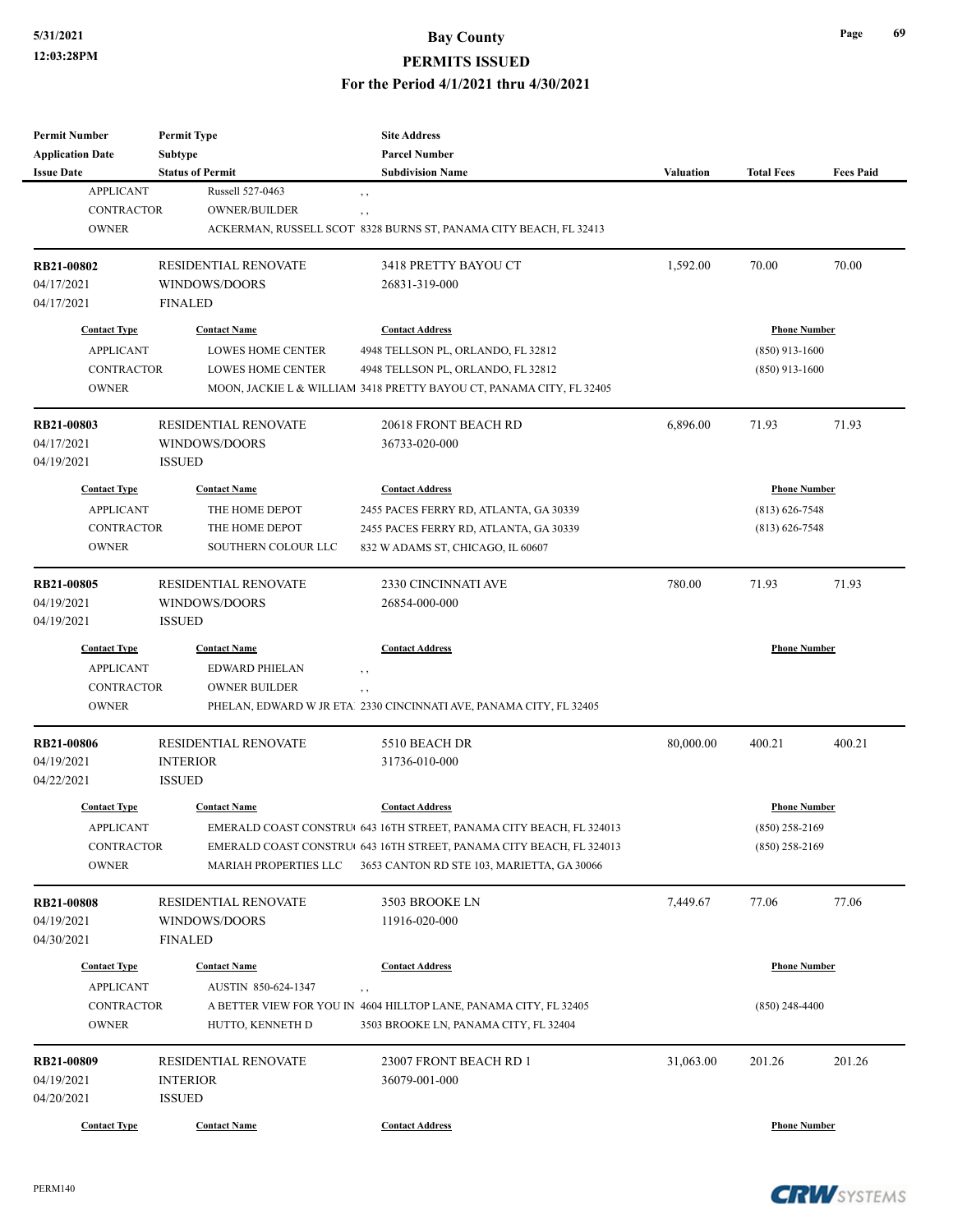| <b>Permit Number</b>    | <b>Permit Type</b>          | <b>Site Address</b>                                                   |                  |                     |                  |
|-------------------------|-----------------------------|-----------------------------------------------------------------------|------------------|---------------------|------------------|
| <b>Application Date</b> | <b>Subtype</b>              | <b>Parcel Number</b>                                                  |                  |                     |                  |
| <b>Issue Date</b>       | <b>Status of Permit</b>     | <b>Subdivision Name</b>                                               | <b>Valuation</b> | <b>Total Fees</b>   | <b>Fees Paid</b> |
| <b>APPLICANT</b>        | <b>SABRINA 596-9165</b>     | $, \, , \,$                                                           |                  |                     |                  |
| <b>CONTRACTOR</b>       |                             | INTELLICHOICE BUILDERS L 1818 MICHIGAN AVE, PANAMA CITY, FL 23405     |                  | $(850)$ 427-2727    |                  |
| <b>OWNER</b>            | DIGIURO, THAD               | 1831 BRUCE RD NE, ATLANTA, GA 30329                                   |                  |                     |                  |
| <b>RB21-00810</b>       | <b>RESIDENTIAL RENOVATE</b> | 7304 PORT PLACE ST                                                    | 40,000.00        | 234.41              | 234.41           |
| 04/19/2021              | <b>INTERIOR/EXTERIOR</b>    | 08034-100-110                                                         |                  |                     |                  |
| 04/20/2021              | <b>ISSUED</b>               |                                                                       |                  |                     |                  |
| <b>Contact Type</b>     | <b>Contact Name</b>         | <b>Contact Address</b>                                                |                  | <b>Phone Number</b> |                  |
| <b>APPLICANT</b>        | <b>SABRINA 596-9165</b>     | , ,                                                                   |                  |                     |                  |
| <b>CONTRACTOR</b>       |                             | INTELLICHOICE BUILDERS L 1818 MICHIGAN AVE, PANAMA CITY, FL 23405     |                  | $(850)$ 427-2727    |                  |
| <b>OWNER</b>            | YANCHIS, ROBERT T JR        | 114 LAKERIDGE DRIVE, PANAMA CITY, FL 32405                            |                  |                     |                  |
| RB21-00814              | RESIDENTIAL NEW CONSTRUCTIO | 8470 CORAL REEF WAY                                                   | 358,808.00       | 2,633.03            | 2,633.03         |
| 04/20/2021              | <b>SINGLE FAMILY</b>        | 32503-200-236                                                         |                  |                     |                  |
| 04/28/2021              | <b>ISSUED</b>               |                                                                       |                  |                     |                  |
| <b>Contact Type</b>     | <b>Contact Name</b>         | <b>Contact Address</b>                                                |                  | <u>Phone Number</u> |                  |
| <b>APPLICANT</b>        |                             | MINTO COMMUNITIES, LLC 4400 W SAMPLE RD #200, COCONUT CREEK, FL 33073 |                  | $(954)$ 973-4490    |                  |
| <b>CONTRACTOR</b>       |                             | MINTO COMMUNITIES, LLC 4400 W SAMPLE RD #200, COCONUT CREEK, FL 33073 |                  | $(954)$ 973-4490    |                  |
| <b>OWNER</b>            | LMWS, LLC                   | 130 RICHARD JACKSON BLVD, PANAMA CITY BEACH, FL 32407                 |                  |                     |                  |
|                         |                             |                                                                       |                  |                     |                  |
| RB21-00815              | RESIDENTIAL RENOVATE        | 2725 27TH ST W                                                        | 1,000.00         | 71.93               | 71.93            |
| 04/22/2021              | WINDOWS/DOORS               | 26820-000-000                                                         |                  |                     |                  |
| 04/22/2021              | <b>FINALED</b>              |                                                                       |                  |                     |                  |
| <b>Contact Type</b>     | <b>Contact Name</b>         | <b>Contact Address</b>                                                |                  | <b>Phone Number</b> |                  |
| <b>APPLICANT</b>        | PRECISION DOOR SERVICE      | 135 Terry Dr., PENSACOLA, FL 32503                                    |                  | $(850)$ 332-5316    |                  |
| CONTRACTOR              | PRECISION DOOR SERVICE      | 135 Terry Dr., PENSACOLA, FL 32503                                    |                  | $(850)$ 332-5316    |                  |
| <b>OWNER</b>            | WALKER, JOSEPH W            | 2725 W 27TH ST, PANAMA CITY, FL 32405                                 |                  |                     |                  |
| RB21-00816              | RESIDENTIAL RENOVATE        | 4400 KINGFISH LN                                                      | 38,000.00        | 226.53              | 226.53           |
| 04/21/2021              | <b>INTERIOR</b>             | 31423-050-000                                                         |                  |                     |                  |
| 04/21/2021              | <b>ISSUED</b>               |                                                                       |                  |                     |                  |
| <b>Contact Type</b>     | <b>Contact Name</b>         | <b>Contact Address</b>                                                |                  | <b>Phone Number</b> |                  |
| <b>APPLICANT</b>        | MARK 334-728-2446           |                                                                       |                  |                     |                  |
| CONTRACTOR              | <b>OWNER/BUILDER</b>        |                                                                       |                  |                     |                  |
| <b>OWNER</b>            |                             | , ,<br>CLARK, MARK M & JULIE M 6878 US HWY 280 W, OPELIKA, AL 36801   |                  |                     |                  |
|                         |                             |                                                                       |                  |                     |                  |
| RB21-00817              | <b>DEMOLITION</b>           | 7410 BAY CREST RD                                                     | 0.00             | 133.58              | 133.58           |
| 04/21/2021              | <b>RESIDENTIAL</b>          | 07887-000-000                                                         |                  |                     |                  |
| 04/21/2021              | <b>ISSUED</b>               |                                                                       |                  |                     |                  |
| <b>Contact Type</b>     | <b>Contact Name</b>         | <b>Contact Address</b>                                                |                  | <b>Phone Number</b> |                  |
| <b>APPLICANT</b>        | JENNIFER 850-399-0530       | , ,                                                                   |                  |                     |                  |
| CONTRACTOR              | <b>OWNER/BUILDER</b>        | , ,                                                                   |                  |                     |                  |
| <b>OWNER</b>            | HAMILTON, JENNIFER          | 7115 HIGH HOPES RD, YOUNGSTOWN, FL 32466                              |                  |                     |                  |
| <b>RB21-00818</b>       | RESIDENTIAL RENOVATE        | 324 SHASTA ST                                                         | 67,000.00        | 345.45              | 345.45           |
| 04/21/2021              | <b>INTERIOR</b>             | 36052-001-000                                                         |                  |                     |                  |
| 04/26/2021              | <b>ISSUED</b>               |                                                                       |                  |                     |                  |
| <b>Contact Type</b>     | <b>Contact Name</b>         | <b>Contact Address</b>                                                |                  | <b>Phone Number</b> |                  |

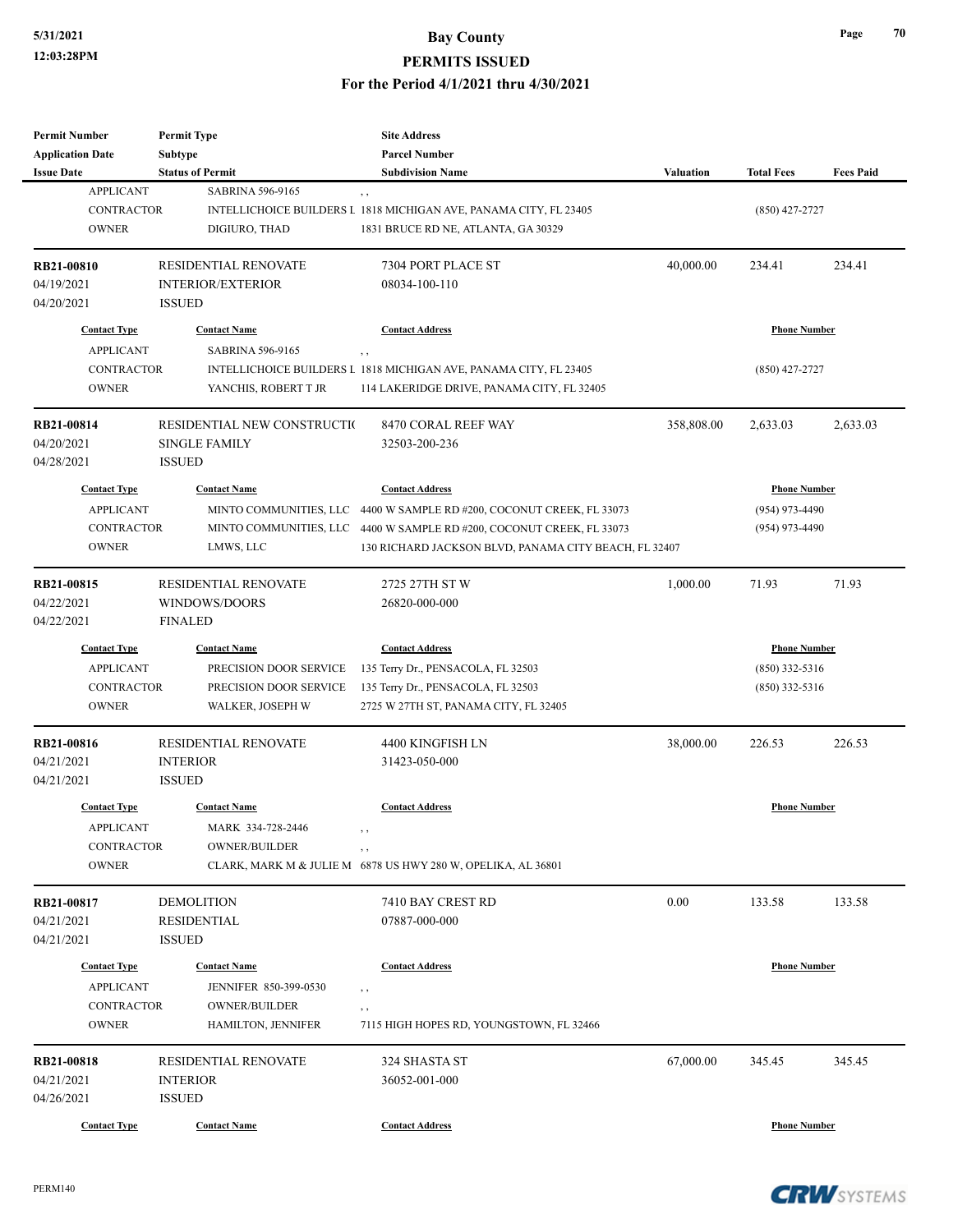| <b>Permit Number</b>                    | <b>Permit Type</b>          | <b>Site Address</b>                                                                    |                  |                                           |                  |
|-----------------------------------------|-----------------------------|----------------------------------------------------------------------------------------|------------------|-------------------------------------------|------------------|
| <b>Application Date</b>                 | <b>Subtype</b>              | <b>Parcel Number</b>                                                                   |                  |                                           |                  |
| <b>Issue Date</b>                       | <b>Status of Permit</b>     | <b>Subdivision Name</b>                                                                | <b>Valuation</b> | <b>Total Fees</b>                         | <b>Fees Paid</b> |
| <b>APPLICANT</b>                        |                             | ABOVE ALL(CGC) CONST AN 12413 TWO TRAIL ROAD, FOUNTAIN, FL 32438                       |                  | $(850)$ 722-1997                          |                  |
| <b>CONTRACTOR</b>                       |                             | ABOVE ALL(CGC) CONST AN 12413 TWO TRAIL ROAD, FOUNTAIN, FL 32438                       |                  | $(850)$ 722-1997                          |                  |
| <b>OWNER</b>                            | OVERBY, MELANIE T           | 205 31 ST AVE NORTH #209, NASHVILLE, TN 37203                                          |                  |                                           |                  |
| <b>RB21-00826</b>                       | <b>RESIDENTIAL RENOVATE</b> | 1802 BRITTON LN                                                                        | 1,000.00         | 71.93                                     | 71.93            |
| 04/22/2021                              | WINDOWS/DOORS               | 11249-351-000                                                                          |                  |                                           |                  |
| 04/22/2021                              | <b>FINALED</b>              |                                                                                        |                  |                                           |                  |
| <b>Contact Type</b>                     | <b>Contact Name</b>         | <b>Contact Address</b>                                                                 |                  | <b>Phone Number</b>                       |                  |
| <b>APPLICANT</b>                        | PRECISION DOOR SERVICE      | 135 Terry Dr., PENSACOLA, FL 32503                                                     |                  | $(850)$ 332-5316                          |                  |
| <b>CONTRACTOR</b>                       | PRECISION DOOR SERVICE      | 135 Terry Dr., PENSACOLA, FL 32503                                                     |                  | $(850)$ 332-5316                          |                  |
| <b>OWNER</b>                            |                             | KELLEY, SALLY P & TERRY P 1802 BRITTON LN, LYNN HAVEN, FL 32444                        |                  |                                           |                  |
| RB21-00827                              | <b>DEMOLITION</b>           | 2601 ALBERT AVE                                                                        | 5,000.00         | 133.58                                    | 133.58           |
| 04/23/2021                              | <b>RESIDENTIAL</b>          | 31187-000-000                                                                          |                  |                                           |                  |
| 04/23/2021                              | <b>ISSUED</b>               |                                                                                        |                  |                                           |                  |
| <b>Contact Type</b>                     | <b>Contact Name</b>         | <b>Contact Address</b>                                                                 |                  | <b>Phone Number</b>                       |                  |
| <b>APPLICANT</b>                        | John 850-527-3061           | , ,                                                                                    |                  |                                           |                  |
| <b>CONTRACTOR</b>                       | <b>OWNER/BUILDER</b>        |                                                                                        |                  |                                           |                  |
| <b>OWNER</b>                            | TEMPLIN, JOHN L             | $, \, , \,$<br>816 TECH DR, LYNN HAVEN, FL 32444                                       |                  |                                           |                  |
|                                         |                             |                                                                                        |                  |                                           |                  |
| RB21-00832                              | <b>DEMOLITION</b>           | 927 MARINA DR                                                                          | 0.00             | 130.00                                    | 130.00           |
| 04/23/2021                              | <b>RESIDENTIAL</b>          | 27344-224-000                                                                          |                  |                                           |                  |
| 04/23/2021                              | <b>ISSUED</b>               |                                                                                        |                  |                                           |                  |
| <b>Contact Type</b>                     | <b>Contact Name</b>         | <b>Contact Address</b>                                                                 |                  | <b>Phone Number</b>                       |                  |
| <b>APPLICANT</b>                        | <b>MELINDA 896-1716</b>     | $, \, ,$                                                                               |                  |                                           |                  |
| <b>CONTRACTOR</b>                       |                             | SMILEY'S LAWN & TRACTOI 4103 CATO RD, PANAMA CITY, FL 32401                            |                  | $(850) 866 - 1716$                        |                  |
| <b>OWNER</b>                            |                             | WAKMAR INVESTMENTS, IN C/O HY'S TOGGERY, PANAMA CITY BEACH, FL 32408                   |                  |                                           |                  |
| RB21-00833                              | <b>DEMOLITION</b>           | <b>21715 FRONT BEACH RD</b>                                                            | 0.00             | 130.00                                    | 130.00           |
| 04/23/2021                              | <b>RESIDENTIAL</b>          | 35383-000-000                                                                          |                  |                                           |                  |
| 04/23/2021                              | <b>ISSUED</b>               |                                                                                        |                  |                                           |                  |
| <b>Contact Type</b>                     | <b>Contact Name</b>         | <b>Contact Address</b>                                                                 |                  | <b>Phone Number</b>                       |                  |
| <b>APPLICANT</b>                        | <b>MELINDA 896-1716</b>     | , ,                                                                                    |                  |                                           |                  |
| CONTRACTOR                              |                             | SMILEY'S LAWN & TRACTOI 4103 CATO RD, PANAMA CITY, FL 32401                            |                  | $(850) 866 - 1716$                        |                  |
| <b>OWNER</b>                            |                             | SCENIC HIGHWAY PARTNERS 91 WEST WIEUCA RD NE #A2000, ATLANTA, GA 30342                 |                  |                                           |                  |
| RB21-00834                              | RESIDENTIAL RENOVATE        | 902 SEA ROBIN DR                                                                       | 17,245.00        | 128.44                                    | 128.44           |
| 04/23/2021                              | <b>INTERIOR/EXTERIOR</b>    | 31306-022-000                                                                          |                  |                                           |                  |
| 04/23/2021                              | <b>ISSUED</b>               |                                                                                        |                  |                                           |                  |
|                                         |                             |                                                                                        |                  |                                           |                  |
| <b>Contact Type</b><br><b>APPLICANT</b> | <b>Contact Name</b>         | <b>Contact Address</b><br>HENDERSON CONTRACTING 508 DRIFTWOOD CIRCLE, DESTIN, FL 32541 |                  | <b>Phone Number</b><br>$(850) 685 - 7008$ |                  |
|                                         |                             |                                                                                        |                  |                                           |                  |
| <b>CONTRACTOR</b>                       |                             | HENDERSON CONTRACTING 508 DRIFTWOOD CIRCLE, DESTIN, FL 32541                           |                  | $(850) 685 - 7008$                        |                  |
| <b>OWNER</b>                            |                             | CASTILLO, VIRGINIA ETAL 1006 CORN ISLAND CT, LOUISVILLE, KY 40207                      |                  |                                           |                  |
| RB21-00836                              | RESIDENTIAL RENOVATE        | 21809 PALM AVE                                                                         | 1,880.00         | 71.93                                     | 71.93            |
| 04/24/2021                              | WINDOWS/DOORS               | 35872-000-000                                                                          |                  |                                           |                  |
| 04/24/2021                              | <b>FINALED</b>              |                                                                                        |                  |                                           |                  |
| <b>Contact Type</b>                     | <b>Contact Name</b>         | <b>Contact Address</b>                                                                 |                  | <b>Phone Number</b>                       |                  |
|                                         |                             |                                                                                        |                  |                                           |                  |

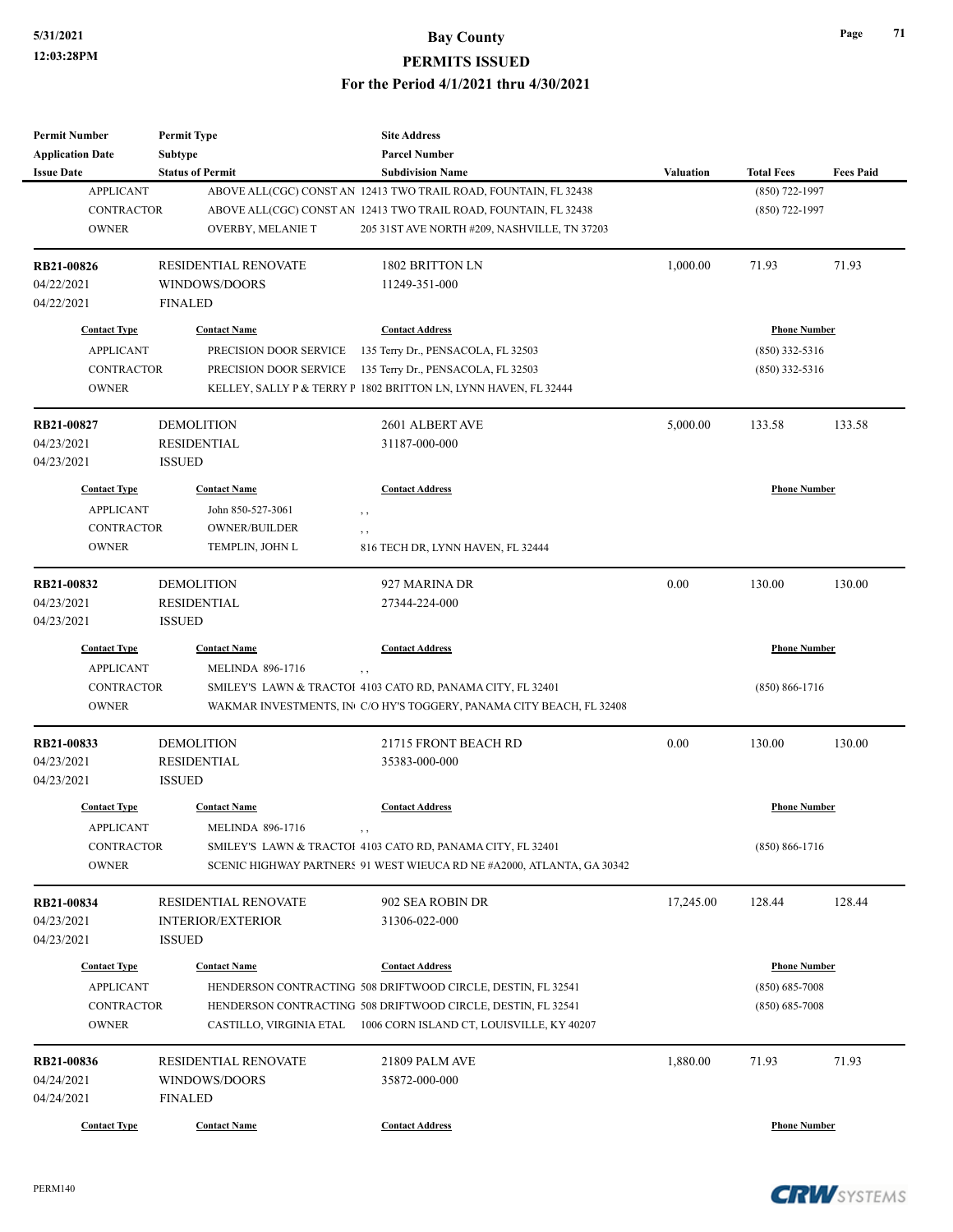| <b>Permit Number</b>                    | <b>Permit Type</b>                       | <b>Site Address</b>                                                      |                     |                                         |                  |
|-----------------------------------------|------------------------------------------|--------------------------------------------------------------------------|---------------------|-----------------------------------------|------------------|
| <b>Application Date</b>                 | <b>Subtype</b>                           | <b>Parcel Number</b>                                                     |                     |                                         |                  |
| <b>Issue Date</b>                       | <b>Status of Permit</b>                  | <b>Subdivision Name</b>                                                  | <b>Valuation</b>    | <b>Total Fees</b>                       | <b>Fees Paid</b> |
| <b>APPLICANT</b>                        |                                          | WINDOW WORLD OF PANAM 2820 EAST HIGHWAY 390, PANAMA CITY, FL 32401       |                     | $(850) 807 - 7919$                      |                  |
| <b>CONTRACTOR</b>                       |                                          | WINDOW WORLD OF PANAM 2820 EAST HIGHWAY 390, PANAMA CITY, FL 32401       |                     | $(850) 807 - 7919$                      |                  |
| <b>OWNER</b>                            |                                          | HOPKINS, CAROLINE ETAL 21809 PALM AVE, PANAMA CITY BEACH, FL 32413       |                     |                                         |                  |
| RB21-00843                              | <b>RESIDENTIAL RENOVATE</b>              | 22418 SANDSTORM LN                                                       | 75,000.00           | 369.00                                  | 369.00           |
| 04/26/2021                              | <b>EXTERIOR</b>                          | 36081-501-006                                                            |                     |                                         |                  |
| 04/26/2021                              | <b>ISSUED</b>                            |                                                                          |                     |                                         |                  |
| <b>Contact Type</b>                     | <b>Contact Name</b>                      | <b>Contact Address</b>                                                   |                     | <b>Phone Number</b>                     |                  |
| <b>APPLICANT</b>                        | JEFFERY 850-481-6598                     | , ,                                                                      |                     |                                         |                  |
| <b>CONTRACTOR</b>                       | <b>OWNER/BUILDER</b>                     | , ,                                                                      |                     |                                         |                  |
| <b>OWNER</b>                            | HARRIS, JEFFREY D ETAL                   | 22418 SANDSTORM LANE, PANAMA CITY BEACH, FL 32413                        |                     | $(850)$ 481-6598                        |                  |
| <b>RB21-00850</b>                       | <b>RESIDENTIAL RENOVATE</b>              | 614 SEA BREEZE DR                                                        | 1,000.00            | 71.93                                   | 71.93            |
| 04/28/2021                              | WINDOWS/DOORS                            | 36331-010-000                                                            |                     |                                         |                  |
| 04/28/2021                              | <b>FINALED</b>                           |                                                                          |                     |                                         |                  |
| <b>Contact Type</b>                     | <b>Contact Name</b>                      | <b>Contact Address</b>                                                   |                     | <b>Phone Number</b>                     |                  |
| <b>APPLICANT</b>                        | PRECISION DOOR SERVICE                   | 135 Terry Dr., PENSACOLA, FL 32503                                       |                     | $(850)$ 332-5316                        |                  |
| <b>CONTRACTOR</b>                       | PRECISION DOOR SERVICE                   | 135 Terry Dr., PENSACOLA, FL 32503                                       |                     | $(850)$ 332-5316                        |                  |
| <b>OWNER</b>                            |                                          | TYNDLE, JOSEPH C & CRUZ 1 614 SEA BREEZE DR, PANAMA CITY BEACH, FL 32413 |                     |                                         |                  |
|                                         |                                          |                                                                          |                     |                                         |                  |
| RB21-00851                              | RESIDENTIAL RENOVATE                     | 113 BOCA LAGOON DR                                                       | 29,489.00           | 185.72                                  | 185.72           |
| 04/28/2021                              | WINDOWS/DOORS                            | 30188-932-000                                                            |                     |                                         |                  |
| 04/28/2021                              | <b>ISSUED</b>                            |                                                                          |                     |                                         |                  |
| <b>Contact Type</b>                     | <b>Contact Name</b>                      | <b>Contact Address</b>                                                   | <b>Phone Number</b> |                                         |                  |
| <b>APPLICANT</b>                        | <b>LOWES HOME CENTER</b>                 | 4948 TELLSON PL, ORLANDO, FL 32812                                       |                     | $(850)$ 913-1600                        |                  |
| <b>CONTRACTOR</b>                       | <b>LOWES HOME CENTER</b>                 | 4948 TELLSON PL, ORLANDO, FL 32812                                       |                     | $(850)$ 913-1600                        |                  |
| <b>OWNER</b>                            |                                          | BLANCHETTE, RHONDA M & 113 BOCA LAGOON DR, PANAMA CITY BEACH, FL 32408   |                     |                                         |                  |
| <b>RB21-00852</b>                       | <b>RESIDENTIAL RENOVATE</b>              | <b>150 PELICAN WAY</b>                                                   | 7,052.00            | 75.00                                   | 75.00            |
| 04/28/2021                              | WINDOWS/DOORS                            | 30166-359-000                                                            |                     |                                         |                  |
| 04/28/2021                              | <b>ISSUED</b>                            |                                                                          |                     |                                         |                  |
| <b>Contact Type</b>                     | <b>Contact Name</b>                      | <b>Contact Address</b>                                                   |                     | <b>Phone Number</b>                     |                  |
| <b>APPLICANT</b>                        | LOWES HOME CENTER                        | 4948 TELLSON PL, ORLANDO, FL 32812                                       |                     | $(850)$ 913-1600                        |                  |
| CONTRACTOR                              | LOWES HOME CENTER                        | 4948 TELLSON PL, ORLANDO, FL 32812                                       |                     | $(850)$ 913-1600                        |                  |
| <b>OWNER</b>                            | CARBONE, MARK R                          | 150 PELICAN WAY, PANAMA CITY BEACH, FL 32408                             |                     |                                         |                  |
| RB21-00853                              | RESIDENTIAL RENOVATE                     | 1041 BAY CIR                                                             | 2,155.00            | 70.00                                   | 70.00            |
| 04/28/2021                              | WINDOWS/DOORS                            | 27344-190-000                                                            |                     |                                         |                  |
| 04/28/2021                              | <b>ISSUED</b>                            |                                                                          |                     |                                         |                  |
|                                         |                                          |                                                                          |                     |                                         |                  |
| <b>Contact Type</b><br><b>APPLICANT</b> | <b>Contact Name</b><br>LOWES HOME CENTER | <b>Contact Address</b>                                                   |                     | <b>Phone Number</b><br>$(850)$ 913-1600 |                  |
|                                         |                                          | 4948 TELLSON PL, ORLANDO, FL 32812                                       |                     |                                         |                  |
| <b>CONTRACTOR</b>                       | LOWES HOME CENTER                        | 4948 TELLSON PL, ORLANDO, FL 32812                                       |                     | $(850)$ 913-1600                        |                  |
| <b>OWNER</b>                            |                                          | RUCKER, RICHARD L & SUZE 2210 LULLWATER CT, LAWRENCEVILLE, GA 30043      |                     |                                         |                  |
| RB21-00855                              | RESIDENTIAL RENOVATE                     | 174 BOCA LAGOON DR                                                       | 2,433.00            | 70.00                                   | 70.00            |
| 04/28/2021                              | WINDOWS/DOORS                            | 30188-990-105                                                            |                     |                                         |                  |
| 04/28/2021                              | <b>FINALED</b>                           |                                                                          |                     |                                         |                  |
| <b>Contact Type</b>                     | <b>Contact Name</b>                      | <b>Contact Address</b>                                                   |                     | <b>Phone Number</b>                     |                  |
|                                         |                                          |                                                                          |                     |                                         |                  |

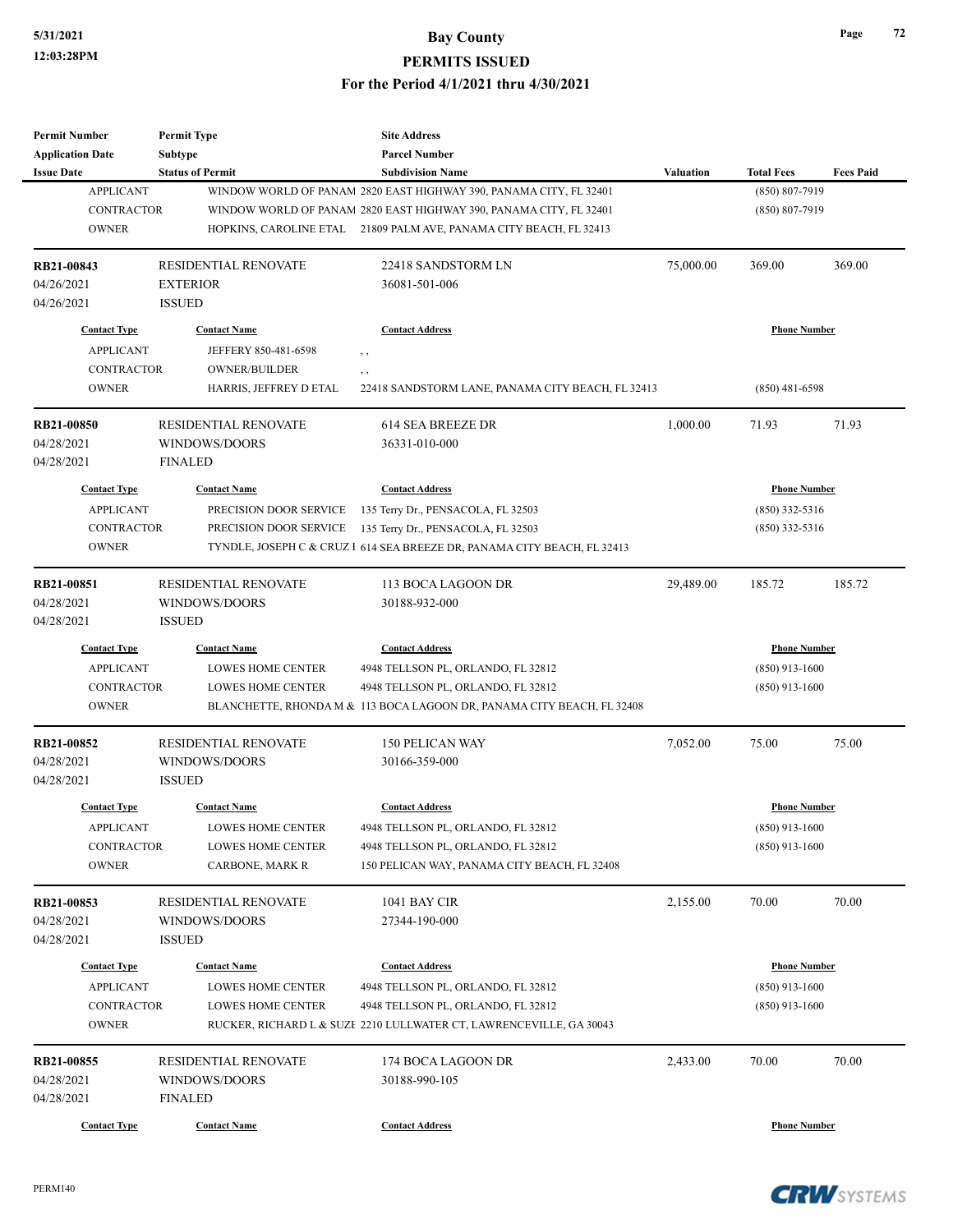| <b>Permit Number</b>    | <b>Permit Type</b>          | <b>Site Address</b>                                                   |                  |                     |                  |
|-------------------------|-----------------------------|-----------------------------------------------------------------------|------------------|---------------------|------------------|
| <b>Application Date</b> | <b>Subtype</b>              | <b>Parcel Number</b>                                                  |                  |                     |                  |
| <b>Issue Date</b>       | <b>Status of Permit</b>     | <b>Subdivision Name</b>                                               | <b>Valuation</b> | <b>Total Fees</b>   | <b>Fees Paid</b> |
| <b>APPLICANT</b>        | <b>LOWES HOME CENTER</b>    | 4948 TELLSON PL, ORLANDO, FL 32812                                    |                  | $(850)$ 913-1600    |                  |
| <b>CONTRACTOR</b>       | <b>LOWES HOME CENTER</b>    | 4948 TELLSON PL, ORLANDO, FL 32812                                    |                  | $(850)$ 913-1600    |                  |
| <b>OWNER</b>            | GILL, PHILIP P JR &         | MARY M GILL TRUSTEES, PANAMA CITY BEACH, FL 32408                     |                  |                     |                  |
| <b>RB21-00856</b>       | RESIDENTIAL RENOVATE        | 1720 SHERMAN AVE                                                      | 2,189.00         | 70.00               | 70.00            |
| 04/28/2021              | WINDOWS/DOORS               | 14733-000-000                                                         |                  |                     |                  |
| 04/28/2021              | <b>ISSUED</b>               |                                                                       |                  |                     |                  |
| <b>Contact Type</b>     | <b>Contact Name</b>         | <b>Contact Address</b>                                                |                  | <b>Phone Number</b> |                  |
| <b>APPLICANT</b>        | <b>LOWES HOME CENTER</b>    | 4948 TELLSON PL, ORLANDO, FL 32812                                    |                  | $(850)$ 913-1600    |                  |
| CONTRACTOR              | <b>LOWES HOME CENTER</b>    | 4948 TELLSON PL, ORLANDO, FL 32812                                    |                  | $(850)$ 913-1600    |                  |
| <b>OWNER</b>            | EIDE, TIMOTHY E             | 1720 SHERMAN AVE, PANAMA CITY, FL 32405                               |                  |                     |                  |
| RB21-00857              | <b>RESIDENTIAL RENOVATE</b> | 21008 LAKEVIEW DR S                                                   | 9,591.00         | 85.00               | 85.00            |
| 04/28/2021              | WINDOWS/DOORS               | 35356-005-050                                                         |                  |                     |                  |
| 04/28/2021              | <b>ISSUED</b>               |                                                                       |                  |                     |                  |
| <b>Contact Type</b>     | <b>Contact Name</b>         | <b>Contact Address</b>                                                |                  | <b>Phone Number</b> |                  |
| <b>APPLICANT</b>        | <b>LOWES HOME CENTER</b>    | 4948 TELLSON PL, ORLANDO, FL 32812                                    |                  | $(850)$ 913-1600    |                  |
| <b>CONTRACTOR</b>       | <b>LOWES HOME CENTER</b>    | 4948 TELLSON PL, ORLANDO, FL 32812                                    |                  | $(850)$ 913-1600    |                  |
| <b>OWNER</b>            | SMITH, DARLENE K            | 21008 LAKEVIEW DRIVE, PANAMA CITY BEACH, FL 32413                     |                  |                     |                  |
|                         |                             |                                                                       |                  |                     |                  |
| <b>RB21-00858</b>       | RESIDENTIAL RENOVATE        | 6404 LAKE SUZZANNE PL                                                 | 642.00           | 70.00               | 70.00            |
| 04/28/2021              | WINDOWS/DOORS               | 05635-150-000                                                         |                  |                     |                  |
| 04/28/2021              | <b>ISSUED</b>               |                                                                       |                  |                     |                  |
| <b>Contact Type</b>     | <b>Contact Name</b>         | <b>Contact Address</b>                                                |                  | <b>Phone Number</b> |                  |
| <b>APPLICANT</b>        | <b>LOWES HOME CENTER</b>    | 4948 TELLSON PL, ORLANDO, FL 32812                                    |                  | $(850)$ 913-1600    |                  |
| <b>CONTRACTOR</b>       | <b>LOWES HOME CENTER</b>    | 4948 TELLSON PL, ORLANDO, FL 32812                                    |                  | $(850)$ 913-1600    |                  |
| <b>OWNER</b>            |                             | BOLINGER, KASSIDY C ETAL C/O JOLEEN M BASCETTA, PANAMA CITY, FL 32404 |                  |                     |                  |
| RB21-00859              | <b>RESIDENTIAL RENOVATE</b> | <b>307 ALANNA CIR</b>                                                 | 2,256.00         | 70.00               | 70.00            |
| 04/28/2021              | WINDOWS/DOORS               | 30166-685-440                                                         |                  |                     |                  |
| 04/28/2021              | <b>ISSUED</b>               |                                                                       |                  |                     |                  |
| <b>Contact Type</b>     | <b>Contact Name</b>         | <b>Contact Address</b>                                                |                  | <b>Phone Number</b> |                  |
| <b>APPLICANT</b>        | LOWES HOME CENTER           | 4948 TELLSON PL, ORLANDO, FL 32812                                    |                  | $(850)$ 913-1600    |                  |
| CONTRACTOR              | <b>LOWES HOME CENTER</b>    | 4948 TELLSON PL, ORLANDO, FL 32812                                    |                  | $(850)$ 913-1600    |                  |
| <b>OWNER</b>            | COLEMAN, MICHAEL A          | 307 ALANNA CIR, PANAMA CITY BEACH, FL 32408                           |                  |                     |                  |
| <b>RB21-00868</b>       | RESIDENTIAL RENOVATE        | 4705 SHANNON LN                                                       | 46,000.00        | 106.86              | 106.86           |
| 04/30/2021              | <b>INTERIOR/EXTERIOR</b>    | 05860-428-000                                                         |                  |                     |                  |
| 04/30/2021              | <b>ISSUED</b>               |                                                                       |                  |                     |                  |
|                         |                             |                                                                       |                  |                     |                  |
| <b>Contact Type</b>     | <b>Contact Name</b>         | <b>Contact Address</b>                                                |                  | <b>Phone Number</b> |                  |
| <b>APPLICANT</b>        | AMY 215-2280                | , ,                                                                   |                  |                     |                  |
| <b>CONTRACTOR</b>       | SOUTHERN CAT, INC.          | 1816 WEST 27TH ST, Panama City, FL 32405                              |                  | $(850)$ 215-2280    |                  |
| <b>OWNER</b>            | HOLMAN, CYNTHIA             | 4705 SHANNON LN, PANAMA CITY, FL 32404                                |                  |                     |                  |
| <b>RB21-00870</b>       | RESIDENTIAL RENOVATE        | 1029 BARRACUDA DR                                                     | 2,830.00         | 71.93               | 71.93            |
| 04/30/2021              | WINDOWS/DOORS               | 30933-308-000                                                         |                  |                     |                  |
| 04/30/2021              | <b>ISSUED</b>               |                                                                       |                  |                     |                  |
| <b>Contact Type</b>     | <b>Contact Name</b>         | <b>Contact Address</b>                                                |                  | <b>Phone Number</b> |                  |
|                         |                             |                                                                       |                  |                     |                  |

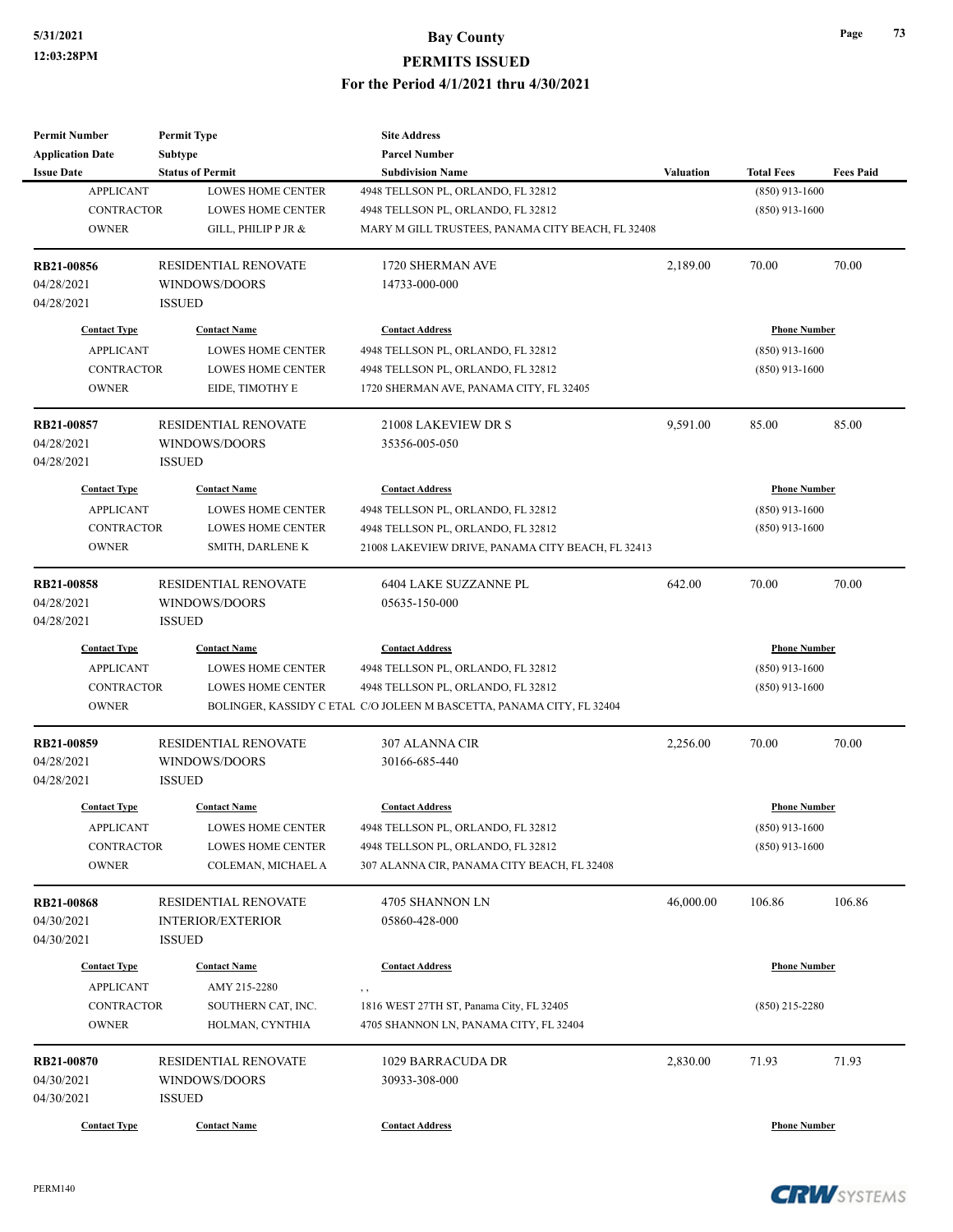| <b>Permit Number</b>    | <b>Permit Type</b>           | <b>Site Address</b>                                                            |                  |                     |                  |
|-------------------------|------------------------------|--------------------------------------------------------------------------------|------------------|---------------------|------------------|
| <b>Application Date</b> | <b>Subtype</b>               | <b>Parcel Number</b>                                                           |                  |                     |                  |
| <b>Issue Date</b>       | <b>Status of Permit</b>      | <b>Subdivision Name</b>                                                        | <b>Valuation</b> | <b>Total Fees</b>   | <b>Fees Paid</b> |
| <b>APPLICANT</b>        |                              | WINDOW WORLD OF PANAM 2820 EAST HIGHWAY 390, PANAMA CITY, FL 32401             |                  | (850) 807-7919      |                  |
| <b>CONTRACTOR</b>       |                              | WINDOW WORLD OF PANAM 2820 EAST HIGHWAY 390, PANAMA CITY, FL 32401             |                  | $(850) 807 - 7919$  |                  |
| <b>OWNER</b>            | TULLO-WILLIAMS, GINA         | PO BOX 27601, PANAMA CITY, FL 32411                                            |                  |                     |                  |
|                         |                              |                                                                                |                  |                     |                  |
| RB21-00871              | <b>RESIDENTIAL RENOVATE</b>  | 213 NORTH BAY CT                                                               | 3,090.00         | 71.93               | 71.93            |
| 04/30/2021              | WINDOWS/DOORS                | 08739-000-000                                                                  |                  |                     |                  |
| 04/30/2021              | <b>ISSUED</b>                |                                                                                |                  |                     |                  |
| <b>Contact Type</b>     | <b>Contact Name</b>          | <b>Contact Address</b>                                                         |                  | <b>Phone Number</b> |                  |
| <b>APPLICANT</b>        |                              | WINDOW WORLD OF PANAM 2820 EAST HIGHWAY 390, PANAMA CITY, FL 32401             |                  | $(850) 807 - 7919$  |                  |
| <b>CONTRACTOR</b>       |                              | WINDOW WORLD OF PANAM 2820 EAST HIGHWAY 390, PANAMA CITY, FL 32401             |                  | $(850) 807 - 7919$  |                  |
| <b>OWNER</b>            | BELL, PETER S &              | TONI K BARRITT, LYNN HAVEN, FL 32444                                           |                  |                     |                  |
|                         |                              |                                                                                |                  |                     |                  |
| RB21-00872              | <b>RESIDENTIAL RENOVATE</b>  | 319 HIDDEN ISLAND DR                                                           | 7,141.00         | 77.06               | 77.06            |
| 04/30/2021              | WINDOWS/DOORS                | 30166-623-000                                                                  |                  |                     |                  |
| 04/30/2021              | <b>ISSUED</b>                |                                                                                |                  |                     |                  |
| <b>Contact Type</b>     | <b>Contact Name</b>          | <b>Contact Address</b>                                                         |                  | <b>Phone Number</b> |                  |
|                         |                              |                                                                                |                  |                     |                  |
| <b>APPLICANT</b>        |                              | WINDOW WORLD OF PANAM 2820 EAST HIGHWAY 390, PANAMA CITY, FL 32401             |                  | (850) 807-7919      |                  |
| <b>CONTRACTOR</b>       |                              | WINDOW WORLD OF PANAM 2820 EAST HIGHWAY 390, PANAMA CITY, FL 32401             |                  | (850) 807-7919      |                  |
| <b>OWNER</b>            | ELLIOTT, GREGORY P           | 319 HIDDEN ISLAND DRIVE, PANAMA CITY BEACH, FL 32408                           |                  |                     |                  |
| RB21-00873              | RESIDENTIAL RENOVATE         | 6432 LAKE JOANNA CIR                                                           | 5,931.00         | 71.93               | 71.93            |
| 04/30/2021              | WINDOWS/DOORS                | 05635-231-000                                                                  |                  |                     |                  |
| 04/30/2021              | <b>ISSUED</b>                |                                                                                |                  |                     |                  |
|                         |                              |                                                                                |                  |                     |                  |
| <b>Contact Type</b>     | <b>Contact Name</b>          | <b>Contact Address</b>                                                         |                  | <b>Phone Number</b> |                  |
| <b>APPLICANT</b>        |                              | WINDOW WORLD OF PANAM 2820 EAST HIGHWAY 390, PANAMA CITY, FL 32401             |                  | $(850) 807 - 7919$  |                  |
| <b>CONTRACTOR</b>       |                              | WINDOW WORLD OF PANAM 2820 EAST HIGHWAY 390, PANAMA CITY, FL 32401             |                  | (850) 807-7919      |                  |
| <b>OWNER</b>            | <b>TORRES, LISA</b>          | 6432 LAKE JOANNA CIR., PANAMA CITY, FL 32404                                   |                  |                     |                  |
| <b>RB21-00874</b>       | <b>RESIDENTIAL RENOVATE</b>  | 7841 RILEY RD                                                                  | 2,300.00         | 70.00               | 70.00            |
| 04/30/2021              | <b>EXTERIOR</b>              | 07679-050-000                                                                  |                  |                     |                  |
| 04/30/2021              | <b>ISSUED</b>                |                                                                                |                  |                     |                  |
|                         |                              |                                                                                |                  |                     |                  |
| <b>Contact Type</b>     | <b>Contact Name</b>          | <b>Contact Address</b>                                                         |                  | <b>Phone Number</b> |                  |
| <b>APPLICANT</b>        |                              | HOME IMPROVEMENTS BY K 9502 CLARENCE STREET LOT 9, PANAMA CITY BEACH, FL 32407 |                  | (850) 722-1987      |                  |
| <b>CONTRACTOR</b>       |                              | HOME IMPROVEMENTS BY K 9502 CLARENCE STREET LOT 9, PANAMA CITY BEACH, FL 32407 |                  | (850) 722-1987      |                  |
| <b>OWNER</b>            | FREEMAN, JASON R ETAL        | PO BOX 603, LYNN HAVEN, FL 32444                                               |                  |                     |                  |
| RE21-00336              | <b>RESIDENTIAL RENOVATE</b>  | <b>301 GEORGE WALLACE BLVD</b>                                                 | 0.00             | 82.20               | 82.20            |
| 02/22/2021              | <b>ELECTRICAL</b>            | 38178-010-000                                                                  |                  |                     |                  |
| 04/23/2021              | <b>FINALED</b>               |                                                                                |                  |                     |                  |
|                         |                              |                                                                                |                  |                     |                  |
| <b>Contact Type</b>     | <b>Contact Name</b>          | <b>Contact Address</b>                                                         |                  | <b>Phone Number</b> |                  |
| <b>APPLICANT</b>        | DARRELL (850) 837-8475       | $, \, ,$                                                                       |                  |                     |                  |
| CONTRACTOR              | PANAMA CITY ELECTRIC         | PO BOX 1785, DESTIN, FL 32540                                                  |                  | $(850)$ 837-8475    |                  |
| <b>OWNER</b>            | <b>JOSEY, KEVIN CHANDLER</b> | 3200 ALDERBROOK RD, DOTHAN, AL 36305                                           |                  | $(334) 793 - 7874$  |                  |
| <b>RE21-00350</b>       | RESIDENTIAL ADDITION         | 439 MARLIN DR S                                                                | 1,230.00         | 78.10               | 78.10            |
| 02/25/2021              | <b>ELECTRICAL</b>            | 31439-040-000                                                                  |                  |                     |                  |
| 04/05/2021              | <b>ISSUED</b>                |                                                                                |                  |                     |                  |
|                         |                              |                                                                                |                  |                     |                  |
| <b>Contact Type</b>     | <b>Contact Name</b>          | <b>Contact Address</b>                                                         |                  | <b>Phone Number</b> |                  |

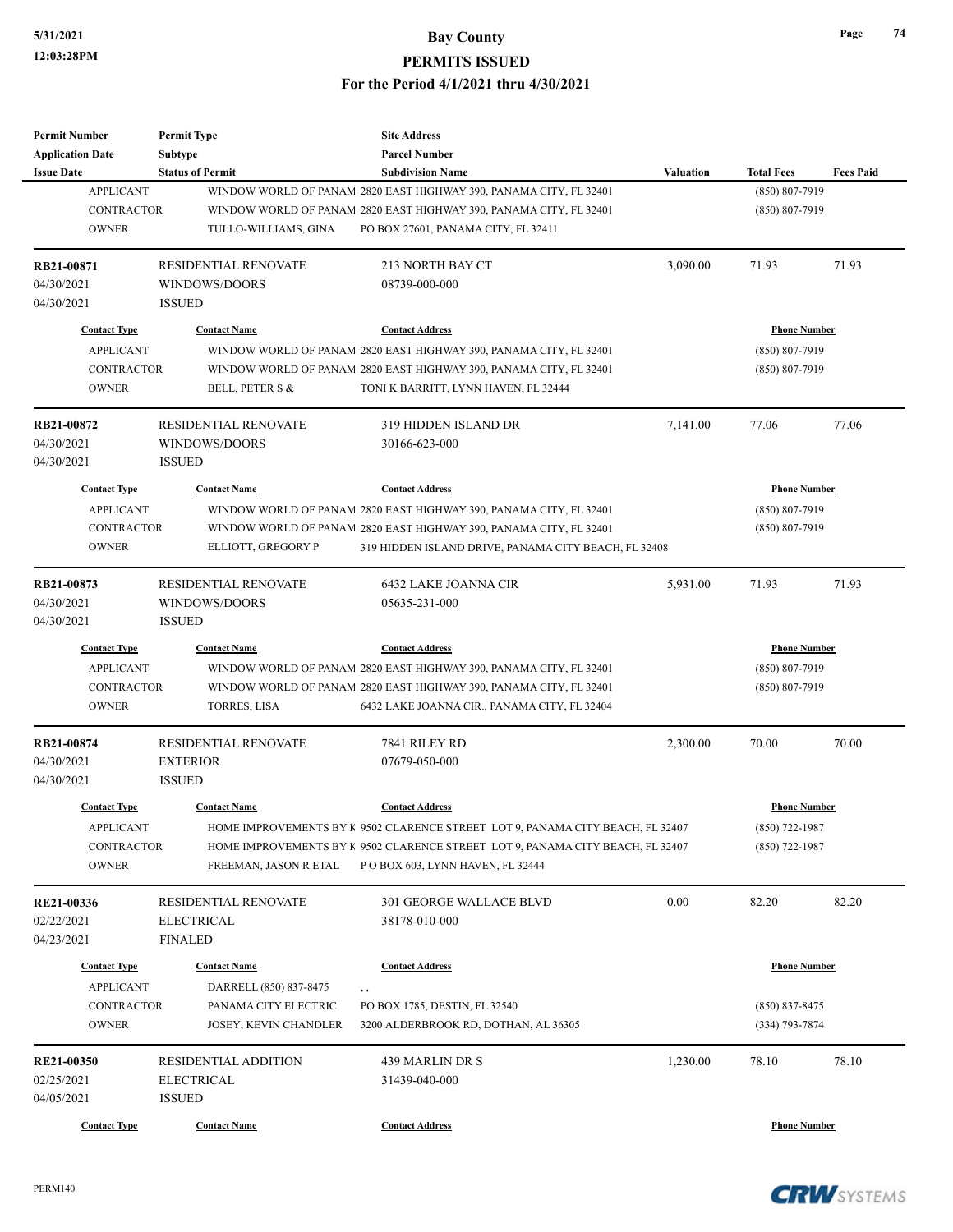# **5/31/2021 Bay County PERMITS ISSUED**

**For the Period 4/1/2021 thru 4/30/2021**

| <b>Permit Number</b>                    | <b>Permit Type</b>                          | <b>Site Address</b>                                                   |                  |                                         |                  |
|-----------------------------------------|---------------------------------------------|-----------------------------------------------------------------------|------------------|-----------------------------------------|------------------|
| <b>Application Date</b>                 | Subtype                                     | <b>Parcel Number</b>                                                  |                  |                                         |                  |
| <b>Issue Date</b>                       | <b>Status of Permit</b>                     | <b>Subdivision Name</b>                                               | <b>Valuation</b> | <b>Total Fees</b>                       | <b>Fees Paid</b> |
| <b>APPLICANT</b>                        | DONALD 404-934-6127                         | $, \, , \,$                                                           |                  |                                         |                  |
| <b>CONTRACTOR</b>                       | OWNER/BUILDER                               | $, \, , \,$                                                           |                  |                                         |                  |
| <b>OWNER</b>                            | EDDLEMAN, DONALD                            | 105 W LAKESHORE DR, CARROLLTON, GA 30117                              |                  |                                         |                  |
| RE21-00435                              | RESIDENTIAL NEW CONSTRUCTIO                 | <b>208 LAKESHORE DR E</b>                                             | 0.00             | 89.92                                   | 89.92            |
| 03/06/2021                              | <b>ELECTRICAL</b>                           | 37619-000-000                                                         |                  |                                         |                  |
| 04/19/2021                              | <b>ISSUED</b>                               |                                                                       |                  |                                         |                  |
| <b>Contact Type</b>                     | <b>Contact Name</b>                         | <b>Contact Address</b>                                                |                  | <b>Phone Number</b>                     |                  |
| <b>APPLICANT</b>                        |                                             | REGENCY ELECTRIC OF PAN 4412 DE LEN DR, Panama City, FL 32404         |                  | $(850) 896 - 7555$                      |                  |
| <b>CONTRACTOR</b>                       |                                             | REGENCY ELECTRIC OF PAN 4412 DE LEN DR, Panama City, FL 32404         |                  | $(850) 896 - 7555$                      |                  |
| <b>OWNER</b>                            | <b>BIGGS, CARLEN</b>                        | 1567 BASS ROAD, CARYVILLE, FL 32427                                   |                  |                                         |                  |
| RE21-00609                              | <b>RESIDENTIAL RENOVATE</b>                 | 2906 COCOA AVE                                                        | 1,000.00         | 90.43                                   | 90.43            |
| 03/26/2021                              | <b>ELECTRICAL</b>                           | 12321-000-000                                                         |                  |                                         |                  |
| 04/14/2021                              | <b>FINALED</b>                              |                                                                       |                  |                                         |                  |
| <b>Contact Type</b>                     | <b>Contact Name</b>                         | <b>Contact Address</b>                                                |                  | <b>Phone Number</b>                     |                  |
| <b>APPLICANT</b>                        |                                             | J & J TELECOM & ELECTRIC 231 NE 1 TER, DANIA BEACH, FL 33004          |                  | $(954) 864 - 8091$                      |                  |
| <b>CONTRACTOR</b>                       |                                             | J & J TELECOM & ELECTRIC   231 NE 1 TER, DANIA BEACH, FL 33004        |                  | $(954) 864 - 8091$                      |                  |
| <b>OWNER</b>                            |                                             | VICE KINGZ EXOTIC BULLYS 2925 SOUTHWEST 82ND AVE, MIAMI, FL 33155     |                  |                                         |                  |
|                                         |                                             |                                                                       |                  |                                         |                  |
| RE21-00615                              | <b>RESIDENTIAL RENOVATE</b>                 | <b>358 BEACHSIDE DR</b>                                               | 0.00             | 71.93                                   | 71.93            |
| 03/26/2021                              | <b>CONSTRUCTION POLE</b>                    | 36459-111-000                                                         |                  |                                         |                  |
| 04/20/2021                              | <b>FINALED</b>                              |                                                                       |                  |                                         |                  |
| <b>Contact Type</b>                     | <b>Contact Name</b>                         | <b>Contact Address</b>                                                |                  | <b>Phone Number</b>                     |                  |
| <b>APPLICANT</b>                        |                                             | GULF ATLANTIC ELECTRICA 416 SOUTH HIGHWAY 393, Sea Grove Beach, 32459 |                  | $(850)$ 622-2225                        |                  |
| <b>CONTRACTOR</b>                       |                                             | GULF ATLANTIC ELECTRICA 416 SOUTH HIGHWAY 393, Sea Grove Beach, 32459 |                  | $(850)$ 622-2225                        |                  |
| <b>OWNER</b>                            | HILLEN HOLDINGS II, LLC                     | 2800 ROSS CLARK CIR SW STE 1, DOTHAN, AL 36301                        |                  |                                         |                  |
| <b>RE21-00616</b>                       | <b>RESIDENTIAL RENOVATE</b>                 | <b>358 BEACHSIDE DR</b>                                               | 5,514.00         | 107.96                                  | 107.96           |
| 03/26/2021                              | <b>ELECTRICAL</b>                           | 36459-111-000                                                         |                  |                                         |                  |
| 04/20/2021                              | <b>ISSUED</b>                               |                                                                       |                  |                                         |                  |
| <b>Contact Type</b>                     | <b>Contact Name</b>                         | <b>Contact Address</b>                                                |                  | <b>Phone Number</b>                     |                  |
| <b>APPLICANT</b>                        |                                             | GULF ATLANTIC ELECTRICA 416 SOUTH HIGHWAY 393, Sea Grove Beach, 32459 |                  | $(850) 622 - 2225$                      |                  |
| <b>CONTRACTOR</b>                       |                                             | GULF ATLANTIC ELECTRICA 416 SOUTH HIGHWAY 393, Sea Grove Beach, 32459 |                  | $(850)$ 622-2225                        |                  |
| <b>OWNER</b>                            | HILLEN HOLDINGS II. LLC                     | 2800 ROSS CLARK CIR SW STE 1, DOTHAN, AL 36301                        |                  |                                         |                  |
| RE21-00637                              | <b>RESIDENTIAL</b>                          | 1685 ACRE CIR                                                         | 0.00             | 70.00                                   | 70.00            |
| 04/01/2021                              | <b>MH SERVICE POLE</b>                      | 27545-043-000                                                         |                  |                                         |                  |
| 04/01/2021                              | <b>FINALED</b>                              |                                                                       |                  |                                         |                  |
|                                         |                                             |                                                                       |                  |                                         |                  |
| <b>Contact Type</b><br><b>APPLICANT</b> | <b>Contact Name</b><br>STYLE CREST (EC) INC | <b>Contact Address</b>                                                |                  | <b>Phone Number</b><br>$(850)$ 769-1453 |                  |
|                                         |                                             | 2901 E 15TH ST, Panama City, FL 32405                                 |                  |                                         |                  |
| <b>CONTRACTOR</b>                       | STYLE CREST (EC) INC                        | 2901 E 15TH ST, Panama City, FL 32405                                 |                  | $(850)$ 769-1453                        |                  |
| <b>OWNER</b>                            | CLAY, RONALD C                              | 1957 ALLISON AVE, PANAMA CITY BEACH, FL 32407                         |                  |                                         |                  |
| RE21-00638                              | <b>RESIDENTIAL</b>                          | 2603 PRICE LN                                                         | 0.00             | 70.00                                   | 70.00            |
| 04/01/2021                              | MH SERVICE POLE                             | 08583-360-000                                                         |                  |                                         |                  |
| 04/01/2021                              | <b>FINALED</b>                              |                                                                       |                  |                                         |                  |
| <b>Contact Type</b>                     | <b>Contact Name</b>                         | <b>Contact Address</b>                                                |                  | <b>Phone Number</b>                     |                  |
|                                         |                                             |                                                                       |                  |                                         |                  |

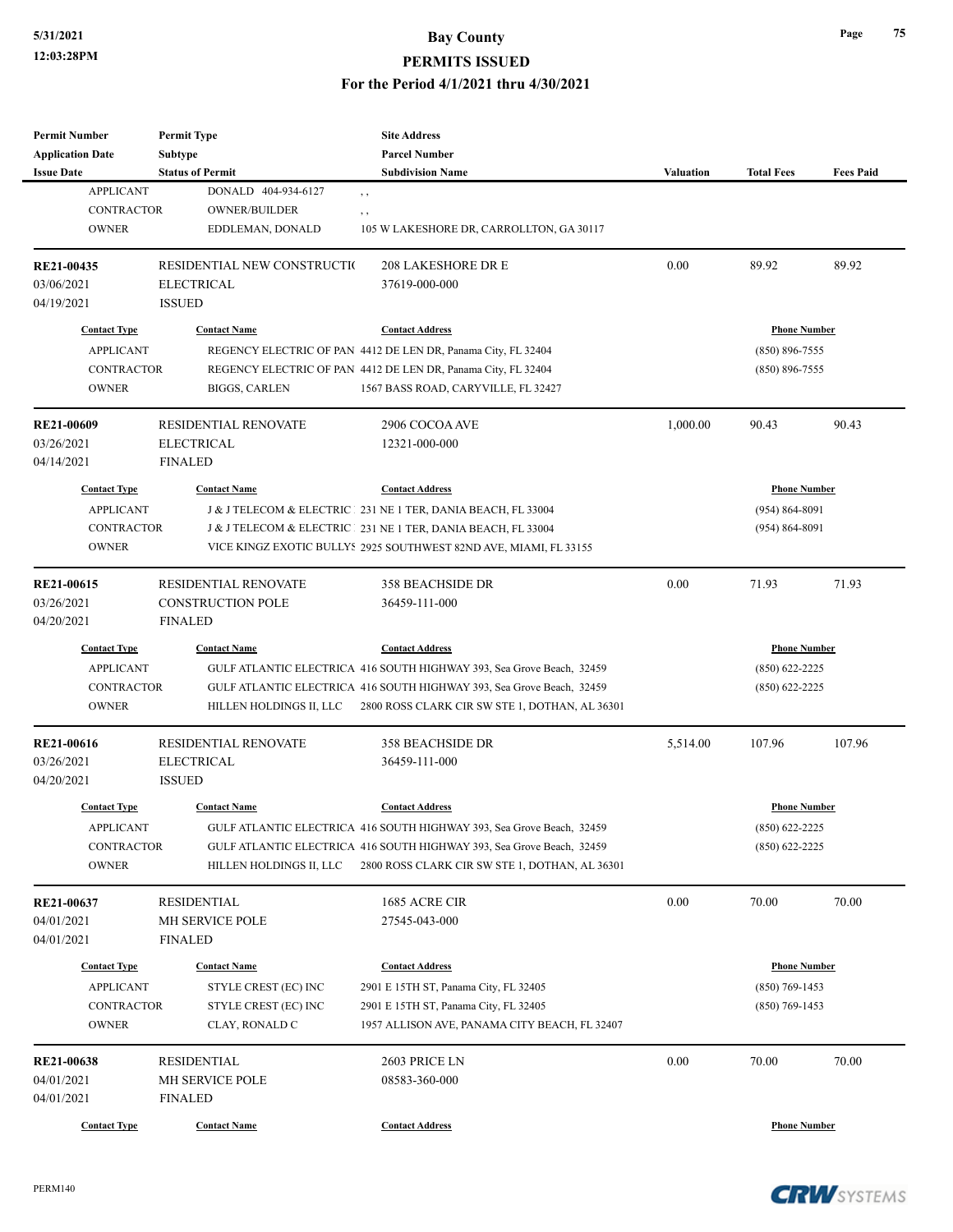| <b>Permit Number</b>    | <b>Permit Type</b>          | <b>Site Address</b>                                                 |                  |                     |                  |
|-------------------------|-----------------------------|---------------------------------------------------------------------|------------------|---------------------|------------------|
| <b>Application Date</b> | Subtype                     | <b>Parcel Number</b>                                                |                  |                     |                  |
| <b>Issue Date</b>       | <b>Status of Permit</b>     | <b>Subdivision Name</b>                                             | <b>Valuation</b> | <b>Total Fees</b>   | <b>Fees Paid</b> |
| <b>APPLICANT</b>        | STYLE CREST (EC) INC        | 2901 E 15TH ST, Panama City, FL 32405                               |                  | $(850)$ 769-1453    |                  |
| <b>CONTRACTOR</b>       | STYLE CREST (EC) INC        | 2901 E 15TH ST, Panama City, FL 32405                               |                  | $(850)$ 769-1453    |                  |
| <b>OWNER</b>            | TAYLOR, JOSIE R.            | 2603 PRICE LN, SOUTHPORT, FL 32409                                  |                  |                     |                  |
| RE21-00639              | <b>RESIDENTIAL</b>          | 2311 FOXWORTH DR                                                    | 0.00             | 82.20               | 82.20            |
| 04/01/2021              | POOL ELECTRICAL             | 26659-503-000                                                       |                  |                     |                  |
| 04/13/2021              | <b>ISSUED</b>               |                                                                     |                  |                     |                  |
| <b>Contact Type</b>     | <b>Contact Name</b>         | <b>Contact Address</b>                                              |                  | <b>Phone Number</b> |                  |
| <b>APPLICANT</b>        | MEYERS ELECTRIC, LLC        | 1806 BROWN AVE, PANAMA CITY BEACH, FL 32405                         |                  | $(850) 588 - 4341$  |                  |
| <b>CONTRACTOR</b>       | MEYERS ELECTRIC, LLC        | 1806 BROWN AVE, PANAMA CITY BEACH, FL 32405                         |                  | $(850) 588 - 4341$  |                  |
| <b>OWNER</b>            | CONOLEY, KEVIN J            | 2311 FOXWORTH DR, PANAMA CITY, FL 32405                             |                  |                     |                  |
| <b>RE21-00640</b>       | <b>RESIDENTIAL</b>          | 549 FANNING BAYOU DR                                                | 0.00             | 71.93               | 71.93            |
| 04/01/2021              | POOL ELECTRICAL             | 08416-100-190                                                       |                  |                     |                  |
| 04/13/2021              | <b>ISSUED</b>               |                                                                     |                  |                     |                  |
| <b>Contact Type</b>     | <b>Contact Name</b>         | <b>Contact Address</b>                                              |                  | <b>Phone Number</b> |                  |
| <b>APPLICANT</b>        | MEYERS ELECTRIC, LLC        | 1806 BROWN AVE, PANAMA CITY BEACH, FL 32405                         |                  | $(850) 588 - 4341$  |                  |
| <b>CONTRACTOR</b>       | MEYERS ELECTRIC, LLC        | 1806 BROWN AVE, PANAMA CITY BEACH, FL 32405                         |                  | $(850) 588 - 4341$  |                  |
| <b>OWNER</b>            |                             | CROOK, JAMES DOUGLAS & 549 FANNING BAYOU DRIVE, SOUTHPORT, FL 32409 |                  |                     |                  |
| RE21-00641              | <b>RESIDENTIAL</b>          | 9007 RESOTA BEACH RD                                                | 0.00             | 82.20               | 82.20            |
| 04/01/2021              | <b>SERVICE REPAIR</b>       | 07620-050-000                                                       |                  |                     |                  |
| 04/05/2021              | <b>ISSUED</b>               |                                                                     |                  |                     |                  |
| <b>Contact Type</b>     | <b>Contact Name</b>         | <b>Contact Address</b>                                              |                  | <b>Phone Number</b> |                  |
| <b>APPLICANT</b>        | MEYERS ELECTRIC, LLC        | 1806 BROWN AVE, PANAMA CITY BEACH, FL 32405                         |                  | $(850) 588 - 4341$  |                  |
| <b>CONTRACTOR</b>       | MEYERS ELECTRIC, LLC        | 1806 BROWN AVE, PANAMA CITY BEACH, FL 32405                         |                  | $(850) 588 - 4341$  |                  |
| <b>OWNER</b>            | DAUNGBUTE, SURAPHUNT        | 9007 RESOTA BEACH RD, SOUTHPORT, FL 32409                           |                  |                     |                  |
| <b>RE21-00642</b>       | RESIDENTIAL NEW CONSTRUCTIO | 2722 BANYAN ST                                                      | 0.00             | 84.23               | 84.23            |
| 04/01/2021              | <b>ELECTRICAL</b>           | 31077-000-000                                                       |                  |                     |                  |
| 04/01/2021              | <b>ISSUED</b>               |                                                                     |                  |                     |                  |
| <b>Contact Type</b>     | <b>Contact Name</b>         | <b>Contact Address</b>                                              |                  | <b>Phone Number</b> |                  |
| <b>APPLICANT</b>        |                             | WHITTAKER ELECTRIC INC 3535 E ORLANDO RD, PANAMA CITY, FL 32404     |                  | $(850)$ 763-6296    |                  |
| CONTRACTOR              |                             | WHITTAKER ELECTRIC INC 3535 E ORLANDO RD, PANAMA CITY, FL 32404     |                  | $(850)$ 763-6296    |                  |
| <b>OWNER</b>            |                             | GAMIN, CLAUDIA M TRUSTE 2813 BANYAN ST, PANAMA CITY BEACH, FL 32408 |                  |                     |                  |
| RE21-00643              | RESIDENTIAL NEW CONSTRUCTIO | 2720 BANYAN ST                                                      | 0.00             | 84.23               | 84.23            |
| 04/01/2021              | <b>ELECTRICAL</b>           | 31077-000-000                                                       |                  |                     |                  |
| 04/01/2021              | <b>ISSUED</b>               |                                                                     |                  |                     |                  |
| <b>Contact Type</b>     | <b>Contact Name</b>         | <b>Contact Address</b>                                              |                  | <b>Phone Number</b> |                  |
| <b>APPLICANT</b>        |                             | WHITTAKER ELECTRIC INC 3535 E ORLANDO RD, PANAMA CITY, FL 32404     |                  | $(850)$ 763-6296    |                  |
| <b>CONTRACTOR</b>       |                             | WHITTAKER ELECTRIC INC 3535 E ORLANDO RD, PANAMA CITY, FL 32404     |                  | $(850)$ 763-6296    |                  |
| <b>OWNER</b>            |                             | GAMIN, CLAUDIA M TRUSTE 2813 BANYAN ST, PANAMA CITY BEACH, FL 32408 |                  |                     |                  |
| RE21-00644              | <b>RESIDENTIAL</b>          | 12523 GREENBRIAR DR                                                 | 0.00             | 71.93               | 71.93            |
| 04/01/2021              | MISC SERVICE POLE           | 00188-052-070                                                       |                  |                     |                  |
| 04/01/2021              | <b>FINALED</b>              |                                                                     |                  |                     |                  |
| <b>Contact Type</b>     | <b>Contact Name</b>         | <b>Contact Address</b>                                              |                  | <b>Phone Number</b> |                  |
|                         |                             |                                                                     |                  |                     |                  |



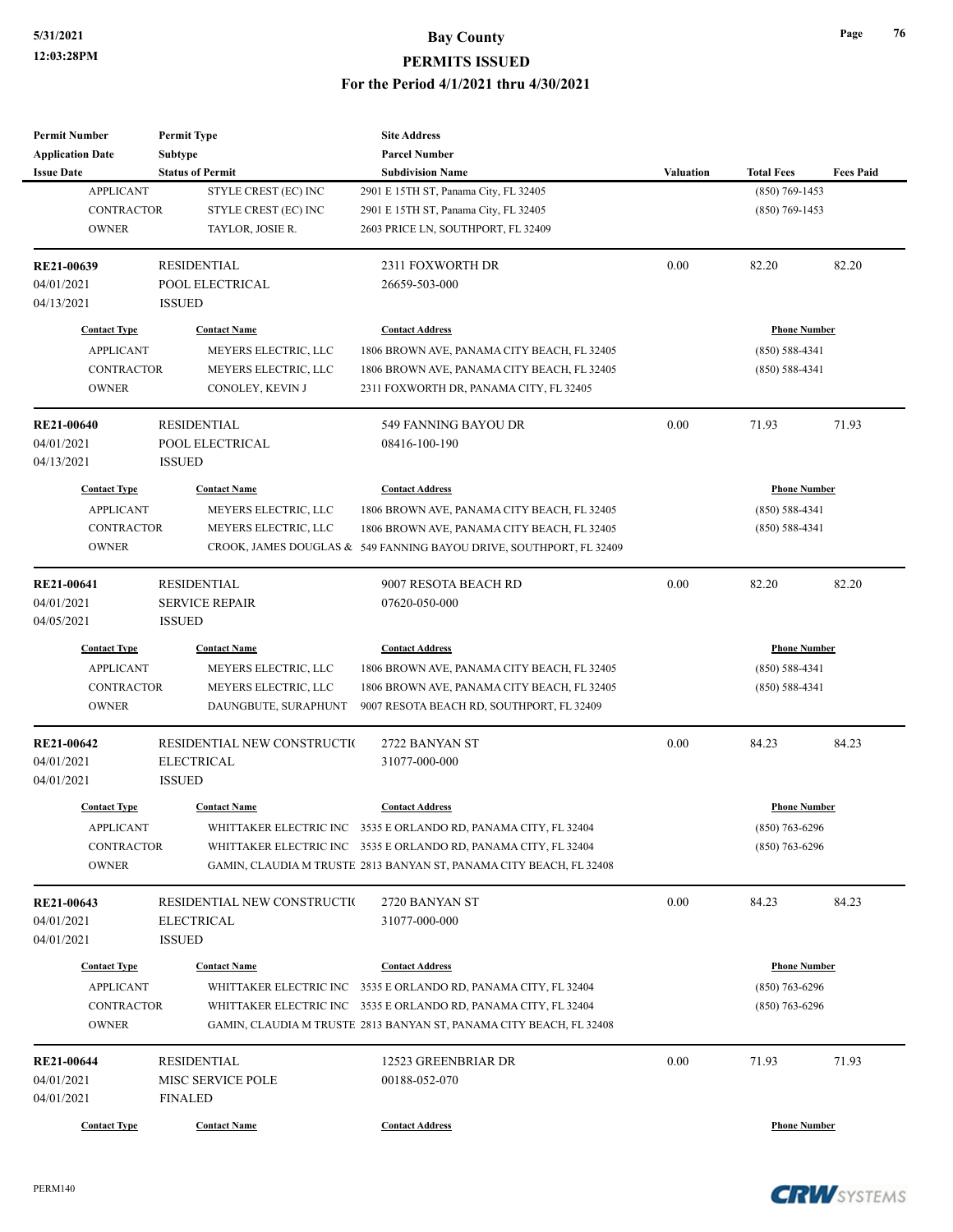#### **PERMITS ISSUED**

**For the Period 4/1/2021 thru 4/30/2021**

| <b>Permit Number</b>    | <b>Permit Type</b>          | <b>Site Address</b>                                                 |                  |                     |                  |
|-------------------------|-----------------------------|---------------------------------------------------------------------|------------------|---------------------|------------------|
| <b>Application Date</b> | Subtype                     | <b>Parcel Number</b>                                                |                  |                     |                  |
| <b>Issue Date</b>       | <b>Status of Permit</b>     | <b>Subdivision Name</b>                                             | <b>Valuation</b> | <b>Total Fees</b>   | <b>Fees Paid</b> |
| <b>APPLICANT</b>        | VICKIE 303-1213             | $, \, , \,$                                                         |                  |                     |                  |
| <b>CONTRACTOR</b>       | <b>OWNER/BUILDER</b>        | $, \, ,$                                                            |                  |                     |                  |
| <b>OWNER</b>            |                             | LOCKSTEAD, VICKIE RENEE 12523 GREENBRIAR DR, FOUNTAIN, FL 32438     |                  |                     |                  |
| RE21-00645              | <b>RESIDENTIAL</b>          | 20820 DICKERSON RD                                                  | 0.00             | 82.20               | 82.20            |
| 04/01/2021              | <b>SERVICE REPAIR</b>       | 03385-010-000                                                       |                  |                     |                  |
| 04/01/2021              | <b>FINALED</b>              |                                                                     |                  |                     |                  |
| <b>Contact Type</b>     | <b>Contact Name</b>         | <b>Contact Address</b>                                              |                  | <b>Phone Number</b> |                  |
| <b>APPLICANT</b>        | SIMONA 247-1596             | $, \, , \,$                                                         |                  |                     |                  |
| <b>CONTRACTOR</b>       | <b>OWNER/BUILDER</b>        | $, \, ,$                                                            |                  |                     |                  |
| <b>OWNER</b>            |                             | STRICKLAND, SIMONA & TIM 20820 DICKERSON RD, FOUNTAIN, FL 32438     |                  |                     |                  |
| <b>RE21-00646</b>       | <b>RESIDENTIAL</b>          | 16726 WESTWOOD DR                                                   | 0.00             | 82.20               | 82.20            |
| 04/01/2021              | <b>SERVICE REPAIR</b>       | 02645-000-000                                                       |                  |                     |                  |
| 04/01/2021              | <b>ISSUED</b>               |                                                                     |                  |                     |                  |
| <b>Contact Type</b>     | <b>Contact Name</b>         | <b>Contact Address</b>                                              |                  | <b>Phone Number</b> |                  |
| <b>APPLICANT</b>        |                             | HALL'S ELECTRIC SERVICE I 4550 JOHN HALL LN, VERNON, FL 32462       |                  | $(850)$ 535-2721    |                  |
| <b>CONTRACTOR</b>       |                             | HALL'S ELECTRIC SERVICE I 4550 JOHN HALL LN, VERNON, FL 32462       |                  | $(850) 535 - 2721$  |                  |
| <b>OWNER</b>            | WILKERSON, LEONARD          | 16726 WESTWOOD DR, FOUNTAIN, FL 32438                               |                  |                     |                  |
|                         |                             |                                                                     |                  |                     |                  |
| RE21-00647              | RESIDENTIAL NEW CONSTRUCTIO | 3845 CEDAR PARK                                                     | 0.00             | 93.28               | 93.28            |
| 04/02/2021              | <b>ELECTRICAL</b>           | 11916-500-040                                                       |                  |                     |                  |
| 04/05/2021              | <b>ISSUED</b>               |                                                                     |                  |                     |                  |
| <b>Contact Type</b>     | <b>Contact Name</b>         | <b>Contact Address</b>                                              |                  | <b>Phone Number</b> |                  |
| <b>APPLICANT</b>        | MEYERS ELECTRIC, LLC        | 1806 BROWN AVE, PANAMA CITY BEACH, FL 32405                         |                  | $(850) 588 - 4341$  |                  |
| <b>CONTRACTOR</b>       | MEYERS ELECTRIC, LLC        | 1806 BROWN AVE, PANAMA CITY BEACH, FL 32405                         |                  | $(850) 588 - 4341$  |                  |
| <b>OWNER</b>            |                             | TIMMINS CONSTRUCTION IN 3427 HIGH CLIFF RD, SOUTHPORT, FL 32409     |                  |                     |                  |
| <b>RE21-00648</b>       | RESIDENTIAL NEW CONSTRUCTIO | 459 LOCKSLEY DR                                                     | 0.00             | 71.93               | 71.93            |
| 04/02/2021              | <b>CONSTRUCTION POLE</b>    | 34030-400-030                                                       |                  |                     |                  |
| 04/13/2021              | <b>FINALED</b>              |                                                                     |                  |                     |                  |
| <b>Contact Type</b>     | <b>Contact Name</b>         | <b>Contact Address</b>                                              |                  | <b>Phone Number</b> |                  |
| <b>APPLICANT</b>        | MEYERS ELECTRIC, LLC        | 1806 BROWN AVE, PANAMA CITY BEACH, FL 32405                         |                  | $(850) 588 - 4341$  |                  |
| <b>CONTRACTOR</b>       | MEYERS ELECTRIC, LLC        | 1806 BROWN AVE, PANAMA CITY BEACH, FL 32405                         |                  | $(850) 588 - 4341$  |                  |
| <b>OWNER</b>            |                             | NWFL LAND HOLDINGS LLC 400 S ARNOLD RD, PANAMA CITY BEACH, FL 32413 |                  |                     |                  |
| RE21-00649              | RESIDENTIAL NEW CONSTRUCTIO | 459 LOCKSLEY DR                                                     | 0.00             | 97.58               | 97.58            |
|                         |                             |                                                                     |                  |                     |                  |
| 04/02/2021              | <b>ELECTRICAL</b>           | 34030-400-030                                                       |                  |                     |                  |
| 04/13/2021              | <b>ISSUED</b>               |                                                                     |                  |                     |                  |
| <b>Contact Type</b>     | <b>Contact Name</b>         | <b>Contact Address</b>                                              |                  | <b>Phone Number</b> |                  |
| <b>APPLICANT</b>        | MEYERS ELECTRIC, LLC        | 1806 BROWN AVE, PANAMA CITY BEACH, FL 32405                         |                  | $(850) 588 - 4341$  |                  |
| <b>CONTRACTOR</b>       | MEYERS ELECTRIC, LLC        | 1806 BROWN AVE, PANAMA CITY BEACH, FL 32405                         |                  | $(850) 588 - 4341$  |                  |
| <b>OWNER</b>            |                             | NWFL LAND HOLDINGS LLC 400 S ARNOLD RD, PANAMA CITY BEACH, FL 32413 |                  |                     |                  |
| <b>RE21-00650</b>       | RESIDENTIAL NEW CONSTRUCTIO | 455 LOCKSLEY DR                                                     | 0.00             | 71.93               | 71.93            |
| 04/02/2021              | CONSTRUCTION POLE           | 34030-400-020                                                       |                  |                     |                  |
| 04/05/2021              | <b>FINALED</b>              |                                                                     |                  |                     |                  |
| <b>Contact Type</b>     | <b>Contact Name</b>         | <b>Contact Address</b>                                              |                  | <b>Phone Number</b> |                  |
|                         |                             |                                                                     |                  |                     |                  |



**Page 77**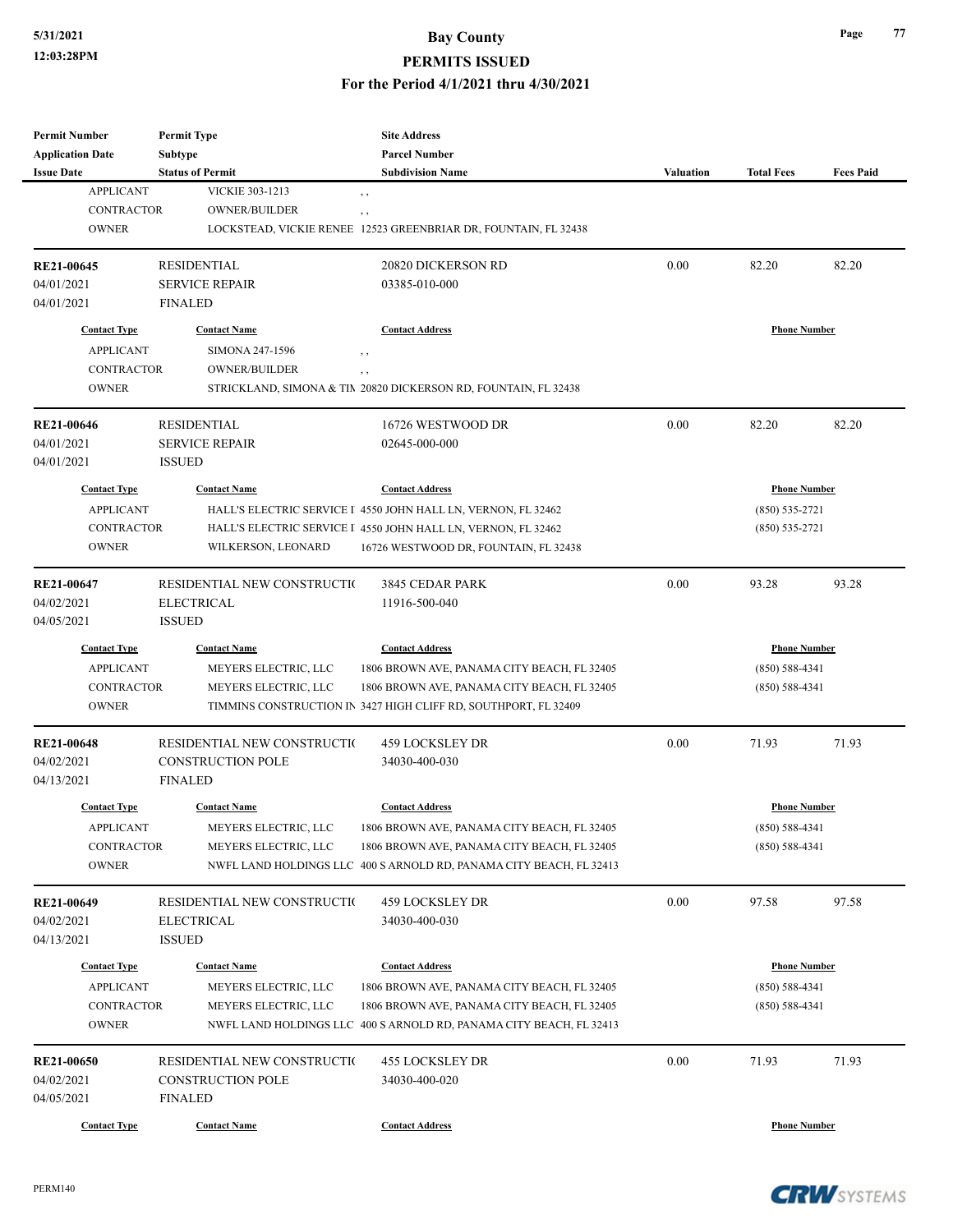| <b>Permit Number</b>    | <b>Permit Type</b>          | <b>Site Address</b>                                                 |                  |                     |                  |
|-------------------------|-----------------------------|---------------------------------------------------------------------|------------------|---------------------|------------------|
| <b>Application Date</b> | Subtype                     | <b>Parcel Number</b>                                                |                  |                     |                  |
| <b>Issue Date</b>       | <b>Status of Permit</b>     | <b>Subdivision Name</b>                                             | <b>Valuation</b> | <b>Total Fees</b>   | <b>Fees Paid</b> |
| <b>APPLICANT</b>        | MEYERS ELECTRIC, LLC        | 1806 BROWN AVE, PANAMA CITY BEACH, FL 32405                         |                  | $(850) 588 - 4341$  |                  |
| <b>CONTRACTOR</b>       | MEYERS ELECTRIC, LLC        | 1806 BROWN AVE, PANAMA CITY BEACH, FL 32405                         |                  | $(850) 588 - 4341$  |                  |
| <b>OWNER</b>            |                             | NWFL LAND HOLDINGS LLC 400 S ARNOLD RD, PANAMA CITY BEACH, FL 32413 |                  |                     |                  |
| RE21-00651              | RESIDENTIAL NEW CONSTRUCTIO | <b>455 LOCKSLEY DR</b>                                              | 0.00             | 99.46               | 99.46            |
| 04/02/2021              | <b>ELECTRICAL</b>           | 34030-400-020                                                       |                  |                     |                  |
| 04/13/2021              | <b>ISSUED</b>               |                                                                     |                  |                     |                  |
| <b>Contact Type</b>     | <b>Contact Name</b>         | <b>Contact Address</b>                                              |                  | <b>Phone Number</b> |                  |
| <b>APPLICANT</b>        | MEYERS ELECTRIC, LLC        | 1806 BROWN AVE, PANAMA CITY BEACH, FL 32405                         |                  | $(850) 588 - 4341$  |                  |
| <b>CONTRACTOR</b>       | MEYERS ELECTRIC, LLC        | 1806 BROWN AVE, PANAMA CITY BEACH, FL 32405                         |                  | $(850) 588 - 4341$  |                  |
| <b>OWNER</b>            |                             | NWFL LAND HOLDINGS LLC 400 S ARNOLD RD, PANAMA CITY BEACH, FL 32413 |                  |                     |                  |
| RE21-00652              | RESIDENTIAL NEW CONSTRUCTIO | 403 FOXTAIL WAY                                                     | 0.00             | 71.93               | 71.93            |
| 04/02/2021              | <b>CONSTRUCTION POLE</b>    | 34030-400-060                                                       |                  |                     |                  |
| 04/13/2021              | <b>FINALED</b>              |                                                                     |                  |                     |                  |
| <b>Contact Type</b>     | <b>Contact Name</b>         | <b>Contact Address</b>                                              |                  | <b>Phone Number</b> |                  |
| <b>APPLICANT</b>        | MEYERS ELECTRIC, LLC        | 1806 BROWN AVE, PANAMA CITY BEACH, FL 32405                         |                  | $(850) 588 - 4341$  |                  |
| <b>CONTRACTOR</b>       | MEYERS ELECTRIC, LLC        | 1806 BROWN AVE, PANAMA CITY BEACH, FL 32405                         |                  | $(850) 588 - 4341$  |                  |
| <b>OWNER</b>            |                             | NWFL LAND HOLDINGS LLC 400 S ARNOLD RD, PANAMA CITY BEACH, FL 32413 |                  |                     |                  |
|                         |                             |                                                                     |                  |                     |                  |
| RE21-00653              | RESIDENTIAL NEW CONSTRUCTIO | <b>403 FOXTAIL WAY</b>                                              | 0.00             | 97.58               | 97.58            |
| 04/02/2021              | <b>ELECTRICAL</b>           | 34030-400-060                                                       |                  |                     |                  |
| 04/05/2021              | <b>ISSUED</b>               |                                                                     |                  |                     |                  |
| <b>Contact Type</b>     | <b>Contact Name</b>         | <b>Contact Address</b>                                              |                  | <b>Phone Number</b> |                  |
| <b>APPLICANT</b>        | MEYERS ELECTRIC, LLC        | 1806 BROWN AVE, PANAMA CITY BEACH, FL 32405                         |                  | $(850) 588 - 4341$  |                  |
| <b>CONTRACTOR</b>       | MEYERS ELECTRIC, LLC        | 1806 BROWN AVE, PANAMA CITY BEACH, FL 32405                         |                  | $(850) 588 - 4341$  |                  |
| <b>OWNER</b>            |                             | NWFL LAND HOLDINGS LLC 400 S ARNOLD RD, PANAMA CITY BEACH, FL 32413 |                  |                     |                  |
| RE21-00654              | RESIDENTIAL NEW CONSTRUCTIO | <b>300 FOXTAIL WAY</b>                                              | 0.00             | 71.93               | 71.93            |
| 04/02/2021              | <b>CONSTRUCTION POLE</b>    | 34030-325-320                                                       |                  |                     |                  |
| 04/13/2021              | <b>FINALED</b>              |                                                                     |                  |                     |                  |
| <b>Contact Type</b>     | <b>Contact Name</b>         | <b>Contact Address</b>                                              |                  | <b>Phone Number</b> |                  |
| <b>APPLICANT</b>        | MEYERS ELECTRIC, LLC        | 1806 BROWN AVE, PANAMA CITY BEACH, FL 32405                         |                  | $(850) 588 - 4341$  |                  |
| <b>CONTRACTOR</b>       | MEYERS ELECTRIC, LLC        | 1806 BROWN AVE, PANAMA CITY BEACH, FL 32405                         |                  | $(850) 588 - 4341$  |                  |
| <b>OWNER</b>            |                             | NWFL LAND HOLDINGS LLC 400 S ARNOLD RD, PANAMA CITY BEACH, FL 32413 |                  |                     |                  |
| RE21-00655              | RESIDENTIAL NEW CONSTRUCTIO | 300 FOXTAIL WAY                                                     | 0.00             | 92.63               | 92.63            |
| 04/02/2021              | <b>ELECTRICAL</b>           | 34030-325-320                                                       |                  |                     |                  |
| 04/05/2021              | <b>ISSUED</b>               |                                                                     |                  |                     |                  |
|                         |                             |                                                                     |                  |                     |                  |
| <b>Contact Type</b>     | <b>Contact Name</b>         | <b>Contact Address</b>                                              |                  | <b>Phone Number</b> |                  |
| <b>APPLICANT</b>        | MEYERS ELECTRIC, LLC        | 1806 BROWN AVE, PANAMA CITY BEACH, FL 32405                         |                  | $(850) 588 - 4341$  |                  |
| <b>CONTRACTOR</b>       | MEYERS ELECTRIC, LLC        | 1806 BROWN AVE, PANAMA CITY BEACH, FL 32405                         |                  | $(850) 588 - 4341$  |                  |
| <b>OWNER</b>            |                             | NWFL LAND HOLDINGS LLC 400 S ARNOLD RD, PANAMA CITY BEACH, FL 32413 |                  |                     |                  |
| RE21-00656              | RESIDENTIAL NEW CONSTRUCTIO | <b>451 FOXTAIL WAY</b>                                              | 0.00             | 92.63               | 92.63            |
| 04/02/2021              | <b>ELECTRICAL</b>           | 34030-400-180                                                       |                  |                     |                  |
| 04/13/2021              | <b>ISSUED</b>               |                                                                     |                  |                     |                  |
|                         |                             | <b>Contact Address</b>                                              |                  | <b>Phone Number</b> |                  |
| <b>Contact Type</b>     | <b>Contact Name</b>         |                                                                     |                  |                     |                  |



**Page 78**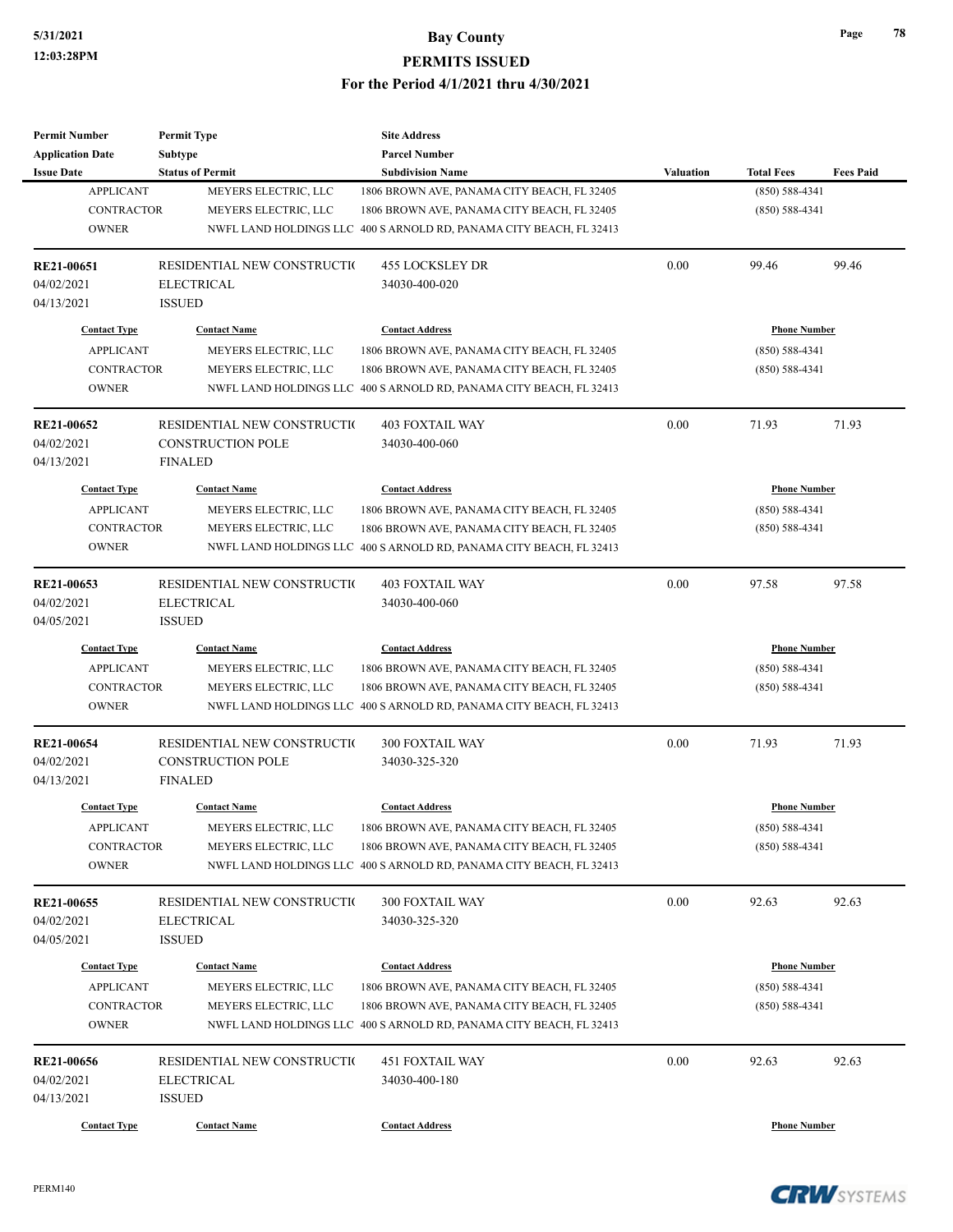| <b>Permit Number</b>    | <b>Permit Type</b>          | <b>Site Address</b>                                                 |                  |                     |                  |
|-------------------------|-----------------------------|---------------------------------------------------------------------|------------------|---------------------|------------------|
| <b>Application Date</b> | <b>Subtype</b>              | <b>Parcel Number</b>                                                |                  |                     |                  |
| <b>Issue Date</b>       | <b>Status of Permit</b>     | <b>Subdivision Name</b>                                             | <b>Valuation</b> | <b>Total Fees</b>   | <b>Fees Paid</b> |
| <b>APPLICANT</b>        | MEYERS ELECTRIC, LLC        | 1806 BROWN AVE, PANAMA CITY BEACH, FL 32405                         |                  | $(850) 588 - 4341$  |                  |
| <b>CONTRACTOR</b>       | MEYERS ELECTRIC, LLC        | 1806 BROWN AVE, PANAMA CITY BEACH, FL 32405                         |                  | $(850) 588 - 4341$  |                  |
| <b>OWNER</b>            | <b>BREAKFAST POINT LLC</b>  | C/O TAX DEPARTMENT, PANAMA CITY BEACH, FL 32407                     |                  |                     |                  |
| RE21-00657              | RESIDENTIAL NEW CONSTRUCTIO | <b>451 FOXTAIL WAY</b>                                              | 0.00             | 71.93               | 71.93            |
| 04/02/2021              | <b>CONSTRUCTION POLE</b>    | 34030-400-180                                                       |                  |                     |                  |
| 04/13/2021              | <b>FINALED</b>              |                                                                     |                  |                     |                  |
| <b>Contact Type</b>     | <b>Contact Name</b>         | <b>Contact Address</b>                                              |                  | <b>Phone Number</b> |                  |
| <b>APPLICANT</b>        | MEYERS ELECTRIC, LLC        | 1806 BROWN AVE, PANAMA CITY BEACH, FL 32405                         |                  | $(850) 588 - 4341$  |                  |
| <b>CONTRACTOR</b>       | MEYERS ELECTRIC, LLC        | 1806 BROWN AVE, PANAMA CITY BEACH, FL 32405                         |                  | $(850) 588 - 4341$  |                  |
| <b>OWNER</b>            | <b>BREAKFAST POINT LLC</b>  | C/O TAX DEPARTMENT, PANAMA CITY BEACH, FL 32407                     |                  |                     |                  |
| RE21-00658              | RESIDENTIAL NEW CONSTRUCTIO | 316 FOXTAIL WAY                                                     | 0.00             | 71.93               | 71.93            |
| 04/02/2021              | <b>CONSTRUCTION POLE</b>    | 34030-325-310                                                       |                  |                     |                  |
| 04/05/2021              | <b>FINALED</b>              |                                                                     |                  |                     |                  |
| <b>Contact Type</b>     | <b>Contact Name</b>         | <b>Contact Address</b>                                              |                  | <b>Phone Number</b> |                  |
| <b>APPLICANT</b>        | MEYERS ELECTRIC, LLC        | 1806 BROWN AVE, PANAMA CITY BEACH, FL 32405                         |                  | $(850) 588 - 4341$  |                  |
| <b>CONTRACTOR</b>       | MEYERS ELECTRIC, LLC        | 1806 BROWN AVE, PANAMA CITY BEACH, FL 32405                         |                  | $(850) 588 - 4341$  |                  |
| <b>OWNER</b>            |                             | NWFL LAND HOLDINGS LLC 400 S ARNOLD RD, PANAMA CITY BEACH, FL 32413 |                  |                     |                  |
|                         |                             |                                                                     |                  |                     |                  |
| RE21-00659              | RESIDENTIAL NEW CONSTRUCTIO | 316 FOXTAIL WAY                                                     | 0.00             | 93.95               | 93.95            |
| 04/02/2021              | <b>ELECTRICAL</b>           | 34030-325-310                                                       |                  |                     |                  |
| 04/13/2021              | <b>ISSUED</b>               |                                                                     |                  |                     |                  |
| <b>Contact Type</b>     | <b>Contact Name</b>         | <b>Contact Address</b>                                              |                  | <b>Phone Number</b> |                  |
| <b>APPLICANT</b>        | MEYERS ELECTRIC, LLC        | 1806 BROWN AVE, PANAMA CITY BEACH, FL 32405                         |                  | $(850) 588 - 4341$  |                  |
| <b>CONTRACTOR</b>       | MEYERS ELECTRIC, LLC        | 1806 BROWN AVE, PANAMA CITY BEACH, FL 32405                         |                  | $(850) 588 - 4341$  |                  |
| <b>OWNER</b>            |                             | NWFL LAND HOLDINGS LLC 400 S ARNOLD RD, PANAMA CITY BEACH, FL 32413 |                  |                     |                  |
| <b>RE21-00660</b>       | HURRICANE MICHAEL           | 3201 BOB JONES DR                                                   | 0.00             | 93.95               | 93.95            |
| 04/02/2021              | <b>ELECTRICAL</b>           | 11342-265-000                                                       |                  |                     |                  |
| 04/13/2021              | <b>ISSUED</b>               |                                                                     |                  |                     |                  |
| <b>Contact Type</b>     | <b>Contact Name</b>         | <b>Contact Address</b>                                              |                  | <b>Phone Number</b> |                  |
| <b>APPLICANT</b>        | MEYERS ELECTRIC, LLC        | 1806 BROWN AVE, PANAMA CITY BEACH, FL 32405                         |                  | $(850) 588 - 4341$  |                  |
| <b>CONTRACTOR</b>       | MEYERS ELECTRIC, LLC        | 1806 BROWN AVE, PANAMA CITY BEACH, FL 32405                         |                  | $(850) 588 - 4341$  |                  |
| <b>OWNER</b>            | PEREIRA, IVAN               | 3201 BOB JONES DR, LYNN HAVEN, FL 32444                             |                  |                     |                  |
| RE21-00661              | RESIDENTIAL RENOVATE        | 2647 ISLAND VIEW DR                                                 | 0.00             | 96.04               | 96.04            |
| 04/02/2021              | <b>ELECTRICAL</b>           | 26808-010-000                                                       |                  |                     |                  |
| 04/13/2021              | <b>ISSUED</b>               |                                                                     |                  |                     |                  |
| <b>Contact Type</b>     | <b>Contact Name</b>         | <b>Contact Address</b>                                              |                  | <b>Phone Number</b> |                  |
| <b>APPLICANT</b>        | MEYERS ELECTRIC, LLC        | 1806 BROWN AVE, PANAMA CITY BEACH, FL 32405                         |                  | $(850) 588 - 4341$  |                  |
| <b>CONTRACTOR</b>       | MEYERS ELECTRIC, LLC        | 1806 BROWN AVE, PANAMA CITY BEACH, FL 32405                         |                  | $(850) 588 - 4341$  |                  |
| <b>OWNER</b>            |                             | JANSENIUS, ROBERT JOSEPH 2647 ISLAND VIEW DR, PANAMA CITY, FL 32405 |                  |                     |                  |
| RE21-00663              | RESIDENTIAL RENOVATE        | 3126 WOOD VALLEY RD                                                 | 6,800.00         | 93.33               | 93.33            |
|                         |                             |                                                                     |                  |                     |                  |
| 04/02/2021              | ELECTRICAL                  | 11822-125-000                                                       |                  |                     |                  |
| 04/02/2021              | <b>ISSUED</b>               |                                                                     |                  |                     |                  |
| <b>Contact Type</b>     | <b>Contact Name</b>         | <b>Contact Address</b>                                              |                  | <b>Phone Number</b> |                  |

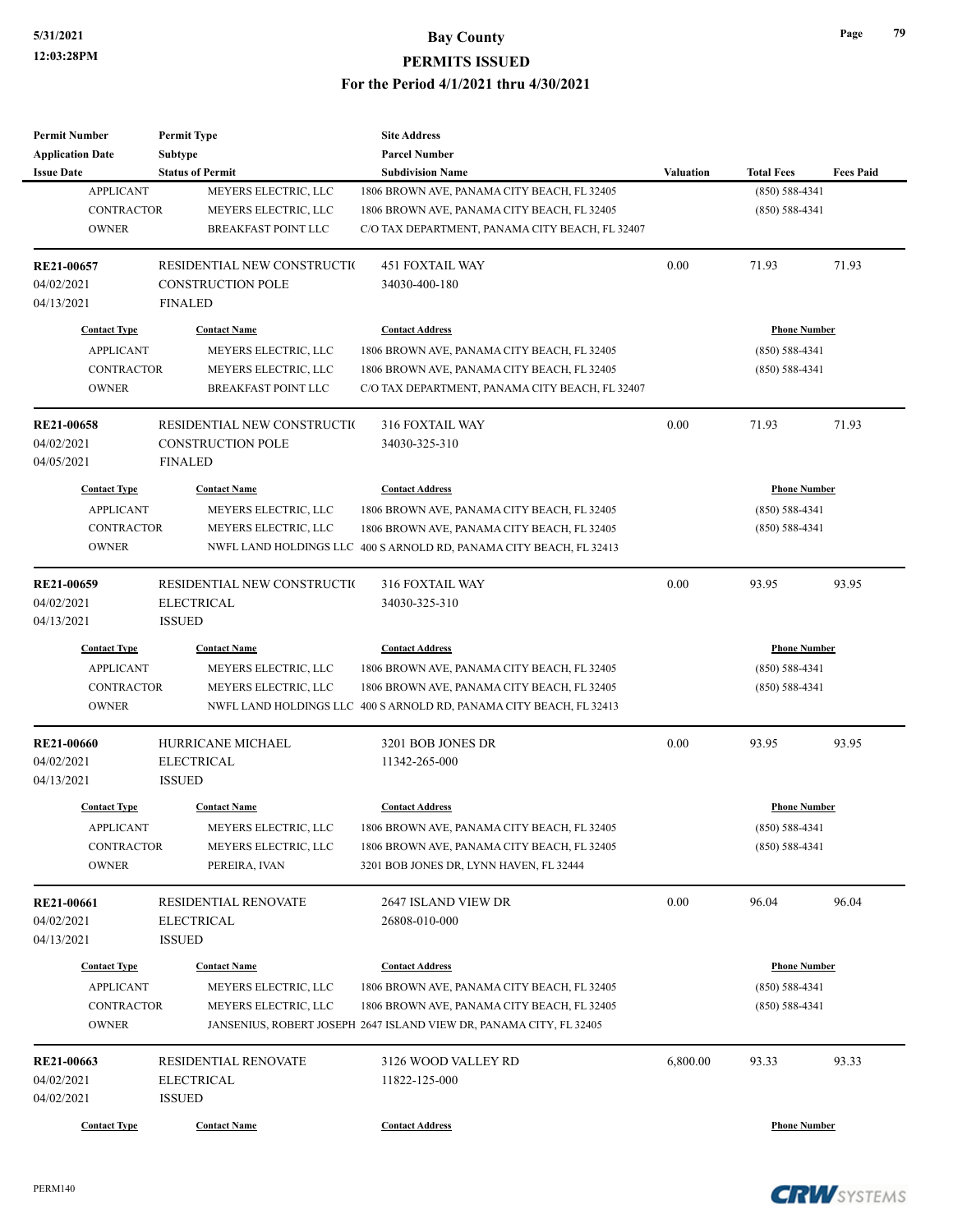| <b>Permit Number</b>    | <b>Permit Type</b>            | <b>Site Address</b>                                                   |                  |                     |                  |
|-------------------------|-------------------------------|-----------------------------------------------------------------------|------------------|---------------------|------------------|
| <b>Application Date</b> | <b>Subtype</b>                | <b>Parcel Number</b>                                                  |                  |                     |                  |
| <b>Issue Date</b>       | <b>Status of Permit</b>       | <b>Subdivision Name</b>                                               | <b>Valuation</b> | <b>Total Fees</b>   | <b>Fees Paid</b> |
| <b>APPLICANT</b>        | WHITTAKER ELECTRIC INC        | 3535 E ORLANDO RD, PANAMA CITY, FL 32404                              |                  | $(850)$ 763-6296    |                  |
| <b>CONTRACTOR</b>       | WHITTAKER ELECTRIC INC        | 3535 E ORLANDO RD, PANAMA CITY, FL 32404                              |                  | $(850)$ 763-6296    |                  |
| <b>OWNER</b>            |                               | WEBB, WILLIAM C & LISAA PO BOX 15187, PANAMA CITY, FL 32406           |                  |                     |                  |
| <b>RE21-00664</b>       | <b>RESIDENTIAL</b>            | 6719 OAKENSHAW DR                                                     | 0.00             | 70.00               | 70.00            |
| 04/02/2021              | <b>ELECTRICAL</b>             | 05264-103-000                                                         |                  |                     |                  |
| 04/02/2021              | <b>FINALED</b>                |                                                                       |                  |                     |                  |
| <b>Contact Type</b>     | <b>Contact Name</b>           | <b>Contact Address</b>                                                |                  | <b>Phone Number</b> |                  |
| <b>APPLICANT</b>        |                               | JERRY PYBUS ELECTRIC INC, PANAMA CITY, FL 32404                       |                  | $(850) 784 - 2766$  |                  |
| <b>CONTRACTOR</b>       |                               | JERRY PYBUS ELECTRIC INC, PANAMA CITY, FL 32404                       |                  | $(850) 784 - 2766$  |                  |
| <b>OWNER</b>            | PARKER, TIFFANY               | 6719 OAKENSHAW DRIVE, YOUNGSTOWN, FL 32466                            |                  |                     |                  |
| <b>RE21-00665</b>       | <b>RESIDENTIAL</b>            | 7619 GAINER BAYOU RD N                                                | 0.00             | 71.93               | 71.93            |
| 04/05/2021              | MH SERVICE POLE               | 07899-010-000                                                         |                  |                     |                  |
| 04/05/2021              | <b>FINALED</b>                |                                                                       |                  |                     |                  |
| <b>Contact Type</b>     | <b>Contact Name</b>           | <b>Contact Address</b>                                                |                  | <b>Phone Number</b> |                  |
| <b>APPLICANT</b>        |                               | FLORIDA METER POLE COMI 3436 GREY OAK WAY, MARIANNA, FL 32446         |                  | $(850) 526 - 2183$  |                  |
| <b>CONTRACTOR</b>       |                               | FLORIDA METER POLE COMI 3436 GREY OAK WAY, MARIANNA, FL 32446         |                  | $(850) 526 - 2183$  |                  |
| <b>OWNER</b>            | PEOPLES, KEVIN ETAL           | 7402 TALMADGE AVE, SOUTHPORT, FL 32409                                |                  |                     |                  |
|                         |                               |                                                                       |                  |                     |                  |
| <b>RE21-00666</b>       | RESIDENTIAL NEW CONSTRUCTIO   | 10922 PINE LOG RD                                                     | 15,000.00        | 88.88               | 88.88            |
| 04/05/2021              | <b>ELECTRICAL</b>             | 35056-020-000                                                         |                  |                     |                  |
| 04/05/2021              | <b>ISSUED</b>                 |                                                                       |                  |                     |                  |
| <b>Contact Type</b>     | <b>Contact Name</b>           | <b>Contact Address</b>                                                |                  | <b>Phone Number</b> |                  |
| <b>APPLICANT</b>        | <b>JVF ELECTRIC LLC</b>       | 123 N FOX AVENUE, PANAMA CITY, FL 32404                               |                  | $(850) 527 - 7466$  |                  |
| <b>CONTRACTOR</b>       | JVF ELECTRIC LLC              | 123 N FOX AVENUE, PANAMA CITY, FL 32404                               |                  | $(850)$ 527-7466    |                  |
| <b>OWNER</b>            |                               | HOSKINS, RICKEY JAMES & TAMYRA ANN HOSKINS, GREENVILLE, KY 42345      |                  |                     |                  |
| RE21-00667              | <b>RESIDENTIAL</b>            | 125 MALAGA PL                                                         | 1,000.00         | 71.93               | 71.93            |
| 04/06/2021              | POOL ELECTRICAL               | 37907-000-000                                                         |                  |                     |                  |
| 04/06/2021              | <b>ISSUED</b>                 |                                                                       |                  |                     |                  |
| <b>Contact Type</b>     | <b>Contact Name</b>           | <b>Contact Address</b>                                                |                  | <b>Phone Number</b> |                  |
| <b>APPLICANT</b>        | <b>J &amp; J ELECTRIC INC</b> | 846 OVERBROOK DR, FORT WALTON BEACH, FL 32547                         |                  | $(850) 585 - 8893$  |                  |
| <b>CONTRACTOR</b>       | J & J ELECTRIC INC            | 846 OVERBROOK DR, FORT WALTON BEACH, FL 32547                         |                  | $(850) 585 - 8893$  |                  |
| <b>OWNER</b>            |                               | DELBROOK, JACK W TRUSTE 125 MALAGA PLACE, PANAMA CITY BEACH, FL 32413 |                  |                     |                  |
| <b>RE21-00668</b>       | <b>RESIDENTIAL</b>            | 8831 ED LEE RD                                                        | 0.00             | 71.93               | 71.93            |
| 04/06/2021              | <b>MISC SERVICE POLE</b>      | 03806-050-000                                                         |                  |                     |                  |
| 04/06/2021              | <b>FINALED</b>                |                                                                       |                  |                     |                  |
| <b>Contact Type</b>     | <b>Contact Name</b>           | <b>Contact Address</b>                                                |                  | <b>Phone Number</b> |                  |
| <b>APPLICANT</b>        | PAMELA 819-9811               |                                                                       |                  |                     |                  |
| <b>CONTRACTOR</b>       | <b>OWNER/BUILDER</b>          | , ,                                                                   |                  |                     |                  |
| <b>OWNER</b>            |                               | , ,<br>HOOD, ROBERT J & PAMELA 8839 ED LEE RD, PANAMA CITY, FL 32404  |                  |                     |                  |
|                         |                               |                                                                       |                  |                     |                  |
| RE21-00669              | RESIDENTIAL ADDITION          | 202 WOODLAWN DR                                                       | 800.00           | 82.71               | 82.71            |
| 04/06/2021              | ELECTRICAL                    | 27384-000-000                                                         |                  |                     |                  |
| 04/06/2021              | <b>ISSUED</b>                 |                                                                       |                  |                     |                  |
| <b>Contact Type</b>     | <b>Contact Name</b>           | <b>Contact Address</b>                                                |                  | <b>Phone Number</b> |                  |

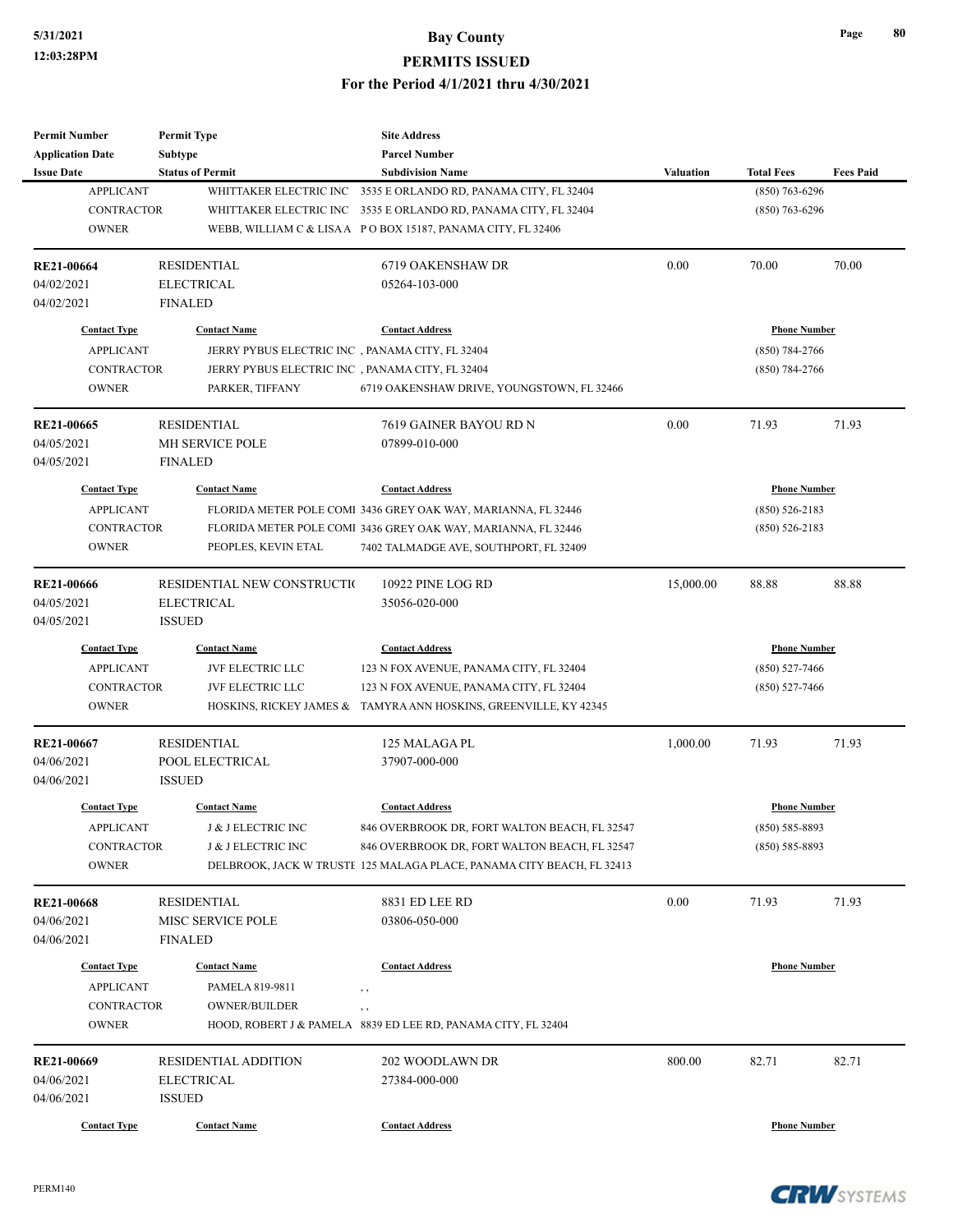#### **PERMITS ISSUED**

#### **For the Period 4/1/2021 thru 4/30/2021**

| <b>Permit Number</b>    | <b>Permit Type</b>      | <b>Site Address</b>                                                      |           |                     |                  |
|-------------------------|-------------------------|--------------------------------------------------------------------------|-----------|---------------------|------------------|
| <b>Application Date</b> | Subtype                 | <b>Parcel Number</b>                                                     |           |                     |                  |
| <b>Issue Date</b>       | <b>Status of Permit</b> | <b>Subdivision Name</b>                                                  | Valuation | <b>Total Fees</b>   | <b>Fees Paid</b> |
| <b>APPLICANT</b>        | <b>MICHAEL 455-7671</b> | , ,                                                                      |           |                     |                  |
| <b>CONTRACTOR</b>       | OWNER/BUILDER           | $, \, , \,$                                                              |           |                     |                  |
| <b>OWNER</b>            |                         | RYON, MICHAEL E & GAYE L 202 WOODLAWN DRIVE, PANAMA CITY BEACH, FL 32407 |           |                     |                  |
| <b>RE21-00670</b>       | <b>RESIDENTIAL</b>      | 21214 LAKEVIEW DR S                                                      | 1,900.00  | 80.00               | 80.00            |
| 04/06/2021              | <b>SERVICE REPAIR</b>   | 35370-526-000                                                            |           |                     |                  |
| 04/06/2021              | <b>FINALED</b>          |                                                                          |           |                     |                  |
| <b>Contact Type</b>     | <b>Contact Name</b>     | <b>Contact Address</b>                                                   |           | <b>Phone Number</b> |                  |
| <b>APPLICANT</b>        |                         | JERRY PYBUS ELECTRIC INC, PANAMA CITY, FL 32404                          |           | $(850)$ 784-2766    |                  |
| <b>CONTRACTOR</b>       |                         | JERRY PYBUS ELECTRIC INC, PANAMA CITY, FL 32404                          |           | $(850)$ 784-2766    |                  |
| <b>OWNER</b>            | CLARK, SUSAN HUNTER     | 214 WORTHINGTON LN, WARNER ROBINS, GA 31088                              |           |                     |                  |
| RE21-00671              | <b>RESIDENTIAL</b>      | 518 MOCKINGBIRD DR                                                       | 0.00      | 34.00               | 34.00            |
| 04/06/2021              | <b>ELECTRICAL</b>       | 06255-000-000                                                            |           |                     |                  |
| 04/06/2021              | <b>FINALED</b>          |                                                                          |           |                     |                  |
| <b>Contact Type</b>     | <b>Contact Name</b>     | <b>Contact Address</b>                                                   |           | <b>Phone Number</b> |                  |
| <b>APPLICANT</b>        | DYLAN 850-252-2114      |                                                                          |           |                     |                  |
| <b>CONTRACTOR</b>       | <b>OWNER/BUILDER</b>    | , ,                                                                      |           |                     |                  |
| <b>OWNER</b>            | STARCORP, LLC TRUSTEE   | $, \, , \,$<br>1117 S TYNDALL PKWY, PANAMA CITY, FL 32404                |           |                     |                  |
|                         |                         |                                                                          |           |                     |                  |
| RE21-00672              | <b>RESIDENTIAL</b>      | 3841 ALVA THOMAS RD                                                      | 301.00    | 80.00               | 80.00            |
| 04/07/2021              | <b>SERVICE REPAIR</b>   | 11916-001-000                                                            |           |                     |                  |
| 04/07/2021              | <b>FINALED</b>          |                                                                          |           |                     |                  |
| <b>Contact Type</b>     | <b>Contact Name</b>     | <b>Contact Address</b>                                                   |           | <b>Phone Number</b> |                  |
| <b>APPLICANT</b>        | JOHN 381-2466           | , ,                                                                      |           | $(850)$ 348-8473    |                  |
| <b>CONTRACTOR</b>       | <b>OWNER/BUILDER</b>    | $, \, , \,$                                                              |           |                     |                  |
| <b>OWNER</b>            | HALLER, JOHN &          | KIM DECATUR, PANAMA CITY, FL 32404                                       |           |                     |                  |
| RE21-00673              | <b>RESIDENTIAL</b>      | 8352 ANGIE CIR                                                           | 300.00    | 82.20               | 82.20            |
| 04/07/2021              | <b>SERVICE REPAIR</b>   | 05466-527-000                                                            |           |                     |                  |
| 04/07/2021              | <b>FINALED</b>          |                                                                          |           |                     |                  |
| <b>Contact Type</b>     | <b>Contact Name</b>     | <b>Contact Address</b>                                                   |           | <b>Phone Number</b> |                  |
| APPLICANT               | LEONARD 371-9869        | , ,                                                                      |           |                     |                  |
| CONTRACTOR              | <b>OWNER/BUILDER</b>    | $, \, , \,$                                                              |           |                     |                  |
| <b>OWNER</b>            | LEWIS, LEONARD LOU III  | 8342 ANGIE CIR, PANAMA CITY, FL 32404                                    |           |                     |                  |
| RE21-00674              | RESIDENTIAL RENOVATE    | 9542 STAUBER LN                                                          | 0.00      | 79.95               | 79.95            |
| 04/07/2021              | <b>ELECTRICAL</b>       | 05240-053-000                                                            |           |                     |                  |
| 04/07/2021              | <b>ISSUED</b>           |                                                                          |           |                     |                  |
|                         |                         |                                                                          |           |                     |                  |
| <b>Contact Type</b>     | <b>Contact Name</b>     | <b>Contact Address</b>                                                   |           | <b>Phone Number</b> |                  |
| <b>APPLICANT</b>        | JAMES 850-257-6337      | $, \, , \,$                                                              |           |                     |                  |
| CONTRACTOR              | <b>OWNER/BUILDER</b>    | $, \, , \,$                                                              |           |                     |                  |
| <b>OWNER</b>            |                         | PITTMAN, JAMES W & TERRI 9542 STAUBER LANE, YOUNGSTOWN, FL 32466         |           |                     |                  |
| RE21-00675              | <b>RESIDENTIAL</b>      | <b>402 KATHERINE AVE N</b>                                               | 810.00    | 79.63               | 79.63            |
| 04/07/2021              | <b>ELECTRICAL</b>       | 06283-010-000                                                            |           |                     |                  |
| 04/07/2021              | <b>ISSUED</b>           |                                                                          |           |                     |                  |
| <b>Contact Type</b>     | <b>Contact Name</b>     | <b>Contact Address</b>                                                   |           | <b>Phone Number</b> |                  |



**Page 81**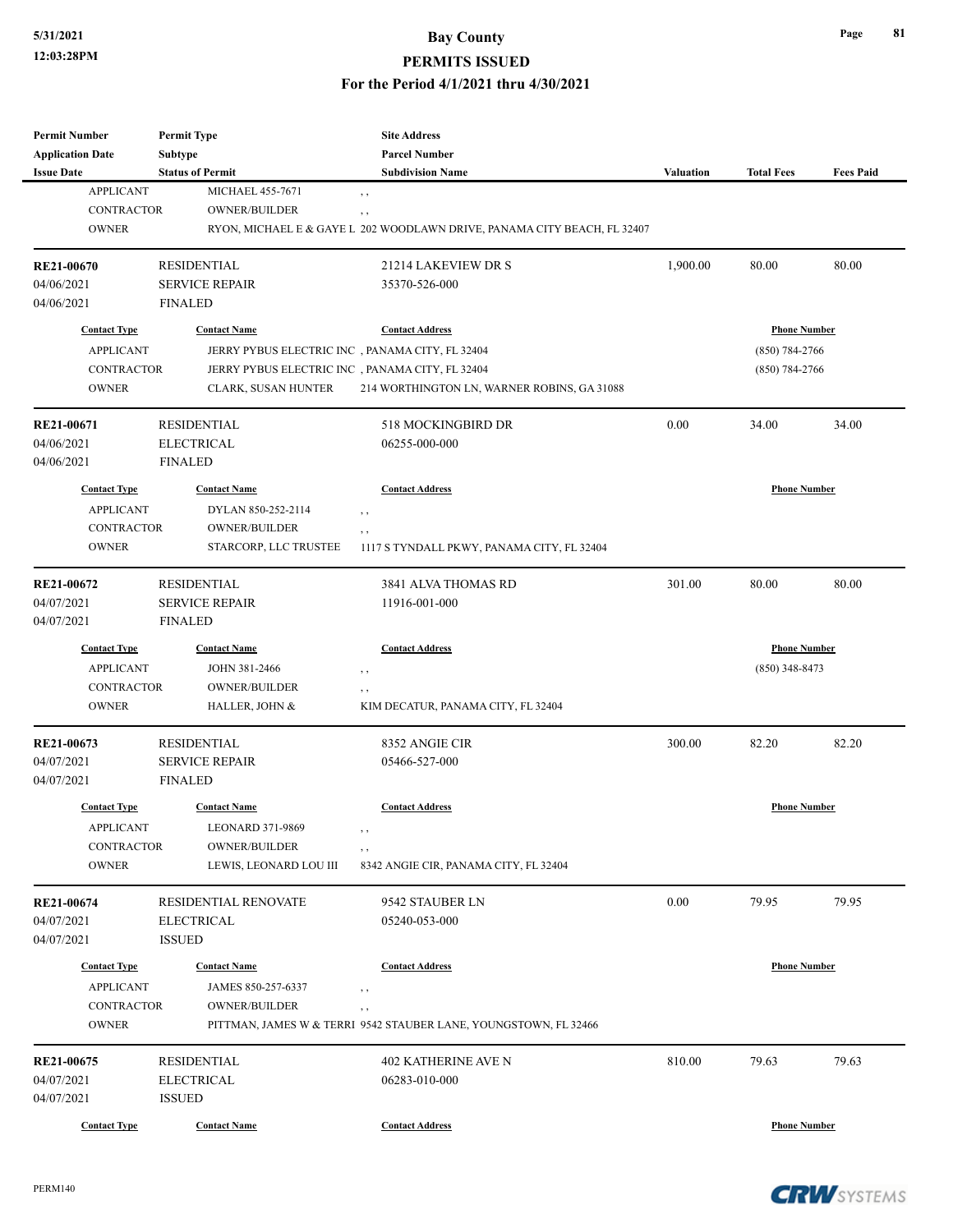## **PERMITS ISSUED**

**For the Period 4/1/2021 thru 4/30/2021**

| <b>Permit Number</b>    | <b>Permit Type</b>          | <b>Site Address</b>                                               |                  |                     |                  |
|-------------------------|-----------------------------|-------------------------------------------------------------------|------------------|---------------------|------------------|
| <b>Application Date</b> | <b>Subtype</b>              | <b>Parcel Number</b>                                              |                  |                     |                  |
| <b>Issue Date</b>       | <b>Status of Permit</b>     | <b>Subdivision Name</b>                                           | <b>Valuation</b> | <b>Total Fees</b>   | <b>Fees Paid</b> |
| <b>APPLICANT</b>        | <b>STEVEN 381-8510</b>      | , ,                                                               |                  |                     |                  |
| <b>CONTRACTOR</b>       | <b>OWNER/BUILDER</b>        | , ,                                                               |                  |                     |                  |
| <b>OWNER</b>            | MORSE, STEVEN DANIEL        | 402 N KATHERINE AVE, PANAMA CITY, FL 32404                        |                  |                     |                  |
| RE21-00676              | <b>RESIDENTIAL</b>          | <b>DEEP SPRINGS RD</b>                                            | 0.00             | 70.00               | 70.00            |
| 04/08/2021              | MISC SERVICE POLE           | 00617-011-010                                                     |                  |                     |                  |
| 04/08/2021              | <b>FINALED</b>              |                                                                   |                  |                     |                  |
| <b>Contact Type</b>     | <b>Contact Name</b>         | <b>Contact Address</b>                                            |                  | <b>Phone Number</b> |                  |
| <b>APPLICANT</b>        | <b>OWNER/BUILDER</b>        | $, \, , \,$                                                       |                  |                     |                  |
| <b>CONTRACTOR</b>       | <b>OWNER/BUILDER</b>        | , ,                                                               |                  |                     |                  |
| <b>OWNER</b>            | PETTIS, JOHN R & ELLEN L    | 19334 DEEP SPRINGS RD, FOUNTAIN, FL 32438                         |                  |                     |                  |
| RE21-00677              | <b>RESIDENTIAL</b>          |                                                                   | 0.00             | 71.93               | 71.93            |
|                         |                             | 6736 CAMP FLOWERS RD                                              |                  |                     |                  |
| 04/08/2021              | MISC SERVICE POLE           | 05287-008-000                                                     |                  |                     |                  |
| 04/08/2021              | <b>FINALED</b>              |                                                                   |                  |                     |                  |
| <b>Contact Type</b>     | <b>Contact Name</b>         | <b>Contact Address</b>                                            |                  | <b>Phone Number</b> |                  |
| <b>APPLICANT</b>        | Judith 890-8235             | , ,                                                               |                  |                     |                  |
| <b>CONTRACTOR</b>       | <b>OWNER/BUILDER</b>        | $, \, , \,$                                                       |                  |                     |                  |
| <b>OWNER</b>            | CARTY, JUDITH GOZO          | 107 H.L. SUDDUTH DR, PANAMA CITY, FL 32404                        |                  |                     |                  |
| RE21-00678              | RESIDENTIAL NEW CONSTRUCTIO | 353 CONFIDENCE WAY                                                | 0.00             | 71.93               | 71.93            |
| 04/08/2021              | <b>ELECTRICAL</b>           | 08428-150-080                                                     |                  |                     |                  |
|                         |                             |                                                                   |                  |                     |                  |
| 04/08/2021              | <b>ISSUED</b>               |                                                                   |                  |                     |                  |
| <b>Contact Type</b>     | <b>Contact Name</b>         | <b>Contact Address</b>                                            |                  | <b>Phone Number</b> |                  |
| <b>APPLICANT</b>        | OWNER/BUILDER               | , ,                                                               |                  |                     |                  |
| <b>CONTRACTOR</b>       | OWNER/BUILDER               | , ,                                                               |                  |                     |                  |
| <b>OWNER</b>            |                             | CLARK, KRAMER T & MACK ETAL, PANAMA CITY, FL 32409                |                  |                     |                  |
| RE21-00679              | <b>RESIDENTIAL</b>          | 5245 STEWART DR                                                   | 2,000.00         | 82.20               | 82.20            |
| 04/08/2021              | <b>SERVICE REPAIR</b>       | 05862-010-007                                                     |                  |                     |                  |
| 04/08/2021              | <b>FINALED</b>              |                                                                   |                  |                     |                  |
| <b>Contact Type</b>     | <b>Contact Name</b>         | <b>Contact Address</b>                                            |                  | <b>Phone Number</b> |                  |
|                         |                             |                                                                   |                  |                     |                  |
| <b>APPLICANT</b>        |                             | FUNKY'S ELECTRICAL LLC 5924 ASHTON WOODS CIRCLE, MILTON, FL 32570 |                  | $(850)$ 207-1800    |                  |
| <b>CONTRACTOR</b>       | FUNKY'S ELECTRICAL LLC      | 5924 ASHTON WOODS CIRCLE, MILTON, FL 32570                        |                  | $(850)$ 207-1800    |                  |
| <b>OWNER</b>            | RIVERAS, DANNIEL LEE        | PO BOX 32122, PANAMA CITY BEACH, FL 32407                         |                  |                     |                  |
| <b>RE21-00680</b>       | RESIDENTIAL RENOVATE        | 6211 THOMAS DR 310                                                | 796.40           | 79.63               | 79.63            |
| 04/08/2021              | <b>ELECTRICAL</b>           | 30569-158-000                                                     |                  |                     |                  |
| 04/09/2021              | <b>ISSUED</b>               |                                                                   |                  |                     |                  |
| <b>Contact Type</b>     | <b>Contact Name</b>         | <b>Contact Address</b>                                            |                  | <b>Phone Number</b> |                  |
| <b>APPLICANT</b>        |                             | PEADEN AIR CONDITIONING 620 W BALDWIN RD, Panama City, Fl 32405   |                  | $(850) 872 - 1004$  |                  |
| <b>CONTRACTOR</b>       |                             | PEADEN AIR CONDITIONING 620 W BALDWIN RD, Panama City, Fl 32405   |                  | $(850) 872 - 1004$  |                  |
| <b>OWNER</b>            | PIERCE, MAX T JR            | 274 COUNCIL LANE, RINGGOLD, GA 30736                              |                  |                     |                  |
|                         |                             |                                                                   |                  |                     |                  |
| RE21-00681              | <b>RESIDENTIAL</b>          | 18110 GOWAN RD                                                    | 300.00           | 71.93               | 71.93            |
| 04/09/2021              | MISC SERVICE POLE           | 01214-010-000                                                     |                  |                     |                  |
| 04/09/2021              | <b>ISSUED</b>               |                                                                   |                  |                     |                  |
| <b>Contact Type</b>     | <b>Contact Name</b>         | <b>Contact Address</b>                                            |                  | <b>Phone Number</b> |                  |
|                         |                             |                                                                   |                  |                     |                  |



**Page 82**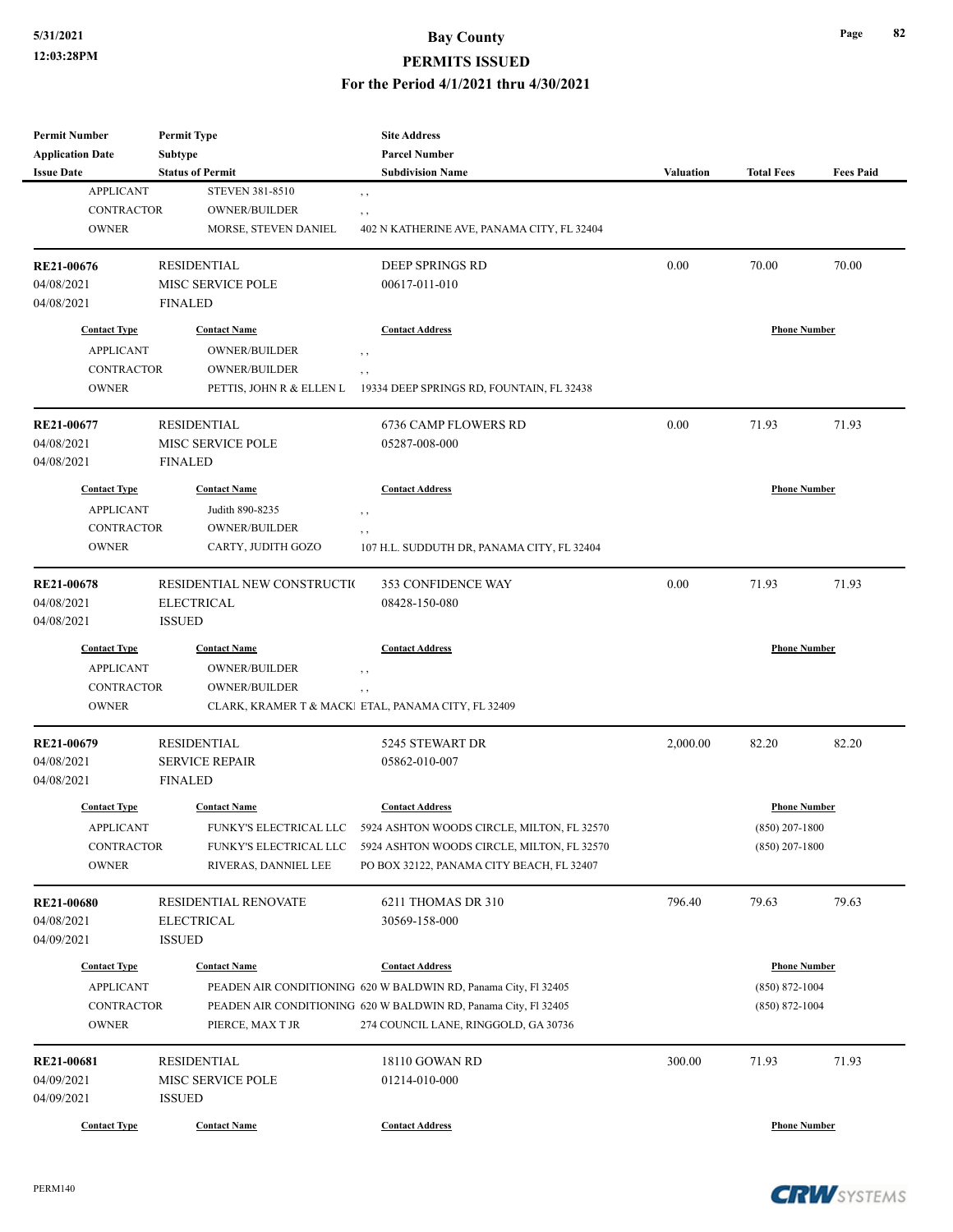#### **PERMITS ISSUED**

#### **For the Period 4/1/2021 thru 4/30/2021**

| <b>Permit Number</b>    | <b>Permit Type</b>          | <b>Site Address</b>                                                            |                  |                     |                  |
|-------------------------|-----------------------------|--------------------------------------------------------------------------------|------------------|---------------------|------------------|
| <b>Application Date</b> | <b>Subtype</b>              | <b>Parcel Number</b>                                                           |                  |                     |                  |
| <b>Issue Date</b>       | <b>Status of Permit</b>     | <b>Subdivision Name</b>                                                        | <b>Valuation</b> | <b>Total Fees</b>   | <b>Fees Paid</b> |
| <b>APPLICANT</b>        | <b>MELCHOR 324-1709</b>     | , ,                                                                            |                  |                     |                  |
| <b>CONTRACTOR</b>       | <b>OWNER/BUILDER</b>        | , ,                                                                            |                  |                     |                  |
| <b>OWNER</b>            | BLAS, MELCHOR LOPEZ         | E! 1511 FOSTER AVE, PANAMA CITY, FL 32405                                      |                  |                     |                  |
| RE21-00682              | <b>RESIDENTIAL</b>          | 18110 GOWAN RD                                                                 | 200.00           | 82.20               | 82.20            |
| 04/09/2021              | <b>ELECTRICAL</b>           | 01214-010-000                                                                  |                  |                     |                  |
| 04/09/2021              | <b>ISSUED</b>               |                                                                                |                  |                     |                  |
| <b>Contact Type</b>     | <b>Contact Name</b>         | <b>Contact Address</b>                                                         |                  | <b>Phone Number</b> |                  |
| <b>APPLICANT</b>        | <b>MELCOR 324-1709</b>      | , ,                                                                            |                  |                     |                  |
| <b>CONTRACTOR</b>       | <b>OWNER/BUILDER</b>        | , ,                                                                            |                  |                     |                  |
| <b>OWNER</b>            | BLAS, MELCHOR LOPEZ         | E 1511 FOSTER AVE, PANAMA CITY, FL 32405                                       |                  |                     |                  |
| RE21-00683              | RESIDENTIAL NEW CONSTRUCTIO | 21505 PALM AVE                                                                 | 0.00             | 70.00               | 70.00            |
| 04/09/2021              | <b>CONSTRUCTION POLE</b>    | 35673-030-000                                                                  |                  |                     |                  |
| 04/09/2021              | <b>FINALED</b>              |                                                                                |                  |                     |                  |
| <b>Contact Type</b>     | <b>Contact Name</b>         | <b>Contact Address</b>                                                         |                  | <b>Phone Number</b> |                  |
| <b>APPLICANT</b>        | BRYND ELECTRIC LLC          | 2101 CLINE LANE, PANAMA CITY, FL 32404                                         |                  | $(850)$ 819-0823    |                  |
| CONTRACTOR              | BRYND ELECTRIC LLC          | 2101 CLINE LANE, PANAMA CITY, FL 32404                                         |                  | $(850)$ 819-0823    |                  |
| <b>OWNER</b>            | BRYND CONTRACTORS INC       | 2103 CLINE LN, PANAMA CITY, FL 32404                                           |                  |                     |                  |
|                         |                             |                                                                                |                  |                     |                  |
| <b>RE21-00684</b>       | RESIDENTIAL NEW CONSTRUCTIO | 21505 PALM AVE                                                                 | 0.00             | 88.40               | 88.40            |
| 04/09/2021              | <b>ELECTRICAL</b>           | 35673-030-000                                                                  |                  |                     |                  |
| 04/09/2021              | <b>ISSUED</b>               |                                                                                |                  |                     |                  |
| <b>Contact Type</b>     | <b>Contact Name</b>         | <b>Contact Address</b>                                                         |                  | <b>Phone Number</b> |                  |
| <b>APPLICANT</b>        | BRYND ELECTRIC LLC          | 2101 CLINE LANE, PANAMA CITY, FL 32404                                         |                  | $(850)$ 819-0823    |                  |
| <b>CONTRACTOR</b>       | BRYND ELECTRIC LLC          | 2101 CLINE LANE, PANAMA CITY, FL 32404                                         |                  | $(850)$ 819-0823    |                  |
| <b>OWNER</b>            | BRYND CONTRACTORS INC       | 2103 CLINE LN, PANAMA CITY, FL 32404                                           |                  |                     |                  |
| <b>RE21-00685</b>       | <b>RESIDENTIAL RENOVATE</b> | 681 SEA OTTER DR                                                               | 7,000.00         | 84.10               | 84.10            |
| 04/09/2021              | <b>ELECTRICAL</b>           | 31458-070-000                                                                  |                  |                     |                  |
| 04/09/2021              | <b>ISSUED</b>               |                                                                                |                  |                     |                  |
| <b>Contact Type</b>     | <b>Contact Name</b>         | <b>Contact Address</b>                                                         |                  | <b>Phone Number</b> |                  |
| <b>APPLICANT</b>        | JOSEPH 706-436-9480         |                                                                                |                  |                     |                  |
| <b>CONTRACTOR</b>       | OWNER/BUILDER               | , ,                                                                            |                  |                     |                  |
| <b>OWNER</b>            |                             | LAVALLE, JOSEPH W & SHEII 285 WOLF DEN ROAD, ROYSTON, GA 30662                 |                  |                     |                  |
| <b>RE21-00686</b>       | <b>RESIDENTIAL</b>          | 21317 HILLTOP AVE                                                              | 1,350.00         | 71.93               | 71.93            |
| 04/09/2021              | POOL ELECTRICAL             | 35527-000-000                                                                  |                  |                     |                  |
| 04/09/2021              | <b>ISSUED</b>               |                                                                                |                  |                     |                  |
| <b>Contact Type</b>     | <b>Contact Name</b>         | <b>Contact Address</b>                                                         |                  | <b>Phone Number</b> |                  |
| <b>APPLICANT</b>        | BRYND ELECTRIC LLC          | 2101 CLINE LANE, PANAMA CITY, FL 32404                                         |                  | $(850)$ 819-0823    |                  |
| CONTRACTOR              | <b>BRYND ELECTRIC LLC</b>   | 2101 CLINE LANE, PANAMA CITY, FL 32404                                         |                  | $(850) 819 - 0823$  |                  |
| <b>OWNER</b>            |                             | CRUZ, NARLITO V & ALICIA 7107 ATACSCADERO LNTALLAHASSEE, TALLAHASSEE, FL 23217 |                  |                     |                  |
| RE21-00687              | <b>RESIDENTIAL</b>          | 919 HURST CT                                                                   | 1,350.00         | 71.93               | 71.93            |
| 04/09/2021              | POOL ELECTRICAL             | 06000-120-000                                                                  |                  |                     |                  |
| 04/09/2021              | $\operatorname{ISSUED}$     |                                                                                |                  |                     |                  |
| <b>Contact Type</b>     | <b>Contact Name</b>         | <b>Contact Address</b>                                                         |                  | <b>Phone Number</b> |                  |
|                         |                             |                                                                                |                  |                     |                  |

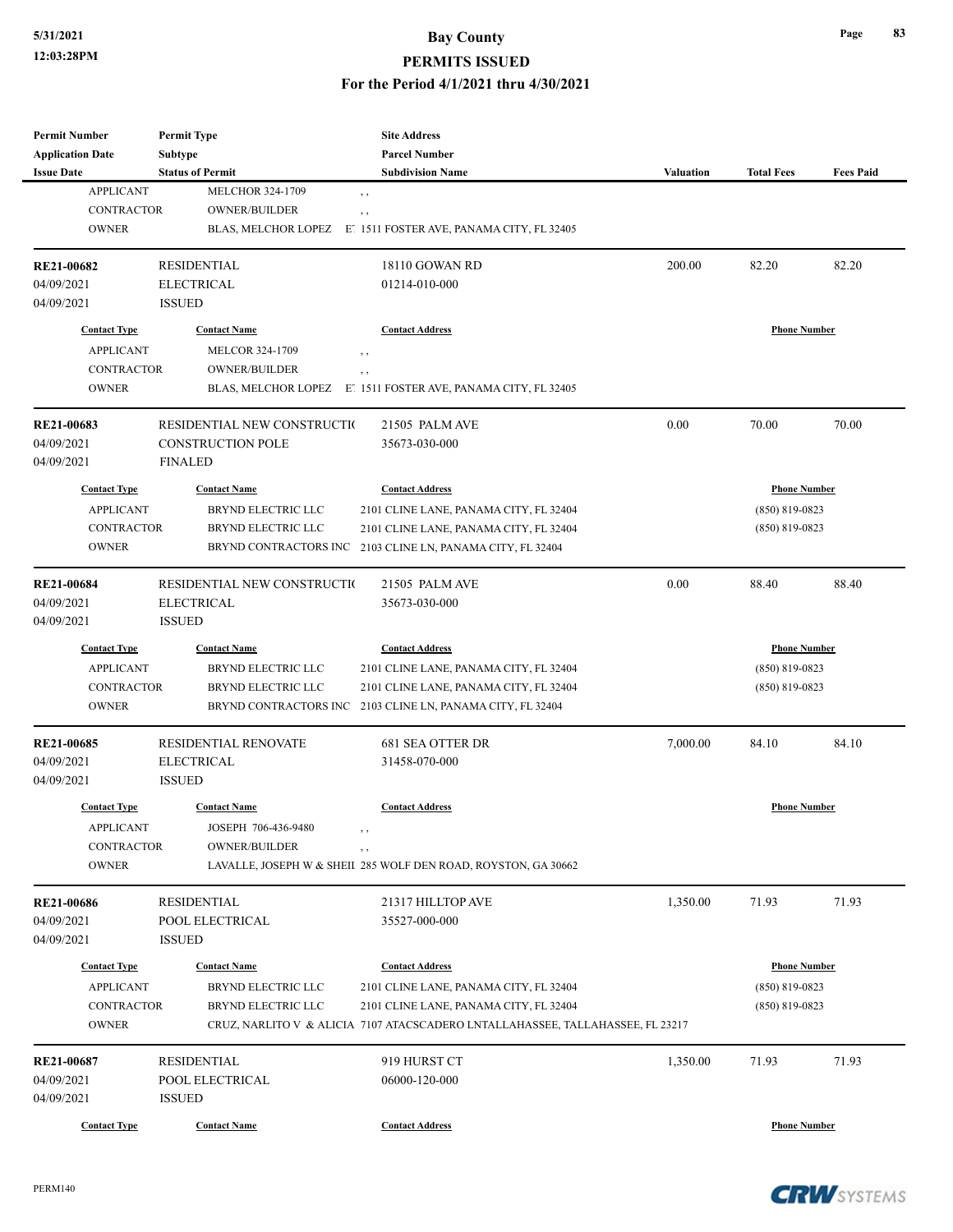| <b>Parcel Number</b><br>Subtype<br><b>Status of Permit</b><br><b>Fees Paid</b><br><b>Issue Date</b><br><b>Subdivision Name</b><br><b>Valuation</b><br><b>Total Fees</b><br><b>APPLICANT</b><br><b>BRYND ELECTRIC LLC</b><br>$(850) 819 - 0823$<br>2101 CLINE LANE, PANAMA CITY, FL 32404<br><b>CONTRACTOR</b><br><b>BRYND ELECTRIC LLC</b><br>2101 CLINE LANE, PANAMA CITY, FL 32404<br>$(850) 819 - 0823$<br><b>OWNER</b><br>WELLS, STEVEN P<br>919 HURST COURT, PANAMA CITY, FL 32404<br>RESIDENTIAL NEW CONSTRUCTIO<br><b>109 LAKE MERIAL SHORES DR</b><br>3,200.00<br>82.43<br>82.43<br><b>ELECTRICAL</b><br>07504-109-000<br><b>FINALED</b><br><b>Contact Type</b><br><b>Contact Name</b><br><b>Contact Address</b><br><b>Phone Number</b><br><b>APPLICANT</b><br><b>BRYND ELECTRIC LLC</b><br>2101 CLINE LANE, PANAMA CITY, FL 32404<br>$(850) 819 - 0823$<br><b>CONTRACTOR</b><br><b>BRYND ELECTRIC LLC</b><br>2101 CLINE LANE, PANAMA CITY, FL 32404<br>$(850)$ 819-0823<br><b>OWNER</b><br>109 LAKE MERIAL SHORES DR, PANAMA CITY, FL 32409<br>HOPE, DANIEL LUNA<br>0.00<br>71.93<br>71.93<br>RESIDENTIAL NEW CONSTRUCTIO<br>4338 MAGNOLIA BEACH RD<br><b>CONSTRUCTION POLE</b><br>31242-000-000<br><b>FINALED</b><br><b>Contact Type</b><br><b>Contact Name</b><br><b>Phone Number</b><br><b>Contact Address</b><br><b>APPLICANT</b><br>ADVANCED ELEC SVCS OF B PO BOX 9038, Panama City Beach, FL 32417<br>$(850)$ 234-3782<br>CONTRACTOR<br>ADVANCED ELEC SVCS OF B P O BOX 9038, Panama City Beach, FL 32417<br>$(850)$ 234-3782<br><b>OWNER</b><br>RAY, DAVID KRISTOPHER<br>PO BOX 9534, PANAMA CITY BEACH, FL 32417<br>RESIDENTIAL NEW CONSTRUCTIO<br>8204 SOUTH LAGOON DR<br>0.00<br>71.93<br>71.93<br>04/10/2021<br><b>CONSTRUCTION POLE</b><br>30196-068-000<br><b>FINALED</b><br>04/13/2021<br><b>Contact Type</b><br><b>Phone Number</b><br><b>Contact Name</b><br><b>Contact Address</b><br><b>APPLICANT</b><br>RESOTA BEACH ELECTRIC "I 3817 LONG RD, Panama City, FL 32409<br>$(850) 571 - 5228$<br>CONTRACTOR<br>RESOTA BEACH ELECTRIC "I 3817 LONG RD, Panama City, FL 32409<br>$(850) 571 - 5228$<br><b>OWNER</b><br>STANFORD, WILLIAM B & AN 16343 CONNEMARA LANE, SPRING HILL, FL 34610<br>0.00<br>82.20<br>82.20<br><b>RESIDENTIAL</b><br>16600 KATHY LN<br><b>SERVICE REPAIR</b><br>02806-000-000<br><b>FINALED</b><br><b>Contact Address</b><br><b>Phone Number</b><br><b>Contact Type</b><br><b>Contact Name</b><br><b>APPLICANT</b><br>Krystle 625-5793<br>, ,<br>CONTRACTOR<br>OWNER/BUILDER<br>, ,<br><b>OWNER</b><br>BRIDGES, FRANCES MARIE E 2616 ASHLEE WAY, LYNN HAVEN, FL 32444<br>91.60<br>RESIDENTIAL NEW CONSTRUCTIO<br>320 K KOURT<br>2,000.00<br>91.60<br><b>ELECTRICAL</b><br>35364-000-000<br><b>ISSUED</b><br><b>Contact Name</b><br><b>Phone Number</b><br><b>Contact Type</b><br><b>Contact Address</b><br><b>APPLICANT</b><br>ROBERT 532-0864<br>, ,<br><b>CONTRACTOR</b><br><b>OWNER/BUILDER</b><br>, ,<br><b>OWNER</b><br>MERRITT, LA DONNE<br>282 SOUTH ARNOLD RD, PANAMA CITY BEACH, FL 32413<br>RESIDENTIAL RENOVATE<br>90.13<br>90.13<br>1724 WAHOO CIR<br>2,000.00<br><b>ELECTRICAL</b><br>30933-713-000<br><b>ISSUED</b><br><b>Contact Type</b><br><b>Contact Name</b><br><b>Contact Address</b><br><b>Phone Number</b> | <b>Permit Number</b>    | <b>Permit Type</b> | <b>Site Address</b> |  |  |
|------------------------------------------------------------------------------------------------------------------------------------------------------------------------------------------------------------------------------------------------------------------------------------------------------------------------------------------------------------------------------------------------------------------------------------------------------------------------------------------------------------------------------------------------------------------------------------------------------------------------------------------------------------------------------------------------------------------------------------------------------------------------------------------------------------------------------------------------------------------------------------------------------------------------------------------------------------------------------------------------------------------------------------------------------------------------------------------------------------------------------------------------------------------------------------------------------------------------------------------------------------------------------------------------------------------------------------------------------------------------------------------------------------------------------------------------------------------------------------------------------------------------------------------------------------------------------------------------------------------------------------------------------------------------------------------------------------------------------------------------------------------------------------------------------------------------------------------------------------------------------------------------------------------------------------------------------------------------------------------------------------------------------------------------------------------------------------------------------------------------------------------------------------------------------------------------------------------------------------------------------------------------------------------------------------------------------------------------------------------------------------------------------------------------------------------------------------------------------------------------------------------------------------------------------------------------------------------------------------------------------------------------------------------------------------------------------------------------------------------------------------------------------------------------------------------------------------------------------------------------------------------------------------------------------------------------------------------------------------------------------------------------------------------------------------------------------------------------------------------------------------------------------------------------------------------------------------------------------------------------------------------------------------|-------------------------|--------------------|---------------------|--|--|
|                                                                                                                                                                                                                                                                                                                                                                                                                                                                                                                                                                                                                                                                                                                                                                                                                                                                                                                                                                                                                                                                                                                                                                                                                                                                                                                                                                                                                                                                                                                                                                                                                                                                                                                                                                                                                                                                                                                                                                                                                                                                                                                                                                                                                                                                                                                                                                                                                                                                                                                                                                                                                                                                                                                                                                                                                                                                                                                                                                                                                                                                                                                                                                                                                                                                                    | <b>Application Date</b> |                    |                     |  |  |
|                                                                                                                                                                                                                                                                                                                                                                                                                                                                                                                                                                                                                                                                                                                                                                                                                                                                                                                                                                                                                                                                                                                                                                                                                                                                                                                                                                                                                                                                                                                                                                                                                                                                                                                                                                                                                                                                                                                                                                                                                                                                                                                                                                                                                                                                                                                                                                                                                                                                                                                                                                                                                                                                                                                                                                                                                                                                                                                                                                                                                                                                                                                                                                                                                                                                                    |                         |                    |                     |  |  |
|                                                                                                                                                                                                                                                                                                                                                                                                                                                                                                                                                                                                                                                                                                                                                                                                                                                                                                                                                                                                                                                                                                                                                                                                                                                                                                                                                                                                                                                                                                                                                                                                                                                                                                                                                                                                                                                                                                                                                                                                                                                                                                                                                                                                                                                                                                                                                                                                                                                                                                                                                                                                                                                                                                                                                                                                                                                                                                                                                                                                                                                                                                                                                                                                                                                                                    |                         |                    |                     |  |  |
|                                                                                                                                                                                                                                                                                                                                                                                                                                                                                                                                                                                                                                                                                                                                                                                                                                                                                                                                                                                                                                                                                                                                                                                                                                                                                                                                                                                                                                                                                                                                                                                                                                                                                                                                                                                                                                                                                                                                                                                                                                                                                                                                                                                                                                                                                                                                                                                                                                                                                                                                                                                                                                                                                                                                                                                                                                                                                                                                                                                                                                                                                                                                                                                                                                                                                    |                         |                    |                     |  |  |
|                                                                                                                                                                                                                                                                                                                                                                                                                                                                                                                                                                                                                                                                                                                                                                                                                                                                                                                                                                                                                                                                                                                                                                                                                                                                                                                                                                                                                                                                                                                                                                                                                                                                                                                                                                                                                                                                                                                                                                                                                                                                                                                                                                                                                                                                                                                                                                                                                                                                                                                                                                                                                                                                                                                                                                                                                                                                                                                                                                                                                                                                                                                                                                                                                                                                                    |                         |                    |                     |  |  |
|                                                                                                                                                                                                                                                                                                                                                                                                                                                                                                                                                                                                                                                                                                                                                                                                                                                                                                                                                                                                                                                                                                                                                                                                                                                                                                                                                                                                                                                                                                                                                                                                                                                                                                                                                                                                                                                                                                                                                                                                                                                                                                                                                                                                                                                                                                                                                                                                                                                                                                                                                                                                                                                                                                                                                                                                                                                                                                                                                                                                                                                                                                                                                                                                                                                                                    | <b>RE21-00688</b>       |                    |                     |  |  |
|                                                                                                                                                                                                                                                                                                                                                                                                                                                                                                                                                                                                                                                                                                                                                                                                                                                                                                                                                                                                                                                                                                                                                                                                                                                                                                                                                                                                                                                                                                                                                                                                                                                                                                                                                                                                                                                                                                                                                                                                                                                                                                                                                                                                                                                                                                                                                                                                                                                                                                                                                                                                                                                                                                                                                                                                                                                                                                                                                                                                                                                                                                                                                                                                                                                                                    | 04/09/2021              |                    |                     |  |  |
|                                                                                                                                                                                                                                                                                                                                                                                                                                                                                                                                                                                                                                                                                                                                                                                                                                                                                                                                                                                                                                                                                                                                                                                                                                                                                                                                                                                                                                                                                                                                                                                                                                                                                                                                                                                                                                                                                                                                                                                                                                                                                                                                                                                                                                                                                                                                                                                                                                                                                                                                                                                                                                                                                                                                                                                                                                                                                                                                                                                                                                                                                                                                                                                                                                                                                    | 04/09/2021              |                    |                     |  |  |
|                                                                                                                                                                                                                                                                                                                                                                                                                                                                                                                                                                                                                                                                                                                                                                                                                                                                                                                                                                                                                                                                                                                                                                                                                                                                                                                                                                                                                                                                                                                                                                                                                                                                                                                                                                                                                                                                                                                                                                                                                                                                                                                                                                                                                                                                                                                                                                                                                                                                                                                                                                                                                                                                                                                                                                                                                                                                                                                                                                                                                                                                                                                                                                                                                                                                                    |                         |                    |                     |  |  |
|                                                                                                                                                                                                                                                                                                                                                                                                                                                                                                                                                                                                                                                                                                                                                                                                                                                                                                                                                                                                                                                                                                                                                                                                                                                                                                                                                                                                                                                                                                                                                                                                                                                                                                                                                                                                                                                                                                                                                                                                                                                                                                                                                                                                                                                                                                                                                                                                                                                                                                                                                                                                                                                                                                                                                                                                                                                                                                                                                                                                                                                                                                                                                                                                                                                                                    |                         |                    |                     |  |  |
|                                                                                                                                                                                                                                                                                                                                                                                                                                                                                                                                                                                                                                                                                                                                                                                                                                                                                                                                                                                                                                                                                                                                                                                                                                                                                                                                                                                                                                                                                                                                                                                                                                                                                                                                                                                                                                                                                                                                                                                                                                                                                                                                                                                                                                                                                                                                                                                                                                                                                                                                                                                                                                                                                                                                                                                                                                                                                                                                                                                                                                                                                                                                                                                                                                                                                    |                         |                    |                     |  |  |
|                                                                                                                                                                                                                                                                                                                                                                                                                                                                                                                                                                                                                                                                                                                                                                                                                                                                                                                                                                                                                                                                                                                                                                                                                                                                                                                                                                                                                                                                                                                                                                                                                                                                                                                                                                                                                                                                                                                                                                                                                                                                                                                                                                                                                                                                                                                                                                                                                                                                                                                                                                                                                                                                                                                                                                                                                                                                                                                                                                                                                                                                                                                                                                                                                                                                                    |                         |                    |                     |  |  |
|                                                                                                                                                                                                                                                                                                                                                                                                                                                                                                                                                                                                                                                                                                                                                                                                                                                                                                                                                                                                                                                                                                                                                                                                                                                                                                                                                                                                                                                                                                                                                                                                                                                                                                                                                                                                                                                                                                                                                                                                                                                                                                                                                                                                                                                                                                                                                                                                                                                                                                                                                                                                                                                                                                                                                                                                                                                                                                                                                                                                                                                                                                                                                                                                                                                                                    | <b>RE21-00690</b>       |                    |                     |  |  |
|                                                                                                                                                                                                                                                                                                                                                                                                                                                                                                                                                                                                                                                                                                                                                                                                                                                                                                                                                                                                                                                                                                                                                                                                                                                                                                                                                                                                                                                                                                                                                                                                                                                                                                                                                                                                                                                                                                                                                                                                                                                                                                                                                                                                                                                                                                                                                                                                                                                                                                                                                                                                                                                                                                                                                                                                                                                                                                                                                                                                                                                                                                                                                                                                                                                                                    | 04/10/2021              |                    |                     |  |  |
|                                                                                                                                                                                                                                                                                                                                                                                                                                                                                                                                                                                                                                                                                                                                                                                                                                                                                                                                                                                                                                                                                                                                                                                                                                                                                                                                                                                                                                                                                                                                                                                                                                                                                                                                                                                                                                                                                                                                                                                                                                                                                                                                                                                                                                                                                                                                                                                                                                                                                                                                                                                                                                                                                                                                                                                                                                                                                                                                                                                                                                                                                                                                                                                                                                                                                    | 04/22/2021              |                    |                     |  |  |
|                                                                                                                                                                                                                                                                                                                                                                                                                                                                                                                                                                                                                                                                                                                                                                                                                                                                                                                                                                                                                                                                                                                                                                                                                                                                                                                                                                                                                                                                                                                                                                                                                                                                                                                                                                                                                                                                                                                                                                                                                                                                                                                                                                                                                                                                                                                                                                                                                                                                                                                                                                                                                                                                                                                                                                                                                                                                                                                                                                                                                                                                                                                                                                                                                                                                                    |                         |                    |                     |  |  |
|                                                                                                                                                                                                                                                                                                                                                                                                                                                                                                                                                                                                                                                                                                                                                                                                                                                                                                                                                                                                                                                                                                                                                                                                                                                                                                                                                                                                                                                                                                                                                                                                                                                                                                                                                                                                                                                                                                                                                                                                                                                                                                                                                                                                                                                                                                                                                                                                                                                                                                                                                                                                                                                                                                                                                                                                                                                                                                                                                                                                                                                                                                                                                                                                                                                                                    |                         |                    |                     |  |  |
|                                                                                                                                                                                                                                                                                                                                                                                                                                                                                                                                                                                                                                                                                                                                                                                                                                                                                                                                                                                                                                                                                                                                                                                                                                                                                                                                                                                                                                                                                                                                                                                                                                                                                                                                                                                                                                                                                                                                                                                                                                                                                                                                                                                                                                                                                                                                                                                                                                                                                                                                                                                                                                                                                                                                                                                                                                                                                                                                                                                                                                                                                                                                                                                                                                                                                    |                         |                    |                     |  |  |
|                                                                                                                                                                                                                                                                                                                                                                                                                                                                                                                                                                                                                                                                                                                                                                                                                                                                                                                                                                                                                                                                                                                                                                                                                                                                                                                                                                                                                                                                                                                                                                                                                                                                                                                                                                                                                                                                                                                                                                                                                                                                                                                                                                                                                                                                                                                                                                                                                                                                                                                                                                                                                                                                                                                                                                                                                                                                                                                                                                                                                                                                                                                                                                                                                                                                                    |                         |                    |                     |  |  |
|                                                                                                                                                                                                                                                                                                                                                                                                                                                                                                                                                                                                                                                                                                                                                                                                                                                                                                                                                                                                                                                                                                                                                                                                                                                                                                                                                                                                                                                                                                                                                                                                                                                                                                                                                                                                                                                                                                                                                                                                                                                                                                                                                                                                                                                                                                                                                                                                                                                                                                                                                                                                                                                                                                                                                                                                                                                                                                                                                                                                                                                                                                                                                                                                                                                                                    |                         |                    |                     |  |  |
|                                                                                                                                                                                                                                                                                                                                                                                                                                                                                                                                                                                                                                                                                                                                                                                                                                                                                                                                                                                                                                                                                                                                                                                                                                                                                                                                                                                                                                                                                                                                                                                                                                                                                                                                                                                                                                                                                                                                                                                                                                                                                                                                                                                                                                                                                                                                                                                                                                                                                                                                                                                                                                                                                                                                                                                                                                                                                                                                                                                                                                                                                                                                                                                                                                                                                    | <b>RE21-00691</b>       |                    |                     |  |  |
|                                                                                                                                                                                                                                                                                                                                                                                                                                                                                                                                                                                                                                                                                                                                                                                                                                                                                                                                                                                                                                                                                                                                                                                                                                                                                                                                                                                                                                                                                                                                                                                                                                                                                                                                                                                                                                                                                                                                                                                                                                                                                                                                                                                                                                                                                                                                                                                                                                                                                                                                                                                                                                                                                                                                                                                                                                                                                                                                                                                                                                                                                                                                                                                                                                                                                    |                         |                    |                     |  |  |
|                                                                                                                                                                                                                                                                                                                                                                                                                                                                                                                                                                                                                                                                                                                                                                                                                                                                                                                                                                                                                                                                                                                                                                                                                                                                                                                                                                                                                                                                                                                                                                                                                                                                                                                                                                                                                                                                                                                                                                                                                                                                                                                                                                                                                                                                                                                                                                                                                                                                                                                                                                                                                                                                                                                                                                                                                                                                                                                                                                                                                                                                                                                                                                                                                                                                                    |                         |                    |                     |  |  |
|                                                                                                                                                                                                                                                                                                                                                                                                                                                                                                                                                                                                                                                                                                                                                                                                                                                                                                                                                                                                                                                                                                                                                                                                                                                                                                                                                                                                                                                                                                                                                                                                                                                                                                                                                                                                                                                                                                                                                                                                                                                                                                                                                                                                                                                                                                                                                                                                                                                                                                                                                                                                                                                                                                                                                                                                                                                                                                                                                                                                                                                                                                                                                                                                                                                                                    |                         |                    |                     |  |  |
|                                                                                                                                                                                                                                                                                                                                                                                                                                                                                                                                                                                                                                                                                                                                                                                                                                                                                                                                                                                                                                                                                                                                                                                                                                                                                                                                                                                                                                                                                                                                                                                                                                                                                                                                                                                                                                                                                                                                                                                                                                                                                                                                                                                                                                                                                                                                                                                                                                                                                                                                                                                                                                                                                                                                                                                                                                                                                                                                                                                                                                                                                                                                                                                                                                                                                    |                         |                    |                     |  |  |
|                                                                                                                                                                                                                                                                                                                                                                                                                                                                                                                                                                                                                                                                                                                                                                                                                                                                                                                                                                                                                                                                                                                                                                                                                                                                                                                                                                                                                                                                                                                                                                                                                                                                                                                                                                                                                                                                                                                                                                                                                                                                                                                                                                                                                                                                                                                                                                                                                                                                                                                                                                                                                                                                                                                                                                                                                                                                                                                                                                                                                                                                                                                                                                                                                                                                                    |                         |                    |                     |  |  |
|                                                                                                                                                                                                                                                                                                                                                                                                                                                                                                                                                                                                                                                                                                                                                                                                                                                                                                                                                                                                                                                                                                                                                                                                                                                                                                                                                                                                                                                                                                                                                                                                                                                                                                                                                                                                                                                                                                                                                                                                                                                                                                                                                                                                                                                                                                                                                                                                                                                                                                                                                                                                                                                                                                                                                                                                                                                                                                                                                                                                                                                                                                                                                                                                                                                                                    |                         |                    |                     |  |  |
|                                                                                                                                                                                                                                                                                                                                                                                                                                                                                                                                                                                                                                                                                                                                                                                                                                                                                                                                                                                                                                                                                                                                                                                                                                                                                                                                                                                                                                                                                                                                                                                                                                                                                                                                                                                                                                                                                                                                                                                                                                                                                                                                                                                                                                                                                                                                                                                                                                                                                                                                                                                                                                                                                                                                                                                                                                                                                                                                                                                                                                                                                                                                                                                                                                                                                    | RE21-00692              |                    |                     |  |  |
|                                                                                                                                                                                                                                                                                                                                                                                                                                                                                                                                                                                                                                                                                                                                                                                                                                                                                                                                                                                                                                                                                                                                                                                                                                                                                                                                                                                                                                                                                                                                                                                                                                                                                                                                                                                                                                                                                                                                                                                                                                                                                                                                                                                                                                                                                                                                                                                                                                                                                                                                                                                                                                                                                                                                                                                                                                                                                                                                                                                                                                                                                                                                                                                                                                                                                    | 04/12/2021              |                    |                     |  |  |
|                                                                                                                                                                                                                                                                                                                                                                                                                                                                                                                                                                                                                                                                                                                                                                                                                                                                                                                                                                                                                                                                                                                                                                                                                                                                                                                                                                                                                                                                                                                                                                                                                                                                                                                                                                                                                                                                                                                                                                                                                                                                                                                                                                                                                                                                                                                                                                                                                                                                                                                                                                                                                                                                                                                                                                                                                                                                                                                                                                                                                                                                                                                                                                                                                                                                                    | 04/12/2021              |                    |                     |  |  |
|                                                                                                                                                                                                                                                                                                                                                                                                                                                                                                                                                                                                                                                                                                                                                                                                                                                                                                                                                                                                                                                                                                                                                                                                                                                                                                                                                                                                                                                                                                                                                                                                                                                                                                                                                                                                                                                                                                                                                                                                                                                                                                                                                                                                                                                                                                                                                                                                                                                                                                                                                                                                                                                                                                                                                                                                                                                                                                                                                                                                                                                                                                                                                                                                                                                                                    |                         |                    |                     |  |  |
|                                                                                                                                                                                                                                                                                                                                                                                                                                                                                                                                                                                                                                                                                                                                                                                                                                                                                                                                                                                                                                                                                                                                                                                                                                                                                                                                                                                                                                                                                                                                                                                                                                                                                                                                                                                                                                                                                                                                                                                                                                                                                                                                                                                                                                                                                                                                                                                                                                                                                                                                                                                                                                                                                                                                                                                                                                                                                                                                                                                                                                                                                                                                                                                                                                                                                    |                         |                    |                     |  |  |
|                                                                                                                                                                                                                                                                                                                                                                                                                                                                                                                                                                                                                                                                                                                                                                                                                                                                                                                                                                                                                                                                                                                                                                                                                                                                                                                                                                                                                                                                                                                                                                                                                                                                                                                                                                                                                                                                                                                                                                                                                                                                                                                                                                                                                                                                                                                                                                                                                                                                                                                                                                                                                                                                                                                                                                                                                                                                                                                                                                                                                                                                                                                                                                                                                                                                                    |                         |                    |                     |  |  |
|                                                                                                                                                                                                                                                                                                                                                                                                                                                                                                                                                                                                                                                                                                                                                                                                                                                                                                                                                                                                                                                                                                                                                                                                                                                                                                                                                                                                                                                                                                                                                                                                                                                                                                                                                                                                                                                                                                                                                                                                                                                                                                                                                                                                                                                                                                                                                                                                                                                                                                                                                                                                                                                                                                                                                                                                                                                                                                                                                                                                                                                                                                                                                                                                                                                                                    |                         |                    |                     |  |  |
|                                                                                                                                                                                                                                                                                                                                                                                                                                                                                                                                                                                                                                                                                                                                                                                                                                                                                                                                                                                                                                                                                                                                                                                                                                                                                                                                                                                                                                                                                                                                                                                                                                                                                                                                                                                                                                                                                                                                                                                                                                                                                                                                                                                                                                                                                                                                                                                                                                                                                                                                                                                                                                                                                                                                                                                                                                                                                                                                                                                                                                                                                                                                                                                                                                                                                    | RE21-00693              |                    |                     |  |  |
|                                                                                                                                                                                                                                                                                                                                                                                                                                                                                                                                                                                                                                                                                                                                                                                                                                                                                                                                                                                                                                                                                                                                                                                                                                                                                                                                                                                                                                                                                                                                                                                                                                                                                                                                                                                                                                                                                                                                                                                                                                                                                                                                                                                                                                                                                                                                                                                                                                                                                                                                                                                                                                                                                                                                                                                                                                                                                                                                                                                                                                                                                                                                                                                                                                                                                    | 04/12/2021              |                    |                     |  |  |
|                                                                                                                                                                                                                                                                                                                                                                                                                                                                                                                                                                                                                                                                                                                                                                                                                                                                                                                                                                                                                                                                                                                                                                                                                                                                                                                                                                                                                                                                                                                                                                                                                                                                                                                                                                                                                                                                                                                                                                                                                                                                                                                                                                                                                                                                                                                                                                                                                                                                                                                                                                                                                                                                                                                                                                                                                                                                                                                                                                                                                                                                                                                                                                                                                                                                                    | 04/12/2021              |                    |                     |  |  |
|                                                                                                                                                                                                                                                                                                                                                                                                                                                                                                                                                                                                                                                                                                                                                                                                                                                                                                                                                                                                                                                                                                                                                                                                                                                                                                                                                                                                                                                                                                                                                                                                                                                                                                                                                                                                                                                                                                                                                                                                                                                                                                                                                                                                                                                                                                                                                                                                                                                                                                                                                                                                                                                                                                                                                                                                                                                                                                                                                                                                                                                                                                                                                                                                                                                                                    |                         |                    |                     |  |  |
|                                                                                                                                                                                                                                                                                                                                                                                                                                                                                                                                                                                                                                                                                                                                                                                                                                                                                                                                                                                                                                                                                                                                                                                                                                                                                                                                                                                                                                                                                                                                                                                                                                                                                                                                                                                                                                                                                                                                                                                                                                                                                                                                                                                                                                                                                                                                                                                                                                                                                                                                                                                                                                                                                                                                                                                                                                                                                                                                                                                                                                                                                                                                                                                                                                                                                    |                         |                    |                     |  |  |
|                                                                                                                                                                                                                                                                                                                                                                                                                                                                                                                                                                                                                                                                                                                                                                                                                                                                                                                                                                                                                                                                                                                                                                                                                                                                                                                                                                                                                                                                                                                                                                                                                                                                                                                                                                                                                                                                                                                                                                                                                                                                                                                                                                                                                                                                                                                                                                                                                                                                                                                                                                                                                                                                                                                                                                                                                                                                                                                                                                                                                                                                                                                                                                                                                                                                                    |                         |                    |                     |  |  |
|                                                                                                                                                                                                                                                                                                                                                                                                                                                                                                                                                                                                                                                                                                                                                                                                                                                                                                                                                                                                                                                                                                                                                                                                                                                                                                                                                                                                                                                                                                                                                                                                                                                                                                                                                                                                                                                                                                                                                                                                                                                                                                                                                                                                                                                                                                                                                                                                                                                                                                                                                                                                                                                                                                                                                                                                                                                                                                                                                                                                                                                                                                                                                                                                                                                                                    |                         |                    |                     |  |  |
|                                                                                                                                                                                                                                                                                                                                                                                                                                                                                                                                                                                                                                                                                                                                                                                                                                                                                                                                                                                                                                                                                                                                                                                                                                                                                                                                                                                                                                                                                                                                                                                                                                                                                                                                                                                                                                                                                                                                                                                                                                                                                                                                                                                                                                                                                                                                                                                                                                                                                                                                                                                                                                                                                                                                                                                                                                                                                                                                                                                                                                                                                                                                                                                                                                                                                    | RE21-00695              |                    |                     |  |  |
|                                                                                                                                                                                                                                                                                                                                                                                                                                                                                                                                                                                                                                                                                                                                                                                                                                                                                                                                                                                                                                                                                                                                                                                                                                                                                                                                                                                                                                                                                                                                                                                                                                                                                                                                                                                                                                                                                                                                                                                                                                                                                                                                                                                                                                                                                                                                                                                                                                                                                                                                                                                                                                                                                                                                                                                                                                                                                                                                                                                                                                                                                                                                                                                                                                                                                    | 04/12/2021              |                    |                     |  |  |
|                                                                                                                                                                                                                                                                                                                                                                                                                                                                                                                                                                                                                                                                                                                                                                                                                                                                                                                                                                                                                                                                                                                                                                                                                                                                                                                                                                                                                                                                                                                                                                                                                                                                                                                                                                                                                                                                                                                                                                                                                                                                                                                                                                                                                                                                                                                                                                                                                                                                                                                                                                                                                                                                                                                                                                                                                                                                                                                                                                                                                                                                                                                                                                                                                                                                                    | 04/12/2021              |                    |                     |  |  |
|                                                                                                                                                                                                                                                                                                                                                                                                                                                                                                                                                                                                                                                                                                                                                                                                                                                                                                                                                                                                                                                                                                                                                                                                                                                                                                                                                                                                                                                                                                                                                                                                                                                                                                                                                                                                                                                                                                                                                                                                                                                                                                                                                                                                                                                                                                                                                                                                                                                                                                                                                                                                                                                                                                                                                                                                                                                                                                                                                                                                                                                                                                                                                                                                                                                                                    |                         |                    |                     |  |  |

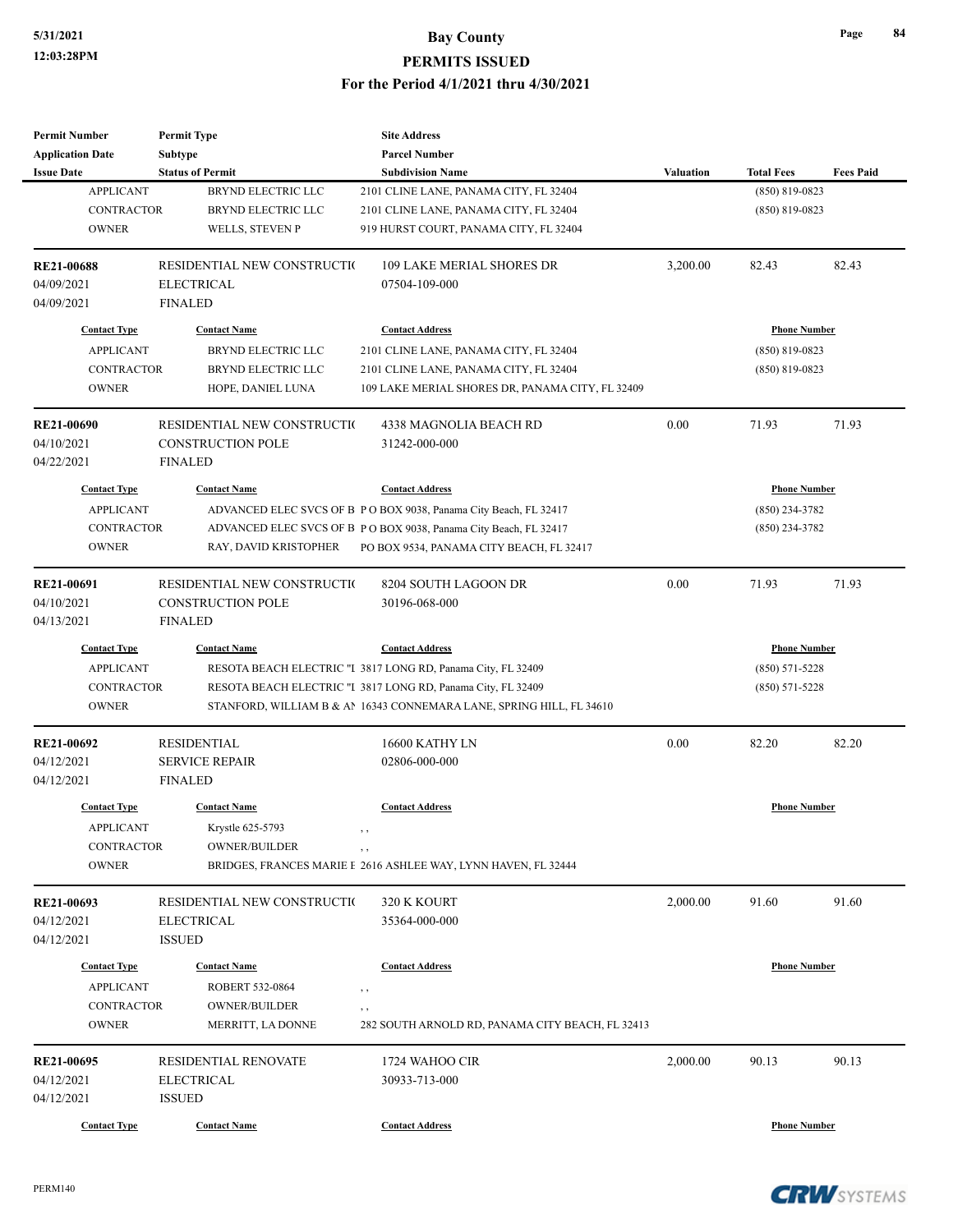| <b>Permit Number</b>     | <b>Permit Type</b>                      | <b>Site Address</b>                                              |                  |                     |                  |
|--------------------------|-----------------------------------------|------------------------------------------------------------------|------------------|---------------------|------------------|
| <b>Application Date</b>  | <b>Subtype</b>                          | <b>Parcel Number</b>                                             |                  |                     |                  |
| <b>Issue Date</b>        | <b>Status of Permit</b>                 | <b>Subdivision Name</b>                                          | <b>Valuation</b> | <b>Total Fees</b>   | <b>Fees Paid</b> |
| <b>APPLICANT</b>         | OZ ELECTRICAL L.L.C                     | 1588 BAL ALEX AVENUE, GULF BREEZE, FL 32563                      |                  | $(850)$ 748-9461    |                  |
| <b>CONTRACTOR</b>        | OZ ELECTRICAL L.L.C                     | 1588 BAL ALEX AVENUE, GULF BREEZE, FL 32563                      |                  | $(850)$ 748-9461    |                  |
| <b>OWNER</b>             |                                         | ROTH, WILLIAM & MARGAR PO BOX 27058, PANAMA CITY, FL 32411       |                  |                     |                  |
| RE21-00696               | <b>RESIDENTIAL</b>                      | 213 NORTH BAY CT                                                 | 780.00           | 82.20               | 82.20            |
| 04/12/2021               | <b>SERVICE CHANGE</b>                   | 08739-000-000                                                    |                  |                     |                  |
| 04/12/2021               | <b>FINALED</b>                          |                                                                  |                  |                     |                  |
| <b>Contact Type</b>      | <b>Contact Name</b>                     | <b>Contact Address</b>                                           |                  | <b>Phone Number</b> |                  |
| <b>APPLICANT</b>         | TONY 328-8648                           | $, \, ,$                                                         |                  |                     |                  |
| <b>CONTRACTOR</b>        |                                         | SOUTHERN ELECTRICAL SEF 943 TASHANNA LANE, PANAMA CITY, FL 32409 |                  | $(850)$ 628-8648    |                  |
| <b>OWNER</b>             | BELL, PETER S &                         | TONI K BARRITT, LYNN HAVEN, FL 32444                             |                  |                     |                  |
| RE21-00697               | <b>RESIDENTIAL RENOVATE</b>             | 8420 KELLER RD                                                   | 545.20           | 89.04               | 89.04            |
| 04/12/2021               | <b>ELECTRICAL</b>                       | 05466-604-000                                                    |                  |                     |                  |
| 04/13/2021               | <b>ISSUED</b>                           |                                                                  |                  |                     |                  |
| <b>Contact Type</b>      | <b>Contact Name</b>                     | <b>Contact Address</b>                                           |                  | <b>Phone Number</b> |                  |
| <b>APPLICANT</b>         |                                         | PEADEN AIR CONDITIONING 620 W BALDWIN RD, Panama City, Fl 32405  |                  | $(850) 872 - 1004$  |                  |
| <b>CONTRACTOR</b>        |                                         | PEADEN AIR CONDITIONING 620 W BALDWIN RD, Panama City, Fl 32405  |                  | $(850)$ 872-1004    |                  |
| <b>OWNER</b>             | BENOIT, LEO PAUL L                      | 8420 KELLER RD, PANAMA CITY, FL 32404                            |                  |                     |                  |
|                          |                                         |                                                                  |                  |                     |                  |
| RE21-00698               | <b>RESIDENTIAL</b>                      | 110 GRANGER LN                                                   | 0.00             | 82.20               | 82.20            |
| 04/13/2021               | <b>SERVICE REPAIR</b>                   | 36743-000-000                                                    |                  |                     |                  |
| 04/13/2021               | WITHDRAWN                               |                                                                  |                  |                     |                  |
| <b>Contact Type</b>      | <b>Contact Name</b>                     | <b>Contact Address</b>                                           |                  | <b>Phone Number</b> |                  |
| <b>APPLICANT</b>         |                                         | BAY ENGINEERING SOLUTIO 307 BREAM POND RD, PANAMA CITY, FL 32409 |                  | $(850) 832 - 0911$  |                  |
| <b>CONTRACTOR</b>        |                                         | BAY ENGINEERING SOLUTIO 307 BREAM POND RD, PANAMA CITY, FL 32409 |                  | $(850) 832 - 0911$  |                  |
| <b>OWNER</b>             | <b>GRUENWALD, DIANE</b>                 | 5392 BEULAH DR, IJAMSVILLE, MD 21754                             |                  |                     |                  |
|                          |                                         |                                                                  |                  |                     |                  |
| RE21-00699               | <b>RESIDENTIAL</b>                      | 2935 13TH CT E                                                   | 0.00             | 80.00               | 80.00            |
| 04/13/2021<br>04/13/2021 | <b>SERVICE REPAIR</b><br><b>FINALED</b> | 15224-000-000                                                    |                  |                     |                  |
|                          |                                         |                                                                  |                  |                     |                  |
| <b>Contact Type</b>      | <b>Contact Name</b>                     | <b>Contact Address</b>                                           |                  | <b>Phone Number</b> |                  |
| <b>APPLICANT</b>         | Elias 276-4050                          | , ,                                                              |                  |                     |                  |
| CONTRACTOR               | OWNER/BUILDER                           | , ,                                                              |                  |                     |                  |
| <b>OWNER</b>             | LEQUIA, ELIAS MUJE                      | 2935 EAST 13TH COURT, PANAMA CITY, FL 32401                      |                  |                     |                  |
| <b>RE21-00700</b>        | <b>RESIDENTIAL</b>                      | 202 LAGUNA ST                                                    | 1,500.00         | 80.00               | 80.00            |
| 04/13/2021               | <b>SERVICE CHANGE</b>                   | 38163-000-000                                                    |                  |                     |                  |
| 04/13/2021               | <b>FINALED</b>                          |                                                                  |                  |                     |                  |
| <b>Contact Type</b>      | <b>Contact Name</b>                     | <b>Contact Address</b>                                           |                  | <b>Phone Number</b> |                  |
| <b>APPLICANT</b>         | METROPOWER, INC.                        | 800 21 ST AVENUE, ALBANY, GA 31701                               |                  |                     |                  |
| CONTRACTOR               | METROPOWER, INC.                        | 800 21 ST AVENUE, ALBANY, GA 31701                               |                  |                     |                  |
| <b>OWNER</b>             | SYLVESTER, ROY R II ETAL                | P.O. BOX 1054, ANDALUSIA, AL 36420                               |                  |                     |                  |
| RE21-00701               | <b>RESIDENTIAL</b>                      | 2414 16TH ST E                                                   | 0.00             | 82.20               | 82.20            |
| 04/13/2021               | <b>SERVICE REPAIR</b>                   | 14772-000-000                                                    |                  |                     |                  |
| 04/13/2021               | <b>FINALED</b>                          |                                                                  |                  |                     |                  |
| <b>Contact Type</b>      | <b>Contact Name</b>                     | <b>Contact Address</b>                                           |                  | <b>Phone Number</b> |                  |
|                          |                                         |                                                                  |                  |                     |                  |

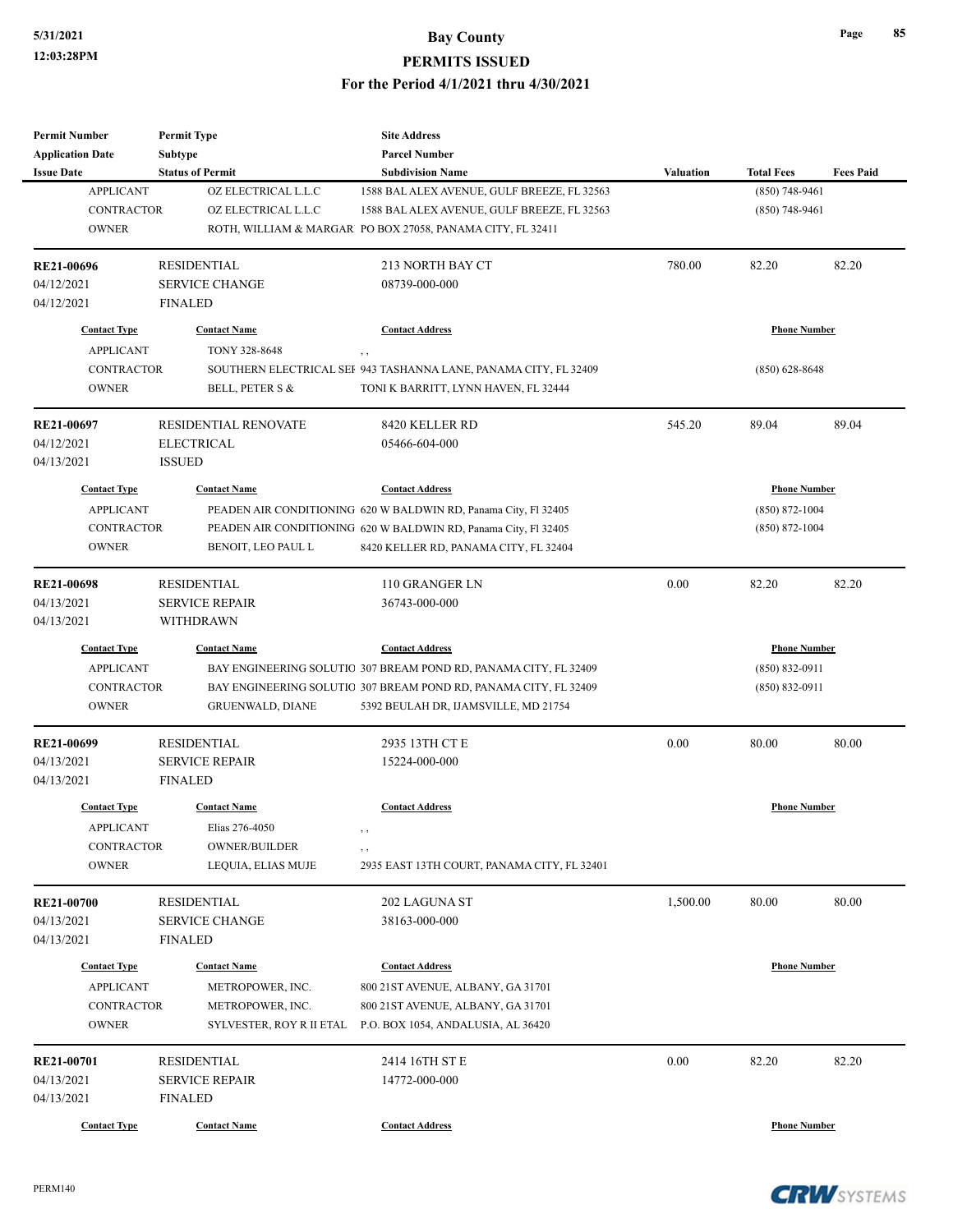| <b>Permit Number</b>              | <b>Permit Type</b>                          | <b>Site Address</b>                                            |           |                     |                  |
|-----------------------------------|---------------------------------------------|----------------------------------------------------------------|-----------|---------------------|------------------|
| <b>Application Date</b>           | <b>Subtype</b>                              | <b>Parcel Number</b>                                           |           |                     |                  |
| <b>Issue Date</b>                 | <b>Status of Permit</b>                     | <b>Subdivision Name</b>                                        | Valuation | <b>Total Fees</b>   | <b>Fees Paid</b> |
| <b>APPLICANT</b>                  | LINEAR SERVICES LLC                         | 225 N. BONITA AVE, PANAMA CITY BEACH, FL 32401                 |           | $(850) 867 - 5535$  |                  |
| <b>CONTRACTOR</b>                 | LINEAR SERVICES LLC                         | 225 N. BONITA AVE, PANAMA CITY BEACH, FL 32401                 |           | $(850) 867 - 5535$  |                  |
| <b>OWNER</b>                      |                                             | ADAMS, WILLIAM S. JR.MRS 2414 E 16TH ST, PANAMA CITY, FL 32405 |           |                     |                  |
| RE21-00702                        | RESIDENTIAL NEW CONSTRUCTIO                 | 451 LOCKSLEY DR                                                | 0.00      | 71.93               | 71.93            |
| 04/13/2021                        | CONSTRUCTION POLE                           | 34030-400-010                                                  |           |                     |                  |
| 04/14/2021                        | <b>FINALED</b>                              |                                                                |           |                     |                  |
| <b>Contact Type</b>               | <b>Contact Name</b>                         | <b>Contact Address</b>                                         |           | <b>Phone Number</b> |                  |
| <b>APPLICANT</b>                  | MEYERS ELECTRIC, LLC                        | 1806 BROWN AVE, PANAMA CITY BEACH, FL 32405                    |           | $(850) 588 - 4341$  |                  |
| <b>CONTRACTOR</b>                 | MEYERS ELECTRIC, LLC                        | 1806 BROWN AVE, PANAMA CITY BEACH, FL 32405                    |           | $(850) 588 - 4341$  |                  |
| <b>OWNER</b>                      | BREAKFAST POINT LLC                         | C/O TAX DEPARTMENT, PANAMA CITY BEACH, FL 32407                |           |                     |                  |
| RE21-00703                        | RESIDENTIAL NEW CONSTRUCTIO                 | 451 LOCKSLEY DR                                                | 0.00      | 97.58               | 97.58            |
| 04/13/2021                        | <b>ELECTRICAL</b>                           | 34030-400-010                                                  |           |                     |                  |
| 04/15/2021                        | <b>ISSUED</b>                               |                                                                |           |                     |                  |
| <b>Contact Type</b>               | <b>Contact Name</b>                         | <b>Contact Address</b>                                         |           | <b>Phone Number</b> |                  |
| <b>APPLICANT</b>                  | MEYERS ELECTRIC, LLC                        | 1806 BROWN AVE, PANAMA CITY BEACH, FL 32405                    |           | $(850) 588 - 4341$  |                  |
| <b>CONTRACTOR</b>                 | MEYERS ELECTRIC, LLC                        | 1806 BROWN AVE, PANAMA CITY BEACH, FL 32405                    |           | $(850) 588 - 4341$  |                  |
| <b>OWNER</b>                      | <b>BREAKFAST POINT LLC</b>                  | C/O TAX DEPARTMENT, PANAMA CITY BEACH, FL 32407                |           |                     |                  |
|                                   |                                             |                                                                |           |                     |                  |
| RE21-00704                        | RESIDENTIAL NEW CONSTRUCTIO                 | 8407 DEEPWATER CREEK LN                                        | 0.00      | 71.93               | 71.93            |
| 04/13/2021                        | <b>CONSTRUCTION POLE</b>                    | 32611-525-000                                                  |           |                     |                  |
| 04/15/2021                        | <b>FINALED</b>                              |                                                                |           |                     |                  |
| <b>Contact Type</b>               | <b>Contact Name</b>                         | <b>Contact Address</b>                                         |           | <b>Phone Number</b> |                  |
| <b>APPLICANT</b>                  | MEYERS ELECTRIC, LLC                        | 1806 BROWN AVE, PANAMA CITY BEACH, FL 32405                    |           | $(850) 588 - 4341$  |                  |
| <b>CONTRACTOR</b>                 | MEYERS ELECTRIC, LLC                        | 1806 BROWN AVE, PANAMA CITY BEACH, FL 32405                    |           | $(850) 588 - 4341$  |                  |
| <b>OWNER</b>                      |                                             | KOEHNEMANN CONSTRUCT 105 JAZZ DR, PANAMA CITY, FL 32405        |           |                     |                  |
| RE21-00705                        | RESIDENTIAL NEW CONSTRUCTIO                 | 8407 DEEPWATER CREEK LN                                        | 0.00      | 100.68              | 100.68           |
| 04/13/2021                        | <b>ELECTRICAL</b>                           | 32611-525-000                                                  |           |                     |                  |
| 04/15/2021                        | <b>ISSUED</b>                               |                                                                |           |                     |                  |
| <b>Contact Type</b>               | <b>Contact Name</b>                         | <b>Contact Address</b>                                         |           | <b>Phone Number</b> |                  |
| <b>APPLICANT</b>                  | MEYERS ELECTRIC, LLC                        | 1806 BROWN AVE, PANAMA CITY BEACH, FL 32405                    |           | $(850) 588 - 4341$  |                  |
| CONTRACTOR                        | MEYERS ELECTRIC, LLC                        | 1806 BROWN AVE, PANAMA CITY BEACH, FL 32405                    |           | $(850) 588 - 4341$  |                  |
| <b>OWNER</b>                      |                                             | KOEHNEMANN CONSTRUCT 105 JAZZ DR, PANAMA CITY, FL 32405        |           |                     |                  |
| <b>RE21-00706</b>                 | RESIDENTIAL                                 | 4346 VISTA LN                                                  | 0.00      | 80.00               | 80.00            |
| 04/13/2021                        | <b>SERVICE REPAIR</b>                       | 11711-080-000                                                  |           |                     |                  |
| 04/13/2021                        | <b>FINALED</b>                              |                                                                |           |                     |                  |
|                                   |                                             |                                                                |           |                     |                  |
| <b>Contact Type</b>               | <b>Contact Name</b>                         | <b>Contact Address</b>                                         |           | <b>Phone Number</b> |                  |
| <b>APPLICANT</b>                  | <b>BRIAN SCARBROUGH</b>                     | , ,                                                            |           |                     |                  |
| <b>CONTRACTOR</b><br><b>OWNER</b> | <b>OWNER</b><br><b>SCARBOROUGH, BRIAN E</b> | , ,<br>4346 VISTA LN, LYNN HAVEN, FL 32444                     |           |                     |                  |
|                                   |                                             |                                                                |           |                     |                  |
| RE21-00707                        | RESIDENTIAL NEW CONSTRUCTIO                 | 21913 SUNNYSIDE LN                                             | 1,200.00  | 81.07               | 81.07            |
| 04/13/2021                        | <b>ELECTRICAL</b>                           | 35370-910-000                                                  |           |                     |                  |
| 04/21/2021                        | <b>ISSUED</b>                               | None                                                           |           |                     |                  |
| <b>Contact Type</b>               | <b>Contact Name</b>                         | <b>Contact Address</b>                                         |           | <b>Phone Number</b> |                  |

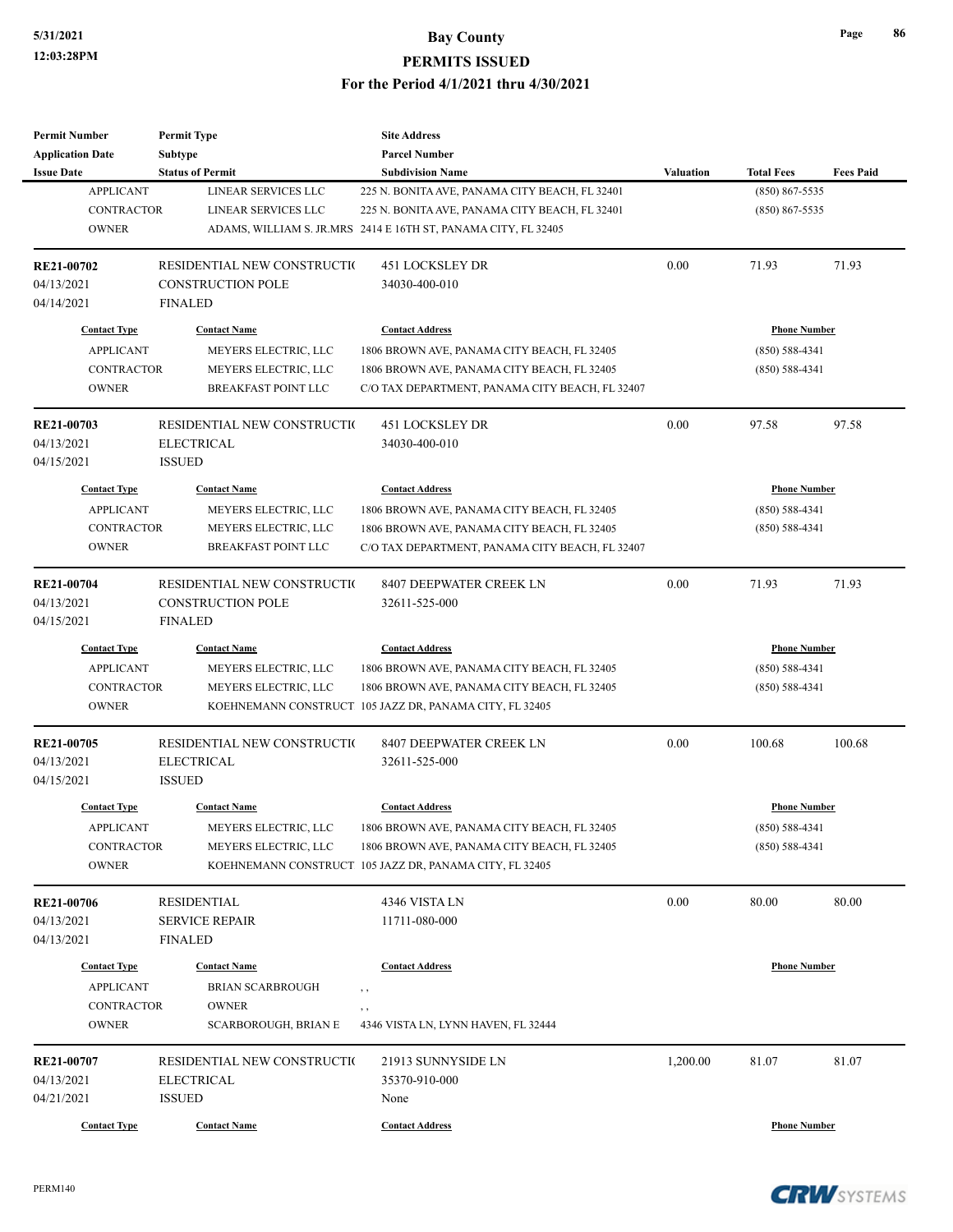| <b>Permit Number</b>    | <b>Permit Type</b>      | <b>Site Address</b>                                                        |           |                     |                  |
|-------------------------|-------------------------|----------------------------------------------------------------------------|-----------|---------------------|------------------|
| <b>Application Date</b> | <b>Subtype</b>          | <b>Parcel Number</b>                                                       |           |                     |                  |
| <b>Issue Date</b>       | <b>Status of Permit</b> | <b>Subdivision Name</b>                                                    | Valuation | <b>Total Fees</b>   | <b>Fees Paid</b> |
| <b>APPLICANT</b>        | DTS ELECTRIC LLC        | 2623 OAK STREET, PANAMA CITY, FL 32408                                     |           | $(850)$ 276-4020    |                  |
| <b>CONTRACTOR</b>       | DTS ELECTRIC LLC        | 2623 OAK STREET, PANAMA CITY, FL 32408                                     |           | $(850)$ 276-4020    |                  |
| <b>OWNER</b>            | MENKE, STEVEN B         | 21913 SUNNYSIDE LN, PANAMA CITY BEACH, FL 32413                            |           |                     |                  |
| RE21-00708              | <b>RESIDENTIAL</b>      | 24 WOODLAND RD E                                                           | 0.00      | 71.93               | 71.93            |
| 04/13/2021              | MH SERVICE POLE         | 07499-030-000                                                              |           |                     |                  |
| 04/13/2021              | <b>FINALED</b>          |                                                                            |           |                     |                  |
| <b>Contact Type</b>     | <b>Contact Name</b>     | <b>Contact Address</b>                                                     |           | <b>Phone Number</b> |                  |
| <b>APPLICANT</b>        |                         | FLORIDA METER POLE COMI 3436 GREY OAK WAY, MARIANNA, FL 32446              |           | $(850) 526 - 2183$  |                  |
| CONTRACTOR              |                         | FLORIDA METER POLE COMI 3436 GREY OAK WAY, MARIANNA, FL 32446              |           | $(850) 526 - 2183$  |                  |
| <b>OWNER</b>            | OTANO, DAVID E          | 124 LAKE MERIAL BLVD, PANAMA CITY, FL 32409                                |           |                     |                  |
| RE21-00709              | <b>RESIDENTIAL</b>      | 7537 GAINER BAYOU RD N                                                     | 0.00      | 71.93               | 71.93            |
| 04/13/2021              | MH SERVICE POLE         | 07894-030-000                                                              |           |                     |                  |
| 04/13/2021              | <b>FINALED</b>          |                                                                            |           |                     |                  |
| <b>Contact Type</b>     | <b>Contact Name</b>     | <b>Contact Address</b>                                                     |           | <b>Phone Number</b> |                  |
| <b>APPLICANT</b>        |                         | FLORIDA METER POLE COMI 3436 GREY OAK WAY, MARIANNA, FL 32446              |           | $(850) 526 - 2183$  |                  |
| <b>CONTRACTOR</b>       |                         | FLORIDA METER POLE COMI 3436 GREY OAK WAY, MARIANNA, FL 32446              |           | $(850) 526 - 2183$  |                  |
| <b>OWNER</b>            |                         | PARTRIDGE, RONNEL & ANI1 7537 N GAINER BAYOU RD, PANAMA CITY, FL 32409     |           |                     |                  |
| RE21-00710              | <b>RESIDENTIAL</b>      | 6920 GRASSY POINT RD                                                       | 0.00      | 71.93               | 71.93            |
| 04/13/2021              | MH SERVICE POLE         | 08596-000-000                                                              |           |                     |                  |
| 04/13/2021              | <b>FINALED</b>          |                                                                            |           |                     |                  |
| <b>Contact Type</b>     | <b>Contact Name</b>     | <b>Contact Address</b>                                                     |           | <b>Phone Number</b> |                  |
| <b>APPLICANT</b>        |                         | FLORIDA METER POLE COMI 3436 GREY OAK WAY, MARIANNA, FL 32446              |           | $(850) 526 - 2183$  |                  |
| <b>CONTRACTOR</b>       |                         | FLORIDA METER POLE COMI 3436 GREY OAK WAY, MARIANNA, FL 32446              |           | $(850) 526 - 2183$  |                  |
| <b>OWNER</b>            |                         | HOUSTON-HITT, RHONDA M1 122 SEACLUSION CIRCLE, PANAMA CITY BEACH, FL 32413 |           |                     |                  |
| RE21-00711              | <b>RESIDENTIAL</b>      | 10933 LAWRENCE RD                                                          | 350.00    | 82.20               | 82.20            |
| 04/13/2021              | <b>ELECTRICAL</b>       | 03238-010-000                                                              |           |                     |                  |
| 04/14/2021              | <b>FINALED</b>          |                                                                            |           |                     |                  |
| <b>Contact Type</b>     | <b>Contact Name</b>     | <b>Contact Address</b>                                                     |           | <b>Phone Number</b> |                  |
| <b>APPLICANT</b>        | MARYELLEN 849-7188      |                                                                            |           |                     |                  |
| CONTRACTOR              | OWNER/BUILDER           | , ,                                                                        |           |                     |                  |
| <b>OWNER</b>            | TAYLOR, JESSIE ETAL     | 1182 POTTER ROAD, QUINCY, FL 32351                                         |           |                     |                  |
| RE21-00712              | RESIDENTIAL RENOVATE    | 4726 BAY POINT RD                                                          | 1,000.00  | 160.58              | 160.58           |
| 04/14/2021              | ELECTRICAL              | 31416-075-000                                                              |           |                     |                  |
| 04/14/2021              | <b>ISSUED</b>           |                                                                            |           |                     |                  |
| <b>Contact Type</b>     | <b>Contact Name</b>     | <b>Contact Address</b>                                                     |           | <b>Phone Number</b> |                  |
| <b>APPLICANT</b>        | JULIO ELECTRIC CORP.    | 3861 SW 31 CT., WEST PARK, FL 33023                                        |           | $(786)$ 346-7597    |                  |
| <b>CONTRACTOR</b>       | JULIO ELECTRIC CORP.    | 3861 SW 31 CT., WEST PARK, FL 33023                                        |           | $(786)$ 346-7597    |                  |
| <b>OWNER</b>            | LANCE SWANNER, LLC      | 300 NORTH FOSTER, DOTHAN, AL 36303                                         |           |                     |                  |
| RE21-00713              | RESIDENTIAL RENOVATE    | 20316 IST AVE                                                              | 0.00      | 83.20               | 83.20            |
| 04/14/2021              | <b>ELECTRICAL</b>       | 37038-000-000                                                              |           |                     |                  |
| 04/14/2021              | <b>FINALED</b>          |                                                                            |           |                     |                  |
| <b>Contact Type</b>     | <b>Contact Name</b>     | <b>Contact Address</b>                                                     |           | <b>Phone Number</b> |                  |
|                         |                         |                                                                            |           |                     |                  |

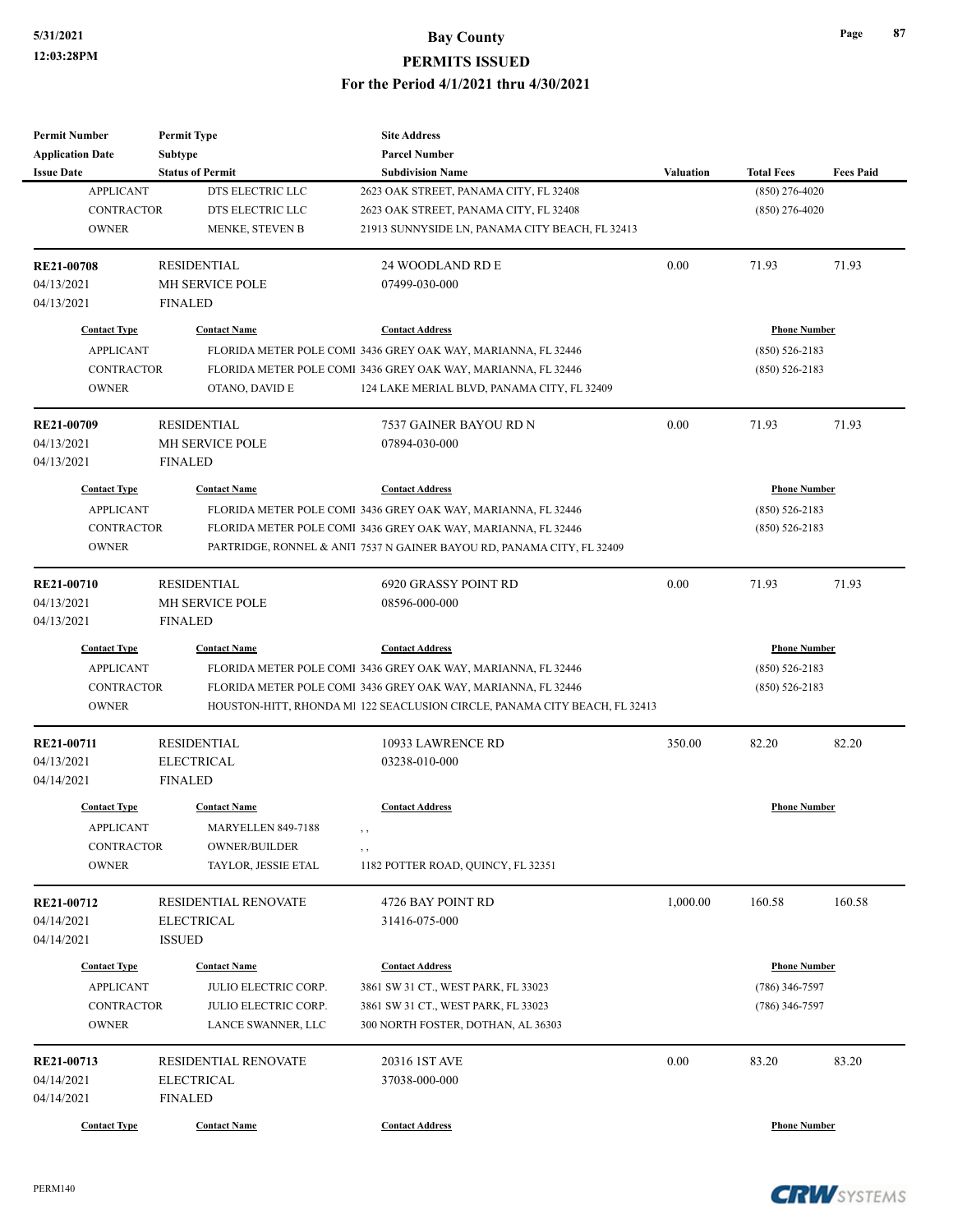| <b>Permit Number</b>    | <b>Permit Type</b>           | <b>Site Address</b>                                                       |                  |                     |                  |
|-------------------------|------------------------------|---------------------------------------------------------------------------|------------------|---------------------|------------------|
| <b>Application Date</b> | <b>Subtype</b>               | <b>Parcel Number</b>                                                      |                  |                     |                  |
| <b>Issue Date</b>       | <b>Status of Permit</b>      | <b>Subdivision Name</b>                                                   | <b>Valuation</b> | <b>Total Fees</b>   | <b>Fees Paid</b> |
| <b>APPLICANT</b>        | TRAVIS 819-0823              | , ,                                                                       |                  |                     |                  |
| <b>CONTRACTOR</b>       | <b>BRYND ELECTRIC LLC</b>    | 2101 CLINE LANE, PANAMA CITY, FL 32404                                    |                  | $(850)$ 819-0823    |                  |
| <b>OWNER</b>            |                              | SCHOFIELD, EDNA M & FAYE 1540 MAGNOLIA DR, HIGHLAND HOME, AL 36041        |                  |                     |                  |
| RE21-00714              | <b>RESIDENTIAL</b>           | 21704 DOLPHIN AVE                                                         | 750.00           | 80.00               | 80.00            |
| 04/14/2021              | <b>SERVICE CHANGE</b>        | 35805-000-000                                                             |                  |                     |                  |
| 04/14/2021              | <b>FINALED</b>               |                                                                           |                  |                     |                  |
| <b>Contact Type</b>     | <b>Contact Name</b>          | <b>Contact Address</b>                                                    |                  | <b>Phone Number</b> |                  |
| <b>APPLICANT</b>        | ELECTRIC WEAVERS INC.        | 4005 EASY STREET, SOUTHPORT, FL 32409                                     |                  | $(850)$ 441-3635    |                  |
| <b>CONTRACTOR</b>       | ELECTRIC WEAVERS INC.        | 4005 EASY STREET, SOUTHPORT, FL 32409                                     |                  | $(850)$ 441-3635    |                  |
| <b>OWNER</b>            |                              | LEWIS, LONNIE P & JENNIFE 163 EDEN SHIRE DR, HUNTSVILLE, AL 35811         |                  |                     |                  |
|                         |                              |                                                                           |                  |                     |                  |
| RE21-00715              | RESIDENTIAL NEW CONSTRUCTIO  | 211 PINETREE DR                                                           | 0.00             | 71.93               | 71.93            |
| 04/15/2021              | <b>CONSTRUCTION POLE</b>     | 36135-010-000                                                             |                  |                     |                  |
| 04/15/2021              | <b>FINALED</b>               |                                                                           |                  |                     |                  |
| <b>Contact Type</b>     | <b>Contact Name</b>          | <b>Contact Address</b>                                                    |                  | <b>Phone Number</b> |                  |
| <b>APPLICANT</b>        | MEYERS ELECTRIC, LLC         | 1806 BROWN AVE, PANAMA CITY BEACH, FL 32405                               |                  | $(850) 588 - 4341$  |                  |
| <b>CONTRACTOR</b>       | MEYERS ELECTRIC, LLC         | 1806 BROWN AVE, PANAMA CITY BEACH, FL 32405                               |                  | $(850) 588 - 4341$  |                  |
| <b>OWNER</b>            |                              | SAND DUNES INVESTMENT 1 PO BOX 215, CEDARBURG, WI 53012                   |                  |                     |                  |
|                         |                              |                                                                           |                  |                     |                  |
| RE21-00716              | RESIDENTIAL NEW CONSTRUCTIO  | 211 PINETREE DR                                                           | 0.00             | 93.56               | 93.56            |
| 04/15/2021              | <b>ELECTRICAL</b>            | 36135-010-000                                                             |                  |                     |                  |
| 04/15/2021              | <b>ISSUED</b>                |                                                                           |                  |                     |                  |
| <b>Contact Type</b>     | <b>Contact Name</b>          | <b>Contact Address</b>                                                    |                  | <b>Phone Number</b> |                  |
| <b>APPLICANT</b>        | MEYERS ELECTRIC, LLC         | 1806 BROWN AVE, PANAMA CITY BEACH, FL 32405                               |                  | $(850) 588 - 4341$  |                  |
| CONTRACTOR              | MEYERS ELECTRIC, LLC         | 1806 BROWN AVE, PANAMA CITY BEACH, FL 32405                               |                  | $(850) 588 - 4341$  |                  |
| <b>OWNER</b>            |                              | SAND DUNES INVESTMENT 1 PO BOX 215, CEDARBURG, WI 53012                   |                  |                     |                  |
| RE21-00717              | RESIDENTIAL NEW CONSTRUCTIO  | 5919 CHARLES DR                                                           | 0.00             | 93.56               | 93.56            |
| 04/15/2021              | <b>ELECTRICAL</b>            | 05740-011-000                                                             |                  |                     |                  |
| 04/15/2021              | <b>ISSUED</b>                |                                                                           |                  |                     |                  |
|                         |                              |                                                                           |                  |                     |                  |
| <b>Contact Type</b>     | <b>Contact Name</b>          | <b>Contact Address</b>                                                    |                  | <b>Phone Number</b> |                  |
| APPLICANT               | MEYERS ELECTRIC, LLC         | 1806 BROWN AVE, PANAMA CITY BEACH, FL 32405                               |                  | $(850) 588 - 4341$  |                  |
| CONTRACTOR              | MEYERS ELECTRIC, LLC         | 1806 BROWN AVE, PANAMA CITY BEACH, FL 32405                               |                  | $(850) 588 - 4341$  |                  |
| <b>OWNER</b>            | DAVIS, IMOGENE M             | 5919 CHARLES DR, PANAMA CITY, FL 32404                                    |                  |                     |                  |
| RE21-00718              | RESIDENTIAL NEW CONSTRUCTION | <b>434 FOXTAIL WAY</b>                                                    | 0.00             | 71.93               | 71.93            |
| 04/15/2021              | <b>CONSTRUCTION POLE</b>     | 34030-400-400                                                             |                  |                     |                  |
| 04/15/2021              | FINALED                      |                                                                           |                  |                     |                  |
| <b>Contact Type</b>     | <b>Contact Name</b>          | <b>Contact Address</b>                                                    |                  | <b>Phone Number</b> |                  |
|                         |                              |                                                                           |                  |                     |                  |
| <b>APPLICANT</b>        | MEYERS ELECTRIC, LLC         | 1806 BROWN AVE, PANAMA CITY BEACH, FL 32405                               |                  | $(850) 588 - 4341$  |                  |
| <b>CONTRACTOR</b>       | MEYERS ELECTRIC, LLC         | 1806 BROWN AVE, PANAMA CITY BEACH, FL 32405                               |                  | $(850) 588 - 4341$  |                  |
| <b>OWNER</b>            |                              | NWFL LAND HOLDINGS LLC 400 SOUTH ARNOLD ROAD, PANAMA CITY BEACH, FL 32413 |                  |                     |                  |
| RE21-00719              | RESIDENTIAL NEW CONSTRUCTIO  | <b>434 FOXTAIL WAY</b>                                                    | 0.00             | 92.63               | 92.63            |
| 04/15/2021              | <b>ELECTRICAL</b>            | 34030-400-400                                                             |                  |                     |                  |
| 04/15/2021              | <b>ISSUED</b>                |                                                                           |                  |                     |                  |
| <b>Contact Type</b>     | <b>Contact Name</b>          | <b>Contact Address</b>                                                    |                  | <b>Phone Number</b> |                  |
|                         |                              |                                                                           |                  |                     |                  |

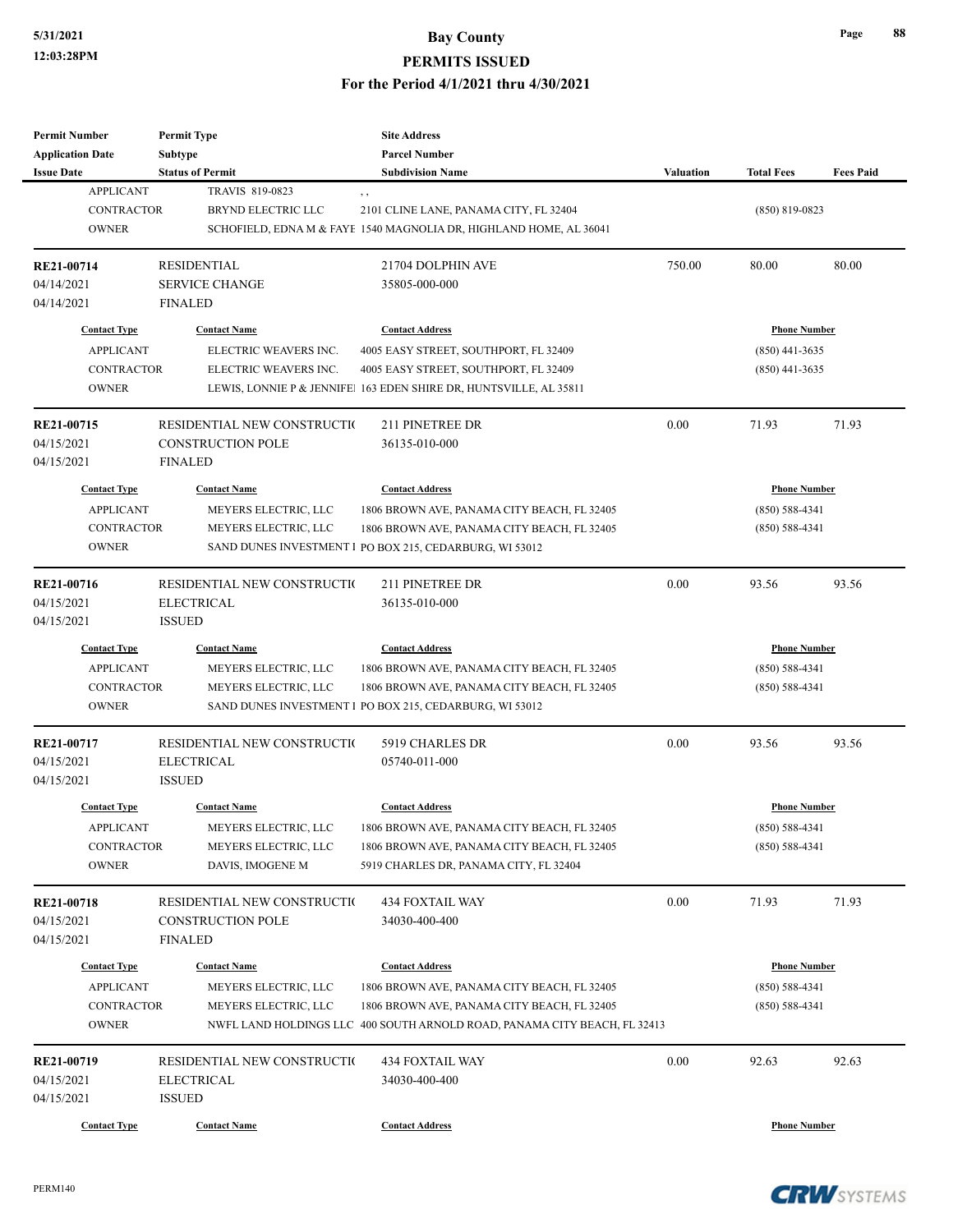| <b>Permit Number</b>    | <b>Permit Type</b>          | <b>Site Address</b>                                                       |                  |                     |                  |
|-------------------------|-----------------------------|---------------------------------------------------------------------------|------------------|---------------------|------------------|
| <b>Application Date</b> | Subtype                     | <b>Parcel Number</b>                                                      |                  |                     |                  |
| <b>Issue Date</b>       | <b>Status of Permit</b>     | <b>Subdivision Name</b>                                                   | <b>Valuation</b> | <b>Total Fees</b>   | <b>Fees Paid</b> |
| <b>APPLICANT</b>        | MEYERS ELECTRIC, LLC        | 1806 BROWN AVE, PANAMA CITY BEACH, FL 32405                               |                  | $(850) 588 - 4341$  |                  |
| <b>CONTRACTOR</b>       | MEYERS ELECTRIC, LLC        | 1806 BROWN AVE, PANAMA CITY BEACH, FL 32405                               |                  | $(850) 588 - 4341$  |                  |
| <b>OWNER</b>            |                             | NWFL LAND HOLDINGS LLC 400 SOUTH ARNOLD ROAD, PANAMA CITY BEACH, FL 32413 |                  |                     |                  |
| RE21-00720              | RESIDENTIAL NEW CONSTRUCTIO | <b>442 FOXTAIL WAY</b>                                                    | 0.00             | 71.93               | 71.93            |
| 04/15/2021              | <b>CONSTRUCTION POLE</b>    | 34030-400-380                                                             |                  |                     |                  |
| 04/15/2021              | <b>FINALED</b>              |                                                                           |                  |                     |                  |
| <b>Contact Type</b>     | <b>Contact Name</b>         | <b>Contact Address</b>                                                    |                  | <b>Phone Number</b> |                  |
| <b>APPLICANT</b>        | MEYERS ELECTRIC, LLC        | 1806 BROWN AVE, PANAMA CITY BEACH, FL 32405                               |                  | $(850) 588 - 4341$  |                  |
| <b>CONTRACTOR</b>       | MEYERS ELECTRIC, LLC        | 1806 BROWN AVE, PANAMA CITY BEACH, FL 32405                               |                  | $(850) 588 - 4341$  |                  |
| <b>OWNER</b>            |                             | NWFL LAND HOLDINGS LLC 400 SOUTH ARNOLD ROAD, PANAMA CITY BEACH, FL 32413 |                  |                     |                  |
| RE21-00721              | RESIDENTIAL NEW CONSTRUCTIO | <b>442 FOXTAIL WAY</b>                                                    | 0.00             | 93.95               | 93.95            |
| 04/15/2021              | <b>ELECTRICAL</b>           | 34030-400-380                                                             |                  |                     |                  |
| 04/15/2021              | <b>ISSUED</b>               |                                                                           |                  |                     |                  |
| <b>Contact Type</b>     | <b>Contact Name</b>         | <b>Contact Address</b>                                                    |                  | <b>Phone Number</b> |                  |
| <b>APPLICANT</b>        | MEYERS ELECTRIC, LLC        | 1806 BROWN AVE, PANAMA CITY BEACH, FL 32405                               |                  | $(850) 588 - 4341$  |                  |
| <b>CONTRACTOR</b>       | MEYERS ELECTRIC, LLC        | 1806 BROWN AVE, PANAMA CITY BEACH, FL 32405                               |                  | $(850) 588 - 4341$  |                  |
| <b>OWNER</b>            |                             | NWFL LAND HOLDINGS LLC 400 SOUTH ARNOLD ROAD, PANAMA CITY BEACH, FL 32413 |                  |                     |                  |
| RE21-00722              | RESIDENTIAL NEW CONSTRUCTIO | 348 FOXTAIL WAY                                                           | 0.00             | 71.93               | 71.93            |
| 04/15/2021              | <b>CONSTRUCTION POLE</b>    | 34030-325-290                                                             |                  |                     |                  |
| 04/15/2021              | <b>ISSUED</b>               |                                                                           |                  |                     |                  |
| <b>Contact Type</b>     | <b>Contact Name</b>         | <b>Contact Address</b>                                                    |                  | <b>Phone Number</b> |                  |
| <b>APPLICANT</b>        | MEYERS ELECTRIC, LLC        | 1806 BROWN AVE, PANAMA CITY BEACH, FL 32405                               |                  | $(850) 588 - 4341$  |                  |
| <b>CONTRACTOR</b>       | MEYERS ELECTRIC, LLC        | 1806 BROWN AVE, PANAMA CITY BEACH, FL 32405                               |                  | $(850) 588 - 4341$  |                  |
| <b>OWNER</b>            |                             | NWFL LAND HOLDINGS LLC 400 S ARNOLD RD, PANAMA CITY BEACH, FL 32413       |                  |                     |                  |
| RE21-00723              | RESIDENTIAL NEW CONSTRUCTIO | 348 FOXTAIL WAY                                                           | 0.00             | 95.53               | 95.53            |
| 04/15/2021              | <b>ELECTRICAL</b>           | 34030-325-290                                                             |                  |                     |                  |
| 04/15/2021              | <b>ISSUED</b>               |                                                                           |                  |                     |                  |
| <b>Contact Type</b>     | <b>Contact Name</b>         | <b>Contact Address</b>                                                    |                  | <b>Phone Number</b> |                  |
| <b>APPLICANT</b>        | MEYERS ELECTRIC, LLC        | 1806 BROWN AVE, PANAMA CITY BEACH, FL 32405                               |                  | $(850) 588 - 4341$  |                  |
| <b>CONTRACTOR</b>       | MEYERS ELECTRIC, LLC        | 1806 BROWN AVE, PANAMA CITY BEACH, FL 32405                               |                  | $(850) 588 - 4341$  |                  |
| <b>OWNER</b>            |                             | NWFL LAND HOLDINGS LLC 400 S ARNOLD RD, PANAMA CITY BEACH, FL 32413       |                  |                     |                  |
| RE21-00724              | RESIDENTIAL NEW CONSTRUCTIO | 3581 BILTMORE DR                                                          | 0.00             | 70.00               | 70.00            |
| 04/15/2021              | <b>ELECTRICAL</b>           | 31855-000-000                                                             |                  |                     |                  |
| 04/15/2021              | <b>FINALED</b>              |                                                                           |                  |                     |                  |
| <b>Contact Type</b>     | <b>Contact Name</b>         | <b>Contact Address</b>                                                    |                  | <b>Phone Number</b> |                  |
| <b>APPLICANT</b>        | CAROLYN COLLIER             | , ,                                                                       |                  |                     |                  |
| <b>CONTRACTOR</b>       | <b>OWNER BUILDER</b>        | , ,                                                                       |                  |                     |                  |
| <b>OWNER</b>            |                             | COLLIER, CAROLYN LARUE ' 3600 BILTMORE DR, PANAMA CITY BEACH, FL 32408    |                  |                     |                  |
| RE21-00725              | RESIDENTIAL RENOVATE        | 5812 BEACH DR A                                                           | 1,800.00         | 82.20               | 82.20            |
| 04/15/2021              | <b>ELECTRICAL</b>           | 31976-005-000                                                             |                  |                     |                  |
| 04/15/2021              | <b>FINALED</b>              |                                                                           |                  |                     |                  |
| <b>Contact Type</b>     | <b>Contact Name</b>         | <b>Contact Address</b>                                                    |                  | <b>Phone Number</b> |                  |
|                         |                             |                                                                           |                  |                     |                  |

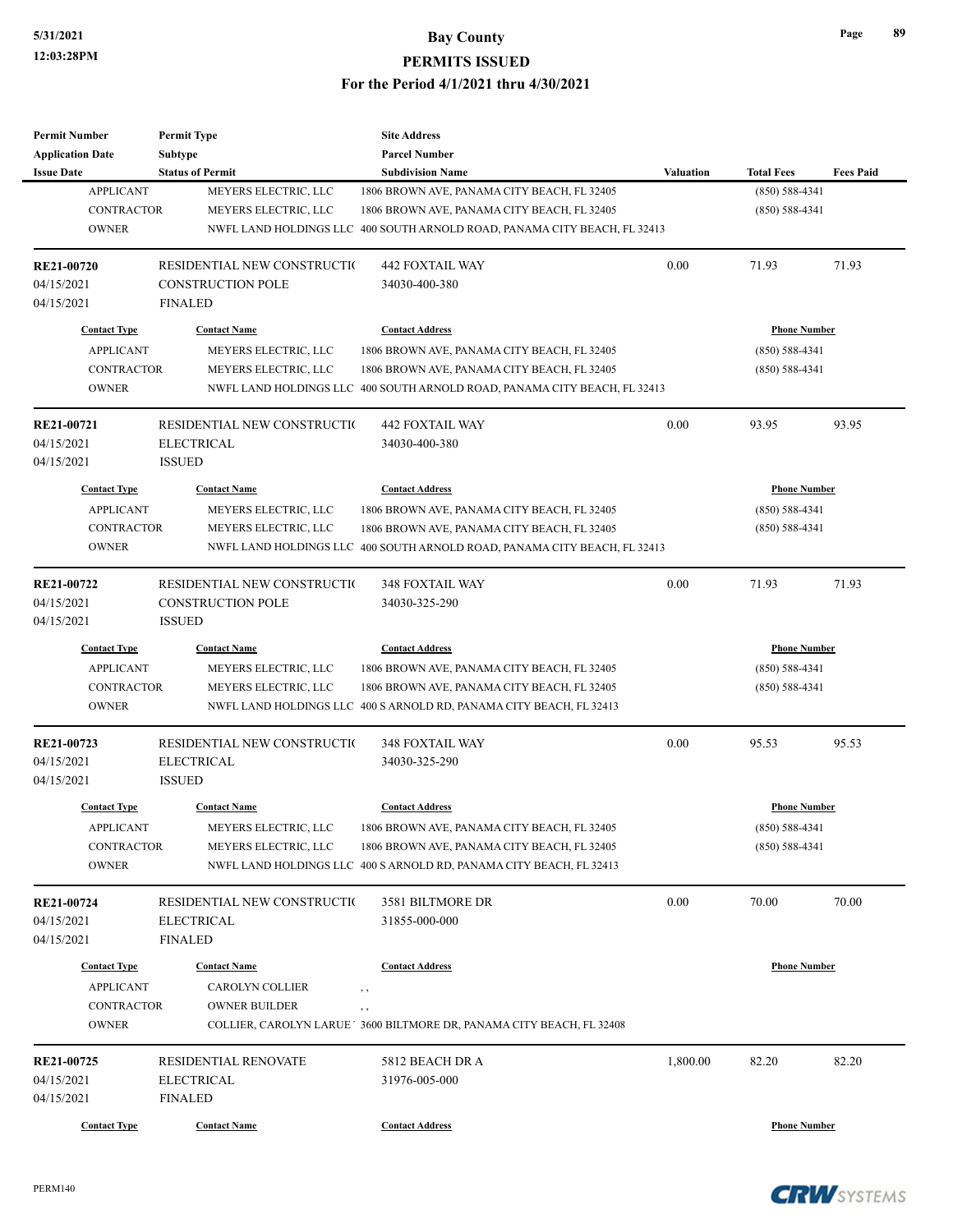| <b>Permit Number</b>    | <b>Permit Type</b>          | <b>Site Address</b>                                                           |                  |                     |                  |
|-------------------------|-----------------------------|-------------------------------------------------------------------------------|------------------|---------------------|------------------|
| <b>Application Date</b> | <b>Subtype</b>              | <b>Parcel Number</b>                                                          |                  |                     |                  |
| <b>Issue Date</b>       | <b>Status of Permit</b>     | <b>Subdivision Name</b>                                                       | <b>Valuation</b> | <b>Total Fees</b>   | <b>Fees Paid</b> |
| <b>APPLICANT</b>        | DANIEL 276-4020             | , ,                                                                           |                  |                     |                  |
| <b>CONTRACTOR</b>       | DTS ELECTRIC LLC            | 2623 OAK STREET, PANAMA CITY, FL 32408                                        |                  | $(850)$ 276-4020    |                  |
| <b>OWNER</b>            | SOUTHERLAND, TYLER          | 2743 RAVENWOOD CT, LYNN HAVEN, FL 32444                                       |                  |                     |                  |
|                         |                             |                                                                               |                  |                     |                  |
| RE21-00726              | RESIDENTIAL RENOVATE        | 5812 BEACH DR B                                                               | 1,800.00         | 82.20               | 82.20            |
| 04/15/2021              | <b>ELECTRICAL</b>           | 31976-006-000                                                                 |                  |                     |                  |
| 04/15/2021              | <b>FINALED</b>              |                                                                               |                  |                     |                  |
| <b>Contact Type</b>     | <b>Contact Name</b>         | <b>Contact Address</b>                                                        |                  | <b>Phone Number</b> |                  |
| <b>APPLICANT</b>        | DANIEL 276-4020             | , ,                                                                           |                  |                     |                  |
| <b>CONTRACTOR</b>       | DTS ELECTRIC LLC            | 2623 OAK STREET, PANAMA CITY, FL 32408                                        |                  | $(850)$ 276-4020    |                  |
| <b>OWNER</b>            | SOUTHERLAND, TYLER          | 2743 RAVENWOOD CT, LYNN HAVEN, FL 32444                                       |                  |                     |                  |
| <b>RE21-00730</b>       | <b>RESIDENTIAL RENOVATE</b> | 13518 WOODCREST BLVD                                                          | 500.00           | 79.18               | 79.18            |
| 04/15/2021              | <b>ELECTRICAL</b>           | 26471-050-073                                                                 |                  |                     |                  |
| 04/15/2021              | <b>ISSUED</b>               |                                                                               |                  |                     |                  |
|                         |                             |                                                                               |                  |                     |                  |
| <b>Contact Type</b>     | <b>Contact Name</b>         | <b>Contact Address</b>                                                        |                  | <b>Phone Number</b> |                  |
| <b>APPLICANT</b>        | Bobby 596-8590              | $, \, ,$                                                                      |                  |                     |                  |
| <b>CONTRACTOR</b>       | <b>OWNER/BUILDER</b>        | $, \, ,$                                                                      |                  |                     |                  |
| <b>OWNER</b>            | **CONFIDENTIAL**            | $, \, ,$                                                                      |                  |                     |                  |
| RE21-00731              | RESIDENTIAL RENOVATE        | 3008 KINGS RD                                                                 | 0.00             | 92.61               | 92.61            |
| 04/16/2021              | <b>ELECTRICAL</b>           | 26707-013-000                                                                 |                  |                     |                  |
| 04/16/2021              | <b>ISSUED</b>               |                                                                               |                  |                     |                  |
| <b>Contact Type</b>     | <b>Contact Name</b>         | <b>Contact Address</b>                                                        |                  | <b>Phone Number</b> |                  |
| <b>APPLICANT</b>        | <b>CHRIS</b>                | $, \, ,$                                                                      |                  |                     |                  |
| <b>CONTRACTOR</b>       |                             | CHRIS WALKER ELECTRIC, L 5617 WALLACE RD, PANAMA CITY, FL 32404               |                  | $(850) 596 - 2646$  |                  |
| <b>OWNER</b>            |                             | GREER, JEAN CORK TRUSTE! 3008 KINGS RD, PANAMA CITY, FL 32405                 |                  |                     |                  |
| RE21-00733              | <b>RESIDENTIAL</b>          | 7042 COE RD                                                                   | 1,850.00         | 80.00               | 80.00            |
| 04/16/2021              | <b>SERVICE REPAIR</b>       | 05561-010-000                                                                 |                  |                     |                  |
| 04/16/2021              | <b>FINALED</b>              |                                                                               |                  |                     |                  |
|                         |                             |                                                                               |                  |                     |                  |
| <b>Contact Type</b>     | <b>Contact Name</b>         | <b>Contact Address</b>                                                        |                  | <b>Phone Number</b> |                  |
| <b>APPLICANT</b>        |                             | JERRY PYBUS ELECTRIC INC , PANAMA CITY, FL 32404                              |                  | $(850) 784 - 2766$  |                  |
| CONTRACTOR              |                             | JERRY PYBUS ELECTRIC INC, PANAMA CITY, FL 32404                               |                  | $(850)$ 784-2766    |                  |
| <b>OWNER</b>            | DIAZ, HAROLD                | 514 PHILLIPS CT, PANAMA CITY, FL 32404                                        |                  |                     |                  |
| RE21-00734              | RESIDENTIAL NEW CONSTRUCTIO | <b>108 PARKSHORE DR</b>                                                       | 0.00             | 71.93               | 71.93            |
| 04/16/2021              | <b>CONSTRUCTION POLE</b>    | 36459-394-651                                                                 |                  |                     |                  |
| 04/16/2021              | <b>FINALED</b>              |                                                                               |                  |                     |                  |
| <b>Contact Type</b>     | <b>Contact Name</b>         | <b>Contact Address</b>                                                        |                  | <b>Phone Number</b> |                  |
| <b>APPLICANT</b>        |                             | CURRENT ELECTRICAL TECI 405 EAST CALADIUM CIRCLE, PANAMA CITY BEACH, FL 32413 |                  | $(850)$ 481-6155    |                  |
| CONTRACTOR              |                             | CURRENT ELECTRICAL TECI 405 EAST CALADIUM CIRCLE, PANAMA CITY BEACH, FL 32413 |                  | $(850)$ 481-6155    |                  |
| <b>OWNER</b>            | FLOYD, GREGORY              | 140 GLEN VIEW, CAMPBELLSVILLE, KY 42718                                       |                  |                     |                  |
|                         |                             |                                                                               |                  |                     |                  |
| RE21-00736              | <b>RESIDENTIAL</b>          | 492 WAHOO RD                                                                  | 1,000.00         | 80.00               | 80.00            |
| 04/16/2021              | <b>ELECTRICAL</b>           | 30933-733-000                                                                 |                  |                     |                  |
| 04/16/2021              | <b>FINALED</b>              |                                                                               |                  |                     |                  |
| <b>Contact Type</b>     | <b>Contact Name</b>         | <b>Contact Address</b>                                                        |                  | <b>Phone Number</b> |                  |

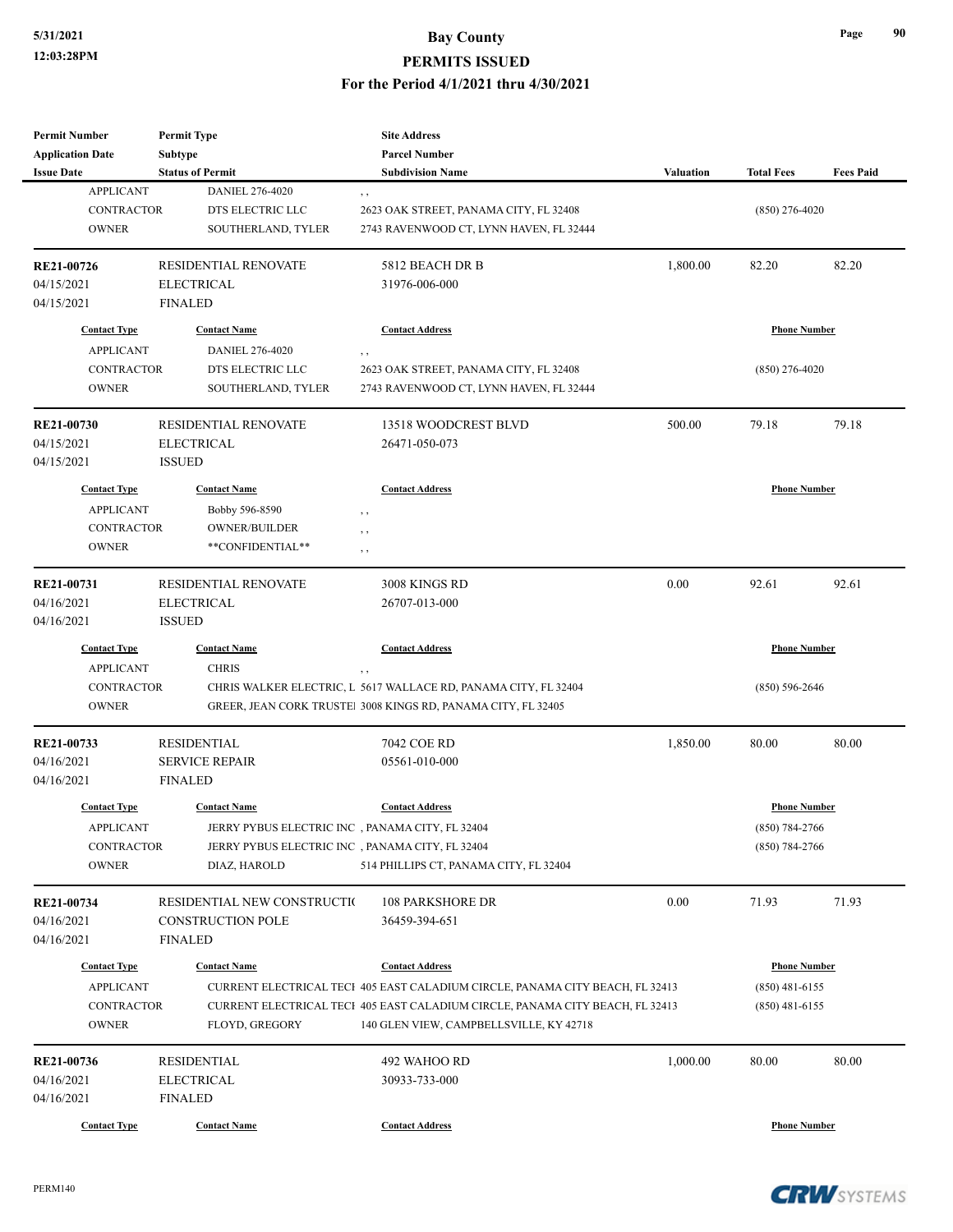#### **PERMITS ISSUED**

#### **For the Period 4/1/2021 thru 4/30/2021**

| <b>Permit Number</b>    | <b>Permit Type</b>          | <b>Site Address</b>                                                           |                  |                     |                  |
|-------------------------|-----------------------------|-------------------------------------------------------------------------------|------------------|---------------------|------------------|
| <b>Application Date</b> | <b>Subtype</b>              | <b>Parcel Number</b>                                                          |                  |                     |                  |
| <b>Issue Date</b>       | <b>Status of Permit</b>     | <b>Subdivision Name</b>                                                       | <b>Valuation</b> | <b>Total Fees</b>   | <b>Fees Paid</b> |
| <b>APPLICANT</b>        | <b>ANDREW 234-3427</b>      | $, \,$                                                                        |                  |                     |                  |
| <b>CONTRACTOR</b>       | OWNER/BUILDER               | , ,                                                                           |                  |                     |                  |
| <b>OWNER</b>            |                             | DAVID, ANDREW W. & KELLY PO BOX 27718, PANAMA CITY, FL 32411                  |                  |                     |                  |
|                         |                             |                                                                               |                  |                     |                  |
| RE21-00737              | RESIDENTIAL RENOVATE        | 5607 SOUTH LAGOON DR                                                          | 1,500.00         | 94.30               | 94.30            |
| 04/16/2021              | <b>ELECTRICAL</b>           | 32069-000-000                                                                 |                  |                     |                  |
| 04/16/2021              | <b>ISSUED</b>               |                                                                               |                  |                     |                  |
| <b>Contact Type</b>     | <b>Contact Name</b>         | <b>Contact Address</b>                                                        |                  | <b>Phone Number</b> |                  |
|                         |                             |                                                                               |                  |                     |                  |
| <b>APPLICANT</b>        | Amanda 229-403-9780         | , ,                                                                           |                  |                     |                  |
| <b>CONTRACTOR</b>       | <b>OWNER/BUILDER</b>        | $, \, , \,$                                                                   |                  |                     |                  |
| <b>OWNER</b>            |                             | HILLIARD, AMANDA BROOK 5607 S LAGOON, PANAMA CITY BEACH, FL 32408             |                  |                     |                  |
| RE21-00738              | RESIDENTIAL RENOVATE        | 310 CLIFTON COX RD                                                            | 2,250.00         | 79.63               | 79.63            |
| 04/16/2021              | <b>ELECTRICAL</b>           | 06682-007-000                                                                 |                  |                     |                  |
| 04/20/2021              | <b>FINALED</b>              |                                                                               |                  |                     |                  |
|                         |                             |                                                                               |                  |                     |                  |
| <b>Contact Type</b>     | <b>Contact Name</b>         | <b>Contact Address</b>                                                        |                  | <b>Phone Number</b> |                  |
| <b>APPLICANT</b>        | <b>RONCO GENERATORS</b>     | 178 NORTH GERONIMO STREET, DESTIN, FL 32550                                   |                  | (850) 837-7979      |                  |
| <b>CONTRACTOR</b>       | <b>RONCO GENERATORS</b>     | 178 NORTH GERONIMO STREET, DESTIN, FL 32550                                   |                  | (850) 837-7979      |                  |
| <b>OWNER</b>            |                             | SMITH, JOSEPH H & GISELA 310 CLIFTON COX AVE, PANAMA CITY, FL 32404           |                  |                     |                  |
|                         |                             |                                                                               |                  |                     |                  |
| RE21-00739              | <b>RESIDENTIAL RENOVATE</b> | 3305 TERRA COTTA DR                                                           | 2,250.00         | 82.20               | 82.20            |
| 04/17/2021              | <b>ELECTRICAL</b>           | 31424-562-000                                                                 |                  |                     |                  |
| 04/20/2021              | <b>FINALED</b>              |                                                                               |                  |                     |                  |
| <b>Contact Type</b>     | <b>Contact Name</b>         | <b>Contact Address</b>                                                        |                  | <b>Phone Number</b> |                  |
| <b>APPLICANT</b>        | RONCO GENERATORS            | 178 NORTH GERONIMO STREET, DESTIN, FL 32550                                   |                  | (850) 837-7979      |                  |
| <b>CONTRACTOR</b>       | <b>RONCO GENERATORS</b>     | 178 NORTH GERONIMO STREET, DESTIN, FL 32550                                   |                  | (850) 837-7979      |                  |
| <b>OWNER</b>            |                             | TROSCLAIR, DORIS D & STEI 3305 TERRA COTTA DRIVE, PANAMA CITY BEACH, FL 32408 |                  |                     |                  |
|                         |                             |                                                                               |                  |                     |                  |
| RE21-00740              | RESIDENTIAL NEW CONSTRUCTIO | 3511 COTTAGE COVE LN                                                          | 10,000.00        | 91.76               | 91.76            |
| 04/19/2021              | <b>ELECTRICAL</b>           | 31368-122-000                                                                 |                  |                     |                  |
| 04/19/2021              | <b>ISSUED</b>               |                                                                               |                  |                     |                  |
|                         |                             |                                                                               |                  |                     |                  |
| <b>Contact Type</b>     | <b>Contact Name</b>         | <b>Contact Address</b>                                                        |                  | <b>Phone Number</b> |                  |
| <b>APPLICANT</b>        | PAUL 390-8142               | , ,                                                                           |                  |                     |                  |
| <b>CONTRACTOR</b>       |                             | P. JACKSON ELECTRIC LLC 3105 LAWTON COURT, PANAMA CITY, FL 32405              |                  | $(850)$ 763-5802    |                  |
| <b>OWNER</b>            |                             | CUROLE CONSTRUCTION LL PO BOX 27998, PANAMA CITY, FL 32411                    |                  |                     |                  |
|                         |                             |                                                                               |                  |                     |                  |
| RE21-00741              | RESIDENTIAL NEW CONSTRUCTIO | 3511 COTTAGE COVE LN                                                          | 0.00             | 71.93               | 71.93            |
| 04/19/2021              | <b>CONSTRUCTION POLE</b>    | 31368-122-000                                                                 |                  |                     |                  |
| 04/19/2021              | <b>FINALED</b>              |                                                                               |                  |                     |                  |
| <b>Contact Type</b>     | <b>Contact Name</b>         | <b>Contact Address</b>                                                        |                  | <b>Phone Number</b> |                  |
| <b>APPLICANT</b>        | PAUL 390-8142               | , ,                                                                           |                  |                     |                  |
| CONTRACTOR              |                             | P. JACKSON ELECTRIC LLC 3105 LAWTON COURT, PANAMA CITY, FL 32405              |                  | $(850)$ 763-5802    |                  |
| <b>OWNER</b>            |                             | CUROLE CONSTRUCTION LL PO BOX 27998, PANAMA CITY, FL 32411                    |                  |                     |                  |
|                         |                             |                                                                               |                  |                     |                  |
| RE21-00742              | <b>RESIDENTIAL</b>          | 21623 SUNSET AVE                                                              | 1,200.00         | 80.00               | 80.00            |
| 04/19/2021              | <b>SERVICE CHANGE</b>       | 35821-000-000                                                                 |                  |                     |                  |
| 04/19/2021              | <b>FINALED</b>              |                                                                               |                  |                     |                  |
|                         |                             |                                                                               |                  |                     |                  |
| <b>Contact Type</b>     | <b>Contact Name</b>         | <b>Contact Address</b>                                                        |                  | <b>Phone Number</b> |                  |

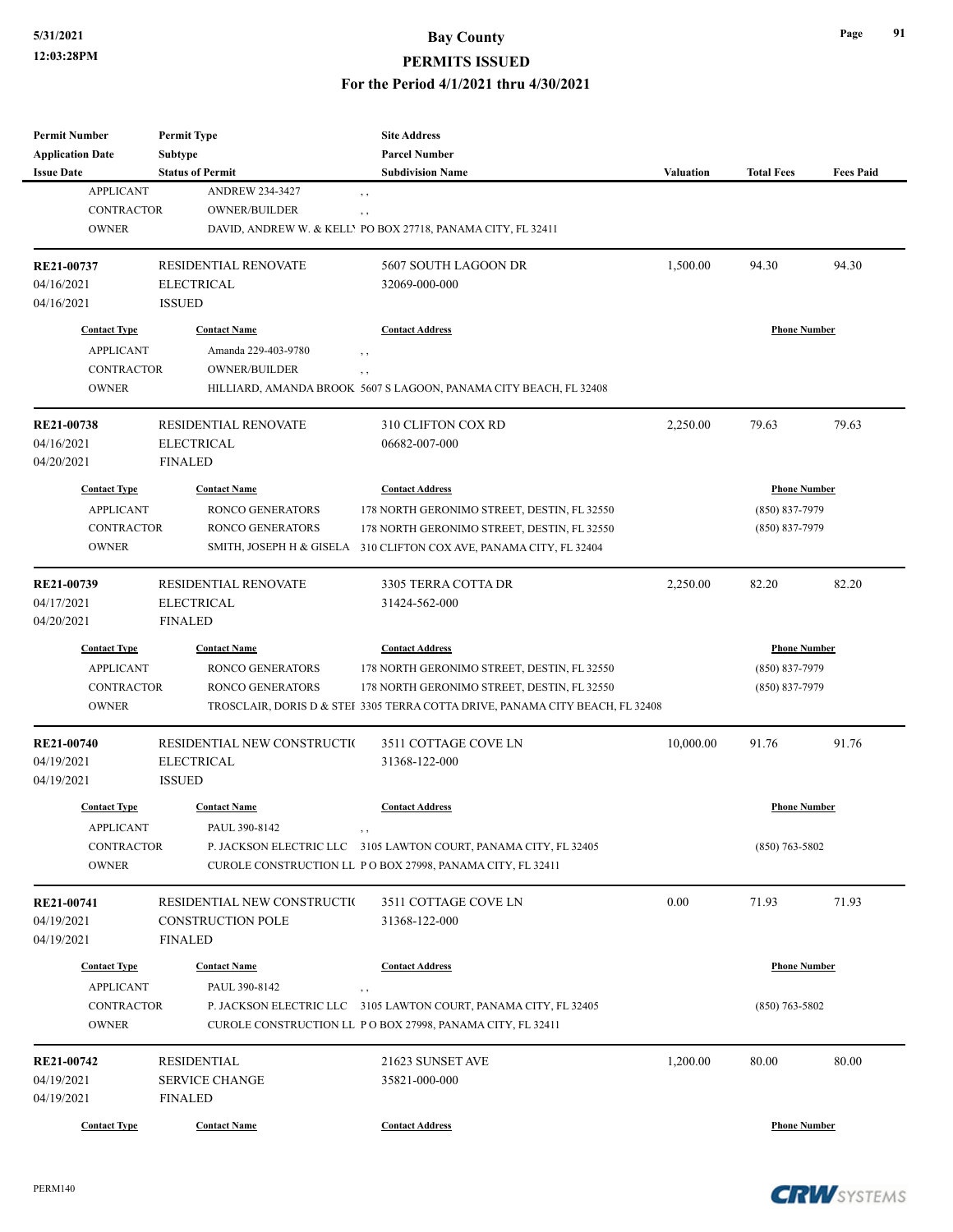| <b>Permit Number</b>    | <b>Permit Type</b>          | <b>Site Address</b>                                                     |                  |                     |                  |
|-------------------------|-----------------------------|-------------------------------------------------------------------------|------------------|---------------------|------------------|
| <b>Application Date</b> | Subtype                     | <b>Parcel Number</b>                                                    |                  |                     |                  |
| <b>Issue Date</b>       | <b>Status of Permit</b>     | <b>Subdivision Name</b>                                                 | <b>Valuation</b> | <b>Total Fees</b>   | <b>Fees Paid</b> |
| <b>APPLICANT</b>        |                             | FULL POWER ELECTRIC INC 5059 TIGER TRAIL, CHIPLEY, FL 32428             |                  | $(850) 896 - 3107$  |                  |
| <b>CONTRACTOR</b>       |                             | FULL POWER ELECTRIC INC 5059 TIGER TRAIL, CHIPLEY, FL 32428             |                  | $(850) 896 - 3107$  |                  |
| <b>OWNER</b>            |                             | YEAGER, SCOTT G & JO ELLI 21623 SUNSET AV, PANAMA CITY BEACH, FL 32413  |                  |                     |                  |
| RE21-00743              | <b>RESIDENTIAL</b>          | 2506 26TH ST W                                                          | 1,500.00         | 80.00               | 80.00            |
| 04/19/2021              | <b>SERVICE REPAIR</b>       | 26827-000-000                                                           |                  |                     |                  |
| 04/19/2021              | <b>ISSUED</b>               |                                                                         |                  |                     |                  |
| <b>Contact Type</b>     | <b>Contact Name</b>         | <b>Contact Address</b>                                                  |                  | <b>Phone Number</b> |                  |
| <b>APPLICANT</b>        |                             | JERRY PYBUS ELECTRIC INC, PANAMA CITY, FL 32404                         |                  | $(850) 784 - 2766$  |                  |
| <b>CONTRACTOR</b>       |                             | JERRY PYBUS ELECTRIC INC , PANAMA CITY, FL 32404                        |                  | $(850)$ 784-2766    |                  |
| <b>OWNER</b>            | DICKSON, CHARLES H.         | C/O SUPERIOR RESIDENCES, PANAMA CITY BEACH, FL 32407                    |                  |                     |                  |
| RE21-00744              | <b>RESIDENTIAL</b>          | 8226 BRANDON RD                                                         | 1,900.00         | 80.00               | 80.00            |
| 04/19/2021              | <b>SERVICE REPAIR</b>       | 05641-068-010                                                           |                  |                     |                  |
| 04/19/2021              | <b>FINALED</b>              |                                                                         |                  |                     |                  |
| <b>Contact Type</b>     | <b>Contact Name</b>         | <b>Contact Address</b>                                                  |                  | <b>Phone Number</b> |                  |
| <b>APPLICANT</b>        |                             | JERRY PYBUS ELECTRIC INC, PANAMA CITY, FL 32404                         |                  | $(850) 784 - 2766$  |                  |
| <b>CONTRACTOR</b>       |                             | JERRY PYBUS ELECTRIC INC , PANAMA CITY, FL 32404                        |                  | $(850)$ 784-2766    |                  |
| <b>OWNER</b>            | <b>CLOWDUS, BRIAN</b>       | 6905 THOMAS DR, PANAMA CITY BEACH, FL 32408                             |                  |                     |                  |
|                         |                             |                                                                         |                  |                     |                  |
| RE21-00745              | RESIDENTIAL NEW CONSTRUCTIO | 5150 WARREN DR                                                          | 0.00             | 71.93               | 71.93            |
| 04/19/2021              | <b>CONSTRUCTION POLE</b>    | 05860-700-380                                                           |                  |                     |                  |
| 04/19/2021              | <b>ISSUED</b>               |                                                                         |                  |                     |                  |
| <b>Contact Type</b>     | <b>Contact Name</b>         | <b>Contact Address</b>                                                  |                  | <b>Phone Number</b> |                  |
| <b>APPLICANT</b>        |                             | STRADA ELECTRIC & SECUR 3400 ST JOHNS PARKWAY, SANFORD, FL 32771        |                  | $(877)$ 906-1113    |                  |
| <b>CONTRACTOR</b>       |                             | STRADA ELECTRIC & SECUR 3400 ST JOHNS PARKWAY, SANFORD, FL 32771        |                  | $(877)$ 906-1113    |                  |
| <b>OWNER</b>            |                             | FORESTAR (USA) REAL EST (2221 E LAMAR BLVD STE 790, ARLINGTON, TX 76006 |                  |                     |                  |
| RE21-00746              | RESIDENTIAL NEW CONSTRUCTIO | 5150 WARREN DR                                                          | 4,200.00         | 94.90               | 94.90            |
| 04/19/2021              | <b>ELECTRICAL</b>           | 05860-700-380                                                           |                  |                     |                  |
| 04/19/2021              | <b>ISSUED</b>               |                                                                         |                  |                     |                  |
| <b>Contact Type</b>     | <b>Contact Name</b>         | <b>Contact Address</b>                                                  |                  | <b>Phone Number</b> |                  |
| <b>APPLICANT</b>        |                             | STRADA ELECTRIC & SECUR 3400 ST JOHNS PARKWAY, SANFORD, FL 32771        |                  | $(877)$ 906-1113    |                  |
| <b>CONTRACTOR</b>       |                             | STRADA ELECTRIC & SECUR 3400 ST JOHNS PARKWAY, SANFORD, FL 32771        |                  | $(877)$ 906-1113    |                  |
| <b>OWNER</b>            |                             | FORESTAR (USA) REAL EST (2221 E LAMAR BLVD STE 790, ARLINGTON, TX 76006 |                  |                     |                  |
| RE21-00747              | RESIDENTIAL NEW CONSTRUCTIO | 5160 WARREN DR                                                          | 0.00             | 71.93               | 71.93            |
| 04/19/2021              | <b>CONSTRUCTION POLE</b>    | 05860-700-390                                                           |                  |                     |                  |
|                         |                             |                                                                         |                  |                     |                  |
| 04/19/2021              | <b>ISSUED</b>               |                                                                         |                  |                     |                  |
| <b>Contact Type</b>     | <b>Contact Name</b>         | <b>Contact Address</b>                                                  |                  | <b>Phone Number</b> |                  |
| <b>APPLICANT</b>        |                             | STRADA ELECTRIC & SECUR 3400 ST JOHNS PARKWAY, SANFORD, FL 32771        |                  | $(877)$ 906-1113    |                  |
| <b>CONTRACTOR</b>       |                             | STRADA ELECTRIC & SECUR 3400 ST JOHNS PARKWAY, SANFORD, FL 32771        |                  | $(877)$ 906-1113    |                  |
| <b>OWNER</b>            |                             | FORESTAR (USA) REAL EST (2221 E LAMAR BLVD STE 790, ARLINGTON, TX 76006 |                  |                     |                  |
| RE21-00748              | RESIDENTIAL NEW CONSTRUCTIO | 5160 WARREN DR                                                          | 4,200.00         | 91.43               | 91.43            |
| 04/19/2021              | ELECTRICAL                  | 05860-700-390                                                           |                  |                     |                  |
| 04/19/2021              | <b>ISSUED</b>               |                                                                         |                  |                     |                  |
|                         |                             |                                                                         |                  |                     |                  |
| <b>Contact Type</b>     | <b>Contact Name</b>         | <b>Contact Address</b>                                                  |                  | <b>Phone Number</b> |                  |

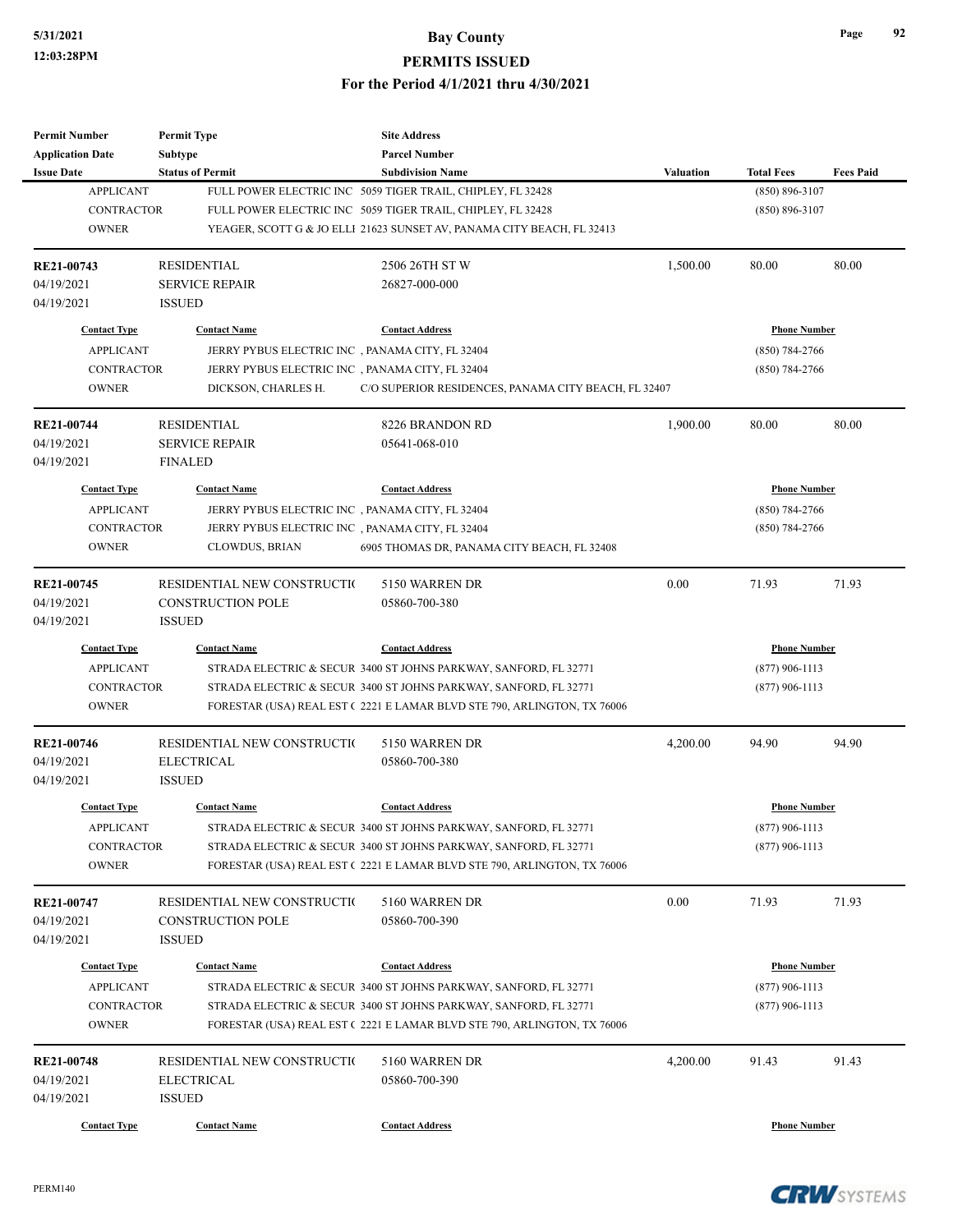| <b>Permit Number</b>    | <b>Permit Type</b>          | <b>Site Address</b>                                                     |                  |                     |                  |
|-------------------------|-----------------------------|-------------------------------------------------------------------------|------------------|---------------------|------------------|
| <b>Application Date</b> | Subtype                     | <b>Parcel Number</b>                                                    |                  |                     |                  |
| <b>Issue Date</b>       | <b>Status of Permit</b>     | <b>Subdivision Name</b>                                                 | <b>Valuation</b> | <b>Total Fees</b>   | <b>Fees Paid</b> |
| <b>APPLICANT</b>        |                             | STRADA ELECTRIC & SECUR 3400 ST JOHNS PARKWAY, SANFORD, FL 32771        |                  | $(877)$ 906-1113    |                  |
| <b>CONTRACTOR</b>       |                             | STRADA ELECTRIC & SECUR 3400 ST JOHNS PARKWAY, SANFORD, FL 32771        |                  | $(877)$ 906-1113    |                  |
| <b>OWNER</b>            |                             | FORESTAR (USA) REAL EST (2221 E LAMAR BLVD STE 790, ARLINGTON, TX 76006 |                  |                     |                  |
| RE21-00749              | RESIDENTIAL NEW CONSTRUCTIO | 5170 WARREN DR                                                          | 0.00             | 71.93               | 71.93            |
| 04/19/2021              | <b>CONSTRUCTION POLE</b>    | 05860-700-400                                                           |                  |                     |                  |
| 04/19/2021              | <b>ISSUED</b>               |                                                                         |                  |                     |                  |
| <b>Contact Type</b>     | <b>Contact Name</b>         | <b>Contact Address</b>                                                  |                  | <b>Phone Number</b> |                  |
| <b>APPLICANT</b>        |                             | STRADA ELECTRIC & SECUR 3400 ST JOHNS PARKWAY, SANFORD, FL 32771        |                  | $(877)$ 906-1113    |                  |
| <b>CONTRACTOR</b>       |                             | STRADA ELECTRIC & SECUR 3400 ST JOHNS PARKWAY, SANFORD, FL 32771        |                  | $(877)$ 906-1113    |                  |
| <b>OWNER</b>            |                             | FORESTAR (USA) REAL EST (2221 E LAMAR BLVD STE 790, ARLINGTON, TX 76006 |                  |                     |                  |
| RE21-00751              | RESIDENTIAL NEW CONSTRUCTIO | 5121 WARREN DR                                                          | 0.00             | 71.93               | 71.93            |
| 04/19/2021              | <b>CONSTRUCTION POLE</b>    | 05860-700-310                                                           |                  |                     |                  |
| 04/19/2021              | <b>ISSUED</b>               |                                                                         |                  |                     |                  |
| <b>Contact Type</b>     | <b>Contact Name</b>         | <b>Contact Address</b>                                                  |                  | <b>Phone Number</b> |                  |
| <b>APPLICANT</b>        |                             | STRADA ELECTRIC & SECUR 3400 ST JOHNS PARKWAY, SANFORD, FL 32771        |                  | $(877)$ 906-1113    |                  |
| <b>CONTRACTOR</b>       |                             | STRADA ELECTRIC & SECUR 3400 ST JOHNS PARKWAY, SANFORD, FL 32771        |                  | $(877)$ 906-1113    |                  |
| <b>OWNER</b>            | D.R. HORTON, INC.           | 25366 PROFIT DR, DAPHNE, AL 36526                                       |                  |                     |                  |
|                         |                             |                                                                         |                  |                     |                  |
| RE21-00752              | RESIDENTIAL NEW CONSTRUCTIO | 5121 WARREN DR                                                          | 4,200.00         | 95.26               | 95.26            |
| 04/19/2021              | <b>ELECTRICAL</b>           | 05860-700-310                                                           |                  |                     |                  |
| 04/19/2021              | <b>ISSUED</b>               |                                                                         |                  |                     |                  |
| <b>Contact Type</b>     | <b>Contact Name</b>         | <b>Contact Address</b>                                                  |                  | <b>Phone Number</b> |                  |
| <b>APPLICANT</b>        |                             | STRADA ELECTRIC & SECUR 3400 ST JOHNS PARKWAY, SANFORD, FL 32771        |                  | $(877)$ 906-1113    |                  |
| <b>CONTRACTOR</b>       |                             | STRADA ELECTRIC & SECUR 3400 ST JOHNS PARKWAY, SANFORD, FL 32771        |                  | $(877)$ 906-1113    |                  |
| <b>OWNER</b>            | D.R. HORTON, INC.           | 25366 PROFIT DR, DAPHNE, AL 36526                                       |                  |                     |                  |
| RE21-00753              | RESIDENTIAL NEW CONSTRUCTIO | 5130 WARREN DR                                                          | 0.00             | 71.93               | 71.93            |
| 04/19/2021              | <b>CONSTRUCTION POLE</b>    | 05860-700-360                                                           |                  |                     |                  |
| 04/19/2021              | <b>ISSUED</b>               |                                                                         |                  |                     |                  |
| <b>Contact Type</b>     | <b>Contact Name</b>         | <b>Contact Address</b>                                                  |                  | <b>Phone Number</b> |                  |
| <b>APPLICANT</b>        |                             | STRADA ELECTRIC & SECUR 3400 ST JOHNS PARKWAY, SANFORD, FL 32771        |                  | $(877)$ 906-1113    |                  |
| <b>CONTRACTOR</b>       |                             | STRADA ELECTRIC & SECUR 3400 ST JOHNS PARKWAY, SANFORD, FL 32771        |                  | $(877)$ 906-1113    |                  |
| <b>OWNER</b>            | D.R. HORTON, INC.           | 25366 PROFIT DR, DAPHNE, AL 36526                                       |                  |                     |                  |
|                         |                             |                                                                         |                  |                     |                  |
| RE21-00754              | RESIDENTIAL NEW CONSTRUCTIO | 5130 WARREN DR                                                          | 4,200.00         | 95.26               | 95.26            |
| 04/19/2021              | <b>ELECTRICAL</b>           | 05860-700-360                                                           |                  |                     |                  |
| 04/19/2021              | <b>ISSUED</b>               |                                                                         |                  |                     |                  |
| <b>Contact Type</b>     | <b>Contact Name</b>         | <b>Contact Address</b>                                                  |                  | <b>Phone Number</b> |                  |
| <b>APPLICANT</b>        |                             | STRADA ELECTRIC & SECUR 3400 ST JOHNS PARKWAY, SANFORD, FL 32771        |                  | $(877)$ 906-1113    |                  |
| <b>CONTRACTOR</b>       |                             | STRADA ELECTRIC & SECUR 3400 ST JOHNS PARKWAY, SANFORD, FL 32771        |                  | $(877)$ 906-1113    |                  |
| <b>OWNER</b>            | D.R. HORTON, INC.           | 25366 PROFIT DR, DAPHNE, AL 36526                                       |                  |                     |                  |
| RE21-00755              | RESIDENTIAL NEW CONSTRUCTIO | 215 CORONADO PL                                                         | 0.00             | 71.93               | 71.93            |
| 04/19/2021              | <b>CONSTRUCTION POLE</b>    | 37652-020-000                                                           |                  |                     |                  |
| 04/19/2021              | <b>FINALED</b>              |                                                                         |                  |                     |                  |
|                         |                             |                                                                         |                  |                     |                  |
| <b>Contact Type</b>     | <b>Contact Name</b>         | <b>Contact Address</b>                                                  |                  | <b>Phone Number</b> |                  |

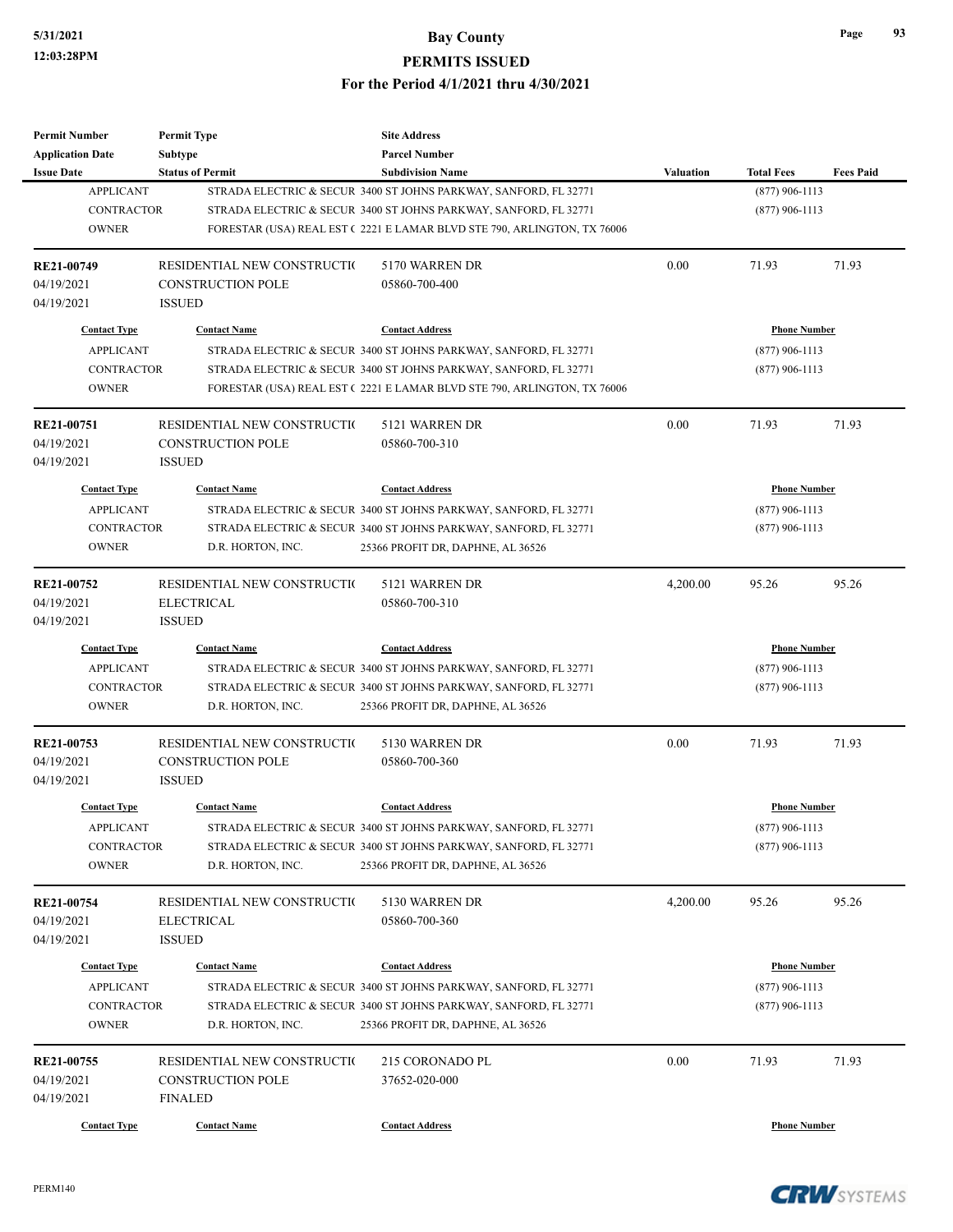| <b>Permit Number</b>    | <b>Permit Type</b>                                      | <b>Site Address</b>                                                     |                  |                     |                  |
|-------------------------|---------------------------------------------------------|-------------------------------------------------------------------------|------------------|---------------------|------------------|
| <b>Application Date</b> | Subtype                                                 | <b>Parcel Number</b>                                                    |                  |                     |                  |
| <b>Issue Date</b>       | <b>Status of Permit</b>                                 | <b>Subdivision Name</b>                                                 | <b>Valuation</b> | <b>Total Fees</b>   | <b>Fees Paid</b> |
| <b>APPLICANT</b>        |                                                         | REGENCY ELECTRIC OF PAN 4412 DE LEN DR, Panama City, FL 32404           |                  | $(850) 896 - 7555$  |                  |
| <b>CONTRACTOR</b>       |                                                         | REGENCY ELECTRIC OF PAN 4412 DE LEN DR, Panama City, FL 32404           |                  | $(850) 896 - 7555$  |                  |
| <b>OWNER</b>            |                                                         | WINGATE, JACK R & BREND/ 209 PLANTATION OAKS BLVD, MILLBROOK, AL 36054  |                  |                     |                  |
|                         |                                                         |                                                                         |                  |                     |                  |
| RE21-00756              | RESIDENTIAL NEW CONSTRUCTIO                             | 215 CORONADO PL                                                         | 0.00             | 93.78               | 93.78            |
| 04/19/2021              | <b>ELECTRICAL</b>                                       | 37652-020-000                                                           |                  |                     |                  |
| 04/19/2021              | <b>ISSUED</b>                                           |                                                                         |                  |                     |                  |
|                         |                                                         |                                                                         |                  |                     |                  |
| <b>Contact Type</b>     | <b>Contact Name</b>                                     | <b>Contact Address</b>                                                  |                  | <b>Phone Number</b> |                  |
| <b>APPLICANT</b>        |                                                         | REGENCY ELECTRIC OF PAN 4412 DE LEN DR, Panama City, FL 32404           |                  | $(850) 896 - 7555$  |                  |
| <b>CONTRACTOR</b>       |                                                         | REGENCY ELECTRIC OF PAN 4412 DE LEN DR, Panama City, FL 32404           |                  | $(850) 896 - 7555$  |                  |
| <b>OWNER</b>            |                                                         | WINGATE, JACK R & BREND/ 209 PLANTATION OAKS BLVD, MILLBROOK, AL 36054  |                  |                     |                  |
|                         |                                                         |                                                                         | 0.00             |                     |                  |
| RE21-00757              | RESIDENTIAL NEW CONSTRUCTIO<br><b>CONSTRUCTION POLE</b> | 5200 WARREN DR                                                          |                  | 71.93               | 71.93            |
| 04/20/2021              |                                                         | 05860-700-430                                                           |                  |                     |                  |
| 04/20/2021              | <b>ISSUED</b>                                           |                                                                         |                  |                     |                  |
| <b>Contact Type</b>     | <b>Contact Name</b>                                     | <b>Contact Address</b>                                                  |                  | <b>Phone Number</b> |                  |
| <b>APPLICANT</b>        |                                                         | STRADA ELECTRIC & SECUR 3400 ST JOHNS PARKWAY, SANFORD, FL 32771        |                  | $(877)$ 906-1113    |                  |
| <b>CONTRACTOR</b>       |                                                         | STRADA ELECTRIC & SECUR 3400 ST JOHNS PARKWAY, SANFORD, FL 32771        |                  | $(877)$ 906-1113    |                  |
| <b>OWNER</b>            |                                                         | FORESTAR (USA) REAL EST (2221 E LAMAR BLVD STE 790, ARLINGTON, TX 76006 |                  |                     |                  |
|                         |                                                         |                                                                         |                  |                     |                  |
| RE21-00758              | RESIDENTIAL NEW CONSTRUCTIO                             | 5200 WARREN DR                                                          | 4,200.00         | 91.43               | 91.43            |
| 04/20/2021              | <b>ELECTRICAL</b>                                       | 05860-700-430                                                           |                  |                     |                  |
| 04/20/2021              | <b>ISSUED</b>                                           |                                                                         |                  |                     |                  |
| <b>Contact Type</b>     | <b>Contact Name</b>                                     | <b>Contact Address</b>                                                  |                  | <b>Phone Number</b> |                  |
| <b>APPLICANT</b>        |                                                         | STRADA ELECTRIC & SECUR 3400 ST JOHNS PARKWAY, SANFORD, FL 32771        |                  | $(877)$ 906-1113    |                  |
| <b>CONTRACTOR</b>       |                                                         | STRADA ELECTRIC & SECUR 3400 ST JOHNS PARKWAY, SANFORD, FL 32771        |                  | $(877)$ 906-1113    |                  |
| <b>OWNER</b>            |                                                         | FORESTAR (USA) REAL EST (2221 E LAMAR BLVD STE 790, ARLINGTON, TX 76006 |                  |                     |                  |
|                         |                                                         |                                                                         |                  |                     |                  |
| RE21-00759              | RESIDENTIAL NEW CONSTRUCTIO                             | 7112 ELLIE B DR                                                         | 0.00             | 71.93               | 71.93            |
| 04/20/2021              | <b>CONSTRUCTION POLE</b>                                | 05658-400-050                                                           |                  |                     |                  |
| 04/20/2021              | <b>ISSUED</b>                                           |                                                                         |                  |                     |                  |
|                         |                                                         |                                                                         |                  |                     |                  |
| <b>Contact Type</b>     | <b>Contact Name</b>                                     | <b>Contact Address</b>                                                  |                  | <b>Phone Number</b> |                  |
| <b>APPLICANT</b>        |                                                         | STRADA ELECTRIC & SECUR 3400 ST JOHNS PARKWAY, SANFORD, FL 32771        |                  | $(877)$ 906-1113    |                  |
| CONTRACTOR              |                                                         | STRADA ELECTRIC & SECUR 3400 ST JOHNS PARKWAY, SANFORD, FL 32771        |                  | $(877)$ 906-1113    |                  |
| <b>OWNER</b>            |                                                         | BAYOU GEORGE FARMS, LLC 1405 W BEACH DR, PANAMA CITY, FL 32404          |                  |                     |                  |
|                         |                                                         |                                                                         |                  |                     |                  |
| RE21-00760              | RESIDENTIAL NEW CONSTRUCTIO                             | 7112 ELLIE B DR                                                         | 4,200.00         | 91.98               | 91.98            |
| 04/20/2021              | <b>ELECTRICAL</b>                                       | 05658-400-050                                                           |                  |                     |                  |
| 04/20/2021              | <b>ISSUED</b>                                           |                                                                         |                  |                     |                  |
| <b>Contact Type</b>     | <b>Contact Name</b>                                     | <b>Contact Address</b>                                                  |                  | <b>Phone Number</b> |                  |
| <b>APPLICANT</b>        |                                                         | STRADA ELECTRIC & SECUR 3400 ST JOHNS PARKWAY, SANFORD, FL 32771        |                  | $(877)$ 906-1113    |                  |
| CONTRACTOR              |                                                         | STRADA ELECTRIC & SECUR 3400 ST JOHNS PARKWAY, SANFORD, FL 32771        |                  | $(877)$ 906-1113    |                  |
| <b>OWNER</b>            |                                                         | BAYOU GEORGE FARMS, LLC 1405 W BEACH DR, PANAMA CITY, FL 32404          |                  |                     |                  |
|                         |                                                         |                                                                         |                  |                     |                  |
| RE21-00761              | RESIDENTIAL NEW CONSTRUCTIO                             | 7124 ELLIE B DR                                                         | 0.00             | 71.93               | 71.93            |
| 04/20/2021              | CONSTRUCTION POLE                                       | 05658-400-065                                                           |                  |                     |                  |
| 04/20/2021              | <b>ISSUED</b>                                           |                                                                         |                  |                     |                  |
| <b>Contact Type</b>     | <b>Contact Name</b>                                     | <b>Contact Address</b>                                                  |                  | <b>Phone Number</b> |                  |
|                         |                                                         |                                                                         |                  |                     |                  |

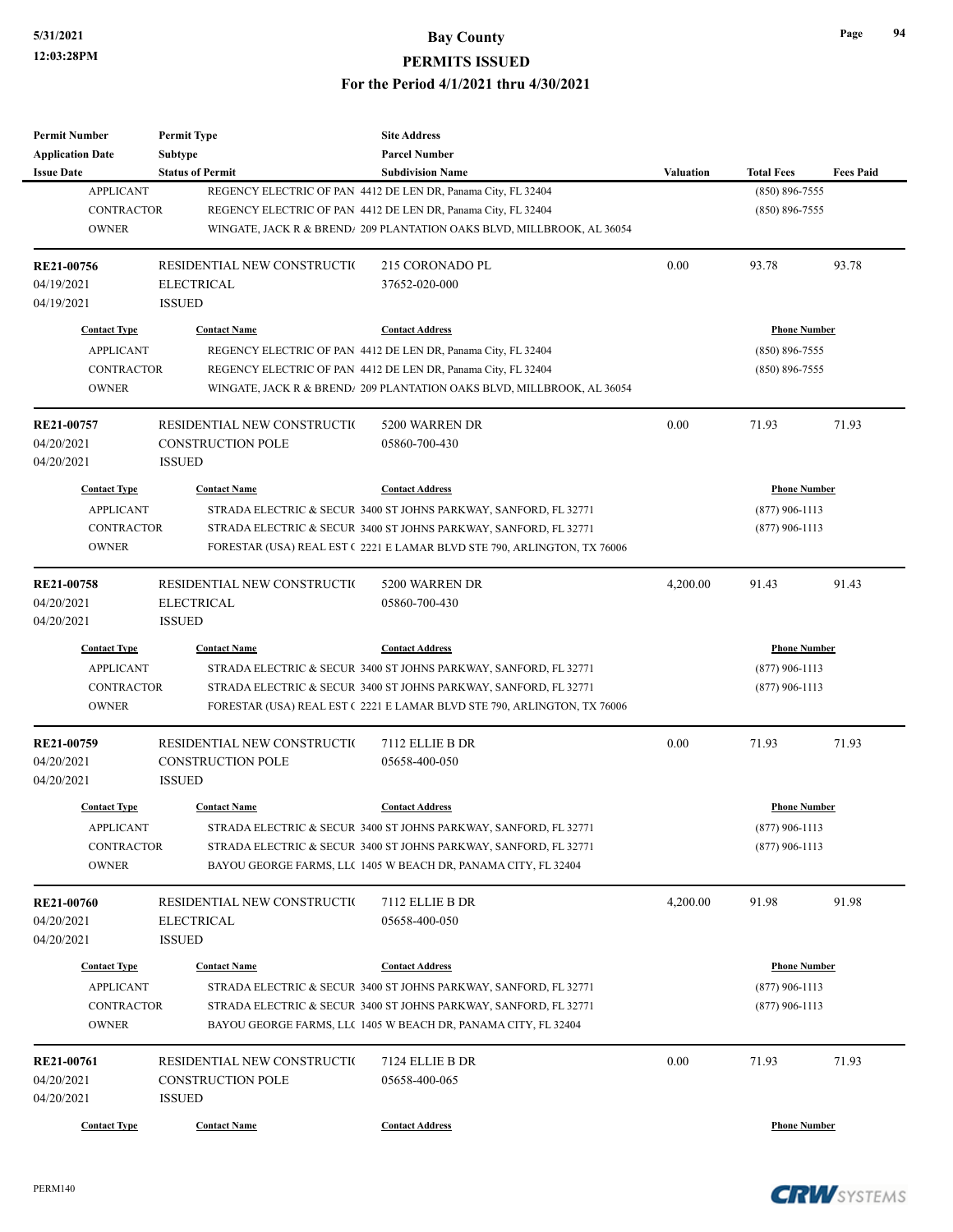| <b>Permit Number</b>                  | <b>Permit Type</b>          | <b>Site Address</b>                                                     |           |                     |                  |  |
|---------------------------------------|-----------------------------|-------------------------------------------------------------------------|-----------|---------------------|------------------|--|
| <b>Application Date</b>               | <b>Subtype</b>              | <b>Parcel Number</b>                                                    |           |                     |                  |  |
| <b>Issue Date</b><br><b>APPLICANT</b> | <b>Status of Permit</b>     | <b>Subdivision Name</b>                                                 | Valuation | <b>Total Fees</b>   | <b>Fees Paid</b> |  |
|                                       |                             | STRADA ELECTRIC & SECUR 3400 ST JOHNS PARKWAY, SANFORD, FL 32771        |           | $(877)$ 906-1113    |                  |  |
| <b>CONTRACTOR</b>                     |                             | STRADA ELECTRIC & SECUR 3400 ST JOHNS PARKWAY, SANFORD, FL 32771        |           | $(877)$ 906-1113    |                  |  |
| <b>OWNER</b>                          |                             | BAYOU GEORGE FARMS, LLC 1405 W BEACH DR, PANAMA CITY, FL 32404          |           |                     |                  |  |
| RE21-00762                            | RESIDENTIAL NEW CONSTRUCTIO | 7124 ELLIE B DR                                                         | 4,200.00  | 91.98               | 91.98            |  |
| 04/20/2021                            | <b>ELECTRICAL</b>           | 05658-400-065                                                           |           |                     |                  |  |
| 04/20/2021                            | <b>ISSUED</b>               |                                                                         |           |                     |                  |  |
| <b>Contact Type</b>                   | <b>Contact Name</b>         | <b>Contact Address</b>                                                  |           | <b>Phone Number</b> |                  |  |
| <b>APPLICANT</b>                      |                             | STRADA ELECTRIC & SECUR 3400 ST JOHNS PARKWAY, SANFORD, FL 32771        |           | $(877)$ 906-1113    |                  |  |
| <b>CONTRACTOR</b>                     |                             | STRADA ELECTRIC & SECUR 3400 ST JOHNS PARKWAY, SANFORD, FL 32771        |           | $(877)$ 906-1113    |                  |  |
| <b>OWNER</b>                          |                             | BAYOU GEORGE FARMS, LLC 1405 W BEACH DR, PANAMA CITY, FL 32404          |           |                     |                  |  |
|                                       |                             |                                                                         |           |                     |                  |  |
| RE21-00763                            | RESIDENTIAL NEW CONSTRUCTIO | 5180 WARREN DR                                                          | 0.00      | 71.93               | 71.93            |  |
| 04/20/2021                            | <b>CONSTRUCTION POLE</b>    | 05860-700-410                                                           |           |                     |                  |  |
| 04/20/2021                            | <b>ISSUED</b>               |                                                                         |           |                     |                  |  |
| <b>Contact Type</b>                   | <b>Contact Name</b>         | <b>Contact Address</b>                                                  |           | <b>Phone Number</b> |                  |  |
| <b>APPLICANT</b>                      |                             | STRADA ELECTRIC & SECUR 3400 ST JOHNS PARKWAY, SANFORD, FL 32771        |           | $(877)$ 906-1113    |                  |  |
| <b>CONTRACTOR</b>                     |                             | STRADA ELECTRIC & SECUR 3400 ST JOHNS PARKWAY, SANFORD, FL 32771        |           | $(877)$ 906-1113    |                  |  |
| <b>OWNER</b>                          |                             | FORESTAR (USA) REAL EST (2221 E LAMAR BLVD STE 790, ARLINGTON, TX 76006 |           |                     |                  |  |
| RE21-00764                            | RESIDENTIAL NEW CONSTRUCTIO | 5180 WARREN DR                                                          | 4,200.00  | 91.43               | 91.43            |  |
| 04/20/2021                            | <b>ELECTRICAL</b>           | 05860-700-410                                                           |           |                     |                  |  |
| 04/20/2021                            | <b>ISSUED</b>               |                                                                         |           |                     |                  |  |
|                                       |                             |                                                                         |           |                     |                  |  |
| <b>Contact Type</b>                   | <b>Contact Name</b>         | <b>Contact Address</b>                                                  |           | <b>Phone Number</b> |                  |  |
| <b>APPLICANT</b>                      |                             | STRADA ELECTRIC & SECUR 3400 ST JOHNS PARKWAY, SANFORD, FL 32771        |           | $(877)$ 906-1113    |                  |  |
| <b>CONTRACTOR</b>                     |                             | STRADA ELECTRIC & SECUR 3400 ST JOHNS PARKWAY, SANFORD, FL 32771        |           | $(877)$ 906-1113    |                  |  |
| <b>OWNER</b>                          |                             | FORESTAR (USA) REAL EST (2221 E LAMAR BLVD STE 790, ARLINGTON, TX 76006 |           |                     |                  |  |
| RE21-00765                            | RESIDENTIAL NEW CONSTRUCTIO | 5190 WARREN DR                                                          | 0.00      | 71.93               | 71.93            |  |
| 04/20/2021                            | <b>CONSTRUCTION POLE</b>    | 05860-700-420                                                           |           |                     |                  |  |
| 04/20/2021                            | <b>ISSUED</b>               |                                                                         |           |                     |                  |  |
| <b>Contact Type</b>                   | <b>Contact Name</b>         | <b>Contact Address</b>                                                  |           | <b>Phone Number</b> |                  |  |
|                                       |                             |                                                                         |           |                     |                  |  |
| APPLICANT                             |                             | STRADA ELECTRIC & SECUR 3400 ST JOHNS PARKWAY, SANFORD, FL 32771        |           | $(877)$ 906-1113    |                  |  |
| CONTRACTOR                            |                             | STRADA ELECTRIC & SECUR 3400 ST JOHNS PARKWAY, SANFORD, FL 32771        |           | $(877)$ 906-1113    |                  |  |
| <b>OWNER</b>                          |                             | FORESTAR (USA) REAL EST (2221 E LAMAR BLVD STE 790, ARLINGTON, TX 76006 |           |                     |                  |  |
| <b>RE21-00766</b>                     | RESIDENTIAL NEW CONSTRUCTIO | 2513 DOROTHY AVE                                                        | 0.00      | 34.94               | 34.94            |  |
| 04/20/2021                            | ELECTRICAL                  | 27809-030-000                                                           |           |                     |                  |  |
| 04/20/2021                            | <b>FINALED</b>              |                                                                         |           |                     |                  |  |
| <b>Contact Type</b>                   | <b>Contact Name</b>         | <b>Contact Address</b>                                                  |           | <b>Phone Number</b> |                  |  |
| <b>APPLICANT</b>                      | GREG 630-4620               |                                                                         |           |                     |                  |  |
|                                       |                             | $, \, ,$                                                                |           |                     |                  |  |
| <b>CONTRACTOR</b>                     |                             | EMERALD COAST SERVICES 222 HIDDEN PINES DR, PANAMA CITY BEACH, FL 32408 |           | $(850) 832 - 7500$  |                  |  |
| <b>OWNER</b>                          | RP2 INVESTMENTS LLC         | 3001 W 10TH ST, UNIT 203, PANAMA CITY, FL 32401                         |           |                     |                  |  |
| RE21-00767                            | RESIDENTIAL NEW CONSTRUCTIO | 2513 DOROTHY AVE                                                        | 7,500.00  | 92.13               | 92.13            |  |
| 04/20/2021                            | <b>ELECTRICAL</b>           | 27809-030-000                                                           |           |                     |                  |  |
| 04/20/2021                            | <b>ISSUED</b>               |                                                                         |           |                     |                  |  |
|                                       |                             |                                                                         |           |                     |                  |  |
| <b>Contact Type</b>                   | <b>Contact Name</b>         | <b>Contact Address</b>                                                  |           | <b>Phone Number</b> |                  |  |

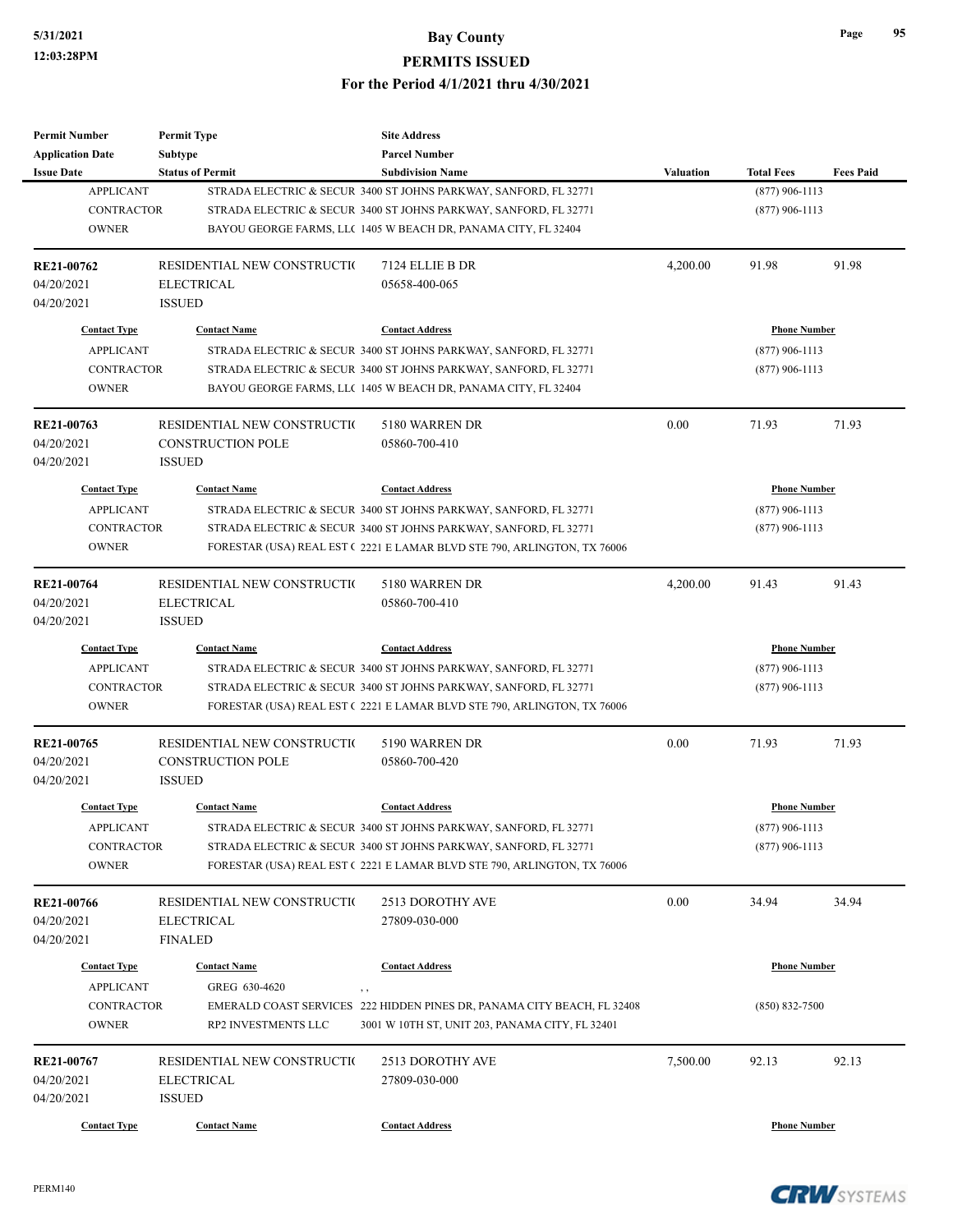| <b>Permit Number</b><br><b>Application Date</b> | <b>Permit Type</b><br>Subtype | <b>Site Address</b><br><b>Parcel Number</b>                             |                  |                     |                  |
|-------------------------------------------------|-------------------------------|-------------------------------------------------------------------------|------------------|---------------------|------------------|
| <b>Issue Date</b>                               | <b>Status of Permit</b>       | <b>Subdivision Name</b>                                                 | <b>Valuation</b> | <b>Total Fees</b>   | <b>Fees Paid</b> |
| <b>APPLICANT</b>                                | GREG 630-4620                 | , ,                                                                     |                  |                     |                  |
| <b>CONTRACTOR</b>                               |                               | EMERALD COAST SERVICES 222 HIDDEN PINES DR, PANAMA CITY BEACH, FL 32408 |                  | $(850) 832 - 7500$  |                  |
| <b>OWNER</b>                                    | RP2 INVESTMENTS LLC           | 3001 W 10TH ST, UNIT 203, PANAMA CITY, FL 32401                         |                  |                     |                  |
|                                                 |                               |                                                                         |                  |                     |                  |
| <b>RE21-00768</b>                               | RESIDENTIAL NEW CONSTRUCTIO   | 5190 WARREN DR                                                          | 4,200.00         | 90.83               | 90.83            |
| 04/20/2021                                      | <b>ELECTRICAL</b>             | 05860-700-420                                                           |                  |                     |                  |
| 04/20/2021                                      | <b>ISSUED</b>                 |                                                                         |                  |                     |                  |
| <b>Contact Type</b>                             | <b>Contact Name</b>           | <b>Contact Address</b>                                                  |                  | <b>Phone Number</b> |                  |
| <b>APPLICANT</b>                                |                               | STRADA ELECTRIC & SECUR 3400 ST JOHNS PARKWAY, SANFORD, FL 32771        |                  | $(877)$ 906-1113    |                  |
| <b>CONTRACTOR</b>                               |                               | STRADA ELECTRIC & SECUR 3400 ST JOHNS PARKWAY, SANFORD, FL 32771        |                  | $(877)$ 906-1113    |                  |
| <b>OWNER</b>                                    |                               | FORESTAR (USA) REAL EST (2221 E LAMAR BLVD STE 790, ARLINGTON, TX 76006 |                  |                     |                  |
| RE21-00769                                      | RESIDENTIAL NEW CONSTRUCTIO   | 216 SUGAR SAND E                                                        | 0.00             | 34.94               | 34.94            |
| 04/20/2021                                      | <b>ELECTRICAL</b>             | 04102-300-120                                                           |                  |                     |                  |
| 04/20/2021                                      | <b>FINALED</b>                |                                                                         |                  |                     |                  |
| <b>Contact Type</b>                             | <b>Contact Name</b>           | <b>Contact Address</b>                                                  |                  | <b>Phone Number</b> |                  |
| <b>APPLICANT</b>                                | GREG 850-630-4620             | $, \, ,$                                                                |                  |                     |                  |
| <b>CONTRACTOR</b>                               |                               | EMERALD COAST SERVICES 222 HIDDEN PINES DR, PANAMA CITY BEACH, FL 32408 |                  | $(850) 832 - 7500$  |                  |
| <b>OWNER</b>                                    |                               | TOOLE, JASON D & CHRISTIN 245 TONE MILL TRAIL, ATLANTA, GA 30328        |                  |                     |                  |
|                                                 |                               |                                                                         |                  |                     |                  |
| <b>RE21-00770</b>                               | RESIDENTIAL NEW CONSTRUCTIO   | 216 SUGAR SAND E                                                        | 0.00             | 105.40              | 105.40           |
| 04/20/2021                                      | <b>ELECTRICAL</b>             | 04102-300-120                                                           |                  |                     |                  |
| 04/20/2021                                      | <b>ISSUED</b>                 |                                                                         |                  |                     |                  |
| <b>Contact Type</b>                             | <b>Contact Name</b>           | <b>Contact Address</b>                                                  |                  | <b>Phone Number</b> |                  |
| <b>APPLICANT</b>                                | GREG 850-630-4620             | , ,                                                                     |                  |                     |                  |
| <b>CONTRACTOR</b>                               |                               | EMERALD COAST SERVICES 222 HIDDEN PINES DR, PANAMA CITY BEACH, FL 32408 |                  | $(850) 832 - 7500$  |                  |
| <b>OWNER</b>                                    |                               | TOOLE, JASON D & CHRISTIN 245 TONE MILL TRAIL, ATLANTA, GA 30328        |                  |                     |                  |
| RE21-00771                                      | <b>RESIDENTIAL</b>            | 5309 BEACH DR                                                           | 1,000.00         | 80.00               | 80.00            |
| 04/20/2021                                      | <b>SERVICE REPAIR</b>         | 31725-000-000                                                           |                  |                     |                  |
| 04/20/2021                                      | <b>FINALED</b>                |                                                                         |                  |                     |                  |
| <b>Contact Type</b>                             | <b>Contact Name</b>           | <b>Contact Address</b>                                                  |                  | <b>Phone Number</b> |                  |
| APPLICANT                                       | KENNY 527-3857                |                                                                         |                  |                     |                  |
| CONTRACTOR                                      |                               | KENNY STRANGE ELECTRIC 2436 N EAST AVE, Panama City, FL 32405           |                  | $(850)$ 215-8030    |                  |
| <b>OWNER</b>                                    | TARTER, MORGAN E &            | TRACY E LONG, PANAMA CITY BEACH, FL 32408                               |                  |                     |                  |
| RE21-00772                                      | <b>RESIDENTIAL</b>            | 3904 WALLACE PARK LN                                                    | 1,000.00         | 71.93               | 71.93            |
| 04/20/2021                                      | <b>ELECTRICAL</b>             | 31368-126-000                                                           |                  |                     |                  |
| 04/20/2021                                      | <b>ISSUED</b>                 |                                                                         |                  |                     |                  |
| <b>Contact Type</b>                             | <b>Contact Name</b>           | <b>Contact Address</b>                                                  |                  | <b>Phone Number</b> |                  |
| <b>APPLICANT</b>                                | PAUL 390-8142                 | , ,                                                                     |                  |                     |                  |
| CONTRACTOR                                      | P. JACKSON ELECTRIC LLC       | 3105 LAWTON COURT, PANAMA CITY, FL 32405                                |                  | $(850)$ 763-5802    |                  |
| <b>OWNER</b>                                    |                               | BARTOLI, CHRISTOPHER S & KIMBERLY D, PANAMA CITY BEACH, FL 32408        |                  |                     |                  |
| RE21-00773                                      | <b>RESIDENTIAL</b>            | 204 15TH ST                                                             | 0.00             | 82.20               | 82.20            |
| 04/20/2021                                      | <b>SERVICE REPAIR</b>         | 37075-000-000                                                           |                  |                     |                  |
| 04/20/2021                                      | <b>FINALED</b>                |                                                                         |                  |                     |                  |
| <b>Contact Type</b>                             | <b>Contact Name</b>           | <b>Contact Address</b>                                                  |                  | <b>Phone Number</b> |                  |
|                                                 |                               |                                                                         |                  |                     |                  |

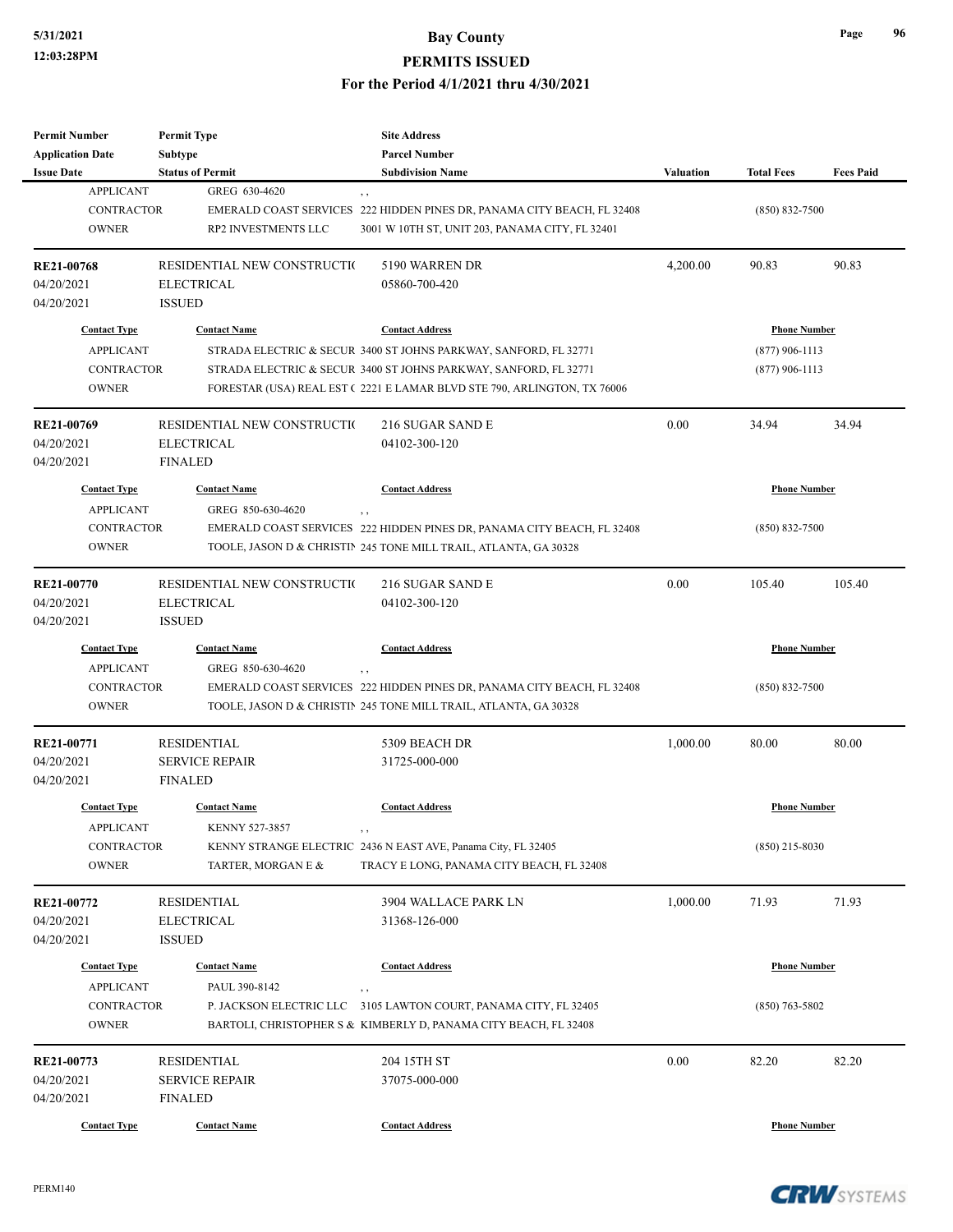| <b>Permit Number</b>    | <b>Permit Type</b>          | <b>Site Address</b>                                              |                  |                     |                  |
|-------------------------|-----------------------------|------------------------------------------------------------------|------------------|---------------------|------------------|
| <b>Application Date</b> | Subtype                     | <b>Parcel Number</b>                                             |                  |                     |                  |
| <b>Issue Date</b>       | <b>Status of Permit</b>     | <b>Subdivision Name</b>                                          | <b>Valuation</b> | <b>Total Fees</b>   | <b>Fees Paid</b> |
| <b>APPLICANT</b>        |                             | WHITTAKER ELECTRIC INC 3535 E ORLANDO RD, PANAMA CITY, FL 32404  |                  | $(850)$ 763-6296    |                  |
| <b>CONTRACTOR</b>       |                             | WHITTAKER ELECTRIC INC 3535 E ORLANDO RD, PANAMA CITY, FL 32404  |                  | $(850)$ 763-6296    |                  |
| <b>OWNER</b>            |                             | MC BEACHIN BUNGALOW LI 206 N RIDGE, MOODY, TX 76557              |                  |                     |                  |
| RE21-00775              | RESIDENTIAL NEW CONSTRUCTIO | 7136 ELLIE B DR                                                  | 0.00             | 71.93               | 71.93            |
| 04/21/2021              | <b>CONSTRUCTION POLE</b>    | 05658-400-080                                                    |                  |                     |                  |
| 04/21/2021              | <b>ISSUED</b>               |                                                                  |                  |                     |                  |
| <b>Contact Type</b>     | <b>Contact Name</b>         | <b>Contact Address</b>                                           |                  | <b>Phone Number</b> |                  |
| <b>APPLICANT</b>        |                             | STRADA ELECTRIC & SECUR 3400 ST JOHNS PARKWAY, SANFORD, FL 32771 |                  | $(877)$ 906-1113    |                  |
| <b>CONTRACTOR</b>       |                             | STRADA ELECTRIC & SECUR 3400 ST JOHNS PARKWAY, SANFORD, FL 32771 |                  | $(877)$ 906-1113    |                  |
| <b>OWNER</b>            |                             | BAYOU GEORGE FARMS, LLC 1405 W BEACH DR, PANAMA CITY, FL 32404   |                  |                     |                  |
| RE21-00776              | RESIDENTIAL NEW CONSTRUCTIO | 7136 ELLIE B DR                                                  | 4,200.00         | 91.98               | 91.98            |
| 04/21/2021              | <b>ELECTRICAL</b>           | 05658-400-080                                                    |                  |                     |                  |
| 04/21/2021              | <b>ISSUED</b>               |                                                                  |                  |                     |                  |
| <b>Contact Type</b>     | <b>Contact Name</b>         | <b>Contact Address</b>                                           |                  | <b>Phone Number</b> |                  |
| <b>APPLICANT</b>        |                             | STRADA ELECTRIC & SECUR 3400 ST JOHNS PARKWAY, SANFORD, FL 32771 |                  | $(877)$ 906-1113    |                  |
| <b>CONTRACTOR</b>       |                             | STRADA ELECTRIC & SECUR 3400 ST JOHNS PARKWAY, SANFORD, FL 32771 |                  | $(877)$ 906-1113    |                  |
| <b>OWNER</b>            |                             | BAYOU GEORGE FARMS, LLC 1405 W BEACH DR, PANAMA CITY, FL 32404   |                  |                     |                  |
|                         |                             |                                                                  |                  |                     |                  |
| RE21-00777              | RESIDENTIAL NEW CONSTRUCTIO | 7140 ELLIE B DR                                                  | 0.00             | 71.93               | 71.93            |
| 04/21/2021              | <b>CONSTRUCTION POLE</b>    | 05658-400-085                                                    |                  |                     |                  |
| 04/21/2021              | <b>ISSUED</b>               |                                                                  |                  |                     |                  |
| <b>Contact Type</b>     | <b>Contact Name</b>         | <b>Contact Address</b>                                           |                  | <b>Phone Number</b> |                  |
| <b>APPLICANT</b>        |                             | STRADA ELECTRIC & SECUR 3400 ST JOHNS PARKWAY, SANFORD, FL 32771 |                  | $(877)$ 906-1113    |                  |
| <b>CONTRACTOR</b>       |                             | STRADA ELECTRIC & SECUR 3400 ST JOHNS PARKWAY, SANFORD, FL 32771 |                  | $(877)$ 906-1113    |                  |
| <b>OWNER</b>            |                             | BAYOU GEORGE FARMS, LLC 1405 W BEACH DR, PANAMA CITY, FL 32404   |                  |                     |                  |
| RE21-00778              | RESIDENTIAL NEW CONSTRUCTIO | 7140 ELLIE B DR                                                  | 4,200.00         | 91.98               | 91.98            |
| 04/21/2021              | <b>ELECTRICAL</b>           | 05658-400-085                                                    |                  |                     |                  |
| 04/21/2021              | <b>ISSUED</b>               |                                                                  |                  |                     |                  |
| <b>Contact Type</b>     | <b>Contact Name</b>         | <b>Contact Address</b>                                           |                  | <b>Phone Number</b> |                  |
| <b>APPLICANT</b>        |                             | STRADA ELECTRIC & SECUR 3400 ST JOHNS PARKWAY, SANFORD, FL 32771 | $(877)$ 906-1113 |                     |                  |
| <b>CONTRACTOR</b>       |                             | STRADA ELECTRIC & SECUR 3400 ST JOHNS PARKWAY, SANFORD, FL 32771 |                  | $(877)$ 906-1113    |                  |
| <b>OWNER</b>            |                             | BAYOU GEORGE FARMS, LLC 1405 W BEACH DR, PANAMA CITY, FL 32404   |                  |                     |                  |
| RE21-00779              | RESIDENTIAL NEW CONSTRUCTIO | 5817 TIAGRA DR                                                   | 0.00             | 71.93               | 71.93            |
| 04/21/2021              | <b>CONSTRUCTION POLE</b>    | 05658-400-095                                                    |                  |                     |                  |
| 04/21/2021              | <b>ISSUED</b>               |                                                                  |                  |                     |                  |
|                         |                             |                                                                  |                  |                     |                  |
| <b>Contact Type</b>     | <b>Contact Name</b>         | <b>Contact Address</b>                                           |                  | <b>Phone Number</b> |                  |
| <b>APPLICANT</b>        |                             | STRADA ELECTRIC & SECUR 3400 ST JOHNS PARKWAY, SANFORD, FL 32771 |                  | $(877)$ 906-1113    |                  |
| <b>CONTRACTOR</b>       |                             | STRADA ELECTRIC & SECUR 3400 ST JOHNS PARKWAY, SANFORD, FL 32771 |                  | $(877)$ 906-1113    |                  |
| <b>OWNER</b>            |                             | BAYOU GEORGE FARMS, LLC 1405 W BEACH DR, PANAMA CITY, FL 32404   |                  |                     |                  |
| RE21-00780              | RESIDENTIAL NEW CONSTRUCTIO | 5817 TIAGRA DR                                                   | 4,200.00         | 91.98               | 91.98            |
| 04/21/2021              | <b>ELECTRICAL</b>           | 05658-400-095                                                    |                  |                     |                  |
| 04/21/2021              | <b>ISSUED</b>               |                                                                  |                  |                     |                  |
|                         |                             |                                                                  |                  |                     |                  |
| <b>Contact Type</b>     | <b>Contact Name</b>         | <b>Contact Address</b>                                           |                  | <b>Phone Number</b> |                  |

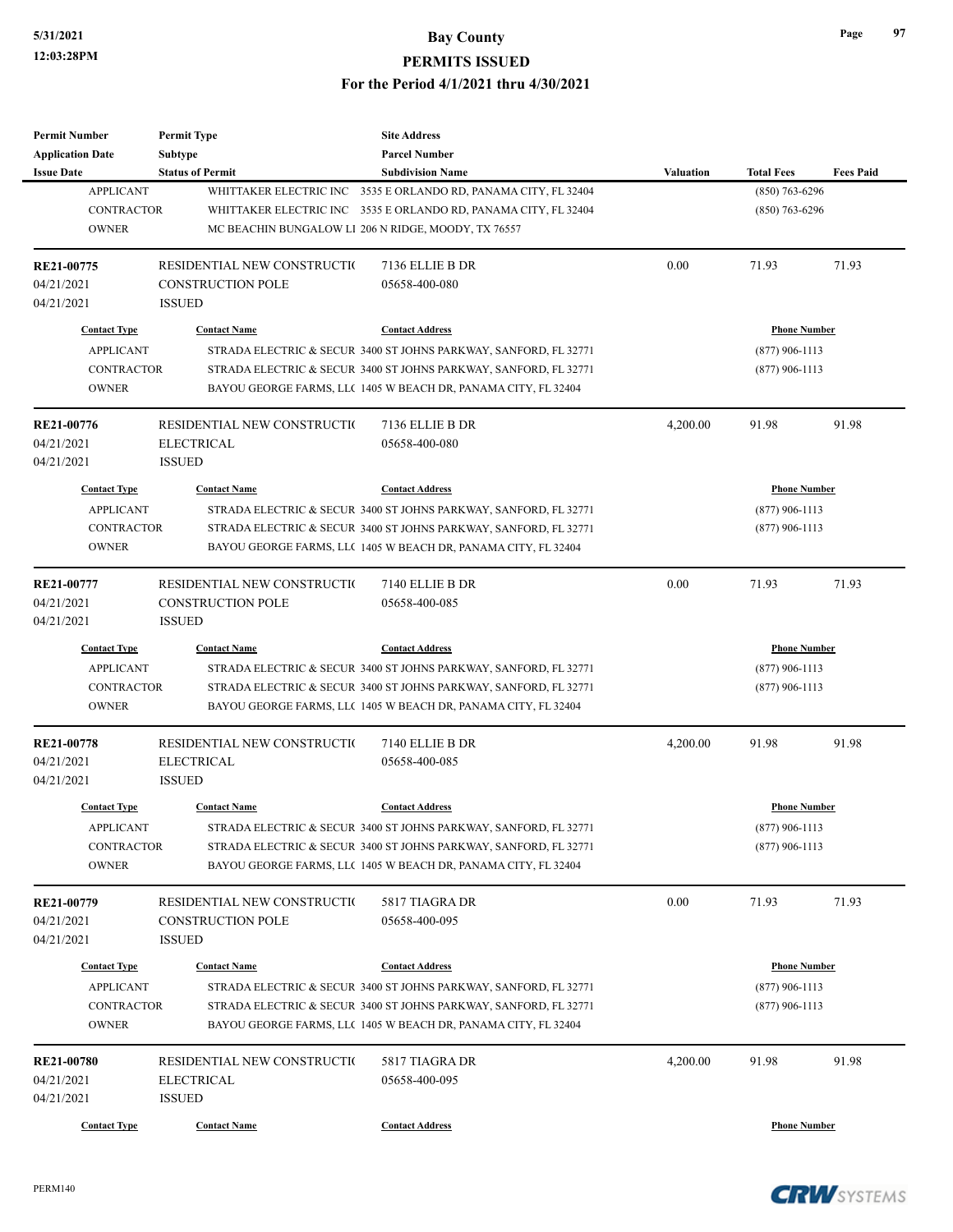| Permit Number                                | <b>Permit Type</b>                 | <b>Site Address</b>                                                     |                  |                     |                  |
|----------------------------------------------|------------------------------------|-------------------------------------------------------------------------|------------------|---------------------|------------------|
| <b>Application Date</b><br><b>Issue Date</b> | Subtype<br><b>Status of Permit</b> | <b>Parcel Number</b><br><b>Subdivision Name</b>                         | Valuation        | <b>Total Fees</b>   | <b>Fees Paid</b> |
| <b>APPLICANT</b>                             |                                    | STRADA ELECTRIC & SECUR 3400 ST JOHNS PARKWAY, SANFORD, FL 32771        |                  | $(877)$ 906-1113    |                  |
| <b>CONTRACTOR</b>                            |                                    | STRADA ELECTRIC & SECUR 3400 ST JOHNS PARKWAY, SANFORD, FL 32771        |                  | $(877)$ 906-1113    |                  |
| <b>OWNER</b>                                 |                                    | BAYOU GEORGE FARMS, LLC 1405 W BEACH DR, PANAMA CITY, FL 32404          |                  |                     |                  |
|                                              |                                    |                                                                         |                  |                     |                  |
| RE21-00781                                   | RESIDENTIAL NEW CONSTRUCTION       | 5809 TIAGRA DR                                                          | 0.00             | 71.93               | 71.93            |
| 04/21/2021                                   | <b>CONSTRUCTION POLE</b>           | 05658-400-105                                                           |                  |                     |                  |
| 04/21/2021                                   | <b>ISSUED</b>                      |                                                                         |                  |                     |                  |
| <b>Contact Type</b>                          | <b>Contact Name</b>                | <b>Contact Address</b>                                                  |                  | <b>Phone Number</b> |                  |
| <b>APPLICANT</b>                             |                                    | STRADA ELECTRIC & SECUR 3400 ST JOHNS PARKWAY, SANFORD, FL 32771        |                  | $(877)$ 906-1113    |                  |
| <b>CONTRACTOR</b>                            |                                    | STRADA ELECTRIC & SECUR 3400 ST JOHNS PARKWAY, SANFORD, FL 32771        |                  | $(877)$ 906-1113    |                  |
| <b>OWNER</b>                                 |                                    | BAYOU GEORGE FARMS, LLC 1405 W BEACH DR, PANAMA CITY, FL 32404          |                  |                     |                  |
| RE21-00782                                   | RESIDENTIAL NEW CONSTRUCTION       | 5809 TIAGRA DR                                                          | 4,200.00         | 91.98               | 91.98            |
| 04/21/2021                                   | <b>ELECTRICAL</b>                  | 05658-400-105                                                           |                  |                     |                  |
| 04/21/2021                                   | <b>ISSUED</b>                      |                                                                         |                  |                     |                  |
| <b>Contact Type</b>                          | <b>Contact Name</b>                | <b>Contact Address</b>                                                  |                  | <b>Phone Number</b> |                  |
| <b>APPLICANT</b>                             |                                    | STRADA ELECTRIC & SECUR 3400 ST JOHNS PARKWAY, SANFORD, FL 32771        |                  | $(877)$ 906-1113    |                  |
| <b>CONTRACTOR</b>                            |                                    | STRADA ELECTRIC & SECUR 3400 ST JOHNS PARKWAY, SANFORD, FL 32771        |                  | $(877)$ 906-1113    |                  |
| <b>OWNER</b>                                 |                                    | BAYOU GEORGE FARMS, LLC 1405 W BEACH DR, PANAMA CITY, FL 32404          |                  |                     |                  |
|                                              |                                    |                                                                         |                  |                     |                  |
| RE21-00783                                   | RESIDENTIAL NEW CONSTRUCTIO        | 5804 TIAGRA DR                                                          | 0.00             | 71.93               | 71.93            |
| 04/21/2021                                   | <b>CONSTRUCTION POLE</b>           | 05658-400-125                                                           |                  |                     |                  |
| 04/21/2021                                   | <b>ISSUED</b>                      |                                                                         |                  |                     |                  |
| <b>Contact Type</b>                          | <b>Contact Name</b>                | <b>Contact Address</b>                                                  |                  | <b>Phone Number</b> |                  |
| <b>APPLICANT</b>                             |                                    | STRADA ELECTRIC & SECUR 3400 ST JOHNS PARKWAY, SANFORD, FL 32771        |                  | $(877)$ 906-1113    |                  |
| <b>CONTRACTOR</b>                            |                                    | STRADA ELECTRIC & SECUR 3400 ST JOHNS PARKWAY, SANFORD, FL 32771        |                  | $(877)$ 906-1113    |                  |
| <b>OWNER</b>                                 |                                    | BAYOU GEORGE FARMS, LLC 1405 W BEACH DRIVE, PANAMA CITY, FL 32401       |                  |                     |                  |
| <b>RE21-00784</b>                            | RESIDENTIAL NEW CONSTRUCTION       | 5804 TIAGRA DR                                                          | 4,200.00         | 91.98               | 91.98            |
| 04/21/2021                                   | <b>ELECTRICAL</b>                  | 05658-400-125                                                           |                  |                     |                  |
| 04/21/2021                                   | <b>ISSUED</b>                      |                                                                         |                  |                     |                  |
| <b>Contact Type</b>                          | <b>Contact Name</b>                | <b>Contact Address</b>                                                  |                  | <b>Phone Number</b> |                  |
| APPLICANT                                    |                                    | STRADA ELECTRIC & SECUR 3400 ST JOHNS PARKWAY, SANFORD, FL 32771        | $(877)$ 906-1113 |                     |                  |
| CONTRACTOR                                   |                                    | STRADA ELECTRIC & SECUR 3400 ST JOHNS PARKWAY, SANFORD, FL 32771        |                  | $(877)$ 906-1113    |                  |
| <b>OWNER</b>                                 |                                    | BAYOU GEORGE FARMS, LLC 1405 W BEACH DRIVE, PANAMA CITY, FL 32401       |                  |                     |                  |
| RE21-00785                                   | <b>RESIDENTIAL</b>                 | 503 PINE TREE DR                                                        | 300.00           | 71.93               | 71.93            |
| 04/21/2021                                   | TEMP SERVICE POLE                  | 36406-000-000                                                           |                  |                     |                  |
| 04/21/2021                                   | <b>FINALED</b>                     |                                                                         |                  |                     |                  |
| <b>Contact Type</b>                          | <b>Contact Name</b>                | <b>Contact Address</b>                                                  |                  | <b>Phone Number</b> |                  |
| <b>APPLICANT</b>                             | <b>RUSSELL 867-1533</b>            |                                                                         |                  |                     |                  |
| <b>CONTRACTOR</b>                            | , ,                                | COASTAL ELECTRIC PC, LLC 7634 MCELVEY ROAD, PANAMA CITY BEACH, FL 32408 |                  | $(850) 867 - 1533$  |                  |
| <b>OWNER</b>                                 |                                    | CROWE, HOWARD H & ANGE 144 OLD SARDIS CHURCH RD, CLAYTON, AL 36016      |                  |                     |                  |
|                                              |                                    |                                                                         |                  |                     |                  |
| RE21-00786                                   | RESIDENTIAL NEW CONSTRUCTIO        | 5405 HILLTOP AVE                                                        | 2,700.00         | 83.33               | 83.33            |
| 04/21/2021                                   | <b>ELECTRICAL</b>                  | 31823-000-000                                                           |                  |                     |                  |
| 04/21/2021                                   | <b>FINALED</b>                     |                                                                         |                  |                     |                  |
| <b>Contact Type</b>                          | <b>Contact Name</b>                | <b>Contact Address</b>                                                  |                  | <b>Phone Number</b> |                  |

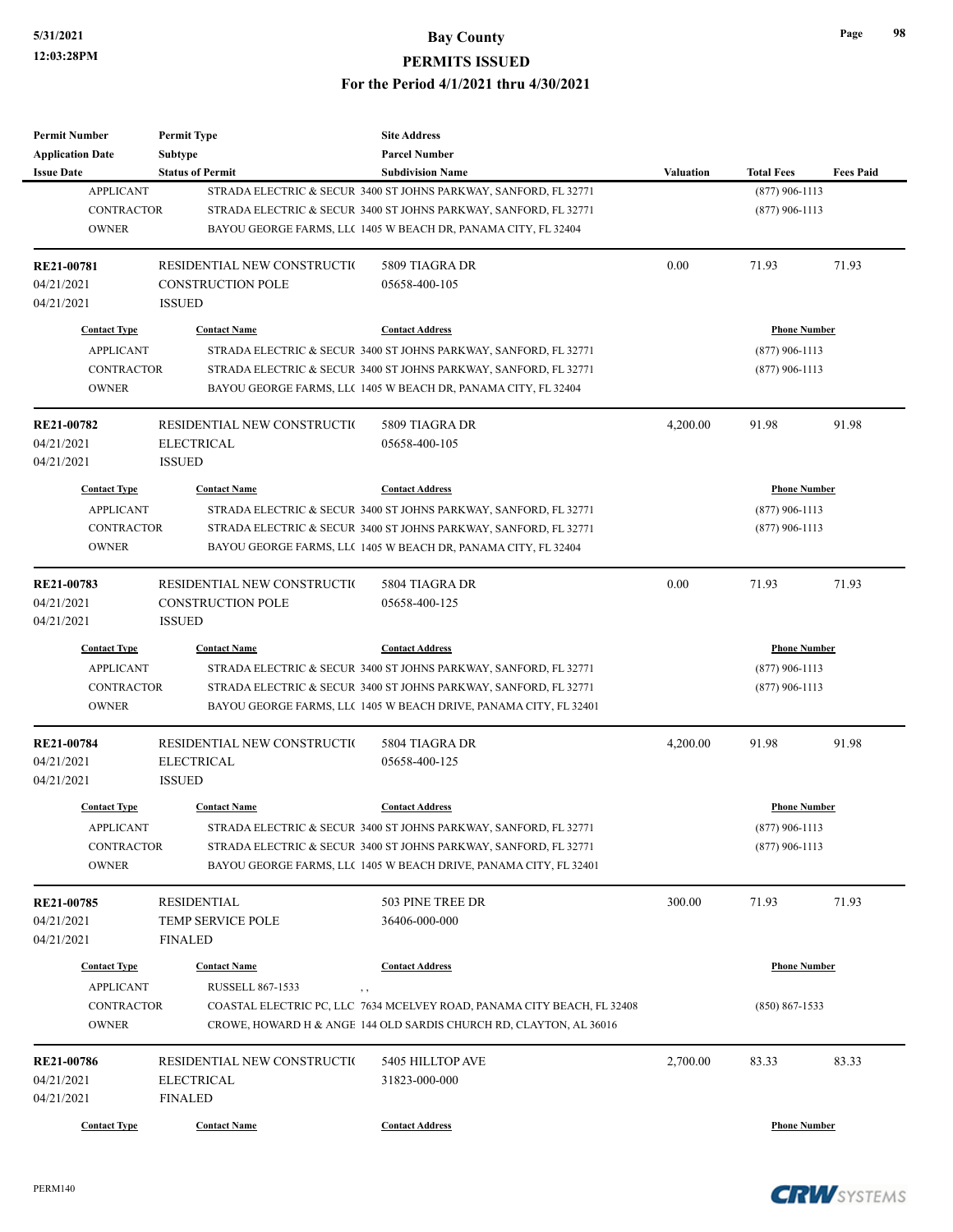| <b>Permit Number</b><br><b>Application Date</b> | <b>Permit Type</b><br><b>Subtype</b> | <b>Site Address</b><br><b>Parcel Number</b>                             |                  |                     |                  |
|-------------------------------------------------|--------------------------------------|-------------------------------------------------------------------------|------------------|---------------------|------------------|
| <b>Issue Date</b>                               | <b>Status of Permit</b>              | <b>Subdivision Name</b>                                                 | <b>Valuation</b> | <b>Total Fees</b>   | <b>Fees Paid</b> |
| <b>APPLICANT</b>                                | <b>RUSSELL 867-1533</b>              | , ,                                                                     |                  |                     |                  |
| <b>CONTRACTOR</b>                               |                                      | COASTAL ELECTRIC PC, LLC 7634 MCELVEY ROAD, PANAMA CITY BEACH, FL 32408 |                  | $(850) 867 - 1533$  |                  |
| <b>OWNER</b>                                    |                                      | BRANDES, RAYMOND & VIN 5405 HILLTOP AVENUE, PANAMA CITY BEACH, FL 32408 |                  |                     |                  |
| RE21-00787                                      | RESIDENTIAL NEW CONSTRUCTIO          | 4039 HOBBS RD                                                           | 0.00             | 71.93               | 71.93            |
| 04/21/2021                                      | <b>CONSTRUCTION POLE</b>             | 07790-028-000                                                           |                  |                     |                  |
| 04/21/2021                                      | <b>FINALED</b>                       |                                                                         |                  |                     |                  |
| <b>Contact Type</b>                             | <b>Contact Name</b>                  | <b>Contact Address</b>                                                  |                  | <b>Phone Number</b> |                  |
| <b>APPLICANT</b>                                |                                      | TELFORD REYNOLDS ELECT 2814 E. HWY 390, SUITE C, Panama City, FL 32405  |                  | $(850)$ 769-5800    |                  |
| <b>CONTRACTOR</b>                               |                                      | TELFORD REYNOLDS ELECT 2814 E. HWY 390, SUITE C, Panama City, FL 32405  |                  | $(850)$ 769-5800    |                  |
| <b>OWNER</b>                                    | WHITE, JASON & ASHLEY                | 5419 NICOLE BLVD, PANAMA CITY, FL 32404                                 |                  |                     |                  |
| <b>RE21-00788</b>                               | RESIDENTIAL NEW CONSTRUCTIO          | 4039 HOBBS RD                                                           | 14,500.00        | 103.30              | 103.30           |
| 04/21/2021                                      | <b>ELECTRICAL</b>                    | 07790-028-000                                                           |                  |                     |                  |
| 04/21/2021                                      | <b>ISSUED</b>                        |                                                                         |                  |                     |                  |
| <b>Contact Type</b>                             | <b>Contact Name</b>                  | <b>Contact Address</b>                                                  |                  | <b>Phone Number</b> |                  |
| <b>APPLICANT</b>                                |                                      | TELFORD REYNOLDS ELECT 2814 E. HWY 390, SUITE C, Panama City, FL 32405  |                  | $(850)$ 769-5800    |                  |
| <b>CONTRACTOR</b>                               |                                      | TELFORD REYNOLDS ELECT 2814 E. HWY 390, SUITE C, Panama City, FL 32405  |                  | $(850)$ 769-5800    |                  |
| <b>OWNER</b>                                    | WHITE, JASON & ASHLEY                | 5419 NICOLE BLVD, PANAMA CITY, FL 32404                                 |                  |                     |                  |
| RE21-00789                                      | <b>RESIDENTIAL</b>                   | 5722 CAMELLIA DR                                                        | 0.00             | 71.93               | 71.93            |
| 04/21/2021                                      | MISC SERVICE POLE                    | 05775-000-000                                                           |                  |                     |                  |
| 04/21/2021                                      | <b>ISSUED</b>                        |                                                                         |                  |                     |                  |
| <b>Contact Type</b>                             | <b>Contact Name</b>                  | <b>Contact Address</b>                                                  |                  | <b>Phone Number</b> |                  |
| <b>APPLICANT</b>                                | LANE, ROBERT R &                     | LANE, BRENDA K, PANAMA CITY, FL 32404                                   |                  | $(850)$ 319-8643    |                  |
| <b>CONTRACTOR</b>                               | <b>OWNER/BUILDER</b>                 | , ,                                                                     |                  |                     |                  |
| <b>OWNER</b>                                    | LANE, ROBERT R &                     | LANE, BRENDA K, PANAMA CITY, FL 32404                                   |                  | $(850)$ 319-8643    |                  |
| <b>RE21-00790</b>                               | RESIDENTIAL NEW CONSTRUCTIO          | 7128 ELLIE B DR                                                         | 0.00             | 71.93               | 71.93            |
| 04/21/2021                                      | <b>CONSTRUCTION POLE</b>             | 05658-400-070                                                           |                  |                     |                  |
| 04/21/2021                                      | <b>ISSUED</b>                        |                                                                         |                  |                     |                  |
| <b>Contact Type</b>                             | <b>Contact Name</b>                  | <b>Contact Address</b>                                                  |                  | <b>Phone Number</b> |                  |
| <b>APPLICANT</b>                                |                                      | STRADA ELECTRIC & SECUR $3400$ ST JOHNS PARKWAY, SANFORD, FL 32771      |                  | $(877)$ 906-1113    |                  |
| CONTRACTOR                                      |                                      | STRADA ELECTRIC & SECUR 3400 ST JOHNS PARKWAY, SANFORD, FL 32771        |                  | $(877)$ 906-1113    |                  |
| <b>OWNER</b>                                    |                                      | BAYOU GEORGE FARMS, LLC 1405 W BEACH DR, PANAMA CITY, FL 32404          |                  |                     |                  |
| RE21-00791                                      | RESIDENTIAL NEW CONSTRUCTIO          | 7128 ELLIE B DR                                                         | 4,200.00         | 91.98               | 91.98            |
| 04/21/2021                                      | <b>ELECTRICAL</b>                    | 05658-400-070                                                           |                  |                     |                  |
| 04/21/2021                                      | <b>ISSUED</b>                        |                                                                         |                  |                     |                  |
| <b>Contact Type</b>                             | <b>Contact Name</b>                  | <b>Contact Address</b>                                                  |                  | <b>Phone Number</b> |                  |
| <b>APPLICANT</b>                                |                                      | STRADA ELECTRIC & SECUR 3400 ST JOHNS PARKWAY, SANFORD, FL 32771        |                  | $(877)$ 906-1113    |                  |
| CONTRACTOR                                      |                                      | STRADA ELECTRIC & SECUR 3400 ST JOHNS PARKWAY, SANFORD, FL 32771        |                  | $(877)$ 906-1113    |                  |
| <b>OWNER</b>                                    |                                      | BAYOU GEORGE FARMS, LLC 1405 W BEACH DR, PANAMA CITY, FL 32404          |                  |                     |                  |
| RE21-00792                                      | RESIDENTIAL NEW CONSTRUCTIO          | 7120 ELLIE B DR                                                         | 0.00             | 71.93               | 71.93            |
| 04/21/2021                                      | CONSTRUCTION POLE                    | 05658-400-060                                                           |                  |                     |                  |
| 04/21/2021                                      | <b>ISSUED</b>                        |                                                                         |                  |                     |                  |
|                                                 |                                      |                                                                         |                  |                     |                  |
| <b>Contact Type</b>                             | <b>Contact Name</b>                  | <b>Contact Address</b>                                                  |                  | <b>Phone Number</b> |                  |

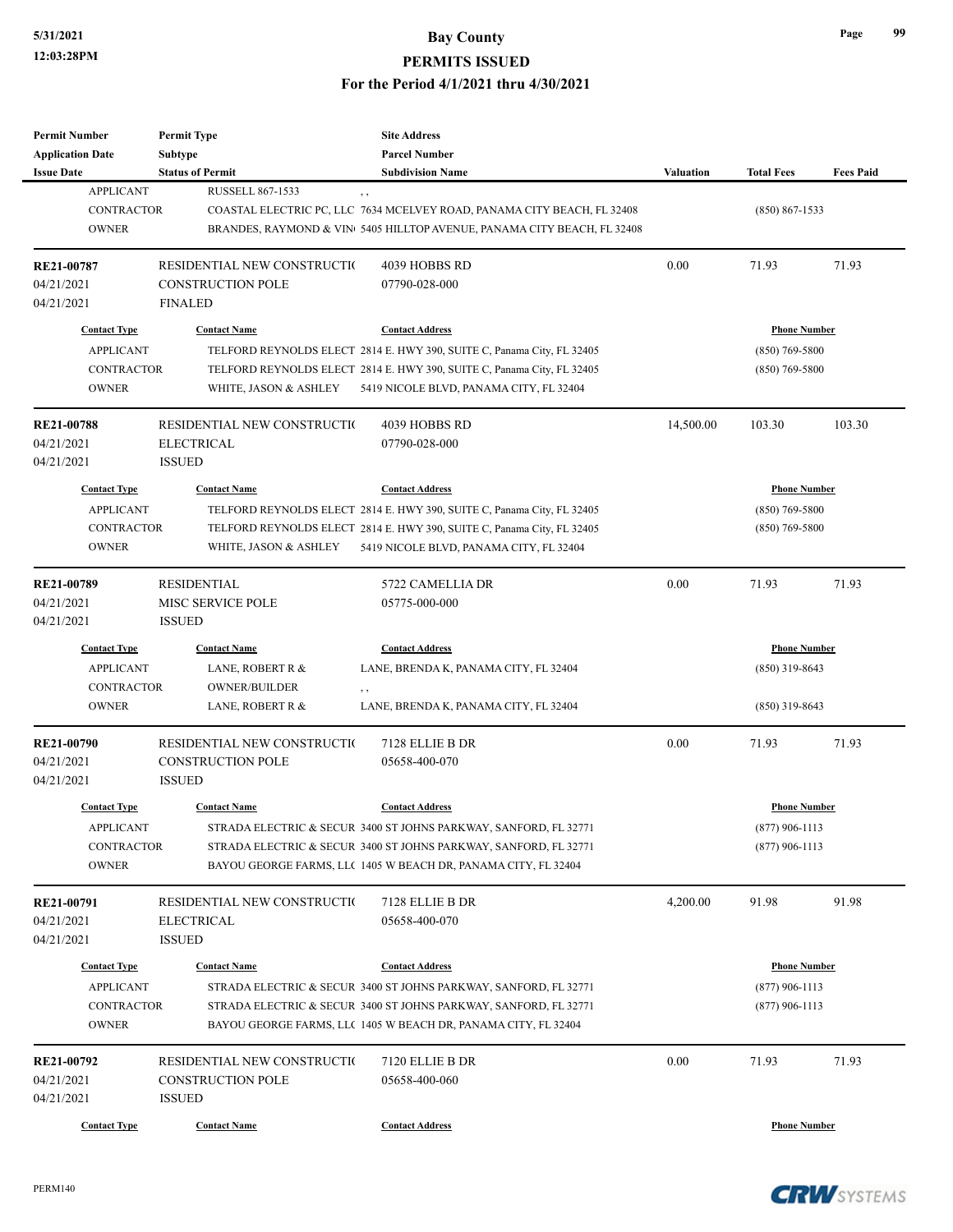| <b>Permit Number</b>            | <b>Permit Type</b>          | <b>Site Address</b>                                              |                  |                     |                  |
|---------------------------------|-----------------------------|------------------------------------------------------------------|------------------|---------------------|------------------|
| <b>Application Date</b>         | <b>Subtype</b>              | <b>Parcel Number</b>                                             |                  |                     |                  |
| <b>Issue Date</b>               | <b>Status of Permit</b>     | <b>Subdivision Name</b>                                          | <b>Valuation</b> | <b>Total Fees</b>   | <b>Fees Paid</b> |
| <b>APPLICANT</b>                |                             | STRADA ELECTRIC & SECUR 3400 ST JOHNS PARKWAY, SANFORD, FL 32771 |                  | $(877)$ 906-1113    |                  |
| <b>CONTRACTOR</b>               |                             | STRADA ELECTRIC & SECUR 3400 ST JOHNS PARKWAY, SANFORD, FL 32771 |                  | $(877)$ 906-1113    |                  |
| <b>OWNER</b>                    |                             | BAYOU GEORGE FARMS, LLC 1405 W BEACH DR, PANAMA CITY, FL 32404   |                  |                     |                  |
| RE21-00793                      | RESIDENTIAL NEW CONSTRUCTIO | 7120 ELLIE B DR                                                  | 4,200.00         | 90.83               | 90.83            |
| 04/21/2021                      | <b>ELECTRICAL</b>           | 05658-400-060                                                    |                  |                     |                  |
| 04/21/2021                      | <b>ISSUED</b>               |                                                                  |                  |                     |                  |
| <b>Contact Type</b>             | <b>Contact Name</b>         | <b>Contact Address</b>                                           |                  | <b>Phone Number</b> |                  |
| <b>APPLICANT</b>                |                             | STRADA ELECTRIC & SECUR 3400 ST JOHNS PARKWAY, SANFORD, FL 32771 |                  | $(877)$ 906-1113    |                  |
| <b>CONTRACTOR</b>               |                             | STRADA ELECTRIC & SECUR 3400 ST JOHNS PARKWAY, SANFORD, FL 32771 |                  | $(877)$ 906-1113    |                  |
| <b>OWNER</b>                    |                             | BAYOU GEORGE FARMS, LLC 1405 W BEACH DR, PANAMA CITY, FL 32404   |                  |                     |                  |
| RE21-00794                      | RESIDENTIAL NEW CONSTRUCTIO | 7116 ELLIE B DR                                                  | 0.00             | 71.93               | 71.93            |
| 04/21/2021                      | <b>CONSTRUCTION POLE</b>    | 05658-400-055                                                    |                  |                     |                  |
| 04/21/2021                      | <b>ISSUED</b>               |                                                                  |                  |                     |                  |
| <b>Contact Type</b>             | <b>Contact Name</b>         | <b>Contact Address</b>                                           |                  | <b>Phone Number</b> |                  |
| <b>APPLICANT</b>                |                             | STRADA ELECTRIC & SECUR 3400 ST JOHNS PARKWAY, SANFORD, FL 32771 |                  | $(877)$ 906-1113    |                  |
| <b>CONTRACTOR</b>               |                             | STRADA ELECTRIC & SECUR 3400 ST JOHNS PARKWAY, SANFORD, FL 32771 |                  | $(877)$ 906-1113    |                  |
| <b>OWNER</b>                    |                             |                                                                  |                  |                     |                  |
|                                 |                             | BAYOU GEORGE FARMS, LLC 1405 W BEACH DR, PANAMA CITY, FL 32404   |                  |                     |                  |
| RE21-00795                      | RESIDENTIAL NEW CONSTRUCTIO | 7116 ELLIE B DR                                                  | 4,200.00         | 91.65               | 91.65            |
| 04/21/2021                      | <b>ELECTRICAL</b>           | 05658-400-055                                                    |                  |                     |                  |
| 04/21/2021                      | <b>ISSUED</b>               |                                                                  |                  |                     |                  |
| <b>Contact Type</b>             | <b>Contact Name</b>         | <b>Contact Address</b>                                           |                  | <b>Phone Number</b> |                  |
| <b>APPLICANT</b>                |                             | STRADA ELECTRIC & SECUR 3400 ST JOHNS PARKWAY, SANFORD, FL 32771 |                  | $(877)$ 906-1113    |                  |
| <b>CONTRACTOR</b>               |                             | STRADA ELECTRIC & SECUR 3400 ST JOHNS PARKWAY, SANFORD, FL 32771 |                  | $(877)$ 906-1113    |                  |
| <b>OWNER</b>                    |                             | BAYOU GEORGE FARMS, LLC 1405 W BEACH DR, PANAMA CITY, FL 32404   |                  |                     |                  |
| RE21-00796                      | RESIDENTIAL NEW CONSTRUCTIO | 5821 TIAGRA DR                                                   | 0.00             | 71.93               | 71.93            |
| 04/21/2021                      | CONSTRUCTION POLE           | 05658-400-090                                                    |                  |                     |                  |
| 04/21/2021                      | <b>ISSUED</b>               |                                                                  |                  |                     |                  |
| <b>Contact Type</b>             | <b>Contact Name</b>         | <b>Contact Address</b>                                           |                  | <b>Phone Number</b> |                  |
| <b>APPLICANT</b>                |                             | STRADA ELECTRIC & SECUR 3400 ST JOHNS PARKWAY, SANFORD, FL 32771 |                  | $(877)$ 906-1113    |                  |
| <b>CONTRACTOR</b>               |                             | STRADA ELECTRIC & SECUR 3400 ST JOHNS PARKWAY, SANFORD, FL 32771 |                  | $(877)$ 906-1113    |                  |
| <b>OWNER</b>                    |                             | BAYOU GEORGE FARMS, LLC 1405 W BEACH DR, PANAMA CITY, FL 32404   |                  |                     |                  |
|                                 | RESIDENTIAL NEW CONSTRUCTIO |                                                                  |                  | 94.90               | 94.90            |
| <b>RE21-00797</b><br>04/21/2021 | <b>ELECTRICAL</b>           | 5821 TIAGRA DR<br>05658-400-090                                  | 4,200.00         |                     |                  |
|                                 |                             |                                                                  |                  |                     |                  |
| 04/21/2021                      | <b>ISSUED</b>               |                                                                  |                  |                     |                  |
| <b>Contact Type</b>             | <b>Contact Name</b>         | <b>Contact Address</b>                                           |                  | <b>Phone Number</b> |                  |
| <b>APPLICANT</b>                |                             | STRADA ELECTRIC & SECUR 3400 ST JOHNS PARKWAY, SANFORD, FL 32771 |                  | $(877)$ 906-1113    |                  |
| CONTRACTOR                      |                             | STRADA ELECTRIC & SECUR 3400 ST JOHNS PARKWAY, SANFORD, FL 32771 |                  | $(877)$ 906-1113    |                  |
| <b>OWNER</b>                    |                             | BAYOU GEORGE FARMS, LLC 1405 W BEACH DR, PANAMA CITY, FL 32404   |                  |                     |                  |
| <b>RE21-00798</b>               | RESIDENTIAL NEW CONSTRUCTIO | 7132 ELLIE B DR                                                  | 0.00             | 71.93               | 71.93            |
| 04/21/2021                      | <b>CONSTRUCTION POLE</b>    | 05658-400-075                                                    |                  |                     |                  |
| 04/21/2021                      | <b>ISSUED</b>               |                                                                  |                  |                     |                  |
|                                 |                             |                                                                  |                  |                     |                  |
| <b>Contact Type</b>             | <b>Contact Name</b>         | <b>Contact Address</b>                                           |                  | <b>Phone Number</b> |                  |

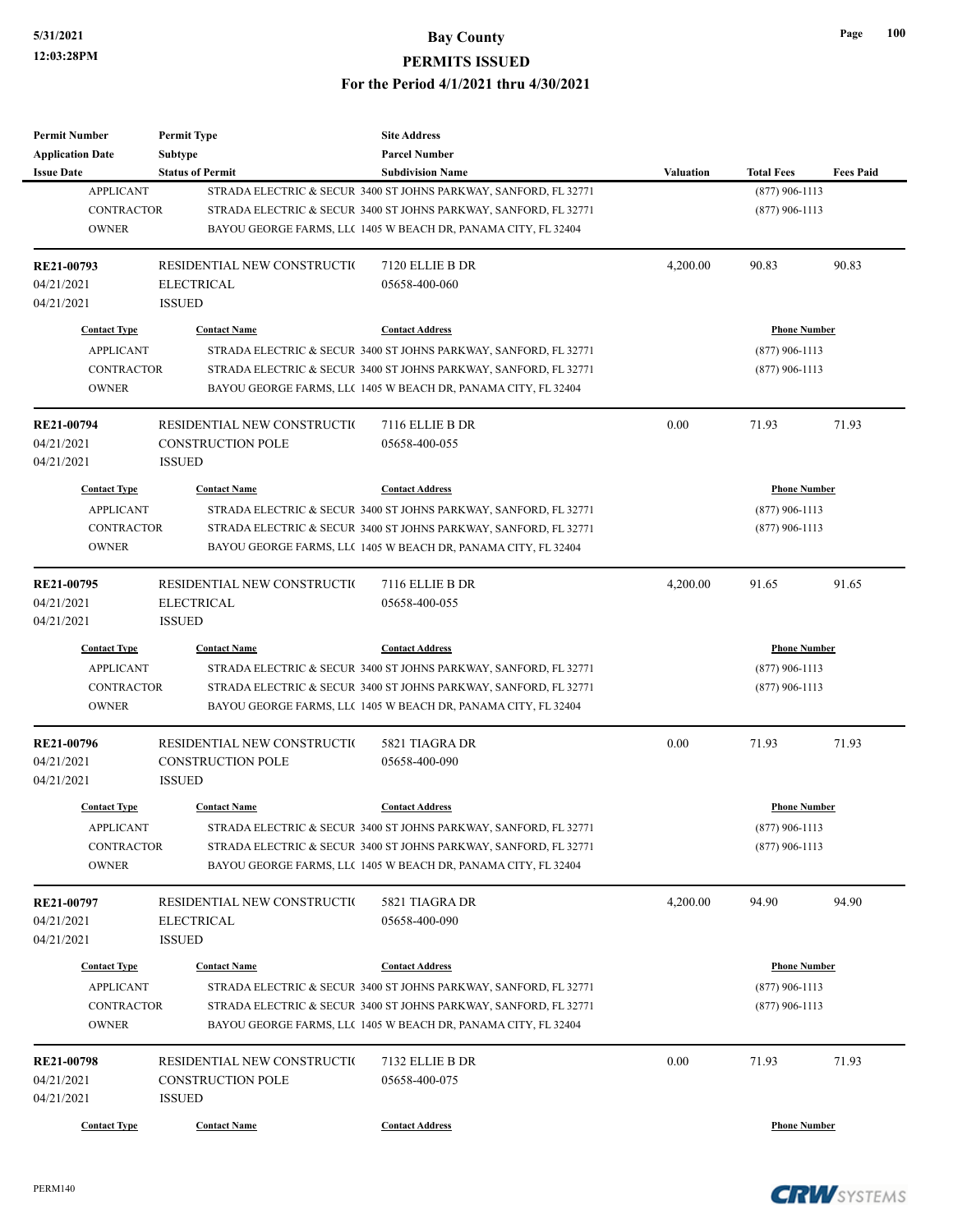| <b>Permit Number</b>       | <b>Permit Type</b>          | <b>Site Address</b>                                                                                                                |                  |                     |                  |
|----------------------------|-----------------------------|------------------------------------------------------------------------------------------------------------------------------------|------------------|---------------------|------------------|
| <b>Application Date</b>    | Subtype                     | <b>Parcel Number</b>                                                                                                               |                  |                     |                  |
| <b>Issue Date</b>          | <b>Status of Permit</b>     | <b>Subdivision Name</b>                                                                                                            | <b>Valuation</b> | <b>Total Fees</b>   | <b>Fees Paid</b> |
| <b>APPLICANT</b>           |                             | STRADA ELECTRIC & SECUR 3400 ST JOHNS PARKWAY, SANFORD, FL 32771                                                                   |                  | $(877)$ 906-1113    |                  |
| <b>CONTRACTOR</b>          |                             | STRADA ELECTRIC & SECUR 3400 ST JOHNS PARKWAY, SANFORD, FL 32771                                                                   |                  | $(877)$ 906-1113    |                  |
| <b>OWNER</b>               |                             | BAYOU GEORGE FARMS, LLC 1405 W BEACH DR, PANAMA CITY, FL 32404                                                                     |                  |                     |                  |
| RE21-00799                 | RESIDENTIAL NEW CONSTRUCTIO | 7132 ELLIE B DR                                                                                                                    | 4,200.00         | 94.90               | 94.90            |
| 04/21/2021                 | <b>ELECTRICAL</b>           | 05658-400-075                                                                                                                      |                  |                     |                  |
| 04/21/2021                 | <b>ISSUED</b>               |                                                                                                                                    |                  |                     |                  |
| <b>Contact Type</b>        | <b>Contact Name</b>         | <b>Contact Address</b>                                                                                                             |                  | <b>Phone Number</b> |                  |
| <b>APPLICANT</b>           |                             | STRADA ELECTRIC & SECUR 3400 ST JOHNS PARKWAY, SANFORD, FL 32771                                                                   |                  | $(877)$ 906-1113    |                  |
| <b>CONTRACTOR</b>          |                             | STRADA ELECTRIC & SECUR 3400 ST JOHNS PARKWAY, SANFORD, FL 32771                                                                   |                  | $(877)$ 906-1113    |                  |
| <b>OWNER</b>               |                             | BAYOU GEORGE FARMS, LLC 1405 W BEACH DR, PANAMA CITY, FL 32404                                                                     |                  |                     |                  |
| <b>RE21-00800</b>          | <b>RESIDENTIAL</b>          | 12627 DAVIES RD                                                                                                                    | 900.00           | 71.93               | 71.93            |
| 04/21/2021                 | <b>MISC SERVICE POLE</b>    | 00698-000-000                                                                                                                      |                  |                     |                  |
| 04/21/2021                 | <b>FINALED</b>              |                                                                                                                                    |                  |                     |                  |
| <b>Contact Type</b>        | <b>Contact Name</b>         | <b>Contact Address</b>                                                                                                             |                  | <b>Phone Number</b> |                  |
| <b>APPLICANT</b>           | <b>JULIE 532-2132</b>       | , ,                                                                                                                                |                  |                     |                  |
| <b>CONTRACTOR</b>          | OWNER/BUILDER               |                                                                                                                                    |                  |                     |                  |
| <b>OWNER</b>               | DEAN, JULIE MARIE           | , ,<br>12615 DAVIES DR, FOUNTAIN, FL 32438                                                                                         |                  |                     |                  |
|                            |                             |                                                                                                                                    |                  |                     |                  |
| <b>RE21-00801</b>          | <b>RESIDENTIAL RENOVATE</b> | 324 SHASTA ST                                                                                                                      | 4,665.00         | 88.85               | 88.85            |
| 04/21/2021                 | <b>ELECTRICAL</b>           | 36052-001-000                                                                                                                      |                  |                     |                  |
| 04/26/2021                 | <b>ISSUED</b>               |                                                                                                                                    |                  |                     |                  |
| <b>Contact Type</b>        | <b>Contact Name</b>         | <b>Contact Address</b>                                                                                                             |                  | <b>Phone Number</b> |                  |
| <b>APPLICANT</b>           |                             | ABOVE ALL CONSTRUCTION 12413 TWO TRAIL RD, BAY COUNTY, FL 32438                                                                    |                  |                     |                  |
| <b>CONTRACTOR</b>          |                             | ABOVE ALL CONSTRUCTION 12413 TWO TRAIL RD, BAY COUNTY, FL 32438                                                                    |                  |                     |                  |
| <b>OWNER</b>               | OVERBY, MELANIE T           | 205 31 ST AVE NORTH #209, NASHVILLE, TN 37203                                                                                      |                  |                     |                  |
| <b>RE21-00802</b>          | RESIDENTIAL NEW CONSTRUCTIO | 2604 37TH PZ E                                                                                                                     | 2,100.00         | 89.50               | 89.50            |
| 04/21/2021                 | <b>ELECTRICAL</b>           | 11849-177-000                                                                                                                      |                  |                     |                  |
| 04/21/2021                 | <b>ISSUED</b>               |                                                                                                                                    |                  |                     |                  |
| <b>Contact Type</b>        | <b>Contact Name</b>         | <b>Contact Address</b>                                                                                                             |                  | <b>Phone Number</b> |                  |
|                            |                             |                                                                                                                                    |                  |                     |                  |
| <b>APPLICANT</b>           | TRENT 319-0563              | , ,                                                                                                                                |                  |                     |                  |
| CONTRACTOR                 | DTS ELECTRIC LLC            | 2623 OAK STREET, PANAMA CITY, FL 32408                                                                                             |                  | $(850)$ 276-4020    |                  |
| <b>OWNER</b>               |                             | EVERETT, SARAI GONZALEZ 723 GABRIEL STREET, PANAMA CITY, FL 32405                                                                  |                  |                     |                  |
| RE21-00803                 | RESIDENTIAL NEW CONSTRUCTIO | 5801 TIAGRA DR                                                                                                                     | 0.00             | 71.93               | 71.93            |
| 04/21/2021                 | CONSTRUCTION POLE           | 05658-400-115                                                                                                                      |                  |                     |                  |
| 04/21/2021                 | <b>ISSUED</b>               |                                                                                                                                    |                  |                     |                  |
| <b>Contact Type</b>        | <b>Contact Name</b>         | <b>Contact Address</b>                                                                                                             |                  | <b>Phone Number</b> |                  |
| <b>APPLICANT</b>           |                             |                                                                                                                                    |                  | $(877)$ 906-1113    |                  |
|                            |                             | STRADA ELECTRIC & SECUR 3400 ST JOHNS PARKWAY, SANFORD, FL 32771                                                                   |                  |                     |                  |
| CONTRACTOR<br><b>OWNER</b> |                             | STRADA ELECTRIC & SECUR 3400 ST JOHNS PARKWAY, SANFORD, FL 32771<br>BAYOU GEORGE FARMS, LLC 1405 W BEACH DR, PANAMA CITY, FL 32404 |                  | $(877)$ 906-1113    |                  |
|                            |                             |                                                                                                                                    |                  |                     |                  |
| RE21-00804                 | RESIDENTIAL NEW CONSTRUCTIO | 5801 TIAGRA DR                                                                                                                     | 4,200.00         | 91.65               | 91.65            |
| 04/21/2021                 | ELECTRICAL                  | 05658-400-115                                                                                                                      |                  |                     |                  |
| 04/21/2021                 | <b>ISSUED</b>               |                                                                                                                                    |                  |                     |                  |
| <b>Contact Type</b>        | <b>Contact Name</b>         | <b>Contact Address</b>                                                                                                             |                  | <b>Phone Number</b> |                  |

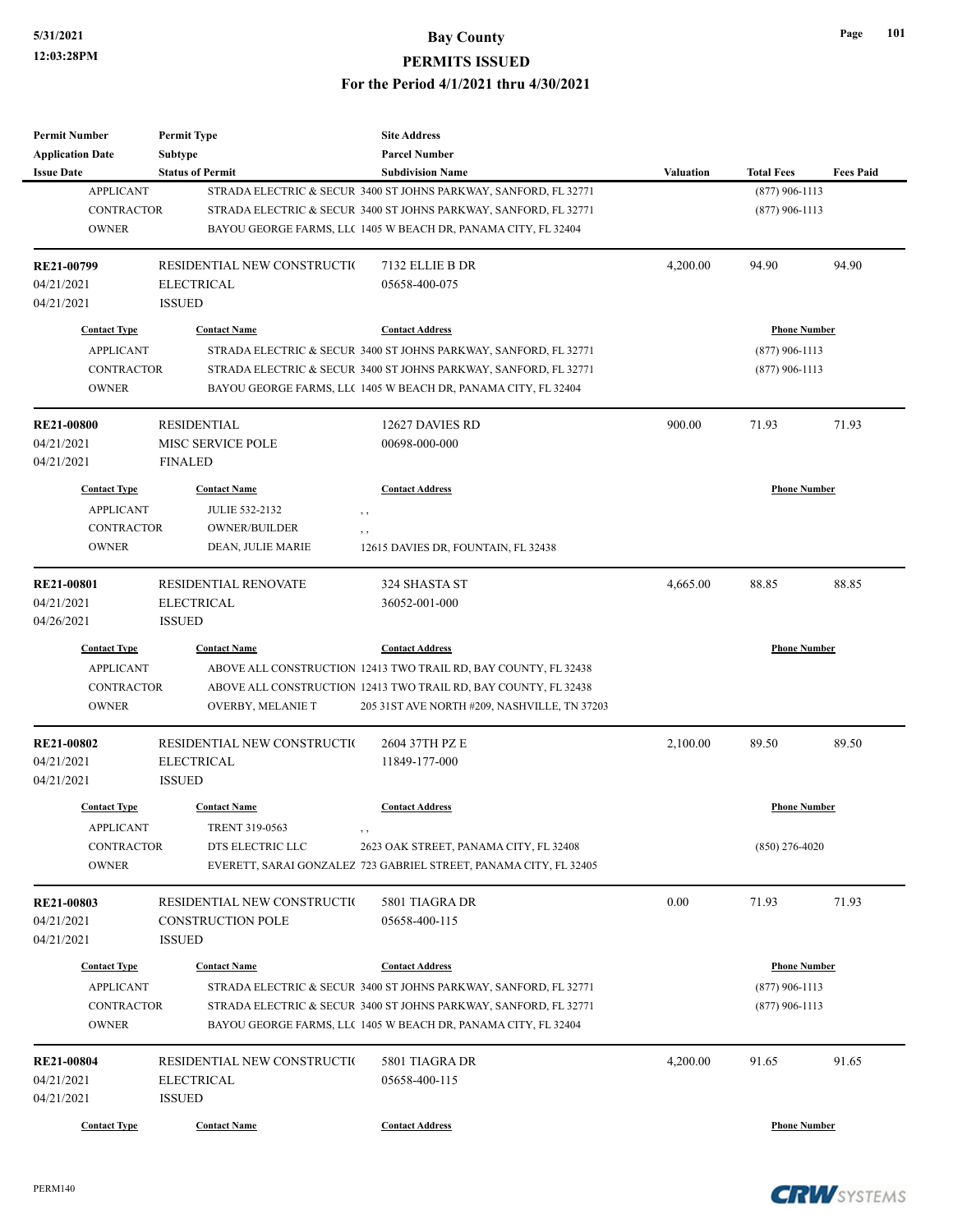| 102 |
|-----|
|     |

| <b>Permit Number</b>                         | <b>Permit Type</b>                        | <b>Site Address</b>                                                                                                                |                  |                     |                  |
|----------------------------------------------|-------------------------------------------|------------------------------------------------------------------------------------------------------------------------------------|------------------|---------------------|------------------|
| <b>Application Date</b><br><b>Issue Date</b> | Subtype<br><b>Status of Permit</b>        | <b>Parcel Number</b><br><b>Subdivision Name</b>                                                                                    | <b>Valuation</b> | <b>Total Fees</b>   | <b>Fees Paid</b> |
| <b>APPLICANT</b>                             |                                           | STRADA ELECTRIC & SECUR 3400 ST JOHNS PARKWAY, SANFORD, FL 32771                                                                   |                  | $(877)$ 906-1113    |                  |
| <b>CONTRACTOR</b><br><b>OWNER</b>            |                                           | STRADA ELECTRIC & SECUR 3400 ST JOHNS PARKWAY, SANFORD, FL 32771<br>BAYOU GEORGE FARMS, LLC 1405 W BEACH DR, PANAMA CITY, FL 32404 |                  | $(877)$ 906-1113    |                  |
| <b>RE21-00805</b>                            | RESIDENTIAL NEW CONSTRUCTION              | 5805 TIAGRA DR                                                                                                                     | 0.00             | 71.93               | 71.93            |
| 04/21/2021<br>04/21/2021                     | <b>CONSTRUCTION POLE</b><br><b>ISSUED</b> | 05658-400-110                                                                                                                      |                  |                     |                  |
| <b>Contact Type</b>                          | <b>Contact Name</b>                       | <b>Contact Address</b>                                                                                                             |                  | <b>Phone Number</b> |                  |
| <b>APPLICANT</b>                             |                                           | STRADA ELECTRIC & SECUR 3400 ST JOHNS PARKWAY, SANFORD, FL 32771                                                                   |                  | $(877)$ 906-1113    |                  |
| <b>CONTRACTOR</b><br><b>OWNER</b>            |                                           | STRADA ELECTRIC & SECUR 3400 ST JOHNS PARKWAY, SANFORD, FL 32771<br>BAYOU GEORGE FARMS, LLC 1405 W BEACH DR, PANAMA CITY, FL 32404 |                  | $(877)$ 906-1113    |                  |
| RE21-00806                                   | RESIDENTIAL NEW CONSTRUCTIO               | 5805 TIAGRA DR                                                                                                                     | 4,200.00         | 94.90               | 94.90            |
| 04/21/2021<br>04/21/2021                     | <b>ELECTRICAL</b><br><b>ISSUED</b>        | 05658-400-110                                                                                                                      |                  |                     |                  |
| <b>Contact Type</b>                          | <b>Contact Name</b>                       | <b>Contact Address</b>                                                                                                             |                  | <b>Phone Number</b> |                  |
| <b>APPLICANT</b>                             |                                           | STRADA ELECTRIC & SECUR 3400 ST JOHNS PARKWAY, SANFORD, FL 32771                                                                   |                  | $(877)$ 906-1113    |                  |
| <b>CONTRACTOR</b>                            |                                           | STRADA ELECTRIC & SECUR 3400 ST JOHNS PARKWAY, SANFORD, FL 32771                                                                   |                  | $(877)$ 906-1113    |                  |
| <b>OWNER</b>                                 |                                           | BAYOU GEORGE FARMS, LLC 1405 W BEACH DR, PANAMA CITY, FL 32404                                                                     |                  |                     |                  |
| RE21-00807                                   | RESIDENTIAL NEW CONSTRUCTIO               | 5813 TIAGRA DR                                                                                                                     | 0.00             | 71.93               | 71.93            |
| 04/21/2021<br>04/21/2021                     | <b>CONSTRUCTION POLE</b><br><b>ISSUED</b> | 05658-400-100                                                                                                                      |                  |                     |                  |
| <b>Contact Type</b>                          | <b>Contact Name</b>                       | <b>Contact Address</b>                                                                                                             |                  | <b>Phone Number</b> |                  |
| <b>APPLICANT</b>                             |                                           | STRADA ELECTRIC & SECUR 3400 ST JOHNS PARKWAY, SANFORD, FL 32771                                                                   |                  | $(877)$ 906-1113    |                  |
| <b>CONTRACTOR</b><br><b>OWNER</b>            |                                           | STRADA ELECTRIC & SECUR 3400 ST JOHNS PARKWAY, SANFORD, FL 32771<br>BAYOU GEORGE FARMS, LLC 1405 W BEACH DR, PANAMA CITY, FL 32404 |                  | $(877)$ 906-1113    |                  |
| <b>RE21-00808</b>                            | RESIDENTIAL NEW CONSTRUCTIO               | 5813 TIAGRA DR                                                                                                                     | 4,200.00         | 94.90               | 94.90            |
| 04/21/2021<br>04/21/2021                     | <b>ELECTRICAL</b><br><b>ISSUED</b>        | 05658-400-100                                                                                                                      |                  |                     |                  |
| <b>Contact Type</b>                          | <b>Contact Name</b>                       | <b>Contact Address</b>                                                                                                             |                  | <b>Phone Number</b> |                  |
| <b>APPLICANT</b>                             |                                           | STRADA ELECTRIC & SECUR 3400 ST JOHNS PARKWAY, SANFORD, FL 32771                                                                   |                  | $(877)$ 906-1113    |                  |
| <b>CONTRACTOR</b><br><b>OWNER</b>            |                                           | STRADA ELECTRIC & SECUR 3400 ST JOHNS PARKWAY, SANFORD, FL 32771<br>BAYOU GEORGE FARMS, LLC 1405 W BEACH DR, PANAMA CITY, FL 32404 |                  | $(877)$ 906-1113    |                  |
| RE21-00809                                   | RESIDENTIAL NEW CONSTRUCTIO               | 7209 ELLIE B DR                                                                                                                    | 0.00             | 71.93               | 71.93            |
| 04/21/2021                                   | <b>CONSTRUCTION POLE</b>                  | 05658-400-440                                                                                                                      |                  |                     |                  |
| 04/21/2021                                   | <b>ISSUED</b>                             |                                                                                                                                    |                  |                     |                  |
| <b>Contact Type</b>                          | <b>Contact Name</b>                       | <b>Contact Address</b>                                                                                                             |                  | <b>Phone Number</b> |                  |
| <b>APPLICANT</b>                             |                                           | STRADA ELECTRIC & SECUR 3400 ST JOHNS PARKWAY, SANFORD, FL 32771                                                                   |                  | $(877)$ 906-1113    |                  |
| CONTRACTOR<br><b>OWNER</b>                   | D.R. HORTON, INC.                         | STRADA ELECTRIC & SECUR 3400 ST JOHNS PARKWAY, SANFORD, FL 32771<br>25366 PROFIT DR, DAPHNE, AL 36526                              |                  | $(877)$ 906-1113    |                  |
| <b>RE21-00810</b>                            | RESIDENTIAL NEW CONSTRUCTIO               | 7209 ELLIE B DR                                                                                                                    | 4,200.00         | 94.90               | 94.90            |
| 04/21/2021<br>04/21/2021                     | <b>ELECTRICAL</b><br><b>ISSUED</b>        | 05658-400-440                                                                                                                      |                  |                     |                  |
| <b>Contact Type</b>                          | <b>Contact Name</b>                       | <b>Contact Address</b>                                                                                                             |                  | <b>Phone Number</b> |                  |

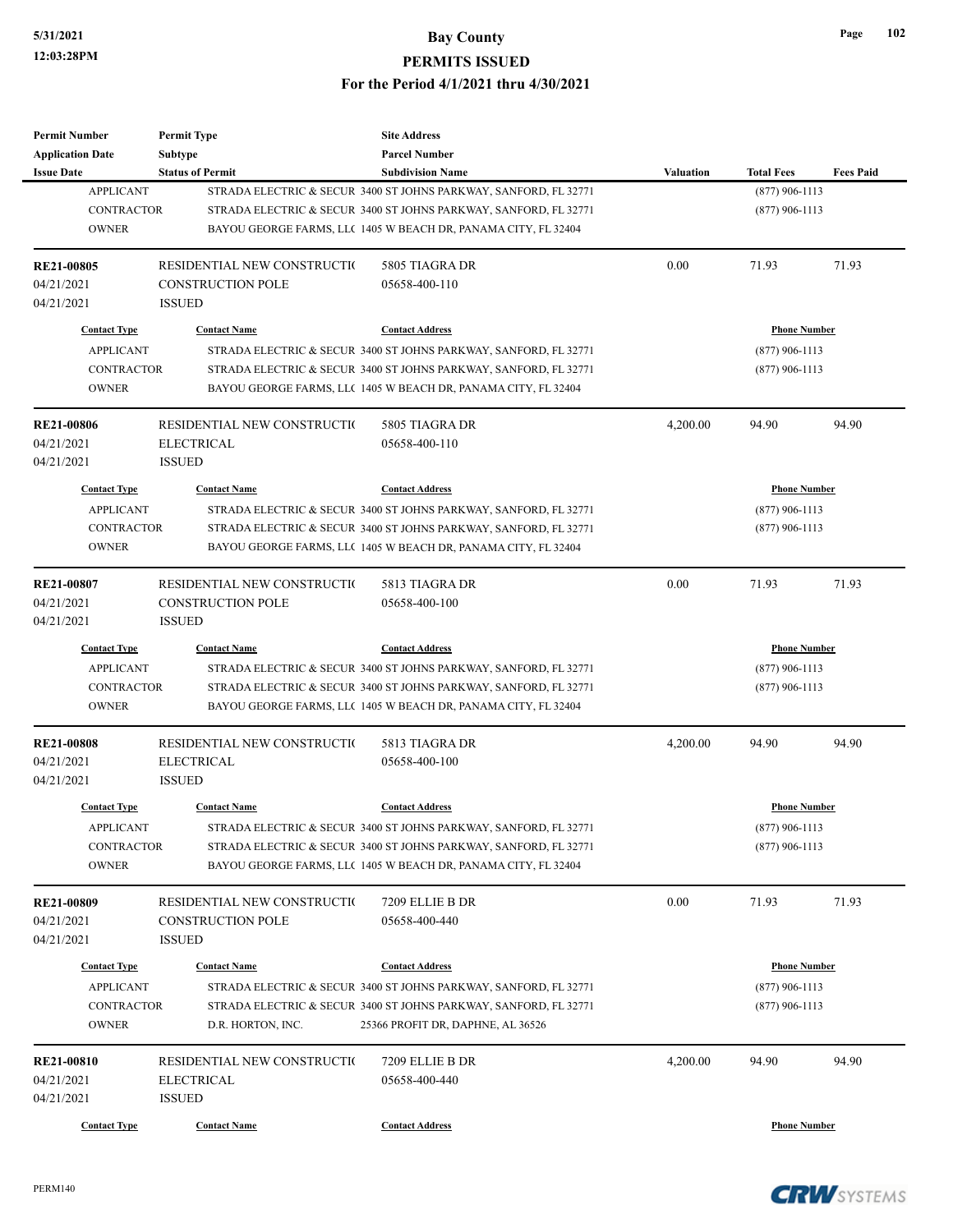| <b>Permit Number</b>    | <b>Permit Type</b>           | <b>Site Address</b>                                                     |                  |                     |                  |
|-------------------------|------------------------------|-------------------------------------------------------------------------|------------------|---------------------|------------------|
| <b>Application Date</b> | <b>Subtype</b>               | <b>Parcel Number</b>                                                    |                  |                     |                  |
| <b>Issue Date</b>       | <b>Status of Permit</b>      | <b>Subdivision Name</b>                                                 | <b>Valuation</b> | <b>Total Fees</b>   | <b>Fees Paid</b> |
| <b>APPLICANT</b>        |                              | STRADA ELECTRIC & SECUR 3400 ST JOHNS PARKWAY, SANFORD, FL 32771        |                  | $(877)$ 906-1113    |                  |
| <b>CONTRACTOR</b>       |                              | STRADA ELECTRIC & SECUR 3400 ST JOHNS PARKWAY, SANFORD, FL 32771        |                  | $(877)$ 906-1113    |                  |
| <b>OWNER</b>            | D.R. HORTON, INC.            | 25366 PROFIT DR, DAPHNE, AL 36526                                       |                  |                     |                  |
| <b>RE21-00811</b>       | RESIDENTIAL NEW CONSTRUCTIO  | 5800 TIAGRA DR                                                          | 0.00             | 71.93               | 71.93            |
| 04/21/2021              | <b>CONSTRUCTION POLE</b>     | 05658-400-120                                                           |                  |                     |                  |
| 04/21/2021              | <b>FINALED</b>               |                                                                         |                  |                     |                  |
|                         |                              |                                                                         |                  |                     |                  |
| <b>Contact Type</b>     | <b>Contact Name</b>          | <b>Contact Address</b>                                                  |                  | <b>Phone Number</b> |                  |
| <b>APPLICANT</b>        |                              | STRADA ELECTRIC & SECUR 3400 ST JOHNS PARKWAY, SANFORD, FL 32771        |                  | $(877)$ 906-1113    |                  |
| <b>CONTRACTOR</b>       |                              | STRADA ELECTRIC & SECUR 3400 ST JOHNS PARKWAY, SANFORD, FL 32771        |                  | $(877)$ 906-1113    |                  |
| <b>OWNER</b>            | D.R. HORTON, INC.            | 25366 PROFIT DR, DAPHNE, AL 36526                                       |                  |                     |                  |
| <b>RE21-00812</b>       | RESIDENTIAL NEW CONSTRUCTION | 5800 TIAGRA DR                                                          | 4,200.00         | 94.90               | 94.90            |
| 04/21/2021              | <b>ELECTRICAL</b>            | 05658-400-120                                                           |                  |                     |                  |
| 04/21/2021              | <b>ISSUED</b>                |                                                                         |                  |                     |                  |
| <b>Contact Type</b>     | <b>Contact Name</b>          | <b>Contact Address</b>                                                  |                  | <b>Phone Number</b> |                  |
| <b>APPLICANT</b>        |                              | STRADA ELECTRIC & SECUR 3400 ST JOHNS PARKWAY, SANFORD, FL 32771        |                  | $(877)$ 906-1113    |                  |
| <b>CONTRACTOR</b>       |                              |                                                                         |                  |                     |                  |
|                         |                              | STRADA ELECTRIC & SECUR 3400 ST JOHNS PARKWAY, SANFORD, FL 32771        |                  | $(877)$ 906-1113    |                  |
| <b>OWNER</b>            | D.R. HORTON, INC.            | 25366 PROFIT DR, DAPHNE, AL 36526                                       |                  |                     |                  |
| RE21-00813              | <b>RESIDENTIAL</b>           | 3912 RAVEN ST                                                           | 0.00             | 70.00               | 70.00            |
| 04/22/2021              | POOL ELECTRICAL              | 30753-023-000                                                           |                  |                     |                  |
| 04/22/2021              | <b>ISSUED</b>                |                                                                         |                  |                     |                  |
| <b>Contact Type</b>     | <b>Contact Name</b>          | <b>Contact Address</b>                                                  |                  | <b>Phone Number</b> |                  |
| <b>APPLICANT</b>        |                              | GUYSON (ER) CONSTRUCTIC 1499 W HWY 390, LYNN HAVEN, FL 32444            |                  | $(850)$ 258-5856    |                  |
| <b>CONTRACTOR</b>       |                              | GUYSON (ER) CONSTRUCTIC 1499 W HWY 390, LYNN HAVEN, FL 32444            |                  | $(850)$ 258-5856    |                  |
| <b>OWNER</b>            |                              | SMART MOVE REAL ESTATE 550 OLD FIVE NOTCH RD, WHITESBURG, GA 30185      |                  |                     |                  |
|                         |                              |                                                                         |                  |                     |                  |
| RE21-00814              | RESIDENTIAL NEW CONSTRUCTIO  | 5111 WARREN DR                                                          | 0.00             | 71.93               | 71.93            |
| 04/22/2021              | <b>CONSTRUCTION POLE</b>     | 05860-700-320                                                           |                  |                     |                  |
| 04/22/2021              | <b>ISSUED</b>                |                                                                         |                  |                     |                  |
| <b>Contact Type</b>     | <b>Contact Name</b>          | <b>Contact Address</b>                                                  |                  | <b>Phone Number</b> |                  |
| <b>APPLICANT</b>        |                              | STRADA ELECTRIC & SECUR 3400 ST JOHNS PARKWAY, SANFORD, FL 32771        |                  | $(877)$ 906-1113    |                  |
| CONTRACTOR              |                              | STRADA ELECTRIC & SECUR 3400 ST JOHNS PARKWAY, SANFORD, FL 32771        |                  | $(877)$ 906-1113    |                  |
| <b>OWNER</b>            |                              | FORESTAR (USA) REAL EST (2221 E LAMAR BLVD STE 790, ARLINGTON, TX 76006 |                  |                     |                  |
| RE21-00815              | RESIDENTIAL NEW CONSTRUCTIO  | 5111 WARREN DR                                                          | 4,200.00         | 93.99               | 93.99            |
| 04/22/2021              | <b>ELECTRICAL</b>            | 05860-700-320                                                           |                  |                     |                  |
| 04/22/2021              | <b>ISSUED</b>                |                                                                         |                  |                     |                  |
|                         |                              |                                                                         |                  |                     |                  |
| <b>Contact Type</b>     | <b>Contact Name</b>          | <b>Contact Address</b>                                                  |                  | <b>Phone Number</b> |                  |
| <b>APPLICANT</b>        |                              | STRADA ELECTRIC & SECUR 3400 ST JOHNS PARKWAY, SANFORD, FL 32771        |                  | $(877)$ 906-1113    |                  |
| CONTRACTOR              |                              | STRADA ELECTRIC & SECUR 3400 ST JOHNS PARKWAY, SANFORD, FL 32771        |                  | $(877)$ 906-1113    |                  |
| <b>OWNER</b>            |                              | FORESTAR (USA) REAL EST (2221 E LAMAR BLVD STE 790, ARLINGTON, TX 76006 |                  |                     |                  |
| <b>RE21-00816</b>       | RESIDENTIAL NEW CONSTRUCTIO  | 5151 WARREN DR                                                          | 0.00             | 71.93               | 71.93            |
|                         | <b>CONSTRUCTION POLE</b>     |                                                                         |                  |                     |                  |
| 04/22/2021              |                              | 05860-700-280                                                           |                  |                     |                  |
| 04/22/2021              | <b>ISSUED</b>                |                                                                         |                  |                     |                  |
| <b>Contact Type</b>     | <b>Contact Name</b>          | <b>Contact Address</b>                                                  |                  | <b>Phone Number</b> |                  |

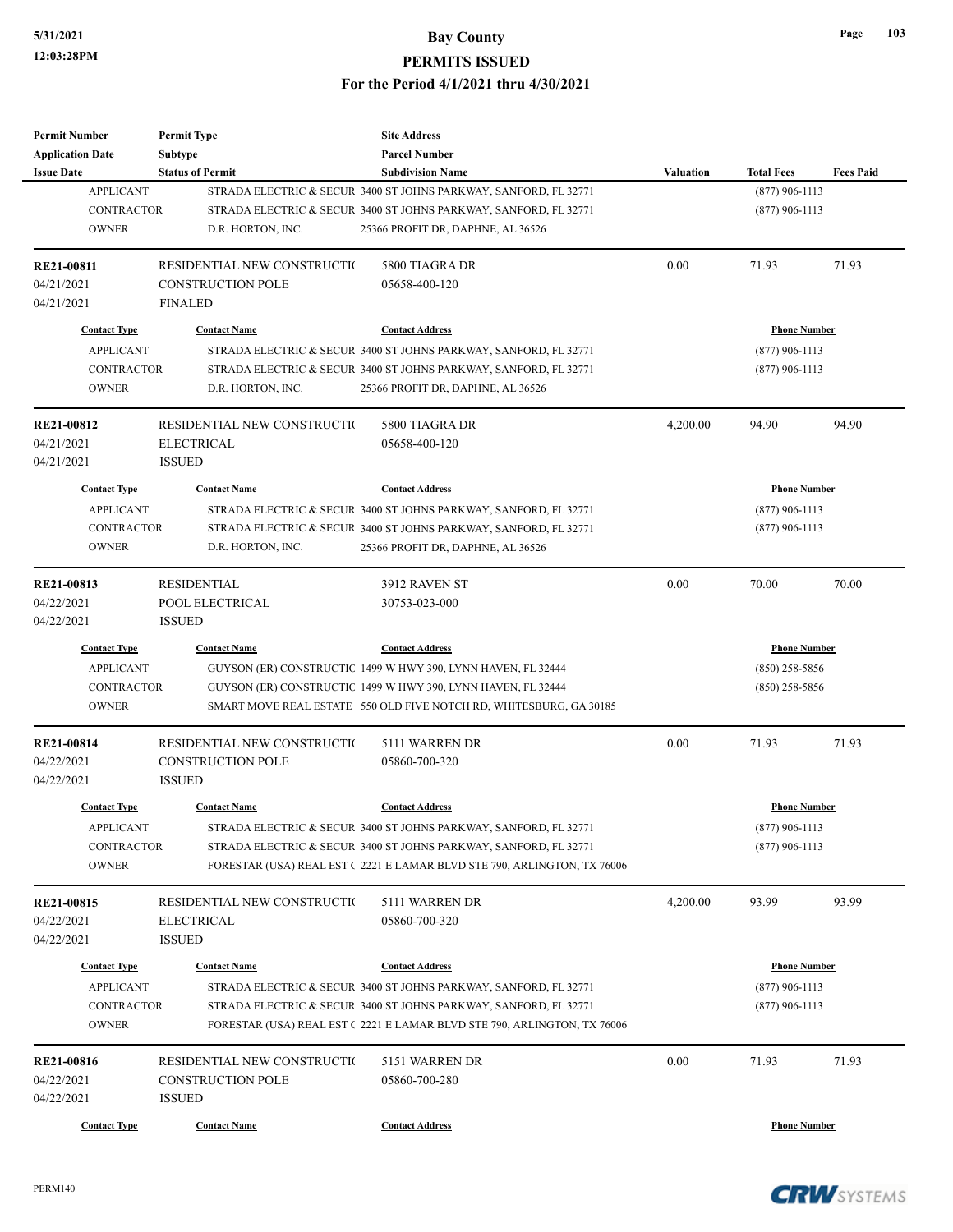| <b>Permit Number</b>              | <b>Permit Type</b>          | <b>Site Address</b>                                                     |                  |                     |                  |
|-----------------------------------|-----------------------------|-------------------------------------------------------------------------|------------------|---------------------|------------------|
| <b>Application Date</b>           | <b>Subtype</b>              | <b>Parcel Number</b>                                                    |                  |                     |                  |
| <b>Issue Date</b>                 | <b>Status of Permit</b>     | <b>Subdivision Name</b>                                                 | <b>Valuation</b> | <b>Total Fees</b>   | <b>Fees Paid</b> |
| <b>APPLICANT</b>                  |                             | STRADA ELECTRIC & SECUR 3400 ST JOHNS PARKWAY, SANFORD, FL 32771        |                  | $(877)$ 906-1113    |                  |
| <b>CONTRACTOR</b>                 |                             | STRADA ELECTRIC & SECUR 3400 ST JOHNS PARKWAY, SANFORD, FL 32771        |                  | $(877)$ 906-1113    |                  |
| <b>OWNER</b>                      |                             | FORESTAR (USA) REAL EST (2221 E LAMAR BLVD STE 790, ARLINGTON, TX 76006 |                  |                     |                  |
| RE21-00817                        | RESIDENTIAL NEW CONSTRUCTIO | 5151 WARREN DR                                                          | 4,200.00         | 90.83               | 90.83            |
| 04/22/2021                        | <b>ELECTRICAL</b>           | 05860-700-280                                                           |                  |                     |                  |
| 04/22/2021                        | <b>ISSUED</b>               |                                                                         |                  |                     |                  |
| <b>Contact Type</b>               | <b>Contact Name</b>         | <b>Contact Address</b>                                                  |                  | <b>Phone Number</b> |                  |
| <b>APPLICANT</b>                  |                             | STRADA ELECTRIC & SECUR 3400 ST JOHNS PARKWAY, SANFORD, FL 32771        |                  | $(877)$ 906-1113    |                  |
| <b>CONTRACTOR</b>                 |                             | STRADA ELECTRIC & SECUR 3400 ST JOHNS PARKWAY, SANFORD, FL 32771        |                  | $(877)$ 906-1113    |                  |
| <b>OWNER</b>                      |                             | FORESTAR (USA) REAL EST (2221 E LAMAR BLVD STE 790, ARLINGTON, TX 76006 |                  |                     |                  |
| <b>RE21-00818</b>                 | RESIDENTIAL NEW CONSTRUCTIO | 5110 WARREN DR                                                          | 0.00             | 71.93               | 71.93            |
| 04/22/2021                        | <b>CONSTRUCTION POLE</b>    | 05860-700-340                                                           |                  |                     |                  |
| 04/22/2021                        | <b>ISSUED</b>               |                                                                         |                  |                     |                  |
| <b>Contact Type</b>               | <b>Contact Name</b>         | <b>Contact Address</b>                                                  |                  | <b>Phone Number</b> |                  |
| <b>APPLICANT</b>                  |                             | STRADA ELECTRIC & SECUR 3400 ST JOHNS PARKWAY, SANFORD, FL 32771        |                  | $(877)$ 906-1113    |                  |
| <b>CONTRACTOR</b>                 |                             | STRADA ELECTRIC & SECUR 3400 ST JOHNS PARKWAY, SANFORD, FL 32771        |                  | $(877)$ 906-1113    |                  |
| <b>OWNER</b>                      |                             | FORESTAR (USA) REAL EST (2221 E LAMAR BLVD STE 790, ARLINGTON, TX 76006 |                  |                     |                  |
|                                   |                             |                                                                         |                  |                     |                  |
| <b>RE21-00819</b>                 | RESIDENTIAL NEW CONSTRUCTIO | 5110 WARREN DR                                                          | 4,200.00         | 94.90               | 94.90            |
| 04/22/2021                        | <b>ELECTRICAL</b>           | 05860-700-340                                                           |                  |                     |                  |
| 04/22/2021                        | <b>ISSUED</b>               |                                                                         |                  |                     |                  |
| <b>Contact Type</b>               | <b>Contact Name</b>         | <b>Contact Address</b>                                                  |                  | <b>Phone Number</b> |                  |
| <b>APPLICANT</b>                  |                             | STRADA ELECTRIC & SECUR 3400 ST JOHNS PARKWAY, SANFORD, FL 32771        |                  | $(877)$ 906-1113    |                  |
| <b>CONTRACTOR</b>                 |                             | STRADA ELECTRIC & SECUR 3400 ST JOHNS PARKWAY, SANFORD, FL 32771        |                  | $(877)$ 906-1113    |                  |
| <b>OWNER</b>                      |                             | FORESTAR (USA) REAL EST (2221 E LAMAR BLVD STE 790, ARLINGTON, TX 76006 |                  |                     |                  |
| <b>RE21-00820</b>                 | RESIDENTIAL NEW CONSTRUCTIO | 5120 WARREN DR                                                          | 0.00             | 71.93               | 71.93            |
| 04/22/2021                        | <b>CONSTRUCTION POLE</b>    | 05860-700-350                                                           |                  |                     |                  |
| 04/22/2021                        | <b>ISSUED</b>               |                                                                         |                  |                     |                  |
| <b>Contact Type</b>               | <b>Contact Name</b>         | <b>Contact Address</b>                                                  |                  | <b>Phone Number</b> |                  |
| <b>APPLICANT</b>                  |                             | STRADA ELECTRIC & SECUR 3400 ST JOHNS PARKWAY, SANFORD, FL 32771        | $(877)$ 906-1113 |                     |                  |
|                                   |                             | STRADA ELECTRIC & SECUR 3400 ST JOHNS PARKWAY, SANFORD, FL 32771        |                  |                     |                  |
| <b>CONTRACTOR</b><br><b>OWNER</b> |                             | FORESTAR (USA) REAL EST (2221 E LAMAR BLVD STE 790, ARLINGTON, TX 76006 |                  | $(877)$ 906-1113    |                  |
|                                   |                             |                                                                         |                  |                     |                  |
| <b>RE21-00821</b>                 | RESIDENTIAL NEW CONSTRUCTIO | 5120 WARREN DR                                                          | 4,200.00         | 90.83               | 90.83            |
| 04/22/2021                        | <b>ELECTRICAL</b>           | 05860-700-350                                                           |                  |                     |                  |
| 04/22/2021                        | <b>ISSUED</b>               |                                                                         |                  |                     |                  |
| <b>Contact Type</b>               | <b>Contact Name</b>         | <b>Contact Address</b>                                                  |                  | <b>Phone Number</b> |                  |
| <b>APPLICANT</b>                  |                             | STRADA ELECTRIC & SECUR 3400 ST JOHNS PARKWAY, SANFORD, FL 32771        |                  | $(877)$ 906-1113    |                  |
| CONTRACTOR                        |                             | STRADA ELECTRIC & SECUR 3400 ST JOHNS PARKWAY, SANFORD, FL 32771        |                  | $(877)$ 906-1113    |                  |
| <b>OWNER</b>                      |                             | FORESTAR (USA) REAL EST (2221 E LAMAR BLVD STE 790, ARLINGTON, TX 76006 |                  |                     |                  |
| <b>RE21-00822</b>                 | RESIDENTIAL NEW CONSTRUCTIO | 7201 ELLIE B DR                                                         | 0.00             | 71.93               | 71.93            |
| 04/22/2021                        | <b>CONSTRUCTION POLE</b>    | 05658-400-450                                                           |                  |                     |                  |
| 04/22/2021                        | <b>ISSUED</b>               |                                                                         |                  |                     |                  |
|                                   |                             |                                                                         |                  |                     |                  |
| <b>Contact Type</b>               | <b>Contact Name</b>         | <b>Contact Address</b>                                                  |                  | <b>Phone Number</b> |                  |



**Page 104**

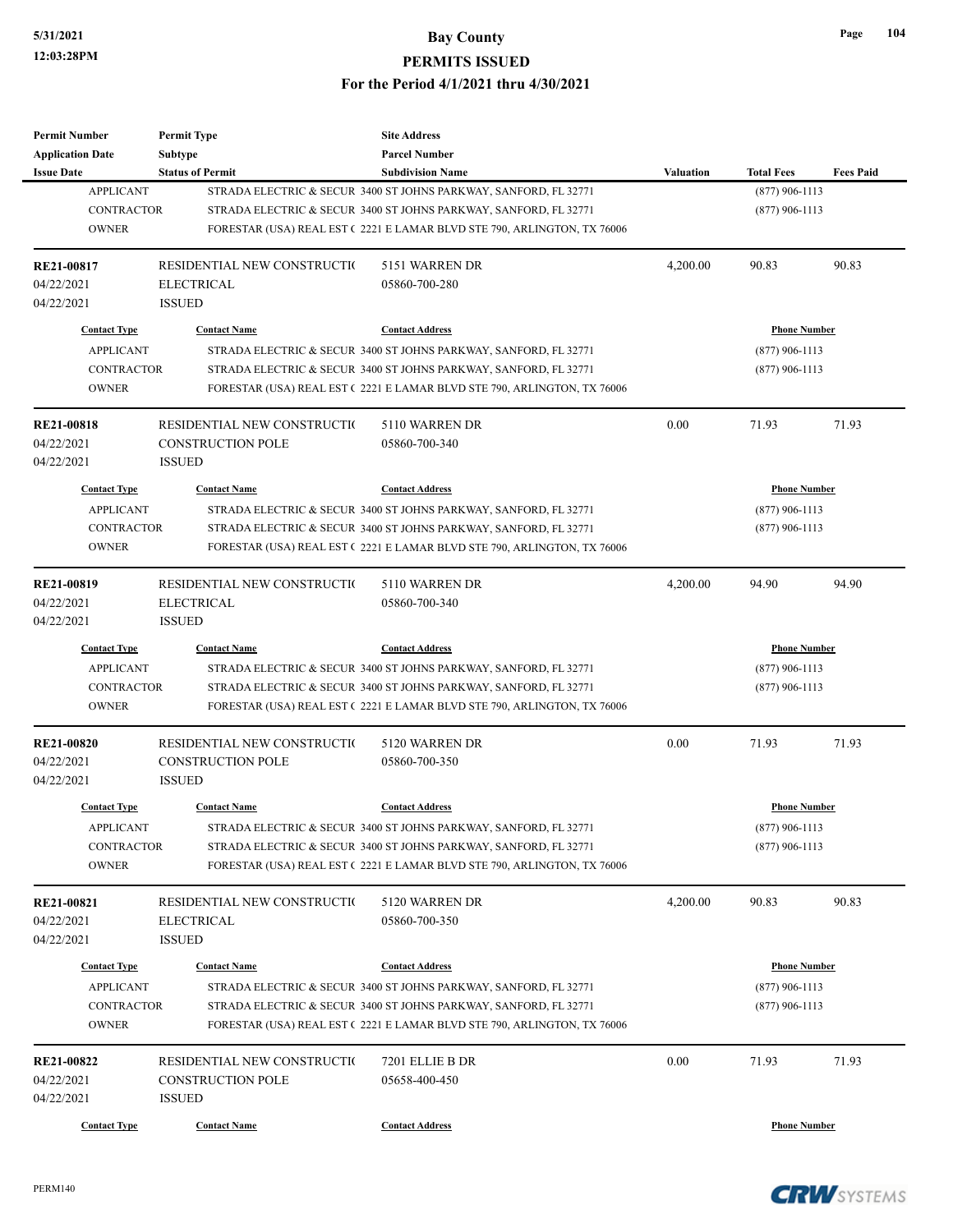| <b>Permit Number</b>              | <b>Permit Type</b>           | <b>Site Address</b>                                                                                   |                  |                     |                  |
|-----------------------------------|------------------------------|-------------------------------------------------------------------------------------------------------|------------------|---------------------|------------------|
| <b>Application Date</b>           | <b>Subtype</b>               | <b>Parcel Number</b>                                                                                  |                  |                     |                  |
| <b>Issue Date</b>                 | <b>Status of Permit</b>      | <b>Subdivision Name</b>                                                                               | <b>Valuation</b> | <b>Total Fees</b>   | <b>Fees Paid</b> |
| <b>APPLICANT</b>                  |                              | STRADA ELECTRIC & SECUR 3400 ST JOHNS PARKWAY, SANFORD, FL 32771                                      |                  | $(877)$ 906-1113    |                  |
| <b>CONTRACTOR</b>                 |                              | STRADA ELECTRIC & SECUR 3400 ST JOHNS PARKWAY, SANFORD, FL 32771                                      |                  | $(877)$ 906-1113    |                  |
| <b>OWNER</b>                      | D.R. HORTON, INC.            | 25366 PROFIT DR, DAPHNE, AL 36526                                                                     |                  |                     |                  |
| RE21-00823                        | RESIDENTIAL NEW CONSTRUCTION | 7201 ELLIE B DR                                                                                       | 4,200.00         | 91.98               | 91.98            |
| 04/22/2021                        | <b>ELECTRICAL</b>            | 05658-400-450                                                                                         |                  |                     |                  |
| 04/22/2021                        | <b>ISSUED</b>                |                                                                                                       |                  |                     |                  |
| <b>Contact Type</b>               | <b>Contact Name</b>          | <b>Contact Address</b>                                                                                |                  | <b>Phone Number</b> |                  |
| <b>APPLICANT</b>                  |                              | STRADA ELECTRIC & SECUR 3400 ST JOHNS PARKWAY, SANFORD, FL 32771                                      |                  | $(877)$ 906-1113    |                  |
| <b>CONTRACTOR</b>                 |                              | STRADA ELECTRIC & SECUR 3400 ST JOHNS PARKWAY, SANFORD, FL 32771                                      |                  | $(877)$ 906-1113    |                  |
| <b>OWNER</b>                      | D.R. HORTON, INC.            | 25366 PROFIT DR, DAPHNE, AL 36526                                                                     |                  |                     |                  |
| <b>RE21-00824</b>                 | RESIDENTIAL NEW CONSTRUCTIO  | 7205 ELLIE B DR                                                                                       | 0.00             | 71.93               | 71.93            |
| 04/22/2021                        | <b>CONSTRUCTION POLE</b>     | 05658-400-445                                                                                         |                  |                     |                  |
| 04/22/2021                        | <b>ISSUED</b>                |                                                                                                       |                  |                     |                  |
| <b>Contact Type</b>               | <b>Contact Name</b>          | <b>Contact Address</b>                                                                                |                  | <b>Phone Number</b> |                  |
| <b>APPLICANT</b>                  |                              | STRADA ELECTRIC & SECUR 3400 ST JOHNS PARKWAY, SANFORD, FL 32771                                      |                  | $(877)$ 906-1113    |                  |
| <b>CONTRACTOR</b>                 |                              | STRADA ELECTRIC & SECUR 3400 ST JOHNS PARKWAY, SANFORD, FL 32771                                      |                  | $(877)$ 906-1113    |                  |
| <b>OWNER</b>                      | D.R. HORTON, INC.            | 25366 PROFIT DR, DAPHNE, AL 36526                                                                     |                  |                     |                  |
|                                   |                              |                                                                                                       |                  |                     |                  |
| RE21-00825                        | RESIDENTIAL NEW CONSTRUCTIO  | 7205 ELLIE B DR                                                                                       | 4,200.00         | 91.98               | 91.98            |
| 04/22/2021                        | <b>ELECTRICAL</b>            | 05658-400-445                                                                                         |                  |                     |                  |
| 04/22/2021                        | <b>ISSUED</b>                |                                                                                                       |                  |                     |                  |
| <b>Contact Type</b>               | <b>Contact Name</b>          | <b>Contact Address</b>                                                                                |                  | <b>Phone Number</b> |                  |
| <b>APPLICANT</b>                  |                              | STRADA ELECTRIC & SECUR 3400 ST JOHNS PARKWAY, SANFORD, FL 32771                                      |                  | $(877)$ 906-1113    |                  |
| <b>CONTRACTOR</b>                 |                              | STRADA ELECTRIC & SECUR 3400 ST JOHNS PARKWAY, SANFORD, FL 32771                                      |                  | $(877)$ 906-1113    |                  |
| <b>OWNER</b>                      | D.R. HORTON, INC.            | 25366 PROFIT DR, DAPHNE, AL 36526                                                                     |                  |                     |                  |
| <b>RE21-00826</b>                 | RESIDENTIAL NEW CONSTRUCTIO  | 5813 VIKING WAY                                                                                       | 0.00             | 71.93               | 71.93            |
| 04/22/2021                        | <b>CONSTRUCTION POLE</b>     | 05658-400-200                                                                                         |                  |                     |                  |
| 04/22/2021                        | <b>ISSUED</b>                |                                                                                                       |                  |                     |                  |
| <b>Contact Type</b>               | <b>Contact Name</b>          | <b>Contact Address</b>                                                                                |                  | <b>Phone Number</b> |                  |
| <b>APPLICANT</b>                  |                              |                                                                                                       |                  |                     |                  |
|                                   |                              | STRADA ELECTRIC & SECUR 3400 ST JOHNS PARKWAY, SANFORD, FL 32771                                      |                  | $(877)$ 906-1113    |                  |
| <b>CONTRACTOR</b><br><b>OWNER</b> | D.R. HORTON, INC.            | STRADA ELECTRIC & SECUR 3400 ST JOHNS PARKWAY, SANFORD, FL 32771<br>25366 PROFIT DR, DAPHNE, AL 36526 |                  | $(877)$ 906-1113    |                  |
|                                   |                              |                                                                                                       |                  |                     |                  |
| RE21-00827                        | RESIDENTIAL NEW CONSTRUCTIO  | 5813 VIKING WAY                                                                                       | 4,200.00         | 91.65               | 91.65            |
| 04/22/2021                        | <b>ELECTRICAL</b>            | 05658-400-200                                                                                         |                  |                     |                  |
| 04/22/2021                        | <b>ISSUED</b>                |                                                                                                       |                  |                     |                  |
| <b>Contact Type</b>               | <b>Contact Name</b>          | <b>Contact Address</b>                                                                                |                  | <b>Phone Number</b> |                  |
| <b>APPLICANT</b>                  |                              | STRADA ELECTRIC & SECUR 3400 ST JOHNS PARKWAY, SANFORD, FL 32771                                      |                  | $(877)$ 906-1113    |                  |
| <b>CONTRACTOR</b>                 |                              | STRADA ELECTRIC & SECUR 3400 ST JOHNS PARKWAY, SANFORD, FL 32771                                      |                  | $(877)$ 906-1113    |                  |
| <b>OWNER</b>                      | D.R. HORTON, INC.            | 25366 PROFIT DR, DAPHNE, AL 36526                                                                     |                  |                     |                  |
| <b>RE21-00828</b>                 | RESIDENTIAL NEW CONSTRUCTIO  | 5805 VIKING WAY                                                                                       | 0.00             | 71.93               | 71.93            |
| 04/22/2021                        | <b>CONSTRUCTION POLE</b>     | 05658-400-210                                                                                         |                  |                     |                  |
| 04/22/2021                        | <b>ISSUED</b>                |                                                                                                       |                  |                     |                  |
|                                   |                              |                                                                                                       |                  |                     |                  |
| <b>Contact Type</b>               | <b>Contact Name</b>          | <b>Contact Address</b>                                                                                |                  | <b>Phone Number</b> |                  |



**Page 105**

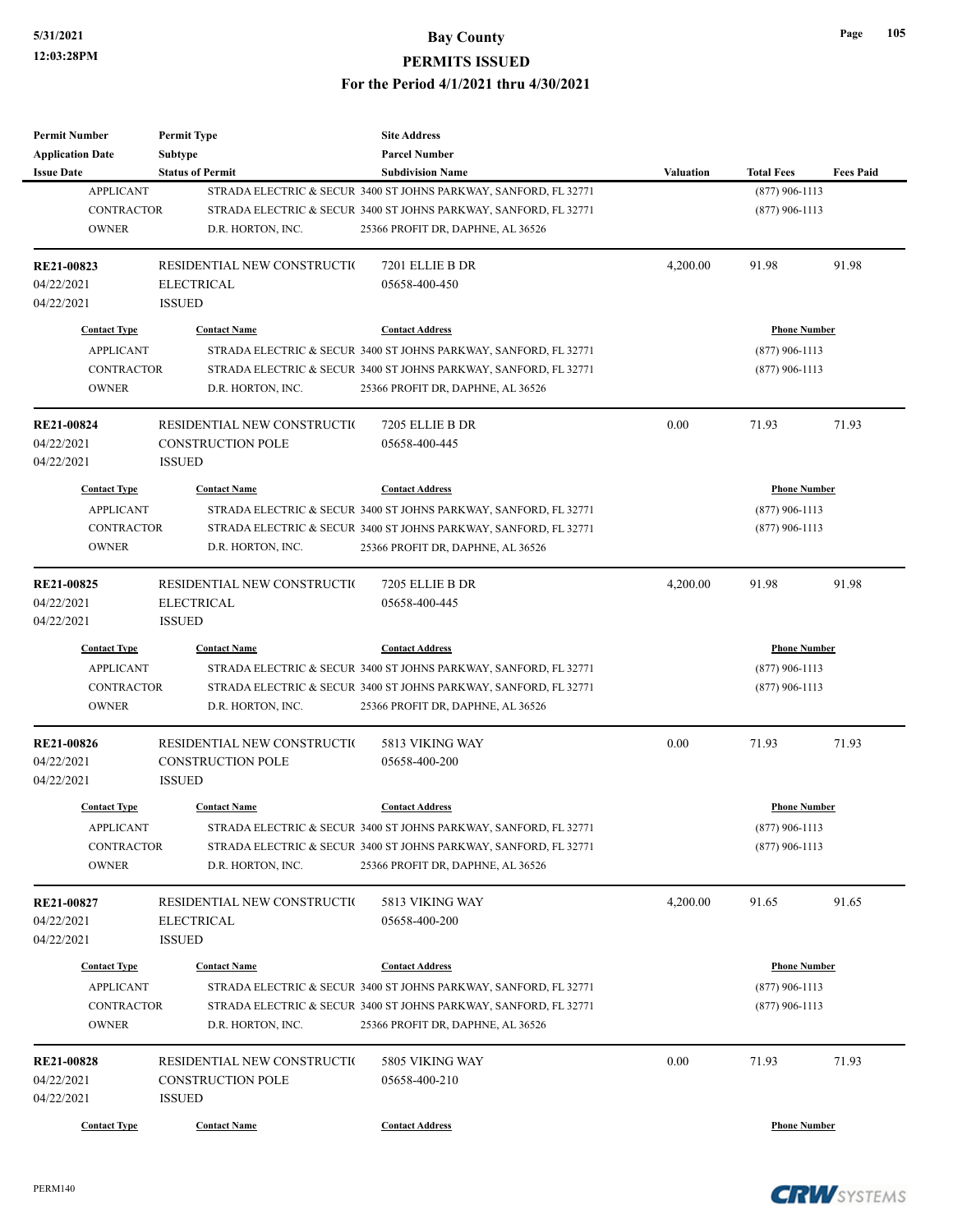| <b>Permit Number</b>    | <b>Permit Type</b>           | <b>Site Address</b>                                              |                  |                     |                     |  |
|-------------------------|------------------------------|------------------------------------------------------------------|------------------|---------------------|---------------------|--|
| <b>Application Date</b> | <b>Subtype</b>               | <b>Parcel Number</b>                                             |                  |                     |                     |  |
| <b>Issue Date</b>       | <b>Status of Permit</b>      | <b>Subdivision Name</b>                                          | <b>Valuation</b> | <b>Total Fees</b>   | <b>Fees Paid</b>    |  |
| <b>APPLICANT</b>        |                              | STRADA ELECTRIC & SECUR 3400 ST JOHNS PARKWAY, SANFORD, FL 32771 |                  | $(877)$ 906-1113    |                     |  |
| <b>CONTRACTOR</b>       |                              | STRADA ELECTRIC & SECUR 3400 ST JOHNS PARKWAY, SANFORD, FL 32771 |                  | $(877)$ 906-1113    |                     |  |
| <b>OWNER</b>            | D.R. HORTON, INC.            | 25366 PROFIT DR, DAPHNE, AL 36526                                |                  |                     |                     |  |
| RE21-00829              | RESIDENTIAL NEW CONSTRUCTION | 5805 VIKING WAY                                                  | 4,200.00         | 94.90               | 94.90               |  |
| 04/22/2021              | <b>ELECTRICAL</b>            | 05658-400-210                                                    |                  |                     |                     |  |
| 04/22/2021              | <b>ISSUED</b>                |                                                                  |                  |                     |                     |  |
| <b>Contact Type</b>     | <b>Contact Name</b>          | <b>Contact Address</b>                                           |                  | <b>Phone Number</b> |                     |  |
| <b>APPLICANT</b>        |                              | STRADA ELECTRIC & SECUR 3400 ST JOHNS PARKWAY, SANFORD, FL 32771 |                  | $(877)$ 906-1113    |                     |  |
| <b>CONTRACTOR</b>       |                              | STRADA ELECTRIC & SECUR 3400 ST JOHNS PARKWAY, SANFORD, FL 32771 |                  | $(877)$ 906-1113    |                     |  |
| <b>OWNER</b>            | D.R. HORTON, INC.            | 25366 PROFIT DR, DAPHNE, AL 36526                                |                  |                     |                     |  |
| <b>RE21-00830</b>       | RESIDENTIAL NEW CONSTRUCTIO  | 5804 VIKING WAY                                                  | 0.00             | 71.93               | 71.93               |  |
| 04/22/2021              | <b>CONSTRUCTION POLE</b>     | 05658-400-225                                                    |                  |                     |                     |  |
| 04/22/2021              | <b>ISSUED</b>                |                                                                  |                  |                     |                     |  |
| <b>Contact Type</b>     | <b>Contact Name</b>          | <b>Contact Address</b>                                           |                  | <b>Phone Number</b> |                     |  |
| <b>APPLICANT</b>        |                              | STRADA ELECTRIC & SECUR 3400 ST JOHNS PARKWAY, SANFORD, FL 32771 |                  | $(877)$ 906-1113    |                     |  |
| <b>CONTRACTOR</b>       |                              | STRADA ELECTRIC & SECUR 3400 ST JOHNS PARKWAY, SANFORD, FL 32771 |                  | $(877)$ 906-1113    |                     |  |
| <b>OWNER</b>            | D.R. HORTON, INC.            | 25366 PROFIT DR, DAPHNE, AL 36526                                |                  |                     |                     |  |
|                         |                              |                                                                  |                  |                     |                     |  |
| RE21-00831              | RESIDENTIAL NEW CONSTRUCTIO  | 5804 VIKING WAY                                                  | 4,200.00         | 91.98               | 91.98               |  |
| 04/22/2021              | <b>ELECTRICAL</b>            | 05658-400-225                                                    |                  |                     |                     |  |
| 04/22/2021              | <b>ISSUED</b>                |                                                                  |                  |                     |                     |  |
| <b>Contact Type</b>     | <b>Contact Name</b>          | <b>Contact Address</b>                                           |                  |                     | <b>Phone Number</b> |  |
| <b>APPLICANT</b>        |                              | STRADA ELECTRIC & SECUR 3400 ST JOHNS PARKWAY, SANFORD, FL 32771 |                  | $(877)$ 906-1113    |                     |  |
| <b>CONTRACTOR</b>       |                              | STRADA ELECTRIC & SECUR 3400 ST JOHNS PARKWAY, SANFORD, FL 32771 |                  | $(877)$ 906-1113    |                     |  |
| <b>OWNER</b>            | D.R. HORTON, INC.            | 25366 PROFIT DR, DAPHNE, AL 36526                                |                  |                     |                     |  |
| <b>RE21-00832</b>       | RESIDENTIAL NEW CONSTRUCTIO  | 5817 VIKING WAY                                                  | 0.00             | 71.93               | 71.93               |  |
| 04/22/2021              | <b>CONSTRUCTION POLE</b>     | 05658-400-195                                                    |                  |                     |                     |  |
| 04/22/2021              | <b>ISSUED</b>                |                                                                  |                  |                     |                     |  |
| <b>Contact Type</b>     | <b>Contact Name</b>          | <b>Contact Address</b>                                           |                  | <b>Phone Number</b> |                     |  |
| <b>APPLICANT</b>        |                              | STRADA ELECTRIC & SECUR 3400 ST JOHNS PARKWAY, SANFORD, FL 32771 | $(877)$ 906-1113 |                     |                     |  |
| CONTRACTOR              |                              | STRADA ELECTRIC & SECUR 3400 ST JOHNS PARKWAY, SANFORD, FL 32771 |                  | $(877)$ 906-1113    |                     |  |
| <b>OWNER</b>            | D.R. HORTON, INC.            | 25366 PROFIT DR, DAPHNE, AL 36526                                |                  |                     |                     |  |
|                         |                              |                                                                  |                  |                     |                     |  |
| RE21-00833              | RESIDENTIAL NEW CONSTRUCTIO  | 5817 VIKING WAY                                                  | 4,200.00         | 90.83               | 90.83               |  |
| 04/22/2021              | <b>ELECTRICAL</b>            | 05658-400-195                                                    |                  |                     |                     |  |
| 04/22/2021              | <b>ISSUED</b>                |                                                                  |                  |                     |                     |  |
| <b>Contact Type</b>     | <b>Contact Name</b>          | <b>Contact Address</b>                                           |                  | <b>Phone Number</b> |                     |  |
| <b>APPLICANT</b>        |                              | STRADA ELECTRIC & SECUR 3400 ST JOHNS PARKWAY, SANFORD, FL 32771 |                  | $(877)$ 906-1113    |                     |  |
| <b>CONTRACTOR</b>       |                              | STRADA ELECTRIC & SECUR 3400 ST JOHNS PARKWAY, SANFORD, FL 32771 |                  | $(877)$ 906-1113    |                     |  |
| <b>OWNER</b>            | D.R. HORTON, INC.            | 25366 PROFIT DR, DAPHNE, AL 36526                                |                  |                     |                     |  |
| RE21-00834              | RESIDENTIAL NEW CONSTRUCTIO  | 5816 VIKING WAY                                                  | 0.00             | 71.93               | 71.93               |  |
| 04/22/2021              | CONSTRUCTION POLE            | 05658-400-240                                                    |                  |                     |                     |  |
| 04/22/2021              | <b>ISSUED</b>                |                                                                  |                  |                     |                     |  |
| <b>Contact Type</b>     | <b>Contact Name</b>          | <b>Contact Address</b>                                           |                  | <b>Phone Number</b> |                     |  |
|                         |                              |                                                                  |                  |                     |                     |  |

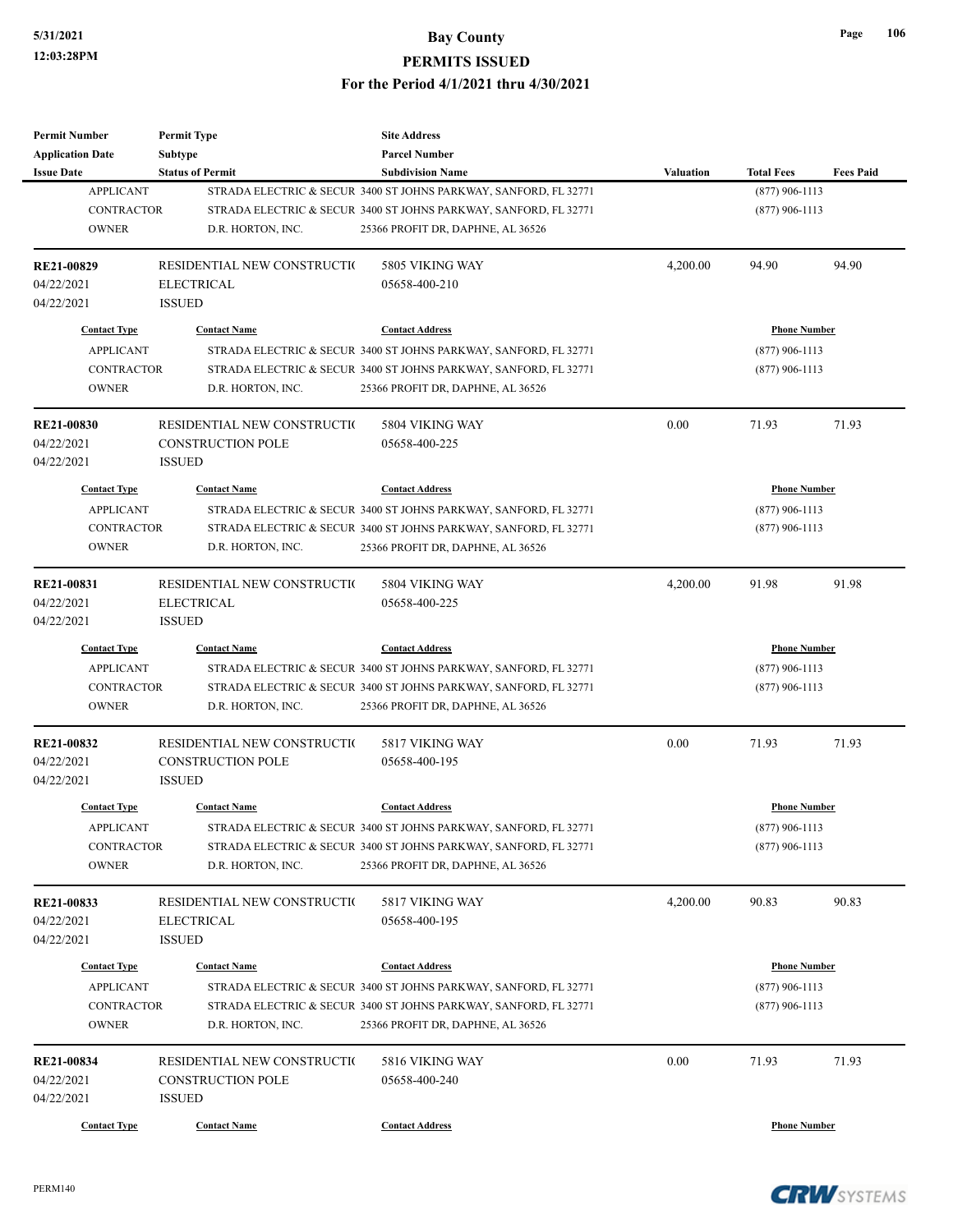| <b>Permit Number</b>     | <b>Permit Type</b>                                | <b>Site Address</b>                                              |                     |                     |                  |
|--------------------------|---------------------------------------------------|------------------------------------------------------------------|---------------------|---------------------|------------------|
| <b>Application Date</b>  | <b>Subtype</b>                                    | <b>Parcel Number</b>                                             |                     |                     |                  |
| <b>Issue Date</b>        | <b>Status of Permit</b>                           | <b>Subdivision Name</b>                                          | <b>Valuation</b>    | <b>Total Fees</b>   | <b>Fees Paid</b> |
| <b>APPLICANT</b>         |                                                   | STRADA ELECTRIC & SECUR 3400 ST JOHNS PARKWAY, SANFORD, FL 32771 |                     | $(877)$ 906-1113    |                  |
| <b>CONTRACTOR</b>        |                                                   | STRADA ELECTRIC & SECUR 3400 ST JOHNS PARKWAY, SANFORD, FL 32771 |                     | $(877)$ 906-1113    |                  |
| <b>OWNER</b>             | D.R. HORTON, INC.                                 | 25366 PROFIT DR, DAPHNE, AL 36526                                |                     |                     |                  |
| <b>RE21-00835</b>        | RESIDENTIAL NEW CONSTRUCTION                      | 5816 VIKING WAY                                                  | 4,200.00            | 91.98               | 91.98            |
| 04/22/2021               | <b>ELECTRICAL</b>                                 | 05658-400-240                                                    |                     |                     |                  |
| 04/22/2021               | <b>ISSUED</b>                                     |                                                                  |                     |                     |                  |
| <b>Contact Type</b>      | <b>Contact Name</b>                               | <b>Contact Address</b>                                           |                     | <b>Phone Number</b> |                  |
| <b>APPLICANT</b>         |                                                   | STRADA ELECTRIC & SECUR 3400 ST JOHNS PARKWAY, SANFORD, FL 32771 |                     | $(877)$ 906-1113    |                  |
| <b>CONTRACTOR</b>        |                                                   | STRADA ELECTRIC & SECUR 3400 ST JOHNS PARKWAY, SANFORD, FL 32771 |                     | $(877)$ 906-1113    |                  |
| <b>OWNER</b>             | D.R. HORTON, INC.                                 | 25366 PROFIT DR, DAPHNE, AL 36526                                |                     |                     |                  |
| RE21-00836               | RESIDENTIAL NEW CONSTRUCTIO                       | 7229 ELLIE B DR                                                  | 0.00                | 71.93               | 71.93            |
|                          |                                                   | 05658-400-415                                                    |                     |                     |                  |
| 04/22/2021<br>04/22/2021 | <b>CONSTRUCTION POLE</b><br><b>ISSUED</b>         |                                                                  |                     |                     |                  |
| <b>Contact Type</b>      | <b>Contact Name</b>                               | <b>Contact Address</b>                                           |                     | <b>Phone Number</b> |                  |
| <b>APPLICANT</b>         |                                                   | STRADA ELECTRIC & SECUR 3400 ST JOHNS PARKWAY, SANFORD, FL 32771 |                     | $(877)$ 906-1113    |                  |
| <b>CONTRACTOR</b>        |                                                   | STRADA ELECTRIC & SECUR 3400 ST JOHNS PARKWAY, SANFORD, FL 32771 |                     | $(877)$ 906-1113    |                  |
| <b>OWNER</b>             | D.R. HORTON, INC.                                 | 25366 PROFIT DR, DAPHNE, AL 36526                                |                     |                     |                  |
|                          |                                                   |                                                                  |                     |                     |                  |
| RE21-00837               | RESIDENTIAL NEW CONSTRUCTIO                       | 7229 ELLIE B DR                                                  | 4,200.00            | 91.98               | 91.98            |
| 04/22/2021               | <b>ELECTRICAL</b>                                 | 05658-400-415                                                    |                     |                     |                  |
| 04/22/2021               | <b>ISSUED</b>                                     |                                                                  |                     |                     |                  |
| <b>Contact Type</b>      | <b>Contact Name</b>                               | <b>Contact Address</b>                                           | <b>Phone Number</b> |                     |                  |
| <b>APPLICANT</b>         |                                                   | STRADA ELECTRIC & SECUR 3400 ST JOHNS PARKWAY, SANFORD, FL 32771 |                     | $(877)$ 906-1113    |                  |
| <b>CONTRACTOR</b>        |                                                   | STRADA ELECTRIC & SECUR 3400 ST JOHNS PARKWAY, SANFORD, FL 32771 |                     | $(877)$ 906-1113    |                  |
| <b>OWNER</b>             | D.R. HORTON, INC.                                 | 25366 PROFIT DR, DAPHNE, AL 36526                                |                     |                     |                  |
| RE21-00838               | RESIDENTIAL NEW CONSTRUCTIO                       | 5281 WARREN DR                                                   | 0.00                | 71.93               | 71.93            |
| 04/22/2021               | CONSTRUCTION POLE                                 | 05860-700-150                                                    |                     |                     |                  |
| 04/22/2021               | <b>ISSUED</b>                                     |                                                                  |                     |                     |                  |
| <b>Contact Type</b>      | <b>Contact Name</b>                               | <b>Contact Address</b>                                           |                     | <b>Phone Number</b> |                  |
| <b>APPLICANT</b>         |                                                   | STRADA ELECTRIC & SECUR 3400 ST JOHNS PARKWAY, SANFORD, FL 32771 |                     | $(877)$ 906-1113    |                  |
| <b>CONTRACTOR</b>        |                                                   | STRADA ELECTRIC & SECUR 3400 ST JOHNS PARKWAY, SANFORD, FL 32771 |                     | $(877)$ 906-1113    |                  |
| <b>OWNER</b>             | D.R. HORTON, INC.                                 | 25366 PROFIT DR, DAPHNE, AL 36526                                |                     |                     |                  |
|                          |                                                   | 5281 WARREN DR                                                   |                     |                     | 90.83            |
| RE21-00839<br>04/22/2021 | RESIDENTIAL NEW CONSTRUCTION<br><b>ELECTRICAL</b> | 05860-700-150                                                    | 4,200.00            | 90.83               |                  |
|                          |                                                   |                                                                  |                     |                     |                  |
| 04/22/2021               | <b>ISSUED</b>                                     |                                                                  |                     |                     |                  |
| <b>Contact Type</b>      | <b>Contact Name</b>                               | <b>Contact Address</b>                                           |                     | <b>Phone Number</b> |                  |
| <b>APPLICANT</b>         |                                                   | STRADA ELECTRIC & SECUR 3400 ST JOHNS PARKWAY, SANFORD, FL 32771 |                     | $(877)$ 906-1113    |                  |
| <b>CONTRACTOR</b>        |                                                   | STRADA ELECTRIC & SECUR 3400 ST JOHNS PARKWAY, SANFORD, FL 32771 |                     | $(877)$ 906-1113    |                  |
| <b>OWNER</b>             | D.R. HORTON, INC.                                 | 25366 PROFIT DR, DAPHNE, AL 36526                                |                     |                     |                  |
| <b>RE21-00840</b>        | <b>RESIDENTIAL</b>                                | 10734 BROWN RD                                                   | 0.00                | 70.00               | 70.00            |
| 04/22/2021               | MISC SERVICE POLE                                 | 00565-020-000                                                    |                     |                     |                  |
| 04/22/2021               | <b>FINALED</b>                                    |                                                                  |                     |                     |                  |
| <b>Contact Type</b>      | <b>Contact Name</b>                               | <b>Contact Address</b>                                           |                     | <b>Phone Number</b> |                  |
|                          |                                                   |                                                                  |                     |                     |                  |

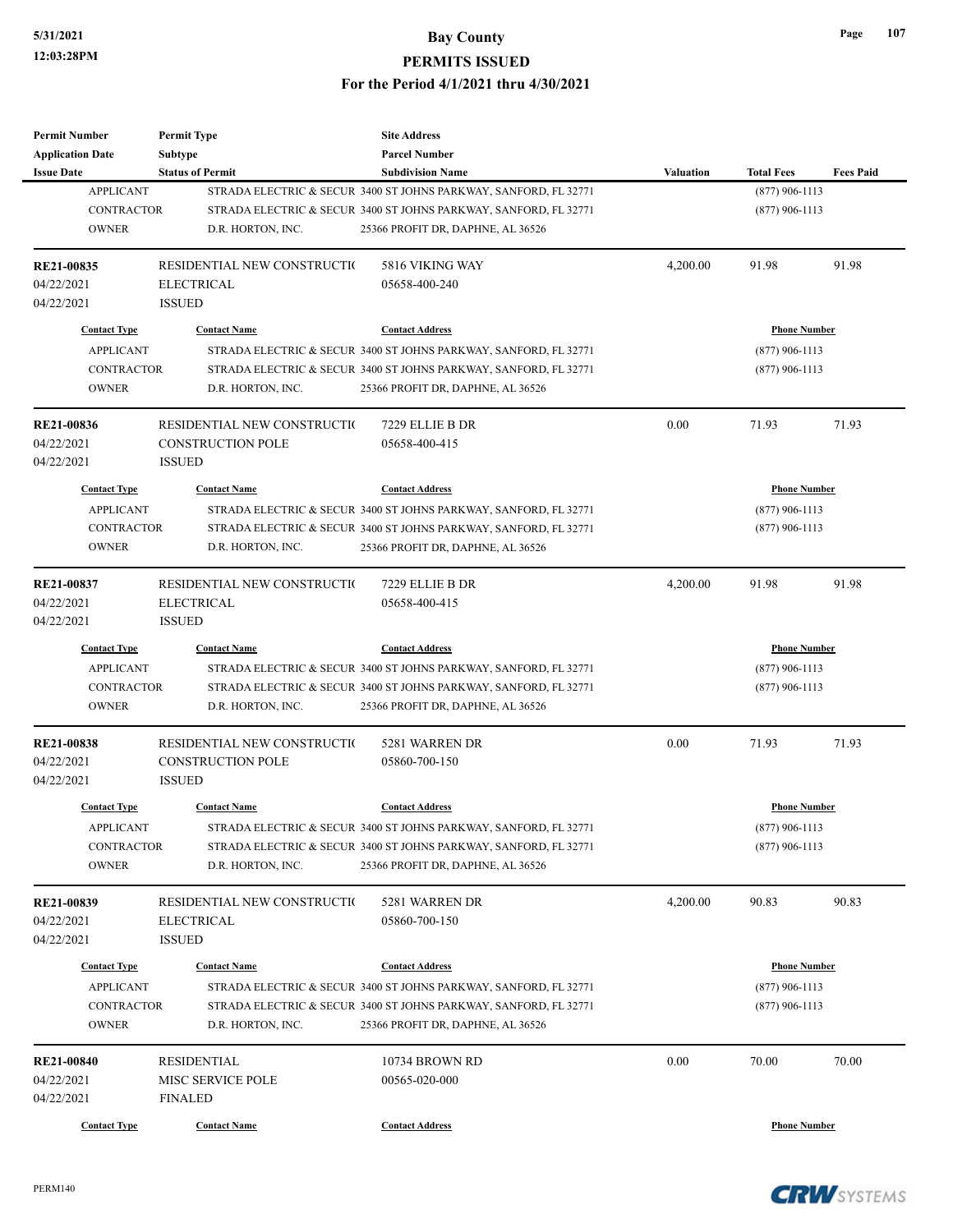# **5/31/2021 Bay County PERMITS ISSUED**

#### **For the Period 4/1/2021 thru 4/30/2021**

| <b>Permit Number</b><br><b>Application Date</b> | <b>Permit Type</b><br><b>Subtype</b>                    | <b>Site Address</b><br><b>Parcel Number</b>                      |                     |                     |                  |
|-------------------------------------------------|---------------------------------------------------------|------------------------------------------------------------------|---------------------|---------------------|------------------|
| <b>Issue Date</b>                               | <b>Status of Permit</b>                                 | <b>Subdivision Name</b>                                          | <b>Valuation</b>    | <b>Total Fees</b>   | <b>Fees Paid</b> |
| <b>APPLICANT</b>                                | Allen 814-5434                                          | , ,                                                              |                     |                     |                  |
| <b>CONTRACTOR</b>                               | <b>OWNER/BUILDER</b>                                    | , ,                                                              |                     |                     |                  |
| <b>OWNER</b>                                    | <b>MACKS, ALLEN W</b>                                   | 407 DETROIT AVE, PANAMA CITY, FL 32401                           |                     |                     |                  |
| RE21-00841                                      | RESIDENTIAL NEW CONSTRUCTIO                             | 5271 WARREN DR                                                   | 0.00                | 71.93               | 71.93            |
| 04/22/2021                                      | <b>CONSTRUCTION POLE</b>                                | 05860-700-160                                                    |                     |                     |                  |
| 04/22/2021                                      | <b>ISSUED</b>                                           |                                                                  |                     |                     |                  |
| <b>Contact Type</b>                             | <b>Contact Name</b>                                     | <b>Contact Address</b>                                           |                     | <b>Phone Number</b> |                  |
| <b>APPLICANT</b>                                |                                                         | STRADA ELECTRIC & SECUR 3400 ST JOHNS PARKWAY, SANFORD, FL 32771 |                     | $(877)$ 906-1113    |                  |
| <b>CONTRACTOR</b>                               |                                                         | STRADA ELECTRIC & SECUR 3400 ST JOHNS PARKWAY, SANFORD, FL 32771 |                     | $(877)$ 906-1113    |                  |
| <b>OWNER</b>                                    | D.R. HORTON, INC.                                       | 25366 PROFIT DR, DAPHNE, AL 36526                                |                     |                     |                  |
| <b>RE21-00842</b>                               | RESIDENTIAL NEW CONSTRUCTION                            | 5271 WARREN DR                                                   | 4,200.00            | 91.98               | 91.98            |
| 04/22/2021                                      | <b>ELECTRICAL</b>                                       | 05860-700-160                                                    |                     |                     |                  |
| 04/22/2021                                      | <b>ISSUED</b>                                           |                                                                  |                     |                     |                  |
| <b>Contact Type</b>                             | <b>Contact Name</b>                                     | <b>Contact Address</b>                                           | <b>Phone Number</b> |                     |                  |
| <b>APPLICANT</b>                                |                                                         | STRADA ELECTRIC & SECUR 3400 ST JOHNS PARKWAY, SANFORD, FL 32771 |                     | $(877)$ 906-1113    |                  |
| <b>CONTRACTOR</b>                               |                                                         | STRADA ELECTRIC & SECUR 3400 ST JOHNS PARKWAY, SANFORD, FL 32771 |                     | $(877)$ 906-1113    |                  |
| <b>OWNER</b>                                    | D.R. HORTON, INC.                                       | 25366 PROFIT DR, DAPHNE, AL 36526                                |                     |                     |                  |
|                                                 |                                                         |                                                                  |                     |                     |                  |
| RE21-00843<br>04/22/2021                        | RESIDENTIAL NEW CONSTRUCTIO<br><b>CONSTRUCTION POLE</b> | 5251 WARREN DR<br>05860-700-180                                  | 0.00                | 71.93               | 71.93            |
| 04/22/2021                                      | <b>FINALED</b>                                          |                                                                  |                     |                     |                  |
|                                                 |                                                         |                                                                  |                     |                     |                  |
| <b>Contact Name</b><br><b>Contact Type</b>      |                                                         | <b>Contact Address</b>                                           | <b>Phone Number</b> |                     |                  |
| <b>APPLICANT</b>                                |                                                         | STRADA ELECTRIC & SECUR 3400 ST JOHNS PARKWAY, SANFORD, FL 32771 | $(877)$ 906-1113    |                     |                  |
| <b>CONTRACTOR</b>                               |                                                         | STRADA ELECTRIC & SECUR 3400 ST JOHNS PARKWAY, SANFORD, FL 32771 |                     | $(877)$ 906-1113    |                  |
| <b>OWNER</b>                                    | D.R. HORTON, INC.                                       | 25366 PROFIT DR, DAPHNE, AL 36526                                |                     |                     |                  |
| <b>RE21-00844</b>                               | RESIDENTIAL NEW CONSTRUCTIO                             | 5251 WARREN DR                                                   | 4,200.00            | 91.65               | 91.65            |
| 04/22/2021                                      | <b>ELECTRICAL</b>                                       | 05860-700-180                                                    |                     |                     |                  |
| 04/22/2021                                      | <b>ISSUED</b>                                           |                                                                  |                     |                     |                  |
| <b>Contact Type</b>                             | <b>Contact Name</b>                                     | <b>Contact Address</b>                                           | <b>Phone Number</b> |                     |                  |
| <b>APPLICANT</b>                                |                                                         | STRADA ELECTRIC & SECUR 3400 ST JOHNS PARKWAY, SANFORD, FL 32771 |                     | $(877)$ 906-1113    |                  |
| <b>CONTRACTOR</b>                               |                                                         | STRADA ELECTRIC & SECUR 3400 ST JOHNS PARKWAY, SANFORD, FL 32771 |                     | $(877)$ 906-1113    |                  |
| <b>OWNER</b>                                    | D.R. HORTON, INC.                                       | 25366 PROFIT DR, DAPHNE, AL 36526                                |                     |                     |                  |
| <b>RE21-00845</b>                               | RESIDENTIAL NEW CONSTRUCTIO                             | 7241 ELLIE B DR                                                  | 0.00                | 71.93               | 71.93            |
| 04/22/2021                                      | <b>CONSTRUCTION POLE</b>                                | 05658-400-400                                                    |                     |                     |                  |
| 04/22/2021                                      | <b>ISSUED</b>                                           |                                                                  |                     |                     |                  |
| <b>Contact Type</b>                             | <b>Contact Name</b>                                     | <b>Contact Address</b>                                           | <b>Phone Number</b> |                     |                  |
| <b>APPLICANT</b>                                |                                                         | STRADA ELECTRIC & SECUR 3400 ST JOHNS PARKWAY, SANFORD, FL 32771 | $(877)$ 906-1113    |                     |                  |
| <b>CONTRACTOR</b>                               |                                                         | STRADA ELECTRIC & SECUR 3400 ST JOHNS PARKWAY, SANFORD, FL 32771 |                     | $(877)$ 906-1113    |                  |
| <b>OWNER</b>                                    | D.R. HORTON, INC.                                       | 25366 PROFIT DR, DAPHNE, AL 36526                                |                     |                     |                  |
| <b>RE21-00846</b>                               | RESIDENTIAL NEW CONSTRUCTIO                             | 7241 ELLIE B DR                                                  | 4,200.00            | 91.98               | 91.98            |
| 04/22/2021                                      | <b>ELECTRICAL</b>                                       | 05658-400-400                                                    |                     |                     |                  |
| 04/22/2021                                      | <b>ISSUED</b>                                           |                                                                  |                     |                     |                  |
| <b>Contact Type</b>                             | <b>Contact Name</b>                                     | <b>Contact Address</b>                                           |                     | <b>Phone Number</b> |                  |
|                                                 |                                                         |                                                                  |                     |                     |                  |

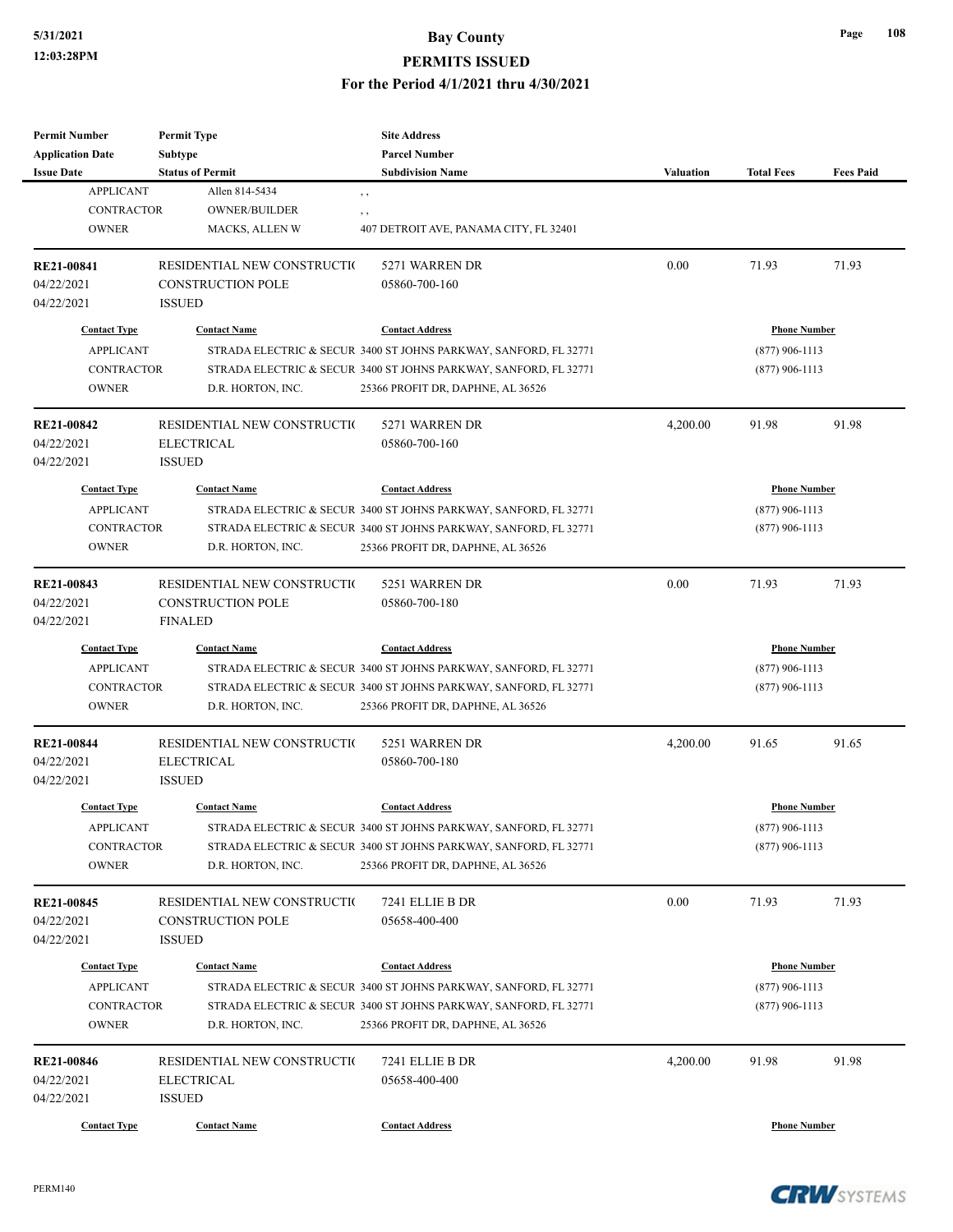| <b>Permit Number</b>    | <b>Permit Type</b>          | <b>Site Address</b>                                                       |                  |                     |                  |
|-------------------------|-----------------------------|---------------------------------------------------------------------------|------------------|---------------------|------------------|
| <b>Application Date</b> | <b>Subtype</b>              | <b>Parcel Number</b>                                                      |                  |                     |                  |
| <b>Issue Date</b>       | <b>Status of Permit</b>     | <b>Subdivision Name</b>                                                   | <b>Valuation</b> | <b>Total Fees</b>   | <b>Fees Paid</b> |
| <b>APPLICANT</b>        |                             | STRADA ELECTRIC & SECUR 3400 ST JOHNS PARKWAY, SANFORD, FL 32771          |                  | $(877)$ 906-1113    |                  |
| <b>CONTRACTOR</b>       |                             | STRADA ELECTRIC & SECUR 3400 ST JOHNS PARKWAY, SANFORD, FL 32771          |                  | $(877)$ 906-1113    |                  |
| <b>OWNER</b>            | D.R. HORTON, INC.           | 25366 PROFIT DR, DAPHNE, AL 36526                                         |                  |                     |                  |
| RE21-00847              | RESIDENTIAL NEW CONSTRUCTIO | 7237 ELLIE B DR                                                           | 0.00             | 71.93               | 71.93            |
| 04/22/2021              | <b>CONSTRUCTION POLE</b>    | 05658-400-405                                                             |                  |                     |                  |
| 04/22/2021              | <b>ISSUED</b>               |                                                                           |                  |                     |                  |
| <b>Contact Type</b>     | <b>Contact Name</b>         | <b>Contact Address</b>                                                    |                  | <b>Phone Number</b> |                  |
| <b>APPLICANT</b>        |                             | STRADA ELECTRIC & SECUR 3400 ST JOHNS PARKWAY, SANFORD, FL 32771          |                  | $(877)$ 906-1113    |                  |
| <b>CONTRACTOR</b>       |                             | STRADA ELECTRIC & SECUR 3400 ST JOHNS PARKWAY, SANFORD, FL 32771          |                  | $(877)$ 906-1113    |                  |
| <b>OWNER</b>            | D.R. HORTON, INC.           | 25366 PROFIT DR, DAPHNE, AL 36526                                         |                  |                     |                  |
| <b>RE21-00848</b>       | RESIDENTIAL NEW CONSTRUCTIO | 7237 ELLIE B DR                                                           | 4,200.00         | 91.98               | 91.98            |
| 04/22/2021              | <b>ELECTRICAL</b>           | 05658-400-405                                                             |                  |                     |                  |
| 04/22/2021              | <b>ISSUED</b>               |                                                                           |                  |                     |                  |
| <b>Contact Type</b>     | <b>Contact Name</b>         | <b>Contact Address</b>                                                    |                  | <b>Phone Number</b> |                  |
| <b>APPLICANT</b>        |                             | STRADA ELECTRIC & SECUR 3400 ST JOHNS PARKWAY, SANFORD, FL 32771          |                  | $(877)$ 906-1113    |                  |
| <b>CONTRACTOR</b>       |                             | STRADA ELECTRIC & SECUR 3400 ST JOHNS PARKWAY, SANFORD, FL 32771          |                  | $(877)$ 906-1113    |                  |
| <b>OWNER</b>            | D.R. HORTON, INC.           | 25366 PROFIT DR, DAPHNE, AL 36526                                         |                  |                     |                  |
|                         |                             |                                                                           |                  |                     |                  |
| RE21-00849              | <b>RESIDENTIAL</b>          | 108 BOCA LAGOON DR                                                        | 0.00             | 70.00               | 70.00            |
| 04/22/2021              | POOL ELECTRICAL             | 30166-417-010                                                             |                  |                     |                  |
| 04/22/2021              | <b>ISSUED</b>               |                                                                           |                  |                     |                  |
| <b>Contact Type</b>     | <b>Contact Name</b>         | <b>Contact Address</b>                                                    |                  | <b>Phone Number</b> |                  |
| <b>APPLICANT</b>        |                             | J & J TELECOM & ELECTRIC 231 NE 1 TER, DANIA BEACH, FL 33004              |                  | $(954) 864 - 8091$  |                  |
| <b>CONTRACTOR</b>       |                             | J & J TELECOM & ELECTRIC 231 NE 1 TER, DANIA BEACH, FL 33004              |                  | $(954) 864 - 8091$  |                  |
| <b>OWNER</b>            |                             | MALCOM, MARK ALAN & KI 108 BOCA LAGOON DRIVE, PANAMA CITY BEACH, FL 32408 |                  |                     |                  |
| <b>RE21-00850</b>       | <b>RESIDENTIAL</b>          | 315 CASA PL                                                               | 0.00             | 80.00               | 80.00            |
| 04/22/2021              | <b>SERVICE REPAIR</b>       | 38094-000-000                                                             |                  |                     |                  |
| 04/22/2021              | <b>FINALED</b>              |                                                                           |                  |                     |                  |
| <b>Contact Type</b>     | <b>Contact Name</b>         | <b>Contact Address</b>                                                    |                  | <b>Phone Number</b> |                  |
| <b>APPLICANT</b>        | HAID ELECTRIC LLC           | 1511 COLORADO AVE, LYNN HAVEN, FL 32444                                   |                  | $(850) 571 - 5924$  |                  |
| <b>CONTRACTOR</b>       | HAID ELECTRIC LLC           | 1511 COLORADO AVE, LYNN HAVEN, FL 32444                                   |                  | $(850) 571 - 5924$  |                  |
| <b>OWNER</b>            | RAMER, CORDY A. III         | 601 ELM ST, BIRMINGHAM, AL 35206                                          |                  |                     |                  |
| <b>RE21-00851</b>       | RESIDENTIAL NEW CONSTRUCTIO | 7217 ELLIE B DR                                                           | 0.00             | 71.93               | 71.93            |
| 04/22/2021              | <b>CONSTRUCTION POLE</b>    | 05658-400-430                                                             |                  |                     |                  |
| 04/23/2021              | <b>FINALED</b>              |                                                                           |                  |                     |                  |
|                         |                             |                                                                           |                  |                     |                  |
| <b>Contact Type</b>     | <b>Contact Name</b>         | <b>Contact Address</b>                                                    |                  | <b>Phone Number</b> |                  |
| <b>APPLICANT</b>        |                             | STRADA ELECTRIC & SECUR 3400 ST JOHNS PARKWAY, SANFORD, FL 32771          |                  | $(877)$ 906-1113    |                  |
| <b>CONTRACTOR</b>       |                             | STRADA ELECTRIC & SECUR 3400 ST JOHNS PARKWAY, SANFORD, FL 32771          |                  | $(877)$ 906-1113    |                  |
| <b>OWNER</b>            | D.R. HORTON, INC.           | 25366 PROFIT DR, DAPHNE, AL 36526                                         |                  |                     |                  |
| RE21-00852              | RESIDENTIAL NEW CONSTRUCTIO | 7217 ELLIE B DR                                                           | 4,200.00         | 91.98               | 91.98            |
| 04/22/2021              | ELECTRICAL                  | 05658-400-430                                                             |                  |                     |                  |
| 04/23/2021              | <b>ISSUED</b>               |                                                                           |                  |                     |                  |
|                         |                             |                                                                           |                  |                     |                  |
| <b>Contact Type</b>     | <b>Contact Name</b>         | <b>Contact Address</b>                                                    |                  | <b>Phone Number</b> |                  |

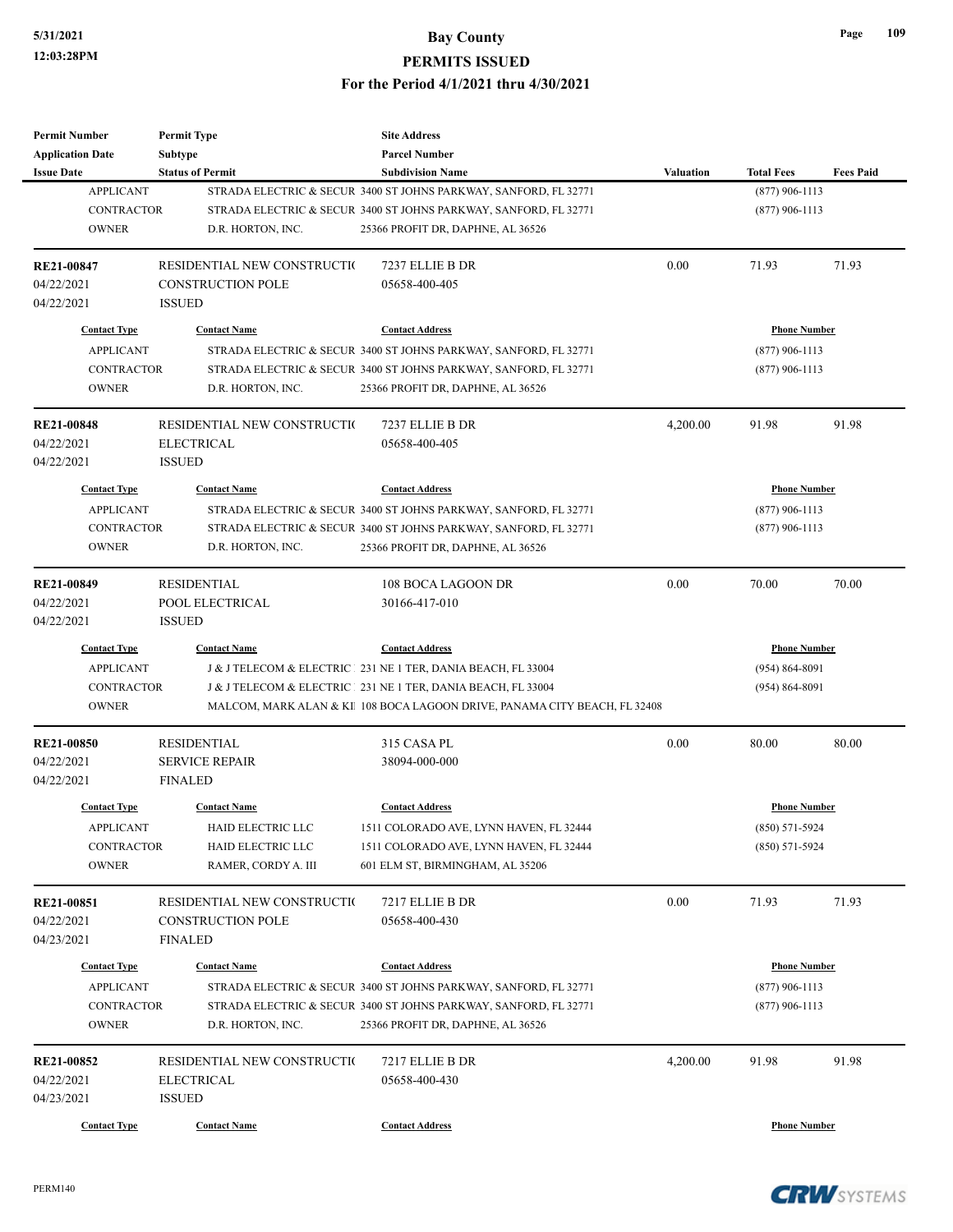| <b>Permit Number</b>    | <b>Permit Type</b>           | <b>Site Address</b>                                               |                     |                     |                  |
|-------------------------|------------------------------|-------------------------------------------------------------------|---------------------|---------------------|------------------|
| <b>Application Date</b> | <b>Subtype</b>               | <b>Parcel Number</b>                                              |                     |                     |                  |
| <b>Issue Date</b>       | <b>Status of Permit</b>      | <b>Subdivision Name</b>                                           | <b>Valuation</b>    | <b>Total Fees</b>   | <b>Fees Paid</b> |
| <b>APPLICANT</b>        |                              | STRADA ELECTRIC & SECUR 3400 ST JOHNS PARKWAY, SANFORD, FL 32771  |                     | $(877)$ 906-1113    |                  |
| <b>CONTRACTOR</b>       |                              | STRADA ELECTRIC & SECUR 3400 ST JOHNS PARKWAY, SANFORD, FL 32771  |                     | $(877)$ 906-1113    |                  |
| <b>OWNER</b>            | D.R. HORTON, INC.            | 25366 PROFIT DR, DAPHNE, AL 36526                                 |                     |                     |                  |
| <b>RE21-00853</b>       | RESIDENTIAL NEW CONSTRUCTIO  | 7213 ELLIE B DR                                                   | 0.00                | 71.93               | 71.93            |
| 04/22/2021              | <b>CONSTRUCTION POLE</b>     | 05658-400-435                                                     |                     |                     |                  |
| 04/23/2021              | <b>ISSUED</b>                |                                                                   |                     |                     |                  |
| <b>Contact Type</b>     | <b>Contact Name</b>          | <b>Contact Address</b>                                            |                     | <b>Phone Number</b> |                  |
| <b>APPLICANT</b>        |                              | STRADA ELECTRIC & SECUR 3400 ST JOHNS PARKWAY, SANFORD, FL 32771  |                     | $(877)$ 906-1113    |                  |
| <b>CONTRACTOR</b>       |                              | STRADA ELECTRIC & SECUR 3400 ST JOHNS PARKWAY, SANFORD, FL 32771  |                     | $(877)$ 906-1113    |                  |
| <b>OWNER</b>            | D.R. HORTON, INC.            | 25366 PROFIT DR, DAPHNE, AL 36526                                 |                     |                     |                  |
| <b>RE21-00854</b>       | RESIDENTIAL NEW CONSTRUCTION | 7213 ELLIE B DR                                                   | 4,200.00            | 95.26               | 95.26            |
| 04/22/2021              | <b>ELECTRICAL</b>            | 05658-400-435                                                     |                     |                     |                  |
| 04/23/2021              | <b>ISSUED</b>                |                                                                   |                     |                     |                  |
| <b>Contact Type</b>     | <b>Contact Name</b>          | <b>Contact Address</b>                                            |                     | <b>Phone Number</b> |                  |
| <b>APPLICANT</b>        |                              | STRADA ELECTRIC & SECUR 3400 ST JOHNS PARKWAY, SANFORD, FL 32771  |                     | $(877)$ 906-1113    |                  |
| <b>CONTRACTOR</b>       |                              | STRADA ELECTRIC & SECUR 3400 ST JOHNS PARKWAY, SANFORD, FL 32771  |                     | $(877)$ 906-1113    |                  |
| <b>OWNER</b>            | D.R. HORTON, INC.            | 25366 PROFIT DR, DAPHNE, AL 36526                                 |                     |                     |                  |
|                         |                              |                                                                   |                     |                     |                  |
| <b>RE21-00855</b>       | RESIDENTIAL NEW CONSTRUCTIO  | 7184 ELLIE B DR                                                   | 0.00                | 71.93               | 71.93            |
| 04/22/2021              | <b>CONSTRUCTION POLE</b>     | 05658-400-175                                                     |                     |                     |                  |
| 04/23/2021              | <b>ISSUED</b>                |                                                                   |                     |                     |                  |
| <b>Contact Type</b>     | <b>Contact Name</b>          | <b>Contact Address</b>                                            | <b>Phone Number</b> |                     |                  |
| <b>APPLICANT</b>        |                              | STRADA ELECTRIC & SECUR 3400 ST JOHNS PARKWAY, SANFORD, FL 32771  |                     | $(877)$ 906-1113    |                  |
| <b>CONTRACTOR</b>       |                              | STRADA ELECTRIC & SECUR 3400 ST JOHNS PARKWAY, SANFORD, FL 32771  |                     | $(877)$ 906-1113    |                  |
| <b>OWNER</b>            |                              | BAYOU GEORGE FARMS, LLC 1405 W BEACH DRIVE, PANAMA CITY, FL 32401 |                     |                     |                  |
| <b>RE21-00856</b>       | RESIDENTIAL NEW CONSTRUCTIO  | 7184 ELLIE B DR                                                   | 4,200.00            | 91.65               | 91.65            |
| 04/22/2021              | <b>CONSTRUCTION POLE</b>     | 05658-400-175                                                     |                     |                     |                  |
| 04/23/2021              | <b>ISSUED</b>                |                                                                   |                     |                     |                  |
| <b>Contact Type</b>     | <b>Contact Name</b>          | <b>Contact Address</b>                                            |                     | <b>Phone Number</b> |                  |
| <b>APPLICANT</b>        |                              | STRADA ELECTRIC & SECUR 3400 ST JOHNS PARKWAY, SANFORD, FL 32771  |                     | $(877)$ 906-1113    |                  |
| <b>CONTRACTOR</b>       |                              | STRADA ELECTRIC & SECUR 3400 ST JOHNS PARKWAY, SANFORD, FL 32771  |                     | $(877)$ 906-1113    |                  |
| <b>OWNER</b>            |                              | BAYOU GEORGE FARMS, LLC 1405 W BEACH DRIVE, PANAMA CITY, FL 32401 |                     |                     |                  |
| RE21-00857              | RESIDENTIAL NEW CONSTRUCTIO  | 7233 ELLIE B DR                                                   | 0.00                | 71.93               | 71.93            |
| 04/22/2021              | <b>CONSTRUCTION POLE</b>     | 05658-400-410                                                     |                     |                     |                  |
| 04/23/2021              | <b>FINALED</b>               |                                                                   |                     |                     |                  |
|                         |                              |                                                                   |                     |                     |                  |
| <b>Contact Type</b>     | <b>Contact Name</b>          | <b>Contact Address</b>                                            |                     | <b>Phone Number</b> |                  |
| <b>APPLICANT</b>        |                              | STRADA ELECTRIC & SECUR 3400 ST JOHNS PARKWAY, SANFORD, FL 32771  |                     | $(877)$ 906-1113    |                  |
| CONTRACTOR              |                              | STRADA ELECTRIC & SECUR 3400 ST JOHNS PARKWAY, SANFORD, FL 32771  |                     | $(877)$ 906-1113    |                  |
| <b>OWNER</b>            | D.R. HORTON, INC.            | 25366 PROFIT DR, DAPHNE, AL 36526                                 |                     |                     |                  |
| <b>RE21-00858</b>       | RESIDENTIAL NEW CONSTRUCTIO  | 7233 ELLIE B DR                                                   | 4,200.00            | 94.90               | 94.90            |
| 04/22/2021              | ELECTRICAL                   | 05658-400-410                                                     |                     |                     |                  |
| 04/23/2021              | <b>ISSUED</b>                |                                                                   |                     |                     |                  |
|                         |                              |                                                                   |                     |                     |                  |
| <b>Contact Type</b>     | <b>Contact Name</b>          | <b>Contact Address</b>                                            |                     | <b>Phone Number</b> |                  |



**Page 110**

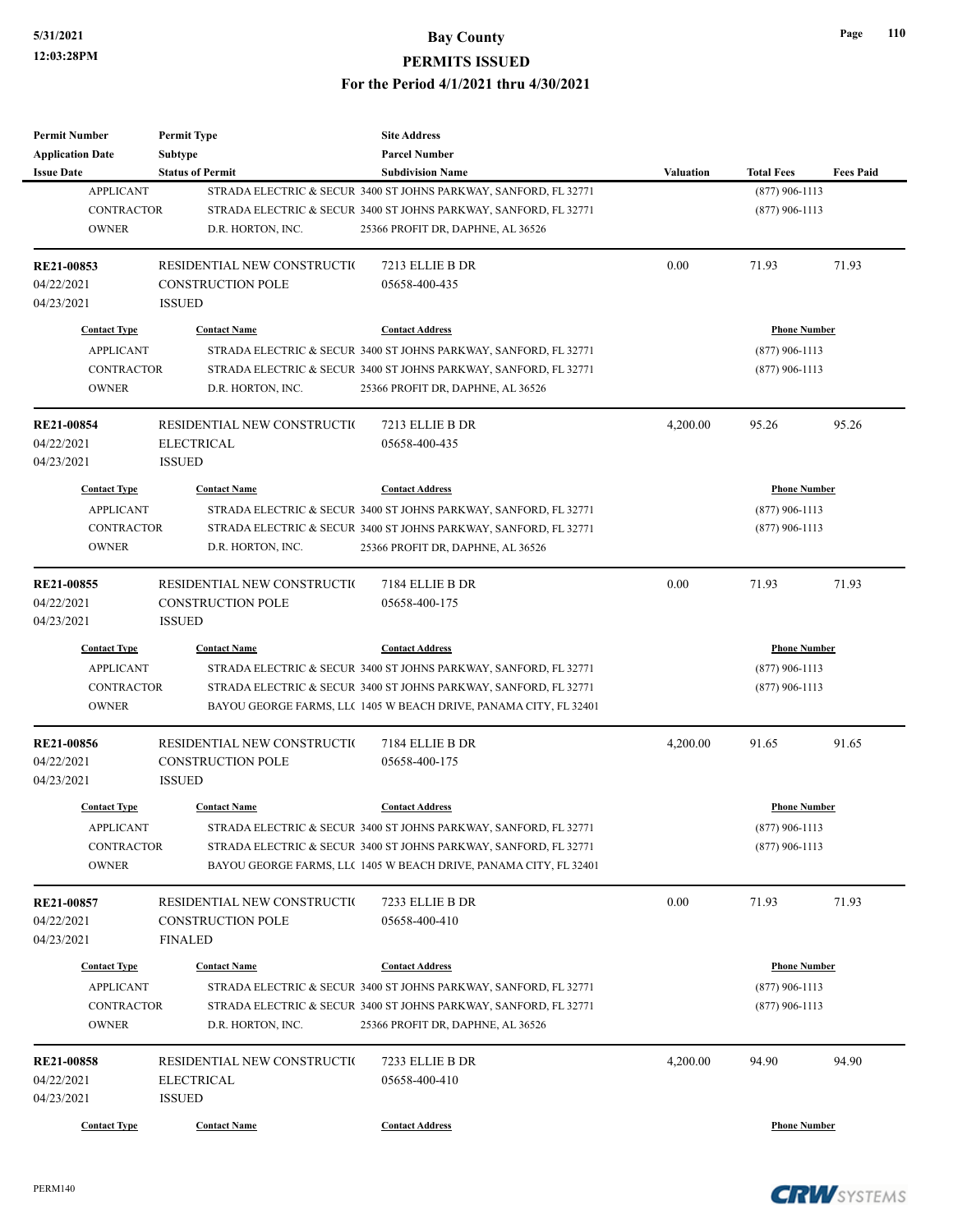| <b>Permit Number</b>    | <b>Permit Type</b>           | <b>Site Address</b>                                              |                     |                     |                  |
|-------------------------|------------------------------|------------------------------------------------------------------|---------------------|---------------------|------------------|
| <b>Application Date</b> | <b>Subtype</b>               | <b>Parcel Number</b>                                             |                     |                     |                  |
| <b>Issue Date</b>       | <b>Status of Permit</b>      | <b>Subdivision Name</b>                                          | <b>Valuation</b>    | <b>Total Fees</b>   | <b>Fees Paid</b> |
| <b>APPLICANT</b>        |                              | STRADA ELECTRIC & SECUR 3400 ST JOHNS PARKWAY, SANFORD, FL 32771 |                     | $(877)$ 906-1113    |                  |
| <b>CONTRACTOR</b>       |                              | STRADA ELECTRIC & SECUR 3400 ST JOHNS PARKWAY, SANFORD, FL 32771 |                     | $(877)$ 906-1113    |                  |
| <b>OWNER</b>            | D.R. HORTON, INC.            | 25366 PROFIT DR, DAPHNE, AL 36526                                |                     |                     |                  |
| RE21-00859              | RESIDENTIAL NEW CONSTRUCTIO  | 7225 ELLIE B DR                                                  | 0.00                | 71.93               | 71.93            |
| 04/22/2021              | <b>CONSTRUCTION POLE</b>     | 05658-400-420                                                    |                     |                     |                  |
| 04/23/2021              | <b>ISSUED</b>                |                                                                  |                     |                     |                  |
| <b>Contact Type</b>     | <b>Contact Name</b>          | <b>Contact Address</b>                                           |                     | <b>Phone Number</b> |                  |
| <b>APPLICANT</b>        |                              | STRADA ELECTRIC & SECUR 3400 ST JOHNS PARKWAY, SANFORD, FL 32771 |                     | $(877)$ 906-1113    |                  |
| <b>CONTRACTOR</b>       |                              | STRADA ELECTRIC & SECUR 3400 ST JOHNS PARKWAY, SANFORD, FL 32771 |                     | $(877)$ 906-1113    |                  |
| <b>OWNER</b>            | D.R. HORTON, INC.            | 25366 PROFIT DR, DAPHNE, AL 36526                                |                     |                     |                  |
| <b>RE21-00860</b>       | RESIDENTIAL NEW CONSTRUCTION | 7225 ELLIE B DR                                                  | 4,200.00            | 91.98               | 91.98            |
| 04/22/2021              | <b>ELECTRICAL</b>            | 05658-400-420                                                    |                     |                     |                  |
| 04/23/2021              | <b>ISSUED</b>                |                                                                  |                     |                     |                  |
| <b>Contact Type</b>     | <b>Contact Name</b>          | <b>Contact Address</b>                                           |                     | <b>Phone Number</b> |                  |
| <b>APPLICANT</b>        |                              | STRADA ELECTRIC & SECUR 3400 ST JOHNS PARKWAY, SANFORD, FL 32771 |                     | $(877)$ 906-1113    |                  |
| <b>CONTRACTOR</b>       |                              |                                                                  |                     | $(877)$ 906-1113    |                  |
|                         |                              | STRADA ELECTRIC & SECUR 3400 ST JOHNS PARKWAY, SANFORD, FL 32771 |                     |                     |                  |
| <b>OWNER</b>            | D.R. HORTON, INC.            | 25366 PROFIT DR, DAPHNE, AL 36526                                |                     |                     |                  |
| RE21-00861              | RESIDENTIAL NEW CONSTRUCTIO  | 7221 ELLIE B DR                                                  | 0.00                | 71.93               | 71.93            |
| 04/22/2021              | <b>CONSTRUCTION POLE</b>     | 05658-400-425                                                    |                     |                     |                  |
| 04/23/2021              | <b>ISSUED</b>                |                                                                  |                     |                     |                  |
| <b>Contact Type</b>     | <b>Contact Name</b>          | <b>Contact Address</b>                                           | <b>Phone Number</b> |                     |                  |
| <b>APPLICANT</b>        |                              | STRADA ELECTRIC & SECUR 3400 ST JOHNS PARKWAY, SANFORD, FL 32771 |                     | $(877)$ 906-1113    |                  |
| <b>CONTRACTOR</b>       |                              | STRADA ELECTRIC & SECUR 3400 ST JOHNS PARKWAY, SANFORD, FL 32771 |                     | $(877)$ 906-1113    |                  |
| <b>OWNER</b>            | D.R. HORTON, INC.            | 25366 PROFIT DR, DAPHNE, AL 36526                                |                     |                     |                  |
| <b>RE21-00862</b>       | RESIDENTIAL NEW CONSTRUCTIO  | 7221 ELLIE B DR                                                  | 4,200.00            | 90.83               | 90.83            |
| 04/22/2021              | <b>ELECTRICAL</b>            | 05658-400-425                                                    |                     |                     |                  |
| 04/23/2021              | <b>ISSUED</b>                |                                                                  |                     |                     |                  |
| <b>Contact Type</b>     | <b>Contact Name</b>          | <b>Contact Address</b>                                           |                     | <b>Phone Number</b> |                  |
|                         |                              |                                                                  |                     |                     |                  |
| <b>APPLICANT</b>        |                              | STRADA ELECTRIC & SECUR 3400 ST JOHNS PARKWAY, SANFORD, FL 32771 |                     | $(877)$ 906-1113    |                  |
| <b>CONTRACTOR</b>       |                              | STRADA ELECTRIC & SECUR 3400 ST JOHNS PARKWAY, SANFORD, FL 32771 |                     | $(877)$ 906-1113    |                  |
| <b>OWNER</b>            | D.R. HORTON, INC.            | 25366 PROFIT DR, DAPHNE, AL 36526                                |                     |                     |                  |
| RE21-00863              | RESIDENTIAL NEW CONSTRUCTIO  | 5812 VIKING WAY                                                  | 0.00                | 71.93               | 71.93            |
| 04/23/2021              | <b>CONSTRUCTION POLE</b>     | 05658-400-235                                                    |                     |                     |                  |
| 04/23/2021              | <b>ISSUED</b>                |                                                                  |                     |                     |                  |
|                         |                              |                                                                  |                     |                     |                  |
| <b>Contact Type</b>     | <b>Contact Name</b>          | <b>Contact Address</b>                                           |                     | <b>Phone Number</b> |                  |
| <b>APPLICANT</b>        |                              | STRADA ELECTRIC & SECUR 3400 ST JOHNS PARKWAY, SANFORD, FL 32771 |                     | $(877)$ 906-1113    |                  |
| CONTRACTOR              |                              | STRADA ELECTRIC & SECUR 3400 ST JOHNS PARKWAY, SANFORD, FL 32771 |                     | $(877)$ 906-1113    |                  |
| <b>OWNER</b>            | D.R. HORTON, INC.            | 25366 PROFIT DR, DAPHNE, AL 36526                                |                     |                     |                  |
| RE21-00864              | RESIDENTIAL NEW CONSTRUCTI(  | 5812 VIKING WAY                                                  | 4,200.00            | 91.65               | 91.65            |
| 04/23/2021              | ELECTRICAL                   | 05658-400-235                                                    |                     |                     |                  |
| 04/23/2021              | <b>ISSUED</b>                |                                                                  |                     |                     |                  |
|                         |                              |                                                                  |                     |                     |                  |
| <b>Contact Type</b>     | <b>Contact Name</b>          | <b>Contact Address</b>                                           |                     | <b>Phone Number</b> |                  |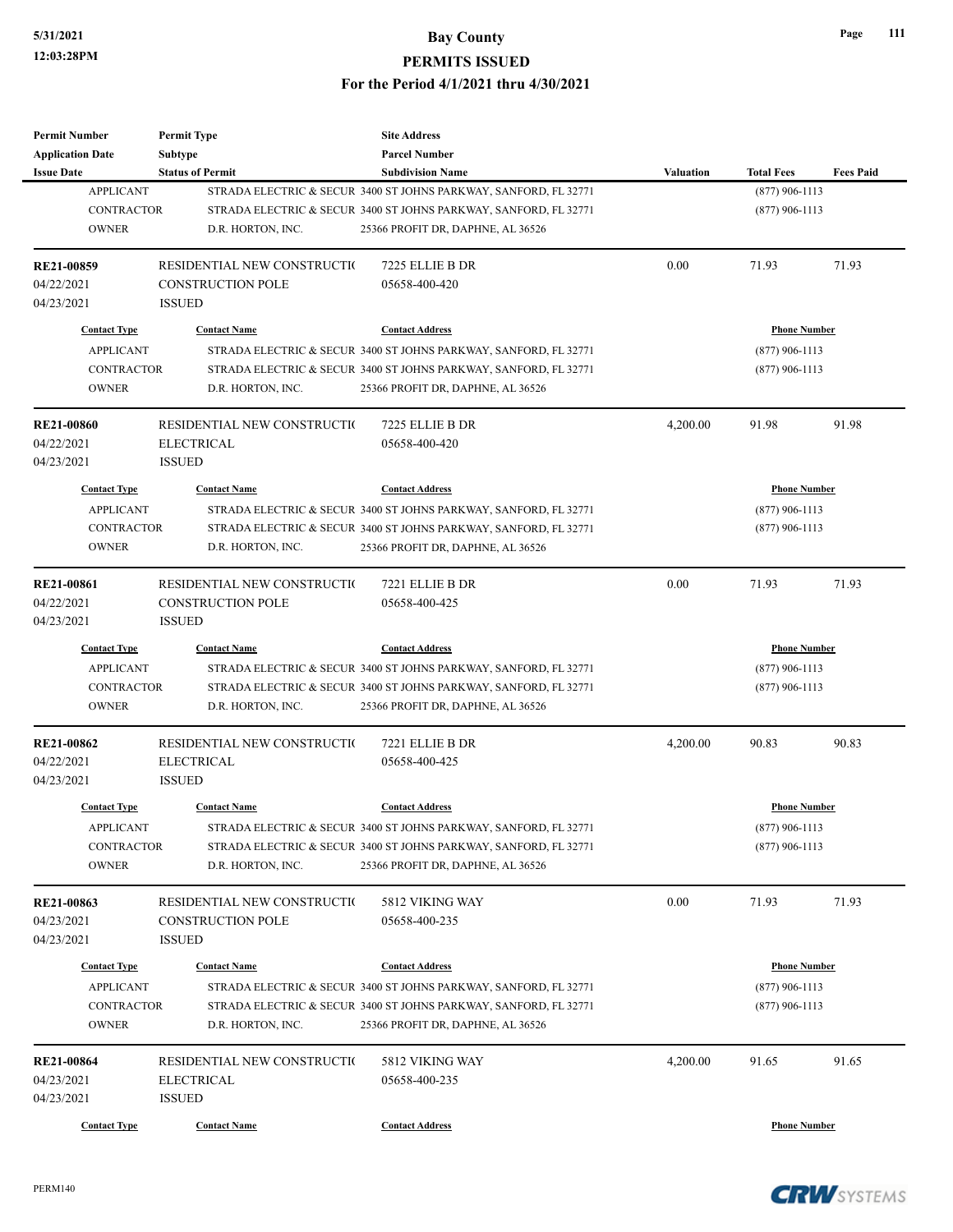| <b>Permit Number</b>    | <b>Permit Type</b>          | <b>Site Address</b>                                              |                  |                     |                  |
|-------------------------|-----------------------------|------------------------------------------------------------------|------------------|---------------------|------------------|
| <b>Application Date</b> | <b>Subtype</b>              | <b>Parcel Number</b>                                             |                  |                     |                  |
| <b>Issue Date</b>       | <b>Status of Permit</b>     | <b>Subdivision Name</b>                                          | <b>Valuation</b> | <b>Total Fees</b>   | <b>Fees Paid</b> |
| <b>APPLICANT</b>        |                             | STRADA ELECTRIC & SECUR 3400 ST JOHNS PARKWAY, SANFORD, FL 32771 |                  | $(877)$ 906-1113    |                  |
| <b>CONTRACTOR</b>       |                             | STRADA ELECTRIC & SECUR 3400 ST JOHNS PARKWAY, SANFORD, FL 32771 |                  | $(877)$ 906-1113    |                  |
| <b>OWNER</b>            | D.R. HORTON, INC.           | 25366 PROFIT DR, DAPHNE, AL 36526                                |                  |                     |                  |
| <b>RE21-00865</b>       | <b>RESIDENTIAL</b>          | 8125 SUNSET AVE                                                  | 2,400.00         | 82.20               | 82.20            |
| 04/23/2021              | <b>SERVICE CHANGE</b>       | 30196-030-000                                                    |                  |                     |                  |
| 04/23/2021              | <b>FINALED</b>              |                                                                  |                  |                     |                  |
| <b>Contact Type</b>     | <b>Contact Name</b>         | <b>Contact Address</b>                                           |                  | <b>Phone Number</b> |                  |
| <b>APPLICANT</b>        | PANAMA CITY ELECTRIC        | PO BOX 1785, DESTIN, FL 32540                                    |                  | $(850) 837 - 8475$  |                  |
| <b>CONTRACTOR</b>       | PANAMA CITY ELECTRIC        | PO BOX 1785, DESTIN, FL 32540                                    |                  | $(850)$ 837-8475    |                  |
| <b>OWNER</b>            | RICHARD, MARK EDWARD        | 1805 PINE FOREST CIRCLE, DUBLIN, GA 31021                        |                  |                     |                  |
| <b>RE21-00866</b>       | <b>RESIDENTIAL</b>          | 5940 PITTI LN                                                    | 0.00             | 71.93               | 71.93            |
| 04/23/2021              | MISC SERVICE POLE           | 05227-020-000                                                    |                  |                     |                  |
| 04/23/2021              | <b>FINALED</b>              |                                                                  |                  |                     |                  |
| <b>Contact Type</b>     | <b>Contact Name</b>         | <b>Contact Address</b>                                           |                  | <b>Phone Number</b> |                  |
| <b>APPLICANT</b>        | <b>RITA CROMPTON</b>        | , ,                                                              |                  |                     |                  |
| <b>CONTRACTOR</b>       | <b>OWNER BUILDER</b>        | , ,                                                              |                  |                     |                  |
| <b>OWNER</b>            | COMPTON, RITA               | 5940 PITTI LANE, YOUNGSTOWN, FL 32466                            |                  |                     |                  |
| <b>RE21-00867</b>       | <b>RESIDENTIAL</b>          | 18060 APRIL AVE                                                  | 0.00             | 71.93               | 71.93            |
| 04/23/2021              | MISC SERVICE POLE           | 01453-000-000                                                    |                  |                     |                  |
| 04/23/2021              | <b>FINALED</b>              |                                                                  |                  |                     |                  |
| <b>Contact Type</b>     | <b>Contact Name</b>         | <b>Contact Address</b>                                           |                  | <b>Phone Number</b> |                  |
| <b>APPLICANT</b>        | <b>JUSTIN LEACH</b>         | , ,                                                              |                  |                     |                  |
| <b>CONTRACTOR</b>       | <b>OWNER BUILDER</b>        | , ,                                                              |                  |                     |                  |
| <b>OWNER</b>            | LEACH, JUSTIN               | 13322 SANDY RD, PANAMA CITY, FL 32409                            |                  |                     |                  |
| <b>RE21-00868</b>       | <b>RESIDENTIAL</b>          | 7410 BAY CREST RD                                                | 0.00             | 71.93               | 71.93            |
| 04/23/2021              | MISC SERVICE POLE           | 07887-000-000                                                    |                  |                     |                  |
| 04/23/2021              | <b>ISSUED</b>               |                                                                  |                  |                     |                  |
| <b>Contact Type</b>     | <b>Contact Name</b>         | <b>Contact Address</b>                                           |                  | <b>Phone Number</b> |                  |
| <b>APPLICANT</b>        | JENNIFER 850-399-0530       | $, \, , \,$                                                      |                  |                     |                  |
| CONTRACTOR              | <b>OWNER/BUILDER</b>        | , ,                                                              |                  |                     |                  |
| <b>OWNER</b>            | HAMILTON, JENNIFER          | 7115 HIGH HOPES RD, YOUNGSTOWN, FL 32466                         |                  |                     |                  |
| RE21-00869              | RESIDENTIAL NEW CONSTRUCTIO | 400 BREAM POND RD                                                | 3,000.00         | 88.62               | 88.62            |
| 04/23/2021              | <b>ELECTRICAL</b>           | 07420-000-000                                                    |                  |                     |                  |
| 04/23/2021              | <b>ISSUED</b>               |                                                                  |                  |                     |                  |
| <b>Contact Type</b>     | <b>Contact Name</b>         | <b>Contact Address</b>                                           |                  | <b>Phone Number</b> |                  |
| <b>APPLICANT</b>        | HILL, PHIL W                | PO BOX 265, LYNN HAVEN, FL 32444                                 |                  |                     |                  |
| CONTRACTOR              | <b>OWNER/BUILDER</b>        | , ,                                                              |                  |                     |                  |
| <b>OWNER</b>            | HILL, PHIL W                | PO BOX 265, LYNN HAVEN, FL 32444                                 |                  |                     |                  |
| RE21-00872              | RESIDENTIAL RENOVATE        | 722 DRIFTWOOD DR                                                 | 1,921.60         | 82.20               | 82.20            |
| 04/24/2021              | <b>ELECTRICAL</b>           | 08941-000-000                                                    |                  |                     |                  |
| 04/24/2021              | <b>ISSUED</b>               |                                                                  |                  |                     |                  |
| <b>Contact Type</b>     | <b>Contact Name</b>         | <b>Contact Address</b>                                           |                  | <b>Phone Number</b> |                  |

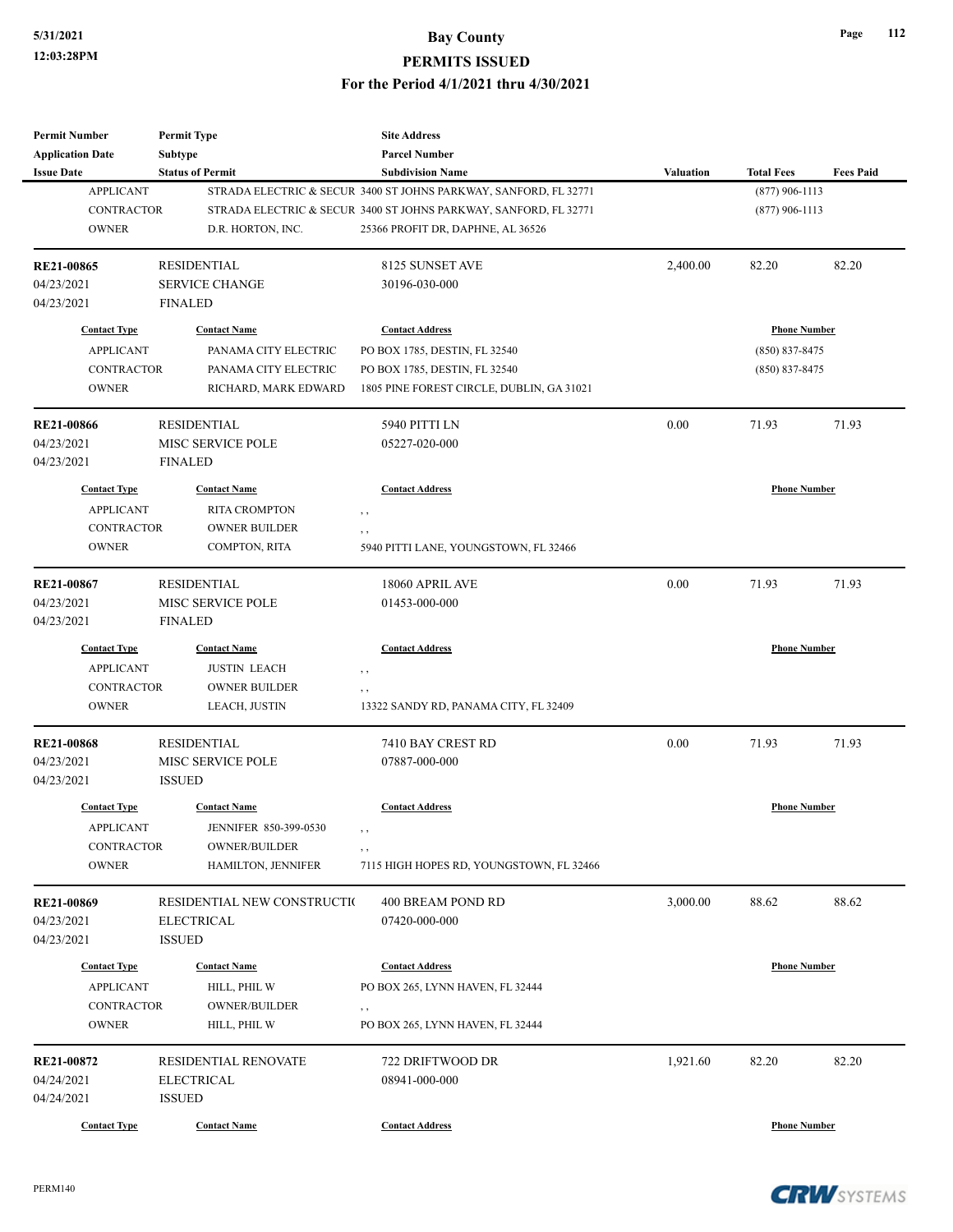| Page | 113 |
|------|-----|
|------|-----|

| <b>Permit Number</b>                                                         | <b>Permit Type</b>                                                                     | <b>Site Address</b><br><b>Parcel Number</b>                                                                                                                                                        |                                           |                                                                 |                  |
|------------------------------------------------------------------------------|----------------------------------------------------------------------------------------|----------------------------------------------------------------------------------------------------------------------------------------------------------------------------------------------------|-------------------------------------------|-----------------------------------------------------------------|------------------|
| <b>Application Date</b><br><b>Issue Date</b>                                 | Subtype<br><b>Status of Permit</b>                                                     | <b>Subdivision Name</b>                                                                                                                                                                            | <b>Valuation</b>                          | <b>Total Fees</b>                                               | <b>Fees Paid</b> |
| <b>APPLICANT</b><br><b>CONTRACTOR</b><br><b>OWNER</b>                        |                                                                                        | PEADEN AIR CONDITIONING 620 W BALDWIN RD, Panama City, Fl 32405<br>PEADEN AIR CONDITIONING 620 W BALDWIN RD, Panama City, Fl 32405<br>JOHNSON, RONALD L & ALIS 2031 W HAMPTON DR, CANTON, GA 30115 | $(850) 872 - 1004$<br>$(850) 872 - 1004$  |                                                                 |                  |
| RE21-00873<br>04/26/2021<br>04/26/2021                                       | RESIDENTIAL NEW CONSTRUCTIO<br><b>CONSTRUCTION POLE</b><br><b>FINALED</b>              | <b>6718 HARBOUR BLVD</b><br>27338-009-240                                                                                                                                                          | 1,000.00                                  | 70.00                                                           | 70.00            |
| <b>Contact Type</b><br><b>APPLICANT</b><br><b>CONTRACTOR</b><br><b>OWNER</b> | <b>Contact Name</b><br>METROPOWER, INC.<br>METROPOWER, INC.<br>HESTER, THOMAS          | <b>Contact Address</b><br>800 21ST AVENUE, ALBANY, GA 31701<br>800 21ST AVENUE, ALBANY, GA 31701<br>PO BOX 18346, PANAMA CITY BEACH, FL 32417                                                      |                                           | <b>Phone Number</b>                                             |                  |
| <b>RE21-00874</b><br>04/26/2021<br>04/26/2021                                | <b>RESIDENTIAL RENOVATE</b><br><b>ELECTRICAL</b><br><b>ISSUED</b>                      | 7304 PORT PLACE ST<br>08034-100-110                                                                                                                                                                | 0.00                                      | 103.77                                                          | 103.77           |
| <b>Contact Type</b><br><b>APPLICANT</b><br><b>CONTRACTOR</b><br><b>OWNER</b> | <b>Contact Name</b><br>JAMIE 739-2030<br>YANCHIS, ROBERT T JR                          | <b>Contact Address</b><br>, ,<br>CHRIS WALKER ELECTRIC, L 5617 WALLACE RD, PANAMA CITY, FL 32404<br>114 LAKERIDGE DRIVE, PANAMA CITY, FL 32405                                                     | <b>Phone Number</b><br>$(850) 596 - 2646$ |                                                                 |                  |
| RE21-00875<br>04/26/2021<br>04/26/2021                                       | <b>RESIDENTIAL</b><br><b>SERVICE REPAIR</b><br><b>FINALED</b>                          | 6005 BEACH DR<br>30885-010-000                                                                                                                                                                     | 1,400.00                                  | 82.20                                                           | 82.20            |
| <b>Contact Type</b><br><b>APPLICANT</b><br><b>CONTRACTOR</b>                 | <b>Contact Name</b><br>NEMESIO 850-771-8499                                            | <b>Contact Address</b><br>, ,<br>TRADESMEN ELECTRICAL SI 410 HELEN AVENUE, PANAMA CITY, FL 32401                                                                                                   | <b>Phone Number</b><br>$(850)$ 771-8499   |                                                                 |                  |
| <b>OWNER</b>                                                                 | JOHNSON, KATHRYN                                                                       | 5523 BOUFANT BLVD, ALEXANDRIA, VA 22311                                                                                                                                                            |                                           |                                                                 |                  |
| RE21-00876<br>04/26/2021<br>04/27/2021                                       | <b>RESIDENTIAL</b><br><b>ELECTRICAL</b><br><b>ISSUED</b>                               | 3328 ORLANDO RD<br>12382-000-000                                                                                                                                                                   | 2,500.00                                  | 87.78                                                           | 87.78            |
| <b>Contact Type</b><br><b>APPLICANT</b><br>CONTRACTOR<br><b>OWNER</b>        | <b>Contact Name</b><br><b>BILLY 867-7928</b><br><b>OWNER/BUILDER</b><br>JONES, BILLY R | <b>Contact Address</b><br>, ,<br>$, \,$<br>3328 E ORLANDO RD, PANAMA CITY, FL 32405                                                                                                                |                                           | <b>Phone Number</b>                                             |                  |
| RE21-00877<br>04/26/2021<br>04/26/2021                                       | RESIDENTIAL NEW CONSTRUCTIO<br><b>ELECTRICAL</b><br><b>ISSUED</b>                      | 2606 SHORELINE AVE<br>26935-000-000                                                                                                                                                                | 0.00                                      | 71.93                                                           | 71.93            |
| <b>Contact Type</b><br><b>APPLICANT</b><br>CONTRACTOR<br><b>OWNER</b>        | <b>Contact Name</b><br>JASON 850-588-4341<br>MEYERS ELECTRIC, LLC<br>LYON, SEAN        | <b>Contact Address</b><br>1806 BROWN AVE, PANAMA CITY BEACH, FL 32405<br>1806 BROWN AVE, PANAMA CITY BEACH, FL 32405<br>2606 SHORELINE AVE, PANAMA CITY, FL 32405                                  |                                           | <b>Phone Number</b><br>$(850) 588 - 4341$<br>$(850) 588 - 4341$ |                  |
| RE21-00878<br>04/27/2021<br>04/27/2021                                       | <b>RESIDENTIAL</b><br><b>ELECTRICAL</b><br><b>ISSUED</b>                               | 127 JENKS CIR<br>13018-017-000                                                                                                                                                                     | 1,500.00                                  | 79.63                                                           | 79.63            |
| <b>Contact Type</b>                                                          | <b>Contact Name</b>                                                                    | <b>Contact Address</b>                                                                                                                                                                             |                                           | <b>Phone Number</b>                                             |                  |

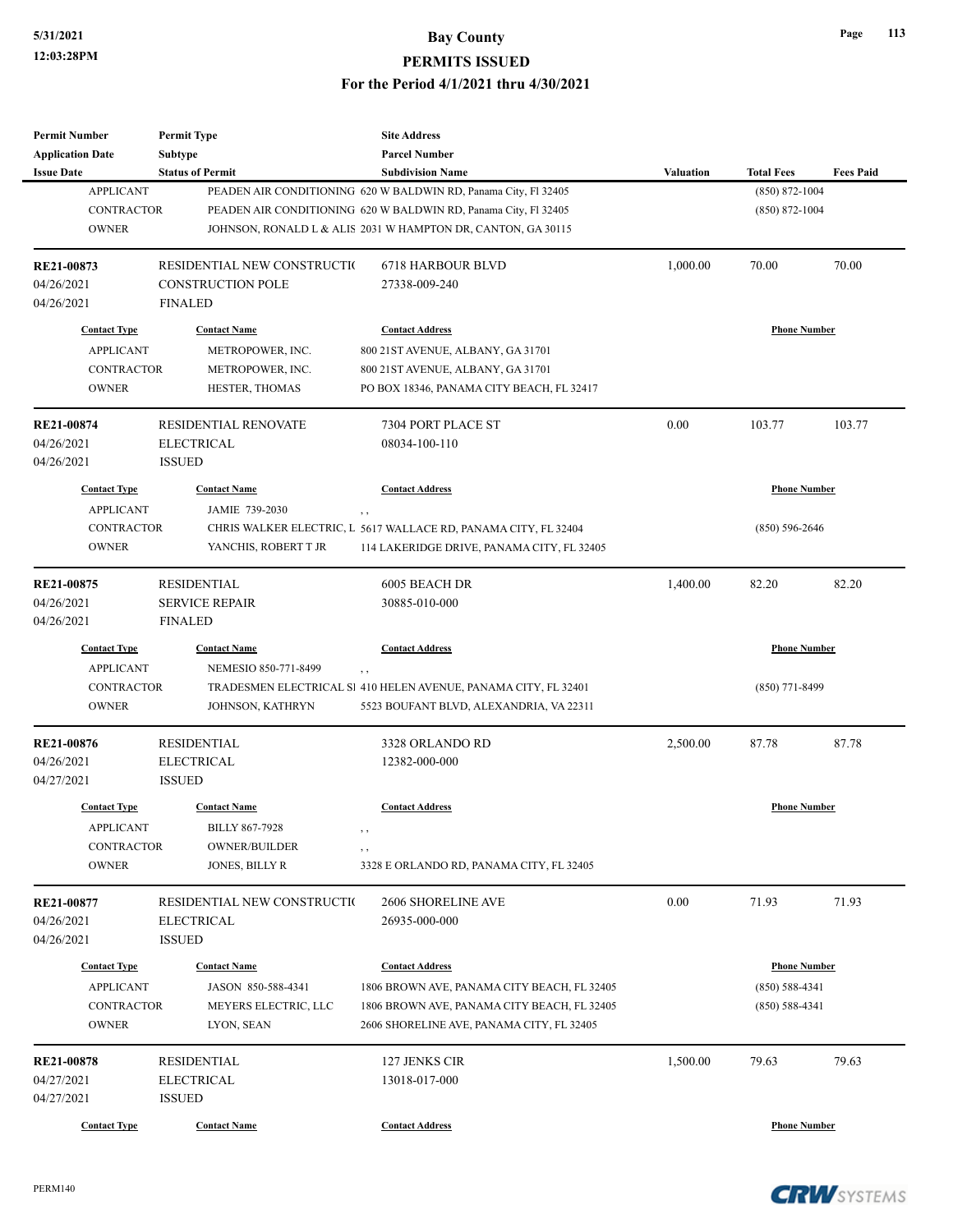| <b>Permit Number</b>    | <b>Permit Type</b>                | <b>Site Address</b>                                                            |                  |                     |                  |
|-------------------------|-----------------------------------|--------------------------------------------------------------------------------|------------------|---------------------|------------------|
| <b>Application Date</b> | Subtype                           | <b>Parcel Number</b>                                                           |                  |                     |                  |
| <b>Issue Date</b>       | <b>Status of Permit</b>           | <b>Subdivision Name</b>                                                        | <b>Valuation</b> | <b>Total Fees</b>   | <b>Fees Paid</b> |
| <b>APPLICANT</b>        | METROPOWER, INC.                  | 800 21 ST AVENUE, ALBANY, GA 31701                                             |                  |                     |                  |
| <b>CONTRACTOR</b>       | METROPOWER, INC.                  | 800 21 ST AVENUE, ALBANY, GA 31701                                             |                  |                     |                  |
| <b>OWNER</b>            |                                   | BARFIELD, RONALD L & DEE 127 JENKS CIR, PANAMA CITY, FL 32405                  |                  |                     |                  |
| RE21-00879              | <b>RESIDENTIAL</b>                | 118 GROVE ISLE BLVD                                                            | 1,500.00         | 79.63               | 79.63            |
| 04/27/2021              | <b>ELECTRICAL</b>                 | 30188-995-592                                                                  |                  |                     |                  |
| 04/27/2021              | <b>ISSUED</b>                     |                                                                                |                  |                     |                  |
| <b>Contact Type</b>     | <b>Contact Name</b>               | <b>Contact Address</b>                                                         |                  | <b>Phone Number</b> |                  |
| <b>APPLICANT</b>        | METROPOWER, INC.                  | 800 21ST AVENUE, ALBANY, GA 31701                                              |                  |                     |                  |
| <b>CONTRACTOR</b>       | METROPOWER, INC.                  | 800 21 ST AVENUE, ALBANY, GA 31701                                             |                  |                     |                  |
| <b>OWNER</b>            |                                   | LINGO, DAVID C & CYNTHIA 118 GROVE ISLE BLV, PANAMA CITY BEACH, FL 32408       |                  |                     |                  |
| <b>RE21-00880</b>       | <b>RESIDENTIAL</b>                | 3640 PRESERVE BLVD                                                             | 1,000.00         | 79.63               | 79.63            |
| 04/27/2021              | <b>ELECTRICAL</b>                 | 31365-735-000                                                                  |                  |                     |                  |
| 04/27/2021              | <b>ISSUED</b>                     |                                                                                |                  |                     |                  |
| <b>Contact Type</b>     | <b>Contact Name</b>               | <b>Contact Address</b>                                                         |                  | <b>Phone Number</b> |                  |
| <b>APPLICANT</b>        | METROPOWER, INC.                  | 800 21ST AVENUE, ALBANY, GA 31701                                              |                  |                     |                  |
| <b>CONTRACTOR</b>       | METROPOWER, INC.                  | 800 21 ST AVENUE, ALBANY, GA 31701                                             |                  |                     |                  |
| <b>OWNER</b>            | <b>SEARS, KEVIN &amp; KIRSTEN</b> | 3640 PRESERVE BLVD, PANAMA CITY, FL 32408                                      |                  |                     |                  |
|                         |                                   |                                                                                |                  |                     |                  |
| <b>RE21-00881</b>       | <b>RESIDENTIAL</b>                | 3202 MAGNOLIA ISLAND BLVD                                                      | 1,000.00         | 79.63               | 79.63            |
| 04/27/2021              | <b>ELECTRICAL</b>                 | 31365-792-000                                                                  |                  |                     |                  |
| 04/27/2021              | <b>ISSUED</b>                     |                                                                                |                  |                     |                  |
| <b>Contact Type</b>     | <b>Contact Name</b>               | <b>Contact Address</b>                                                         |                  | <b>Phone Number</b> |                  |
| <b>APPLICANT</b>        | METROPOWER, INC.                  | 800 21ST AVENUE, ALBANY, GA 31701                                              |                  |                     |                  |
| <b>CONTRACTOR</b>       | METROPOWER, INC.                  | 800 21 ST AVENUE, ALBANY, GA 31701                                             |                  |                     |                  |
| <b>OWNER</b>            |                                   | MUSORRAFITI, ANTOINETTE 3202 MAGNOLIA ISLANDS BLVD, PANAMA CITY BEACH, FL 3240 |                  |                     |                  |
| <b>RE21-00882</b>       | <b>RESIDENTIAL</b>                | 811 DOLPHIN DR                                                                 | 2,200.00         | 79.63               | 79.63            |
| 04/27/2021              | <b>ELECTRICAL</b>                 | 30933-141-000                                                                  |                  |                     |                  |
| 04/27/2021              | <b>ISSUED</b>                     |                                                                                |                  |                     |                  |
| <b>Contact Type</b>     | <b>Contact Name</b>               | <b>Contact Address</b>                                                         |                  | <b>Phone Number</b> |                  |
| <b>APPLICANT</b>        | METROPOWER, INC.                  | 800 21 ST AVENUE, ALBANY, GA 31701                                             |                  |                     |                  |
| <b>CONTRACTOR</b>       | METROPOWER, INC.                  | 800 21ST AVENUE, ALBANY, GA 31701                                              |                  |                     |                  |
| <b>OWNER</b>            | CROW, JON BRYAN                   | PO BOX 27494, PANAMA CITY, FL 32411                                            |                  |                     |                  |
| <b>RE21-00883</b>       | RESIDENTIAL NEW CONSTRUCTIO       | 8914 RIZZUTO RD                                                                | 0.00             | 81.47               | 81.47            |
| 04/27/2021              | <b>ELECTRICAL</b>                 | 05639-072-000                                                                  |                  |                     |                  |
| 04/27/2021              | <b>ISSUED</b>                     | None                                                                           |                  |                     |                  |
| <b>Contact Type</b>     | <b>Contact Name</b>               | <b>Contact Address</b>                                                         |                  | <b>Phone Number</b> |                  |
| <b>APPLICANT</b>        | MICHEL MARQUEZ 814-3035,          |                                                                                |                  |                     |                  |
| <b>CONTRACTOR</b>       | <b>OWNER/BUILDER</b>              | $, \, ,$                                                                       |                  |                     |                  |
| <b>OWNER</b>            | MARQUEZ, MICHEL                   | 8914 RIZZUTO ROAD, PANAMA CITY, FL 32404                                       |                  |                     |                  |
| <b>RE21-00884</b>       | <b>RESIDENTIAL</b>                | 534 PLANTATION DR                                                              | 1,000.00         | 79.63               | 79.63            |
| 04/27/2021              | <b>ELECTRICAL</b>                 | 06712-037-000                                                                  |                  |                     |                  |
| 04/27/2021              | <b>FINALED</b>                    |                                                                                |                  |                     |                  |
| <b>Contact Type</b>     | <b>Contact Name</b>               | <b>Contact Address</b>                                                         |                  | <b>Phone Number</b> |                  |



**Page 114**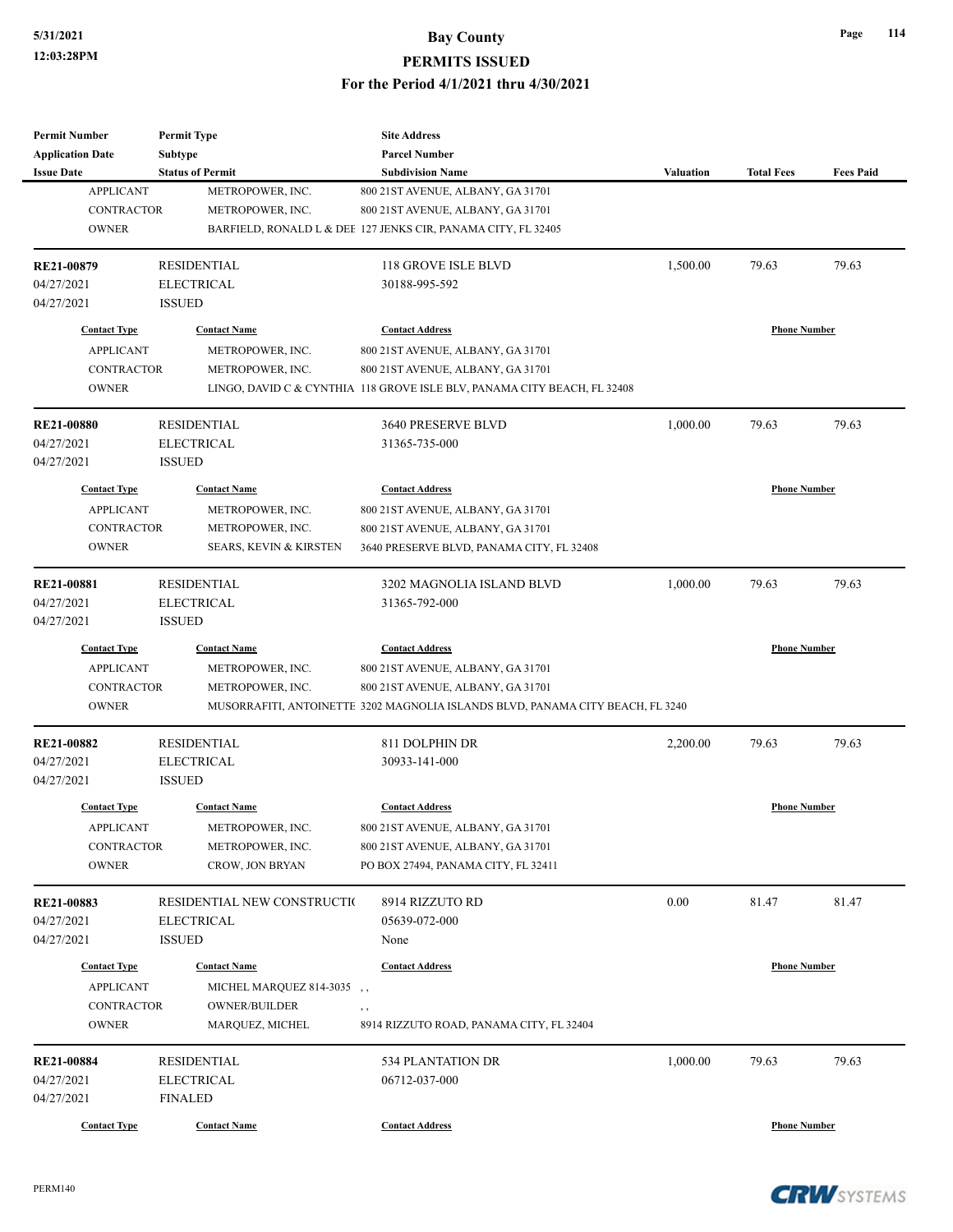## **5/31/2021 Bay County PERMITS ISSUED**

**For the Period 4/1/2021 thru 4/30/2021**

| <b>Permit Number</b>    | <b>Permit Type</b>          | <b>Site Address</b>                                                    |                  |                     |                  |
|-------------------------|-----------------------------|------------------------------------------------------------------------|------------------|---------------------|------------------|
| <b>Application Date</b> | <b>Subtype</b>              | <b>Parcel Number</b>                                                   |                  |                     |                  |
| <b>Issue Date</b>       | <b>Status of Permit</b>     | <b>Subdivision Name</b>                                                | <b>Valuation</b> | <b>Total Fees</b>   | <b>Fees Paid</b> |
| <b>APPLICANT</b>        | METROPOWER, INC.            | 800 21ST AVENUE, ALBANY, GA 31701                                      |                  |                     |                  |
| <b>CONTRACTOR</b>       | METROPOWER, INC.            | 800 21ST AVENUE, ALBANY, GA 31701                                      |                  |                     |                  |
| <b>OWNER</b>            |                             | EGGERS, JACK ROGER & SON 534 PLANTATION DR, PANAMA CITY, FL 32404      |                  |                     |                  |
| <b>RE21-00885</b>       | <b>RESIDENTIAL</b>          | 9401 HUBBARD RD                                                        | 300.00           | 71.93               | 71.93            |
| 04/27/2021              | MISC SERVICE POLE           | 07645-475-000                                                          |                  |                     |                  |
| 04/27/2021              | <b>FINALED</b>              |                                                                        |                  |                     |                  |
| <b>Contact Type</b>     | <b>Contact Name</b>         | <b>Contact Address</b>                                                 |                  | <b>Phone Number</b> |                  |
| <b>APPLICANT</b>        | KEVIN 541-3382              | $, \, , \,$                                                            |                  |                     |                  |
| <b>CONTRACTOR</b>       | <b>OWNER/BUILDER</b>        | , ,                                                                    |                  |                     |                  |
| <b>OWNER</b>            | WALL, KEVIN & BRENDA        | 9401 HUBBARD ROAD, PANAMA CITY, FL 32409                               |                  |                     |                  |
| <b>RE21-00886</b>       | RESIDENTIAL NEW CONSTRUCTIO | 1648 CALLAHAN ST                                                       | 5,000.00         | 90.96               | 90.96            |
| 04/27/2021              | <b>ELECTRICAL</b>           | 08469-010-000                                                          |                  |                     |                  |
| 04/27/2021              | <b>ISSUED</b>               |                                                                        |                  |                     |                  |
| <b>Contact Type</b>     | <b>Contact Name</b>         | <b>Contact Address</b>                                                 |                  | <b>Phone Number</b> |                  |
| <b>APPLICANT</b>        |                             | FULL POWER ELECTRIC INC 5059 TIGER TRAIL, CHIPLEY, FL 32428            |                  | $(850) 896 - 3107$  |                  |
| <b>CONTRACTOR</b>       |                             | FULL POWER ELECTRIC INC 5059 TIGER TRAIL, CHIPLEY, FL 32428            |                  | $(850) 896 - 3107$  |                  |
| <b>OWNER</b>            | NAZARENUS, TIMOTHY A        | 1638 CALLAHAN STREET, SOUTHPORT, FL 32409                              |                  |                     |                  |
|                         |                             |                                                                        |                  |                     |                  |
| <b>RE21-00887</b>       | RESIDENTIAL NEW CONSTRUCTIO | <b>1648 CALLAHAN ST</b>                                                | 0.00             | 70.00               | 70.00            |
| 04/27/2021              | <b>TEMPORARY POWER</b>      | 08469-010-000                                                          |                  |                     |                  |
| 04/27/2021              | <b>FINALED</b>              |                                                                        |                  |                     |                  |
| <b>Contact Type</b>     | <b>Contact Name</b>         | <b>Contact Address</b>                                                 |                  | <b>Phone Number</b> |                  |
| <b>APPLICANT</b>        |                             | FULL POWER ELECTRIC INC 5059 TIGER TRAIL, CHIPLEY, FL 32428            |                  | $(850) 896 - 3107$  |                  |
| <b>CONTRACTOR</b>       |                             | FULL POWER ELECTRIC INC 5059 TIGER TRAIL, CHIPLEY, FL 32428            |                  | $(850) 896 - 3107$  |                  |
| <b>OWNER</b>            | NAZARENUS, TIMOTHY A        | 1638 CALLAHAN STREET, SOUTHPORT, FL 32409                              |                  |                     |                  |
| <b>RE21-00888</b>       | <b>RESIDENTIAL</b>          | 1931 CREAMER RD                                                        | 0.00             | 71.93               | 71.93            |
| 04/27/2021              | MH SERVICE POLE             | 07750-005-000                                                          |                  |                     |                  |
| 04/27/2021              | <b>FINALED</b>              |                                                                        |                  |                     |                  |
| <b>Contact Type</b>     | <b>Contact Name</b>         | <b>Contact Address</b>                                                 |                  | <b>Phone Number</b> |                  |
| <b>APPLICANT</b>        |                             | HALL'S ELECTRIC SERVICE I 4550 JOHN HALL LN, VERNON, FL 32462          |                  | $(850) 535 - 2721$  |                  |
| <b>CONTRACTOR</b>       |                             | HALL'S ELECTRIC SERVICE I 4550 JOHN HALL LN, VERNON, FL 32462          |                  | $(850) 535 - 2721$  |                  |
| <b>OWNER</b>            | MIZELL, ROBERT LEE          | 1931 CREAMER RD, SOUTHPORT, FL 32409                                   |                  |                     |                  |
| RE21-00889              | <b>RESIDENTIAL</b>          | 611 PINE TREE DR                                                       | 4,000.00         | 82.20               | 82.20            |
| 04/28/2021              | <b>SERVICE CHANGE</b>       | 36416-000-000                                                          |                  |                     |                  |
| 04/28/2021              | <b>FINALED</b>              |                                                                        |                  |                     |                  |
|                         |                             |                                                                        |                  |                     |                  |
| <b>Contact Type</b>     | <b>Contact Name</b>         | <b>Contact Address</b>                                                 |                  | <b>Phone Number</b> |                  |
| <b>APPLICANT</b>        |                             | TELFORD REYNOLDS ELECT 2814 E. HWY 390, SUITE C, Panama City, FL 32405 |                  | $(850)$ 769-5800    |                  |
| <b>CONTRACTOR</b>       |                             | TELFORD REYNOLDS ELECT 2814 E. HWY 390, SUITE C, Panama City, FL 32405 |                  | $(850)$ 769-5800    |                  |
| <b>OWNER</b>            | BRYANT, SHANNON             | 519 GREEN SPRINGS AVE S, BIRMINGHAM, AL 35205                          |                  |                     |                  |
| <b>RE21-00890</b>       | <b>RESIDENTIAL</b>          | 9110 ABBA LN                                                           | 1,200.00         | 82.20               | 82.20            |
| 04/29/2021              | <b>SERVICE REPAIR</b>       | 27550-073-000                                                          |                  |                     |                  |
| 04/29/2021              | <b>FINALED</b>              |                                                                        |                  |                     |                  |
|                         |                             |                                                                        |                  |                     |                  |
| <b>Contact Type</b>     | <b>Contact Name</b>         | <b>Contact Address</b>                                                 |                  | <b>Phone Number</b> |                  |

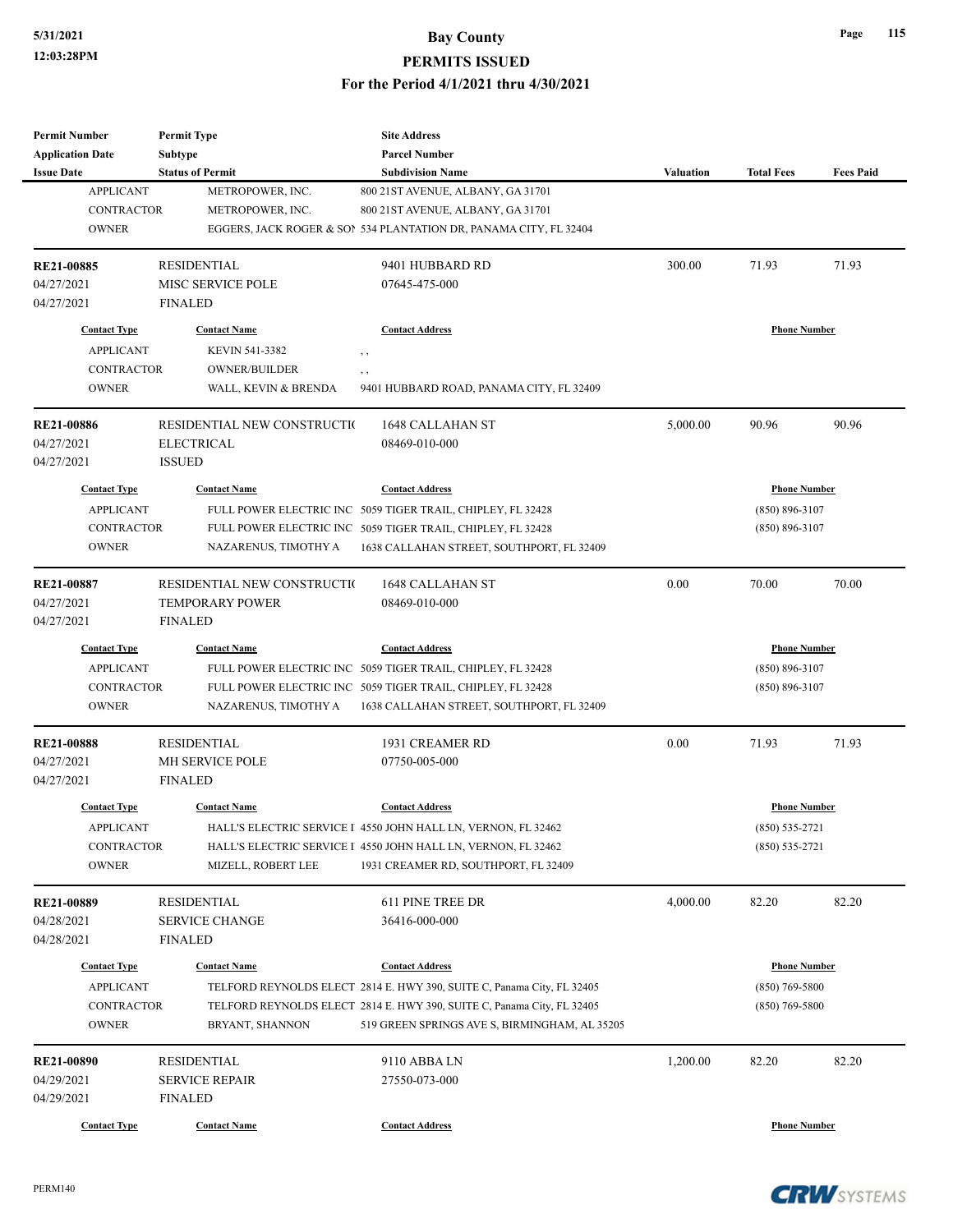| <b>Permit Number</b>    | <b>Permit Type</b>                              | <b>Site Address</b>                                             |                     |                     |                  |
|-------------------------|-------------------------------------------------|-----------------------------------------------------------------|---------------------|---------------------|------------------|
| <b>Application Date</b> | <b>Subtype</b>                                  | <b>Parcel Number</b>                                            |                     |                     |                  |
| <b>Issue Date</b>       | <b>Status of Permit</b>                         | <b>Subdivision Name</b>                                         | <b>Valuation</b>    | <b>Total Fees</b>   | <b>Fees Paid</b> |
| <b>APPLICANT</b>        | NEMESIO 850-771-8499                            | , ,                                                             |                     |                     |                  |
| <b>CONTRACTOR</b>       |                                                 | TRADESMEN ELECTRICAL SI 410 HELEN AVENUE, PANAMA CITY, FL 32401 |                     | $(850)$ 771-8499    |                  |
| <b>OWNER</b>            |                                                 | BAY TO GULF HOLDINGS LL(1406 N DALE MABRY HWY, TAMPA, FL 33607  |                     |                     |                  |
| RE21-00893              | <b>RESIDENTIAL</b>                              | 216 GREENWOOD DR                                                | 800.00              | 80.00               | 80.00            |
| 04/29/2021              | <b>SERVICE REPAIR</b>                           | 27400-000-000                                                   |                     |                     |                  |
| 04/29/2021              | <b>FINALED</b>                                  |                                                                 |                     |                     |                  |
| <b>Contact Type</b>     | <b>Contact Name</b>                             | <b>Contact Address</b>                                          |                     | <b>Phone Number</b> |                  |
| <b>APPLICANT</b>        | JERRY PYBUS ELECTRIC INC, PANAMA CITY, FL 32404 |                                                                 |                     | $(850) 784 - 2766$  |                  |
| <b>CONTRACTOR</b>       | JERRY PYBUS ELECTRIC INC, PANAMA CITY, FL 32404 |                                                                 |                     | $(850)$ 784-2766    |                  |
| <b>OWNER</b>            | <b>FLORES, EUGENE</b>                           | 216 GREENWOOD DR, PANAMA CITY BEACH, FL 32407                   |                     |                     |                  |
| <b>RE21-00894</b>       | RESIDENTIAL NEW CONSTRUCTIO                     | 105 SPIKES CIR                                                  | 0.00                | 71.93               | 71.93            |
| 04/29/2021              | <b>CONSTRUCTION POLE</b>                        | 07899-650-010                                                   |                     |                     |                  |
| 04/30/2021              | <b>FINALED</b>                                  |                                                                 |                     |                     |                  |
| <b>Contact Type</b>     |                                                 | <b>Contact Address</b>                                          |                     |                     |                  |
|                         | <b>Contact Name</b>                             |                                                                 |                     | <b>Phone Number</b> |                  |
| <b>APPLICANT</b>        |                                                 | JOEL A. RICHARDSON ELECT 360 ADAMS AVENUE, VALPARAISO, FL 32580 |                     | $(850) 678 - 2584$  |                  |
| <b>CONTRACTOR</b>       |                                                 | JOEL A. RICHARDSON ELECT 360 ADAMS AVENUE, VALPARAISO, FL 32580 |                     | $(850)$ 678-2584    |                  |
| <b>OWNER</b>            | D.R. HORTON, INC.                               | 25366 PROFIT DRIVE, DAPHNE, AL 36526                            |                     |                     |                  |
| <b>RE21-00895</b>       | RESIDENTIAL NEW CONSTRUCTIO                     | <b>105 SPIKES CIR</b>                                           | 5,600.00            | 91.65               | 91.65            |
| 04/29/2021              | <b>ELECTRICAL</b>                               | 07899-650-010                                                   |                     |                     |                  |
| 04/30/2021              | <b>ISSUED</b>                                   |                                                                 |                     |                     |                  |
| <b>Contact Type</b>     | <b>Contact Name</b>                             | <b>Contact Address</b>                                          | <b>Phone Number</b> |                     |                  |
| <b>APPLICANT</b>        |                                                 | JOEL A. RICHARDSON ELECT 360 ADAMS AVENUE, VALPARAISO, FL 32580 |                     | $(850)$ 678-2584    |                  |
| <b>CONTRACTOR</b>       |                                                 | JOEL A. RICHARDSON ELECT 360 ADAMS AVENUE, VALPARAISO, FL 32580 |                     | $(850)$ 678-2584    |                  |
| <b>OWNER</b>            | D.R. HORTON, INC.                               | 25366 PROFIT DRIVE, DAPHNE, AL 36526                            |                     |                     |                  |
| <b>RE21-00896</b>       | RESIDENTIAL NEW CONSTRUCTIO                     | 109 SPIKES CIR                                                  | 0.00                | 71.93               | 71.93            |
| 04/29/2021              | <b>CONSTRUCTION POLE</b>                        | 07899-650-015                                                   |                     |                     |                  |
| 04/30/2021              | <b>FINALED</b>                                  |                                                                 |                     |                     |                  |
| <b>Contact Type</b>     | <b>Contact Name</b>                             | <b>Contact Address</b>                                          |                     | <b>Phone Number</b> |                  |
|                         |                                                 |                                                                 |                     |                     |                  |
| <b>APPLICANT</b>        |                                                 | JOEL A. RICHARDSON ELECT 360 ADAMS AVENUE, VALPARAISO, FL 32580 |                     | $(850)$ 678-2584    |                  |
| <b>CONTRACTOR</b>       |                                                 | JOEL A. RICHARDSON ELECT 360 ADAMS AVENUE, VALPARAISO, FL 32580 |                     | $(850)$ 678-2584    |                  |
| <b>OWNER</b>            | D.R. HORTON, INC.                               | 25366 PROFIT DRIVE, DAPHNE, AL 36526                            |                     |                     |                  |
| RE21-00897              | RESIDENTIAL NEW CONSTRUCTIO                     | 109 SPIKES CIR                                                  | 5,600.00            | 91.98               | 91.98            |
| 04/29/2021              | <b>ELECTRICAL</b>                               | 07899-650-015                                                   |                     |                     |                  |
| 04/30/2021              | <b>ISSUED</b>                                   |                                                                 |                     |                     |                  |
| <b>Contact Type</b>     | <b>Contact Name</b>                             | <b>Contact Address</b>                                          |                     | <b>Phone Number</b> |                  |
| <b>APPLICANT</b>        |                                                 | JOEL A. RICHARDSON ELECT 360 ADAMS AVENUE, VALPARAISO, FL 32580 |                     | $(850) 678 - 2584$  |                  |
| <b>CONTRACTOR</b>       |                                                 | JOEL A. RICHARDSON ELECT 360 ADAMS AVENUE, VALPARAISO, FL 32580 |                     | $(850)$ 678-2584    |                  |
| <b>OWNER</b>            | D.R. HORTON, INC.                               | 25366 PROFIT DRIVE, DAPHNE, AL 36526                            |                     |                     |                  |
|                         |                                                 |                                                                 |                     |                     |                  |
| <b>RE21-00898</b>       | RESIDENTIAL NEW CONSTRUCTIO                     | 168 JAME'S WAY                                                  | 0.00                | 71.93               | 71.93            |
| 04/29/2021              | <b>CONSTRUCTION POLE</b>                        | 07899-700-170                                                   |                     |                     |                  |
| 04/30/2021              | <b>FINALED</b>                                  |                                                                 |                     |                     |                  |
| <b>Contact Type</b>     | <b>Contact Name</b>                             | <b>Contact Address</b>                                          |                     | <b>Phone Number</b> |                  |

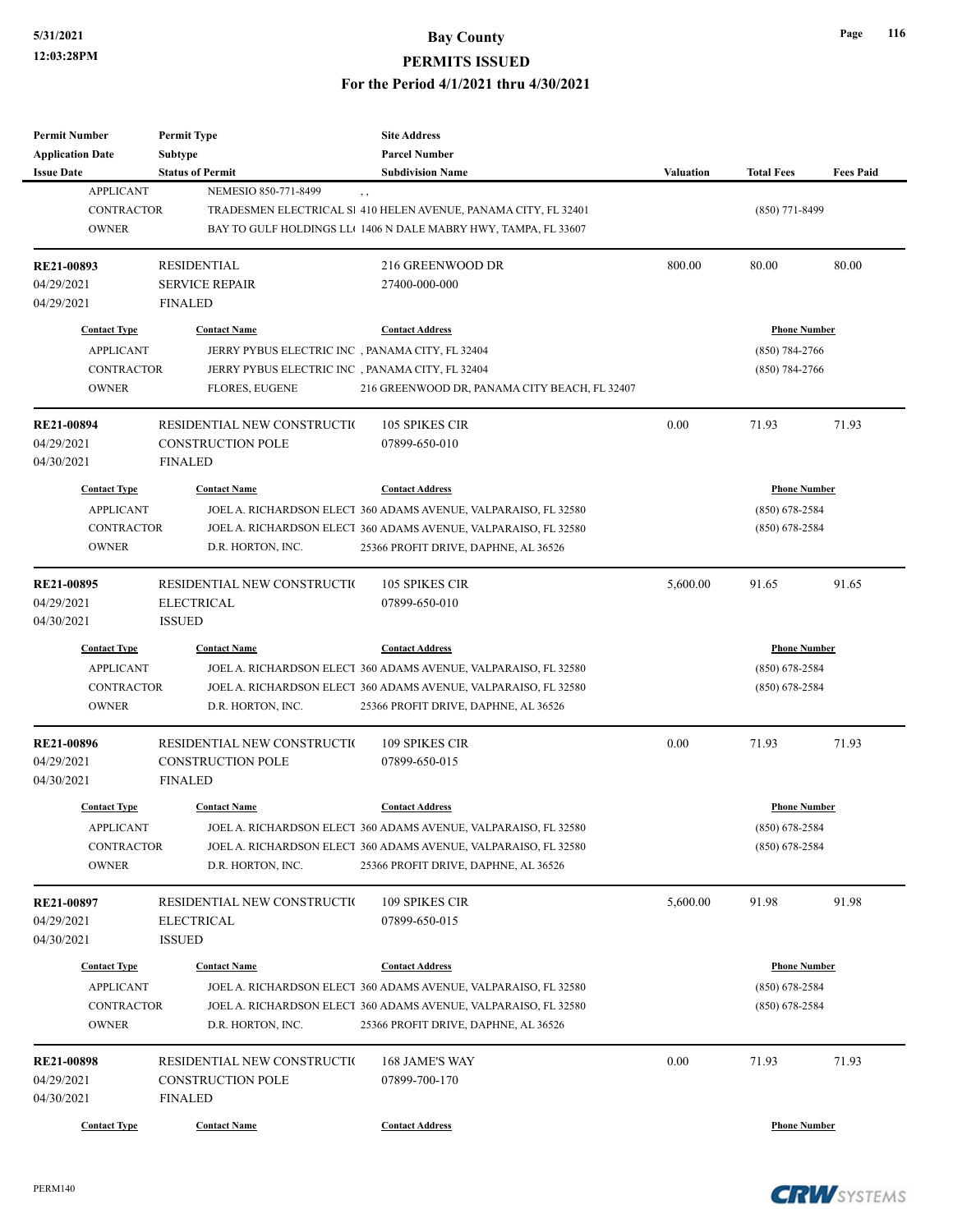| <b>Permit Number</b>    | <b>Permit Type</b>          | <b>Site Address</b>                                             |                     |                     |                  |
|-------------------------|-----------------------------|-----------------------------------------------------------------|---------------------|---------------------|------------------|
| <b>Application Date</b> | <b>Subtype</b>              | <b>Parcel Number</b>                                            |                     |                     |                  |
| <b>Issue Date</b>       | <b>Status of Permit</b>     | <b>Subdivision Name</b>                                         | <b>Valuation</b>    | <b>Total Fees</b>   | <b>Fees Paid</b> |
| <b>APPLICANT</b>        |                             | JOEL A. RICHARDSON ELECT 360 ADAMS AVENUE, VALPARAISO, FL 32580 |                     | $(850) 678 - 2584$  |                  |
| <b>CONTRACTOR</b>       |                             | JOEL A. RICHARDSON ELECT 360 ADAMS AVENUE, VALPARAISO, FL 32580 |                     | $(850)$ 678-2584    |                  |
| <b>OWNER</b>            | D.R. HORTON, INC.           | 25366 PROFIT DRIVE, DAPHNE, AL 36526                            |                     |                     |                  |
| RE21-00899              | RESIDENTIAL NEW CONSTRUCTIO | 168 JAME'S WAY                                                  | 5,600.00            | 95.36               | 95.36            |
| 04/29/2021              | <b>ELECTRICAL</b>           | 07899-700-170                                                   |                     |                     |                  |
| 04/30/2021              | <b>ISSUED</b>               |                                                                 |                     |                     |                  |
| <b>Contact Type</b>     | <b>Contact Name</b>         | <b>Contact Address</b>                                          |                     | <b>Phone Number</b> |                  |
| <b>APPLICANT</b>        |                             | JOEL A. RICHARDSON ELECT 360 ADAMS AVENUE, VALPARAISO, FL 32580 |                     | $(850)$ 678-2584    |                  |
| <b>CONTRACTOR</b>       |                             | JOEL A. RICHARDSON ELECT 360 ADAMS AVENUE, VALPARAISO, FL 32580 |                     | $(850)$ 678-2584    |                  |
| <b>OWNER</b>            | D.R. HORTON, INC.           | 25366 PROFIT DRIVE, DAPHNE, AL 36526                            |                     |                     |                  |
| <b>RE21-00900</b>       | RESIDENTIAL NEW CONSTRUCTIO | 164 JAME'S WAY                                                  | 0.00                | 71.93               | 71.93            |
| 04/29/2021              | <b>CONSTRUCTION POLE</b>    | 07899-700-175                                                   |                     |                     |                  |
| 04/30/2021              | <b>FINALED</b>              |                                                                 |                     |                     |                  |
| <b>Contact Type</b>     | <b>Contact Name</b>         | <b>Contact Address</b>                                          |                     | <b>Phone Number</b> |                  |
| <b>APPLICANT</b>        |                             | JOEL A. RICHARDSON ELECT 360 ADAMS AVENUE, VALPARAISO, FL 32580 |                     | $(850)$ 678-2584    |                  |
| <b>CONTRACTOR</b>       |                             | JOEL A. RICHARDSON ELECT 360 ADAMS AVENUE, VALPARAISO, FL 32580 |                     | $(850)$ 678-2584    |                  |
| <b>OWNER</b>            |                             |                                                                 |                     |                     |                  |
|                         | D.R. HORTON, INC.           | 25366 PROFIT DRIVE, DAPHNE, AL 36526                            |                     |                     |                  |
| RE21-00901              | RESIDENTIAL NEW CONSTRUCTIO | 164 JAME'S WAY                                                  | 5,600.00            | 91.98               | 91.98            |
| 04/29/2021              | <b>ELECTRICAL</b>           | 07899-700-175                                                   |                     |                     |                  |
| 04/30/2021              | <b>ISSUED</b>               |                                                                 |                     |                     |                  |
| <b>Contact Type</b>     | <b>Contact Name</b>         | <b>Contact Address</b>                                          | <b>Phone Number</b> |                     |                  |
| <b>APPLICANT</b>        |                             | JOEL A. RICHARDSON ELECT 360 ADAMS AVENUE, VALPARAISO, FL 32580 |                     | $(850)$ 678-2584    |                  |
| <b>CONTRACTOR</b>       |                             | JOEL A. RICHARDSON ELECT 360 ADAMS AVENUE, VALPARAISO, FL 32580 |                     | $(850)$ 678-2584    |                  |
| <b>OWNER</b>            | D.R. HORTON, INC.           | 25366 PROFIT DRIVE, DAPHNE, AL 36526                            |                     |                     |                  |
| <b>RE21-00902</b>       | RESIDENTIAL NEW CONSTRUCTIO | 160 JAME'S WAY                                                  | 0.00                | 71.93               | 71.93            |
| 04/29/2021              | <b>CONSTRUCTION POLE</b>    | 07899-700-180                                                   |                     |                     |                  |
| 04/30/2021              | <b>FINALED</b>              |                                                                 |                     |                     |                  |
| <b>Contact Type</b>     | <b>Contact Name</b>         | <b>Contact Address</b>                                          |                     | <b>Phone Number</b> |                  |
| <b>APPLICANT</b>        |                             | JOEL A. RICHARDSON ELECT 360 ADAMS AVENUE, VALPARAISO, FL 32580 |                     | $(850) 678 - 2584$  |                  |
|                         |                             |                                                                 |                     |                     |                  |
| CONTRACTOR              |                             | JOEL A. RICHARDSON ELECT 360 ADAMS AVENUE, VALPARAISO, FL 32580 |                     | $(850)$ 678-2584    |                  |
| <b>OWNER</b>            | D.R. HORTON, INC.           | 25366 PROFIT DRIVE, DAPHNE, AL 36526                            |                     |                     |                  |
| RE21-00903              | RESIDENTIAL NEW CONSTRUCTIO | 160 JAME'S WAY                                                  | 5,600.00            | 103.07              | 103.07           |
| 04/29/2021              | <b>ELECTRICAL</b>           | 07899-700-180                                                   |                     |                     |                  |
| 04/30/2021              | <b>ISSUED</b>               |                                                                 |                     |                     |                  |
| <b>Contact Type</b>     | <b>Contact Name</b>         | <b>Contact Address</b>                                          |                     | <b>Phone Number</b> |                  |
| <b>APPLICANT</b>        |                             | JOEL A. RICHARDSON ELECT 360 ADAMS AVENUE, VALPARAISO, FL 32580 |                     | $(850)$ 678-2584    |                  |
| CONTRACTOR              |                             | JOEL A. RICHARDSON ELECT 360 ADAMS AVENUE, VALPARAISO, FL 32580 |                     | $(850)$ 678-2584    |                  |
| <b>OWNER</b>            | D.R. HORTON, INC.           | 25366 PROFIT DRIVE, DAPHNE, AL 36526                            |                     |                     |                  |
|                         |                             |                                                                 |                     |                     |                  |
| RE21-00904              | RESIDENTIAL NEW CONSTRUCTIO | 110 JAME'S WAY                                                  | 0.00                | 71.93               | 71.93            |
| 04/29/2021              | <b>CONSTRUCTION POLE</b>    | 07899-700-185                                                   |                     |                     |                  |
| 04/30/2021              | <b>FINALED</b>              |                                                                 |                     |                     |                  |
| <b>Contact Type</b>     | <b>Contact Name</b>         | <b>Contact Address</b>                                          |                     | <b>Phone Number</b> |                  |

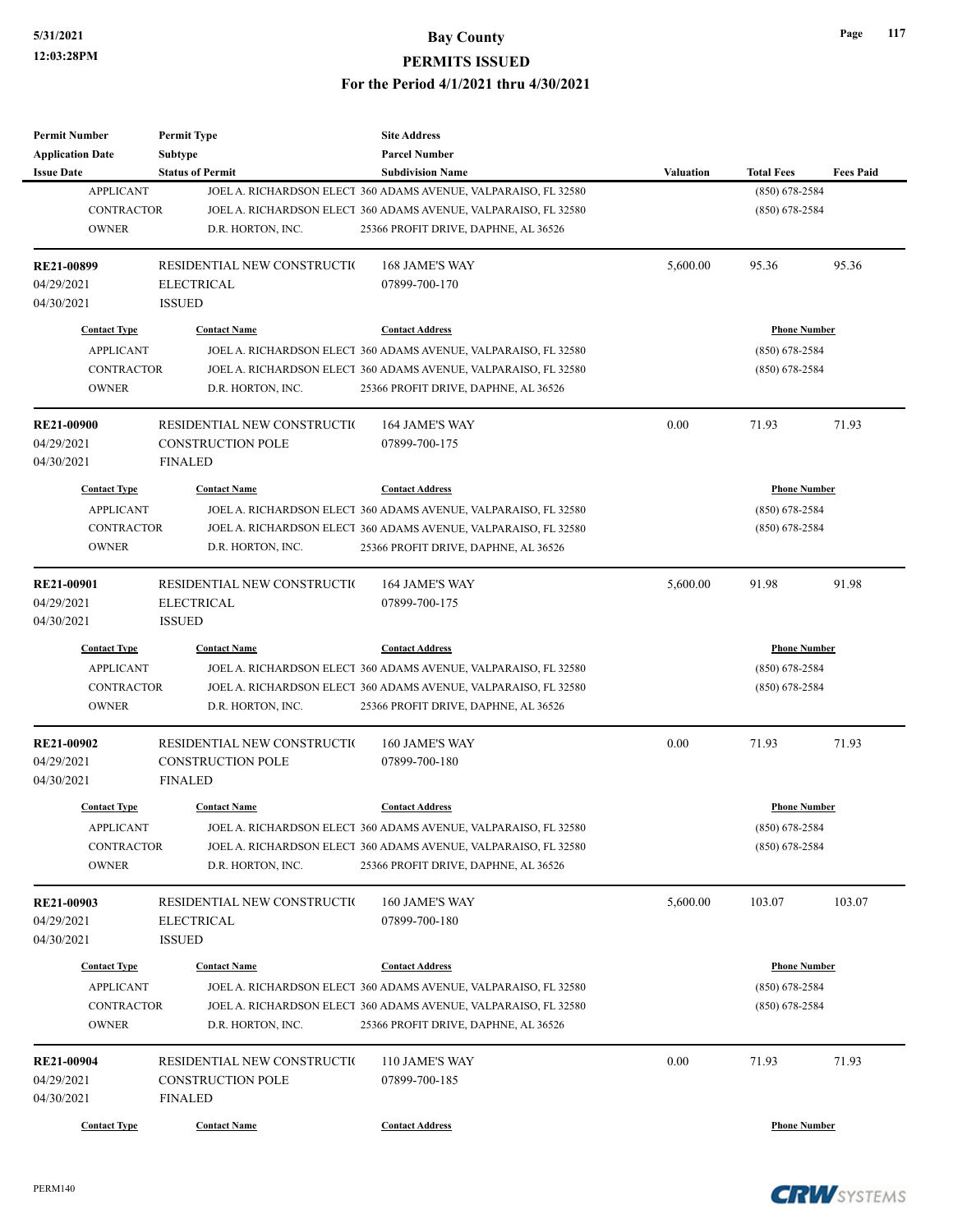| <b>Permit Number</b>    | <b>Permit Type</b>          | <b>Site Address</b>                                             |                  |                     |                  |
|-------------------------|-----------------------------|-----------------------------------------------------------------|------------------|---------------------|------------------|
| <b>Application Date</b> | <b>Subtype</b>              | <b>Parcel Number</b>                                            |                  |                     |                  |
| <b>Issue Date</b>       | <b>Status of Permit</b>     | <b>Subdivision Name</b>                                         | <b>Valuation</b> | <b>Total Fees</b>   | <b>Fees Paid</b> |
| <b>APPLICANT</b>        |                             | JOEL A. RICHARDSON ELECT 360 ADAMS AVENUE, VALPARAISO, FL 32580 |                  | $(850)$ 678-2584    |                  |
| <b>CONTRACTOR</b>       |                             | JOEL A. RICHARDSON ELECT 360 ADAMS AVENUE, VALPARAISO, FL 32580 |                  | $(850)$ 678-2584    |                  |
| <b>OWNER</b>            | D.R. HORTON, INC.           | 25366 PROFIT DRIVE, DAPHNE, AL 36526                            |                  |                     |                  |
|                         |                             |                                                                 |                  |                     |                  |
| RE21-00905              | RESIDENTIAL NEW CONSTRUCTIO | 110 JAME'S WAY                                                  | 5,600.00         | 103.07              | 103.07           |
| 04/29/2021              | <b>ELECTRICAL</b>           | 07899-700-185                                                   |                  |                     |                  |
| 04/30/2021              | <b>ISSUED</b>               |                                                                 |                  |                     |                  |
| <b>Contact Type</b>     | <b>Contact Name</b>         | <b>Contact Address</b>                                          |                  | <b>Phone Number</b> |                  |
| <b>APPLICANT</b>        |                             | JOEL A. RICHARDSON ELECT 360 ADAMS AVENUE, VALPARAISO, FL 32580 |                  | $(850) 678 - 2584$  |                  |
| <b>CONTRACTOR</b>       |                             | JOEL A. RICHARDSON ELECT 360 ADAMS AVENUE, VALPARAISO, FL 32580 |                  | $(850)$ 678-2584    |                  |
| <b>OWNER</b>            | D.R. HORTON, INC.           | 25366 PROFIT DRIVE, DAPHNE, AL 36526                            |                  |                     |                  |
|                         |                             |                                                                 |                  |                     |                  |
| RE21-00907              | RESIDENTIAL RENOVATE        | 4400 KINGFISH LN                                                | 8,000.00         | 79.63               | 79.63            |
| 04/29/2021              | <b>ELECTRICAL</b>           | 31423-058-000                                                   |                  |                     |                  |
| 04/30/2021              | <b>ISSUED</b>               |                                                                 |                  |                     |                  |
|                         |                             |                                                                 |                  |                     |                  |
| <b>Contact Type</b>     | <b>Contact Name</b>         | <b>Contact Address</b>                                          |                  | <b>Phone Number</b> |                  |
| <b>APPLICANT</b>        | ALEX 334-618-4964           | , ,                                                             |                  |                     |                  |
| <b>CONTRACTOR</b>       | <b>OWNER/BUILDER</b>        | $, \, ,$                                                        |                  |                     |                  |
| <b>OWNER</b>            |                             | SMITH, MORGAN A & DONN/ 100 PRESTWICK DRIVE, DOTHAN, AL 36305   |                  |                     |                  |
| RE21-00910              | <b>RESIDENTIAL</b>          | 21706 DOLPHIN AVE                                               | 1,350.00         | 71.93               | 71.93            |
| 04/30/2021              | POOL ELECTRICAL             | 35804-010-000                                                   |                  |                     |                  |
| 04/30/2021              | <b>ISSUED</b>               |                                                                 |                  |                     |                  |
|                         |                             |                                                                 |                  |                     |                  |
| <b>Contact Type</b>     | <b>Contact Name</b>         | <b>Contact Address</b>                                          |                  | <b>Phone Number</b> |                  |
| <b>APPLICANT</b>        | BRYND ELECTRIC LLC          | 2101 CLINE LANE, PANAMA CITY, FL 32404                          |                  | $(850) 819 - 0823$  |                  |
| CONTRACTOR              | BRYND ELECTRIC LLC          | 2101 CLINE LANE, PANAMA CITY, FL 32404                          |                  | $(850)$ 819-0823    |                  |
| <b>OWNER</b>            | WARGEL, ANGELA S            | 12227 WINTERFALLS LN, EVANSVILLE, IN 47725                      |                  |                     |                  |
| RE21-00911              | <b>RESIDENTIAL RENOVATE</b> | 2816 BARTOW AVE                                                 | 150.00           | 81.84               | 81.84            |
| 04/30/2021              | <b>ELECTRICAL</b>           | 12109-010-000                                                   |                  |                     |                  |
| 04/30/2021              | <b>ISSUED</b>               |                                                                 |                  |                     |                  |
|                         |                             |                                                                 |                  |                     |                  |
| <b>Contact Type</b>     | <b>Contact Name</b>         | <b>Contact Address</b>                                          |                  | <b>Phone Number</b> |                  |
| <b>APPLICANT</b>        | Nathanial 866-4596          | , ,                                                             |                  |                     |                  |
| CONTRACTOR              | <b>OWNER/BUILDER</b>        | , ,                                                             |                  |                     |                  |
| <b>OWNER</b>            |                             | BARNARD, NATHANIEL J & T 2816 BARTOW AVE, PANAMA CITY, FL 32405 |                  |                     |                  |
|                         |                             |                                                                 |                  |                     |                  |
| RE21-00912              | RESIDENTIAL                 | 6912 KEITHEY                                                    | 800.00           | 85.80               | 85.80            |
| 04/30/2021              | <b>ELECTRICAL</b>           | 05470-600-015                                                   |                  |                     |                  |
| 04/30/2021              | <b>FINALED</b>              |                                                                 |                  |                     |                  |
| <b>Contact Type</b>     | <b>Contact Name</b>         | <b>Contact Address</b>                                          |                  | <b>Phone Number</b> |                  |
| <b>APPLICANT</b>        | KEITH 625-7233              | $, \, , \,$                                                     |                  |                     |                  |
| CONTRACTOR              | <b>OWNER/BUILDER</b>        | , ,                                                             |                  |                     |                  |
| <b>OWNER</b>            |                             | STRICKLAND, MARVIN KEIT 6918 KEITHLEY RD, PANAMA CITY, FL 32404 |                  |                     |                  |
|                         |                             |                                                                 |                  |                     |                  |
| RG21-00065              | RESIDENTIAL NEW CONSTRUCTIO | 4039 HOBBS RD                                                   | 2,850.00         | 70.00               | 70.00            |
| 04/02/2021              | GAS                         | 07790-028-000                                                   |                  |                     |                  |
| 04/02/2021              | <b>ISSUED</b>               |                                                                 |                  |                     |                  |
| <b>Contact Type</b>     | <b>Contact Name</b>         | <b>Contact Address</b>                                          |                  | <b>Phone Number</b> |                  |



**Page 118**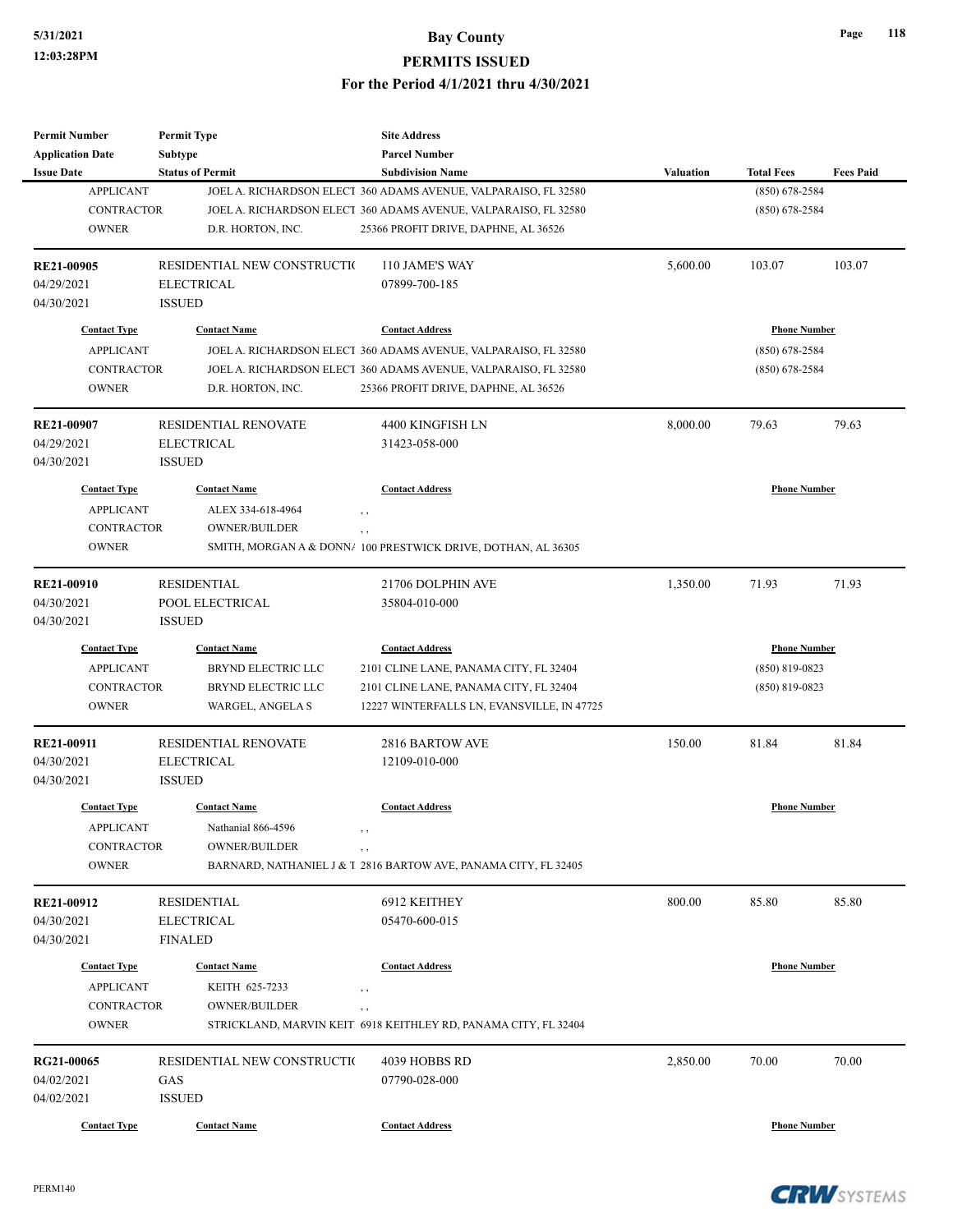| <b>Permit Number</b>              | <b>Permit Type</b>          | <b>Site Address</b>                                                                                                                            |                  |                     |                  |
|-----------------------------------|-----------------------------|------------------------------------------------------------------------------------------------------------------------------------------------|------------------|---------------------|------------------|
| <b>Application Date</b>           | <b>Subtype</b>              | <b>Parcel Number</b>                                                                                                                           |                  |                     |                  |
| <b>Issue Date</b>                 | <b>Status of Permit</b>     | <b>Subdivision Name</b>                                                                                                                        | <b>Valuation</b> | <b>Total Fees</b>   | <b>Fees Paid</b> |
| <b>APPLICANT</b>                  |                             | COASTAL PLUMBING OF BAY 1007 BERWICK CIR, LYNN HAVEN, FL 32444                                                                                 |                  | $(850)$ 747-8030    |                  |
| <b>CONTRACTOR</b>                 |                             | COASTAL PLUMBING OF BAY 1007 BERWICK CIR, LYNN HAVEN, FL 32444                                                                                 |                  | $(850)$ 747-8030    |                  |
| <b>OWNER</b>                      | WHITE, JASON & ASHLEY       | 5419 NICOLE BLVD, PANAMA CITY, FL 32404                                                                                                        |                  |                     |                  |
| RG21-00066                        | <b>RESIDENTIAL RENOVATE</b> | 7637 KINGSWOOD RD                                                                                                                              | 125.00           | 71.93               | 71.93            |
| 04/06/2021                        | GAS                         | 07859-070-000                                                                                                                                  |                  |                     |                  |
| 04/07/2021                        | <b>FINALED</b>              |                                                                                                                                                |                  |                     |                  |
| <b>Contact Type</b>               | <b>Contact Name</b>         | <b>Contact Address</b>                                                                                                                         |                  | <b>Phone Number</b> |                  |
| <b>APPLICANT</b>                  | FERRELLGAS, L.P             | 5287 CAPITAL CIRCLE SW, TALLAHASSEEE, FL 32305                                                                                                 |                  | $(850) 656 - 1700$  |                  |
| <b>CONTRACTOR</b>                 | FERRELLGAS, L.P             | 5287 CAPITAL CIRCLE SW, TALLAHASSEEE, FL 32305                                                                                                 |                  | $(850) 656 - 1700$  |                  |
| <b>OWNER</b>                      |                             | CAREY, NICHOLAS & REBEK 7637 KINGSWOOD RD, PANAMA CITY, FL 32409                                                                               |                  |                     |                  |
| RG21-00067                        | <b>RESIDENTIAL</b>          | 22010 FRONT BEACH RD                                                                                                                           | 350.00           | 71.93               | 71.93            |
| 04/06/2021                        | GAS                         | 36020-000-000                                                                                                                                  |                  |                     |                  |
| 04/09/2021                        | <b>FINALED</b>              |                                                                                                                                                |                  |                     |                  |
| <b>Contact Type</b>               | <b>Contact Name</b>         | <b>Contact Address</b>                                                                                                                         |                  | <b>Phone Number</b> |                  |
| <b>APPLICANT</b>                  |                             | R & S GAS OF N.W. FLORIDA P.11524 GREEN RD, BAKER, FL 32531-5808                                                                               |                  | $(850) 685 - 8149$  |                  |
| <b>CONTRACTOR</b>                 |                             | R & S GAS OF N.W. FLORIDA P.11524 GREEN RD, BAKER, FL 32531-5808                                                                               |                  | $(850) 685 - 8149$  |                  |
| <b>OWNER</b>                      | <b>LANDING ZONE LLC</b>     | PO BOX 18052, ATLANTA, GA 30316                                                                                                                |                  |                     |                  |
|                                   |                             |                                                                                                                                                |                  |                     |                  |
| <b>RG21-00068</b>                 | RESIDENTIAL NEW CONSTRUCTIO | 1720 OAKCREST DR                                                                                                                               | 3,200.00         | 70.00               | 70.00            |
| 04/08/2021                        | GAS                         | 26471-100-013                                                                                                                                  |                  |                     |                  |
| 04/08/2021                        | <b>ISSUED</b>               |                                                                                                                                                |                  |                     |                  |
| <b>Contact Type</b>               | <b>Contact Name</b>         | <b>Contact Address</b>                                                                                                                         |                  | <b>Phone Number</b> |                  |
| <b>APPLICANT</b>                  |                             | COASTAL PLUMBING OF BAY 1007 BERWICK CIR, LYNN HAVEN, FL 32444                                                                                 |                  | $(850)$ 747-8030    |                  |
| <b>CONTRACTOR</b>                 |                             | COASTAL PLUMBING OF BAY 1007 BERWICK CIR, LYNN HAVEN, FL 32444                                                                                 |                  | $(850)$ 747-8030    |                  |
| <b>OWNER</b>                      |                             | MUMFORD, BRANDON & DE' 15034 LITTLE ISLAND POND RD, SOUTHPORT, FL 32409                                                                        |                  |                     |                  |
| RG21-00069                        | RESIDENTIAL RENOVATE        | 2826 ALLISON AVE                                                                                                                               | 2,000.00         | 70.00               | 70.00            |
| 04/08/2021                        | GAS                         | 30197-877-000                                                                                                                                  |                  |                     |                  |
| 04/08/2021                        | <b>ISSUED</b>               |                                                                                                                                                |                  |                     |                  |
| <b>Contact Type</b>               | <b>Contact Name</b>         | <b>Contact Address</b>                                                                                                                         |                  | <b>Phone Number</b> |                  |
| <b>APPLICANT</b>                  |                             | COASTAL PLUMBING OF BAY 1007 BERWICK CIR, LYNN HAVEN, FL 32444                                                                                 |                  | $(850)$ 747-8030    |                  |
| CONTRACTOR                        |                             | COASTAL PLUMBING OF BAY 1007 BERWICK CIR, LYNN HAVEN, FL 32444                                                                                 |                  | $(850)$ 747-8030    |                  |
| <b>OWNER</b>                      |                             | STEWART, CLARENCE M & STEWART, STEPHANIE GAIL, PANAMA CITY, FL 32408                                                                           |                  |                     |                  |
| RG21-00070                        | RESIDENTIAL NEW CONSTRUCTI( | 3510 COTTAGE COVE LN                                                                                                                           | 2,850.00         | 70.00               | 70.00            |
| 04/08/2021                        | GAS                         | 31368-112-000                                                                                                                                  |                  |                     |                  |
| 04/08/2021                        | <b>ISSUED</b>               |                                                                                                                                                |                  |                     |                  |
|                                   |                             |                                                                                                                                                |                  |                     |                  |
| <b>Contact Type</b>               | <b>Contact Name</b>         | <b>Contact Address</b>                                                                                                                         |                  | <b>Phone Number</b> |                  |
| <b>APPLICANT</b>                  |                             | COASTAL PLUMBING OF BAY 1007 BERWICK CIR, LYNN HAVEN, FL 32444                                                                                 |                  | $(850)$ 747-8030    |                  |
| <b>CONTRACTOR</b><br><b>OWNER</b> |                             | COASTAL PLUMBING OF BAY 1007 BERWICK CIR, LYNN HAVEN, FL 32444<br>PEAK 6 CONSTRUCTION LLC 130 GRAND LAGOON SHORES DRIVE, PANAMA CITY BEACH, FL |                  | $(850)$ 747-8030    |                  |
|                                   |                             |                                                                                                                                                |                  |                     |                  |
| RG21-00071                        | RESIDENTIAL NEW CONSTRUCTIO | 4400 DEER POINT COVE LN                                                                                                                        | 350.00           | 71.93               | 71.93            |
| 04/09/2021                        | GAS                         | 05487-750-030                                                                                                                                  |                  |                     |                  |
| 04/09/2021                        | <b>FINALED</b>              | None                                                                                                                                           |                  |                     |                  |
| <b>Contact Type</b>               | <b>Contact Name</b>         | <b>Contact Address</b>                                                                                                                         |                  | <b>Phone Number</b> |                  |



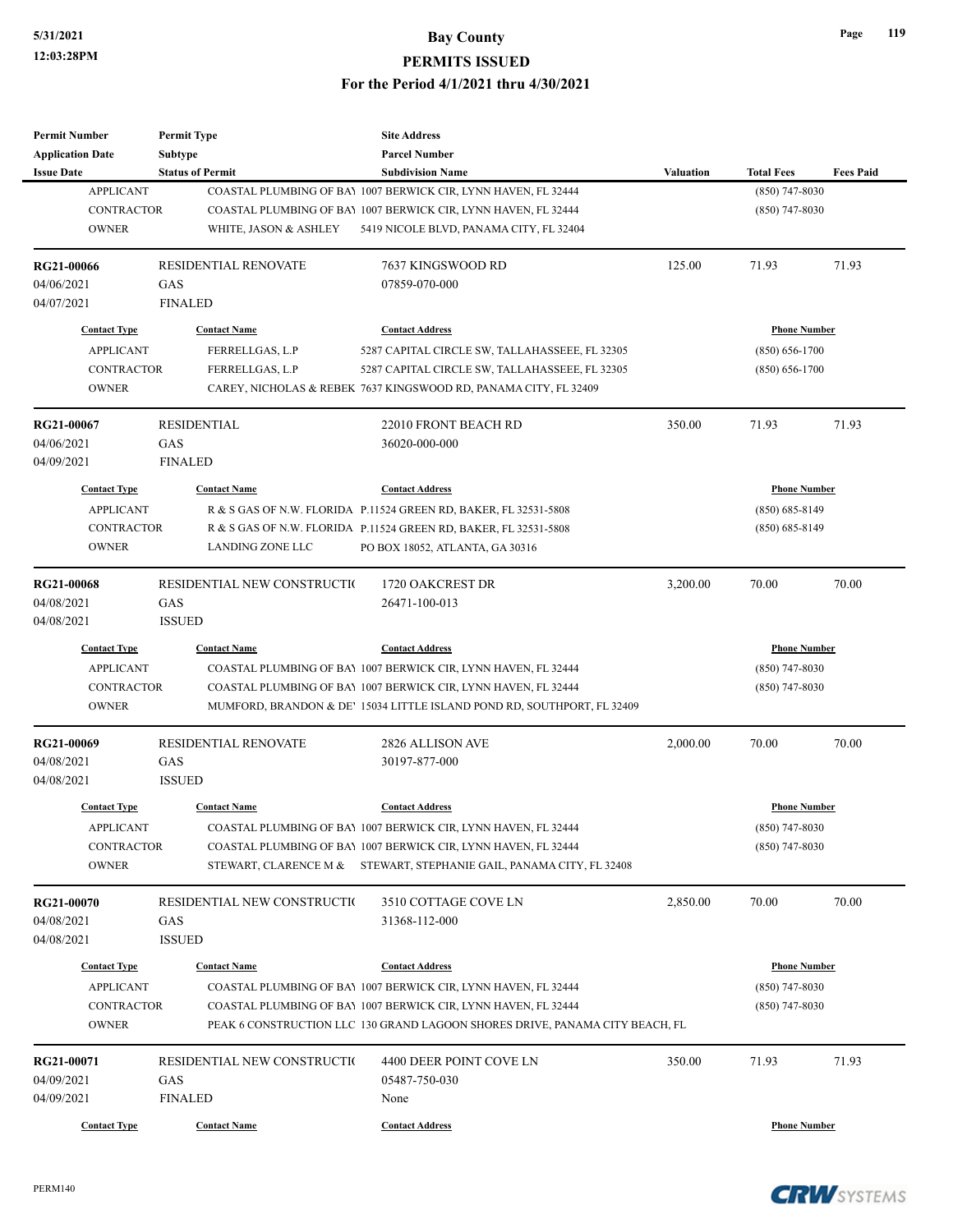| <b>Permit Number</b>                    | <b>Permit Type</b>                     | <b>Site Address</b>                                                   |                  |                     |                  |
|-----------------------------------------|----------------------------------------|-----------------------------------------------------------------------|------------------|---------------------|------------------|
| <b>Application Date</b>                 | <b>Subtype</b>                         | <b>Parcel Number</b>                                                  |                  |                     |                  |
| <b>Issue Date</b>                       | <b>Status of Permit</b>                | <b>Subdivision Name</b>                                               | <b>Valuation</b> | <b>Total Fees</b>   | <b>Fees Paid</b> |
| <b>APPLICANT</b>                        | FERRELLGAS, L.P                        | 5287 CAPITAL CIRCLE SW, TALLAHASSEEE, FL 32305                        |                  | $(850) 656 - 1700$  |                  |
| CONTRACTOR                              | FERRELLGAS, L.P                        | 5287 CAPITAL CIRCLE SW, TALLAHASSEEE, FL 32305                        |                  | $(850) 656 - 1700$  |                  |
| <b>OWNER</b>                            |                                        | BARROS, TALITHA & ROGER 7461 BLACKMON RD APT 4509, COLUMBUS, GA 31909 |                  |                     |                  |
| RG21-00072                              | RESIDENTIAL NEW CONSTRUCTIO            | 3523 SANCTUARY DR                                                     | 2,000.00         | 71.93               | 71.93            |
| 04/09/2021                              | GAS                                    | 31368-136-000                                                         |                  |                     |                  |
| 04/16/2021                              | <b>ISSUED</b>                          |                                                                       |                  |                     |                  |
| <b>Contact Type</b>                     | <b>Contact Name</b>                    | <b>Contact Address</b>                                                |                  | <b>Phone Number</b> |                  |
| <b>APPLICANT</b>                        | JOHN 850-596-0532                      | 600 SABAL PALM WAY, PANAMA CITY BEACH, FL 32408                       |                  | (334) 726-1654      |                  |
| <b>CONTRACTOR</b>                       |                                        | APPLIANCE DOCTOR OF N W 3432 E. BUS. HWY 98, PANAMA CITY, FL 32401    |                  | $(850)$ 769-8021    |                  |
| <b>OWNER</b>                            | MITCHELL, BARBARA                      | 1404 EGRET CT, PANAMA CITY BEACH, FL 32413                            |                  |                     |                  |
| RG21-00073                              | RESIDENTIAL NEW CONSTRUCTIO            | 201 DUNES DR                                                          | 1,000.00         | 71.93               | 71.93            |
| 04/10/2021                              | GAS                                    | 04102-300-170                                                         |                  |                     |                  |
| 04/16/2021                              | <b>ISSUED</b>                          |                                                                       |                  |                     |                  |
| <b>Contact Type</b>                     | <b>Contact Name</b>                    | <b>Contact Address</b>                                                |                  | <b>Phone Number</b> |                  |
| <b>APPLICANT</b>                        |                                        | ST. JOE NATURAL GAS COMF 301 LONG AVENUE, PORT ST JOE, FL 32456       |                  | $(850)$ 229-8216    |                  |
| <b>CONTRACTOR</b>                       |                                        | ST. JOE NATURAL GAS COMF 301 LONG AVENUE, PORT ST JOE, FL 32456       |                  | $(850)$ 229-8216    |                  |
| <b>OWNER</b>                            | MTM INVESTMENTS LLC                    | 600 GRAY FOX LN, MONROE, GA 30656                                     |                  |                     |                  |
|                                         |                                        |                                                                       |                  |                     |                  |
| RG21-00074                              | RESIDENTIAL NEW CONSTRUCTIO            | <b>446 LOCKSLEY DR</b>                                                | 500.00           | 71.93               | 71.93            |
| 04/10/2021                              | GAS                                    | 34030-325-140                                                         |                  |                     |                  |
| 04/12/2021                              | <b>ISSUED</b>                          |                                                                       |                  |                     |                  |
| <b>Contact Type</b>                     | <b>Contact Name</b>                    | <b>Contact Address</b>                                                |                  | <b>Phone Number</b> |                  |
| <b>APPLICANT</b>                        | RAVALLE SERVICES, INC                  | 317 W 17TH ST, LYNN HAVEN, FL 32444                                   |                  | $(850)$ 338-6300    |                  |
| <b>CONTRACTOR</b>                       | RAVALLE SERVICES, INC                  | 317 W 17TH ST, LYNN HAVEN, FL 32444                                   |                  | $(850)$ 338-6300    |                  |
| <b>OWNER</b>                            |                                        | NWFL LAND HOLDINGS LLC 400 S ARNOLD RD, PANAMA CITY BEACH, FL 32413   |                  |                     |                  |
| RG21-00075                              | RESIDENTIAL NEW CONSTRUCTIO            | 439 LOCKSLEY DR                                                       | 500.00           | 71.93               | 71.93            |
| 04/10/2021                              | GAS                                    | 34030-325-100                                                         |                  |                     |                  |
| 04/12/2021                              | <b>ISSUED</b>                          |                                                                       |                  |                     |                  |
| <b>Contact Type</b>                     | <b>Contact Name</b>                    | <b>Contact Address</b>                                                |                  | <b>Phone Number</b> |                  |
| <b>APPLICANT</b>                        | RAVALLE SERVICES, INC                  | 317 W 17TH ST, LYNN HAVEN, FL 32444                                   |                  | $(850)$ 338-6300    |                  |
| CONTRACTOR                              | RAVALLE SERVICES, INC                  | 317 W 17TH ST, LYNN HAVEN, FL 32444                                   |                  | $(850)$ 338-6300    |                  |
| <b>OWNER</b>                            |                                        | NWFL LAND HOLDINGS LLC 400 S ARNOLD RD, PANAMA CITY BEACH, FL 32413   |                  |                     |                  |
| RG21-00076                              | RESIDENTIAL NEW CONSTRUCTIO            | 2202 WASHINGTON ST                                                    | 0.00             | 71.93               | 71.93            |
| 04/13/2021                              | GAS                                    | 08744-012-000                                                         |                  |                     |                  |
| 04/13/2021                              | <b>ISSUED</b>                          | None                                                                  |                  |                     |                  |
|                                         |                                        |                                                                       |                  |                     |                  |
| <b>Contact Type</b><br><b>APPLICANT</b> | <b>Contact Name</b><br>JOHNNY 258-1065 | <b>Contact Address</b>                                                |                  | <b>Phone Number</b> |                  |
| <b>CONTRACTOR</b>                       | <b>BENEFIELD PLUMBING</b>              | 2622 HIGHWAY 2321, SOUTHPORT, FL 32409                                |                  | $(850)$ 271-3887    |                  |
| <b>OWNER</b>                            |                                        | SUMMER, STEVE SUMNER & 2202 WASHINGTON STREET, LYNN HAVEN, FL 32444   |                  |                     |                  |
|                                         |                                        |                                                                       |                  |                     |                  |
| RG21-00077                              | RESIDENTIAL NEW CONSTRUCTIO            | 447 LOCKSLEY DR                                                       | 500.00           | 71.93               | 71.93            |
| 04/13/2021                              | GAS                                    | 34030-325-120                                                         |                  |                     |                  |
| 04/13/2021                              | <b>ISSUED</b>                          |                                                                       |                  |                     |                  |
| <b>Contact Type</b>                     | <b>Contact Name</b>                    | <b>Contact Address</b>                                                |                  | <b>Phone Number</b> |                  |

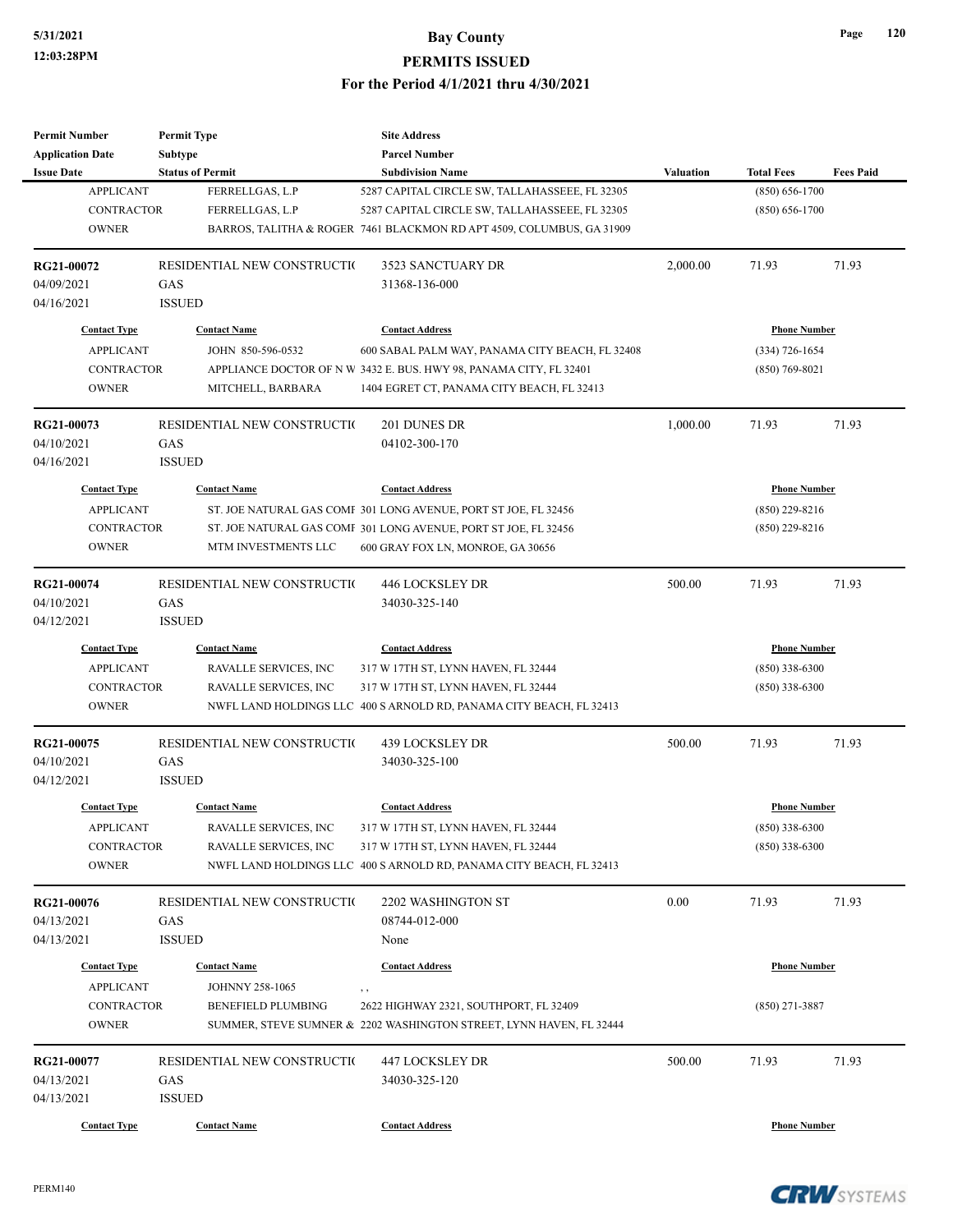| <b>Permit Number</b>    | <b>Permit Type</b>          | <b>Site Address</b>                                                           |                  |                     |                  |
|-------------------------|-----------------------------|-------------------------------------------------------------------------------|------------------|---------------------|------------------|
| <b>Application Date</b> | Subtype                     | <b>Parcel Number</b>                                                          |                  |                     |                  |
| <b>Issue Date</b>       | <b>Status of Permit</b>     | <b>Subdivision Name</b>                                                       | <b>Valuation</b> | <b>Total Fees</b>   | <b>Fees Paid</b> |
| <b>APPLICANT</b>        | GARY 338-6338               | , ,                                                                           |                  |                     |                  |
| <b>CONTRACTOR</b>       | RAVALLE SERVICES, INC       | 317 W 17TH ST, LYNN HAVEN, FL 32444                                           |                  | $(850)$ 338-6300    |                  |
| <b>OWNER</b>            |                             | NWFL LAND HOLDINGS LLC 400 S ARNOLD RD, PANAMA CITY BEACH, FL 32413           |                  |                     |                  |
|                         |                             |                                                                               |                  |                     |                  |
| RG21-00078              | RESIDENTIAL NEW CONSTRUCTIO | <b>402 LOCKSLEY DR</b>                                                        | 500.00           | 71.93               | 71.93            |
| 04/13/2021              | GAS                         | 34030-325-250                                                                 |                  |                     |                  |
| 04/13/2021              | <b>ISSUED</b>               |                                                                               |                  |                     |                  |
|                         |                             |                                                                               |                  |                     |                  |
| <b>Contact Type</b>     | <b>Contact Name</b>         | <b>Contact Address</b>                                                        |                  | <b>Phone Number</b> |                  |
| <b>APPLICANT</b>        | GARY 338-6300               | $, \, , \,$                                                                   |                  |                     |                  |
| <b>CONTRACTOR</b>       | RAVALLE SERVICES, INC       | 317 W 17TH ST, LYNN HAVEN, FL 32444                                           |                  | $(850)$ 338-6300    |                  |
| <b>OWNER</b>            |                             | NWFL LAND HOLDINGS LLC 400 S ARNOLD RD, PANAMA CITY BEACH, FL 32413           |                  |                     |                  |
|                         |                             |                                                                               |                  |                     |                  |
| RG21-00079              | RESIDENTIAL NEW CONSTRUCTIO | 406 LOCKSLEY DR                                                               | 500.00           | 71.93               | 71.93            |
| 04/13/2021              | GAS                         | 34030-325-240                                                                 |                  |                     |                  |
| 04/13/2021              | <b>ISSUED</b>               |                                                                               |                  |                     |                  |
|                         |                             |                                                                               |                  |                     |                  |
| <b>Contact Type</b>     | <b>Contact Name</b>         | <b>Contact Address</b>                                                        |                  | <b>Phone Number</b> |                  |
| <b>APPLICANT</b>        | GARY 338-6300               |                                                                               |                  |                     |                  |
| CONTRACTOR              | RAVALLE SERVICES, INC       | 317 W 17TH ST, LYNN HAVEN, FL 32444                                           |                  | $(850)$ 338-6300    |                  |
| <b>OWNER</b>            |                             | NWFL LAND HOLDINGS LLC 400 S ARNOLD RD, PANAMA CITY BEACH, FL 32413           |                  |                     |                  |
|                         |                             |                                                                               |                  |                     |                  |
| <b>RG21-00080</b>       | RESIDENTIAL NEW CONSTRUCTIO | 4123 CEDAR CREEK DR                                                           | 0.00             | 70.00               | 70.00            |
| 04/16/2021              | GAS                         | 07611-200-023                                                                 |                  |                     |                  |
| 04/16/2021              | <b>ISSUED</b>               |                                                                               |                  |                     |                  |
| <b>Contact Type</b>     | <b>Contact Name</b>         | <b>Contact Address</b>                                                        |                  | <b>Phone Number</b> |                  |
|                         |                             |                                                                               |                  |                     |                  |
| <b>APPLICANT</b>        | Gulf Coast Plumbing, Inc    | 2232 E 26TH STREET, PANAMA CITY, FL 32405                                     |                  | $(850)$ 481-8545    |                  |
| <b>CONTRACTOR</b>       | Gulf Coast Plumbing, Inc    | 2232 E 26TH STREET, PANAMA CITY, FL 32405                                     |                  | $(850)$ 481-8545    |                  |
| <b>OWNER</b>            | RYAN CONSTRUCTION LLC       | PO BOX 1904, LYNN HAVEN, FL 32444                                             |                  |                     |                  |
|                         | <b>RESIDENTIAL RENOVATE</b> | 3200 BOB JONES DR                                                             | 0.00             | 70.00               | 70.00            |
| RG21-00081              |                             |                                                                               |                  |                     |                  |
| 04/19/2021              | GAS                         | 11342-270-000                                                                 |                  |                     |                  |
| 04/19/2021              | <b>ISSUED</b>               |                                                                               |                  |                     |                  |
| <b>Contact Type</b>     | <b>Contact Name</b>         | <b>Contact Address</b>                                                        |                  | <b>Phone Number</b> |                  |
| <b>APPLICANT</b>        | Gulf Coast Plumbing, Inc    | 2232 E 26TH STREET, PANAMA CITY, FL 32405                                     |                  | $(850)$ 481-8545    |                  |
| CONTRACTOR              | Gulf Coast Plumbing, Inc    | 2232 E 26TH STREET, PANAMA CITY, FL 32405                                     |                  | $(850)$ 481-8545    |                  |
|                         |                             | 3200 BOB JONES DR, LYNN HAVEN, FL 32444                                       |                  |                     |                  |
| <b>OWNER</b>            | WORDEN, LESLIE C            |                                                                               |                  |                     |                  |
| RG21-00082              | RESIDENTIAL                 | 3305 TERRA COTTA DR                                                           | 1,280.00         | 71.93               | 71.93            |
|                         |                             |                                                                               |                  |                     |                  |
| 04/19/2021              | GAS                         | 31424-562-000                                                                 |                  |                     |                  |
| 04/19/2021              | <b>FINALED</b>              |                                                                               |                  |                     |                  |
| <b>Contact Type</b>     | <b>Contact Name</b>         | <b>Contact Address</b>                                                        |                  | <b>Phone Number</b> |                  |
| <b>APPLICANT</b>        | JOHN 596-0532               | $, \, ,$                                                                      |                  |                     |                  |
| CONTRACTOR              |                             | APPLIANCE DOCTOR OF N W 3432 E. BUS. HWY 98, PANAMA CITY, FL 32401            |                  | $(850)$ 769-8021    |                  |
| <b>OWNER</b>            |                             | TROSCLAIR, DORIS D & STEI 3305 TERRA COTTA DRIVE, PANAMA CITY BEACH, FL 32408 |                  |                     |                  |
|                         |                             |                                                                               |                  |                     |                  |
| RG21-00083              | RESIDENTIAL NEW CONSTRUCTIO | 22300 ARROWHEAD TER                                                           | 3,000.00         | 71.93               | 71.93            |
| 04/19/2021              | GAS                         | 35271-130-000                                                                 |                  |                     |                  |
| 04/19/2021              | <b>ISSUED</b>               |                                                                               |                  |                     |                  |
|                         |                             |                                                                               |                  |                     |                  |
| <b>Contact Type</b>     | <b>Contact Name</b>         | <b>Contact Address</b>                                                        |                  | <b>Phone Number</b> |                  |

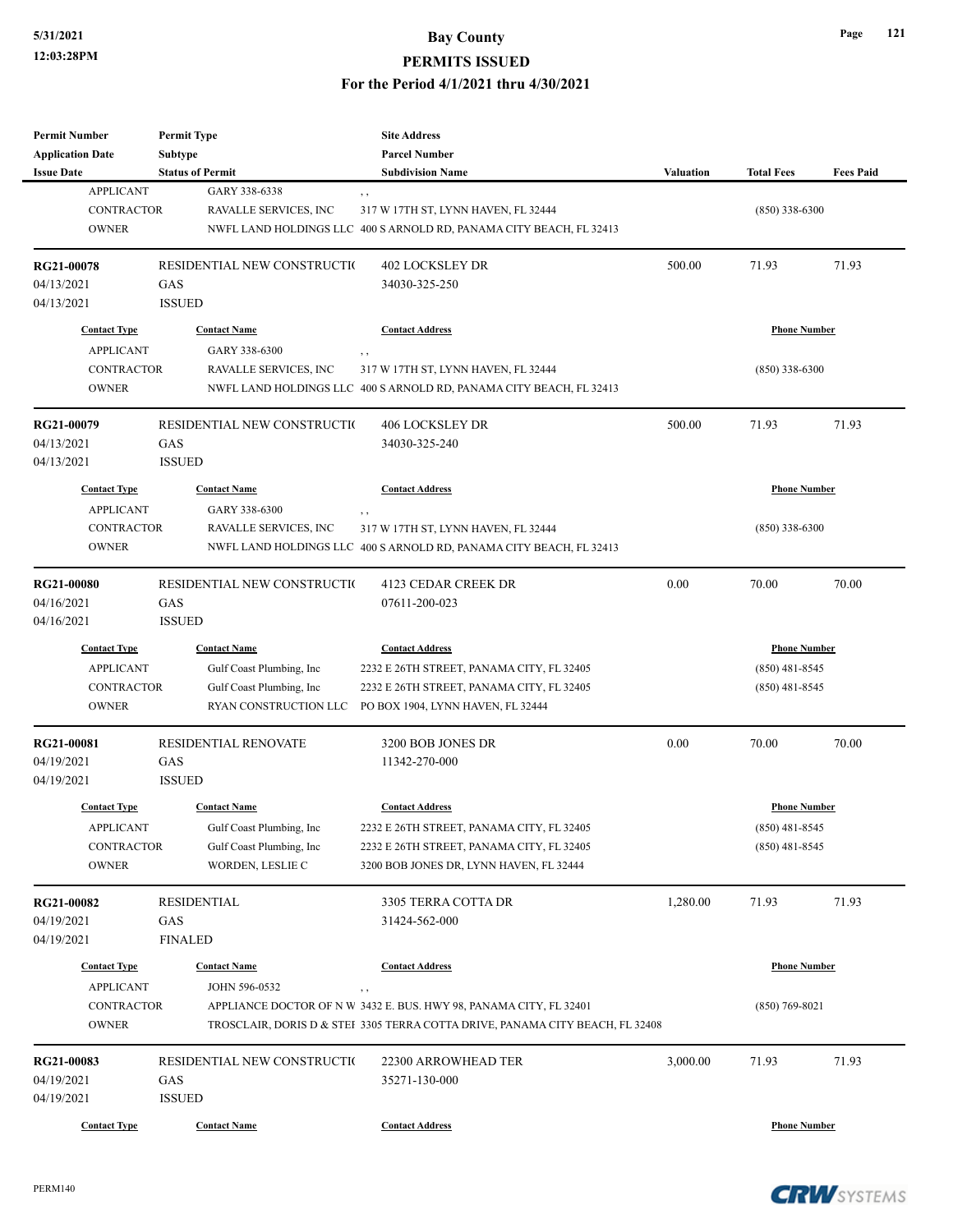| <b>Permit Number</b>    | <b>Permit Type</b>                | <b>Site Address</b>                                                             |                  |                     |                  |
|-------------------------|-----------------------------------|---------------------------------------------------------------------------------|------------------|---------------------|------------------|
| <b>Application Date</b> | <b>Subtype</b>                    | <b>Parcel Number</b>                                                            |                  |                     |                  |
| <b>Issue Date</b>       | <b>Status of Permit</b>           | <b>Subdivision Name</b>                                                         | <b>Valuation</b> | <b>Total Fees</b>   | <b>Fees Paid</b> |
| <b>APPLICANT</b>        | JOHN 596-0532                     | , ,                                                                             |                  |                     |                  |
| <b>CONTRACTOR</b>       |                                   | APPLIANCE DOCTOR OF N W 3432 E. BUS. HWY 98, PANAMA CITY, FL 32401              |                  | $(850)$ 769-8021    |                  |
| <b>OWNER</b>            |                                   | BRICKEN, REESE H JR & SAN 1501 TIN CUP CT UNIT 101, PANAMA CITY BEACH, FL 32413 |                  |                     |                  |
| <b>RG21-00084</b>       | RESIDENTIAL NEW CONSTRUCTIO       | 22811 PANAMA CITY BEACH PKWY 33                                                 | 5,000.00         | 71.93               | 71.93            |
| 04/21/2021              | GAS                               | 36081-636-000                                                                   |                  |                     |                  |
| 04/22/2021              | <b>ISSUED</b>                     |                                                                                 |                  |                     |                  |
| <b>Contact Type</b>     | <b>Contact Name</b>               | <b>Contact Address</b>                                                          |                  | <b>Phone Number</b> |                  |
| <b>APPLICANT</b>        | JEFF 850-571-2018                 | $, \, ,$                                                                        |                  |                     |                  |
| <b>CONTRACTOR</b>       |                                   | FLORIDA GAS AND FIREPLAC 605 E 5TH ST, LYNN HAVEN, FL 32444                     |                  | $(850) 571 - 2018$  |                  |
| <b>OWNER</b>            | PIZZA JOINT V LLC                 | 51 LEE PLACE, SANTA ROSA BEACH, FL 32459                                        |                  |                     |                  |
| RG21-00085              | <b>RESIDENTIAL</b>                | 118 GROVE ISLE BLVD                                                             | 500.00           | 71.93               | 71.93            |
| 04/27/2021              | GAS                               | 30188-995-592                                                                   |                  |                     |                  |
| 04/27/2021              | <b>ISSUED</b>                     |                                                                                 |                  |                     |                  |
| <b>Contact Type</b>     | <b>Contact Name</b>               | <b>Contact Address</b>                                                          |                  | <b>Phone Number</b> |                  |
| <b>APPLICANT</b>        | <b>RAYMOND A PATE INC</b>         | 110 Wise Ave. Suite 9, NICEVILLE, FL 32578                                      |                  | $(850)$ 729-2512    |                  |
| <b>CONTRACTOR</b>       | <b>RAYMOND A PATE INC</b>         | 110 Wise Ave. Suite 9, NICEVILLE, FL 32578                                      |                  | $(850)$ 729-2512    |                  |
| <b>OWNER</b>            |                                   | LINGO, DAVID C & CYNTHIA 118 GROVE ISLE BLV, PANAMA CITY BEACH, FL 32408        |                  |                     |                  |
| RG21-00086              | <b>RESIDENTIAL</b>                | 3640 PRESERVE BLVD                                                              | 500.00           | 71.93               | 71.93            |
| 04/27/2021              | GAS                               | 31365-735-000                                                                   |                  |                     |                  |
| 04/27/2021              | <b>ISSUED</b>                     |                                                                                 |                  |                     |                  |
|                         |                                   | <b>Contact Address</b>                                                          |                  |                     |                  |
| <b>Contact Type</b>     | <b>Contact Name</b>               |                                                                                 |                  | <b>Phone Number</b> |                  |
| <b>APPLICANT</b>        | <b>RAYMOND A PATE INC</b>         | 110 Wise Ave. Suite 9, NICEVILLE, FL 32578                                      |                  | $(850)$ 729-2512    |                  |
| <b>CONTRACTOR</b>       | <b>RAYMOND A PATE INC</b>         | 110 Wise Ave. Suite 9, NICEVILLE, FL 32578                                      |                  | $(850)$ 729-2512    |                  |
| <b>OWNER</b>            | <b>SEARS, KEVIN &amp; KIRSTEN</b> | 3640 PRESERVE BLVD, PANAMA CITY, FL 32408                                       |                  |                     |                  |
| RG21-00087              | <b>RESIDENTIAL</b>                | 3202 MAGNOLIA ISLAND BLVD                                                       | 500.00           | 71.93               | 71.93            |
| 04/27/2021              | GAS                               | 31365-792-000                                                                   |                  |                     |                  |
| 04/27/2021              | <b>ISSUED</b>                     |                                                                                 |                  |                     |                  |
| <b>Contact Type</b>     | <b>Contact Name</b>               | <b>Contact Address</b>                                                          |                  | <b>Phone Number</b> |                  |
| <b>APPLICANT</b>        | RAYMOND A PATE INC                | 110 Wise Ave. Suite 9, NICEVILLE, FL 32578                                      |                  | (850) 729-2512      |                  |
| CONTRACTOR              | RAYMOND A PATE INC                | 110 Wise Ave. Suite 9, NICEVILLE, FL 32578                                      |                  | $(850)$ 729-2512    |                  |
| <b>OWNER</b>            |                                   | MUSORRAFITI, ANTOINETTE 3202 MAGNOLIA ISLANDS BLVD, PANAMA CITY BEACH, FL 3240  |                  |                     |                  |
| <b>RG21-00088</b>       | <b>RESIDENTIAL</b>                | 811 DOLPHIN DR                                                                  | 1,200.00         | 71.93               | 71.93            |
| 04/27/2021              | GAS                               | 30933-141-000                                                                   |                  |                     |                  |
| 04/27/2021              | <b>ISSUED</b>                     |                                                                                 |                  |                     |                  |
| <b>Contact Type</b>     | <b>Contact Name</b>               | <b>Contact Address</b>                                                          |                  | <b>Phone Number</b> |                  |
| <b>APPLICANT</b>        | RAYMOND A PATE INC                | 110 Wise Ave. Suite 9, NICEVILLE, FL 32578                                      |                  | $(850)$ 729-2512    |                  |
| CONTRACTOR              | RAYMOND A PATE INC                | 110 Wise Ave. Suite 9, NICEVILLE, FL 32578                                      |                  | $(850)$ 729-2512    |                  |
| <b>OWNER</b>            | CROW, JON BRYAN                   | PO BOX 27494, PANAMA CITY, FL 32411                                             |                  |                     |                  |
| RG21-00089              | <b>RESIDENTIAL</b>                | 534 PLANTATION DR                                                               | 500.00           | 71.93               | 71.93            |
| 04/27/2021              | GAS                               | 06712-037-000                                                                   |                  |                     |                  |
| 04/27/2021              | <b>FINALED</b>                    |                                                                                 |                  |                     |                  |
| <b>Contact Type</b>     | <b>Contact Name</b>               | <b>Contact Address</b>                                                          |                  | <b>Phone Number</b> |                  |
|                         |                                   |                                                                                 |                  |                     |                  |

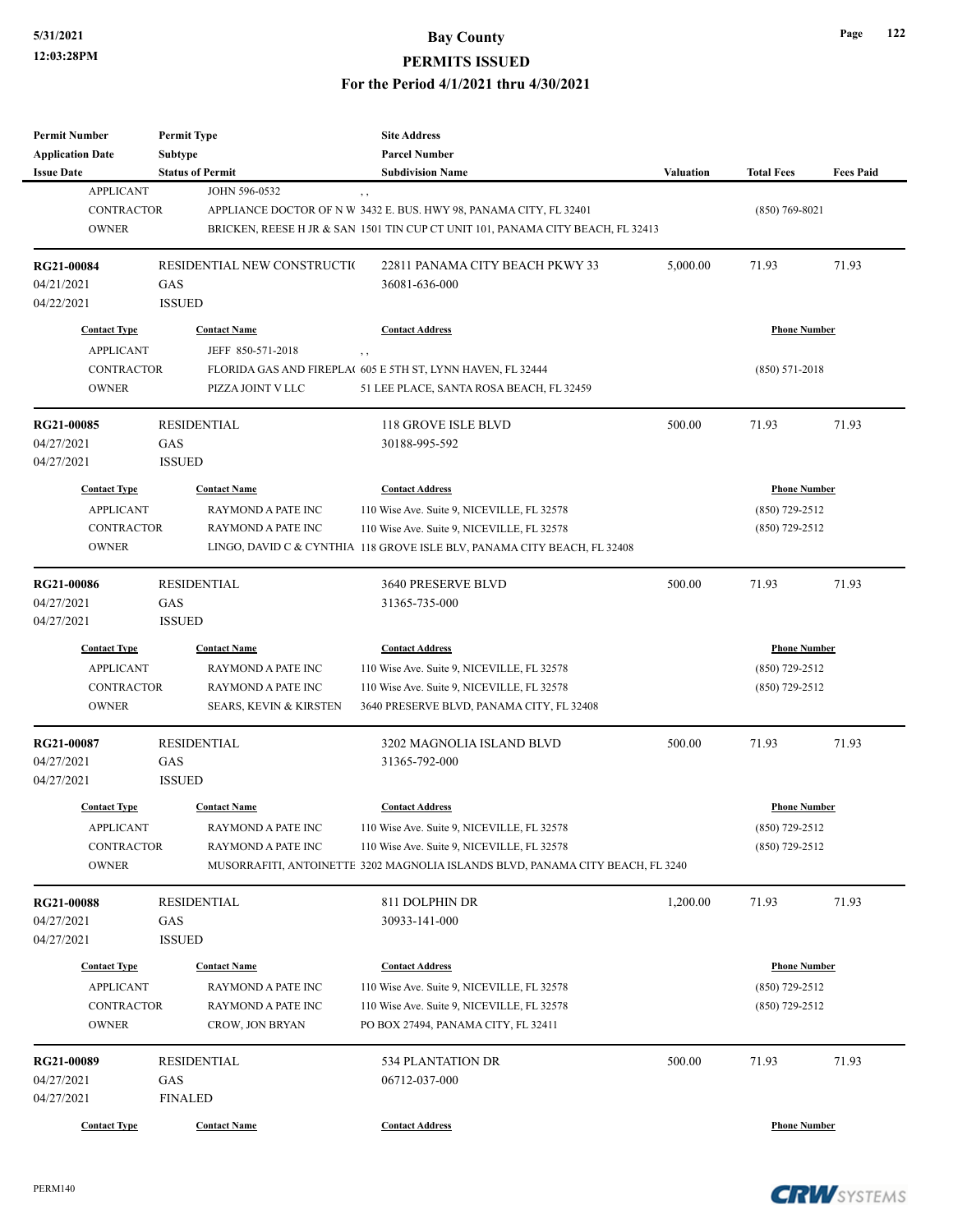| <b>Permit Number</b>    | <b>Permit Type</b>          | <b>Site Address</b>                                                  |                  |                     |                  |
|-------------------------|-----------------------------|----------------------------------------------------------------------|------------------|---------------------|------------------|
| <b>Application Date</b> | Subtype                     | <b>Parcel Number</b>                                                 |                  |                     |                  |
| <b>Issue Date</b>       | <b>Status of Permit</b>     | <b>Subdivision Name</b>                                              | <b>Valuation</b> | <b>Total Fees</b>   | <b>Fees Paid</b> |
| <b>APPLICANT</b>        | RAYMOND A PATE INC          | 110 Wise Ave. Suite 9, NICEVILLE, FL 32578                           |                  | $(850)$ 729-2512    |                  |
| <b>CONTRACTOR</b>       | <b>RAYMOND A PATE INC</b>   | 110 Wise Ave. Suite 9, NICEVILLE, FL 32578                           |                  | $(850)$ 729-2512    |                  |
| <b>OWNER</b>            |                             | EGGERS, JACK ROGER & SON 534 PLANTATION DR, PANAMA CITY, FL 32404    |                  |                     |                  |
| RM21-00277              | <b>RESIDENTIAL ADDITION</b> | 439 MARLIN DR S                                                      | 1,977.00         | 70.00               | 70.00            |
| 02/25/2021              | <b>MECHANICAL</b>           | 31439-040-000                                                        |                  |                     |                  |
| 04/05/2021              | <b>ISSUED</b>               |                                                                      |                  |                     |                  |
| <b>Contact Type</b>     | <b>Contact Name</b>         | <b>Contact Address</b>                                               |                  | <b>Phone Number</b> |                  |
| <b>APPLICANT</b>        | DONALD 404-934-6127         | , ,                                                                  |                  |                     |                  |
| <b>CONTRACTOR</b>       | <b>OWNER/BUILDER</b>        | , ,                                                                  |                  |                     |                  |
| <b>OWNER</b>            | EDDLEMAN, DONALD            | 105 W LAKESHORE DR, CARROLLTON, GA 30117                             |                  |                     |                  |
| RM21-00429              | <b>RESIDENTIAL</b>          | 4400 KINGFISH LN                                                     | 6,999.00         | 71.93               | 71.93            |
| 04/01/2021              | MECHANICAL                  | 31423-050-000                                                        |                  |                     |                  |
| 04/01/2021              | <b>ISSUED</b>               |                                                                      |                  |                     |                  |
| <b>Contact Type</b>     | <b>Contact Name</b>         | <b>Contact Address</b>                                               |                  | <b>Phone Number</b> |                  |
| <b>APPLICANT</b>        |                             | QUINCY'S HEATING & A/C IN 128 N. HWY 79, PANAMA CITY BEACH, FL 32413 |                  | $(850)$ 235-8834    |                  |
| <b>CONTRACTOR</b>       |                             | QUINCY'S HEATING & A/C IN 128 N. HWY 79, PANAMA CITY BEACH, FL 32413 |                  | $(850)$ 235-8834    |                  |
| <b>OWNER</b>            |                             | CLARK, MARK M & JULIE M 6878 US HWY 280 W, OPELIKA, AL 36801         |                  |                     |                  |
|                         |                             |                                                                      |                  | 70.00               |                  |
| RM21-00430              | <b>RESIDENTIAL</b>          | 2603 PRICE LN                                                        | 3,300.00         |                     | 70.00            |
| 04/01/2021              | <b>MECHANICAL</b>           | 08583-360-000                                                        |                  |                     |                  |
| 04/01/2021              | <b>FINALED</b>              |                                                                      |                  |                     |                  |
| <b>Contact Type</b>     | <b>Contact Name</b>         | <b>Contact Address</b>                                               |                  | <b>Phone Number</b> |                  |
| <b>APPLICANT</b>        | STYLE CREST, INC.           | 2901 E 15TH ST, PANAMA CITY, FL 32405                                |                  | $(850)$ 769-1453    |                  |
| <b>CONTRACTOR</b>       | STYLE CREST, INC.           | 2901 E 15TH ST, PANAMA CITY, FL 32405                                |                  | $(850)$ 769-1453    |                  |
| <b>OWNER</b>            | TAYLOR, JOSIE R.            | 2603 PRICE LN, SOUTHPORT, FL 32409                                   |                  |                     |                  |
| RM21-00431              | RESIDENTIAL NEW CONSTRUCTIO | 1527 SANTA ANITA DR                                                  | 0.00             | 71.93               | 71.93            |
| 04/01/2021              | <b>MECHANICAL</b>           | 11300-653-000                                                        |                  |                     |                  |
| 04/01/2021              | <b>ISSUED</b>               |                                                                      |                  |                     |                  |
| <b>Contact Type</b>     | <b>Contact Name</b>         | <b>Contact Address</b>                                               |                  | <b>Phone Number</b> |                  |
| <b>APPLICANT</b>        |                             | GULF COAST AIR CONDITION 222 W 33RD PL, Panama City, FL 32405        |                  | $(850) 527 - 4215$  |                  |
| CONTRACTOR              |                             | GULF COAST AIR CONDITION 222 W 33RD PL, Panama City, FL 32405        |                  | $(850)$ 527-4215    |                  |
| <b>OWNER</b>            |                             | EVERHART, TODD & ALEXAl 1527 SANTA ANITA DRIVE, LYNN HAVEN, FL 32444 |                  |                     |                  |
| RM21-00432              | RESIDENTIAL NEW CONSTRUCTIO | 22115 LAKEVIEW DR                                                    | 9,000.00         | 71.93               | 71.93            |
| 04/01/2021              | MECHANICAL                  | 35357-095-000                                                        |                  |                     |                  |
| 04/01/2021              | <b>ISSUED</b>               |                                                                      |                  |                     |                  |
|                         |                             |                                                                      |                  |                     |                  |
| <b>Contact Type</b>     | <b>Contact Name</b>         | <b>Contact Address</b>                                               |                  | <b>Phone Number</b> |                  |
| <b>APPLICANT</b>        | Colen 814-0135              | $\,$ ,                                                               |                  |                     |                  |
| CONTRACTOR              | OWNER/BUILDER               | , ,                                                                  |                  |                     |                  |
| <b>OWNER</b>            |                             | HAMILTON, COLEN & SAVAN 134 MANISTEE DR, PANAMA CITY BEACH, FL 32413 |                  |                     |                  |
| RM21-00433              | RESIDENTIAL NEW CONSTRUCTIO | 4123 CEDAR CREEK DR                                                  | 3,500.00         | 71.93               | 71.93            |
| 04/01/2021              | MECHANICAL                  | 07611-200-023                                                        |                  |                     |                  |
| 04/01/2021              | <b>ISSUED</b>               |                                                                      |                  |                     |                  |
| <b>Contact Type</b>     | <b>Contact Name</b>         | <b>Contact Address</b>                                               |                  | <b>Phone Number</b> |                  |
|                         |                             |                                                                      |                  |                     |                  |

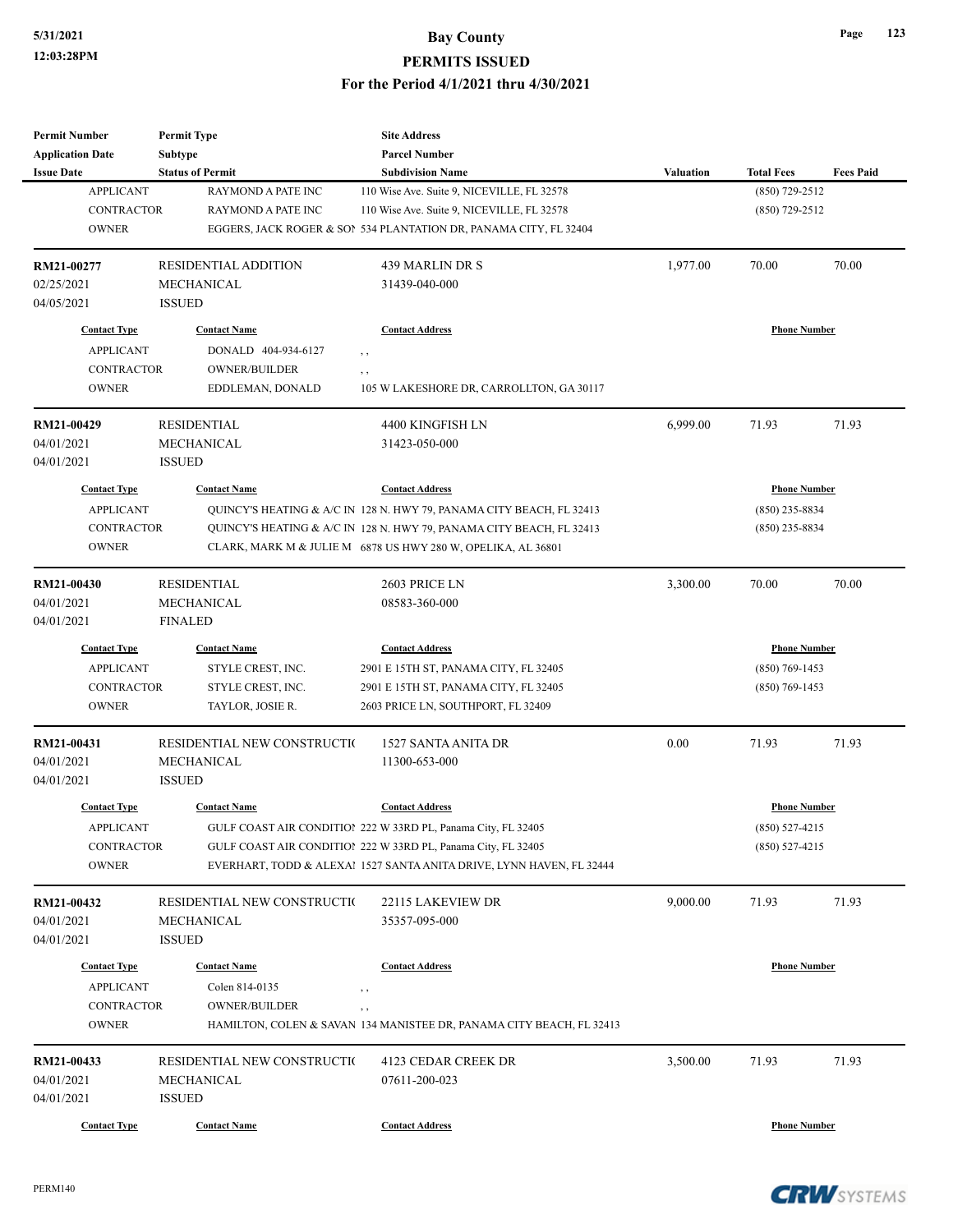| <b>Permit Number</b>                    | <b>Permit Type</b>           | <b>Site Address</b>                                                                             |                  |                                         |                  |
|-----------------------------------------|------------------------------|-------------------------------------------------------------------------------------------------|------------------|-----------------------------------------|------------------|
| <b>Application Date</b>                 | Subtype                      | <b>Parcel Number</b>                                                                            |                  |                                         |                  |
| <b>Issue Date</b>                       | <b>Status of Permit</b>      | <b>Subdivision Name</b>                                                                         | <b>Valuation</b> | <b>Total Fees</b>                       | <b>Fees Paid</b> |
| <b>APPLICANT</b>                        |                              | GULF COAST AIR CONDITION 222 W 33RD PL, Panama City, FL 32405                                   |                  | $(850) 527 - 4215$                      |                  |
| <b>CONTRACTOR</b>                       |                              | GULF COAST AIR CONDITION 222 W 33RD PL, Panama City, FL 32405                                   |                  | $(850) 527 - 4215$                      |                  |
| <b>OWNER</b>                            |                              | RYAN CONSTRUCTION LLC PO BOX 1904, LYNN HAVEN, FL 32444                                         |                  |                                         |                  |
| RM21-00434                              | <b>RESIDENTIAL</b>           | 202 GOLF CIR                                                                                    | 6,999.00         | 71.93                                   | 71.93            |
| 04/01/2021                              | MECHANICAL                   | 31402-202-000                                                                                   |                  |                                         |                  |
| 04/01/2021                              | <b>FINALED</b>               |                                                                                                 |                  |                                         |                  |
| <b>Contact Type</b>                     | <b>Contact Name</b>          | <b>Contact Address</b>                                                                          |                  | <b>Phone Number</b>                     |                  |
| <b>APPLICANT</b>                        |                              | QUINCY'S HEATING & A/C IN 128 N. HWY 79, PANAMA CITY BEACH, FL 32413                            |                  | $(850)$ 235-8834                        |                  |
| <b>CONTRACTOR</b>                       |                              | QUINCY'S HEATING & A/C IN 128 N. HWY 79, PANAMA CITY BEACH, FL 32413                            |                  | $(850)$ 235-8834                        |                  |
| <b>OWNER</b>                            |                              | MAC GREGOR, ERIC T & ANN 202 GOLF CIR, PANAMA CITY BEACH, FL 32407                              |                  |                                         |                  |
| RM21-00435                              | <b>RESIDENTIAL</b>           | 22313 FRONT BEACH RD                                                                            | 6,597.00         | 71.93                                   | 71.93            |
| 04/01/2021                              | <b>MECHANICAL</b>            | 36071-021-000                                                                                   |                  |                                         |                  |
| 04/01/2021                              | <b>ISSUED</b>                |                                                                                                 |                  |                                         |                  |
| <b>Contact Type</b>                     | <b>Contact Name</b>          | <b>Contact Address</b>                                                                          |                  | <b>Phone Number</b>                     |                  |
| <b>APPLICANT</b>                        |                              | QUINCY'S HEATING & A/C IN 128 N. HWY 79, PANAMA CITY BEACH, FL 32413                            |                  | $(850)$ 235-8834                        |                  |
| <b>CONTRACTOR</b>                       |                              | QUINCY'S HEATING & A/C IN 128 N. HWY 79, PANAMA CITY BEACH, FL 32413                            |                  | $(850)$ 235-8834                        |                  |
| <b>OWNER</b>                            |                              | CHERRY, SAMUEL A JR & SH. 313 SPRINGOAKS WAY, DOTHAN, AL 36305                                  |                  |                                         |                  |
|                                         |                              |                                                                                                 |                  |                                         |                  |
| RM21-00436                              | <b>RESIDENTIAL ADDITION</b>  | 2822 EDWARD AVE                                                                                 | 1,300.00         | 70.00                                   | 70.00            |
| 04/01/2021                              | MECHANICAL                   | 12170-000-000                                                                                   |                  |                                         |                  |
| 04/01/2021                              | <b>ISSUED</b>                |                                                                                                 |                  |                                         |                  |
| <b>Contact Type</b>                     | <b>Contact Name</b>          | <b>Contact Address</b>                                                                          |                  | <b>Phone Number</b>                     |                  |
| <b>APPLICANT</b>                        |                              | BAY HEATING AND COOLINC 2637 NORTH EAST AVENUE, PANAMA CITY, FL 32405                           |                  | $(000)$ 763-7702                        |                  |
| <b>CONTRACTOR</b>                       |                              | BAY HEATING AND COOLINC 2637 NORTH EAST AVENUE, PANAMA CITY, FL 32405                           |                  | $(000)$ 763-7702                        |                  |
| <b>OWNER</b>                            |                              | SCHWARTE, JENNIFER ETAL 2822 EDWARD AVE, PANAMA CITY, FL 32405                                  |                  |                                         |                  |
| RM21-00437                              | RESIDENTIAL NEW CONSTRUCTION | 319 OLEANDER DR                                                                                 | 6,500.00         | 70.00                                   | 70.00            |
| 04/01/2021                              | MECHANICAL                   | 36802-000-000                                                                                   |                  |                                         |                  |
| 04/01/2021                              | <b>ISSUED</b>                |                                                                                                 |                  |                                         |                  |
| <b>Contact Type</b>                     | <b>Contact Name</b>          | <b>Contact Address</b>                                                                          |                  | <b>Phone Number</b>                     |                  |
| <b>APPLICANT</b>                        |                              | BAY HEATING AND COOLINC 2637 NORTH EAST AVENUE, PANAMA CITY, FL 32405                           |                  | $(000) 763 - 7702$                      |                  |
| CONTRACTOR                              |                              | BAY HEATING AND COOLINC 2637 NORTH EAST AVENUE, PANAMA CITY, FL 32405                           |                  | $(000)$ 763-7702                        |                  |
| <b>OWNER</b>                            |                              | HOMES SWEET HOMES INC PO BOX 16445, PANAMA CITY, FL 32406                                       |                  | $(336)$ 238-1249                        |                  |
| RM21-00438                              | HURRICANE MICHAEL            | 731 NORTH BAY DR                                                                                | 12,000.00        | 70.00                                   | 70.00            |
| 04/01/2021                              | MECHANICAL                   | 08762-000-000                                                                                   |                  |                                         |                  |
| 04/01/2021                              | <b>ISSUED</b>                |                                                                                                 |                  |                                         |                  |
|                                         |                              |                                                                                                 |                  |                                         |                  |
| <b>Contact Type</b><br><b>APPLICANT</b> | <b>Contact Name</b>          | <b>Contact Address</b><br>BAY HEATING AND COOLINC 2637 NORTH EAST AVENUE, PANAMA CITY, FL 32405 |                  | <b>Phone Number</b><br>$(000)$ 763-7702 |                  |
| CONTRACTOR                              |                              | BAY HEATING AND COOLINC 2637 NORTH EAST AVENUE, PANAMA CITY, FL 32405                           |                  | $(000)$ 763-7702                        |                  |
| <b>OWNER</b>                            | FRIEND, RODNEY               | 731 N BAY DRIVE, LYNN HAVEN, FL 32444                                                           |                  |                                         |                  |
|                                         |                              |                                                                                                 |                  |                                         |                  |
| RM21-00439                              | <b>RESIDENTIAL</b>           | 1685 ACRE CIR                                                                                   | 3,300.00         | 70.00                                   | 70.00            |
| 04/01/2021                              | MECHANICAL                   | 27545-043-000                                                                                   |                  |                                         |                  |
| 04/01/2021                              | <b>FINALED</b>               |                                                                                                 |                  |                                         |                  |
| <b>Contact Type</b>                     | <b>Contact Name</b>          | <b>Contact Address</b>                                                                          |                  | <b>Phone Number</b>                     |                  |

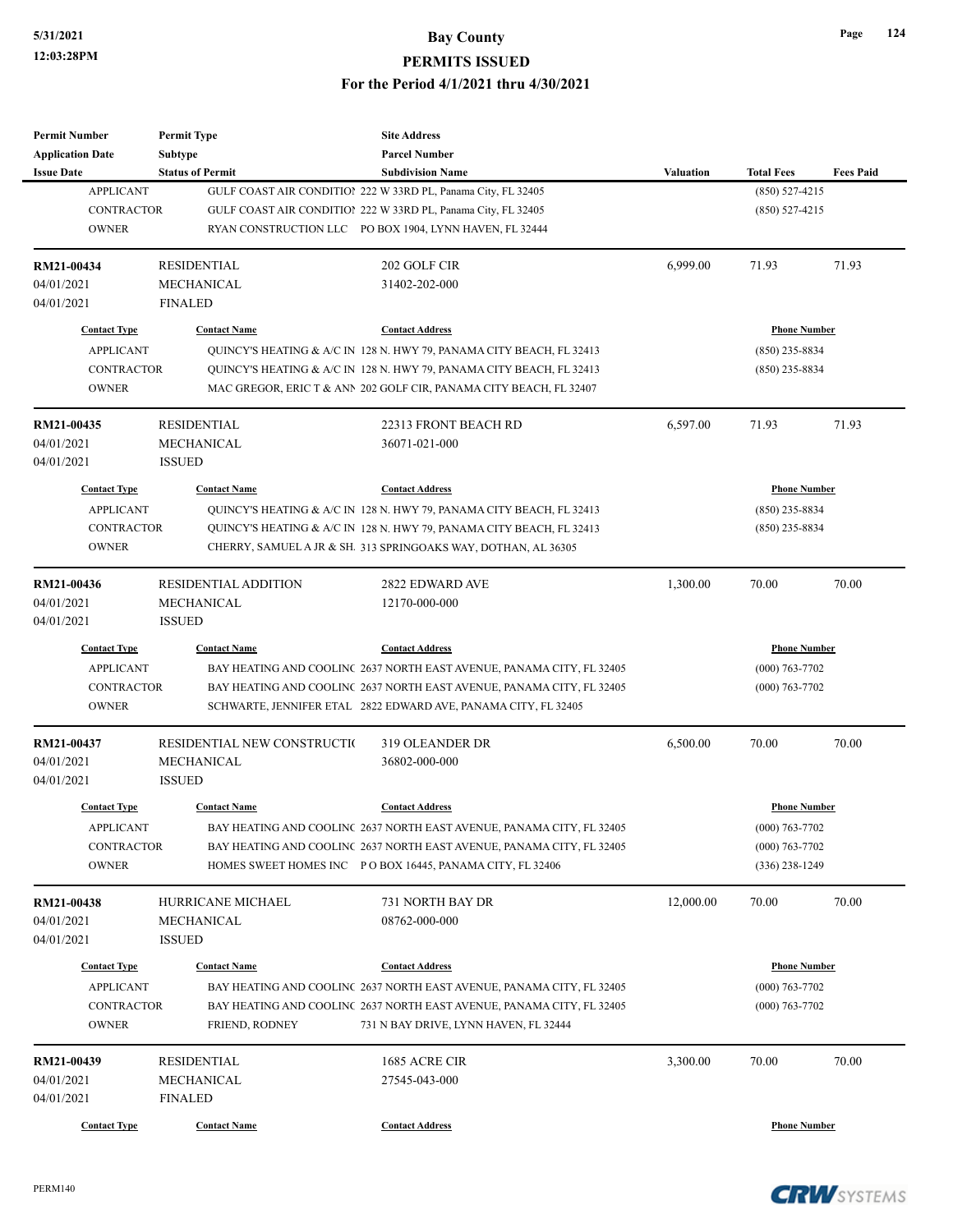## **5/31/2021 Bay County PERMITS ISSUED**

#### **For the Period 4/1/2021 thru 4/30/2021**

| <b>Permit Number</b>    | <b>Permit Type</b>          | <b>Site Address</b>                                                                                                                |           |                     |                  |
|-------------------------|-----------------------------|------------------------------------------------------------------------------------------------------------------------------------|-----------|---------------------|------------------|
| <b>Application Date</b> | Subtype                     | <b>Parcel Number</b>                                                                                                               |           |                     |                  |
| <b>Issue Date</b>       | <b>Status of Permit</b>     | <b>Subdivision Name</b>                                                                                                            | Valuation | <b>Total Fees</b>   | <b>Fees Paid</b> |
| <b>APPLICANT</b>        | STYLE CREST, INC.           | 2901 E 15TH ST, PANAMA CITY, FL 32405                                                                                              |           | $(850) 769 - 1453$  |                  |
| <b>CONTRACTOR</b>       | STYLE CREST, INC.           | 2901 E 15TH ST, PANAMA CITY, FL 32405                                                                                              |           | $(850)$ 769-1453    |                  |
| <b>OWNER</b>            | CLAY, RONALD C              | 1957 ALLISON AVE, PANAMA CITY BEACH, FL 32407                                                                                      |           |                     |                  |
| <b>RM21-00440</b>       | RESIDENTIAL NEW CONSTRUCTIO | 443 LOCKSLEY DR                                                                                                                    | 6,975.00  | 139.74              | 139.74           |
| 04/02/2021              | MECHANICAL                  | 34030-325-110                                                                                                                      |           |                     |                  |
| 04/02/2021              | <b>ISSUED</b>               |                                                                                                                                    |           |                     |                  |
| <b>Contact Type</b>     | <b>Contact Name</b>         | <b>Contact Address</b>                                                                                                             |           | <b>Phone Number</b> |                  |
| <b>APPLICANT</b>        |                             | MODERN AIR SOLUTIONS, L1 19407 PANAMA CITY BEACH PKWY, PANAMA CITY BEACH, FL 3                                                     |           | $(850)$ 249-2999    |                  |
| <b>CONTRACTOR</b>       |                             | MODERN AIR SOLUTIONS, L1 19407 PANAMA CITY BEACH PKWY, PANAMA CITY BEACH, FL 3                                                     |           | $(850)$ 249-2999    |                  |
| <b>OWNER</b>            | <b>BREAKFAST POINT LLC</b>  | C/O TAX DEPARTMENT, PANAMA CITY BEACH, FL 32407                                                                                    |           |                     |                  |
| RM21-00441              | <b>RESIDENTIAL RENOVATE</b> | 3121 13TH CT E                                                                                                                     | 3,477.60  | 71.93               | 71.93            |
| 04/02/2021              | MECHANICAL                  | 15196-013-000                                                                                                                      |           |                     |                  |
| 04/02/2021              | <b>ISSUED</b>               |                                                                                                                                    |           |                     |                  |
| <b>Contact Type</b>     | <b>Contact Name</b>         | <b>Contact Address</b>                                                                                                             |           | <b>Phone Number</b> |                  |
| <b>APPLICANT</b>        |                             | PEADEN AIR CONDITIONING 620 WEST BALDWIN RD, Panama City, FL 32405                                                                 |           | $(850)$ 763-4638    |                  |
| <b>CONTRACTOR</b>       |                             | PEADEN AIR CONDITIONING 620 WEST BALDWIN RD, Panama City, FL 32405                                                                 |           | $(850)$ 763-4638    |                  |
| <b>OWNER</b>            |                             | HOLDER, DEAN R & MICHEL 3121 E 13TH CT, PANAMA CITY, FL 32401                                                                      |           |                     |                  |
|                         |                             |                                                                                                                                    |           |                     |                  |
| RM21-00442              | RESIDENTIAL RENOVATE        | 4012 24TH ST W                                                                                                                     | 2,652.00  | 71.93               | 71.93            |
| 04/02/2021              | <b>MECHANICAL</b>           | 27045-000-000                                                                                                                      |           |                     |                  |
| 04/02/2021              | <b>ISSUED</b>               |                                                                                                                                    |           |                     |                  |
| <b>Contact Type</b>     | <b>Contact Name</b>         | <b>Contact Address</b>                                                                                                             |           | <b>Phone Number</b> |                  |
| <b>APPLICANT</b>        |                             | PEADEN AIR CONDITIONING 620 WEST BALDWIN RD, Panama City, FL 32405                                                                 |           | $(850)$ 763-4638    |                  |
| <b>CONTRACTOR</b>       |                             | PEADEN AIR CONDITIONING 620 WEST BALDWIN RD, Panama City, FL 32405                                                                 |           | $(850)$ 763-4638    |                  |
| <b>OWNER</b>            | PARR, JAMES ANTHONY &       | DELICIA LEA CARNAHAN, PANAMA CITY, FL 32405                                                                                        |           |                     |                  |
| RM21-00443              | <b>RESIDENTIAL RENOVATE</b> | 239 OLEANDER DR                                                                                                                    | 2,512.00  | 71.93               | 71.93            |
| 04/02/2021              | MECHANICAL                  | 36826-000-000                                                                                                                      |           |                     |                  |
| 04/02/2021              | <b>ISSUED</b>               |                                                                                                                                    |           |                     |                  |
| <b>Contact Type</b>     | <b>Contact Name</b>         | <b>Contact Address</b>                                                                                                             |           | Phone Number        |                  |
| <b>APPLICANT</b>        |                             | PEADEN AIR CONDITIONING 620 WEST BALDWIN RD, Panama City, FL 32405                                                                 |           | $(850) 763 - 4638$  |                  |
| CONTRACTOR              |                             | PEADEN AIR CONDITIONING 620 WEST BALDWIN RD, Panama City, FL 32405                                                                 |           | $(850)$ 763-4638    |                  |
| <b>OWNER</b>            | DAVIS, KIM N                | 201 BLUE SAGE RD, PANAMA CITY BEACH, FL 32413                                                                                      |           |                     |                  |
| RM21-00444              | RESIDENTIAL RENOVATE        | 3601 PRESERVE BLVD                                                                                                                 | 18,000.00 | 102.75              | 102.75           |
| 04/05/2021              | MECHANICAL                  | 31365-765-000                                                                                                                      |           |                     |                  |
| 04/05/2021              | <b>ISSUED</b>               |                                                                                                                                    |           |                     |                  |
| <b>Contact Type</b>     | <b>Contact Name</b>         | <b>Contact Address</b>                                                                                                             |           | <b>Phone Number</b> |                  |
| <b>APPLICANT</b>        |                             |                                                                                                                                    |           | $(850)$ 785-9708    |                  |
| <b>CONTRACTOR</b>       |                             | ROUSSOS REFRIGERATION H 914 W 26TH STREET, LYNN HAVEN, FL 32444<br>ROUSSOS REFRIGERATION H 914 W 26TH STREET, LYNN HAVEN, FL 32444 |           | $(850)$ 785-9708    |                  |
| <b>OWNER</b>            |                             | ENGLAND, GREGORY J & WE 3601 PRESERVE BLVD, PANAMA CITY, FL 32408                                                                  |           |                     |                  |
|                         |                             |                                                                                                                                    |           |                     |                  |
| RM21-00445              | RESIDENTIAL RENOVATE        | 4804 HISPANIOLA ST                                                                                                                 | 5,691.00  | 71.93               | 71.93            |
| 04/05/2021              | MECHANICAL                  | 31662-010-002                                                                                                                      |           |                     |                  |
| 04/05/2021              | <b>FINALED</b>              |                                                                                                                                    |           |                     |                  |
| <b>Contact Type</b>     | <b>Contact Name</b>         | <b>Contact Address</b>                                                                                                             |           | <b>Phone Number</b> |                  |

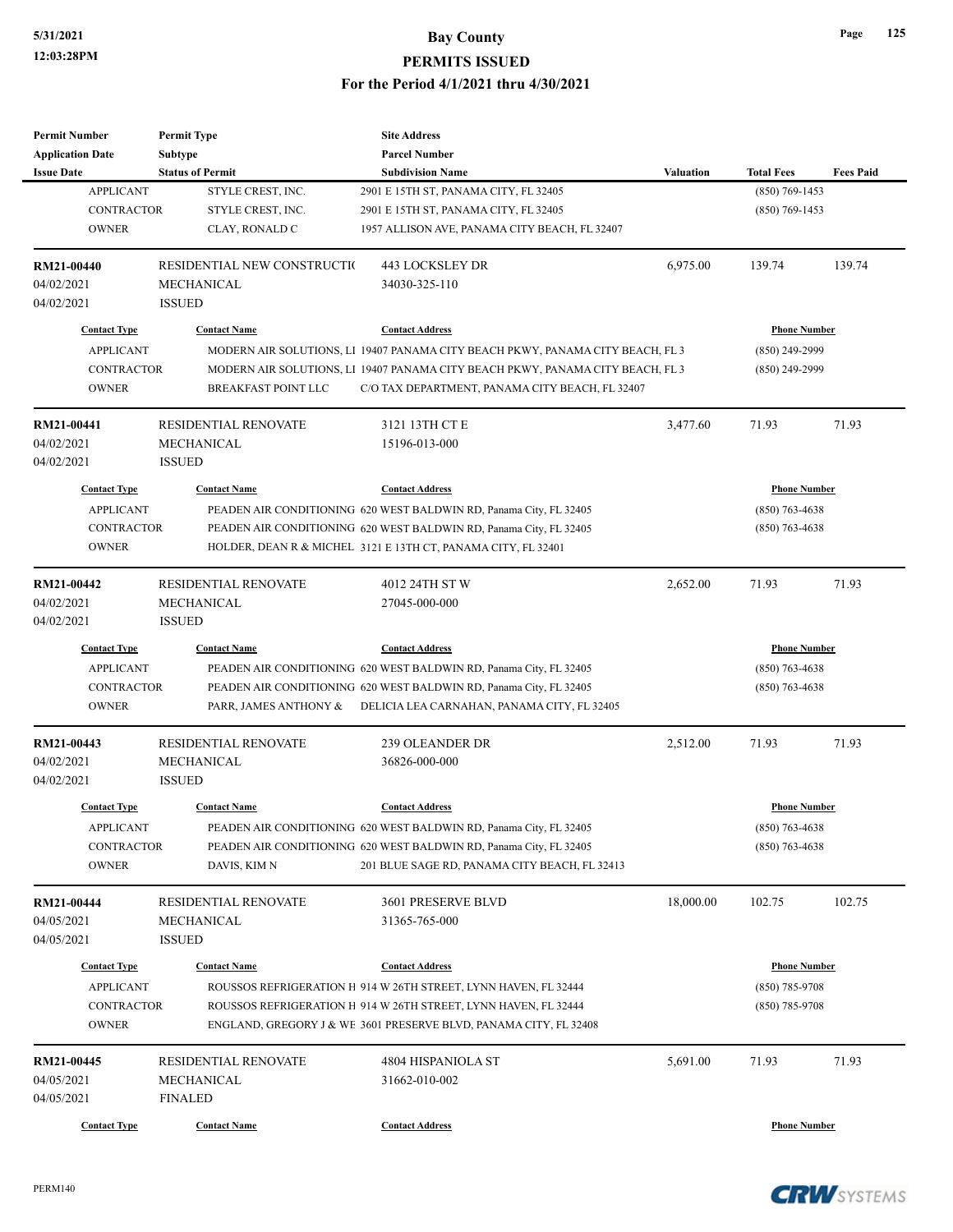| <b>Permit Number</b>    | <b>Permit Type</b>                               | <b>Site Address</b>                                                            |                  |                     |                  |
|-------------------------|--------------------------------------------------|--------------------------------------------------------------------------------|------------------|---------------------|------------------|
| <b>Application Date</b> | Subtype                                          | <b>Parcel Number</b>                                                           |                  |                     |                  |
| <b>Issue Date</b>       | <b>Status of Permit</b>                          | <b>Subdivision Name</b>                                                        | <b>Valuation</b> | <b>Total Fees</b>   | <b>Fees Paid</b> |
| <b>APPLICANT</b>        |                                                  | ROUSSOS REFRIGERATION H 914 W 26TH STREET, LYNN HAVEN, FL 32444                |                  | (850) 785-9708      |                  |
| <b>CONTRACTOR</b>       |                                                  | ROUSSOS REFRIGERATION H 914 W 26TH STREET, LYNN HAVEN, FL 32444                |                  | $(850)$ 785-9708    |                  |
| <b>OWNER</b>            |                                                  | DODSON, ANNE B & DUANE 4804 HISPANIOLA ST, PANAMA CITY BEACH, FL 32408         |                  |                     |                  |
|                         |                                                  |                                                                                |                  |                     |                  |
| RM21-00446              | RESIDENTIAL NEW CONSTRUCTIO                      | <b>348 FOXTAIL WAY</b>                                                         | 8,500.00         | 71.93               | 71.93            |
| 04/05/2021              | <b>MECHANICAL</b>                                | 34030-325-290                                                                  |                  |                     |                  |
| 04/05/2021              | <b>ISSUED</b>                                    |                                                                                |                  |                     |                  |
|                         |                                                  |                                                                                |                  |                     |                  |
| <b>Contact Type</b>     | <b>Contact Name</b>                              | <b>Contact Address</b>                                                         |                  | <b>Phone Number</b> |                  |
| <b>APPLICANT</b>        |                                                  | MODERN AIR SOLUTIONS, L1 19407 PANAMA CITY BEACH PKWY, PANAMA CITY BEACH, FL 3 |                  | $(850)$ 249-2999    |                  |
| <b>CONTRACTOR</b>       |                                                  | MODERN AIR SOLUTIONS, L1 19407 PANAMA CITY BEACH PKWY, PANAMA CITY BEACH, FL 3 |                  | $(850)$ 249-2999    |                  |
| <b>OWNER</b>            |                                                  | NWFL LAND HOLDINGS LLC 400 S ARNOLD RD, PANAMA CITY BEACH, FL 32413            |                  |                     |                  |
| RM21-00447              | RESIDENTIAL NEW CONSTRUCTIO                      | 332 FOXTAIL WAY                                                                | 7,200.00         | 71.93               | 71.93            |
| 04/05/2021              | MECHANICAL                                       | 34030-325-300                                                                  |                  |                     |                  |
| 04/05/2021              | <b>ISSUED</b>                                    |                                                                                |                  |                     |                  |
|                         |                                                  |                                                                                |                  |                     |                  |
| <b>Contact Type</b>     | <b>Contact Name</b>                              | <b>Contact Address</b>                                                         |                  | <b>Phone Number</b> |                  |
| <b>APPLICANT</b>        |                                                  | MODERN AIR SOLUTIONS, L1 19407 PANAMA CITY BEACH PKWY, PANAMA CITY BEACH, FL 3 |                  | $(850)$ 249-2999    |                  |
| <b>CONTRACTOR</b>       |                                                  | MODERN AIR SOLUTIONS, L1 19407 PANAMA CITY BEACH PKWY, PANAMA CITY BEACH, FL 3 |                  | $(850)$ 249-2999    |                  |
| <b>OWNER</b>            |                                                  | NWFL LAND HOLDINGS LLC 400 S ARNOLD RD, PANAMA CITY BEACH, FL 32413            |                  |                     |                  |
|                         |                                                  |                                                                                |                  |                     |                  |
| <b>RM21-00448</b>       | RESIDENTIAL NEW CONSTRUCTIO                      | 2240 LEE ST                                                                    | 3,500.00         | 70.00               | 70.00            |
| 04/06/2021              | MECHANICAL                                       | 08747-030-030                                                                  |                  |                     |                  |
| 04/06/2021              | <b>ISSUED</b>                                    |                                                                                |                  |                     |                  |
| <b>Contact Type</b>     | <b>Contact Name</b>                              | <b>Contact Address</b>                                                         |                  | <b>Phone Number</b> |                  |
| <b>APPLICANT</b>        | <b>HAROLD 832-4001</b>                           | , ,                                                                            |                  |                     |                  |
| <b>CONTRACTOR</b>       | KNIGHTS COOLING LLC                              | 2411 N PALO ALTO AVENUE, Panama City, FL 32405                                 |                  | $(850) 832 - 4001$  |                  |
| <b>OWNER</b>            |                                                  | BRAUER, DAVID W & MARY . 1815 SCARLETT BLVD, LYNN HAVEN, FL 32444              |                  |                     |                  |
|                         |                                                  |                                                                                |                  |                     |                  |
| RM21-00449              | RESIDENTIAL NEW CONSTRUCTIO                      | 2832 LONGLEAF RD                                                               | 3,878.00         | 70.00               | 70.00            |
| 04/06/2021              | MECHANICAL                                       | 26904-177-000                                                                  |                  |                     |                  |
| 04/06/2021              | <b>ISSUED</b>                                    |                                                                                |                  |                     |                  |
|                         |                                                  |                                                                                |                  |                     |                  |
| <b>Contact Type</b>     | <b>Contact Name</b>                              | <b>Contact Address</b>                                                         |                  | <b>Phone Number</b> |                  |
| <b>APPLICANT</b>        |                                                  | ALL AMERICAN AIR CONDIT 1025 HARRISON AVE, PANAMA CITY, FL 32401               |                  | $(850)$ 914-9000    |                  |
| <b>CONTRACTOR</b>       |                                                  | ALL AMERICAN AIR CONDIT 1025 HARRISON AVE, PANAMA CITY, FL 32401               |                  | $(850)$ 914-9000    |                  |
| <b>OWNER</b>            | ADHAL, AZZAM & AIDA                              | POBOX 15909, PANAMA CITY, FL 32406                                             |                  |                     |                  |
|                         |                                                  |                                                                                | 4,826.00         | 71.93               | 71.93            |
| <b>RM21-00450</b>       | <b>RESIDENTIAL RENOVATE</b><br><b>MECHANICAL</b> | 147 DERBY WOODS DR<br>11300-302-000                                            |                  |                     |                  |
| 04/07/2021              |                                                  |                                                                                |                  |                     |                  |
| 04/07/2021              | <b>FINALED</b>                                   |                                                                                |                  |                     |                  |
| <b>Contact Type</b>     | <b>Contact Name</b>                              | <b>Contact Address</b>                                                         |                  | <b>Phone Number</b> |                  |
| <b>APPLICANT</b>        |                                                  | ROUSSOS REFRIGERATION H 914 W 26TH STREET, LYNN HAVEN, FL 32444                |                  | $(850)$ 785-9708    |                  |
| <b>CONTRACTOR</b>       |                                                  | ROUSSOS REFRIGERATION H 914 W 26TH STREET, LYNN HAVEN, FL 32444                |                  | $(850)$ 785-9708    |                  |
| <b>OWNER</b>            |                                                  | WINKLER, ANDREW & MAG(147 DERBY WOODS DR, LYNN HAVEN, FL 32444                 |                  |                     |                  |
|                         |                                                  |                                                                                |                  |                     |                  |
| RM21-00451              | RESIDENTIAL NEW CONSTRUCTIO                      | 3510 COTTAGE COVE LN                                                           | 4,598.00         | 71.93               | 71.93            |
| 04/07/2021              | MECHANICAL                                       | 31368-112-000                                                                  |                  |                     |                  |
| 04/07/2021              | <b>ISSUED</b>                                    |                                                                                |                  |                     |                  |
| <b>Contact Type</b>     | <b>Contact Name</b>                              | <b>Contact Address</b>                                                         |                  | <b>Phone Number</b> |                  |

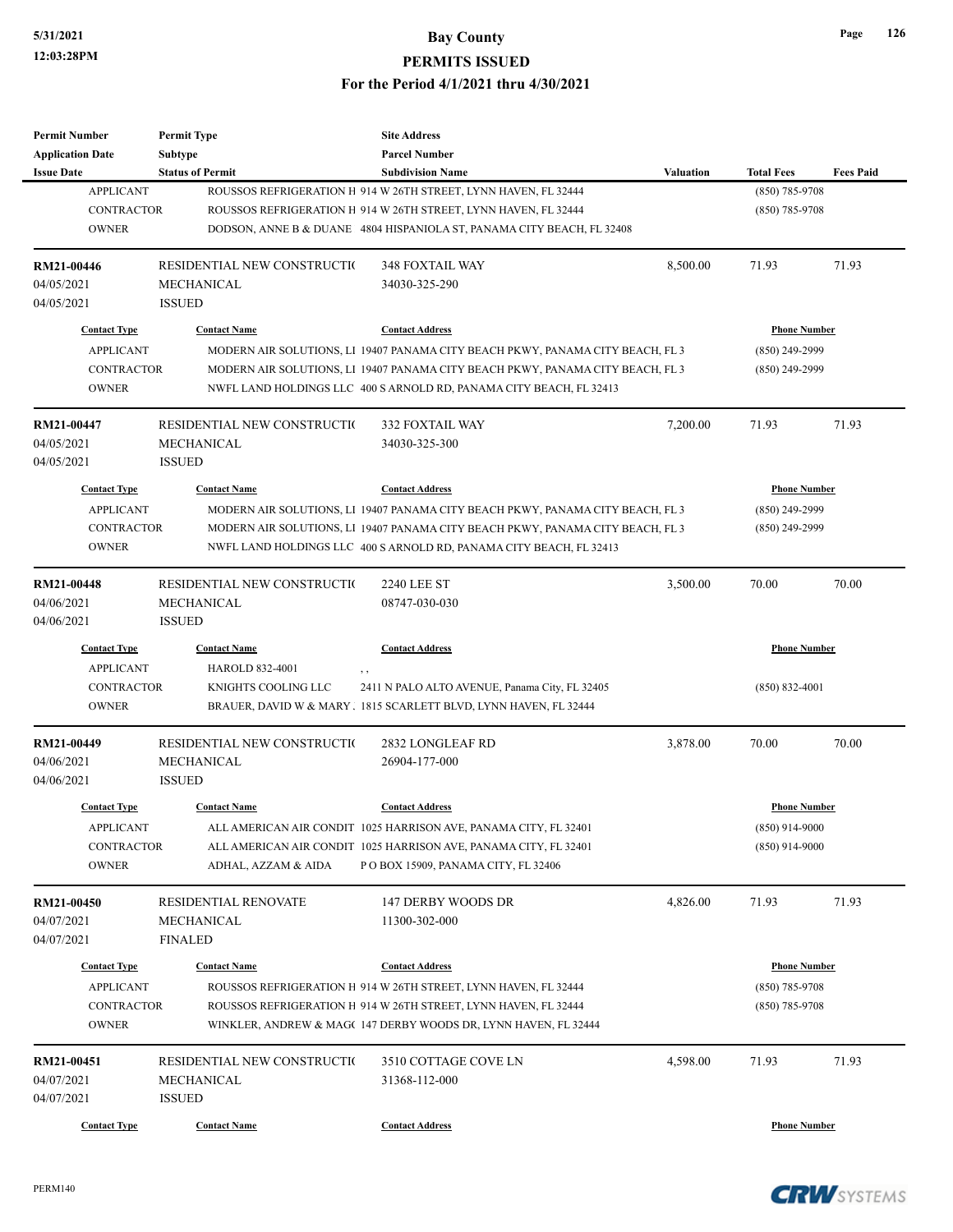| <b>Permit Number</b>    | <b>Permit Type</b>          | <b>Site Address</b>                                                          |                  |                     |                  |
|-------------------------|-----------------------------|------------------------------------------------------------------------------|------------------|---------------------|------------------|
| <b>Application Date</b> | Subtype                     | <b>Parcel Number</b>                                                         |                  |                     |                  |
| <b>Issue Date</b>       | <b>Status of Permit</b>     | <b>Subdivision Name</b>                                                      | <b>Valuation</b> | <b>Total Fees</b>   | <b>Fees Paid</b> |
| <b>APPLICANT</b>        |                             | ROUSSOS REFRIGERATION H 914 W 26TH STREET, LYNN HAVEN, FL 32444              |                  | (850) 785-9708      |                  |
| <b>CONTRACTOR</b>       |                             | ROUSSOS REFRIGERATION H 914 W 26TH STREET, LYNN HAVEN, FL 32444              |                  | $(850)$ 785-9708    |                  |
| <b>OWNER</b>            |                             | PEAK 6 CONSTRUCTION LLC 130 GRAND LAGOON SHORES DRIVE, PANAMA CITY BEACH, FL |                  |                     |                  |
| RM21-00452              | RESIDENTIAL RENOVATE        | 5900 SUNSET AVE                                                              | 4,070.00         | 71.93               | 71.93            |
| 04/07/2021              | <b>MECHANICAL</b>           | 32131-000-000                                                                |                  |                     |                  |
| 04/07/2021              | <b>FINALED</b>              |                                                                              |                  |                     |                  |
| <b>Contact Type</b>     | <b>Contact Name</b>         | <b>Contact Address</b>                                                       |                  | <b>Phone Number</b> |                  |
| <b>APPLICANT</b>        |                             | ROUSSOS REFRIGERATION H 914 W 26TH STREET, LYNN HAVEN, FL 32444              |                  | $(850)$ 785-9708    |                  |
| <b>CONTRACTOR</b>       |                             | ROUSSOS REFRIGERATION H 914 W 26TH STREET, LYNN HAVEN, FL 32444              |                  | $(850)$ 785-9708    |                  |
| <b>OWNER</b>            |                             | SIMONETTY, JOSE TRUSTEE 9 HILLSIDE AVE, NUTLEY, NJ 07110                     |                  |                     |                  |
| RM21-00453              | RESIDENTIAL NEW CONSTRUCTIO | 5388 MILLIE WAY                                                              | 5,866.00         | 70.00               | 70.00            |
| 04/07/2021              | MECHANICAL                  | 05860-700-040                                                                |                  |                     |                  |
| 04/07/2021              | <b>ISSUED</b>               |                                                                              |                  |                     |                  |
| <b>Contact Type</b>     | <b>Contact Name</b>         | <b>Contact Address</b>                                                       |                  | <b>Phone Number</b> |                  |
| <b>APPLICANT</b>        |                             | ALL AMERICAN AIR CONDIT 1025 HARRISON AVE, PANAMA CITY, FL 32401             |                  | $(850)$ 914-9000    |                  |
| <b>CONTRACTOR</b>       |                             | ALL AMERICAN AIR CONDIT 1025 HARRISON AVE, PANAMA CITY, FL 32401             |                  | $(850)$ 914-9000    |                  |
| <b>OWNER</b>            | D.R. HORTON, INC.           | 25366 PROFIT DR, DAPHNE, AL 36526                                            |                  |                     |                  |
|                         |                             |                                                                              |                  |                     |                  |
| RM21-00454              | RESIDENTIAL NEW CONSTRUCTIO | 5392 MILLIE WAY                                                              | 6,016.00         | 70.00               | 70.00            |
| 04/07/2021              | MECHANICAL                  | 05860-700-050                                                                |                  |                     |                  |
| 04/07/2021              | <b>ISSUED</b>               |                                                                              |                  |                     |                  |
| <b>Contact Type</b>     | <b>Contact Name</b>         | <b>Contact Address</b>                                                       |                  | <b>Phone Number</b> |                  |
| <b>APPLICANT</b>        |                             | ALL AMERICAN AIR CONDIT 1025 HARRISON AVE, PANAMA CITY, FL 32401             |                  | $(850)$ 914-9000    |                  |
| <b>CONTRACTOR</b>       |                             | ALL AMERICAN AIR CONDIT 1025 HARRISON AVE, PANAMA CITY, FL 32401             |                  | $(850)$ 914-9000    |                  |
| <b>OWNER</b>            | D.R. HORTON, INC.           | 25366 PROFIT DR, DAPHNE, AL 36526                                            |                  |                     |                  |
| RM21-00455              | RESIDENTIAL NEW CONSTRUCTIO | 5380 MILLIE WAY                                                              | 5,866.00         | 70.00               | 70.00            |
| 04/07/2021              | <b>MECHANICAL</b>           | 05860-700-020                                                                |                  |                     |                  |
| 04/07/2021              | <b>ISSUED</b>               |                                                                              |                  |                     |                  |
| <b>Contact Type</b>     | <b>Contact Name</b>         | <b>Contact Address</b>                                                       |                  | <b>Phone Number</b> |                  |
| <b>APPLICANT</b>        |                             | ALL AMERICAN AIR CONDIT 1025 HARRISON AVE, PANAMA CITY, FL 32401             |                  | $(850)$ 914-9000    |                  |
| CONTRACTOR              |                             | ALL AMERICAN AIR CONDIT 1025 HARRISON AVE, PANAMA CITY, FL 32401             |                  | $(850)$ 914-9000    |                  |
| <b>OWNER</b>            | D.R. HORTON, INC.           | 25366 PROFIT DR, DAPHNE, AL 36526                                            |                  |                     |                  |
| RM21-00456              | RESIDENTIAL NEW CONSTRUCTIO | 5824 VIKING WAY                                                              | 5,866.00         | 70.00               | 70.00            |
| 04/07/2021              | <b>MECHANICAL</b>           | 05658-400-250                                                                |                  |                     |                  |
| 04/07/2021              | <b>ISSUED</b>               |                                                                              |                  |                     |                  |
| <b>Contact Type</b>     | <b>Contact Name</b>         | <b>Contact Address</b>                                                       |                  | <b>Phone Number</b> |                  |
| <b>APPLICANT</b>        |                             | ALL AMERICAN AIR CONDIT 1025 HARRISON AVE, PANAMA CITY, FL 32401             |                  | $(850)$ 914-9000    |                  |
| <b>CONTRACTOR</b>       |                             | ALL AMERICAN AIR CONDIT 1025 HARRISON AVE, PANAMA CITY, FL 32401             |                  | $(850)$ 914-9000    |                  |
| <b>OWNER</b>            | D.R. HORTON, INC.           | 25366 PROFIT DR, DAPHNE, AL 36526                                            |                  |                     |                  |
| RM21-00457              | <b>RESIDENTIAL</b>          | <b>402 KATHERINE AVE N</b>                                                   | 3,700.00         | 71.93               | 71.93            |
| 04/07/2021              | MECHANICAL                  | 06283-010-000                                                                |                  |                     |                  |
| 04/07/2021              | <b>ISSUED</b>               |                                                                              |                  |                     |                  |
| <b>Contact Type</b>     | <b>Contact Name</b>         | <b>Contact Address</b>                                                       |                  | <b>Phone Number</b> |                  |
|                         |                             |                                                                              |                  |                     |                  |

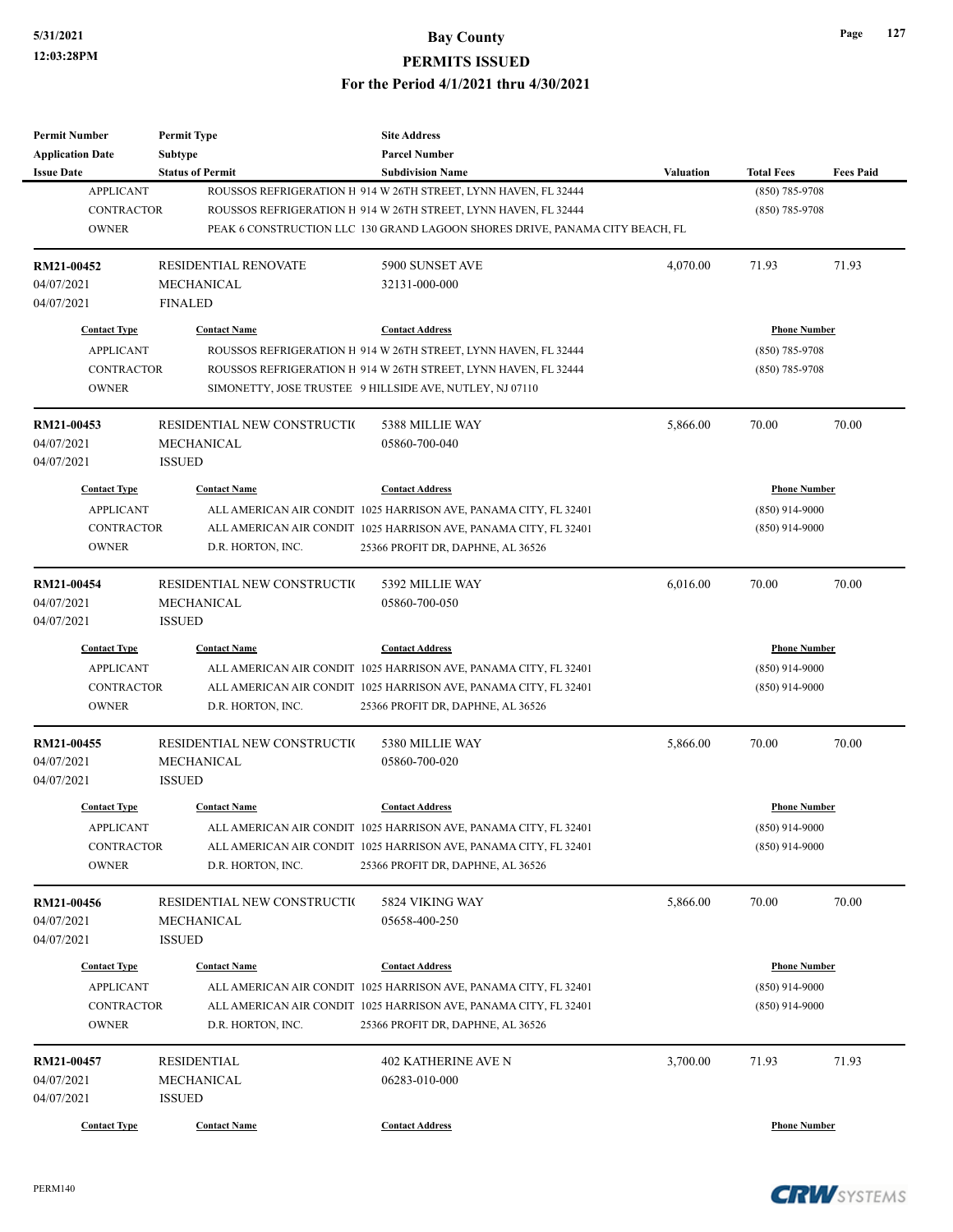### **5/31/2021 Bay County**

#### **PERMITS ISSUED**

#### **For the Period 4/1/2021 thru 4/30/2021**

| Permit Number<br><b>Application Date</b> | <b>Permit Type</b><br>Subtype | <b>Site Address</b><br><b>Parcel Number</b>                         |                  |                     |                  |
|------------------------------------------|-------------------------------|---------------------------------------------------------------------|------------------|---------------------|------------------|
| <b>Issue Date</b>                        | <b>Status of Permit</b>       | <b>Subdivision Name</b>                                             | <b>Valuation</b> | <b>Total Fees</b>   | <b>Fees Paid</b> |
| <b>APPLICANT</b>                         | <b>STEVEN 381-8510</b>        |                                                                     |                  |                     |                  |
| <b>CONTRACTOR</b>                        | <b>OWNER/BUILDER</b>          | $, \, , \,$                                                         |                  |                     |                  |
| <b>OWNER</b>                             | MORSE, STEVEN DANIEL          | , ,<br>402 N KATHERINE AVE, PANAMA CITY, FL 32404                   |                  |                     |                  |
|                                          |                               |                                                                     |                  |                     |                  |
| <b>RM21-00458</b>                        | <b>RESIDENTIAL RENOVATE</b>   | 5901 MAGNOLIA BEACH RD                                              | 0.00             | 70.00               | 70.00            |
| 04/07/2021                               | MECHANICAL                    | 31205-000-000                                                       |                  |                     |                  |
| 04/07/2021                               | <b>ISSUED</b>                 |                                                                     |                  |                     |                  |
| <b>Contact Type</b>                      | <b>Contact Name</b>           | <b>Contact Address</b>                                              |                  | <b>Phone Number</b> |                  |
| <b>APPLICANT</b>                         |                               | ALL AMERICAN AIR CONDIT 1025 HARRISON AVE, PANAMA CITY, FL 32401    |                  | $(850)$ 914-9000    |                  |
| <b>CONTRACTOR</b>                        |                               | ALL AMERICAN AIR CONDIT 1025 HARRISON AVE, PANAMA CITY, FL 32401    |                  | $(850)$ 914-9000    |                  |
| <b>OWNER</b>                             | BRANNAN, NANCY L              | 5901 MAGNOLIA BEACH RD, PANAMA CITY BEACH, FL 32408                 |                  |                     |                  |
|                                          |                               |                                                                     |                  |                     |                  |
| <b>RM21-00459</b>                        | RESIDENTIAL NEW CONSTRUCTIO   | 5820 VIKING WAY                                                     | 6,016.00         | 70.00               | 70.00            |
| 04/07/2021                               | MECHANICAL                    | 05658-400-245                                                       |                  |                     |                  |
| 04/07/2021                               | <b>ISSUED</b>                 |                                                                     |                  |                     |                  |
| <b>Contact Type</b>                      | <b>Contact Name</b>           | <b>Contact Address</b>                                              |                  | <b>Phone Number</b> |                  |
| <b>APPLICANT</b>                         |                               | ALL AMERICAN AIR CONDIT 1025 HARRISON AVE, PANAMA CITY, FL 32401    |                  | $(850)$ 914-9000    |                  |
| <b>CONTRACTOR</b>                        |                               | ALL AMERICAN AIR CONDIT 1025 HARRISON AVE, PANAMA CITY, FL 32401    |                  | $(850)$ 914-9000    |                  |
| <b>OWNER</b>                             | D.R. HORTON, INC.             | 25366 PROFIT DR, DAPHNE, AL 36526                                   |                  |                     |                  |
|                                          |                               |                                                                     |                  |                     |                  |
| RM21-00460                               | RESIDENTIAL NEW CONSTRUCTIO   | 5828 VIKING WAY                                                     | 5,866.00         | 70.00               | 70.00            |
| 04/07/2021                               | <b>MECHANICAL</b>             | 05658-400-255                                                       |                  |                     |                  |
| 04/07/2021                               | <b>ISSUED</b>                 |                                                                     |                  |                     |                  |
| <b>Contact Type</b>                      | <b>Contact Name</b>           | <b>Contact Address</b>                                              |                  | <b>Phone Number</b> |                  |
| <b>APPLICANT</b>                         |                               | ALL AMERICAN AIR CONDIT 1025 HARRISON AVE, PANAMA CITY, FL 32401    |                  | (850) 914-9000      |                  |
| <b>CONTRACTOR</b>                        |                               | ALL AMERICAN AIR CONDIT 1025 HARRISON AVE, PANAMA CITY, FL 32401    |                  | $(850)$ 914-9000    |                  |
| <b>OWNER</b>                             | D.R. HORTON, INC.             | 25366 PROFIT DR, DAPHNE, AL 36526                                   |                  |                     |                  |
| RM21-00461                               | RESIDENTIAL NEW CONSTRUCTIO   | 5384 MILLIE WAY                                                     | 9,619.00         | 70.00               | 70.00            |
| 04/07/2021                               | MECHANICAL                    | 05860-700-030                                                       |                  |                     |                  |
| 04/07/2021                               | <b>ISSUED</b>                 |                                                                     |                  |                     |                  |
|                                          |                               |                                                                     |                  |                     |                  |
| <b>Contact Type</b>                      | <b>Contact Name</b>           | <b>Contact Address</b>                                              |                  | <b>Phone Number</b> |                  |
| APPLICANT                                |                               | ALL AMERICAN AIR CONDIT 1025 HARRISON AVE, PANAMA CITY, FL 32401    |                  | $(850)$ 914-9000    |                  |
| CONTRACTOR                               |                               | ALL AMERICAN AIR CONDIT 1025 HARRISON AVE, PANAMA CITY, FL 32401    |                  | $(850)$ 914-9000    |                  |
| <b>OWNER</b>                             | D.R. HORTON, INC.             | 25366 PROFIT DR, DAPHNE, AL 36526                                   |                  |                     |                  |
| RM21-00462                               | RESIDENTIAL RENOVATE          | 6406 JOHN PITTS RD                                                  | 4,500.00         | 70.00               | 70.00            |
| 04/08/2021                               | MECHANICAL                    | 05893-316-000                                                       |                  |                     |                  |
| 04/09/2021                               | <b>ISSUED</b>                 |                                                                     |                  |                     |                  |
|                                          |                               |                                                                     |                  |                     |                  |
| <b>Contact Type</b>                      | <b>Contact Name</b>           | <b>Contact Address</b>                                              |                  | <b>Phone Number</b> |                  |
| <b>APPLICANT</b>                         | RELIABLE AIR LLC              | 1103 N HAVEN CIR, LYNN HAVEN, FL 32444                              |                  | $(850)$ 532-2173    |                  |
| <b>CONTRACTOR</b>                        | RELIABLE AIR LLC              | 1103 N HAVEN CIR, LYNN HAVEN, FL 32444                              |                  | $(850) 532 - 2173$  |                  |
| <b>OWNER</b>                             |                               | PAGE, MICHAEL B & APRIL L 6406 JOHN PITTS RD, PANAMA CITY, FL 32404 |                  |                     |                  |
| RM21-00463                               | RESIDENTIAL NEW CONSTRUCTIO   | 9724 SWEETFIELD LN                                                  | 6,100.00         | 71.93               | 71.93            |
| 04/08/2021                               | MECHANICAL                    | 07611-200-029                                                       |                  |                     |                  |
| 04/09/2021                               | <b>ISSUED</b>                 |                                                                     |                  |                     |                  |
| <b>Contact Type</b>                      | <b>Contact Name</b>           | <b>Contact Address</b>                                              |                  | <b>Phone Number</b> |                  |
|                                          |                               |                                                                     |                  |                     |                  |

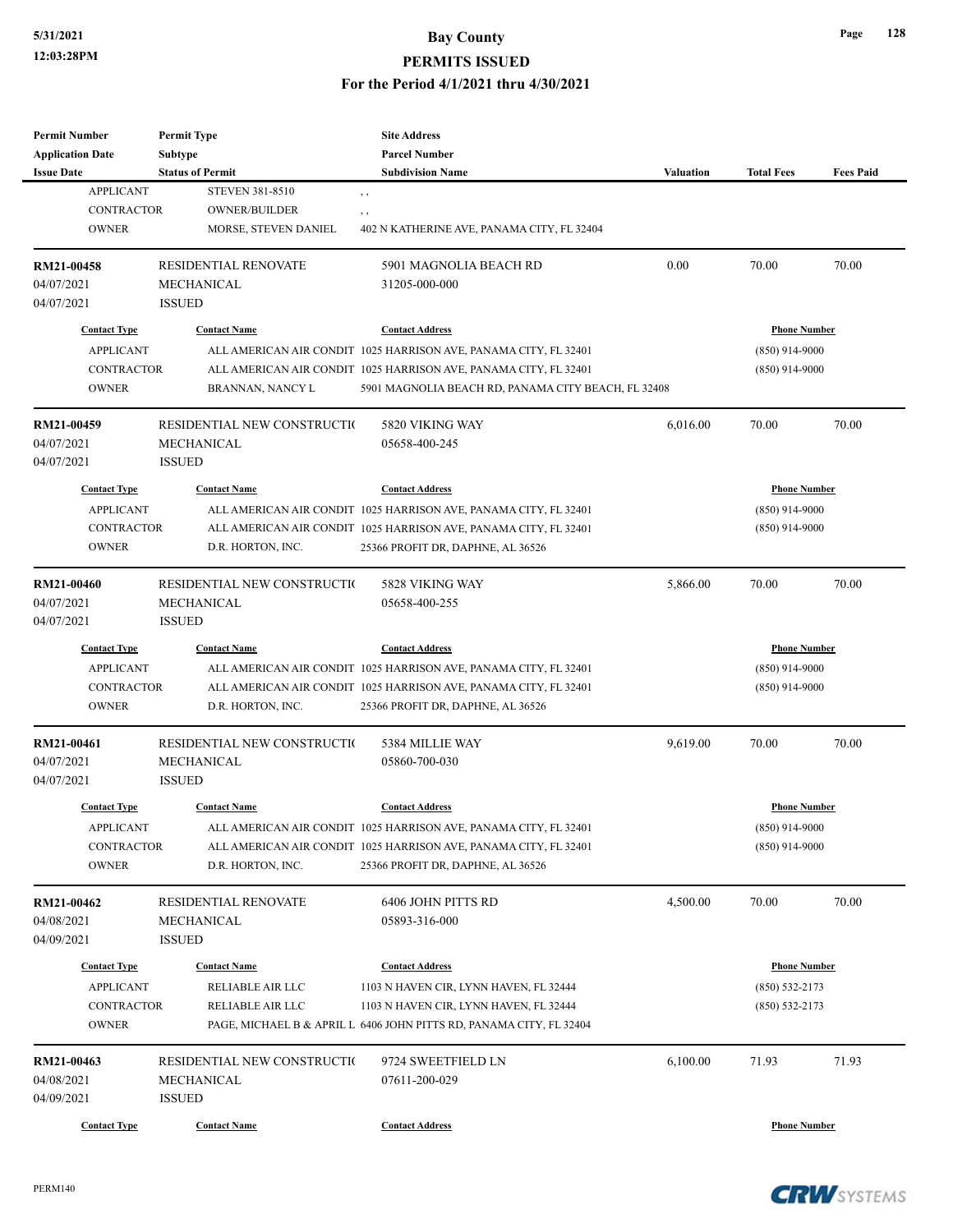### **5/31/2021 Bay County PERMITS ISSUED For the Period 4/1/2021 thru 4/30/2021**

| <b>Permit Number</b>    | <b>Permit Type</b>          | <b>Site Address</b>                                                   |                  |                     |                  |
|-------------------------|-----------------------------|-----------------------------------------------------------------------|------------------|---------------------|------------------|
| <b>Application Date</b> | Subtype                     | <b>Parcel Number</b>                                                  |                  |                     |                  |
| <b>Issue Date</b>       | <b>Status of Permit</b>     | <b>Subdivision Name</b>                                               | <b>Valuation</b> | <b>Total Fees</b>   | <b>Fees Paid</b> |
| <b>APPLICANT</b>        | DANNY 625-7892              | $, \, ,$                                                              |                  |                     |                  |
| <b>CONTRACTOR</b>       |                             | REYES HEATING & COOLING 327 W 34TH PL, PANAMA CITY, FL 32405          |                  | $(850) 785 - 1000$  |                  |
| <b>OWNER</b>            |                             | CEDAR CREEK AT DEERPOIN 13400 HWY 77, SOUTHPORT, FL 32409             |                  |                     |                  |
| RM21-00464              | RESIDENTIAL NEW CONSTRUCTIO | <b>605 BAYWOOD DR</b>                                                 | 6,100.00         | 71.93               | 71.93            |
| 04/08/2021              | MECHANICAL                  | 11713-040-000                                                         |                  |                     |                  |
| 04/09/2021              | <b>ISSUED</b>               |                                                                       |                  |                     |                  |
|                         |                             |                                                                       |                  |                     |                  |
| <b>Contact Type</b>     | <b>Contact Name</b>         | <b>Contact Address</b>                                                |                  | <b>Phone Number</b> |                  |
| <b>APPLICANT</b>        | DANNY 625-7892              | $, \, ,$                                                              |                  |                     |                  |
| <b>CONTRACTOR</b>       |                             | REYES HEATING & COOLING 327 W 34TH PL, PANAMA CITY, FL 32405          |                  | $(850)$ 785-1000    |                  |
| <b>OWNER</b>            |                             | PRESTON RAY HOMES LLC 1522 CHESTNUT AVENUE, PANAMA CITY, FL 32405     |                  |                     |                  |
| RM21-00465              | <b>RESIDENTIAL RENOVATE</b> | 837 VISTA DEL SOL LN                                                  | 3,117.20         | 71.93               | 71.93            |
| 04/08/2021              | MECHANICAL                  | 06699-366-000                                                         |                  |                     |                  |
| 04/09/2021              | <b>ISSUED</b>               |                                                                       |                  |                     |                  |
| <b>Contact Type</b>     | <b>Contact Name</b>         | <b>Contact Address</b>                                                |                  | <b>Phone Number</b> |                  |
| <b>APPLICANT</b>        |                             | PEADEN AIR CONDITIONING 620 WEST BALDWIN RD, Panama City, FL 32405    |                  | $(850)$ 763-4638    |                  |
| <b>CONTRACTOR</b>       |                             | PEADEN AIR CONDITIONING 620 WEST BALDWIN RD, Panama City, FL 32405    |                  | $(850)$ 763-4638    |                  |
| <b>OWNER</b>            |                             | DRUENER, RONALD KARL E' 837 VISTA DEL SOL LANE, PANAMA CITY, FL 32404 |                  |                     |                  |
|                         |                             |                                                                       |                  |                     |                  |
| RM21-00466              | RESIDENTIAL RENOVATE        | 163 RUSTY GANS DR                                                     | 2,634.40         | 71.93               | 71.93            |
| 04/08/2021              | <b>MECHANICAL</b>           | 30197-829-000                                                         |                  |                     |                  |
| 04/09/2021              | <b>ISSUED</b>               |                                                                       |                  |                     |                  |
| <b>Contact Type</b>     | <b>Contact Name</b>         | <b>Contact Address</b>                                                |                  | <b>Phone Number</b> |                  |
| <b>APPLICANT</b>        |                             | PEADEN AIR CONDITIONING 620 WEST BALDWIN RD, Panama City, FL 32405    |                  | $(850)$ 763-4638    |                  |
| <b>CONTRACTOR</b>       |                             | PEADEN AIR CONDITIONING 620 WEST BALDWIN RD, Panama City, FL 32405    |                  | $(850)$ 763-4638    |                  |
| <b>OWNER</b>            | LEWIS, CARLOS R             | 163 RUSTY GANS DRIVE, PANAMA CITY BEACH, FL 32408                     |                  |                     |                  |
| RM21-00467              | <b>RESIDENTIAL RENOVATE</b> | 7234 CAMP FLOWERS RD                                                  | 3,441.60         | 71.93               | 71.93            |
| 04/08/2021              | MECHANICAL                  | 05264-171-045                                                         |                  |                     |                  |
| 04/09/2021              | <b>ISSUED</b>               |                                                                       |                  |                     |                  |
|                         |                             |                                                                       |                  |                     |                  |
| <b>Contact Type</b>     | <b>Contact Name</b>         | <b>Contact Address</b>                                                |                  | <b>Phone Number</b> |                  |
| <b>APPLICANT</b>        |                             | PEADEN AIR CONDITIONING 620 WEST BALDWIN RD, Panama City, FL 32405    |                  | $(850) 763 - 4638$  |                  |
| <b>CONTRACTOR</b>       |                             | PEADEN AIR CONDITIONING 620 WEST BALDWIN RD, Panama City, FL 32405    |                  | $(850)$ 763-4638    |                  |
| <b>OWNER</b>            | BROWN, CALVIN W             | 7234 CAMPFLOWERS RD, YOUNGSTOWN, FL 32466                             |                  |                     |                  |
| <b>RM21-00468</b>       | RESIDENTIAL RENOVATE        | 6623 GULF DR                                                          | 1,520.00         | 71.93               | 71.93            |
| 04/08/2021              | MECHANICAL                  | 30862-000-000                                                         |                  |                     |                  |
| 04/09/2021              | <b>ISSUED</b>               |                                                                       |                  |                     |                  |
|                         |                             | <b>Contact Address</b>                                                |                  |                     |                  |
| <b>Contact Type</b>     | <b>Contact Name</b>         |                                                                       |                  | <b>Phone Number</b> |                  |
| <b>APPLICANT</b>        |                             | PEADEN AIR CONDITIONING 620 WEST BALDWIN RD, Panama City, FL 32405    |                  | $(850)$ 763-4638    |                  |
| <b>CONTRACTOR</b>       |                             | PEADEN AIR CONDITIONING 620 WEST BALDWIN RD, Panama City, FL 32405    |                  | $(850)$ 763-4638    |                  |
| <b>OWNER</b>            |                             | HUDSON, R PAUL & ELIZABE PO BOX 847, TROY, AL 36081                   |                  |                     |                  |
| RM21-00469              | RESIDENTIAL RENOVATE        | 314 TWIN LAKES DR                                                     | 4,600.00         | 71.93               | 71.93            |
| 04/09/2021              | MECHANICAL                  | 36944-000-000                                                         |                  |                     |                  |
| 04/09/2021              | <b>ISSUED</b>               |                                                                       |                  |                     |                  |
| <b>Contact Type</b>     | <b>Contact Name</b>         | <b>Contact Address</b>                                                |                  | <b>Phone Number</b> |                  |
|                         |                             |                                                                       |                  |                     |                  |

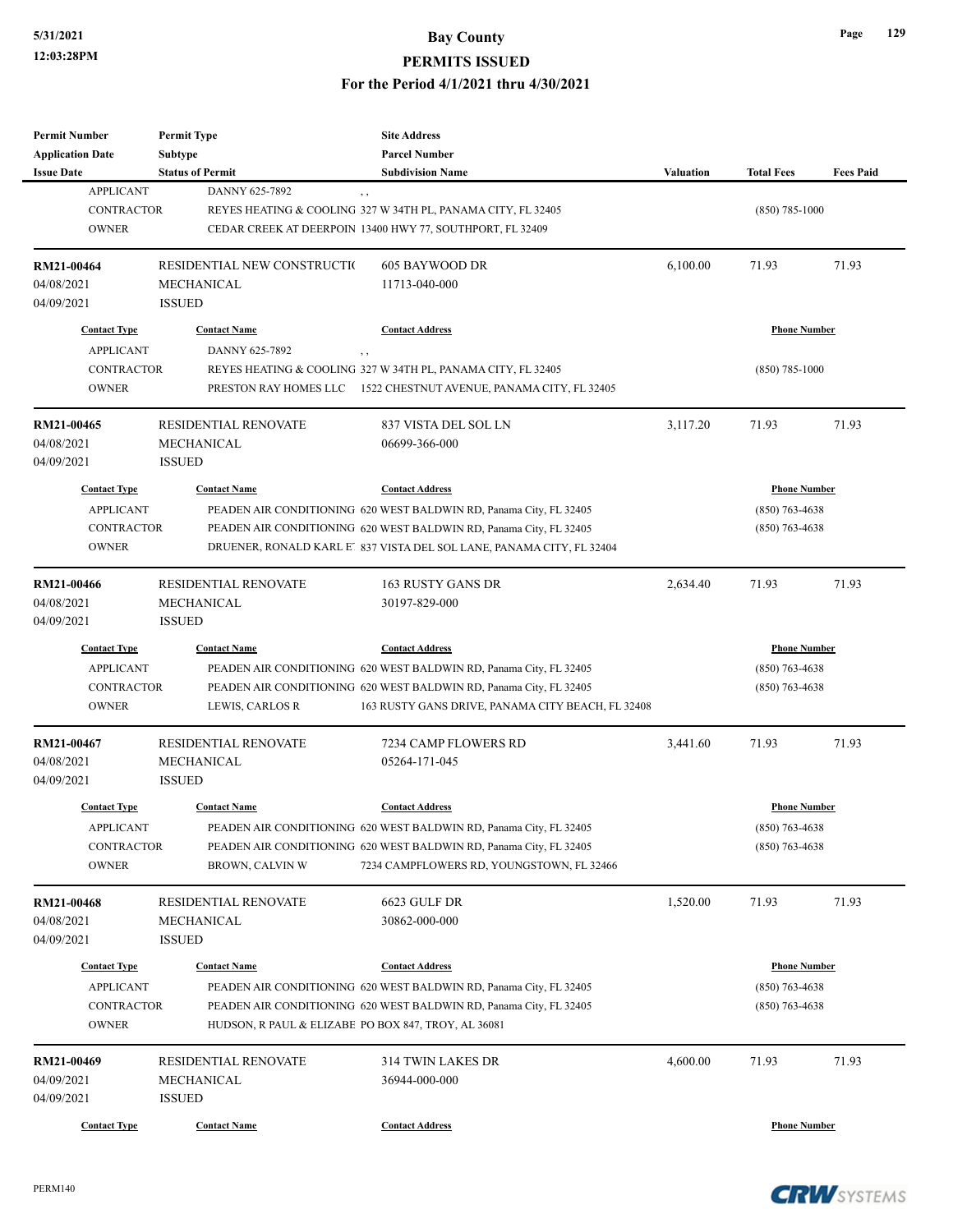| <b>Permit Number</b>    | <b>Permit Type</b>           | <b>Site Address</b>                                                         |                  |                     |                  |
|-------------------------|------------------------------|-----------------------------------------------------------------------------|------------------|---------------------|------------------|
| <b>Application Date</b> | <b>Subtype</b>               | <b>Parcel Number</b>                                                        |                  |                     |                  |
| <b>Issue Date</b>       | <b>Status of Permit</b>      | <b>Subdivision Name</b>                                                     | <b>Valuation</b> | <b>Total Fees</b>   | <b>Fees Paid</b> |
| <b>APPLICANT</b>        | STEPHAN 561-405-5446         | , ,                                                                         |                  |                     |                  |
| <b>CONTRACTOR</b>       | AC ALL STARS, LLC            | 21280 ROCK RIDGE DR., BOCA RATON, FL 33428                                  |                  | $(561)$ 405-5446    |                  |
| <b>OWNER</b>            | ZUCCHINI, GIANNI             | 100 W 113TH ST, NEW YORK, NY 10026                                          |                  |                     |                  |
|                         |                              |                                                                             |                  |                     |                  |
| RM21-00471              | <b>RESIDENTIAL RENOVATE</b>  | 4400 KINGFISH LN                                                            | 4,563.20         | 87.34               | 87.34            |
| 04/09/2021              | MECHANICAL                   | 31423-005-000                                                               |                  |                     |                  |
| 04/09/2021              | <b>ISSUED</b>                |                                                                             |                  |                     |                  |
| <b>Contact Type</b>     | <b>Contact Name</b>          | <b>Contact Address</b>                                                      |                  | <b>Phone Number</b> |                  |
| <b>APPLICANT</b>        |                              | PEADEN AIR CONDITIONING 620 WEST BALDWIN RD, Panama City, FL 32405          |                  | $(850)$ 763-4638    |                  |
| <b>CONTRACTOR</b>       |                              | PEADEN AIR CONDITIONING 620 WEST BALDWIN RD, Panama City, FL 32405          |                  | $(850)$ 763-4638    |                  |
| <b>OWNER</b>            |                              | DUGAN, BARBARA LEHNER 704 15TH ST APT 407, DURHAM, NC 27705                 |                  |                     |                  |
| RM21-00472              | RESIDENTIAL NEW CONSTRUCTION | 14713 BREAM POND DR                                                         | 4,500.00         | 70.00               | 70.00            |
| 04/09/2021              |                              |                                                                             |                  |                     |                  |
|                         | MECHANICAL                   | 07458-125-000                                                               |                  |                     |                  |
| 04/09/2021              | <b>ISSUED</b>                |                                                                             |                  |                     |                  |
| <b>Contact Type</b>     | <b>Contact Name</b>          | <b>Contact Address</b>                                                      |                  | <b>Phone Number</b> |                  |
| <b>APPLICANT</b>        | KEVIN 899-6114               | , ,                                                                         |                  |                     |                  |
| <b>CONTRACTOR</b>       | <b>OWNER/BUILDER</b>         | , ,                                                                         |                  |                     |                  |
| <b>OWNER</b>            |                              | PARRISH, KEVIN L & ELIZAB 17064 NE MORGAN TUCKER RD, ALTHA, FL 32421        |                  |                     |                  |
|                         |                              |                                                                             |                  |                     |                  |
| RM21-00473              | <b>RESIDENTIAL ADDITION</b>  | <b>1230 PLANTATION DR</b>                                                   | 21,850.00        | 102.75              | 102.75           |
| 04/09/2021              | <b>MECHANICAL</b>            | 07377-020-000                                                               |                  |                     |                  |
| 04/09/2021              | <b>ISSUED</b>                |                                                                             |                  |                     |                  |
| <b>Contact Type</b>     | <b>Contact Name</b>          | <b>Contact Address</b>                                                      |                  | <b>Phone Number</b> |                  |
| <b>APPLICANT</b>        |                              | ALEXANDER AIR CONDITION 11642 BAY VISTA DR., PANAMA CITY, FL 32404          |                  | $(850) 874 - 2665$  |                  |
| <b>CONTRACTOR</b>       |                              | ALEXANDER AIR CONDITION 11642 BAY VISTA DR., PANAMA CITY, FL 32404          |                  | $(850) 874 - 2665$  |                  |
| <b>OWNER</b>            | VAUGHN, DAVID K              | 1551 MEETING ST, SOUTHLAKE, TX 76092                                        |                  |                     |                  |
| RM21-00474              | <b>RESIDENTIAL RENOVATE</b>  | 3209 PRESERVE TRAILS BLVD                                                   | 1,500.00         | 71.93               | 71.93            |
| 04/10/2021              | MECHANICAL                   | 31365-526-000                                                               |                  |                     |                  |
| 04/10/2021              | <b>ISSUED</b>                |                                                                             |                  |                     |                  |
| <b>Contact Type</b>     | <b>Contact Name</b>          | <b>Contact Address</b>                                                      |                  | <b>Phone Number</b> |                  |
| <b>APPLICANT</b>        |                              | A Superior Air Conditioning Con 20512 pcb pkwy, PANAMA CITY BEACH, FL 32413 |                  | (850) 258-3225      |                  |
| CONTRACTOR              |                              | A Superior Air Conditioning Con 20512 pcb pkwy, PANAMA CITY BEACH, FL 32413 |                  | (850) 258-3225      |                  |
| <b>OWNER</b>            |                              | FLOYD, KENNETH A & CHRIS 3209 PRESERVE TRAILS BLVD, PANAMA CITY, FL 32408   |                  |                     |                  |
|                         |                              |                                                                             |                  |                     |                  |
| RM21-00475              | RESIDENTIAL RENOVATE         | 9102 ABBA LN                                                                | 5,994.00         | 71.93               | 71.93            |
| 04/10/2021              | MECHANICAL                   | 27550-090-000                                                               |                  |                     |                  |
| 04/30/2021              | <b>ISSUED</b>                |                                                                             |                  |                     |                  |
| <b>Contact Type</b>     | <b>Contact Name</b>          | <b>Contact Address</b>                                                      |                  | <b>Phone Number</b> |                  |
| <b>APPLICANT</b>        |                              | ONE HOUR AIR CONDITIONII 321 HIGHWAY 85 N, NICEVILLE, FL 32578              |                  | $(850)$ 279-1305    |                  |
| CONTRACTOR              |                              | ONE HOUR AIR CONDITIONII 321 HIGHWAY 85 N, NICEVILLE, FL 32578              |                  | $(850)$ 279-1305    |                  |
| <b>OWNER</b>            | NANCE, RAYMOND               | 9102 ABBA LANE, PANAMA CITY, FL 32407                                       |                  |                     |                  |
|                         |                              |                                                                             |                  |                     |                  |
| RM21-00476              | <b>MOBILE HOME</b>           | 6513 BIG DADDY DR                                                           | 3,100.00         | 70.00               | 70.00            |
| 04/10/2021              | MECHANICAL                   | 27344-036-000                                                               |                  |                     |                  |
| 04/12/2021              | <b>ISSUED</b>                |                                                                             |                  |                     |                  |
| <b>Contact Type</b>     | <b>Contact Name</b>          | <b>Contact Address</b>                                                      |                  | <b>Phone Number</b> |                  |

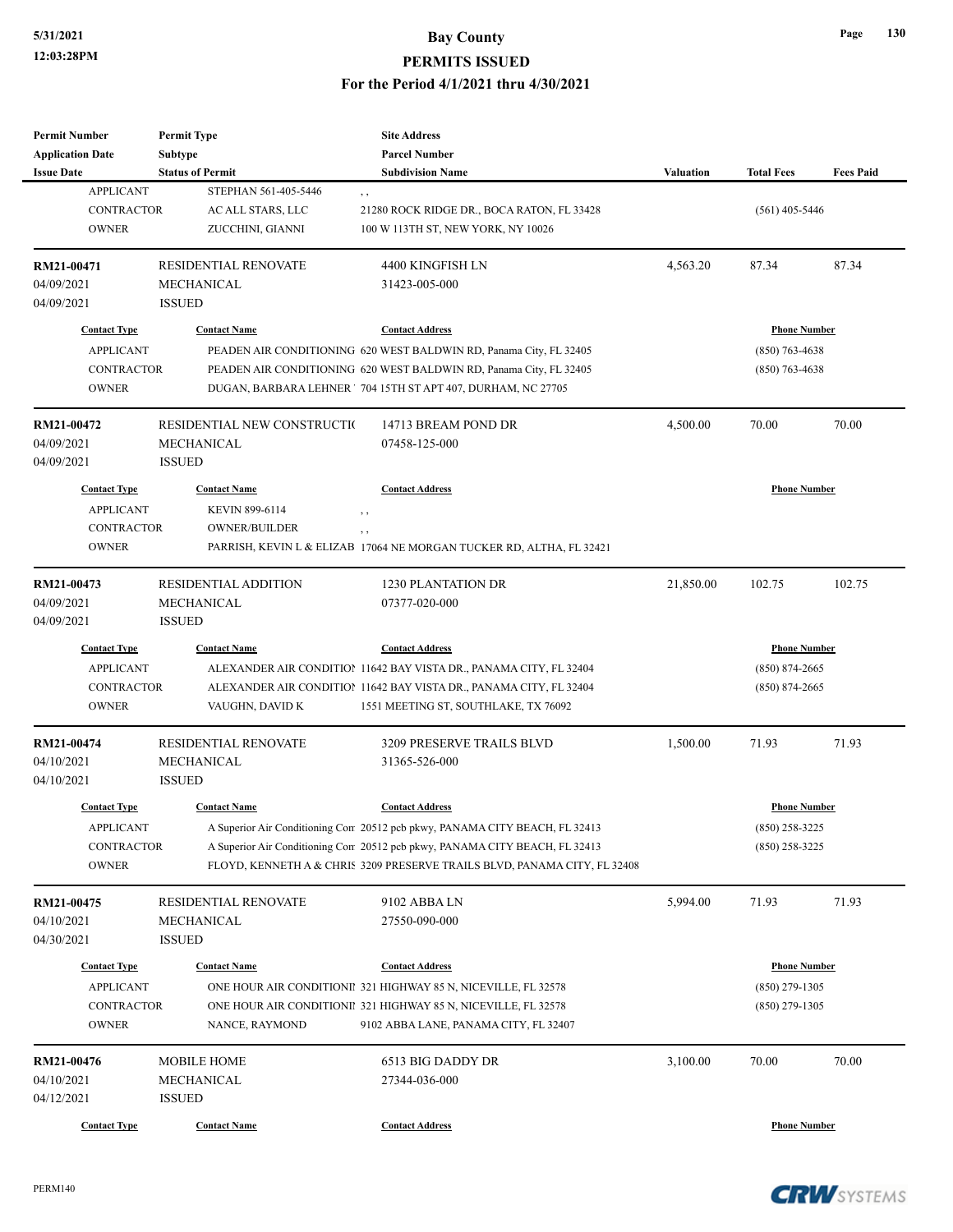| <b>Permit Number</b>       | <b>Permit Type</b>          | <b>Site Address</b>                                                                                          |                  |                     |                  |
|----------------------------|-----------------------------|--------------------------------------------------------------------------------------------------------------|------------------|---------------------|------------------|
| <b>Application Date</b>    | Subtype                     | <b>Parcel Number</b>                                                                                         |                  |                     |                  |
| <b>Issue Date</b>          | <b>Status of Permit</b>     | <b>Subdivision Name</b>                                                                                      | <b>Valuation</b> | <b>Total Fees</b>   | <b>Fees Paid</b> |
| <b>APPLICANT</b>           | STYLE CREST, INC.           | 2901 E 15TH ST, PANAMA CITY, FL 32405                                                                        |                  | $(850)$ 769-1453    |                  |
| <b>CONTRACTOR</b>          | STYLE CREST, INC.           | 2901 E 15TH ST, PANAMA CITY, FL 32405                                                                        |                  | $(850)$ 769-1453    |                  |
| <b>OWNER</b>               | TONY VEGAS INC              | 117 SEACLUSION DRIVE, PANAMA CITY BEACH, FL 32413                                                            |                  |                     |                  |
| RM21-00477                 | RESIDENTIAL NEW CONSTRUCTIO | 7225 BAY CREST RD                                                                                            | 1,600.00         | 70.00               | 70.00            |
| 04/12/2021                 | MECHANICAL                  | 07958-000-000                                                                                                |                  |                     |                  |
| 04/12/2021                 | <b>ISSUED</b>               |                                                                                                              |                  |                     |                  |
| <b>Contact Type</b>        | <b>Contact Name</b>         | <b>Contact Address</b>                                                                                       |                  | <b>Phone Number</b> |                  |
| <b>APPLICANT</b>           | Bruce Heating & Cooling LLC | PO BOX 9796, PANAMA CITY BEACH, FL 32417                                                                     |                  | $(850)$ 230-3009    |                  |
| <b>CONTRACTOR</b>          | Bruce Heating & Cooling LLC | PO BOX 9796, PANAMA CITY BEACH, FL 32417                                                                     |                  | $(850)$ 230-3009    |                  |
| <b>OWNER</b>               | JACKSON, GEORGE R III       | 16812 INNOCENTE AVE, PANAMA CITY BEACH, FL 32413                                                             |                  |                     |                  |
| <b>RM21-00478</b>          | <b>RESIDENTIAL RENOVATE</b> | <b>802 PIERSON DR W</b>                                                                                      | 3,637.20         | 71.93               | 71.93            |
| 04/12/2021                 | MECHANICAL                  | 11319-010-000                                                                                                |                  |                     |                  |
| 04/13/2021                 | <b>ISSUED</b>               |                                                                                                              |                  |                     |                  |
| <b>Contact Type</b>        | <b>Contact Name</b>         | <b>Contact Address</b>                                                                                       |                  | <b>Phone Number</b> |                  |
| <b>APPLICANT</b>           |                             | PEADEN AIR CONDITIONING 620 WEST BALDWIN RD, Panama City, FL 32405                                           |                  | $(850)$ 763-4638    |                  |
| <b>OWNER</b>               | LECOURS, ANDRE G            | 802 W PIERSON DR, LYNN HAVEN, FL 32444                                                                       |                  |                     |                  |
| RM21-00479                 | <b>RESIDENTIAL RENOVATE</b> | 2805 KRYSTAL LEIGH CT                                                                                        | 2,400.00         | 71.93               | 71.93            |
| 04/12/2021                 | MECHANICAL                  | 14876-591-000                                                                                                |                  |                     |                  |
| 04/13/2021                 | <b>ISSUED</b>               |                                                                                                              |                  |                     |                  |
| <b>Contact Type</b>        | <b>Contact Name</b>         | <b>Contact Address</b>                                                                                       |                  | <b>Phone Number</b> |                  |
| <b>APPLICANT</b>           |                             | PEADEN AIR CONDITIONING 620 WEST BALDWIN RD, Panama City, FL 32405                                           |                  | $(850)$ 763-4638    |                  |
| <b>CONTRACTOR</b>          |                             | PEADEN AIR CONDITIONING 620 WEST BALDWIN RD, Panama City, FL 32405                                           |                  | $(850)$ 763-4638    |                  |
| <b>OWNER</b>               | SICKLES, CINDY              | 2805 KRYSTAL LEIGH CT, PANAMA CITY, FL 32405                                                                 |                  |                     |                  |
| RM21-00480                 | <b>RESIDENTIAL RENOVATE</b> | 7524 SKINNER RD                                                                                              | 2,319.60         | 71.93               | 71.93            |
| 04/12/2021                 | <b>MECHANICAL</b>           | 05470-735-030                                                                                                |                  |                     |                  |
| 04/13/2021                 | <b>ISSUED</b>               |                                                                                                              |                  |                     |                  |
| <b>Contact Type</b>        | <b>Contact Name</b>         | <b>Contact Address</b>                                                                                       |                  | <b>Phone Number</b> |                  |
|                            |                             |                                                                                                              |                  |                     |                  |
| <b>APPLICANT</b>           |                             | PEADEN AIR CONDITIONING 620 WEST BALDWIN RD, Panama City, FL 32405                                           |                  | $(850)$ 763-4638    |                  |
| CONTRACTOR<br><b>OWNER</b> | MERCER, MARIE ELAINA        | PEADEN AIR CONDITIONING 620 WEST BALDWIN RD, Panama City, FL 32405<br>7524 SKINNER RD, PANAMA CITY, FL 32404 |                  | $(850) 763 - 4638$  |                  |
|                            |                             |                                                                                                              |                  |                     |                  |
| RM21-00481                 | <b>RESIDENTIAL RENOVATE</b> | 204 GULFCREST LN                                                                                             | 2,859.60         | 71.93               | 71.93            |
| 04/12/2021<br>04/13/2021   | MECHANICAL<br><b>ISSUED</b> | 36459-279-000                                                                                                |                  |                     |                  |
| <b>Contact Type</b>        | <b>Contact Name</b>         | <b>Contact Address</b>                                                                                       |                  | <b>Phone Number</b> |                  |
| <b>APPLICANT</b>           |                             | PEADEN AIR CONDITIONING 620 WEST BALDWIN RD, Panama City, FL 32405                                           |                  | $(850)$ 763-4638    |                  |
| <b>CONTRACTOR</b>          |                             | PEADEN AIR CONDITIONING 620 WEST BALDWIN RD, Panama City, FL 32405                                           |                  | $(850)$ 763-4638    |                  |
| <b>OWNER</b>               |                             | HUFFMAN, MATTHEW S R & SANDRA K HUFFMAN, ST LOUIS, MO 63123                                                  |                  |                     |                  |
| RM21-00482                 | <b>RESIDENTIAL RENOVATE</b> | 12401 TWO TRAIL RD                                                                                           | 1,929.60         | 71.93               | 71.93            |
| 04/12/2021                 | MECHANICAL                  | 03249-000-000                                                                                                |                  |                     |                  |
| 04/13/2021                 | <b>ISSUED</b>               |                                                                                                              |                  |                     |                  |
| <b>Contact Type</b>        | <b>Contact Name</b>         | <b>Contact Address</b>                                                                                       |                  | <b>Phone Number</b> |                  |
| <b>APPLICANT</b>           |                             | PEADEN AIR CONDITIONING 620 WEST BALDWIN RD, Panama City, FL 32405                                           |                  | $(850) 763 - 4638$  |                  |
| <b>CONTRACTOR</b>          |                             | PEADEN AIR CONDITIONING 620 WEST BALDWIN RD, Panama City, FL 32405                                           |                  | $(850)$ 763-4638    |                  |
| <b>OWNER</b>               | HOLMES, VIRGINIA C          | PO BOX 191, FOUNTAIN, FL 32438                                                                               |                  |                     |                  |
|                            |                             |                                                                                                              |                  |                     |                  |

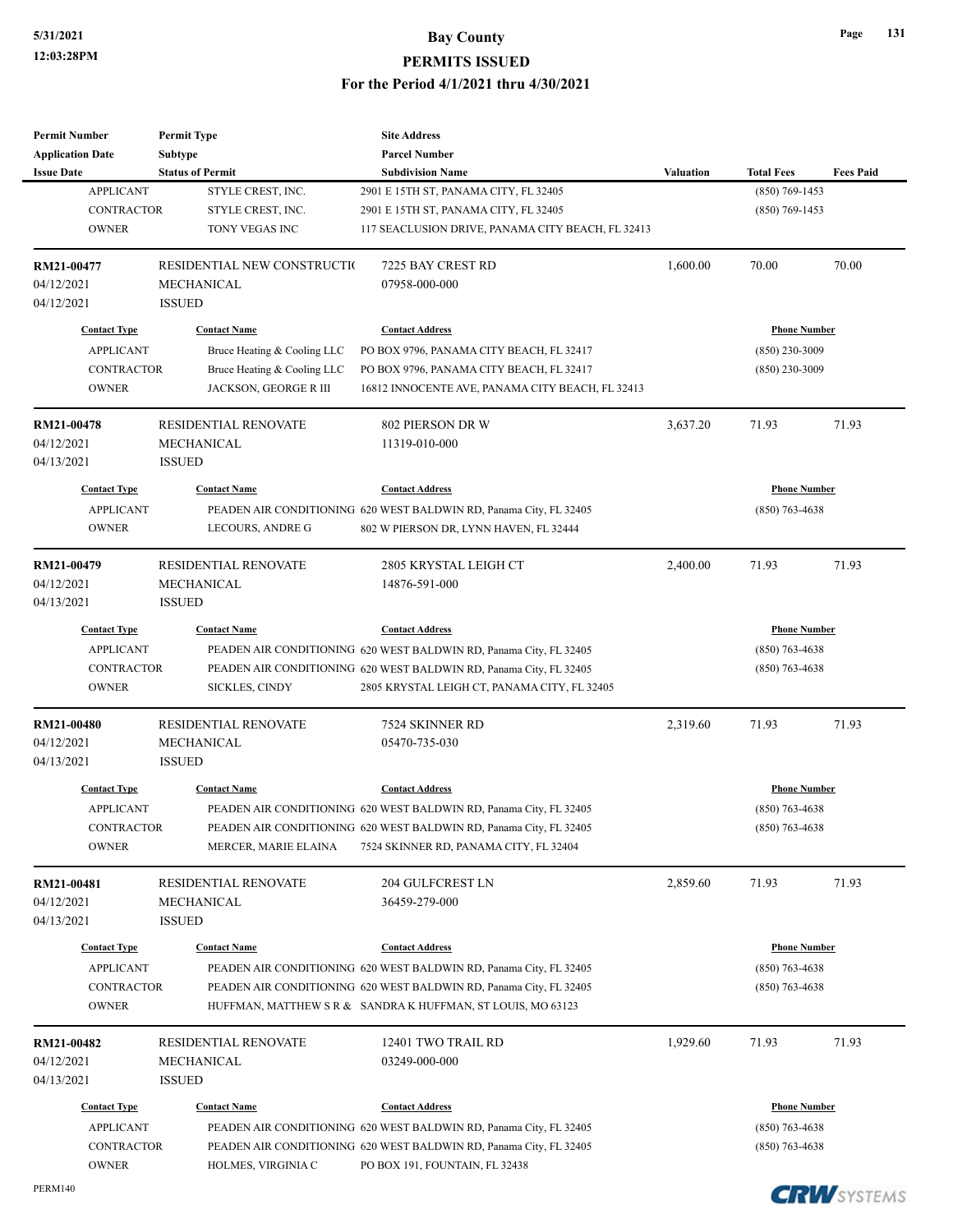## **5/31/2021 Bay County PERMITS ISSUED**

#### **For the Period 4/1/2021 thru 4/30/2021**

| <b>Permit Number</b><br><b>Application Date</b>                              | <b>Permit Type</b><br><b>Subtype</b>                              | <b>Site Address</b><br><b>Parcel Number</b>                                                                                                                                                                                               |           |                                                                 |                  |
|------------------------------------------------------------------------------|-------------------------------------------------------------------|-------------------------------------------------------------------------------------------------------------------------------------------------------------------------------------------------------------------------------------------|-----------|-----------------------------------------------------------------|------------------|
| <b>Issue Date</b>                                                            | <b>Status of Permit</b>                                           | <b>Subdivision Name</b>                                                                                                                                                                                                                   | Valuation | <b>Total Fees</b>                                               | <b>Fees Paid</b> |
| RM21-00483<br>04/12/2021<br>04/13/2021                                       | <b>RESIDENTIAL RENOVATE</b><br>MECHANICAL<br><b>ISSUED</b>        | 8410 THOMAS DR 1<br>30312-040-000                                                                                                                                                                                                         | 2,084.40  | 71.93                                                           | 71.93            |
| <b>Contact Type</b><br><b>APPLICANT</b><br><b>CONTRACTOR</b><br><b>OWNER</b> | <b>Contact Name</b>                                               | <b>Contact Address</b><br>PEADEN AIR CONDITIONING 620 WEST BALDWIN RD, Panama City, FL 32405<br>PEADEN AIR CONDITIONING 620 WEST BALDWIN RD, Panama City, FL 32405<br>CAMPBELL, DONALD EDWAI JANICE WILLIAMS, PANAMA CITY BEACH, FL 32408 |           | <b>Phone Number</b><br>$(850)$ 763-4638<br>$(850)$ 763-4638     |                  |
| RM21-00484<br>04/12/2021<br>04/13/2021                                       | RESIDENTIAL RENOVATE<br>MECHANICAL<br><b>ISSUED</b>               | 2507 27TH ST W<br>26823-001-000                                                                                                                                                                                                           | 2,809.60  | 71.93                                                           | 71.93            |
| <b>Contact Type</b><br><b>APPLICANT</b><br><b>CONTRACTOR</b><br><b>OWNER</b> | <b>Contact Name</b>                                               | <b>Contact Address</b><br>PEADEN AIR CONDITIONING 620 WEST BALDWIN RD, Panama City, FL 32405<br>PEADEN AIR CONDITIONING 620 WEST BALDWIN RD, Panama City, FL 32405<br>HILL, MARILYN M TRUSTEE 2642 BEMBRIDGE RD, ROYAL OAK, MI 48073      |           | <b>Phone Number</b><br>$(850)$ 763-4638<br>$(850)$ 763-4638     |                  |
| RM21-00485<br>04/14/2021<br>04/14/2021                                       | RESIDENTIAL NEW CONSTRUCTIO<br>MECHANICAL<br><b>ISSUED</b>        | 720 LANDING CIR<br>35246-010-170                                                                                                                                                                                                          | 0.00      | 70.00                                                           | 70.00            |
| <b>Contact Type</b>                                                          | <b>Contact Name</b>                                               | <b>Contact Address</b>                                                                                                                                                                                                                    |           | <b>Phone Number</b>                                             |                  |
| <b>APPLICANT</b><br><b>CONTRACTOR</b><br><b>OWNER</b>                        | JASON 541-3105<br>, ,                                             | STEVERSON AIR CONDITION 403 W. 11TH ST, PANAMA CITY, FL 32401<br>LAKEVIEW HOLDINGS, LLC. 19211 PANAMA CITY BEACH PKWY, PANAMA CITY BEACH, FL 3                                                                                            |           | $(850)$ 248-1109                                                |                  |
| RM21-00486<br>04/14/2021<br>04/14/2021                                       | RESIDENTIAL NEW CONSTRUCTIO<br>MECHANICAL<br><b>ISSUED</b>        | 3555 CEDAR PARK DR<br>11916-600-140                                                                                                                                                                                                       | 7,000.00  | 70.00                                                           | 70.00            |
| <b>Contact Type</b><br><b>APPLICANT</b><br><b>CONTRACTOR</b><br><b>OWNER</b> | <b>Contact Name</b><br>JASON 541-3105<br>$, \, , \,$              | <b>Contact Address</b><br>STEVERSON AIR CONDITION 403 W. 11TH ST, PANAMA CITY, FL 32401<br>TIMMINS CONSTRUCTION IN 3427 HIGH CLIFF RD, SOUTHPORT, FL 32409                                                                                |           | <b>Phone Number</b><br>$(850)$ 248-1109                         |                  |
| RM21-00487<br>04/14/2021<br>04/14/2021                                       | RESIDENTIAL RENOVATE<br>MECHANICAL<br><b>ISSUED</b>               | 608 SEABREEZE DR<br>31463-090-000                                                                                                                                                                                                         | 7,400.00  | 71.93                                                           | 71.93            |
| <b>Contact Type</b><br><b>APPLICANT</b><br>CONTRACTOR<br><b>OWNER</b>        | <b>Contact Name</b><br><b>UBRIACO, JOHN &amp; JULIE</b>           | <b>Contact Address</b><br>ALEXANDER AIR CONDITION 11642 BAY VISTA DR., PANAMA CITY, FL 32404<br>ALEXANDER AIR CONDITION 11642 BAY VISTA DR., PANAMA CITY, FL 32404<br>3280 SE CREEKSIDE DR, CONYERS, GA 30094                             |           | <b>Phone Number</b><br>$(850) 874 - 2665$<br>$(850) 874 - 2665$ |                  |
| RM21-00488<br>04/14/2021<br>04/14/2021                                       | RESIDENTIAL NEW CONSTRUCTIO<br><b>MECHANICAL</b><br><b>ISSUED</b> | 2418 ALLISON AVE<br>27814-014-000                                                                                                                                                                                                         | 3,600.00  | 71.93                                                           | 71.93            |
| <b>Contact Type</b><br><b>APPLICANT</b><br>CONTRACTOR<br><b>OWNER</b>        | <b>Contact Name</b>                                               | <b>Contact Address</b><br>BYARS AIR CONDITIONING & 1715 GLENCOE DRIVE, LYNN HAVEN, FL 32444<br>BYARS AIR CONDITIONING & 1715 GLENCOE DRIVE, LYNN HAVEN, FL 32444<br>BUILDING SITE SOLUTIONS 1 322 JASE COURT, PANAMA CITY BEACH, FL 32408 |           | <b>Phone Number</b><br>$(850) 541 - 4292$<br>$(850)$ 541-4292   |                  |
| RM21-00489                                                                   | RESIDENTIAL NEW CONSTRUCTIO                                       | 5404 HILLTOP AVE                                                                                                                                                                                                                          | 7,674.00  | 70.00                                                           | 70.00            |

**CRW**SYSTEMS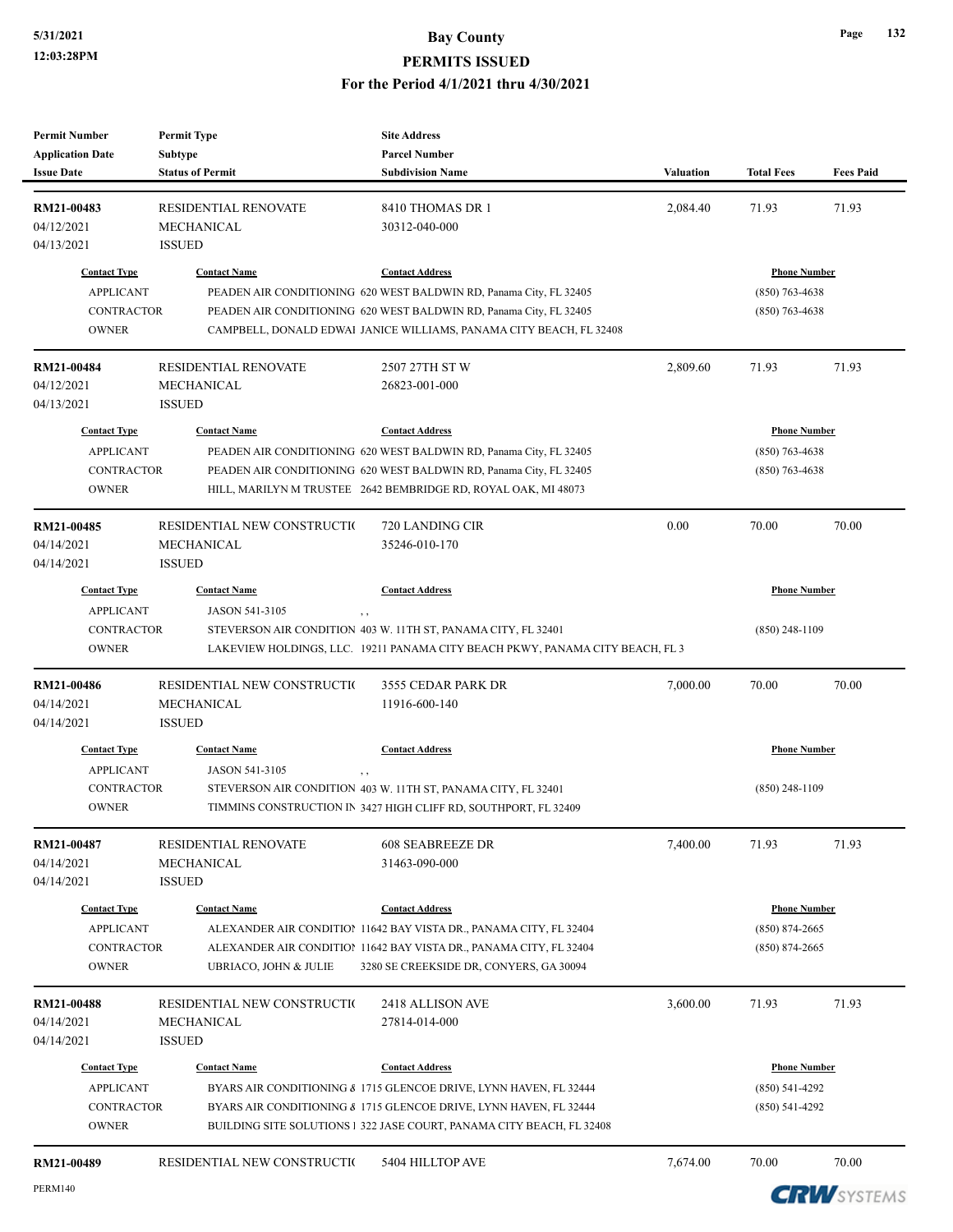# **5/31/2021 Bay County**

**Page 133**

**CRW**SYSTEMS

**PERMITS ISSUED**

#### **For the Period 4/1/2021 thru 4/30/2021**

| <b>Permit Number</b>    | <b>Permit Type</b>          | <b>Site Address</b>                                                            |                  |                     |                  |
|-------------------------|-----------------------------|--------------------------------------------------------------------------------|------------------|---------------------|------------------|
| <b>Application Date</b> | <b>Subtype</b>              | <b>Parcel Number</b>                                                           |                  |                     |                  |
| <b>Issue Date</b>       | <b>Status of Permit</b>     | <b>Subdivision Name</b>                                                        | <b>Valuation</b> | <b>Total Fees</b>   | <b>Fees Paid</b> |
| 04/14/2021              | MECHANICAL                  | 31829-000-000                                                                  |                  |                     |                  |
| 04/14/2021              | <b>ISSUED</b>               |                                                                                |                  |                     |                  |
| <b>Contact Type</b>     | <b>Contact Name</b>         | <b>Contact Address</b>                                                         |                  | <b>Phone Number</b> |                  |
| <b>APPLICANT</b>        |                             | BAY HEATING AND COOLINC 2637 NORTH EAST AVENUE, PANAMA CITY, FL 32405          |                  | $(000)$ 763-7702    |                  |
| <b>CONTRACTOR</b>       |                             | BAY HEATING AND COOLINC 2637 NORTH EAST AVENUE, PANAMA CITY, FL 32405          |                  | $(000)$ 763-7702    |                  |
| <b>OWNER</b>            | GAGER, WILLIAM G ETAL       | 4213 JAN COOLEY DR, PANAMA CITY BEACH, FL 32408                                |                  |                     |                  |
|                         |                             |                                                                                |                  |                     |                  |
| RM21-00490              | <b>RESIDENTIAL RENOVATE</b> | <b>6320 TURKEY COVE LN</b>                                                     | 7,100.00         | 71.93               | 71.93            |
| 04/14/2021              | MECHANICAL                  | 32611-811-000                                                                  |                  |                     |                  |
| 04/14/2021              | <b>ISSUED</b>               |                                                                                |                  |                     |                  |
| <b>Contact Type</b>     | <b>Contact Name</b>         | <b>Contact Address</b>                                                         |                  | <b>Phone Number</b> |                  |
| <b>APPLICANT</b>        |                             | EZELL KOOL SERVICES LLC 611 CARRIE AVENUE, LYNN HAVEN, FL 32444                |                  | $(850) 866 - 5831$  |                  |
| <b>CONTRACTOR</b>       |                             | EZELL KOOL SERVICES LLC 611 CARRIE AVENUE, LYNN HAVEN, FL 32444                |                  | $(850) 866 - 5831$  |                  |
| <b>OWNER</b>            |                             | HARMUTH, HAROLD & CHAI 2609 OAKBROOK CT, WESTON, FL 33332                      |                  |                     |                  |
|                         |                             |                                                                                |                  |                     |                  |
| RM21-00491              | <b>RESIDENTIAL RENOVATE</b> | 7136 DEER HAVEN RD S                                                           | 5,993.00         | 71.93               | 71.93            |
| 04/15/2021              | <b>MECHANICAL</b>           | 07868-033-000                                                                  |                  |                     |                  |
| 04/30/2021              | <b>ISSUED</b>               |                                                                                |                  |                     |                  |
| <b>Contact Type</b>     | <b>Contact Name</b>         | <b>Contact Address</b>                                                         |                  | <b>Phone Number</b> |                  |
| <b>APPLICANT</b>        |                             | ONE HOUR AIR CONDITIONII 321 HIGHWAY 85 N, NICEVILLE, FL 32578                 |                  | $(850)$ 279-1305    |                  |
| <b>CONTRACTOR</b>       |                             | ONE HOUR AIR CONDITIONII 321 HIGHWAY 85 N, NICEVILLE, FL 32578                 |                  | $(850)$ 279-1305    |                  |
| <b>OWNER</b>            | ODOM, SHARON T              | 7136 SOUTH DEER HAVEN ROAD, SOUTHPORT, FL 32409                                |                  |                     |                  |
|                         |                             |                                                                                |                  |                     |                  |
| RM21-00492              | RESIDENTIAL NEW CONSTRUCTIO | 439 LOCKSLEY DR                                                                | 8,500.00         | 71.93               | 71.93            |
| 04/15/2021              | <b>MECHANICAL</b>           | 34030-325-100                                                                  |                  |                     |                  |
| 04/15/2021              | <b>ISSUED</b>               |                                                                                |                  |                     |                  |
| <b>Contact Type</b>     | <b>Contact Name</b>         | <b>Contact Address</b>                                                         |                  | <b>Phone Number</b> |                  |
| <b>APPLICANT</b>        |                             | MODERN AIR SOLUTIONS, L1 19407 PANAMA CITY BEACH PKWY, PANAMA CITY BEACH, FL 3 |                  | $(850)$ 249-2999    |                  |
| <b>CONTRACTOR</b>       |                             | MODERN AIR SOLUTIONS, L1 19407 PANAMA CITY BEACH PKWY, PANAMA CITY BEACH, FL 3 |                  | $(850)$ 249-2999    |                  |
| <b>OWNER</b>            |                             | NWFL LAND HOLDINGS LLC 400 S ARNOLD RD, PANAMA CITY BEACH, FL 32413            |                  |                     |                  |
|                         |                             |                                                                                |                  |                     |                  |
| RM21-00493              | <b>RESIDENTIAL</b>          | 7537 GAINER BAYOU RD N                                                         | 3,000.00         | 70.00               | 70.00            |
| 04/15/2021              | MECHANICAL                  | 07894-030-000                                                                  |                  |                     |                  |
| 04/15/2021              | <b>FINALED</b>              |                                                                                |                  |                     |                  |
| <b>Contact Type</b>     | <b>Contact Name</b>         | <b>Contact Address</b>                                                         |                  | <b>Phone Number</b> |                  |
| <b>APPLICANT</b>        | STYLE CREST, INC.           | 2901 E 15TH ST, PANAMA CITY, FL 32405                                          |                  | $(850)$ 769-1453    |                  |
| <b>CONTRACTOR</b>       | STYLE CREST, INC.           | 2901 E 15TH ST, PANAMA CITY, FL 32405                                          |                  | $(850)$ 769-1453    |                  |
| <b>OWNER</b>            |                             | PARTRIDGE, RONNEL & ANIT 7537 N GAINER BAYOU RD, PANAMA CITY, FL 32409         |                  |                     |                  |
|                         |                             |                                                                                |                  |                     |                  |
| RM21-00494              | RESIDENTIAL NEW CONSTRUCTIO | 613 LIVE OAK LN                                                                | 7,850.00         | 71.93               | 71.93            |
| 04/15/2021              | MECHANICAL                  | 30167-096-000                                                                  |                  |                     |                  |
| 04/15/2021              | <b>ISSUED</b>               |                                                                                |                  |                     |                  |
| <b>Contact Type</b>     | <b>Contact Name</b>         | <b>Contact Address</b>                                                         |                  | <b>Phone Number</b> |                  |
| <b>APPLICANT</b>        | DANNY 263-2823<br>$, \, ,$  |                                                                                |                  |                     |                  |
| <b>CONTRACTOR</b>       |                             | P&P HEATING AND COOLING 1075 N HWY 79, BONIFAY, FL 32425                       |                  | $(850)$ 263-2823    |                  |
| <b>OWNER</b>            | <b>B&amp;L HOMES LLC</b>    | 3311 TERRA COTTA DR, PANAMA CITY, FL 32408                                     |                  |                     |                  |
|                         |                             |                                                                                |                  |                     |                  |
| RM21-00495              | RESIDENTIAL NEW CONSTRUCTIO | 108 LAGUNA ST                                                                  | 6,100.00         | 71.93               | 71.93            |
| 04/16/2021              | MECHANICAL                  | 38164-010-000                                                                  |                  |                     |                  |
| 04/16/2021              | <b>ISSUED</b>               |                                                                                |                  |                     |                  |

PERM140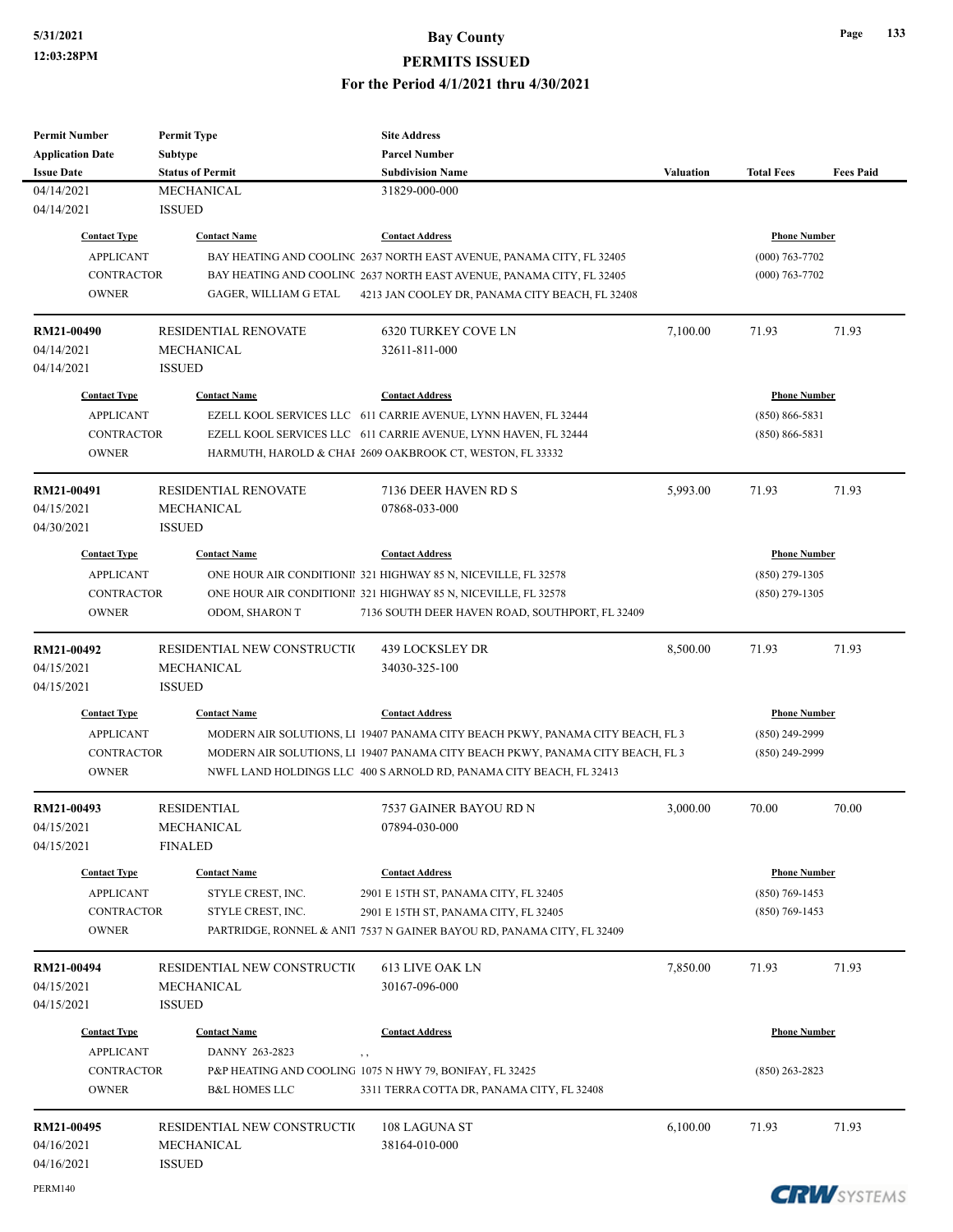| <b>Permit Number</b>    | <b>Permit Type</b>          | <b>Site Address</b>                                                    |                  |                     |                  |
|-------------------------|-----------------------------|------------------------------------------------------------------------|------------------|---------------------|------------------|
| <b>Application Date</b> | <b>Subtype</b>              | <b>Parcel Number</b>                                                   |                  |                     |                  |
| <b>Issue Date</b>       | <b>Status of Permit</b>     | <b>Subdivision Name</b>                                                | <b>Valuation</b> | <b>Total Fees</b>   | <b>Fees Paid</b> |
| <b>Contact Type</b>     | <b>Contact Name</b>         | <b>Contact Address</b>                                                 |                  | <b>Phone Number</b> |                  |
| <b>APPLICANT</b>        | MIKHAILS LLC                | 518 HIDDEN ISLAND DRIVE, PANAMA CITY BEACH, FL 32408                   |                  | $(850) 866 - 1641$  |                  |
| <b>CONTRACTOR</b>       | MIKHAILS LLC                | 518 HIDDEN ISLAND DRIVE, PANAMA CITY BEACH, FL 32408                   |                  | $(850) 866 - 1641$  |                  |
| <b>OWNER</b>            |                             | GRIFFIN, MATTHEW & CINDY 2103 CLINE LANE, PANAMA CITY, FL 32404        |                  |                     |                  |
| RM21-00496              | RESIDENTIAL NEW CONSTRUCTIO | 3523 SANCTUARY DR                                                      | 8,500.00         | 71.38               | 71.38            |
| 04/16/2021              | MECHANICAL                  | 31368-136-000                                                          |                  |                     |                  |
| 04/16/2021              | <b>ISSUED</b>               |                                                                        |                  |                     |                  |
| <b>Contact Type</b>     | <b>Contact Name</b>         | <b>Contact Address</b>                                                 |                  | <b>Phone Number</b> |                  |
| <b>APPLICANT</b>        |                             | BYNUM'S HEATING/COOLIN( 314 W. Magnolia Ave, Geneva, Al 36340          |                  | $(334) 684 - 0268$  |                  |
| <b>CONTRACTOR</b>       |                             | BYNUM'S HEATING/COOLIN( 314 W. Magnolia Ave, Geneva, Al 36340          |                  | $(334) 684 - 0268$  |                  |
| <b>OWNER</b>            | MITCHELL, BARBARA           | 1404 EGRET CT, PANAMA CITY BEACH, FL 32413                             |                  |                     |                  |
| RM21-00497              | RESIDENTIAL NEW CONSTRUCTIO | <b>150 LAKE MERIAL TR</b>                                              | 3,200.00         | 71.93               | 71.93            |
| 04/16/2021              | MECHANICAL                  | 07504-265-000                                                          |                  |                     |                  |
| 04/16/2021              | <b>ISSUED</b>               |                                                                        |                  |                     |                  |
| <b>Contact Type</b>     | <b>Contact Name</b>         | <b>Contact Address</b>                                                 |                  | <b>Phone Number</b> |                  |
| <b>APPLICANT</b>        | DAVID 554-2036              | , ,                                                                    |                  |                     |                  |
| <b>CONTRACTOR</b>       |                             | PREMIER AIR & HEATING SE 2482 CAMERON WAY, NAVARRE, FL 32566           |                  | $(850)$ 936-0681    |                  |
| <b>OWNER</b>            |                             | ADAMS HOMES OF NORTHW 3000 GULF BREEZE PKWY, GULF BREEZE, FL 32563     |                  |                     |                  |
| RM21-00498              | RESIDENTIAL NEW CONSTRUCTIO | <b>160 LAKE MERIAL BLVD</b>                                            | 3,200.00         | 71.93               | 71.93            |
| 04/16/2021              | MECHANICAL                  | 07504-215-000                                                          |                  |                     |                  |
| 04/16/2021              | <b>ISSUED</b>               |                                                                        |                  |                     |                  |
| <b>Contact Type</b>     | <b>Contact Name</b>         | <b>Contact Address</b>                                                 |                  | <b>Phone Number</b> |                  |
| <b>APPLICANT</b>        | DAVID 554-2036              | $, \, , \,$                                                            |                  |                     |                  |
| <b>CONTRACTOR</b>       |                             | PREMIER AIR & HEATING SEI 2482 CAMERON WAY, NAVARRE, FL 32566          |                  | $(850)$ 936-0681    |                  |
| <b>OWNER</b>            |                             | ADAMS HOMES OF NW FLOR 3000 GULF BREEZE PARKWAY, GULF BREEZE, FL 32563 |                  |                     |                  |
| RM21-00499              | RESIDENTIAL RENOVATE        | 2221 CROOKED OAK CT                                                    | 1,800.00         | 71.93               | 71.93            |
| 04/16/2021              | <b>MECHANICAL</b>           | 30167-972-000                                                          |                  |                     |                  |
| 04/19/2021              | <b>ISSUED</b>               |                                                                        |                  |                     |                  |
| <b>Contact Type</b>     | <b>Contact Name</b>         | <b>Contact Address</b>                                                 |                  | <b>Phone Number</b> |                  |
| <b>APPLICANT</b>        | TOTAL AIR CARE INC          | P.O. BOX 2004, MIDDLEBURG, FL 32050                                    |                  | $(904)$ 282-5050    |                  |
| <b>CONTRACTOR</b>       | TOTAL AIR CARE INC          | P.O. BOX 2004, MIDDLEBURG, FL 32050                                    |                  | $(904)$ 282-5050    |                  |
| <b>OWNER</b>            |                             | ORTIZ, TIMOTEO & SUSANA 20756 WEST END DR, PANAMA CITY BEACH, FL 32413 |                  |                     |                  |
| RM21-00500              | RESIDENTIAL RENOVATE        | 4114 DEER POINT LAKE DR                                                | 2,668.80         | 71.93               | 71.93            |
| 04/16/2021              | MECHANICAL                  | 07620-251-000                                                          |                  |                     |                  |
| 04/17/2021              | <b>ISSUED</b>               |                                                                        |                  |                     |                  |
| <b>Contact Type</b>     | <b>Contact Name</b>         | <b>Contact Address</b>                                                 |                  | <b>Phone Number</b> |                  |
| <b>APPLICANT</b>        |                             | PEADEN AIR CONDITIONING 620 WEST BALDWIN RD, Panama City, FL 32405     |                  | $(850)$ 763-4638    |                  |
| CONTRACTOR              |                             | PEADEN AIR CONDITIONING 620 WEST BALDWIN RD, Panama City, FL 32405     |                  | $(850)$ 763-4638    |                  |
| <b>OWNER</b>            | LADD, JERRY H               | 4114 DEERPOINT LAKE DR, PANAMA CITY, FL 32409                          |                  |                     |                  |
| RM21-00501              | <b>RESIDENTIAL RENOVATE</b> | 3117 JENKS AVE                                                         | 5,000.00         | 71.93               | 71.93            |
| 04/17/2021              | MECHANICAL                  | 11783-050-000                                                          |                  |                     |                  |
| 04/28/2021              | <b>FINALED</b>              |                                                                        |                  |                     |                  |
| <b>Contact Type</b>     | <b>Contact Name</b>         | <b>Contact Address</b>                                                 |                  | <b>Phone Number</b> |                  |
|                         |                             |                                                                        |                  |                     |                  |

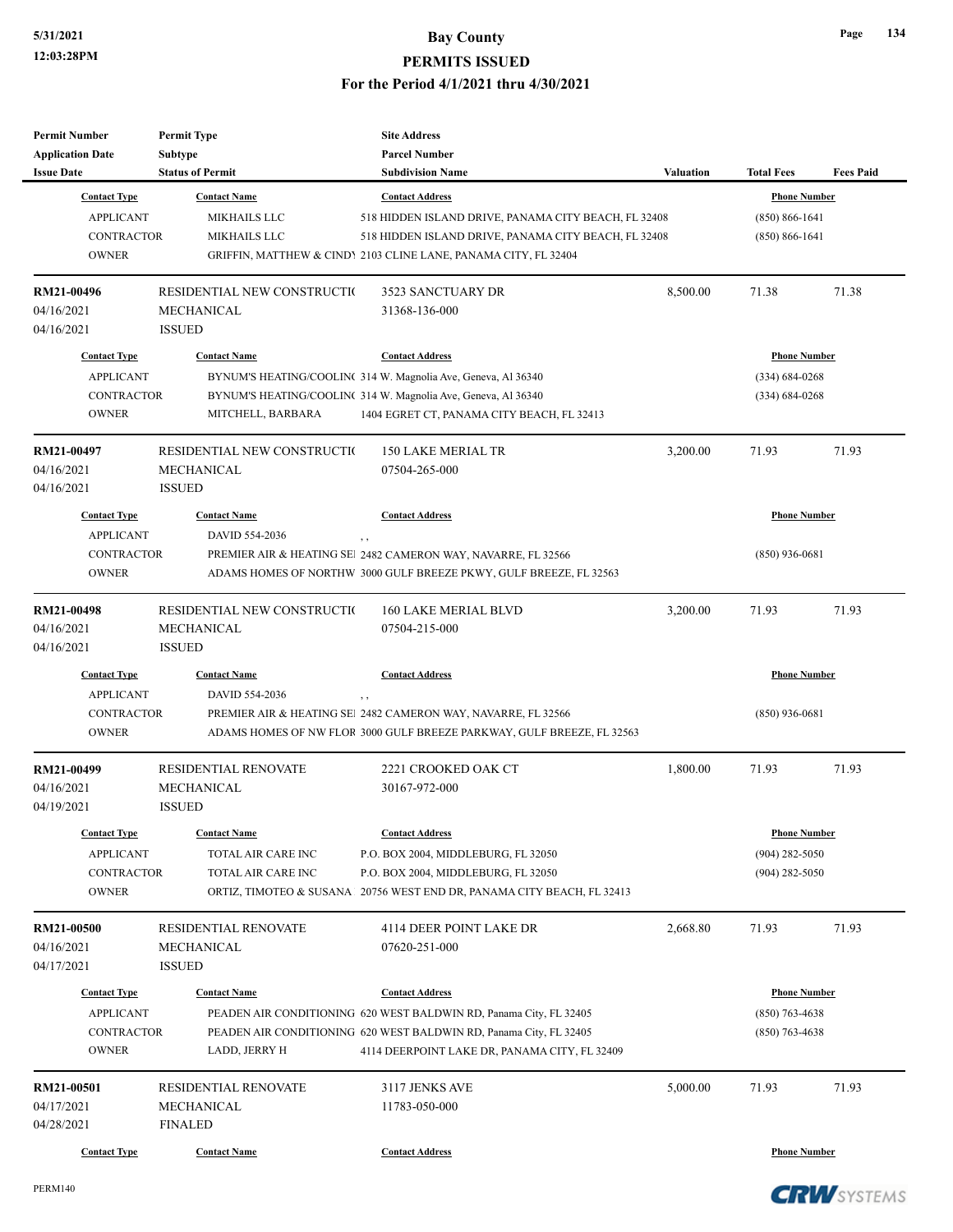| <b>Permit Number</b>    | <b>Permit Type</b>          | <b>Site Address</b>                                                         |                  |                     |                  |
|-------------------------|-----------------------------|-----------------------------------------------------------------------------|------------------|---------------------|------------------|
| <b>Application Date</b> | Subtype                     | <b>Parcel Number</b>                                                        |                  |                     |                  |
| <b>Issue Date</b>       | <b>Status of Permit</b>     | <b>Subdivision Name</b>                                                     | <b>Valuation</b> | <b>Total Fees</b>   | <b>Fees Paid</b> |
| <b>APPLICANT</b>        | CTR CONSTRUCTION, INC.      | PO BOX 27396, PANAMA CITY BEACH, FL 32408                                   |                  | $(850) 527 - 2980$  |                  |
| <b>CONTRACTOR</b>       | CTR CONSTRUCTION, INC.      | PO BOX 27396, PANAMA CITY BEACH, FL 32408                                   |                  | $(850) 527 - 2980$  |                  |
| <b>OWNER</b>            |                             | BACON, CASSIDY ROSE ETAI 208 POINSETTIA DR, PANAMA CITY BEACH, FL 32413     |                  |                     |                  |
| RM21-00502              | <b>RESIDENTIAL RENOVATE</b> | 121 WOODLAWN DR                                                             | 5,016.00         | 71.93               | 71.93            |
| 04/17/2021              | <b>MECHANICAL</b>           | 27357-000-000                                                               |                  |                     |                  |
| 04/17/2021              | <b>FINALED</b>              |                                                                             |                  |                     |                  |
| <b>Contact Type</b>     | <b>Contact Name</b>         | <b>Contact Address</b>                                                      |                  | <b>Phone Number</b> |                  |
| <b>APPLICANT</b>        |                             | ROUSSOS REFRIGERATION H 914 W 26TH STREET, LYNN HAVEN, FL 32444             |                  | $(850)$ 785-9708    |                  |
| <b>CONTRACTOR</b>       |                             | ROUSSOS REFRIGERATION H 914 W 26TH STREET, LYNN HAVEN, FL 32444             |                  | $(850)$ 785-9708    |                  |
| <b>OWNER</b>            | CLARK, KIMBALL J            | KATHRYN K CLARK ETAL, PANAMA CITY BEACH, FL 32407                           |                  |                     |                  |
| RM21-00503              | <b>RESIDENTIAL RENOVATE</b> | 356 MADISON CIR                                                             | 4,244.00         | 71.93               | 71.93            |
| 04/17/2021              | MECHANICAL                  | 34034-005-129                                                               |                  |                     |                  |
| 04/17/2021              | <b>FINALED</b>              |                                                                             |                  |                     |                  |
| <b>Contact Type</b>     | <b>Contact Name</b>         | <b>Contact Address</b>                                                      |                  | <b>Phone Number</b> |                  |
| <b>APPLICANT</b>        |                             | ROUSSOS REFRIGERATION H 914 W 26TH STREET, LYNN HAVEN, FL 32444             |                  | $(850)$ 785-9708    |                  |
| <b>CONTRACTOR</b>       |                             | ROUSSOS REFRIGERATION H 914 W 26TH STREET, LYNN HAVEN, FL 32444             |                  | $(850)$ 785-9708    |                  |
| <b>OWNER</b>            |                             | GREEN, ROBERT G & PATRIC 7709 COUNTY ROAD 401, ANDERSON, TX 77830           |                  |                     |                  |
|                         |                             |                                                                             |                  |                     |                  |
| RM21-00504              | RESIDENTIAL RENOVATE        | 22400 FRONT BEACH RD                                                        | 3,960.00         | 71.93               | 71.93            |
| 04/17/2021              | <b>MECHANICAL</b>           | 36070-051-000                                                               |                  |                     |                  |
| 04/17/2021              | <b>ISSUED</b>               |                                                                             |                  |                     |                  |
| <b>Contact Type</b>     | <b>Contact Name</b>         | <b>Contact Address</b>                                                      |                  | <b>Phone Number</b> |                  |
| <b>APPLICANT</b>        |                             | A Superior Air Conditioning Cor 20512 pcb pkwy, PANAMA CITY BEACH, FL 32413 |                  | $(850)$ 258-3225    |                  |
| <b>CONTRACTOR</b>       |                             | A Superior Air Conditioning Cor 20512 pcb pkwy, PANAMA CITY BEACH, FL 32413 |                  | $(850)$ 258-3225    |                  |
| <b>OWNER</b>            |                             | WORRELL, WILLIAM D CO-T. SUZANNE WORRELL CO-TRUSTEE, COOKVILLE, TN 38501    |                  |                     |                  |
| RM21-00505              | RESIDENTIAL NEW CONSTRUCTIO | 215 CORONADO PL                                                             | 1,900.00         | 70.00               | 70.00            |
| 04/19/2021              | <b>MECHANICAL</b>           | 37652-020-000                                                               |                  |                     |                  |
| 04/27/2021              | <b>ISSUED</b>               |                                                                             |                  |                     |                  |
| <b>Contact Type</b>     | <b>Contact Name</b>         | <b>Contact Address</b>                                                      |                  | <b>Phone Number</b> |                  |
| <b>APPLICANT</b>        | <b>BILL 896-6000</b>        | , ,                                                                         |                  |                     |                  |
| <b>CONTRACTOR</b>       |                             | REGENCY BUILDERS OF FLO 4034 HOBBS ROAD, PANAMA CITY, FL 32409              |                  | $(850) 896 - 6000$  |                  |
| <b>OWNER</b>            |                             | WINGATE, JACK R & BREND/ 209 PLANTATION OAKS BLVD, MILLBROOK, AL 36054      |                  |                     |                  |
| RM21-00506              | RESIDENTIAL NEW CONSTRUCTIO | 1726 CROOKED LN                                                             | 6,100.00         | 71.93               | 71.93            |
| 04/20/2021              | <b>MECHANICAL</b>           | 26470-018-000                                                               |                  |                     |                  |
| 04/21/2021              | <b>ISSUED</b>               |                                                                             |                  |                     |                  |
|                         |                             |                                                                             |                  |                     |                  |
| <b>Contact Type</b>     | <b>Contact Name</b>         | <b>Contact Address</b>                                                      |                  | <b>Phone Number</b> |                  |
| <b>APPLICANT</b>        |                             | REYES HEATING & COOLING 327 W 34TH PL, PANAMA CITY, FL 32405                |                  | $(850) 785 - 1000$  |                  |
| CONTRACTOR              |                             | REYES HEATING & COOLING 327 W 34TH PL, PANAMA CITY, FL 32405                |                  | $(850) 785 - 1000$  |                  |
| <b>OWNER</b>            |                             | JEFF PUCKETT CONSTRUCTI 1804 RHETT PLACE, LYNN HAVEN, FL 32444              |                  |                     |                  |
| RM21-00507              | RESIDENTIAL NEW CONSTRUCTIO | 13540 THORP LN                                                              | 8,500.00         | 71.93               | 71.93            |
| 04/20/2021              | MECHANICAL                  | 02933-090-000                                                               |                  |                     |                  |
| 04/20/2021              | <b>ISSUED</b>               |                                                                             |                  |                     |                  |
| <b>Contact Type</b>     | <b>Contact Name</b>         | <b>Contact Address</b>                                                      |                  | <b>Phone Number</b> |                  |
|                         |                             |                                                                             |                  |                     |                  |



**Page 135**

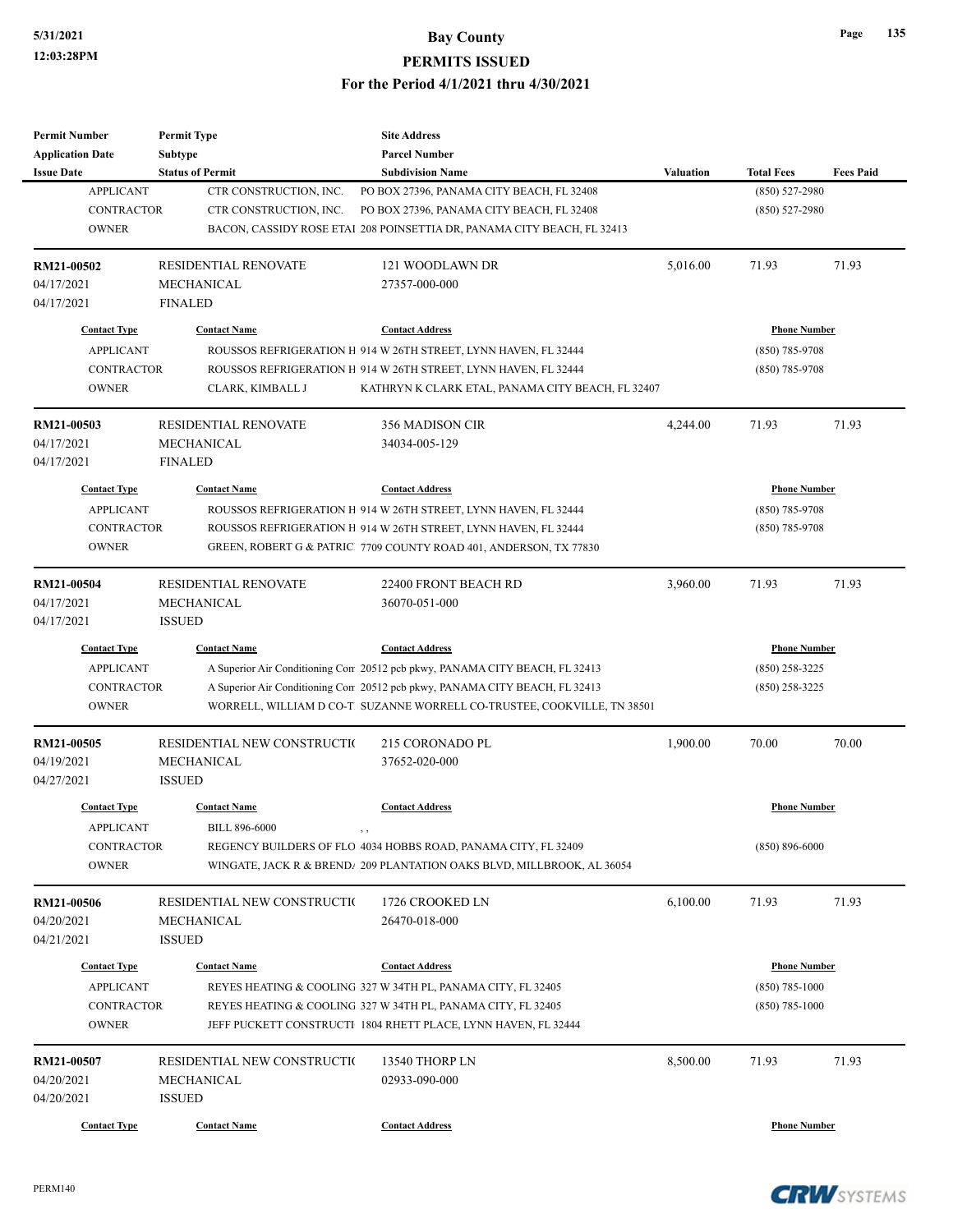| <b>Permit Number</b>     | <b>Permit Type</b>          | <b>Site Address</b>                                                |                  |                     |                  |
|--------------------------|-----------------------------|--------------------------------------------------------------------|------------------|---------------------|------------------|
| <b>Application Date</b>  | <b>Subtype</b>              | <b>Parcel Number</b>                                               |                  |                     |                  |
| <b>Issue Date</b>        | <b>Status of Permit</b>     | <b>Subdivision Name</b>                                            | <b>Valuation</b> | <b>Total Fees</b>   | <b>Fees Paid</b> |
| <b>APPLICANT</b>         | GREG 303-9966               | , ,                                                                |                  |                     |                  |
| <b>CONTRACTOR</b>        | CLIMATE COMFORT, LLC        | 402 NEW YORK AVE, LYNN HAVEN, FL 32444                             |                  | $(850)$ 303-9966    |                  |
| <b>OWNER</b>             | CONNELL, COY T              | 13159 THORP LN, FOUNTAIN, FL 32438                                 |                  |                     |                  |
|                          |                             |                                                                    |                  |                     |                  |
| RM21-00509               | <b>RESIDENTIAL RENOVATE</b> | 540 TRACEY DR                                                      | 3,600.00         | 71.93               | 71.93            |
| 04/23/2021               | <b>MECHANICAL</b>           | 06716-320-000                                                      |                  |                     |                  |
| 04/23/2021               | <b>ISSUED</b>               |                                                                    |                  |                     |                  |
| <b>Contact Type</b>      | <b>Contact Name</b>         | <b>Contact Address</b>                                             |                  | <b>Phone Number</b> |                  |
| <b>APPLICANT</b>         |                             | BYARS AIR CONDITIONING & 1715 GLENCOE DRIVE, LYNN HAVEN, FL 32444  |                  | $(850) 541 - 4292$  |                  |
| CONTRACTOR               |                             | BYARS AIR CONDITIONING & 1715 GLENCOE DRIVE, LYNN HAVEN, FL 32444  |                  | $(850) 541 - 4292$  |                  |
| <b>OWNER</b>             | MOSES, DONALD STEVEN        | 104 ROYAL PALM BLVD, PANAMA CITY, FL 32408                         |                  |                     |                  |
|                          |                             |                                                                    |                  |                     |                  |
| RM21-00510               | RESIDENTIAL NEW CONSTRUCTIO | 2513 DOROTHY AVE                                                   | 3,800.00         | 71.93               | 71.93            |
| 04/23/2021               | <b>MECHANICAL</b>           | 27809-030-000                                                      |                  |                     |                  |
| 04/23/2021               | <b>ISSUED</b>               |                                                                    |                  |                     |                  |
| <b>Contact Type</b>      | <b>Contact Name</b>         | <b>Contact Address</b>                                             |                  | <b>Phone Number</b> |                  |
| <b>APPLICANT</b>         |                             | BYARS AIR CONDITIONING & 1715 GLENCOE DRIVE, LYNN HAVEN, FL 32444  |                  | $(850) 541 - 4292$  |                  |
| <b>CONTRACTOR</b>        |                             |                                                                    |                  |                     |                  |
|                          |                             | BYARS AIR CONDITIONING & 1715 GLENCOE DRIVE, LYNN HAVEN, FL 32444  |                  | $(850) 541 - 4292$  |                  |
| <b>OWNER</b>             | RP2 INVESTMENTS LLC         | 3001 W 10TH ST, UNIT 203, PANAMA CITY, FL 32401                    |                  |                     |                  |
| RM21-00511               | RESIDENTIAL RENOVATE        | 8212 SURF DR A                                                     | 1,080.00         | 71.93               | 71.93            |
| 04/23/2021               | <b>MECHANICAL</b>           | 30395-000-000                                                      |                  |                     |                  |
| 04/24/2021               | <b>ISSUED</b>               |                                                                    |                  |                     |                  |
| <b>Contact Type</b>      | <b>Contact Name</b>         | <b>Contact Address</b>                                             |                  | <b>Phone Number</b> |                  |
|                          |                             |                                                                    |                  |                     |                  |
| <b>APPLICANT</b>         |                             | PEADEN AIR CONDITIONING 620 WEST BALDWIN RD, Panama City, FL 32405 |                  | $(850)$ 763-4638    |                  |
| <b>CONTRACTOR</b>        |                             | PEADEN AIR CONDITIONING 620 WEST BALDWIN RD, Panama City, FL 32405 |                  | $(850)$ 763-4638    |                  |
| <b>OWNER</b>             | PIAGENTINI, MICHAEL         | 349 WHIPPOORWILL WAY, COMMERCE, MI 48382                           |                  |                     |                  |
| RM21-00512               | <b>RESIDENTIAL RENOVATE</b> | 118 CARILLON MARKET 401                                            | 2,776.80         | 71.93               | 71.93            |
| 04/23/2021               | MECHANICAL                  | 40000-350-020                                                      |                  |                     |                  |
| 04/24/2021               | <b>ISSUED</b>               |                                                                    |                  |                     |                  |
|                          |                             |                                                                    |                  |                     |                  |
| <b>Contact Type</b>      | <b>Contact Name</b>         | <b>Contact Address</b>                                             |                  | <b>Phone Number</b> |                  |
| <b>APPLICANT</b>         |                             | PEADEN AIR CONDITIONING 620 WEST BALDWIN RD, Panama City, FL 32405 |                  | $(850)$ 763-4638    |                  |
| CONTRACTOR               |                             | PEADEN AIR CONDITIONING 620 WEST BALDWIN RD, Panama City, FL 32405 |                  | $(850)$ 763-4638    |                  |
| <b>OWNER</b>             | ECBB FLORIDA, LLC.          | 4555 CRANESBILL LN, FRANKLIN, TN 37064                             |                  |                     |                  |
|                          | RESIDENTIAL RENOVATE        |                                                                    | 2,920.00         | 71.93               | 71.93            |
| RM21-00513<br>04/23/2021 | MECHANICAL                  | <b>2909 TREASURE CIR</b><br>31525-010-000                          |                  |                     |                  |
|                          |                             |                                                                    |                  |                     |                  |
| 04/24/2021               | <b>ISSUED</b>               |                                                                    |                  |                     |                  |
| <b>Contact Type</b>      | <b>Contact Name</b>         | <b>Contact Address</b>                                             |                  | <b>Phone Number</b> |                  |
| <b>APPLICANT</b>         |                             | PEADEN AIR CONDITIONING 620 WEST BALDWIN RD, Panama City, FL 32405 |                  | $(850)$ 763-4638    |                  |
| CONTRACTOR               |                             | PEADEN AIR CONDITIONING 620 WEST BALDWIN RD, Panama City, FL 32405 |                  | $(850)$ 763-4638    |                  |
| <b>OWNER</b>             |                             | EDMONDS, CHRISTIAN B & I 2607 BRINLEY DR, TRINITY, FL 34655        |                  |                     |                  |
|                          |                             |                                                                    |                  |                     |                  |
| RM21-00514               | RESIDENTIAL RENOVATE        | 340 WAHOO RD                                                       | 6,962.00         | 71.93               | 71.93            |
| 04/24/2021               | MECHANICAL                  | 30933-631-000                                                      |                  |                     |                  |
| 04/24/2021               | <b>FINALED</b>              |                                                                    |                  |                     |                  |
| <b>Contact Type</b>      | <b>Contact Name</b>         | <b>Contact Address</b>                                             |                  | <b>Phone Number</b> |                  |



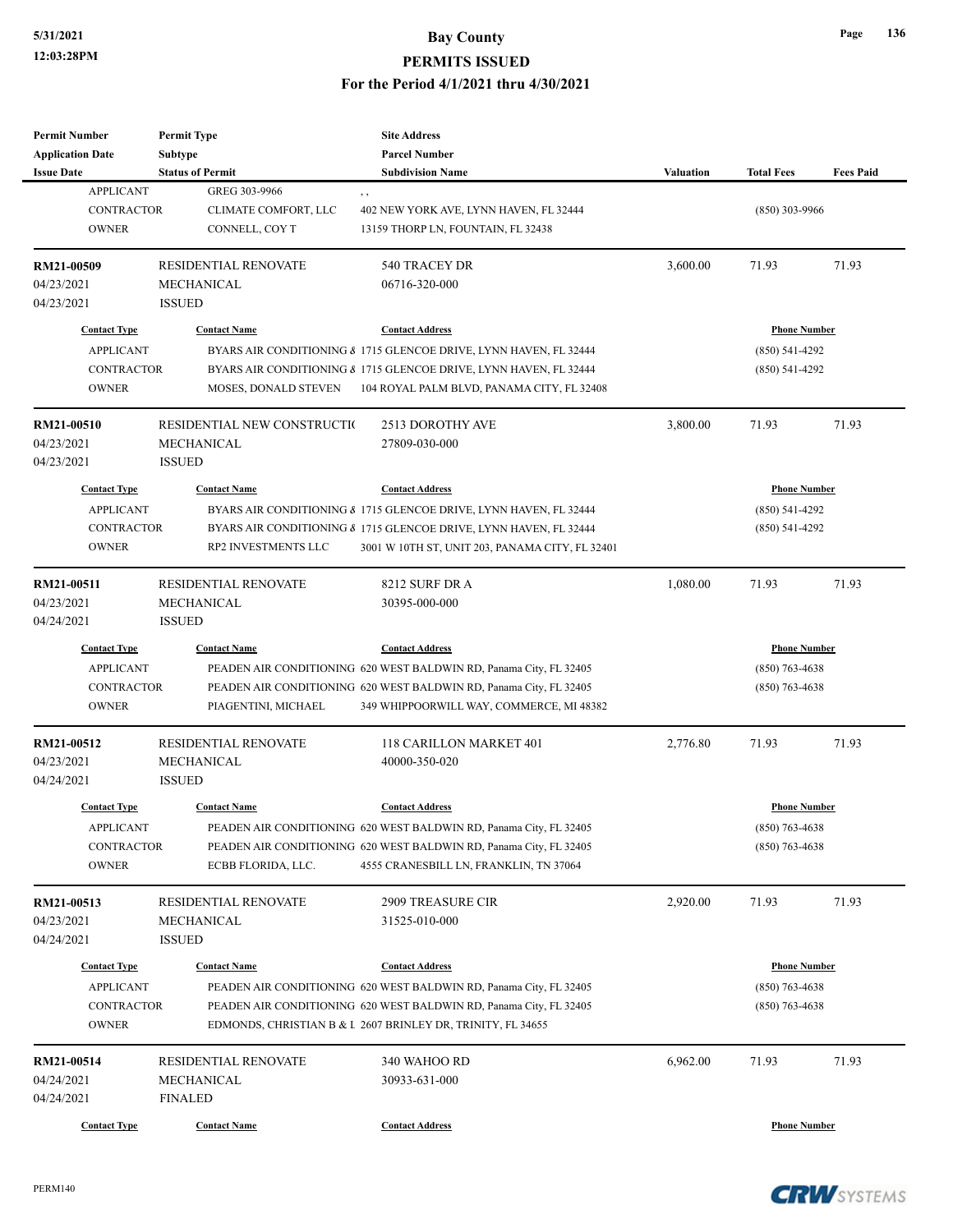| <b>Subtype</b><br><b>Parcel Number</b><br><b>Application Date</b><br><b>Issue Date</b><br><b>Status of Permit</b><br><b>Subdivision Name</b><br>Valuation<br><b>Total Fees</b><br><b>APPLICANT</b><br>(850) 785-9708<br>ROUSSOS REFRIGERATION H 914 W 26TH STREET, LYNN HAVEN, FL 32444<br><b>CONTRACTOR</b><br>ROUSSOS REFRIGERATION H 914 W 26TH STREET, LYNN HAVEN, FL 32444<br>$(850)$ 785-9708<br><b>OWNER</b><br>FEDERAL NATIONAL MORTG 5600 GRANITE PKWY, PLANO, TX 75024<br>71.93<br>RM21-00515<br>RESIDENTIAL NEW CONSTRUCTIO<br>13201 SPRING FORK LN<br>10,702.00<br>71.93<br>04/24/2021<br>MECHANICAL<br>26484-658-000<br><b>ISSUED</b><br>04/24/2021<br><b>Contact Type</b><br><b>Contact Name</b><br><b>Contact Address</b><br><b>Phone Number</b><br><b>APPLICANT</b><br>FRESH FLOW LLC<br>$(850)$ 615-9337<br>1638 WHITE WESTERN LAKE LN, PANAMA CITY, FL 32409<br><b>CONTRACTOR</b><br>FRESH FLOW LLC<br>$(850)$ 615-9337<br>1638 WHITE WESTERN LAKE LN, PANAMA CITY, FL 32409<br><b>OWNER</b><br>PATHWAY BUILDERS LLC<br>815 BRANDEIS AVENUE, PANAMA CITY, FL 32405<br>2,098.40<br>71.93<br>RM21-00516<br><b>RESIDENTIAL RENOVATE</b><br>4300 BAY POINT RD<br>71.93<br>04/24/2021<br>MECHANICAL<br>31259-205-000<br>04/24/2021<br><b>ISSUED</b><br><b>Contact Type</b><br><b>Contact Name</b><br><b>Contact Address</b><br><b>Phone Number</b><br><b>APPLICANT</b><br>PEADEN AIR CONDITIONING 620 WEST BALDWIN RD, Panama City, FL 32405<br>$(850)$ 763-4638<br><b>CONTRACTOR</b><br>PEADEN AIR CONDITIONING 620 WEST BALDWIN RD, Panama City, FL 32405<br>$(850)$ 763-4638<br><b>OWNER</b><br>HUFFMAN, BARBARA A<br>PO BOX 28045, PANAMA CITY, FL 32411<br>RM21-00517<br><b>RESIDENTIAL RENOVATE</b><br>9104 TRACY WAY<br>2,603.20<br>71.93<br>71.93<br>04/24/2021<br>MECHANICAL<br>03805-258-000<br>04/24/2021<br><b>ISSUED</b><br><b>Contact Type</b><br><b>Contact Name</b><br><b>Contact Address</b><br><b>Phone Number</b><br><b>APPLICANT</b><br>PEADEN AIR CONDITIONING 620 WEST BALDWIN RD, Panama City, FL 32405<br>$(850)$ 763-4638<br><b>CONTRACTOR</b><br>PEADEN AIR CONDITIONING 620 WEST BALDWIN RD, Panama City, FL 32405<br>$(850)$ 763-4638<br><b>OWNER</b><br>HIRE, WILLIAM A<br>1080 COUNTY ROAD 381, WEWAHITCHKA, FL 32465<br>2,788.00<br>71.93<br><b>RESIDENTIAL RENOVATE</b><br><b>309 BEACHSIDE DR</b><br>71.93<br>RM21-00518<br>04/24/2021<br>MECHANICAL<br>36459-213-000<br>04/24/2021<br><b>ISSUED</b><br><b>Contact Type</b><br><b>Contact Name</b><br><b>Contact Address</b><br><b>Phone Number</b><br>PEADEN AIR CONDITIONING 620 WEST BALDWIN RD, Panama City, FL 32405<br>$(850) 763 - 4638$<br>APPLICANT<br>CONTRACTOR<br>PEADEN AIR CONDITIONING 620 WEST BALDWIN RD, Panama City, FL 32405<br>$(850)$ 763-4638<br><b>OWNER</b><br>3502 COUNTRY CLUB RD, BIRMINGHAM, AL 35213<br>ARCHER, TERRI L ETAL<br>1,228.00<br>71.93<br>RESIDENTIAL RENOVATE<br>2506 SCOTT AVE<br>71.93<br>RM21-00519<br>04/24/2021<br>MECHANICAL<br>27192-000-000<br><b>ISSUED</b><br>04/24/2021<br><b>Contact Type</b><br><b>Contact Name</b><br><b>Contact Address</b><br><b>Phone Number</b><br><b>APPLICANT</b><br>$(850)$ 763-4638<br>PEADEN AIR CONDITIONING 620 WEST BALDWIN RD, Panama City, FL 32405<br><b>CONTRACTOR</b><br>PEADEN AIR CONDITIONING 620 WEST BALDWIN RD, Panama City, FL 32405<br>$(850)$ 763-4638<br><b>OWNER</b><br>2506 SCOTT AVE, PANAMA CITY, FL 32405<br>WILLARD, HOWARD L.<br>7601 KINGSWOOD RD<br>71.93<br>RM21-00520<br>RESIDENTIAL RENOVATE<br>2,402.00<br>71.93<br>04/24/2021<br>MECHANICAL<br>07859-125-000<br>04/24/2021<br><b>ISSUED</b><br><b>Contact Type</b><br><b>Contact Name</b><br><b>Contact Address</b><br><b>Phone Number</b> | <b>Permit Number</b> | <b>Permit Type</b> | <b>Site Address</b> |  |                  |
|-----------------------------------------------------------------------------------------------------------------------------------------------------------------------------------------------------------------------------------------------------------------------------------------------------------------------------------------------------------------------------------------------------------------------------------------------------------------------------------------------------------------------------------------------------------------------------------------------------------------------------------------------------------------------------------------------------------------------------------------------------------------------------------------------------------------------------------------------------------------------------------------------------------------------------------------------------------------------------------------------------------------------------------------------------------------------------------------------------------------------------------------------------------------------------------------------------------------------------------------------------------------------------------------------------------------------------------------------------------------------------------------------------------------------------------------------------------------------------------------------------------------------------------------------------------------------------------------------------------------------------------------------------------------------------------------------------------------------------------------------------------------------------------------------------------------------------------------------------------------------------------------------------------------------------------------------------------------------------------------------------------------------------------------------------------------------------------------------------------------------------------------------------------------------------------------------------------------------------------------------------------------------------------------------------------------------------------------------------------------------------------------------------------------------------------------------------------------------------------------------------------------------------------------------------------------------------------------------------------------------------------------------------------------------------------------------------------------------------------------------------------------------------------------------------------------------------------------------------------------------------------------------------------------------------------------------------------------------------------------------------------------------------------------------------------------------------------------------------------------------------------------------------------------------------------------------------------------------------------------------------------------------------------------------------------------------------------------------------------------------------------------------------------------------------------------------------------------------------------------------------------------------------------------------------------------------------------------------------------------------------------------------------------------------------------------------------------|----------------------|--------------------|---------------------|--|------------------|
|                                                                                                                                                                                                                                                                                                                                                                                                                                                                                                                                                                                                                                                                                                                                                                                                                                                                                                                                                                                                                                                                                                                                                                                                                                                                                                                                                                                                                                                                                                                                                                                                                                                                                                                                                                                                                                                                                                                                                                                                                                                                                                                                                                                                                                                                                                                                                                                                                                                                                                                                                                                                                                                                                                                                                                                                                                                                                                                                                                                                                                                                                                                                                                                                                                                                                                                                                                                                                                                                                                                                                                                                                                                                                                           |                      |                    |                     |  |                  |
|                                                                                                                                                                                                                                                                                                                                                                                                                                                                                                                                                                                                                                                                                                                                                                                                                                                                                                                                                                                                                                                                                                                                                                                                                                                                                                                                                                                                                                                                                                                                                                                                                                                                                                                                                                                                                                                                                                                                                                                                                                                                                                                                                                                                                                                                                                                                                                                                                                                                                                                                                                                                                                                                                                                                                                                                                                                                                                                                                                                                                                                                                                                                                                                                                                                                                                                                                                                                                                                                                                                                                                                                                                                                                                           |                      |                    |                     |  | <b>Fees Paid</b> |
|                                                                                                                                                                                                                                                                                                                                                                                                                                                                                                                                                                                                                                                                                                                                                                                                                                                                                                                                                                                                                                                                                                                                                                                                                                                                                                                                                                                                                                                                                                                                                                                                                                                                                                                                                                                                                                                                                                                                                                                                                                                                                                                                                                                                                                                                                                                                                                                                                                                                                                                                                                                                                                                                                                                                                                                                                                                                                                                                                                                                                                                                                                                                                                                                                                                                                                                                                                                                                                                                                                                                                                                                                                                                                                           |                      |                    |                     |  |                  |
|                                                                                                                                                                                                                                                                                                                                                                                                                                                                                                                                                                                                                                                                                                                                                                                                                                                                                                                                                                                                                                                                                                                                                                                                                                                                                                                                                                                                                                                                                                                                                                                                                                                                                                                                                                                                                                                                                                                                                                                                                                                                                                                                                                                                                                                                                                                                                                                                                                                                                                                                                                                                                                                                                                                                                                                                                                                                                                                                                                                                                                                                                                                                                                                                                                                                                                                                                                                                                                                                                                                                                                                                                                                                                                           |                      |                    |                     |  |                  |
|                                                                                                                                                                                                                                                                                                                                                                                                                                                                                                                                                                                                                                                                                                                                                                                                                                                                                                                                                                                                                                                                                                                                                                                                                                                                                                                                                                                                                                                                                                                                                                                                                                                                                                                                                                                                                                                                                                                                                                                                                                                                                                                                                                                                                                                                                                                                                                                                                                                                                                                                                                                                                                                                                                                                                                                                                                                                                                                                                                                                                                                                                                                                                                                                                                                                                                                                                                                                                                                                                                                                                                                                                                                                                                           |                      |                    |                     |  |                  |
|                                                                                                                                                                                                                                                                                                                                                                                                                                                                                                                                                                                                                                                                                                                                                                                                                                                                                                                                                                                                                                                                                                                                                                                                                                                                                                                                                                                                                                                                                                                                                                                                                                                                                                                                                                                                                                                                                                                                                                                                                                                                                                                                                                                                                                                                                                                                                                                                                                                                                                                                                                                                                                                                                                                                                                                                                                                                                                                                                                                                                                                                                                                                                                                                                                                                                                                                                                                                                                                                                                                                                                                                                                                                                                           |                      |                    |                     |  |                  |
|                                                                                                                                                                                                                                                                                                                                                                                                                                                                                                                                                                                                                                                                                                                                                                                                                                                                                                                                                                                                                                                                                                                                                                                                                                                                                                                                                                                                                                                                                                                                                                                                                                                                                                                                                                                                                                                                                                                                                                                                                                                                                                                                                                                                                                                                                                                                                                                                                                                                                                                                                                                                                                                                                                                                                                                                                                                                                                                                                                                                                                                                                                                                                                                                                                                                                                                                                                                                                                                                                                                                                                                                                                                                                                           |                      |                    |                     |  |                  |
|                                                                                                                                                                                                                                                                                                                                                                                                                                                                                                                                                                                                                                                                                                                                                                                                                                                                                                                                                                                                                                                                                                                                                                                                                                                                                                                                                                                                                                                                                                                                                                                                                                                                                                                                                                                                                                                                                                                                                                                                                                                                                                                                                                                                                                                                                                                                                                                                                                                                                                                                                                                                                                                                                                                                                                                                                                                                                                                                                                                                                                                                                                                                                                                                                                                                                                                                                                                                                                                                                                                                                                                                                                                                                                           |                      |                    |                     |  |                  |
|                                                                                                                                                                                                                                                                                                                                                                                                                                                                                                                                                                                                                                                                                                                                                                                                                                                                                                                                                                                                                                                                                                                                                                                                                                                                                                                                                                                                                                                                                                                                                                                                                                                                                                                                                                                                                                                                                                                                                                                                                                                                                                                                                                                                                                                                                                                                                                                                                                                                                                                                                                                                                                                                                                                                                                                                                                                                                                                                                                                                                                                                                                                                                                                                                                                                                                                                                                                                                                                                                                                                                                                                                                                                                                           |                      |                    |                     |  |                  |
|                                                                                                                                                                                                                                                                                                                                                                                                                                                                                                                                                                                                                                                                                                                                                                                                                                                                                                                                                                                                                                                                                                                                                                                                                                                                                                                                                                                                                                                                                                                                                                                                                                                                                                                                                                                                                                                                                                                                                                                                                                                                                                                                                                                                                                                                                                                                                                                                                                                                                                                                                                                                                                                                                                                                                                                                                                                                                                                                                                                                                                                                                                                                                                                                                                                                                                                                                                                                                                                                                                                                                                                                                                                                                                           |                      |                    |                     |  |                  |
|                                                                                                                                                                                                                                                                                                                                                                                                                                                                                                                                                                                                                                                                                                                                                                                                                                                                                                                                                                                                                                                                                                                                                                                                                                                                                                                                                                                                                                                                                                                                                                                                                                                                                                                                                                                                                                                                                                                                                                                                                                                                                                                                                                                                                                                                                                                                                                                                                                                                                                                                                                                                                                                                                                                                                                                                                                                                                                                                                                                                                                                                                                                                                                                                                                                                                                                                                                                                                                                                                                                                                                                                                                                                                                           |                      |                    |                     |  |                  |
|                                                                                                                                                                                                                                                                                                                                                                                                                                                                                                                                                                                                                                                                                                                                                                                                                                                                                                                                                                                                                                                                                                                                                                                                                                                                                                                                                                                                                                                                                                                                                                                                                                                                                                                                                                                                                                                                                                                                                                                                                                                                                                                                                                                                                                                                                                                                                                                                                                                                                                                                                                                                                                                                                                                                                                                                                                                                                                                                                                                                                                                                                                                                                                                                                                                                                                                                                                                                                                                                                                                                                                                                                                                                                                           |                      |                    |                     |  |                  |
|                                                                                                                                                                                                                                                                                                                                                                                                                                                                                                                                                                                                                                                                                                                                                                                                                                                                                                                                                                                                                                                                                                                                                                                                                                                                                                                                                                                                                                                                                                                                                                                                                                                                                                                                                                                                                                                                                                                                                                                                                                                                                                                                                                                                                                                                                                                                                                                                                                                                                                                                                                                                                                                                                                                                                                                                                                                                                                                                                                                                                                                                                                                                                                                                                                                                                                                                                                                                                                                                                                                                                                                                                                                                                                           |                      |                    |                     |  |                  |
|                                                                                                                                                                                                                                                                                                                                                                                                                                                                                                                                                                                                                                                                                                                                                                                                                                                                                                                                                                                                                                                                                                                                                                                                                                                                                                                                                                                                                                                                                                                                                                                                                                                                                                                                                                                                                                                                                                                                                                                                                                                                                                                                                                                                                                                                                                                                                                                                                                                                                                                                                                                                                                                                                                                                                                                                                                                                                                                                                                                                                                                                                                                                                                                                                                                                                                                                                                                                                                                                                                                                                                                                                                                                                                           |                      |                    |                     |  |                  |
|                                                                                                                                                                                                                                                                                                                                                                                                                                                                                                                                                                                                                                                                                                                                                                                                                                                                                                                                                                                                                                                                                                                                                                                                                                                                                                                                                                                                                                                                                                                                                                                                                                                                                                                                                                                                                                                                                                                                                                                                                                                                                                                                                                                                                                                                                                                                                                                                                                                                                                                                                                                                                                                                                                                                                                                                                                                                                                                                                                                                                                                                                                                                                                                                                                                                                                                                                                                                                                                                                                                                                                                                                                                                                                           |                      |                    |                     |  |                  |
|                                                                                                                                                                                                                                                                                                                                                                                                                                                                                                                                                                                                                                                                                                                                                                                                                                                                                                                                                                                                                                                                                                                                                                                                                                                                                                                                                                                                                                                                                                                                                                                                                                                                                                                                                                                                                                                                                                                                                                                                                                                                                                                                                                                                                                                                                                                                                                                                                                                                                                                                                                                                                                                                                                                                                                                                                                                                                                                                                                                                                                                                                                                                                                                                                                                                                                                                                                                                                                                                                                                                                                                                                                                                                                           |                      |                    |                     |  |                  |
|                                                                                                                                                                                                                                                                                                                                                                                                                                                                                                                                                                                                                                                                                                                                                                                                                                                                                                                                                                                                                                                                                                                                                                                                                                                                                                                                                                                                                                                                                                                                                                                                                                                                                                                                                                                                                                                                                                                                                                                                                                                                                                                                                                                                                                                                                                                                                                                                                                                                                                                                                                                                                                                                                                                                                                                                                                                                                                                                                                                                                                                                                                                                                                                                                                                                                                                                                                                                                                                                                                                                                                                                                                                                                                           |                      |                    |                     |  |                  |
|                                                                                                                                                                                                                                                                                                                                                                                                                                                                                                                                                                                                                                                                                                                                                                                                                                                                                                                                                                                                                                                                                                                                                                                                                                                                                                                                                                                                                                                                                                                                                                                                                                                                                                                                                                                                                                                                                                                                                                                                                                                                                                                                                                                                                                                                                                                                                                                                                                                                                                                                                                                                                                                                                                                                                                                                                                                                                                                                                                                                                                                                                                                                                                                                                                                                                                                                                                                                                                                                                                                                                                                                                                                                                                           |                      |                    |                     |  |                  |
|                                                                                                                                                                                                                                                                                                                                                                                                                                                                                                                                                                                                                                                                                                                                                                                                                                                                                                                                                                                                                                                                                                                                                                                                                                                                                                                                                                                                                                                                                                                                                                                                                                                                                                                                                                                                                                                                                                                                                                                                                                                                                                                                                                                                                                                                                                                                                                                                                                                                                                                                                                                                                                                                                                                                                                                                                                                                                                                                                                                                                                                                                                                                                                                                                                                                                                                                                                                                                                                                                                                                                                                                                                                                                                           |                      |                    |                     |  |                  |
|                                                                                                                                                                                                                                                                                                                                                                                                                                                                                                                                                                                                                                                                                                                                                                                                                                                                                                                                                                                                                                                                                                                                                                                                                                                                                                                                                                                                                                                                                                                                                                                                                                                                                                                                                                                                                                                                                                                                                                                                                                                                                                                                                                                                                                                                                                                                                                                                                                                                                                                                                                                                                                                                                                                                                                                                                                                                                                                                                                                                                                                                                                                                                                                                                                                                                                                                                                                                                                                                                                                                                                                                                                                                                                           |                      |                    |                     |  |                  |
|                                                                                                                                                                                                                                                                                                                                                                                                                                                                                                                                                                                                                                                                                                                                                                                                                                                                                                                                                                                                                                                                                                                                                                                                                                                                                                                                                                                                                                                                                                                                                                                                                                                                                                                                                                                                                                                                                                                                                                                                                                                                                                                                                                                                                                                                                                                                                                                                                                                                                                                                                                                                                                                                                                                                                                                                                                                                                                                                                                                                                                                                                                                                                                                                                                                                                                                                                                                                                                                                                                                                                                                                                                                                                                           |                      |                    |                     |  |                  |
|                                                                                                                                                                                                                                                                                                                                                                                                                                                                                                                                                                                                                                                                                                                                                                                                                                                                                                                                                                                                                                                                                                                                                                                                                                                                                                                                                                                                                                                                                                                                                                                                                                                                                                                                                                                                                                                                                                                                                                                                                                                                                                                                                                                                                                                                                                                                                                                                                                                                                                                                                                                                                                                                                                                                                                                                                                                                                                                                                                                                                                                                                                                                                                                                                                                                                                                                                                                                                                                                                                                                                                                                                                                                                                           |                      |                    |                     |  |                  |
|                                                                                                                                                                                                                                                                                                                                                                                                                                                                                                                                                                                                                                                                                                                                                                                                                                                                                                                                                                                                                                                                                                                                                                                                                                                                                                                                                                                                                                                                                                                                                                                                                                                                                                                                                                                                                                                                                                                                                                                                                                                                                                                                                                                                                                                                                                                                                                                                                                                                                                                                                                                                                                                                                                                                                                                                                                                                                                                                                                                                                                                                                                                                                                                                                                                                                                                                                                                                                                                                                                                                                                                                                                                                                                           |                      |                    |                     |  |                  |
|                                                                                                                                                                                                                                                                                                                                                                                                                                                                                                                                                                                                                                                                                                                                                                                                                                                                                                                                                                                                                                                                                                                                                                                                                                                                                                                                                                                                                                                                                                                                                                                                                                                                                                                                                                                                                                                                                                                                                                                                                                                                                                                                                                                                                                                                                                                                                                                                                                                                                                                                                                                                                                                                                                                                                                                                                                                                                                                                                                                                                                                                                                                                                                                                                                                                                                                                                                                                                                                                                                                                                                                                                                                                                                           |                      |                    |                     |  |                  |
|                                                                                                                                                                                                                                                                                                                                                                                                                                                                                                                                                                                                                                                                                                                                                                                                                                                                                                                                                                                                                                                                                                                                                                                                                                                                                                                                                                                                                                                                                                                                                                                                                                                                                                                                                                                                                                                                                                                                                                                                                                                                                                                                                                                                                                                                                                                                                                                                                                                                                                                                                                                                                                                                                                                                                                                                                                                                                                                                                                                                                                                                                                                                                                                                                                                                                                                                                                                                                                                                                                                                                                                                                                                                                                           |                      |                    |                     |  |                  |
|                                                                                                                                                                                                                                                                                                                                                                                                                                                                                                                                                                                                                                                                                                                                                                                                                                                                                                                                                                                                                                                                                                                                                                                                                                                                                                                                                                                                                                                                                                                                                                                                                                                                                                                                                                                                                                                                                                                                                                                                                                                                                                                                                                                                                                                                                                                                                                                                                                                                                                                                                                                                                                                                                                                                                                                                                                                                                                                                                                                                                                                                                                                                                                                                                                                                                                                                                                                                                                                                                                                                                                                                                                                                                                           |                      |                    |                     |  |                  |
|                                                                                                                                                                                                                                                                                                                                                                                                                                                                                                                                                                                                                                                                                                                                                                                                                                                                                                                                                                                                                                                                                                                                                                                                                                                                                                                                                                                                                                                                                                                                                                                                                                                                                                                                                                                                                                                                                                                                                                                                                                                                                                                                                                                                                                                                                                                                                                                                                                                                                                                                                                                                                                                                                                                                                                                                                                                                                                                                                                                                                                                                                                                                                                                                                                                                                                                                                                                                                                                                                                                                                                                                                                                                                                           |                      |                    |                     |  |                  |
|                                                                                                                                                                                                                                                                                                                                                                                                                                                                                                                                                                                                                                                                                                                                                                                                                                                                                                                                                                                                                                                                                                                                                                                                                                                                                                                                                                                                                                                                                                                                                                                                                                                                                                                                                                                                                                                                                                                                                                                                                                                                                                                                                                                                                                                                                                                                                                                                                                                                                                                                                                                                                                                                                                                                                                                                                                                                                                                                                                                                                                                                                                                                                                                                                                                                                                                                                                                                                                                                                                                                                                                                                                                                                                           |                      |                    |                     |  |                  |
|                                                                                                                                                                                                                                                                                                                                                                                                                                                                                                                                                                                                                                                                                                                                                                                                                                                                                                                                                                                                                                                                                                                                                                                                                                                                                                                                                                                                                                                                                                                                                                                                                                                                                                                                                                                                                                                                                                                                                                                                                                                                                                                                                                                                                                                                                                                                                                                                                                                                                                                                                                                                                                                                                                                                                                                                                                                                                                                                                                                                                                                                                                                                                                                                                                                                                                                                                                                                                                                                                                                                                                                                                                                                                                           |                      |                    |                     |  |                  |
|                                                                                                                                                                                                                                                                                                                                                                                                                                                                                                                                                                                                                                                                                                                                                                                                                                                                                                                                                                                                                                                                                                                                                                                                                                                                                                                                                                                                                                                                                                                                                                                                                                                                                                                                                                                                                                                                                                                                                                                                                                                                                                                                                                                                                                                                                                                                                                                                                                                                                                                                                                                                                                                                                                                                                                                                                                                                                                                                                                                                                                                                                                                                                                                                                                                                                                                                                                                                                                                                                                                                                                                                                                                                                                           |                      |                    |                     |  |                  |
|                                                                                                                                                                                                                                                                                                                                                                                                                                                                                                                                                                                                                                                                                                                                                                                                                                                                                                                                                                                                                                                                                                                                                                                                                                                                                                                                                                                                                                                                                                                                                                                                                                                                                                                                                                                                                                                                                                                                                                                                                                                                                                                                                                                                                                                                                                                                                                                                                                                                                                                                                                                                                                                                                                                                                                                                                                                                                                                                                                                                                                                                                                                                                                                                                                                                                                                                                                                                                                                                                                                                                                                                                                                                                                           |                      |                    |                     |  |                  |
|                                                                                                                                                                                                                                                                                                                                                                                                                                                                                                                                                                                                                                                                                                                                                                                                                                                                                                                                                                                                                                                                                                                                                                                                                                                                                                                                                                                                                                                                                                                                                                                                                                                                                                                                                                                                                                                                                                                                                                                                                                                                                                                                                                                                                                                                                                                                                                                                                                                                                                                                                                                                                                                                                                                                                                                                                                                                                                                                                                                                                                                                                                                                                                                                                                                                                                                                                                                                                                                                                                                                                                                                                                                                                                           |                      |                    |                     |  |                  |
|                                                                                                                                                                                                                                                                                                                                                                                                                                                                                                                                                                                                                                                                                                                                                                                                                                                                                                                                                                                                                                                                                                                                                                                                                                                                                                                                                                                                                                                                                                                                                                                                                                                                                                                                                                                                                                                                                                                                                                                                                                                                                                                                                                                                                                                                                                                                                                                                                                                                                                                                                                                                                                                                                                                                                                                                                                                                                                                                                                                                                                                                                                                                                                                                                                                                                                                                                                                                                                                                                                                                                                                                                                                                                                           |                      |                    |                     |  |                  |
|                                                                                                                                                                                                                                                                                                                                                                                                                                                                                                                                                                                                                                                                                                                                                                                                                                                                                                                                                                                                                                                                                                                                                                                                                                                                                                                                                                                                                                                                                                                                                                                                                                                                                                                                                                                                                                                                                                                                                                                                                                                                                                                                                                                                                                                                                                                                                                                                                                                                                                                                                                                                                                                                                                                                                                                                                                                                                                                                                                                                                                                                                                                                                                                                                                                                                                                                                                                                                                                                                                                                                                                                                                                                                                           |                      |                    |                     |  |                  |
|                                                                                                                                                                                                                                                                                                                                                                                                                                                                                                                                                                                                                                                                                                                                                                                                                                                                                                                                                                                                                                                                                                                                                                                                                                                                                                                                                                                                                                                                                                                                                                                                                                                                                                                                                                                                                                                                                                                                                                                                                                                                                                                                                                                                                                                                                                                                                                                                                                                                                                                                                                                                                                                                                                                                                                                                                                                                                                                                                                                                                                                                                                                                                                                                                                                                                                                                                                                                                                                                                                                                                                                                                                                                                                           |                      |                    |                     |  |                  |
|                                                                                                                                                                                                                                                                                                                                                                                                                                                                                                                                                                                                                                                                                                                                                                                                                                                                                                                                                                                                                                                                                                                                                                                                                                                                                                                                                                                                                                                                                                                                                                                                                                                                                                                                                                                                                                                                                                                                                                                                                                                                                                                                                                                                                                                                                                                                                                                                                                                                                                                                                                                                                                                                                                                                                                                                                                                                                                                                                                                                                                                                                                                                                                                                                                                                                                                                                                                                                                                                                                                                                                                                                                                                                                           |                      |                    |                     |  |                  |
|                                                                                                                                                                                                                                                                                                                                                                                                                                                                                                                                                                                                                                                                                                                                                                                                                                                                                                                                                                                                                                                                                                                                                                                                                                                                                                                                                                                                                                                                                                                                                                                                                                                                                                                                                                                                                                                                                                                                                                                                                                                                                                                                                                                                                                                                                                                                                                                                                                                                                                                                                                                                                                                                                                                                                                                                                                                                                                                                                                                                                                                                                                                                                                                                                                                                                                                                                                                                                                                                                                                                                                                                                                                                                                           |                      |                    |                     |  |                  |
|                                                                                                                                                                                                                                                                                                                                                                                                                                                                                                                                                                                                                                                                                                                                                                                                                                                                                                                                                                                                                                                                                                                                                                                                                                                                                                                                                                                                                                                                                                                                                                                                                                                                                                                                                                                                                                                                                                                                                                                                                                                                                                                                                                                                                                                                                                                                                                                                                                                                                                                                                                                                                                                                                                                                                                                                                                                                                                                                                                                                                                                                                                                                                                                                                                                                                                                                                                                                                                                                                                                                                                                                                                                                                                           |                      |                    |                     |  |                  |
|                                                                                                                                                                                                                                                                                                                                                                                                                                                                                                                                                                                                                                                                                                                                                                                                                                                                                                                                                                                                                                                                                                                                                                                                                                                                                                                                                                                                                                                                                                                                                                                                                                                                                                                                                                                                                                                                                                                                                                                                                                                                                                                                                                                                                                                                                                                                                                                                                                                                                                                                                                                                                                                                                                                                                                                                                                                                                                                                                                                                                                                                                                                                                                                                                                                                                                                                                                                                                                                                                                                                                                                                                                                                                                           |                      |                    |                     |  |                  |
|                                                                                                                                                                                                                                                                                                                                                                                                                                                                                                                                                                                                                                                                                                                                                                                                                                                                                                                                                                                                                                                                                                                                                                                                                                                                                                                                                                                                                                                                                                                                                                                                                                                                                                                                                                                                                                                                                                                                                                                                                                                                                                                                                                                                                                                                                                                                                                                                                                                                                                                                                                                                                                                                                                                                                                                                                                                                                                                                                                                                                                                                                                                                                                                                                                                                                                                                                                                                                                                                                                                                                                                                                                                                                                           |                      |                    |                     |  |                  |
|                                                                                                                                                                                                                                                                                                                                                                                                                                                                                                                                                                                                                                                                                                                                                                                                                                                                                                                                                                                                                                                                                                                                                                                                                                                                                                                                                                                                                                                                                                                                                                                                                                                                                                                                                                                                                                                                                                                                                                                                                                                                                                                                                                                                                                                                                                                                                                                                                                                                                                                                                                                                                                                                                                                                                                                                                                                                                                                                                                                                                                                                                                                                                                                                                                                                                                                                                                                                                                                                                                                                                                                                                                                                                                           |                      |                    |                     |  |                  |
|                                                                                                                                                                                                                                                                                                                                                                                                                                                                                                                                                                                                                                                                                                                                                                                                                                                                                                                                                                                                                                                                                                                                                                                                                                                                                                                                                                                                                                                                                                                                                                                                                                                                                                                                                                                                                                                                                                                                                                                                                                                                                                                                                                                                                                                                                                                                                                                                                                                                                                                                                                                                                                                                                                                                                                                                                                                                                                                                                                                                                                                                                                                                                                                                                                                                                                                                                                                                                                                                                                                                                                                                                                                                                                           |                      |                    |                     |  |                  |
|                                                                                                                                                                                                                                                                                                                                                                                                                                                                                                                                                                                                                                                                                                                                                                                                                                                                                                                                                                                                                                                                                                                                                                                                                                                                                                                                                                                                                                                                                                                                                                                                                                                                                                                                                                                                                                                                                                                                                                                                                                                                                                                                                                                                                                                                                                                                                                                                                                                                                                                                                                                                                                                                                                                                                                                                                                                                                                                                                                                                                                                                                                                                                                                                                                                                                                                                                                                                                                                                                                                                                                                                                                                                                                           |                      |                    |                     |  |                  |
|                                                                                                                                                                                                                                                                                                                                                                                                                                                                                                                                                                                                                                                                                                                                                                                                                                                                                                                                                                                                                                                                                                                                                                                                                                                                                                                                                                                                                                                                                                                                                                                                                                                                                                                                                                                                                                                                                                                                                                                                                                                                                                                                                                                                                                                                                                                                                                                                                                                                                                                                                                                                                                                                                                                                                                                                                                                                                                                                                                                                                                                                                                                                                                                                                                                                                                                                                                                                                                                                                                                                                                                                                                                                                                           |                      |                    |                     |  |                  |
|                                                                                                                                                                                                                                                                                                                                                                                                                                                                                                                                                                                                                                                                                                                                                                                                                                                                                                                                                                                                                                                                                                                                                                                                                                                                                                                                                                                                                                                                                                                                                                                                                                                                                                                                                                                                                                                                                                                                                                                                                                                                                                                                                                                                                                                                                                                                                                                                                                                                                                                                                                                                                                                                                                                                                                                                                                                                                                                                                                                                                                                                                                                                                                                                                                                                                                                                                                                                                                                                                                                                                                                                                                                                                                           |                      |                    |                     |  |                  |
|                                                                                                                                                                                                                                                                                                                                                                                                                                                                                                                                                                                                                                                                                                                                                                                                                                                                                                                                                                                                                                                                                                                                                                                                                                                                                                                                                                                                                                                                                                                                                                                                                                                                                                                                                                                                                                                                                                                                                                                                                                                                                                                                                                                                                                                                                                                                                                                                                                                                                                                                                                                                                                                                                                                                                                                                                                                                                                                                                                                                                                                                                                                                                                                                                                                                                                                                                                                                                                                                                                                                                                                                                                                                                                           |                      |                    |                     |  |                  |

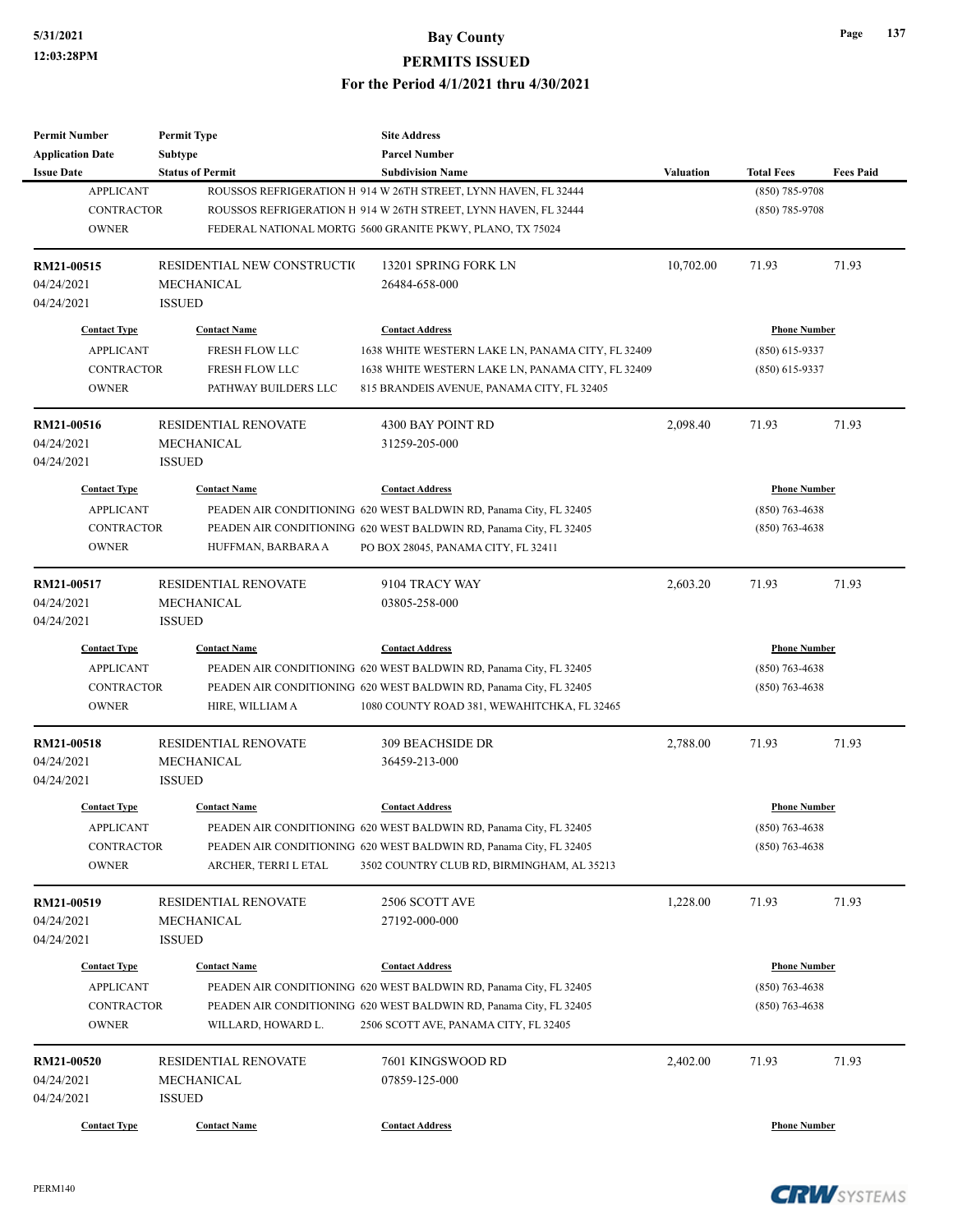| <b>Permit Number</b>    | <b>Permit Type</b>           | <b>Site Address</b>                                                |           |                     |                  |
|-------------------------|------------------------------|--------------------------------------------------------------------|-----------|---------------------|------------------|
| <b>Application Date</b> | <b>Subtype</b>               | <b>Parcel Number</b>                                               |           |                     |                  |
| <b>Issue Date</b>       | <b>Status of Permit</b>      | <b>Subdivision Name</b>                                            | Valuation | <b>Total Fees</b>   | <b>Fees Paid</b> |
| <b>APPLICANT</b>        |                              | PEADEN AIR CONDITIONING 620 WEST BALDWIN RD, Panama City, FL 32405 |           | $(850)$ 763-4638    |                  |
| <b>CONTRACTOR</b>       |                              | PEADEN AIR CONDITIONING 620 WEST BALDWIN RD, Panama City, FL 32405 |           | $(850)$ 763-4638    |                  |
| <b>OWNER</b>            |                              | ODOM, PATSY JEAN & PATSY 7601 KINGSWOOD RD, SOUTHPORT, FL 32409    |           |                     |                  |
| RM21-00521              | <b>RESIDENTIAL RENOVATE</b>  | 4425 THOMAS DR 803                                                 | 1,279.20  | 71.93               | 71.93            |
| 04/24/2021              | <b>MECHANICAL</b>            | 31425-390-000                                                      |           |                     |                  |
| 04/24/2021              | <b>ISSUED</b>                |                                                                    |           |                     |                  |
| <b>Contact Type</b>     | <b>Contact Name</b>          | <b>Contact Address</b>                                             |           | <b>Phone Number</b> |                  |
| <b>APPLICANT</b>        |                              | PEADEN AIR CONDITIONING 620 WEST BALDWIN RD, Panama City, FL 32405 |           | $(850)$ 763-4638    |                  |
| <b>CONTRACTOR</b>       |                              | PEADEN AIR CONDITIONING 620 WEST BALDWIN RD, Panama City, FL 32405 |           | $(850)$ 763-4638    |                  |
| <b>OWNER</b>            | WAKEFIELD, INC.              | PO BOX 400, ANNISTON, AL 36202                                     |           |                     |                  |
| RM21-00522              | <b>RESIDENTIAL RENOVATE</b>  | 2555 MICHIGAN CT                                                   | 2,610.00  | 71.93               | 71.93            |
| 04/24/2021              | MECHANICAL                   | 27016-925-000                                                      |           |                     |                  |
| 04/24/2021              | <b>ISSUED</b>                |                                                                    |           |                     |                  |
| <b>Contact Type</b>     | <b>Contact Name</b>          | <b>Contact Address</b>                                             |           | <b>Phone Number</b> |                  |
| <b>APPLICANT</b>        |                              | PEADEN AIR CONDITIONING 620 WEST BALDWIN RD, Panama City, FL 32405 |           | $(850)$ 763-4638    |                  |
| <b>CONTRACTOR</b>       |                              | PEADEN AIR CONDITIONING 620 WEST BALDWIN RD, Panama City, FL 32405 |           | $(850)$ 763-4638    |                  |
| <b>OWNER</b>            | RIVERA, HECTOR ETAL          | 2555 MICHIGAN CT, PANAMA CITY, FL 32405                            |           |                     |                  |
|                         |                              |                                                                    |           |                     |                  |
| RM21-00523              | RESIDENTIAL NEW CONSTRUCTIO  | 502 RADCLIFF AVE                                                   | 20,000.00 | 70.00               | 70.00            |
| 04/27/2021              | MECHANICAL                   | 08741-015-000                                                      |           |                     |                  |
| 04/29/2021              | <b>ISSUED</b>                |                                                                    |           |                     |                  |
| <b>Contact Type</b>     | <b>Contact Name</b>          | <b>Contact Address</b>                                             |           | <b>Phone Number</b> |                  |
| <b>APPLICANT</b>        | Bruce Heating & Cooling LLC  | PO BOX 9796, PANAMA CITY BEACH, FL 32417                           |           | $(850)$ 230-3009    |                  |
| <b>CONTRACTOR</b>       | Bruce Heating & Cooling LLC  | PO BOX 9796, PANAMA CITY BEACH, FL 32417                           |           | $(850)$ 230-3009    |                  |
| <b>OWNER</b>            |                              | BARKER, PATRICK & TIFFAN 819 FITNESS ROAD, PANAMA CITY, FL 32409   |           |                     |                  |
| RM21-00524              | <b>RESIDENTIAL</b>           | 1931 CREAMER RD                                                    | 0.00      | 71.93               | 71.93            |
| 04/27/2021              | MECHANICAL                   | 07750-005-000                                                      |           |                     |                  |
| 04/27/2021              | <b>FINALED</b>               |                                                                    |           |                     |                  |
| <b>Contact Type</b>     | <b>Contact Name</b>          | <b>Contact Address</b>                                             |           | <b>Phone Number</b> |                  |
| <b>APPLICANT</b>        |                              | HALL'S HEATING & COOLINC 4550 JOHN HALL LN, VERNON, FL 32462       |           | $(850) 535 - 2721$  |                  |
| <b>CONTRACTOR</b>       |                              | HALL'S HEATING & COOLINC 4550 JOHN HALL LN, VERNON, FL 32462       |           | $(850) 535 - 2721$  |                  |
| <b>OWNER</b>            | MIZELL, ROBERT LEE           | 1931 CREAMER RD, SOUTHPORT, FL 32409                               |           |                     |                  |
|                         |                              |                                                                    |           |                     |                  |
| RM21-00526              | RESIDENTIAL NEW CONSTRUCTION | 3924 GRAVELLE DR                                                   | 6,100.00  | 71.93               | 71.93            |
| 04/27/2021              | MECHANICAL                   | 07627-010-000                                                      |           |                     |                  |
| 04/27/2021              | <b>ISSUED</b>                |                                                                    |           |                     |                  |
| <b>Contact Type</b>     | <b>Contact Name</b>          | <b>Contact Address</b>                                             |           | <b>Phone Number</b> |                  |
| <b>APPLICANT</b>        |                              | REYES HEATING & COOLING 327 W 34TH PL, PANAMA CITY, FL 32405       |           | $(850)$ 785-1000    |                  |
| <b>CONTRACTOR</b>       |                              | REYES HEATING & COOLING 327 W 34TH PL, PANAMA CITY, FL 32405       |           | $(850)$ 785-1000    |                  |
| <b>OWNER</b>            | THARPE, MICHAEL              | 100 HITCHCOCK RD, PANAMA CITY, FL 32409                            |           |                     |                  |
| RM21-00528              | <b>RESIDENTIAL</b>           | 20834 DICKERSON RD                                                 | 850.00    | 67.82               | 67.82            |
| 04/29/2021              | MECHANICAL                   | 03389-010-000                                                      |           |                     |                  |
| 04/29/2021              | <b>FINALED</b>               |                                                                    |           |                     |                  |
| <b>Contact Type</b>     | <b>Contact Name</b>          | <b>Contact Address</b>                                             |           | <b>Phone Number</b> |                  |
|                         |                              |                                                                    |           |                     |                  |

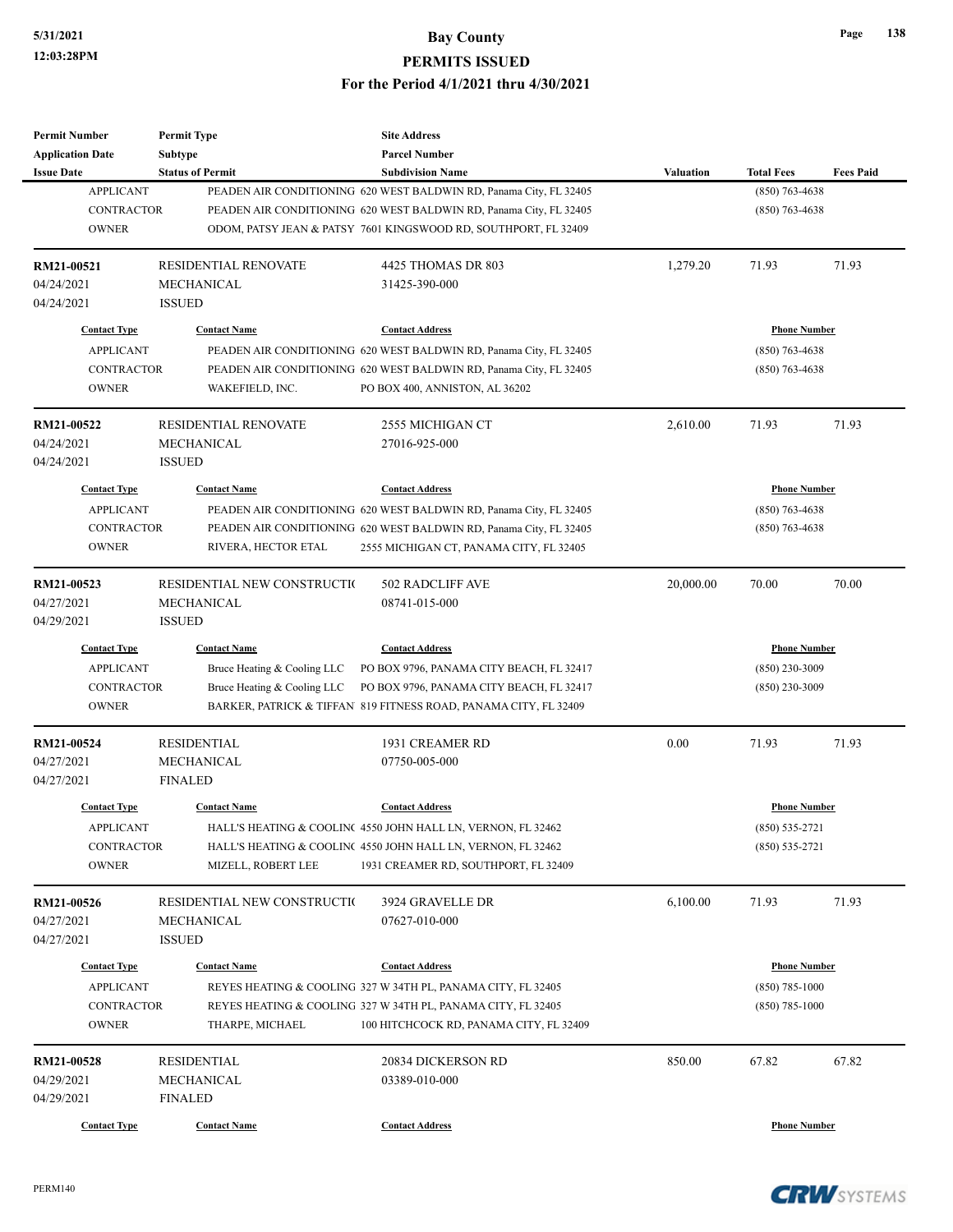#### **5/31/2021 Bay County PERMITS ISSUED**

#### **For the Period 4/1/2021 thru 4/30/2021**

| <b>Permit Number</b><br><b>Application Date</b>                              | <b>Permit Type</b><br><b>Subtype</b>                                                           | <b>Site Address</b><br><b>Parcel Number</b>                                                                                                                                                     |                  |                                                                 |                  |
|------------------------------------------------------------------------------|------------------------------------------------------------------------------------------------|-------------------------------------------------------------------------------------------------------------------------------------------------------------------------------------------------|------------------|-----------------------------------------------------------------|------------------|
| <b>Issue Date</b><br><b>APPLICANT</b><br><b>CONTRACTOR</b><br><b>OWNER</b>   | <b>Status of Permit</b><br>JAMES 557-5245<br>AMERICAN AIR, LLC<br><b>KREIS, VICKI</b>          | <b>Subdivision Name</b><br>, ,<br>2490 EL BETHEL ROAD, GRAND RIDGE, FL 32442<br>3664 OAKBROOK LN, PANAMA CITY, FL 32408                                                                         | <b>Valuation</b> | <b>Total Fees</b><br>$(850) 593 - 2292$                         | <b>Fees Paid</b> |
| RM21-00529<br>04/29/2021<br>04/30/2021                                       | <b>RESIDENTIAL RENOVATE</b><br>MECHANICAL<br><b>ISSUED</b>                                     | 4400 KINGFISH LN<br>31423-058-000                                                                                                                                                               | 7,000.00         | 71.93                                                           | 71.93            |
| <b>Contact Type</b>                                                          | <b>Contact Name</b>                                                                            | <b>Contact Address</b>                                                                                                                                                                          |                  | <b>Phone Number</b>                                             |                  |
| <b>APPLICANT</b><br><b>CONTRACTOR</b><br><b>OWNER</b>                        | ALEX 334-618-4964<br><b>OWNER/BUILDER</b>                                                      | $, \, , \,$<br>, ,<br>SMITH, MORGAN A & DONN/ 100 PRESTWICK DRIVE, DOTHAN, AL 36305                                                                                                             |                  |                                                                 |                  |
| RM21-00531<br>04/30/2021<br>04/30/2021                                       | <b>RESIDENTIAL ADDITION</b><br><b>SINGLE FAMILY</b><br><b>ISSUED</b>                           | 2631 ISLAND VIEW DR<br>26808-030-000<br>O                                                                                                                                                       | 1,000.00         | 71.93                                                           | 71.93            |
| <b>Contact Type</b><br><b>APPLICANT</b><br><b>CONTRACTOR</b><br><b>OWNER</b> | <b>Contact Name</b><br>MARTIN JEUNG 624-7403<br><b>OWNER BUILDER</b><br>JEUNG, DENISE & MARTIN | <b>Contact Address</b><br>$, \, , \,$<br>, ,<br>2631 ISLAND VIEW DR, PANAMA CITY, FL 32405                                                                                                      |                  | <b>Phone Number</b>                                             |                  |
| RP20-01079<br>12/22/2020<br>04/06/2021                                       | <b>DCA MODULAR</b><br><b>PLUMBING</b><br><b>FINALED</b>                                        | 3909 SAFARI ST<br>30752-028-000                                                                                                                                                                 | 0.00             | 89.39                                                           | 89.39            |
| <b>Contact Type</b><br><b>APPLICANT</b><br>CONTRACTOR<br><b>OWNER</b>        | <b>Contact Name</b><br>BLANN, KEVIN LEE                                                        | <b>Contact Address</b><br>ARROW CONSTRUCTION CO. 1973 HOPE SCHOOL, MARIANNA, FL 32448<br>ARROW CONSTRUCTION CO. 1973 HOPE SCHOOL, MARIANNA, FL 32448<br>12744 LOCKSLEY PLACE, FISHERS, IN 46038 |                  | <b>Phone Number</b><br>$(850) 896 - 4091$<br>$(850) 896 - 4091$ |                  |
| RP21-00207<br>02/17/2021<br>04/20/2021                                       | RESIDENTIAL RENOVATE<br><b>PLUMBING</b><br><b>FINALED</b>                                      | 317 KELLY ST<br>36066-010-000                                                                                                                                                                   | 6,000.00         | 71.93                                                           | 71.93            |
| <b>Contact Type</b><br><b>APPLICANT</b>                                      | <b>Contact Name</b><br>ken 850-527-9304                                                        | <b>Contact Address</b>                                                                                                                                                                          |                  | <b>Phone Number</b>                                             |                  |
| <b>CONTRACTOR</b><br><b>OWNER</b>                                            | WYATT, VICKIE LYNN                                                                             | , ,<br>SCOTT'S PLUMBING INC OF I 8122 WAVERLY STREET, YOUNGSTOWN, FL 32466<br>22811 PANAMA CITY BEACH PKWY, PANAMA CITY BEACH, FL 3                                                             |                  | $(850) 527 - 9043$                                              |                  |
| RP21-00240<br>02/25/2021<br>04/05/2021                                       | <b>RESIDENTIAL ADDITION</b><br><b>PLUMBING</b><br><b>ISSUED</b>                                | 439 MARLIN DR S<br>31439-040-000                                                                                                                                                                | 1,600.00         | 87.50                                                           | 87.50            |
| <b>Contact Type</b><br><b>APPLICANT</b><br>CONTRACTOR                        | <b>Contact Name</b><br>DONALD 404-934-6127<br><b>OWNER/BUILDER</b>                             | <b>Contact Address</b><br>, ,<br>, ,                                                                                                                                                            |                  | <b>Phone Number</b>                                             |                  |
| <b>OWNER</b>                                                                 | EDDLEMAN, DONALD                                                                               | 105 W LAKESHORE DR, CARROLLTON, GA 30117                                                                                                                                                        |                  |                                                                 |                  |
| RP21-00259<br>03/05/2021<br>04/05/2021                                       | RESIDENTIAL NEW CONSTRUCTIO<br><b>PLUMBING</b><br><b>ISSUED</b>                                | 5388 MILLIE WAY<br>05860-700-040                                                                                                                                                                | 0.00             | 126.00                                                          | 126.00           |
| <b>Contact Type</b>                                                          | <b>Contact Name</b>                                                                            | <b>Contact Address</b>                                                                                                                                                                          |                  | <b>Phone Number</b>                                             |                  |



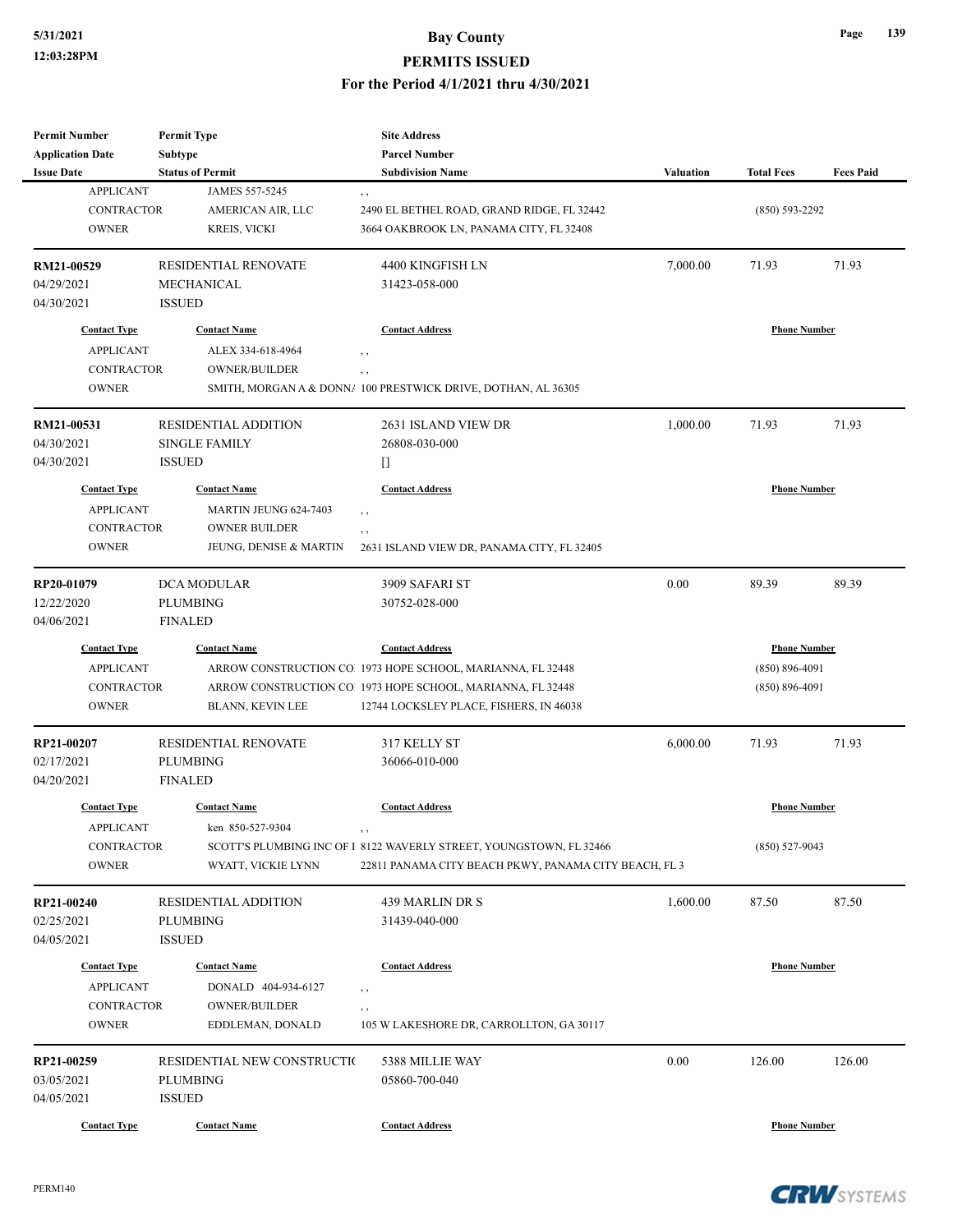| <b>Permit Number</b>       | <b>Permit Type</b>          | <b>Site Address</b>                                                                                          |                  |                     |                  |
|----------------------------|-----------------------------|--------------------------------------------------------------------------------------------------------------|------------------|---------------------|------------------|
| <b>Application Date</b>    | Subtype                     | <b>Parcel Number</b>                                                                                         |                  |                     |                  |
| <b>Issue Date</b>          | <b>Status of Permit</b>     | <b>Subdivision Name</b>                                                                                      | <b>Valuation</b> | <b>Total Fees</b>   | <b>Fees Paid</b> |
| <b>APPLICANT</b>           | HOBBS PLUMBING INC          | 920 N EAST AVE, PANAMA CITY, FL 32401                                                                        |                  | $(850)$ 763-2001    |                  |
| <b>CONTRACTOR</b>          | HOBBS PLUMBING INC          | 920 N EAST AVE, PANAMA CITY, FL 32401                                                                        |                  | $(850)$ 763-2001    |                  |
| <b>OWNER</b>               | D.R. HORTON, INC.           | 25366 PROFIT DR, DAPHNE, AL 36526                                                                            |                  |                     |                  |
| RP21-00262                 | RESIDENTIAL NEW CONSTRUCTIO | <b>208 LAKESHORE DR E</b>                                                                                    | 0.00             | 136.66              | 136.66           |
| 03/06/2021                 | <b>PLUMBING</b>             | 37619-000-000                                                                                                |                  |                     |                  |
| 04/22/2021                 | <b>ISSUED</b>               |                                                                                                              |                  |                     |                  |
| <b>Contact Type</b>        | <b>Contact Name</b>         | <b>Contact Address</b>                                                                                       |                  | <b>Phone Number</b> |                  |
| <b>APPLICANT</b>           | <b>BENEFIELD PLUMBING</b>   | 2622 HIGHWAY 2321, SOUTHPORT, FL 32409                                                                       |                  | $(850)$ 271-3887    |                  |
| <b>CONTRACTOR</b>          | <b>BENEFIELD PLUMBING</b>   | 2622 HIGHWAY 2321, SOUTHPORT, FL 32409                                                                       |                  | $(850)$ 271-3887    |                  |
| <b>OWNER</b>               | <b>BIGGS, CARLEN</b>        | 1567 BASS ROAD, CARYVILLE, FL 32427                                                                          |                  |                     |                  |
| RP21-00317                 | RESIDENTIAL NEW CONSTRUCTIO | 5424 MILLIE WAY                                                                                              | 0.00             | 143.89              | 143.89           |
| 03/18/2021                 | <b>PLUMBING</b>             | 05860-700-130                                                                                                |                  |                     |                  |
| 04/06/2021                 | <b>ISSUED</b>               |                                                                                                              |                  |                     |                  |
| <b>Contact Type</b>        | <b>Contact Name</b>         | <b>Contact Address</b>                                                                                       |                  | <b>Phone Number</b> |                  |
| <b>APPLICANT</b>           | HOBBS PLUMBING INC          | 920 N EAST AVE, PANAMA CITY, FL 32401                                                                        |                  | $(850)$ 763-2001    |                  |
| CONTRACTOR                 | HOBBS PLUMBING INC          | 920 N EAST AVE, PANAMA CITY, FL 32401                                                                        |                  | $(850)$ 763-2001    |                  |
| <b>OWNER</b>               | D.R. HORTON, INC.           | 25366 PROFIT DR, DAPHNE, AL 36526                                                                            |                  |                     |                  |
|                            |                             |                                                                                                              |                  |                     |                  |
| RP21-00355                 | RESIDENTIAL NEW CONSTRUCTIO | 22598 CORAL AVE                                                                                              | 0.00             | 122.50              | 122.50           |
| 04/01/2021                 | <b>PLUMBING</b>             | 36219-000-000                                                                                                |                  |                     |                  |
| 04/01/2021                 | <b>ISSUED</b>               |                                                                                                              |                  |                     |                  |
| <b>Contact Type</b>        | <b>Contact Name</b>         | <b>Contact Address</b>                                                                                       |                  | <b>Phone Number</b> |                  |
| <b>APPLICANT</b>           | Gulf Coast Plumbing, Inc    | 2232 E 26TH STREET, PANAMA CITY, FL 32405                                                                    |                  | $(850)$ 481-8545    |                  |
| CONTRACTOR                 | Gulf Coast Plumbing, Inc.   | 2232 E 26TH STREET, PANAMA CITY, FL 32405                                                                    |                  | $(850)$ 481-8545    |                  |
| <b>OWNER</b>               |                             | NELSON, RICHARD & VALER 1446 COUNTY RD 13, COFFEE SPRINGS, AL 36318                                          |                  |                     |                  |
| RP21-00356                 | <b>RESIDENTIAL</b>          | 19810 FRONT BEACH RD                                                                                         | 400.00           | 147.03              | 147.03           |
| 04/01/2021                 | <b>PLUMBING</b>             | 37440-010-000                                                                                                |                  |                     |                  |
| 04/01/2021                 | <b>ISSUED</b>               |                                                                                                              |                  |                     |                  |
| <b>Contact Type</b>        | <b>Contact Name</b>         | <b>Contact Address</b>                                                                                       |                  | <b>Phone Number</b> |                  |
| <b>APPLICANT</b>           | CHRIS 899-4616              | $, \, , \,$                                                                                                  |                  |                     |                  |
| CONTRACTOR                 | BAREFOOT PLUMBING INC       | 5138 OLD MAJETTE TOWER RD, PANAMA CITY, FL 32404                                                             |                  | $(850) 899 - 4616$  |                  |
| <b>OWNER</b>               | SLOCUM, LLC                 | 206 ELSWORTHY LANE, MARIETTA, GA 30060                                                                       |                  |                     |                  |
| RP21-00357                 | RESIDENTIAL NEW CONSTRUCTIO | <b>418 FOXTAIL WAY</b>                                                                                       | 0.00             | 122.50              | 122.50           |
| 04/01/2021                 | PLUMBING                    | 34030-400-440                                                                                                |                  |                     |                  |
| 04/05/2021                 | <b>ISSUED</b>               |                                                                                                              |                  |                     |                  |
| <b>Contact Type</b>        | <b>Contact Name</b>         | <b>Contact Address</b>                                                                                       |                  | <b>Phone Number</b> |                  |
|                            |                             |                                                                                                              |                  |                     |                  |
| <b>APPLICANT</b>           | HOBBS PLUMBING INC          | 920 N EAST AVE, PANAMA CITY, FL 32401                                                                        |                  | $(850) 763 - 2001$  |                  |
| CONTRACTOR<br><b>OWNER</b> | HOBBS PLUMBING INC          | 920 N EAST AVE, PANAMA CITY, FL 32401<br>NWFL LAND HOLDINGS LLC 400 S ARNOLD RD, PANAMA CITY BEACH, FL 32413 |                  | $(850)$ 763-2001    |                  |
|                            |                             |                                                                                                              |                  |                     |                  |
| RP21-00358                 | RESIDENTIAL NEW CONSTRUCTIO | <b>450 LOCKSLEY DR</b>                                                                                       | 0.00             | 122.50              | 122.50           |
| 04/01/2021                 | <b>PLUMBING</b>             | 34030-325-130                                                                                                |                  |                     |                  |
| 04/05/2021                 | <b>ISSUED</b>               |                                                                                                              |                  |                     |                  |
| <b>Contact Type</b>        | <b>Contact Name</b>         | <b>Contact Address</b>                                                                                       |                  | <b>Phone Number</b> |                  |

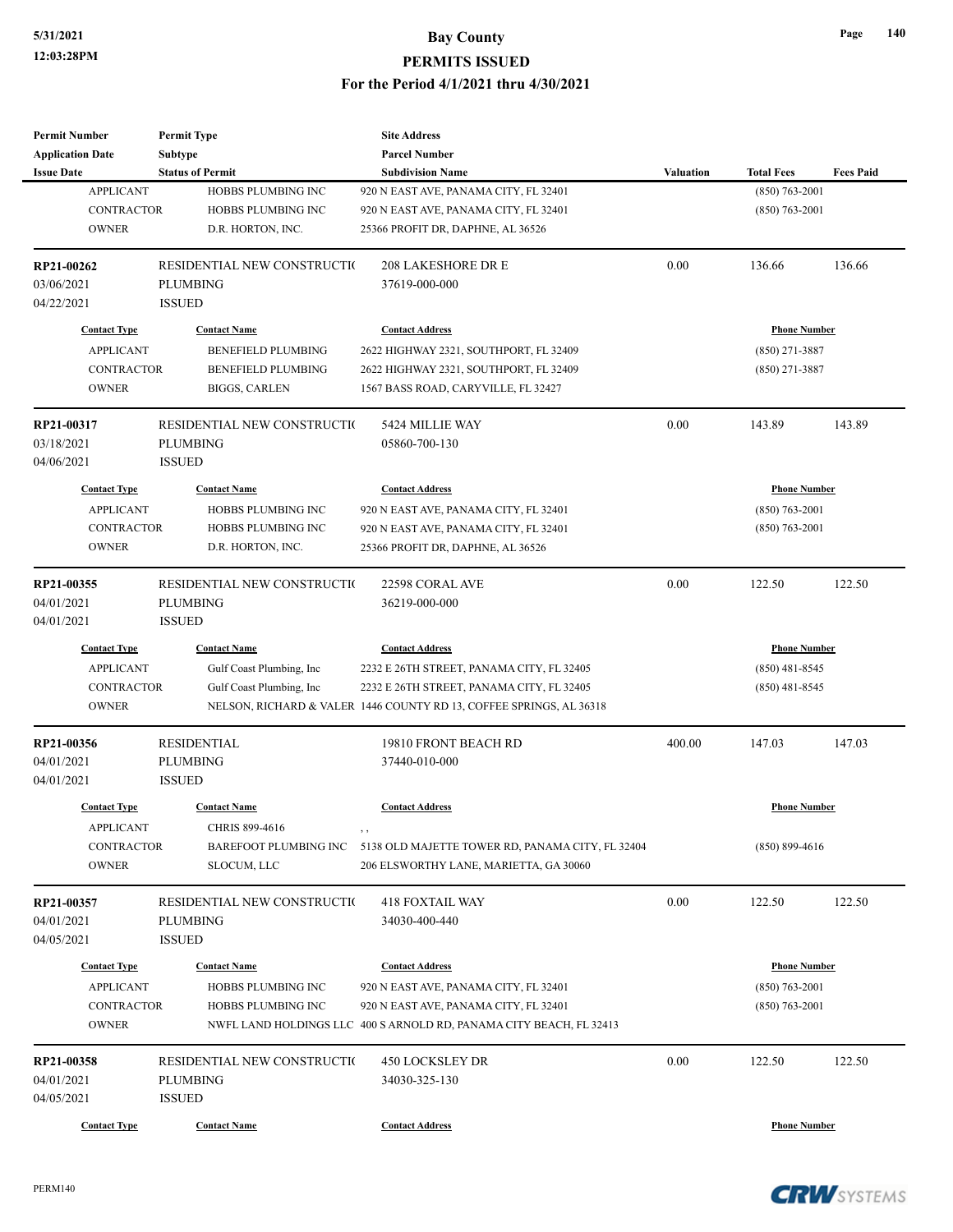| <b>Permit Number</b>    | <b>Permit Type</b>           | <b>Site Address</b>                                                 |                  |                     |                  |
|-------------------------|------------------------------|---------------------------------------------------------------------|------------------|---------------------|------------------|
| <b>Application Date</b> | <b>Subtype</b>               | <b>Parcel Number</b>                                                |                  |                     |                  |
| <b>Issue Date</b>       | <b>Status of Permit</b>      | <b>Subdivision Name</b>                                             | <b>Valuation</b> | <b>Total Fees</b>   | <b>Fees Paid</b> |
| <b>APPLICANT</b>        | HOBBS PLUMBING INC           | 920 N EAST AVE, PANAMA CITY, FL 32401                               |                  | $(850)$ 763-2001    |                  |
| <b>CONTRACTOR</b>       | HOBBS PLUMBING INC           | 920 N EAST AVE, PANAMA CITY, FL 32401                               |                  | $(850)$ 763-2001    |                  |
| <b>OWNER</b>            |                              | NWFL LAND HOLDINGS LLC 400 S ARNOLD RD, PANAMA CITY BEACH, FL 32413 |                  |                     |                  |
| RP21-00359              | RESIDENTIAL NEW CONSTRUCTIO  | <b>451 FOXTAIL WAY</b>                                              | 0.00             | 122.50              | 122.50           |
| 04/01/2021              | <b>PLUMBING</b>              | 34030-400-180                                                       |                  |                     |                  |
| 04/05/2021              | <b>ISSUED</b>                |                                                                     |                  |                     |                  |
| <b>Contact Type</b>     | <b>Contact Name</b>          | <b>Contact Address</b>                                              |                  | <b>Phone Number</b> |                  |
| <b>APPLICANT</b>        | HOBBS PLUMBING INC           | 920 N EAST AVE, PANAMA CITY, FL 32401                               |                  | $(850)$ 763-2001    |                  |
| <b>CONTRACTOR</b>       | HOBBS PLUMBING INC           | 920 N EAST AVE, PANAMA CITY, FL 32401                               |                  | $(850)$ 763-2001    |                  |
| <b>OWNER</b>            | BREAKFAST POINT LLC          | C/O TAX DEPARTMENT, PANAMA CITY BEACH, FL 32407                     |                  |                     |                  |
| RP21-00360              | <b>RESIDENTIAL RENOVATE</b>  | 3008 KINGS RD                                                       | 5,000.00         | 82.71               | 82.71            |
| 04/02/2021              | <b>PLUMBING</b>              | 26707-013-000                                                       |                  |                     |                  |
| 04/21/2021              | <b>ISSUED</b>                |                                                                     |                  |                     |                  |
| <b>Contact Type</b>     | <b>Contact Name</b>          | <b>Contact Address</b>                                              |                  | <b>Phone Number</b> |                  |
| <b>APPLICANT</b>        | <b>BAREFOOT PLUMBING INC</b> | 5138 OLD MAJETTE TOWER RD, PANAMA CITY, FL 32404                    |                  | $(850) 899 - 4616$  |                  |
| <b>CONTRACTOR</b>       | <b>BAREFOOT PLUMBING INC</b> | 5138 OLD MAJETTE TOWER RD, PANAMA CITY, FL 32404                    |                  | $(850) 899 - 4616$  |                  |
| <b>OWNER</b>            |                              |                                                                     |                  |                     |                  |
|                         |                              | GREER, JEAN CORK TRUSTE! 3008 KINGS RD, PANAMA CITY, FL 32405       |                  |                     |                  |
| RP21-00361              | RESIDENTIAL NEW CONSTRUCTIO  | <b>458 LOCKSLEY DR</b>                                              | 0.00             | 133.00              | 133.00           |
| 04/02/2021              | <b>PLUMBING</b>              | 34030-400-040                                                       |                  |                     |                  |
| 04/05/2021              | <b>ISSUED</b>                |                                                                     |                  |                     |                  |
| <b>Contact Type</b>     | <b>Contact Name</b>          | <b>Contact Address</b>                                              |                  | <b>Phone Number</b> |                  |
| <b>APPLICANT</b>        | HOBBS PLUMBING INC           | 920 N EAST AVE, PANAMA CITY, FL 32401                               |                  | $(850)$ 763-2001    |                  |
| <b>CONTRACTOR</b>       | HOBBS PLUMBING INC           | 920 N EAST AVE, PANAMA CITY, FL 32401                               |                  | $(850)$ 763-2001    |                  |
| <b>OWNER</b>            |                              | SOUTHERN COASTAL HOME: 1002 W 23RD ST, PANAMA CITY, FL 32405        |                  |                     |                  |
| RP21-00362              | RESIDENTIAL NEW CONSTRUCTIO  | 4039 HOBBS RD                                                       | 14,000.00        | 154.25              | 154.25           |
| 04/02/2021              | <b>PLUMBING</b>              | 07790-028-000                                                       |                  |                     |                  |
| 04/02/2021              | <b>ISSUED</b>                |                                                                     |                  |                     |                  |
| <b>Contact Type</b>     | <b>Contact Name</b>          | <b>Contact Address</b>                                              |                  | <b>Phone Number</b> |                  |
| <b>APPLICANT</b>        |                              | COASTAL PLUMBING OF BAY 1007 BERWICK CIR, LYNN HAVEN, FL 32444      |                  | $(850)$ 747-8030    |                  |
| CONTRACTOR              |                              | COASTAL PLUMBING OF BAY 1007 BERWICK CIR, LYNN HAVEN, FL 32444      |                  | $(850)$ 747-8030    |                  |
| <b>OWNER</b>            | WHITE, JASON & ASHLEY        | 5419 NICOLE BLVD, PANAMA CITY, FL 32404                             |                  |                     |                  |
| RP21-00363              | RESIDENTIAL RENOVATE         | 5131 DEEP WATER CT                                                  | 759.00           | 75.52               | 75.52            |
| 04/02/2021              | PLUMBING                     | 05436-503-000                                                       |                  |                     |                  |
| 04/02/2021              | <b>ISSUED</b>                |                                                                     |                  |                     |                  |
| <b>Contact Type</b>     | <b>Contact Name</b>          | <b>Contact Address</b>                                              |                  | <b>Phone Number</b> |                  |
| <b>APPLICANT</b>        | D&S PLUMBING LLC             | 7902 SALE STREET, SNEADS, FL 32460                                  |                  | $(850) 573 - 2524$  |                  |
| <b>CONTRACTOR</b>       | D&S PLUMBING LLC             | 7902 SALE STREET, SNEADS, FL 32460                                  |                  | $(850) 573 - 2524$  |                  |
| <b>OWNER</b>            | RANDALL, SCOTT ETAL          | 5131 DEEPWATER COURT, PANAMA CITY, FL 32404                         |                  |                     |                  |
|                         |                              |                                                                     |                  |                     |                  |
| RP21-00364              | RESIDENTIAL RENOVATE         | 7408 WAVERLY ST                                                     | 2,045.50         | 71.93               | 71.93            |
| 04/02/2021              | <b>PLUMBING</b>              | 05452-616-000                                                       |                  |                     |                  |
| 04/02/2021              | <b>ISSUED</b>                |                                                                     |                  |                     |                  |
| <b>Contact Type</b>     | <b>Contact Name</b>          | <b>Contact Address</b>                                              |                  | <b>Phone Number</b> |                  |

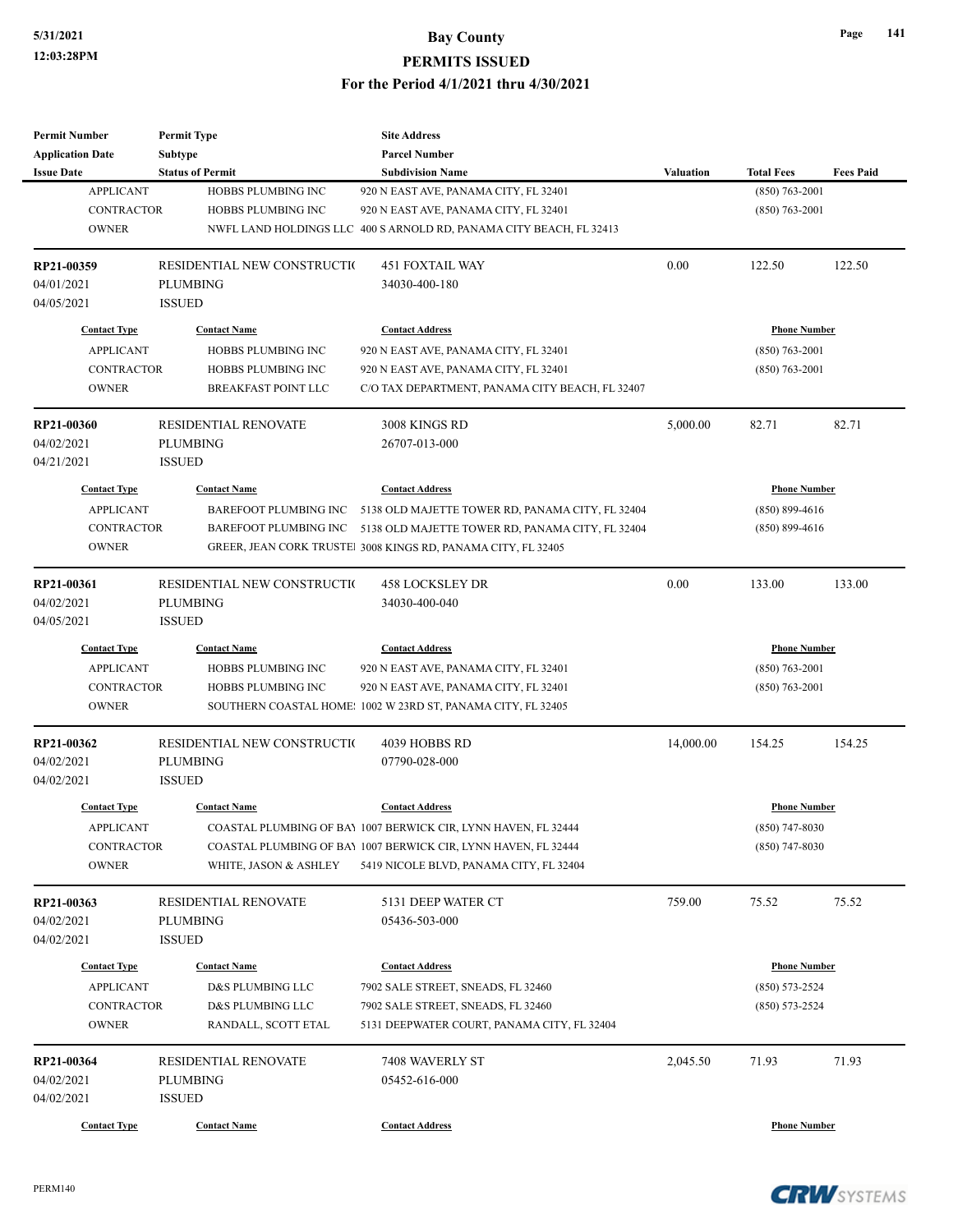| <b>Permit Number</b>     | <b>Permit Type</b>                             | <b>Site Address</b>                                                 |           |                     |                  |
|--------------------------|------------------------------------------------|---------------------------------------------------------------------|-----------|---------------------|------------------|
| <b>Application Date</b>  | <b>Subtype</b>                                 | <b>Parcel Number</b>                                                |           |                     |                  |
| <b>Issue Date</b>        | <b>Status of Permit</b>                        | <b>Subdivision Name</b>                                             | Valuation | <b>Total Fees</b>   | <b>Fees Paid</b> |
| <b>APPLICANT</b>         |                                                | PEADEN AIR CONDITIONING 620 WEST BALDWIN RD, Panama City, FL 32405  |           | $(850)$ 763-4638    |                  |
| <b>CONTRACTOR</b>        |                                                | PEADEN AIR CONDITIONING 620 WEST BALDWIN RD, Panama City, FL 32405  |           | $(850)$ 763-4638    |                  |
| <b>OWNER</b>             | CASTEEL, SHELBY A                              | 7408 WAVERLY ST, YOUNGSTOWN, FL 32466                               |           |                     |                  |
| RP21-00365               | RESIDENTIAL NEW CONSTRUCTIO                    | 7249 ELLIE B DR                                                     | 0.00      | 140.04              | 140.04           |
| 04/05/2021               | <b>PLUMBING</b>                                | 05658-400-390                                                       |           |                     |                  |
| 04/05/2021               | <b>ISSUED</b>                                  |                                                                     |           |                     |                  |
| <b>Contact Type</b>      | <b>Contact Name</b>                            | <b>Contact Address</b>                                              |           | <b>Phone Number</b> |                  |
| <b>APPLICANT</b>         | HOBBS PLUMBING INC                             | 920 N EAST AVE, PANAMA CITY, FL 32401                               |           | $(850)$ 763-2001    |                  |
| <b>CONTRACTOR</b>        | HOBBS PLUMBING INC                             | 920 N EAST AVE, PANAMA CITY, FL 32401                               |           | $(850)$ 763-2001    |                  |
| <b>OWNER</b>             | D.R. HORTON, INC.                              | 25366 PROFIT DR, DAPHNE, AL 36526                                   |           |                     |                  |
| RP21-00366               | RESIDENTIAL NEW CONSTRUCTIO                    | 7245 ELLIE B DR                                                     | 0.00      | 140.04              | 140.04           |
| 04/05/2021               | <b>PLUMBING</b>                                | 05658-400-395                                                       |           |                     |                  |
| 04/05/2021               | <b>ISSUED</b>                                  |                                                                     |           |                     |                  |
| <b>Contact Type</b>      | <b>Contact Name</b>                            | <b>Contact Address</b>                                              |           | <b>Phone Number</b> |                  |
| <b>APPLICANT</b>         | HOBBS PLUMBING INC                             | 920 N EAST AVE, PANAMA CITY, FL 32401                               |           | $(850)$ 763-2001    |                  |
| <b>CONTRACTOR</b>        | HOBBS PLUMBING INC                             | 920 N EAST AVE, PANAMA CITY, FL 32401                               |           | $(850)$ 763-2001    |                  |
| <b>OWNER</b>             | D.R. HORTON, INC.                              | 25366 PROFIT DR, DAPHNE, AL 36526                                   |           |                     |                  |
|                          |                                                |                                                                     |           |                     |                  |
| RP21-00367               | <b>RESIDENTIAL ADDITION</b>                    | 4217 HAPPY TRAIL RD                                                 | 800.00    | 84.00               | 84.00            |
| 04/05/2021               | MECHANICAL                                     | 11502-120-000                                                       |           |                     |                  |
| 04/05/2021               | <b>ISSUED</b>                                  |                                                                     |           |                     |                  |
| <b>Contact Type</b>      | <b>Contact Name</b>                            | <b>Contact Address</b>                                              |           | <b>Phone Number</b> |                  |
| <b>APPLICANT</b>         | <b>FERNANDO BERRIOS</b>                        | , ,                                                                 |           |                     |                  |
| <b>CONTRACTOR</b>        | <b>OWNER BUILDER</b>                           | , ,                                                                 |           |                     |                  |
| <b>OWNER</b>             |                                                | BERRIOS, FERNANDO D & SA 4217 HAPPY TRL, PANAMA CITY, FL 32404      |           |                     |                  |
| RP21-00368               | RESIDENTIAL RENOVATE                           | 9542 STAUBER LN                                                     | 0.00      | 86.31               | 86.31            |
| 04/07/2021               | <b>PLUMBING</b>                                | 05240-053-000                                                       |           |                     |                  |
| 04/07/2021               | <b>ISSUED</b>                                  |                                                                     |           |                     |                  |
| <b>Contact Type</b>      | <b>Contact Name</b>                            | <b>Contact Address</b>                                              |           | <b>Phone Number</b> |                  |
| <b>APPLICANT</b>         | JAMES 850-257-6337                             |                                                                     |           |                     |                  |
| <b>CONTRACTOR</b>        | OWNER/BUILDER                                  | $, \, , \,$                                                         |           |                     |                  |
| <b>OWNER</b>             |                                                | PITTMAN, JAMES W & TERRI 9542 STAUBER LANE, YOUNGSTOWN, FL 32466    |           |                     |                  |
|                          |                                                |                                                                     | 0.00      |                     |                  |
| RP21-00369<br>04/07/2021 | RESIDENTIAL NEW CONSTRUCTIO<br><b>PLUMBING</b> | 407 FOXTAIL WAY<br>34030-400-070                                    |           | 122.50              | 122.50           |
|                          |                                                |                                                                     |           |                     |                  |
| 04/27/2021               | <b>ISSUED</b>                                  |                                                                     |           |                     |                  |
| <b>Contact Type</b>      | <b>Contact Name</b>                            | <b>Contact Address</b>                                              |           | <b>Phone Number</b> |                  |
| <b>APPLICANT</b>         | HOBBS PLUMBING INC                             | 920 N EAST AVE, PANAMA CITY, FL 32401                               |           | $(850)$ 763-2001    |                  |
| CONTRACTOR               | HOBBS PLUMBING INC                             | 920 N EAST AVE, PANAMA CITY, FL 32401                               |           | $(850) 763 - 2001$  |                  |
| <b>OWNER</b>             |                                                | NWFL LAND HOLDINGS LLC 400 S ARNOLD RD, PANAMA CITY BEACH, FL 32413 |           |                     |                  |
| RP21-00370               | <b>RESIDENTIAL ADDITION</b>                    | 3200 BOB JONES DR                                                   | 0.00      | 87.50               | 87.50            |
| 04/07/2021               | <b>PLUMBING</b>                                | 11342-270-000                                                       |           |                     |                  |
| 04/07/2021               | <b>ISSUED</b>                                  |                                                                     |           |                     |                  |
| <b>Contact Type</b>      | <b>Contact Name</b>                            | <b>Contact Address</b>                                              |           | <b>Phone Number</b> |                  |
|                          |                                                |                                                                     |           |                     |                  |





**CRW**SYSTEMS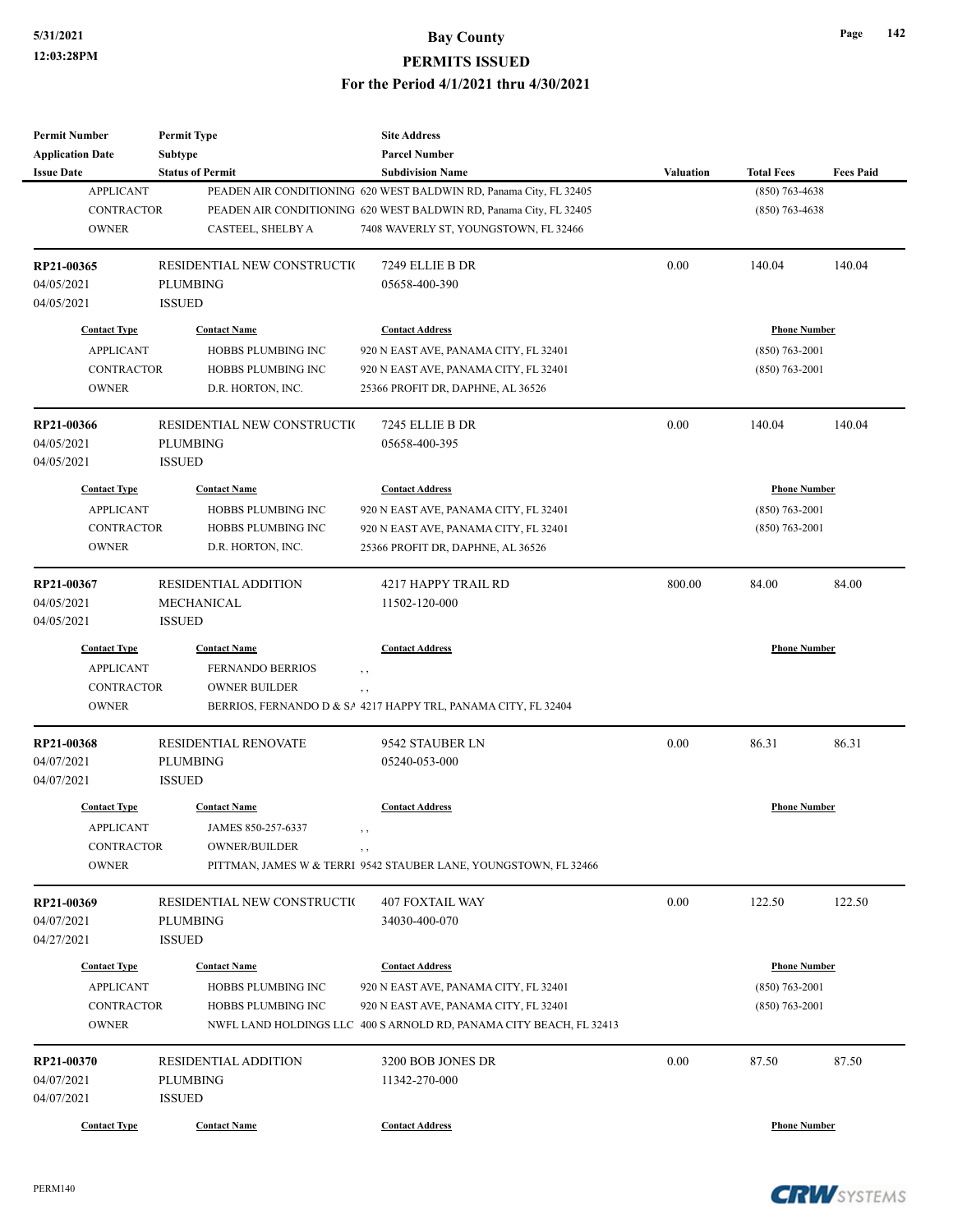| <b>Permit Number</b>    | <b>Permit Type</b>          | <b>Site Address</b>                                                     |                  |                     |                  |
|-------------------------|-----------------------------|-------------------------------------------------------------------------|------------------|---------------------|------------------|
| <b>Application Date</b> | Subtype                     | <b>Parcel Number</b>                                                    |                  |                     |                  |
| <b>Issue Date</b>       | <b>Status of Permit</b>     | <b>Subdivision Name</b>                                                 | <b>Valuation</b> | <b>Total Fees</b>   | <b>Fees Paid</b> |
| <b>APPLICANT</b>        | Gulf Coast Plumbing, Inc    | 2232 E 26TH STREET, PANAMA CITY, FL 32405                               |                  | $(850)$ 481-8545    |                  |
| <b>CONTRACTOR</b>       | Gulf Coast Plumbing, Inc.   | 2232 E 26TH STREET, PANAMA CITY, FL 32405                               |                  | $(850)$ 481-8545    |                  |
| <b>OWNER</b>            | WORDEN, LESLIE C            | 3200 BOB JONES DR, LYNN HAVEN, FL 32444                                 |                  |                     |                  |
| RP21-00371              | RESIDENTIAL NEW CONSTRUCTIO | 1720 OAKCREST DR                                                        | 12,000.00        | 133.00              | 133.00           |
| 04/08/2021              | <b>PLUMBING</b>             | 26471-100-013                                                           |                  |                     |                  |
| 04/08/2021              | <b>ISSUED</b>               |                                                                         |                  |                     |                  |
| <b>Contact Type</b>     | <b>Contact Name</b>         | <b>Contact Address</b>                                                  |                  | <b>Phone Number</b> |                  |
| <b>APPLICANT</b>        |                             | COASTAL PLUMBING OF BAY 1007 BERWICK CIR, LYNN HAVEN, FL 32444          |                  | $(850)$ 747-8030    |                  |
| <b>CONTRACTOR</b>       |                             | COASTAL PLUMBING OF BAY 1007 BERWICK CIR, LYNN HAVEN, FL 32444          |                  | $(850)$ 747-8030    |                  |
| <b>OWNER</b>            |                             | MUMFORD, BRANDON & DE' 15034 LITTLE ISLAND POND RD, SOUTHPORT, FL 32409 |                  |                     |                  |
| RP21-00372              | RESIDENTIAL NEW CONSTRUCTIO | 7929 HERON LN                                                           | 5,000.00         | 105.00              | 105.00           |
| 04/08/2021              | <b>PLUMBING</b>             | 05453-550-010                                                           |                  |                     |                  |
| 04/08/2021              | <b>ISSUED</b>               |                                                                         |                  |                     |                  |
| <b>Contact Type</b>     | <b>Contact Name</b>         | <b>Contact Address</b>                                                  |                  | <b>Phone Number</b> |                  |
| <b>APPLICANT</b>        |                             | COASTAL PLUMBING OF BAY 1007 BERWICK CIR, LYNN HAVEN, FL 32444          |                  | $(850)$ 747-8030    |                  |
| <b>CONTRACTOR</b>       |                             | COASTAL PLUMBING OF BAY 1007 BERWICK CIR, LYNN HAVEN, FL 32444          |                  | (850) 747-8030      |                  |
| <b>OWNER</b>            | YOUNG, BETTY ETAL           | 7929 HERON LANE, YOUNGSTOWN, FL 32466                                   |                  |                     |                  |
|                         |                             |                                                                         |                  |                     |                  |
| RP21-00373              | RESIDENTIAL NEW CONSTRUCTIO | 1125 CROOKED LN                                                         | 12,000.00        | 143.59              | 143.59           |
| 04/09/2021              | <b>PLUMBING</b>             | 26486-010-009                                                           |                  |                     |                  |
| 04/09/2021              | <b>ISSUED</b>               |                                                                         |                  |                     |                  |
| <b>Contact Type</b>     | <b>Contact Name</b>         | <b>Contact Address</b>                                                  |                  | <b>Phone Number</b> |                  |
| <b>APPLICANT</b>        | DAVID 747-8030              | , ,                                                                     |                  |                     |                  |
| <b>CONTRACTOR</b>       |                             | COASTAL PLUMBING OF BAY 1007 BERWICK CIR, LYNN HAVEN, FL 32444          |                  | $(850)$ 747-8030    |                  |
| <b>OWNER</b>            | MEDLIN, JIMMY OWEN &        | MIRANDA JANENE NOVELA MEDLIN, PANAMA CITY, FL 32409                     |                  |                     |                  |
| RP21-00374              | RESIDENTIAL NEW CONSTRUCTIO | 8407 DEEPWATER CREEK LN                                                 | 16,000.00        | 133.00              | 133.00           |
| 04/10/2021              | PLUMBING                    | 32611-525-000                                                           |                  |                     |                  |
| 04/10/2021              | <b>ISSUED</b>               |                                                                         |                  |                     |                  |
| <b>Contact Type</b>     | <b>Contact Name</b>         | <b>Contact Address</b>                                                  |                  | <b>Phone Number</b> |                  |
| <b>APPLICANT</b>        |                             | COASTAL PLUMBING OF BAY 1007 BERWICK CIR, LYNN HAVEN, FL 32444          |                  | $(850)$ 747-8030    |                  |
| CONTRACTOR              |                             | COASTAL PLUMBING OF BAY 1007 BERWICK CIR, LYNN HAVEN, FL 32444          |                  | (850) 747-8030      |                  |
| <b>OWNER</b>            |                             | KOEHNEMANN CONSTRUCT 105 JAZZ DR, PANAMA CITY, FL 32405                 |                  |                     |                  |
| RP21-00375              | RESIDENTIAL RENOVATE        | 133 QUEENS CIR                                                          | 488.40           | 71.93               | 71.93            |
| 04/10/2021              | <b>PLUMBING</b>             | 26660-210-000                                                           |                  |                     |                  |
| 04/10/2021              | <b>ISSUED</b>               |                                                                         |                  |                     |                  |
|                         |                             |                                                                         |                  |                     |                  |
| <b>Contact Type</b>     | <b>Contact Name</b>         | <b>Contact Address</b>                                                  |                  | <b>Phone Number</b> |                  |
| <b>APPLICANT</b>        |                             | PEADEN AIR CONDITIONING 620 WEST BALDWIN RD, Panama City, FL 32405      |                  | $(850)$ 763-4638    |                  |
| CONTRACTOR              |                             | PEADEN AIR CONDITIONING 620 WEST BALDWIN RD, Panama City, FL 32405      |                  | $(850)$ 763-4638    |                  |
| <b>OWNER</b>            |                             | WILLIAMS, KENNETH ETAL 133 QUEENS CIR, PANAMA CITY, FL 32405            |                  |                     |                  |
| RP21-00376              | RESIDENTIAL NEW CONSTRUCTIO | 8510 FLIP FLOP CT                                                       | 8,535.00         | 136.66              | 136.66           |
| 04/14/2021              | <b>PLUMBING</b>             | 32503-200-392                                                           |                  |                     |                  |
| 04/14/2021              | <b>ISSUED</b>               |                                                                         |                  |                     |                  |
|                         |                             | <b>Contact Address</b>                                                  |                  | <b>Phone Number</b> |                  |
| <b>Contact Type</b>     | <b>Contact Name</b>         |                                                                         |                  |                     |                  |

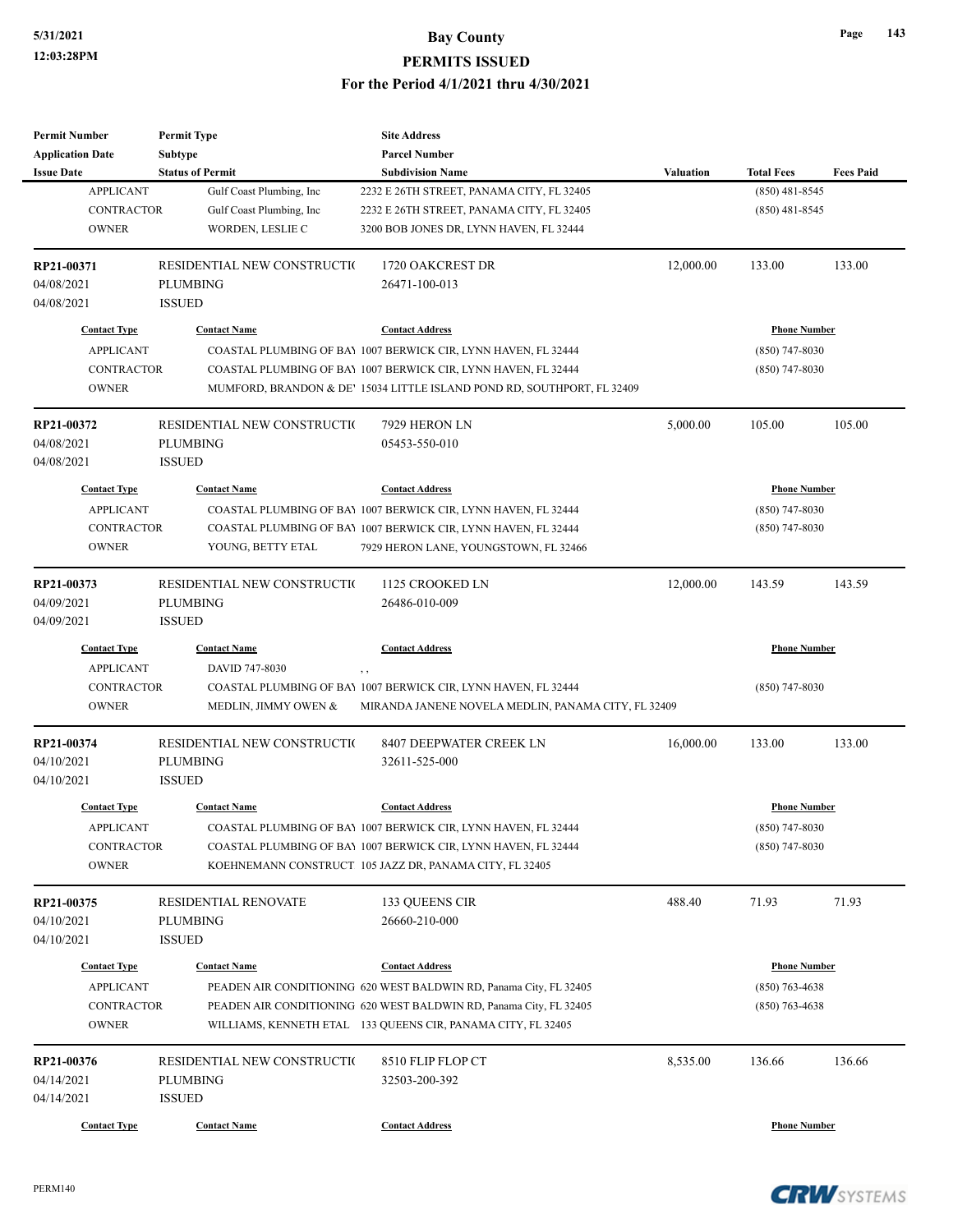| <b>Permit Number</b>                       | <b>Permit Type</b>          | <b>Site Address</b>                                                        |                  |                     |                  |  |
|--------------------------------------------|-----------------------------|----------------------------------------------------------------------------|------------------|---------------------|------------------|--|
| <b>Application Date</b>                    | <b>Subtype</b>              | <b>Parcel Number</b>                                                       |                  |                     |                  |  |
| <b>Issue Date</b>                          | <b>Status of Permit</b>     | <b>Subdivision Name</b>                                                    | <b>Valuation</b> | <b>Total Fees</b>   | <b>Fees Paid</b> |  |
| <b>APPLICANT</b>                           | RIDGEWAY PLUMBING INC       | 640 EAST INDUSTRIAL AVE, BOYNTON BEACH, FL 33426                           |                  | $(561) 732 - 3176$  |                  |  |
| <b>CONTRACTOR</b>                          | RIDGEWAY PLUMBING INC       | 640 EAST INDUSTRIAL AVE, BOYNTON BEACH, FL 33426                           |                  | $(561)$ 732-3176    |                  |  |
| <b>OWNER</b>                               | LMWS, LLC                   | 130 RICHARD JACKSON BLVD, PANAMA CITY BEACH, FL 32407                      |                  |                     |                  |  |
| RP21-00377                                 | RESIDENTIAL NEW CONSTRUCTIO | 8505 MARGARITAVILLE BLVD                                                   | 6,480.00         | 129.47              | 129.47           |  |
| 04/14/2021                                 | <b>PLUMBING</b>             | 32503-200-194                                                              |                  |                     |                  |  |
| 04/14/2021                                 | <b>ISSUED</b>               |                                                                            |                  |                     |                  |  |
| <b>Contact Type</b>                        | <b>Contact Name</b>         | <b>Contact Address</b>                                                     |                  | <b>Phone Number</b> |                  |  |
| <b>APPLICANT</b>                           | RIDGEWAY PLUMBING INC       | 640 EAST INDUSTRIAL AVE, BOYNTON BEACH, FL 33426                           |                  | $(561) 732 - 3176$  |                  |  |
| CONTRACTOR                                 | RIDGEWAY PLUMBING INC       | 640 EAST INDUSTRIAL AVE, BOYNTON BEACH, FL 33426                           |                  | $(561)$ 732-3176    |                  |  |
| <b>OWNER</b>                               | LMWS, LLC                   | 130 RICHARD JACKSON BLVD, PANAMA CITY BEACH, FL 32407                      |                  |                     |                  |  |
| RP21-00378                                 | RESIDENTIAL NEW CONSTRUCTIO | 8509 MARGARITAVILLE BLVD                                                   | 7,130.00         | 122.27              | 122.27           |  |
| 04/14/2021                                 | <b>PLUMBING</b>             | 32503-200-196                                                              |                  |                     |                  |  |
| 04/14/2021                                 | <b>ISSUED</b>               |                                                                            |                  |                     |                  |  |
| <b>Contact Type</b>                        | <b>Contact Name</b>         | <b>Contact Address</b>                                                     |                  | <b>Phone Number</b> |                  |  |
| <b>APPLICANT</b>                           | RIDGEWAY PLUMBING INC       | 640 EAST INDUSTRIAL AVE, BOYNTON BEACH, FL 33426                           |                  | $(561)$ 732-3176    |                  |  |
| <b>CONTRACTOR</b>                          | RIDGEWAY PLUMBING INC       | 640 EAST INDUSTRIAL AVE, BOYNTON BEACH, FL 33426                           |                  | $(561)$ 732-3176    |                  |  |
| <b>OWNER</b>                               | LMWS, LLC                   | 130 RICHARD JACKSON BLVD, PANAMA CITY BEACH, FL 32407                      |                  |                     |                  |  |
|                                            |                             |                                                                            |                  |                     |                  |  |
| RP21-00379                                 | RESIDENTIAL NEW CONSTRUCTIO | 8200 SURF DR B207                                                          | 663.00           | 71.93               | 71.93            |  |
| 04/17/2021                                 | <b>ROOF</b>                 | 30511-038-000                                                              |                  |                     |                  |  |
| 04/17/2021                                 | <b>ISSUED</b>               |                                                                            |                  |                     |                  |  |
| <b>Contact Type</b>                        | <b>Contact Name</b>         | <b>Contact Address</b>                                                     |                  | <b>Phone Number</b> |                  |  |
| <b>APPLICANT</b>                           |                             | PEADEN AIR CONDITIONING 620 WEST BALDWIN RD, Panama City, FL 32405         |                  | $(850)$ 763-4638    |                  |  |
| <b>CONTRACTOR</b>                          |                             | PEADEN AIR CONDITIONING 620 WEST BALDWIN RD, Panama City, FL 32405         |                  | $(850)$ 763-4638    |                  |  |
| <b>OWNER</b>                               |                             | HENSLEY, CHARLENE WHITI 8200 SURF DR #207, PANAMA CITY BEACH, FL 32408     |                  |                     |                  |  |
| RP21-00380                                 | <b>RESIDENTIAL ADDITION</b> | 4336 BYLSMA CIR                                                            | 4,200.00         | 82.71               | 82.71            |  |
| 04/15/2021                                 | <b>PLUMBING</b>             | 05913-100-019                                                              |                  |                     |                  |  |
| 04/15/2021                                 | <b>ISSUED</b>               |                                                                            |                  |                     |                  |  |
| <b>Contact Type</b>                        | <b>Contact Name</b>         | <b>Contact Address</b>                                                     |                  | <b>Phone Number</b> |                  |  |
| <b>APPLICANT</b>                           |                             | PRECISION PLUMBING OF NV 9400 PAT ROAD, YOUNGSTOWN, FL 32466               |                  | $(850) 630 - 1610$  |                  |  |
| CONTRACTOR                                 |                             | PRECISION PLUMBING OF NV 9400 PAT ROAD, YOUNGSTOWN, FL 32466               |                  | $(850) 630 - 1610$  |                  |  |
| <b>OWNER</b>                               | DOWNING, DONALD S &         | BETH ALLYSON VICKERY, PANAMA CITY, FL 32404                                |                  |                     |                  |  |
| RP21-00381                                 | RESIDENTIAL RENOVATE        | 8231 SOUTH LAGOON DR                                                       | 3,800.00         | 82.20               | 82.20            |  |
| 04/16/2021                                 | <b>PLUMBING</b>             | 30196-020-000                                                              |                  |                     |                  |  |
| 04/16/2021                                 | <b>ISSUED</b>               |                                                                            |                  |                     |                  |  |
| <b>Contact Type</b>                        | <b>Contact Name</b>         | <b>Contact Address</b>                                                     |                  |                     |                  |  |
| <b>APPLICANT</b><br><b>BENTON 593-6010</b> |                             | , ,                                                                        |                  | <b>Phone Number</b> |                  |  |
| CONTRACTOR                                 | D&S PLUMBING LLC            | 7902 SALE STREET, SNEADS, FL 32460                                         |                  | $(850) 573 - 2524$  |                  |  |
| <b>OWNER</b>                               |                             | GOODRICH, PHILLIP B ETAL 8231 SOUTH LAGOON DR, PANAMA CITY BEACH, FL 32408 |                  |                     |                  |  |
| RP21-00382                                 | RESIDENTIAL RENOVATE        | 8001 SOUTH LAGOON DR                                                       | 4,200.00         | 82.20               | 82.20            |  |
| 04/16/2021                                 | PLUMBING                    | 30196-530-000                                                              |                  |                     |                  |  |
| 04/16/2021                                 | <b>ISSUED</b>               |                                                                            |                  |                     |                  |  |
|                                            |                             |                                                                            |                  |                     |                  |  |
| <b>Contact Type</b>                        | <b>Contact Name</b>         | <b>Contact Address</b>                                                     |                  | <b>Phone Number</b> |                  |  |

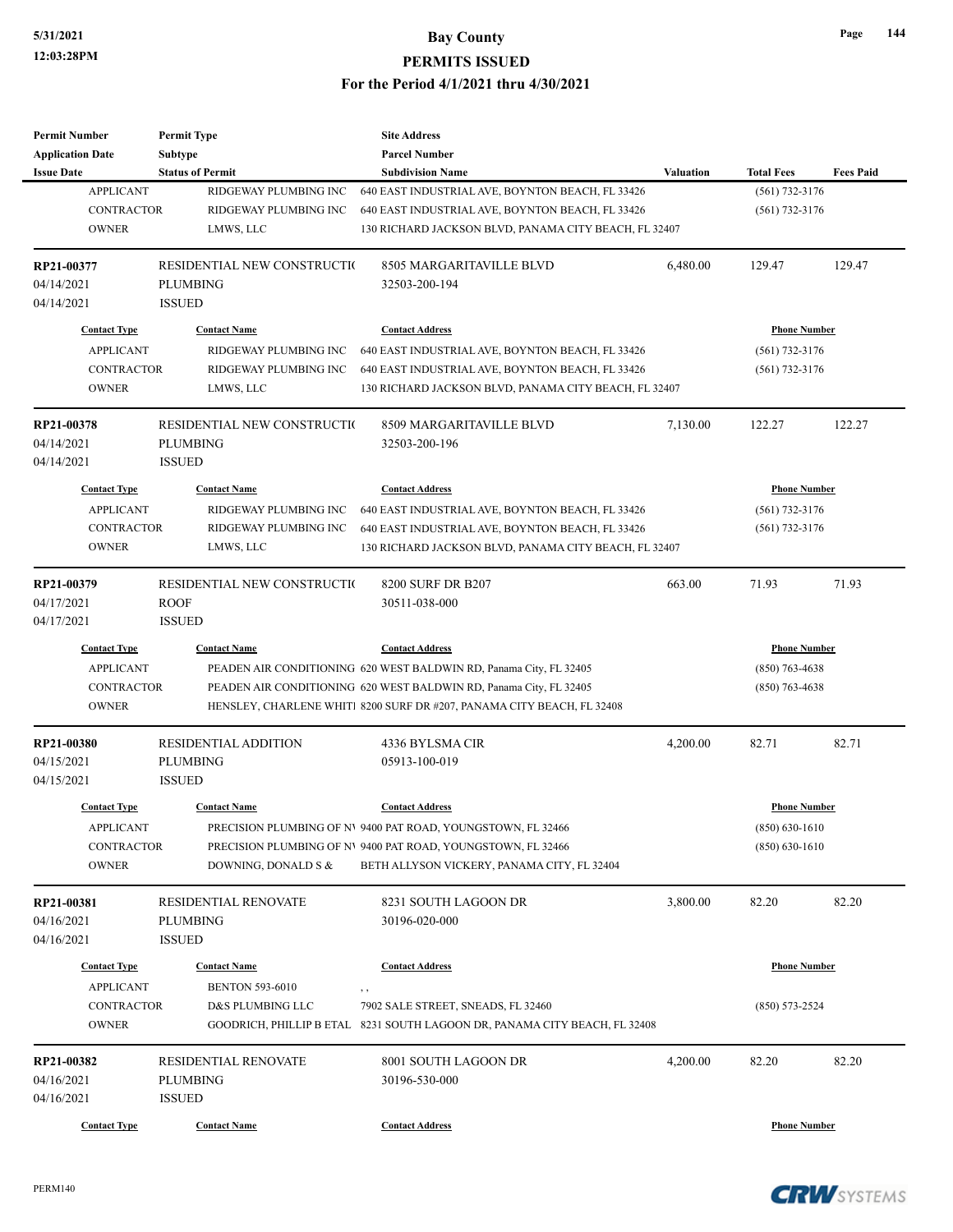| <b>Subtype</b><br><b>Parcel Number</b><br><b>Status of Permit</b><br><b>Subdivision Name</b><br><b>Valuation</b><br><b>Total Fees</b><br><b>Fees Paid</b><br><b>APPLICANT</b><br><b>BENTON 593-6010</b><br>, ,<br>CONTRACTOR<br>D&S PLUMBING LLC<br>7902 SALE STREET, SNEADS, FL 32460<br>$(850) 573 - 2524$<br><b>OWNER</b><br>GOODRICH, PHILLIP &<br>YELENA COLLINS, PANAMA CITY BEACH, FL 32408<br>RESIDENTIAL RENOVATE<br>303 GREENWOOD DR<br>159.00<br>75.52<br>75.52<br><b>PLUMBING</b><br>27449-000-000<br><b>ISSUED</b><br><b>Contact Address</b><br><b>Phone Number</b><br><b>Contact Type</b><br><b>Contact Name</b><br><b>APPLICANT</b><br><b>BENTON 593-6010</b><br>, ,<br>CONTRACTOR<br>D&S PLUMBING LLC<br>7902 SALE STREET, SNEADS, FL 32460<br>$(850) 573 - 2524$<br><b>OWNER</b><br><b>BUSH, CRAIG</b><br>303 GREENWOOD DR, PANAMA CITY BEACH, FL 32407<br>80,000.00<br>143.89<br>RESIDENTIAL NEW CONSTRUCTIO<br>215 CORONADO PL<br>143.89<br><b>PLUMBING</b><br>37652-020-000<br><b>ISSUED</b><br><b>Contact Name</b><br><b>Contact Address</b><br><b>Phone Number</b><br><b>Contact Type</b><br><b>APPLICANT</b><br><b>BENEFIELD PLUMBING</b><br>2622 HIGHWAY 2321, SOUTHPORT, FL 32409<br>$(850)$ 271-3887<br><b>CONTRACTOR</b><br><b>BENEFIELD PLUMBING</b><br>$(850)$ 271-3887<br>2622 HIGHWAY 2321, SOUTHPORT, FL 32409<br><b>OWNER</b><br>WINGATE, JACK R & BREND/ 209 PLANTATION OAKS BLVD, MILLBROOK, AL 36054<br><b>RESIDENTIAL RENOVATE</b><br>722 DRIFTWOOD DR<br>376.40<br>75.52<br>75.52<br><b>PLUMBING</b><br>08941-000-000<br><b>ISSUED</b><br><b>Contact Type</b><br><b>Phone Number</b><br><b>Contact Name</b><br><b>Contact Address</b><br><b>APPLICANT</b><br>PEADEN AIR CONDITIONING 620 WEST BALDWIN RD, Panama City, FL 32405<br>$(850)$ 763-4638<br><b>CONTRACTOR</b><br>PEADEN AIR CONDITIONING 620 WEST BALDWIN RD, Panama City, FL 32405<br>$(850)$ 763-4638<br><b>OWNER</b><br>JOHNSON, RONALD L & ALIS 2031 W HAMPTON DR, CANTON, GA 30115<br>0.00<br>139.75<br>RESIDENTIAL RENOVATE<br>4726 BAY POINT RD<br>139.75<br><b>PLUMBING</b><br>31416-114-000<br><b>ISSUED</b><br><b>Contact Type</b><br><b>Contact Name</b><br><b>Contact Address</b><br><b>Phone Number</b><br><b>APPLICANT</b><br>RANDALL 832-8551<br>2547 EAST 6TH ST, PANAMA CITY, FL 32401<br>(850) 784-9800<br><b>CONTRACTOR</b><br>PADGETT, RANDALL DEWEY 2547 EAST 6TH ST, PANAMA CITY, FL 32401<br>$(850) 784 - 9800$<br>6609 BEACH DRIVE, PANAMA CITY BEACH, FL 32408<br><b>OWNER</b><br>POTTS, MICHAEL L ETAL<br>0.00<br>140.25<br>RESIDENTIAL NEW CONSTRUCTIO<br>20502 1ST AVE<br>140.25<br><b>PLUMBING</b><br>36845-000-000<br><b>ISSUED</b><br><b>Contact Address</b><br><b>Phone Number</b><br><b>Contact Type</b><br><b>Contact Name</b><br><b>APPLICANT</b><br><b>BENEFIELD PLUMBING</b><br>$(850)$ 271-3887<br>2622 HIGHWAY 2321, SOUTHPORT, FL 32409<br>CONTRACTOR<br><b>BENEFIELD PLUMBING</b><br>2622 HIGHWAY 2321, SOUTHPORT, FL 32409<br>$(850)$ 271-3887<br><b>OWNER</b><br>GILES, INC.<br>P.O BOX 72432, ALBANY, AL 31708<br>RESIDENTIAL NEW CONSTRUCTIO<br><b>6670 HARBOUR BLVD</b><br>0.00<br>143.89<br>143.89<br>PLUMBING<br>27338-009-130<br><b>ISSUED</b><br><b>Contact Type</b><br><b>Contact Address</b><br><b>Phone Number</b><br><b>Contact Name</b> | <b>Permit Number</b>    | <b>Permit Type</b> | <b>Site Address</b> |  |  |
|-------------------------------------------------------------------------------------------------------------------------------------------------------------------------------------------------------------------------------------------------------------------------------------------------------------------------------------------------------------------------------------------------------------------------------------------------------------------------------------------------------------------------------------------------------------------------------------------------------------------------------------------------------------------------------------------------------------------------------------------------------------------------------------------------------------------------------------------------------------------------------------------------------------------------------------------------------------------------------------------------------------------------------------------------------------------------------------------------------------------------------------------------------------------------------------------------------------------------------------------------------------------------------------------------------------------------------------------------------------------------------------------------------------------------------------------------------------------------------------------------------------------------------------------------------------------------------------------------------------------------------------------------------------------------------------------------------------------------------------------------------------------------------------------------------------------------------------------------------------------------------------------------------------------------------------------------------------------------------------------------------------------------------------------------------------------------------------------------------------------------------------------------------------------------------------------------------------------------------------------------------------------------------------------------------------------------------------------------------------------------------------------------------------------------------------------------------------------------------------------------------------------------------------------------------------------------------------------------------------------------------------------------------------------------------------------------------------------------------------------------------------------------------------------------------------------------------------------------------------------------------------------------------------------------------------------------------------------------------------------------------------------------------------------------------------------------------------------------------------------------------------------------------------------------------------------------------------------------------------------------------------------------------------------------|-------------------------|--------------------|---------------------|--|--|
|                                                                                                                                                                                                                                                                                                                                                                                                                                                                                                                                                                                                                                                                                                                                                                                                                                                                                                                                                                                                                                                                                                                                                                                                                                                                                                                                                                                                                                                                                                                                                                                                                                                                                                                                                                                                                                                                                                                                                                                                                                                                                                                                                                                                                                                                                                                                                                                                                                                                                                                                                                                                                                                                                                                                                                                                                                                                                                                                                                                                                                                                                                                                                                                                                                                                                                 | <b>Application Date</b> |                    |                     |  |  |
|                                                                                                                                                                                                                                                                                                                                                                                                                                                                                                                                                                                                                                                                                                                                                                                                                                                                                                                                                                                                                                                                                                                                                                                                                                                                                                                                                                                                                                                                                                                                                                                                                                                                                                                                                                                                                                                                                                                                                                                                                                                                                                                                                                                                                                                                                                                                                                                                                                                                                                                                                                                                                                                                                                                                                                                                                                                                                                                                                                                                                                                                                                                                                                                                                                                                                                 | <b>Issue Date</b>       |                    |                     |  |  |
|                                                                                                                                                                                                                                                                                                                                                                                                                                                                                                                                                                                                                                                                                                                                                                                                                                                                                                                                                                                                                                                                                                                                                                                                                                                                                                                                                                                                                                                                                                                                                                                                                                                                                                                                                                                                                                                                                                                                                                                                                                                                                                                                                                                                                                                                                                                                                                                                                                                                                                                                                                                                                                                                                                                                                                                                                                                                                                                                                                                                                                                                                                                                                                                                                                                                                                 |                         |                    |                     |  |  |
|                                                                                                                                                                                                                                                                                                                                                                                                                                                                                                                                                                                                                                                                                                                                                                                                                                                                                                                                                                                                                                                                                                                                                                                                                                                                                                                                                                                                                                                                                                                                                                                                                                                                                                                                                                                                                                                                                                                                                                                                                                                                                                                                                                                                                                                                                                                                                                                                                                                                                                                                                                                                                                                                                                                                                                                                                                                                                                                                                                                                                                                                                                                                                                                                                                                                                                 |                         |                    |                     |  |  |
|                                                                                                                                                                                                                                                                                                                                                                                                                                                                                                                                                                                                                                                                                                                                                                                                                                                                                                                                                                                                                                                                                                                                                                                                                                                                                                                                                                                                                                                                                                                                                                                                                                                                                                                                                                                                                                                                                                                                                                                                                                                                                                                                                                                                                                                                                                                                                                                                                                                                                                                                                                                                                                                                                                                                                                                                                                                                                                                                                                                                                                                                                                                                                                                                                                                                                                 |                         |                    |                     |  |  |
|                                                                                                                                                                                                                                                                                                                                                                                                                                                                                                                                                                                                                                                                                                                                                                                                                                                                                                                                                                                                                                                                                                                                                                                                                                                                                                                                                                                                                                                                                                                                                                                                                                                                                                                                                                                                                                                                                                                                                                                                                                                                                                                                                                                                                                                                                                                                                                                                                                                                                                                                                                                                                                                                                                                                                                                                                                                                                                                                                                                                                                                                                                                                                                                                                                                                                                 | RP21-00383              |                    |                     |  |  |
|                                                                                                                                                                                                                                                                                                                                                                                                                                                                                                                                                                                                                                                                                                                                                                                                                                                                                                                                                                                                                                                                                                                                                                                                                                                                                                                                                                                                                                                                                                                                                                                                                                                                                                                                                                                                                                                                                                                                                                                                                                                                                                                                                                                                                                                                                                                                                                                                                                                                                                                                                                                                                                                                                                                                                                                                                                                                                                                                                                                                                                                                                                                                                                                                                                                                                                 | 04/16/2021              |                    |                     |  |  |
|                                                                                                                                                                                                                                                                                                                                                                                                                                                                                                                                                                                                                                                                                                                                                                                                                                                                                                                                                                                                                                                                                                                                                                                                                                                                                                                                                                                                                                                                                                                                                                                                                                                                                                                                                                                                                                                                                                                                                                                                                                                                                                                                                                                                                                                                                                                                                                                                                                                                                                                                                                                                                                                                                                                                                                                                                                                                                                                                                                                                                                                                                                                                                                                                                                                                                                 | 04/16/2021              |                    |                     |  |  |
|                                                                                                                                                                                                                                                                                                                                                                                                                                                                                                                                                                                                                                                                                                                                                                                                                                                                                                                                                                                                                                                                                                                                                                                                                                                                                                                                                                                                                                                                                                                                                                                                                                                                                                                                                                                                                                                                                                                                                                                                                                                                                                                                                                                                                                                                                                                                                                                                                                                                                                                                                                                                                                                                                                                                                                                                                                                                                                                                                                                                                                                                                                                                                                                                                                                                                                 |                         |                    |                     |  |  |
|                                                                                                                                                                                                                                                                                                                                                                                                                                                                                                                                                                                                                                                                                                                                                                                                                                                                                                                                                                                                                                                                                                                                                                                                                                                                                                                                                                                                                                                                                                                                                                                                                                                                                                                                                                                                                                                                                                                                                                                                                                                                                                                                                                                                                                                                                                                                                                                                                                                                                                                                                                                                                                                                                                                                                                                                                                                                                                                                                                                                                                                                                                                                                                                                                                                                                                 |                         |                    |                     |  |  |
|                                                                                                                                                                                                                                                                                                                                                                                                                                                                                                                                                                                                                                                                                                                                                                                                                                                                                                                                                                                                                                                                                                                                                                                                                                                                                                                                                                                                                                                                                                                                                                                                                                                                                                                                                                                                                                                                                                                                                                                                                                                                                                                                                                                                                                                                                                                                                                                                                                                                                                                                                                                                                                                                                                                                                                                                                                                                                                                                                                                                                                                                                                                                                                                                                                                                                                 |                         |                    |                     |  |  |
|                                                                                                                                                                                                                                                                                                                                                                                                                                                                                                                                                                                                                                                                                                                                                                                                                                                                                                                                                                                                                                                                                                                                                                                                                                                                                                                                                                                                                                                                                                                                                                                                                                                                                                                                                                                                                                                                                                                                                                                                                                                                                                                                                                                                                                                                                                                                                                                                                                                                                                                                                                                                                                                                                                                                                                                                                                                                                                                                                                                                                                                                                                                                                                                                                                                                                                 |                         |                    |                     |  |  |
|                                                                                                                                                                                                                                                                                                                                                                                                                                                                                                                                                                                                                                                                                                                                                                                                                                                                                                                                                                                                                                                                                                                                                                                                                                                                                                                                                                                                                                                                                                                                                                                                                                                                                                                                                                                                                                                                                                                                                                                                                                                                                                                                                                                                                                                                                                                                                                                                                                                                                                                                                                                                                                                                                                                                                                                                                                                                                                                                                                                                                                                                                                                                                                                                                                                                                                 | RP21-00384              |                    |                     |  |  |
|                                                                                                                                                                                                                                                                                                                                                                                                                                                                                                                                                                                                                                                                                                                                                                                                                                                                                                                                                                                                                                                                                                                                                                                                                                                                                                                                                                                                                                                                                                                                                                                                                                                                                                                                                                                                                                                                                                                                                                                                                                                                                                                                                                                                                                                                                                                                                                                                                                                                                                                                                                                                                                                                                                                                                                                                                                                                                                                                                                                                                                                                                                                                                                                                                                                                                                 | 04/16/2021              |                    |                     |  |  |
|                                                                                                                                                                                                                                                                                                                                                                                                                                                                                                                                                                                                                                                                                                                                                                                                                                                                                                                                                                                                                                                                                                                                                                                                                                                                                                                                                                                                                                                                                                                                                                                                                                                                                                                                                                                                                                                                                                                                                                                                                                                                                                                                                                                                                                                                                                                                                                                                                                                                                                                                                                                                                                                                                                                                                                                                                                                                                                                                                                                                                                                                                                                                                                                                                                                                                                 | 04/19/2021              |                    |                     |  |  |
|                                                                                                                                                                                                                                                                                                                                                                                                                                                                                                                                                                                                                                                                                                                                                                                                                                                                                                                                                                                                                                                                                                                                                                                                                                                                                                                                                                                                                                                                                                                                                                                                                                                                                                                                                                                                                                                                                                                                                                                                                                                                                                                                                                                                                                                                                                                                                                                                                                                                                                                                                                                                                                                                                                                                                                                                                                                                                                                                                                                                                                                                                                                                                                                                                                                                                                 |                         |                    |                     |  |  |
|                                                                                                                                                                                                                                                                                                                                                                                                                                                                                                                                                                                                                                                                                                                                                                                                                                                                                                                                                                                                                                                                                                                                                                                                                                                                                                                                                                                                                                                                                                                                                                                                                                                                                                                                                                                                                                                                                                                                                                                                                                                                                                                                                                                                                                                                                                                                                                                                                                                                                                                                                                                                                                                                                                                                                                                                                                                                                                                                                                                                                                                                                                                                                                                                                                                                                                 |                         |                    |                     |  |  |
|                                                                                                                                                                                                                                                                                                                                                                                                                                                                                                                                                                                                                                                                                                                                                                                                                                                                                                                                                                                                                                                                                                                                                                                                                                                                                                                                                                                                                                                                                                                                                                                                                                                                                                                                                                                                                                                                                                                                                                                                                                                                                                                                                                                                                                                                                                                                                                                                                                                                                                                                                                                                                                                                                                                                                                                                                                                                                                                                                                                                                                                                                                                                                                                                                                                                                                 |                         |                    |                     |  |  |
|                                                                                                                                                                                                                                                                                                                                                                                                                                                                                                                                                                                                                                                                                                                                                                                                                                                                                                                                                                                                                                                                                                                                                                                                                                                                                                                                                                                                                                                                                                                                                                                                                                                                                                                                                                                                                                                                                                                                                                                                                                                                                                                                                                                                                                                                                                                                                                                                                                                                                                                                                                                                                                                                                                                                                                                                                                                                                                                                                                                                                                                                                                                                                                                                                                                                                                 |                         |                    |                     |  |  |
|                                                                                                                                                                                                                                                                                                                                                                                                                                                                                                                                                                                                                                                                                                                                                                                                                                                                                                                                                                                                                                                                                                                                                                                                                                                                                                                                                                                                                                                                                                                                                                                                                                                                                                                                                                                                                                                                                                                                                                                                                                                                                                                                                                                                                                                                                                                                                                                                                                                                                                                                                                                                                                                                                                                                                                                                                                                                                                                                                                                                                                                                                                                                                                                                                                                                                                 |                         |                    |                     |  |  |
|                                                                                                                                                                                                                                                                                                                                                                                                                                                                                                                                                                                                                                                                                                                                                                                                                                                                                                                                                                                                                                                                                                                                                                                                                                                                                                                                                                                                                                                                                                                                                                                                                                                                                                                                                                                                                                                                                                                                                                                                                                                                                                                                                                                                                                                                                                                                                                                                                                                                                                                                                                                                                                                                                                                                                                                                                                                                                                                                                                                                                                                                                                                                                                                                                                                                                                 | RP21-00385              |                    |                     |  |  |
|                                                                                                                                                                                                                                                                                                                                                                                                                                                                                                                                                                                                                                                                                                                                                                                                                                                                                                                                                                                                                                                                                                                                                                                                                                                                                                                                                                                                                                                                                                                                                                                                                                                                                                                                                                                                                                                                                                                                                                                                                                                                                                                                                                                                                                                                                                                                                                                                                                                                                                                                                                                                                                                                                                                                                                                                                                                                                                                                                                                                                                                                                                                                                                                                                                                                                                 | 04/17/2021              |                    |                     |  |  |
|                                                                                                                                                                                                                                                                                                                                                                                                                                                                                                                                                                                                                                                                                                                                                                                                                                                                                                                                                                                                                                                                                                                                                                                                                                                                                                                                                                                                                                                                                                                                                                                                                                                                                                                                                                                                                                                                                                                                                                                                                                                                                                                                                                                                                                                                                                                                                                                                                                                                                                                                                                                                                                                                                                                                                                                                                                                                                                                                                                                                                                                                                                                                                                                                                                                                                                 | 04/17/2021              |                    |                     |  |  |
|                                                                                                                                                                                                                                                                                                                                                                                                                                                                                                                                                                                                                                                                                                                                                                                                                                                                                                                                                                                                                                                                                                                                                                                                                                                                                                                                                                                                                                                                                                                                                                                                                                                                                                                                                                                                                                                                                                                                                                                                                                                                                                                                                                                                                                                                                                                                                                                                                                                                                                                                                                                                                                                                                                                                                                                                                                                                                                                                                                                                                                                                                                                                                                                                                                                                                                 |                         |                    |                     |  |  |
|                                                                                                                                                                                                                                                                                                                                                                                                                                                                                                                                                                                                                                                                                                                                                                                                                                                                                                                                                                                                                                                                                                                                                                                                                                                                                                                                                                                                                                                                                                                                                                                                                                                                                                                                                                                                                                                                                                                                                                                                                                                                                                                                                                                                                                                                                                                                                                                                                                                                                                                                                                                                                                                                                                                                                                                                                                                                                                                                                                                                                                                                                                                                                                                                                                                                                                 |                         |                    |                     |  |  |
|                                                                                                                                                                                                                                                                                                                                                                                                                                                                                                                                                                                                                                                                                                                                                                                                                                                                                                                                                                                                                                                                                                                                                                                                                                                                                                                                                                                                                                                                                                                                                                                                                                                                                                                                                                                                                                                                                                                                                                                                                                                                                                                                                                                                                                                                                                                                                                                                                                                                                                                                                                                                                                                                                                                                                                                                                                                                                                                                                                                                                                                                                                                                                                                                                                                                                                 |                         |                    |                     |  |  |
|                                                                                                                                                                                                                                                                                                                                                                                                                                                                                                                                                                                                                                                                                                                                                                                                                                                                                                                                                                                                                                                                                                                                                                                                                                                                                                                                                                                                                                                                                                                                                                                                                                                                                                                                                                                                                                                                                                                                                                                                                                                                                                                                                                                                                                                                                                                                                                                                                                                                                                                                                                                                                                                                                                                                                                                                                                                                                                                                                                                                                                                                                                                                                                                                                                                                                                 |                         |                    |                     |  |  |
|                                                                                                                                                                                                                                                                                                                                                                                                                                                                                                                                                                                                                                                                                                                                                                                                                                                                                                                                                                                                                                                                                                                                                                                                                                                                                                                                                                                                                                                                                                                                                                                                                                                                                                                                                                                                                                                                                                                                                                                                                                                                                                                                                                                                                                                                                                                                                                                                                                                                                                                                                                                                                                                                                                                                                                                                                                                                                                                                                                                                                                                                                                                                                                                                                                                                                                 | RP21-00386              |                    |                     |  |  |
|                                                                                                                                                                                                                                                                                                                                                                                                                                                                                                                                                                                                                                                                                                                                                                                                                                                                                                                                                                                                                                                                                                                                                                                                                                                                                                                                                                                                                                                                                                                                                                                                                                                                                                                                                                                                                                                                                                                                                                                                                                                                                                                                                                                                                                                                                                                                                                                                                                                                                                                                                                                                                                                                                                                                                                                                                                                                                                                                                                                                                                                                                                                                                                                                                                                                                                 | 04/19/2021              |                    |                     |  |  |
|                                                                                                                                                                                                                                                                                                                                                                                                                                                                                                                                                                                                                                                                                                                                                                                                                                                                                                                                                                                                                                                                                                                                                                                                                                                                                                                                                                                                                                                                                                                                                                                                                                                                                                                                                                                                                                                                                                                                                                                                                                                                                                                                                                                                                                                                                                                                                                                                                                                                                                                                                                                                                                                                                                                                                                                                                                                                                                                                                                                                                                                                                                                                                                                                                                                                                                 | 04/19/2021              |                    |                     |  |  |
|                                                                                                                                                                                                                                                                                                                                                                                                                                                                                                                                                                                                                                                                                                                                                                                                                                                                                                                                                                                                                                                                                                                                                                                                                                                                                                                                                                                                                                                                                                                                                                                                                                                                                                                                                                                                                                                                                                                                                                                                                                                                                                                                                                                                                                                                                                                                                                                                                                                                                                                                                                                                                                                                                                                                                                                                                                                                                                                                                                                                                                                                                                                                                                                                                                                                                                 |                         |                    |                     |  |  |
|                                                                                                                                                                                                                                                                                                                                                                                                                                                                                                                                                                                                                                                                                                                                                                                                                                                                                                                                                                                                                                                                                                                                                                                                                                                                                                                                                                                                                                                                                                                                                                                                                                                                                                                                                                                                                                                                                                                                                                                                                                                                                                                                                                                                                                                                                                                                                                                                                                                                                                                                                                                                                                                                                                                                                                                                                                                                                                                                                                                                                                                                                                                                                                                                                                                                                                 |                         |                    |                     |  |  |
|                                                                                                                                                                                                                                                                                                                                                                                                                                                                                                                                                                                                                                                                                                                                                                                                                                                                                                                                                                                                                                                                                                                                                                                                                                                                                                                                                                                                                                                                                                                                                                                                                                                                                                                                                                                                                                                                                                                                                                                                                                                                                                                                                                                                                                                                                                                                                                                                                                                                                                                                                                                                                                                                                                                                                                                                                                                                                                                                                                                                                                                                                                                                                                                                                                                                                                 |                         |                    |                     |  |  |
|                                                                                                                                                                                                                                                                                                                                                                                                                                                                                                                                                                                                                                                                                                                                                                                                                                                                                                                                                                                                                                                                                                                                                                                                                                                                                                                                                                                                                                                                                                                                                                                                                                                                                                                                                                                                                                                                                                                                                                                                                                                                                                                                                                                                                                                                                                                                                                                                                                                                                                                                                                                                                                                                                                                                                                                                                                                                                                                                                                                                                                                                                                                                                                                                                                                                                                 |                         |                    |                     |  |  |
|                                                                                                                                                                                                                                                                                                                                                                                                                                                                                                                                                                                                                                                                                                                                                                                                                                                                                                                                                                                                                                                                                                                                                                                                                                                                                                                                                                                                                                                                                                                                                                                                                                                                                                                                                                                                                                                                                                                                                                                                                                                                                                                                                                                                                                                                                                                                                                                                                                                                                                                                                                                                                                                                                                                                                                                                                                                                                                                                                                                                                                                                                                                                                                                                                                                                                                 | RP21-00387              |                    |                     |  |  |
|                                                                                                                                                                                                                                                                                                                                                                                                                                                                                                                                                                                                                                                                                                                                                                                                                                                                                                                                                                                                                                                                                                                                                                                                                                                                                                                                                                                                                                                                                                                                                                                                                                                                                                                                                                                                                                                                                                                                                                                                                                                                                                                                                                                                                                                                                                                                                                                                                                                                                                                                                                                                                                                                                                                                                                                                                                                                                                                                                                                                                                                                                                                                                                                                                                                                                                 | 04/20/2021              |                    |                     |  |  |
|                                                                                                                                                                                                                                                                                                                                                                                                                                                                                                                                                                                                                                                                                                                                                                                                                                                                                                                                                                                                                                                                                                                                                                                                                                                                                                                                                                                                                                                                                                                                                                                                                                                                                                                                                                                                                                                                                                                                                                                                                                                                                                                                                                                                                                                                                                                                                                                                                                                                                                                                                                                                                                                                                                                                                                                                                                                                                                                                                                                                                                                                                                                                                                                                                                                                                                 | 04/20/2021              |                    |                     |  |  |
|                                                                                                                                                                                                                                                                                                                                                                                                                                                                                                                                                                                                                                                                                                                                                                                                                                                                                                                                                                                                                                                                                                                                                                                                                                                                                                                                                                                                                                                                                                                                                                                                                                                                                                                                                                                                                                                                                                                                                                                                                                                                                                                                                                                                                                                                                                                                                                                                                                                                                                                                                                                                                                                                                                                                                                                                                                                                                                                                                                                                                                                                                                                                                                                                                                                                                                 |                         |                    |                     |  |  |
|                                                                                                                                                                                                                                                                                                                                                                                                                                                                                                                                                                                                                                                                                                                                                                                                                                                                                                                                                                                                                                                                                                                                                                                                                                                                                                                                                                                                                                                                                                                                                                                                                                                                                                                                                                                                                                                                                                                                                                                                                                                                                                                                                                                                                                                                                                                                                                                                                                                                                                                                                                                                                                                                                                                                                                                                                                                                                                                                                                                                                                                                                                                                                                                                                                                                                                 |                         |                    |                     |  |  |
|                                                                                                                                                                                                                                                                                                                                                                                                                                                                                                                                                                                                                                                                                                                                                                                                                                                                                                                                                                                                                                                                                                                                                                                                                                                                                                                                                                                                                                                                                                                                                                                                                                                                                                                                                                                                                                                                                                                                                                                                                                                                                                                                                                                                                                                                                                                                                                                                                                                                                                                                                                                                                                                                                                                                                                                                                                                                                                                                                                                                                                                                                                                                                                                                                                                                                                 |                         |                    |                     |  |  |
|                                                                                                                                                                                                                                                                                                                                                                                                                                                                                                                                                                                                                                                                                                                                                                                                                                                                                                                                                                                                                                                                                                                                                                                                                                                                                                                                                                                                                                                                                                                                                                                                                                                                                                                                                                                                                                                                                                                                                                                                                                                                                                                                                                                                                                                                                                                                                                                                                                                                                                                                                                                                                                                                                                                                                                                                                                                                                                                                                                                                                                                                                                                                                                                                                                                                                                 |                         |                    |                     |  |  |
|                                                                                                                                                                                                                                                                                                                                                                                                                                                                                                                                                                                                                                                                                                                                                                                                                                                                                                                                                                                                                                                                                                                                                                                                                                                                                                                                                                                                                                                                                                                                                                                                                                                                                                                                                                                                                                                                                                                                                                                                                                                                                                                                                                                                                                                                                                                                                                                                                                                                                                                                                                                                                                                                                                                                                                                                                                                                                                                                                                                                                                                                                                                                                                                                                                                                                                 | RP21-00389              |                    |                     |  |  |
|                                                                                                                                                                                                                                                                                                                                                                                                                                                                                                                                                                                                                                                                                                                                                                                                                                                                                                                                                                                                                                                                                                                                                                                                                                                                                                                                                                                                                                                                                                                                                                                                                                                                                                                                                                                                                                                                                                                                                                                                                                                                                                                                                                                                                                                                                                                                                                                                                                                                                                                                                                                                                                                                                                                                                                                                                                                                                                                                                                                                                                                                                                                                                                                                                                                                                                 | 04/20/2021              |                    |                     |  |  |
|                                                                                                                                                                                                                                                                                                                                                                                                                                                                                                                                                                                                                                                                                                                                                                                                                                                                                                                                                                                                                                                                                                                                                                                                                                                                                                                                                                                                                                                                                                                                                                                                                                                                                                                                                                                                                                                                                                                                                                                                                                                                                                                                                                                                                                                                                                                                                                                                                                                                                                                                                                                                                                                                                                                                                                                                                                                                                                                                                                                                                                                                                                                                                                                                                                                                                                 | 04/20/2021              |                    |                     |  |  |
|                                                                                                                                                                                                                                                                                                                                                                                                                                                                                                                                                                                                                                                                                                                                                                                                                                                                                                                                                                                                                                                                                                                                                                                                                                                                                                                                                                                                                                                                                                                                                                                                                                                                                                                                                                                                                                                                                                                                                                                                                                                                                                                                                                                                                                                                                                                                                                                                                                                                                                                                                                                                                                                                                                                                                                                                                                                                                                                                                                                                                                                                                                                                                                                                                                                                                                 |                         |                    |                     |  |  |

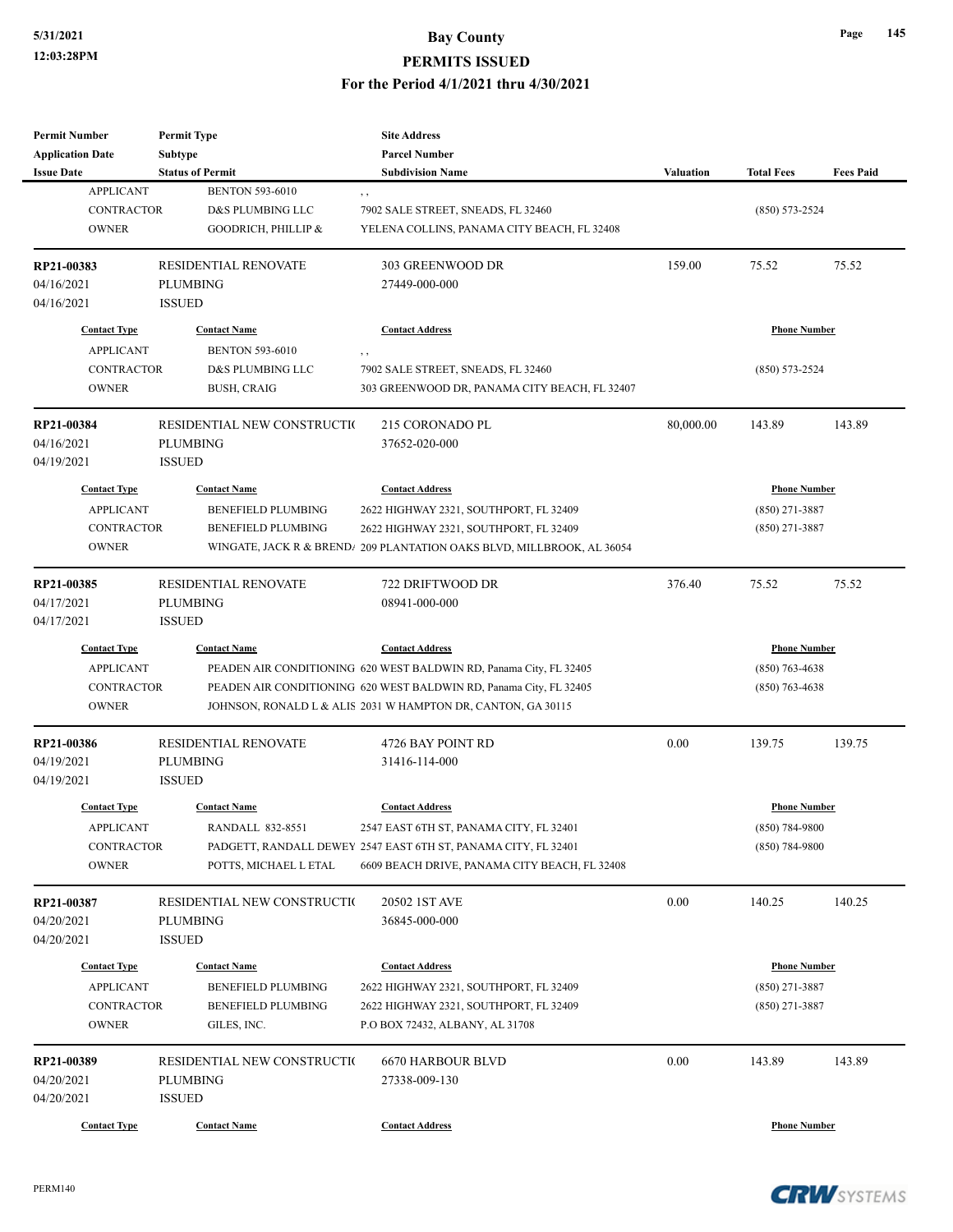| <b>Permit Number</b>     | <b>Permit Type</b>          | <b>Site Address</b>                                                    |                  |                     |                  |
|--------------------------|-----------------------------|------------------------------------------------------------------------|------------------|---------------------|------------------|
| <b>Application Date</b>  | <b>Subtype</b>              | <b>Parcel Number</b>                                                   |                  |                     |                  |
| <b>Issue Date</b>        | <b>Status of Permit</b>     | <b>Subdivision Name</b>                                                | <b>Valuation</b> | <b>Total Fees</b>   | <b>Fees Paid</b> |
| <b>APPLICANT</b>         | <b>BENEFIELD PLUMBING</b>   | 2622 HIGHWAY 2321, SOUTHPORT, FL 32409                                 |                  | $(850)$ 271-3887    |                  |
| <b>CONTRACTOR</b>        | <b>BENEFIELD PLUMBING</b>   | 2622 HIGHWAY 2321, SOUTHPORT, FL 32409                                 |                  | $(850)$ 271-3887    |                  |
| <b>OWNER</b>             |                             | SUNDANCE INVESTMENT PR PO BOX 9590, PANAMA CITY BEACH, FL 32417        |                  |                     |                  |
|                          |                             |                                                                        |                  |                     |                  |
| RP21-00390               | <b>RESIDENTIAL</b>          | 2400 GRANDIFLORA BLVD E804                                             | 759.00           | 75.52               | 75.52            |
| 04/20/2021               | <b>PLUMBING</b>             | 40000-600-073                                                          |                  |                     |                  |
| 04/20/2021               | <b>ISSUED</b>               |                                                                        |                  |                     |                  |
| <b>Contact Type</b>      | <b>Contact Name</b>         | <b>Contact Address</b>                                                 |                  | <b>Phone Number</b> |                  |
| <b>APPLICANT</b>         | <b>BENTON 593-6010</b>      | , ,                                                                    |                  |                     |                  |
| <b>CONTRACTOR</b>        | D&S PLUMBING LLC            | 7902 SALE STREET, SNEADS, FL 32460                                     |                  | $(850) 573 - 2524$  |                  |
| <b>OWNER</b>             |                             | SPIEGELMAN, PATRICIA A & SHELDON M, PANAMA CITY BEACH, FL 32408        |                  |                     |                  |
|                          |                             |                                                                        |                  |                     |                  |
| RP21-00391               | <b>RESIDENTIAL RENOVATE</b> | 4726 BAY POINT RD                                                      | 750.00           | 82.71               | 82.71            |
| 04/20/2021               | <b>PLUMBING</b>             | 31416-075-000                                                          |                  |                     |                  |
| 04/21/2021               | <b>ISSUED</b>               |                                                                        |                  |                     |                  |
| <b>Contact Type</b>      | <b>Contact Name</b>         | <b>Contact Address</b>                                                 |                  | <b>Phone Number</b> |                  |
| <b>APPLICANT</b>         | <b>SEAN 974-4725</b>        | , ,                                                                    |                  |                     |                  |
| <b>CONTRACTOR</b>        | <b>MARTIN WORKS, LLC</b>    | 191 MAES LANE, DEFUNIAK SPRINGS, FL 32433                              |                  | $(850)$ 974-4725    |                  |
| <b>OWNER</b>             | LANCE SWANNER, LLC          | 300 NORTH FOSTER, DOTHAN, AL 36303                                     |                  |                     |                  |
|                          |                             |                                                                        |                  |                     |                  |
| RP21-00392               | RESIDENTIAL NEW CONSTRUCTIO | 8506 MARGARITAVILLE BLVD                                               | 6,480.00         | 242.23              | 242.23           |
| 04/21/2021               | <b>PLUMBING</b>             | 32503-200-400                                                          |                  |                     |                  |
| 04/21/2021               | <b>ISSUED</b>               |                                                                        |                  |                     |                  |
| <b>Contact Type</b>      | <b>Contact Name</b>         | <b>Contact Address</b>                                                 |                  | <b>Phone Number</b> |                  |
| <b>APPLICANT</b>         | RIDGEWAY PLUMBING INC       | 640 EAST INDUSTRIAL AVE, BOYNTON BEACH, FL 33426                       |                  | $(561)$ 732-3176    |                  |
|                          |                             |                                                                        |                  |                     |                  |
| <b>CONTRACTOR</b>        | RIDGEWAY PLUMBING INC       | 640 EAST INDUSTRIAL AVE, BOYNTON BEACH, FL 33426                       |                  | $(561)$ 732-3176    |                  |
| <b>OWNER</b>             | LMWS, LLC                   | 130 RICHARD JACKSON BLVD, PANAMA CITY BEACH, FL 32407                  |                  |                     |                  |
| RP21-00393               | RESIDENTIAL NEW CONSTRUCTIO | 8510 MARGARITAVILLE BLVD                                               | 6,480.00         | 242.23              | 242.23           |
| 04/21/2021               | <b>PLUMBING</b>             | 32503-200-398                                                          |                  |                     |                  |
| 04/21/2021               | <b>ISSUED</b>               |                                                                        |                  |                     |                  |
|                          |                             |                                                                        |                  | <b>Phone Number</b> |                  |
| <b>Contact Type</b>      | <b>Contact Name</b>         | <b>Contact Address</b>                                                 |                  |                     |                  |
| <b>APPLICANT</b>         |                             | RIDGEWAY PLUMBING INC 640 EAST INDUSTRIAL AVE, BOYNTON BEACH, FL 33426 |                  | $(561) 732 - 3176$  |                  |
| <b>CONTRACTOR</b>        | RIDGEWAY PLUMBING INC       | 640 EAST INDUSTRIAL AVE, BOYNTON BEACH, FL 33426                       |                  | $(561)$ 732-3176    |                  |
| <b>OWNER</b>             | LMWS, LLC                   | 130 RICHARD JACKSON BLVD, PANAMA CITY BEACH, FL 32407                  |                  |                     |                  |
|                          | RESIDENTIAL NEW CONSTRUCTIO | 8511 FLIP FLOP CT                                                      | 9,160.00         | 143.89              | 143.89           |
| RP21-00394<br>04/21/2021 | <b>PLUMBING</b>             | 32503-200-374                                                          |                  |                     |                  |
|                          |                             |                                                                        |                  |                     |                  |
| 04/21/2021               | <b>ISSUED</b>               |                                                                        |                  |                     |                  |
| <b>Contact Type</b>      | <b>Contact Name</b>         | <b>Contact Address</b>                                                 |                  | <b>Phone Number</b> |                  |
| <b>APPLICANT</b>         | RIDGEWAY PLUMBING INC       | 640 EAST INDUSTRIAL AVE, BOYNTON BEACH, FL 33426                       |                  | $(561)$ 732-3176    |                  |
| <b>CONTRACTOR</b>        | RIDGEWAY PLUMBING INC       | 640 EAST INDUSTRIAL AVE, BOYNTON BEACH, FL 33426                       |                  | $(561)$ 732-3176    |                  |
| <b>OWNER</b>             | LMWS, LLC                   | 130 RICHARD JACKSON BLVD, PANAMA CITY BEACH, FL 32407                  |                  |                     |                  |
|                          |                             |                                                                        |                  |                     |                  |
| RP21-00395               | RESIDENTIAL NEW CONSTRUCTIO | 8626 CONCH SHELL CT                                                    | 7,260.00         | 125.87              | 125.87           |
| 04/21/2021               | PLUMBING                    | 32503-200-092                                                          |                  |                     |                  |
| 04/21/2021               | <b>ISSUED</b>               |                                                                        |                  |                     |                  |
| <b>Contact Type</b>      | <b>Contact Name</b>         | <b>Contact Address</b>                                                 |                  | <b>Phone Number</b> |                  |
|                          |                             |                                                                        |                  |                     |                  |

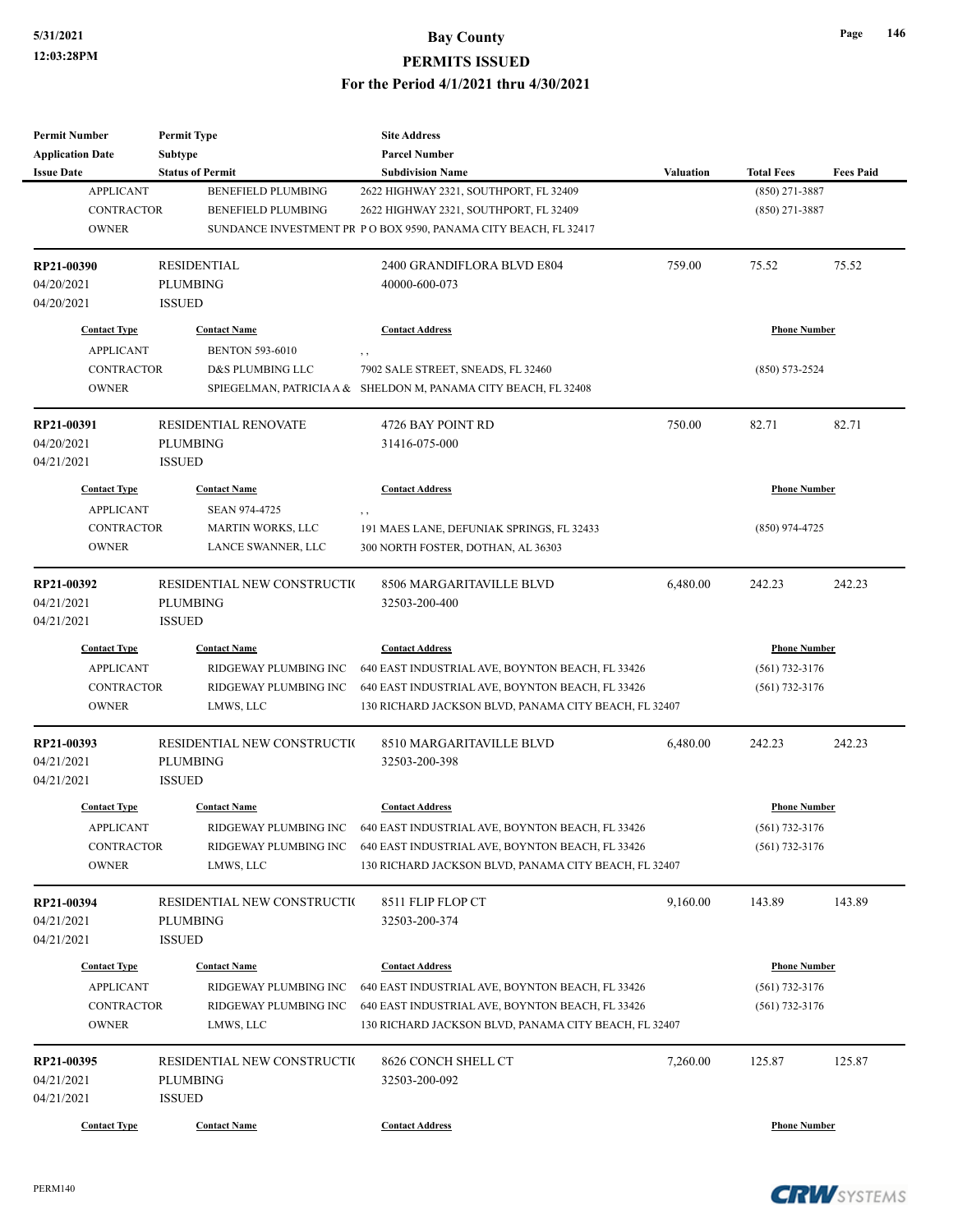| <b>Permit Number</b>    | <b>Permit Type</b>          | <b>Site Address</b>                                                       |                  |                     |                  |
|-------------------------|-----------------------------|---------------------------------------------------------------------------|------------------|---------------------|------------------|
| <b>Application Date</b> | Subtype                     | <b>Parcel Number</b>                                                      |                  |                     |                  |
| <b>Issue Date</b>       | <b>Status of Permit</b>     | <b>Subdivision Name</b>                                                   | <b>Valuation</b> | <b>Total Fees</b>   | <b>Fees Paid</b> |
| <b>APPLICANT</b>        | RIDGEWAY PLUMBING INC       | 640 EAST INDUSTRIAL AVE, BOYNTON BEACH, FL 33426                          |                  | $(561) 732 - 3176$  |                  |
| <b>CONTRACTOR</b>       | RIDGEWAY PLUMBING INC       | 640 EAST INDUSTRIAL AVE, BOYNTON BEACH, FL 33426                          |                  | $(561)$ 732-3176    |                  |
| <b>OWNER</b>            | LMWS, LLC                   | 130 RICHARD JACKSON BLVD, PANAMA CITY BEACH, FL 32407                     |                  |                     |                  |
|                         |                             |                                                                           |                  |                     |                  |
| RP21-00396              | RESIDENTIAL NEW CONSTRUCTIO | 8628 CONCH SHELL CT                                                       | 7,260.00         | 122.27              | 122.27           |
| 04/21/2021              | <b>PLUMBING</b>             | 32503-200-090                                                             |                  |                     |                  |
| 04/21/2021              | <b>ISSUED</b>               |                                                                           |                  |                     |                  |
| <b>Contact Type</b>     | <b>Contact Name</b>         | <b>Contact Address</b>                                                    |                  | <b>Phone Number</b> |                  |
| <b>APPLICANT</b>        | RIDGEWAY PLUMBING INC       | 640 EAST INDUSTRIAL AVE, BOYNTON BEACH, FL 33426                          |                  | $(561)$ 732-3176    |                  |
| <b>CONTRACTOR</b>       | RIDGEWAY PLUMBING INC       | 640 EAST INDUSTRIAL AVE, BOYNTON BEACH, FL 33426                          |                  | $(561)$ 732-3176    |                  |
| <b>OWNER</b>            | LMWS, LLC                   | 130 RICHARD JACKSON BLVD, PANAMA CITY BEACH, FL 32407                     |                  |                     |                  |
|                         |                             |                                                                           |                  |                     |                  |
| RP21-00397              | HURRICANE MICHAEL           | 2201 SEWANEE ST                                                           | 5,000.00         | 75.52               | 75.52            |
| 04/21/2021              | <b>PLUMBING</b>             | 08746-000-000                                                             |                  |                     |                  |
| 04/22/2021              | <b>ISSUED</b>               | None                                                                      |                  |                     |                  |
|                         |                             |                                                                           |                  | <b>Phone Number</b> |                  |
| <b>Contact Type</b>     | <b>Contact Name</b>         | <b>Contact Address</b>                                                    |                  |                     |                  |
| <b>APPLICANT</b>        | Christa 428-2184            | $, \, , \,$                                                               |                  |                     |                  |
| <b>CONTRACTOR</b>       | <b>OWNER/BUILDER</b>        | $, \, , \,$                                                               |                  |                     |                  |
| <b>OWNER</b>            | <b>GRAMMAS, TERRI L</b>     | PO BOX 163, NICEVILLE, FL 32588                                           |                  |                     |                  |
| RP21-00398              | RESIDENTIAL RENOVATE        | 324 SHASTA ST                                                             | 1,500.00         | 79.12               | 79.12            |
| 04/21/2021              | <b>PLUMBING</b>             | 36052-001-000                                                             |                  |                     |                  |
| 04/26/2021              | <b>ISSUED</b>               |                                                                           |                  |                     |                  |
| <b>Contact Type</b>     | <b>Contact Name</b>         | <b>Contact Address</b>                                                    |                  | <b>Phone Number</b> |                  |
| <b>APPLICANT</b>        |                             | ABOVE ALL CONSTRUCTION 12413 TWO TRAIL ROAD, BAY COUNTY, FL 32438         |                  | (850) 722-1997      |                  |
| <b>CONTRACTOR</b>       |                             | ABOVE ALL CONSTRUCTION 12413 TWO TRAIL ROAD, BAY COUNTY, FL 32438         |                  | $(850)$ 722-1997    |                  |
| <b>OWNER</b>            | OVERBY, MELANIE T           |                                                                           |                  |                     |                  |
|                         |                             | 205 31 ST AVE NORTH #209, NASHVILLE, TN 37203                             |                  |                     |                  |
| RP21-00399              | <b>RESIDENTIAL</b>          | 6716 GULF DR                                                              | 4,200.00         | 75.52               | 75.52            |
| 04/21/2021              | <b>PLUMBING</b>             | 30865-010-000                                                             |                  |                     |                  |
| 04/21/2021              | <b>ISSUED</b>               |                                                                           |                  |                     |                  |
| <b>Contact Type</b>     | <b>Contact Name</b>         | <b>Contact Address</b>                                                    |                  | <b>Phone Number</b> |                  |
| <b>APPLICANT</b>        |                             |                                                                           |                  | $(850)$ 234-2168    |                  |
|                         |                             | FRANK WOOD & SON PLUME 1815 TURNER WOOD LANE, PANAMA CITY BEACH, FL 32407 |                  |                     |                  |
| CONTRACTOR              |                             | FRANK WOOD & SON PLUME 1815 TURNER WOOD LANE, PANAMA CITY BEACH, FL 32407 |                  | $(850)$ 234-2168    |                  |
| <b>OWNER</b>            | BRITZ, SAMUEL               | 6716 GULF DRIVE, PANAMA CITY BEACH, FL 32408                              |                  |                     |                  |
| RP21-00400              | RESIDENTIAL NEW CONSTRUCTIO | <b>2220 LEE ST</b>                                                        | 0.00             | 129.50              | 129.50           |
| 04/22/2021              | <b>PLUMBING</b>             | 08747-030-010                                                             |                  |                     |                  |
| 04/22/2021              | <b>ISSUED</b>               |                                                                           |                  |                     |                  |
|                         |                             |                                                                           |                  |                     |                  |
| <b>Contact Type</b>     | <b>Contact Name</b>         | <b>Contact Address</b>                                                    |                  | <b>Phone Number</b> |                  |
| <b>APPLICANT</b>        | Gulf Coast Plumbing, Inc    | 2232 E 26TH STREET, PANAMA CITY, FL 32405                                 |                  | $(850)$ 481-8545    |                  |
| CONTRACTOR              | Gulf Coast Plumbing, Inc    | 2232 E 26TH STREET, PANAMA CITY, FL 32405                                 |                  | $(850)$ 481-8545    |                  |
| <b>OWNER</b>            |                             | WEST, FRANKLIN M & CHRIS 6036 WEDGEWOOD LANE, YOUNGSTOWN, FL 32466        |                  |                     |                  |
| RP21-00401              | RESIDENTIAL NEW CONSTRUCTIO | 400 BREAM POND RD                                                         | 1,500.00         | 115.50              | 115.50           |
| 04/23/2021              | PLUMBING                    | 07420-000-000                                                             |                  |                     |                  |
| 04/23/2021              | <b>ISSUED</b>               |                                                                           |                  |                     |                  |
|                         |                             |                                                                           |                  |                     |                  |
| <b>Contact Type</b>     | <b>Contact Name</b>         | <b>Contact Address</b>                                                    |                  | <b>Phone Number</b> |                  |

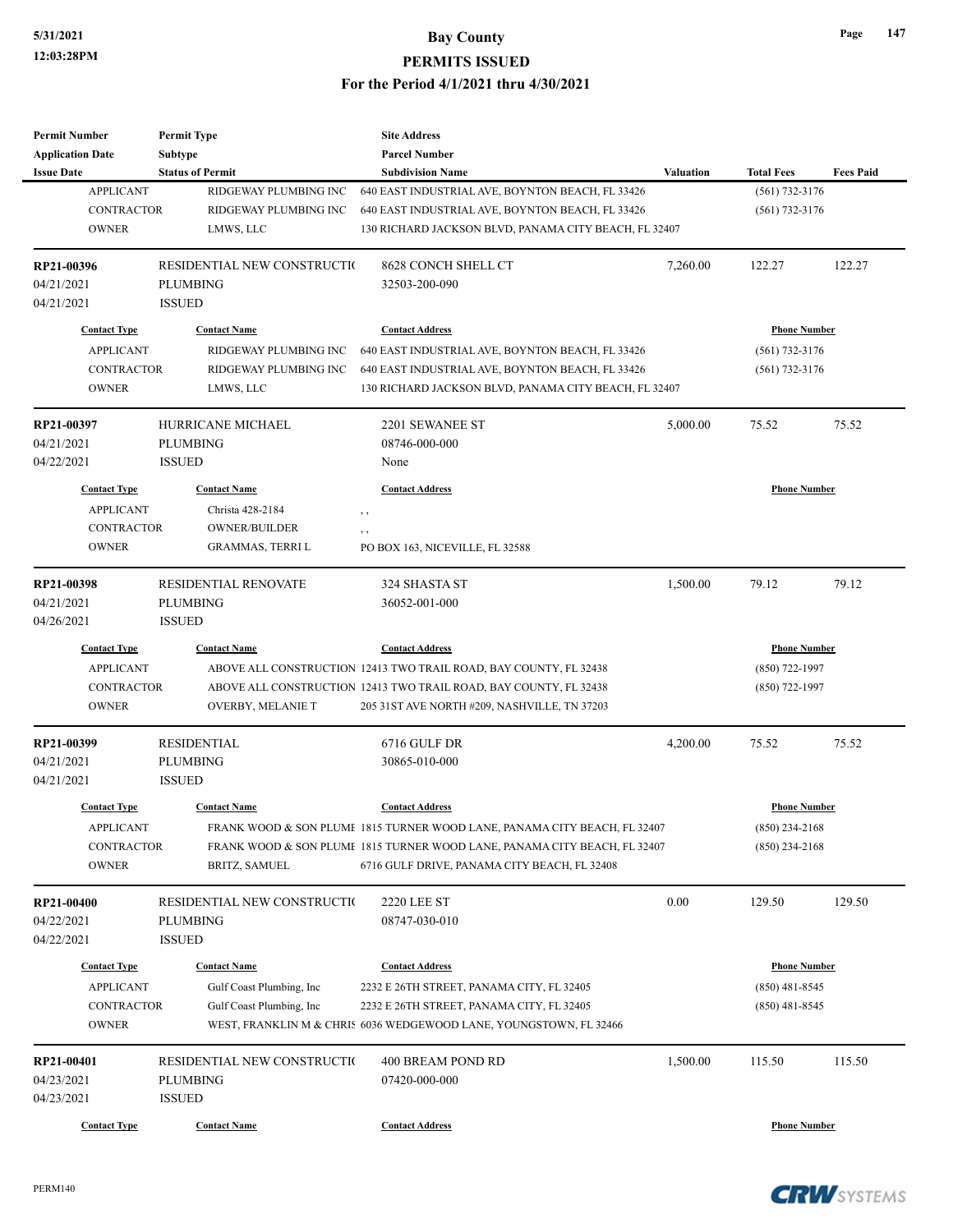| <b>Permit Number</b><br><b>Application Date</b>       | <b>Permit Type</b>                                                 | <b>Site Address</b><br><b>Parcel Number</b>                                                                                                                                                       |           |                                      |                  |
|-------------------------------------------------------|--------------------------------------------------------------------|---------------------------------------------------------------------------------------------------------------------------------------------------------------------------------------------------|-----------|--------------------------------------|------------------|
| <b>Issue Date</b>                                     | <b>Subtype</b><br><b>Status of Permit</b>                          | <b>Subdivision Name</b>                                                                                                                                                                           | Valuation | <b>Total Fees</b>                    | <b>Fees Paid</b> |
| <b>APPLICANT</b><br><b>CONTRACTOR</b><br><b>OWNER</b> | HILL, PHIL W<br>OWNER/BUILDER<br>HILL, PHIL W                      | PO BOX 265, LYNN HAVEN, FL 32444<br>, ,<br>PO BOX 265, LYNN HAVEN, FL 32444                                                                                                                       |           |                                      |                  |
| RP21-00408<br>04/26/2021<br>04/26/2021                | <b>RESIDENTIAL RENOVATE</b><br><b>PLUMBING</b><br><b>ISSUED</b>    | 1724 OAKCREST DR<br>26471-100-015                                                                                                                                                                 | 850.00    | 75.52                                | 75.52            |
| <b>Contact Type</b>                                   | <b>Contact Name</b>                                                | <b>Contact Address</b>                                                                                                                                                                            |           | <b>Phone Number</b>                  |                  |
| <b>APPLICANT</b><br><b>CONTRACTOR</b><br><b>OWNER</b> | <b>AND SERVICES</b><br><b>AND SERVICES</b><br>CONTICCHIO, PAMELA J | 5010 N CORTEZ AVENUE, TAMPA, FL 33614<br>5010 N CORTEZ AVENUE, TAMPA, FL 33614<br>1724 OAKCREST DR, SOUTHPORT, FL 32409                                                                           |           | $(813)$ 407-9492<br>$(813)$ 407-9492 |                  |
| RP21-00409<br>04/26/2021<br>04/26/2021                | <b>RESIDENTIAL RENOVATE</b><br><b>PLUMBING</b><br><b>ISSUED</b>    | <b>417 GAINOUS RD</b><br>36459-630-000                                                                                                                                                            | 2,309.49  | 79.12                                | 79.12            |
| <b>Contact Type</b>                                   | <b>Contact Name</b>                                                | <b>Contact Address</b>                                                                                                                                                                            |           | <b>Phone Number</b>                  |                  |
| <b>APPLICANT</b><br><b>CONTRACTOR</b><br><b>OWNER</b> | <b>GARDNER, BRUCE R.</b>                                           | PEADEN AIR CONDITIONING 620 WEST BALDWIN RD, Panama City, FL 32405<br>PEADEN AIR CONDITIONING 620 WEST BALDWIN RD, Panama City, FL 32405<br>P O BOX 9152, PANAMA CITY BEACH, FL 32417             |           | $(850)$ 763-4638<br>$(850)$ 763-4638 |                  |
| RP21-00412<br>04/27/2021<br>04/27/2021                | RESIDENTIAL RENOVATE<br><b>PLUMBING</b><br><b>ISSUED</b>           | 5510 BEACH DR<br>31736-010-000                                                                                                                                                                    | 2,800.00  | 82.71                                | 82.71            |
| <b>Contact Type</b>                                   | <b>Contact Name</b>                                                | <b>Contact Address</b>                                                                                                                                                                            |           | <b>Phone Number</b>                  |                  |
| <b>APPLICANT</b><br>CONTRACTOR<br><b>OWNER</b>        | MARIAH PROPERTIES LLC                                              | SMITH PLUMBING OF BAY CO155 RUSTY GANS, PANAMA CITY, FL 32408<br>SMITH PLUMBING OF BAY CO155 RUSTY GANS, PANAMA CITY, FL 32408<br>3653 CANTON RD STE 103, MARIETTA, GA 30066                      |           | $(850)$ 441-6451<br>$(850)$ 441-6451 |                  |
| RP21-00413<br>04/27/2021<br>04/27/2021                | RESIDENTIAL NEW CONSTRUCTIO<br><b>PLUMBING</b><br><b>ISSUED</b>    | 741 VISTA DEL SOL LN<br>06690-000-000                                                                                                                                                             | 35,000.00 | 189.78                               | 189.78           |
| <b>Contact Type</b>                                   | <b>Contact Name</b>                                                | <b>Contact Address</b>                                                                                                                                                                            |           | <b>Phone Number</b>                  |                  |
| <b>APPLICANT</b><br><b>CONTRACTOR</b><br><b>OWNER</b> |                                                                    | COASTAL PLUMBING OF BAY 1007 BERWICK CIR, LYNN HAVEN, FL 32444<br>COASTAL PLUMBING OF BAY 1007 BERWICK CIR, LYNN HAVEN, FL 32444<br>TAYLOR, GERALD W & DEBC 2867 TUPELO DR, PANAMA CITY, FL 32405 |           | $(850)$ 747-8030<br>$(850)$ 747-8030 |                  |
| RP21-00414<br>04/27/2021<br>04/27/2021                | <b>RESIDENTIAL</b><br><b>PLUMBING</b><br><b>ISSUED</b>             | 124 BEL AIRE DR<br>37148-000-000                                                                                                                                                                  | 5,000.00  | 82.20                                | 82.20            |
| <b>Contact Type</b><br><b>APPLICANT</b>               | <b>Contact Name</b><br>JAMES 236-5852                              | <b>Contact Address</b><br>, ,                                                                                                                                                                     |           | <b>Phone Number</b>                  |                  |
| CONTRACTOR<br><b>OWNER</b>                            | MC LIN, RICHARD D                                                  | ROYAL FLUSH PLUMBING F1 100 WILLOUGHBY BAY BLVD, PANAMA CITY BEACH, FL 32407<br>1370 HIGHWAY 134 E APT 134, DALEVILLE, AL 36322                                                                   |           | $(850)$ 236-5852                     |                  |
| RP21-00415<br>04/27/2021<br>04/27/2021                | <b>RESIDENTIAL</b><br><b>PLUMBING</b><br><b>ISSUED</b>             | 7005 STARFISH CT<br>27343-611-000                                                                                                                                                                 | 718.00    | 75.52                                | 75.52            |
| <b>Contact Type</b>                                   | <b>Contact Name</b>                                                | <b>Contact Address</b>                                                                                                                                                                            |           | <b>Phone Number</b>                  |                  |

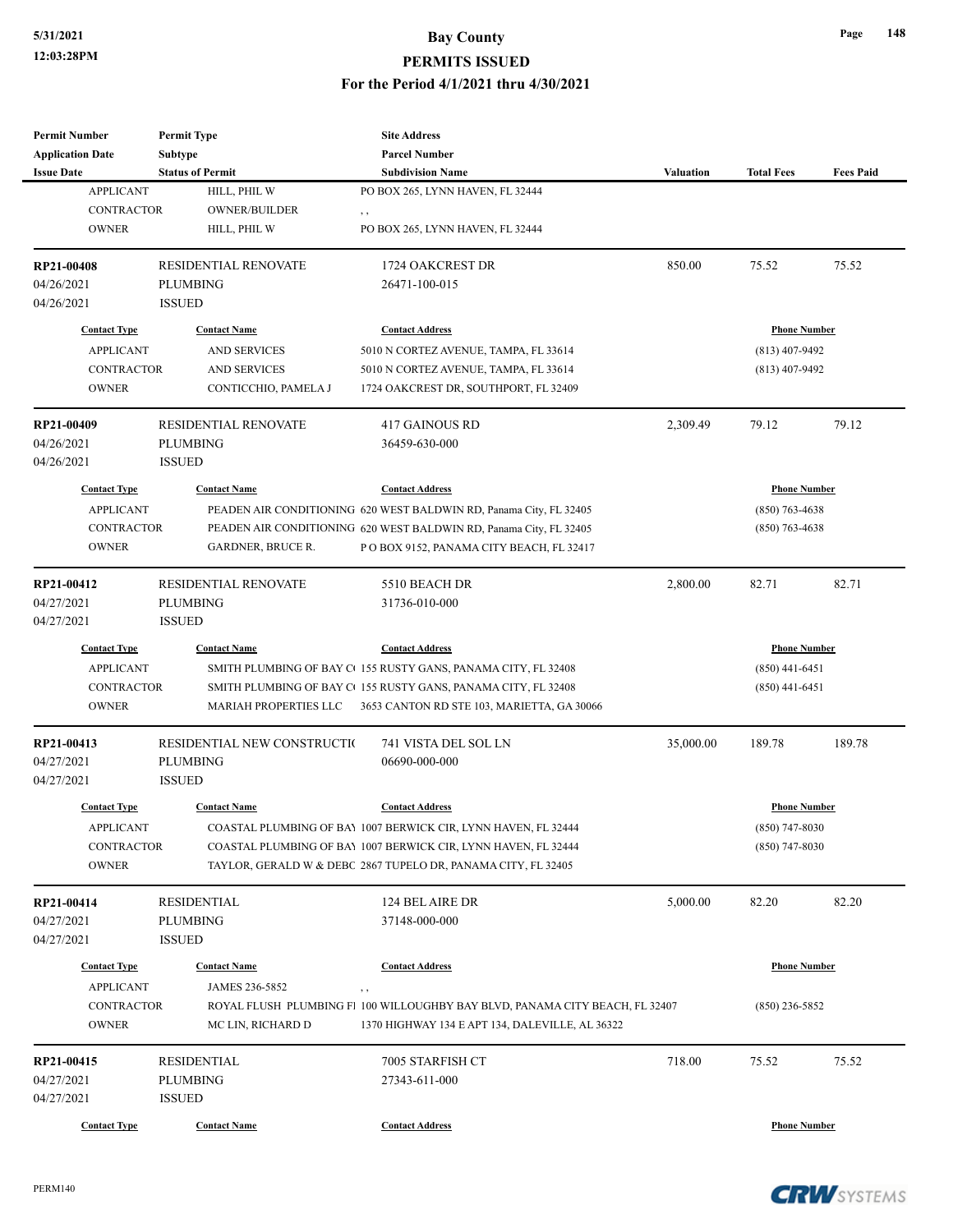| <b>Permit Number</b>                  | <b>Permit Type</b>                      | <b>Site Address</b>                                                        |                  |                     |                  |
|---------------------------------------|-----------------------------------------|----------------------------------------------------------------------------|------------------|---------------------|------------------|
| <b>Application Date</b>               | Subtype                                 | <b>Parcel Number</b>                                                       |                  |                     |                  |
| <b>Issue Date</b>                     | <b>Status of Permit</b>                 | <b>Subdivision Name</b>                                                    | <b>Valuation</b> | <b>Total Fees</b>   | <b>Fees Paid</b> |
| <b>APPLICANT</b><br><b>CONTRACTOR</b> | <b>MAREK 805-6455</b>                   | , ,                                                                        |                  |                     |                  |
| <b>OWNER</b>                          | <b>AND SERVICES</b>                     | 5010 N CORTEZ AVENUE, TAMPA, FL 33614                                      |                  | $(813)$ 407-9492    |                  |
|                                       | DABNEY, MARK                            | 7005 STARFISH CT, PANAMA CITY BEACH, FL 32407                              |                  |                     |                  |
| RP21-00416                            | RESIDENTIAL NEW CONSTRUCTIO             | 21400 MARLIN AVE                                                           | 8,650.00         | 119.00              | 119.00           |
| 04/28/2021                            | <b>PLUMBING</b>                         | 35761-000-000                                                              |                  |                     |                  |
| 04/28/2021                            | <b>ISSUED</b>                           |                                                                            |                  |                     |                  |
| <b>Contact Type</b>                   | <b>Contact Name</b>                     | <b>Contact Address</b>                                                     |                  | <b>Phone Number</b> |                  |
| <b>APPLICANT</b>                      | <b>JOSHUA 814-3820</b>                  | $, \, ,$                                                                   |                  |                     |                  |
| <b>CONTRACTOR</b>                     | <b>SUGGS PLUMBING LLC</b>               | 1415 MAINE AVENUE, LYNN HAVEN, FL 32444                                    |                  |                     |                  |
| <b>OWNER</b>                          |                                         | A CRECCO INVESTMENT LLC 3210 LAURIE AVE, PANAMA CITY BEACH, FL 32408       |                  |                     |                  |
| RP21-00417                            | RESIDENTIAL NEW CONSTRUCTIO             | 2720 BANYAN ST                                                             | 3,500.00         | 105.00              | 105.00           |
| 04/28/2021                            | <b>PLUMBING</b>                         | 31077-000-000                                                              |                  |                     |                  |
| 04/28/2021                            | <b>ISSUED</b>                           |                                                                            |                  |                     |                  |
| <b>Contact Type</b>                   | <b>Contact Name</b>                     | <b>Contact Address</b>                                                     |                  | <b>Phone Number</b> |                  |
| <b>APPLICANT</b>                      | JOHN 326-7754                           | $, \, ,$                                                                   |                  |                     |                  |
| <b>CONTRACTOR</b>                     |                                         | PIPETITE PLUMBING SERVIC 4734 CLIFF RD, GRACEVILLE, FL 32440               |                  | $(850)$ 326-7754    |                  |
| <b>OWNER</b>                          |                                         | GAMIN, CLAUDIA M TRUSTE 2813 BANYAN ST, PANAMA CITY BEACH, FL 32408        |                  |                     |                  |
| RP21-00418                            | RESIDENTIAL NEW CONSTRUCTIO             | 2722 BANYAN ST                                                             | 3,500.00         | 105.00              | 105.00           |
| 04/28/2021                            | <b>PLUMBING</b>                         | 31077-000-000                                                              |                  |                     |                  |
| 04/28/2021                            | <b>ISSUED</b>                           |                                                                            |                  |                     |                  |
| <b>Contact Type</b>                   | <b>Contact Name</b>                     | <b>Contact Address</b>                                                     |                  | <b>Phone Number</b> |                  |
| <b>APPLICANT</b>                      | JOHN 326-7754                           | , ,                                                                        |                  |                     |                  |
| <b>CONTRACTOR</b>                     |                                         | PIPETITE PLUMBING SERVIC 4734 CLIFF RD, GRACEVILLE, FL 32440               |                  | $(850)$ 326-7754    |                  |
| <b>OWNER</b>                          |                                         | GAMIN, CLAUDIA M TRUSTE 2813 BANYAN ST, PANAMA CITY BEACH, FL 32408        |                  |                     |                  |
| RP21-00420                            | RESIDENTIAL NEW CONSTRUCTIO             | 5281 WARREN DR                                                             | 0.00             | 126.50              | 126.50           |
| 04/28/2021                            | <b>PLUMBING</b>                         | 05860-700-150                                                              |                  |                     |                  |
| 04/30/2021                            | <b>ISSUED</b>                           |                                                                            |                  |                     |                  |
| <b>Contact Type</b>                   | <b>Contact Name</b>                     | <b>Contact Address</b>                                                     |                  | <b>Phone Number</b> |                  |
| APPLICANT                             | HOBBS PLUMBING INC                      | 920 N EAST AVE, PANAMA CITY, FL 32401                                      |                  | $(850) 763 - 2001$  |                  |
| CONTRACTOR                            | HOBBS PLUMBING INC                      | 920 N EAST AVE, PANAMA CITY, FL 32401                                      |                  | $(850)$ 763-2001    |                  |
| <b>OWNER</b>                          | D.R. HORTON, INC.                       | 25366 PROFIT DR, DAPHNE, AL 36526                                          |                  |                     |                  |
| RP21-00421                            | RESIDENTIAL NEW CONSTRUCTION            | 5271 WARREN DR                                                             | 0.00             | 122.50              | 122.50           |
| 04/28/2021                            | <b>PLUMBING</b>                         | 05860-700-160                                                              |                  |                     |                  |
| 04/30/2021                            | <b>ISSUED</b>                           |                                                                            |                  |                     |                  |
|                                       |                                         | <b>Contact Address</b>                                                     |                  |                     |                  |
| <b>Contact Type</b>                   | <b>Contact Name</b>                     |                                                                            |                  | <b>Phone Number</b> |                  |
| <b>APPLICANT</b>                      | HOBBS PLUMBING INC                      | 920 N EAST AVE, PANAMA CITY, FL 32401                                      |                  | $(850)$ 763-2001    |                  |
| CONTRACTOR<br><b>OWNER</b>            | HOBBS PLUMBING INC<br>D.R. HORTON, INC. | 920 N EAST AVE, PANAMA CITY, FL 32401<br>25366 PROFIT DR, DAPHNE, AL 36526 |                  | $(850)$ 763-2001    |                  |
|                                       |                                         |                                                                            |                  |                     |                  |
| RP21-00422                            | RESIDENTIAL NEW CONSTRUCTIO             | 5261 WARREN DR                                                             | 0.00             | 136.50              | 136.50           |
| 04/28/2021                            | <b>PLUMBING</b>                         | 05860-700-170                                                              |                  |                     |                  |
| 04/30/2021                            | <b>ISSUED</b>                           |                                                                            |                  |                     |                  |
| <b>Contact Type</b>                   | <b>Contact Name</b>                     | <b>Contact Address</b>                                                     |                  | <b>Phone Number</b> |                  |

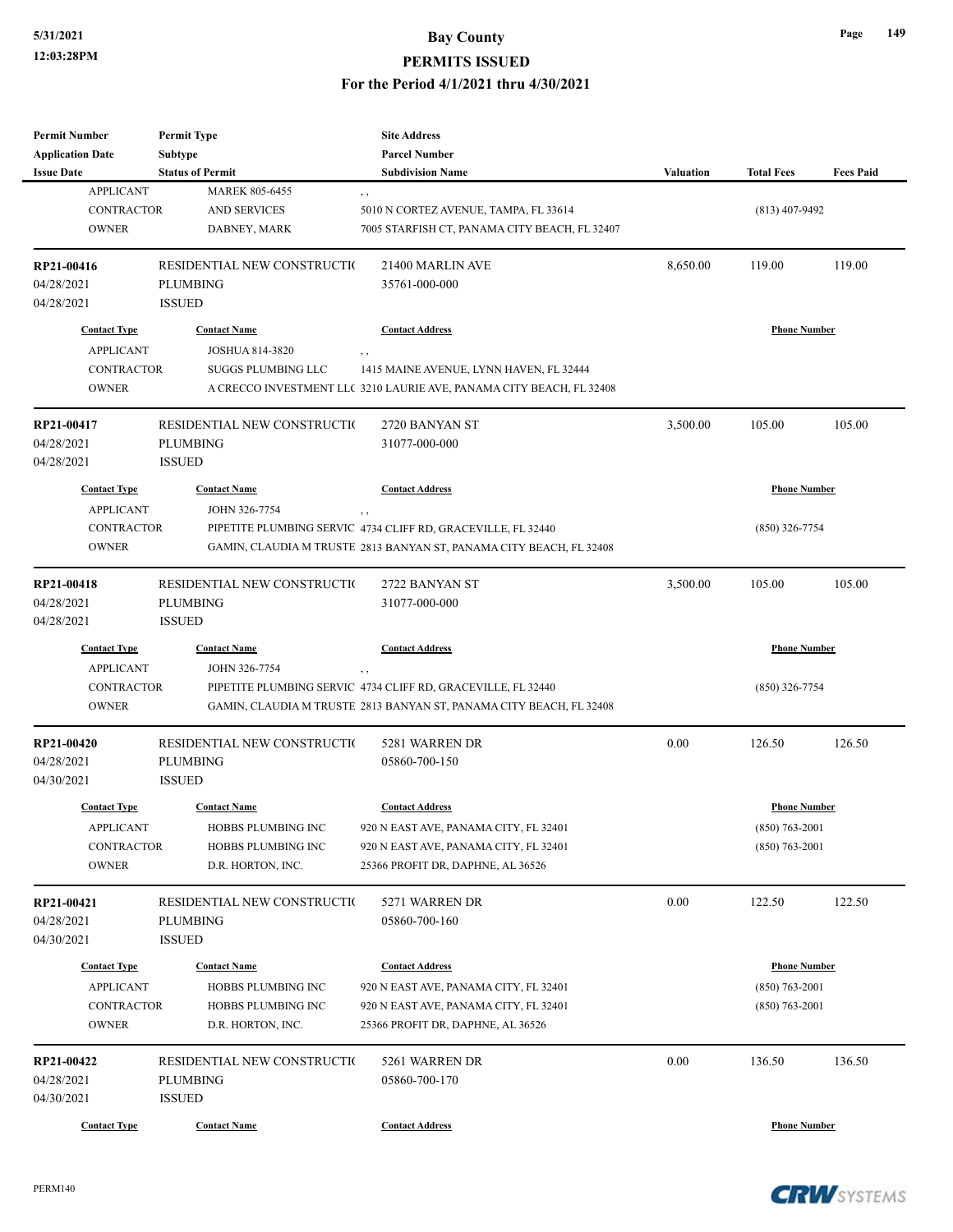| <b>Permit Number</b>    | <b>Permit Type</b>           | <b>Site Address</b>                                                     |           |                     |                  |
|-------------------------|------------------------------|-------------------------------------------------------------------------|-----------|---------------------|------------------|
| <b>Application Date</b> | <b>Subtype</b>               | <b>Parcel Number</b>                                                    |           |                     |                  |
| <b>Issue Date</b>       | <b>Status of Permit</b>      | <b>Subdivision Name</b>                                                 | Valuation | <b>Total Fees</b>   | <b>Fees Paid</b> |
| <b>APPLICANT</b>        | HOBBS PLUMBING INC           | 920 N EAST AVE, PANAMA CITY, FL 32401                                   |           | $(850) 763 - 2001$  |                  |
| <b>CONTRACTOR</b>       | HOBBS PLUMBING INC           | 920 N EAST AVE, PANAMA CITY, FL 32401                                   |           | $(850) 763 - 2001$  |                  |
| <b>OWNER</b>            | D.R. HORTON, INC.            | 25366 PROFIT DR, DAPHNE, AL 36526                                       |           |                     |                  |
| RP21-00423              | RESIDENTIAL NEW CONSTRUCTION | 5251 WARREN DR                                                          | 0.00      | 122.50              | 122.50           |
| 04/28/2021              | <b>PLUMBING</b>              | 05860-700-180                                                           |           |                     |                  |
| 04/30/2021              | <b>ISSUED</b>                |                                                                         |           |                     |                  |
| <b>Contact Type</b>     | <b>Contact Name</b>          | <b>Contact Address</b>                                                  |           | <b>Phone Number</b> |                  |
| <b>APPLICANT</b>        | HOBBS PLUMBING INC           | 920 N EAST AVE, PANAMA CITY, FL 32401                                   |           | $(850) 763 - 2001$  |                  |
| <b>CONTRACTOR</b>       | HOBBS PLUMBING INC           | 920 N EAST AVE, PANAMA CITY, FL 32401                                   |           | $(850)$ 763-2001    |                  |
| <b>OWNER</b>            | D.R. HORTON, INC.            | 25366 PROFIT DR, DAPHNE, AL 36526                                       |           |                     |                  |
| RP21-00424              | RESIDENTIAL NEW CONSTRUCTIO  | 5241 WARREN DR                                                          | 0.00      | 122.50              | 122.50           |
| 04/28/2021              | <b>PLUMBING</b>              | 05860-700-190                                                           |           |                     |                  |
| 04/30/2021              | <b>ISSUED</b>                |                                                                         |           |                     |                  |
| <b>Contact Type</b>     | <b>Contact Name</b>          | <b>Contact Address</b>                                                  |           | <b>Phone Number</b> |                  |
| <b>APPLICANT</b>        | <b>HOBBS PLUMBING INC</b>    | 920 N EAST AVE, PANAMA CITY, FL 32401                                   |           | $(850) 763 - 2001$  |                  |
| <b>CONTRACTOR</b>       | HOBBS PLUMBING INC           | 920 N EAST AVE, PANAMA CITY, FL 32401                                   |           | $(850) 763 - 2001$  |                  |
| <b>OWNER</b>            |                              | FORESTAR (USA) REAL EST (2221 E LAMAR BLVD STE 790, ARLINGTON, TX 76006 |           |                     |                  |
|                         |                              |                                                                         |           |                     |                  |
| RP21-00425              | RESIDENTIAL NEW CONSTRUCTIO  | 5231 WARREN DR                                                          | 0.00      | 122.50              | 122.50           |
| 04/28/2021              | <b>PLUMBING</b>              | 05860-700-200                                                           |           |                     |                  |
| 04/30/2021              | <b>ISSUED</b>                |                                                                         |           |                     |                  |
| <b>Contact Type</b>     | <b>Contact Name</b>          | <b>Contact Address</b>                                                  |           | <b>Phone Number</b> |                  |
| <b>APPLICANT</b>        | HOBBS PLUMBING INC           | 920 N EAST AVE, PANAMA CITY, FL 32401                                   |           | $(850)$ 763-2001    |                  |
| <b>CONTRACTOR</b>       | HOBBS PLUMBING INC           | 920 N EAST AVE, PANAMA CITY, FL 32401                                   |           | $(850)$ 763-2001    |                  |
| <b>OWNER</b>            |                              | FORESTAR (USA) REAL EST (2221 E LAMAR BLVD STE 790, ARLINGTON, TX 76006 |           |                     |                  |
| RP21-00426              | RESIDENTIAL NEW CONSTRUCTIO  | 5221 WARREN DR                                                          | 0.00      | 122.50              | 122.50           |
| 04/28/2021              | <b>PLUMBING</b>              | 05860-700-210                                                           |           |                     |                  |
| 04/30/2021              | <b>ISSUED</b>                |                                                                         |           |                     |                  |
| <b>Contact Type</b>     | <b>Contact Name</b>          | <b>Contact Address</b>                                                  |           | <b>Phone Number</b> |                  |
| <b>APPLICANT</b>        | HOBBS PLUMBING INC           | 920 N EAST AVE, PANAMA CITY, FL 32401                                   |           | $(850) 763 - 2001$  |                  |
| CONTRACTOR              | HOBBS PLUMBING INC           | 920 N EAST AVE, PANAMA CITY, FL 32401                                   |           | $(850)$ 763-2001    |                  |
| <b>OWNER</b>            |                              | FORESTAR (USA) REAL EST (2221 E LAMAR BLVD STE 790, ARLINGTON, TX 76006 |           |                     |                  |
| RP21-00427              | RESIDENTIAL NEW CONSTRUCTIO  | 5211 WARREN DR                                                          | 0.00      | 122.50              | 122.50           |
| 04/28/2021              | <b>PLUMBING</b>              | 05860-700-220                                                           |           |                     |                  |
| 04/30/2021              | <b>ISSUED</b>                |                                                                         |           |                     |                  |
|                         |                              |                                                                         |           |                     |                  |
| <b>Contact Type</b>     | <b>Contact Name</b>          | <b>Contact Address</b>                                                  |           | <b>Phone Number</b> |                  |
| <b>APPLICANT</b>        | HOBBS PLUMBING INC           | 920 N EAST AVE, PANAMA CITY, FL 32401                                   |           | $(850) 763 - 2001$  |                  |
| <b>CONTRACTOR</b>       | HOBBS PLUMBING INC           | 920 N EAST AVE, PANAMA CITY, FL 32401                                   |           | $(850) 763 - 2001$  |                  |
| <b>OWNER</b>            |                              | FORESTAR (USA) REAL EST (2221 E LAMAR BLVD STE 790, ARLINGTON, TX 76006 |           |                     |                  |
| RP21-00428              | RESIDENTIAL NEW CONSTRUCTIO  | 5201 WARREN DR                                                          | 0.00      | 122.50              | 122.50           |
| 04/28/2021              | <b>PLUMBING</b>              | 05860-700-230                                                           |           |                     |                  |
| 04/30/2021              | <b>ISSUED</b>                |                                                                         |           |                     |                  |
| <b>Contact Type</b>     | <b>Contact Name</b>          | <b>Contact Address</b>                                                  |           | <b>Phone Number</b> |                  |
|                         |                              |                                                                         |           |                     |                  |

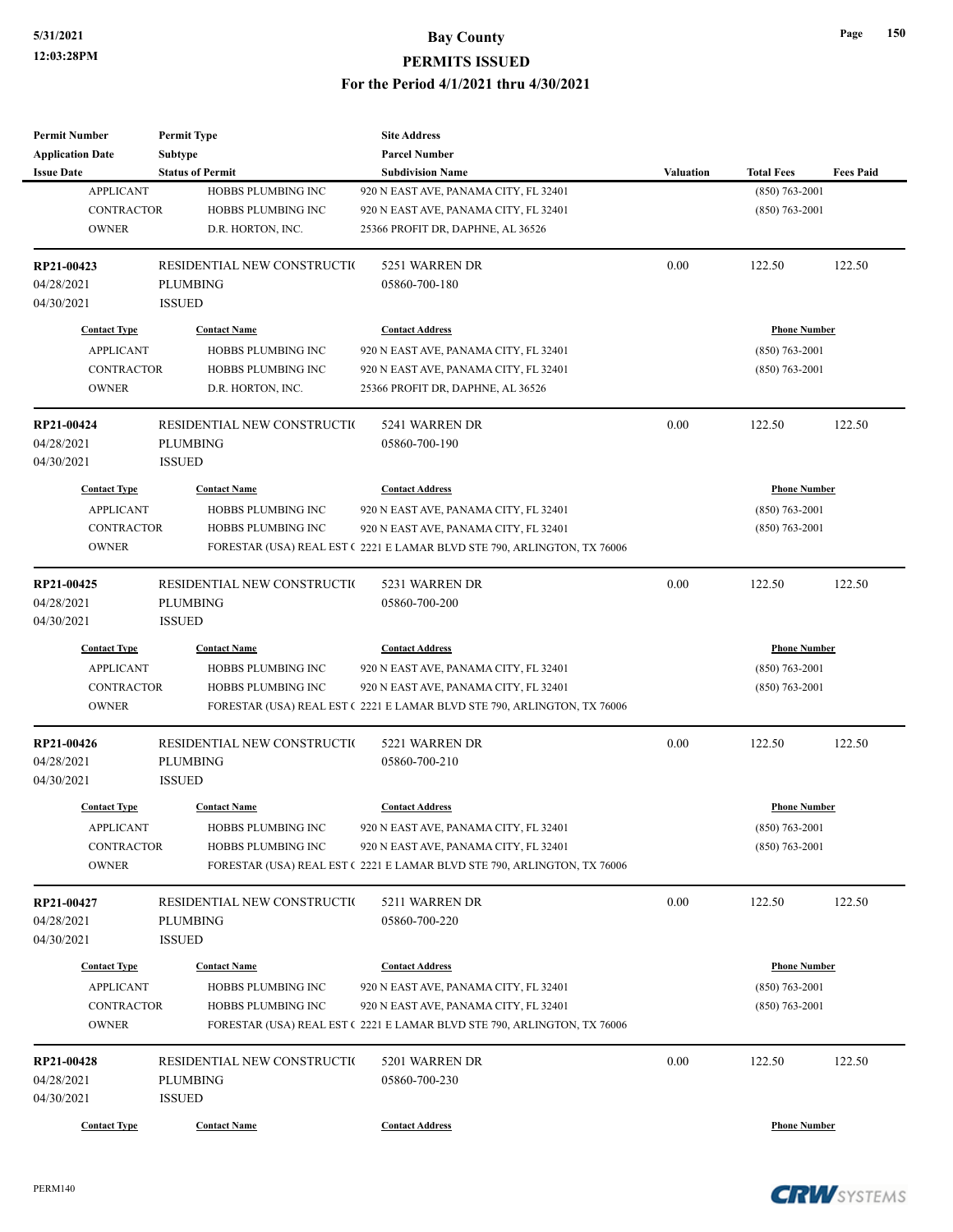| <b>Permit Number</b>    | <b>Permit Type</b>          | <b>Site Address</b>                                                         |                  |                     |                  |
|-------------------------|-----------------------------|-----------------------------------------------------------------------------|------------------|---------------------|------------------|
| <b>Application Date</b> | Subtype                     | <b>Parcel Number</b>                                                        |                  |                     |                  |
| <b>Issue Date</b>       | <b>Status of Permit</b>     | <b>Subdivision Name</b>                                                     | <b>Valuation</b> | <b>Total Fees</b>   | <b>Fees Paid</b> |
| <b>APPLICANT</b>        | HOBBS PLUMBING INC          | 920 N EAST AVE, PANAMA CITY, FL 32401                                       |                  | $(850)$ 763-2001    |                  |
| CONTRACTOR              | HOBBS PLUMBING INC          | 920 N EAST AVE, PANAMA CITY, FL 32401                                       |                  | $(850)$ 763-2001    |                  |
| <b>OWNER</b>            |                             | FORESTAR (USA) REAL EST (2221 E LAMAR BLVD STE 790, ARLINGTON, TX 76006     |                  |                     |                  |
| RP21-00429              | RESIDENTIAL NEW CONSTRUCTIO | 5191 WARREN DR                                                              | 0.00             | 122.50              | 122.50           |
| 04/28/2021              | <b>PLUMBING</b>             | 05860-700-240                                                               |                  |                     |                  |
| 04/30/2021              | <b>ISSUED</b>               |                                                                             |                  |                     |                  |
| <b>Contact Type</b>     | <b>Contact Name</b>         | <b>Contact Address</b>                                                      |                  | <b>Phone Number</b> |                  |
| <b>APPLICANT</b>        | HOBBS PLUMBING INC          | 920 N EAST AVE, PANAMA CITY, FL 32401                                       |                  | $(850)$ 763-2001    |                  |
| <b>CONTRACTOR</b>       | HOBBS PLUMBING INC          | 920 N EAST AVE, PANAMA CITY, FL 32401                                       |                  | $(850)$ 763-2001    |                  |
| <b>OWNER</b>            |                             | FORESTAR (USA) REAL EST (2221 E LAMAR BLVD STE 790, ARLINGTON, TX 76006     |                  |                     |                  |
| RP21-00430              | RESIDENTIAL NEW CONSTRUCTIO | 5181 WARREN DR                                                              | 0.00             | 136.50              | 136.50           |
| 04/28/2021              | MECHANICAL                  | 05860-700-250                                                               |                  |                     |                  |
| 04/30/2021              | <b>ISSUED</b>               |                                                                             |                  |                     |                  |
| <b>Contact Type</b>     | <b>Contact Name</b>         | <b>Contact Address</b>                                                      |                  | <b>Phone Number</b> |                  |
| <b>APPLICANT</b>        | HOBBS PLUMBING INC          | 920 N EAST AVE, PANAMA CITY, FL 32401                                       |                  | $(850) 763 - 2001$  |                  |
| <b>CONTRACTOR</b>       | HOBBS PLUMBING INC          | 920 N EAST AVE, PANAMA CITY, FL 32401                                       |                  | $(850) 763 - 2001$  |                  |
| <b>OWNER</b>            |                             | FORESTAR (USA) REAL EST (2221 E LAMAR BLVD STE 790, ARLINGTON, TX 76006     |                  |                     |                  |
|                         |                             |                                                                             |                  |                     |                  |
| RP21-00439              | RESIDENTIAL RENOVATE        | 4400 KINGFISH LN                                                            | 18,112.00        | 119.00              | 119.00           |
| 04/29/2021              | <b>PLUMBING</b>             | 31423-004-000                                                               |                  |                     |                  |
| 04/29/2021              | <b>ISSUED</b>               |                                                                             |                  |                     |                  |
| <b>Contact Type</b>     | <b>Contact Name</b>         | <b>Contact Address</b>                                                      |                  | <b>Phone Number</b> |                  |
| <b>APPLICANT</b>        |                             | WHITEHEAD PLUMBING INC 1601 FRANKFORD AVENUE, PANAMA CITY, FL 32405         |                  | $(850)$ 785-9227    |                  |
| <b>CONTRACTOR</b>       |                             | WHITEHEAD PLUMBING INC 1601 FRANKFORD AVENUE, PANAMA CITY, FL 32405         |                  | $(850)$ 785-9227    |                  |
| <b>OWNER</b>            |                             | SELTZER, SAMUEL Z ETAL PO BOX 27431, PANAMA CITY, FL 32411                  |                  |                     |                  |
| RP21-00441              | <b>RESIDENTIAL RENOVATE</b> | 4400 KINGFISH LN                                                            | 5,000.00         | 100.70              | 100.70           |
| 04/29/2021              | <b>PLUMBING</b>             | 31423-058-000                                                               |                  |                     |                  |
| 04/30/2021              | <b>ISSUED</b>               |                                                                             |                  |                     |                  |
| <b>Contact Type</b>     | <b>Contact Name</b>         | <b>Contact Address</b>                                                      |                  | <b>Phone Number</b> |                  |
| APPLICANT               | ALEX 334-618-4964           | , ,                                                                         |                  |                     |                  |
| CONTRACTOR              | OWNER/BUILDER               | , ,                                                                         |                  |                     |                  |
| <b>OWNER</b>            |                             | SMITH, MORGAN A & DONN/ 100 PRESTWICK DRIVE, DOTHAN, AL 36305               |                  |                     |                  |
| RP21-00443              | <b>RESIDENTIAL RENOVATE</b> | 2816 BARTOW AVE                                                             | 500.00           | 75.52               | 75.52            |
| 04/30/2021              | <b>PLUMBING</b>             | 12109-010-000                                                               |                  |                     |                  |
| 04/30/2021              | <b>ISSUED</b>               |                                                                             |                  |                     |                  |
| <b>Contact Type</b>     | <b>Contact Name</b>         | <b>Contact Address</b>                                                      |                  | <b>Phone Number</b> |                  |
| <b>APPLICANT</b>        | Nathanial 866-4596          |                                                                             |                  |                     |                  |
| <b>CONTRACTOR</b>       | <b>OWNER/BUILDER</b>        | , ,                                                                         |                  |                     |                  |
| <b>OWNER</b>            |                             | $, \, ,$<br>BARNARD, NATHANIEL J & T 2816 BARTOW AVE, PANAMA CITY, FL 32405 |                  |                     |                  |
|                         |                             |                                                                             |                  |                     |                  |
| RP21-00445              | RESIDENTIAL NEW CONSTRUCTIO | 21505 PALM AVE                                                              | 1,100.00         | 122.27              | 122.27           |
| 04/30/2021              | <b>PLUMBING</b>             | 35673-030-000                                                               |                  |                     |                  |
| 04/30/2021              | <b>ISSUED</b>               |                                                                             |                  |                     |                  |
| <b>Contact Type</b>     | <b>Contact Name</b>         | <b>Contact Address</b>                                                      |                  | <b>Phone Number</b> |                  |

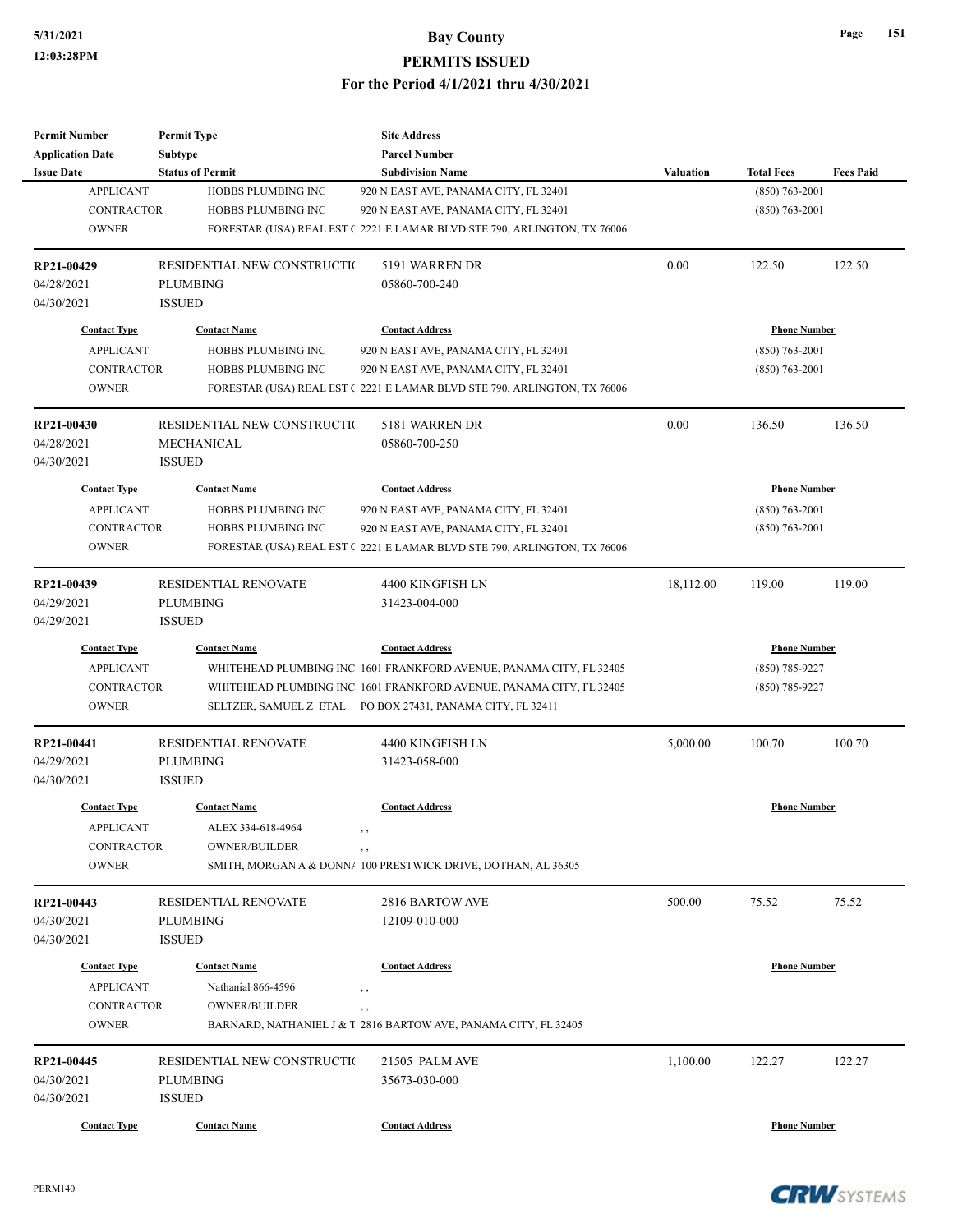| <b>Permit Number</b><br><b>Application Date</b>       | <b>Permit Type</b><br><b>Subtype</b>                            | <b>Site Address</b><br><b>Parcel Number</b>                                                                                                 |           |                                      |                  |
|-------------------------------------------------------|-----------------------------------------------------------------|---------------------------------------------------------------------------------------------------------------------------------------------|-----------|--------------------------------------|------------------|
| <b>Issue Date</b>                                     | <b>Status of Permit</b>                                         | <b>Subdivision Name</b>                                                                                                                     | Valuation | <b>Total Fees</b>                    | <b>Fees Paid</b> |
| <b>APPLICANT</b><br><b>CONTRACTOR</b><br><b>OWNER</b> | <b>MATTHEW 832-9404</b>                                         | $, \, ,$<br>SOLID ROCK PLUMBING LLC 5196 STEWART DRIVE, PANAMA CITY, FL 32404<br>BRYND CONTRACTORS INC 2103 CLINE LN, PANAMA CITY, FL 32404 |           | $(850)$ 276-9308                     |                  |
| RP21-00446<br>04/30/2021                              | RESIDENTIAL NEW CONSTRUCTIO<br><b>PLUMBING</b>                  | 110 BENICIA PL<br>37885-000-000                                                                                                             | 1,100.00  | 122.27                               | 122.27           |
| 04/30/2021                                            | <b>ISSUED</b>                                                   |                                                                                                                                             |           |                                      |                  |
| <b>Contact Type</b>                                   | <b>Contact Name</b>                                             | <b>Contact Address</b>                                                                                                                      |           | <b>Phone Number</b>                  |                  |
| <b>APPLICANT</b><br><b>CONTRACTOR</b>                 |                                                                 | SOLID ROCK PLUMBING LLC 5196 STEWART DRIVE, PANAMA CITY, FL 32404<br>SOLID ROCK PLUMBING LLC 5196 STEWART DRIVE, PANAMA CITY, FL 32404      |           | $(850)$ 276-9308<br>$(850)$ 276-9308 |                  |
| <b>OWNER</b>                                          | BOWDEN, LISA ETAL                                               | 108 BENICIA PL, PANAMA CITY BEACH, FL 32413                                                                                                 |           |                                      |                  |
| RP21-00452<br>04/30/2021<br>04/30/2021                | RESIDENTIAL NEW CONSTRUCTIO<br><b>PLUMBING</b><br><b>ISSUED</b> | 19938 BONITA DR<br>37994-000-000                                                                                                            | 0.00      | 82.71                                | 82.71            |
| <b>Contact Type</b>                                   | <b>Contact Name</b>                                             | <b>Contact Address</b>                                                                                                                      |           | <b>Phone Number</b>                  |                  |
| <b>APPLICANT</b>                                      | <b>BENEFIELD PLUMBING</b>                                       | 2622 HIGHWAY 2321, SOUTHPORT, FL 32409                                                                                                      |           | $(850)$ 271-3887                     |                  |
| <b>CONTRACTOR</b>                                     | <b>BENEFIELD PLUMBING</b>                                       | 2622 HIGHWAY 2321, SOUTHPORT, FL 32409                                                                                                      |           | $(850)$ 271-3887                     |                  |
| <b>OWNER</b>                                          | EBERT, REGINA P                                                 | 19938 BONITA DR, PANAMA CITY BEACH, FL 32413                                                                                                |           |                                      |                  |
| RR21-00269                                            | <b>RESIDENTIAL ROOF</b>                                         | 410 OTTO LN                                                                                                                                 | 11,150.00 | 191.87                               | 191.87           |
| 03/15/2021                                            | <b>REPLACEMENT</b>                                              | 30184-644-000                                                                                                                               |           |                                      |                  |
| 04/09/2021                                            | <b>FINALED</b>                                                  |                                                                                                                                             |           |                                      |                  |
| <b>Contact Type</b>                                   | <b>Contact Name</b>                                             | <b>Contact Address</b>                                                                                                                      |           | <b>Phone Number</b>                  |                  |
| <b>APPLICANT</b>                                      |                                                                 | JOHNSON ROOFING SOLUTIC 5139 PEANUT RD, GRACEVILLE, FL 32440                                                                                |           | $(850) 658 - 4341$                   |                  |
| CONTRACTOR                                            |                                                                 | JOHNSON ROOFING SOLUTIC 5139 PEANUT RD, GRACEVILLE, FL 32440                                                                                |           | $(850) 658 - 4341$                   |                  |
| <b>OWNER</b>                                          | LANGFORD, TIFFANY                                               | 706 ROYAL PALM RD, PANAMA CITY BEACH, FL 32408                                                                                              |           |                                      |                  |
| RR21-00307                                            | <b>RESIDENTIAL ROOF</b>                                         | <b>613 LIVE OAK LN</b>                                                                                                                      | 0.00      | 105.32                               | 105.32           |
| 03/26/2021                                            | <b>NEW</b>                                                      | 30167-096-000                                                                                                                               |           |                                      |                  |
| 04/07/2021                                            | <b>FINALED</b>                                                  |                                                                                                                                             |           |                                      |                  |
| <b>Contact Type</b>                                   | <b>Contact Name</b>                                             | <b>Contact Address</b>                                                                                                                      |           | <b>Phone Number</b>                  |                  |
| <b>APPLICANT</b>                                      | BRANHAM HOMES LLC                                               | 801 LYNDELL WAY, PANAMA CITY BEACH, FL 32407                                                                                                |           | $(850)$ 238-9602                     |                  |
| <b>CONTRACTOR</b>                                     | ROBIN ENTERPRISES INC                                           | 475 SHORE DR, MIRAMAR, FL 32550                                                                                                             |           | $(850)$ 259-0326                     |                  |
| <b>OWNER</b>                                          | ROBIN ENTERPRISES INC                                           | 475 SHORE DR, MIRAMAR, FL 32550                                                                                                             |           | $(850)$ 259-0326                     |                  |
| RR21-00321                                            | RESIDENTIAL NEW CONSTRUCTIO                                     | 5376 MILLIE WAY                                                                                                                             | 1,525.00  | 95.00                                | 95.00            |
| 04/01/2021                                            | <b>ROOF</b>                                                     | 05860-700-010                                                                                                                               |           |                                      |                  |
| 04/01/2021                                            | <b>FINALED</b>                                                  |                                                                                                                                             |           |                                      |                  |
| <b>Contact Type</b>                                   | <b>Contact Name</b>                                             | <b>Contact Address</b>                                                                                                                      |           | <b>Phone Number</b>                  |                  |
| <b>APPLICANT</b>                                      |                                                                 | ART CONSTRUCTION OF NW 11 W. 23RD ST., SUITE B4, Panama City, FL 32405                                                                      |           | $(850)$ 215-3948                     |                  |
| CONTRACTOR                                            |                                                                 | ART CONSTRUCTION OF NW 11 W. 23RD ST., SUITE B4, Panama City, FL 32405                                                                      |           | $(850)$ 215-3948                     |                  |
| <b>OWNER</b>                                          | D.R. HORTON, INC.                                               | 25366 PROFIT DR, DAPHNE, AL 36526                                                                                                           |           |                                      |                  |
| RR21-00322                                            | <b>RESIDENTIAL ROOF</b>                                         | 5515 THELMA AVE                                                                                                                             | 14,770.00 | 82.20                                | 82.20            |
| 04/01/2021                                            | ROOF OVER                                                       | 05689-030-000                                                                                                                               |           |                                      |                  |
| 04/01/2021                                            | FINALED                                                         |                                                                                                                                             |           |                                      |                  |
| <b>Contact Type</b>                                   | <b>Contact Name</b>                                             | <b>Contact Address</b>                                                                                                                      |           | <b>Phone Number</b>                  |                  |
|                                                       |                                                                 |                                                                                                                                             |           |                                      |                  |

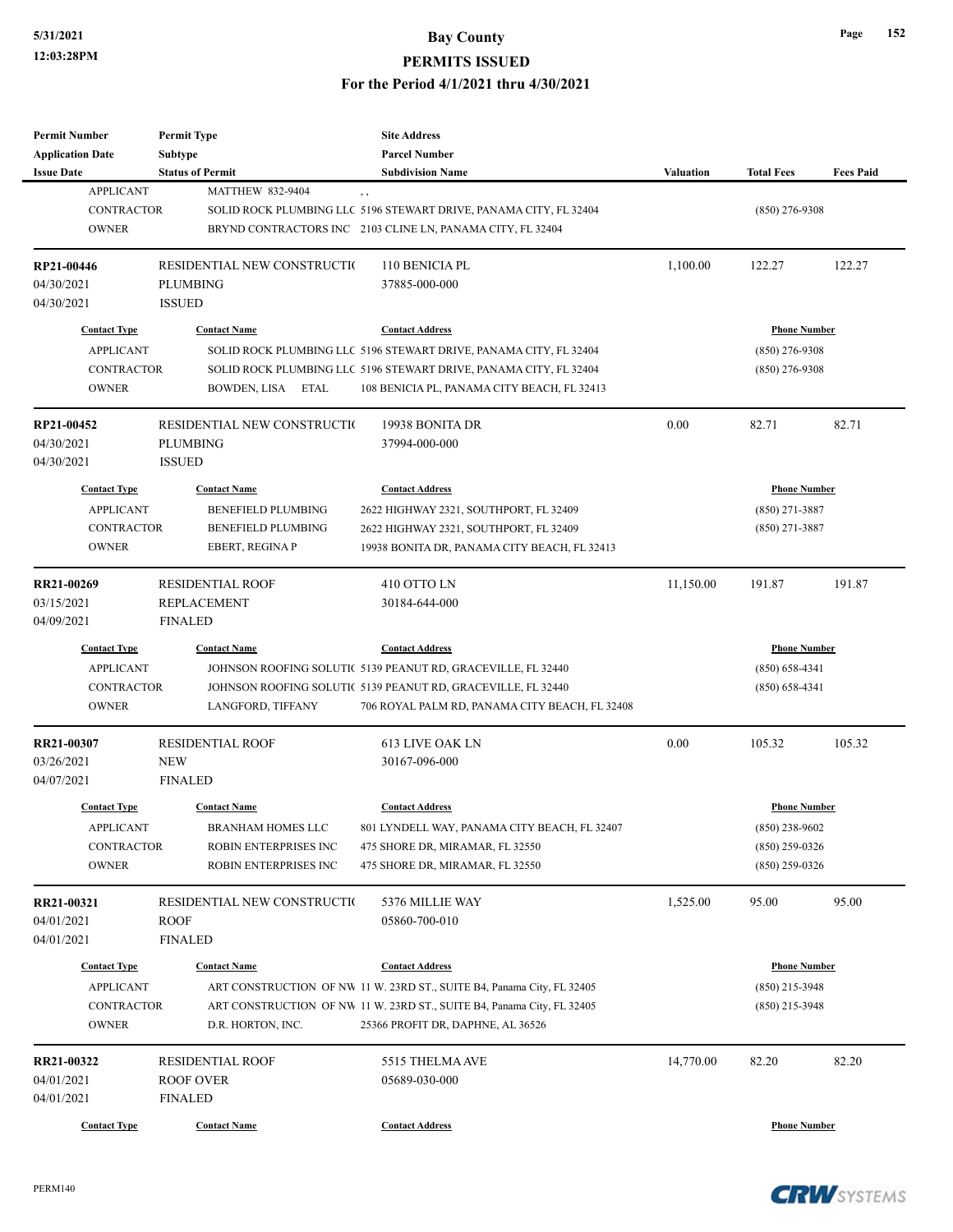| <b>Permit Number</b>    | <b>Permit Type</b>      | <b>Site Address</b>                                                       |                  |                     |                  |
|-------------------------|-------------------------|---------------------------------------------------------------------------|------------------|---------------------|------------------|
| <b>Application Date</b> | Subtype                 | <b>Parcel Number</b>                                                      |                  |                     |                  |
| <b>Issue Date</b>       | <b>Status of Permit</b> | <b>Subdivision Name</b>                                                   | <b>Valuation</b> | <b>Total Fees</b>   | <b>Fees Paid</b> |
| <b>APPLICANT</b>        | STEVEN 404-307-4699     | , ,                                                                       |                  |                     |                  |
| <b>CONTRACTOR</b>       |                         | CONSTRUCTION SERVICES B 3003 STATE AVE, Panama City, FL 32405             |                  | $(850)$ 763-8600    |                  |
| <b>OWNER</b>            | MURPHY, JACQUELIN       | 5515 THELMA AV, PANAMA CITY, FL 32404                                     |                  |                     |                  |
|                         |                         |                                                                           |                  |                     |                  |
| RR21-00323              | <b>RESIDENTIAL ROOF</b> | 3037 EAST AVE N                                                           | 3,000.00         | 82.20               | 82.20            |
| 04/01/2021              | <b>REPLACEMENT</b>      | 12007-000-000                                                             |                  |                     |                  |
| 04/01/2021              | <b>ISSUED</b>           |                                                                           |                  |                     |                  |
| <b>Contact Type</b>     | <b>Contact Name</b>     | <b>Contact Address</b>                                                    |                  | <b>Phone Number</b> |                  |
| <b>APPLICANT</b>        | KRIS 727-278-8487       | , ,                                                                       |                  |                     |                  |
| <b>CONTRACTOR</b>       |                         | WORKHORSE BUILDERS LLC 5383 EMERSON RD, BROOKSVILLE, FL 34601             |                  | $(407)$ 252-4783    |                  |
| <b>OWNER</b>            |                         | HOPE PROPERTIES OF BAY C 1401 BUENA VISTA BLVD, PANAMA CITY, FL 32401     |                  |                     |                  |
|                         |                         |                                                                           |                  |                     |                  |
| RR21-00324              | <b>RESIDENTIAL ROOF</b> | 2928 SELMA AVE                                                            | 7,400.00         | 102.24              | 102.24           |
| 04/01/2021              | <b>REPLACEMENT</b>      | 12240-000-000                                                             |                  |                     |                  |
| 04/01/2021              | <b>ISSUED</b>           |                                                                           |                  |                     |                  |
| <b>Contact Type</b>     | <b>Contact Name</b>     | <b>Contact Address</b>                                                    |                  | <b>Phone Number</b> |                  |
|                         |                         |                                                                           |                  |                     |                  |
| <b>APPLICANT</b>        |                         | WHITROCK ASSOCIATES INC 108 EGLIN PARKWAY SE, FORT WALTON BEACH, FL 32548 |                  | $(850) 862 - 7900$  |                  |
| <b>CONTRACTOR</b>       |                         | WHITROCK ASSOCIATES INC 108 EGLIN PARKWAY SE, FORT WALTON BEACH, FL 32548 |                  | $(850) 862 - 7900$  |                  |
| <b>OWNER</b>            |                         | JIMMERSON, JERRY WALLAC TRUSTEE, PANAMA CITY, FL 32402                    |                  |                     |                  |
| RR21-00325              | <b>RESIDENTIAL ROOF</b> | 226 ROSE LN                                                               | 8,484.00         | 91.45               | 91.45            |
| 04/06/2021              | <b>REPLACEMENT</b>      | 37017-020-000                                                             |                  |                     |                  |
| 04/06/2021              | <b>FINALED</b>          |                                                                           |                  |                     |                  |
| <b>Contact Type</b>     | <b>Contact Name</b>     | <b>Contact Address</b>                                                    |                  | <b>Phone Number</b> |                  |
| <b>APPLICANT</b>        |                         | AJL SELECT ENTERPRISES, L 7019 S LAGOON DR, PANAMA CITY, 32408            |                  | $(785) 845 - 8714$  |                  |
| <b>CONTRACTOR</b>       |                         |                                                                           |                  |                     |                  |
|                         |                         | AJL SELECT ENTERPRISES, L 7019 S LAGOON DR, PANAMA CITY, 32408            |                  | $(785) 845 - 8714$  |                  |
| <b>OWNER</b>            | MARGO, RICK P           | 11315 WELTON RD, BOLIVAR, OH 44612                                        |                  |                     |                  |
| RR21-00326              | <b>RESIDENTIAL ROOF</b> | 107 WHITE OAKS BLVD                                                       | 26,550.50        | 139.23              | 139.23           |
| 04/02/2021              | <b>REPLACEMENT</b>      | 07534-015-120                                                             |                  |                     |                  |
| 04/02/2021              | <b>FINALED</b>          |                                                                           |                  |                     |                  |
|                         |                         |                                                                           |                  |                     |                  |
| <b>Contact Type</b>     | <b>Contact Name</b>     | <b>Contact Address</b>                                                    |                  | <b>Phone Number</b> |                  |
| <b>APPLICANT</b>        |                         | CENTENNIAL ROOFING COR 1601 Lisenby Avenue, PANAMA CITY, FL 32405         |                  | $(850)$ 215-7663    |                  |
| CONTRACTOR              |                         | CENTENNIAL ROOFING COR 1601 Lisenby Avenue, PANAMA CITY, FL 32405         |                  | $(850)$ 215-7663    |                  |
| <b>OWNER</b>            |                         | ARMSTRONG, JONATHAN & . 107 WHITE OAKS BLVD, PANAMA CITY, FL 32409        |                  |                     |                  |
| RR21-00327              | <b>RESIDENTIAL ROOF</b> | 14620 BONNIE GIRLS WAY                                                    | 9,540.00         | 94.53               | 94.53            |
| 04/05/2021              | <b>REPLACEMENT</b>      | 07464-013-221                                                             |                  |                     |                  |
| 04/05/2021              | <b>FINALED</b>          |                                                                           |                  |                     |                  |
|                         |                         |                                                                           |                  |                     |                  |
| <b>Contact Type</b>     | <b>Contact Name</b>     | <b>Contact Address</b>                                                    |                  | <b>Phone Number</b> |                  |
| <b>APPLICANT</b>        | GREG 832-7884           | , ,                                                                       |                  |                     |                  |
| <b>CONTRACTOR</b>       |                         | GREG'S ROOFING OF BAY CO 5206 KIRKLAND LANE, PANAMA CITY, FL 32404        |                  | $(850)$ 769-7883    |                  |
| <b>OWNER</b>            |                         | MORAVEK, ROBERT A. ETAL 14620 BONNIE GIRLS WAY, PANAMA CITY, FL 32409     |                  |                     |                  |
|                         |                         |                                                                           |                  |                     |                  |
| RR21-00328              | <b>RESIDENTIAL ROOF</b> | 201 DUNES DR                                                              | 20,000.00        | 93.50               | 93.50            |
| 04/05/2021              | <b>NEW</b>              | 04102-300-170                                                             |                  |                     |                  |
| 04/29/2021              | <b>ISSUED</b>           |                                                                           |                  |                     |                  |
| <b>Contact Type</b>     | <b>Contact Name</b>     | <b>Contact Address</b>                                                    |                  | <b>Phone Number</b> |                  |

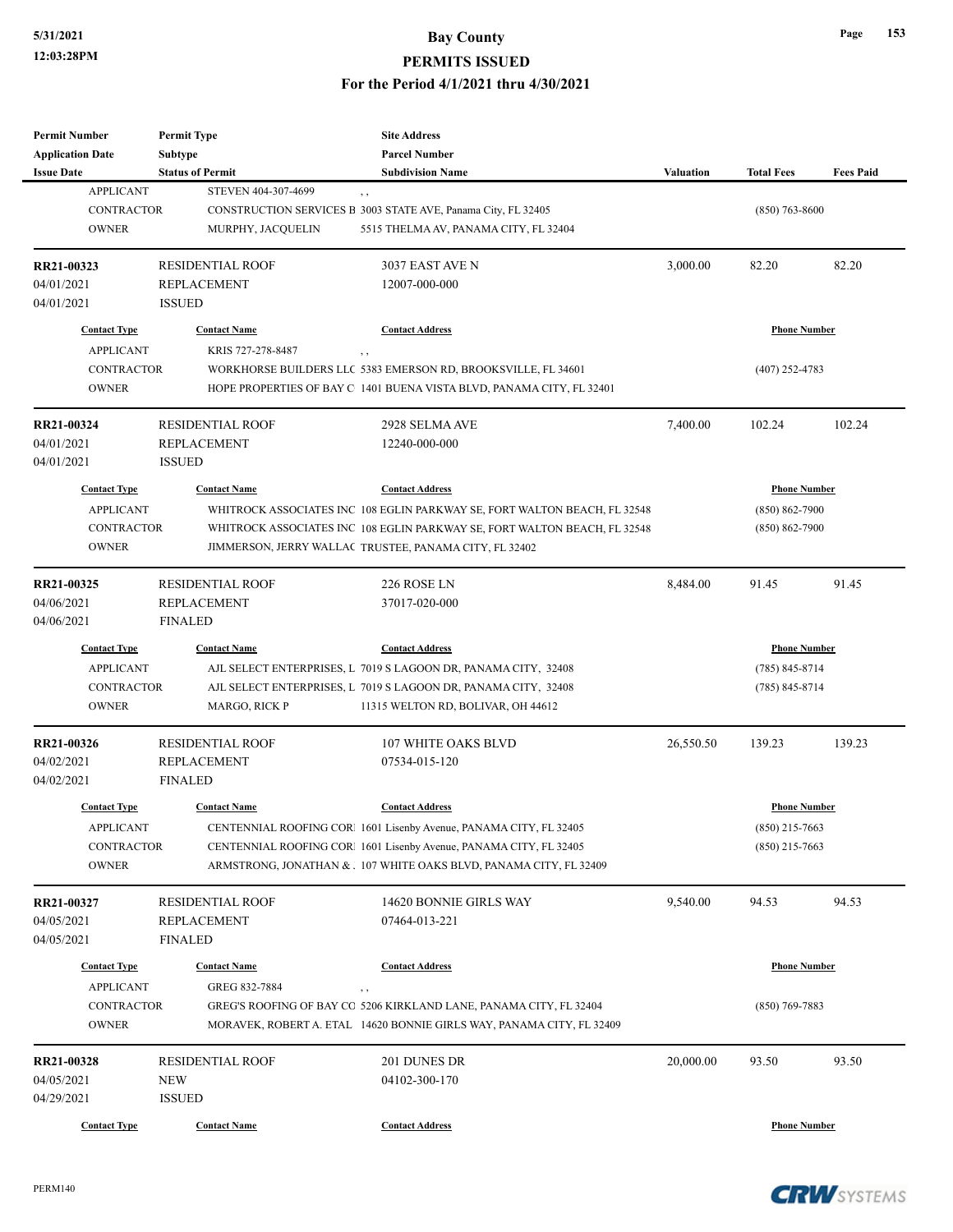| <b>Permit Number</b>    | <b>Permit Type</b>        | <b>Site Address</b>                                                           |                  |                     |                  |
|-------------------------|---------------------------|-------------------------------------------------------------------------------|------------------|---------------------|------------------|
| <b>Application Date</b> | Subtype                   | <b>Parcel Number</b>                                                          |                  |                     |                  |
| <b>Issue Date</b>       | <b>Status of Permit</b>   | <b>Subdivision Name</b>                                                       | <b>Valuation</b> | <b>Total Fees</b>   | <b>Fees Paid</b> |
| <b>APPLICANT</b>        | <b>RODNEY 527-0533</b>    | , ,                                                                           |                  |                     |                  |
| <b>CONTRACTOR</b>       |                           | RODNEY HALL ROOFING, INt 907 16th st, PORT SAINT JOE, FL 32456                |                  | $(850)$ 229-6859    |                  |
| <b>OWNER</b>            | MTM INVESTMENTS LLC       | 600 GRAY FOX LN, MONROE, GA 30656                                             |                  |                     |                  |
| RR21-00329              | <b>RESIDENTIAL ROOF</b>   | <b>108 SUN LN</b>                                                             | 16,883.70        | 111.48              | 111.48           |
| 04/05/2021              | <b>REPLACEMENT</b>        | 36459-912-000                                                                 |                  |                     |                  |
| 04/05/2021              | <b>FINALED</b>            |                                                                               |                  |                     |                  |
| <b>Contact Type</b>     | <b>Contact Name</b>       | <b>Contact Address</b>                                                        |                  | <b>Phone Number</b> |                  |
| <b>APPLICANT</b>        |                           | ROOFING & RECONSTRUCTI 1250 TAMIAMI TRL N UNIT 101, NAPLES, FL 34102          |                  |                     |                  |
|                         |                           |                                                                               |                  | $(877)$ 240-7722    |                  |
| <b>CONTRACTOR</b>       |                           | ROOFING & RECONSTRUCTI 1250 TAMIAMI TRL N UNIT 101, NAPLES, FL 34102          |                  | $(877)$ 240-7722    |                  |
| <b>OWNER</b>            |                           | MULLEN, PETER B & SUE C 108 SUN LN, PANAMA CITY BEACH, FL 32413               |                  |                     |                  |
| RR21-00330              | <b>RESIDENTIAL ROOF</b>   | 4129 COBIA ST                                                                 | 10,000.00        | 83.74               | 83.74            |
| 04/06/2021              | <b>ROOF OVER</b>          | 30404-005-000                                                                 |                  |                     |                  |
| 04/06/2021              | <b>ISSUED</b>             |                                                                               |                  |                     |                  |
| <b>Contact Type</b>     | <b>Contact Name</b>       | <b>Contact Address</b>                                                        |                  | <b>Phone Number</b> |                  |
| <b>APPLICANT</b>        | MAXX LEVERAGE, LLC        | 31 TOLEDO CT, PLANTATION, FL 33324                                            |                  | $(850)$ 417-9201    |                  |
| <b>CONTRACTOR</b>       | MAXX LEVERAGE, LLC        | 31 TOLEDO CT, PLANTATION, FL 33324                                            |                  | $(850)$ 417-9201    |                  |
| <b>OWNER</b>            | MINOR, JAMES J & RUTH E   | 1313 LEANNA SWAMP RD, MURFREESBORO, TN 37129                                  |                  |                     |                  |
|                         |                           |                                                                               |                  |                     |                  |
| RR21-00331              | <b>RESIDENTIAL ROOF</b>   | 4125 COBIA ST                                                                 | 10,000.00        | 83.74               | 83.74            |
| 04/06/2021              | <b>ROOF OVER</b>          | 30404-003-000                                                                 |                  |                     |                  |
| 04/06/2021              | <b>ISSUED</b>             |                                                                               |                  |                     |                  |
| <b>Contact Type</b>     | <b>Contact Name</b>       | <b>Contact Address</b>                                                        |                  | <b>Phone Number</b> |                  |
| <b>APPLICANT</b>        | MAXX LEVERAGE, LLC        | 31 TOLEDO CT, PLANTATION, FL 33324                                            |                  | $(850)$ 417-9201    |                  |
| CONTRACTOR              | MAXX LEVERAGE, LLC        | 31 TOLEDO CT, PLANTATION, FL 33324                                            |                  | $(850)$ 417-9201    |                  |
| <b>OWNER</b>            | MORRISON, WILLIAM JR      | PO BOX 18222, PANAMA CITY BEACH, FL 32417                                     |                  |                     |                  |
| RR21-00332              | <b>RESIDENTIAL ROOF</b>   | 4123 COBIA ST                                                                 | 10,000.00        | 83.74               | 83.74            |
| 04/06/2021              | <b>ROOF OVER</b>          | 30404-007-000                                                                 |                  |                     |                  |
| 04/06/2021              | <b>ISSUED</b>             |                                                                               |                  |                     |                  |
| <b>Contact Type</b>     | <b>Contact Name</b>       | <b>Contact Address</b>                                                        |                  |                     |                  |
|                         |                           |                                                                               |                  | <b>Phone Number</b> |                  |
| <b>APPLICANT</b>        | MAXX LEVERAGE, LLC        | 31 TOLEDO CT, PLANTATION, FL 33324                                            |                  | $(850)$ 417-9201    |                  |
| CONTRACTOR              | MAXX LEVERAGE, LLC        | 31 TOLEDO CT, PLANTATION, FL 33324                                            |                  | $(850)$ 417-9201    |                  |
| <b>OWNER</b>            | WARMACK, AUDREE           | 4123 COBIA STREET, PANAMA CITY, FL 32407                                      |                  |                     |                  |
| RR21-00333              | <b>RESIDENTIAL ROOF</b>   | 1132 13TH ST                                                                  | 16,800.00        | 125.76              | 125.76           |
| 04/06/2021              | <b>REPLACEMENT</b>        | 08339-002-000                                                                 |                  |                     |                  |
| 04/06/2021              | <b>ISSUED</b>             |                                                                               |                  |                     |                  |
|                         |                           |                                                                               |                  |                     |                  |
| <b>Contact Type</b>     | <b>Contact Name</b>       | <b>Contact Address</b>                                                        |                  | <b>Phone Number</b> |                  |
| <b>APPLICANT</b>        | <b>BILLY JOE 258-0869</b> | $, \, ,$                                                                      |                  |                     |                  |
| CONTRACTOR              |                           | BJ MELVIN & SONS CONTRA $\cdot$ 1516 TENNESSEE AVE, LYNN HAVEN, FL 32444-2125 |                  | $(850)$ 265-2328    |                  |
| <b>OWNER</b>            | DAVIS, BILLY JOE          | 1132 13TH ST, SOUTHPORT, FL 32409                                             |                  |                     |                  |
| RR21-00334              | <b>RESIDENTIAL ROOF</b>   | 8719 CHARLES JR RD                                                            | 5,321.88         | 99.50               | 99.50            |
| 04/07/2021              | <b>REPLACEMENT</b>        | 05288-040-000                                                                 |                  |                     |                  |
| 04/07/2021              | <b>ISSUED</b>             |                                                                               |                  |                     |                  |
|                         |                           |                                                                               |                  |                     |                  |
| <b>Contact Type</b>     | <b>Contact Name</b>       | <b>Contact Address</b>                                                        |                  | <b>Phone Number</b> |                  |

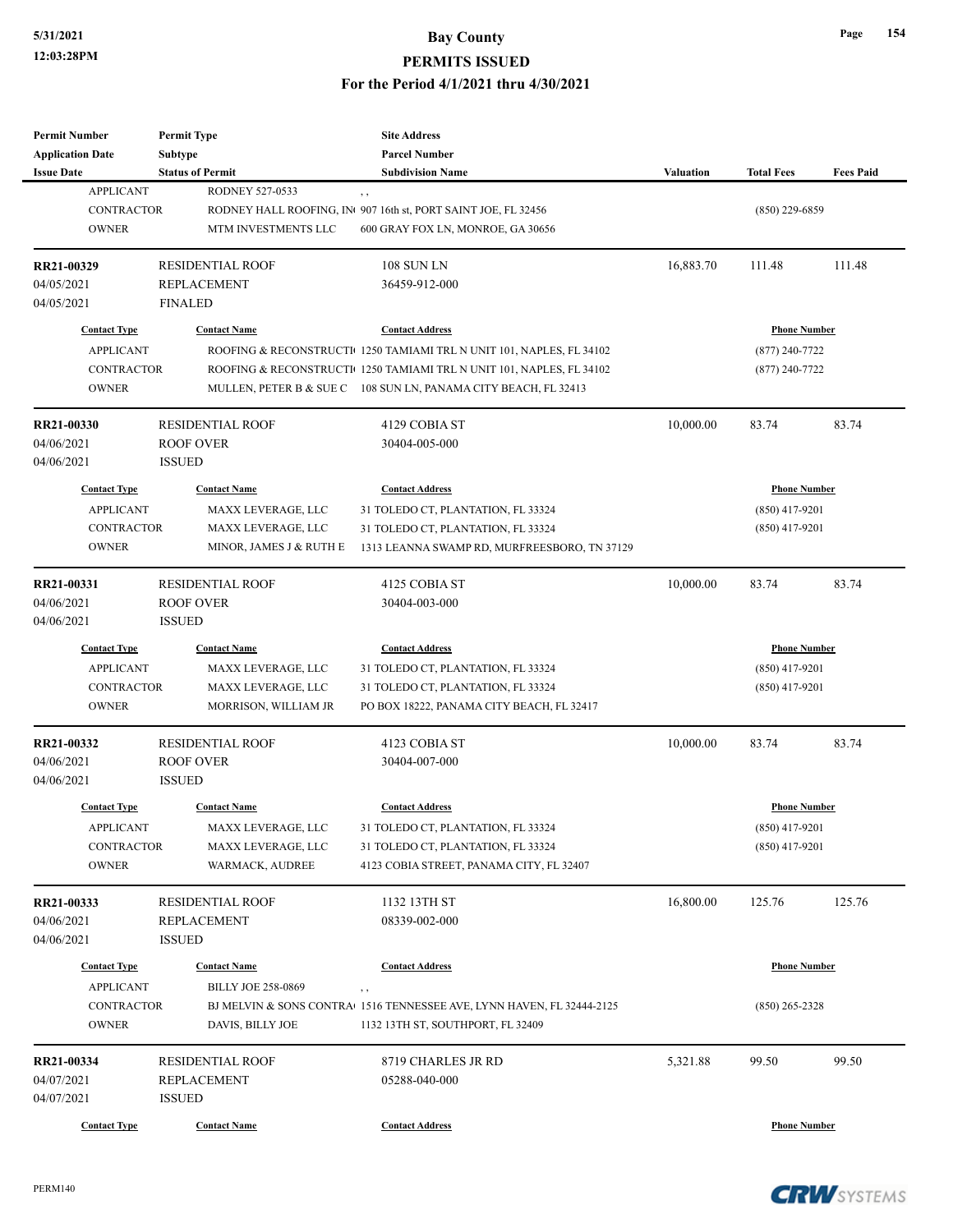## **5/31/2021 Bay County PERMITS ISSUED**

#### **For the Period 4/1/2021 thru 4/30/2021**

| Permit Number           | <b>Permit Type</b>        | <b>Site Address</b>                                                    |           |                     |                  |
|-------------------------|---------------------------|------------------------------------------------------------------------|-----------|---------------------|------------------|
| <b>Application Date</b> | Subtype                   | <b>Parcel Number</b>                                                   |           |                     |                  |
| <b>Issue Date</b>       | <b>Status of Permit</b>   | <b>Subdivision Name</b>                                                | Valuation | <b>Total Fees</b>   | <b>Fees Paid</b> |
| <b>APPLICANT</b>        | Fresia 819-0640           | $, \, , \,$                                                            |           |                     |                  |
| <b>CONTRACTOR</b>       | <b>OWNER/BUILDER</b>      | , ,                                                                    |           |                     |                  |
| <b>OWNER</b>            | <b>BARLUP, F RACHELLE</b> | 8616 CHARLES JR ROAD, YOUNGSTOWN, FL 32466                             |           |                     |                  |
| RR21-00335              | RESIDENTIAL ROOF          | 1726 CROOKED LN                                                        | 10,000.00 | 132.50              | 132.50           |
| 04/07/2021              | <b>NEW</b>                | 26470-018-000                                                          |           |                     |                  |
| 04/07/2021              | <b>FINALED</b>            |                                                                        |           |                     |                  |
| <b>Contact Type</b>     | <b>Contact Name</b>       | <b>Contact Address</b>                                                 |           | <b>Phone Number</b> |                  |
| <b>APPLICANT</b>        |                           | PROS CONSTRUCTION & RO(1522 CHESTNUT AVE, PANAMA CITY, FL 32405        |           | $(850)$ 769-4135    |                  |
| <b>CONTRACTOR</b>       |                           | PROS CONSTRUCTION & ROC 1522 CHESTNUT AVE, PANAMA CITY, FL 32405       |           | $(850)$ 769-4135    |                  |
| <b>OWNER</b>            |                           | JEFF PUCKETT CONSTRUCTI 1804 RHETT PLACE, LYNN HAVEN, FL 32444         |           |                     |                  |
| RR21-00336              | <b>RESIDENTIAL ROOF</b>   | 110 JAME'S WAY                                                         | 2,123.20  | 113.03              | 113.03           |
| 04/07/2021              | NEW                       | 07899-700-185                                                          |           |                     |                  |
| 04/07/2021              | <b>ISSUED</b>             |                                                                        |           |                     |                  |
| <b>Contact Type</b>     | <b>Contact Name</b>       | <b>Contact Address</b>                                                 |           | <b>Phone Number</b> |                  |
|                         |                           |                                                                        |           |                     |                  |
| <b>APPLICANT</b>        | Archer Exteriors Inc      | 2500 DRANE FIELD ROAD, LAKELAND, FL 33811                              |           | $(251)$ 214-7081    |                  |
| <b>CONTRACTOR</b>       | Archer Exteriors Inc      | 2500 DRANE FIELD ROAD, LAKELAND, FL 33811                              |           | $(251)$ 214-7081    |                  |
| <b>OWNER</b>            | D.R. HORTON, INC.         | 25366 PROFIT DRIVE, DAPHNE, AL 36526                                   |           |                     |                  |
| RR21-00337              | <b>RESIDENTIAL ROOF</b>   | <b>212 CARILLON AVE</b>                                                | 40,000.00 | 120.73              | 120.73           |
| 04/07/2021              | <b>REPLACEMENT</b>        | 36459-210-000                                                          |           |                     |                  |
| 04/07/2021              | <b>ISSUED</b>             |                                                                        |           |                     |                  |
| <b>Contact Type</b>     | <b>Contact Name</b>       | <b>Contact Address</b>                                                 |           | <b>Phone Number</b> |                  |
| <b>APPLICANT</b>        |                           | CITADEL ROOFING AND REM 1016 THOMAS DRIVE, PANAMA CITY BEACH, FL 32408 |           | $(850)$ 780-3485    |                  |
| <b>CONTRACTOR</b>       |                           | CITADEL ROOFING AND REM 1016 THOMAS DRIVE, PANAMA CITY BEACH, FL 32408 |           | $(850) 780 - 3485$  |                  |
| <b>OWNER</b>            |                           | FINLEY, JERALD, K JR TRUSI 5 CEDAR CREEK CT, LAKE ST LOUIS, MO 63367   |           |                     |                  |
| RR21-00338              | <b>RESIDENTIAL ROOF</b>   | 2633 MERCEDES AVE                                                      | 2,500.00  | 77.58               | 77.58            |
| 04/07/2021              | REPLACEMENT               | 12876-000-000                                                          |           |                     |                  |
| 04/09/2021              | <b>ISSUED</b>             |                                                                        |           |                     |                  |
| <b>Contact Type</b>     | <b>Contact Name</b>       | <b>Contact Address</b>                                                 |           | <b>Phone Number</b> |                  |
| <b>APPLICANT</b>        | <b>BILL 850-2456</b>      |                                                                        |           |                     |                  |
| CONTRACTOR              |                           | MITCHELL BROTHERS ROOF 2174 CHRISTY LN, CHIPLEY, FL 32428              |           | $(850)$ 773-3641    |                  |
| <b>OWNER</b>            | DAVIS, SHEILA             | 2624 MERCEDES AVE, PANAMA CITY, FL 32405                               |           |                     |                  |
| RR21-00339              | RESIDENTIAL ROOF          | 2457 PRETTY BAYOU DR                                                   | 3,500.00  | 71.93               | 71.93            |
| 04/07/2021              | <b>ROOF</b>               | 27015-000-000                                                          |           |                     |                  |
|                         |                           |                                                                        |           |                     |                  |
| 04/07/2021              | <b>FINALED</b>            |                                                                        |           |                     |                  |
| <b>Contact Type</b>     | <b>Contact Name</b>       | <b>Contact Address</b>                                                 |           | <b>Phone Number</b> |                  |
| <b>APPLICANT</b>        | KINGS ROOFING, LLC        | 1515 FRANKFORD AVE, Panama City, FL 32405                              |           | $(850)$ 737-9410    |                  |
| <b>CONTRACTOR</b>       | KINGS ROOFING, LLC        | 1515 FRANKFORD AVE, Panama City, FL 32405                              |           | $(850)$ 737-9410    |                  |
| <b>OWNER</b>            | MAITLAND, ELLEN M.        | 2457 PRETTY BAYOU BLVD, PANAMA CITY, FL 32405                          |           |                     |                  |
| RR21-00340              | <b>RESIDENTIAL ROOF</b>   | 3510 COTTAGE COVE LN                                                   | 10,625.00 | 109.94              | 109.94           |
| 04/08/2021              | <b>NEW</b>                | 31368-112-000                                                          |           |                     |                  |
| 04/08/2021              | <b>FINALED</b>            |                                                                        |           |                     |                  |
| <b>Contact Type</b>     | <b>Contact Name</b>       | <b>Contact Address</b>                                                 |           | <b>Phone Number</b> |                  |
|                         |                           |                                                                        |           |                     |                  |

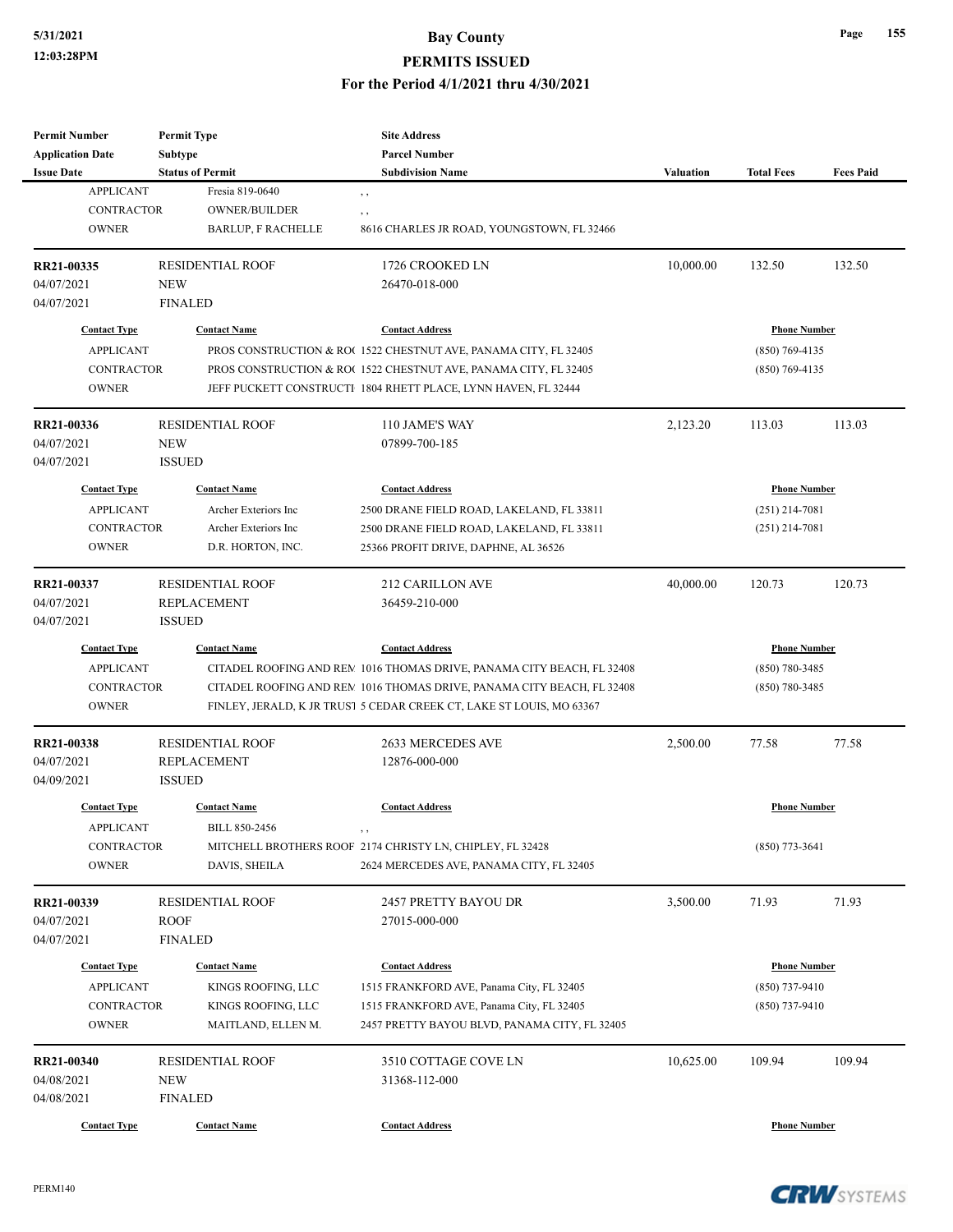| <b>Permit Number</b>    | <b>Permit Type</b>                   | <b>Site Address</b>                                                          |                  |                     |                  |
|-------------------------|--------------------------------------|------------------------------------------------------------------------------|------------------|---------------------|------------------|
| <b>Application Date</b> | Subtype                              | <b>Parcel Number</b>                                                         |                  |                     |                  |
| <b>Issue Date</b>       | <b>Status of Permit</b>              | <b>Subdivision Name</b>                                                      | <b>Valuation</b> | <b>Total Fees</b>   | <b>Fees Paid</b> |
| <b>APPLICANT</b>        | K & F ROOFING, INC                   | 319 MALAGA PLACE, PANAMA CITY BEACH, FL 32413                                |                  | $(850) 890 - 4171$  |                  |
| <b>CONTRACTOR</b>       | K & F ROOFING, INC                   | 319 MALAGA PLACE, PANAMA CITY BEACH, FL 32413                                |                  | $(850) 890 - 4171$  |                  |
| <b>OWNER</b>            |                                      | PEAK 6 CONSTRUCTION LLC 130 GRAND LAGOON SHORES DRIVE, PANAMA CITY BEACH, FL |                  |                     |                  |
| RR21-00341              | <b>RESIDENTIAL ROOF</b>              | <b>1542 BLUEGRASS LN</b>                                                     | 12,375.00        | 109.94              | 109.94           |
| 04/09/2021              | <b>ROOF OVER</b>                     | 11300-707-000                                                                |                  |                     |                  |
| 04/09/2021              | <b>ISSUED</b>                        |                                                                              |                  |                     |                  |
| <b>Contact Type</b>     | <b>Contact Name</b>                  | <b>Contact Address</b>                                                       |                  | <b>Phone Number</b> |                  |
| <b>APPLICANT</b>        | DAVID 612-7632                       | , ,                                                                          |                  |                     |                  |
| <b>CONTRACTOR</b>       |                                      | WEATHERPROOF ROOFING II 410 SHORELINE DRIVE, GULF BREEZE, FL 32561           |                  | $(850)$ 612-7031    |                  |
| <b>OWNER</b>            |                                      | MC CLELLAN, CHASE ETAL 1542 BLUE GRASS LANE, LYNN HAVEN, FL 32444            |                  |                     |                  |
| RR21-00342              | <b>RESIDENTIAL ROOF</b>              | 1219 THOMAS DR 84                                                            | 2,000.00         | 82.20               | 82.20            |
| 04/09/2021              | <b>REPLACEMENT</b>                   | 30159-184-000                                                                |                  |                     |                  |
| 04/09/2021              | <b>FINALED</b>                       |                                                                              |                  |                     |                  |
| <b>Contact Type</b>     | <b>Contact Name</b>                  | <b>Contact Address</b>                                                       |                  | <b>Phone Number</b> |                  |
| <b>APPLICANT</b>        |                                      | GORDON ANDREWS CONSTR 713 INDIANA AVE, LYNN HAVEN, FL 32444                  |                  | $(850)$ 271-5302    |                  |
| <b>CONTRACTOR</b>       |                                      | GORDON ANDREWS CONSTR 713 INDIANA AVE, LYNN HAVEN, FL 32444                  |                  | $(850)$ 271-5302    |                  |
| <b>OWNER</b>            |                                      | LEWIS, CHRISTOPHER S ETAL 4471 AMBER VALLEY DR, TALLAHASSEE, FL 32312        |                  |                     |                  |
|                         |                                      |                                                                              |                  |                     |                  |
| RR21-00343              | <b>RESIDENTIAL ROOF</b>              |                                                                              | 0.00             | 0.00                | 0.00             |
| 04/09/2021              | <b>REPLACEMENT</b>                   |                                                                              |                  |                     |                  |
| 04/09/2021              | <b>VOID</b>                          |                                                                              |                  |                     |                  |
| <b>Contact Type</b>     | <b>Contact Name</b>                  | <b>Contact Address</b>                                                       |                  | <b>Phone Number</b> |                  |
| <b>APPLICANT</b>        | GREG 769-7883                        | , ,                                                                          |                  |                     |                  |
| <b>CONTRACTOR</b>       |                                      | GREG'S ROOFING OF BAY CO 5206 KIRKLAND LANE, PANAMA CITY, FL 32404           |                  | $(850)$ 769-7883    |                  |
| <b>OWNER</b>            |                                      | HOLLEY, WAYNE R CO-TRUS 7832 KINGMAN ST, PANAMA CITY, FL 32408               |                  |                     |                  |
| RR21-00344              | <b>RESIDENTIAL ROOF</b>              | 1219 THOMAS DR 141                                                           | 2,000.00         | 82.20               | 82.20            |
| 04/09/2021              | <b>REPLACEMENT</b>                   | 30159-241-000                                                                |                  |                     |                  |
| 04/09/2021              | <b>FINALED</b>                       |                                                                              |                  |                     |                  |
| <b>Contact Type</b>     | <b>Contact Name</b>                  | <b>Contact Address</b>                                                       |                  | <b>Phone Number</b> |                  |
| <b>APPLICANT</b>        |                                      | GORDON ANDREWS CONSTR 713 INDIANA AVE, LYNN HAVEN, FL 32444                  |                  | (850) 271-5302      |                  |
| CONTRACTOR              |                                      | GORDON ANDREWS CONSTR 713 INDIANA AVE, LYNN HAVEN, FL 32444                  |                  | $(850)$ 271-5302    |                  |
| <b>OWNER</b>            | LEWIS, HENRY C JR ETAL               | 10060 COVEY RIDE STREET, TALLAHASSEE, FL 32312                               |                  |                     |                  |
| RR21-00345              | <b>RESIDENTIAL ROOF</b>              | 7003 A DE AURRECOECHEA DR                                                    | 25,000.00        | 129.50              | 129.50           |
| 04/12/2021              | REPLACEMENT                          | 08555-000-000                                                                |                  |                     |                  |
| 04/12/2021              | <b>ISSUED</b>                        |                                                                              |                  |                     |                  |
|                         |                                      |                                                                              |                  |                     |                  |
| <b>Contact Type</b>     | <b>Contact Name</b><br>BILL 819-2456 | <b>Contact Address</b>                                                       |                  | <b>Phone Number</b> |                  |
| <b>APPLICANT</b>        |                                      | $, \, , \,$                                                                  |                  |                     |                  |
| CONTRACTOR              |                                      | MITCHELL BROTHERS ROOF 2174 CHRISTY LN, CHIPLEY, FL 32428                    |                  | $(850)$ 773-3641    |                  |
| <b>OWNER</b>            | GANTT, DAVID M                       | PO BOX 12, LYNN HAVEN, FL 32444                                              |                  |                     |                  |
| RR21-00347              | <b>RESIDENTIAL ROOF</b>              | 1724 WAHOO CIR                                                               | 3,500.00         | 80.00               | 80.00            |
| 04/12/2021              | <b>NEW</b>                           | 30933-713-000                                                                |                  |                     |                  |
| 04/12/2021              | <b>FINALED</b>                       |                                                                              |                  |                     |                  |
| <b>Contact Type</b>     | <b>Contact Name</b>                  | <b>Contact Address</b>                                                       |                  | <b>Phone Number</b> |                  |

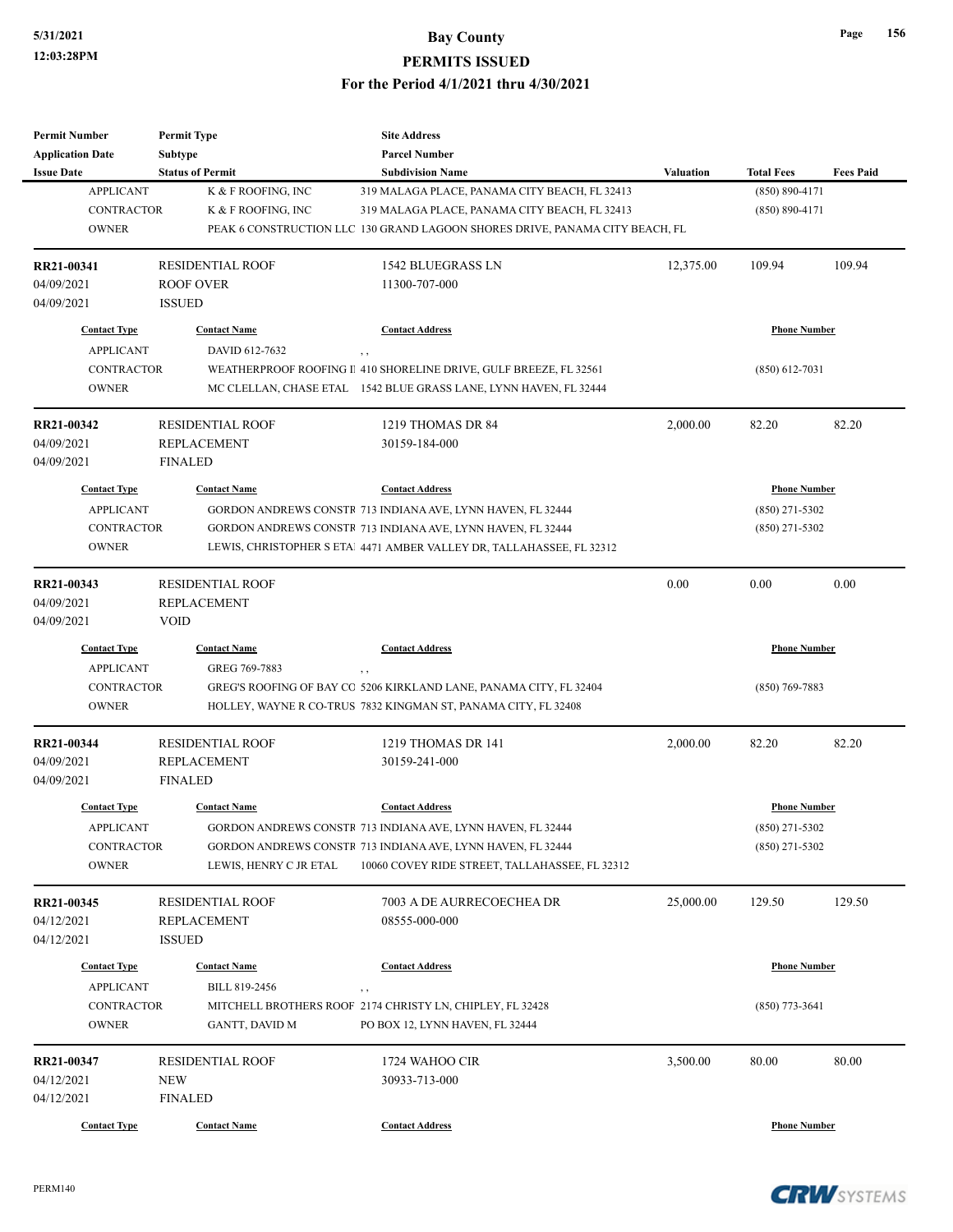**Permit Number**

**Permit Type**

## **5/31/2021 Bay County PERMITS ISSUED For the Period 4/1/2021 thru 4/30/2021**

**Site Address**

| <b>Application Date</b>                                                      | Subtype                                                       | <b>Parcel Number</b>                                                                                                                                                                                            |           |                                                             |                  |
|------------------------------------------------------------------------------|---------------------------------------------------------------|-----------------------------------------------------------------------------------------------------------------------------------------------------------------------------------------------------------------|-----------|-------------------------------------------------------------|------------------|
| <b>Issue Date</b>                                                            | <b>Status of Permit</b>                                       | <b>Subdivision Name</b>                                                                                                                                                                                         | Valuation | <b>Total Fees</b>                                           | <b>Fees Paid</b> |
| <b>APPLICANT</b><br><b>CONTRACTOR</b><br><b>OWNER</b>                        | <b>BART 866-4406</b><br>BML CONSTRUCTION, LLC                 | 624 LIVE OAK LANE, PANAMA CITY BEACH, FL 32408<br>ROTH, WILLIAM & MARGAR PO BOX 27058, PANAMA CITY, FL 32411                                                                                                    |           | $(850) 866 - 4406$                                          |                  |
| RR21-00348<br>04/13/2021<br>04/13/2021                                       | RESIDENTIAL NEW CONSTRUCTIO<br><b>ROOF</b><br><b>FINALED</b>  | 5380 MILLIE WAY<br>05860-700-020                                                                                                                                                                                | 2,135.00  | 110.00                                                      | 110.00           |
| <b>Contact Type</b><br><b>APPLICANT</b><br><b>CONTRACTOR</b><br><b>OWNER</b> | <b>Contact Name</b><br>D.R. HORTON, INC.                      | <b>Contact Address</b><br>ART CONSTRUCTION OF NW 11 W. 23RD ST., SUITE B4, Panama City, FL 32405<br>ART CONSTRUCTION OF NW 11 W. 23RD ST., SUITE B4, Panama City, FL 32405<br>25366 PROFIT DR, DAPHNE, AL 36526 |           | <b>Phone Number</b><br>(850) 215-3948<br>$(850)$ 215-3948   |                  |
| RR21-00349<br>04/13/2021<br>04/13/2021                                       | RESIDENTIAL NEW CONSTRUCTION<br><b>ROOF</b><br><b>FINALED</b> | 5828 VIKING WAY<br>05658-400-255                                                                                                                                                                                | 2,135.00  | 110.00                                                      | 110.00           |
| <b>Contact Type</b><br><b>APPLICANT</b><br><b>CONTRACTOR</b><br><b>OWNER</b> | <b>Contact Name</b><br>D.R. HORTON, INC.                      | <b>Contact Address</b><br>ART CONSTRUCTION OF NW 11 W. 23RD ST., SUITE B4, Panama City, FL 32405<br>ART CONSTRUCTION OF NW 11 W. 23RD ST., SUITE B4, Panama City, FL 32405<br>25366 PROFIT DR, DAPHNE, AL 36526 |           | <b>Phone Number</b><br>$(850)$ 215-3948<br>$(850)$ 215-3948 |                  |
| RR21-00350<br>04/13/2021<br>04/13/2021                                       | RESIDENTIAL NEW CONSTRUCTIO<br><b>ROOF</b><br><b>FINALED</b>  | 5832 VIKING WAY<br>05658-400-260                                                                                                                                                                                | 1,472.00  | 98.00                                                       | 98.00            |
| <b>Contact Type</b>                                                          | <b>Contact Name</b>                                           | <b>Contact Address</b>                                                                                                                                                                                          |           | <b>Phone Number</b>                                         |                  |
| <b>APPLICANT</b><br><b>CONTRACTOR</b><br><b>OWNER</b>                        | D.R. HORTON, INC.                                             | ART CONSTRUCTION OF NW 11 W. 23RD ST., SUITE B4, Panama City, FL 32405<br>ART CONSTRUCTION OF NW 11 W. 23RD ST., SUITE B4, Panama City, FL 32405<br>25366 PROFIT DR, DAPHNE, AL 36526                           |           | $(850)$ 215-3948<br>$(850)$ 215-3948                        |                  |
| RR21-00351<br>04/13/2021<br>04/13/2021                                       | RESIDENTIAL NEW CONSTRUCTIO<br><b>ROOF</b><br><b>FINALED</b>  | 5824 VIKING WAY<br>05658-400-250                                                                                                                                                                                | 2,095.00  | 108.50                                                      | 108.50           |
| <b>Contact Type</b><br><b>APPLICANT</b><br><b>CONTRACTOR</b><br><b>OWNER</b> | <b>Contact Name</b><br>D.R. HORTON, INC.                      | <b>Contact Address</b><br>ART CONSTRUCTION OF NW 11 W. 23RD ST., SUITE B4, Panama City, FL 32405<br>ART CONSTRUCTION OF NW 11 W. 23RD ST., SUITE B4, Panama City, FL 32405<br>25366 PROFIT DR, DAPHNE, AL 36526 |           | <b>Phone Number</b><br>$(850)$ 215-3948<br>$(850)$ 215-3948 |                  |
| RR21-00352<br>04/13/2021<br>04/13/2021                                       | RESIDENTIAL NEW CONSTRUCTIO<br>ROOF<br><b>ISSUED</b>          | 5820 VIKING WAY<br>05658-400-245                                                                                                                                                                                | 1,972.00  | 105.50                                                      | 105.50           |
| <b>Contact Type</b><br><b>APPLICANT</b><br><b>CONTRACTOR</b><br><b>OWNER</b> | <b>Contact Name</b><br>D.R. HORTON, INC.                      | <b>Contact Address</b><br>ART CONSTRUCTION OF NW 11 W. 23RD ST., SUITE B4, Panama City, FL 32405<br>ART CONSTRUCTION OF NW 11 W. 23RD ST., SUITE B4, Panama City, FL 32405<br>25366 PROFIT DR, DAPHNE, AL 36526 |           | <b>Phone Number</b><br>$(850)$ 215-3948<br>$(850)$ 215-3948 |                  |
| RR21-00353<br>04/13/2021<br>04/13/2021                                       | RESIDENTIAL NEW CONSTRUCTION<br><b>ROOF</b><br><b>ISSUED</b>  | 13201 SPRING FORK LN<br>26484-658-000                                                                                                                                                                           | 4,500.00  | 113.03                                                      | 113.03           |
| <b>Contact Type</b>                                                          | <b>Contact Name</b>                                           | <b>Contact Address</b>                                                                                                                                                                                          |           | <b>Phone Number</b>                                         |                  |

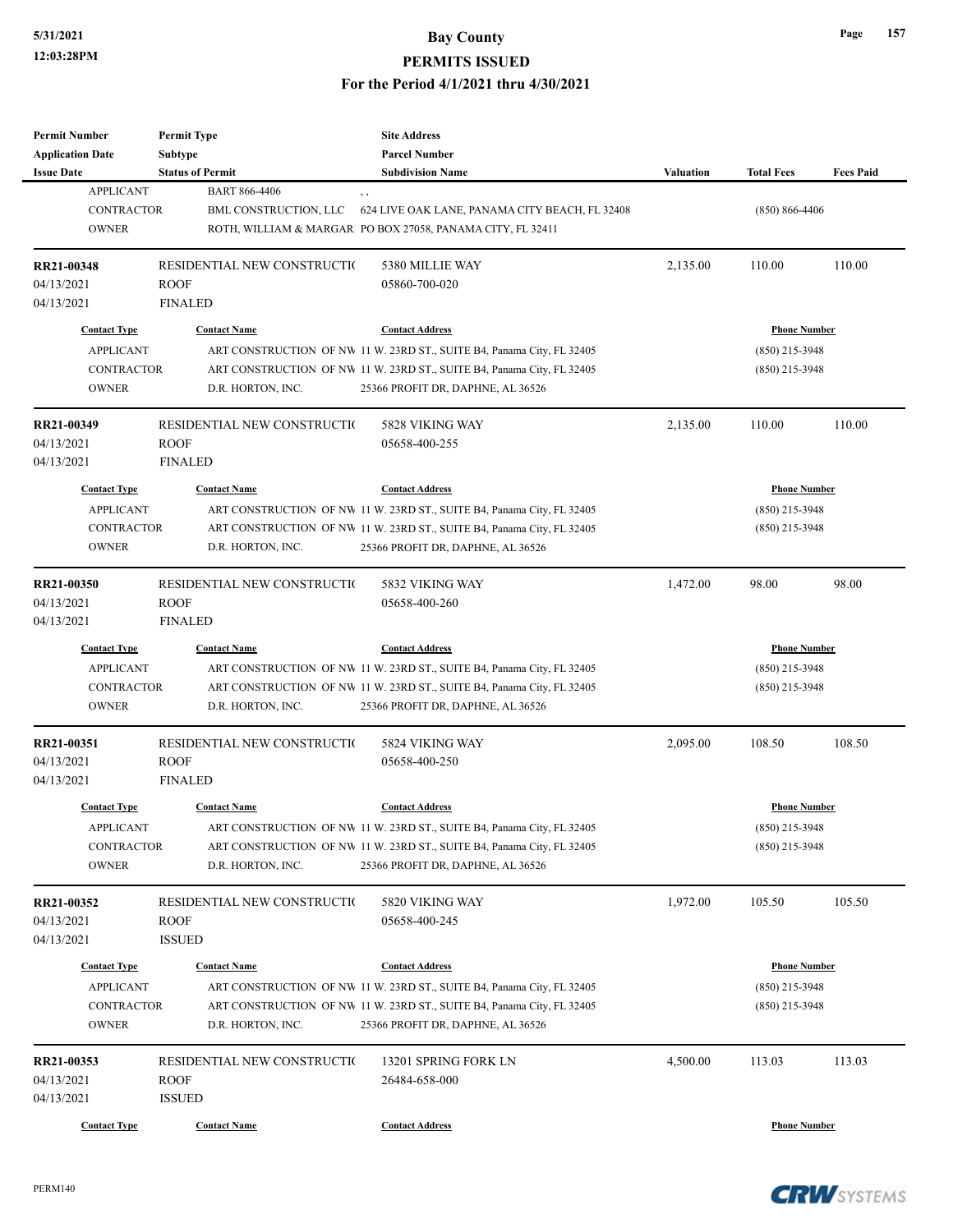| <b>Permit Number</b>    | <b>Permit Type</b>          | <b>Site Address</b>                                                                     |           |                     |                  |
|-------------------------|-----------------------------|-----------------------------------------------------------------------------------------|-----------|---------------------|------------------|
| <b>Application Date</b> | <b>Subtype</b>              | <b>Parcel Number</b>                                                                    |           |                     |                  |
| <b>Issue Date</b>       | <b>Status of Permit</b>     | <b>Subdivision Name</b>                                                                 | Valuation | <b>Total Fees</b>   | <b>Fees Paid</b> |
| <b>APPLICANT</b>        | <b>BMR COMPANY</b>          | 5009 MERRITT BROWN WAY, PANAMA CITY, FL 32404                                           |           | $(850) 625 - 3375$  |                  |
| <b>CONTRACTOR</b>       | <b>BMR COMPANY</b>          | 5009 MERRITT BROWN WAY, PANAMA CITY, FL 32404                                           |           | $(850) 625 - 3375$  |                  |
| <b>OWNER</b>            | PATHWAY BUILDERS LLC        | 815 BRANDEIS AVENUE, PANAMA CITY, FL 32405                                              |           |                     |                  |
| RR21-00354              | RESIDENTIAL NEW CONSTRUCTIO | 1609 WHITE WESTERN LAKE LN                                                              | 8,500.00  | 128.44              | 128.44           |
| 04/13/2021              | <b>ROOF</b>                 | 26484-654-000                                                                           |           |                     |                  |
| 04/13/2021              | <b>FINALED</b>              |                                                                                         |           |                     |                  |
| <b>Contact Type</b>     | <b>Contact Name</b>         | <b>Contact Address</b>                                                                  |           | <b>Phone Number</b> |                  |
| <b>APPLICANT</b>        | <b>BMR COMPANY</b>          | 5009 MERRITT BROWN WAY, PANAMA CITY, FL 32404                                           |           | $(850)$ 625-3375    |                  |
| <b>CONTRACTOR</b>       | <b>BMR COMPANY</b>          | 5009 MERRITT BROWN WAY, PANAMA CITY, FL 32404                                           |           | (850) 625-3375      |                  |
| <b>OWNER</b>            | PATHWAYS BUILDERS LLC       | 815 BRANDEIS AVE, PANAMA CITY, FL 32405                                                 |           |                     |                  |
| RR21-00355              | <b>RESIDENTIAL ROOF</b>     | 2418 MAGNOLIA DR                                                                        | 11,999.00 | 151.71              | 151.71           |
| 04/13/2021              | <b>REPLACEMENT</b>          | 31249-080-000                                                                           |           |                     |                  |
| 04/16/2021              | <b>ISSUED</b>               |                                                                                         |           |                     |                  |
| <b>Contact Type</b>     | <b>Contact Name</b>         | <b>Contact Address</b>                                                                  |           | <b>Phone Number</b> |                  |
| <b>APPLICANT</b>        | <b>BMR COMPANY</b>          | 5009 MERRITT BROWN WAY, PANAMA CITY, FL 32404                                           |           | $(850) 625 - 3375$  |                  |
| <b>CONTRACTOR</b>       | <b>BMR COMPANY</b>          | 5009 MERRITT BROWN WAY, PANAMA CITY, FL 32404                                           |           | $(850)$ 625-3375    |                  |
| <b>OWNER</b>            | HOYT, STEPHEN P             | 2418 MAGNOLIA DR, PANAMA CITY BEACH, FL 32408                                           |           |                     |                  |
|                         |                             |                                                                                         |           |                     |                  |
| RR21-00356              | <b>RESIDENTIAL ROOF</b>     | 102 GREENWOOD DR                                                                        | 11,700.00 | 106.86              | 106.86           |
| 04/13/2021              | <b>REPLACEMENT</b>          | 27509-000-000                                                                           |           |                     |                  |
| 04/16/2021              | <b>ISSUED</b>               |                                                                                         |           |                     |                  |
| <b>Contact Type</b>     | <b>Contact Name</b>         | <b>Contact Address</b>                                                                  |           | <b>Phone Number</b> |                  |
| <b>APPLICANT</b>        | A TO Z ROOFING INC          | 2205 GRANT AVE STE. G, Panama City, FL 32405                                            |           | $(850) 851 - 7079$  |                  |
| <b>CONTRACTOR</b>       | A TO Z ROOFING INC          | 2205 GRANT AVE STE. G, Panama City, FL 32405                                            |           | (850) 851-7079      |                  |
| <b>OWNER</b>            |                             | RODRIGUEZ, RICHARD RAM <sup>1</sup> 2506 PELICAN BAY DRIVE, PANAMA CITY BEACH, FL 32408 |           |                     |                  |
| RR21-00357              | <b>RESIDENTIAL ROOF</b>     | 124 BALDWIN RD W                                                                        | 13,820.00 | 114.57              | 114.57           |
| 04/13/2021              | <b>REPLACEMENT</b>          | 11783-065-000                                                                           |           |                     |                  |
| 04/16/2021              | <b>ISSUED</b>               |                                                                                         |           |                     |                  |
| <b>Contact Type</b>     | <b>Contact Name</b>         | <b>Contact Address</b>                                                                  |           | <b>Phone Number</b> |                  |
| <b>APPLICANT</b>        | MIKE FARRIS INC             | 1504 DELAWARE AVE, LYNN HAVEN, FL 32444                                                 |           | (850) 865-3748      |                  |
| CONTRACTOR              | MIKE FARRIS INC             | 1504 DELAWARE AVE, LYNN HAVEN, FL 32444                                                 |           | $(850) 865 - 3748$  |                  |
| <b>OWNER</b>            |                             | CLAGETT, KEVIN L & SUSAN 124 W BALDWIN RD, PANAMA CITY, FL 32405                        |           |                     |                  |
| RR21-00358              | <b>RESIDENTIAL ROOF</b>     | 16140 KATHY LN                                                                          | 0.00      | 80.00               | 80.00            |
| 04/14/2021              | <b>ROOF OVER</b>            | 02798-010-030                                                                           |           |                     |                  |
| 04/14/2021              | <b>ISSUED</b>               |                                                                                         |           |                     |                  |
| <b>Contact Type</b>     | <b>Contact Name</b>         | <b>Contact Address</b>                                                                  |           | <b>Phone Number</b> |                  |
| <b>APPLICANT</b>        | RICHARD QUIGGLE 851-8644,   |                                                                                         |           |                     |                  |
| CONTRACTOR              | <b>OWNER/BUILDER</b>        | $, \, ,$                                                                                |           |                     |                  |
| <b>OWNER</b>            |                             | NORTH SPRINGS TIMBER & I 13400 HWY 77, PANAMA CITY, FL 32409                            |           |                     |                  |
|                         |                             |                                                                                         |           |                     |                  |
| RR21-00359              | <b>RESIDENTIAL ROOF</b>     | 117 SOUTHFIELDS RD                                                                      | 8,140.57  | 79.63               | 79.63            |
| 04/14/2021              | <b>REPLACEMENT</b>          | 36071-046-020                                                                           |           |                     |                  |
| 04/14/2021              | <b>FINALED</b>              |                                                                                         |           |                     |                  |
| <b>Contact Type</b>     | <b>Contact Name</b>         | <b>Contact Address</b>                                                                  |           | <b>Phone Number</b> |                  |

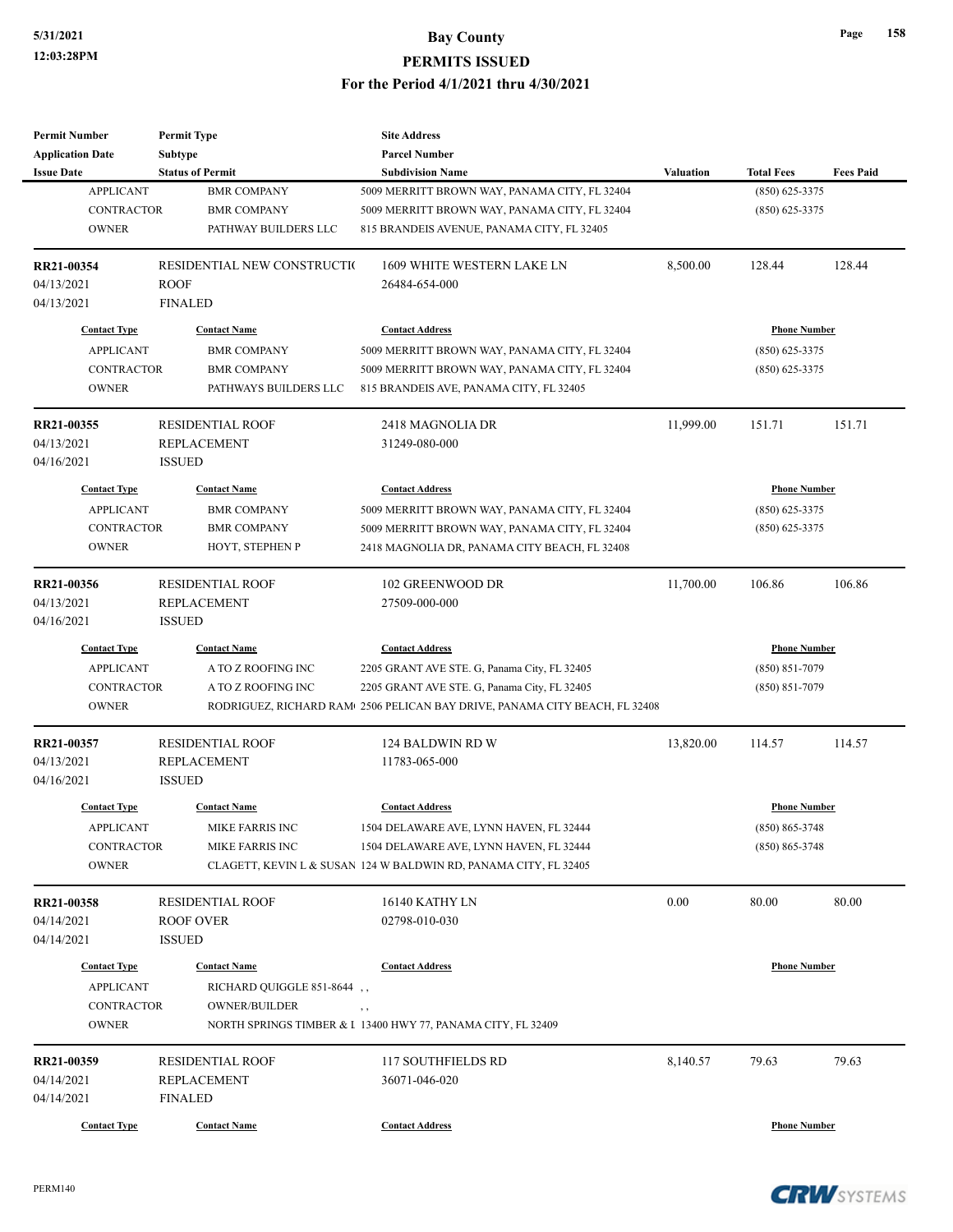**Permit Number Application Date**

**RR21-00361**

**Issue Date Status of Permit Subdivision Name Subdivision** Name

### **5/31/2021 Bay County PERMITS ISSUED** For the Period 4/1/2021 thru 4/30/2

| 'M                                                                           |                                                             | <b>Bay County</b><br><b>PERMITS ISSUED</b>                                                                                                                                                                      |                  |                                                             | 159<br>Page      |
|------------------------------------------------------------------------------|-------------------------------------------------------------|-----------------------------------------------------------------------------------------------------------------------------------------------------------------------------------------------------------------|------------------|-------------------------------------------------------------|------------------|
|                                                                              |                                                             | For the Period 4/1/2021 thru 4/30/2021                                                                                                                                                                          |                  |                                                             |                  |
| mber                                                                         | <b>Permit Type</b>                                          | <b>Site Address</b>                                                                                                                                                                                             |                  |                                                             |                  |
| ı Date                                                                       | Subtype                                                     | <b>Parcel Number</b>                                                                                                                                                                                            |                  |                                                             |                  |
|                                                                              | <b>Status of Permit</b>                                     | <b>Subdivision Name</b>                                                                                                                                                                                         | <b>Valuation</b> | <b>Total Fees</b>                                           | <b>Fees Paid</b> |
| <b>APPLICANT</b><br><b>CONTRACTOR</b><br><b>OWNER</b>                        | DONALD 850-409-3090                                         | , ,<br>ROOFING & RECONSTRUCTI 1250 TAMIAMI TRL N UNIT 101, NAPLES, FL 34102<br>HILLHOUSE, NANCY C & JOF 2084 N HIGHWAY JJ, CHARLESTON, MO 63834                                                                 |                  | $(877)$ 240-7722                                            |                  |
| 61                                                                           | RESIDENTIAL NEW CONSTRUCTIO<br><b>ROOF</b><br><b>ISSUED</b> | 5404 MILLIE WAY<br>05860-700-080                                                                                                                                                                                | 1,525.00         | 95.00                                                       | 95.00            |
| <b>Contact Type</b><br><b>APPLICANT</b><br><b>CONTRACTOR</b><br><b>OWNER</b> | <b>Contact Name</b><br>D.R. HORTON, INC.                    | <b>Contact Address</b><br>ART CONSTRUCTION OF NW 11 W. 23RD ST., SUITE B4, Panama City, FL 32405<br>ART CONSTRUCTION OF NW 11 W. 23RD ST., SUITE B4, Panama City, FL 32405<br>25366 PROFIT DR, DAPHNE, AL 36526 |                  | <b>Phone Number</b><br>$(850)$ 215-3948<br>$(850)$ 215-3948 |                  |
| 62                                                                           | RESIDENTIAL NEW CONSTRUCTIO<br><b>ROOF</b><br><b>ISSUED</b> | 5400 MILLIE WAY<br>05860-700-070                                                                                                                                                                                | 2,095.00         | 108.50                                                      | 108.50           |
| Contact Type                                                                 | <b>Contact Name</b>                                         | <b>Contact Address</b>                                                                                                                                                                                          |                  | <b>Phone Number</b>                                         |                  |
| <b>APPLICANT</b>                                                             |                                                             | ART CONSTRUCTION OF NW 11 W. 23RD ST., SUITE B4, Panama City, FL 32405                                                                                                                                          |                  | $(850)$ 215-3948                                            |                  |
| CONTRACTOR                                                                   |                                                             | ART CONSTRUCTION OF NW 11 W 23RD ST. SUITE B4. Panama City EL 32405                                                                                                                                             |                  | $(850)$ 215-3948                                            |                  |

| 04/14/2021<br>04/15/2021                                                     | <b>ROOF</b><br><b>ISSUED</b>                                 | 05860-700-080                                                                                                                                                                                                      |          |                                                             |        |
|------------------------------------------------------------------------------|--------------------------------------------------------------|--------------------------------------------------------------------------------------------------------------------------------------------------------------------------------------------------------------------|----------|-------------------------------------------------------------|--------|
| <b>Contact Type</b><br><b>APPLICANT</b><br><b>CONTRACTOR</b><br><b>OWNER</b> | <b>Contact Name</b><br>D.R. HORTON, INC.                     | <b>Contact Address</b><br>ART CONSTRUCTION OF NW 11 W. 23RD ST., SUITE B4, Panama City, FL 32405<br>ART CONSTRUCTION OF NW 11 W. 23RD ST., SUITE B4, Panama City, FL 32405<br>25366 PROFIT DR, DAPHNE, AL 36526    |          | <b>Phone Number</b><br>$(850)$ 215-3948<br>$(850)$ 215-3948 |        |
| RR21-00362<br>04/14/2021<br>04/15/2021                                       | RESIDENTIAL NEW CONSTRUCTIO<br><b>ROOF</b><br><b>ISSUED</b>  | 5400 MILLIE WAY<br>05860-700-070                                                                                                                                                                                   | 2,095.00 | 108.50                                                      | 108.50 |
| <b>Contact Type</b><br><b>APPLICANT</b><br><b>CONTRACTOR</b><br><b>OWNER</b> | <b>Contact Name</b><br>D.R. HORTON, INC.                     | <b>Contact Address</b><br>ART CONSTRUCTION OF NW 11 W. 23RD ST., SUITE B4, Panama City, FL 32405<br>ART CONSTRUCTION OF NW 11 W. 23RD ST., SUITE B4, Panama City, FL 32405<br>25366 PROFIT DR, DAPHNE, AL 36526    |          | <b>Phone Number</b><br>$(850)$ 215-3948<br>$(850)$ 215-3948 |        |
| RR21-00363<br>04/14/2021<br>04/15/2021                                       | RESIDENTIAL NEW CONSTRUCTIO<br><b>ROOF</b><br><b>ISSUED</b>  | 5408 MILLIE WAY<br>05860-700-090                                                                                                                                                                                   | 2,135.00 | 110.00                                                      | 110.00 |
| <b>Contact Type</b><br><b>APPLICANT</b><br><b>CONTRACTOR</b><br><b>OWNER</b> | <b>Contact Name</b><br>D.R. HORTON, INC.                     | <b>Contact Address</b><br>ART CONSTRUCTION OF NW 11 W. 23RD ST., SUITE B4, Panama City, FL 32405<br>ART CONSTRUCTION OF NW 11 W. 23RD ST., SUITE B4, Panama City, FL 32405<br>25366 PROFIT DR, DAPHNE, AL 36526    |          | <b>Phone Number</b><br>$(850)$ 215-3948<br>$(850)$ 215-3948 |        |
| RR21-00364<br>04/14/2021<br>04/15/2021                                       | RESIDENTIAL NEW CONSTRUCTIO<br><b>ROOF</b><br><b>ISSUED</b>  | 5396 MILLIE WAY<br>05860-700-060                                                                                                                                                                                   | 2,135.00 | 110.00                                                      | 110.00 |
| <b>Contact Type</b><br><b>APPLICANT</b><br><b>CONTRACTOR</b><br><b>OWNER</b> | <b>Contact Name</b><br>D.R. HORTON, INC.                     | <b>Contact Address</b><br>ART CONSTRUCTION OF NW 11 W. 23RD ST., SUITE B4, Panama City, FL 32405<br>ART CONSTRUCTION OF NW 11 W. 23RD ST., SUITE B4, Panama City, FL 32405<br>25366 PROFIT DR, DAPHNE, AL 36526    |          | <b>Phone Number</b><br>$(850)$ 215-3948<br>$(850)$ 215-3948 |        |
| RR21-00365<br>04/14/2021<br>04/15/2021                                       | RESIDENTIAL NEW CONSTRUCTIO<br><b>ROOF</b><br><b>FINALED</b> | 7269 ELLIE B DR<br>05658-400-365                                                                                                                                                                                   | 2,162.00 | 110.00                                                      | 110.00 |
| <b>Contact Type</b><br><b>APPLICANT</b><br>CONTRACTOR<br><b>OWNER</b>        | <b>Contact Name</b><br>D.R. HORTON, INC.                     | <b>Contact Address</b><br>ART CONSTRUCTION OF NW 11 W. 23RD ST., SUITE B4, Panama City, FL 32405<br>ART CONSTRUCTION OF NW 11 W. 23RD ST., SUITE B4, Panama City, FL 32405<br>25366 PROFIT DRIVE, DAPHNE, AL 36526 |          | <b>Phone Number</b><br>$(850)$ 215-3948<br>$(850)$ 215-3948 |        |
| RR21-00366<br>04/14/2021<br>04/15/2021                                       | RESIDENTIAL NEW CONSTRUCTIO<br><b>ROOF</b><br><b>ISSUED</b>  | 7265 ELLIE B DR<br>05658-400-370                                                                                                                                                                                   | 1,418.00 | 96.50                                                       | 96.50  |
| <b>Contact Type</b>                                                          | <b>Contact Name</b>                                          | <b>Contact Address</b>                                                                                                                                                                                             |          | <b>Phone Number</b>                                         |        |

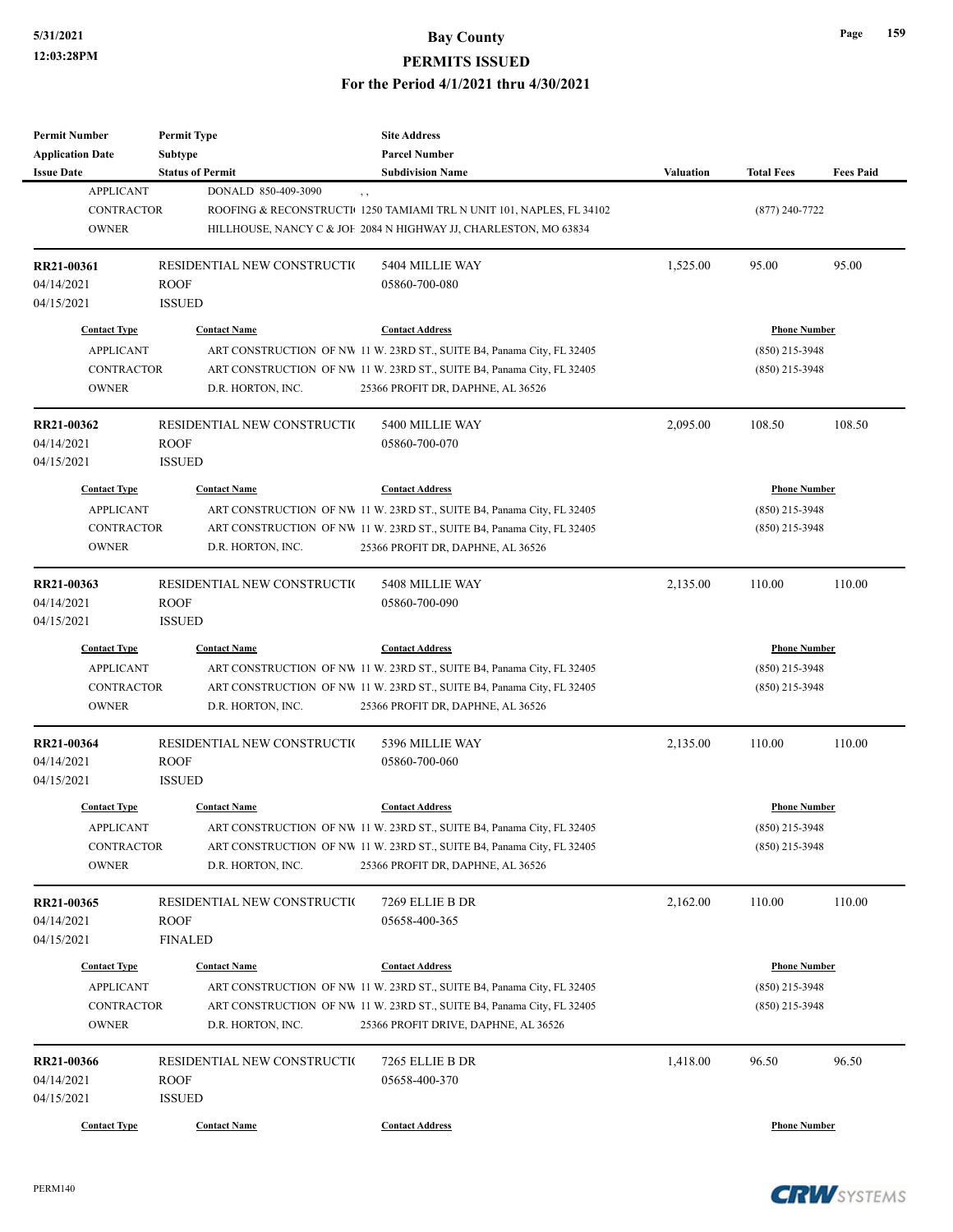| <b>Permit Number</b>    | <b>Permit Type</b>          | <b>Site Address</b>                                                    |                  |                     |                  |
|-------------------------|-----------------------------|------------------------------------------------------------------------|------------------|---------------------|------------------|
| <b>Application Date</b> | <b>Subtype</b>              | <b>Parcel Number</b>                                                   |                  |                     |                  |
| <b>Issue Date</b>       | <b>Status of Permit</b>     | <b>Subdivision Name</b>                                                | <b>Valuation</b> | <b>Total Fees</b>   | <b>Fees Paid</b> |
| <b>APPLICANT</b>        |                             | ART CONSTRUCTION OF NW 11 W. 23RD ST., SUITE B4, Panama City, FL 32405 |                  | $(850)$ 215-3948    |                  |
| <b>CONTRACTOR</b>       |                             | ART CONSTRUCTION OF NW 11 W. 23RD ST., SUITE B4, Panama City, FL 32405 |                  | $(850)$ 215-3948    |                  |
| <b>OWNER</b>            | D.R. HORTON, INC.           | 25366 PROFIT DRIVE, DAPHNE, AL 36526                                   |                  |                     |                  |
| RR21-00367              | RESIDENTIAL NEW CONSTRUCTIO | 5412 MILLIE WAY                                                        | 1,525.00         | 95.00               | 95.00            |
| 04/14/2021              | <b>ROOF</b>                 | 05860-700-100                                                          |                  |                     |                  |
| 04/15/2021              | <b>ISSUED</b>               |                                                                        |                  |                     |                  |
| <b>Contact Type</b>     | <b>Contact Name</b>         | <b>Contact Address</b>                                                 |                  | <b>Phone Number</b> |                  |
| <b>APPLICANT</b>        |                             | ART CONSTRUCTION OF NW 11 W. 23RD ST., SUITE B4, Panama City, FL 32405 |                  | $(850)$ 215-3948    |                  |
| <b>CONTRACTOR</b>       |                             | ART CONSTRUCTION OF NW 11 W. 23RD ST., SUITE B4, Panama City, FL 32405 |                  | $(850)$ 215-3948    |                  |
| <b>OWNER</b>            | D.R. HORTON, INC.           | 25366 PROFIT DR, DAPHNE, AL 36526                                      |                  |                     |                  |
| RR21-00368              | RESIDENTIAL NEW CONSTRUCTIO | 7261 ELLIE B DR                                                        | 2,095.00         | 108.50              | 108.50           |
| 04/14/2021              | <b>ROOF</b>                 | 05658-400-375                                                          |                  |                     |                  |
| 04/15/2021              | <b>FINALED</b>              |                                                                        |                  |                     |                  |
| <b>Contact Type</b>     | <b>Contact Name</b>         | <b>Contact Address</b>                                                 |                  | <b>Phone Number</b> |                  |
| <b>APPLICANT</b>        |                             | ART CONSTRUCTION OF NW 11 W. 23RD ST., SUITE B4, Panama City, FL 32405 |                  | $(850)$ 215-3948    |                  |
| <b>CONTRACTOR</b>       |                             | ART CONSTRUCTION OF NW 11 W. 23RD ST., SUITE B4, Panama City, FL 32405 |                  | $(850)$ 215-3948    |                  |
| <b>OWNER</b>            | D.R. HORTON, INC.           | 25366 PROFIT DRIVE, DAPHNE, AL 36526                                   |                  |                     |                  |
|                         |                             |                                                                        |                  |                     |                  |
| RR21-00369              | RESIDENTIAL NEW CONSTRUCTIO | 7273 ELLIE B DR                                                        | 2,135.00         | 110.00              | 110.00           |
| 04/14/2021              | <b>ROOF</b>                 | 05658-400-360                                                          |                  |                     |                  |
| 04/15/2021              | <b>FINALED</b>              |                                                                        |                  |                     |                  |
| <b>Contact Type</b>     | <b>Contact Name</b>         | <b>Contact Address</b>                                                 |                  | <b>Phone Number</b> |                  |
| <b>APPLICANT</b>        |                             | ART CONSTRUCTION OF NW 11 W. 23RD ST., SUITE B4, Panama City, FL 32405 |                  | $(850)$ 215-3948    |                  |
| <b>CONTRACTOR</b>       |                             | ART CONSTRUCTION OF NW 11 W. 23RD ST., SUITE B4, Panama City, FL 32405 |                  | $(850)$ 215-3948    |                  |
| <b>OWNER</b>            | D.R. HORTON, INC.           | 25366 PROFIT DRIVE, DAPHNE, AL 36526                                   |                  |                     |                  |
| RR21-00370              | RESIDENTIAL NEW CONSTRUCTIO | 7277 ELLIE B DR                                                        | 2,095.00         | 108.50              | 108.50           |
| 04/14/2021              | <b>ROOF</b>                 | 05658-400-355                                                          |                  |                     |                  |
| 04/15/2021              | <b>FINALED</b>              |                                                                        |                  |                     |                  |
| <b>Contact Type</b>     | <b>Contact Name</b>         | <b>Contact Address</b>                                                 |                  | <b>Phone Number</b> |                  |
|                         |                             |                                                                        |                  |                     |                  |
| <b>APPLICANT</b>        |                             | ART CONSTRUCTION OF NW 11 W. 23RD ST., SUITE B4, Panama City, FL 32405 |                  | $(850)$ 215-3948    |                  |
| <b>CONTRACTOR</b>       |                             | ART CONSTRUCTION OF NW 11 W. 23RD ST., SUITE B4, Panama City, FL 32405 |                  | $(850)$ 215-3948    |                  |
| <b>OWNER</b>            | D.R. HORTON, INC.           | 25366 PROFIT DRIVE, DAPHNE, AL 36526                                   |                  |                     |                  |
| RR21-00371              | <b>RESIDENTIAL ROOF</b>     | 3408 NAUTICAL DR                                                       | 9,000.00         | 151.71              | 151.71           |
| 04/15/2021              | <b>REPLACEMENT</b>          | 07899-554-000                                                          |                  |                     |                  |
| 04/20/2021              | <b>ISSUED</b>               |                                                                        |                  |                     |                  |
| <b>Contact Type</b>     | <b>Contact Name</b>         | <b>Contact Address</b>                                                 |                  | <b>Phone Number</b> |                  |
| <b>APPLICANT</b>        |                             | GORDON ANDREWS CONSTR 713 INDIANA AVE, LYNN HAVEN, FL 32444            |                  | $(850)$ 271-5302    |                  |
| CONTRACTOR              |                             | GORDON ANDREWS CONSTR 713 INDIANA AVE, LYNN HAVEN, FL 32444            |                  | $(850)$ 271-5302    |                  |
| <b>OWNER</b>            | WARD, ROBERT A              | 3408 NAUTICAL DR, SOUTHPORT, FL 32409                                  |                  |                     |                  |
|                         |                             |                                                                        |                  |                     |                  |
| RR21-00372              | <b>RESIDENTIAL ROOF</b>     | 21507 HILLTOP AVE                                                      | 14,880.00        | 92.99               | 92.99            |
| 04/15/2021              | REPLACEMENT                 | 35541-000-000                                                          |                  |                     |                  |
| 04/15/2021              | <b>ISSUED</b>               |                                                                        |                  |                     |                  |
| <b>Contact Type</b>     | <b>Contact Name</b>         | <b>Contact Address</b>                                                 |                  | <b>Phone Number</b> |                  |

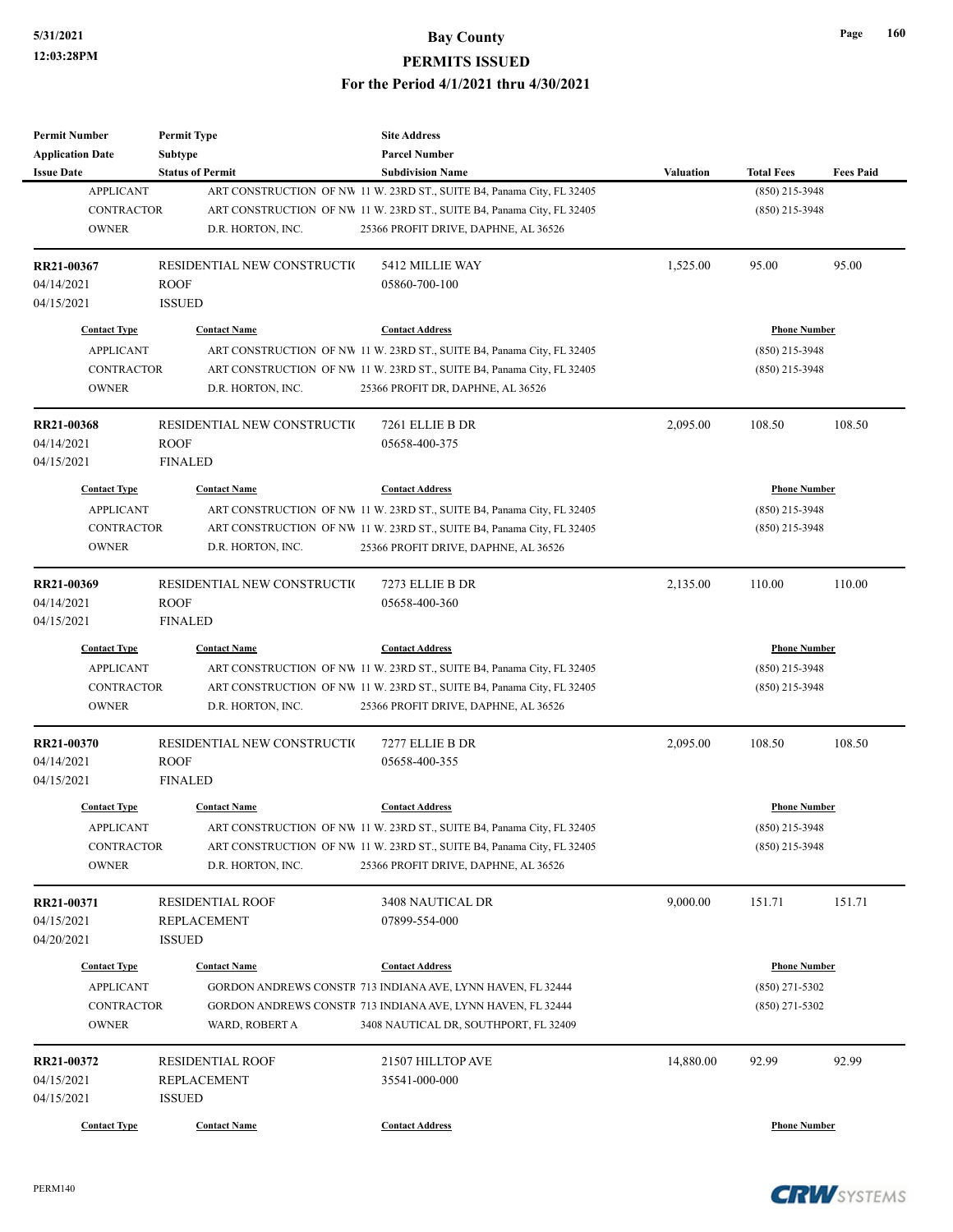| <b>Permit Number</b>                                                       | <b>Permit Type</b>                                                                  | <b>Site Address</b>                                                                                                                                                                                                  |                  |                                                             |                  |
|----------------------------------------------------------------------------|-------------------------------------------------------------------------------------|----------------------------------------------------------------------------------------------------------------------------------------------------------------------------------------------------------------------|------------------|-------------------------------------------------------------|------------------|
| <b>Application Date</b>                                                    | <b>Subtype</b>                                                                      | <b>Parcel Number</b><br><b>Subdivision Name</b>                                                                                                                                                                      |                  |                                                             |                  |
| <b>Issue Date</b><br><b>APPLICANT</b><br><b>CONTRACTOR</b><br><b>OWNER</b> | <b>Status of Permit</b><br><b>BMR COMPANY</b><br><b>BMR COMPANY</b><br>VISCO, SHAWN | 5009 MERRITT BROWN WAY, PANAMA CITY, FL 32404<br>5009 MERRITT BROWN WAY, PANAMA CITY, FL 32404<br>443 BERGEN ST, BROOKLYN, NY 11217                                                                                  | <b>Valuation</b> | <b>Total Fees</b><br>$(850) 625 - 3375$<br>$(850)$ 625-3375 | <b>Fees Paid</b> |
| RR21-00373                                                                 | <b>RESIDENTIAL ROOF</b>                                                             | 21521 DOLPHIN AVE                                                                                                                                                                                                    | 7,900.00         | 82.20                                                       | 82.20            |
| 04/15/2021<br>04/15/2021                                                   | <b>REPLACEMENT</b><br><b>FINALED</b>                                                | 35583-000-000                                                                                                                                                                                                        |                  |                                                             |                  |
| <b>Contact Type</b>                                                        | <b>Contact Name</b>                                                                 | <b>Contact Address</b>                                                                                                                                                                                               |                  | <b>Phone Number</b>                                         |                  |
| <b>APPLICANT</b><br><b>CONTRACTOR</b><br><b>OWNER</b>                      | <b>BMR COMPANY</b><br><b>BMR COMPANY</b><br>BATTLES, FLOYD L JR &                   | 5009 MERRITT BROWN WAY, PANAMA CITY, FL 32404<br>5009 MERRITT BROWN WAY, PANAMA CITY, FL 32404<br>BATTLES, JOY MC DANIEL, SILVER CREEK, GA 30173                                                                     |                  | $(850)$ 625-3375<br>$(850)$ 625-3375                        |                  |
| RR21-00374                                                                 | <b>RESIDENTIAL ROOF</b>                                                             | 21500 SUNSET AVE                                                                                                                                                                                                     | 9,400.00         | 96.07                                                       | 96.07            |
| 04/15/2021<br>04/15/2021                                                   | <b>REPLACEMENT</b><br><b>ISSUED</b>                                                 | 35649-000-000                                                                                                                                                                                                        |                  |                                                             |                  |
| <b>Contact Type</b>                                                        | <b>Contact Name</b>                                                                 | <b>Contact Address</b>                                                                                                                                                                                               |                  | <b>Phone Number</b>                                         |                  |
| <b>APPLICANT</b><br><b>CONTRACTOR</b><br><b>OWNER</b>                      | <b>BMR COMPANY</b><br><b>BMR COMPANY</b>                                            | 5009 MERRITT BROWN WAY, PANAMA CITY, FL 32404<br>5009 MERRITT BROWN WAY, PANAMA CITY, FL 32404<br>LOGGINS, JASON WESLEY & 109 VANDIVER RIDGE LANE, LAKEMONT, GA 30552                                                |                  | $(850)$ 625-3375<br>$(850)$ 625-3375                        |                  |
| RR21-00375                                                                 | RESIDENTIAL NEW CONSTRUCTIO                                                         | 21812 POMPANO AVE                                                                                                                                                                                                    | 13,600.00        | 105.50                                                      | 105.50           |
| 04/16/2021<br>04/16/2021                                                   | <b>ROOF</b><br><b>ISSUED</b>                                                        | 35916-000-000                                                                                                                                                                                                        |                  |                                                             |                  |
| <b>Contact Type</b>                                                        | <b>Contact Name</b>                                                                 | <b>Contact Address</b>                                                                                                                                                                                               |                  | <b>Phone Number</b>                                         |                  |
| <b>APPLICANT</b><br>CONTRACTOR<br><b>OWNER</b>                             |                                                                                     | COASTAL ACQUISITIONS OF 2120 E BUS HIGHWAY 98, PANAMA CITY, FL 32401<br>COASTAL ACQUISITIONS OF 2120 E BUS HIGHWAY 98, PANAMA CITY, FL 32401<br>KLEMEN, ROBERT & SHERRY 306 WALTON ROSE LN, ROSEMARY BEACH, FL 32461 |                  | $(850)$ 769-9423<br>$(850)$ 769-9423                        |                  |
| RR21-00376<br>04/16/2021<br>04/16/2021                                     | <b>RESIDENTIAL ROOF</b><br><b>ROOF OVER</b><br><b>FINALED</b>                       | 10831 HWY 231<br>03747-000-000                                                                                                                                                                                       | 4,475.00         | 82.20                                                       | 82.20            |
| <b>Contact Type</b>                                                        | <b>Contact Name</b>                                                                 | <b>Contact Address</b>                                                                                                                                                                                               |                  | <b>Phone Number</b>                                         |                  |
| <b>APPLICANT</b><br><b>CONTRACTOR</b><br><b>OWNER</b>                      | MIKE FARRIS INC<br>MIKE FARRIS INC<br>GLANCY, ELWOOD E                              | 1504 DELAWARE AVE, LYNN HAVEN, FL 32444<br>1504 DELAWARE AVE, LYNN HAVEN, FL 32444<br>10831 HIGHWAY 231, YOUNGSTOWN, FL 32466                                                                                        |                  | $(850) 865 - 3748$<br>$(850) 865 - 3748$                    |                  |
| RR21-00377<br>04/16/2021                                                   | <b>RESIDENTIAL ROOF</b><br>REPLACEMENT                                              | 7111 LAGOON DR<br>30813-000-000                                                                                                                                                                                      | 14,850.00        | 95.00                                                       | 95.00            |
| 04/16/2021                                                                 | <b>FINALED</b>                                                                      |                                                                                                                                                                                                                      |                  |                                                             |                  |
| <b>Contact Type</b><br><b>APPLICANT</b>                                    | <b>Contact Name</b>                                                                 | <b>Contact Address</b><br>A & A ROOFING COMPANY IN 1600 TENNESSEE AVE, LYNN HAVEN, FL 32444                                                                                                                          |                  | <b>Phone Number</b><br>$(850)$ 271-4199                     |                  |
| CONTRACTOR<br><b>OWNER</b>                                                 | MILLSAP, LINDA J                                                                    | A & A ROOFING COMPANY IN 1600 TENNESSEE AVE, LYNN HAVEN, FL 32444<br>7111 LAGOON DR, PANAMA CITY BEACH, FL 32408                                                                                                     |                  | $(850)$ 271-4199                                            |                  |
| RR21-00378<br>04/16/2021<br>04/16/2021                                     | <b>RESIDENTIAL ROOF</b><br>REPLACEMENT<br>FINALED                                   | 6143 RIVERBROOKE DR<br>05658-300-200                                                                                                                                                                                 | 17,050.00        | 99.50                                                       | 99.50            |
| <b>Contact Type</b>                                                        | <b>Contact Name</b>                                                                 | <b>Contact Address</b>                                                                                                                                                                                               |                  | <b>Phone Number</b>                                         |                  |



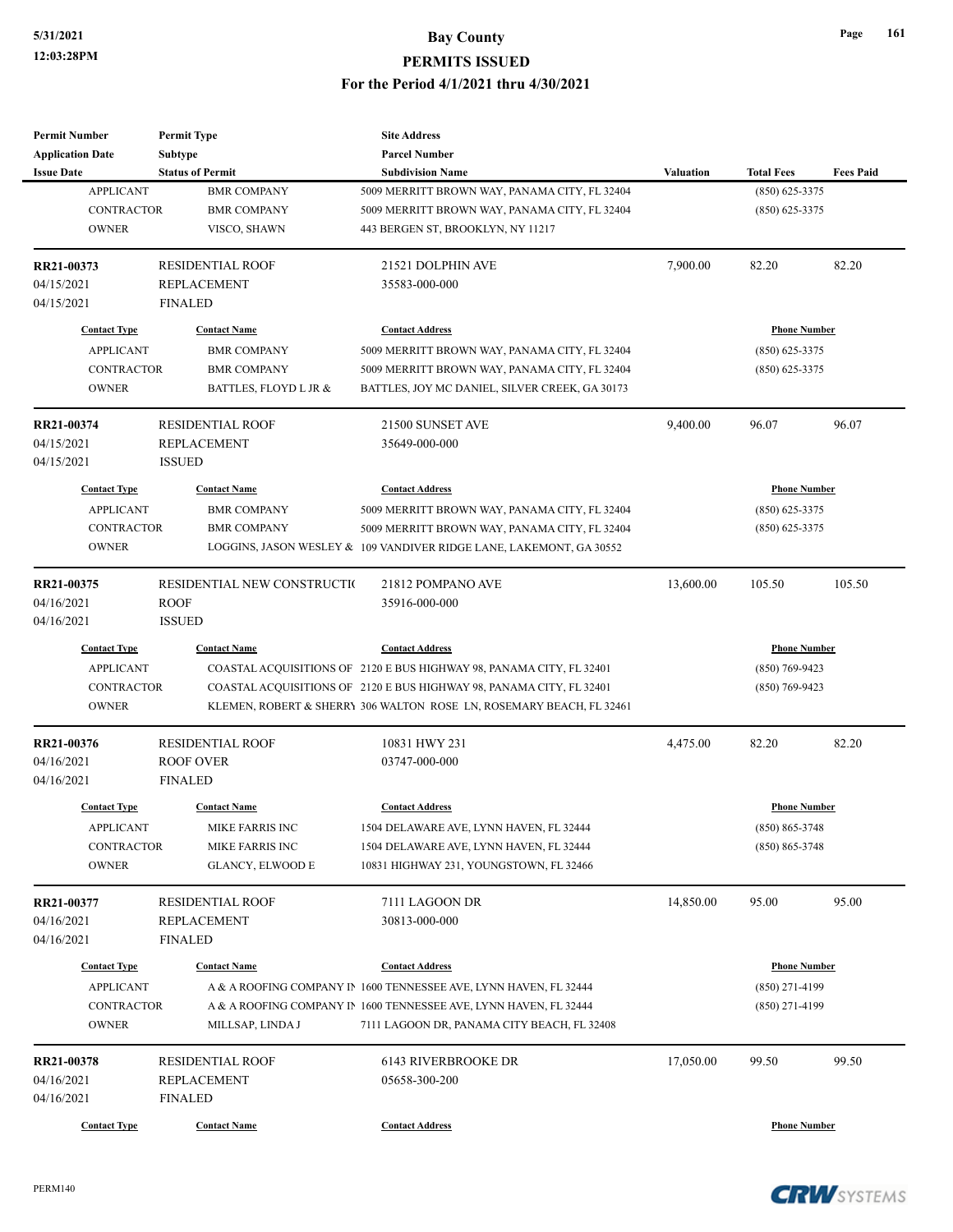| <b>Permit Number</b>                    | <b>Permit Type</b>                     | <b>Site Address</b>                                                      |                  |                     |                  |
|-----------------------------------------|----------------------------------------|--------------------------------------------------------------------------|------------------|---------------------|------------------|
| <b>Application Date</b>                 | <b>Subtype</b>                         | <b>Parcel Number</b>                                                     |                  |                     |                  |
| <b>Issue Date</b>                       | <b>Status of Permit</b>                | <b>Subdivision Name</b>                                                  | <b>Valuation</b> | <b>Total Fees</b>   | <b>Fees Paid</b> |
| <b>APPLICANT</b>                        |                                        | A & A ROOFING COMPANY IN 1600 TENNESSEE AVE, LYNN HAVEN, FL 32444        |                  | (850) 271-4199      |                  |
| <b>CONTRACTOR</b>                       |                                        | A & A ROOFING COMPANY IN 1600 TENNESSEE AVE, LYNN HAVEN, FL 32444        |                  | $(850)$ 271-4199    |                  |
| <b>OWNER</b>                            |                                        | MC GILL, RONALD & CHRIST 3980 ARBOR TRACE DRIVE C, PANAMA CITY, FL 32405 |                  |                     |                  |
| RR21-00379                              | <b>RESIDENTIAL ROOF</b>                | <b>7027 NOEL RD N</b>                                                    | 16,900.00        | 90.50               | 90.50            |
| 04/16/2021                              | <b>REPLACEMENT</b>                     | 05561-000-000                                                            |                  |                     |                  |
| 04/16/2021                              | <b>FINALED</b>                         |                                                                          |                  |                     |                  |
| <b>Contact Type</b>                     | <b>Contact Name</b>                    | <b>Contact Address</b>                                                   |                  | <b>Phone Number</b> |                  |
| <b>APPLICANT</b>                        |                                        | A & A ROOFING COMPANY IN 1600 TENNESSEE AVE, LYNN HAVEN, FL 32444        |                  | $(850)$ 271-4199    |                  |
| <b>CONTRACTOR</b>                       |                                        | A & A ROOFING COMPANY IN 1600 TENNESSEE AVE, LYNN HAVEN, FL 32444        |                  | $(850)$ 271-4199    |                  |
| <b>OWNER</b>                            |                                        | WADE, WALTER T. & CYNTHI 7027 NOEL RD, PANAMA CITY, FL 32404             |                  |                     |                  |
| RR21-00380                              | <b>RESIDENTIAL ROOF</b>                | 5727 HILLTOP AVE                                                         | 9,350.00         | 89.91               | 89.91            |
| 04/19/2021                              | <b>REPLACEMENT</b>                     | 32009-010-000                                                            |                  |                     |                  |
| 04/19/2021                              | <b>ISSUED</b>                          |                                                                          |                  |                     |                  |
| <b>Contact Type</b>                     | <b>Contact Name</b>                    | <b>Contact Address</b>                                                   |                  | <b>Phone Number</b> |                  |
| <b>APPLICANT</b>                        |                                        | SULLIVAN'S QUALITY ROOFI PO BOX 14211, PANAMA CITY BEACH, FL 32413       |                  | $(850)$ 277-2680    |                  |
| <b>CONTRACTOR</b>                       |                                        | SULLIVAN'S QUALITY ROOFI PO BOX 14211, PANAMA CITY BEACH, FL 32413       |                  | $(850)$ 277-2680    |                  |
| <b>OWNER</b>                            | MOLINA, MAVIS A                        | 5727 HILLTOP AVE, PANAMA CITY, FL 32408                                  |                  |                     |                  |
|                                         |                                        |                                                                          |                  |                     |                  |
| RR21-00381                              | RESIDENTIAL NEW CONSTRUCTIO            | 115 DRAGON CIR                                                           | 12,000.00        | 170.49              | 170.49           |
| 04/19/2021                              | <b>ROOF</b>                            | 31402-540-000                                                            |                  |                     |                  |
| 04/19/2021                              | <b>ISSUED</b>                          |                                                                          |                  |                     |                  |
| <b>Contact Type</b>                     | <b>Contact Name</b>                    | <b>Contact Address</b>                                                   |                  | <b>Phone Number</b> |                  |
| <b>APPLICANT</b>                        |                                        | PROS CONSTRUCTION & RO(1522 CHESTNUT AVE, PANAMA CITY, FL 32405          |                  | $(850)$ 769-4135    |                  |
| <b>CONTRACTOR</b>                       |                                        | PROS CONSTRUCTION & RO(1522 CHESTNUT AVE, PANAMA CITY, FL 32405          |                  | $(850)$ 769-4135    |                  |
| <b>OWNER</b>                            | RAY, RAYWAT P                          | 331 MOONLIGHT BAY DR, PANAMA CITY BEACH, FL 32407                        |                  |                     |                  |
| RR21-00382                              | <b>RESIDENTIAL ROOF</b>                | 306 TANAGA ST                                                            | 18,000.00        | 86.82               | 86.82            |
| 04/19/2021                              | <b>REPLACEMENT</b>                     | 36059-000-000                                                            |                  |                     |                  |
| 04/19/2021                              | <b>FINALED</b>                         |                                                                          |                  |                     |                  |
| <b>Contact Type</b>                     | <b>Contact Name</b>                    | <b>Contact Address</b>                                                   |                  | <b>Phone Number</b> |                  |
| <b>APPLICANT</b>                        | ROBERT 849-7457                        |                                                                          |                  |                     |                  |
| <b>CONTRACTOR</b>                       | OLD TOWN ROOFING                       | 2954 CARTER CIRCLE, CHIPLEY, FL 32428                                    |                  | (850) 849-7457      |                  |
| <b>OWNER</b>                            | THE STARFISH LLC                       | 124 SUN LN, PANAMA CITY BEACH, FL 32413                                  |                  |                     |                  |
| RR21-00383                              | <b>RESIDENTIAL ROOF</b>                | <b>107 LAKE MERIAL SHORES DR</b>                                         | 26,859.12        | 137.69              | 137.69           |
| 04/19/2021                              | <b>REPLACEMENT</b>                     | 07504-108-000                                                            |                  |                     |                  |
| 04/19/2021                              | FINALED                                |                                                                          |                  |                     |                  |
|                                         |                                        |                                                                          |                  |                     |                  |
| <b>Contact Type</b><br><b>APPLICANT</b> | <b>Contact Name</b><br>ROBERT 849-7457 | <b>Contact Address</b>                                                   |                  | <b>Phone Number</b> |                  |
|                                         |                                        | $, \, ,$                                                                 |                  |                     |                  |
| CONTRACTOR                              | OLD TOWN ROOFING                       | 2954 CARTER CIRCLE, CHIPLEY, FL 32428                                    |                  | $(850) 849 - 7457$  |                  |
| <b>OWNER</b>                            |                                        | MC CORMICK, MICHAEL P & 107 LAKE MERIAL SHORES DR., SOUTHPORT, FL 32409  |                  |                     |                  |
| RR21-00384                              | PRIVATE PROVIDER                       | <b>133 TREASURE ISLE</b>                                                 | 3,116.00         | 108.50              | 108.50           |
| 04/19/2021                              | <b>ROOF</b>                            | 31441-045-000                                                            |                  |                     |                  |
| 04/19/2021                              | <b>ISSUED</b>                          |                                                                          |                  |                     |                  |
| <b>Contact Type</b>                     | <b>Contact Name</b>                    | <b>Contact Address</b>                                                   |                  | <b>Phone Number</b> |                  |
|                                         |                                        |                                                                          |                  |                     |                  |

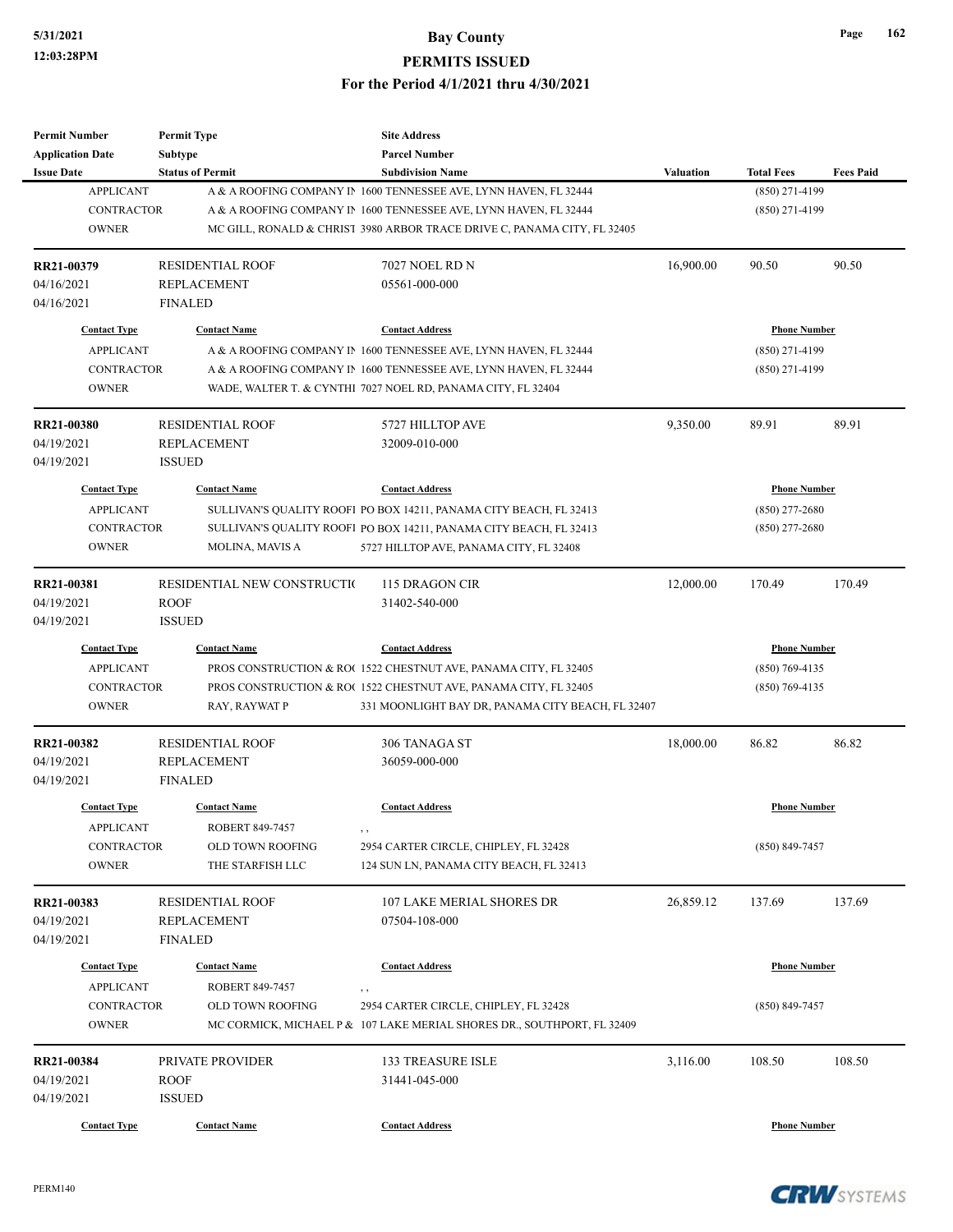| <b>Permit Number</b>    | <b>Permit Type</b>          | <b>Site Address</b>                                                      |                  |                     |                  |
|-------------------------|-----------------------------|--------------------------------------------------------------------------|------------------|---------------------|------------------|
| <b>Application Date</b> | Subtype                     | <b>Parcel Number</b>                                                     |                  |                     |                  |
| <b>Issue Date</b>       | <b>Status of Permit</b>     | <b>Subdivision Name</b>                                                  | <b>Valuation</b> | <b>Total Fees</b>   | <b>Fees Paid</b> |
| <b>APPLICANT</b>        |                             | ART CONSTRUCTION OF NW 11 W. 23RD ST., SUITE B4, Panama City, FL 32405   |                  | (850) 215-3948      |                  |
| <b>CONTRACTOR</b>       |                             | ART CONSTRUCTION OF NW 11 W. 23RD ST., SUITE B4, Panama City, FL 32405   |                  | $(850)$ 215-3948    |                  |
| <b>OWNER</b>            | OLIVER, JIMMY LAMAR         | 94 GEORGE ROAD, DOTHAN, AL 36301                                         |                  |                     |                  |
|                         |                             |                                                                          |                  |                     |                  |
| RR21-00385              | <b>RESIDENTIAL ROOF</b>     | 203 LAKE PL                                                              | 11,276.00        | 86.00               | 86.00            |
| 04/19/2021              | <b>REPLACEMENT</b>          | 37937-000-000                                                            |                  |                     |                  |
| 04/19/2021              | <b>FINALED</b>              |                                                                          |                  |                     |                  |
| <b>Contact Type</b>     | <b>Contact Name</b>         | <b>Contact Address</b>                                                   |                  | <b>Phone Number</b> |                  |
| <b>APPLICANT</b>        |                             | ART CONSTRUCTION OF NW 11 W. 23RD ST., SUITE B4, Panama City, FL 32405   |                  | (850) 215-3948      |                  |
| <b>CONTRACTOR</b>       |                             | ART CONSTRUCTION OF NW 11 W. 23RD ST., SUITE B4, Panama City, FL 32405   |                  | $(850)$ 215-3948    |                  |
| <b>OWNER</b>            | KLEIN, MARIANA              | 1609 BLAINE AVE NE, RENTON, WA 98056                                     |                  |                     |                  |
| RR21-00386              | <b>RESIDENTIAL ROOF</b>     | 527 SANDY LN                                                             | 6,800.00         | 86.82               | 86.82            |
| 04/19/2021              | <b>REPLACEMENT</b>          | 37239-027-000                                                            |                  |                     |                  |
| 04/19/2021              | <b>ISSUED</b>               |                                                                          |                  |                     |                  |
| <b>Contact Type</b>     | <b>Contact Name</b>         | <b>Contact Address</b>                                                   |                  | <b>Phone Number</b> |                  |
| <b>APPLICANT</b>        | TERRY 258-1543              |                                                                          |                  |                     |                  |
|                         |                             | , ,                                                                      |                  |                     |                  |
| <b>CONTRACTOR</b>       |                             | BAYSIDE ROOFING COMPAN 21000 FRONT BEACH RD, PAANAM CITY BEACH, FL 32413 |                  | $(850)$ 258-1543    |                  |
| <b>OWNER</b>            |                             | DARBY, GLEN J & VIRGINIA. 550 SHAY DR SW, MARIETTA, GA 30060             |                  |                     |                  |
| RR21-00387              | RESIDENTIAL NEW CONSTRUCTIO | 9724 SWEETFIELD LN                                                       | 14,000.00        | 150.70              | 150.70           |
| 04/19/2021              | <b>ROOF</b>                 | 07611-200-029                                                            |                  |                     |                  |
| 04/19/2021              | <b>FINALED</b>              |                                                                          |                  |                     |                  |
| <b>Contact Type</b>     | <b>Contact Name</b>         | <b>Contact Address</b>                                                   |                  | <b>Phone Number</b> |                  |
| <b>APPLICANT</b>        |                             | Guyson (roofing) Construction In 1499 W HWY 390, LYNN HAVEN, FL 32444    |                  | $(850)$ 258-5856    |                  |
| CONTRACTOR              |                             | Guyson (roofing) Construction In 1499 W HWY 390, LYNN HAVEN, FL 32444    |                  | $(850)$ 258-5856    |                  |
| <b>OWNER</b>            |                             | CEDAR CREEK AT DEERPOIN 13400 HWY 77, SOUTHPORT, FL 32409                |                  |                     |                  |
| RR21-00388              | <b>RESIDENTIAL ROOF</b>     | 140 MARLIN CIR                                                           | 29,500.00        | 153.28              | 153.28           |
| 04/20/2021              | <b>REPLACEMENT</b>          | 30933-070-000                                                            |                  |                     |                  |
| 04/23/2021              | <b>FINALED</b>              |                                                                          |                  |                     |                  |
| <b>Contact Type</b>     | <b>Contact Name</b>         | <b>Contact Address</b>                                                   |                  | <b>Phone Number</b> |                  |
|                         |                             |                                                                          |                  |                     |                  |
| <b>APPLICANT</b>        | ANGEL 625-3575              | , ,                                                                      |                  |                     |                  |
| CONTRACTOR              | <b>BMR COMPANY</b>          | 5009 MERRITT BROWN WAY, PANAMA CITY, FL 32404                            |                  | $(850)$ 625-3375    |                  |
| <b>OWNER</b>            |                             | MCNULTY, JENNIFER & CHA 140 MARLIN AVE, PANAMA CITY BEACH, FL 32408      |                  |                     |                  |
| RR21-00390              | <b>RESIDENTIAL ROOF</b>     | 7311 11TH ST E                                                           | 14,752.91        | 100.42              | 100.42           |
| 04/20/2021              | <b>REPLACEMENT</b>          | 06017-105-000                                                            |                  |                     |                  |
| 04/20/2021              | <b>ISSUED</b>               |                                                                          |                  |                     |                  |
| <b>Contact Type</b>     | <b>Contact Name</b>         | <b>Contact Address</b>                                                   |                  | <b>Phone Number</b> |                  |
| <b>APPLICANT</b>        | GINO 407-744-0098           |                                                                          |                  |                     |                  |
| CONTRACTOR              |                             | , ,<br>PRECISION CONTRACTING T 4229 REAVES RD, KISSIMMEE, FL 34746       |                  | $(850)$ 744-0088    |                  |
| <b>OWNER</b>            |                             | WHALEY, SABRINA NICOLE 7311 E 11TH ST, PANAMA CITY, FL 32404             |                  |                     |                  |
|                         |                             |                                                                          |                  |                     |                  |
| RR21-00391              | <b>RESIDENTIAL ROOF</b>     | 2137 STERLING COVE BLVD                                                  | 7,300.00         | 82.20               | 82.20            |
| 04/20/2021              | <b>REPLACEMENT</b>          | 27873-020-017                                                            |                  |                     |                  |
| 04/20/2021              | <b>FINALED</b>              |                                                                          |                  |                     |                  |
| <b>Contact Type</b>     | <b>Contact Name</b>         | <b>Contact Address</b>                                                   |                  | <b>Phone Number</b> |                  |

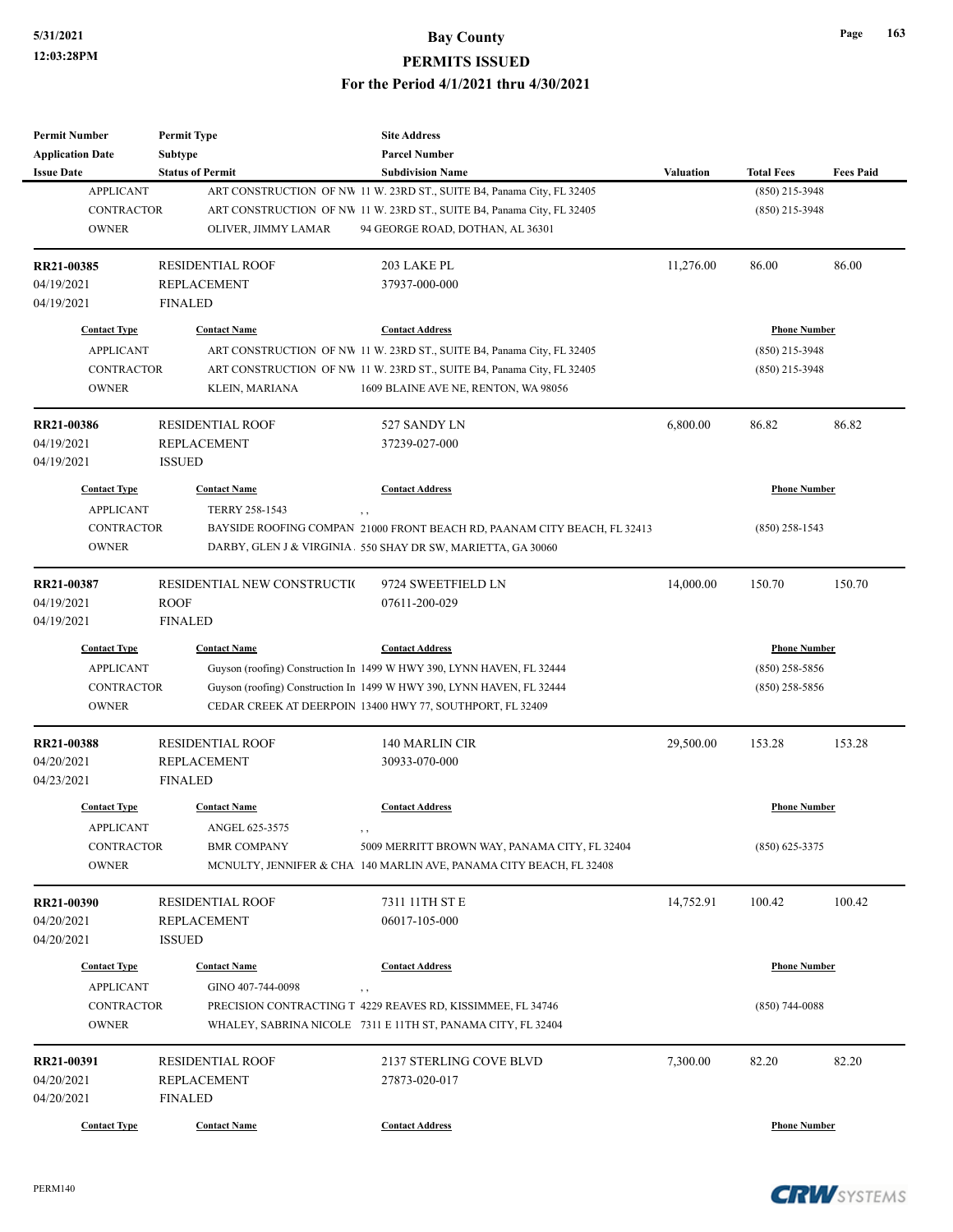| <b>Permit Number</b>    | <b>Permit Type</b>        | <b>Site Address</b>                                                            |                  |                     |                  |
|-------------------------|---------------------------|--------------------------------------------------------------------------------|------------------|---------------------|------------------|
| <b>Application Date</b> | <b>Subtype</b>            | <b>Parcel Number</b>                                                           |                  |                     |                  |
| <b>Issue Date</b>       | <b>Status of Permit</b>   | <b>Subdivision Name</b>                                                        | <b>Valuation</b> | <b>Total Fees</b>   | <b>Fees Paid</b> |
| <b>APPLICANT</b>        | <b>GULF COAST ROOFING</b> | 211 S PALO ALTO AVE, PANAMA CITY, FL 32401                                     |                  | $(850) 630 - 4689$  |                  |
| <b>CONTRACTOR</b>       | <b>GULF COAST ROOFING</b> | 211 S PALO ALTO AVE, PANAMA CITY, FL 32401                                     |                  | $(850) 630 - 4689$  |                  |
| <b>OWNER</b>            | ESSIG, ALLEN H JR         | 2137 STERLING COVE BLVD, PANAMA CITY BEACH, FL 32408                           |                  |                     |                  |
| RR21-00392              | <b>RESIDENTIAL ROOF</b>   | 5529 PINETREE RD                                                               | 9,500.00         | 113.03              | 113.03           |
| 04/20/2021              |                           | 05705-020-000                                                                  |                  |                     |                  |
| 04/21/2021              | <b>FINALED</b>            |                                                                                |                  |                     |                  |
| <b>Contact Type</b>     | <b>Contact Name</b>       | <b>Contact Address</b>                                                         |                  | <b>Phone Number</b> |                  |
| <b>APPLICANT</b>        | DAVID 265-6023            | , ,                                                                            |                  |                     |                  |
| <b>CONTRACTOR</b>       |                           | DAVID LEWIS ROOFING COM 1406 MINNESOTA AVENUE, LYNN HAVEN, FL 32444            |                  | $(850)$ 265-6023    |                  |
| <b>OWNER</b>            | ATES, CONNIE J            | 5529 PINETREE RD, PANAMA CITY, FL 32404                                        |                  |                     |                  |
| RR21-00393              | <b>RESIDENTIAL ROOF</b>   | 178 CONCORD CIR                                                                | 7,840.00         | 86.82               | 86.82            |
| 04/20/2021              |                           | 13336-000-000                                                                  |                  |                     |                  |
| 04/21/2021              | <b>ISSUED</b>             |                                                                                |                  |                     |                  |
| <b>Contact Type</b>     | <b>Contact Name</b>       | <b>Contact Address</b>                                                         |                  | <b>Phone Number</b> |                  |
| <b>APPLICANT</b>        | DAVID 527-0248            | , ,                                                                            |                  |                     |                  |
| <b>CONTRACTOR</b>       |                           | DAVID LEWIS ROOFING COM 1406 MINNESOTA AVENUE, LYNN HAVEN, FL 32444            |                  | $(850)$ 265-6023    |                  |
| <b>OWNER</b>            | WATKINS, JEAN T ETAL      | 500 OLD TUCKER RD, MACON, GA 31210                                             |                  |                     |                  |
|                         |                           |                                                                                |                  |                     |                  |
| RR21-00394              | <b>RESIDENTIAL ROOF</b>   | 6212 SOUTH LAGOON DR                                                           | 14,900.00        | 120.73              | 120.73           |
| 04/21/2021              | <b>REPLACEMENT</b>        | 32245-000-000                                                                  |                  |                     |                  |
| 04/21/2021              | <b>FINALED</b>            |                                                                                |                  |                     |                  |
| <b>Contact Type</b>     | <b>Contact Name</b>       | <b>Contact Address</b>                                                         |                  | <b>Phone Number</b> |                  |
| <b>APPLICANT</b>        | <b>AUSTIN 238-6820</b>    | , ,                                                                            |                  |                     |                  |
| <b>CONTRACTOR</b>       |                           | A.B.A. ROOFING & CONSTRU 2419 GRAND HARBOUR DRIVE, PANAMA CITY BEACH, FL 32408 |                  | $(850)$ 238-2939    |                  |
| <b>OWNER</b>            |                           | BENNETT, DAVID C & MARIA 7505 THOMAS DR, PANAMA CITY BEACH, FL 32408           |                  |                     |                  |
| RR21-00395              | <b>RESIDENTIAL ROOF</b>   | 2419 GRAND HARBOR DR                                                           | 16,500.00        | 133.06              | 133.06           |
| 04/21/2021              | <b>REPLACEMENT</b>        | 31245-515-000                                                                  |                  |                     |                  |
| 04/21/2021              | <b>FINALED</b>            |                                                                                |                  |                     |                  |
| <b>Contact Type</b>     | <b>Contact Name</b>       | <b>Contact Address</b>                                                         |                  | <b>Phone Number</b> |                  |
| <b>APPLICANT</b>        | <b>AUSTIN 238-6820</b>    | , ,                                                                            |                  |                     |                  |
| <b>CONTRACTOR</b>       |                           | A.B.A. ROOFING & CONSTRU 2419 GRAND HARBOUR DRIVE, PANAMA CITY BEACH, FL 32408 |                  | $(850)$ 238-2939    |                  |
| <b>OWNER</b>            | SPINKS, AUSTIN DALE       | 2419 GRAND HARBOR DR, PANAMA CITY BEACH, FL 32408                              |                  |                     |                  |
| RR21-00396              | <b>RESIDENTIAL ROOF</b>   | 7571 COLERIDGE RD                                                              | 15,385.24        | 122.27              | 122.27           |
| 04/21/2021              | <b>REPLACEMENT</b>        | 06712-044-000                                                                  |                  |                     |                  |
| 04/28/2021              | <b>FINALED</b>            |                                                                                |                  |                     |                  |
|                         |                           |                                                                                |                  |                     |                  |
| <b>Contact Type</b>     | <b>Contact Name</b>       | <b>Contact Address</b>                                                         |                  | <b>Phone Number</b> |                  |
| <b>APPLICANT</b>        |                           | BAY FLORIDA BUILDERS, CO 6544 HWY 77, PANAMAM CITY, FL 32409                   |                  | $(850)$ 258-1070    |                  |
| <b>CONTRACTOR</b>       |                           | BAY FLORIDA BUILDERS, CO 6544 HWY 77, PANAMAM CITY, FL 32409                   |                  | $(850)$ 258-1070    |                  |
| <b>OWNER</b>            |                           | RAMIREZ, JOSE JESUS ETAL 725 WEST STREET, PANAMA CITY, FL 32404                |                  |                     |                  |
| RR21-00397              | <b>RESIDENTIAL ROOF</b>   | 13843 LESNE RD                                                                 | 8,000.00         | 97.61               | 97.61            |
| 04/21/2021              | REPLACEMENT               | 03084-010-000                                                                  |                  |                     |                  |
| 04/21/2021              | <b>FINALED</b>            |                                                                                |                  |                     |                  |
| <b>Contact Type</b>     |                           | <b>Contact Address</b>                                                         |                  | <b>Phone Number</b> |                  |
|                         | <b>Contact Name</b>       |                                                                                |                  |                     |                  |

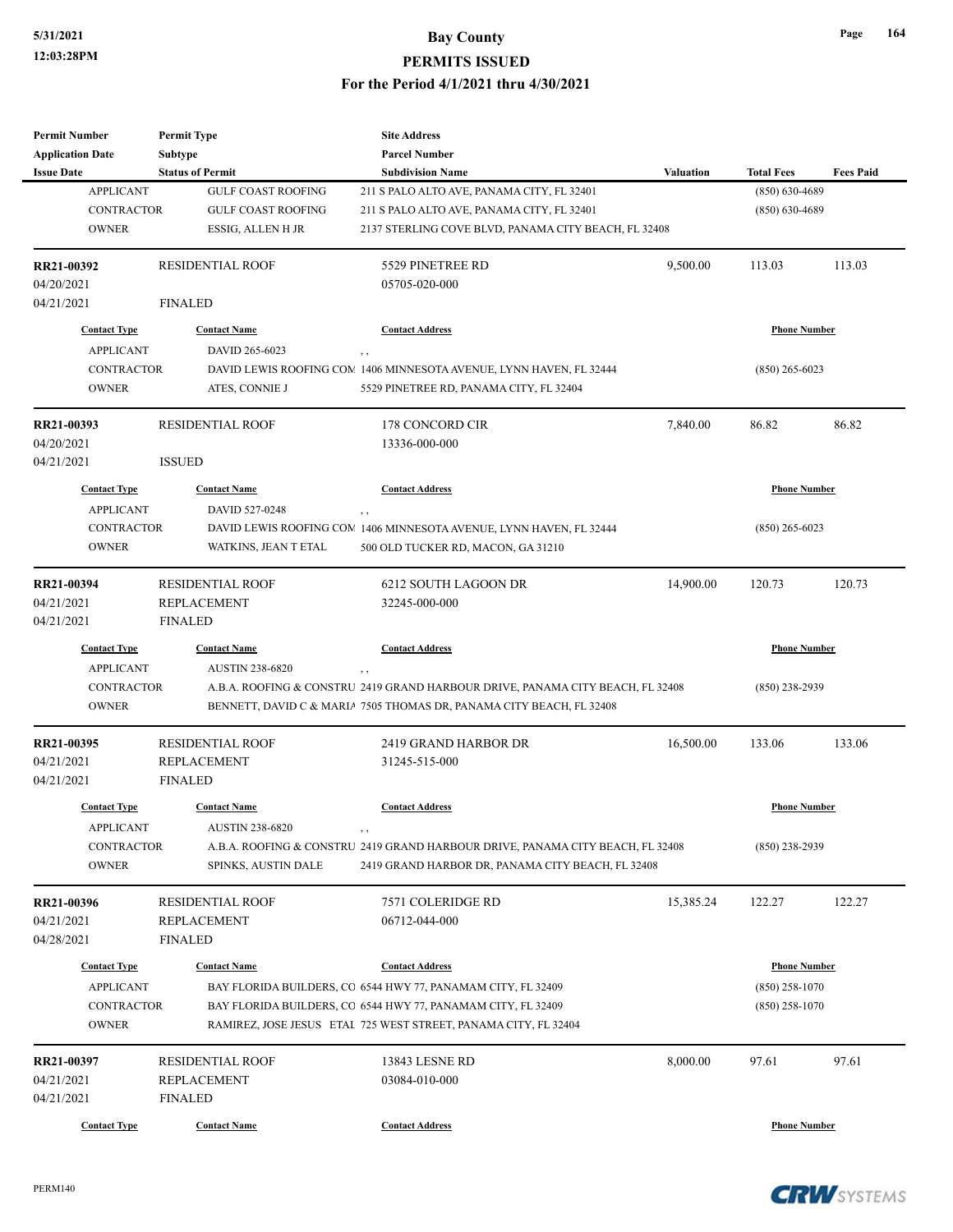| <b>Permit Number</b>    | <b>Permit Type</b>          | <b>Site Address</b>                                                   |                  |                     |                  |
|-------------------------|-----------------------------|-----------------------------------------------------------------------|------------------|---------------------|------------------|
| <b>Application Date</b> | Subtype                     | <b>Parcel Number</b>                                                  |                  |                     |                  |
| <b>Issue Date</b>       | <b>Status of Permit</b>     | <b>Subdivision Name</b>                                               | <b>Valuation</b> | <b>Total Fees</b>   | <b>Fees Paid</b> |
| <b>APPLICANT</b>        | <b>MIKE FARRIS INC</b>      | 1504 DELAWARE AVE, LYNN HAVEN, FL 32444                               |                  | $(850) 865 - 3748$  |                  |
| <b>CONTRACTOR</b>       | MIKE FARRIS INC             | 1504 DELAWARE AVE, LYNN HAVEN, FL 32444                               |                  | $(850) 865 - 3748$  |                  |
| <b>OWNER</b>            |                             | CARRINGTON MTG SERVICE 1600 S DOUGLAS RD STE 200-A, ANAHEIM, CA 92806 |                  |                     |                  |
| RR21-00398              | <b>RESIDENTIAL ROOF</b>     | 149 SANDOLLAR DR                                                      | 15,500.00        | 133.06              | 133.06           |
| 04/22/2021              | <b>REPLACEMENT</b>          | 30188-756-000                                                         |                  |                     |                  |
| 04/22/2021              | <b>ISSUED</b>               |                                                                       |                  |                     |                  |
| <b>Contact Type</b>     | <b>Contact Name</b>         | <b>Contact Address</b>                                                |                  | <b>Phone Number</b> |                  |
| <b>APPLICANT</b>        | <b>ANTHONY 625-6140</b>     | , ,                                                                   |                  |                     |                  |
| <b>CONTRACTOR</b>       |                             | DONALSON CONTRACTING I 605 LIVE OAK LANE, PANAMA CITY BEACH, FL 32408 |                  | $(850)$ 319-7775    |                  |
| <b>OWNER</b>            | CHAMBERS, CYNTHIA R         | 149 SANDOLLAR DR, PANAMA CITY BEACH, FL 32408                         |                  |                     |                  |
| RR21-00399              | <b>RESIDENTIAL ROOF</b>     | 5807 RED CLOUD CIR                                                    | 7,500.00         | 94.53               | 94.53            |
| 04/22/2021              | <b>REPLACEMENT</b>          | 05167-080-000                                                         |                  |                     |                  |
| 04/22/2021              | <b>ISSUED</b>               |                                                                       |                  |                     |                  |
| <b>Contact Type</b>     | <b>Contact Name</b>         | <b>Contact Address</b>                                                |                  | <b>Phone Number</b> |                  |
| <b>APPLICANT</b>        | PETE 819-4997               | , ,                                                                   |                  |                     |                  |
| <b>CONTRACTOR</b>       |                             | ANYTIME CONSTRUCTION & 3405 QUAIL RIDGE, CHIPLEY, FL 32428            |                  | $(850)$ 381-3208    |                  |
| <b>OWNER</b>            | NOWELL, CHARLES JR          | NOWELL, CHARLES SR, YOUNGSTOWN, FL 32466                              |                  |                     |                  |
|                         |                             |                                                                       |                  |                     |                  |
| <b>RR21-00400</b>       | <b>RESIDENTIAL ROOF</b>     | 5809 RED CLOUD CIR                                                    | 9,400.00         | 105.32              | 105.32           |
| 04/22/2021              | <b>REPLACEMENT</b>          | 05167-030-000                                                         |                  |                     |                  |
| 04/22/2021              | <b>ISSUED</b>               |                                                                       |                  |                     |                  |
| <b>Contact Type</b>     | <b>Contact Name</b>         | <b>Contact Address</b>                                                |                  | <b>Phone Number</b> |                  |
| <b>APPLICANT</b>        | PETE 819-4997               | , ,                                                                   |                  |                     |                  |
| <b>CONTRACTOR</b>       |                             | ANYTIME CONSTRUCTION & 3405 QUAIL RIDGE, CHIPLEY, FL 32428            |                  | $(850)$ 381-3208    |                  |
| <b>OWNER</b>            | NOWELL, CHARLES             | 5809 RED CLOUD CIRCLE, YOUNGSTOWN, FL 32466                           |                  |                     |                  |
| RR21-00401              | <b>RESIDENTIAL ROOF</b>     | 3612 O'HENRY DR                                                       | 10,000.00        | 89.91               | 89.91            |
| 04/22/2021              | <b>REPLACEMENT</b>          | 30177-000-000                                                         |                  |                     |                  |
| 04/22/2021              | <b>ISSUED</b>               |                                                                       |                  |                     |                  |
| <b>Contact Type</b>     | <b>Contact Name</b>         | <b>Contact Address</b>                                                |                  | <b>Phone Number</b> |                  |
| <b>APPLICANT</b>        |                             | SUPERIOR ROOFING AND CO 430 WEST 5TH ST, PANAMA CITY, FL 32401        |                  | (850) 737-9410      |                  |
| <b>CONTRACTOR</b>       |                             | SUPERIOR ROOFING AND CO 430 WEST 5TH ST, PANAMA CITY, FL 32401        |                  | $(850)$ 737-9410    |                  |
| <b>OWNER</b>            | NGUYEN, PHUC QUANG          | 3708 BETSY LN, PANAMA CITY BEACH, FL 32408                            |                  |                     |                  |
| RR21-00403              | RESIDENTIAL NEW CONSTRUCTIO | 400 BREAM POND RD                                                     | 6,000.00         | 94.25               | 94.25            |
| 04/23/2021              | <b>ROOF</b>                 | 07420-000-000                                                         |                  |                     |                  |
| 04/23/2021              | <b>ISSUED</b>               |                                                                       |                  |                     |                  |
| <b>Contact Type</b>     | <b>Contact Name</b>         | <b>Contact Address</b>                                                |                  | <b>Phone Number</b> |                  |
| <b>APPLICANT</b>        | HILL, PHIL W                | PO BOX 265, LYNN HAVEN, FL 32444                                      |                  |                     |                  |
| CONTRACTOR              | <b>OWNER/BUILDER</b>        | , ,                                                                   |                  |                     |                  |
| <b>OWNER</b>            | HILL, PHIL W                | PO BOX 265, LYNN HAVEN, FL 32444                                      |                  |                     |                  |
| RR21-00404              | RESIDENTIAL NEW CONSTRUCTIO | 8638 CONCH SHELL CT                                                   | 6,100.00         | 90.50               | 90.50            |
| 04/24/2021              | <b>ROOF</b>                 | 32503-200-088                                                         |                  |                     |                  |
| 04/24/2021              | <b>ISSUED</b>               |                                                                       |                  |                     |                  |
| <b>Contact Type</b>     | <b>Contact Name</b>         | <b>Contact Address</b>                                                |                  | <b>Phone Number</b> |                  |
|                         |                             |                                                                       |                  |                     |                  |





**Page 165**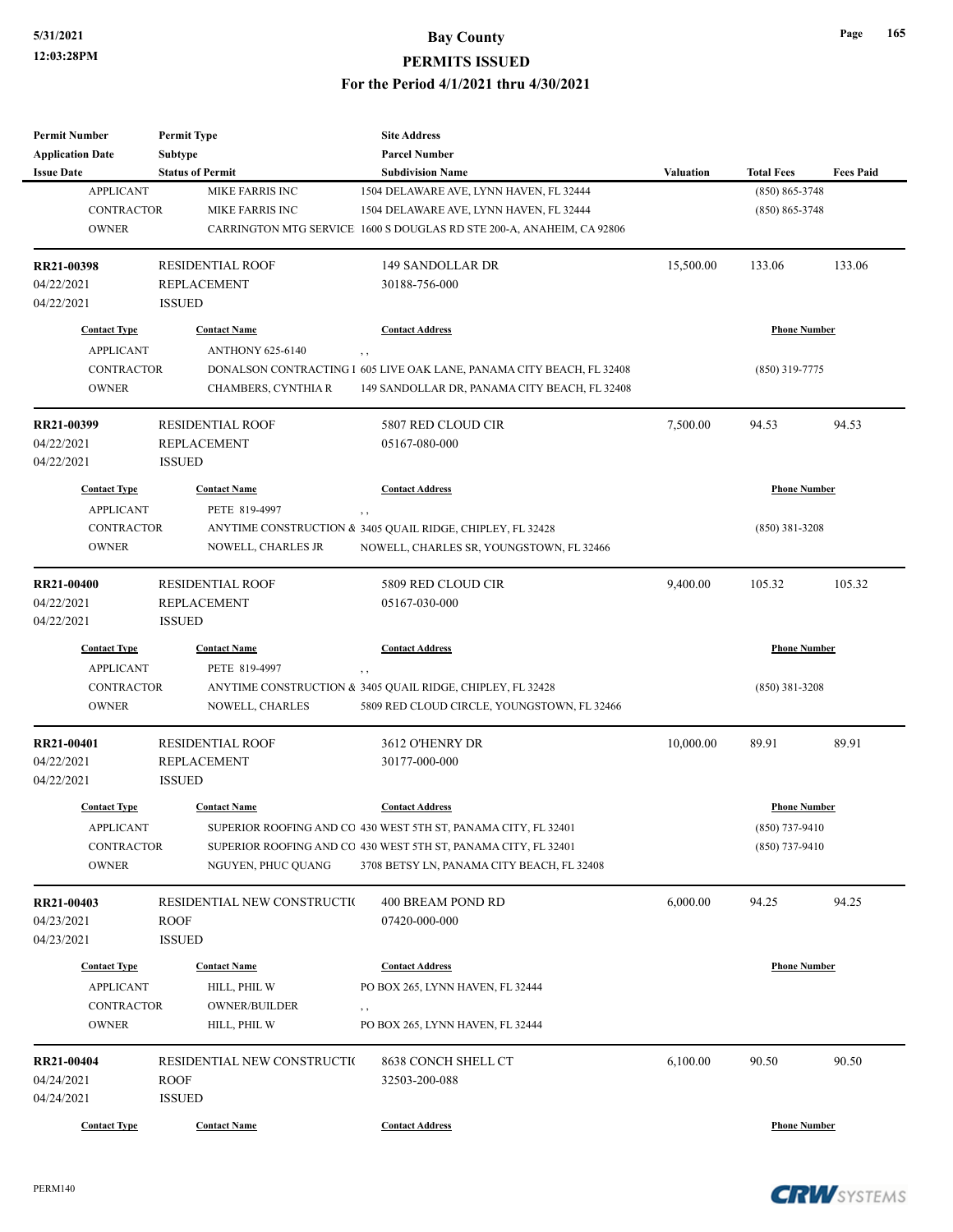| <b>Permit Number</b>     | <b>Permit Type</b>          | <b>Site Address</b>                                                     |           |                     |                  |
|--------------------------|-----------------------------|-------------------------------------------------------------------------|-----------|---------------------|------------------|
| <b>Application Date</b>  | Subtype                     | <b>Parcel Number</b>                                                    |           |                     |                  |
| <b>Issue Date</b>        | <b>Status of Permit</b>     | <b>Subdivision Name</b>                                                 | Valuation | <b>Total Fees</b>   | <b>Fees Paid</b> |
| <b>APPLICANT</b>         |                             | ART CONSTRUCTION OF NW 11 W. 23RD ST., SUITE B4, Panama City, FL 32405  |           | (850) 215-3948      |                  |
| <b>CONTRACTOR</b>        |                             | ART CONSTRUCTION OF NW 11 W. 23RD ST., SUITE B4, Panama City, FL 32405  |           | $(850)$ 215-3948    |                  |
| <b>OWNER</b>             | LMWS, LLC                   | 130 RICHARD JACKSON BLVD, PANAMA CITY BEACH, FL 32407                   |           |                     |                  |
| <b>RR21-00405</b>        | RESIDENTIAL NEW CONSTRUCTIO | 8636 CONCH SHELL CT                                                     | 5,010.00  | 86.00               | 86.00            |
| 04/24/2021               | <b>ROOF</b>                 | 32503-200-086                                                           |           |                     |                  |
| 04/24/2021               | <b>ISSUED</b>               |                                                                         |           |                     |                  |
| <b>Contact Type</b>      | <b>Contact Name</b>         | <b>Contact Address</b>                                                  |           | <b>Phone Number</b> |                  |
| <b>APPLICANT</b>         |                             | ART CONSTRUCTION OF NW 11 W. 23RD ST., SUITE B4, Panama City, FL 32405  |           | $(850)$ 215-3948    |                  |
| <b>CONTRACTOR</b>        |                             | ART CONSTRUCTION OF NW 11 W. 23RD ST., SUITE B4, Panama City, FL 32405  |           | $(850)$ 215-3948    |                  |
| <b>OWNER</b>             | LMWS, LLC                   | 130 RICHARD JACKSON BLVD, PANAMA CITY BEACH, FL 32407                   |           |                     |                  |
| <b>RR21-00406</b>        | RESIDENTIAL NEW CONSTRUCTIO | 8628 CONCH SHELL CT                                                     | 6,383.00  | 90.50               | 90.50            |
| 04/24/2021               | <b>ROOF</b>                 | 32503-200-090                                                           |           |                     |                  |
| 04/24/2021               | <b>ISSUED</b>               |                                                                         |           |                     |                  |
| <b>Contact Type</b>      | <b>Contact Name</b>         | <b>Contact Address</b>                                                  |           | <b>Phone Number</b> |                  |
| <b>APPLICANT</b>         |                             | ART CONSTRUCTION OF NW 11 W. 23RD ST., SUITE B4, Panama City, FL 32405  |           | $(850)$ 215-3948    |                  |
| <b>CONTRACTOR</b>        |                             | ART CONSTRUCTION OF NW 11 W. 23RD ST., SUITE B4, Panama City, FL 32405  |           | $(850)$ 215-3948    |                  |
| <b>OWNER</b>             | LMWS, LLC                   | 130 RICHARD JACKSON BLVD, PANAMA CITY BEACH, FL 32407                   |           |                     |                  |
|                          |                             |                                                                         |           |                     |                  |
| RR21-00407               | RESIDENTIAL NEW CONSTRUCTIO | 8626 CONCH SHELL CT                                                     | 5,577.00  | 86.00               | 86.00            |
| 04/24/2021               | <b>ROOF</b>                 | 32503-200-092                                                           |           |                     |                  |
| 04/24/2021               | <b>ISSUED</b>               |                                                                         |           |                     |                  |
| <b>Contact Type</b>      | <b>Contact Name</b>         | <b>Contact Address</b>                                                  |           | <b>Phone Number</b> |                  |
| <b>APPLICANT</b>         |                             | ART CONSTRUCTION OF NW 11 W. 23RD ST., SUITE B4, Panama City, FL 32405  |           | $(850)$ 215-3948    |                  |
| CONTRACTOR               |                             | ART CONSTRUCTION OF NW 11 W. 23RD ST., SUITE B4, Panama City, FL 32405  |           | $(850)$ 215-3948    |                  |
| <b>OWNER</b>             | LMWS, LLC                   | 130 RICHARD JACKSON BLVD, PANAMA CITY BEACH, FL 32407                   |           |                     |                  |
| <b>RR21-00408</b>        | <b>RESIDENTIAL ROOF</b>     | 22024 BATAAN AVE                                                        | 1,500.00  | 111.50              | 111.50           |
| 04/26/2021               | <b>REPLACEMENT</b>          | 36051-000-000                                                           |           |                     |                  |
| 04/26/2021               | <b>ISSUED</b>               |                                                                         |           |                     |                  |
| <b>Contact Type</b>      | <b>Contact Name</b>         | <b>Contact Address</b>                                                  |           | <b>Phone Number</b> |                  |
| <b>APPLICANT</b>         | FRANK 941-350-2612          |                                                                         |           |                     |                  |
| CONTRACTOR               | <b>OWNER/BUILDER</b>        |                                                                         |           |                     |                  |
| <b>OWNER</b>             |                             | DAMIANI, FRANK E SR TRUS DAMIANI, NANCY S TRUSTEE, BIRMINGHAM, AL 35226 |           |                     |                  |
|                          | RESIDENTIAL NEW CONSTRUCTIO | 3555 CEDAR PARK DR                                                      | 8,000.00  | 114.50              | 114.50           |
| RR21-00410<br>04/26/2021 | <b>ROOF</b>                 | 11916-600-140                                                           |           |                     |                  |
| 04/26/2021               | <b>FINALED</b>              |                                                                         |           |                     |                  |
|                          |                             |                                                                         |           |                     |                  |
| <b>Contact Type</b>      | <b>Contact Name</b>         | <b>Contact Address</b>                                                  |           | <b>Phone Number</b> |                  |
| <b>APPLICANT</b>         | JEFF 596-3228               | $, \, ,$                                                                |           |                     |                  |
| CONTRACTOR               | WATER TIGHT, INC            | 6319 OAK KNOLL ROAD, PANAMA CITY, FL 32404                              |           | $(850) 596 - 3228$  |                  |
| <b>OWNER</b>             |                             | TIMMINS CONSTRUCTION IN 3427 HIGH CLIFF RD, SOUTHPORT, FL 32409         |           |                     |                  |
| RR21-00413               | <b>RESIDENTIAL ROOF</b>     | 234 JOSEPH CIR                                                          | 6,100.00  | 89.91               | 89.91            |
| 04/26/2021               | <b>REPLACEMENT</b>          | 07502-012-000                                                           |           |                     |                  |
| 04/26/2021               | <b>ISSUED</b>               |                                                                         |           |                     |                  |
| <b>Contact Type</b>      | <b>Contact Name</b>         | <b>Contact Address</b>                                                  |           | <b>Phone Number</b> |                  |
|                          |                             |                                                                         |           |                     |                  |

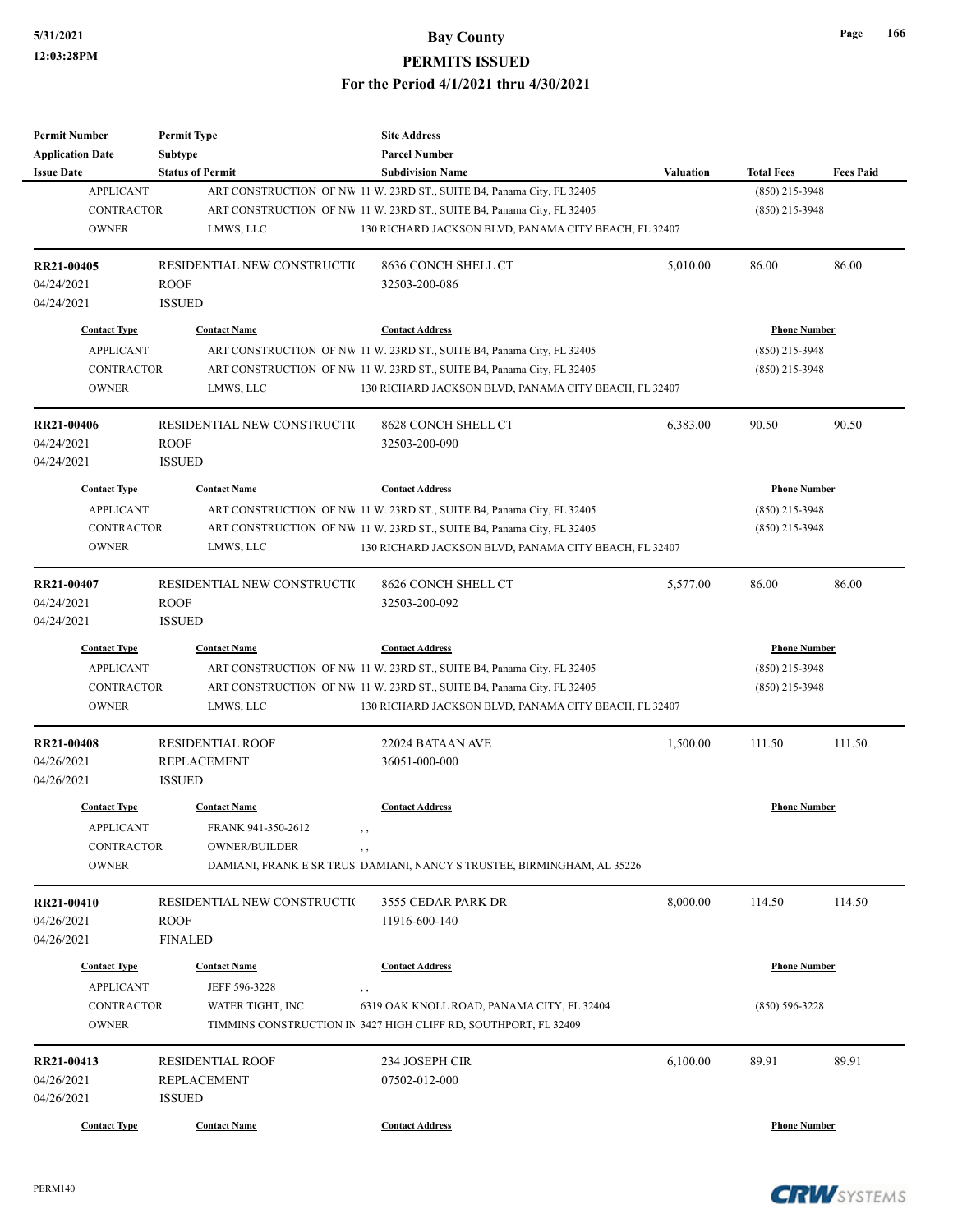| <b>Permit Number</b>    | <b>Permit Type</b>      | <b>Site Address</b>                                                    |                  |                     |                  |
|-------------------------|-------------------------|------------------------------------------------------------------------|------------------|---------------------|------------------|
| <b>Application Date</b> | Subtype                 | <b>Parcel Number</b>                                                   |                  |                     |                  |
| <b>Issue Date</b>       | <b>Status of Permit</b> | <b>Subdivision Name</b>                                                | <b>Valuation</b> | <b>Total Fees</b>   | <b>Fees Paid</b> |
| <b>APPLICANT</b>        | MIKE 258-2923           | , ,                                                                    |                  |                     |                  |
| <b>CONTRACTOR</b>       |                         | MIKE MOODY CONSTRUCTIC 2921 AMBUS LN, CHIPLEY, FL 32428                |                  | $(850) 638 - 8999$  |                  |
| <b>OWNER</b>            | ENGLISH, WILLIE D. &    | JACQUELINE K KELLY, SOUTHPORT, FL 32409                                |                  |                     |                  |
|                         |                         |                                                                        |                  |                     |                  |
| RR21-00414              | <b>RESIDENTIAL ROOF</b> | 8623 NORTH LAGOON DR B-9                                               | 0.00             | 80.00               | 80.00            |
| 04/26/2021              | <b>REPLACEMENT</b>      | 30197-044-010                                                          |                  |                     |                  |
| 04/29/2021              | <b>ISSUED</b>           |                                                                        |                  |                     |                  |
| <b>Contact Type</b>     | <b>Contact Name</b>     | <b>Contact Address</b>                                                 |                  | <b>Phone Number</b> |                  |
| <b>APPLICANT</b>        | <b>ADRIAN 784-8184</b>  |                                                                        |                  |                     |                  |
| <b>CONTRACTOR</b>       |                         | $, \, ,$                                                               |                  |                     |                  |
|                         | <b>AKC</b> Contracting  | 5310 SUNWOOD ROAD, PANAMA CITY, FL 32404                               |                  | $(850)$ 784-8184    |                  |
| <b>OWNER</b>            | NGUYEN, NGOCMAI THI     | 8623 NORTH LAGOON DR #B-9, PANAMA CITY BEACH, FL 32408                 |                  |                     |                  |
| RR21-00415              | <b>RESIDENTIAL ROOF</b> | 8623 NORTH LAGOON DR B-10                                              | 0.00             | 80.00               | 80.00            |
| 04/26/2021              | REPLACEMENT             | 30197-045-000                                                          |                  |                     |                  |
| 04/29/2021              | <b>ISSUED</b>           |                                                                        |                  |                     |                  |
| <b>Contact Type</b>     | <b>Contact Name</b>     | <b>Contact Address</b>                                                 |                  | <b>Phone Number</b> |                  |
|                         |                         |                                                                        |                  |                     |                  |
| <b>APPLICANT</b>        | <b>ADRIAN 784-8184</b>  | ,,                                                                     |                  |                     |                  |
| <b>CONTRACTOR</b>       | <b>AKC</b> Contracting  | 5310 SUNWOOD ROAD, PANAMA CITY, FL 32404                               |                  | $(850)$ 784-8184    |                  |
| <b>OWNER</b>            |                         | VIRGA, GERARD M SR TRUST 222 SCOOTER DR, PANAMA CITY, FL 32408         |                  |                     |                  |
| RR21-00416              | <b>RESIDENTIAL ROOF</b> | 8625 SURF DR                                                           | 8,418.72         | 82.20               | 82.20            |
| 04/27/2021              | <b>REPLACEMENT</b>      | 30469-015-000                                                          |                  |                     |                  |
| 04/28/2021              | <b>ISSUED</b>           |                                                                        |                  |                     |                  |
| <b>Contact Type</b>     | <b>Contact Name</b>     | <b>Contact Address</b>                                                 |                  | <b>Phone Number</b> |                  |
| <b>APPLICANT</b>        |                         | BAY FLORIDA BUILDERS, CO 6544 HWY 77, PANAMAM CITY, FL 32409           |                  | $(850)$ 258-1070    |                  |
| <b>CONTRACTOR</b>       |                         | BAY FLORIDA BUILDERS, CO 6544 HWY 77, PANAMAM CITY, FL 32409           |                  | $(850)$ 258-1070    |                  |
| <b>OWNER</b>            | SUNBIRD PARADISE, LLC.  |                                                                        |                  |                     |                  |
|                         |                         | 8625 SURF DR., PANAMA CITY BEACH, FL 32408                             |                  |                     |                  |
| RR21-00417              | <b>RESIDENTIAL ROOF</b> | 7431 BEACH DR                                                          | 6,550.00         | 82.20               | 82.20            |
| 04/27/2021              | <b>REPLACEMENT</b>      | 30808-438-000                                                          |                  |                     |                  |
| 04/27/2021              | <b>FINALED</b>          |                                                                        |                  |                     |                  |
| <b>Contact Type</b>     | <b>Contact Name</b>     | <b>Contact Address</b>                                                 |                  | <b>Phone Number</b> |                  |
|                         |                         |                                                                        |                  |                     |                  |
| <b>APPLICANT</b>        |                         | AJL SELECT ENTERPRISES, L 7019 S LAGOON DR, PANAMA CITY, 32408         |                  | $(785) 845 - 8714$  |                  |
| CONTRACTOR              |                         | AJL SELECT ENTERPRISES, L 7019 S LAGOON DR, PANAMA CITY, 32408         |                  | $(785) 845 - 8714$  |                  |
| <b>OWNER</b>            |                         | WILLSON, FORREST & AMY 7431 BEACH DR, PANAMA CITY BEACH, FL 32408      |                  |                     |                  |
| RR21-00418              | <b>RESIDENTIAL ROOF</b> | 238 16TH ST                                                            | 7,500.00         | 82.20               | 82.20            |
| 04/27/2021              | REPLACEMENT             | 37058-015-000                                                          |                  |                     |                  |
| 04/27/2021              | <b>ISSUED</b>           |                                                                        |                  |                     |                  |
|                         |                         |                                                                        |                  |                     |                  |
| <b>Contact Type</b>     | <b>Contact Name</b>     | <b>Contact Address</b>                                                 |                  | <b>Phone Number</b> |                  |
| <b>APPLICANT</b>        |                         | CITADEL ROOFING AND REM 1016 THOMAS DRIVE, PANAMA CITY BEACH, FL 32408 |                  | $(850) 780 - 3485$  |                  |
| <b>CONTRACTOR</b>       |                         | CITADEL ROOFING AND REM 1016 THOMAS DRIVE, PANAMA CITY BEACH, FL 32408 |                  | $(850) 780 - 3485$  |                  |
| <b>OWNER</b>            | HEABERLIN, M ANTONIA    | PO BOX 341008, BETHESDA, MD 20827                                      |                  |                     |                  |
| RR21-00419              | <b>RESIDENTIAL ROOF</b> | 9533 STEEL FIELD RD                                                    | 6,000.00         | 106.86              | 106.86           |
| 04/27/2021              | REPLACEMENT             | 35129-107-020                                                          |                  |                     |                  |
| 04/28/2021              | <b>FINALED</b>          |                                                                        |                  |                     |                  |
|                         |                         |                                                                        |                  |                     |                  |
| <b>Contact Type</b>     | <b>Contact Name</b>     | <b>Contact Address</b>                                                 |                  | <b>Phone Number</b> |                  |



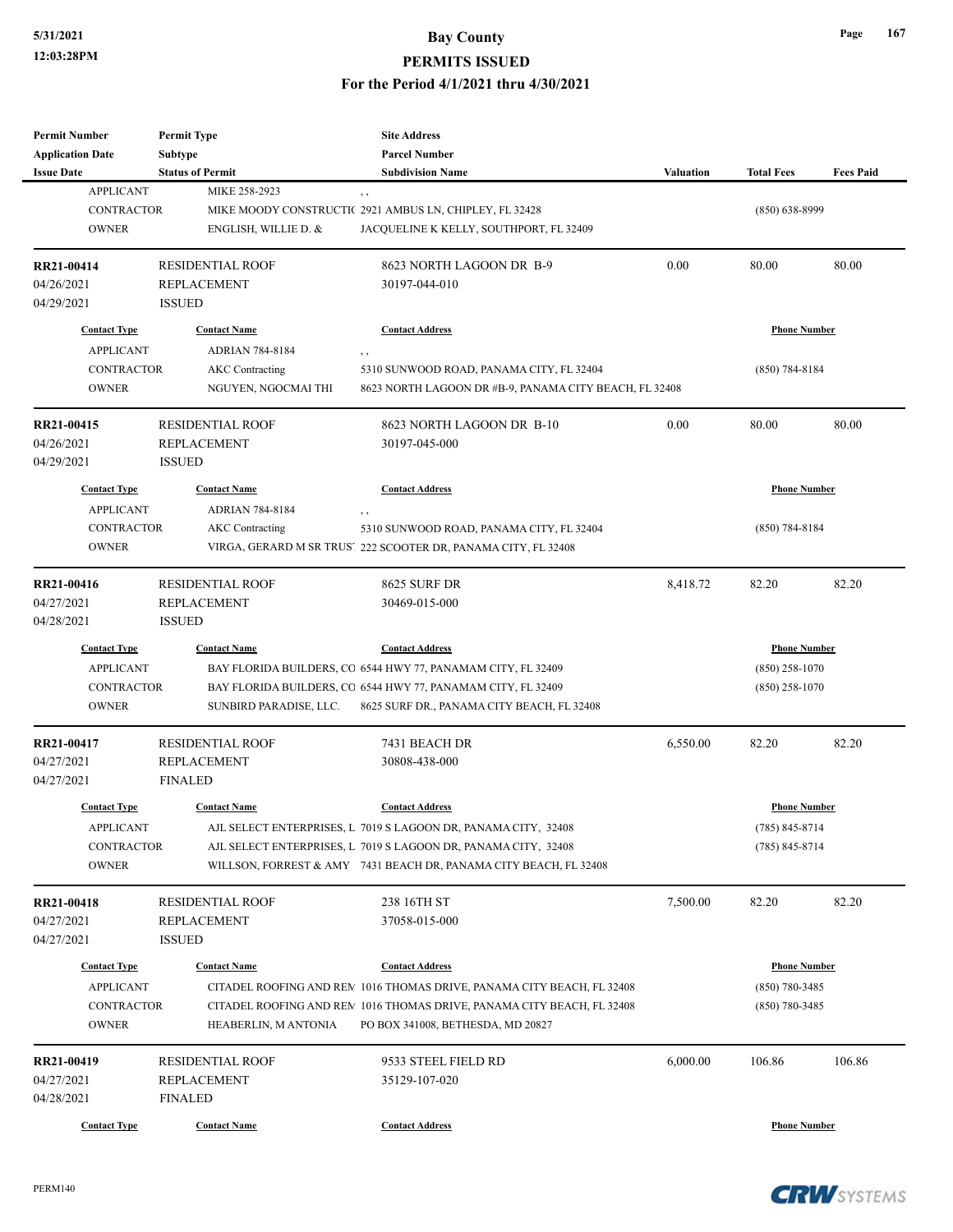### **5/31/2021 Bay County**

#### **PERMITS ISSUED**

#### **For the Period 4/1/2021 thru 4/30/2021**

| <b>Permit Number</b>     | <b>Permit Type</b>                            | <b>Site Address</b>                                                        |                     |                     |                  |
|--------------------------|-----------------------------------------------|----------------------------------------------------------------------------|---------------------|---------------------|------------------|
| <b>Application Date</b>  | Subtype                                       | <b>Parcel Number</b>                                                       |                     |                     |                  |
| <b>Issue Date</b>        | <b>Status of Permit</b>                       | <b>Subdivision Name</b>                                                    | Valuation           | <b>Total Fees</b>   | <b>Fees Paid</b> |
| <b>APPLICANT</b>         | GLENDA 819-0991                               | , ,                                                                        |                     |                     |                  |
| <b>CONTRACTOR</b>        | <b>OWNER/BUILDER</b>                          | $, \, ,$                                                                   |                     |                     |                  |
| <b>OWNER</b>             |                                               | POWER, RALPH K JR. & GLEN 9533 STEEL FIELD RD, PANAMA CITY BEACH, FL 32413 |                     |                     |                  |
|                          |                                               |                                                                            |                     |                     |                  |
| RR21-00420               | <b>RESIDENTIAL ROOF</b>                       | 21513 DOLPHIN AVE                                                          | 6,622.09            | 82.20               | 82.20            |
| 04/28/2021               | <b>REPLACEMENT</b>                            | 35581-000-000                                                              |                     |                     |                  |
| 04/28/2021               | <b>FINALED</b>                                |                                                                            |                     |                     |                  |
| <b>Contact Type</b>      | <b>Contact Name</b>                           | <b>Contact Address</b>                                                     |                     | <b>Phone Number</b> |                  |
| <b>APPLICANT</b>         | <b>ROBERT 849-7457</b>                        |                                                                            |                     |                     |                  |
| <b>CONTRACTOR</b>        | OLD TOWN ROOFING                              | $, \,$<br>2954 CARTER CIRCLE, CHIPLEY, FL 32428                            |                     | (850) 849-7457      |                  |
| <b>OWNER</b>             |                                               | GALLAGHER, BRIAN J & MEI 88 MOYER ROAD, TELFORD, PA 18969                  |                     |                     |                  |
|                          |                                               |                                                                            |                     |                     |                  |
| RR21-00421               | <b>RESIDENTIAL ROOF</b>                       | 21409 PALM AVE                                                             | 9,000.00            | 96.07               | 96.07            |
| 04/29/2021               | <b>REPLACEMENT</b>                            | 35666-000-000                                                              |                     |                     |                  |
| 04/29/2021               | <b>ISSUED</b>                                 |                                                                            |                     |                     |                  |
| <b>Contact Type</b>      | <b>Contact Name</b>                           | <b>Contact Address</b>                                                     |                     | <b>Phone Number</b> |                  |
|                          |                                               |                                                                            |                     |                     |                  |
| <b>APPLICANT</b>         | <b>OWNER/BUILDER</b>                          | $, \, , \,$                                                                |                     |                     |                  |
| <b>CONTRACTOR</b>        | <b>OWNER/BUILDER</b>                          | $, \, ,$                                                                   |                     |                     |                  |
| <b>OWNER</b>             | PHILLIPS, CHRISTOPHER                         | 21409 PALM AVE, PANAMA CITY BEACH, FL 32413                                |                     |                     |                  |
| RR21-00422               | <b>RESIDENTIAL ROOF</b>                       | 21804 MARLIN AVE                                                           | 7,680.00            | 86.82               | 86.82            |
| 04/29/2021               | <b>REPLACEMENT</b>                            | 35954-010-000                                                              |                     |                     |                  |
| 04/29/2021               | <b>FINALED</b>                                |                                                                            |                     |                     |                  |
| <b>Contact Type</b>      | <b>Contact Name</b>                           | <b>Contact Address</b>                                                     | <b>Phone Number</b> |                     |                  |
| <b>APPLICANT</b>         | MITCH 894-6221                                |                                                                            |                     |                     |                  |
| <b>CONTRACTOR</b>        |                                               | , ,<br>ALL WEATHER ROOFING ANI 397 WINDSWEPT BLVD, FREEPORT, FL 32439      |                     |                     |                  |
| <b>OWNER</b>             |                                               |                                                                            |                     | $(850) 894 - 6221$  |                  |
|                          |                                               | COLTON, JAMES ALAN & JOF C/O JOHN R COLTON, FREEHOLD, NJ 07728             |                     |                     |                  |
| RR21-00423               | <b>RESIDENTIAL ROOF</b>                       | 5800 PINETREE AVE                                                          | 11,480.00           | 92.99               | 92.99            |
| 04/29/2021               | <b>REPLACEMENT</b>                            | 32015-000-000                                                              |                     |                     |                  |
| 04/29/2021               | <b>FINALED</b>                                |                                                                            |                     |                     |                  |
|                          |                                               |                                                                            |                     |                     |                  |
| <b>Contact Type</b>      | <b>Contact Name</b>                           | <b>Contact Address</b>                                                     |                     | <b>Phone Number</b> |                  |
| APPLICANT                |                                               | AJL SELECT ENTERPRISES, L 7019 S LAGOON DR, PANAMA CITY, 32408             |                     | $(785) 845 - 8714$  |                  |
| <b>CONTRACTOR</b>        |                                               | AJL SELECT ENTERPRISES, L 7019 S LAGOON DR, PANAMA CITY, 32408             |                     | $(785) 845 - 8714$  |                  |
| <b>OWNER</b>             |                                               | FEGAN, KERRY & MARY ANN 5800 PINETREE AVENUE, PANAMA CITY BEACH, FL 32408  |                     |                     |                  |
|                          |                                               | 8502 LAIRD ST                                                              |                     | 96.50               | 96.50            |
| RR21-00424<br>04/29/2021 | <b>RESIDENTIAL ROOF</b><br><b>REPLACEMENT</b> | 27568-021-000                                                              | 21,112.00           |                     |                  |
|                          |                                               |                                                                            |                     |                     |                  |
| 04/29/2021               | <b>FINALED</b>                                |                                                                            |                     |                     |                  |
| <b>Contact Type</b>      | <b>Contact Name</b>                           | <b>Contact Address</b>                                                     |                     | <b>Phone Number</b> |                  |
| <b>APPLICANT</b>         |                                               | ART CONSTRUCTION OF NW 11 W. 23RD ST., SUITE B4, Panama City, FL 32405     | (850) 215-3948      |                     |                  |
| <b>CONTRACTOR</b>        |                                               | ART CONSTRUCTION OF NW 11 W. 23RD ST., SUITE B4, Panama City, FL 32405     | (850) 215-3948      |                     |                  |
| <b>OWNER</b>             |                                               | LA PLANTE, THOMAS W & SU 8502 LAIRD ST, PANAMA CITY BEACH, FL 32408        |                     |                     |                  |
|                          |                                               |                                                                            |                     |                     |                  |
| RR21-00425               | <b>RESIDENTIAL ROOF</b>                       | 2660 ISLAND VIEW DR                                                        | 1,950.00            | 82.20               | 82.20            |
| 04/29/2021               | <b>REPLACEMENT</b>                            | 26814-000-000                                                              |                     |                     |                  |
| 04/29/2021               | <b>ISSUED</b>                                 |                                                                            |                     |                     |                  |
| <b>Contact Type</b>      | <b>Contact Name</b>                           | <b>Contact Address</b>                                                     |                     | <b>Phone Number</b> |                  |

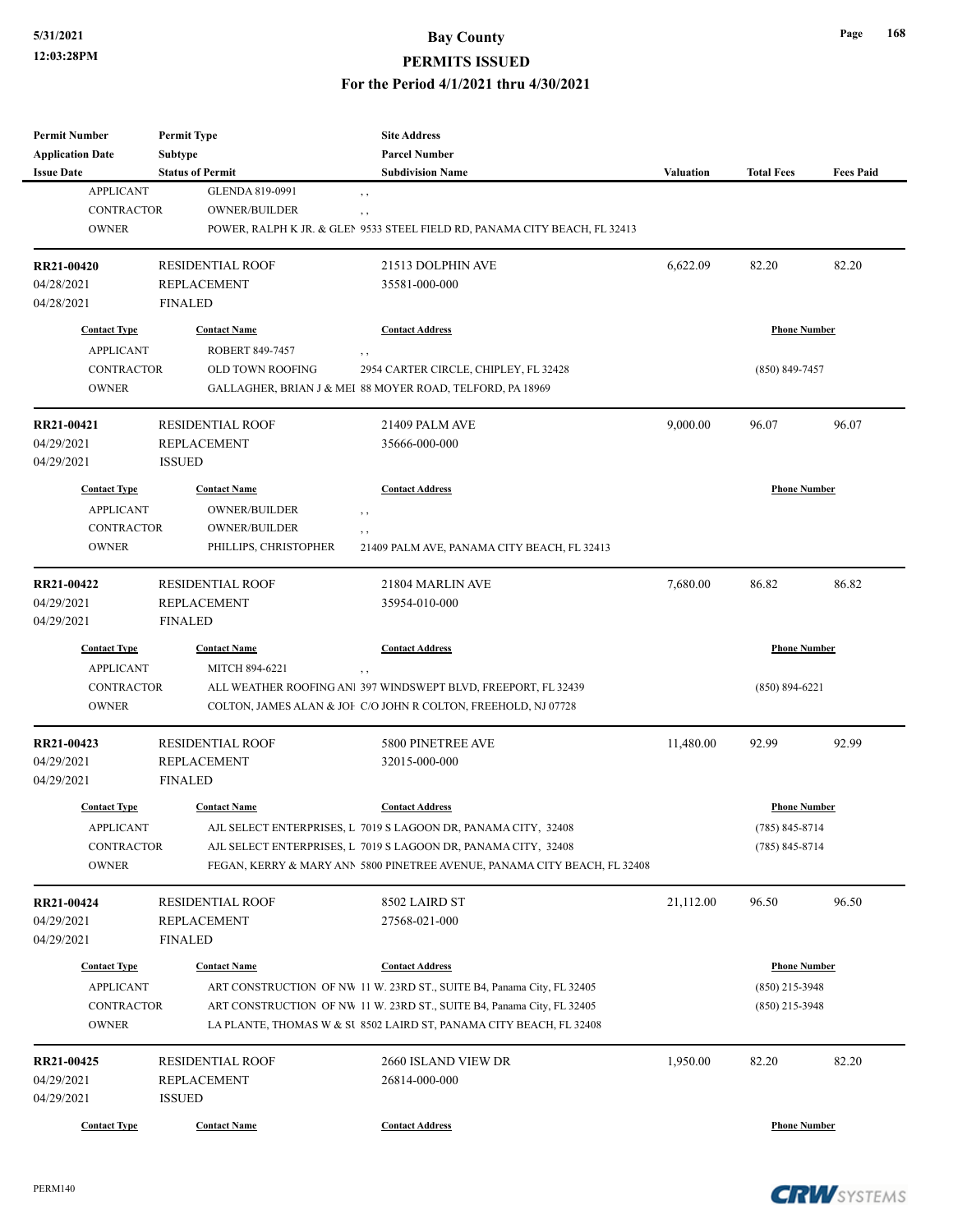| <b>Permit Number</b>    | <b>Permit Type</b>      | <b>Site Address</b>                                                |                                         |                     |                  |  |
|-------------------------|-------------------------|--------------------------------------------------------------------|-----------------------------------------|---------------------|------------------|--|
| <b>Application Date</b> | Subtype                 | <b>Parcel Number</b>                                               |                                         |                     |                  |  |
| <b>Issue Date</b>       | <b>Status of Permit</b> | <b>Subdivision Name</b>                                            | <b>Valuation</b>                        | <b>Total Fees</b>   | <b>Fees Paid</b> |  |
| <b>APPLICANT</b>        | KINGS ROOFING, LLC      | 1515 FRANKFORD AVE, Panama City, FL 32405                          |                                         | $(850)$ 737-9410    |                  |  |
| <b>CONTRACTOR</b>       | KINGS ROOFING, LLC      | 1515 FRANKFORD AVE, Panama City, FL 32405                          |                                         | $(850)$ 737-9410    |                  |  |
| <b>OWNER</b>            | <b>BONK, PAMELA E</b>   | 477 12TH ST, SCHENECTADY, NY 12306                                 |                                         |                     |                  |  |
| RR21-00428              | <b>RESIDENTIAL ROOF</b> | 4537 HWY 389 W                                                     | 14,150.00                               | 97.61               | 97.61            |  |
| 04/30/2021              | <b>REPLACEMENT</b>      | 11534-010-000                                                      |                                         |                     |                  |  |
| 04/30/2021              | <b>ISSUED</b>           |                                                                    |                                         |                     |                  |  |
| <b>Contact Type</b>     | <b>Contact Name</b>     | <b>Contact Address</b>                                             |                                         | <b>Phone Number</b> |                  |  |
| <b>APPLICANT</b>        | LOLENZO 737-9410        | $, \, ,$                                                           |                                         |                     |                  |  |
| <b>CONTRACTOR</b>       |                         | SUPERIOR ROOFING AND CO 430 WEST 5TH ST, PANAMA CITY, FL 32401     |                                         | $(850)$ 737-9410    |                  |  |
| <b>OWNER</b>            |                         | KINGS MANOR PROPERTIES 2002 COUNTRY CLUB DR, LYNN HAVEN, FL 32444  |                                         |                     |                  |  |
| RR21-00430              | <b>RESIDENTIAL ROOF</b> | 1418 EVERITT AVE                                                   | 9,380.00                                | 161.00              | 161.00           |  |
| 04/30/2021              | <b>REPLACEMENT</b>      | 15203-000-000                                                      |                                         |                     |                  |  |
| 04/30/2021              | <b>FINALED</b>          |                                                                    |                                         |                     |                  |  |
| <b>Contact Type</b>     | <b>Contact Name</b>     | <b>Contact Address</b>                                             |                                         | <b>Phone Number</b> |                  |  |
| <b>APPLICANT</b>        | <b>BILLY</b>            |                                                                    |                                         |                     |                  |  |
| CONTRACTOR              |                         | GREG'S ROOFING OF BAY CO 5206 KIRKLAND LANE, PANAMA CITY, FL 32404 |                                         | $(850)$ 769-7883    |                  |  |
| <b>OWNER</b>            | HILL, TONY F            | 2112 ANNE AVENUE, PANAMA CITY BEACH, FL 32408                      |                                         |                     |                  |  |
|                         |                         |                                                                    |                                         |                     |                  |  |
| RR21-00431              | <b>RESIDENTIAL ROOF</b> | 21501 SUNSET AVE                                                   | 9,300.00                                | 99.15               | 99.15            |  |
| 04/30/2021              | <b>REPLACEMENT</b>      | 35633-000-000                                                      |                                         |                     |                  |  |
| 04/30/2021              | <b>FINALED</b>          |                                                                    |                                         |                     |                  |  |
| <b>Contact Type</b>     | <b>Contact Name</b>     | <b>Contact Address</b>                                             |                                         | <b>Phone Number</b> |                  |  |
| <b>APPLICANT</b>        | <b>BMR COMPANY</b>      | 5009 MERRITT BROWN WAY, PANAMA CITY, FL 32404                      |                                         | $(850)$ 625-3375    |                  |  |
| <b>CONTRACTOR</b>       | <b>BMR COMPANY</b>      | 5009 MERRITT BROWN WAY, PANAMA CITY, FL 32404                      |                                         | $(850)$ 625-3375    |                  |  |
| <b>OWNER</b>            | <b>BEARD, JOHN R</b>    | 21501 SUNSET AVE, PANAMA CITY BEACH, FL 32413                      |                                         |                     |                  |  |
| RR21-00432              | <b>RESIDENTIAL ROOF</b> | 1124 REDFISH CIR                                                   | 15,630.00                               | 123.81              | 123.81           |  |
| 04/30/2021              | <b>REPLACEMENT</b>      | 30933-356-000                                                      |                                         |                     |                  |  |
| 04/30/2021              | <b>FINALED</b>          |                                                                    |                                         |                     |                  |  |
| <b>Contact Type</b>     | <b>Contact Name</b>     | <b>Contact Address</b>                                             |                                         | <b>Phone Number</b> |                  |  |
| <b>APPLICANT</b>        | <b>BMR COMPANY</b>      | 5009 MERRITT BROWN WAY, PANAMA CITY, FL 32404                      |                                         | $(850)$ 625-3375    |                  |  |
| <b>CONTRACTOR</b>       | <b>BMR COMPANY</b>      | 5009 MERRITT BROWN WAY, PANAMA CITY, FL 32404                      |                                         | $(850)$ 625-3375    |                  |  |
| <b>OWNER</b>            | SMITH, ALVAH M          | PO BOX 18008, PANAMA CITY, FL 32417                                |                                         |                     |                  |  |
| RR21-00433              | <b>RESIDENTIAL ROOF</b> | 110 OAK RIDGE PL                                                   | 15,400.00                               | 114.57              | 114.57           |  |
| 04/30/2021              | REPLACEMENT             | 30167-414-000                                                      |                                         |                     |                  |  |
| 04/30/2021              | <b>ISSUED</b>           |                                                                    |                                         |                     |                  |  |
| <b>Contact Type</b>     | <b>Contact Name</b>     | <b>Contact Address</b>                                             | <b>Phone Number</b><br>$(850)$ 625-3375 |                     |                  |  |
| <b>APPLICANT</b>        | <b>BMR COMPANY</b>      | 5009 MERRITT BROWN WAY, PANAMA CITY, FL 32404                      |                                         |                     |                  |  |
| <b>CONTRACTOR</b>       | <b>BMR COMPANY</b>      | 5009 MERRITT BROWN WAY, PANAMA CITY, FL 32404                      |                                         | $(850)$ 625-3375    |                  |  |
| <b>OWNER</b>            | PHILLIPS, JANICE ETAL   | 110 OAK RIDGE PL, PANAMA CITY, FL 32408                            |                                         |                     |                  |  |
| RR21-00434              | <b>RESIDENTIAL ROOF</b> | 27 GULF VIEW DR                                                    | 4,000.00                                | 117.50              | 117.50           |  |
| 04/30/2021              | NEW                     | 36239-000-000                                                      |                                         |                     |                  |  |
| 04/30/2021              | <b>ISSUED</b>           |                                                                    |                                         |                     |                  |  |
| <b>Contact Type</b>     | <b>Contact Name</b>     | <b>Contact Address</b>                                             |                                         | <b>Phone Number</b> |                  |  |
|                         |                         |                                                                    |                                         |                     |                  |  |



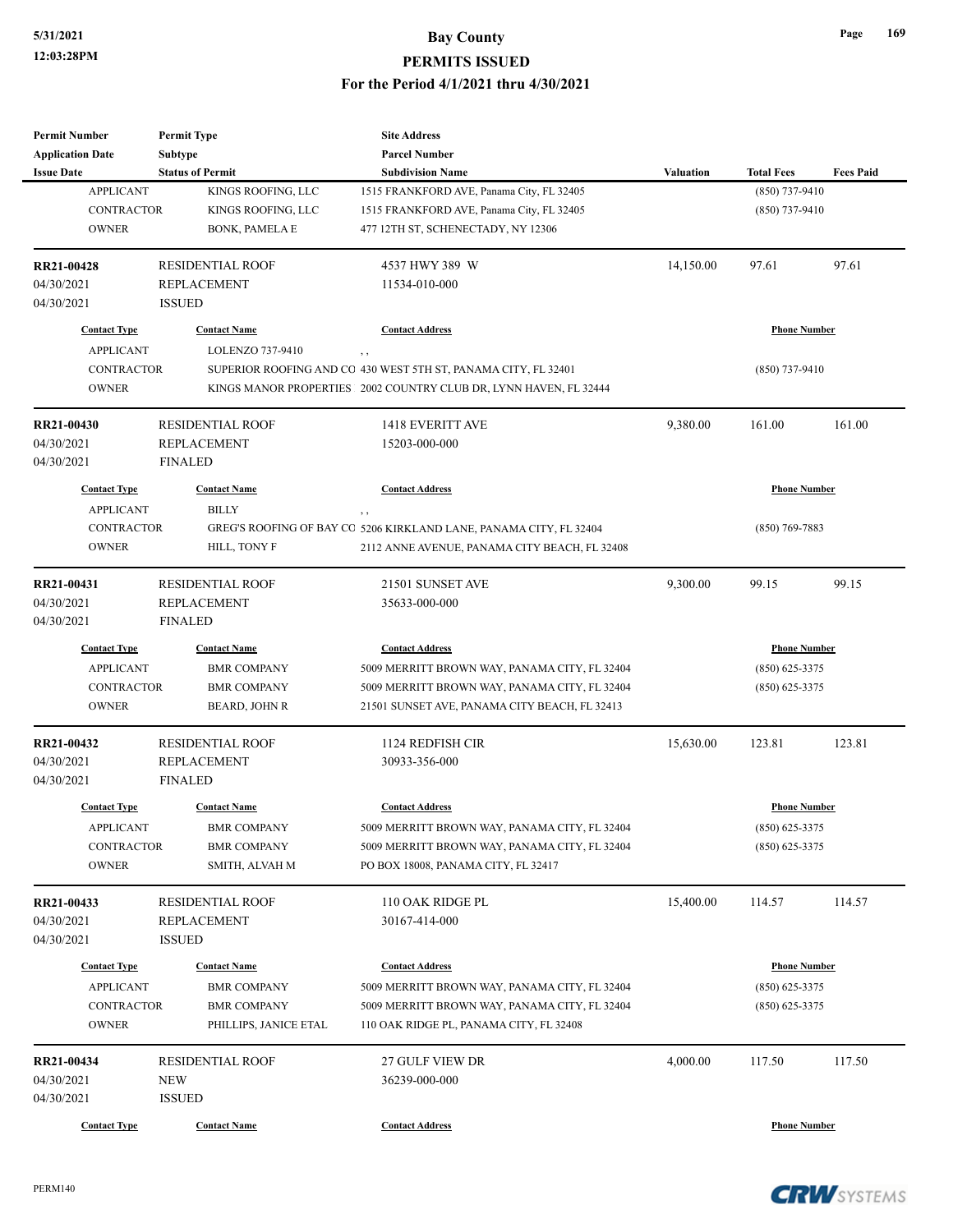| <b>Permit Number</b>                 | <b>Permit Type</b>        | <b>Site Address</b>                                                        |                    |                     |                  |
|--------------------------------------|---------------------------|----------------------------------------------------------------------------|--------------------|---------------------|------------------|
| <b>Application Date</b>              | Subtype                   | <b>Parcel Number</b>                                                       |                    |                     |                  |
| <b>Issue Date</b>                    | <b>Status of Permit</b>   | <b>Subdivision Name</b>                                                    | <b>Valuation</b>   | <b>Total Fees</b>   | <b>Fees Paid</b> |
| <b>APPLICANT</b>                     | RICKY 866-4904            | $, \, , \,$                                                                |                    |                     |                  |
| <b>CONTRACTOR</b>                    |                           | TREVATHAN CONSTRUCTION 1327 S KIMBREL AVE, PANAMA CITY, FL 32404           |                    | $(850) 866 - 4904$  |                  |
| <b>OWNER</b>                         | CARTER, CHARLES F III     | PO BOX 376, ARITON, AL 36311                                               |                    |                     |                  |
|                                      |                           |                                                                            |                    |                     |                  |
| RR21-00435                           | <b>RESIDENTIAL ROOF</b>   | 22811 PANAMA CITY BEACH PKWY 33                                            | 17,600.00          | 114.50              | 114.50           |
| 04/30/2021                           | <b>NEW</b>                | 36081-636-000                                                              |                    |                     |                  |
| 04/30/2021                           | <b>ISSUED</b>             |                                                                            |                    |                     |                  |
| <b>Contact Type</b>                  | <b>Contact Name</b>       | <b>Contact Address</b>                                                     |                    | <b>Phone Number</b> |                  |
| <b>APPLICANT</b>                     | RICKY 866-4904            |                                                                            |                    |                     |                  |
|                                      |                           | , ,                                                                        |                    |                     |                  |
| <b>CONTRACTOR</b>                    |                           | TREVATHAN CONSTRUCTION 1327 S KIMBREL AVE, PANAMA CITY, FL 32404           |                    | $(850) 866 - 4904$  |                  |
| <b>OWNER</b>                         | PIZZA JOINT V LLC         | 51 LEE PLACE, SANTA ROSA BEACH, FL 32459                                   |                    |                     |                  |
| RR21-00436                           | <b>RESIDENTIAL ROOF</b>   | 8719 CHARLES JR RD                                                         | 0.00               | 70.00               | 70.00            |
| 04/30/2021                           | <b>REPLACEMENT</b>        | 05288-040-000                                                              |                    |                     |                  |
| 04/30/2021                           | <b>ISSUED</b>             |                                                                            |                    |                     |                  |
| <b>Contact Type</b>                  | <b>Contact Name</b>       | <b>Contact Address</b>                                                     |                    | <b>Phone Number</b> |                  |
|                                      |                           |                                                                            |                    |                     |                  |
| <b>APPLICANT</b>                     | Fresia 819-0640           | $, \, , \,$                                                                |                    |                     |                  |
| CONTRACTOR                           | <b>OWNER/BUILDER</b>      | , ,                                                                        |                    |                     |                  |
| <b>OWNER</b>                         | <b>BARLUP, F RACHELLE</b> | 8616 CHARLES JR ROAD, YOUNGSTOWN, FL 32466                                 |                    |                     |                  |
| RR21-00437                           | <b>RESIDENTIAL ROOF</b>   | 4409 BROOK FOREST DR                                                       | 39,000.00          | 113.03              | 113.03           |
| 04/30/2021                           | <b>REPLACEMENT</b>        | 11428-003-000                                                              |                    |                     |                  |
| 04/30/2021                           | <b>ISSUED</b>             |                                                                            |                    |                     |                  |
| <b>Contact Type</b>                  | <b>Contact Name</b>       | <b>Contact Address</b>                                                     |                    | <b>Phone Number</b> |                  |
| <b>APPLICANT</b>                     |                           | WHITROCK ASSOCIATES INC 108 EGLIN PARKWAY SE, FORT WALTON BEACH, FL 32548  | $(850) 862 - 7900$ |                     |                  |
|                                      |                           |                                                                            |                    |                     |                  |
| CONTRACTOR                           |                           | WHITROCK ASSOCIATES INC 108 EGLIN PARKWAY SE, FORT WALTON BEACH, FL 32548  |                    | $(850) 862 - 7900$  |                  |
| <b>OWNER</b>                         |                           | GRAYDON, JON M & KATHLE 4409 BROOK FOREST DR, PANAMA CITY, FL 32404        |                    |                     |                  |
| SP21-00030                           | <b>SWIMMING POOL</b>      | 8626 N LAGOON DR                                                           | 50,000.00          | 291.91              | 291.91           |
| 02/22/2021                           | <b>RESIDENTIAL</b>        | 30188-063-000                                                              |                    |                     |                  |
| 04/15/2021                           | <b>ISSUED</b>             |                                                                            |                    |                     |                  |
|                                      |                           |                                                                            |                    |                     |                  |
| <b>Contact Type</b>                  | <b>Contact Name</b>       | <b>Contact Address</b>                                                     |                    | <b>Phone Number</b> |                  |
| <b>APPLICANT</b>                     | GABE 640-8770             | $, \, , \,$                                                                |                    |                     |                  |
| CONTRACTOR                           | PRECISION POOLS           | 12824 Otter Creek Bridge Road, EBRO, FL 32427                              |                    | $(850) 640 - 8770$  |                  |
| <b>OWNER</b>                         |                           | RICHARDSON, DAVID A & M/ 8626 NORTH LAGOON DR, PANAMA CITY BEACH, FL 32408 |                    |                     |                  |
| SP21-00036                           | <b>SWIMMING POOL</b>      | 135 CONFIDENCE WAY                                                         | 50,000.00          | 291.91              | 291.91           |
| 03/09/2021                           | <b>RESIDENTIAL</b>        | 08428-050-060                                                              |                    |                     |                  |
| 04/08/2021                           | <b>ISSUED</b>             |                                                                            |                    |                     |                  |
|                                      |                           |                                                                            |                    |                     |                  |
| <b>Contact Type</b>                  | <b>Contact Name</b>       | <b>Contact Address</b>                                                     |                    | <b>Phone Number</b> |                  |
| <b>APPLICANT</b><br><b>COX POOLS</b> |                           | P.O. BOX 9088, PANAMA CITY BEACH, FL 32417                                 | $(850)$ 234-7800   |                     |                  |
| <b>CONTRACTOR</b>                    | <b>COX POOLS</b>          | P.O. BOX 9088, PANAMA CITY BEACH, FL 32417                                 |                    | $(850)$ 234-7800    |                  |
| <b>OWNER</b>                         |                           | MC CARLEY, KENNETH & ST 135 CONFIDENCE WAY, PANAMA CITY, FL 32409          |                    |                     |                  |
| SP21-00037                           | <b>SWIMMING POOL</b>      | 3226 NAUTICAL DR                                                           | 48,925.00          | 291.91              | 291.91           |
| 03/10/2021                           | <b>RESIDENTIAL</b>        | 07899-603-000                                                              |                    |                     |                  |
| 04/15/2021                           | <b>ISSUED</b>             |                                                                            |                    |                     |                  |
|                                      |                           |                                                                            |                    |                     |                  |
| <b>Contact Type</b>                  | <b>Contact Name</b>       | <b>Contact Address</b>                                                     |                    | <b>Phone Number</b> |                  |

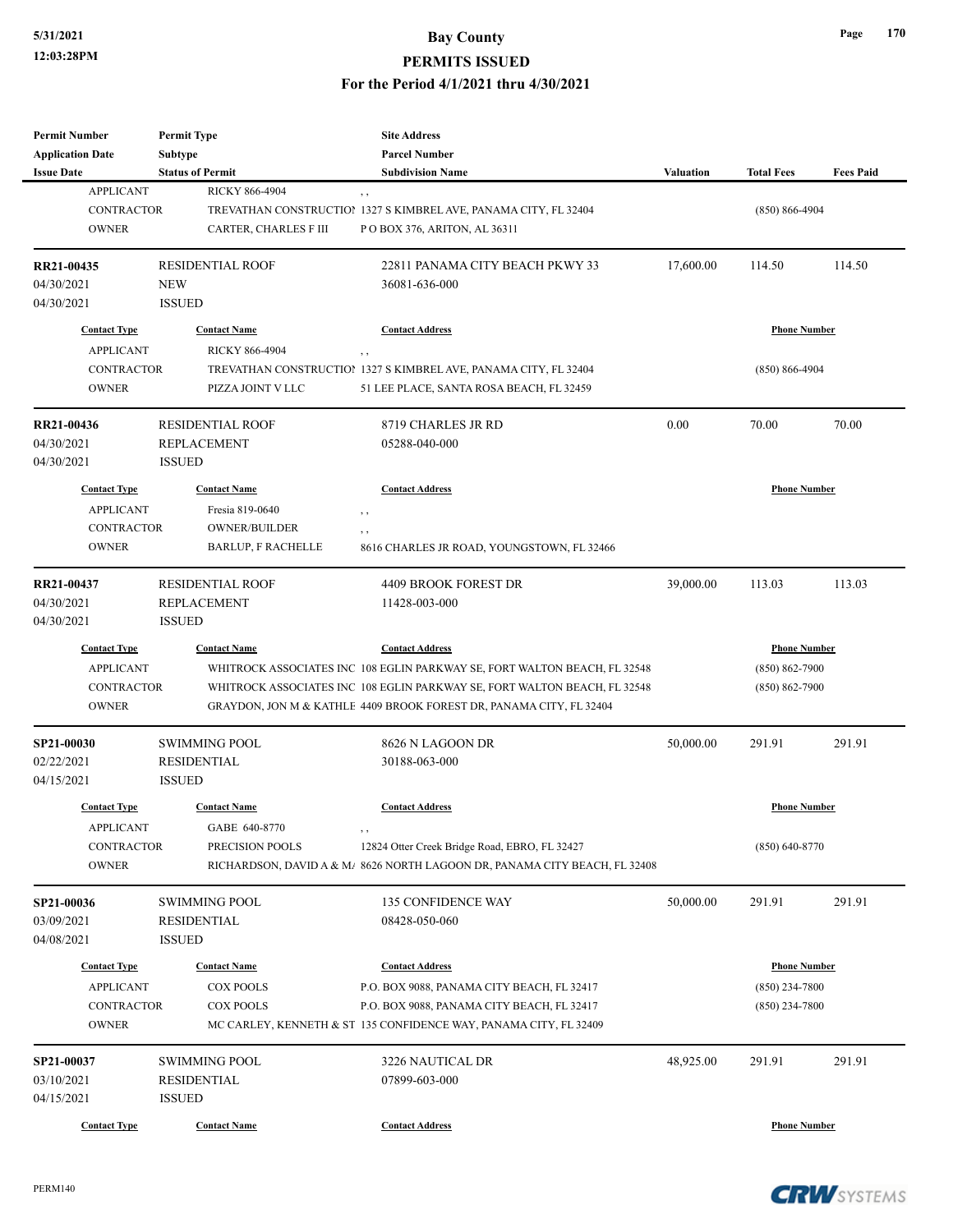| <b>Permit Number</b>       | <b>Permit Type</b>                    | <b>Site Address</b>                                                                                                |                     |                     |                  |
|----------------------------|---------------------------------------|--------------------------------------------------------------------------------------------------------------------|---------------------|---------------------|------------------|
| <b>Application Date</b>    | <b>Subtype</b>                        | <b>Parcel Number</b>                                                                                               |                     |                     |                  |
| <b>Issue Date</b>          | <b>Status of Permit</b>               | <b>Subdivision Name</b>                                                                                            | <b>Valuation</b>    | <b>Total Fees</b>   | <b>Fees Paid</b> |
| <b>APPLICANT</b>           |                                       | BLUE HAVEN POOLS ON THE 8838 DAWES LAKE RD D, MOBILE, AL 36619                                                     |                     | $(251) 633 - 7946$  |                  |
| CONTRACTOR                 |                                       | BLUE HAVEN POOLS ON THE 8838 DAWES LAKE RD D, MOBILE, AL 36619                                                     |                     | $(251)$ 633-7946    |                  |
| <b>OWNER</b>               |                                       | FOCKE, JOHN K II & ROBYN 3226 NAUTICAL DRIVE, PANAMA CITY, FL 32409                                                |                     |                     |                  |
| SP21-00038                 | <b>SWIMMING POOL</b>                  | 7042 ADAMS RD                                                                                                      | 63,275.00           | 284.10              | 284.10           |
| 03/13/2021                 | <b>RESIDENTIAL</b>                    | 05470-500-000                                                                                                      |                     |                     |                  |
| 04/13/2021                 | <b>ISSUED</b>                         |                                                                                                                    |                     |                     |                  |
| <b>Contact Type</b>        | <b>Contact Name</b>                   | <b>Contact Address</b>                                                                                             |                     | <b>Phone Number</b> |                  |
| <b>APPLICANT</b>           | JAMES 814-2114                        | , ,                                                                                                                |                     |                     |                  |
| CONTRACTOR                 | PALM BAY POOLS LLC                    | P.O. BOX 1068, YOUNGSTOWN, FL 32466                                                                                |                     | $(850)$ 722-6951    |                  |
| <b>OWNER</b>               |                                       | ROLAND, JANNA M & TOMM 7042 ADAMS RD, PANAMA CITY, FL 32404                                                        |                     |                     |                  |
| SP21-00039                 | <b>SWIMMING POOL</b>                  | 3912 RAVEN ST                                                                                                      | 32,300.00           | 291.91              | 291.91           |
| 03/17/2021                 | <b>RESIDENTIAL</b>                    | 30753-023-000                                                                                                      |                     |                     |                  |
| 04/14/2021                 | <b>ISSUED</b>                         |                                                                                                                    |                     |                     |                  |
| <b>Contact Type</b>        | <b>Contact Name</b>                   | <b>Contact Address</b>                                                                                             |                     | <b>Phone Number</b> |                  |
| <b>APPLICANT</b>           | <b>COX POOLS</b>                      | P.O. BOX 9088, PANAMA CITY BEACH, FL 32417                                                                         |                     | (850) 234-7800      |                  |
| <b>CONTRACTOR</b>          | <b>COX POOLS</b>                      | P.O. BOX 9088, PANAMA CITY BEACH, FL 32417                                                                         |                     | (850) 234-7800      |                  |
| <b>OWNER</b>               |                                       | SMART MOVE REAL ESTATE 550 OLD FIVE NOTCH RD, WHITESBURG, GA 30185                                                 |                     |                     |                  |
|                            |                                       |                                                                                                                    |                     |                     |                  |
| SP21-00040                 | <b>SWIMMING POOL</b>                  | 3311 TERRA COTTA DR                                                                                                | 104,732.55          | 132.55              | 132.55           |
| 03/22/2021                 | <b>RESIDENTIAL</b>                    | 31424-559-000                                                                                                      |                     |                     |                  |
| 04/05/2021                 | <b>ISSUED</b>                         |                                                                                                                    |                     |                     |                  |
| <b>Contact Type</b>        | <b>Contact Name</b>                   | <b>Contact Address</b>                                                                                             | <b>Phone Number</b> |                     |                  |
| <b>APPLICANT</b>           | 850-381-3359                          | $, \, ,$                                                                                                           |                     |                     |                  |
| <b>CONTRACTOR</b>          | <b>COX POOLS</b>                      | P.O. BOX 9088, PANAMA CITY BEACH, FL 32417                                                                         |                     | (850) 234-7800      |                  |
| <b>OWNER</b>               |                                       | TREPANIER, DAVID & STACY 3311 TERRA COTTA DR, PANAMA CITY BEACH, FL 32408                                          |                     |                     |                  |
| SP21-00043                 | <b>SWIMMING POOL</b>                  | 110 MOONLIGHT DR                                                                                                   | 51,790.00           | 291.91              | 291.91           |
| 03/26/2021                 | <b>RESIDENTIAL</b>                    | 35370-755-000                                                                                                      |                     |                     |                  |
| 04/01/2021                 | <b>ISSUED</b>                         |                                                                                                                    |                     |                     |                  |
| <b>Contact Type</b>        | <b>Contact Name</b>                   | <b>Contact Address</b>                                                                                             |                     | <b>Phone Number</b> |                  |
| <b>APPLICANT</b>           | HEATHER 850-601-1350                  |                                                                                                                    |                     |                     |                  |
| <b>CONTRACTOR</b>          |                                       | SOUTHERN BLUE CONSTRU(210 Bulldog Rd, FREEPORT, FL 32439                                                           |                     | $(850)$ 601-1350    |                  |
| <b>OWNER</b>               |                                       | FULLER, MICHAEL T & KIMB 308 N CR 200 E, MATTOON, IL 61938                                                         |                     |                     |                  |
| SP21-00044                 | SWIMMING POOL                         | 817 VISTA DEL SOL LN                                                                                               | 47,475.00           | 291.91              | 291.91           |
| 03/26/2021                 | <b>RESIDENTIAL</b>                    | 06699-376-000                                                                                                      |                     |                     |                  |
| 04/07/2021                 | <b>ISSUED</b>                         |                                                                                                                    |                     |                     |                  |
|                            |                                       |                                                                                                                    |                     |                     |                  |
| <b>Contact Type</b>        | <b>Contact Name</b><br>JERRY 819-4653 | <b>Contact Address</b>                                                                                             |                     | <b>Phone Number</b> |                  |
| <b>APPLICANT</b>           |                                       |                                                                                                                    |                     |                     |                  |
| CONTRACTOR<br><b>OWNER</b> | <b>COX POOLS</b>                      | P.O. BOX 9088, PANAMA CITY BEACH, FL 32417<br>FRESHWATER, BRIAN N & TE 817 VISTA DEL SOL LN, PANAMA CITY, FL 32404 |                     | $(850)$ 234-7800    |                  |
|                            |                                       |                                                                                                                    |                     |                     |                  |
| SP21-00045                 | <b>SWIMMING POOL</b>                  | 4429 NORTH SHORE RD                                                                                                | 53,561.00           | 291.91              | 291.91           |
| 03/26/2021                 | <b>RESIDENTIAL</b>                    | 11681-009-000                                                                                                      |                     |                     |                  |
| 04/28/2021                 | <b>ISSUED</b>                         |                                                                                                                    |                     |                     |                  |
| <b>Contact Type</b>        | <b>Contact Name</b>                   | <b>Contact Address</b>                                                                                             |                     | <b>Phone Number</b> |                  |

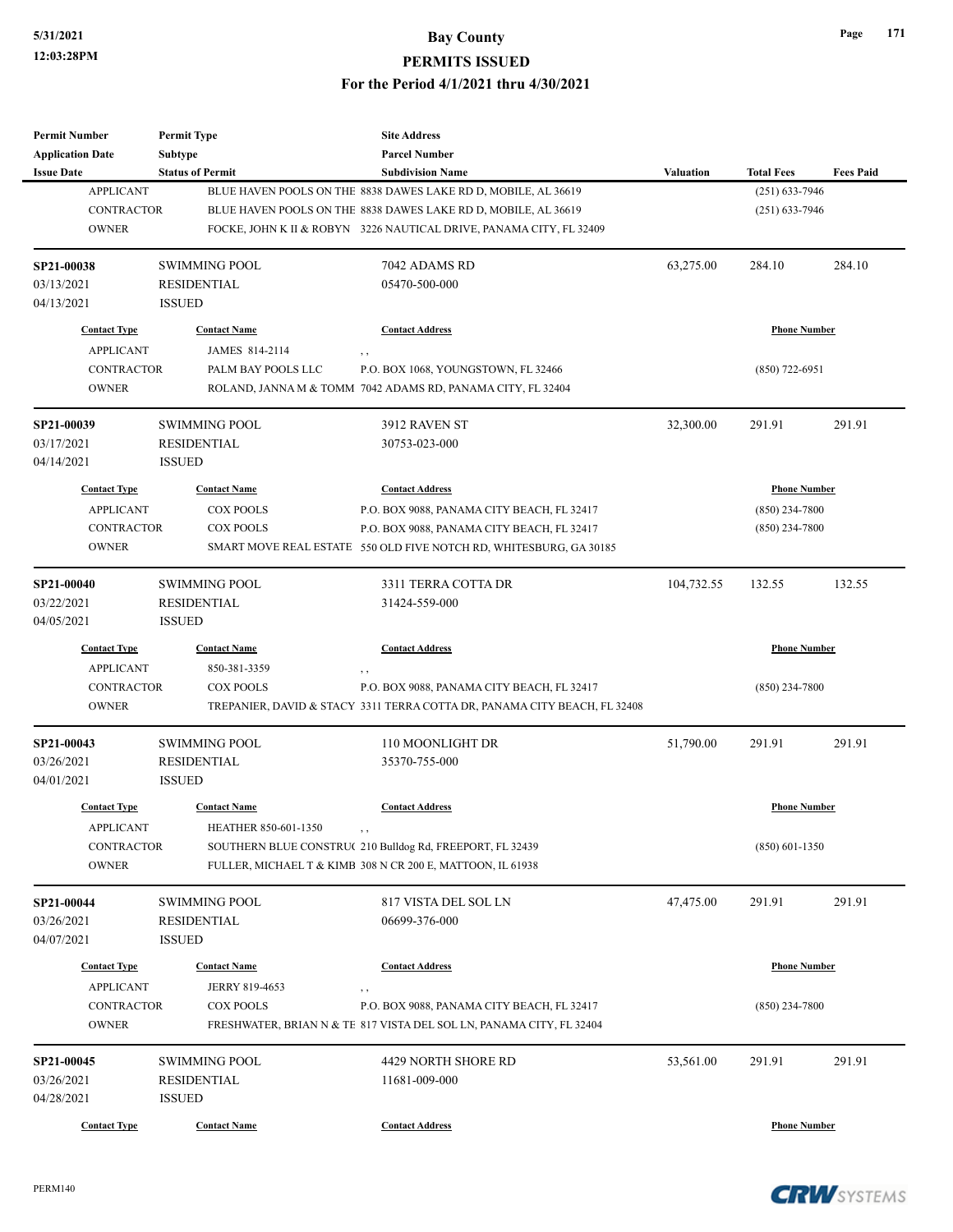| <b>Parcel Number</b><br>Subtype<br><b>Status of Permit</b><br><b>Total Fees</b><br><b>Fees Paid</b><br><b>Subdivision Name</b><br><b>Valuation</b><br><b>APPLICANT</b><br>JERRY 819-4653<br>, ,<br><b>CONTRACTOR</b><br>COX POOLS<br>P.O. BOX 9088, PANAMA CITY BEACH, FL 32417<br>$(850)$ 234-7800<br><b>OWNER</b><br>4429 NORTHSHORE ROAD, LYNN HAVEN, FL 32444<br>MARSHALL, IAN ETAL<br>41,890.00<br>291.91<br><b>SWIMMING POOL</b><br>108 BOCA LAGOON DR<br>291.91<br><b>RESIDENTIAL</b><br>30166-417-010<br><b>ISSUED</b><br><b>Phone Number</b><br><b>Contact Type</b><br><b>Contact Name</b><br><b>Contact Address</b><br>BEN 819-0270<br><b>APPLICANT</b><br>$, \, ,$<br><b>CONTRACTOR</b><br><b>COX POOLS</b><br>P.O. BOX 9088, PANAMA CITY BEACH, FL 32417<br>$(850)$ 234-7800<br><b>OWNER</b><br>MALCOM, MARK ALAN & KI 108 BOCA LAGOON DRIVE, PANAMA CITY BEACH, FL 32408<br>SP21-00049<br><b>SWIMMING POOL</b><br>20,000.00<br>291.91<br>291.91<br>5426 PINE TREE AVE<br>03/31/2021<br><b>RESIDENTIAL</b><br>31807-000-000<br><b>ISSUED</b><br><b>Contact Address</b><br><b>Phone Number</b><br><b>Contact Type</b><br><b>Contact Name</b><br>BILLY 527-5299<br><b>APPLICANT</b><br>$, \, ,$<br><b>CONTRACTOR</b><br>UNIQUE POOLS LLC<br>225 BIRDIE LANE, PANAMA CITY BEACH, FL 32407<br>$(850)$ 527-5299<br><b>OWNER</b><br>5426 PINETREE LAND TRUST CAMERON SKINNER TRUSTEE, PANAMA CITY BEACH, FL 32408<br><b>SWIMMING POOL</b><br>8400 WARNER PL<br>15,000.00<br>291.91<br>291.91<br><b>RESIDENTIAL</b><br>27568-000-021<br><b>ISSUED</b><br><b>Contact Address</b><br><b>Phone Number</b><br><b>Contact Type</b><br><b>Contact Name</b><br><b>APPLICANT</b><br>BILLY 527-5299<br>, ,<br>CONTRACTOR<br>UNIQUE POOLS LLC<br>225 BIRDIE LANE, PANAMA CITY BEACH, FL 32407<br>$(850)$ 527-5299<br><b>OWNER</b><br>THOMPSON RESIDENTIAL, L 103 TRENOVIA PL, PANAMA CITY BEACH, FL 32407<br><b>SWIMMING POOL</b><br>39,150.00<br>291.91<br>291.91<br>3224 NAUTICAL DR<br><b>RESIDENTIAL</b><br>07899-604-000<br><b>ISSUED</b><br><b>Contact Type</b><br><b>Contact Address</b><br><b>Phone Number</b><br><b>Contact Name</b><br><b>APPLICANT</b><br>JERRY<br><b>CONTRACTOR</b><br><b>COX POOLS</b><br>P.O. BOX 9088, PANAMA CITY BEACH, FL 32417<br>$(850)$ 234-7800<br><b>OWNER</b><br>FONDREN, CARL RAY JR & B 3224 NAUTICAL DRV, PANAMA CITY, FL 32409<br>291.91<br><b>SWIMMING POOL</b><br><b>6307 DUNE CREEK WAY</b><br>53,663.00<br>291.91<br>SP21-00052<br><b>RESIDENTIAL</b><br>05680-100-013<br><b>ISSUED</b><br><b>Contact Name</b><br><b>Contact Address</b><br><b>Phone Number</b><br><b>Contact Type</b><br><b>APPLICANT</b><br>DOUG ODOM630-8760<br>$, \, ,$<br>CONTRACTOR<br><b>COX POOLS</b><br>P.O. BOX 9088, PANAMA CITY BEACH, FL 32417<br>(850) 234-7800<br><b>OWNER</b><br>CHRISTENSEN, CHAD<br>6307 DUNE CREEK WAY, PANAMA CITY, FL 32404<br>SP21-00057<br><b>SWIMMING POOL</b><br>900 CLARA AVE<br>75,000.00<br>791.28<br>791.28<br>04/13/2021<br>COMMERCIAL<br>33989-006-040<br><b>ISSUED</b><br><b>Contact Address</b><br><b>Phone Number</b><br><b>Contact Type</b><br><b>Contact Name</b> | <b>Permit Number</b>    | <b>Permit Type</b> | <b>Site Address</b> |  |  |  |
|----------------------------------------------------------------------------------------------------------------------------------------------------------------------------------------------------------------------------------------------------------------------------------------------------------------------------------------------------------------------------------------------------------------------------------------------------------------------------------------------------------------------------------------------------------------------------------------------------------------------------------------------------------------------------------------------------------------------------------------------------------------------------------------------------------------------------------------------------------------------------------------------------------------------------------------------------------------------------------------------------------------------------------------------------------------------------------------------------------------------------------------------------------------------------------------------------------------------------------------------------------------------------------------------------------------------------------------------------------------------------------------------------------------------------------------------------------------------------------------------------------------------------------------------------------------------------------------------------------------------------------------------------------------------------------------------------------------------------------------------------------------------------------------------------------------------------------------------------------------------------------------------------------------------------------------------------------------------------------------------------------------------------------------------------------------------------------------------------------------------------------------------------------------------------------------------------------------------------------------------------------------------------------------------------------------------------------------------------------------------------------------------------------------------------------------------------------------------------------------------------------------------------------------------------------------------------------------------------------------------------------------------------------------------------------------------------------------------------------------------------------------------------------------------------------------------------------------------------------------------------------------------------------------------------------------------------------------------------------------------------------------------------------------------------------------------------------------------------------------------------------|-------------------------|--------------------|---------------------|--|--|--|
|                                                                                                                                                                                                                                                                                                                                                                                                                                                                                                                                                                                                                                                                                                                                                                                                                                                                                                                                                                                                                                                                                                                                                                                                                                                                                                                                                                                                                                                                                                                                                                                                                                                                                                                                                                                                                                                                                                                                                                                                                                                                                                                                                                                                                                                                                                                                                                                                                                                                                                                                                                                                                                                                                                                                                                                                                                                                                                                                                                                                                                                                                                                                  | <b>Application Date</b> |                    |                     |  |  |  |
|                                                                                                                                                                                                                                                                                                                                                                                                                                                                                                                                                                                                                                                                                                                                                                                                                                                                                                                                                                                                                                                                                                                                                                                                                                                                                                                                                                                                                                                                                                                                                                                                                                                                                                                                                                                                                                                                                                                                                                                                                                                                                                                                                                                                                                                                                                                                                                                                                                                                                                                                                                                                                                                                                                                                                                                                                                                                                                                                                                                                                                                                                                                                  | <b>Issue Date</b>       |                    |                     |  |  |  |
|                                                                                                                                                                                                                                                                                                                                                                                                                                                                                                                                                                                                                                                                                                                                                                                                                                                                                                                                                                                                                                                                                                                                                                                                                                                                                                                                                                                                                                                                                                                                                                                                                                                                                                                                                                                                                                                                                                                                                                                                                                                                                                                                                                                                                                                                                                                                                                                                                                                                                                                                                                                                                                                                                                                                                                                                                                                                                                                                                                                                                                                                                                                                  |                         |                    |                     |  |  |  |
|                                                                                                                                                                                                                                                                                                                                                                                                                                                                                                                                                                                                                                                                                                                                                                                                                                                                                                                                                                                                                                                                                                                                                                                                                                                                                                                                                                                                                                                                                                                                                                                                                                                                                                                                                                                                                                                                                                                                                                                                                                                                                                                                                                                                                                                                                                                                                                                                                                                                                                                                                                                                                                                                                                                                                                                                                                                                                                                                                                                                                                                                                                                                  |                         |                    |                     |  |  |  |
|                                                                                                                                                                                                                                                                                                                                                                                                                                                                                                                                                                                                                                                                                                                                                                                                                                                                                                                                                                                                                                                                                                                                                                                                                                                                                                                                                                                                                                                                                                                                                                                                                                                                                                                                                                                                                                                                                                                                                                                                                                                                                                                                                                                                                                                                                                                                                                                                                                                                                                                                                                                                                                                                                                                                                                                                                                                                                                                                                                                                                                                                                                                                  |                         |                    |                     |  |  |  |
|                                                                                                                                                                                                                                                                                                                                                                                                                                                                                                                                                                                                                                                                                                                                                                                                                                                                                                                                                                                                                                                                                                                                                                                                                                                                                                                                                                                                                                                                                                                                                                                                                                                                                                                                                                                                                                                                                                                                                                                                                                                                                                                                                                                                                                                                                                                                                                                                                                                                                                                                                                                                                                                                                                                                                                                                                                                                                                                                                                                                                                                                                                                                  | SP21-00047              |                    |                     |  |  |  |
|                                                                                                                                                                                                                                                                                                                                                                                                                                                                                                                                                                                                                                                                                                                                                                                                                                                                                                                                                                                                                                                                                                                                                                                                                                                                                                                                                                                                                                                                                                                                                                                                                                                                                                                                                                                                                                                                                                                                                                                                                                                                                                                                                                                                                                                                                                                                                                                                                                                                                                                                                                                                                                                                                                                                                                                                                                                                                                                                                                                                                                                                                                                                  | 03/29/2021              |                    |                     |  |  |  |
|                                                                                                                                                                                                                                                                                                                                                                                                                                                                                                                                                                                                                                                                                                                                                                                                                                                                                                                                                                                                                                                                                                                                                                                                                                                                                                                                                                                                                                                                                                                                                                                                                                                                                                                                                                                                                                                                                                                                                                                                                                                                                                                                                                                                                                                                                                                                                                                                                                                                                                                                                                                                                                                                                                                                                                                                                                                                                                                                                                                                                                                                                                                                  | 04/07/2021              |                    |                     |  |  |  |
|                                                                                                                                                                                                                                                                                                                                                                                                                                                                                                                                                                                                                                                                                                                                                                                                                                                                                                                                                                                                                                                                                                                                                                                                                                                                                                                                                                                                                                                                                                                                                                                                                                                                                                                                                                                                                                                                                                                                                                                                                                                                                                                                                                                                                                                                                                                                                                                                                                                                                                                                                                                                                                                                                                                                                                                                                                                                                                                                                                                                                                                                                                                                  |                         |                    |                     |  |  |  |
|                                                                                                                                                                                                                                                                                                                                                                                                                                                                                                                                                                                                                                                                                                                                                                                                                                                                                                                                                                                                                                                                                                                                                                                                                                                                                                                                                                                                                                                                                                                                                                                                                                                                                                                                                                                                                                                                                                                                                                                                                                                                                                                                                                                                                                                                                                                                                                                                                                                                                                                                                                                                                                                                                                                                                                                                                                                                                                                                                                                                                                                                                                                                  |                         |                    |                     |  |  |  |
|                                                                                                                                                                                                                                                                                                                                                                                                                                                                                                                                                                                                                                                                                                                                                                                                                                                                                                                                                                                                                                                                                                                                                                                                                                                                                                                                                                                                                                                                                                                                                                                                                                                                                                                                                                                                                                                                                                                                                                                                                                                                                                                                                                                                                                                                                                                                                                                                                                                                                                                                                                                                                                                                                                                                                                                                                                                                                                                                                                                                                                                                                                                                  |                         |                    |                     |  |  |  |
|                                                                                                                                                                                                                                                                                                                                                                                                                                                                                                                                                                                                                                                                                                                                                                                                                                                                                                                                                                                                                                                                                                                                                                                                                                                                                                                                                                                                                                                                                                                                                                                                                                                                                                                                                                                                                                                                                                                                                                                                                                                                                                                                                                                                                                                                                                                                                                                                                                                                                                                                                                                                                                                                                                                                                                                                                                                                                                                                                                                                                                                                                                                                  |                         |                    |                     |  |  |  |
|                                                                                                                                                                                                                                                                                                                                                                                                                                                                                                                                                                                                                                                                                                                                                                                                                                                                                                                                                                                                                                                                                                                                                                                                                                                                                                                                                                                                                                                                                                                                                                                                                                                                                                                                                                                                                                                                                                                                                                                                                                                                                                                                                                                                                                                                                                                                                                                                                                                                                                                                                                                                                                                                                                                                                                                                                                                                                                                                                                                                                                                                                                                                  |                         |                    |                     |  |  |  |
|                                                                                                                                                                                                                                                                                                                                                                                                                                                                                                                                                                                                                                                                                                                                                                                                                                                                                                                                                                                                                                                                                                                                                                                                                                                                                                                                                                                                                                                                                                                                                                                                                                                                                                                                                                                                                                                                                                                                                                                                                                                                                                                                                                                                                                                                                                                                                                                                                                                                                                                                                                                                                                                                                                                                                                                                                                                                                                                                                                                                                                                                                                                                  |                         |                    |                     |  |  |  |
|                                                                                                                                                                                                                                                                                                                                                                                                                                                                                                                                                                                                                                                                                                                                                                                                                                                                                                                                                                                                                                                                                                                                                                                                                                                                                                                                                                                                                                                                                                                                                                                                                                                                                                                                                                                                                                                                                                                                                                                                                                                                                                                                                                                                                                                                                                                                                                                                                                                                                                                                                                                                                                                                                                                                                                                                                                                                                                                                                                                                                                                                                                                                  | 04/28/2021              |                    |                     |  |  |  |
|                                                                                                                                                                                                                                                                                                                                                                                                                                                                                                                                                                                                                                                                                                                                                                                                                                                                                                                                                                                                                                                                                                                                                                                                                                                                                                                                                                                                                                                                                                                                                                                                                                                                                                                                                                                                                                                                                                                                                                                                                                                                                                                                                                                                                                                                                                                                                                                                                                                                                                                                                                                                                                                                                                                                                                                                                                                                                                                                                                                                                                                                                                                                  |                         |                    |                     |  |  |  |
|                                                                                                                                                                                                                                                                                                                                                                                                                                                                                                                                                                                                                                                                                                                                                                                                                                                                                                                                                                                                                                                                                                                                                                                                                                                                                                                                                                                                                                                                                                                                                                                                                                                                                                                                                                                                                                                                                                                                                                                                                                                                                                                                                                                                                                                                                                                                                                                                                                                                                                                                                                                                                                                                                                                                                                                                                                                                                                                                                                                                                                                                                                                                  |                         |                    |                     |  |  |  |
|                                                                                                                                                                                                                                                                                                                                                                                                                                                                                                                                                                                                                                                                                                                                                                                                                                                                                                                                                                                                                                                                                                                                                                                                                                                                                                                                                                                                                                                                                                                                                                                                                                                                                                                                                                                                                                                                                                                                                                                                                                                                                                                                                                                                                                                                                                                                                                                                                                                                                                                                                                                                                                                                                                                                                                                                                                                                                                                                                                                                                                                                                                                                  |                         |                    |                     |  |  |  |
|                                                                                                                                                                                                                                                                                                                                                                                                                                                                                                                                                                                                                                                                                                                                                                                                                                                                                                                                                                                                                                                                                                                                                                                                                                                                                                                                                                                                                                                                                                                                                                                                                                                                                                                                                                                                                                                                                                                                                                                                                                                                                                                                                                                                                                                                                                                                                                                                                                                                                                                                                                                                                                                                                                                                                                                                                                                                                                                                                                                                                                                                                                                                  |                         |                    |                     |  |  |  |
|                                                                                                                                                                                                                                                                                                                                                                                                                                                                                                                                                                                                                                                                                                                                                                                                                                                                                                                                                                                                                                                                                                                                                                                                                                                                                                                                                                                                                                                                                                                                                                                                                                                                                                                                                                                                                                                                                                                                                                                                                                                                                                                                                                                                                                                                                                                                                                                                                                                                                                                                                                                                                                                                                                                                                                                                                                                                                                                                                                                                                                                                                                                                  | SP21-00050              |                    |                     |  |  |  |
|                                                                                                                                                                                                                                                                                                                                                                                                                                                                                                                                                                                                                                                                                                                                                                                                                                                                                                                                                                                                                                                                                                                                                                                                                                                                                                                                                                                                                                                                                                                                                                                                                                                                                                                                                                                                                                                                                                                                                                                                                                                                                                                                                                                                                                                                                                                                                                                                                                                                                                                                                                                                                                                                                                                                                                                                                                                                                                                                                                                                                                                                                                                                  | 03/31/2021              |                    |                     |  |  |  |
|                                                                                                                                                                                                                                                                                                                                                                                                                                                                                                                                                                                                                                                                                                                                                                                                                                                                                                                                                                                                                                                                                                                                                                                                                                                                                                                                                                                                                                                                                                                                                                                                                                                                                                                                                                                                                                                                                                                                                                                                                                                                                                                                                                                                                                                                                                                                                                                                                                                                                                                                                                                                                                                                                                                                                                                                                                                                                                                                                                                                                                                                                                                                  | 04/28/2021              |                    |                     |  |  |  |
|                                                                                                                                                                                                                                                                                                                                                                                                                                                                                                                                                                                                                                                                                                                                                                                                                                                                                                                                                                                                                                                                                                                                                                                                                                                                                                                                                                                                                                                                                                                                                                                                                                                                                                                                                                                                                                                                                                                                                                                                                                                                                                                                                                                                                                                                                                                                                                                                                                                                                                                                                                                                                                                                                                                                                                                                                                                                                                                                                                                                                                                                                                                                  |                         |                    |                     |  |  |  |
|                                                                                                                                                                                                                                                                                                                                                                                                                                                                                                                                                                                                                                                                                                                                                                                                                                                                                                                                                                                                                                                                                                                                                                                                                                                                                                                                                                                                                                                                                                                                                                                                                                                                                                                                                                                                                                                                                                                                                                                                                                                                                                                                                                                                                                                                                                                                                                                                                                                                                                                                                                                                                                                                                                                                                                                                                                                                                                                                                                                                                                                                                                                                  |                         |                    |                     |  |  |  |
|                                                                                                                                                                                                                                                                                                                                                                                                                                                                                                                                                                                                                                                                                                                                                                                                                                                                                                                                                                                                                                                                                                                                                                                                                                                                                                                                                                                                                                                                                                                                                                                                                                                                                                                                                                                                                                                                                                                                                                                                                                                                                                                                                                                                                                                                                                                                                                                                                                                                                                                                                                                                                                                                                                                                                                                                                                                                                                                                                                                                                                                                                                                                  |                         |                    |                     |  |  |  |
|                                                                                                                                                                                                                                                                                                                                                                                                                                                                                                                                                                                                                                                                                                                                                                                                                                                                                                                                                                                                                                                                                                                                                                                                                                                                                                                                                                                                                                                                                                                                                                                                                                                                                                                                                                                                                                                                                                                                                                                                                                                                                                                                                                                                                                                                                                                                                                                                                                                                                                                                                                                                                                                                                                                                                                                                                                                                                                                                                                                                                                                                                                                                  |                         |                    |                     |  |  |  |
|                                                                                                                                                                                                                                                                                                                                                                                                                                                                                                                                                                                                                                                                                                                                                                                                                                                                                                                                                                                                                                                                                                                                                                                                                                                                                                                                                                                                                                                                                                                                                                                                                                                                                                                                                                                                                                                                                                                                                                                                                                                                                                                                                                                                                                                                                                                                                                                                                                                                                                                                                                                                                                                                                                                                                                                                                                                                                                                                                                                                                                                                                                                                  | SP21-00051              |                    |                     |  |  |  |
|                                                                                                                                                                                                                                                                                                                                                                                                                                                                                                                                                                                                                                                                                                                                                                                                                                                                                                                                                                                                                                                                                                                                                                                                                                                                                                                                                                                                                                                                                                                                                                                                                                                                                                                                                                                                                                                                                                                                                                                                                                                                                                                                                                                                                                                                                                                                                                                                                                                                                                                                                                                                                                                                                                                                                                                                                                                                                                                                                                                                                                                                                                                                  | 03/31/2021              |                    |                     |  |  |  |
|                                                                                                                                                                                                                                                                                                                                                                                                                                                                                                                                                                                                                                                                                                                                                                                                                                                                                                                                                                                                                                                                                                                                                                                                                                                                                                                                                                                                                                                                                                                                                                                                                                                                                                                                                                                                                                                                                                                                                                                                                                                                                                                                                                                                                                                                                                                                                                                                                                                                                                                                                                                                                                                                                                                                                                                                                                                                                                                                                                                                                                                                                                                                  | 04/06/2021              |                    |                     |  |  |  |
|                                                                                                                                                                                                                                                                                                                                                                                                                                                                                                                                                                                                                                                                                                                                                                                                                                                                                                                                                                                                                                                                                                                                                                                                                                                                                                                                                                                                                                                                                                                                                                                                                                                                                                                                                                                                                                                                                                                                                                                                                                                                                                                                                                                                                                                                                                                                                                                                                                                                                                                                                                                                                                                                                                                                                                                                                                                                                                                                                                                                                                                                                                                                  |                         |                    |                     |  |  |  |
|                                                                                                                                                                                                                                                                                                                                                                                                                                                                                                                                                                                                                                                                                                                                                                                                                                                                                                                                                                                                                                                                                                                                                                                                                                                                                                                                                                                                                                                                                                                                                                                                                                                                                                                                                                                                                                                                                                                                                                                                                                                                                                                                                                                                                                                                                                                                                                                                                                                                                                                                                                                                                                                                                                                                                                                                                                                                                                                                                                                                                                                                                                                                  |                         |                    |                     |  |  |  |
|                                                                                                                                                                                                                                                                                                                                                                                                                                                                                                                                                                                                                                                                                                                                                                                                                                                                                                                                                                                                                                                                                                                                                                                                                                                                                                                                                                                                                                                                                                                                                                                                                                                                                                                                                                                                                                                                                                                                                                                                                                                                                                                                                                                                                                                                                                                                                                                                                                                                                                                                                                                                                                                                                                                                                                                                                                                                                                                                                                                                                                                                                                                                  |                         |                    |                     |  |  |  |
|                                                                                                                                                                                                                                                                                                                                                                                                                                                                                                                                                                                                                                                                                                                                                                                                                                                                                                                                                                                                                                                                                                                                                                                                                                                                                                                                                                                                                                                                                                                                                                                                                                                                                                                                                                                                                                                                                                                                                                                                                                                                                                                                                                                                                                                                                                                                                                                                                                                                                                                                                                                                                                                                                                                                                                                                                                                                                                                                                                                                                                                                                                                                  |                         |                    |                     |  |  |  |
|                                                                                                                                                                                                                                                                                                                                                                                                                                                                                                                                                                                                                                                                                                                                                                                                                                                                                                                                                                                                                                                                                                                                                                                                                                                                                                                                                                                                                                                                                                                                                                                                                                                                                                                                                                                                                                                                                                                                                                                                                                                                                                                                                                                                                                                                                                                                                                                                                                                                                                                                                                                                                                                                                                                                                                                                                                                                                                                                                                                                                                                                                                                                  |                         |                    |                     |  |  |  |
|                                                                                                                                                                                                                                                                                                                                                                                                                                                                                                                                                                                                                                                                                                                                                                                                                                                                                                                                                                                                                                                                                                                                                                                                                                                                                                                                                                                                                                                                                                                                                                                                                                                                                                                                                                                                                                                                                                                                                                                                                                                                                                                                                                                                                                                                                                                                                                                                                                                                                                                                                                                                                                                                                                                                                                                                                                                                                                                                                                                                                                                                                                                                  | 04/05/2021              |                    |                     |  |  |  |
|                                                                                                                                                                                                                                                                                                                                                                                                                                                                                                                                                                                                                                                                                                                                                                                                                                                                                                                                                                                                                                                                                                                                                                                                                                                                                                                                                                                                                                                                                                                                                                                                                                                                                                                                                                                                                                                                                                                                                                                                                                                                                                                                                                                                                                                                                                                                                                                                                                                                                                                                                                                                                                                                                                                                                                                                                                                                                                                                                                                                                                                                                                                                  | 04/09/2021              |                    |                     |  |  |  |
|                                                                                                                                                                                                                                                                                                                                                                                                                                                                                                                                                                                                                                                                                                                                                                                                                                                                                                                                                                                                                                                                                                                                                                                                                                                                                                                                                                                                                                                                                                                                                                                                                                                                                                                                                                                                                                                                                                                                                                                                                                                                                                                                                                                                                                                                                                                                                                                                                                                                                                                                                                                                                                                                                                                                                                                                                                                                                                                                                                                                                                                                                                                                  |                         |                    |                     |  |  |  |
|                                                                                                                                                                                                                                                                                                                                                                                                                                                                                                                                                                                                                                                                                                                                                                                                                                                                                                                                                                                                                                                                                                                                                                                                                                                                                                                                                                                                                                                                                                                                                                                                                                                                                                                                                                                                                                                                                                                                                                                                                                                                                                                                                                                                                                                                                                                                                                                                                                                                                                                                                                                                                                                                                                                                                                                                                                                                                                                                                                                                                                                                                                                                  |                         |                    |                     |  |  |  |
|                                                                                                                                                                                                                                                                                                                                                                                                                                                                                                                                                                                                                                                                                                                                                                                                                                                                                                                                                                                                                                                                                                                                                                                                                                                                                                                                                                                                                                                                                                                                                                                                                                                                                                                                                                                                                                                                                                                                                                                                                                                                                                                                                                                                                                                                                                                                                                                                                                                                                                                                                                                                                                                                                                                                                                                                                                                                                                                                                                                                                                                                                                                                  |                         |                    |                     |  |  |  |
|                                                                                                                                                                                                                                                                                                                                                                                                                                                                                                                                                                                                                                                                                                                                                                                                                                                                                                                                                                                                                                                                                                                                                                                                                                                                                                                                                                                                                                                                                                                                                                                                                                                                                                                                                                                                                                                                                                                                                                                                                                                                                                                                                                                                                                                                                                                                                                                                                                                                                                                                                                                                                                                                                                                                                                                                                                                                                                                                                                                                                                                                                                                                  |                         |                    |                     |  |  |  |
|                                                                                                                                                                                                                                                                                                                                                                                                                                                                                                                                                                                                                                                                                                                                                                                                                                                                                                                                                                                                                                                                                                                                                                                                                                                                                                                                                                                                                                                                                                                                                                                                                                                                                                                                                                                                                                                                                                                                                                                                                                                                                                                                                                                                                                                                                                                                                                                                                                                                                                                                                                                                                                                                                                                                                                                                                                                                                                                                                                                                                                                                                                                                  |                         |                    |                     |  |  |  |
|                                                                                                                                                                                                                                                                                                                                                                                                                                                                                                                                                                                                                                                                                                                                                                                                                                                                                                                                                                                                                                                                                                                                                                                                                                                                                                                                                                                                                                                                                                                                                                                                                                                                                                                                                                                                                                                                                                                                                                                                                                                                                                                                                                                                                                                                                                                                                                                                                                                                                                                                                                                                                                                                                                                                                                                                                                                                                                                                                                                                                                                                                                                                  |                         |                    |                     |  |  |  |
|                                                                                                                                                                                                                                                                                                                                                                                                                                                                                                                                                                                                                                                                                                                                                                                                                                                                                                                                                                                                                                                                                                                                                                                                                                                                                                                                                                                                                                                                                                                                                                                                                                                                                                                                                                                                                                                                                                                                                                                                                                                                                                                                                                                                                                                                                                                                                                                                                                                                                                                                                                                                                                                                                                                                                                                                                                                                                                                                                                                                                                                                                                                                  | 04/21/2021              |                    |                     |  |  |  |
|                                                                                                                                                                                                                                                                                                                                                                                                                                                                                                                                                                                                                                                                                                                                                                                                                                                                                                                                                                                                                                                                                                                                                                                                                                                                                                                                                                                                                                                                                                                                                                                                                                                                                                                                                                                                                                                                                                                                                                                                                                                                                                                                                                                                                                                                                                                                                                                                                                                                                                                                                                                                                                                                                                                                                                                                                                                                                                                                                                                                                                                                                                                                  |                         |                    |                     |  |  |  |